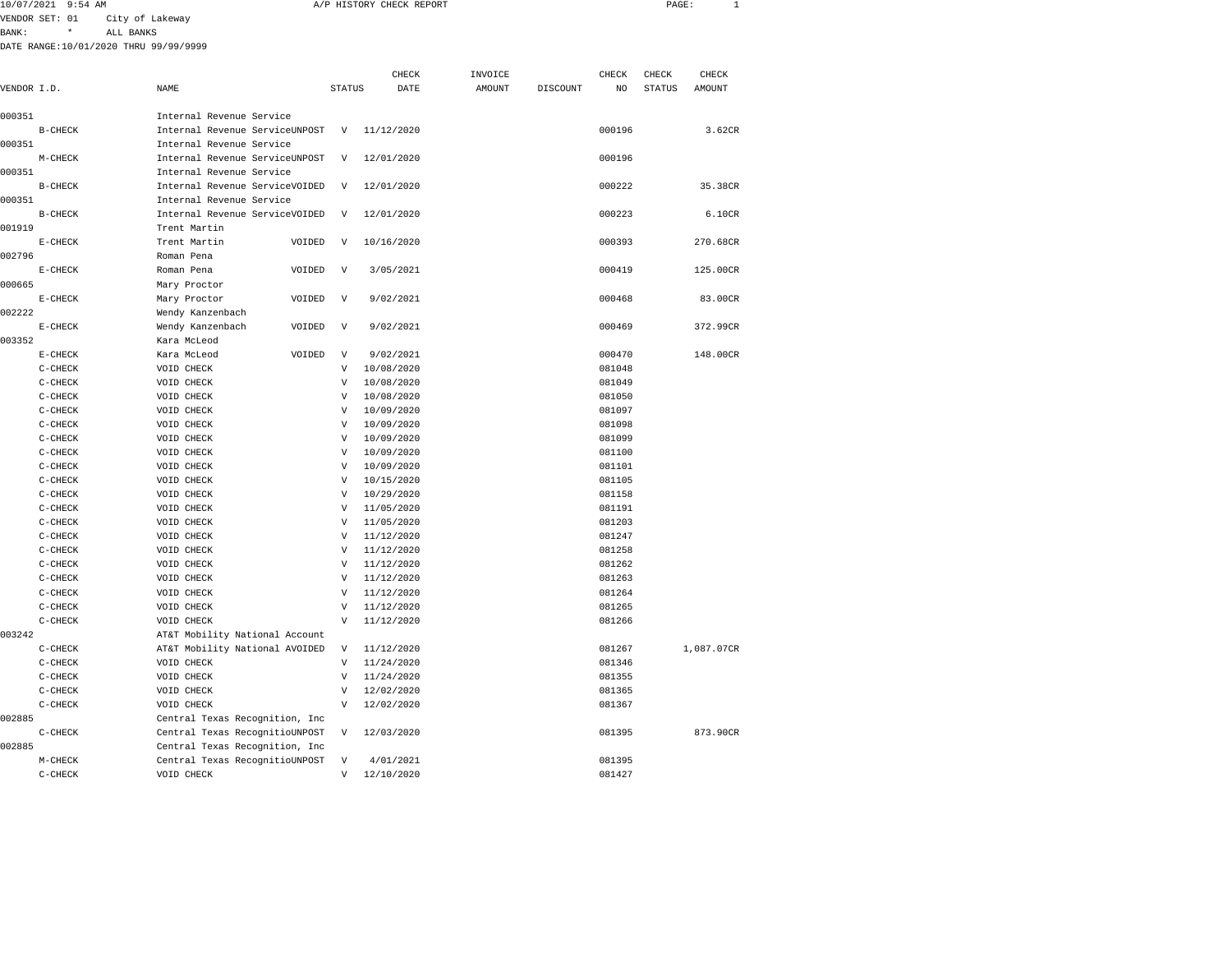| 10/07/2021 9:54 AM | A/P HISTORY CHECK REPORT | PAGE: |  |
|--------------------|--------------------------|-------|--|
|                    |                          |       |  |

VENDOR SET: 01 City of Lakeway BANK: \* ALL BANKS

|             |           |                                |                           | CHECK      | INVOICE       |          | CHECK  | CHECK         | CHECK       |
|-------------|-----------|--------------------------------|---------------------------|------------|---------------|----------|--------|---------------|-------------|
| VENDOR I.D. |           | NAME                           | <b>STATUS</b>             | DATE       | <b>AMOUNT</b> | DISCOUNT | NO     | <b>STATUS</b> | AMOUNT      |
|             | $C-CHECK$ | VOID CHECK                     | V                         | 12/10/2020 |               |          | 081428 |               |             |
|             | $C-CHECK$ | VOID CHECK                     | V                         | 12/10/2020 |               |          | 081429 |               |             |
|             | $C-CHECK$ | VOID CHECK                     | V                         | 12/10/2020 |               |          | 081430 |               |             |
|             | $C-CHECK$ | VOID CHECK                     | $\overline{V}$            | 12/10/2020 |               |          | 081431 |               |             |
|             | $C-CHECK$ | VOID CHECK                     | V                         | 12/10/2020 |               |          | 081432 |               |             |
|             | $C-CHECK$ | VOID CHECK                     | $\boldsymbol{\mathrm{V}}$ | 12/16/2020 |               |          | 081443 |               |             |
| 000374      |           | Lake Travis Chamber of Commerc |                           |            |               |          |        |               |             |
|             | $C-CHECK$ | Lake Travis Chamber of CUNPOST | V                         | 12/21/2020 |               |          | 081481 |               | 125.00CR    |
| 000374      |           | Lake Travis Chamber of Commerc |                           |            |               |          |        |               |             |
|             |           | Lake Travis Chamber of CUNPOST | $\overline{V}$            |            |               |          | 081481 |               |             |
|             | $M-CHECK$ |                                | $\overline{V}$            | 2/01/2021  |               |          | 081536 |               |             |
| 000129      | $C-CHECK$ | VOID CHECK                     |                           | 12/21/2020 |               |          |        |               |             |
|             |           | Bickerstaff Heath Delgado Acos |                           |            |               |          |        |               |             |
|             | $C-CHECK$ | Bickerstaff Heath DelgadVOIDED | $\mathbf v$               | 12/22/2020 |               |          | 081540 |               | 56,255.75CR |
|             | $C-CHECK$ | VOID CHECK                     | V                         | 1/12/2021  |               |          | 081559 |               |             |
|             | C-CHECK   | VOID CHECK                     | $\boldsymbol{\mathrm{V}}$ | 1/12/2021  |               |          | 081560 |               |             |
|             | $C-CHECK$ | VOID CHECK                     | $\overline{V}$            | 1/12/2021  |               |          | 081561 |               |             |
|             | $C-CHECK$ | VOID CHECK                     | $\overline{V}$            | 1/12/2021  |               |          | 081562 |               |             |
|             | $C-CHECK$ | VOID CHECK                     | $\overline{V}$            | 1/12/2021  |               |          | 081563 |               |             |
|             | $C-CHECK$ | VOID CHECK                     | $\overline{V}$            | 1/12/2021  |               |          | 081564 |               |             |
|             | $C-CHECK$ | VOID CHECK                     | $\boldsymbol{\mathrm{V}}$ | 1/14/2021  |               |          | 081570 |               |             |
|             | $C-CHECK$ | VOID CHECK                     | V                         | 1/17/2021  |               |          | 081588 |               |             |
|             | $C-CHECK$ | VOID CHECK                     | $\boldsymbol{\mathrm{V}}$ | 1/17/2021  |               |          | 081592 |               |             |
| 002768      |           | Tramco Corp DBA Neighborhood P |                           |            |               |          |        |               |             |
|             | $C-CHECK$ | Tramco Corp DBA NeighborVOIDED | $\boldsymbol{\mathrm{V}}$ | 1/27/2021  |               |          | 081719 |               | 1,713.00CR  |
| 000374      |           | Lake Travis Chamber of Commerc |                           |            |               |          |        |               |             |
|             | $C-CHECK$ | Lake Travis Chamber of CVOIDED | $\overline{V}$            | 2/11/2021  |               |          | 081748 |               | 125.00CR    |
|             | $C-CHECK$ | VOID CHECK                     | $\boldsymbol{\mathrm{V}}$ | 2/11/2021  |               |          | 081755 |               |             |
|             | $C-CHECK$ | VOID CHECK                     | $\overline{V}$            | 2/11/2021  |               |          | 081756 |               |             |
|             | $C-CHECK$ | VOID CHECK                     | $\boldsymbol{\mathrm{V}}$ | 2/11/2021  |               |          | 081757 |               |             |
|             | $C-CHECK$ | VOID CHECK                     | $\overline{V}$            | 2/11/2021  |               |          | 081758 |               |             |
|             | $C-CHECK$ | VOID CHECK                     | V                         | 2/11/2021  |               |          | 081759 |               |             |
|             | $C-CHECK$ | VOID CHECK                     | $\overline{V}$            | 2/11/2021  |               |          | 081760 |               |             |
|             | $C-CHECK$ | VOID CHECK                     | V                         | 2/23/2021  |               |          | 081779 |               |             |
|             | $C-CHECK$ | VOID CHECK                     | $\boldsymbol{\mathrm{V}}$ | 2/23/2021  |               |          | 081782 |               |             |
| 1           |           | MCGOWAN, TONI<br>VOIDED        |                           |            |               |          |        |               |             |
|             | $C-CHECK$ | MCGOWAN, TONI<br>VOIDED        | $\boldsymbol{\mathrm{V}}$ | 2/24/2021  |               |          | 081795 |               | 44.28CR     |
|             | $C-CHECK$ | VOID CHECK                     | $\boldsymbol{\mathrm{V}}$ | 2/25/2021  |               |          | 081798 |               |             |
|             | $C-CHECK$ | VOID CHECK                     | $\mathbf v$               | 3/01/2021  |               |          | 081829 |               |             |
| 000880      |           | Card Service Center            |                           |            |               |          |        |               |             |
|             | $C-CHECK$ | Card Service Center<br>VOIDED  | $\boldsymbol{\mathrm{V}}$ | 3/04/2021  |               |          | 081848 |               | 119.08CR    |
| 000334      |           | Home Depot Credit Services     |                           |            |               |          |        |               |             |
|             | $C-CHECK$ | Home Depot Credit ServicVOIDED | V                         | 3/08/2021  |               |          | 081886 |               | 1,398.02CR  |
|             | $C-CHECK$ | VOID CHECK                     | $\boldsymbol{\mathrm{V}}$ | 3/08/2021  |               |          | 081895 |               |             |
| 003073      |           | Ozark Bottled Water dba Hill C |                           |            |               |          |        |               |             |
|             | $C-CHECK$ | Ozark Bottled Water dba VOIDED | $\overline{V}$            | 3/08/2021  |               |          | 081900 |               | 48.98CR     |
| 003400      |           | Murphy Connected Ent. Inc.     |                           |            |               |          |        |               |             |
|             | $C-CHECK$ | Murphy Connected Ent. InVOIDED | $\mathbf v$               | 3/08/2021  |               |          | 081904 |               | 1,007.21CR  |
| 000085      |           | Office of the Attorney General |                           |            |               |          |        |               |             |
|             |           |                                |                           |            |               |          |        |               |             |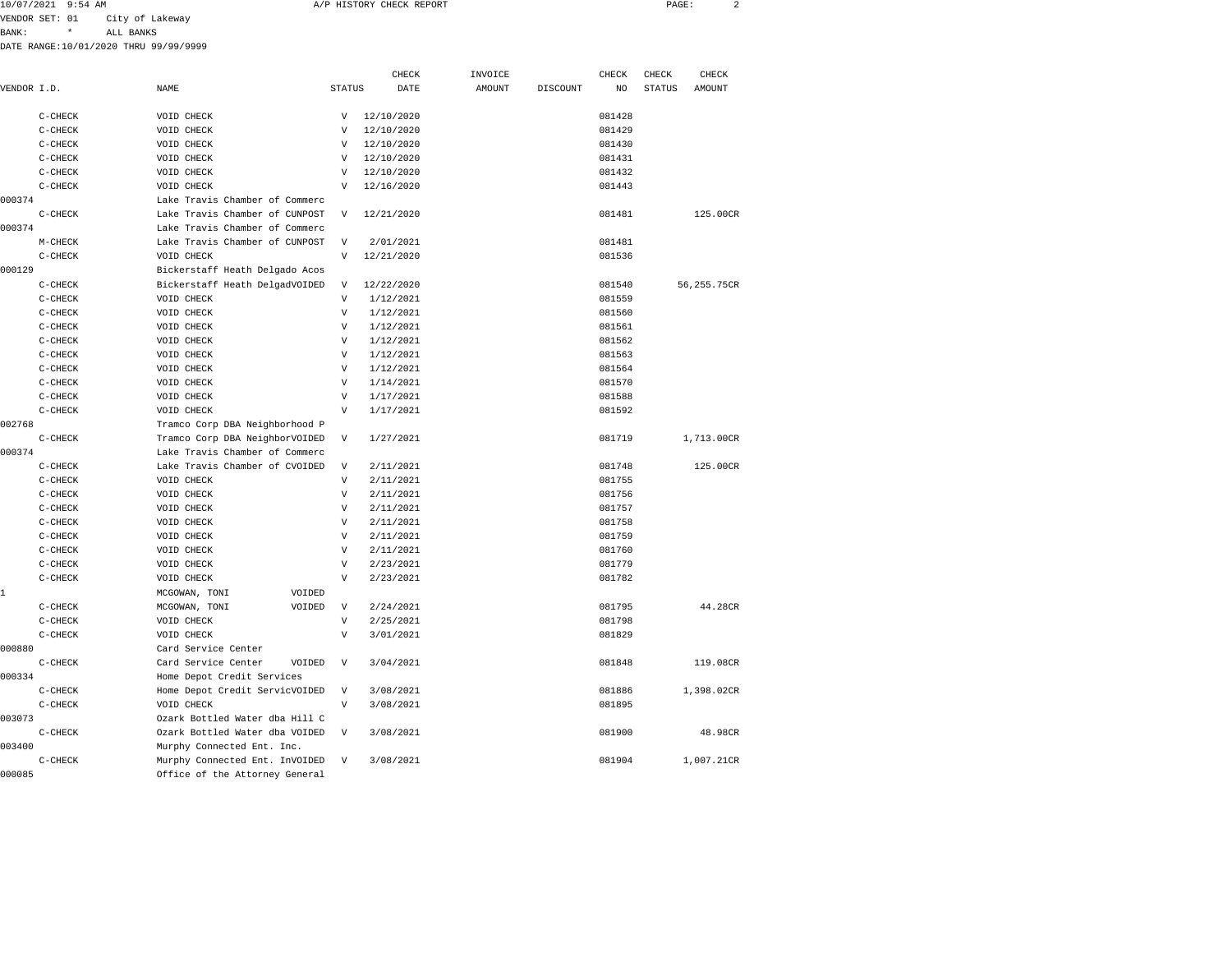| 10/07/2021 | $9:54$ AM | CHECK REPORT<br>HISTORY<br>$H$ . | PAGE |  |
|------------|-----------|----------------------------------|------|--|
|            |           |                                  |      |  |

BANK: \* ALL BANKS

|             |           |                                |                           | CHECK     | INVOICE |          | CHECK  | CHECK         | CHECK       |
|-------------|-----------|--------------------------------|---------------------------|-----------|---------|----------|--------|---------------|-------------|
| VENDOR I.D. |           | NAME                           | <b>STATUS</b>             | DATE      | AMOUNT  | DISCOUNT | NO     | <b>STATUS</b> | AMOUNT      |
|             | $C-CHECK$ | Office of the Attorney GVOIDED | $\mathbf v$               | 3/19/2021 |         |          | 082013 |               | 6.00CR      |
| 000584      |           | ThyssenKrupp Elevator Corporat |                           |           |         |          |        |               |             |
|             | C-CHECK   | ThyssenKrupp Elevator CoVOIDED | $\mathbf v$               | 3/24/2021 |         |          | 082026 |               | 586.00CR    |
| 001073      |           | AT&T - 8605                    |                           |           |         |          |        |               |             |
|             | C-CHECK   | AT&T - 8605<br>VOIDED          | $\boldsymbol{\mathrm{V}}$ | 3/24/2021 |         |          | 082029 |               | 65.39CR     |
| 001169      |           | Travis County Tax Assessor-Col |                           |           |         |          |        |               |             |
|             | C-CHECK   | Travis County Tax AssessVOIDED | $\boldsymbol{\mathrm{V}}$ | 3/24/2021 |         |          | 082030 |               | 10.00CR     |
|             | C-CHECK   | VOID CHECK                     | $\mathbf{V}$              | 3/24/2021 |         |          | 082042 |               |             |
|             | $C-CHECK$ | VOID CHECK                     | $\mathbf{V}$              | 3/24/2021 |         |          | 082043 |               |             |
|             | $C-CHECK$ | VOID CHECK                     | $\overline{V}$            | 3/24/2021 |         |          | 082044 |               |             |
|             | $C-CHECK$ | VOID CHECK                     | $\mathbf{V}$              | 3/24/2021 |         |          | 082045 |               |             |
|             | $C-CHECK$ | VOID CHECK                     | V                         | 3/24/2021 |         |          | 082046 |               |             |
|             | $C-CHECK$ | VOID CHECK                     | V                         | 3/24/2021 |         |          | 082047 |               |             |
|             | $C-CHECK$ | VOID CHECK                     | $\overline{V}$            | 3/25/2021 |         |          | 082065 |               |             |
|             | $C-CHECK$ | VOID CHECK                     | V                         | 3/25/2021 |         |          | 082066 |               |             |
| 003400      |           | Murphy Connected Ent. Inc.     |                           |           |         |          |        |               |             |
|             | $C-CHECK$ | Murphy Connected Ent. InVOIDED | $\mathbf{V}$              | 3/25/2021 |         |          | 082067 |               | 258.12CR    |
| 003400      |           | Murphy Connected Ent. Inc.     |                           |           |         |          |        |               |             |
|             | $C-CHECK$ | Murphy Connected Ent. InVOIDED | $\mathbf{V}$              | 3/26/2021 |         |          | 082073 |               | 3,553.18CR  |
|             | C-CHECK   | VOID CHECK                     | $\boldsymbol{\mathrm{V}}$ | 4/01/2021 |         |          | 082092 |               |             |
| 001917      |           | SMS LLC Security Management Se |                           |           |         |          |        |               |             |
|             | $C-CHECK$ | SMS LLC Security ManagemVOIDED | $\boldsymbol{\mathrm{V}}$ | 4/06/2021 |         |          | 082110 |               | 80.97CR     |
| 002642      |           | Stericycle Environmental Solut |                           |           |         |          |        |               |             |
|             | $C-CHECK$ | Stericycle EnvironmentalVOIDED | $\mathbf{V}$              | 4/06/2021 |         |          | 082114 |               | 148.84CR    |
| 003080      |           | Stitch Gallery Inc             |                           |           |         |          |        |               |             |
|             | C-CHECK   | Stitch Gallery Inc<br>VOIDED   | V                         | 4/06/2021 |         |          | 082122 |               | 46.48CR     |
|             | C-CHECK   | VOID CHECK                     | $\boldsymbol{\mathrm{V}}$ | 4/07/2021 |         |          | 082133 |               |             |
| 000741      |           | Texas Court Clerks Association |                           |           |         |          |        |               |             |
|             | $C-CHECK$ | Texas Court Clerks AssocVOIDED | $\mathbf{V}$              | 4/08/2021 |         |          | 082160 |               | 75.00CR     |
| 001169      |           | Travis County Tax Assessor-Col |                           |           |         |          |        |               |             |
|             | C-CHECK   | Travis County Tax AssessVOIDED | $\overline{V}$            | 4/08/2021 |         |          | 082161 |               | 16.25CR     |
| 001314      |           | Staples Business Advantage     |                           |           |         |          |        |               |             |
|             | $C-CHECK$ | Staples Business AdvantaVOIDED | $\boldsymbol{\mathrm{V}}$ | 4/08/2021 |         |          | 082163 |               | 815.91CR    |
| 000716      |           | Travis County Emergency Servic |                           |           |         |          |        |               |             |
|             | $C-CHECK$ | Travis County Emergency VOIDED | $\boldsymbol{\mathrm{V}}$ | 4/12/2021 |         |          | 082185 |               | 10,000.00CR |
| 003422      |           | Dropbox Inc                    |                           |           |         |          |        |               |             |
|             | C-CHECK   | Dropbox Inc<br>VOIDED          | V                         | 4/12/2021 |         |          | 082195 |               | 12.78CR     |
| 003154      |           | Austin Air & Ice LLC           |                           |           |         |          |        |               |             |
|             | C-CHECK   | Austin Air & Ice LLC<br>VOIDED | $\boldsymbol{\mathrm{V}}$ | 4/16/2021 |         |          | 082226 |               | 415.00CR    |
|             | $C-CHECK$ | VOID CHECK                     | $\boldsymbol{\mathrm{V}}$ | 4/16/2021 |         |          | 082236 |               |             |
|             | C-CHECK   | VOID CHECK                     | $\overline{V}$            | 4/16/2021 |         |          | 082237 |               |             |
|             | C-CHECK   | VOID CHECK                     | V                         | 4/16/2021 |         |          | 082238 |               |             |
|             | $C-CHECK$ | VOID CHECK                     | $\overline{V}$            | 4/16/2021 |         |          | 082239 |               |             |
|             | $C-CHECK$ | VOID CHECK                     | $\mathbf{V}$              | 4/16/2021 |         |          | 082240 |               |             |
|             | $C-CHECK$ | VOID CHECK                     | $\mathbf{V}$              | 4/16/2021 |         |          | 082241 |               |             |
| 000585      |           | Spectrum Business dba Time War |                           |           |         |          |        |               |             |
|             | C-CHECK   | Spectrum Business dba TiVOIDED | $\boldsymbol{\mathrm{V}}$ | 4/19/2021 |         |          | 082249 |               | 4,197.19CR  |
| 000560      |           | Texas Department of Licensing  |                           |           |         |          |        |               |             |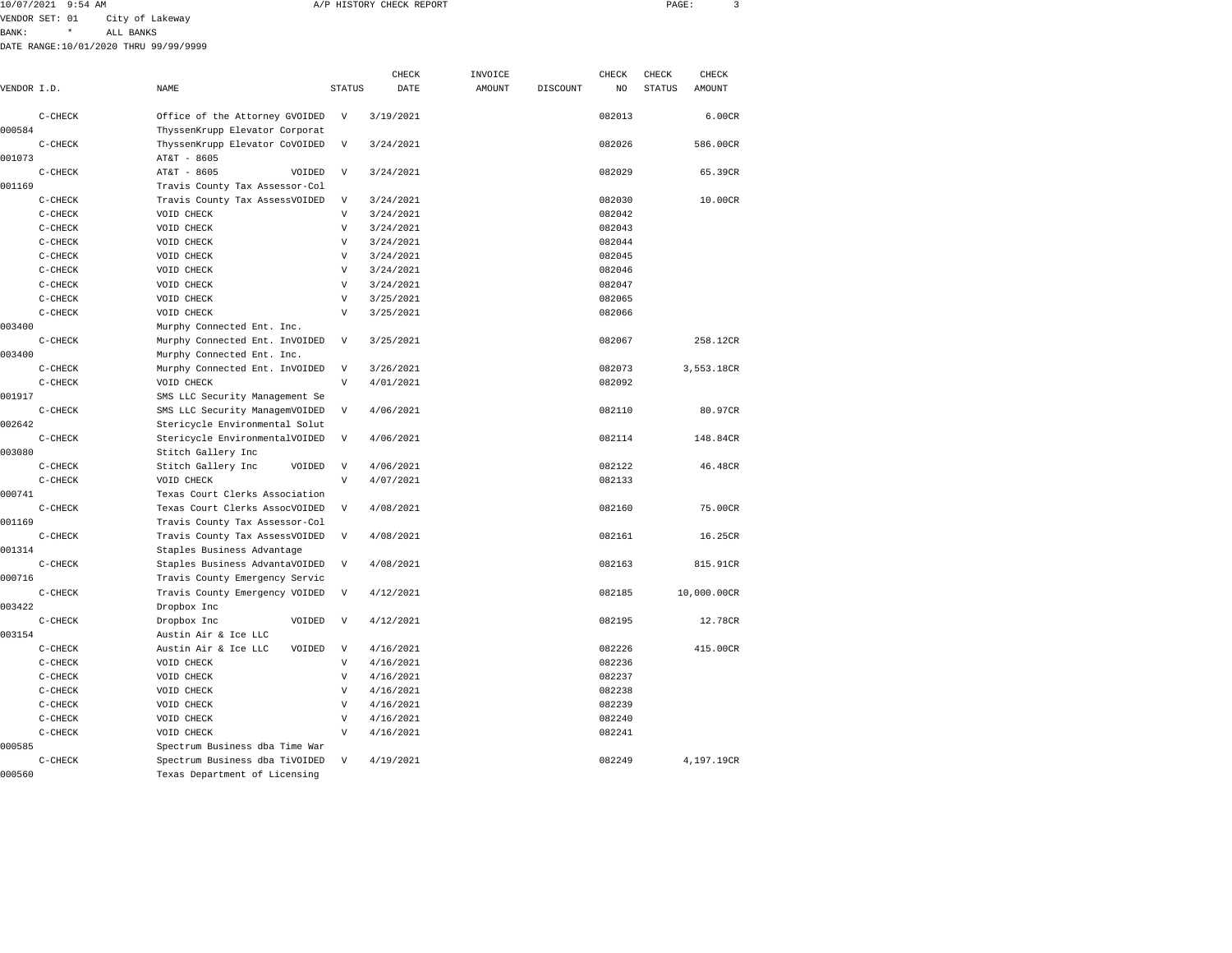| 10/07/2021 | 9:54 AM | <i>IP HISTORY</i><br>CHECK REPORT<br>. | PAGE<br>_____ |  |
|------------|---------|----------------------------------------|---------------|--|
|            |         |                                        |               |  |

BANK: \* ALL BANKS

| VENDOR I.D. |           | NAME                           | <b>STATUS</b>             | CHECK<br>DATE | INVOICE<br><b>AMOUNT</b> | <b>DISCOUNT</b> | CHECK<br>N <sub>O</sub> | CHECK<br><b>STATUS</b> | CHECK<br>AMOUNT |
|-------------|-----------|--------------------------------|---------------------------|---------------|--------------------------|-----------------|-------------------------|------------------------|-----------------|
|             |           |                                |                           |               |                          |                 |                         |                        |                 |
|             | $C-CHECK$ | Texas Department of LiceVOIDED | $\mathbf v$               | 4/21/2021     |                          |                 | 082277                  |                        | 18.50CR         |
| 000880      |           | Card Service Center            |                           |               |                          |                 |                         |                        |                 |
|             | $C-CHECK$ | Card Service Center<br>VOIDED  | $\mathbf v$               | 4/21/2021     |                          |                 | 082283                  |                        | 86.96CR         |
|             | C-CHECK   | VOID CHECK                     | V                         | 4/21/2021     |                          |                 | 082296                  |                        |                 |
|             | $C-CHECK$ | VOID CHECK                     | $\mathbf{V}$              | 4/21/2021     |                          |                 | 082297                  |                        |                 |
|             | $C-CHECK$ | VOID CHECK                     | V                         | 4/21/2021     |                          |                 | 082298                  |                        |                 |
|             | C-CHECK   | VOID CHECK                     | V                         | 4/21/2021     |                          |                 | 082299                  |                        |                 |
|             | $C-CHECK$ | VOID CHECK                     | V                         | 4/21/2021     |                          |                 | 082300                  |                        |                 |
|             | $C-CHECK$ | VOID CHECK                     | $\overline{V}$            | 4/21/2021     |                          |                 | 082301                  |                        |                 |
| 003429      |           | Leaf Landscape Supply, Inc     |                           |               |                          |                 |                         |                        |                 |
|             | $C-CHECK$ | Leaf Landscape Supply, IVOIDED | $\boldsymbol{\mathrm{V}}$ | 4/27/2021     |                          |                 | 082339                  |                        | 182.00CR        |
|             | C-CHECK   | VOID CHECK                     | $\mathbf{V}$              | 4/30/2021     |                          |                 | 082370                  |                        |                 |
| 000585      |           | Spectrum Business dba Time War |                           |               |                          |                 |                         |                        |                 |
|             | $C-CHECK$ | Spectrum Business dba TiVOIDED | $\boldsymbol{\mathrm{V}}$ | 4/30/2021     |                          |                 | 082371                  |                        | 3,794.51CR      |
|             | $C-CHECK$ | VOID CHECK                     | V                         | 5/06/2021     |                          |                 | 082408                  |                        |                 |
|             | $C-CHECK$ | VOID CHECK                     | $\mathbf{V}$              | 5/06/2021     |                          |                 | 082420                  |                        |                 |
| 000438      |           | Office Depot, Inc.             |                           |               |                          |                 |                         |                        |                 |
|             | $C-CHECK$ | Office Depot, Inc.<br>VOIDED   | $\mathbf v$               | 5/14/2021     |                          |                 | 082453                  |                        | 419.81CR        |
| 003443      |           | Paul Harvey                    |                           |               |                          |                 |                         |                        |                 |
|             | $C-CHECK$ | VOIDED<br>Paul Harvey          | $\boldsymbol{\mathrm{V}}$ | 5/14/2021     |                          |                 | 082497                  |                        | 2,427.50CR      |
|             | $C-CHECK$ | VOID CHECK                     | $\mathbf{V}$              | 5/27/2021     |                          |                 | 082584                  |                        |                 |
|             | $C-CHECK$ | VOID CHECK                     | $\mathbf{V}$              | 6/02/2021     |                          |                 | 082673                  |                        |                 |
|             | $C-CHECK$ | VOID CHECK                     | v                         | 6/02/2021     |                          |                 | 082674                  |                        |                 |
|             | $C-CHECK$ | VOID CHECK                     | V                         | 6/02/2021     |                          |                 | 082675                  |                        |                 |
|             | $C-CHECK$ | VOID CHECK                     | V                         | 6/02/2021     |                          |                 | 082676                  |                        |                 |
|             | $C-CHECK$ | VOID CHECK                     | V                         | 6/02/2021     |                          |                 | 082677                  |                        |                 |
|             | $C-CHECK$ | VOID CHECK                     | V                         | 6/02/2021     |                          |                 | 082678                  |                        |                 |
| 001314      |           | Staples Business Advantage     |                           |               |                          |                 |                         |                        |                 |
|             | $C-CHECK$ | Staples Business AdvantaVOIDED | $\mathbf{V}$              | 6/08/2021     |                          |                 | 082737                  |                        | 1,429.05CR      |
| 000341      |           | WC of Texas                    |                           |               |                          |                 |                         |                        |                 |
|             | $C-CHECK$ | VOIDED<br>WC of Texas          | $\mathbf{V}$              | 6/14/2021     |                          |                 | 082762                  |                        | 140,003.19CR    |
|             |           |                                | $\mathbf{V}$              |               |                          |                 | 082764                  |                        |                 |
|             | $C-CHECK$ | VOID CHECK                     |                           | 6/14/2021     |                          |                 |                         |                        |                 |
| 000585      |           | Spectrum Business dba Time War |                           |               |                          |                 |                         |                        |                 |
|             | $C-CHECK$ | Spectrum Business dba TiVOIDED | $\boldsymbol{\mathrm{V}}$ | 6/14/2021     |                          |                 | 082769                  |                        | 1,475.27CR      |
|             | $C-CHECK$ | VOID CHECK                     | $\boldsymbol{\mathrm{V}}$ | 6/14/2021     |                          |                 | 082778                  |                        |                 |
| 002509      |           | Rock Chip Solutions, LLC       |                           |               |                          |                 |                         |                        |                 |
|             | $C-CHECK$ | Rock Chip Solutions, LLCVOIDED | $\mathbf v$               | 6/17/2021     |                          |                 | 082815                  |                        | 35.00CR         |
| 002707      |           | Pok-e-Jo's Smokehouse, Inc.    |                           |               |                          |                 |                         |                        |                 |
|             | $C-CHECK$ | Pok-e-Jo's Smokehouse, IVOIDED | $\mathbf v$               | 6/17/2021     |                          |                 | 082818                  |                        | 2,625.00CR      |
| 000688      |           | Webberville Propane, Inc       |                           |               |                          |                 |                         |                        |                 |
|             | $C-CHECK$ | Webberville Propane, IncVOIDED | $\boldsymbol{\mathrm{V}}$ | 6/24/2021     |                          |                 | 082847                  |                        | 910.34CR        |
| 002825      |           | HCOP, LLC dba Hill Country Out |                           |               |                          |                 |                         |                        |                 |
|             | $C-CHECK$ | HCOP, LLC dba Hill CountVOIDED | $\overline{V}$            | 6/24/2021     |                          |                 | 082863                  |                        | 418.31CR        |
|             | $C-CHECK$ | VOID CHECK                     | $\overline{V}$            | 7/01/2021     |                          |                 | 082895                  |                        |                 |
| 001173      |           | Travision, Inc                 |                           |               |                          |                 |                         |                        |                 |
|             | $C-CHECK$ | Travision, Inc<br>VOIDED       | $\boldsymbol{\mathrm{V}}$ | 7/01/2021     |                          |                 | 082906                  |                        | 1,911.00CR      |
| 002989      |           | Jacob Burton                   |                           |               |                          |                 |                         |                        |                 |
|             | $C-CHECK$ | Jacob Burton<br>VOIDED         | $\mathbf v$               | 7/01/2021     |                          |                 | 082928                  |                        | 120.00CR        |
| 001987      |           | Clifford Power Systems, Inc.   |                           |               |                          |                 |                         |                        |                 |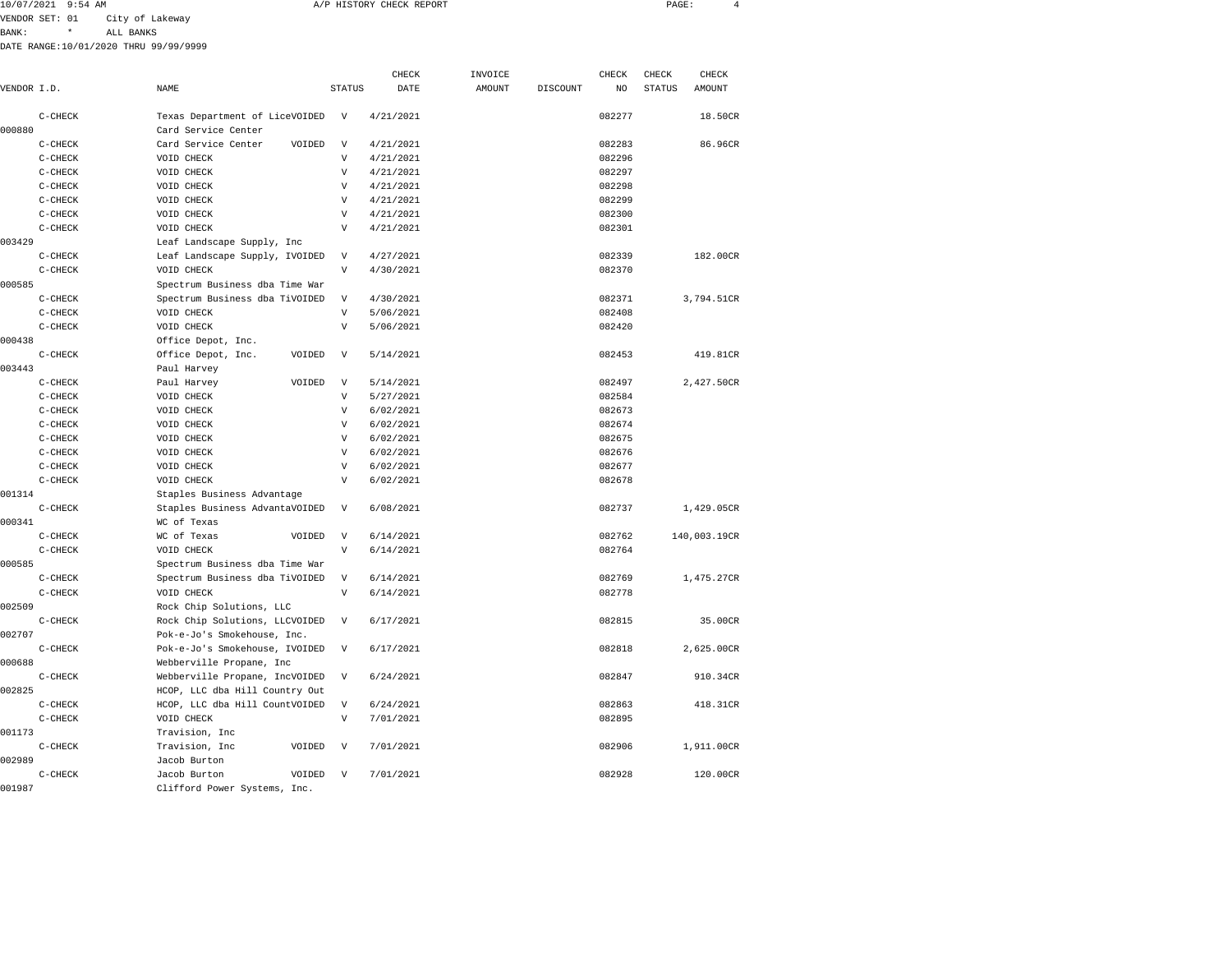| 10/07/2021 9:54 AM | A/P HISTORY CHECK REPORT | PAGE |  |
|--------------------|--------------------------|------|--|
|                    |                          |      |  |

BANK: \* ALL BANKS

|             |           |                                |                           | CHECK     | INVOICE |          | CHECK  | CHECK         | CHECK       |
|-------------|-----------|--------------------------------|---------------------------|-----------|---------|----------|--------|---------------|-------------|
| VENDOR I.D. |           | NAME                           | <b>STATUS</b>             | DATE      | AMOUNT  | DISCOUNT | NO     | <b>STATUS</b> | AMOUNT      |
|             | $C-CHECK$ | Clifford Power Systems, VOIDED | $\boldsymbol{\mathrm{V}}$ | 7/08/2021 |         |          | 082968 |               | 42.90CR     |
|             | $C-CHECK$ | VOID CHECK                     | $\mathbf V$               | 7/09/2021 |         |          | 082988 |               |             |
|             | $C-CHECK$ | VOID CHECK                     | $\mathbf v$               | 7/09/2021 |         |          | 082989 |               |             |
| 000577      |           | Texas Workforce Commission     |                           |           |         |          |        |               |             |
|             | C-CHECK   | Texas Workforce CommissiVOIDED | V                         | 7/09/2021 |         |          | 082990 |               | 16,537.27CR |
|             | C-CHECK   | VOID CHECK                     | V                         | 7/09/2021 |         |          | 082991 |               |             |
|             | C-CHECK   | VOID CHECK                     | V                         | 7/13/2021 |         |          | 082997 |               |             |
|             | $C-CHECK$ | VOID CHECK                     | $\mathbf{V}$              | 7/13/2021 |         |          | 082998 |               |             |
|             | C-CHECK   | VOID CHECK                     | $\mathbf{V}$              | 7/13/2021 |         |          | 082999 |               |             |
|             | $C-CHECK$ | VOID CHECK                     | $\mathbf{V}$              | 7/13/2021 |         |          | 083000 |               |             |
|             | $C-CHECK$ | VOID CHECK                     | V                         | 7/13/2021 |         |          | 083001 |               |             |
|             | $C-CHECK$ | VOID CHECK                     | $\mathbf{V}$              | 7/13/2021 |         |          | 083002 |               |             |
|             | $C-CHECK$ | VOID CHECK                     | V                         | 7/15/2021 |         |          | 083009 |               |             |
| 000530      |           | Stokes Sign Company, Inc.      |                           |           |         |          |        |               |             |
|             | $C-CHECK$ | Stokes Sign Company, IncVOIDED | $\boldsymbol{\mathrm{V}}$ | 7/15/2021 |         |          | 083013 |               | 588.97CR    |
|             | $C-CHECK$ | VOID CHECK                     | $\boldsymbol{\mathrm{V}}$ | 7/15/2021 |         |          | 083018 |               |             |
| 003073      |           | Ozark Bottled Water dba Hill C |                           |           |         |          |        |               |             |
|             | $C-CHECK$ | Ozark Bottled Water dba VOIDED | $\boldsymbol{\mathrm{V}}$ | 7/15/2021 |         |          | 083051 |               | 320.98CR    |
| 000129      |           | Bickerstaff Heath Delgado Acos |                           |           |         |          |        |               |             |
|             | $C-CHECK$ | Bickerstaff Heath DelgadVOIDED | V                         | 7/22/2021 |         |          | 083077 |               | 51,819.57CR |
| 003484      |           | Stoney Ray Gabel               |                           |           |         |          |        |               |             |
|             | $C-CHECK$ | Stoney Ray Gabel<br>VOIDED     | $\boldsymbol{\mathrm{V}}$ | 7/22/2021 |         |          | 083114 |               | 500.00CR    |
|             | C-CHECK   | VOID CHECK                     | $\boldsymbol{\mathrm{V}}$ | 7/27/2021 |         |          | 083126 |               |             |
| 001888      |           | Joseph J. Springli             |                           |           |         |          |        |               |             |
|             | $C-CHECK$ | Joseph J. Springli<br>VOIDED   | $\boldsymbol{\mathrm{V}}$ | 7/27/2021 |         |          | 083132 |               | 189.00CR    |
|             | C-CHECK   | VOID CHECK                     | $\boldsymbol{\mathrm{V}}$ | 7/29/2021 |         |          | 083158 |               |             |
| 003486      |           | Kyle Honnerlaw                 |                           |           |         |          |        |               |             |
|             | $C-CHECK$ | Kyle Honnerlaw<br>VOIDED       | $\mathbf v$               | 7/29/2021 |         |          | 083176 |               | 273.88CR    |
| 003489      |           | Rory Kendall                   |                           |           |         |          |        |               |             |
|             | $C-CHECK$ | Rory Kendall<br>VOIDED         | $\mathbf{V}$              | 7/29/2021 |         |          | 083179 |               | 500.00CR    |
| 003492      |           | Van Reese                      |                           |           |         |          |        |               |             |
|             | $C-CHECK$ | Van Reese<br>VOIDED            | $\mathbf{V}$              | 8/04/2021 |         |          | 083234 |               | 375.00CR    |
|             | $C-CHECK$ | VOID CHECK                     | $\mathbf V$               | 8/10/2021 |         |          | 083252 |               |             |
|             | C-CHECK   | VOID CHECK                     | $\mathbf{V}$              | 8/10/2021 |         |          | 083253 |               |             |
|             | $C-CHECK$ | VOID CHECK                     | $\mathbf{V}$              | 8/10/2021 |         |          | 083254 |               |             |
|             | $C-CHECK$ | VOID CHECK                     | $\mathbf{V}$              | 8/10/2021 |         |          | 083255 |               |             |
|             | $C-CHECK$ | VOID CHECK                     | $\mathbf{V}$              | 8/10/2021 |         |          | 083256 |               |             |
|             | $C-CHECK$ | VOID CHECK                     | V                         | 8/10/2021 |         |          | 083257 |               |             |
|             | C-CHECK   | VOID CHECK                     | $\mathbf{V}$              | 8/12/2021 |         |          | 083272 |               |             |
| 000511      |           | Secretary of State             |                           |           |         |          |        |               |             |
|             | C-CHECK   | Secretary of State<br>VOIDED   | $\boldsymbol{\mathrm{V}}$ | 8/12/2021 |         |          | 083277 |               | 21.00CR     |
| 002623      |           | Quadient Finance USA, Inc.     |                           |           |         |          |        |               |             |
|             | $C-CHECK$ | Quadient Finance USA, InVOIDED | V                         | 8/12/2021 |         |          | 083290 |               | 645.90CR    |
| 003076      |           | Jana McCurdy                   |                           |           |         |          |        |               |             |
|             | $C-CHECK$ | Jana McCurdy<br>VOIDED         | V                         | 8/12/2021 |         |          | 083295 |               | 1,197.60CR  |
| 1           |           | RACHLIN, MICHAEL J<br>VOIDED   |                           |           |         |          |        |               |             |
|             | C-CHECK   | RACHLIN, MICHAEL J<br>VOIDED   | V                         | 8/19/2021 |         |          | 083329 |               | 22.14CR     |
| 002752      |           | PRH VIII, LLC dba CubeSmart Ma |                           |           |         |          |        |               |             |
|             |           |                                |                           |           |         |          |        |               |             |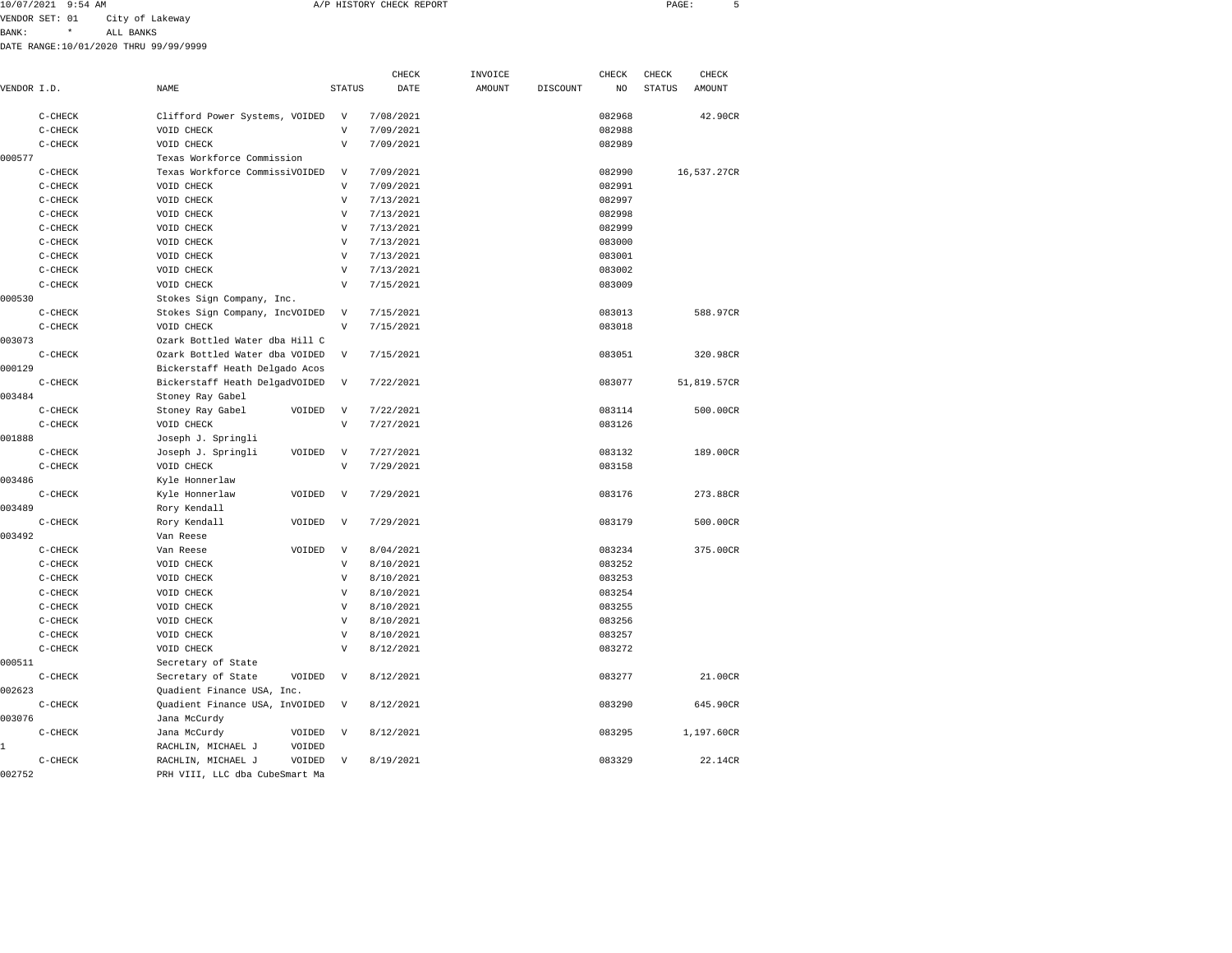| 10/07/2021 | $9:54$ AM | A/P HISTORY CHECK REPORT | PAGE: |  |
|------------|-----------|--------------------------|-------|--|
|            |           |                          |       |  |

BANK: \* ALL BANKS

DATE RANGE:10/01/2020 THRU 99/99/9999

|             |           |                                |        | CHECK      | INVOICE |          | CHECK  | CHECK  | CHECK      |
|-------------|-----------|--------------------------------|--------|------------|---------|----------|--------|--------|------------|
| VENDOR I.D. |           | <b>NAME</b>                    | STATUS | DATE       | AMOUNT  | DISCOUNT | NO     | STATUS | AMOUNT     |
|             | $C-CHECK$ | PRH VIII, LLC dba CubeSmVOIDED | V      | 8/19/2021  |         |          | 083379 |        | 752.00CR   |
| 003147      |           | Williams Scotsman, Inc.        |        |            |         |          |        |        |            |
|             | $C-CHECK$ | Williams Scotsman, Inc. VOIDED | V      | 8/19/2021  |         |          | 083388 |        | 1,521.94CR |
|             | $C-CHECK$ | VOID CHECK                     | V      | 8/26/2021  |         |          | 083430 |        |            |
|             | $C-CHECK$ | VOID CHECK                     | V      | 9/02/2021  |         |          | 083489 |        |            |
| 003354      |           | Jeffrey A. Arbeit              |        |            |         |          |        |        |            |
|             | C-CHECK   | Jeffrey A. Arbeit<br>VOIDED    | V      | 9/02/2021  |         |          | 083510 |        | 784.00CR   |
|             | C-CHECK   | VOID CHECK                     | V      | 9/14/2021  |         |          | 083597 |        |            |
|             | C-CHECK   | VOID CHECK                     | V      | 9/14/2021  |         |          | 083598 |        |            |
|             | $C-CHECK$ | VOID CHECK                     | V      | 9/14/2021  |         |          | 083599 |        |            |
|             | C-CHECK   | VOID CHECK                     | V      | 9/14/2021  |         |          | 083600 |        |            |
|             | $C-CHECK$ | VOID CHECK                     | V      | 9/14/2021  |         |          | 083601 |        |            |
|             | $C-CHECK$ | VOID CHECK                     | V      | 9/16/2021  |         |          | 083612 |        |            |
|             | $C-CHECK$ | VOID CHECK                     | V      | 9/29/2021  |         |          | 083710 |        |            |
|             | C-CHECK   | VOID CHECK                     | V      | 10/07/2021 |         |          | 083822 |        |            |

| ** TOTALS **    | NO. |                                                 | INVOICE AMOUNT       | DISCOUNTS | CHECK AMOUNT |
|-----------------|-----|-------------------------------------------------|----------------------|-----------|--------------|
| REGULAR CHECKS: | 0   |                                                 | 0.00                 | 0.00      | 0.00         |
| HAND CHECKS:    | 0   |                                                 | 0.00                 | 0.00      | 0.00         |
| DRAFTS:         | 0   |                                                 | 0.00                 | 0.00      | 0.00         |
| EFT:            | 0   |                                                 | 0.00                 | 0.00      | 0.00         |
| NON CHECKS:     | 0   |                                                 | 0.00                 | 0.00      | 0.00         |
| VOID CHECKS:    |     | 183 VOID DEBITS<br>316,077.76CR<br>VOID CREDITS | 0.00<br>316,077.76CR | 0.00      |              |
|                 |     |                                                 |                      |           |              |

TOTAL ERRORS: 0

|                |         |         | NO  | INVOICE AMOUNT | DISCOUNTS | CHECK AMOUNT |
|----------------|---------|---------|-----|----------------|-----------|--------------|
| VENDOR SET: 01 | BANK: * | TOTALS: | 183 | 316,077,76CR   | 0.00      | 0.00         |
|                |         |         |     |                |           |              |
| BANK: *        | TOTALS: |         | 183 | 316,077.76CR   | 0.00      | 0.00         |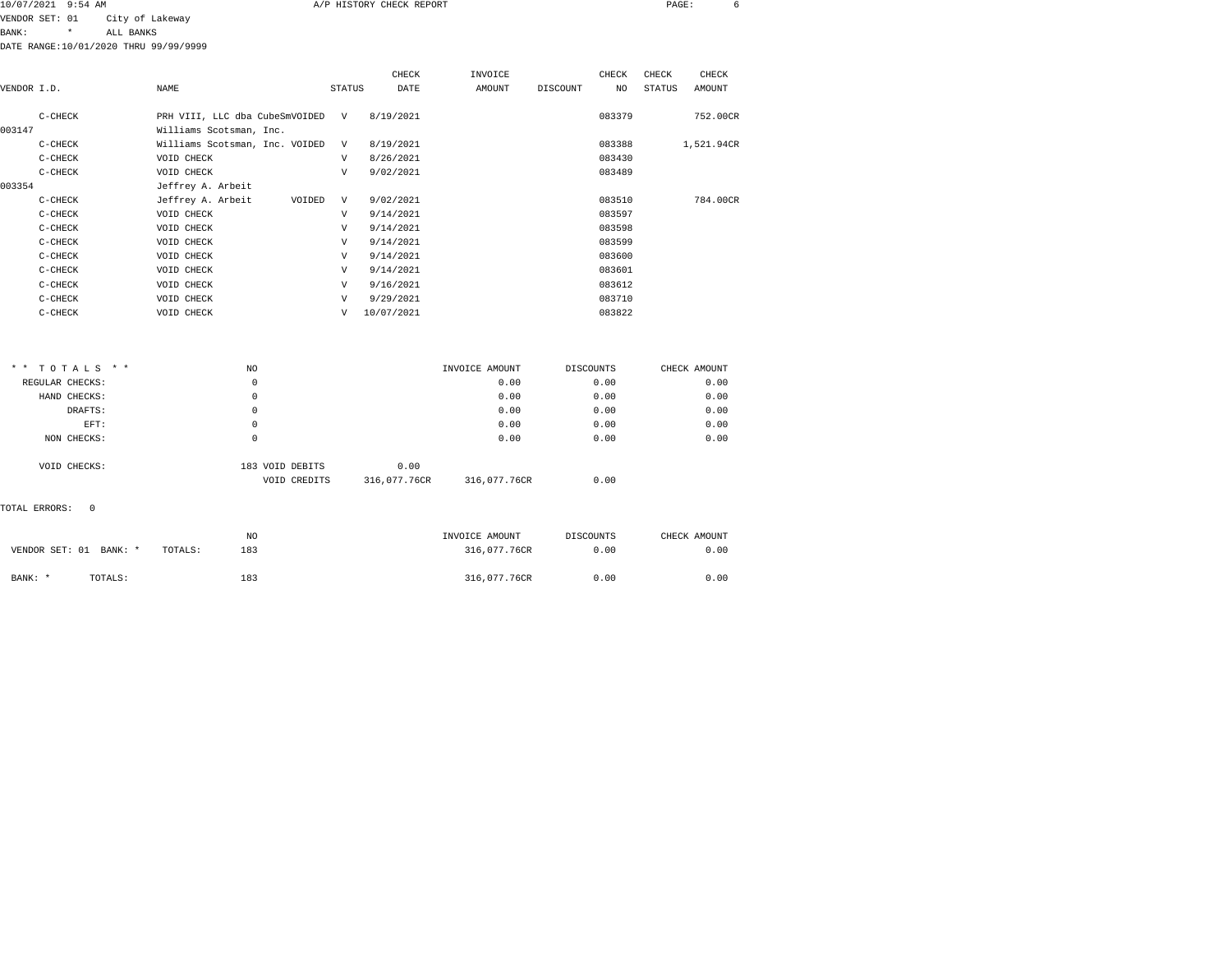| 10/07/2021     | 9:54 AM           |                    |                                       |  |        | A/P HISTORY CHECK REPORT |         |          |        | PAGE:         |        |  |
|----------------|-------------------|--------------------|---------------------------------------|--|--------|--------------------------|---------|----------|--------|---------------|--------|--|
| VENDOR SET: 01 |                   |                    | City of Lakeway                       |  |        |                          |         |          |        |               |        |  |
| <b>BANK:</b>   | 99                | POOLED CASH        |                                       |  |        |                          |         |          |        |               |        |  |
|                |                   |                    | DATE RANGE:10/01/2020 THRU 99/99/9999 |  |        |                          |         |          |        |               |        |  |
|                |                   |                    |                                       |  |        | CHECK                    | INVOICE |          | CHECK  | CHECK         | CHECK  |  |
| VENDOR I.D.    |                   |                    | NAME.                                 |  | STATUS | DATE                     | AMOUNT  | DISCOUNT | NO.    | <b>STATUS</b> | AMOUNT |  |
| 000091         |                   |                    | Colonial Life & Accident Insur        |  |        |                          |         |          |        |               |        |  |
|                | C-COR DALE DELONG |                    | Colonial Life & Accident Insur        |  | N      | 3/19/2021                | 19.76CR |          | 000000 |               |        |  |
|                | I-PTC202101073927 |                    | PREMIUM FROM PY SYSTEM                |  | N      | 3/19/2021                | 9.88    |          | 000000 |               |        |  |
|                | I-PTC202101213941 |                    | PREMIUM FROM PY SYSTEM                |  | N      | 3/19/2021                | 9.88    |          | 000000 |               |        |  |
| 000091         |                   |                    | Colonial Life & Accident Insur        |  |        |                          |         |          |        |               |        |  |
|                |                   | C-FEB ADJ - DALE D | Colonial Life & Accident Insur        |  | N      | 3/24/2021                | 9.88CR  |          | 000000 |               |        |  |
|                | I-PTC202102043946 |                    | PREMIUM FROM PY SYSTEM                |  | N      | 3/24/2021                | 9.88    |          | 000000 |               |        |  |
| 000091         |                   |                    | Colonial Life & Accident Insur        |  |        |                          |         |          |        |               |        |  |

C-PTC202103183958 PREMIUM FROM PY SYSTEM N 4/16/2021 29.64CR 000000

|        | I-COL-DALE COR                       | Colonial Life & Accident Insur | N  | 4/16/2021  | 29.64     | 000000 |           |
|--------|--------------------------------------|--------------------------------|----|------------|-----------|--------|-----------|
| 000880 |                                      | Card Service Center            |    |            |           |        |           |
|        | C-03/02/21-561 COX                   | Card Service Center            | N  | 3/10/2021  | 119.08CR  | 000000 |           |
|        | $I-3/2/21 - 5691$ Cox CC #5691 - Cox |                                | N  | 3/10/2021  | 119.08    | 000000 |           |
| 000085 |                                      | Office of the Attorney General |    |            |           |        |           |
|        | I-C10202010013860                    | CHILD SUPPORT                  | D  | 10/02/2020 | 576.92    | 000185 |           |
|        | I-CH5202010013860                    | CHILD SUPPORT                  | D  | 10/02/2020 | 461.54    | 000185 |           |
|        | I-CH6202010013860                    | CHILD SUPPORT                  | D  | 10/02/2020 | 366.92    | 000185 |           |
|        | I-CS4202010013860                    | CHILD SUPPORT                  | D  | 10/02/2020 | 380.77    | 000185 | 1,786.15  |
| 000351 |                                      | Internal Revenue Service       |    |            |           |        |           |
|        | I-T1 202010013860                    | Federal Withholding            | D  | 10/02/2020 | 27,009.06 | 000186 |           |
|        | I-T3 202010013860                    | FICA                           | D  | 10/02/2020 | 33,775.46 | 000186 |           |
|        | I-T3 202010023861                    | FICA                           | D  | 10/02/2020 | 6.20      | 000186 |           |
|        | I-T4 202010013860                    | FICA/Medicare                  | D. | 10/02/2020 | 7,911.68  | 000186 |           |
|        | I-T4 202010023861                    | FICA/Medicare                  | D  | 10/02/2020 | 1.44      | 000186 | 68,703.84 |
| 002396 |                                      | Webster Bank, NA               |    |            |           |        |           |
|        | I-H3A202010013860                    | H3A- HEALTH INS FROM PY        | D. | 10/02/2020 | 7,546.38  | 000187 | 7,546.38  |
| 000087 |                                      | ICMA Retirement Trust - 457    |    |            |           |        |           |
|        | I-ICM202010013860                    | ICMA DEFERRED COMP             | D  | 10/09/2020 | 850.00    | 000188 | 850.00    |
| 000085 |                                      | Office of the Attorney General |    |            |           |        |           |
|        | I-C10202010153875                    | CHILD SUPPORT                  | D  | 10/16/2020 | 576.92    | 000189 |           |
|        | I-CH5202010153875                    | CHILD SUPPORT                  | D  | 10/16/2020 | 461.54    | 000189 |           |
|        | I-CH6202010153875                    | CHILD SUPPORT                  | D  | 10/16/2020 | 366.92    | 000189 |           |
|        | I-CS4202010153875                    | CHILD SUPPORT                  | D  | 10/16/2020 | 380.77    | 000189 | 1,786.15  |
| 000351 |                                      | Internal Revenue Service       |    |            |           |        |           |
|        | I-T1 202010153875                    | Federal Withholding            | D  | 10/16/2020 | 26,926.23 | 000190 |           |
|        | I-T3 202010153875                    | FICA                           | D  | 10/16/2020 | 32,645.52 | 000190 |           |
|        | I-T4 202010153875                    | FICA/Medicare                  | D  | 10/16/2020 | 7,832.22  | 000190 | 67,403.97 |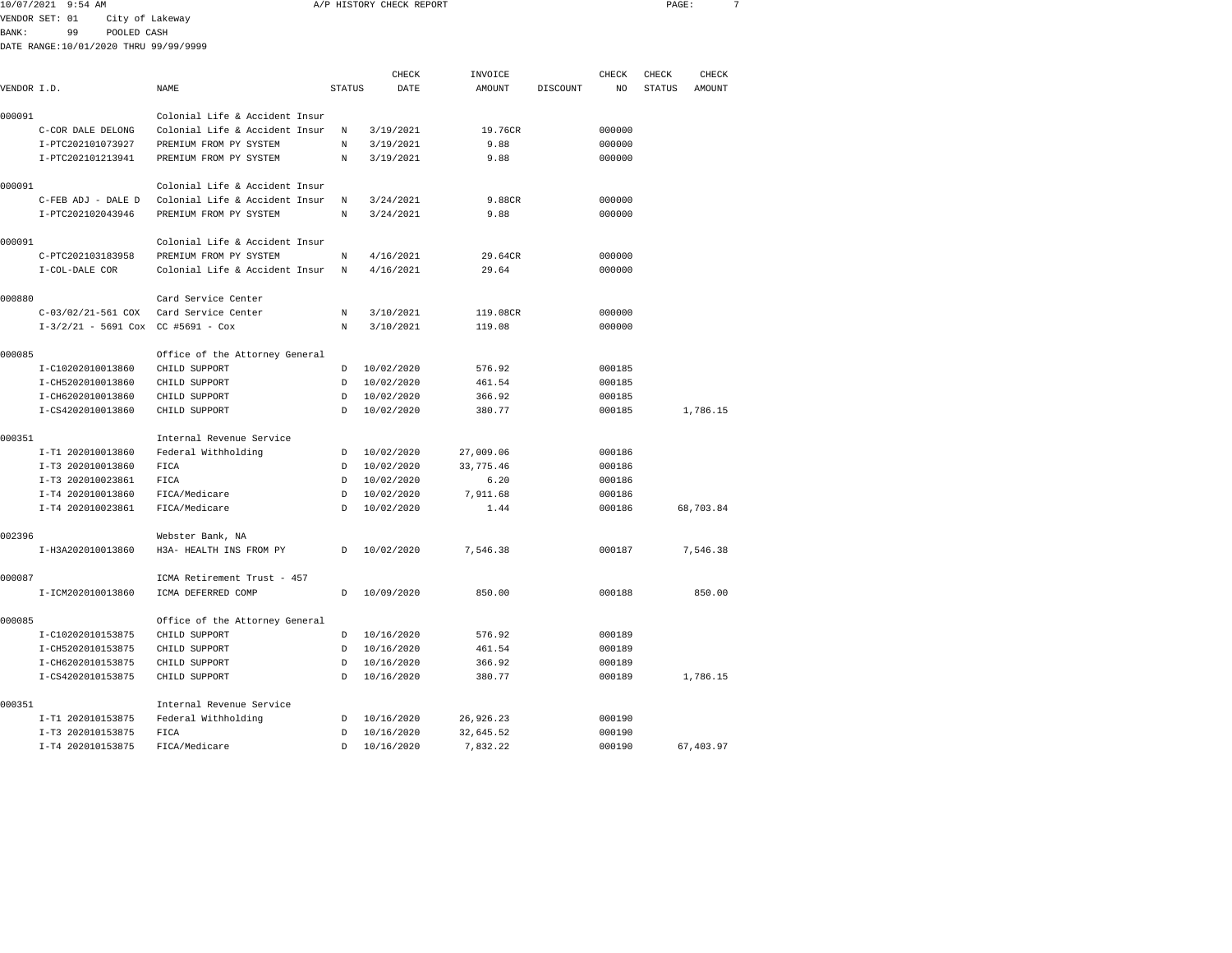|             | 10/07/2021 9:54 AM                    |                                                 |               | A/P HISTORY CHECK REPORT |                   |          |             | PAGE:                  |                 | 8 |
|-------------|---------------------------------------|-------------------------------------------------|---------------|--------------------------|-------------------|----------|-------------|------------------------|-----------------|---|
|             | VENDOR SET: 01                        | City of Lakeway                                 |               |                          |                   |          |             |                        |                 |   |
| BANK :      | 99<br>POOLED CASH                     |                                                 |               |                          |                   |          |             |                        |                 |   |
|             | DATE RANGE:10/01/2020 THRU 99/99/9999 |                                                 |               |                          |                   |          |             |                        |                 |   |
|             |                                       |                                                 |               |                          |                   |          |             |                        |                 |   |
| VENDOR I.D. |                                       | NAME                                            | <b>STATUS</b> | CHECK<br>DATE            | INVOICE<br>AMOUNT | DISCOUNT | CHECK<br>NO | CHECK<br><b>STATUS</b> | CHECK<br>AMOUNT |   |
|             |                                       |                                                 |               |                          |                   |          |             |                        |                 |   |
| 002396      |                                       | Webster Bank, NA                                |               |                          |                   |          |             |                        |                 |   |
|             | I-H3A202010153875                     | H3A- HEALTH INS FROM PY                         | D             | 10/16/2020               | 7,427.08          |          | 000191      |                        | 7,427.08        |   |
|             |                                       |                                                 |               |                          |                   |          |             |                        |                 |   |
| 000087      |                                       | ICMA Retirement Trust - 457                     |               |                          |                   |          |             |                        |                 |   |
|             | I-ICM202010153875                     | ICMA DEFERRED COMP                              | $\mathsf{D}$  | 10/28/2020               | 850.00            |          | 000192      |                        | 850.00          |   |
|             |                                       |                                                 |               |                          |                   |          |             |                        |                 |   |
| 000085      | I-C10202010293877                     | Office of the Attorney General<br>CHILD SUPPORT |               |                          | 576.92            |          | 000193      |                        |                 |   |
|             | I-CH5202010293877                     | CHILD SUPPORT                                   | D<br>D        | 10/30/2020<br>10/30/2020 | 461.54            |          | 000193      |                        |                 |   |
|             | I-CH6202010293877                     | CHILD SUPPORT                                   | D.            | 10/30/2020               | 366.92            |          | 000193      |                        |                 |   |
|             | I-CS4202010293877                     | CHILD SUPPORT                                   | D             | 10/30/2020               | 380.77            |          | 000193      |                        | 1,786.15        |   |
|             |                                       |                                                 |               |                          |                   |          |             |                        |                 |   |
| 000351      |                                       | Internal Revenue Service                        |               |                          |                   |          |             |                        |                 |   |
|             | I-T1 202010293877                     | Federal Withholding                             | D             | 10/30/2020               | 28, 314. 18       |          | 000194      |                        |                 |   |
|             | I-T3 202010293877                     | FICA                                            | D             | 10/30/2020               | 33,858.52         |          | 000194      |                        |                 |   |
|             | I-T4 202010293877                     | FICA/Medicare                                   | D             | 10/30/2020               | 8,117.00          |          | 000194      |                        | 70,289.70       |   |
| 000351      |                                       | Internal Revenue Service                        |               |                          |                   |          |             |                        |                 |   |
|             | I-T3 202010293878                     | FICA                                            | D             | 10/29/2020               | 180.98            |          | 000195      |                        |                 |   |
|             | I-T4 202010293878                     | FICA/Medicare                                   | D             | 10/29/2020               | 42.32             |          | 000195      |                        | 223.30          |   |
|             |                                       |                                                 |               |                          |                   |          |             |                        |                 |   |
| 000351      |                                       | Internal Revenue Service                        |               |                          |                   |          |             |                        |                 |   |
|             | I-T3 202011123883                     | FICA                                            | v             | 11/12/2020               | 2.94              |          | 000196      |                        |                 |   |
|             | I-T4 202011123883                     | FICA/Medicare                                   | V             | 11/12/2020               | 0.68              |          | 000196      |                        | 3.62            |   |
| 000351      |                                       | Internal Revenue Service                        |               |                          |                   |          |             |                        |                 |   |
|             | $B-CHECK$                             | Internal Revenue ServiceUNPOST                  | V             | 11/12/2020               |                   |          | 000196      |                        | 3.62CR          |   |
|             |                                       |                                                 |               |                          |                   |          |             |                        |                 |   |
| 000351      |                                       | Internal Revenue Service                        |               |                          |                   |          |             |                        |                 |   |
|             | $M-CHECK$                             | Internal Revenue ServiceUNPOST                  | V             | 12/01/2020               |                   |          | 000196      |                        | 3.62CR          |   |
|             |                                       |                                                 |               |                          |                   |          |             |                        |                 |   |
| 000085      | I-C10202011123886                     | Office of the Attorney General<br>CHILD SUPPORT | D             | 11/12/2020               | 576.92            |          | 000197      |                        |                 |   |
|             | I-CH5202011123886                     | CHILD SUPPORT                                   | D             | 11/12/2020               | 461.54            |          | 000197      |                        |                 |   |
|             | I-CH6202011123886                     | CHILD SUPPORT                                   | D             | 11/12/2020               | 366.92            |          | 000197      |                        |                 |   |
|             | I-CS4202011123886                     | CHILD SUPPORT                                   | D             | 11/12/2020               | 380.77            |          | 000197      |                        | 1,786.15        |   |
|             |                                       |                                                 |               |                          |                   |          |             |                        |                 |   |
| 000351      |                                       | Internal Revenue Service                        |               |                          |                   |          |             |                        |                 |   |
|             | I-T1 202011123886                     | Federal Withholding                             | D             | 11/12/2020               | 27,580.05         |          | 000198      |                        |                 |   |
|             | I-T3 202011123886                     | FICA                                            | $\mathsf{D}$  | 11/12/2020               | 33, 514.72        |          | 000198      |                        |                 |   |
|             | I-T4 202011123886                     | FICA/Medicare                                   | D             | 11/12/2020               | 8,035.54          |          | 000198      |                        | 69,130.31       |   |

I-H3A202011123886 H3A- HEALTH INS FROM PY D 11/12/2020 7,427.08 000199 7,427.08

002396 Webster Bank, NA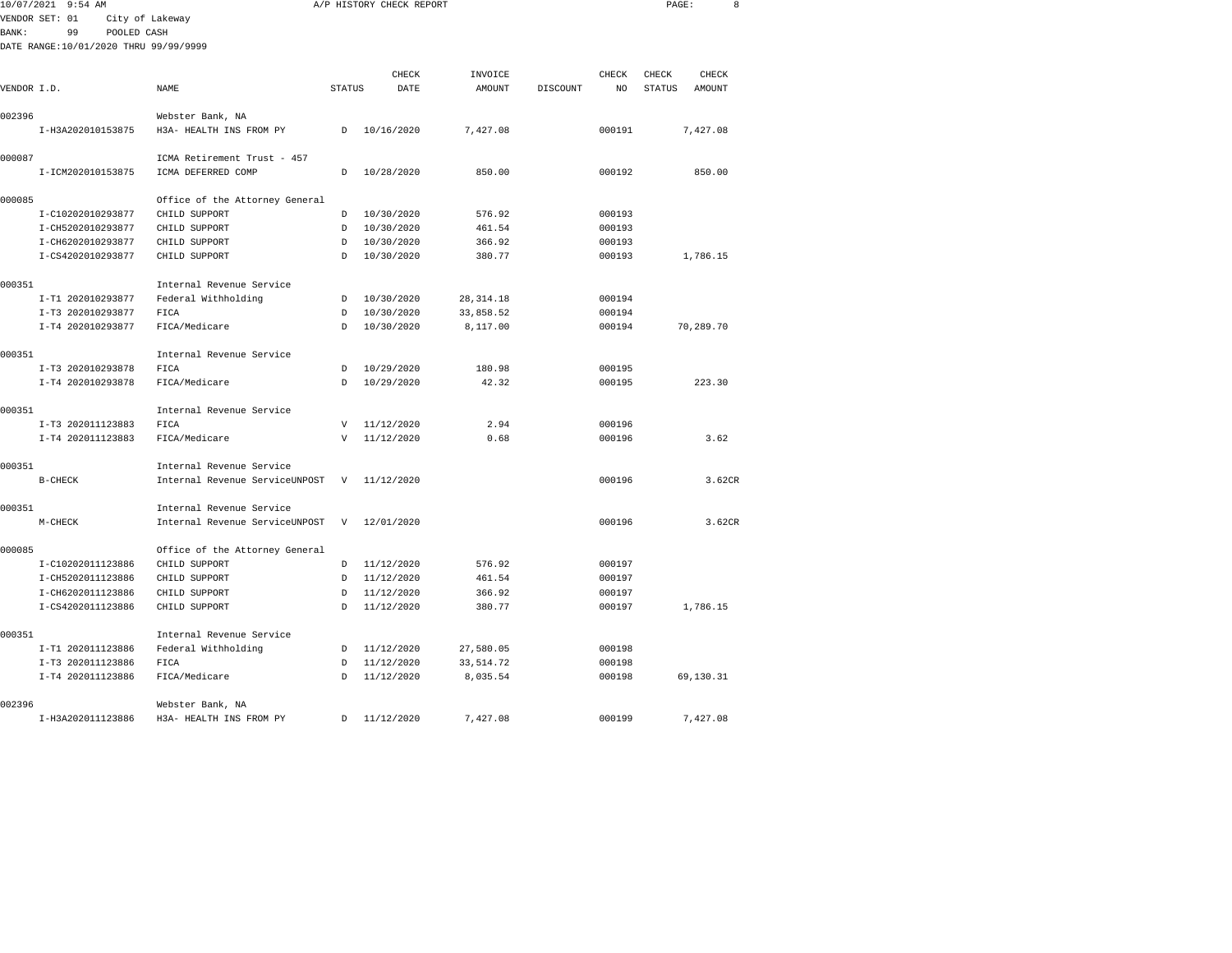| 10/07/2021 9:54 AM |    |                                       | A/P HISTORY CHECK REPORT |  | PAGE: |  |
|--------------------|----|---------------------------------------|--------------------------|--|-------|--|
| VENDOR SET: 01     |    | City of Lakeway                       |                          |  |       |  |
| BANK :             | 99 | POOLED CASH                           |                          |  |       |  |
|                    |    | DATE RANGE:10/01/2020 THRU 99/99/9999 |                          |  |       |  |

|             |                   |                                |               | CHECK      | INVOICE     |          | CHECK  | CHECK         | CHECK         |
|-------------|-------------------|--------------------------------|---------------|------------|-------------|----------|--------|---------------|---------------|
| VENDOR I.D. |                   | NAME                           | <b>STATUS</b> | DATE       | AMOUNT      | DISCOUNT | NO.    | <b>STATUS</b> | <b>AMOUNT</b> |
| 000085      |                   | Office of the Attorney General |               |            |             |          |        |               |               |
|             | I-C10202011253905 | CHILD SUPPORT                  | D             | 11/27/2020 | 576.92      |          | 000200 |               |               |
|             | I-CH5202011253905 | CHILD SUPPORT                  | D             | 11/27/2020 | 461.54      |          | 000200 |               |               |
|             | I-CH6202011253905 | CHILD SUPPORT                  | D             | 11/27/2020 | 366.92      |          | 000200 |               |               |
|             | I-CS4202011253905 | CHILD SUPPORT                  | D             | 11/27/2020 | 380.77      |          | 000200 |               | 1,786.15      |
| 000351      |                   | Internal Revenue Service       |               |            |             |          |        |               |               |
|             | I-T1 202011253905 | Federal Withholding            | D             | 11/27/2020 | 27,897.40   |          | 000201 |               |               |
|             | I-T3 202011253905 | FICA                           | D             | 11/27/2020 | 34, 195. 76 |          | 000201 |               |               |
|             | I-T4 202011253905 | FICA/Medicare                  | $\mathcal{D}$ | 11/27/2020 | 8,194.72    |          | 000201 |               | 70,287.88     |
| 002396      |                   | Webster Bank, NA               |               |            |             |          |        |               |               |
|             | I-H3A202011253905 | H3A- HEALTH INS FROM PY        | D             | 11/27/2020 | 7,556.38    |          | 000202 |               | 7,556.38      |
| 000087      |                   | ICMA Retirement Trust - 457    |               |            |             |          |        |               |               |
|             | I-ICM202011123886 | ICMA DEFERRED COMP             | D             | 11/30/2020 | 850.00      |          | 000203 |               |               |
|             | I-ICM202011253905 | ICMA DEFERRED COMP             | $\mathcal{D}$ | 11/30/2020 | 850.00      |          | 000203 |               | 1,700.00      |
| 000085      |                   | Office of the Attorney General |               |            |             |          |        |               |               |
|             | I-C10202012103909 | CHILD SUPPORT                  | D             | 12/11/2020 | 576.92      |          | 000204 |               |               |
|             | I-CH5202012103909 | CHILD SUPPORT                  | D             | 12/11/2020 | 461.54      |          | 000204 |               |               |
|             | I-CH6202012103909 | CHILD SUPPORT                  | D             | 12/11/2020 | 366.92      |          | 000204 |               |               |
|             | I-CS4202012103909 | CHILD SUPPORT                  | $\mathcal{D}$ | 12/11/2020 | 380.77      |          | 000204 |               | 1,786.15      |
| 000351      |                   | Internal Revenue Service       |               |            |             |          |        |               |               |
|             | I-T1 202012103909 | Federal Withholding            | D             | 12/11/2020 | 29,614.14   |          | 000205 |               |               |
|             | I-T3 202012103909 | FICA                           | D             | 12/11/2020 | 35,507.26   |          | 000205 |               |               |
|             | I-T4 202012103909 | FICA/Medicare                  | D             | 12/11/2020 | 8,501.54    |          | 000205 |               | 73,622.94     |
| 002396      |                   | Webster Bank, NA               |               |            |             |          |        |               |               |
|             | I-H3A202012103909 | H3A- HEALTH INS FROM PY        | D             | 12/11/2020 | 7,581.38    |          | 000206 |               | 7,581.38      |
| 000351      |                   | Internal Revenue Service       |               |            |             |          |        |               |               |
|             | I-T3 202012113923 | FICA                           | <sup>D</sup>  | 12/14/2020 | 2.48        |          | 000207 |               |               |
|             | I-T4 202012113923 | FICA/Medicare                  | D             | 12/14/2020 | 0.58        |          | 000207 |               | 3.06          |
| 000087      |                   | ICMA Retirement Trust - 457    |               |            |             |          |        |               |               |
|             | I-ICM202012103909 | ICMA DEFERRED COMP             | $\mathcal{D}$ | 12/16/2020 | 850.00      |          | 000208 |               | 850.00        |
| 000085      |                   | Office of the Attorney General |               |            |             |          |        |               |               |
|             | I-C10202012233925 | CHILD SUPPORT                  | D             | 12/23/2020 | 576.92      |          | 000209 |               |               |
|             | I-CH5202012233925 | CHILD SUPPORT                  | D             | 12/23/2020 | 461.54      |          | 000209 |               |               |
|             | I-CH6202012233925 | CHILD SUPPORT                  | D             | 12/23/2020 | 366.92      |          | 000209 |               |               |
|             | I-CS4202012233925 | CHILD SUPPORT                  | $\mathcal{D}$ | 12/23/2020 | 380.77      |          | 000209 |               | 1,786.15      |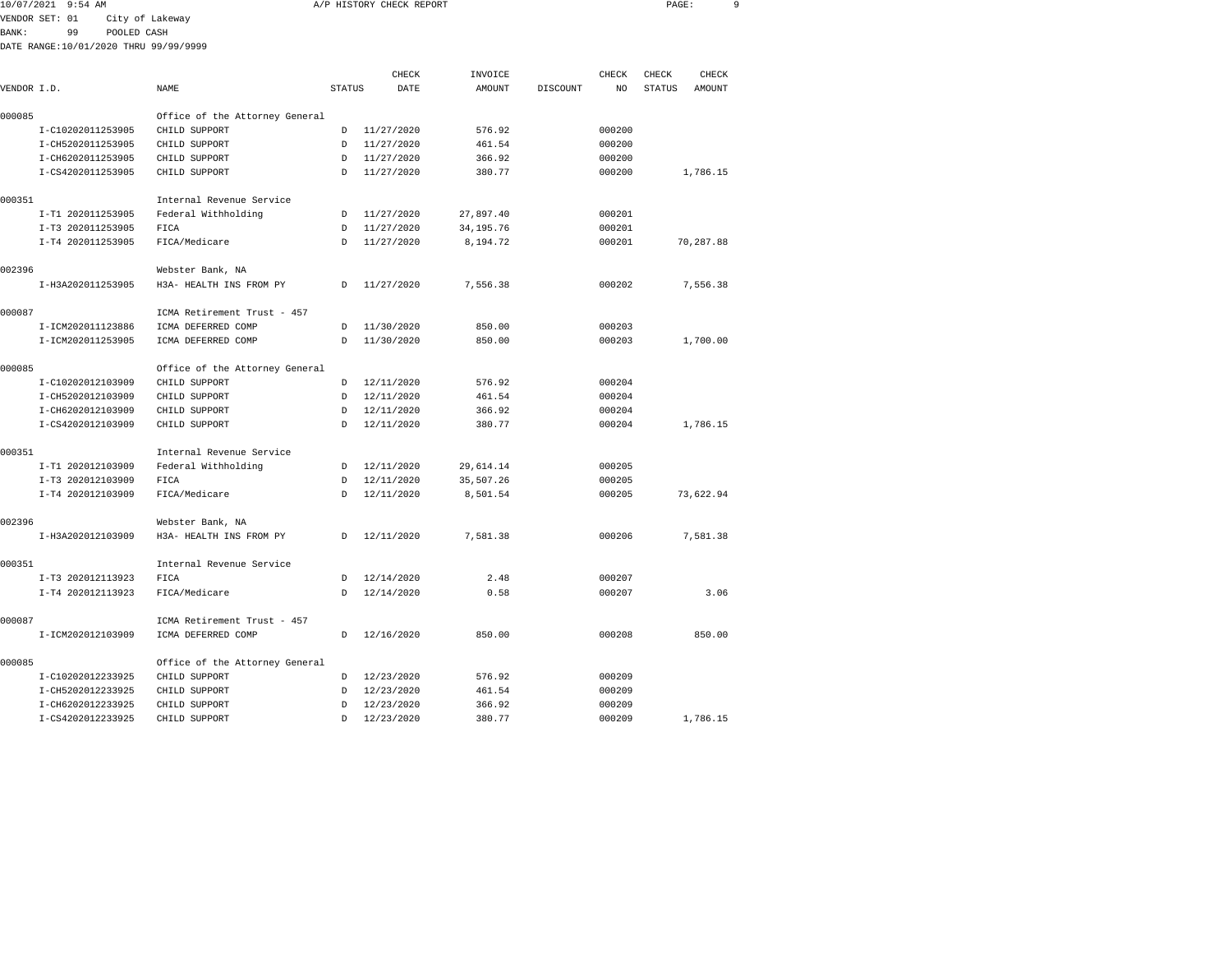| 10/07/2021 9:54 AM                    |                                             |               | A/P HISTORY CHECK REPORT |               | PAGE:<br>10 |        |               |           |
|---------------------------------------|---------------------------------------------|---------------|--------------------------|---------------|-------------|--------|---------------|-----------|
| VENDOR SET: 01                        | City of Lakeway                             |               |                          |               |             |        |               |           |
| 99<br>POOLED CASH<br>BANK:            |                                             |               |                          |               |             |        |               |           |
| DATE RANGE:10/01/2020 THRU 99/99/9999 |                                             |               |                          |               |             |        |               |           |
|                                       |                                             |               |                          |               |             |        |               |           |
|                                       |                                             |               | CHECK                    | INVOICE       |             | CHECK  | CHECK         | CHECK     |
| VENDOR I.D.                           | NAME                                        | <b>STATUS</b> | DATE                     | <b>AMOUNT</b> | DISCOUNT    | NO     | <b>STATUS</b> | AMOUNT    |
|                                       |                                             |               |                          |               |             |        |               |           |
| 000351                                | Internal Revenue Service                    |               |                          |               |             |        |               |           |
| I-T1 202012233925                     | Federal Withholding                         |               | D 12/23/2020             | 27,926.98     |             | 000210 |               |           |
| I-T3 202012233925                     | FICA                                        | D             | 12/23/2020               | 34, 297.88    |             | 000210 |               |           |
| I-T4 202012233925                     | FICA/Medicare                               | <sub>D</sub>  | 12/23/2020               | 8,218.60      |             | 000210 |               | 70,443.46 |
| 002396                                |                                             |               |                          |               |             |        |               |           |
| I-H3A202012233925                     | Webster Bank, NA<br>H3A- HEALTH INS FROM PY | $\mathbb{D}$  | 12/23/2020               | 7,710.72      |             | 000211 |               | 7,710.72  |
|                                       |                                             |               |                          |               |             |        |               |           |
| 000087                                | ICMA Retirement Trust - 457                 |               |                          |               |             |        |               |           |
| I-ICM202012233925                     | ICMA DEFERRED COMP                          | D             | 12/23/2020               | 850.00        |             | 000212 |               | 850.00    |
|                                       |                                             |               |                          |               |             |        |               |           |
| 000085                                | Office of the Attorney General              |               |                          |               |             |        |               |           |
| I-C10202101073927                     | CHILD SUPPORT                               | D             | 1/08/2021                | 576.92        |             | 000213 |               |           |
| I-CH5202101073927                     | CHILD SUPPORT                               | $\mathcal{D}$ | 1/08/2021                | 461.54        |             | 000213 |               |           |
| I-CH6202101073927                     | CHILD SUPPORT                               | $\mathcal{D}$ | 1/08/2021                | 366.92        |             | 000213 |               |           |
| I-CS4202101073927                     | CHILD SUPPORT                               | <sup>D</sup>  | 1/08/2021                | 380.77        |             | 000213 |               | 1,786.15  |
|                                       |                                             |               |                          |               |             |        |               |           |
| 000351                                | Internal Revenue Service                    |               |                          |               |             |        |               |           |
| I-T1 202101073927                     | Federal Withholding                         | D             | 1/08/2021                | 31,369.60     |             | 000214 |               |           |
| I-T3 202101073927                     | FICA                                        | $\mathcal{D}$ | 1/08/2021                | 37, 388.30    |             | 000214 |               |           |
| I-T4 202101073927                     | FICA/Medicare                               | $\mathbb{D}$  | 1/08/2021                | 8,744.08      |             | 000214 |               | 77,501.98 |
|                                       |                                             |               |                          |               |             |        |               |           |
| 002396                                | Webster Bank, NA                            |               |                          |               |             |        |               |           |
| I-H3A202101073927                     | H3A- HEALTH INS FROM PY                     | D             | 1/08/2021                | 7,737.46      |             | 000215 |               | 7,737.46  |
|                                       |                                             |               |                          |               |             |        |               |           |
| 000087                                | ICMA Retirement Trust - 457                 |               |                          |               |             |        |               |           |
| I-ICM202101073927                     | ICMA DEFERRED COMP                          | D             | 1/08/2021                | 850.00        |             | 000216 |               | 850.00    |
|                                       |                                             |               |                          |               |             |        |               |           |
| 000085                                | Office of the Attorney General              |               |                          |               |             |        |               |           |
| I-C10202101213941                     | CHILD SUPPORT                               | $\mathcal{D}$ | 1/22/2021                | 576.92        |             | 000217 |               |           |
| I-CH5202101213941                     | CHILD SUPPORT                               | $\mathcal{D}$ | 1/22/2021                | 461.54        |             | 000217 |               |           |
| I-CH6202101213941                     | CHILD SUPPORT                               | D<br>Ð        | 1/22/2021                | 366.92        |             | 000217 |               |           |
| I-CS4202101213941                     | CHILD SUPPORT                               |               | 1/22/2021                | 380.77        |             | 000217 |               | 1,786.15  |
| 000351                                | Internal Revenue Service                    |               |                          |               |             |        |               |           |
| I-T1 202101213941                     | Federal Withholding                         | D             | 1/22/2021                | 27,530.93     |             | 000218 |               |           |
| I-T3 202101213941                     | FICA                                        | D             | 1/22/2021                | 34,946.54     |             | 000218 |               |           |
| I-T4 202101213941                     | FICA/Medicare                               | $\mathcal{D}$ | 1/22/2021                | 8,172.98      |             | 000218 |               | 70,650.45 |
|                                       |                                             |               |                          |               |             |        |               |           |
| 002396                                | Webster Bank, NA                            |               |                          |               |             |        |               |           |
| I-H3A202101213941                     | H3A- HEALTH INS FROM PY                     | D             | 1/22/2021                | 7,735.77      |             | 000219 |               | 7,735.77  |
|                                       |                                             |               |                          |               |             |        |               |           |
| 000087                                | ICMA Retirement Trust - 457                 |               |                          |               |             |        |               |           |
| T-TCM202101213941                     | <b>TCMA DEFERRED COMP</b>                   | D.            | 1/27/2021                | 915.00        |             | 000220 |               | 915.00    |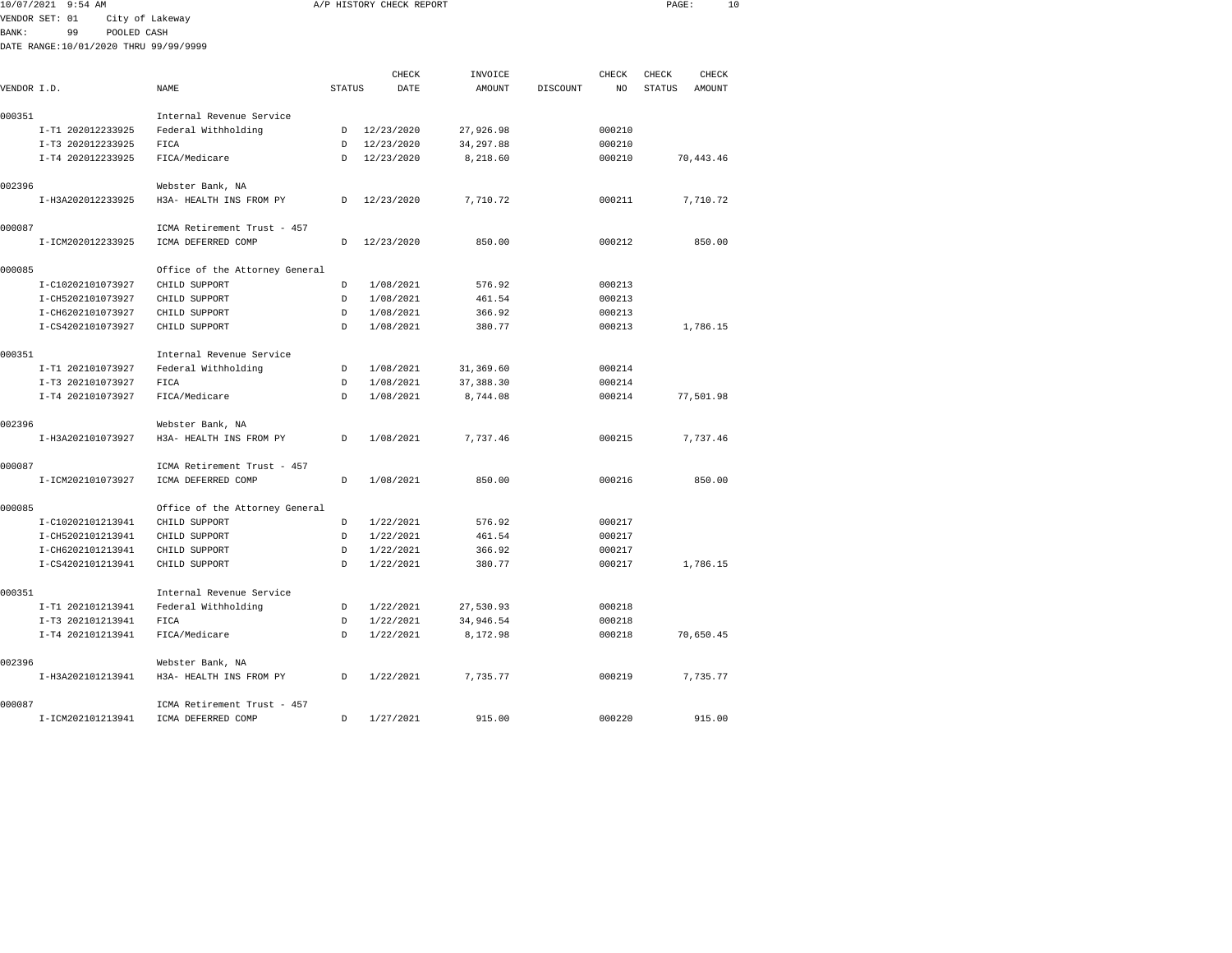| 10/07/2021 9:54 AM                    |                                                            |               | A/P HISTORY CHECK REPORT |           |          |        | PAGE:         | 11        |
|---------------------------------------|------------------------------------------------------------|---------------|--------------------------|-----------|----------|--------|---------------|-----------|
| VENDOR SET: 01                        | City of Lakeway                                            |               |                          |           |          |        |               |           |
| BANK :<br>99<br>POOLED CASH           |                                                            |               |                          |           |          |        |               |           |
| DATE RANGE:10/01/2020 THRU 99/99/9999 |                                                            |               |                          |           |          |        |               |           |
|                                       |                                                            |               |                          |           |          |        |               |           |
|                                       |                                                            |               | CHECK                    | INVOICE   |          | CHECK  | CHECK         | CHECK     |
| VENDOR I.D.                           | NAME                                                       | <b>STATUS</b> | DATE                     | AMOUNT    | DISCOUNT | NO.    | <b>STATUS</b> | AMOUNT    |
| 000351                                | Internal Revenue Service                                   |               |                          |           |          |        |               |           |
| I-T1 202101283945                     | Federal Withholding                                        | D             | 1/29/2021                | 485.04    |          | 000221 |               |           |
| I-T3 202101283945                     | FICA                                                       | D             | 1/29/2021                | 885.34    |          | 000221 |               |           |
| I-T4 202101283945                     | FICA/Medicare                                              | D             | 1/29/2021                | 207.02    |          | 000221 |               | 1,577.40  |
|                                       |                                                            |               |                          |           |          |        |               |           |
| 000351                                | Internal Revenue Service                                   |               |                          |           |          |        |               |           |
| I-T3 202011183903                     | FICA                                                       | $\mathbf v$   | 12/01/2020               | 28.68     |          | 000222 |               |           |
| I-T4 202011183903                     | FICA/Medicare                                              | $\mathbf v$   | 12/01/2020               | 6.70      |          | 000222 |               | 35.38     |
|                                       |                                                            |               |                          |           |          |        |               |           |
| 000351                                | Internal Revenue Service                                   |               |                          |           |          |        |               |           |
| $B-CHECK$                             | Internal Revenue ServiceVOIDED                             | v             | 12/01/2020               |           |          | 000222 |               | 35.38CR   |
|                                       |                                                            |               |                          |           |          |        |               |           |
| 000351                                | Internal Revenue Service                                   |               |                          |           |          |        |               |           |
| I-T3 202011183904                     | FICA                                                       | $\mathbf{V}$  | 12/01/2020               | 4.94      |          | 000223 |               |           |
| I-T4 202011183904                     | FICA/Medicare                                              | $\mathbf{V}$  | 12/01/2020               | 1.16      |          | 000223 |               | 6.10      |
|                                       |                                                            |               |                          |           |          |        |               |           |
| 000351<br>$B-CHECK$                   | Internal Revenue Service<br>Internal Revenue ServiceVOIDED | $\mathbf{v}$  | 12/01/2020               |           |          | 000223 |               | 6.10CR    |
|                                       |                                                            |               |                          |           |          |        |               |           |
| 000085                                | Office of the Attorney General                             |               |                          |           |          |        |               |           |
| I-C10202102043946                     | CHILD SUPPORT                                              | $\mathcal{D}$ | 2/05/2021                | 576.92    |          | 000224 |               |           |
| I-CH5202102043946                     | CHILD SUPPORT                                              | D             | 2/05/2021                | 461.54    |          | 000224 |               |           |
| I-CH6202102043946                     | CHILD SUPPORT                                              | D             | 2/05/2021                | 366.92    |          | 000224 |               |           |
| I-CS4202102043946                     | CHILD SUPPORT                                              | D             | 2/05/2021                | 380.77    |          | 000224 |               | 1,786.15  |
|                                       |                                                            |               |                          |           |          |        |               |           |
| 000351                                | Internal Revenue Service                                   |               |                          |           |          |        |               |           |
| I-T1 202102043946                     | Federal Withholding                                        | D             | 2/05/2021                | 29,407.92 |          | 000225 |               |           |
| I-T3 202102043946                     | FICA                                                       | $\mathbb{D}$  | 2/05/2021                | 36,522.62 |          | 000225 |               |           |
| I-T4 202102043946                     | FICA/Medicare                                              | $\Gamma$      | 2/05/2021                | 8,541.64  |          | 000225 |               | 74,472.18 |
|                                       |                                                            |               |                          |           |          |        |               |           |
| 002396                                | Webster Bank, NA                                           |               |                          |           |          |        |               |           |
| I-H3A202102043946                     | H3A- HEALTH INS FROM PY                                    | D             | 2/05/2021                | 7.735.77  |          | 000226 |               | 7.735.77  |
| 000351                                | Internal Revenue Service                                   |               |                          |           |          |        |               |           |
| I-T1 202102053947                     | Federal Withholding                                        | D             | 2/08/2021                | 81.65     |          | 000227 |               |           |
| I-T3 202102053947                     | FICA                                                       | D             | 2/08/2021                | 141.54    |          | 000227 |               |           |
| I-T4 202102053947                     | FICA/Medicare                                              | $\mathcal{D}$ | 2/08/2021                | 33.10     |          | 000227 |               | 256.29    |
|                                       |                                                            |               |                          |           |          |        |               |           |
| 000087                                | ICMA Retirement Trust - 457                                |               |                          |           |          |        |               |           |
| I-ICM202102043946                     | ICMA DEFERRED COMP                                         | D             | 2/05/2021                | 915.00    |          | 000228 |               | 915.00    |
|                                       |                                                            |               |                          |           |          |        |               |           |
| 000085                                | Office of the Attorney General                             |               |                          |           |          |        |               |           |
| I-C10202102183948                     | CHILD SUPPORT                                              | D             | 2/19/2021                | 576.92    |          | 000229 |               |           |
| I-CH5202102183948                     | CHILD SUPPORT                                              | D             | 2/19/2021                | 461.54    |          | 000229 |               |           |
| I-CH6202102183948                     | CHILD SUPPORT                                              | D             | 2/19/2021                | 366.92    |          | 000229 |               |           |
| T-CS4202102183948                     | CHILD SUPPORT                                              | D             | 2/19/2021                | 380.77    |          | 000229 |               | 1.786.15  |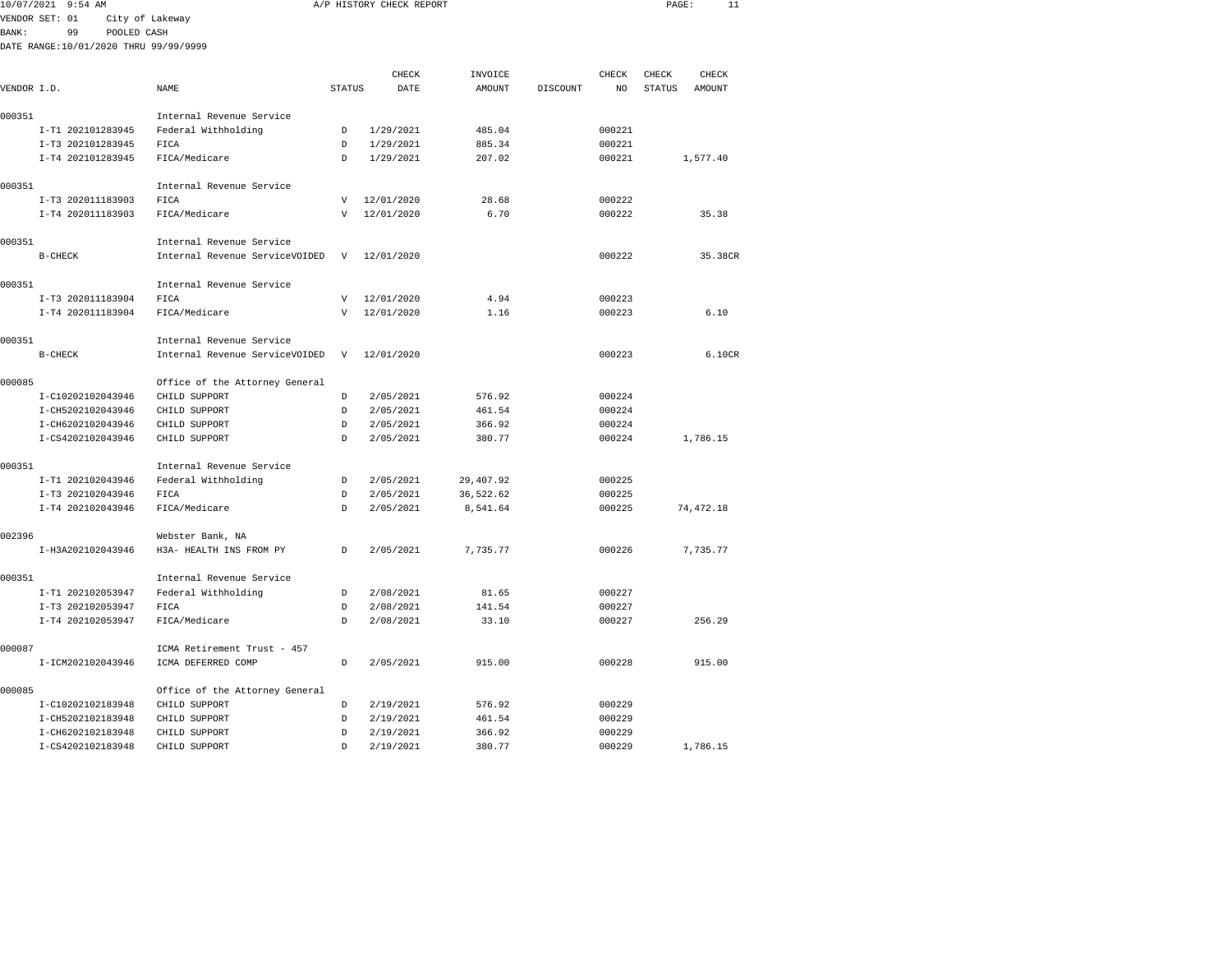| 10/07/2021   | $9:54$ AM                             |                                |               | A/P HISTORY CHECK REPORT |            |          |        | PAGE:         | 12            |
|--------------|---------------------------------------|--------------------------------|---------------|--------------------------|------------|----------|--------|---------------|---------------|
|              | VENDOR SET: 01                        | City of Lakeway                |               |                          |            |          |        |               |               |
| <b>BANK:</b> | 99<br>POOLED CASH                     |                                |               |                          |            |          |        |               |               |
|              | DATE RANGE:10/01/2020 THRU 99/99/9999 |                                |               |                          |            |          |        |               |               |
|              |                                       |                                |               |                          |            |          |        |               |               |
|              |                                       |                                |               | CHECK                    | INVOICE    |          | CHECK  | CHECK         | CHECK         |
| VENDOR I.D.  |                                       | <b>NAME</b>                    | <b>STATUS</b> | DATE                     | AMOUNT     | DISCOUNT | NO     | <b>STATUS</b> | <b>AMOUNT</b> |
| 000351       |                                       | Internal Revenue Service       |               |                          |            |          |        |               |               |
|              | I-T1 202102183948                     | Federal Withholding            | D             | 2/19/2021                | 27,882.25  |          | 000230 |               |               |
|              | I-T3 202102183948                     | FICA                           | D             | 2/19/2021                | 35, 199.92 |          | 000230 |               |               |
|              | I-T4 202102183948                     | FICA/Medicare                  | D             | 2/19/2021                | 8,232.28   |          | 000230 |               | 71, 314.45    |
| 002396       |                                       | Webster Bank, NA               |               |                          |            |          |        |               |               |
|              | I-H3A202102183948                     | H3A- HEALTH INS FROM PY        | D             | 2/19/2021                | 7,818.11   |          | 000231 |               | 7,818.11      |
| 000085       |                                       | Office of the Attorney General |               |                          |            |          |        |               |               |
|              | I-C10202103043954                     | CHILD SUPPORT                  | D             | 3/05/2021                | 576.92     |          | 000232 |               |               |
|              | I-CH5202103043954                     | CHILD SUPPORT                  | D             | 3/05/2021                | 461.54     |          | 000232 |               |               |
|              | I-CH6202103043954                     | CHILD SUPPORT                  | D             | 3/05/2021                | 366.92     |          | 000232 |               |               |
|              | I-CS4202103043954                     | CHILD SUPPORT                  | D.            | 3/05/2021                | 380.77     |          | 000232 |               | 1,786.15      |
| 000351       |                                       | Internal Revenue Service       |               |                          |            |          |        |               |               |
|              | I-T1 202103043954                     | Federal Withholding            | D             | 3/05/2021                | 39, 222.67 |          | 000233 |               |               |
|              | I-T3 202103043954                     | FICA                           | D             | 3/05/2021                | 42,976.40  |          | 000233 |               |               |
|              | I-T4 202103043954                     | FICA/Medicare                  | <sup>D</sup>  | 3/05/2021                | 10,050.86  |          | 000233 |               | 92,249.93     |
| 002396       |                                       | Webster Bank, NA               |               |                          |            |          |        |               |               |
|              | I-H3A202103043954                     | H3A- HEALTH INS FROM PY        | D             | 3/05/2021                | 12,518.11  |          | 000234 |               | 12,518.11     |
| 000087       |                                       | ICMA Retirement Trust - 457    |               |                          |            |          |        |               |               |
|              | I-ICM202103043954                     | ICMA DEFERRED COMP             | D             | 3/05/2021                | 915.00     |          | 000235 |               | 915.00        |
| 000351       |                                       | Internal Revenue Service       |               |                          |            |          |        |               |               |
|              | I-T3 202103093956                     | FICA                           | D             | 3/11/2021                | 186.16     |          | 000236 |               |               |
|              | I-T4 202103093956                     | FICA/Medicare                  | D             | 3/11/2021                | 43.52      |          | 000236 |               | 229.68        |
| 000085       |                                       | Office of the Attorney General |               |                          |            |          |        |               |               |
|              | I-C10202103183958                     | CHILD SUPPORT                  | D             | 3/19/2021                | 576.92     |          | 000237 |               |               |
|              | I-CH5202103183958                     | CHILD SUPPORT                  | D             | 3/19/2021                | 461.54     |          | 000237 |               |               |
|              | I-CH6202103183958                     | CHILD SUPPORT                  | D             | 3/19/2021                | 366.92     |          | 000237 |               |               |
|              | I-CS4202103183958                     | CHILD SUPPORT                  | D             | 3/19/2021                | 380.77     |          | 000237 |               | 1,786.15      |
| 000351       |                                       | Internal Revenue Service       |               |                          |            |          |        |               |               |
|              | I-T1 202103183958                     | Federal Withholding            | D             | 3/19/2021                | 28, 471.59 |          | 000238 |               |               |
|              | I-T3 202103183958                     | FICA                           | D             | 3/19/2021                | 35, 193.50 |          | 000238 |               |               |
|              | I-T4 202103183958                     | FICA/Medicare                  | D             | 3/19/2021                | 8,230.78   |          | 000238 |               | 71,895.87     |
| 002396       |                                       | Webster Bank, NA               |               |                          |            |          |        |               |               |

I-H3A202103183958 H3A- HEALTH INS FROM PY D 3/19/2021 7,876.01 000239 7,876.01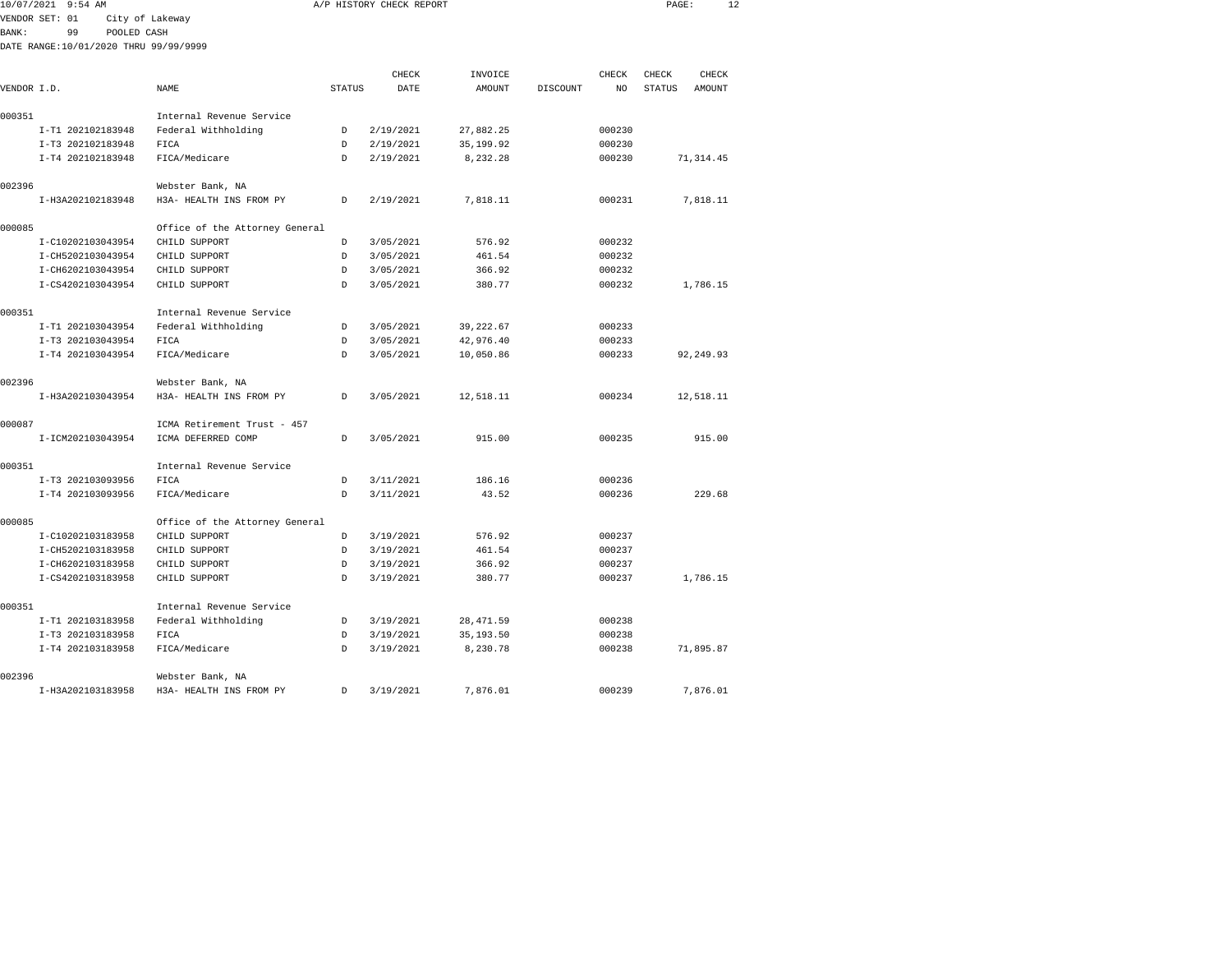| 10/07/2021 9:54 AM                     |                                                   |                    | A/P HISTORY CHECK REPORT |                  |          |                  | PAGE:         | 13        |
|----------------------------------------|---------------------------------------------------|--------------------|--------------------------|------------------|----------|------------------|---------------|-----------|
| VENDOR SET: 01                         | City of Lakeway                                   |                    |                          |                  |          |                  |               |           |
| <b>BANK:</b><br>99<br>POOLED CASH      |                                                   |                    |                          |                  |          |                  |               |           |
| DATE RANGE:10/01/2020 THRU 99/99/9999  |                                                   |                    |                          |                  |          |                  |               |           |
|                                        |                                                   |                    | CHECK                    | INVOICE          |          | CHECK            | CHECK         | CHECK     |
| VENDOR I.D.                            | NAME                                              | <b>STATUS</b>      | DATE                     | AMOUNT           | DISCOUNT | NO.              | <b>STATUS</b> | AMOUNT    |
|                                        |                                                   |                    |                          |                  |          |                  |               |           |
| 000087                                 | ICMA Retirement Trust - 457                       |                    |                          |                  |          |                  |               |           |
| I-ICM202102183948                      | ICMA DEFERRED COMP                                | D                  | 3/24/2021                | 915.00           |          | 000240           |               |           |
| I-ICM202103183958                      | ICMA DEFERRED COMP                                | D                  | 3/24/2021                | 915.00           |          | 000240           |               | 1,830.00  |
|                                        |                                                   |                    |                          |                  |          |                  |               |           |
| 000087<br>I-ICM202103313962            | ICMA Retirement Trust - 457<br>ICMA DEFERRED COMP | D                  | 4/01/2021                | 925.00           |          | 000241           |               | 925.00    |
|                                        |                                                   |                    |                          |                  |          |                  |               |           |
| 000085                                 | Office of the Attorney General                    |                    |                          |                  |          |                  |               |           |
| I-C10202103313962                      | CHILD SUPPORT                                     | D                  | 4/02/2021                | 576.92           |          | 000242           |               |           |
| I-CH5202103313962                      | CHILD SUPPORT                                     | D                  | 4/02/2021                | 461.54           |          | 000242           |               |           |
| I-CS4202103313962                      | CHILD SUPPORT                                     | D                  | 4/02/2021                | 380.77           |          | 000242           |               | 1,419.23  |
| 000351                                 | Internal Revenue Service                          |                    |                          |                  |          |                  |               |           |
| I-T1 202103313962                      | Federal Withholding                               | D                  | 4/02/2021                | 27,009.48        |          | 000243           |               |           |
| I-T3 202103313962                      | FICA                                              | D                  | 4/02/2021                | 34,050.68        |          | 000243           |               |           |
| I-T4 202103313962                      | FICA/Medicare                                     | D                  | 4/02/2021                | 7,963.52         |          | 000243           |               | 69,023.68 |
|                                        |                                                   |                    |                          |                  |          |                  |               |           |
| 002396                                 | Webster Bank, NA                                  |                    |                          |                  |          |                  |               |           |
| I-H3A202103313962                      | H3A- HEALTH INS FROM PY                           | D                  | 4/02/2021                | 7,374.48         |          | 000244           |               | 7,374.48  |
| 000087                                 | ICMA Retirement Trust - 457                       |                    |                          |                  |          |                  |               |           |
| I-ICM202104153966                      | ICMA DEFERRED COMP                                | D                  | 4/16/2021                | 925.00           |          | 000245           |               | 925.00    |
|                                        |                                                   |                    |                          |                  |          |                  |               |           |
| 000085<br>I-C10202104153966            | Office of the Attorney General<br>CHILD SUPPORT   | D                  | 4/16/2021                | 576.92           |          | 000246           |               |           |
| I-CH5202104153966                      | CHILD SUPPORT                                     | D                  | 4/16/2021                | 461.54           |          | 000246           |               |           |
| I-CS4202104153966                      | CHILD SUPPORT                                     | $\mathsf{D}$       | 4/16/2021                | 380.77           |          | 000246           |               | 1,419.23  |
|                                        |                                                   |                    |                          |                  |          |                  |               |           |
| 000351                                 | Internal Revenue Service                          |                    |                          |                  |          |                  |               |           |
| I-T1 202104153966                      | Federal Withholding                               | D                  | 4/16/2021                | 28,906.89        |          | 000247           |               |           |
| I-T3 202104153966                      | FICA                                              | D                  | 4/16/2021                | 35, 533.56       |          | 000247           |               |           |
| I-T4 202104153966                      | FICA/Medicare                                     | <sup>n</sup>       | 4/16/2021                | 8,310.30         |          | 000247           |               | 72,750.75 |
| 002396                                 | Webster Bank, NA                                  |                    |                          |                  |          |                  |               |           |
| I-H3A202104153966                      | H3A- HEALTH INS FROM PY                           | <sub>D</sub>       | 4/16/2021                | 8,514.48         |          | 000248           |               | 8,514.48  |
|                                        |                                                   |                    |                          |                  |          |                  |               |           |
| 000085                                 | Office of the Attorney General                    |                    |                          |                  |          |                  |               |           |
| I-C10202104293970                      | CHILD SUPPORT<br>CHILD SUPPORT                    | D<br>$\mathcal{D}$ | 5/04/2021<br>5/04/2021   | 576.92<br>461.54 |          | 000249<br>000249 |               |           |
| I-CH5202104293970<br>I-CS4202104293970 | CHILD SUPPORT                                     | D                  | 5/04/2021                | 380.77           |          | 000249           |               | 1,419.23  |
|                                        |                                                   |                    |                          |                  |          |                  |               |           |
| 000351                                 | Internal Revenue Service                          |                    |                          |                  |          |                  |               |           |
| I-T1 202104293970                      | Federal Withholding                               | D                  | 5/04/2021                | 27,310.94        |          | 000250           |               |           |
| I-T3 202104293970                      | FICA                                              | D                  | 5/04/2021                | 34, 416.70       |          | 000250           |               |           |

I-T4 202104293970 FICA/Medicare D 5/04/2021 8,049.04 000250 69,776.68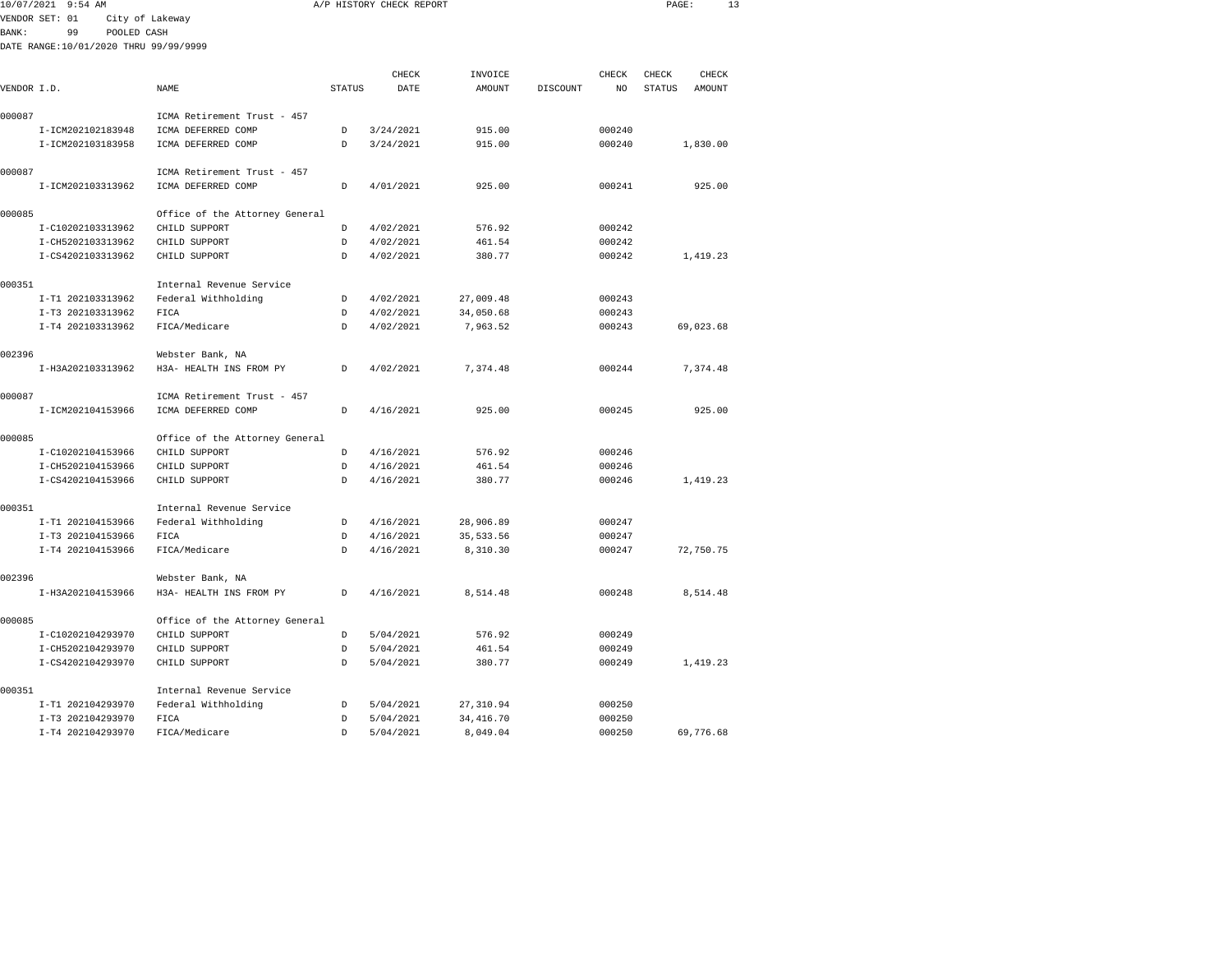|             | 10/07/2021 9:54 AM                    |                 |                                |               | A/P HISTORY CHECK REPORT |            |          |        | PAGE:         |            | 14 |
|-------------|---------------------------------------|-----------------|--------------------------------|---------------|--------------------------|------------|----------|--------|---------------|------------|----|
|             | VENDOR SET: 01                        | City of Lakeway |                                |               |                          |            |          |        |               |            |    |
| BANK:       | 99                                    | POOLED CASH     |                                |               |                          |            |          |        |               |            |    |
|             | DATE RANGE:10/01/2020 THRU 99/99/9999 |                 |                                |               |                          |            |          |        |               |            |    |
|             |                                       |                 |                                |               | CHECK                    | INVOICE    |          | CHECK  | CHECK         | CHECK      |    |
| VENDOR I.D. |                                       |                 | NAME                           | <b>STATUS</b> | DATE                     | AMOUNT     | DISCOUNT | NO     | <b>STATUS</b> | AMOUNT     |    |
|             |                                       |                 |                                |               |                          |            |          |        |               |            |    |
| 000351      |                                       |                 | Internal Revenue Service       |               |                          |            |          |        |               |            |    |
|             | C-T1 202105043973                     |                 | Federal Withholding            | D             | 5/06/2021                | 50.15CR    |          | 000251 |               |            |    |
|             | I-T1 202105033971                     |                 | Federal Withholding            | D             | 5/06/2021                | 710.18     |          | 000251 |               |            |    |
|             | I-T3 202105033971                     |                 | FICA                           | D             | 5/06/2021                | 742.44     |          | 000251 |               |            |    |
|             | I-T4 202105033971                     |                 | FICA/Medicare                  | D             | 5/06/2021                | 173.62     |          | 000251 |               | 1,576.09   |    |
| 000085      |                                       |                 | Office of the Attorney General |               |                          |            |          |        |               |            |    |
|             | I-C10202105133989                     |                 | CHILD SUPPORT                  | D             | 5/14/2021                | 576.92     |          | 000252 |               |            |    |
|             | I-CH5202105133989                     |                 | CHILD SUPPORT                  | Ð             | 5/14/2021                | 461.54     |          | 000252 |               |            |    |
|             | I-CS4202105133989                     |                 | CHILD SUPPORT                  | D             | 5/14/2021                | 380.77     |          | 000252 |               | 1,419.23   |    |
| 000351      |                                       |                 | Internal Revenue Service       |               |                          |            |          |        |               |            |    |
|             | I-T1 202105133989                     |                 | Federal Withholding            | D             | 5/14/2021                | 43, 349.61 |          | 000253 |               |            |    |
|             | I-T3 202105133989                     |                 | FICA                           | D             | 5/14/2021                | 46,607.24  |          | 000253 |               |            |    |
|             | I-T4 202105133989                     |                 | FICA/Medicare                  | D             | 5/14/2021                | 10,900.04  |          | 000253 |               | 100,856.89 |    |
|             |                                       |                 |                                |               |                          |            |          |        |               |            |    |
| 002396      |                                       |                 | Webster Bank, NA               |               |                          |            |          |        |               |            |    |
|             | I-H3A202105133989                     |                 | H3A- HEALTH INS FROM PY        | D             | 5/14/2021                | 8,729.62   |          | 000254 |               | 8,729.62   |    |
| 000087      |                                       |                 | ICMA Retirement Trust - 457    |               |                          |            |          |        |               |            |    |
|             | I-ICM202105133989                     |                 | ICMA DEFERRED COMP             | D             | 5/14/2021                | 2,425.00   |          | 000255 |               | 2,425.00   |    |
| 000085      |                                       |                 | Office of the Attorney General |               |                          |            |          |        |               |            |    |
|             | I-C10202105264021                     |                 | CHILD SUPPORT                  | D             | 5/27/2021                | 576.92     |          | 000256 |               |            |    |
|             | I-CH5202105264021                     |                 | CHILD SUPPORT                  | D             | 5/27/2021                | 461.54     |          | 000256 |               |            |    |
|             | I-CS4202105264021                     |                 | CHILD SUPPORT                  | D             | 5/27/2021                | 380.77     |          | 000256 |               | 1,419.23   |    |
| 000351      |                                       |                 | Internal Revenue Service       |               |                          |            |          |        |               |            |    |
|             | I-T1 202105264021                     |                 | Federal Withholding            | D             | 5/27/2021                | 27,694.96  |          | 000257 |               |            |    |
|             | I-T3 202105264021                     |                 | FICA                           | D             | 5/27/2021                | 35, 424.64 |          | 000257 |               |            |    |
|             | I-T4 202105264021                     |                 | FICA/Medicare                  | D             | 5/27/2021                | 8,284.76   |          | 000257 |               | 71,404.36  |    |
| 002396      |                                       |                 |                                |               |                          |            |          |        |               |            |    |
|             |                                       |                 | Webster Bank, NA               |               |                          |            |          |        |               |            |    |
|             | I-H3A202105264021                     |                 | H3A- HEALTH INS FROM PY        | D             | 5/27/2021                | 8.729.62   |          | 000258 |               | 8,729.62   |    |
| 000087      |                                       |                 | ICMA Retirement Trust - 457    |               |                          |            |          |        |               |            |    |
|             | I-ICM202105264021                     |                 | ICMA DEFERRED COMP             | D             | 6/01/2021                | 925.00     |          | 000259 |               | 925.00     |    |
| 000085      |                                       |                 | Office of the Attorney General |               |                          |            |          |        |               |            |    |
|             | I-C10202106104065                     |                 | CHILD SUPPORT                  | D             | 6/10/2021                | 576.92     |          | 000260 |               |            |    |

I-CS4202106104065 CHILD SUPPORT D 6/10/2021 380.77 000260 1,419.23

000260

I-CH5202106104065 CHILD SUPPORT D 6/10/2021 461.54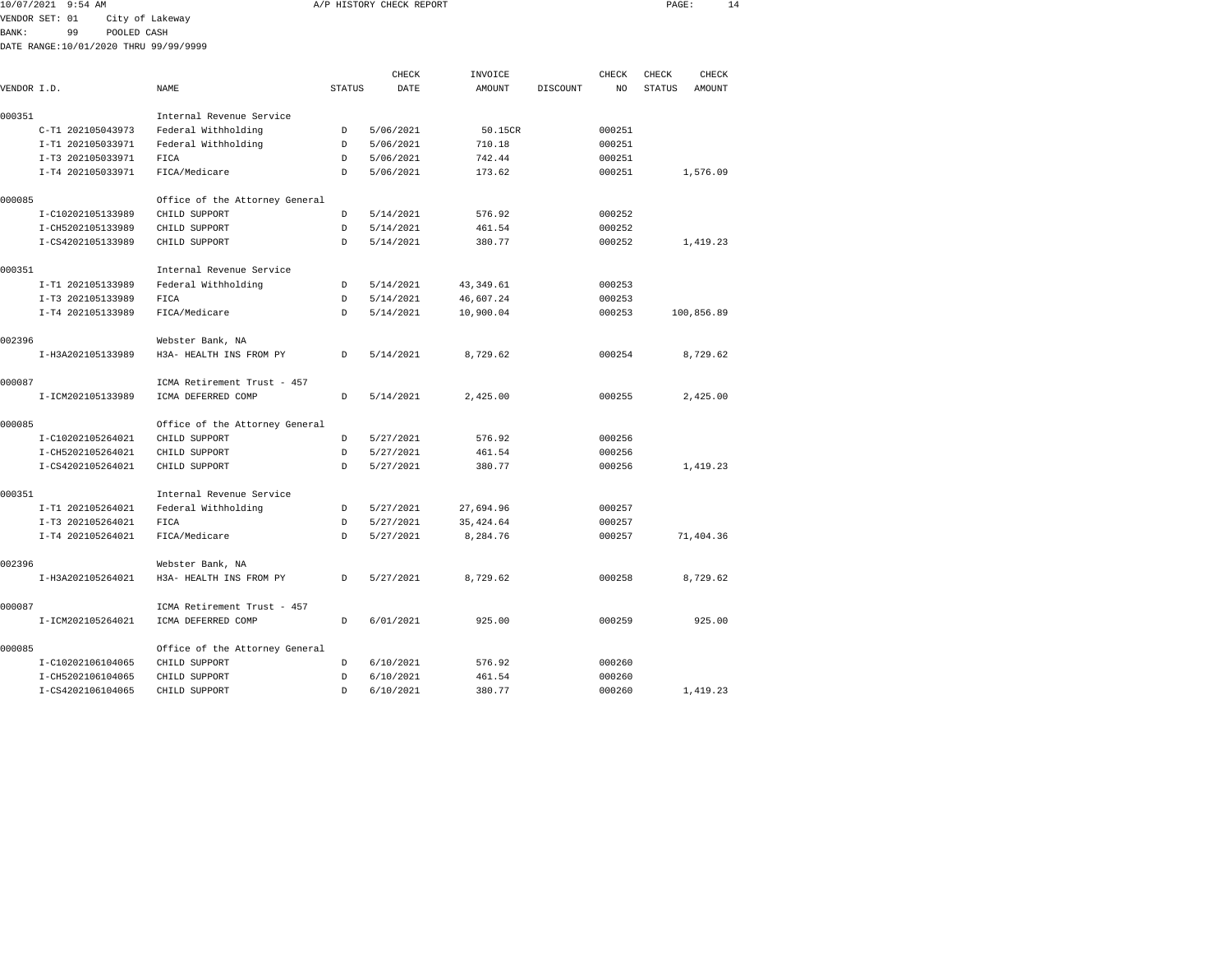| 10/07/2021 9:54 AM                    |                                |               | A/P HISTORY CHECK REPORT |           |          |        | PAGE:         | 15         |
|---------------------------------------|--------------------------------|---------------|--------------------------|-----------|----------|--------|---------------|------------|
| VENDOR SET: 01                        | City of Lakeway                |               |                          |           |          |        |               |            |
| BANK:<br>99<br>POOLED CASH            |                                |               |                          |           |          |        |               |            |
| DATE RANGE:10/01/2020 THRU 99/99/9999 |                                |               |                          |           |          |        |               |            |
|                                       |                                |               |                          |           |          |        |               |            |
|                                       |                                |               | CHECK                    | INVOICE   |          | CHECK  | CHECK         | CHECK      |
| VENDOR I.D.                           | NAME                           | <b>STATUS</b> | DATE                     | AMOUNT    | DISCOUNT | NO     | <b>STATUS</b> | AMOUNT     |
| 000351                                | Internal Revenue Service       |               |                          |           |          |        |               |            |
| I-T1 202106104065                     | Federal Withholding            | D             | 6/10/2021                | 28,691.05 |          | 000261 |               |            |
| I-T3 202106104065                     | FICA                           | <sub>D</sub>  | 6/10/2021                | 37,761.32 |          | 000261 |               |            |
| I-T4 202106104065                     | FICA/Medicare                  | D             | 6/10/2021                | 8,831.26  |          | 000261 |               | 75, 283.63 |
|                                       |                                |               |                          |           |          |        |               |            |
| 002396                                | Webster Bank, NA               |               |                          |           |          |        |               |            |
| I-H3A202106104065                     | H3A- HEALTH INS FROM PY        | D             | 6/10/2021                | 8.729.62  |          | 000262 |               | 8.729.62   |
| 000351                                | Internal Revenue Service       |               |                          |           |          |        |               |            |
| I-T3 202106104066                     | FICA                           | D             | 6/11/2021                | 11.96     |          | 000263 |               |            |
| I-T4 202106104066                     | FICA/Medicare                  | <sub>D</sub>  | 6/11/2021                | 2.80      |          | 000263 |               | 14.76      |
|                                       |                                |               |                          |           |          |        |               |            |
| 000087                                | ICMA Retirement Trust - 457    |               |                          |           |          |        |               |            |
| I-ICM202106104065                     | ICMA DEFERRED COMP             | D             | 6/14/2021                | 1,075.00  |          | 000264 |               | 1,075.00   |
| 000085                                | Office of the Attorney General |               |                          |           |          |        |               |            |
| I-C10202106244072                     | CHILD SUPPORT                  | D             | 6/24/2021                | 576.92    |          | 000265 |               |            |
| I-CH5202106244072                     | CHILD SUPPORT                  | D             | 6/24/2021                | 461.54    |          | 000265 |               |            |
| I-CS4202106244072                     | CHILD SUPPORT                  | D.            | 6/24/2021                | 380.77    |          | 000265 |               | 1,419.23   |
|                                       |                                |               |                          |           |          |        |               |            |
| 000351                                | Internal Revenue Service       |               |                          |           |          |        |               |            |
| I-T1 202106244072                     | Federal Withholding            | D             | 6/24/2021                | 35,528.13 |          | 000266 |               |            |
| I-T3 202106244072                     | FICA                           | D             | 6/24/2021                | 41,687.40 |          | 000266 |               |            |
| I-T4 202106244072                     | FICA/Medicare                  | D             | 6/24/2021                | 9,749.54  |          | 000266 |               | 86,965.07  |
| 002396                                | Webster Bank, NA               |               |                          |           |          |        |               |            |
| I-H3A202106244072                     | H3A- HEALTH INS FROM PY        | D             | 6/24/2021                | 8,708.78  |          | 000267 |               | 8,708.78   |
|                                       |                                |               |                          |           |          |        |               |            |
| 000351                                | Internal Revenue Service       |               |                          |           |          |        |               |            |
| I-T1 202106244073                     | Federal Withholding            | D.            | 6/24/2021                | 854.36    |          | 000268 |               |            |
| I-T3 202106244073                     | FICA                           | D.            | 6/24/2021                | 568.42    |          | 000268 |               |            |
| I-T4 202106244073                     | FICA/Medicare                  | <sup>D</sup>  | 6/24/2021                | 132.94    |          | 000268 |               | 1,555.72   |
| 000087                                | ICMA Retirement Trust - 457    |               |                          |           |          |        |               |            |
| I-ICM202106244072                     | ICMA DEFERRED COMP             | D             | 6/28/2021                | 2,975.00  |          | 000269 |               | 2,975.00   |
|                                       |                                |               |                          |           |          |        |               |            |
| 000351                                | Internal Revenue Service       |               |                          |           |          |        |               |            |
| I-T1 202107084075                     | Federal Withholding            | D             | 7/09/2021                | 976.66    |          | 000270 |               |            |
| I-T3 202107084075                     | FICA                           | D             | 7/09/2021                | 631.60    |          | 000270 |               |            |
| I-T4 202107084075                     | FICA/Medicare                  | D             | 7/09/2021                | 147.72    |          | 000270 |               | 1,755.98   |
|                                       |                                |               |                          |           |          |        |               |            |
| 000087                                | ICMA Retirement Trust - 457    |               |                          |           |          |        |               |            |

I-ICM202107084074 ICMA DEFERRED COMP D 7/15/2021 1,075.00 000271 1,075.00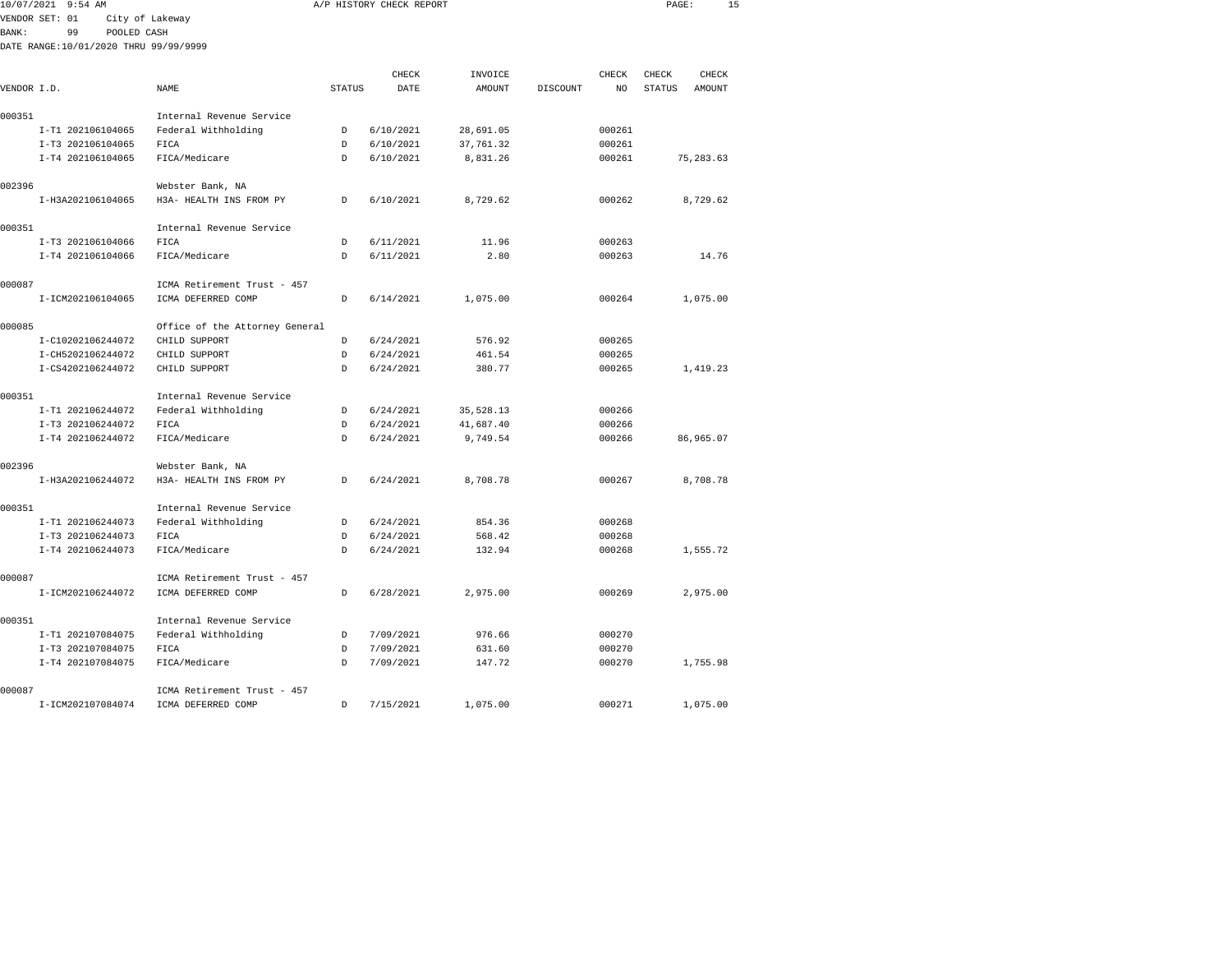| 10/07/2021  | 9:54 AM                               |                                |               | A/P HISTORY CHECK REPORT |            |          |        | PAGE:         | 16        |  |
|-------------|---------------------------------------|--------------------------------|---------------|--------------------------|------------|----------|--------|---------------|-----------|--|
|             | VENDOR SET: 01                        | City of Lakeway                |               |                          |            |          |        |               |           |  |
| BANK:       | 99<br>POOLED CASH                     |                                |               |                          |            |          |        |               |           |  |
|             | DATE RANGE:10/01/2020 THRU 99/99/9999 |                                |               |                          |            |          |        |               |           |  |
|             |                                       |                                |               |                          |            |          |        |               |           |  |
|             |                                       |                                |               | CHECK                    | INVOICE    |          | CHECK  | CHECK         | CHECK     |  |
| VENDOR I.D. |                                       | NAME                           | <b>STATUS</b> | DATE                     | AMOUNT     | DISCOUNT | NO     | <b>STATUS</b> | AMOUNT    |  |
| 000085      |                                       | Office of the Attorney General |               |                          |            |          |        |               |           |  |
|             | I-C10202107214079                     | CHILD SUPPORT                  | D             | 7/22/2021                | 576.92     |          | 000272 |               |           |  |
|             | I-CH5202107214079                     | CHILD SUPPORT                  | D             | 7/22/2021                | 461.54     |          | 000272 |               |           |  |
|             | I-CS4202107214079                     | CHILD SUPPORT                  | D             | 7/22/2021                | 380.77     |          | 000272 |               | 1,419.23  |  |
| 000351      |                                       | Internal Revenue Service       |               |                          |            |          |        |               |           |  |
|             | I-T1 202107214079                     | Federal Withholding            | D             | 7/22/2021                | 29, 114.65 |          | 000273 |               |           |  |
|             | I-T3 202107214079                     | FICA                           | D             | 7/22/2021                | 38,753.38  |          | 000273 |               |           |  |
|             | I-T4 202107214079                     | FICA/Medicare                  | D             | 7/22/2021                | 9,063.28   |          | 000273 |               | 76,931.31 |  |
| 002396      |                                       | Webster Bank, NA               |               |                          |            |          |        |               |           |  |
|             | I-H3A202107214079                     | H3A- HEALTH INS FROM PY        | D             | 7/22/2021                | 7,464.62   |          | 000274 |               | 7,464.62  |  |
| 000085      |                                       | Office of the Attorney General |               |                          |            |          |        |               |           |  |
|             | I-C10202107084074                     | CHILD SUPPORT                  | D             | 7/22/2021                | 576.92     |          | 000275 |               |           |  |
|             | I-CH5202107084074                     | CHILD SUPPORT                  | D             | 7/22/2021                | 461.54     |          | 000275 |               |           |  |
|             | I-CS4202107084074                     | CHILD SUPPORT                  | D             | 7/22/2021                | 380.77     |          | 000275 |               | 1,419.23  |  |
| 000351      |                                       | Internal Revenue Service       |               |                          |            |          |        |               |           |  |
|             | I-T1 202107084074                     | Federal Withholding            | D             | 7/22/2021                | 28, 193.56 |          | 000276 |               |           |  |
|             | I-T3 202107084074                     | FICA                           | D             | 7/22/2021                | 37,856.40  |          | 000276 |               |           |  |
|             | I-T4 202107084074                     | FICA/Medicare                  | D             | 7/22/2021                | 8,853.36   |          | 000276 |               | 74,903.32 |  |
| 002396      |                                       | Webster Bank, NA               |               |                          |            |          |        |               |           |  |
|             | I-H3A202107084074                     | H3A- HEALTH INS FROM PY        | D             | 7/22/2021                | 7,464.62   |          | 000277 |               | 7,464.62  |  |
| 000351      |                                       | Internal Revenue Service       |               |                          |            |          |        |               |           |  |
|             | I-T1 202107204078                     | Federal Withholding            | D             | 7/22/2021                | 976.66     |          | 000278 |               |           |  |
|             | I-T3 202107204078                     | FICA                           | $\mathsf{D}$  | 7/22/2021                | 631.60     |          | 000278 |               |           |  |
|             | I-T4 202107204078                     | FICA/Medicare                  | $\mathsf{D}$  | 7/22/2021                | 147.72     |          | 000278 |               | 1,755.98  |  |
| 000087      |                                       | ICMA Retirement Trust - 457    |               |                          |            |          |        |               |           |  |
|             | I-ICM202107214079                     | ICMA DEFERRED COMP             | D             | 7/29/2021                | 1,075.00   |          | 000279 |               | 1,075.00  |  |
| 000085      |                                       | Office of the Attorney General |               |                          |            |          |        |               |           |  |
|             | I-C10202108034092                     | CHILD SUPPORT                  | D             | 8/04/2021                | 576.92     |          | 000280 |               |           |  |
|             | I-CH5202108034092                     | CHILD SUPPORT                  | D             | 8/04/2021                | 461.54     |          | 000280 |               |           |  |
|             | I-CS4202108034092                     | CHILD SUPPORT                  | $\mathsf{D}$  | 8/04/2021                | 380.77     |          | 000280 |               | 1,419.23  |  |
| 000351      |                                       | Internal Revenue Service       |               |                          |            |          |        |               |           |  |
|             | I-T1 202108034092                     | Federal Withholding            | $\mathsf{D}$  | 8/04/2021                | 27.405.41  |          | 000281 |               |           |  |

I-T3 202108034092 FICA D 8/04/2021 37,247.40 000281

I-T4 202108034092 FICA/Medicare D 8/04/2021 8,710.98 000281 73,363.79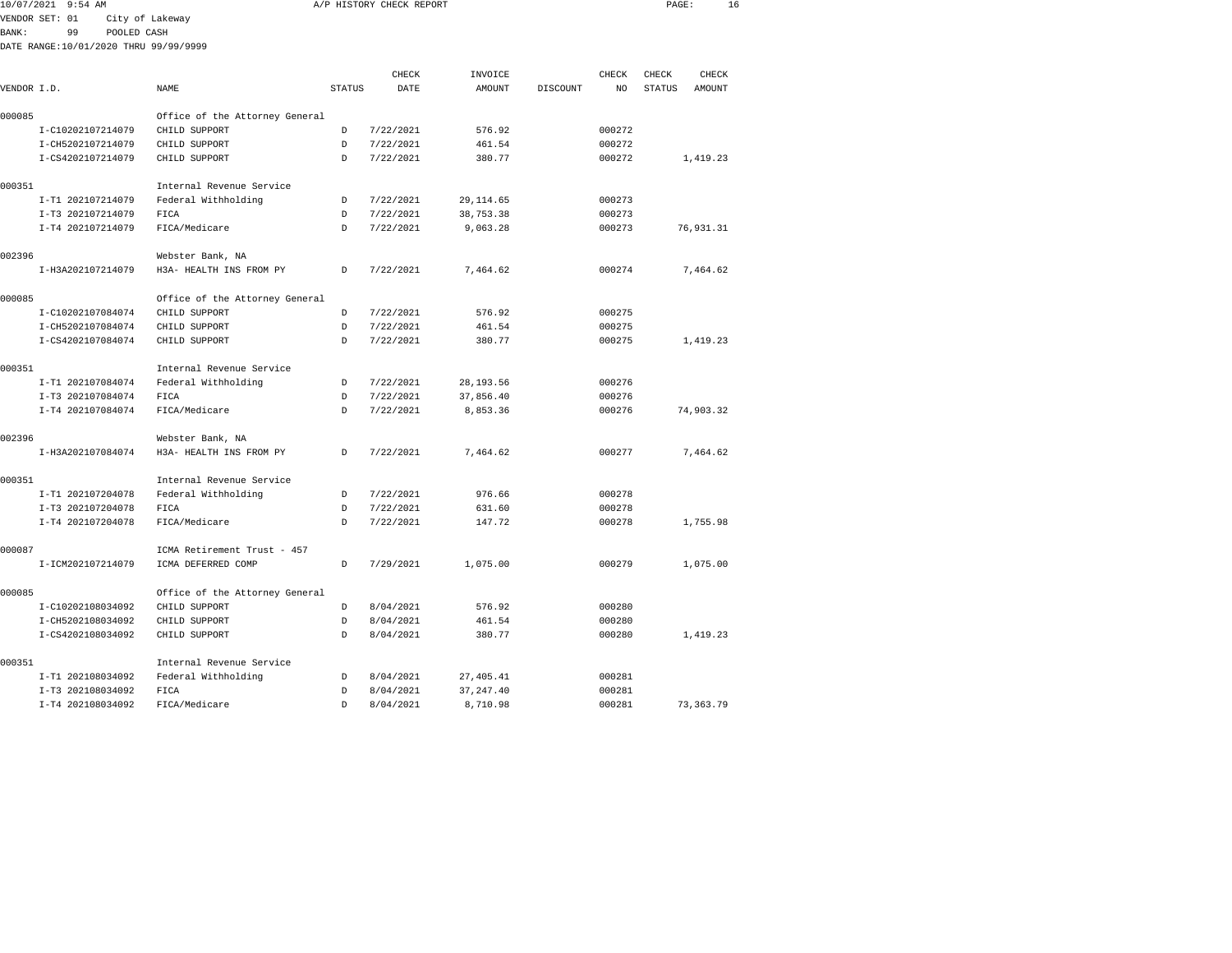| 10/07/2021 9:54 AM                    |                                | A/P HISTORY CHECK REPORT |           |            |          | PAGE:  | 17                      |  |
|---------------------------------------|--------------------------------|--------------------------|-----------|------------|----------|--------|-------------------------|--|
| VENDOR SET: 01                        | City of Lakeway                |                          |           |            |          |        |                         |  |
| BANK:<br>99<br>POOLED CASH            |                                |                          |           |            |          |        |                         |  |
| DATE RANGE:10/01/2020 THRU 99/99/9999 |                                |                          |           |            |          |        |                         |  |
|                                       |                                |                          |           |            |          |        |                         |  |
|                                       |                                |                          | CHECK     | INVOICE    |          | CHECK  | CHECK<br>CHECK          |  |
| VENDOR I.D.                           | NAME                           | <b>STATUS</b>            | DATE      | AMOUNT     | DISCOUNT | NO     | AMOUNT<br><b>STATUS</b> |  |
| 002396                                | Webster Bank, NA               |                          |           |            |          |        |                         |  |
| I-H3A202108034092                     | H3A- HEALTH INS FROM PY        | D                        | 8/04/2021 | 7,335.32   |          | 000282 | 7,335.32                |  |
|                                       |                                |                          |           |            |          |        |                         |  |
| 000351                                | Internal Revenue Service       |                          |           |            |          |        |                         |  |
| I-T1 202108024085                     | Federal Withholding            | $\mathsf{D}$             | 8/04/2021 | 976.66     |          | 000283 |                         |  |
| I-T3 202108024085                     | FICA                           | D                        | 8/04/2021 | 631.60     |          | 000283 |                         |  |
| I-T4 202108024085                     | FICA/Medicare                  | <sub>D</sub>             | 8/04/2021 | 147.72     |          | 000283 | 1,755.98                |  |
| 000087                                | ICMA Retirement Trust - 457    |                          |           |            |          |        |                         |  |
| I-ICM202108034092                     | ICMA DEFERRED COMP             | $\mathsf{D}$             | 8/04/2021 | 1,075.00   |          | 000284 | 1,075.00                |  |
|                                       |                                |                          |           |            |          |        |                         |  |
| 000351                                | Internal Revenue Service       |                          |           |            |          |        |                         |  |
| I-T1 202108164099                     | Federal Withholding            | D                        | 8/19/2021 | 976.66     |          | 000285 |                         |  |
| I-T3 202108164099                     | FICA                           | $\mathsf{D}$             | 8/19/2021 | 631.60     |          | 000285 |                         |  |
| I-T4 202108164099                     | FICA/Medicare                  | $\mathsf{D}$             | 8/19/2021 | 147.72     |          | 000285 | 1,755.98                |  |
| 000085                                | Office of the Attorney General |                          |           |            |          |        |                         |  |
| I-C10202108184125                     | CHILD SUPPORT                  | D                        | 8/20/2021 | 576.92     |          | 000286 |                         |  |
| I-CH5202108184125                     | CHILD SUPPORT                  | $\mathsf{D}$             | 8/20/2021 | 461.54     |          | 000286 |                         |  |
| I-CS4202108184125                     | CHILD SUPPORT                  | $\mathsf{D}$             | 8/20/2021 | 380.77     |          | 000286 | 1,419.23                |  |
| 000351                                | Internal Revenue Service       |                          |           |            |          |        |                         |  |
| I-T1 202108184125                     | Federal Withholding            | D                        | 8/20/2021 | 27,851.05  |          | 000287 |                         |  |
| I-T3 202108184125                     | FICA                           | D                        | 8/20/2021 | 37, 403.32 |          | 000287 |                         |  |
| I-T4 202108184125                     | FICA/Medicare                  | $\mathsf{D}$             | 8/20/2021 | 8,747.44   |          | 000287 | 74,001.81               |  |
|                                       |                                |                          |           |            |          |        |                         |  |
| 002396                                | Webster Bank, NA               |                          |           |            |          |        |                         |  |
| I-H3A202108184125                     | H3A- HEALTH INS FROM PY        | D                        | 8/20/2021 | 7.335.32   |          | 000288 | 7.335.32                |  |
| 000087                                | ICMA Retirement Trust - 457    |                          |           |            |          |        |                         |  |
| I-ICM202108184125                     | ICMA DEFERRED COMP             | D                        | 8/23/2021 | 1,075.00   |          | 000289 | 1,075.00                |  |
| 000351                                | Internal Revenue Service       |                          |           |            |          |        |                         |  |
| I-T1 202108304147                     | Federal Withholding            | $\mathsf{D}$             | 9/02/2021 | 976.66     |          | 000290 |                         |  |
| I-T3 202108304147                     | FICA                           | <sup>D</sup>             | 9/02/2021 | 631.60     |          | 000290 |                         |  |
| I-T4 202108304147                     | FICA/Medicare                  | D                        | 9/02/2021 | 147.72     |          | 000290 | 1,755.98                |  |
| 000085                                | Office of the Attorney General |                          |           |            |          |        |                         |  |
| I-C10202109014151                     | CHILD SUPPORT                  | D                        | 9/02/2021 | 576.92     |          | 000291 |                         |  |
| I-CH5202109014151                     | CHILD SUPPORT                  | <sup>D</sup>             | 9/02/2021 | 461.54     |          | 000291 |                         |  |
| I-CS4202109014151                     | CHILD SUPPORT                  | D                        | 9/02/2021 | 380.77     |          | 000291 | 1,419.23                |  |
|                                       |                                |                          |           |            |          |        |                         |  |
| 000351                                | Internal Revenue Service       |                          |           |            |          |        |                         |  |
| I-T1 202109014151                     | Federal Withholding            | D                        | 9/02/2021 | 28, 385.42 |          | 000292 |                         |  |
| I-T3 202109014151                     | FICA                           | <sup>D</sup>             | 9/02/2021 | 36,826.16  |          | 000292 |                         |  |

I-T4 202109014151 FICA/Medicare D 9/02/2021 8,612.44 000292 73,824.02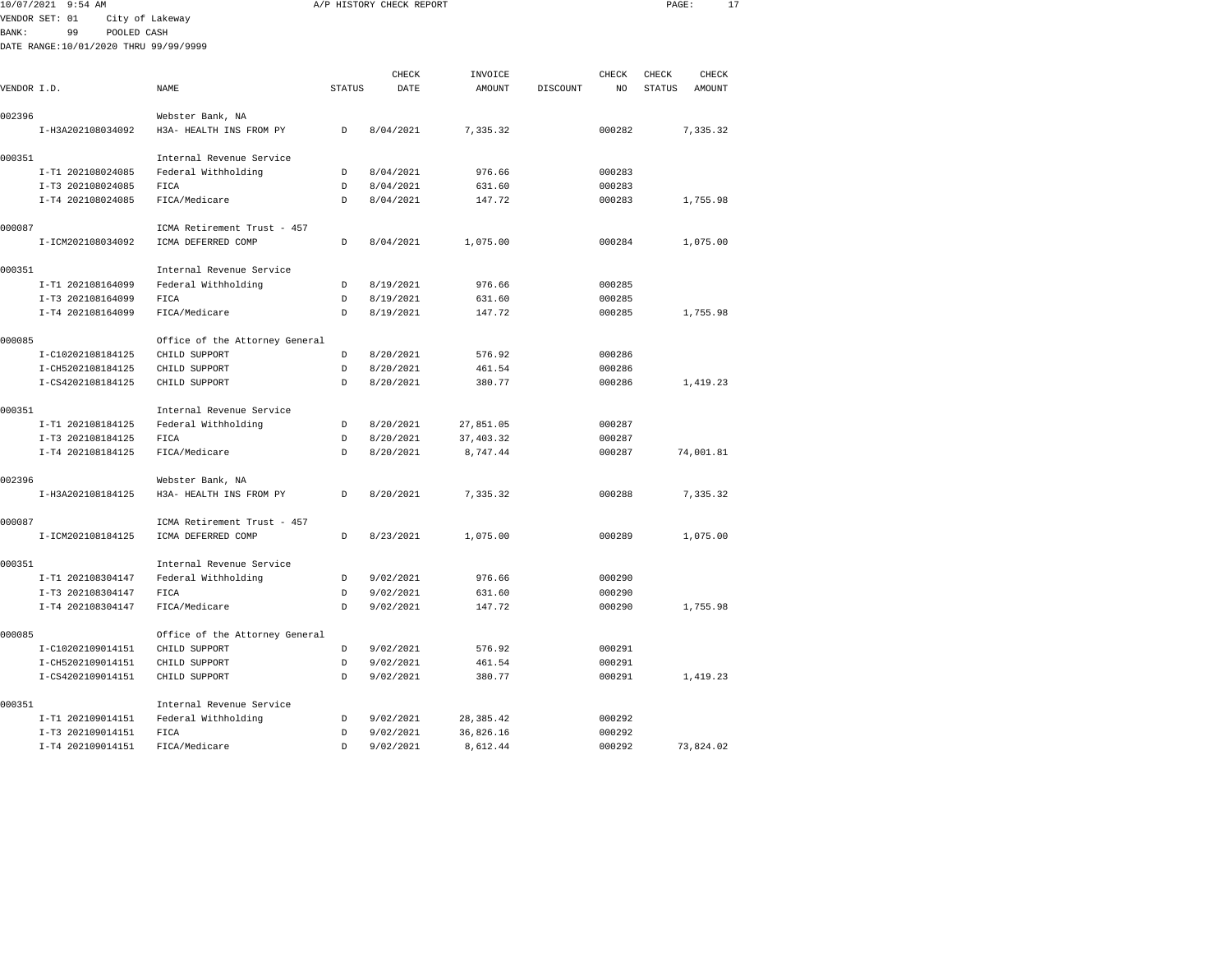| 10/07/2021 9:54 AM                     |                                                 |               | A/P HISTORY CHECK REPORT |            |          |        | PAGE:  | 18        |
|----------------------------------------|-------------------------------------------------|---------------|--------------------------|------------|----------|--------|--------|-----------|
| VENDOR SET: 01                         | City of Lakeway                                 |               |                          |            |          |        |        |           |
| <b>BANK:</b><br>99<br>POOLED CASH      |                                                 |               |                          |            |          |        |        |           |
| DATE RANGE:10/01/2020 THRU 99/99/9999  |                                                 |               |                          |            |          |        |        |           |
|                                        |                                                 |               | CHECK                    | INVOICE    |          | CHECK  | CHECK  | CHECK     |
| VENDOR I.D.                            | NAME                                            | <b>STATUS</b> | DATE                     | AMOUNT     | DISCOUNT | NO     | STATUS | AMOUNT    |
|                                        |                                                 |               |                          |            |          |        |        |           |
| 002396                                 | Webster Bank, NA                                |               |                          |            |          |        |        |           |
| I-H3A202109014151                      | H3A- HEALTH INS FROM PY                         | D             | 9/02/2021                | 7,335.32   |          | 000293 |        | 7,335.32  |
| 000087                                 | ICMA Retirement Trust - 457                     |               |                          |            |          |        |        |           |
| I-ICM202109014151                      | ICMA DEFERRED COMP                              | D             | 9/09/2021                | 1,075.00   |          | 000294 |        | 1,075.00  |
| 000351                                 | Internal Revenue Service                        |               |                          |            |          |        |        |           |
| I-T1 202109144185                      | Federal Withholding                             | D             | 9/16/2021                | 976.66     |          | 000295 |        |           |
| I-T3 202109144185                      | FICA                                            | D             | 9/16/2021                | 631.60     |          | 000295 |        |           |
| I-T4 202109144185                      | FICA/Medicare                                   | <sub>D</sub>  | 9/16/2021                | 147.72     |          | 000295 |        | 1,755.98  |
|                                        |                                                 |               |                          |            |          |        |        |           |
| 000085                                 | Office of the Attorney General<br>CHILD SUPPORT | D             |                          | 576.92     |          | 000296 |        |           |
| I-C10202109164186<br>I-CH5202109164186 | CHILD SUPPORT                                   | D             | 9/16/2021<br>9/16/2021   | 461.54     |          | 000296 |        |           |
| I-CS4202109164186                      | CHILD SUPPORT                                   | $\mathsf{D}$  | 9/16/2021                | 380.77     |          | 000296 |        | 1,419.23  |
|                                        |                                                 |               |                          |            |          |        |        |           |
| 000351                                 | Internal Revenue Service                        |               |                          |            |          |        |        |           |
| I-T1 202109164186                      | Federal Withholding                             | D             | 9/16/2021                | 28, 316.01 |          | 000297 |        |           |
| I-T3 202109164186                      | FICA                                            | D             | 9/16/2021                | 36,106.96  |          | 000297 |        |           |
| I-T4 202109164186                      | FICA/Medicare                                   | D             | 9/16/2021                | 8,602.90   |          | 000297 |        | 73,025.87 |
| 002396                                 | Webster Bank, NA                                |               |                          |            |          |        |        |           |
| I-H3A202109164186                      | H3A- HEALTH INS FROM PY                         | D             | 9/16/2021                | 7,335.32   |          | 000298 |        | 7,335.32  |
| 000085                                 | Office of the Attorney General                  |               |                          |            |          |        |        |           |
| I-C10202109294206                      | CHILD SUPPORT                                   | D             | 9/30/2021                | 576.92     |          | 000299 |        |           |
| I-CH5202109294206                      | CHILD SUPPORT                                   | $\mathsf{D}$  | 9/30/2021                | 461.54     |          | 000299 |        |           |
| I-CS4202109294206                      | CHILD SUPPORT                                   | D             | 9/30/2021                | 380.77     |          | 000299 |        | 1,419.23  |
| 000351                                 | Internal Revenue Service                        |               |                          |            |          |        |        |           |
| I-T1 202109294206                      | Federal Withholding                             | D             | 9/30/2021                | 26,866.41  |          | 000300 |        |           |
| I-T3 202109294206                      | FICA                                            | D             | 9/30/2021                | 34, 475.06 |          | 000300 |        |           |
| I-T4 202109294206                      | FICA/Medicare                                   | <sub>D</sub>  | 9/30/2021                | 8,282.10   |          | 000300 |        | 69,623.57 |
| 002396                                 | Webster Bank, NA                                |               |                          |            |          |        |        |           |
| I-H3A202109294206                      | H3A- HEALTH INS FROM PY                         | D             | 9/30/2021                | 12,000.67  |          | 000301 |        | 12,000.67 |
|                                        |                                                 |               |                          |            |          |        |        |           |
| 000351                                 | Internal Revenue Service                        |               |                          |            |          |        |        |           |
| I-T1 202109274201                      | Federal Withholding                             | D             | 9/30/2021                | 976.66     |          | 000302 |        |           |
| I-T3 202109274201                      | FICA                                            | D             | 9/30/2021                | 631.60     |          | 000302 |        |           |
| I-T4 202109274201                      | FICA/Medicare                                   | D             | 9/30/2021                | 147.72     |          | 000302 |        | 1,755.98  |
| 000087                                 | ICMA Retirement Trust - 457                     |               |                          |            |          |        |        |           |
| I-ICM202109294206                      | ICMA DEFERRED COMP                              | D             | 10/04/2021               | 1,225.00   |          | 000303 |        | 1,225.00  |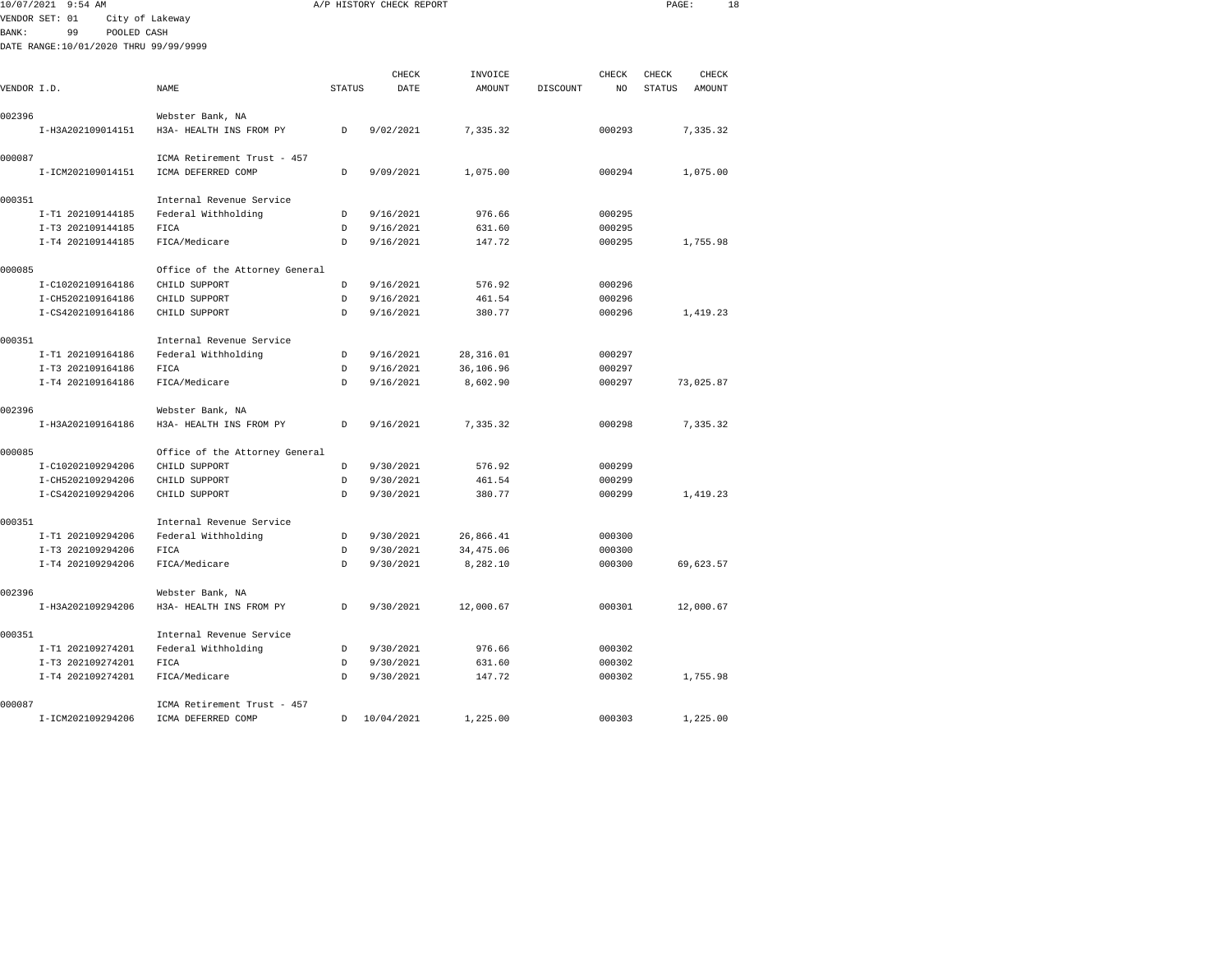| 10/07/2021   | $9:54$ AM                             |                                                    |                | A/P HISTORY CHECK REPORT |            |          |              | PAGE:  | 19          |  |
|--------------|---------------------------------------|----------------------------------------------------|----------------|--------------------------|------------|----------|--------------|--------|-------------|--|
|              | VENDOR SET: 01<br>City of Lakeway     |                                                    |                |                          |            |          |              |        |             |  |
| <b>BANK:</b> | 99<br>POOLED CASH                     |                                                    |                |                          |            |          |              |        |             |  |
|              | DATE RANGE:10/01/2020 THRU 99/99/9999 |                                                    |                |                          |            |          |              |        |             |  |
|              |                                       |                                                    |                | CHECK                    | INVOICE    |          | <b>CHECK</b> | CHECK  | CHECK       |  |
| VENDOR I.D.  |                                       | <b>NAME</b>                                        | <b>STATUS</b>  | DATE                     | AMOUNT     | DISCOUNT | NO           | STATUS | AMOUNT      |  |
|              |                                       |                                                    |                |                          |            |          |              |        |             |  |
| 000087       |                                       | ICMA Retirement Trust - 457                        |                |                          |            |          |              |        |             |  |
|              | I-ICM202109164186                     | ICMA DEFERRED COMP                                 | D              | 10/07/2021               | 1,225.00   |          | 000304       |        | 1,225.00    |  |
|              |                                       |                                                    |                |                          |            |          |              |        |             |  |
| 002554       |                                       | Jo Ann Touchstone                                  |                |                          |            |          |              |        |             |  |
|              | $I-09/27/20-JAT$                      | Jo Ann Touchstone                                  | E              | 10/05/2020               | 50.00      |          | 000389       |        | 50.00       |  |
| 000092       |                                       | Texas Municipal Retirement Sys                     |                |                          |            |          |              |        |             |  |
|              | I-TMR202009033852                     | TMRS RETIREMENT                                    | E              | 10/09/2020               | 56,893.50  |          | 000390       |        |             |  |
|              | I-TMR202009173856                     | TMRS RETIREMENT                                    | $\mathbb E$    | 10/09/2020               | 59,585.40  |          | 000390       |        | 116,478.90  |  |
|              |                                       |                                                    |                |                          |            |          |              |        |             |  |
| 000092       |                                       | Texas Municipal Retirement Sys                     |                |                          |            |          |              |        |             |  |
|              |                                       | I-10/13/20-LUMP SUM Texas Municipal Retirement Sys | $\mathbf{E}$   | 10/14/2020               | 90,000.00  |          | 000391       |        | 90,000.00   |  |
|              |                                       |                                                    |                |                          |            |          |              |        |             |  |
| 001665       |                                       | Jason Brown                                        |                |                          |            |          |              |        |             |  |
|              | $I-10/15/20-JB$                       | Homicide & Death Invest Conf                       | Е              | 10/16/2020               | 175.00     |          | 000392       |        | 175.00      |  |
|              |                                       |                                                    |                |                          |            |          |              |        |             |  |
| 001919       | $I-10/15/20-TM$                       | Trent Martin<br>TAPEIT Conference - T. Martin      | $\overline{V}$ | 10/16/2020               | 270.68     |          | 000393       |        | 270.68      |  |
|              |                                       |                                                    |                |                          |            |          |              |        |             |  |
| 001919       |                                       | Trent Martin                                       |                |                          |            |          |              |        |             |  |
|              | $E-CHECK$                             | Trent Martin<br>VOIDED                             | V              | 10/16/2020               |            |          | 000393       |        | 270.68CR    |  |
|              |                                       |                                                    |                |                          |            |          |              |        |             |  |
| 002928       |                                       | Ariella Hannon                                     |                |                          |            |          |              |        |             |  |
|              | $I-10/15/20-AH$                       | TAPEIT Conf - A. Hannon                            | E              | 10/16/2020               | 180.00     |          | 000394       |        | 180.00      |  |
|              |                                       |                                                    |                |                          |            |          |              |        |             |  |
| 001271       |                                       | Andra Bennett                                      |                |                          |            |          |              |        | 102.73      |  |
|              | $I-11/5/20-AB$                        | Pizza for staff/Drive Thru Boo                     | E              | 11/06/2020               | 102.73     |          | 000395       |        |             |  |
| 003237       |                                       | Sheryl Morgan                                      |                |                          |            |          |              |        |             |  |
|              | $I-11/5/20-SM$                        | Poster Materials/Drv Thru Boo                      | E              | 11/06/2020               | 13.47      |          | 000396       |        | 13.47       |  |
|              |                                       |                                                    |                |                          |            |          |              |        |             |  |
| 000092       |                                       | Texas Municipal Retirement Sys                     |                |                          |            |          |              |        |             |  |
|              | I-TMR202010013860                     | TMRS RETIREMENT                                    | E              | 11/09/2020               | 57,847.96  |          | 000397       |        |             |  |
|              | I-TMR202010023861                     | TMRS RETIREMENT                                    | E              | 11/09/2020               | 2.53       |          | 000397       |        |             |  |
|              | I-TMR202010153875                     | TMRS RETIREMENT                                    | E              | 11/09/2020               | 57,691.08  |          | 000397       |        |             |  |
|              | I-TMR202010293877                     | TMRS RETIREMENT                                    | E.             | 11/09/2020               | 57, 342.08 |          | 000397       |        |             |  |
|              | I-TMR202010293878                     | TMRS RETIREMENT                                    | E.             | 11/09/2020               | 382.46     |          | 000397       |        | 173, 266.11 |  |
| 003389       |                                       | Megan Johnson                                      |                |                          |            |          |              |        |             |  |
|              | $I-11/16/20-MJ$                       | Megan Johnson - Ins Reimburse                      | E              | 11/17/2020               | 468.46     |          | 000398       |        | 468.46      |  |
|              |                                       |                                                    |                |                          |            |          |              |        |             |  |
| 001405       |                                       | Todd Radford                                       |                |                          |            |          |              |        |             |  |

I-11/18/20-TR Christmas Decor - PD Lawn E 11/20/2020 372.70 000399 372.70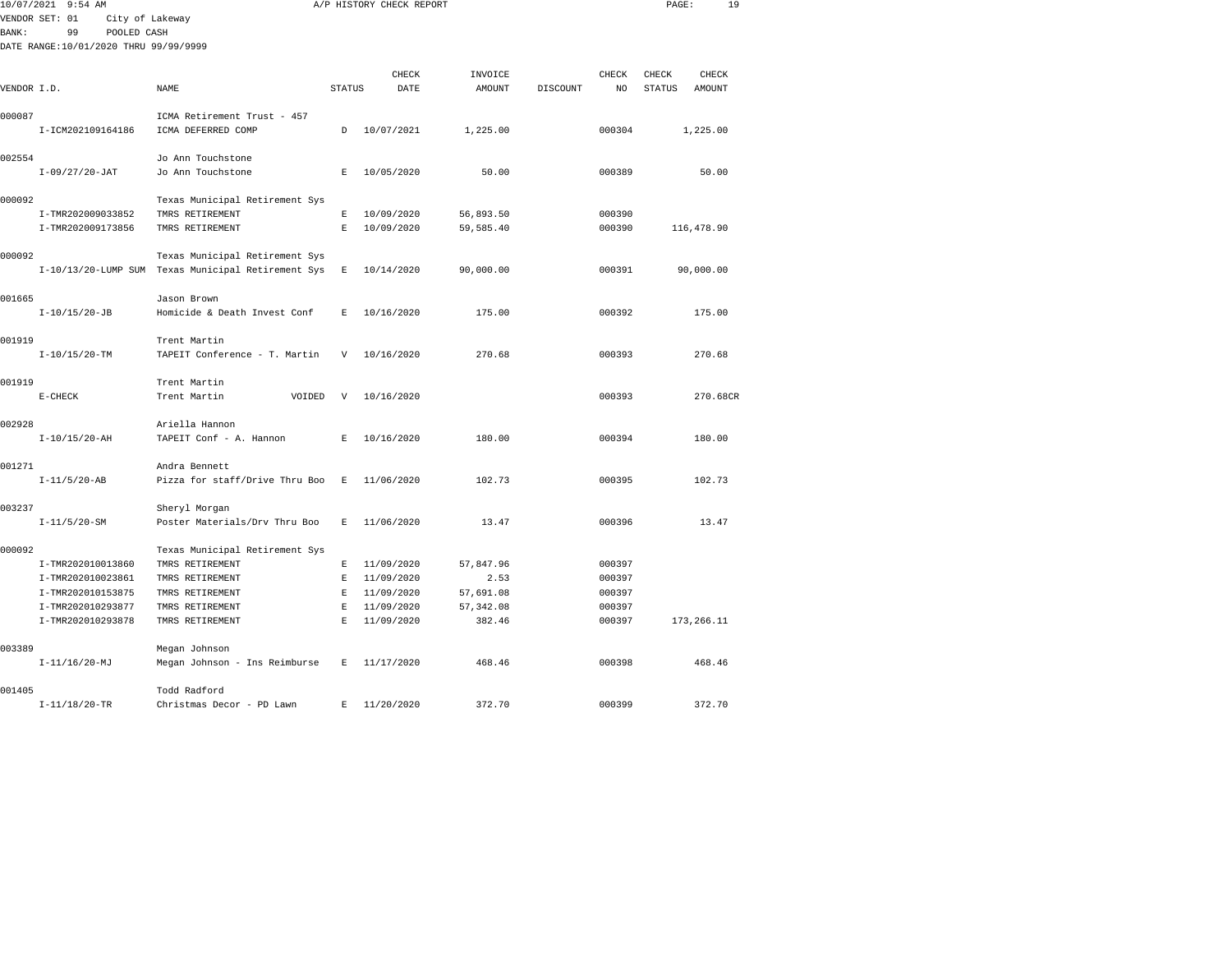|              | 10/07/2021 9:54 AM                    |                                |                    | A/P HISTORY CHECK REPORT |            |          |        | PAGE:         | 20          |  |
|--------------|---------------------------------------|--------------------------------|--------------------|--------------------------|------------|----------|--------|---------------|-------------|--|
|              | VENDOR SET: 01                        | City of Lakeway                |                    |                          |            |          |        |               |             |  |
| <b>BANK:</b> | 99<br>POOLED CASH                     |                                |                    |                          |            |          |        |               |             |  |
|              | DATE RANGE:10/01/2020 THRU 99/99/9999 |                                |                    |                          |            |          |        |               |             |  |
|              |                                       |                                |                    | CHECK                    | INVOICE    |          | CHECK  | CHECK         | CHECK       |  |
| VENDOR I.D.  |                                       | NAME                           | <b>STATUS</b>      | DATE                     | AMOUNT     | DISCOUNT | NO     | <b>STATUS</b> | AMOUNT      |  |
|              |                                       |                                |                    |                          |            |          |        |               |             |  |
| 002554       |                                       | Jo Ann Touchstone              |                    |                          |            |          |        |               |             |  |
|              | $I-11/19/20-JAT$                      | Pick up Canvass Rpt Chrt Elec  | $\mathbb E$        | 11/20/2020               | 26.11      |          | 000400 |               | 26.11       |  |
| 003110       |                                       | Amy McHugh                     |                    |                          |            |          |        |               |             |  |
|              | $I-11/18/20-AM$                       | Bar Dues - Amy McHugh          | E                  | 11/20/2020               | 305.00     |          | 000401 |               | 305.00      |  |
| 003393       |                                       | Cody Pilgrim                   |                    |                          |            |          |        |               |             |  |
|              | $I-11/17/20$ -CP                      | Field Trning - C. Pilgrim      | E                  | 12/07/2020               | 100.00     |          | 000402 |               | 100.00      |  |
| 000092       |                                       | Texas Municipal Retirement Sys |                    |                          |            |          |        |               |             |  |
|              | I-TMR202011123886                     | TMRS RETIREMENT                | $\mathbf E$        | 12/14/2020               | 59, 317.41 |          | 000403 |               |             |  |
|              | I-TMR202011253905                     | TMRS RETIREMENT                | $\mathbf E$        | 12/14/2020               | 60,293.03  |          | 000403 |               | 119,610.44  |  |
| 002222       |                                       | Wendy Kanzenbach               |                    |                          |            |          |        |               |             |  |
|              | $I-12/15/20-WK$                       | Dental Reim - W. Kanzenbach    | E                  | 12/24/2020               | 50.00      |          | 000404 |               | 50.00       |  |
| 000092       |                                       | Texas Municipal Retirement Sys |                    |                          |            |          |        |               |             |  |
|              | I-TMR202012103909                     | TMRS RETIREMENT                | $\mathbf E$        | 1/14/2021                | 62,889.97  |          | 000405 |               |             |  |
|              | I-TMR202012113923                     | TMRS RETIREMENT                | $\mathbf E$        | 1/14/2021                | 4.21       |          | 000405 |               |             |  |
|              | I-TMR202012233925                     | TMRS RETIREMENT                | $\mathbf{E}% _{0}$ | 1/14/2021                | 60,528.34  |          | 000405 |               | 123, 422.52 |  |
| 001015       |                                       | Ricky Gavit                    |                    |                          |            |          |        |               |             |  |
|              | $I - 01/15/21 - RG$                   | Tuition Reim - R. Gavit        | E                  | 1/19/2021                | 483.29     |          | 000406 |               | 483.29      |  |
| 000402       |                                       | Kevin R Madison, Municipal Jud |                    |                          |            |          |        |               |             |  |
|              | $I - 01/17/21 - KM$                   | Renewal-lakewaymunicipalcourt  | $\mathbb E$        | 1/21/2021                | 35.99      |          | 000411 |               |             |  |
|              | $I - 01/17/21 - KM$ .                 | Renew-paylakewayticket         | $\mathbf E$        | 1/21/2021                | 35.99      |          | 000411 |               |             |  |
|              | $I - 01/19/21 - KM$                   | Kevin R Madison, Municipal Jud | $\mathbf E$        | 1/21/2021                | 8.99       |          | 000411 |               | 80.97       |  |
| 000665       |                                       | Mary Proctor                   |                    |                          |            |          |        |               |             |  |
|              | $I - 01/17/21 - MP$                   | Electronic Intrus Conf-Proctor | E                  | 1/21/2021                | 125.00     |          | 000412 |               | 125.00      |  |
| 002222       |                                       | Wendy Kanzenbach               |                    |                          |            |          |        |               |             |  |
|              | $I - 01/17/21 - WK$                   | Electronic Insturs Conf-Kanzen | E                  | 1/21/2021                | 125.00     |          | 000413 |               | 125.00      |  |
| 002624       |                                       | Ashley Fisher                  |                    |                          |            |          |        |               |             |  |
|              | $I - 01/17/21 - AF$                   | Dental Reimbursement           | E                  | 1/21/2021                | 50.00      |          | 000414 |               | 50.00       |  |
| 000092       |                                       | Texas Municipal Retirement Sys |                    |                          |            |          |        |               |             |  |
|              | I-TMR202101073927                     | TMRS RETIREMENT                | $\mathbf E$        | 2/12/2021                | 64,051.64  |          | 000415 |               |             |  |
|              | I-TMR202101213941                     | TMRS RETIREMENT                | E                  | 2/12/2021                | 59,716.86  |          | 000415 |               | 123,768.50  |  |
| 001271       |                                       | Andra Bennett                  |                    |                          |            |          |        |               |             |  |
|              | $I - 02/11/21 - AB$                   | Cupcakes retire party-J.Solano | Е                  | 2/12/2021                | 52.38      |          | 000416 |               | 52.38       |  |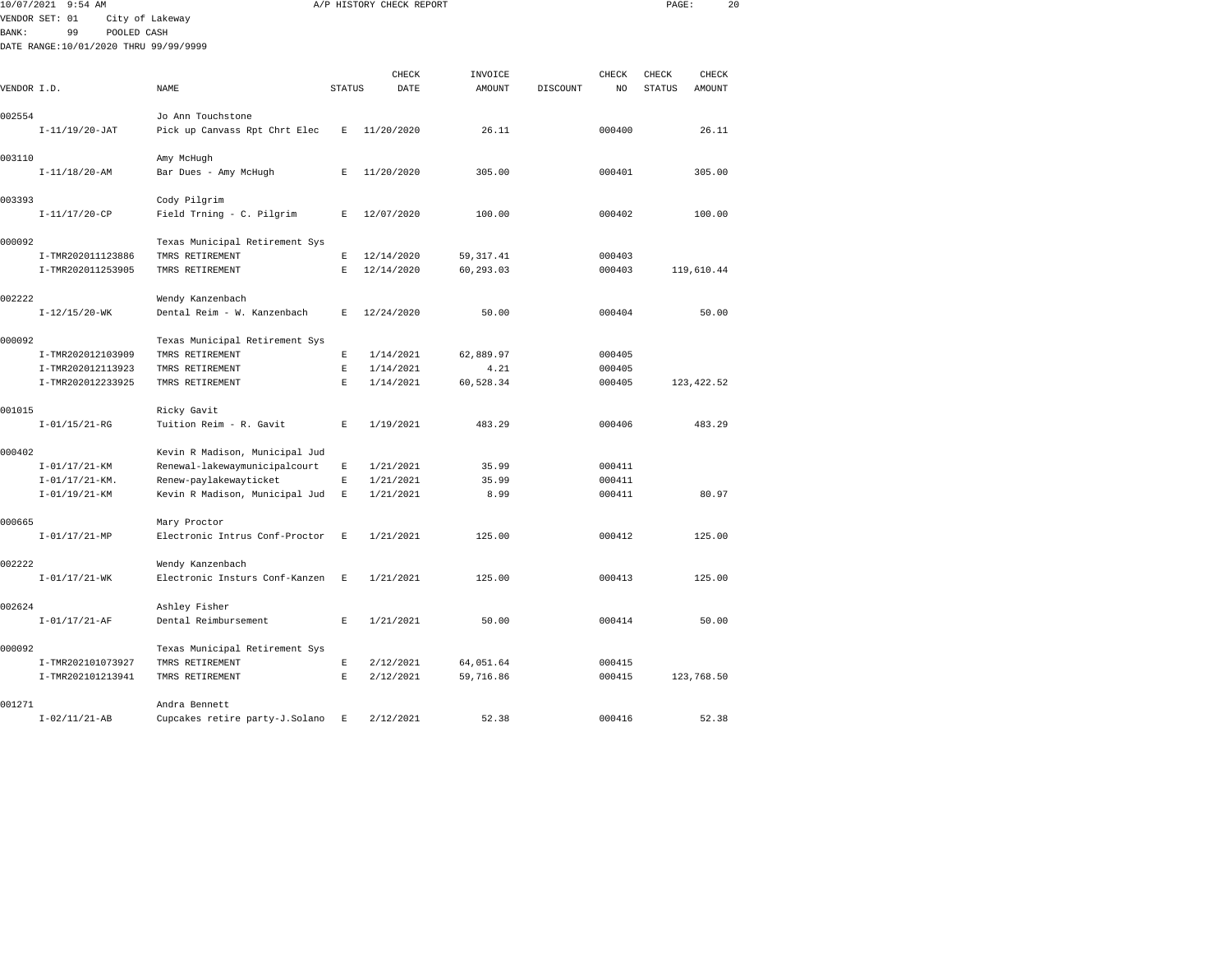|             | 10/07/2021 9:54 AM                    |                                                               |              | A/P HISTORY CHECK REPORT |            |          |        | PAGE:  | 21          |  |
|-------------|---------------------------------------|---------------------------------------------------------------|--------------|--------------------------|------------|----------|--------|--------|-------------|--|
|             | VENDOR SET: 01<br>City of Lakeway     |                                                               |              |                          |            |          |        |        |             |  |
| BANK:       | 99<br>POOLED CASH                     |                                                               |              |                          |            |          |        |        |             |  |
|             | DATE RANGE:10/01/2020 THRU 99/99/9999 |                                                               |              |                          |            |          |        |        |             |  |
|             |                                       |                                                               |              |                          |            |          |        |        |             |  |
|             |                                       |                                                               |              | CHECK                    | INVOICE    |          | CHECK  | CHECK  | CHECK       |  |
| VENDOR I.D. |                                       | NAME                                                          | STATUS       | DATE                     | AMOUNT     | DISCOUNT | NO     | STATUS | AMOUNT      |  |
|             |                                       |                                                               |              |                          |            |          |        |        |             |  |
| 002554      |                                       | Jo Ann Touchstone                                             | $\mathbf{E}$ |                          | 50.00      |          | 000417 |        |             |  |
|             | $I-02/08/21-JAT$                      | Dental Reim - JA Touchstone                                   |              | 2/12/2021                |            |          |        |        | 50.00       |  |
| 003404      |                                       | Jason Goodman                                                 |              |                          |            |          |        |        |             |  |
|             | $I - 02 - 07 - 21$                    | Field Officer Training                                        | E            | 2/12/2021                | 100.00     |          | 000418 |        | 100.00      |  |
|             |                                       |                                                               |              |                          |            |          |        |        |             |  |
| 002796      |                                       | Roman Pena                                                    |              |                          |            |          |        |        |             |  |
|             | $I-RP - MARCH23-25$                   | GAS PUMP SKIMMING TRAINING                                    | $\mathbf{V}$ | 3/05/2021                | 125.00     |          | 000419 |        | 125.00      |  |
|             |                                       |                                                               |              |                          |            |          |        |        |             |  |
| 002796      |                                       | Roman Pena                                                    |              |                          |            |          |        |        |             |  |
|             | $E-CHECK$                             | Roman Pena<br>VOIDED                                          | V            | 3/05/2021                |            |          | 000419 |        | 125.00CR    |  |
|             |                                       |                                                               |              |                          |            |          |        |        |             |  |
| 000092      |                                       | Texas Municipal Retirement Sys                                |              |                          |            |          |        |        |             |  |
|             | I-TMR202102043946                     | TMRS RETIREMENT                                               | E            | 3/10/2021                | 62,388.18  |          | 000421 |        |             |  |
|             | I-TMR202102053947                     | TMRS RETIREMENT                                               | E            | 3/10/2021                | 237.53     |          | 000421 |        |             |  |
|             | I-TMR202102183948                     | TMRS RETIREMENT                                               | E            | 3/10/2021                | 60, 418.32 |          | 000421 |        | 123,044.03  |  |
| 003202      |                                       | Eric Sooter                                                   |              |                          |            |          |        |        |             |  |
|             | I-54713-RLYWDKM                       | Use of Force Class                                            | $\mathbb E$  | 3/16/2021                | 50.00      |          | 000422 |        |             |  |
|             | I-55024-KL2QKO2                       | Arrest, Search & Seizure Class                                | E            | 3/16/2021                | 50.00      |          | 000422 |        | 100.00      |  |
|             |                                       |                                                               |              |                          |            |          |        |        |             |  |
| 002796      |                                       | Roman Pena                                                    |              |                          |            |          |        |        |             |  |
|             | $I-RP - MARCH23-25$                   | GAS PUMP SKIMMING TRAINING                                    | E            | 3/23/2021 Reissue        |            |          | 000423 |        | 125.00      |  |
|             |                                       |                                                               |              |                          |            |          |        |        |             |  |
| 002554      |                                       | Jo Ann Touchstone                                             |              |                          |            |          |        |        |             |  |
|             | $I-03/09/21-JAT$                      | Mileage Reimb 45.40                                           | Е            | 3/25/2021                | 25.42      |          | 000424 |        | 25.42       |  |
|             |                                       |                                                               |              |                          |            |          |        |        |             |  |
| 000092      |                                       | Texas Municipal Retirement Sys                                |              |                          |            |          |        |        |             |  |
|             | I-TMR202103043954                     | TMRS RETIREMENT                                               | E            | 4/06/2021                | 74,698.49  |          | 000425 |        |             |  |
|             | I-TMR202103183958                     | TMRS RETIREMENT                                               | E            | 4/06/2021                | 60,436.52  |          | 000425 |        | 135, 135.01 |  |
| 001919      |                                       |                                                               |              |                          |            |          |        |        |             |  |
|             |                                       | Trent Martin<br>I-Forensic 4.18-4.30 FORENSIC TRANING - APRIL | E            | 4/07/2021                | 404.00     |          | 000426 |        | 404.00      |  |
|             |                                       |                                                               |              |                          |            |          |        |        |             |  |
| 002928      |                                       | Ariella Hannon                                                |              |                          |            |          |        |        |             |  |
|             |                                       | I-FORENSIC TRAINING FORENSIC TRAINING - APRIL                 | E            | 4/07/2021                | 404.00     |          | 000427 |        | 404.00      |  |
|             |                                       |                                                               |              |                          |            |          |        |        |             |  |
| 002982      |                                       | David Law                                                     |              |                          |            |          |        |        |             |  |
|             | $I - 04 - 15 - 2021 - TR$             | Online Training-Body Warn Came                                | $\;$ E       | 4/20/2021                | 45.00      |          | 000428 |        | 45.00       |  |
|             |                                       |                                                               |              |                          |            |          |        |        |             |  |
| 001919      |                                       | Trent Martin                                                  |              |                          |            |          |        |        |             |  |
|             | $I - 03 - 29 - 2021 - TM$             | Travel Expense Reimburse                                      | E            | 4/23/2021                | 90.00      |          | 000429 |        | 90.00       |  |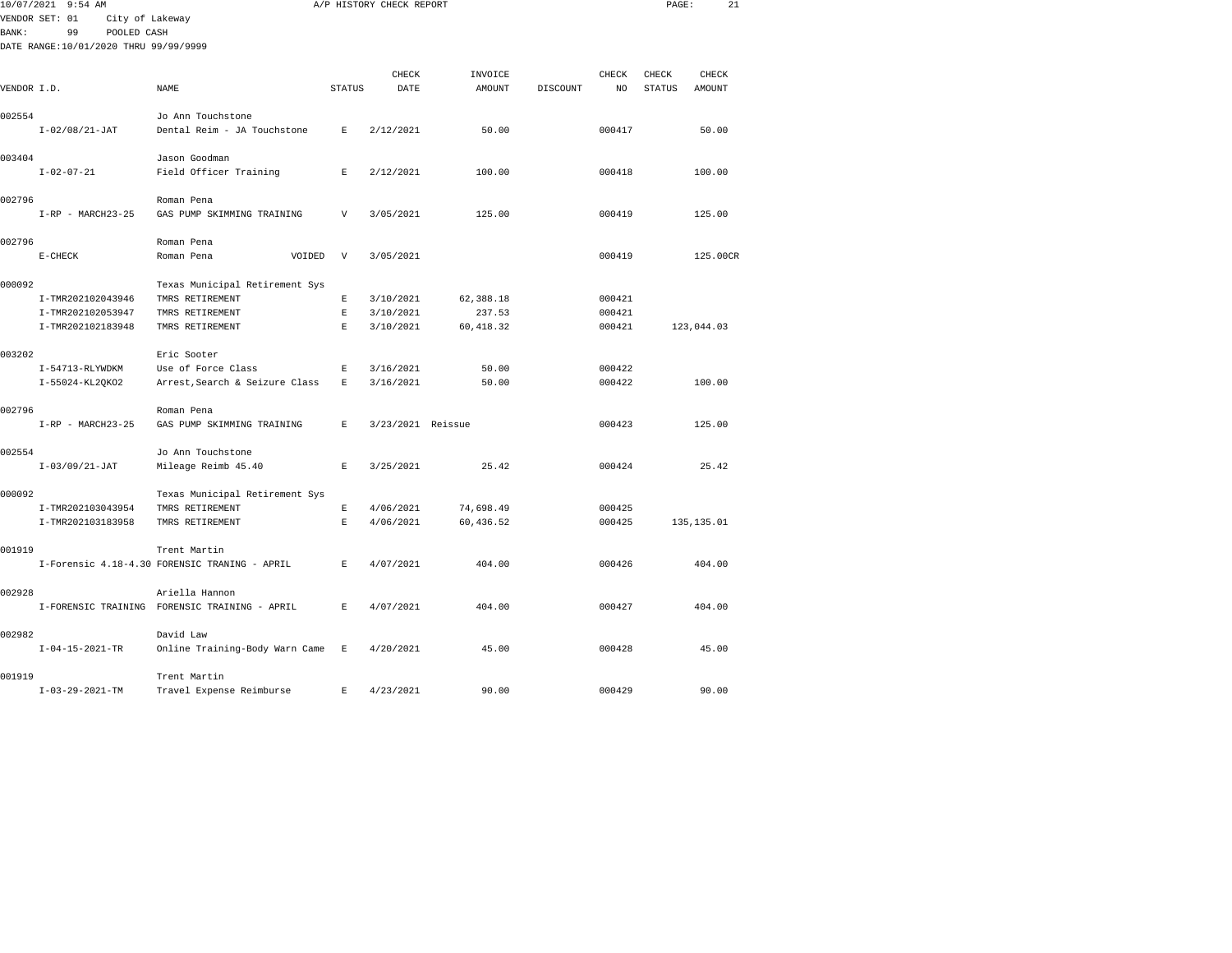| 10/07/2021<br>$9:54$ AM               |                                |               | A/P HISTORY CHECK REPORT |           |          |        | PAGE:         | 22         |  |
|---------------------------------------|--------------------------------|---------------|--------------------------|-----------|----------|--------|---------------|------------|--|
| VENDOR SET: 01                        | City of Lakeway                |               |                          |           |          |        |               |            |  |
| BANK:<br>99<br>POOLED CASH            |                                |               |                          |           |          |        |               |            |  |
| DATE RANGE:10/01/2020 THRU 99/99/9999 |                                |               |                          |           |          |        |               |            |  |
|                                       |                                |               |                          |           |          |        |               |            |  |
|                                       |                                |               | CHECK                    | INVOICE   |          | CHECK  | CHECK         | CHECK      |  |
| VENDOR I.D.                           | NAME                           | <b>STATUS</b> | DATE                     | AMOUNT    | DISCOUNT | NO     | <b>STATUS</b> | AMOUNT     |  |
| 002928                                | Ariella Hannon                 |               |                          |           |          |        |               |            |  |
| $I-03-29-2021-AH$                     | Travel Expense Reimburse       | E             | 4/23/2021                | 90.00     |          | 000430 |               | 90.00      |  |
| 000092                                | Texas Municipal Retirement Sys |               |                          |           |          |        |               |            |  |
| I-TMR202103313962                     | TMRS RETIREMENT                | E             | 5/05/2021                | 58,094.37 |          | 000431 |               |            |  |
| I-TMR202104153966                     | TMRS RETIREMENT                | E             | 5/05/2021                | 60,960.99 |          | 000431 |               |            |  |
| I-TMR202104293970                     | TMRS RETIREMENT                | E             | 5/05/2021                | 56,982.12 |          | 000431 |               | 176,037.48 |  |
| 000954                                | Dallas Gorman                  |               |                          |           |          |        |               |            |  |
| $I-04.22.2021-AB$                     | Reimburse for Cash-Plants      | E             | 5/06/2021                | 6.30      |          | 000432 |               | 6.30       |  |
| 002482                                | Dena Lindamood                 |               |                          |           |          |        |               |            |  |
| $I-04.26.2021-J0$                     | Reimbursement HEB Supplies     | $\mathbb E$   | 5/06/2021                | 108.30    |          | 000433 |               | 108.30     |  |
| 000402                                | Kevin R Madison, Municipal Jud |               |                          |           |          |        |               |            |  |
| $I-04.27.2021-RS$                     | State Bar Dues TX Reimburse    | E             | 5/06/2021                | 240.00    |          | 000434 |               | 240.00     |  |
| 000092                                | Texas Municipal Retirement Sys |               |                          |           |          |        |               |            |  |
| I-TMR202105043973                     | TMRS RETIREMENT                | $\mathbb E$   | 5/04/2021                | 677.66    |          | 000435 |               | 677.66     |  |
| 000954                                | Dallas Gorman                  |               |                          |           |          |        |               |            |  |
| $I - 04 - 22 - 2021 - AB$             | Reimb Randalls and Home Depot  | E             | 5/07/2021                | 27.98     |          | 000436 |               | 27.98      |  |
| 001015                                | Ricky Gavit                    |               |                          |           |          |        |               |            |  |
| $I-05.26.2021-TR$                     | Travel Reimbursement           | $\mathbb E$   | 5/07/2021                | 90.00     |          | 000437 |               | 90.00      |  |
| 001222                                | David Crowder                  |               |                          |           |          |        |               |            |  |
| $I-05.26.2021-TR$                     | Travel Reimbursement           | E             | 5/07/2021                | 90.00     |          | 000438 |               | 90.00      |  |
| 002482                                | Dena Lindamood                 |               |                          |           |          |        |               |            |  |
| $I-05.05.2021-J0$                     | Reimb for Ice Maker & Warranty | $\mathbf E$   | 5/07/2021                | 557.10    |          | 000439 |               | 557.10     |  |
| 003202                                | Eric Sooter                    |               |                          |           |          |        |               |            |  |
| $I-05.03.2021-TR$                     | Reimb Online Training-Child Ab | $\,$ E        | 5/07/2021                | 50.00     |          | 000440 |               | 50.00      |  |
| 000402                                | Kevin R Madison, Municipal Jud |               |                          |           |          |        |               |            |  |
| $I-05.13.2021-RS$                     | Reimbursement for Court Educat | E             | 5/17/2021                | 50.00     |          | 000443 |               | 50.00      |  |
| 001015                                | Ricky Gavit                    |               |                          |           |          |        |               |            |  |
| $I-05.18.2021-DC$                     | Tution Reimb/Books             | $\mathbb E$   | 5/27/2021                | 481.85    |          | 000444 |               | 481.85     |  |
| 003263                                | Venessa Arellano               |               |                          |           |          |        |               |            |  |
| $T-05.21.2021 - RS$                   | TMCRC Court Clerk Certifiiatio | E.            | 5/27/2021                | 74.59     |          | 000445 |               | 74.59      |  |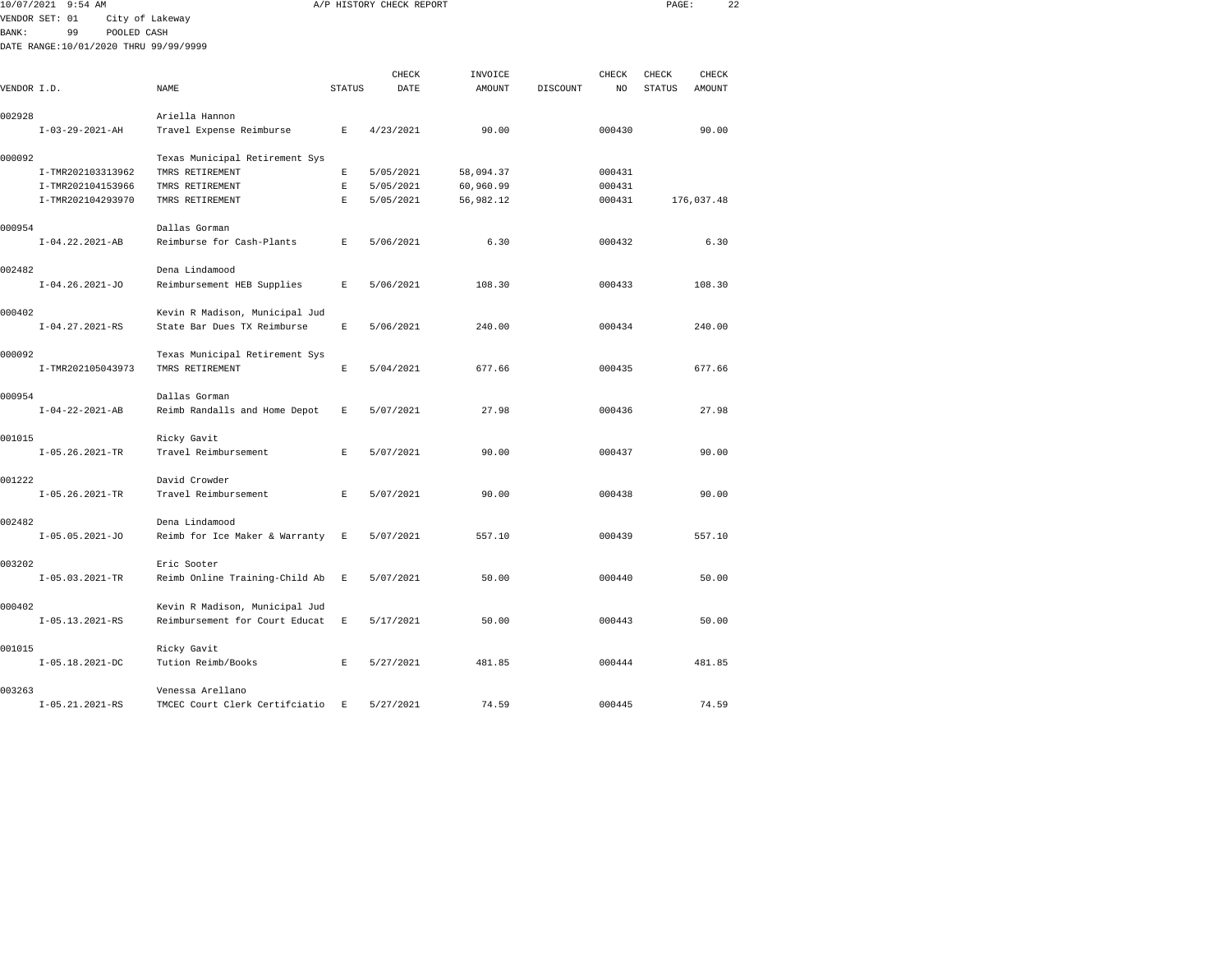|              | 10/07/2021 9:54 AM                    |                                |                    | A/P HISTORY CHECK REPORT |               |          |        | PAGE:         | 23          |  |
|--------------|---------------------------------------|--------------------------------|--------------------|--------------------------|---------------|----------|--------|---------------|-------------|--|
|              | VENDOR SET: 01                        | City of Lakeway                |                    |                          |               |          |        |               |             |  |
| <b>BANK:</b> | 99<br>POOLED CASH                     |                                |                    |                          |               |          |        |               |             |  |
|              | DATE RANGE:10/01/2020 THRU 99/99/9999 |                                |                    |                          |               |          |        |               |             |  |
|              |                                       |                                |                    | CHECK                    | INVOICE       |          | CHECK  | CHECK         | CHECK       |  |
| VENDOR I.D.  |                                       | NAME                           | <b>STATUS</b>      | DATE                     | <b>AMOUNT</b> | DISCOUNT | NO     | <b>STATUS</b> | AMOUNT      |  |
|              |                                       |                                |                    |                          |               |          |        |               |             |  |
| 002670       |                                       | Brenda Reyes                   |                    |                          |               |          |        |               |             |  |
|              | $I-02.05.2021-RS$                     | TCCA Clerk Testing-Reimburseme | E                  | 6/01/2021                | 64.12         |          | 000446 |               | 64.12       |  |
| 003192       |                                       | Renae M Kantor                 |                    |                          |               |          |        |               |             |  |
|              | I-05.11.2021-EC                       | Job Site Inspection Mileage    | E                  | 6/01/2021                | 4.82          |          | 000447 |               | 4.82        |  |
| 000092       |                                       | Texas Municipal Retirement Sys |                    |                          |               |          |        |               |             |  |
|              | I-202106014023                        | Texas Municipal Retirement Sys | $\mathbb E$        | 6/03/2021                | 677.66        |          | 000448 |               |             |  |
|              | I-TMR202105133989                     | TMRS RETIREMENT                | $\mathbf E$        | 6/03/2021                | 79, 432. 75   |          | 000448 |               |             |  |
|              | I-TMR202105264021                     | TMRS RETIREMENT                | $\mathbf{E}% _{0}$ | 6/03/2021                | 60,588.96     |          | 000448 |               | 140,699.37  |  |
| 000402       |                                       | Kevin R Madison, Municipal Jud |                    |                          |               |          |        |               |             |  |
|              | $I-06.08.201-RS$                      | Tx Municipal/Legislative Updat | $\mathbf E$        | 6/08/2021                | 100.00        |          | 000449 |               | 100.00      |  |
| 000954       |                                       | Dallas Gorman                  |                    |                          |               |          |        |               |             |  |
|              | I-06.11.2021-AB                       | Vending Supplies Reimb         | E                  | 6/14/2021                | 32.51         |          | 000450 |               | 32.51       |  |
| 000965       |                                       | Carrie Burns                   |                    |                          |               |          |        |               |             |  |
|              | $I-06.09.2021-WA$                     | Reimb for Deductions           | $\mathbf{E}% _{0}$ | 6/14/2021                | 136.75        |          | 000451 |               | 136.75      |  |
| 001271       |                                       | Andra Bennett                  |                    |                          |               |          |        |               |             |  |
|              | $I-07.06.2021-AB$                     | Pizza for Volunteers 4th       | E                  | 7/08/2021                | 112.60        |          | 000453 |               | 112.60      |  |
|              |                                       |                                |                    |                          |               |          |        |               |             |  |
| 000092       |                                       | Texas Municipal Retirement Sys |                    |                          |               |          |        |               |             |  |
|              | I-TMR202106104065                     | TMRS RETIREMENT                | E                  | 7/12/2021                | 62,109.94     |          | 000454 |               |             |  |
|              | I-TMR202106244072                     | TMRS RETIREMENT                | $\mathbf E$        | 7/12/2021                | 67,053.36     |          | 000454 |               | 129, 163.30 |  |
| 002356       |                                       | Laura Rodriguez                |                    |                          |               |          |        |               |             |  |
|              | $I-02.26.2021-WA$                     | Dental Deductible Reimbursment | E                  | 7/09/2021                | 50.00         |          | 000455 |               | 50.00       |  |
| 000092       |                                       | Texas Municipal Retirement Sys |                    |                          |               |          |        |               |             |  |
|              | I-TMR202107084074                     | TMRS RETIREMENT                | E                  | 8/05/2021                | 60,996.00     |          | 000456 |               |             |  |
|              | I-TMR202107214079                     | TMRS RETIREMENT                | $\mathbf{E}$       | 8/05/2021                | 61,959.75     |          | 000456 |               | 122,955.75  |  |
| 000665       |                                       | Mary Proctor                   |                    |                          |               |          |        |               |             |  |
|              | $I-08.18.2021-DC$                     | Annual Homicide Conf-Proctor   | $\mathbf{E}% _{0}$ | 8/05/2021                | 180.00        |          | 000461 |               | 180.00      |  |
| 002222       |                                       | Wendy Kanzenbach               |                    |                          |               |          |        |               |             |  |
|              | $I-08.18.2021-DC$                     | Annual Homicide Conf-Kanzenbac | $\mathbf E$        | 8/05/2021                | 180.00        |          | 000462 |               | 180.00      |  |
| 002415       |                                       | Wendy Askey                    |                    |                          |               |          |        |               |             |  |

I-08.06.2021-JO Milage Reimb. PD Telecom. App E 8/23/2021 25.98 000463 25.98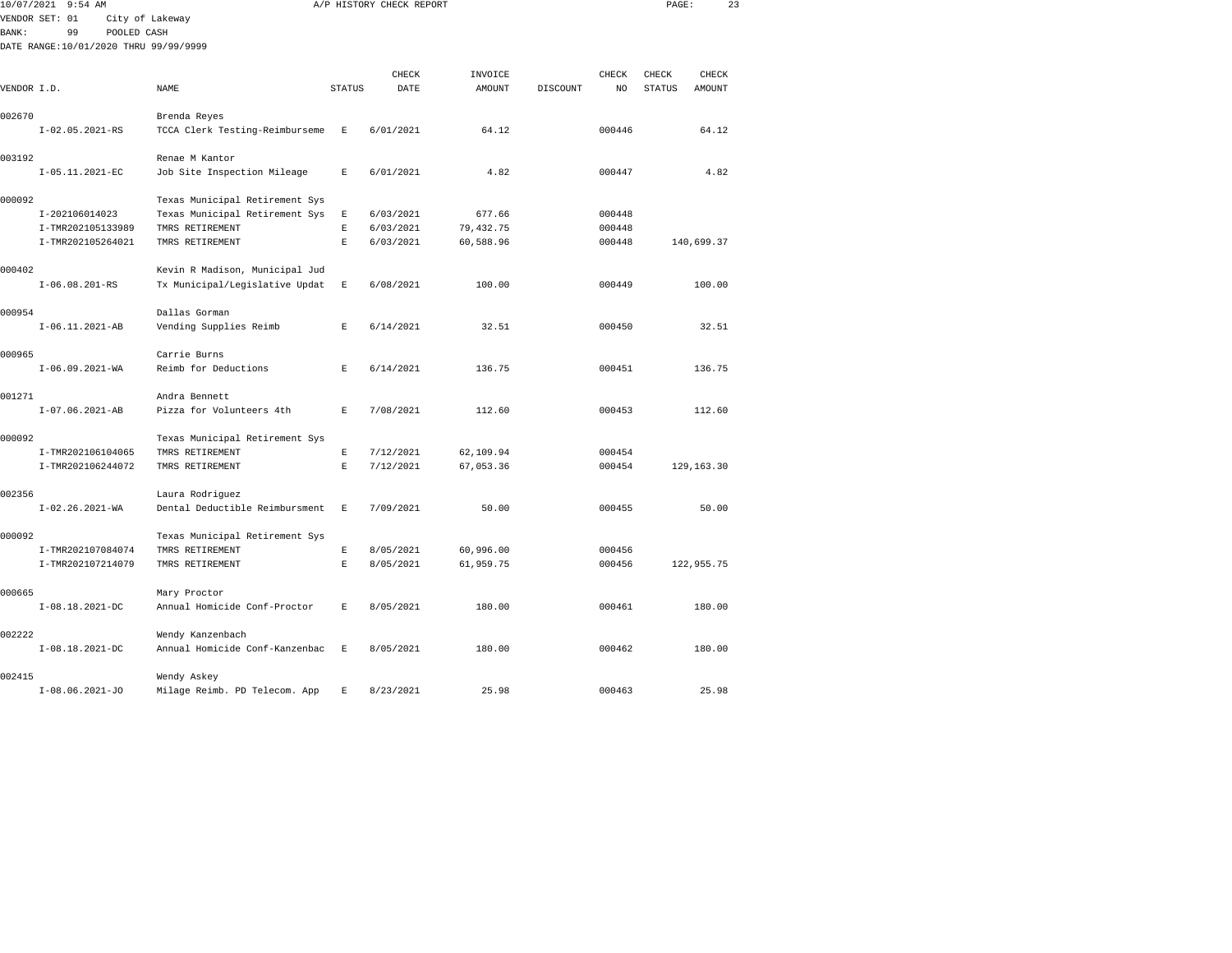| 10/07/2021 9:54 AM                    |                                |               | A/P HISTORY CHECK REPORT |                   |          |              | PAGE:                  | 24              |  |
|---------------------------------------|--------------------------------|---------------|--------------------------|-------------------|----------|--------------|------------------------|-----------------|--|
| VENDOR SET: 01                        | City of Lakeway                |               |                          |                   |          |              |                        |                 |  |
| 99<br>POOLED CASH<br><b>BANK:</b>     |                                |               |                          |                   |          |              |                        |                 |  |
| DATE RANGE:10/01/2020 THRU 99/99/9999 |                                |               |                          |                   |          |              |                        |                 |  |
|                                       |                                |               |                          |                   |          |              |                        |                 |  |
| VENDOR I.D.                           | NAME                           | <b>STATUS</b> | CHECK<br>DATE            | INVOICE<br>AMOUNT | DISCOUNT | CHECK<br>NO. | CHECK<br><b>STATUS</b> | CHECK<br>AMOUNT |  |
|                                       |                                |               |                          |                   |          |              |                        |                 |  |
| 002946                                | Zainab Fatmata Mansaray        |               |                          |                   |          |              |                        |                 |  |
| $I-08.13.2021-RS$                     | Biliff Court Duty-Mansaray     | $\mathbf E$   | 8/23/2021                | 180.00            |          | 000464       |                        | 180.00          |  |
| 002961                                | Stephen Seetaram               |               |                          |                   |          |              |                        |                 |  |
| $I-08.06.2021-RS$                     | Officer Bailiff Court-Seetaram | $\mathbb E$   | 8/23/2021                | 180.00            |          | 000465       |                        | 180.00          |  |
| 002962                                | William Burt                   |               |                          |                   |          |              |                        |                 |  |
| $I-08.06.2021-RS$                     | Officer Bailiff Court-Burt     | $\mathbf{E}$  | 8/23/2021                | 180.00            |          | 000466       |                        | 180.00          |  |
| 002983                                | James Thomas                   |               |                          |                   |          |              |                        |                 |  |
| $I-08.13.2021-RS$                     | Aug Bailiff Court Duty-Thomas  | Е             | 8/23/2021                | 180.00            |          | 000467       |                        | 180.00          |  |
| 000665                                | Mary Proctor                   |               |                          |                   |          |              |                        |                 |  |
| I-08.19.2021-DC                       | Mary Proctor-Reim Bags/Meals   | $\mathbf v$   | 9/02/2021                | 83.00             |          | 000468       |                        | 83.00           |  |
| 000665                                | Mary Proctor                   |               |                          |                   |          |              |                        |                 |  |
| $E-CHECK$                             | Mary Proctor<br>VOIDED         | V             | 9/02/2021                |                   |          | 000468       |                        | 83.00CR         |  |
| 002222                                | Wendy Kanzenbach               |               |                          |                   |          |              |                        |                 |  |
| $I-08.19.2021-DC$                     | W. Kanzenbach Reimb Hom Conv   | V             | 9/02/2021                | 372.99            |          | 000469       |                        | 372.99          |  |
| 002222                                | Wendy Kanzenbach               |               |                          |                   |          |              |                        |                 |  |
| $E-CHECK$                             | Wendy Kanzenbach<br>VOIDED     | V             | 9/02/2021                |                   |          | 000469       |                        | 372.99CR        |  |
| 003352                                | Kara McLeod                    |               |                          |                   |          |              |                        |                 |  |
| I-09.10.2021-DC                       | McLeod Food Reimb              | $\mathbf{V}$  | 9/02/2021                | 148.00            |          | 000470       |                        | 148.00          |  |
| 003352                                | Kara McLeod                    |               |                          |                   |          |              |                        |                 |  |
| $E-CHECK$                             | Kara McLeod<br>VOIDED          | V             | 9/02/2021                |                   |          | 000470       |                        | 148.00CR        |  |
| 000665                                | Mary Proctor                   |               |                          |                   |          |              |                        |                 |  |
| $I-08.19.2021-DC$                     | Mary Proctor-Reim Bags/Meals   | $\mathbf{E}$  | 9/07/2021 Reissue        |                   |          | 000471       |                        | 83.00           |  |
| 002222                                | Wendy Kanzenbach               |               |                          |                   |          |              |                        |                 |  |
| $I-08.19.2021-DC$                     | W. Kanzenbach Reimb Hom Conv   | E             | 9/07/2021 Reissue        |                   |          | 000472       |                        | 372.99          |  |
| 000092                                | Texas Municipal Retirement Sys |               |                          |                   |          |              |                        |                 |  |
| I-TMR202108034092                     | TMRS RETIREMENT                | $\mathbb E$   | 9/09/2021                | 60,160.58         |          | 000473       |                        |                 |  |
| I-TMR202108184125                     | TMRS RETIREMENT                | $\mathbb E$   | 9/09/2021                | 60,821.58         |          | 000473       |                        | 120,982.16      |  |
| 003352                                | Kara McLeod                    |               |                          |                   |          |              |                        |                 |  |
| I-09.07.2021-DC                       | Kara McLeod-Meal Reimb Ann Tra | E             | 9/15/2021                | 122.00            |          | 000475       |                        | 122.00          |  |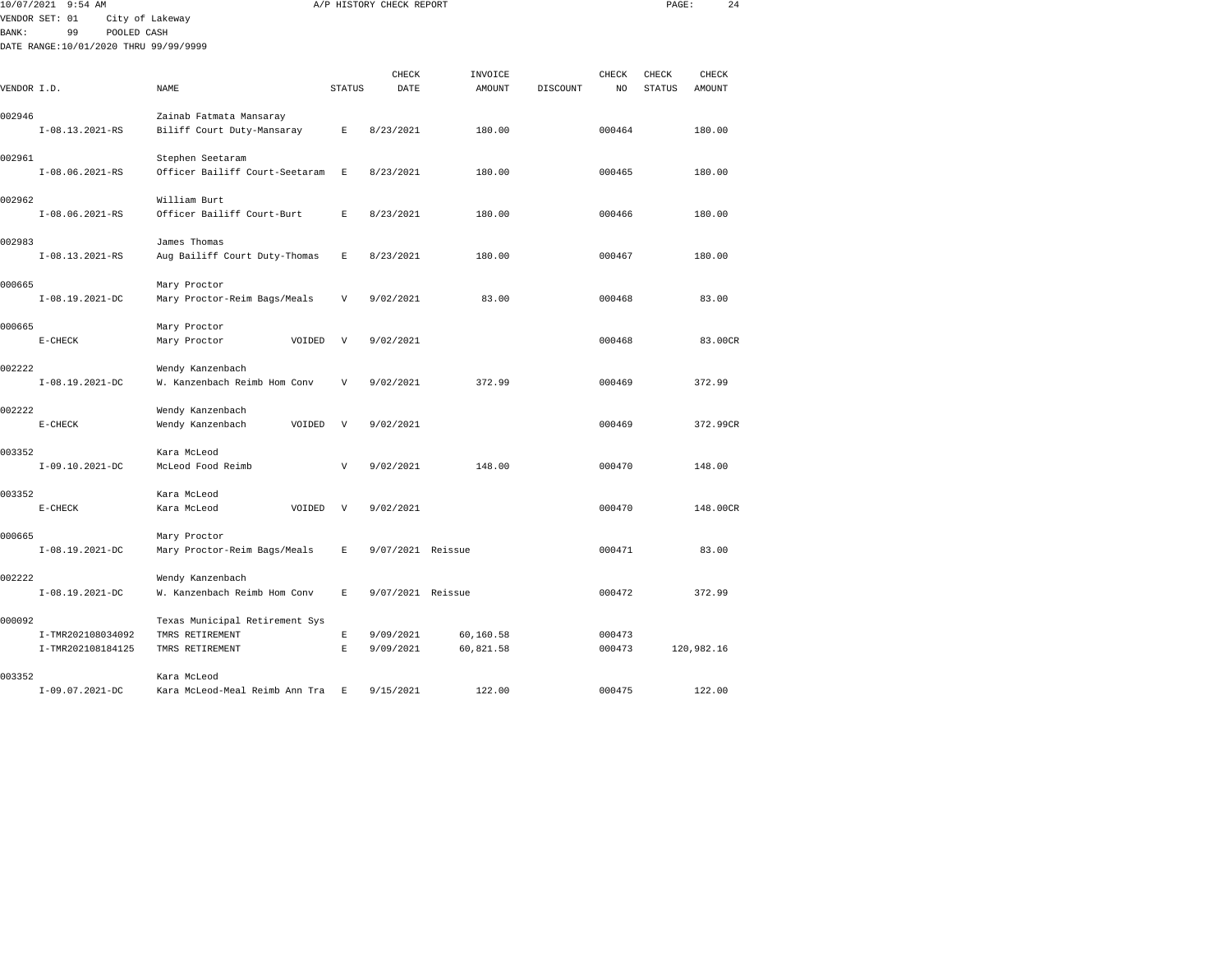| 10/07/2021   | 9:54 AM                               |                                                    |                    | A/P HISTORY CHECK REPORT |           |          |        | PAGE:         | 25       |
|--------------|---------------------------------------|----------------------------------------------------|--------------------|--------------------------|-----------|----------|--------|---------------|----------|
|              | VENDOR SET: 01                        | City of Lakeway                                    |                    |                          |           |          |        |               |          |
| <b>BANK:</b> | 99<br>POOLED CASH                     |                                                    |                    |                          |           |          |        |               |          |
|              | DATE RANGE:10/01/2020 THRU 99/99/9999 |                                                    |                    |                          |           |          |        |               |          |
|              |                                       |                                                    |                    | CHECK                    | INVOICE   |          | CHECK  | CHECK         | CHECK    |
| VENDOR I.D.  |                                       | NAME                                               | <b>STATUS</b>      | DATE                     | AMOUNT    | DISCOUNT | NO     | <b>STATUS</b> | AMOUNT   |
|              |                                       |                                                    |                    |                          |           |          |        |               |          |
| 000092       |                                       | Texas Municipal Retirement Sys                     |                    |                          |           |          |        |               |          |
|              | I-09.28.2021-TMRS                     | Lump Sum City Contributions                        | $\mathbb E$        | 9/29/2021                | 65,000.00 |          | 000476 | 65,000.00     |          |
|              |                                       |                                                    |                    |                          |           |          |        |               |          |
| 002166       |                                       | Sheldon Banta                                      |                    |                          |           |          |        |               |          |
|              | $I-08.26.2021-RG$                     | Banta TX Narcotic Officers Ass                     | Е                  | 9/29/2021                | 180.00    |          | 000477 |               | 180.00   |
| 002356       |                                       | Laura Rodriguez                                    |                    |                          |           |          |        |               |          |
|              | $I-09.24.2021-DC$                     | L. Rodriguez Rental/Car Reimb                      | E                  | 9/29/2021                | 385.67    |          | 000478 |               |          |
|              | $I-09.24.2021-RG$                     | Rodriguez-Fdtn Analysis Traini                     | $\mathbf E$        | 9/29/2021                | 220.00    |          | 000478 |               | 605.67   |
|              |                                       |                                                    |                    |                          |           |          |        |               |          |
| 003352       |                                       | Kara McLeod                                        |                    |                          |           |          |        |               |          |
|              | I-09.10.2021-RG                       | McLeod Int. Ass. TraffickingCon                    | E                  | 9/29/2021                | 54.00     |          | 000479 |               | 54.00    |
|              |                                       |                                                    |                    |                          |           |          |        |               |          |
| 003366       | I-09.27.2021-RG                       | Deborah Brown<br>Brown Terminal Ag Coord Traini    | E                  | 9/29/2021                | 57.00     |          | 000480 |               | 57.00    |
|              |                                       |                                                    |                    |                          |           |          |        |               |          |
| 003523       |                                       | Barbi Stuart                                       |                    |                          |           |          |        |               |          |
|              | $I-09.27.2021-RG$                     | Stuart Term Coord TrainingReim                     | $\,$ E             | 9/29/2021                | 291.08    |          | 000481 |               | 291.08   |
|              |                                       |                                                    |                    |                          |           |          |        |               |          |
| 000092       |                                       | Texas Municipal Retirement Sys                     |                    |                          |           |          |        |               |          |
|              | I-TMR202109014151                     | TMRS RETIREMENT                                    | E                  | 10/07/2021               | 61,593.62 |          | 000483 |               |          |
|              | I-TMR202109164186                     | TMRS RETIREMENT                                    | $\mathbf{E}% _{0}$ | 10/07/2021               | 61,155.69 |          | 000483 | 122,749.31    |          |
| 1            |                                       | Stauffacher, Michelle                              |                    |                          |           |          |        |               |          |
|              | $I - 7/15/15$ MS                      | LAC ref                                            | V                  | 7/22/2015                | 350.00    |          | 062513 |               | 350.00   |
|              |                                       |                                                    |                    |                          |           |          |        |               |          |
| 1            |                                       | Stauffacher, Michelle<br>UNPOST                    |                    |                          |           |          |        |               |          |
|              | $M-CHECK$                             | Stauffacher, Michelle<br><b>UNPOST</b>             | V                  | 6/24/2021                |           |          | 062513 |               | 350.00CR |
|              |                                       |                                                    |                    |                          |           |          |        |               |          |
| 1            | $I-8/10/15$ Fox                       | Fox Service<br>BDS refund                          | $\mathbf{V}$       | 8/18/2015                | 82.00     |          | 062821 |               | 82.00    |
|              |                                       |                                                    |                    |                          |           |          |        |               |          |
| 1            |                                       | Fox Service<br><b>UNPOST</b>                       |                    |                          |           |          |        |               |          |
|              | M-CHECK                               | Fox Service<br>UNPOST                              | V                  | 9/07/2021                |           |          | 062821 |               | 82.00CR  |
|              |                                       |                                                    |                    |                          |           |          |        |               |          |
| 1            |                                       | Avena, Donald                                      |                    |                          |           |          |        |               |          |
|              | $I-8/26/15$ DA                        | LAC refund                                         | $\mathbf{V}$       | 8/31/2015                | 25.00     |          | 062969 |               | 25.00    |
|              |                                       |                                                    |                    |                          |           |          |        |               |          |
| 1            | $M-CHECK$                             | Avena, Donald<br>UNPOST<br>Avena, Donald<br>UNPOST | V                  | 9/03/2021                |           |          | 062969 |               | 25.00CR  |
|              |                                       |                                                    |                    |                          |           |          |        |               |          |
| 1            |                                       | SCHELLHASE, KURT JAMES                             |                    |                          |           |          |        |               |          |

I-000201607051870 SCHELLHASE, KURT JAMES: V 7/20/2016 140.00 065949 140.00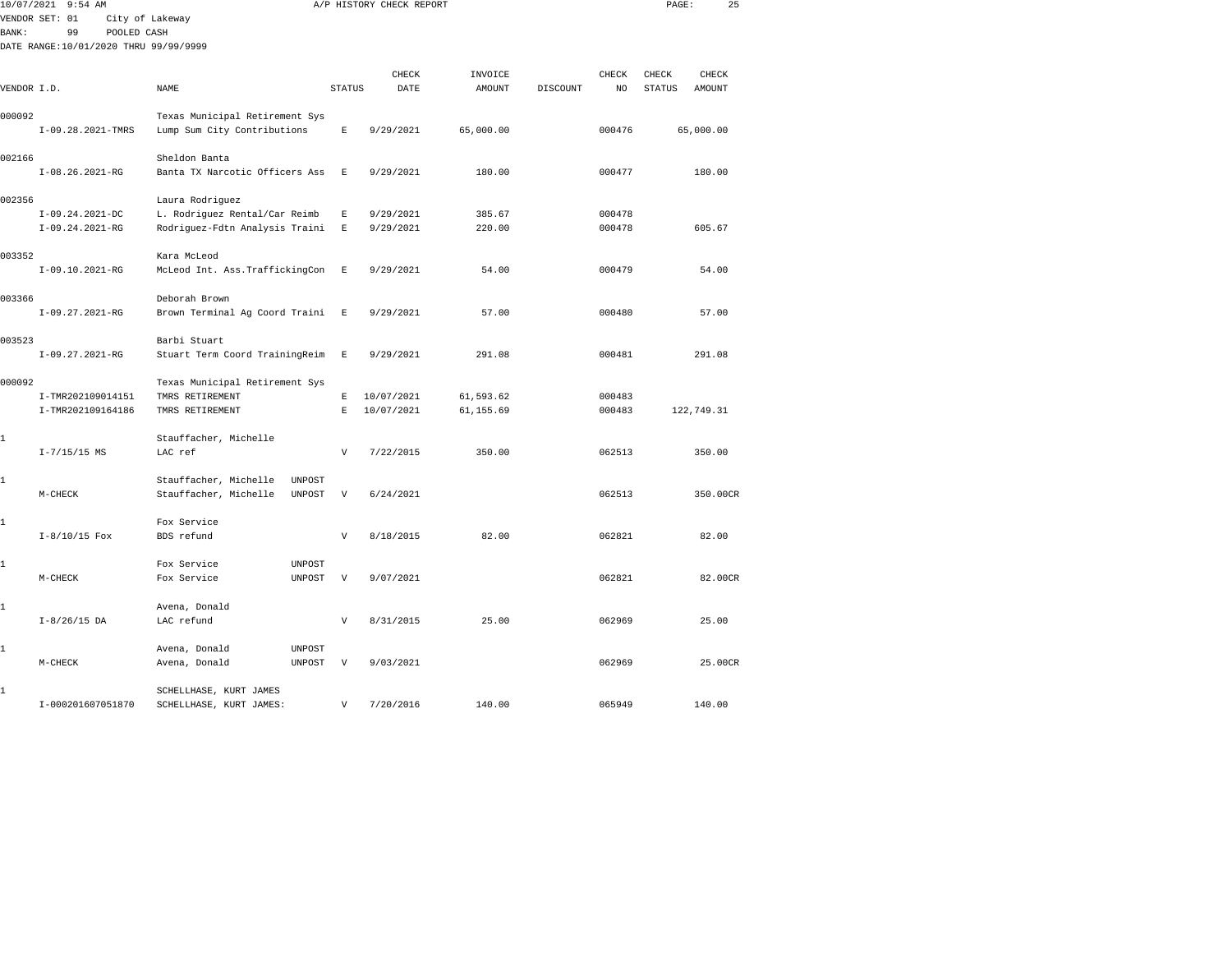|             | 10/07/2021 9:54 AM                    |                                                        |                           | A/P HISTORY CHECK REPORT |               |                 |        | PAGE:         | 26            |  |
|-------------|---------------------------------------|--------------------------------------------------------|---------------------------|--------------------------|---------------|-----------------|--------|---------------|---------------|--|
|             | VENDOR SET: 01                        | City of Lakeway                                        |                           |                          |               |                 |        |               |               |  |
| BANK:       | 99<br>POOLED CASH                     |                                                        |                           |                          |               |                 |        |               |               |  |
|             | DATE RANGE:10/01/2020 THRU 99/99/9999 |                                                        |                           |                          |               |                 |        |               |               |  |
|             |                                       |                                                        |                           | CHECK                    | INVOICE       |                 | CHECK  | CHECK         | CHECK         |  |
| VENDOR I.D. |                                       | NAME                                                   | <b>STATUS</b>             | DATE                     | <b>AMOUNT</b> | <b>DISCOUNT</b> | NO     | <b>STATUS</b> | <b>AMOUNT</b> |  |
|             |                                       |                                                        |                           |                          |               |                 |        |               |               |  |
| 1           |                                       | SCHELLHASE, KURT JAMES<br>UNPOST                       |                           |                          |               |                 |        |               |               |  |
|             | $M-CHECK$                             | UNPOST<br>SCHELLHASE, KURT JAMES                       | V                         | 6/28/2021                |               |                 | 065949 |               | 140.00CR      |  |
| 1           |                                       | Gunnoe, Marie                                          |                           |                          |               |                 |        |               |               |  |
|             | $I - 8/9/16 - MG$                     | rain day refund                                        | $\mathbf{V}$              | 8/09/2016                | 20.00         |                 | 066161 |               | 20.00         |  |
|             |                                       |                                                        |                           |                          |               |                 |        |               |               |  |
| 1           |                                       | Gunnoe, Marie<br>UNPOST                                |                           |                          |               |                 |        |               |               |  |
|             | $M-CHECK$                             | Gunnoe, Marie<br>UNPOST                                | $\mathbf v$               | 9/03/2021                |               |                 | 066161 |               | 20.00CR       |  |
|             |                                       |                                                        |                           |                          |               |                 |        |               |               |  |
| 002992      | I-10/19/17 KS                         | Lakeway Plaza Partners IV<br>Lakeway Plaza Partners IV | $\overline{V}$            | 10/19/2017               | 11,275.00     |                 | 072313 |               | 11,275.00     |  |
|             |                                       |                                                        |                           |                          |               |                 |        |               |               |  |
| 002992      |                                       | Lakeway Plaza Partners IV                              |                           |                          |               |                 |        |               |               |  |
|             | M-CHECK                               | Lakeway Plaza Partners IUNPOST                         | V                         | 7/06/2021                |               |                 | 072313 |               | 11,275.00CR   |  |
|             |                                       |                                                        |                           |                          |               |                 |        |               |               |  |
| 1           |                                       | ZANDOVAL, PAUL                                         |                           |                          |               |                 |        |               |               |  |
|             | I-000201802092450                     | US REFUND                                              | $\boldsymbol{\mathrm{V}}$ | 2/13/2018                | 12.00         |                 | 073182 |               | 12.00         |  |
| 1           |                                       | ZANDOVAL, PAUL<br><b>UNPOST</b>                        |                           |                          |               |                 |        |               |               |  |
|             | $M-CHECK$                             | ZANDOVAL, PAUL<br><b>UNPOST</b>                        | $\boldsymbol{\mathrm{V}}$ | 9/07/2021                |               |                 | 073182 |               | 12.00CR       |  |
|             |                                       |                                                        |                           |                          |               |                 |        |               |               |  |
| 000724      |                                       | Lakeway Players                                        |                           |                          |               |                 |        |               |               |  |
|             | $I - 02/26/20$                        | The Best Christmas Play Ev                             | $\mathbf{V}$              | 3/11/2020                | 7.329.90      |                 | 079400 |               | 7,329.90      |  |
| 000724      |                                       | Lakeway Players                                        |                           |                          |               |                 |        |               |               |  |
|             | $M-CHECK$                             | <b>UNPOST</b><br>Lakeway Players                       | $\boldsymbol{\mathrm{V}}$ | 6/23/2021                |               |                 | 079400 |               | 7,329.90CR    |  |
|             |                                       |                                                        |                           |                          |               |                 |        |               |               |  |
| 1           |                                       | James Adamko                                           |                           |                          |               |                 |        |               |               |  |
|             | $I - 6/1/20 - JA$                     | RF Membership                                          | $\mathbf{V}$              | 6/03/2020                | 50.13         |                 | 080073 |               | 50.13         |  |
| 1           |                                       | James Adamko<br>UNPOST                                 |                           |                          |               |                 |        |               |               |  |
|             | $M-CHECK$                             | UNPOST<br>James Adamko                                 | V                         | 10/01/2020               |               |                 | 080073 |               | 50.13CR       |  |
|             |                                       |                                                        |                           |                          |               |                 |        |               |               |  |
| 000596      |                                       | Travis Central Appraisal Distr                         |                           |                          |               |                 |        |               |               |  |
|             | $I - 5565$                            | Travis Central Appraisal Distr                         | V                         | 6/30/2020                | 8,915.23      |                 | 080208 |               | 8,915.23      |  |
| 000596      |                                       | Travis Central Appraisal Distr                         |                           |                          |               |                 |        |               |               |  |
|             | $M-CHECK$                             | Travis Central AppraisalUNPOST                         | $\boldsymbol{\mathrm{V}}$ | 1/01/2021                |               |                 | 080208 |               | 8,915.23CR    |  |
|             |                                       |                                                        |                           |                          |               |                 |        |               |               |  |
| 1           |                                       | IES RESIDENTIAL                                        |                           |                          |               |                 |        |               |               |  |
|             | I-000202009293858                     | BP REFUND                                              | R                         | 10/08/2020               | 1,050.00      |                 | 081043 |               | 1,050.00      |  |
| 000199      |                                       |                                                        |                           |                          |               |                 |        |               |               |  |
|             | $I - 5063799$                         | Collier Materials, Inc.<br>1/2 Minus BT                | R                         | 10/08/2020               | 653.96        |                 | 081044 |               |               |  |
|             |                                       |                                                        |                           |                          |               |                 |        |               |               |  |

I-5072468. Collier Materials, Inc. R 10/08/2020 319.33 081044 973.29

081044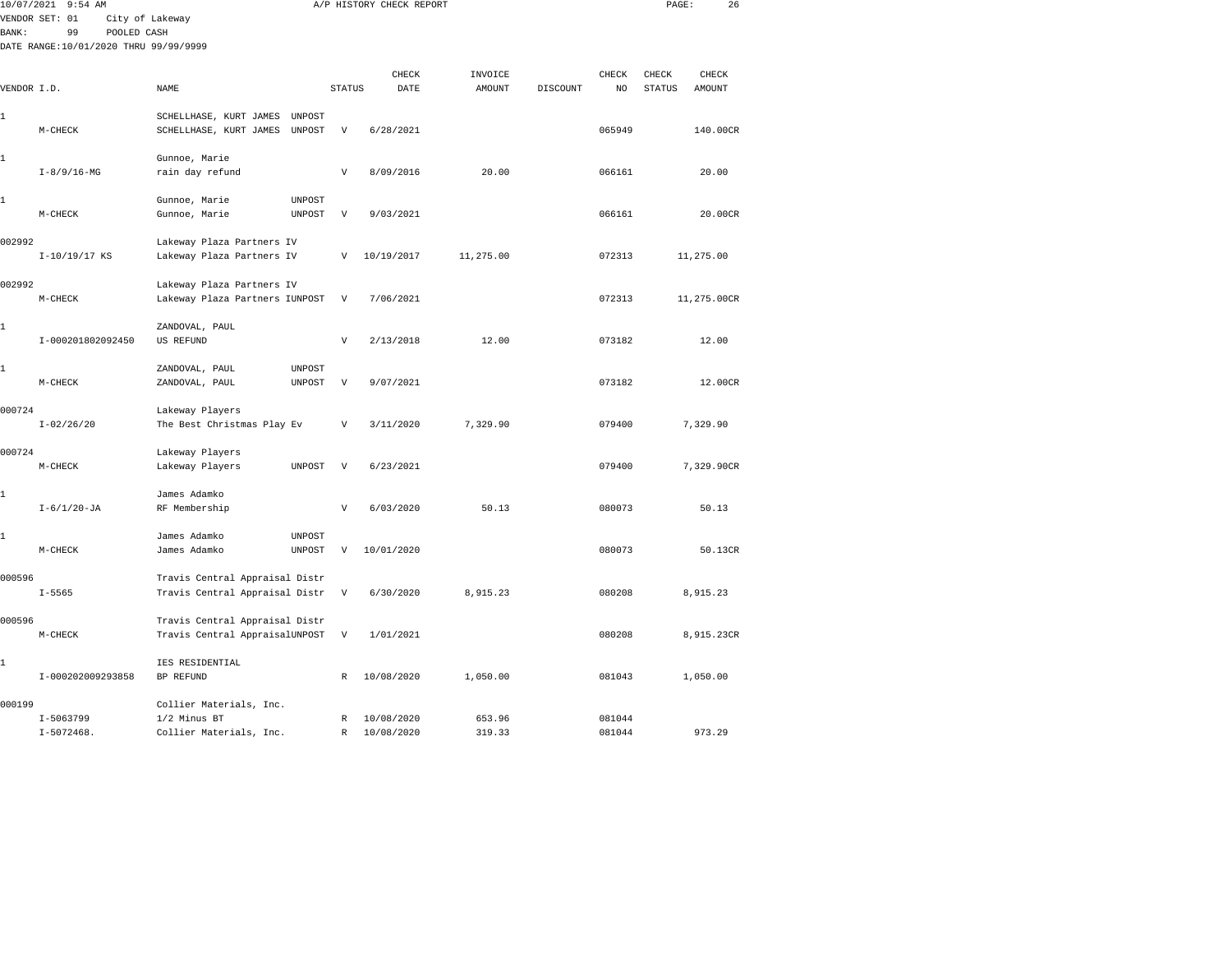| 10/07/2021<br>$9:54$ AM |                                       |                                |               | A/P HISTORY CHECK REPORT | PAGE:     |          | 27     |               |            |  |
|-------------------------|---------------------------------------|--------------------------------|---------------|--------------------------|-----------|----------|--------|---------------|------------|--|
|                         | VENDOR SET: 01                        | City of Lakeway                |               |                          |           |          |        |               |            |  |
| <b>BANK:</b>            | 99<br>POOLED CASH                     |                                |               |                          |           |          |        |               |            |  |
|                         | DATE RANGE:10/01/2020 THRU 99/99/9999 |                                |               |                          |           |          |        |               |            |  |
|                         |                                       |                                |               |                          |           |          |        |               |            |  |
|                         |                                       |                                |               | CHECK                    | INVOICE   |          | CHECK  | CHECK         | CHECK      |  |
| VENDOR I.D.             |                                       | NAME                           | <b>STATUS</b> | DATE                     | AMOUNT    | DISCOUNT | NO     | <b>STATUS</b> | AMOUNT     |  |
| 000282                  |                                       | GT Distributors, Inc.          |               |                          |           |          |        |               |            |  |
|                         | I-INV0792984                          | GT Distributors, Inc.          | R             | 10/08/2020               | 27.97     |          | 081045 |               | 27.97      |  |
|                         |                                       |                                |               |                          |           |          |        |               |            |  |
| 000296                  |                                       | Grainger, Inc                  |               |                          |           |          |        |               |            |  |
|                         | I-9667659339                          | Grainger, Inc                  | $\mathbb R$   | 10/08/2020               | 142.92    |          | 081046 |               |            |  |
|                         | I-9667659347                          | Grainger, Inc                  | R             | 10/08/2020               | 9.60      |          | 081046 |               | 152.52     |  |
| 000344                  |                                       | Tyler Technologies (Incode) In |               |                          |           |          |        |               |            |  |
|                         | $I - 025 - 306782$                    | Audio Tel Maintenance          | $\mathbb R$   | 10/08/2020               | 3,573.50  |          | 081047 |               |            |  |
|                         | $I-025-306783$                        | Tyler Technologies (Incode) In | $\mathbb R$   | 10/08/2020               | 37,298.88 |          | 081047 |               |            |  |
|                         | $I-130-15713$                         | Brazos RDC Sftwre/Interface    | $\mathbb{R}$  | 10/08/2020               | 4,262.02  |          | 081047 |               |            |  |
|                         | $I-130-15878$                         | Tyler Technologies (Incode) In | $\mathbb R$   | 10/08/2020               | 40,836.71 |          | 081047 |               | 85, 971.11 |  |
| 000380                  |                                       | Lakeway Police Officers Associ |               |                          |           |          |        |               |            |  |
|                         | I-PAD201810032814                     | 10.00/MO from Payroll          | R             | 10/08/2020               | 250.00    |          | 081051 |               |            |  |
|                         | I-PAD201810182849                     | 10.00/MO from Payroll          | $\mathbb{R}$  | 10/08/2020               | 250.00    |          | 081051 |               | 500.00     |  |
|                         |                                       |                                |               |                          |           |          |        |               |            |  |
| 000422                  |                                       | Terri Mitchell                 |               |                          |           |          |        |               |            |  |
|                         | $I-10/08/20-TM$                       | Terri Mitchell                 | R             | 10/08/2020               | 1,327.20  |          | 081052 |               | 1,327.20   |  |
| 000585                  |                                       | Spectrum Business dba Time War |               |                          |           |          |        |               |            |  |
|                         | I-0260903092520                       | Spectrum Business dba Time War | $\mathbb R$   | 10/08/2020               | 2,422.05  |          | 081053 |               | 2,422.05   |  |
|                         |                                       |                                |               |                          |           |          |        |               |            |  |
| 000596                  |                                       | Travis Central Appraisal Distr |               |                          |           |          |        |               |            |  |
|                         | $I - 5698$                            | Q4-2020 Appraisal Fee          | R             | 10/08/2020               | 8,915.22  |          | 081054 |               | 8,915.22   |  |
| 000599                  |                                       | Travis County WCID #17         |               |                          |           |          |        |               |            |  |
|                         | $I-09/30/20-216473$                   | Travis County WCID #17         | R             | 10/08/2020               | 168.13    |          | 081055 |               | 168.13     |  |
|                         |                                       |                                |               |                          |           |          |        |               |            |  |
| 000688                  |                                       | Webberville Propane, Inc       |               |                          |           |          |        |               |            |  |
|                         | $I - 723965$                          | Webberville Propane, Inc       | R             | 10/08/2020               | 1,445.50  |          | 081056 |               | 1,445.50   |  |
| 000982                  |                                       | Environmental Systems Research |               |                          |           |          |        |               |            |  |
|                         | I-93908060                            | Environmental Systems Research | R             | 10/08/2020               | 3,022.50  |          | 081057 |               | 3,022.50   |  |
|                         |                                       |                                |               |                          |           |          |        |               |            |  |
| 001008                  |                                       | Southwest Communications Techn |               |                          |           |          |        |               |            |  |
|                         | $I - 15415$                           | Remote Supp/voicemail greet    | R             | 10/08/2020               | 47.00     |          | 081058 |               |            |  |
|                         | $I - 15439$                           | Remote Supp/update settings    | R             | 10/08/2020               | 47.00     |          | 081058 |               | 94.00      |  |
| 001152                  |                                       | K. Hanes, Inc                  |               |                          |           |          |        |               |            |  |
|                         | $I-00004523$                          | WV 32 Gallon Receptacle        | R             | 10/08/2020               | 377.36    |          | 081059 |               | 377.36     |  |
| 001453                  |                                       | Icon Enterprises, Inc          |               |                          |           |          |        |               |            |  |
|                         | $I - 203281$                          | P&R Annual Fee Host & Support  | $\mathbb R$   | 10/08/2020               | 800.00    |          | 081060 |               |            |  |
|                         | $I - 203284$                          | CivicHR Applicant Tracking Sub | $\mathbb R$   | 10/08/2020               | 1,688.26  |          | 081060 |               |            |  |
|                         |                                       |                                |               |                          |           |          |        |               |            |  |

I-203304 PD Annual Fee R 10/08/2020 800.00 081060

I-203333 Icon Enterprises, Inc R 10/08/2020 3,000.00 081060 6,288.26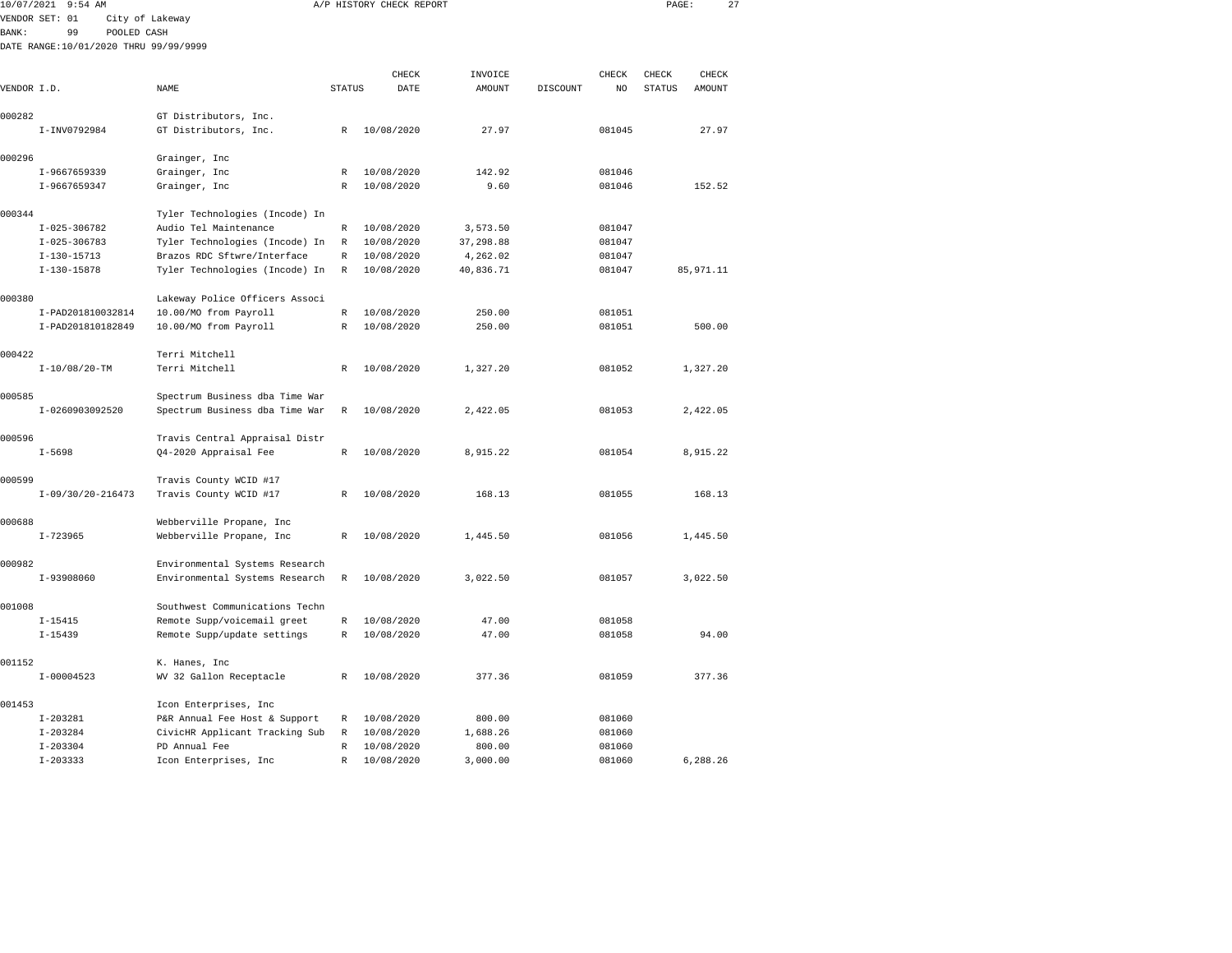|              | 10/07/2021 9:54 AM                    |                                |               | A/P HISTORY CHECK REPORT |          |          |        | PAGE:         |          | 28 |
|--------------|---------------------------------------|--------------------------------|---------------|--------------------------|----------|----------|--------|---------------|----------|----|
|              | VENDOR SET: 01                        | City of Lakeway                |               |                          |          |          |        |               |          |    |
| <b>BANK:</b> | 99<br>POOLED CASH                     |                                |               |                          |          |          |        |               |          |    |
|              | DATE RANGE:10/01/2020 THRU 99/99/9999 |                                |               |                          |          |          |        |               |          |    |
|              |                                       |                                |               |                          |          |          |        |               |          |    |
|              |                                       |                                |               | CHECK                    | INVOICE  |          | CHECK  | CHECK         | CHECK    |    |
| VENDOR I.D.  |                                       | NAME                           | <b>STATUS</b> | DATE                     | AMOUNT   | DISCOUNT | NO     | <b>STATUS</b> | AMOUNT   |    |
| 001584       |                                       | Intapol Industries, Inc.       |               |                          |          |          |        |               |          |    |
|              | $I - 25575$                           | Intapol Industries, Inc.       | R             | 10/08/2020               | 318.98   |          | 081061 |               | 318.98   |    |
|              |                                       |                                |               |                          |          |          |        |               |          |    |
| 001736       |                                       | Thomson Reuters - West         |               |                          |          |          |        |               |          |    |
|              | I-843103778                           | September Information Charges  | R             | 10/08/2020               | 417.31   |          | 081062 |               | 417.31   |    |
|              |                                       |                                |               |                          |          |          |        |               |          |    |
| 001987       |                                       | Clifford Power Systems, Inc.   |               |                          |          |          |        |               |          |    |
|              | I-PMA-0067313                         | Generator Maint Agreement      | R             | 10/08/2020               | 1,136.70 |          | 081063 |               |          |    |
|              | I-SVC-0105648                         | Clifford Power Systems, Inc.   | R             | 10/08/2020               | 207.50   |          | 081063 |               | 1,344.20 |    |
| 002109       |                                       | Fun Express, LLC               |               |                          |          |          |        |               |          |    |
|              | I-705127809-01                        | Fun Express, LLC               | R             | 10/08/2020               | 597.34   |          | 081064 |               |          |    |
|              | I-705137541-01                        | Fun Express, LLC               | R             | 10/08/2020               | 868.11   |          | 081064 |               | 1,465.45 |    |
|              |                                       |                                |               |                          |          |          |        |               |          |    |
| 002278       |                                       | Austin American-Statesman      |               |                          |          |          |        |               |          |    |
|              | $I-592324$                            | Tax Increase Notice            | R             | 10/08/2020               | 4,286.24 |          | 081065 |               | 4,286.24 |    |
|              |                                       |                                |               |                          |          |          |        |               |          |    |
| 002282       |                                       | ProStar Services, Inc dba Park |               |                          |          |          |        |               |          |    |
|              | I-10396318                            | ProStar Services, Inc          | $\mathbb{R}$  | 10/08/2020               | 70.15    |          | 081066 |               | 70.15    |    |
| 002398       |                                       | Janet L Risser                 |               |                          |          |          |        |               |          |    |
|              | $I-10/08/20-JR$                       | Janet L Risser                 | R             | 10/08/2020               | 660.80   |          | 081067 |               | 660.80   |    |
|              |                                       |                                |               |                          |          |          |        |               |          |    |
| 002583       |                                       | Verizon Connect NWF INC.       |               |                          |          |          |        |               |          |    |
|              | I-0SV000002216061                     | Verizon Connect NWF INC.       | $\mathbb{R}$  | 10/08/2020               | 337.61   |          | 081068 |               | 337.61   |    |
|              |                                       |                                |               |                          |          |          |        |               |          |    |
| 002666       |                                       | A&J Paving LLC                 |               |                          |          |          |        |               |          |    |
|              | $I-09/29/20$                          | 706 Duck Lake/Concrete Curb    | $\mathbb{R}$  | 10/08/2020               | 900.00   |          | 081069 |               | 900.00   |    |
| 002692       |                                       | Agroland Equipment & Supplies, |               |                          |          |          |        |               |          |    |
|              | $I-18771$                             | Agroland Equipment & Supplies, | R             | 10/08/2020               | 87.62    |          | 081070 |               | 87.62    |    |
|              |                                       |                                |               |                          |          |          |        |               |          |    |
| 002825       |                                       | HCOP, LLC dba Hill Country Out |               |                          |          |          |        |               |          |    |
|              | $I - 8541375$                         | Pulley Idler, belt             | R             | 10/08/2020               | 120.42   |          | 081071 |               | 120.42   |    |
|              |                                       |                                |               |                          |          |          |        |               |          |    |
| 002838       |                                       | FleetCor Technologies, Inc dba |               |                          |          |          |        |               |          |    |
|              | I-NP58932850                          | FleetCor Technologies, Inc dba | R             | 10/08/2020               | 5,950.35 |          | 081072 |               | 5,950.35 |    |
| 002855       |                                       | Dobie Supply LLC               |               |                          |          |          |        |               |          |    |
|              | $I - 30427$                           | Dobie Supply LLC               | R             | 10/08/2020               | 777.30   |          | 081073 |               | 777.30   |    |
|              |                                       |                                |               |                          |          |          |        |               |          |    |

I-1420 I.O. Inspections Inc. R 10/08/2020 7,575.00 081074 7,575.00

002888 I.O. Inspections Inc.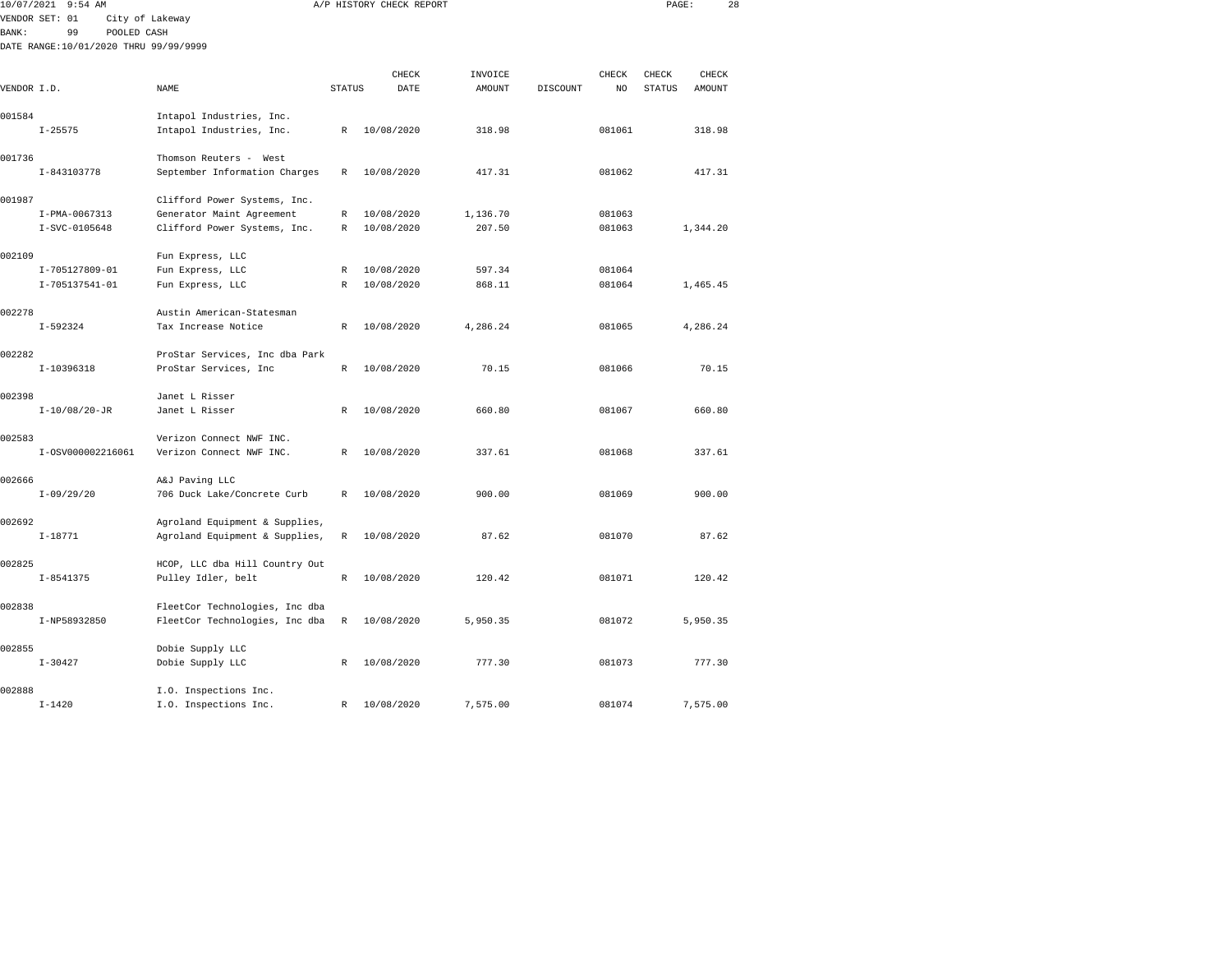| 10/07/2021   | $9:54$ AM                             |                                |               | A/P HISTORY CHECK REPORT |           |          |        | PAGE:         | 29         |  |
|--------------|---------------------------------------|--------------------------------|---------------|--------------------------|-----------|----------|--------|---------------|------------|--|
|              | VENDOR SET: 01                        | City of Lakeway                |               |                          |           |          |        |               |            |  |
| <b>BANK:</b> | 99<br>POOLED CASH                     |                                |               |                          |           |          |        |               |            |  |
|              | DATE RANGE:10/01/2020 THRU 99/99/9999 |                                |               |                          |           |          |        |               |            |  |
|              |                                       |                                |               |                          |           |          |        |               |            |  |
|              |                                       |                                |               | CHECK                    | INVOICE   |          | CHECK  | CHECK         | CHECK      |  |
| VENDOR I.D.  |                                       | NAME                           | <b>STATUS</b> | DATE                     | AMOUNT    | DISCOUNT | NO     | <b>STATUS</b> | AMOUNT     |  |
| 002890       |                                       | Premier LogiTech, LLC          |               |                          |           |          |        |               |            |  |
|              | $I - 225784$                          | Premier LogiTech, LLC          | R             | 10/08/2020               | 10,623.26 |          | 081075 |               |            |  |
|              | $I - 225866$                          | Premier LogiTech, LLC          | R             | 10/08/2020               | 10,623.26 |          | 081075 |               | 21, 246.52 |  |
| 003035       |                                       | Progressive Commercial Aquatic |               |                          |           |          |        |               |            |  |
|              | $I-IA4199$                            | April Water Mgmt Program       | R             | 10/08/2020               | 550.00    |          | 081076 |               |            |  |
|              | $I-IA4509$                            | Accu-Tab Cal Hyp Tabs/Mur Acid | R             | 10/08/2020               | 3,090.50  |          | 081076 |               |            |  |
|              | $I-IA4643$                            | Accu-Tab Cal HypTabs/Mur Acid  | R             | 10/08/2020               | 3,143.00  |          | 081076 |               |            |  |
|              | $I-IA4772$                            | Progressive Commercial Aquatic | R             | 10/08/2020               | 357.50    |          | 081076 |               |            |  |
|              | $I-IA4785$                            | Water Mgmt - Sept              | $\mathbb R$   | 10/08/2020               | 550.00    |          | 081076 |               | 7,691.00   |  |
| 003048       |                                       | Travis County                  |               |                          |           |          |        |               |            |  |
|              | $I - 820$                             | Warrant Fees - August          | R             | 10/08/2020               | 350.00    |          | 081077 |               | 350.00     |  |
| 003080       |                                       | Stitch Gallery Inc             |               |                          |           |          |        |               |            |  |
|              | $I-93356$                             | Embroidery/B. Stuart           | R             | 10/08/2020               | 89.70     |          | 081078 |               |            |  |
|              | $I-935596$                            | Stitch Gallery Inc             | R             | 10/08/2020               | 65.89     |          | 081078 |               | 155.59     |  |
| 003109       |                                       | Huitt-Zollars, Inc.            |               |                          |           |          |        |               |            |  |
|              | I-3098570106                          | Facility Needs Assessment      | R             | 10/08/2020               | 1,495.50  |          | 081079 |               | 1,495.50   |  |
| 003139       |                                       | SHI-Government Solutions, Inc. |               |                          |           |          |        |               |            |  |
|              | I-GB00385981                          | SHI-Government Solutions, Inc. | R             | 10/08/2020               | 195.00    |          | 081080 |               | 195.00     |  |
| 003193       |                                       | Business Growth Advisors, Inc. |               |                          |           |          |        |               |            |  |
|              | $I - 51030 - 1$                       | Business Growth Advisors, Inc. | R             | 10/08/2020               | 466.35    |          | 081081 |               | 466.35     |  |
| 003197       |                                       | Airco Mechanical, LTD          |               |                          |           |          |        |               |            |  |
|              | $I-0072535 - IN$                      | Locker Rm Drain Pan            | $\mathbb{R}$  | 10/08/2020               | 373.75    |          | 081082 |               | 373.75     |  |
| 003242       |                                       | AT&T Mobility National Account |               |                          |           |          |        |               |            |  |
|              | I-09272020-6295                       | 38 CELL PHONES & SERVICE       | R             | 10/08/2020               | 2,383.44  |          | 081083 |               | 2,383.44   |  |
| 003266       |                                       | AT&T - 8538                    |               |                          |           |          |        |               |            |  |
|              | I-2067626506                          | AT&T - 8538                    | R             | 10/08/2020               | 1,952.30  |          | 081084 |               | 1,952.30   |  |

I-1876 Axon Return/Body Cam R 10/08/2020 11.61 081085

I-5178 Axon Return/Body Cam R 10/08/2020 12.48 081085 24.09

I-3387 Asphalt Overlay Improvements R 10/08/2020 557,303.50 081086 557,303.50

003318 The UPS Store #4214

003322 Bennett Paving, Inc.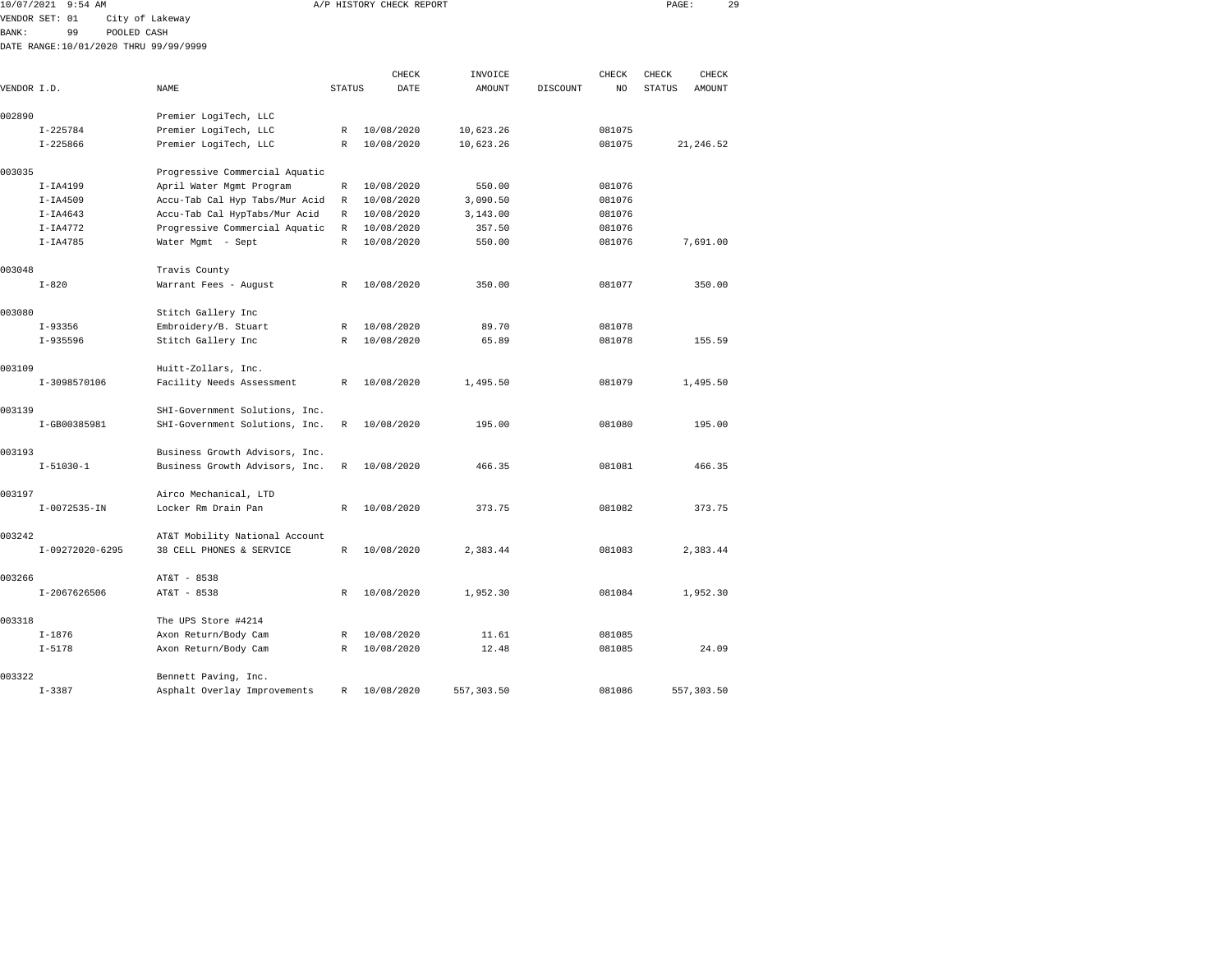| 10/07/2021<br>9:54 AM |                                       |                                                         |               | A/P HISTORY CHECK REPORT |          |          |                | PAGE:         |               | 30 |
|-----------------------|---------------------------------------|---------------------------------------------------------|---------------|--------------------------|----------|----------|----------------|---------------|---------------|----|
|                       | VENDOR SET: 01                        | City of Lakeway                                         |               |                          |          |          |                |               |               |    |
| BANK:                 | 99<br>POOLED CASH                     |                                                         |               |                          |          |          |                |               |               |    |
|                       | DATE RANGE:10/01/2020 THRU 99/99/9999 |                                                         |               |                          |          |          |                |               |               |    |
|                       |                                       |                                                         |               |                          |          |          |                |               |               |    |
|                       |                                       |                                                         |               | CHECK                    | INVOICE  |          | CHECK          | CHECK         | CHECK         |    |
| VENDOR I.D.           |                                       | <b>NAME</b>                                             | <b>STATUS</b> | DATE                     | AMOUNT   | DISCOUNT | N <sub>O</sub> | <b>STATUS</b> | <b>AMOUNT</b> |    |
|                       |                                       |                                                         |               |                          |          |          |                |               |               |    |
| 003329                |                                       | Dunway Associates, LP                                   |               |                          |          |          |                |               |               |    |
|                       | $I - 46540$                           | Dunway Associates, LP                                   | R             | 10/08/2020               | 650.00   |          | 081087         |               | 650.00        |    |
| 003354                |                                       | Jeffrey A. Arbeit                                       |               |                          |          |          |                |               |               |    |
|                       | $I-09/29/20-JA$                       | Jeffrey A. Arbeit                                       | R             | 10/08/2020               | 224.00   |          | 081088         |               | 224.00        |    |
|                       |                                       |                                                         |               |                          |          |          |                |               |               |    |
| 003320                |                                       | CD & SA-S, Inc                                          |               |                          |          |          |                |               |               |    |
|                       | I-2495061720                          | Replace rban kits on gates                              | R             | 10/08/2020               | 155.00   |          | 081089         |               | 155.00        |    |
|                       |                                       |                                                         |               |                          |          |          |                |               |               |    |
| 003375                |                                       | Assn of Public Treasurers of t                          |               |                          |          |          |                |               |               |    |
|                       | $I - 22544$                           | Membership Renewal                                      | R             | 10/08/2020               | 199.00   |          | 081090         |               | 199.00        |    |
|                       |                                       |                                                         |               |                          |          |          |                |               |               |    |
| 003379                |                                       | EZ Tow/Denver's Tow                                     |               |                          |          |          |                |               |               |    |
|                       | $I-09/29/20$                          | EZ Tow/Denver's Tow                                     | R             | 10/08/2020               | 275.00   |          | 081091         |               | 275.00        |    |
|                       |                                       |                                                         |               |                          |          |          |                |               |               |    |
| 000380                | I-PAD202009033852                     | Lakeway Police Officers Associ<br>10.00/MO from Payroll | $\mathbb R$   | 10/09/2020               | 190.00   |          | 081092         |               |               |    |
|                       | I-PAD202009173856                     | 10.00/MO from Payroll                                   | R             | 10/09/2020               | 240.00   |          | 081092         |               | 430.00        |    |
|                       |                                       |                                                         |               |                          |          |          |                |               |               |    |
| 000736                |                                       | LegalShield                                             |               |                          |          |          |                |               |               |    |
|                       | C-ADJ 10/08/20                        | LegalShield                                             | $\mathbb R$   | 10/09/2020               | 0.02CR   |          | 081093         |               |               |    |
|                       | I-PPL202009033852                     | Pre Paid Legal                                          | R             | 10/09/2020               | 44.86    |          | 081093         |               |               |    |
|                       | I-PPL202009173856                     | Pre Paid Legal                                          | R             | 10/09/2020               | 44.86    |          | 081093         |               | 89.70         |    |
|                       |                                       |                                                         |               |                          |          |          |                |               |               |    |
| 001875                |                                       | Sunlife - Administrative Servi                          |               |                          |          |          |                |               |               |    |
|                       | C-ADJ Sept                            | Sunlife - Administrative Servi                          | R             | 10/09/2020               | 0.11CR   |          | 081094         |               |               |    |
|                       | I-PTA202009033852                     | Payroll Deduction-Employee                              | R             | 10/09/2020               | 292.37   |          | 081094         |               |               |    |
|                       | I-PTA202009173856                     | Payroll Deduction-Employee                              | R             | 10/09/2020               | 292.37   |          | 081094         |               |               |    |
|                       | I-TXI202009033852                     | Payroll Deduction-Employee                              | R             | 10/09/2020               | 195.64   |          | 081094         |               |               |    |
|                       | I-TXI202009173856                     | Payroll Deduction-Employee                              | R             | 10/09/2020               | 195.64   |          | 081094         |               | 975.91        |    |
| 002988                |                                       | Lincoln Financial Group                                 |               |                          |          |          |                |               |               |    |
|                       | C-ADJ Oct                             | Lincoln Financial Group                                 | R             | 10/09/2020               | 231.77CR |          | 081095         |               |               |    |
|                       | I-ADD202009033852                     | PREMIUM FROM PY SYSTEM                                  | R             | 10/09/2020               | 1,022.26 |          | 081095         |               |               |    |
|                       | I-ADD202009173856                     | PREMIUM FROM PY SYSTEM                                  | R             | 10/09/2020               | 1,033.70 |          | 081095         |               |               |    |
|                       | I-DEN202009033852                     | DENTAL PREMIUM FROM PY SYS                              | R             | 10/09/2020               | 2,870.20 |          | 081095         |               |               |    |
|                       | I-DEN202009173856                     | DENTAL PREMIUM FROM PY SYS                              | R             | 10/09/2020               | 2,887.58 |          | 081095         |               |               |    |
|                       | I-LTD202009033852                     | PREMIUM FROM PY SYSTEM                                  | R             | 10/09/2020               | 360.30   |          | 081095         |               |               |    |
|                       | I-LTD202009173856                     | PREMIUM FROM PY SYSTEM                                  | R             | 10/09/2020               | 362.19   |          | 081095         |               |               |    |
|                       | I-VIS202009033852                     | Payroll Deduction - Employee                            | R             | 10/09/2020               | 343.45   |          | 081095         |               |               |    |
|                       | I-VIS202009173856                     | Payroll Deduction - Employee                            | R             | 10/09/2020               | 346.99   |          | 081095         |               |               |    |
|                       | I-WI 202009033852                     | Payroll Deduction - Employee                            | R             | 10/09/2020               | 206.58   |          | 081095         |               |               |    |

I-WI 202009173856 Payroll Deduction - Employee R 10/09/2020 242.63 081095 9,444.11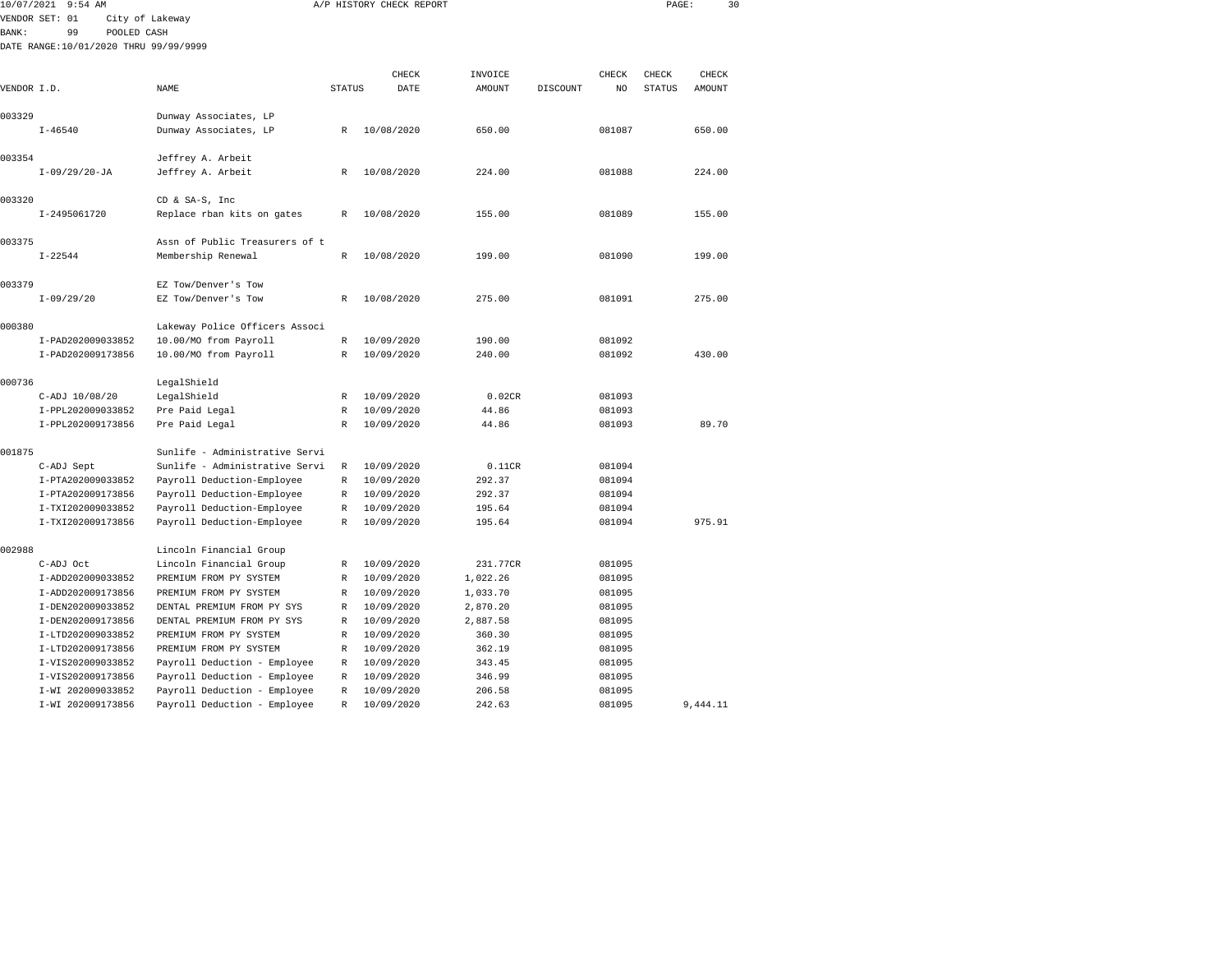| 10/07/2021 | $9:54$ AM | CHECK REPORT<br>A/P HISTORY | PAGE | the contract of the contract of the |
|------------|-----------|-----------------------------|------|-------------------------------------|
|            |           |                             |      |                                     |

BANK: 99 POOLED CASH

|              |                      |                                |               | CHECK      | INVOICE       |          | CHECK  | CHECK  | CHECK         |  |
|--------------|----------------------|--------------------------------|---------------|------------|---------------|----------|--------|--------|---------------|--|
| VENDOR I.D.  |                      | <b>NAME</b>                    | <b>STATUS</b> | DATE       | <b>AMOUNT</b> | DISCOUNT | NO.    | STATUS | <b>AMOUNT</b> |  |
|              |                      |                                |               |            |               |          |        |        |               |  |
| 003234       |                      | TML MultiState Intergovernment |               |            |               |          |        |        |               |  |
|              | C-ADJ Oct            | TML MultiState Intergovernment | R             | 10/09/2020 | 16.03CR       |          | 081096 |        |               |  |
|              | I-HSA202009033852    | HSA-HEALTH INS FROM PY         | $\mathbb R$   | 10/09/2020 | 11,160.60     |          | 081096 |        |               |  |
|              | I-HSA202009173856    | HSA-HEALTH INS FROM PY         | $\mathbb{R}$  | 10/09/2020 | 11,160.60     |          | 081096 |        |               |  |
|              | I-HSC202009033852    | HSAC-HEALTH INS FROM PY        | R             | 10/09/2020 | 5,686.01      |          | 081096 |        |               |  |
|              | I-HSC202009173856    | HSAC-HEALTH INS FROM PY        | R             | 10/09/2020 | 5,686.01      |          | 081096 |        |               |  |
|              | I-HSF202009033852    | HSAF-HEALTH INS FROM PY        | R             | 10/09/2020 | 1,732.76      |          | 081096 |        |               |  |
|              | I-HSF202009173856    | HSAF-HEALTH INS FROM PY        | $\mathbb R$   | 10/09/2020 | 1,732.76      |          | 081096 |        |               |  |
|              | I-HSS202009033852    | HSAS-HEALTH INS FROM PY        | R             | 10/09/2020 | 3,577.20      |          | 081096 |        |               |  |
|              | I-HSS202009173856    | HSAS-HEALTH INS FROM PY        | R             | 10/09/2020 | 3,577.20      |          | 081096 |        |               |  |
|              | I-PPC202009033852    | PPOC-HEALTH UBS FROM PY        | R             | 10/09/2020 | 4,314.42      |          | 081096 |        |               |  |
|              | I-PPC202009173856    | PPOC-HEALTH UBS FROM PY        | R             | 10/09/2020 | 4,314.42      |          | 081096 |        |               |  |
|              | I-PPF202009033852    | PPOF-HEALTH INS FROM PY        | R             | 10/09/2020 | 1,205.23      |          | 081096 |        |               |  |
|              | I-PPF202009173856    | PPOF-HEALTH INS FROM PY        | $\mathbb R$   | 10/09/2020 | 1,205.23      |          | 081096 |        |               |  |
|              | I-PP0202009033852    | PPO-HEALTH INS FROM PY         | R             | 10/09/2020 | 15,933.84     |          | 081096 |        |               |  |
|              | I-PP0202009173856    | PPO-HEALTH INS FROM PY         | $\mathbb R$   | 10/09/2020 | 15,933.84     |          | 081096 |        | 87,204.09     |  |
| $\mathbf{1}$ |                      | Michelle Hunt                  |               |            |               |          |        |        |               |  |
|              | $I - 6/1/20 - MHz$ . | RF Membership                  | $\mathbb{R}$  | 10/09/2020 | 27.39         |          | 081102 |        | 27.39         |  |
| 000334       |                      | Home Depot Credit Services     |               |            |               |          |        |        |               |  |
|              | $I-10/14/20-4109$    | Home Depot Credit Services     | R             | 10/15/2020 | 1,350.32      |          | 081103 |        | 1,350.32      |  |
| 000378       |                      | Lakeway MUD                    |               |            |               |          |        |        |               |  |
|              | $I-10/12/20-LMUD$    | Lakeway MUD                    | R             | 10/15/2020 | 13,513.77     |          | 081104 |        | 13,513.77     |  |
| 000438       |                      | Office Depot, Inc.             |               |            |               |          |        |        |               |  |
|              | I-122797307001       | Envelopes/post it notes/paper  | R             | 10/15/2020 | 166.51        |          | 081106 |        | 166.51        |  |
| 000702       |                      | Quill Corporation              |               |            |               |          |        |        |               |  |
|              | I-10630322           | Bic round stic med/Hot cocoa   | R             | 10/15/2020 | 203.95        |          | 081107 |        |               |  |
|              | I-10675214           | Penquins letterhead            | R             | 10/15/2020 | 36.30         |          | 081107 |        |               |  |
|              | $I-10675663$         | Jolly santa letterhead         | R             | 10/15/2020 | 40.05         |          | 081107 |        |               |  |
|              | I-10758313           | Envelopes                      | R             | 10/15/2020 | 88.44         |          | 081107 |        |               |  |
|              | I-141909694          | Peppermint candy canes         | $\mathbb R$   | 10/15/2020 | 459.55        |          | 081107 |        | 828.29        |  |
| 001803       |                      | Logix Fiber Networks           |               |            |               |          |        |        |               |  |
|              | $I-321839$           | Logix Fiber Networks           | R             | 10/15/2020 | 909.14        |          | 081108 |        | 909.14        |  |
| 002227       |                      | Lakeway Texaco Station, LLC    |               |            |               |          |        |        |               |  |
|              | $I-0030815$          | Unit 134 Heater hose repair    | R             | 10/15/2020 | 545.06        |          | 081109 |        |               |  |
|              | $I-0030825$          | Unit 136 cutoff swtch/dr panel | R             | 10/15/2020 | 997.98        |          | 081109 |        |               |  |
|              | $I-0030852$          | Unit 101 Headlight repair      | R             | 10/15/2020 | 43.45         |          | 081109 |        |               |  |
|              | $I-0030864$          | Unit 195 Battery replacement   | R             | 10/15/2020 | 240.00        |          | 081109 |        | 1,826.49      |  |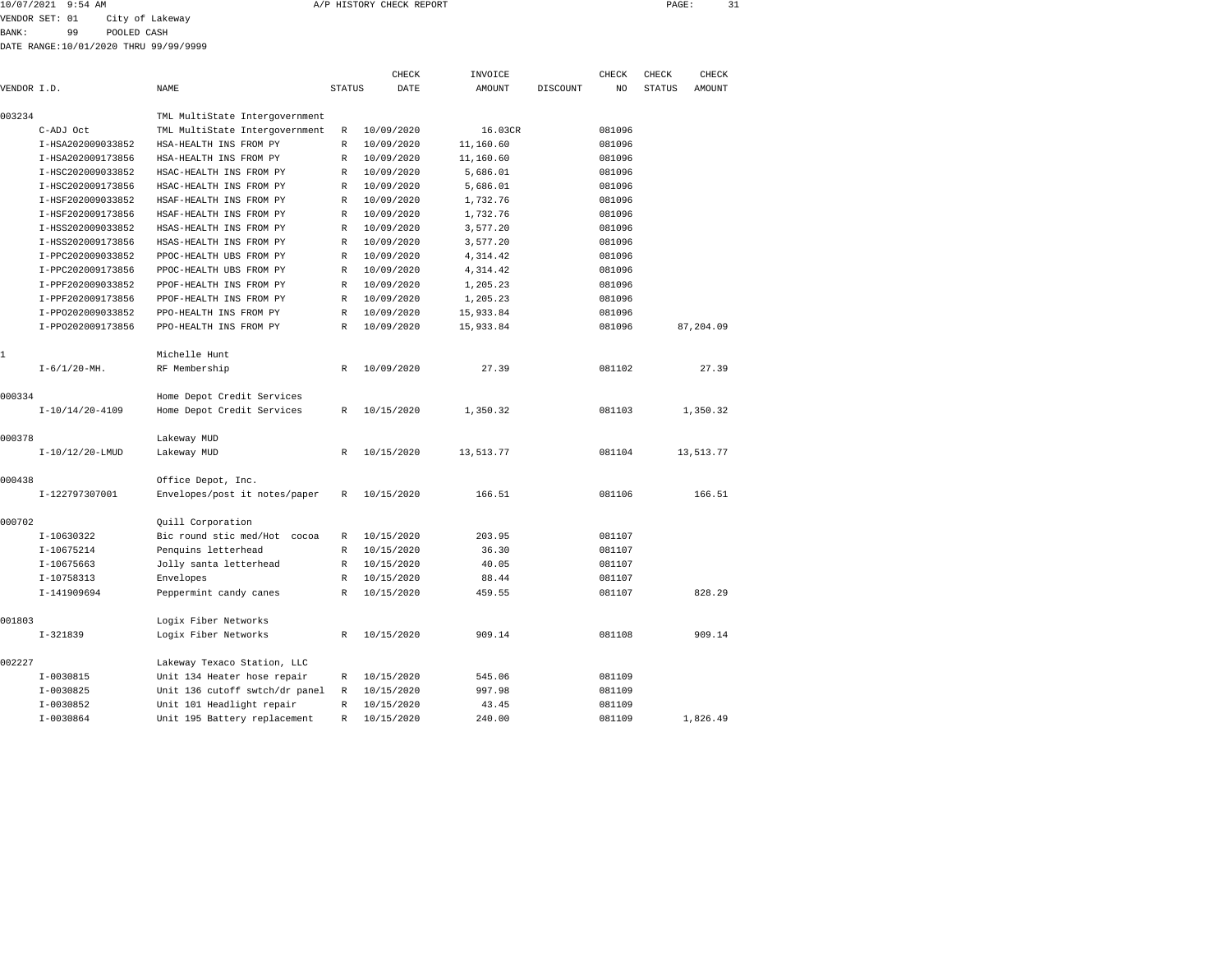|              | 10/07/2021 9:54 AM                    |                 |                                |               | A/P HISTORY CHECK REPORT |            |          |        | PAGE:         | 32         |  |
|--------------|---------------------------------------|-----------------|--------------------------------|---------------|--------------------------|------------|----------|--------|---------------|------------|--|
|              | VENDOR SET: 01                        | City of Lakeway |                                |               |                          |            |          |        |               |            |  |
| <b>BANK:</b> | 99                                    | POOLED CASH     |                                |               |                          |            |          |        |               |            |  |
|              | DATE RANGE:10/01/2020 THRU 99/99/9999 |                 |                                |               |                          |            |          |        |               |            |  |
|              |                                       |                 |                                |               |                          |            |          |        |               |            |  |
|              |                                       |                 |                                |               | CHECK                    | INVOICE    |          | CHECK  | CHECK         | CHECK      |  |
| VENDOR I.D.  |                                       |                 | NAME                           | <b>STATUS</b> | DATE                     | AMOUNT     | DISCOUNT | NO.    | <b>STATUS</b> | AMOUNT     |  |
| 002737       |                                       |                 | HEB Grocery Company            |               |                          |            |          |        |               |            |  |
|              | $I - 729865$                          |                 | Gatorade, water                | R             | 10/15/2020               | 62.42      |          | 081110 |               |            |  |
|              | $I - 736459$                          |                 | Gatorade, water                | R             | 10/15/2020               | 44.55      |          | 081110 |               | 106.97     |  |
| 003207       |                                       |                 | Amazon Capital Services, Inc.  |               |                          |            |          |        |               |            |  |
|              | I-1H14-Q437-V3MR                      |                 | Ballon Air Pumps               | R             | 10/15/2020               | 27.66      |          | 081111 |               |            |  |
|              | I-1KYF-1RJL-944F                      |                 | File folders                   | R             | 10/15/2020               | 36.48      |          | 081111 |               |            |  |
|              | I-1M3K-QLQG-JKC4                      |                 | Amazon Capital Services, Inc.  | R             | 10/15/2020               | 203.39     |          | 081111 |               |            |  |
|              | I-1N64-KFVR-XRXQ                      |                 | Games, puzzles, activity books | R             | 10/15/2020               | 766.73     |          | 081111 |               | 1,034.26   |  |
| 000164       |                                       |                 | Arnold Oil Company of Austin,  |               |                          |            |          |        |               |            |  |
|              | I-7607310                             |                 | Battery for Solar Ped-Xing     | R             | 10/22/2020               | 37.83      |          | 081115 |               |            |  |
|              | $I - 7609973$                         |                 | Batteries                      | R             | 10/22/2020               | 142.76     |          | 081115 |               |            |  |
|              | $I - 7613140$                         |                 | Filters, oil                   | $\mathbb{R}$  | 10/22/2020               | 262.92     |          | 081115 |               |            |  |
|              | I-7619863                             |                 | Filters, oil                   | R             | 10/22/2020               | 105.81     |          | 081115 |               |            |  |
|              | $I - 7623104$                         |                 | Oil, filters                   | R             | 10/22/2020               | 170.33     |          | 081115 |               | 719.65     |  |
| 000180       |                                       |                 | City of Austin-Austin Energy   |               |                          |            |          |        |               |            |  |
|              | I-024408240282                        |                 | Electric-3207 Neidhardt Dr     | R             | 10/22/2020               | 14.75      |          | 081116 |               |            |  |
|              | I-113409833565                        |                 | Electric- 1941 Lohmans Crsnq   | R             | 10/22/2020               | 3,775.94   |          | 081116 |               |            |  |
|              | I-325987543924                        |                 | Electric- 1404 1/2 Lakeway Blv | R             | 10/22/2020               | 29.57      |          | 081116 |               |            |  |
|              | I-343797675564                        |                 | Electric- 1602 1/2 N FM 620    | R             | 10/22/2020               | 37.46      |          | 081116 |               |            |  |
|              | I-415753557269                        |                 | Electric- 2321 1/2 Lohmans Cr  | R             | 10/22/2020               | 26.35      |          | 081116 |               |            |  |
|              | I-447846147893                        |                 | Electric -2101 1/2 Lakeway Blv | R             | 10/22/2020               | 37.11      |          | 081116 |               |            |  |
|              | I-461417654549                        |                 | Electric 200 1/2 FM S 620      | R             | 10/22/2020               | 31.14      |          | 081116 |               |            |  |
|              | I-584871742381                        |                 | Electric- 3309 S FM 620        | R             | 10/22/2020               | 24.98      |          | 081116 |               |            |  |
|              | I-949807841831                        |                 | Electric - 916 S FM 620        | R             | 10/22/2020               | 43.75      |          | 081116 |               | 4,021.05   |  |
| 000339       |                                       |                 | Hurst Creek MUD                |               |                          |            |          |        |               |            |  |
|              | $I-10/22/20$                          |                 | Wastewater - Hurst Creek MUD   | R             | 10/22/2020               | 206.37     |          | 081117 |               | 206.37     |  |
| 000341       |                                       |                 | WC of Texas                    |               |                          |            |          |        |               |            |  |
|              | I-10759627                            |                 | 7356 homes trash/recycle       | R             | 10/22/2020               | 130,783.35 |          | 081118 |               | 130,783.35 |  |
| 000344       |                                       |                 | Tyler Technologies (Incode) In |               |                          |            |          |        |               |            |  |
|              | $I-130-16465$                         |                 | Tyler Technologies (Incode) In | R             | 10/22/2020               | 15,976.00  |          | 081119 |               | 15,976.00  |  |
| 000438       |                                       |                 | Office Depot, Inc.             |               |                          |            |          |        |               |            |  |
|              | I-122797307004                        |                 | Badge holder                   | R             | 10/22/2020               | 23.99      |          | 081120 |               |            |  |
|              | I-124804294001                        |                 | Toilet cleaner, Emotion roll   | R             | 10/22/2020               | 78.74      |          | 081120 |               |            |  |

I-125362460001 Bath tissue R 10/22/2020 73.72 081120 185.24

081120

I-124804759001 Duster R 10/22/2020 8.79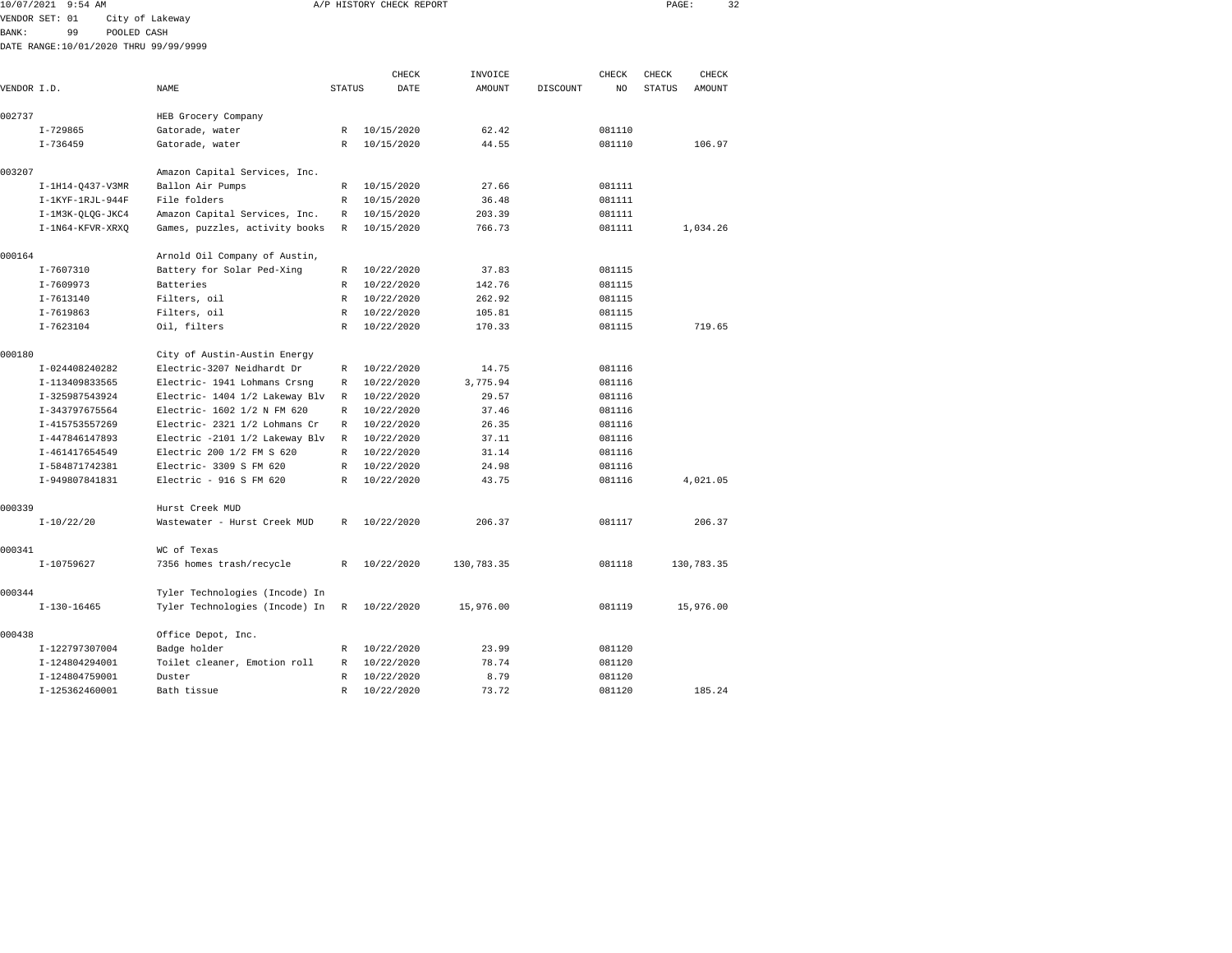| 10/07/2021<br>$9:54$ AM |                                       |                                |               | A/P HISTORY CHECK REPORT |           | PAGE:<br>33 |                |               |           |  |
|-------------------------|---------------------------------------|--------------------------------|---------------|--------------------------|-----------|-------------|----------------|---------------|-----------|--|
|                         | VENDOR SET: 01                        | City of Lakeway                |               |                          |           |             |                |               |           |  |
| <b>BANK:</b>            | 99<br>POOLED CASH                     |                                |               |                          |           |             |                |               |           |  |
|                         | DATE RANGE:10/01/2020 THRU 99/99/9999 |                                |               |                          |           |             |                |               |           |  |
|                         |                                       |                                |               |                          |           |             |                |               |           |  |
|                         |                                       |                                |               | CHECK                    | INVOICE   |             | CHECK          | CHECK         | CHECK     |  |
| VENDOR I.D.             |                                       | NAME                           | <b>STATUS</b> | DATE                     | AMOUNT    | DISCOUNT    | N <sub>O</sub> | <b>STATUS</b> | AMOUNT    |  |
|                         |                                       |                                |               |                          |           |             |                |               |           |  |
| 000442                  |                                       | Omnibase Services of Texas, LP |               |                          |           |             |                |               |           |  |
|                         | $I-10/08/2020$                        | Failiure to Appear Omni Fee    | $\mathbb R$   | 10/22/2020               | 292.72    |             | 081121         |               | 292.72    |  |
| 000527                  |                                       | State Comptroller              |               |                          |           |             |                |               |           |  |
|                         | $I-10/08/2020$                        | Child Sfty/Seat Blt Violation  | $\mathbb R$   | 10/22/2020               | 100.00    |             | 081122         |               | 100.00    |  |
|                         |                                       |                                |               |                          |           |             |                |               |           |  |
| 000530                  |                                       | Stokes Sign Company, Inc.      |               |                          |           |             |                |               |           |  |
|                         | $I-INV-23100$                         | Drive Thru Boo Banner          | $\mathbb{R}$  | 10/22/2020               | 475.59    |             | 081123         |               | 475.59    |  |
|                         |                                       |                                |               |                          |           |             |                |               |           |  |
| 000585                  |                                       | Spectrum Business dba Time War |               |                          |           |             |                |               |           |  |
|                         | I-00113872100820                      | Spectrum TV/Internet           | $\mathbb R$   | 10/22/2020               | 188.86    |             | 081124         |               |           |  |
|                         | I-0013880100820                       | Spectrum TV                    | R             | 10/22/2020               | 107.60    |             | 081124         |               |           |  |
|                         | I-0038451100420                       | Spectrum TV/Internet           | $\mathbb R$   | 10/22/2020               | 337.20    |             | 081124         |               |           |  |
|                         | I-0067761101520                       | Spectrum TV/Internet           | R             | 10/22/2020               | 242.89    |             | 081124         |               |           |  |
|                         | I-0069304100820                       | Spectrum Internet              | R             | 10/22/2020               | 150.78    |             | 081124         |               |           |  |
|                         | I-0273351092520                       | Spectrum Internet/Fiber-Court  | R             | 10/22/2020               | 903.72    |             | 081124         |               |           |  |
|                         | I-0273500100620                       | Spectrum Fiber                 | $\mathbb{R}$  | 10/22/2020               | 1,149.81  |             | 081124         |               |           |  |
|                         | I-0275653100120                       | Spectrum Fiber                 | $\mathbb{R}$  | 10/22/2020               | 1,807.44  |             | 081124         |               | 4,888.30  |  |
| 000841                  |                                       | Granite Security Systems       |               |                          |           |             |                |               |           |  |
|                         | $I - 27370$                           | Security Alarm Monitoring      | $\mathbb R$   | 10/22/2020               | 275.00    |             | 081125         |               |           |  |
|                         | $I - 27383$                           | Security Alarm Monitoring      | $\mathbb R$   | 10/22/2020               | 275.00    |             | 081125         |               | 550.00    |  |
|                         |                                       |                                |               |                          |           |             |                |               |           |  |
| 001331                  |                                       | City of Bee Cave               |               |                          |           |             |                |               |           |  |
|                         | $I-10/15/20$                          | Reimbursement for Brochures    | $\mathbb{R}$  | 10/22/2020               | 1,980.00  |             | 081126         |               | 1,980.00  |  |
|                         |                                       |                                |               |                          |           |             |                |               |           |  |
| 001453                  |                                       | Icon Enterprises, Inc          |               |                          |           |             |                |               |           |  |
|                         | $I - 203356$                          | Website Renew/Civic Mobile Ren | R             | 10/22/2020               | 10,057.31 |             | 081127         |               | 10,057.31 |  |
| 001474                  |                                       |                                |               |                          |           |             |                |               |           |  |
|                         | $I - 2538$                            | Travis County ESD #6           | R             | 10/22/2020               | 10,000.00 |             | 081128         |               | 10,000.00 |  |
|                         |                                       | Wildfire Mitigation/Qtr Pymt   |               |                          |           |             |                |               |           |  |
| 001655                  |                                       | TruGreen Limited Partnership   |               |                          |           |             |                |               |           |  |
|                         | I-129046323                           | TruGreen Srv/Dragon Park       | $\mathbb R$   | 10/22/2020               | 443.41    |             | 081129         |               |           |  |
|                         | I-129046518                           | TruGreen Srv/Ranger Fld        | R             | 10/22/2020               | 376.89    |             | 081129         |               | 820.30    |  |
|                         |                                       |                                |               |                          |           |             |                |               |           |  |
| 001713                  |                                       | Singleton, Clark & Company PC  |               |                          |           |             |                |               |           |  |
|                         | $I - 1736$                            | Interim Audit                  | R             | 10/22/2020               | 7,440.00  |             | 081130         |               | 7,440.00  |  |
|                         |                                       |                                |               |                          |           |             |                |               |           |  |
| 001736                  |                                       | Thomson Reuters - West         |               |                          |           |             |                |               |           |  |
|                         | I-843116362                           | September Information Charge   | $\mathbb{R}$  | 10/22/2020               | 610.02    |             | 081131         |               | 610.02    |  |
| 002017                  |                                       | Gary L Murray                  |               |                          |           |             |                |               |           |  |

I-10/21/2020-GM Class Instructor - Fencing R 10/22/2020 473.20 081132 473.20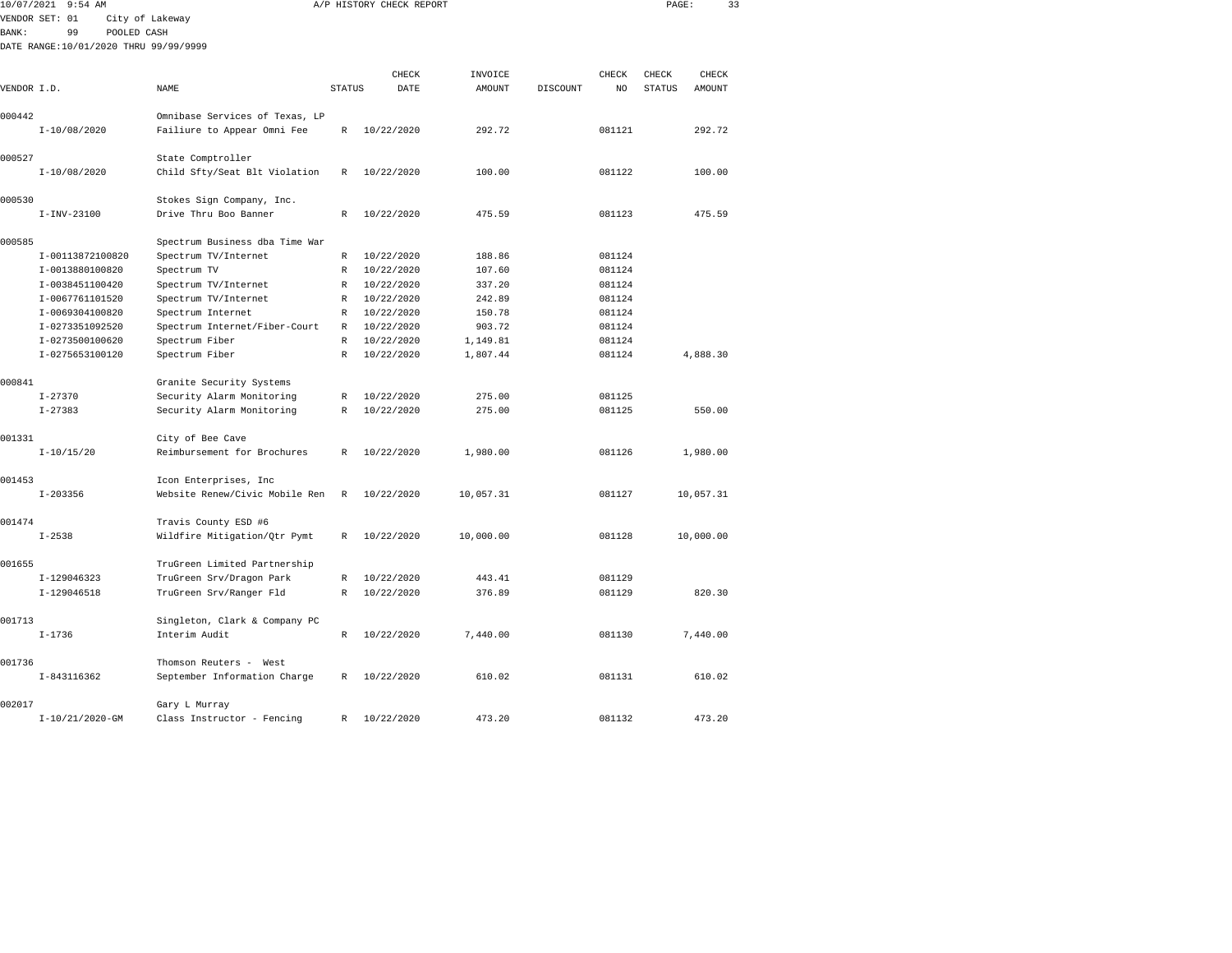| 10/07/2021  | $9:54$ AM         |                                       |               | A/P HISTORY CHECK REPORT |           | PAGE:    | 34     |               |               |  |
|-------------|-------------------|---------------------------------------|---------------|--------------------------|-----------|----------|--------|---------------|---------------|--|
|             | VENDOR SET: 01    | City of Lakeway                       |               |                          |           |          |        |               |               |  |
| BANK:       | 99                | POOLED CASH                           |               |                          |           |          |        |               |               |  |
|             |                   | DATE RANGE:10/01/2020 THRU 99/99/9999 |               |                          |           |          |        |               |               |  |
|             |                   |                                       |               |                          |           |          |        |               |               |  |
|             |                   | NAME                                  |               | CHECK                    | INVOICE   |          | CHECK  | CHECK         | CHECK         |  |
| VENDOR I.D. |                   |                                       | <b>STATUS</b> | DATE                     | AMOUNT    | DISCOUNT | NO.    | <b>STATUS</b> | <b>AMOUNT</b> |  |
| 002150      |                   | LM-JB Investments, LLC                |               |                          |           |          |        |               |               |  |
|             | $I - 5903$        | Cleaning Rags                         | R             | 10/22/2020               | 12.50     |          | 081133 |               |               |  |
|             | $I - 6034$        | Cleaning Rags                         | R             | 10/22/2020               | 12.50     |          | 081133 |               |               |  |
|             | $I - 6176$        | Cleaning Rags                         | R             | 10/22/2020               | 12.50     |          | 081133 |               | 37.50         |  |
| 002278      |                   | Austin American-Statesman             |               |                          |           |          |        |               |               |  |
|             | $I - 596555$      | Building Commisson Notice             | R             | 10/22/2020               | 277.48    |          | 081134 |               | 277.48        |  |
|             |                   |                                       |               |                          |           |          |        |               |               |  |
| 002501      |                   | CanTamco, Inc. dba AlphaGraphi        |               |                          |           |          |        |               |               |  |
|             | I-75317771        | Finance Window Envelopes              | R             | 10/22/2020               | 363.00    |          | 081135 |               | 363.00        |  |
| 002617      |                   | Ashford TRS Lakeway LLC               |               |                          |           |          |        |               |               |  |
|             | $I-09/21/20$      | Hotel Occupancy Tax Revenue           | R             | 10/22/2020               | 94,250.00 |          | 081136 |               | 94,250.00     |  |
| 002623      |                   | Quadient Finance USA, Inc.            |               |                          |           |          |        |               |               |  |
|             | $I-10/22/20-6795$ | Postage                               | R             | 10/22/2020               | 1,044.17  |          | 081137 |               | 1,044.17      |  |
|             |                   |                                       |               |                          |           |          |        |               |               |  |
| 002764      |                   | Firetrol Protection Systems, I        |               |                          |           |          |        |               |               |  |
|             | I-100680064       | Annual Fire Alarm Inspection          | R             | 10/22/2020               | 1,170.00  |          | 081138 |               | 1,170.00      |  |
| 002852      |                   | Shred-It US HoldCo, Inc. dba S        |               |                          |           |          |        |               |               |  |
|             | I-8180593145      | Shred-It Srv for September            | R             | 10/22/2020               | 74.42     |          | 081139 |               | 74.42         |  |
| 002856      |                   | William Wagner                        |               |                          |           |          |        |               |               |  |
|             | $I-10/06/20-WW$   | Class Instructor - Tae Kwon Do        | $\mathbb R$   | 10/22/2020               | 428.40    |          | 081140 |               | 428.40        |  |
|             |                   |                                       |               |                          |           |          |        |               |               |  |
| 003147      |                   | Williams Scotsman, Inc.               |               |                          |           |          |        |               |               |  |
|             | $I - 8140234$     | Portable Building October             | R             | 10/22/2020               | 1,844.20  |          | 081141 |               | 1,844.20      |  |
| 003181      |                   | Quadient Leasing USA, Inc.            |               |                          |           |          |        |               |               |  |
|             | I-N8509215        | Fold/Pst Mchine Rnt 8/1-9/30          | R             | 10/22/2020               | 1,098.34  |          | 081142 |               |               |  |
|             | I-N8509215.       | Fold/Pst Mchine Rnt 10/1-10/31        | R             | 10/22/2020               | 549.17    |          | 081142 |               |               |  |
|             | I-N8509216        | Postage Mch Rnt Crt- 8/1-9/30         | R             | 10/22/2020               | 291.80    |          | 081142 |               |               |  |
|             | I-N8509216.       | Postage Mch Rnt Crt-10/1-10/31        | R             | 10/22/2020               | 145.90    |          | 081142 |               |               |  |
|             | I-N8509217        | Postage Machine Rnt 10/1-10/30        | R             | 10/22/2020               | 145.90    |          | 081142 |               | 2,231.11      |  |
| 003273      |                   | AT&T - 8604                           |               |                          |           |          |        |               |               |  |
|             | $I-10/19/20-8604$ | AT&T - 8604                           | R             | 10/22/2020               | 154.46    |          | 081143 |               | 154.46        |  |
|             |                   |                                       |               |                          |           |          |        |               |               |  |
| 003367      |                   | Nestle Waters North America           |               |                          |           |          |        |               |               |  |
|             | I-0016701637031   | Nestle Waters-5 Gl Drink Water        | R             | 10/22/2020               | 40.97     |          | 081144 |               | 40.97         |  |

I-10/16/2020 Class Instructor- Skyhawks R 10/22/2020 210.00 081145 210.00

003376 Maglo Sports LLC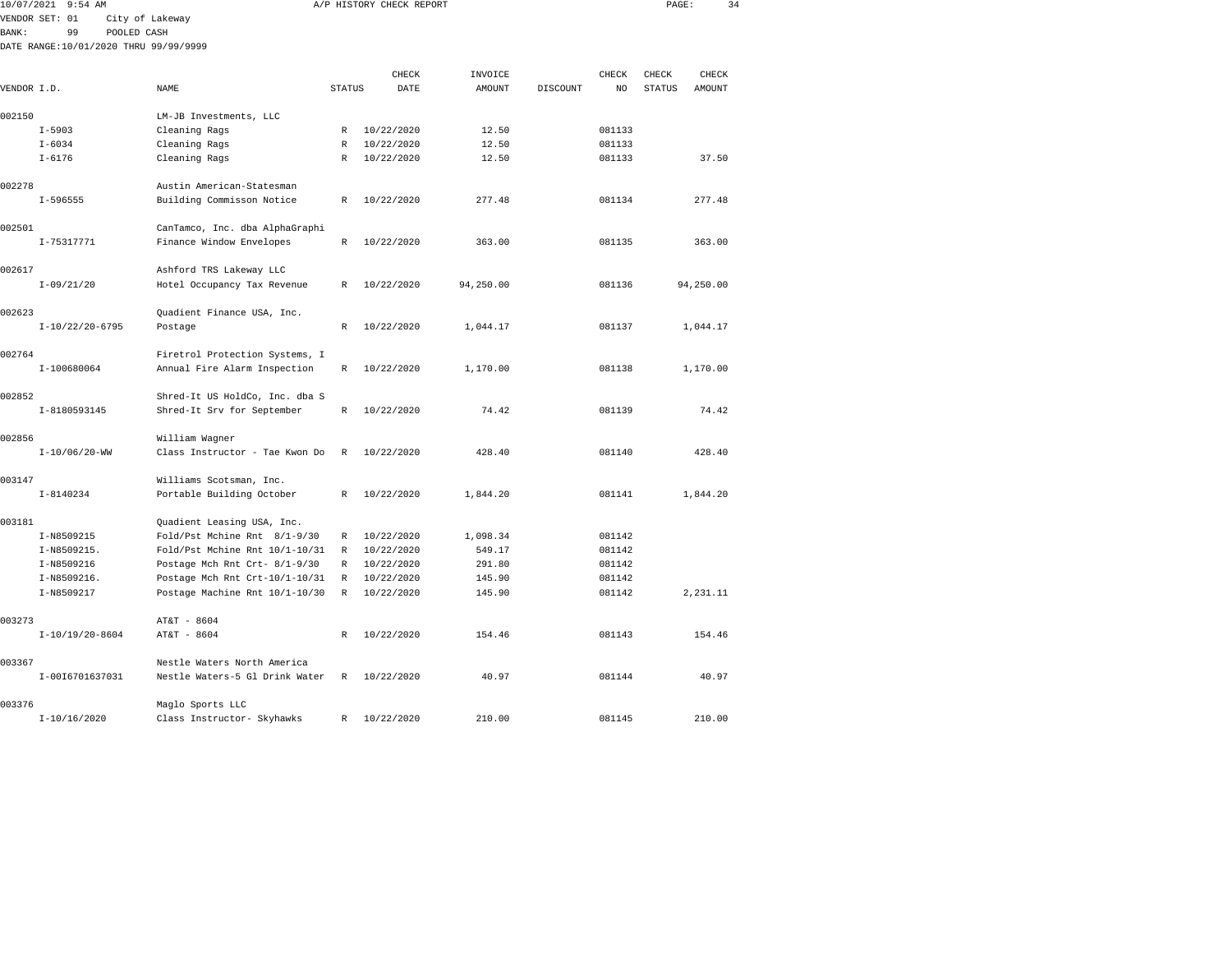|              | 10/07/2021 9:54 AM                    |                                                                 |               | A/P HISTORY CHECK REPORT |            |          |        | PAGE:         |               | 35 |
|--------------|---------------------------------------|-----------------------------------------------------------------|---------------|--------------------------|------------|----------|--------|---------------|---------------|----|
|              | VENDOR SET: 01                        | City of Lakeway                                                 |               |                          |            |          |        |               |               |    |
| <b>BANK:</b> | 99                                    | POOLED CASH                                                     |               |                          |            |          |        |               |               |    |
|              | DATE RANGE:10/01/2020 THRU 99/99/9999 |                                                                 |               |                          |            |          |        |               |               |    |
|              |                                       |                                                                 |               |                          |            |          |        |               |               |    |
|              |                                       |                                                                 |               | CHECK                    | INVOICE    |          | CHECK  | CHECK         | CHECK         |    |
| VENDOR I.D.  |                                       | NAME                                                            | <b>STATUS</b> | DATE                     | AMOUNT     | DISCOUNT | NO.    | <b>STATUS</b> | <b>AMOUNT</b> |    |
| 003381       |                                       | CDI Enterprises                                                 |               |                          |            |          |        |               |               |    |
|              | I-I000264808                          | Christmas Trail Display                                         | R             | 10/22/2020               | 4,330.00   |          | 081146 |               | 4,330.00      |    |
|              |                                       |                                                                 |               |                          |            |          |        |               |               |    |
| 003383       |                                       | Safe Life Defense                                               |               |                          |            |          |        |               |               |    |
|              | $I - 21134$                           | Bullet Proof Vest                                               | $\mathbb{R}$  | 10/22/2020               | 485.10     |          | 081147 |               | 485.10        |    |
|              |                                       |                                                                 |               |                          |            |          |        |               |               |    |
| 1            |                                       | Lisa Oatman                                                     |               |                          |            |          |        |               |               |    |
|              | I-10/05/2020-LO                       | COVID 19 Rfnd                                                   | R             | 10/22/2020               | 90.00      |          | 081148 |               | 90.00         |    |
|              |                                       |                                                                 |               |                          |            |          |        |               |               |    |
| 1            | I-10/08/2020-ISLT                     | Islamic Center of Lake Travis<br>Islamic Center of Lake Travis: | $\mathbb{R}$  | 10/22/2020               | 675.00     |          | 081149 |               | 675.00        |    |
|              |                                       |                                                                 |               |                          |            |          |        |               |               |    |
| 1            |                                       | Rick Holman                                                     |               |                          |            |          |        |               |               |    |
|              | $I-10/12/20 - RH$                     | Rfnd Room Rent                                                  | R             | 10/22/2020               | 625.00     |          | 081150 |               | 625.00        |    |
|              |                                       |                                                                 |               |                          |            |          |        |               |               |    |
| 003325       |                                       | Pacesetter K9, LLC                                              |               |                          |            |          |        |               |               |    |
|              | $I - 1687$                            | K9 NARCOTIC HANDLER TRAIN                                       | $\mathbb{R}$  | 10/22/2020               | 2,000.00   |          | 081151 |               | 2,000.00      |    |
|              |                                       |                                                                 |               |                          |            |          |        |               |               |    |
| 002196       |                                       | LeadsOnline LLC                                                 |               |                          |            |          |        |               |               |    |
|              | $I - 256959$                          | ANNUAL SERVICE PACKAGE                                          | $\mathbb{R}$  | 10/23/2020               | 2,258.00   |          | 081152 |               | 2,258.00      |    |
|              |                                       |                                                                 |               |                          |            |          |        |               |               |    |
| 001847       | $I-10/26/2020-6647$                   | Sam's Club Business Member<br>Late fees/Finance charges         | $\mathbb{R}$  | 10/26/2020               | 52.18      |          | 081153 |               | 52.18         |    |
|              |                                       |                                                                 |               |                          |            |          |        |               |               |    |
| 000577       |                                       | Texas Workforce Commission                                      |               |                          |            |          |        |               |               |    |
|              | $I-Cal$ Qtr 3 2020                    | Texas Workforce Commission                                      | R             | 10/27/2020               | 2,492.44   |          | 081154 |               | 2,492.44      |    |
|              |                                       |                                                                 |               |                          |            |          |        |               |               |    |
| 000090       |                                       | TML Intergovernmental Risk                                      |               |                          |            |          |        |               |               |    |
|              | $I-10/01/2020$                        | TML Intergovernmental Risk                                      | $\mathbb{R}$  | 10/29/2020               | 194,536.86 |          | 081155 |               | 194,536.86    |    |
|              |                                       |                                                                 |               |                          |            |          |        |               |               |    |
| 000342       |                                       | GE Capital Information Technol                                  |               |                          |            |          |        |               |               |    |
|              | I-104201407                           | GE Capital Information Technol                                  | $\mathbb{R}$  | 10/29/2020               | 2,455.90   |          | 081156 |               | 2,455.90      |    |
|              |                                       |                                                                 |               |                          |            |          |        |               |               |    |
| 000449       | I-10/28/20-2232                       | Pedernales Electric Co-op<br>Pedernales Electric Co-op          | R             | 10/29/2020               | 5,063.43   |          | 081157 |               | 5,063.43      |    |
|              |                                       |                                                                 |               |                          |            |          |        |               |               |    |
| 000599       |                                       | Travis County WCID #17                                          |               |                          |            |          |        |               |               |    |
|              | $I-10/28/20-216473$                   | Water - WCID 502 Hurst Crk Rd                                   | R             | 10/29/2020               | 137.33     |          | 081159 |               |               |    |
|              | I-10/28/20-219564                     | Water - WCID 502 Hurst Crk LLR                                  | R             | 10/29/2020               | 146.76     |          | 081159 |               |               |    |
|              | I-10/28/20-227861                     | Water - WCID 1602 RR 620 N                                      | R             | 10/29/2020               | 57.94      |          | 081159 |               |               |    |
|              | I-10/28/20-247673                     | Water - WCID Clara Van Dr                                       | R             | 10/29/2020               | 339.32     |          | 081159 |               |               |    |

I-10/28/20-252790 Water in Building WCID R 10/29/2020 380.41 081159 1,061.76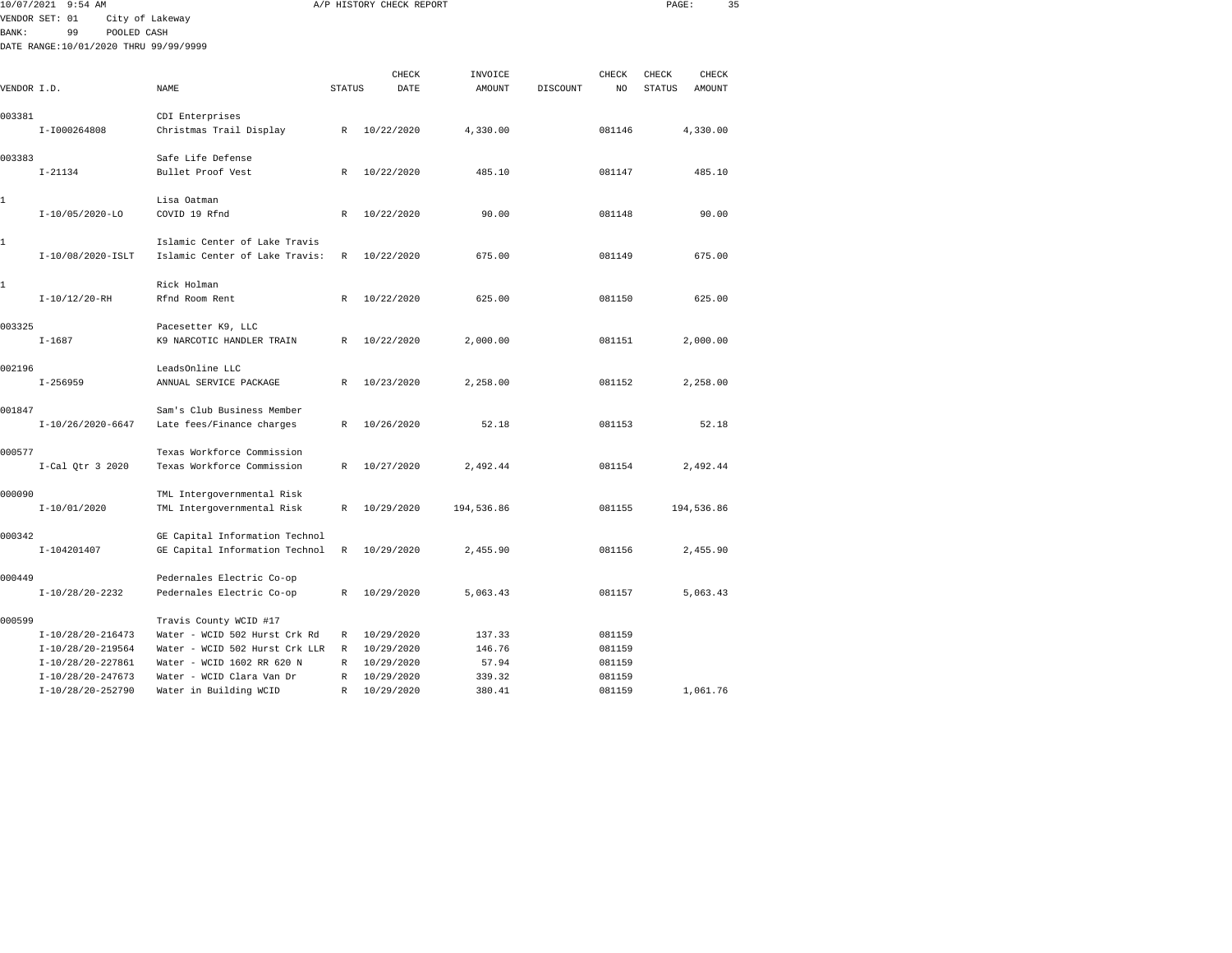| 10/07/2021<br>$9:54$ AM |                                       |                                               |               | A/P HISTORY CHECK REPORT |       |               |          |        | PAGE:         |               | 36 |
|-------------------------|---------------------------------------|-----------------------------------------------|---------------|--------------------------|-------|---------------|----------|--------|---------------|---------------|----|
|                         | VENDOR SET: 01                        | City of Lakeway                               |               |                          |       |               |          |        |               |               |    |
| BANK:                   | 99<br>POOLED CASH                     |                                               |               |                          |       |               |          |        |               |               |    |
|                         | DATE RANGE:10/01/2020 THRU 99/99/9999 |                                               |               |                          |       |               |          |        |               |               |    |
|                         |                                       |                                               |               |                          |       |               |          |        |               |               |    |
|                         |                                       |                                               |               |                          | CHECK | INVOICE       |          | CHECK  | CHECK         | CHECK         |    |
| VENDOR I.D.             |                                       | NAME                                          | <b>STATUS</b> |                          | DATE  | <b>AMOUNT</b> | DISCOUNT | NO     | <b>STATUS</b> | <b>AMOUNT</b> |    |
| 000880                  |                                       | Card Service Center                           |               |                          |       |               |          |        |               |               |    |
|                         | I-10/28/20-3226                       | Card Service Center                           | R             | 10/29/2020               |       | 2,320.35      |          | 081160 |               | 2,320.35      |    |
|                         |                                       |                                               |               |                          |       |               |          |        |               |               |    |
| 000880                  |                                       | Card Service Center                           |               |                          |       |               |          |        |               |               |    |
|                         | $I-10/28/20-3226$ .                   | Card Service Center                           | $\mathbb{R}$  | 10/29/2020               |       | 46.12         |          | 081161 |               | 46.12         |    |
|                         |                                       |                                               |               |                          |       |               |          |        |               |               |    |
| 001073                  | $I-10/28/20-8605$                     | AT&T - 8605<br>AT&T - Internet                | R             | 10/29/2020               |       | 96.77         |          | 081162 |               | 96.77         |    |
|                         |                                       |                                               |               |                          |       |               |          |        |               |               |    |
| 001940                  |                                       | AT&T - 9533                                   |               |                          |       |               |          |        |               |               |    |
|                         | $I-10/28/20-9533$                     | AT&T - Phone                                  | $\mathbb{R}$  | 10/29/2020               |       | 79.80         |          | 081163 |               | 79.80         |    |
|                         |                                       |                                               |               |                          |       |               |          |        |               |               |    |
| 002257                  |                                       | Regions Bank                                  |               |                          |       |               |          |        |               |               |    |
|                         | $I - 489$                             | Annual Fee                                    | $\mathbb{R}$  | 10/29/2020               |       | 806.25        |          | 081164 |               | 806.25        |    |
| 003007                  |                                       | Perdue Brandon Fielder Collins                |               |                          |       |               |          |        |               |               |    |
|                         | I-IVC00053708                         | June 2020 Collection Fees                     | R             | 10/29/2020               |       | 2,770.69      |          | 081165 |               |               |    |
|                         | I-IVC00054467                         | July 2020 Collection Fees                     | R             | 10/29/2020               |       | 1,538.73      |          | 081165 |               |               |    |
|                         | I-IVC00055350                         | September 2020 Collection Fees                | R             | 10/29/2020               |       | 1,757.56      |          | 081165 |               | 6,066.98      |    |
|                         |                                       |                                               |               |                          |       |               |          |        |               |               |    |
| 003048                  |                                       | Travis County                                 |               |                          |       |               |          |        |               |               |    |
|                         | I-INV 0218                            | Warrant Fees - September                      | $\mathbb R$   | 10/29/2020               |       | 500.00        |          | 081166 |               | 500.00        |    |
|                         |                                       |                                               |               |                          |       |               |          |        |               |               |    |
| 003191                  | $I-10/19/20$                          | Lake Travis Film Festival<br>LTFF Hot Funding | R             | 10/29/2020               |       | 50,000.00     |          | 081167 |               | 50,000.00     |    |
|                         |                                       |                                               |               |                          |       |               |          |        |               |               |    |
| 003279                  |                                       | Verizon Wireless - 00005                      |               |                          |       |               |          |        |               |               |    |
|                         | I-9865090537                          | Verizon Wireless 9/17-10/16                   | R             | 10/29/2020               |       | 858.06        |          | 081168 |               | 858.06        |    |
|                         |                                       |                                               |               |                          |       |               |          |        |               |               |    |
| 1                       |                                       | TEEX-FS                                       |               |                          |       |               |          |        |               |               |    |
|                         | I-10/28/20-TEEX                       | Training L. McBrien                           | R             | 10/29/2020               |       | 500.00        |          | 081169 |               | 500.00        |    |
| 000880                  |                                       | Card Service Center                           |               |                          |       |               |          |        |               |               |    |
|                         | $I-10/30/20-3010$                     | Card Service Center                           | $\mathbb{R}$  | 10/30/2020               |       | 4,643.19      |          | 081172 |               | 4,643.19      |    |
|                         |                                       |                                               |               |                          |       |               |          |        |               |               |    |
| 000880                  |                                       | Card Service Center                           |               |                          |       |               |          |        |               |               |    |
|                         | $I-10/30/20-3010$ .                   | Card Service Center                           | $\mathbb{R}$  | 10/30/2020               |       | 410.86        |          | 081173 |               | 410.86        |    |
|                         |                                       |                                               |               |                          |       |               |          |        |               |               |    |
| 000880                  | $I-10/30/20-3275$                     | Card Service Center<br>Card Service Center    | R             | 10/30/2020               |       | 397.96        |          | 081174 |               | 397.96        |    |
|                         |                                       |                                               |               |                          |       |               |          |        |               |               |    |
| 000880                  |                                       | Card Service Center                           |               |                          |       |               |          |        |               |               |    |
|                         | $I-10/30/20-3275$ .                   | Card Service Center                           | $\mathbb{R}$  | 10/30/2020               |       | 1,801.93      |          | 081175 |               | 1,801.93      |    |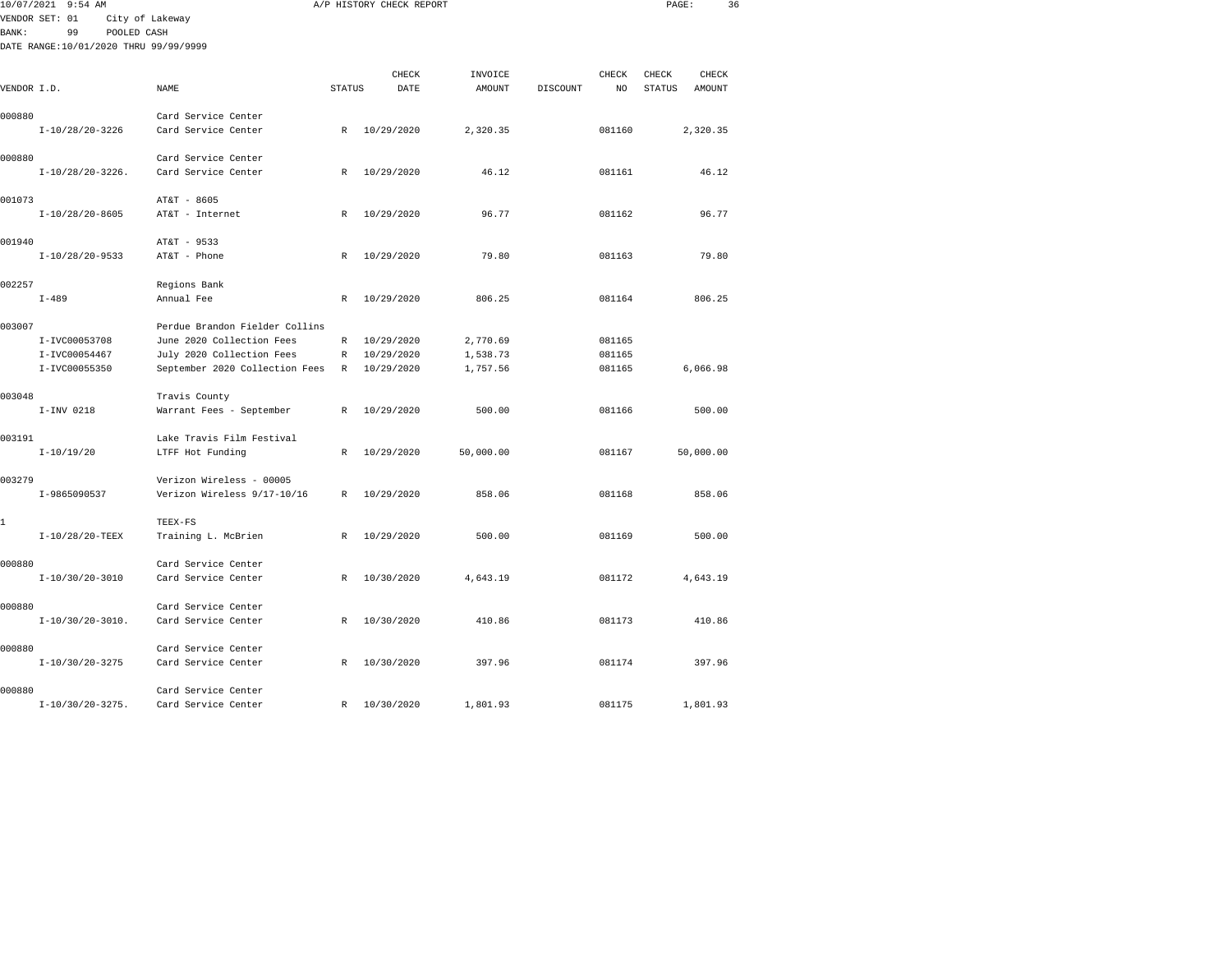|              | 10/07/2021 9:54 AM                    |                                                    |               | A/P HISTORY CHECK REPORT |                  |          |                  | PAGE:         | 37            |  |
|--------------|---------------------------------------|----------------------------------------------------|---------------|--------------------------|------------------|----------|------------------|---------------|---------------|--|
|              | VENDOR SET: 01<br>City of Lakeway     |                                                    |               |                          |                  |          |                  |               |               |  |
| <b>BANK:</b> | 99<br>POOLED CASH                     |                                                    |               |                          |                  |          |                  |               |               |  |
|              | DATE RANGE:10/01/2020 THRU 99/99/9999 |                                                    |               |                          |                  |          |                  |               |               |  |
|              |                                       |                                                    |               |                          |                  |          |                  |               |               |  |
|              |                                       |                                                    |               | CHECK                    | INVOICE          |          | CHECK            | CHECK         | CHECK         |  |
| VENDOR I.D.  |                                       | <b>NAME</b>                                        | <b>STATUS</b> | DATE                     | <b>AMOUNT</b>    | DISCOUNT | NO.              | <b>STATUS</b> | <b>AMOUNT</b> |  |
| 000880       |                                       | Card Service Center                                |               |                          |                  |          |                  |               |               |  |
|              | I-10/30/20-5691                       | Microsoft Online Service                           | R             | 10/30/2020               | 59.54            |          | 081176           |               | 59.54         |  |
|              |                                       |                                                    |               |                          |                  |          |                  |               |               |  |
| 000880       |                                       | Card Service Center                                |               |                          |                  |          |                  |               |               |  |
|              | $I-10/30/20-3390$                     | Card Service Center                                | R             | 11/03/2020               | 3,237.08         |          | 081177           |               | 3,237.08      |  |
|              |                                       |                                                    |               |                          |                  |          |                  |               |               |  |
| 000880       |                                       | Card Service Center                                |               |                          |                  |          |                  |               |               |  |
|              | $I-10/30/20-3390$ .                   | Card Service Center                                | $\mathbb{R}$  | 11/03/2020               | 795.98           |          | 081178           |               | 795.98        |  |
|              |                                       |                                                    |               |                          |                  |          |                  |               |               |  |
| 000344       |                                       | Tyler Technologies (Incode) In                     |               |                          |                  |          |                  |               |               |  |
|              | $I - 025 - 310136$                    | Court Notifications SMS/Calls                      | $\mathbb{R}$  | 11/05/2020               | 956.80           |          | 081179           |               | 956.80        |  |
| 000392       |                                       | Learning Resources Network, In                     |               |                          |                  |          |                  |               |               |  |
|              | $I-11394$                             | Membership                                         | R             | 11/05/2020               | 395.00           |          | 081180           |               | 395.00        |  |
|              |                                       |                                                    |               |                          |                  |          |                  |               |               |  |
| 000422       |                                       | Terri Mitchell                                     |               |                          |                  |          |                  |               |               |  |
|              | $I-11/04/20-TM$                       | Water Aerobics - October                           | $\mathbb{R}$  | 11/05/2020               | 1,074.50         |          | 081181           |               | 1,074.50      |  |
|              |                                       |                                                    |               |                          |                  |          |                  |               |               |  |
| 000561       |                                       | Texas Department of Public Saf                     |               |                          |                  |          |                  |               |               |  |
|              | I-CRS-202009-200817                   | CCH Name Search                                    | $\mathbb{R}$  | 11/05/2020               | 2.00             |          | 081182           |               | 2.00          |  |
|              |                                       |                                                    |               |                          |                  |          |                  |               |               |  |
| 000585       |                                       | Spectrum Business dba Time War                     |               |                          |                  |          |                  |               |               |  |
|              | I-0260903102520                       | Spectrum Srvs 10/25-11/24/2020                     | R             | 11/05/2020               | 2,422.05         |          | 081183           |               |               |  |
|              | I-0273351102520                       | Spectrum Internet/Fiber-Court                      | R             | 11/05/2020               | 903.72           |          | 081183           |               | 3,325.77      |  |
| 001231       |                                       | AT&T - 0738                                        |               |                          |                  |          |                  |               |               |  |
|              | $I-11/04/20-0738$                     | AT&T - 0738                                        | R             | 11/05/2020               | 3,670.36         |          | 081184           |               | 3,670.36      |  |
|              |                                       |                                                    |               |                          |                  |          |                  |               |               |  |
| 001256       |                                       | Verizon Wireless - 00001                           |               |                          |                  |          |                  |               |               |  |
|              | I-9863000504                          | Verizon Wireless - 00001                           | R             | 11/05/2020               | 1,686.33         |          | 081185           |               |               |  |
|              | I-9865090536                          | Verizon Wireless - 00001                           | $\mathbb R$   | 11/05/2020               | 1,668.12         |          | 081185           |               | 3, 354.45     |  |
|              |                                       |                                                    |               |                          |                  |          |                  |               |               |  |
| 001314       |                                       | Staples Business Advantage                         |               |                          |                  |          |                  |               |               |  |
|              | I-1631003464                          | Staples Business Advantage                         | R             | 11/05/2020               | 412.85           |          | 081186           |               | 412.85        |  |
|              |                                       |                                                    |               |                          |                  |          |                  |               |               |  |
| 001589       |                                       | Cintas Corp No.2 dba Cintas Fi                     |               |                          |                  |          |                  |               |               |  |
|              | I-5023816905<br>I-5028960613          | 1st aid supplies<br>1st aid supplies/meds, eye was | R<br>R        | 11/05/2020<br>11/05/2020 | 244.22<br>249.44 |          | 081187<br>081187 |               | 493.66        |  |
|              |                                       |                                                    |               |                          |                  |          |                  |               |               |  |
| 002278       |                                       | Austin American-Statesman                          |               |                          |                  |          |                  |               |               |  |
|              | I-I00597772                           | ZAPCO Notice                                       | R             | 11/05/2020               | 287.39           |          | 081188           |               |               |  |
|              | I-I00597775                           | ZAPCO Notice                                       | R             | 11/05/2020               | 287.39           |          | 081188           |               |               |  |

I-I00597778 ZAPCO Notice R 11/05/2020 307.21 081188 1,179.29

081188<br>081188

I-I00597776 ZAPCO Notice R 11/05/2020 297.30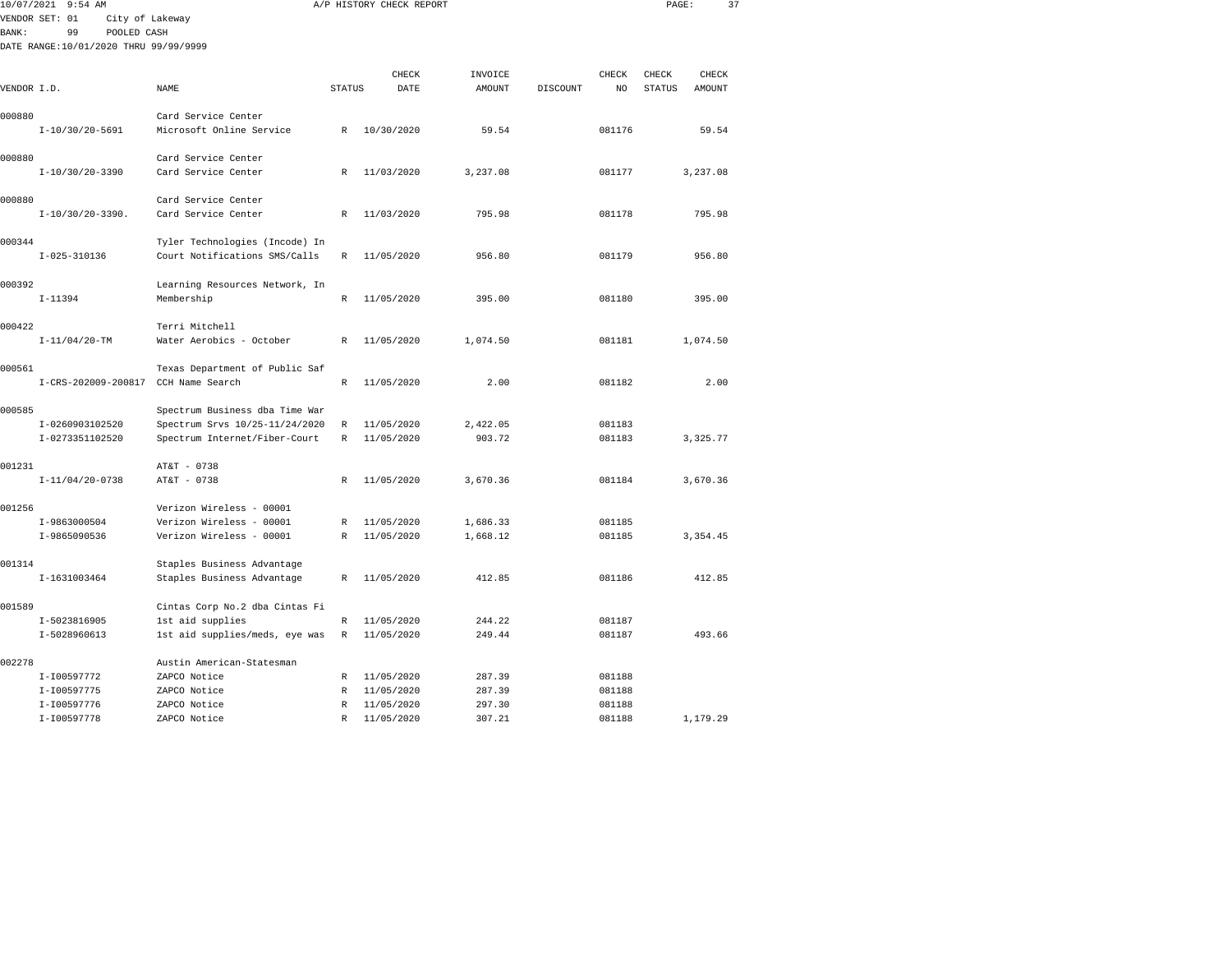|                | 10/07/2021 9:54 AM                     |                 |                                |              | A/P HISTORY CHECK REPORT |          |          |        | PAGE:         | 38       |  |
|----------------|----------------------------------------|-----------------|--------------------------------|--------------|--------------------------|----------|----------|--------|---------------|----------|--|
| VENDOR SET: 01 |                                        | City of Lakeway |                                |              |                          |          |          |        |               |          |  |
| <b>BANK:</b>   | 99                                     | POOLED CASH     |                                |              |                          |          |          |        |               |          |  |
|                | DATE RANGE: 10/01/2020 THRU 99/99/9999 |                 |                                |              |                          |          |          |        |               |          |  |
|                |                                        |                 |                                |              | CHECK                    | INVOICE  |          | CHECK  | CHECK         | CHECK    |  |
| VENDOR I.D.    |                                        |                 | NAME                           | STATUS       | DATE                     | AMOUNT   | DISCOUNT | NO     | <b>STATUS</b> | AMOUNT   |  |
| 002296         |                                        |                 | International Association of C |              |                          |          |          |        |               |          |  |
|                | I-0121021                              |                 | IACP Net Subscriber Dues       | R            | 11/05/2020               | 875.00   |          | 081189 |               | 875.00   |  |
| 002396         |                                        |                 | Webster Bank, NA               |              |                          |          |          |        |               |          |  |
|                | I-W244866                              |                 | Webster Bank, NA               | R            | 11/05/2020               | 130.00   |          | 081190 |               |          |  |
|                | I-W263152                              |                 | Webster Bank, NA               | R            | 11/05/2020               | 135.00   |          | 081190 |               |          |  |
|                | I-W269347                              |                 | Webster Bank, NA               | $\mathbb{R}$ | 11/05/2020               | 142.50   |          | 081190 |               | 407.50   |  |
| 002398         |                                        |                 | Janet L Risser                 |              |                          |          |          |        |               |          |  |
|                | $I-11/04/20-JR$                        |                 | October Masters                | R            | 11/05/2020               | 719.60   |          | 081192 |               | 719.60   |  |
| 002550         |                                        |                 | Avenu MuniServices             |              |                          |          |          |        |               |          |  |
|                | I-IINV06-010021                        |                 | 2020 Q2 July-September         | R            | 11/05/2020               | 1,658.33 |          | 081193 |               | 1,658.33 |  |
| 002583         |                                        |                 | Verizon Connect NWF INC.       |              |                          |          |          |        |               |          |  |
|                | I-0SV000002243914                      |                 | September Service              | R            | 11/05/2020               | 337.61   |          | 081194 |               | 337.61   |  |
| 002665         |                                        |                 | Jerry D Floyd                  |              |                          |          |          |        |               |          |  |

I-11/05/20-DF K-9 boarding for Reno R 11/05/2020 420.00 081195 420.00

I-69604 Helmet/Setcom Helmet Kit R 11/05/2020 987.80 081196 987.80

I-1435 October 2020 Inspections - 147 R 11/05/2020 11,025.00 081197 11,025.00

I-226050 Premier LogiTech, LLC R 11/05/2020 1,049.00 081198 5,394.00

I-1389186 Ira Green, Inc R 11/05/2020 100.73 081199 100.73

I-3125840101 Cost Estimate Trail Connect R 11/05/2020 6,780.00 081200 6,780.00

I-14544 October Landscape Service R 11/05/2020 13,059.79 081201 26,119.58

I-226049 Premier LogiTech, LLC R 11/05/2020 4,345.00 081198

I-13960 City Landscape, September Srv R 11/05/2020 13,059.79 081201

 C-573606936 Kwik Seal Ultra White R 11/05/2020 5.98CR 081202 C-573879939 175 Ft Hose Reel R 11/05/2020 31.98CR 081202 C-574404729 2x4 #2310 Radar Sq Edge R 11/05/2020 37.85CR 081202 C-578027211 12x12 treasure trail R 11/05/2020 13.14CR 081202 I-573612397 Dewalt Hvy Duty Utility Blades R 11/05/2020 14.97 081202 I-573613593 175Ft Hose Reel/Goof Off/Gloss R 11/05/2020 43.74 081202I-573879830 Pumpkin Tealight/Stops rust gl R 11/05/2020 14.23 081202

002837 Super Seer Corp.

002888 I.O. Inspections Inc.

002890 Premier LogiTech, LLC

003041 Ira Green, Inc

003251 WLE, LLC.

003109 Huitt-Zollars, Inc.

003353 Home Depot USA, Inc.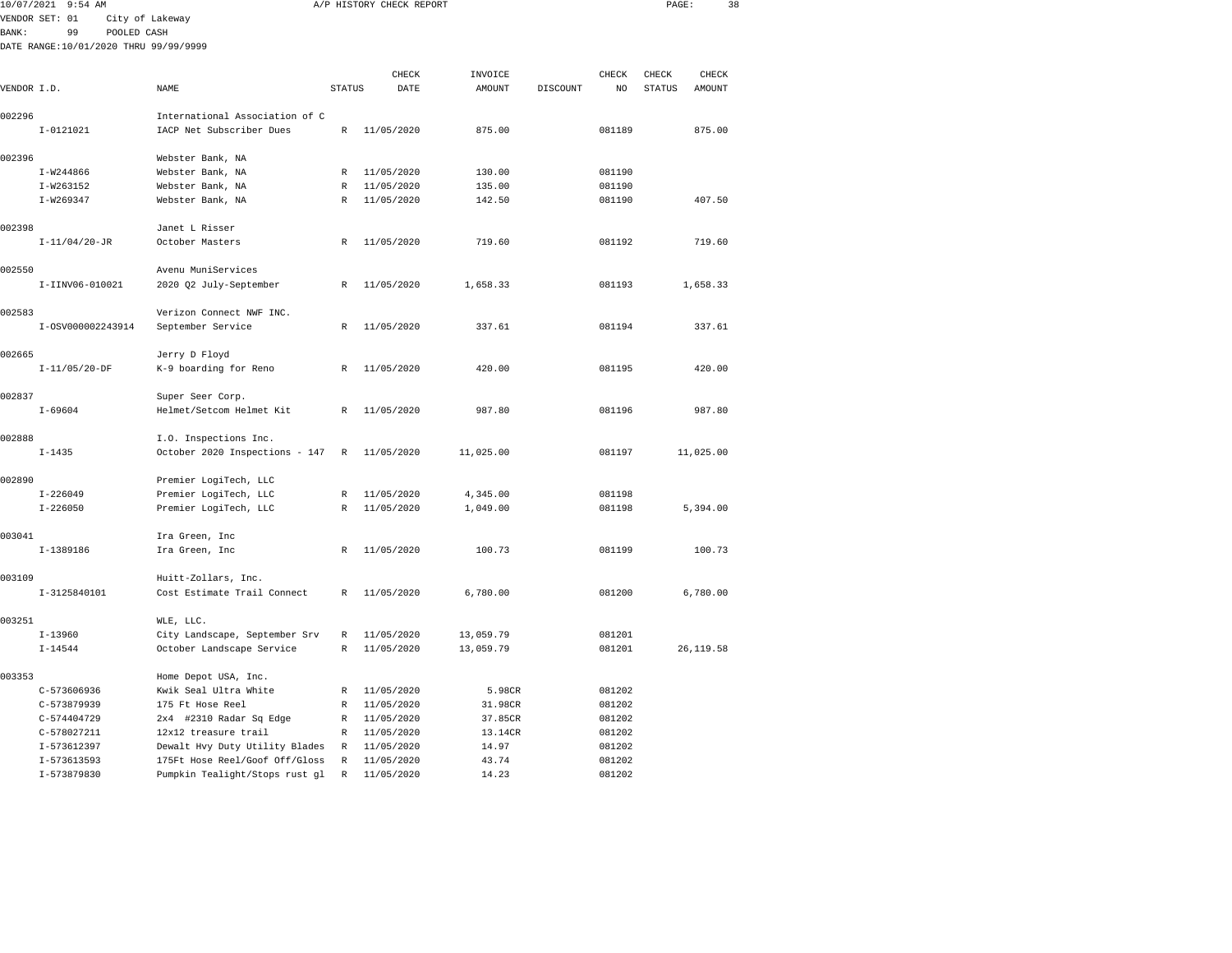| 10/07/2021 9:54 AM | A/P HISTORY CHECK REPORT | PAGE | 20. |
|--------------------|--------------------------|------|-----|
|                    |                          |      |     |

VENDOR SET: 01 City of Lakeway

BANK: 99 POOLED CASH

DATE RANGE:10/01/2020 THRU 99/99/9999

|              |                   |                                |               | CHECK      | INVOICE  |          | CHECK  | CHECK         | CHECK    |
|--------------|-------------------|--------------------------------|---------------|------------|----------|----------|--------|---------------|----------|
| VENDOR I.D.  |                   | NAME                           | <b>STATUS</b> | DATE       | AMOUNT   | DISCOUNT | NO     | <b>STATUS</b> | AMOUNT   |
|              | I-574407755       | Home Depot USA, Inc.           | $\mathbb{R}$  | 11/05/2020 | 129.85   |          | 081202 |               |          |
|              | I-574837035       | Antibac floor cleaner          | R             | 11/05/2020 | 30.36    |          | 081202 |               |          |
|              | I-574837043       | Antibac Floor Cleaner          | R             | 11/05/2020 | 30.36    |          | 081202 |               |          |
|              | I-574837050       | Antibac Floor Cleaner          | R             | 11/05/2020 | 30.36    |          | 081202 |               |          |
|              | I-576119200       | 4H x 3W Gate/Safety gate repr  | R             | 11/05/2020 | 305.67   |          | 081202 |               |          |
|              | I-577228026       | Step stone/lacquer/glitter     | R             | 11/05/2020 | 93.78    |          | 081202 |               |          |
|              | I-577509912       | Home Depot USA, Inc.           | R             | 11/05/2020 | 43.47    |          | 081202 |               |          |
|              | I-577696891       | Hand soap                      | R             | 11/05/2020 | 90.44    |          | 081202 |               |          |
|              | I-577759509       | Angle sash/treasure trl/roll t | R             | 11/05/2020 | 86.07    |          | 081202 |               |          |
|              | I-578849440       | Trowel/paint/brush/bucket      | R             | 11/05/2020 | 75.73    |          | 081202 |               |          |
|              | I-580109353       | Hand sanitizer                 | R             | 11/05/2020 | 135.97   |          | 081202 |               | 1,036.05 |
| 003384       |                   | Miller Gray LLC                |               |            |          |          |        |               |          |
|              | $I - 00001$       | Drainage Analysis & Recommend  | R             | 11/05/2020 | 5,430.00 |          | 081204 |               | 5,430.00 |
| 003385       |                   | S.R. Smith, LLC                |               |            |          |          |        |               |          |
|              | I-1173379         | Pool Covers                    | R             | 11/05/2020 | 8,810.00 |          | 081205 |               | 8,810.00 |
| 002856       |                   | William Wagner                 |               |            |          |          |        |               |          |
|              | $I-11/5/20-WW$    | Class Instructor/Tae Kwon Do C | $\mathbb{R}$  | 11/05/2020 | 774.90   |          | 081206 |               | 774.90   |
| 003149       |                   | Monika Orr                     |               |            |          |          |        |               |          |
|              | $I-11/5/20-MO$    | Class Instructor-Chr Yoga Oct  | R             | 11/05/2020 | 151.20   |          | 081207 |               | 151.20   |
| 003150       |                   | Kathryn M. Evans               |               |            |          |          |        |               |          |
|              | $I-11/5/20-KE$    | Class Instructor - Yoga for WB | R             | 11/05/2020 | 498.40   |          | 081208 |               | 498.40   |
| 003329       |                   | Dunway Associates, LP          |               |            |          |          |        |               |          |
|              | $I - 46786$       | P&R/Open Space Mstr Plan       | $\mathbb{R}$  | 11/05/2020 | 1,324.00 |          | 081209 |               | 1,324.00 |
| 003354       |                   | Jeffrey A. Arbeit              |               |            |          |          |        |               |          |
|              | $I-11/5/20-JA$    | Class Instructor/Tia Chi/Yoga  | R             | 11/05/2020 | 1,190.00 |          | 081210 |               | 1,190.00 |
| $\mathbf 1$  |                   | Lakeway View HOA               |               |            |          |          |        |               |          |
|              | $I-11/5/20-LVHOA$ | COV Rnfd                       | $\mathbb{R}$  | 11/05/2020 | 180.00   |          | 081211 |               | 180.00   |
| $\mathbf{1}$ |                   | LW Patio Homes Sec1 HOA        |               |            |          |          |        |               |          |
|              | I-11/5/20-LWPHHOA | Rfnd                           | $\mathbb{R}$  | 11/05/2020 | 270.00   |          | 081212 |               | 270.00   |
| 1            |                   | Retama Gardens HOA             |               |            |          |          |        |               |          |
|              | $I-11/5/20-RGHOA$ | COV Rnfd                       | R             | 11/05/2020 | 180.00   |          | 081213 |               | 180.00   |
| 1            |                   | Schooner Cove Villas HOA       |               |            |          |          |        |               |          |
|              | I-11/5/20-SCVHOA  | Rfnd                           | R             | 11/05/2020 | 300.00   |          | 081214 |               | 300.00   |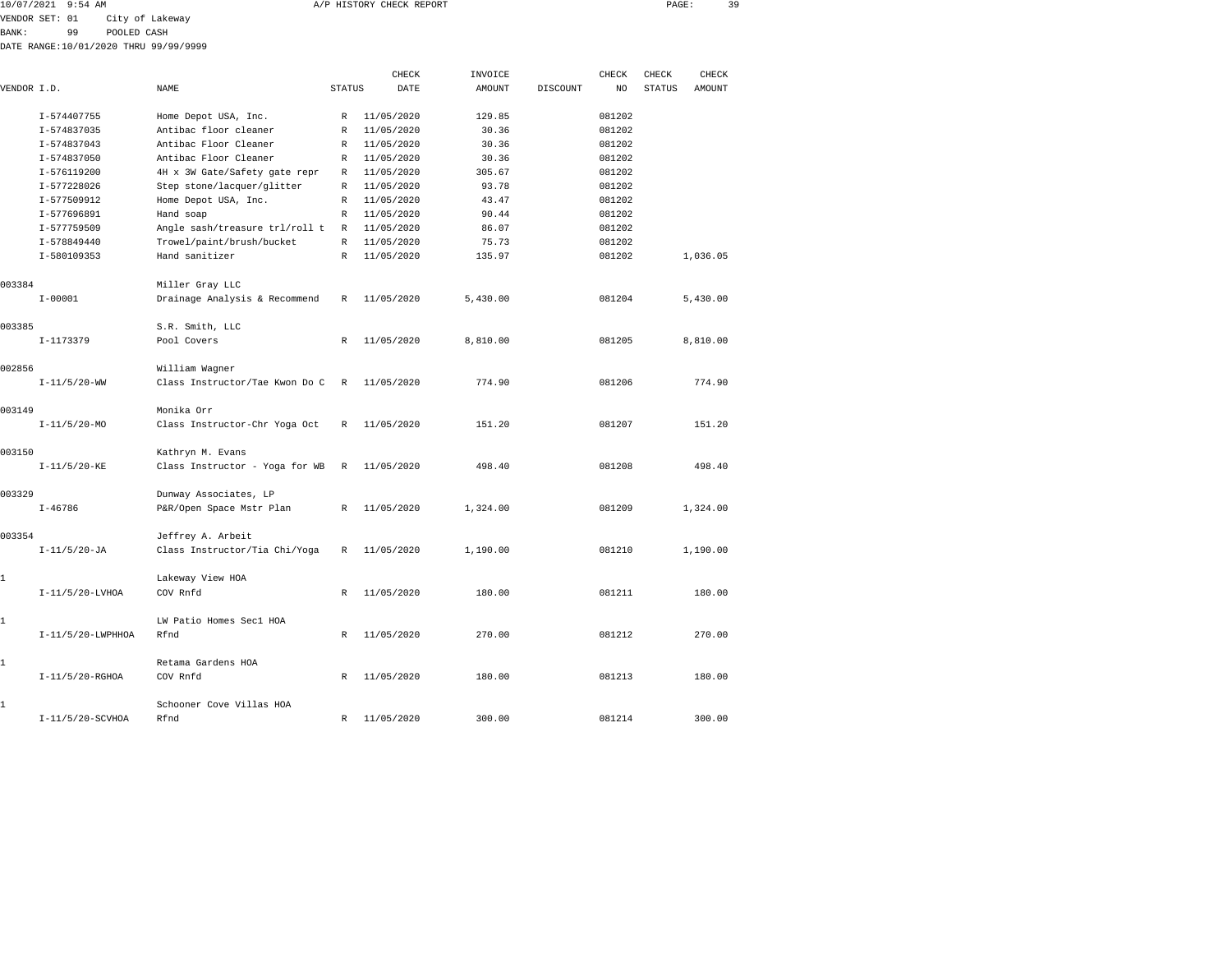|             | 10/07/2021 9:54 AM                                                           |                                                 |               | A/P HISTORY CHECK REPORT |                   |          |             |                        |                 | 40 |
|-------------|------------------------------------------------------------------------------|-------------------------------------------------|---------------|--------------------------|-------------------|----------|-------------|------------------------|-----------------|----|
| BANK :      | VENDOR SET: 01<br>99<br>POOLED CASH<br>DATE RANGE:10/01/2020 THRU 99/99/9999 | City of Lakeway                                 |               |                          |                   |          |             |                        |                 |    |
| VENDOR I.D. |                                                                              | NAME                                            | <b>STATUS</b> | CHECK<br>DATE            | INVOICE<br>AMOUNT | DISCOUNT | CHECK<br>NO | CHECK<br><b>STATUS</b> | CHECK<br>AMOUNT |    |
| 1           | I-000202010083862                                                            | HANKS, ELBERT W JR<br>US REFUND                 |               | R 11/06/2020             | 32.14             |          | 081215      |                        | 32.14           |    |
| 1           | I-000202010083863                                                            | CAMP, JOSEPH/ROBIN<br>US REFUND                 | $\mathbb{R}$  | 11/06/2020               | 76.42             |          | 081216      |                        | 76.42           |    |
| 1           | I-000202010083864                                                            | GALLARDO, PAULA & LO<br>US REFUND               | $\mathbb{R}$  | 11/06/2020               | 44.28             |          | 081217      |                        | 44.28           |    |
| 1           | I-000202010083865                                                            | SCHAEFER, DOUG & KAR<br>US REFUND               | $\mathbb{R}$  | 11/06/2020               | 22.14             |          | 081218      |                        | 22.14           |    |
| 1           | I-000202010083866                                                            | HINDLE, ALEXANDER<br>US REFUND                  | $\mathbb{R}$  | 11/06/2020               | 75.00             |          | 081219      |                        | 75.00           |    |
| 1           | I-000202010083867                                                            | KEITH, PAUL & NANCY<br>US REFUND                | R             | 11/06/2020               | 75.00             |          | 081220      |                        | 75.00           |    |
| 1           | I-000202010083868                                                            | KIRIAZE, JOHN<br>US REFUND                      | R             | 11/06/2020               | 75.00             |          | 081221      |                        | 75.00           |    |
| 1           | I-000202010083869                                                            | METZINGER, HEATHER<br>US REFUND                 | $\mathbb{R}$  | 11/06/2020               | 52.29             |          | 081222      |                        | 52.29           |    |
| 1           | I-000202010083870                                                            | GILBERT, MERIDETH<br>US REFUND                  | R             | 11/06/2020               | 30.72             |          | 081223      |                        | 30.72           |    |
| 1           | I-000202010083871                                                            | GAFKEN, ADAM & MAEGA<br>US REFUND               | $\mathbb{R}$  | 11/06/2020               | 52.86             |          | 081224      |                        | 52.86           |    |
| 1           | I-000202010083872                                                            | HUSSEY, BRANDON & KI<br>US REFUND               | R             | 11/06/2020               | 52.86             |          | 081225      |                        | 52.86           |    |
| 1           | I-000202010083873                                                            | MCNABB, PATTY<br>US REFUND                      | R             | 11/06/2020               | 75.00             |          | 081226      |                        | 75.00           |    |
| 1           | I-000202010083874                                                            | COLBY, CHARLES<br>US REFUND                     | R             | 11/06/2020               | 75.00             |          | 081227      |                        | 75.00           |    |
| 000237      | I-10434314707                                                                | Dell Marketing LP<br>COMPUTER EQT               | $\mathbb{R}$  | 11/12/2020               | 3,324.80          |          | 081228      |                        | 3,324.80        |    |
| 000339      | $T - 11/11/20$                                                               | Hurst Creek MUD<br>Wastewater - Hurst Creek MUD |               | R 11/12/2020             | 234.24            |          | 081229      |                        | 234.24          |    |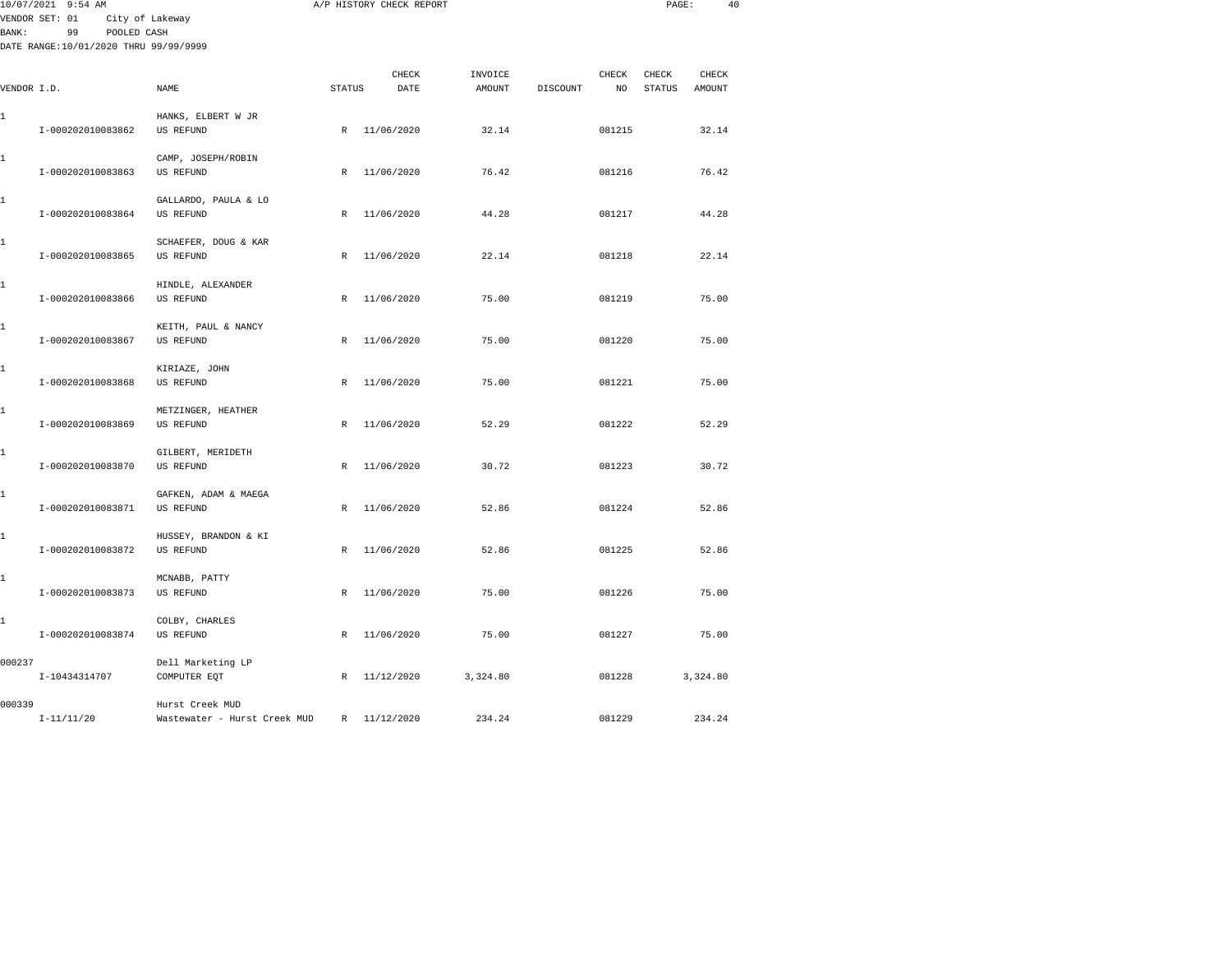|             | 10/07/2021 9:54 AM                    |                                |               | A/P HISTORY CHECK REPORT |                   |          |             | PAGE:                  |                 | 41 |
|-------------|---------------------------------------|--------------------------------|---------------|--------------------------|-------------------|----------|-------------|------------------------|-----------------|----|
|             | VENDOR SET: 01                        | City of Lakeway                |               |                          |                   |          |             |                        |                 |    |
| BANK:       | 99<br>POOLED CASH                     |                                |               |                          |                   |          |             |                        |                 |    |
|             | DATE RANGE:10/01/2020 THRU 99/99/9999 |                                |               |                          |                   |          |             |                        |                 |    |
|             |                                       |                                |               |                          |                   |          |             |                        |                 |    |
| VENDOR I.D. |                                       | NAME                           | <b>STATUS</b> | CHECK<br>DATE            | INVOICE<br>AMOUNT | DISCOUNT | CHECK<br>NO | CHECK<br><b>STATUS</b> | CHECK<br>AMOUNT |    |
|             |                                       |                                |               |                          |                   |          |             |                        |                 |    |
| 000344      |                                       | Tyler Technologies (Incode) In |               |                          |                   |          |             |                        |                 |    |
|             | $I - 025 - 306952$                    | SS1 Certificate - Maintenance  | R             | 11/12/2020               | 110.25            |          | 081230      |                        |                 |    |
|             | $I-025-311169$                        | Tyler Technologies (Incode) In | R             | 11/12/2020               | 285.00            |          | 081230      |                        |                 |    |
|             | $I - 025 - 313004$                    | Tyler Technologies (Incode) In | $\mathbb R$   | 11/12/2020               | 285.00            |          | 081230      |                        |                 |    |
|             | $I - 045 - 318020$                    | Tyler Technologies (Incode) In | $\mathbb{R}$  | 11/12/2020               | 11,748.00         |          | 081230      |                        | 12,428.25       |    |
|             |                                       |                                |               |                          |                   |          |             |                        |                 |    |
| 000380      |                                       | Lakeway Police Officers Associ |               |                          |                   |          |             |                        |                 |    |
|             | I-PAD202010013860                     | 10.00/MO from Payroll          | $\mathbb R$   | 11/12/2020               | 240.00            |          | 081231      |                        |                 |    |
|             | I-PAD202010153875                     | 10.00/MO from Payroll          | $\mathbb R$   | 11/12/2020               | 250.00            |          | 081231      |                        | 490.00          |    |
|             |                                       |                                |               |                          |                   |          |             |                        |                 |    |
| 000449      |                                       | Pedernales Electric Co-op      |               |                          |                   |          |             |                        |                 |    |
|             | $I-1/11/20-2677$                      | Electric- 3303 Serene Hills RR | R             | 11/12/2020               | 45.50             |          | 081232      |                        | 45.50           |    |
|             |                                       |                                |               |                          |                   |          |             |                        |                 |    |
| 000573      |                                       | Texas Police Chiefs Associatio |               |                          |                   |          |             |                        |                 |    |
|             | $I-11/11/20-TR$                       | TPCA Membership - T. Radford   | $\mathbb{R}$  | 11/12/2020               | 397.28            |          | 081233      |                        | 397.28          |    |
|             |                                       |                                |               |                          |                   |          |             |                        |                 |    |
| 000584      |                                       | ThyssenKrupp Elevator Corporat |               |                          |                   |          |             |                        |                 |    |
|             | I-3005584508                          | Elevator Maintenance           | R             | 11/12/2020               | 1,041.06          |          | 081234      |                        | 1,041.06        |    |
| 000584      |                                       | ThyssenKrupp Elevator Corporat |               |                          |                   |          |             |                        |                 |    |
|             | I-3005586498                          | Elevator Maintenance Court Bld | $\mathbb R$   | 11/12/2020               | 718.83            |          | 081235      |                        | 718.83          |    |
|             |                                       |                                |               |                          |                   |          |             |                        |                 |    |
| 000585      |                                       | Spectrum Business dba Time War |               |                          |                   |          |             |                        |                 |    |
|             | I-0038451110420                       | Spectrum TV/Internet           | R             | 11/12/2020               | 337.20            |          | 081236      |                        |                 |    |
|             | I-0275653103120                       | Spectrum Fiber - CH            | R             | 11/12/2020               | 903.72            |          | 081236      |                        | 1,240.92        |    |
|             |                                       |                                |               |                          |                   |          |             |                        |                 |    |
| 000697      |                                       | Kevin E. Smith                 |               |                          |                   |          |             |                        |                 |    |
|             | $I-30682$                             | Kevin E. Smith                 | R             | 11/12/2020               | 33.00             |          | 081237      |                        | 33.00           |    |
|             |                                       |                                |               |                          |                   |          |             |                        |                 |    |
| 000702      |                                       | Quill Corporation              |               |                          |                   |          |             |                        |                 |    |
|             | I-10579471                            | Quill Corporation              | R             | 11/12/2020               | 14.39             |          | 081238      |                        |                 |    |
|             | I-10720365                            | Quill Corporation              | $\mathbb R$   | 11/12/2020               | 93.48             |          | 081238      |                        |                 |    |
|             | I-10722901                            | Quill Corporation              | R             | 11/12/2020               | 126.22            |          | 081238      |                        |                 |    |
|             | I-10835157                            | Quill Corporation              | R             | 11/12/2020               | 11.96             |          | 081238      |                        |                 |    |
|             | $I - 8560900$                         | Quill Corporation              | $\mathbb{R}$  | 11/12/2020               | 136.83            |          | 081238      |                        | 382.88          |    |
|             |                                       |                                |               |                          |                   |          |             |                        |                 |    |
| 000736      |                                       | LegalShield                    |               |                          |                   |          |             |                        |                 |    |
|             | C-ADJ Oct                             | LegalShield                    | R             | 11/12/2020               | 0.02CR            |          | 081239      |                        |                 |    |
|             | T-PPL202010013860                     | Pre Paid Legal                 | R             | 11/12/2020               | 44 86             |          | 081239      |                        |                 |    |

| $L-FFLU2U2U1UU13UUU$ | FIE FAIU DEUAI                 | 900012177  | 77. UU | <b>001432</b> |        |
|----------------------|--------------------------------|------------|--------|---------------|--------|
| I-PPL202010153875    | Pre Paid Legal                 | 11/12/2020 | 44.86  | 081239        | 89.70  |
| 000982               | Environmental Systems Research |            |        |               |        |
| I-93926933           | ArcGIS Desktop Maintenance     | 11/12/2020 | 403.00 | 081240        | 403.00 |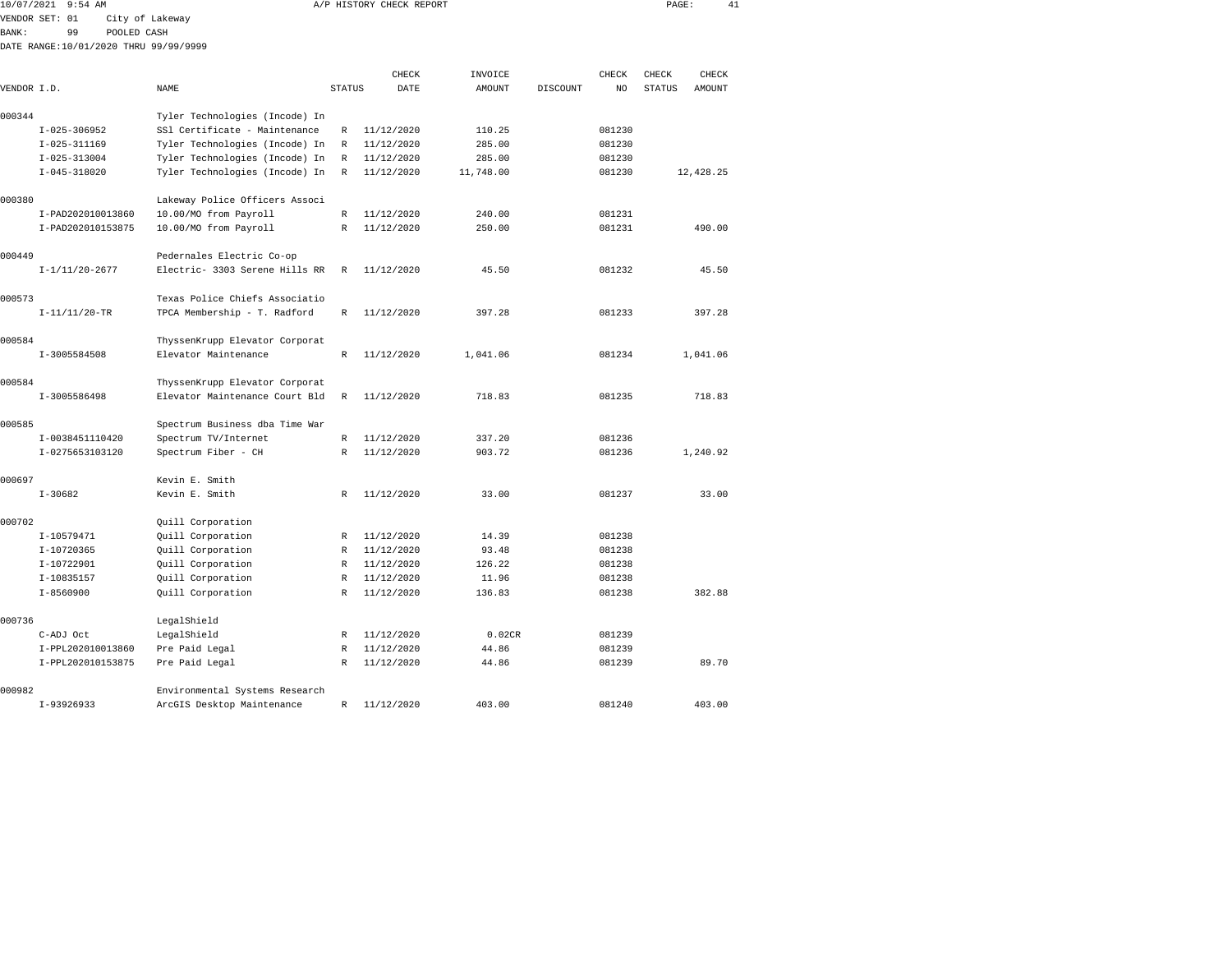| 10/07/2021   | 9:54 AM           |                                       |               | A/P HISTORY CHECK REPORT |               |          |        | PAGE:         | 42       |
|--------------|-------------------|---------------------------------------|---------------|--------------------------|---------------|----------|--------|---------------|----------|
|              | VENDOR SET: 01    | City of Lakeway                       |               |                          |               |          |        |               |          |
| <b>BANK:</b> | 99                | POOLED CASH                           |               |                          |               |          |        |               |          |
|              |                   | DATE RANGE:10/01/2020 THRU 99/99/9999 |               |                          |               |          |        |               |          |
|              |                   |                                       |               |                          |               |          |        |               |          |
| VENDOR I.D.  |                   | NAME                                  |               | CHECK<br>DATE            | INVOICE       |          | CHECK  | CHECK         | CHECK    |
|              |                   |                                       | <b>STATUS</b> |                          | <b>AMOUNT</b> | DISCOUNT | NO.    | <b>STATUS</b> | AMOUNT   |
| 001387       |                   | Franklin Legal Publishing, Inc        |               |                          |               |          |        |               |          |
|              | $I-2007191$       | DocVault Uploads - July 2020          | R             | 11/12/2020               | 40.00         |          | 081241 |               |          |
|              | $I - 2007346$     | Online hstng/main- Ordinances         | R             | 11/12/2020               | 395.00        |          | 081241 |               | 435.00   |
|              |                   |                                       |               |                          |               |          |        |               |          |
| 001655       |                   | TruGreen Limited Partnership          |               |                          |               |          |        |               |          |
|              | I-131305091       | TruGreen Srv/2200 Lakeway Blvd        | $\mathbb R$   | 11/12/2020               | 882.00        |          | 081242 |               | 882.00   |
|              |                   |                                       |               |                          |               |          |        |               |          |
| 001788       |                   | Julie Oakley - Petty Cash Reim        |               |                          |               |          |        |               |          |
|              | $I-11/11/20-PD$   | Julie Oakley - Petty Cash Reim        | $\mathbb R$   | 11/12/2020               | 10.00         |          | 081243 |               | 10.00    |
|              |                   |                                       |               |                          |               |          |        |               |          |
| 001788       |                   | Julie Oakley - Petty Cash Reim        |               |                          |               |          |        |               |          |
|              | $I-11/11/20-PD.$  | Julie Oakley - Petty Cash Reim        | $\mathbb R$   | 11/12/2020               | 57.87         |          | 081244 |               | 57.87    |
| 001803       |                   | Logix Fiber Networks                  |               |                          |               |          |        |               |          |
|              | $I-332212$        | Oct Srvs/Logix Fiber Networks         | R             | 11/12/2020               | 954.72        |          | 081245 |               | 954.72   |
|              |                   |                                       |               |                          |               |          |        |               |          |
| 001875       |                   | Sunlife - Administrative Servi        |               |                          |               |          |        |               |          |
|              | C-ADJ OCT         | Sunlife - Administrative Servi        | R             | 11/12/2020               | 55.79CR       |          | 081246 |               |          |
|              | I-ADJ OCT         | Sunlife - Administrative Servi        | R             | 11/12/2020               | 65.49         |          | 081246 |               |          |
|              | I-PTA202010013860 | Payroll Deduction-Employee            | R             | 11/12/2020               | 261.90        |          | 081246 |               |          |
|              | I-PTA202010153875 | Payroll Deduction-Employee            | $\mathbb{R}$  | 11/12/2020               | 261.90        |          | 081246 |               |          |
|              | I-PTA202010293878 | Payroll Deduction-Employee            | R             | 11/12/2020               | 14.11         |          | 081246 |               |          |
|              | I-TXI202010013860 | Payroll Deduction-Employee            | R             | 11/12/2020               | 236.84        |          | 081246 |               |          |
|              | I-TXI202010153875 | Payroll Deduction-Employee            | R             | 11/12/2020               | 236.84        |          | 081246 |               |          |
|              | I-TXI202010293878 | Payroll Deduction-Employee            | R             | 11/12/2020               | 3.35          |          | 081246 |               | 1,024.64 |
| 001987       |                   | Clifford Power Systems, Inc.          |               |                          |               |          |        |               |          |
|              | I-PMA-0067311     | Generator Maintenance - Court         | R             | 11/12/2020               | 745.50        |          | 081248 |               |          |
|              | I-PMA-0067312     | Generator Maintenance - CH            | R             | 11/12/2020               | 801.25        |          | 081248 |               | 1,546.75 |
|              |                   |                                       |               |                          |               |          |        |               |          |
| 002091       |                   | Southern Tire Mart LLC                |               |                          |               |          |        |               |          |
|              | I-4650060105      | TIRES FOR PD FLEET                    | R             | 11/12/2020               | 3,377.00      |          | 081249 |               | 3,377.00 |
|              |                   |                                       |               |                          |               |          |        |               |          |
| 002278       |                   | Austin American-Statesman             |               |                          |               |          |        |               |          |
|              | I-I00597506       | Notice of Election                    | R             | 11/12/2020               | 1,286.46      |          | 081250 |               |          |
|              | I-I00597507       | Notice of Election                    | $\mathbb{R}$  | 11/12/2020               | 1,286.46      |          | 081250 |               | 2,572.92 |
|              |                   |                                       |               |                          |               |          |        |               |          |
| 002355       |                   | Alpha Paving Industries, LLC          |               |                          |               |          |        |               |          |
|              | $I-20602d-1$      | Alpha Paving Industries, LLC          | $\mathbb{R}$  | 11/12/2020               | 1,830.00      |          | 081251 |               | 1,830.00 |
| 002570       |                   | Pest Management, Inc DBA GermL        |               |                          |               |          |        |               |          |
|              | $T - 16478$       | Antimicrobial Trtmt/PD Fac            | R             | 11/12/2020               | 300.00        |          | 081252 |               |          |

I-16480 Antimicrobial Trtmt/Veh & Gym R 11/12/2020 200.00 081252 500.00

081252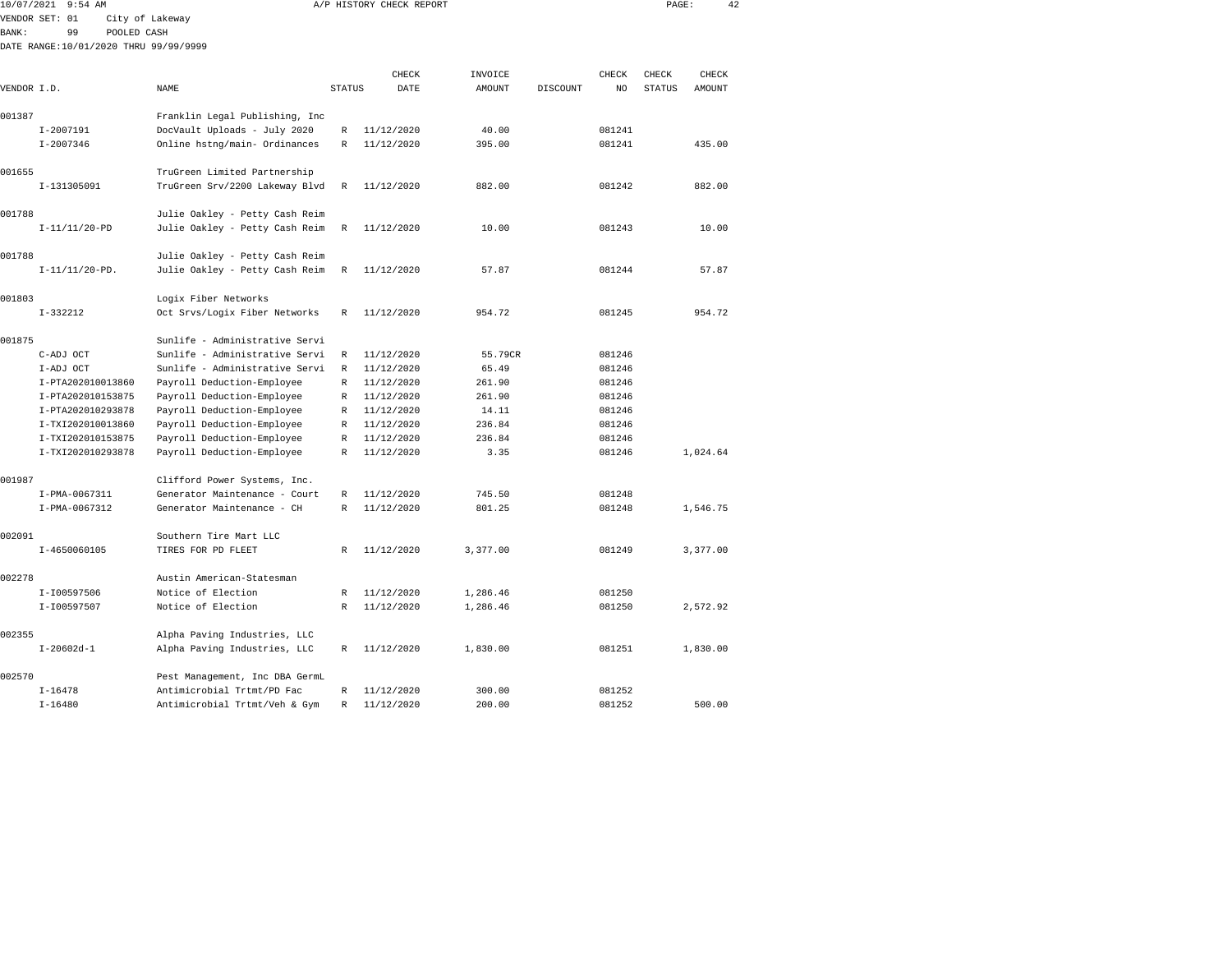| 10/07/2021  | $9:54$ AM                              |                                                        |                   | A/P HISTORY CHECK REPORT | PAGE:          |          | 43               |               |           |  |
|-------------|----------------------------------------|--------------------------------------------------------|-------------------|--------------------------|----------------|----------|------------------|---------------|-----------|--|
|             | VENDOR SET: 01                         | City of Lakeway                                        |                   |                          |                |          |                  |               |           |  |
| BANK:       | 99<br>POOLED CASH                      |                                                        |                   |                          |                |          |                  |               |           |  |
|             | DATE RANGE:10/01/2020 THRU 99/99/9999  |                                                        |                   |                          |                |          |                  |               |           |  |
|             |                                        |                                                        |                   |                          |                |          |                  |               |           |  |
|             |                                        |                                                        |                   | CHECK                    | INVOICE        |          | CHECK            | CHECK         | CHECK     |  |
| VENDOR I.D. |                                        | NAME                                                   | <b>STATUS</b>     | DATE                     | <b>AMOUNT</b>  | DISCOUNT | NO               | <b>STATUS</b> | AMOUNT    |  |
|             |                                        |                                                        |                   |                          |                |          |                  |               |           |  |
| 002596      |                                        | Workers Assistance Program                             |                   |                          |                |          |                  |               |           |  |
|             | I-INV00076309                          | Workers Assistance Program                             | $\mathbb{R}$      | 11/12/2020               | 242.00         |          | 081253           |               | 242.00    |  |
| 002669      |                                        | Texas Comptroller of Public Ac                         |                   |                          |                |          |                  |               |           |  |
|             | I-11/11/20-M2272                       | TCPA CO-OP Membership                                  | R                 | 11/12/2020               | 100.00         |          | 081254           |               | 100.00    |  |
|             |                                        |                                                        |                   |                          |                |          |                  |               |           |  |
| 002825      |                                        | HCOP, LLC dba Hill Country Out                         |                   |                          |                |          |                  |               |           |  |
|             | $I - 532990$                           | 25.4CC HI Torq Trimmr                                  | R                 | 11/12/2020               | 287.99         |          | 081255           |               |           |  |
|             | $I - 533168$                           | Cover/pulley                                           | $\mathbb{R}$      | 11/12/2020               | 22.35          |          | 081255           |               | 310.34    |  |
|             |                                        |                                                        |                   |                          |                |          |                  |               |           |  |
| 002838      |                                        | FleetCor Technologies, Inc dba                         |                   |                          |                |          |                  |               |           |  |
|             | I-NP59080120                           | FleetCor Technologies, Inc dba                         | $\mathbb R$       | 11/12/2020               | 6,712.26       |          | 081256           |               |           |  |
|             | I-NP59080120.                          | FleetCor Technologies, Inc dba                         | $\mathbb R$       | 11/12/2020               | 695.17         |          | 081256           |               | 7,407.43  |  |
|             |                                        |                                                        |                   |                          |                |          |                  |               |           |  |
| 002988      |                                        | Lincoln Financial Group                                |                   |                          |                |          |                  |               |           |  |
|             | I-ADD202010013860                      | PREMIUM FROM PY SYSTEM                                 | R<br>$\mathbb{R}$ | 11/12/2020               | 985.63         |          | 081257           |               |           |  |
|             | I-ADD202010153875<br>I-ADD202010293878 | PREMIUM FROM PY SYSTEM<br>PREMIUM FROM PY SYSTEM       | $\mathbb{R}$      | 11/12/2020<br>11/12/2020 | 975.69<br>0.75 |          | 081257<br>081257 |               |           |  |
|             | I-DEN202010013860                      | DENTAL PREMIUM FROM PY SYS                             | R                 | 11/12/2020               | 3,151.39       |          | 081257           |               |           |  |
|             | I-DEN202010153875                      | DENTAL PREMIUM FROM PY SYS                             | R                 | 11/12/2020               | 3,170.33       |          | 081257           |               |           |  |
|             | I-DEN202010293878                      | DENTAL PREMIUM FROM PY SYS                             | $\mathbb R$       | 11/12/2020               | 47.96          |          | 081257           |               |           |  |
|             | I-INV Den NOv                          | Lincoln Financial Group                                | R                 | 11/12/2020               | 20.23          |          | 081257           |               |           |  |
|             | I-INV Oct                              | Lincoln Financial Group                                | R                 | 11/12/2020               | 79.60          |          | 081257           |               |           |  |
|             | I-LTD202010013860                      | PREMIUM FROM PY SYSTEM                                 | $\mathbb{R}$      | 11/12/2020               | 362.37         |          | 081257           |               |           |  |
|             | I-LTD202010153875                      | PREMIUM FROM PY SYSTEM                                 | $\mathbb{R}$      | 11/12/2020               | 362.37         |          | 081257           |               |           |  |
|             | I-LTD202010293878                      | PREMIUM FROM PY SYSTEM                                 | R                 | 11/12/2020               | 2.44           |          | 081257           |               |           |  |
|             | I-VIS202010013860                      | Payroll Deduction - Employee                           | $\mathbb R$       | 11/12/2020               | 378.24         |          | 081257           |               |           |  |
|             | I-VIS202010153875                      | Payroll Deduction - Employee                           | $\mathbb R$       | 11/12/2020               | 374.63         |          | 081257           |               |           |  |
|             | I-VIS202010293878                      | Payroll Deduction - Employee                           | R                 | 11/12/2020               | 8.02           |          | 081257           |               |           |  |
|             | I-WI 202010013860                      | Payroll Deduction - Employee                           | $\mathbb{R}$      | 11/12/2020               | 266.93         |          | 081257           |               |           |  |
|             | I-WI 202010153875                      | Payroll Deduction - Employee                           | $\mathbb{R}$      | 11/12/2020               | 230.88         |          | 081257           |               |           |  |
|             | I-WI 202010293878                      | Payroll Deduction - Employee                           | $\mathbb{R}$      | 11/12/2020               | 15.57          |          | 081257           |               | 10,433.03 |  |
|             |                                        |                                                        |                   |                          |                |          |                  |               |           |  |
| 003073      |                                        | Ozark Bottled Water dba Hill C                         |                   |                          |                |          |                  |               |           |  |
|             | $I-935131$                             | Ozark Bottled Water                                    | $\mathbb R$       | 11/12/2020               | 20.01          |          | 081259           |               | 20.01     |  |
|             |                                        |                                                        |                   |                          |                |          |                  |               |           |  |
| 003197      | $I-0069074-IN.$                        | Airco Mechanical, LTD<br>Leak repair in interview room | R                 | 11/12/2020               | 326.25         |          | 081260           |               |           |  |
|             | $I-1006080 - IN$                       | Otr Service/10/1/20-01/01/21                           | R                 | 11/12/2020               | 5,416.00       |          | 081260           |               | 5,742.25  |  |
|             |                                        |                                                        |                   |                          |                |          |                  |               |           |  |
| 003234      |                                        | TML MultiState Intergovernment                         |                   |                          |                |          |                  |               |           |  |
|             | I-ADJ Nov                              | TML MultiState Intergovernment                         | R                 | 11/12/2020               | 1,726.97       |          | 081261           |               |           |  |
|             | I-HSA202010013860                      | HSA-HEALTH INS FROM PY                                 | $\mathbb{R}$      | 11/12/2020               | 12,059.20      |          | 081261           |               |           |  |
|             | I-HSA202010153875                      | HSA-HEALTH INS FROM PY                                 | $\mathbb{R}$      | 11/12/2020               | 11,757.72      |          | 081261           |               |           |  |
|             | I-HSC202010013860                      | HSAC-HEALTH INS FROM PY                                | R                 | 11/12/2020               | 4,638.60       |          | 081261           |               |           |  |
|             | I-HSC202010153875                      | HSAC-HEALTH INS FROM PY                                | $\mathbb{R}$      | 11/12/2020               | 4,638.60       |          | 081261           |               |           |  |
|             | I-HSF202010013860                      | HSAF-HEALTH INS FROM PY                                | $\mathbb R$       | 11/12/2020               | 2,551.05       |          | 081261           |               |           |  |
|             | I-HSF202010153875                      | HSAF-HEALTH INS FROM PY                                | R                 | 11/12/2020               | 2,551.05       |          | 081261           |               |           |  |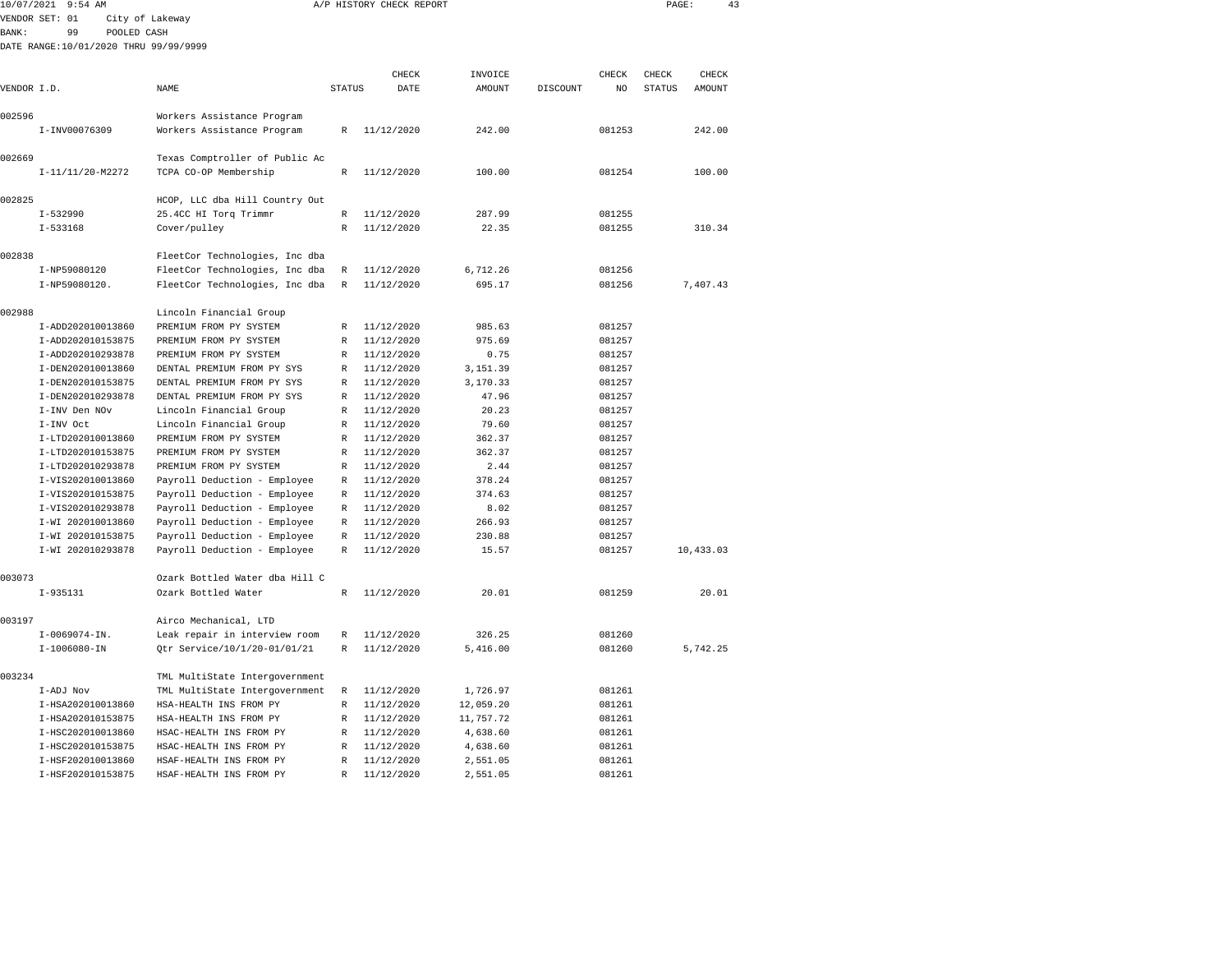| 10/07/2021 9:54 AM | A/P HISTORY CHECK REPORT | PAGE | 44 |
|--------------------|--------------------------|------|----|
|                    |                          |      |    |

VENDOR SET: 01 City of Lakeway

BANK: 99 POOLED CASH

DATE RANGE:10/01/2020 THRU 99/99/9999

|             |                   |                                |               | CHECK      | INVOICE    |          | CHECK  | CHECK         | CHECK         |
|-------------|-------------------|--------------------------------|---------------|------------|------------|----------|--------|---------------|---------------|
| VENDOR I.D. |                   | NAME                           | <b>STATUS</b> | DATE       | AMOUNT     | DISCOUNT | NO     | <b>STATUS</b> | <b>AMOUNT</b> |
|             | I-HSS202010013860 | HSAS-HEALTH INS FROM PY        | $\mathbb{R}$  | 11/12/2020 | 4,139.87   |          | 081261 |               |               |
|             | I-HSS202010153875 | HSAS-HEALTH INS FROM PY        | R             | 11/12/2020 | 4,139.87   |          | 081261 |               |               |
|             | I-PPC202010013860 | PPOC-HEALTH UBS FROM PY        | R             | 11/12/2020 | 5,077.59   |          | 081261 |               |               |
|             | I-PPC202010153875 | PPOC-HEALTH UBS FROM PY        | R             | 11/12/2020 | 5,077.59   |          | 081261 |               |               |
|             | I-PPC202010293878 | PPOC-HEALTH UBS FROM PY        | R             | 11/12/2020 | 725.37     |          | 081261 |               |               |
|             | I-PP0202010013860 | PPO-HEALTH INS FROM PY         | $\mathbb{R}$  | 11/12/2020 | 15,989.64  |          | 081261 |               |               |
|             | I-PP0202010153875 | PPO-HEALTH INS FROM PY         | R             | 11/12/2020 | 16,410.42  |          | 081261 |               |               |
|             | I-PPS202010013860 | PPOS-HEALTH INS FROM PY        | R             | 11/12/2020 | 833.56     |          | 081261 |               |               |
|             | I-PPS202010153875 | PPOS-HEALTH INS FROM PY        | $\mathbb{R}$  | 11/12/2020 | 833.56     |          | 081261 |               | 93,150.66     |
| 003242      |                   | AT&T Mobility National Account |               |            |            |          |        |               |               |
|             | $C - 04242020$    | 37 CELL PHONES & SRV ADJUST    | V             | 11/12/2020 | 3,600.00CR |          | 081267 |               |               |
|             | I-10272020-6295   | AT&T MOB/38 CELL PHONES/SRV    | V             | 11/12/2020 | 2,309.92   |          | 081267 |               |               |
|             | I-6295X04272020   | 37 CELL PHONES & SRV           | $\mathbf v$   | 11/12/2020 | 2,377.15   |          | 081267 |               | 1,087.07      |
| 003242      |                   | AT&T Mobility National Account |               |            |            |          |        |               |               |
|             | M-CHECK           | AT&T Mobility National AVOIDED | V             | 11/12/2020 |            |          | 081267 |               | 1,087.07CR    |
| 003273      |                   | AT&T - 8604                    |               |            |            |          |        |               |               |
|             | $I-11/11/20-8604$ | AT&T - Internet 105 Cross Crk  | $\mathbb{R}$  | 11/12/2020 | 154.46     |          | 081268 |               | 154.46        |
| 003297      |                   | Department of Information Reso |               |            |            |          |        |               |               |
|             | I-21091566N       | September Services             | $\mathbb{R}$  | 11/12/2020 | 509.45     |          | 081269 |               | 509.45        |
| 003339      |                   | Texas Office Products and Supp |               |            |            |          |        |               |               |
|             | $I-16562$         | Bookcase/City Mgr Office       | R             | 11/12/2020 | 970.00     |          | 081270 |               | 970.00        |
| 003367      |                   | Nestle Waters North America    |               |            |            |          |        |               |               |
|             | I-00J6701637031   | Nestle/5 GL Drinking Water     | R             | 11/12/2020 | 27.92      |          | 081271 |               |               |
|             | I-1016701637031   | Nestle/5 GL Drinking Water     | R             | 11/12/2020 | 62.87      |          | 081271 |               | 90.79         |
| 003382      |                   | OPS-LL LLC                     |               |            |            |          |        |               |               |
|             | $I - 2756$        | Lumina Lrn/Yrly Sub/T. Radford | R             | 11/12/2020 | 500.00     |          | 081272 |               | 500.00        |
| 1           |                   | MORAN, BENJAMIN                |               |            |            |          |        |               |               |
|             | I-000202010293876 | MORAN, BENJAMIN:               | $\mathbb{R}$  | 11/12/2020 | 20.00      |          | 081273 |               | 20.00         |
| 1           |                   | ELHADAD, LAUREN NICOLE         |               |            |            |          |        |               |               |
|             | I-000202011093879 | ELHADAD, LAUREN NICOLE:        | R             | 11/12/2020 | 50.00      |          | 081274 |               | 50.00         |
| 1           |                   | Robin Lowell                   |               |            |            |          |        |               |               |
|             | $I-11/11/20-RL$   | COVID RFND                     | $\mathbb{R}$  | 11/12/2020 | 90.00      |          | 081275 |               | 90.00         |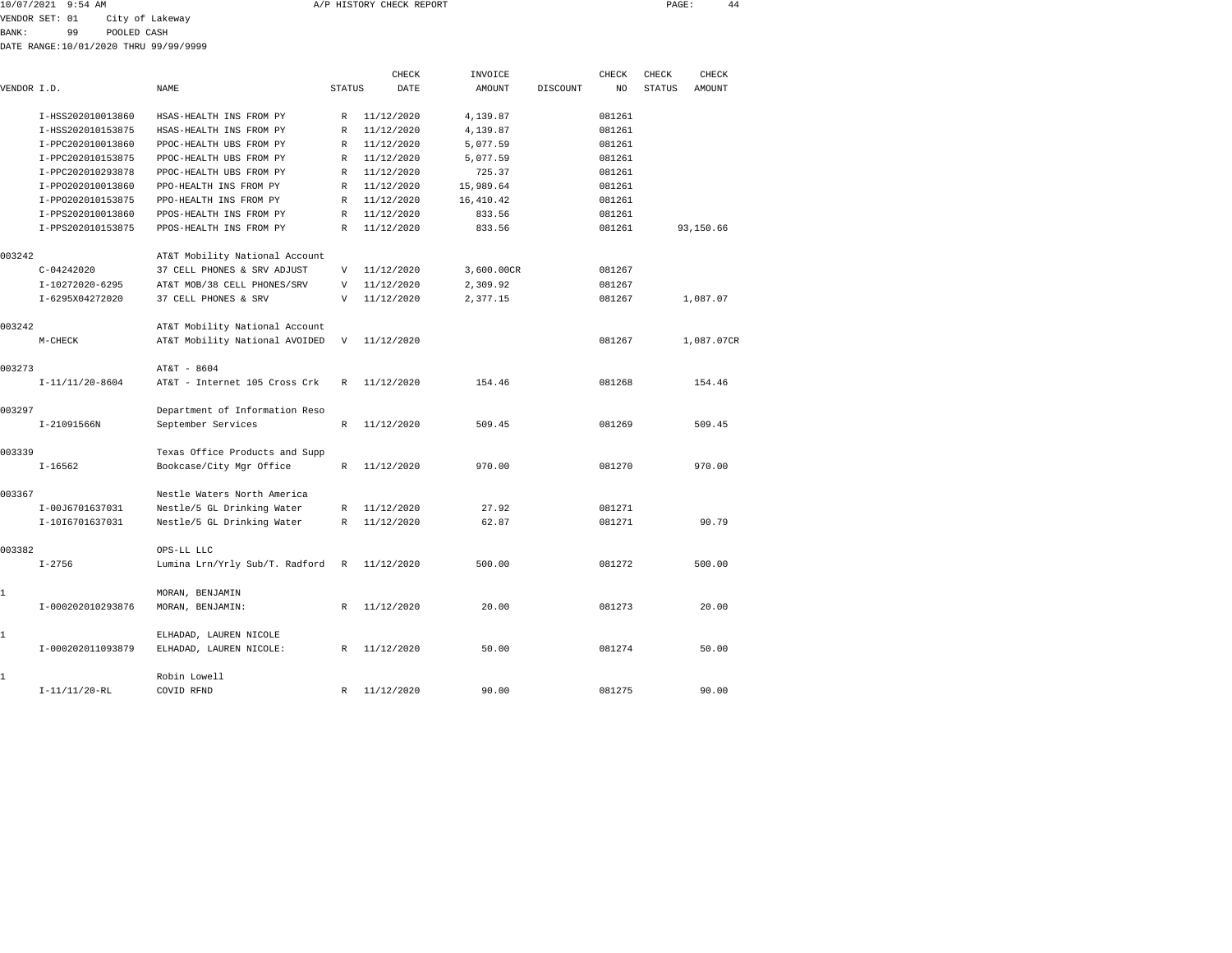|             | 10/07/2021 9:54 AM                    |                                                                  |               | A/P HISTORY CHECK REPORT | PAGE:            |          | 45               |               |          |  |
|-------------|---------------------------------------|------------------------------------------------------------------|---------------|--------------------------|------------------|----------|------------------|---------------|----------|--|
|             | VENDOR SET: 01                        | City of Lakeway                                                  |               |                          |                  |          |                  |               |          |  |
| BANK:       | 99<br>POOLED CASH                     |                                                                  |               |                          |                  |          |                  |               |          |  |
|             | DATE RANGE:10/01/2020 THRU 99/99/9999 |                                                                  |               |                          |                  |          |                  |               |          |  |
|             |                                       |                                                                  |               |                          |                  |          |                  |               |          |  |
|             |                                       |                                                                  |               | CHECK                    | INVOICE          |          | CHECK            | CHECK         | CHECK    |  |
| VENDOR I.D. |                                       | NAME                                                             | <b>STATUS</b> | DATE                     | <b>AMOUNT</b>    | DISCOUNT | NO               | <b>STATUS</b> | AMOUNT   |  |
| 1           |                                       | James Adamko                                                     |               |                          |                  |          |                  |               |          |  |
|             | $I - 6/1/20 - JA$                     |                                                                  | R             | 11/12/2020 Reissue       |                  |          | 081276           |               | 50.13    |  |
|             |                                       | RF Membership                                                    |               |                          |                  |          |                  |               |          |  |
| 000339      |                                       | Hurst Creek MUD                                                  |               |                          |                  |          |                  |               |          |  |
|             | $I-11/11/20$ .                        | Hurst Creek MUD                                                  | $\mathbb R$   | 11/12/2020               | 9.00             |          | 081278           |               | 9.00     |  |
|             |                                       |                                                                  |               |                          |                  |          |                  |               |          |  |
| 003388      |                                       | Capitol Chevrolet, Inc.                                          |               |                          |                  |          |                  |               |          |  |
|             | $I-11/17/20-708$                      | Capitol Chevrolet, Inc.                                          | R             | 11/17/2020               | 1,097.00         |          | 081281           |               | 1,097.00 |  |
|             |                                       |                                                                  |               |                          |                  |          |                  |               |          |  |
| 000164      |                                       | Arnold Oil Company of Austin,                                    |               |                          |                  |          |                  |               |          |  |
|             | $I - 7641860$                         | Arnold Oil Company of Austin,                                    | R             | 11/19/2020               | 35.13            |          | 081282           |               |          |  |
|             | $I - 7679674$                         | 14oz JT6 HiTemp                                                  | R             | 11/19/2020               | 34.10            |          | 081282           |               | 69.23    |  |
|             |                                       |                                                                  |               |                          |                  |          |                  |               |          |  |
| 000282      |                                       | GT Distributors, Inc.                                            |               |                          |                  |          |                  |               |          |  |
|             | I-INV0792900                          | Shdr Patch/Badge Patch                                           | R             | 11/19/2020               | 522.00           |          | 081283           |               |          |  |
|             | I-INV0796921                          | Trousers/badge - J. Alonzo                                       | R             | 11/19/2020               | 279.77           |          | 081283           |               |          |  |
|             | I-INV0797225                          | AMMO                                                             | R             | 11/19/2020               | 2,005.30         |          | 081283           |               |          |  |
|             | I-INV0797856                          | Badge Patch - 100 Qty                                            | R             | 11/19/2020               | 179.00           |          | 081283           |               |          |  |
|             | I-INV0800974                          | Gun supplies/PIBI Trpl Threat                                    | R             | 11/19/2020               | 29.95            |          | 081283           |               |          |  |
|             | I-INV0800981                          | Gun clean supp/oil, brush                                        | $\mathbb R$   | 11/19/2020               | 93.86            |          | 081283           |               |          |  |
|             | I-INV0801050                          | Zipper repair                                                    | R             | 11/19/2020               | 12.00            |          | 081283           |               |          |  |
|             | I-INV0801345                          | AWS Carrier                                                      | R             | 11/19/2020               | 200.00           |          | 081283           |               |          |  |
|             | I-INV0801772                          | Shirt/Trouser - Rojas                                            | R             | 11/19/2020               | 400.94           |          | 081283           |               |          |  |
|             | I-INV0801919<br>I-INV0802665          | Ballistic Panel Set/Concel Car<br>Ballistic Panel Set/Concel Car | R<br>R        | 11/19/2020<br>11/19/2020 | 698.75<br>698.75 |          | 081283<br>081283 |               | 5,120.32 |  |
|             |                                       |                                                                  |               |                          |                  |          |                  |               |          |  |
| 000285      |                                       | Galls, An Aramark Company                                        |               |                          |                  |          |                  |               |          |  |
|             | C-016720829                           | Outer vest cover - R. Gavit                                      | R             | 11/19/2020               | 104.99CR         |          | 081284           |               |          |  |
|             | $I-016456605$                         | Softshell Fleece - J. Goodman                                    | R             | 11/19/2020               | 115.50           |          | 081284           |               |          |  |
|             | I-016456670                           | Softshell Fleece -J. Alonzo                                      | R             | 11/19/2020               | 115.50           |          | 081284           |               |          |  |
|             | I-016573510                           | Raincoats                                                        | R             | 11/19/2020               | 149.10           |          | 081284           |               |          |  |
|             | I-016714120                           | Paddle Stop Sign/Cross Guard                                     | R             | 11/19/2020               | 59.17            |          | 081284           |               | 334.28   |  |
|             |                                       |                                                                  |               |                          |                  |          |                  |               |          |  |
| 000295      |                                       | <b>GFOAT</b>                                                     |               |                          |                  |          |                  |               |          |  |
|             | $I-11/18/20-AF$                       | GFOAT Membership - A. Fisher                                     | R             | 11/19/2020               | 80.00            |          | 081285           |               | 80.00    |  |
| 000296      |                                       | Grainger, Inc                                                    |               |                          |                  |          |                  |               |          |  |
|             | I-9678715856                          | Battery                                                          | R             | 11/19/2020               | 4.90             |          | 081286           |               |          |  |
|             | I-9682955431                          | Battteries                                                       | R             | 11/19/2020               | 19.20            |          | 081286           |               |          |  |
|             | I-968669258                           | Battery                                                          | $\mathbb{R}$  | 11/19/2020               | 15.16            |          | 081286           |               | 39.26    |  |
|             |                                       |                                                                  |               |                          |                  |          |                  |               |          |  |
| 000334      |                                       | Home Depot Credit Services                                       |               |                          |                  |          |                  |               |          |  |
|             | $I-11/17/20-4109$                     | Home Depot Credit Services                                       | R             | 11/19/2020               | 1,000.52         |          | 081287           |               |          |  |
|             | $I-11/18/20-4109$                     | Home Depot Credit Services                                       | R             | 11/19/2020               | 261.64           |          | 081287           |               | 1,262.16 |  |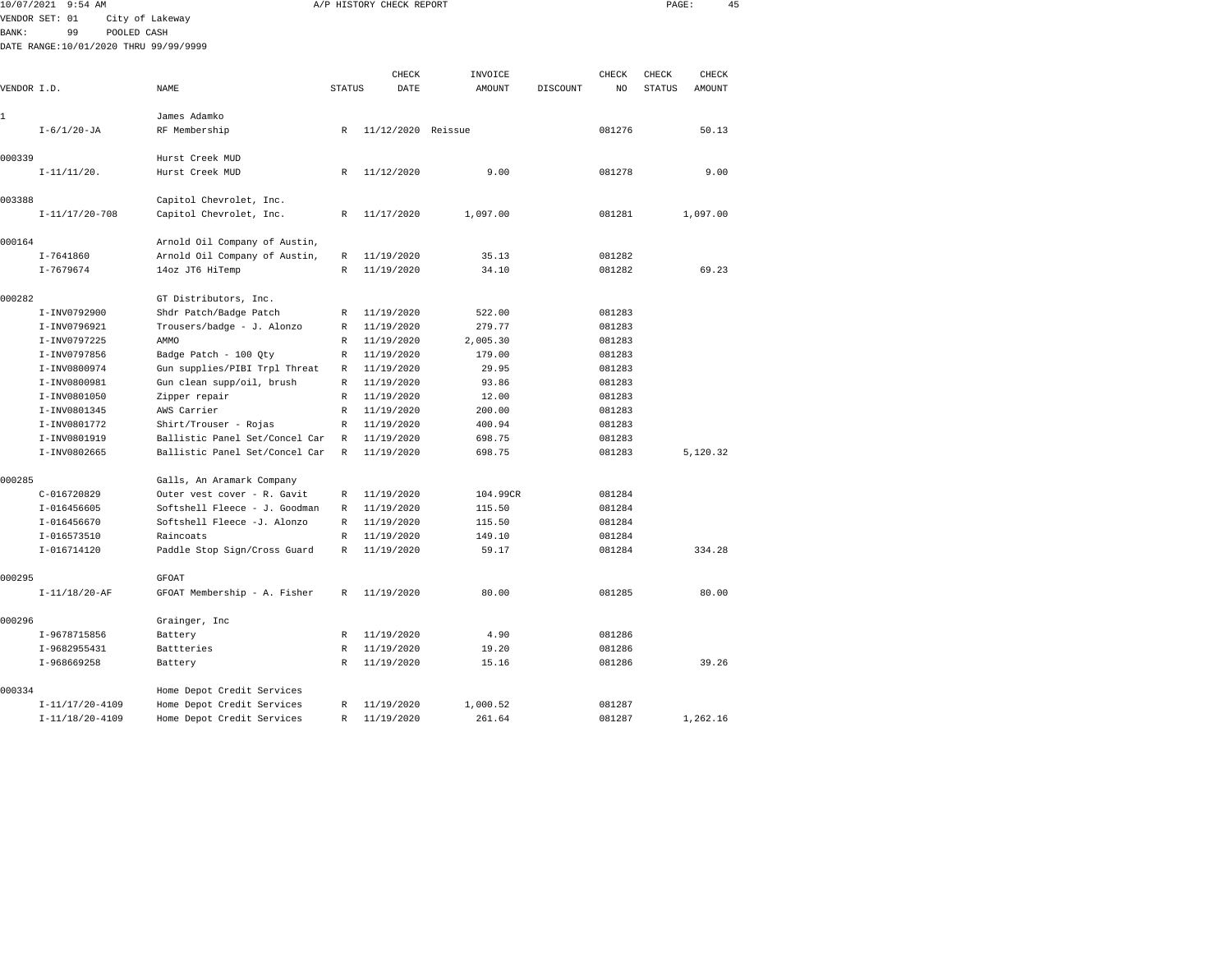| 10/07/2021  | 9:54 AM                               |                                |               | A/P HISTORY CHECK REPORT |               |          |        | PAGE:         | 46       |  |
|-------------|---------------------------------------|--------------------------------|---------------|--------------------------|---------------|----------|--------|---------------|----------|--|
|             | VENDOR SET: 01                        | City of Lakeway                |               |                          |               |          |        |               |          |  |
| BANK:       | 99<br>POOLED CASH                     |                                |               |                          |               |          |        |               |          |  |
|             | DATE RANGE:10/01/2020 THRU 99/99/9999 |                                |               |                          |               |          |        |               |          |  |
|             |                                       |                                |               |                          |               |          |        |               |          |  |
|             |                                       |                                |               | CHECK                    | INVOICE       |          | CHECK  | CHECK         | CHECK    |  |
| VENDOR I.D. |                                       | NAME                           | <b>STATUS</b> | DATE                     | <b>AMOUNT</b> | DISCOUNT | NO     | <b>STATUS</b> | AMOUNT   |  |
|             |                                       |                                |               |                          |               |          |        |               |          |  |
| 000342      |                                       | GE Capital Information Technol |               |                          |               |          |        |               |          |  |
|             | I-104318102                           | GE Capital Information Technol | $\mathbb R$   | 11/19/2020               | 2,474.81      |          | 081288 |               | 2,474.81 |  |
| 000406      |                                       | Marcelo's, Inc.                |               |                          |               |          |        |               |          |  |
|             | $I-500018$                            | Standard base - TCS            | R             | 11/19/2020               | 370.63        |          | 081289 |               |          |  |
|             | $I - 501970$                          | Standard base - TCS            | R             | 11/19/2020               | 378.38        |          | 081289 |               | 749.01   |  |
|             |                                       |                                |               |                          |               |          |        |               |          |  |
| 000413      |                                       | McCoy Corporation              |               |                          |               |          |        |               |          |  |
|             | I-7440786                             | Leather gloves                 | R             | 11/19/2020               | 13.49         |          | 081290 |               |          |  |
|             | $I - 7440802$                         | Poultry Netting                | R             | 11/19/2020               | 37.23         |          | 081290 |               |          |  |
|             | $I - 7441638$                         | Spring snap link               | R             | 11/19/2020               | 2.89          |          | 081290 |               |          |  |
|             | $I - 7443339$                         | Fabric & Sod Staples           | $\mathbb{R}$  | 11/19/2020               | 11.14         |          | 081290 |               | 64.75    |  |
|             |                                       |                                |               |                          |               |          |        |               |          |  |
| 000484      |                                       | Red Bud Supply, Inc.           |               |                          |               |          |        |               |          |  |
|             | $I-168617$                            | 28" Fed Reg T/Cone             | R             | 11/19/2020               | 801.80        |          | 081291 |               | 801.80   |  |
| 000501      |                                       | Safeway, Inc.                  |               |                          |               |          |        |               |          |  |
|             | $I-11/18/20-96414$                    | Safeway, Inc.                  | $\mathbb{R}$  | 11/19/2020               | 322.22        |          | 081292 |               | 322.22   |  |
|             |                                       |                                |               |                          |               |          |        |               |          |  |
| 000530      |                                       | Stokes Sign Company, Inc.      |               |                          |               |          |        |               |          |  |
|             | I-INV-16261                           | On Duty/Parking Signs          | R             | 11/19/2020               | 134.17        |          | 081293 |               |          |  |
|             | $I-INV-22721$                         | Sailmaster Sprt Crt Rules Sign | $\mathbb R$   | 11/19/2020               | 107.29        |          | 081293 |               |          |  |
|             | $I-INV-23047$                         | Reading is Cool Sign           | $\mathbb R$   | 11/19/2020               | 172.76        |          | 081293 |               |          |  |
|             | $I-INV-23453$                         | Jingle Bell Express Banners    | $\mathbb R$   | 11/19/2020               | 203.10        |          | 081293 |               |          |  |
|             | $I-INV-23500$                         | On Duty Sign                   | R             | 11/19/2020               | 50.28         |          | 081293 |               | 667.60   |  |
|             |                                       |                                |               |                          |               |          |        |               |          |  |
| 000536      |                                       | Swank Motion Pictures, Inc.    |               |                          |               |          | 081294 |               | 480.00   |  |
|             | $I-11/16/20$                          | Polar Bear Express/Lights On   | R             | 11/19/2020               | 480.00        |          |        |               |          |  |
| 000566      |                                       | Texas Municipal Clerks Certifi |               |                          |               |          |        |               |          |  |
|             | $I-11/17/20-JAT$                      | TMCCP Election Law Sem-JAT     | R             | 11/19/2020               | 300.00        |          | 081295 |               | 300.00   |  |
|             |                                       |                                |               |                          |               |          |        |               |          |  |
| 000585      |                                       | Spectrum Business dba Time War |               |                          |               |          |        |               |          |  |
|             | I-0013872110820                       | Spectrum TV/Internet - Court   | $\mathbb R$   | 11/19/2020               | 188.86        |          | 081296 |               |          |  |
|             | I-0013880110820                       | Spectrum TV                    | $\mathbb R$   | 11/19/2020               | 107.60        |          | 081296 |               |          |  |
|             | I-0069304110820                       | Spectrum Internet              | R             | 11/19/2020               | 150.78        |          | 081296 |               |          |  |
|             | I-0273500110620                       | Spectrum Fiber                 | $\mathbb R$   | 11/19/2020               | 1,132.82      |          | 081296 |               | 1,580.06 |  |
|             |                                       |                                |               |                          |               |          |        |               |          |  |
| 000688      |                                       | Webberville Propane, Inc       |               |                          |               |          |        |               |          |  |
|             | $I - 702923$                          | Propane tanks/918.0 Gallons    | R             | 11/19/2020               | 1,605.50      |          | 081297 |               | 1,605.50 |  |

I-11/17/20-Q1 Interlocal Coop Agreement - Q1 R 11/19/2020 6,358.95 081298 6,358.95

000716 Travis County Emergency Servic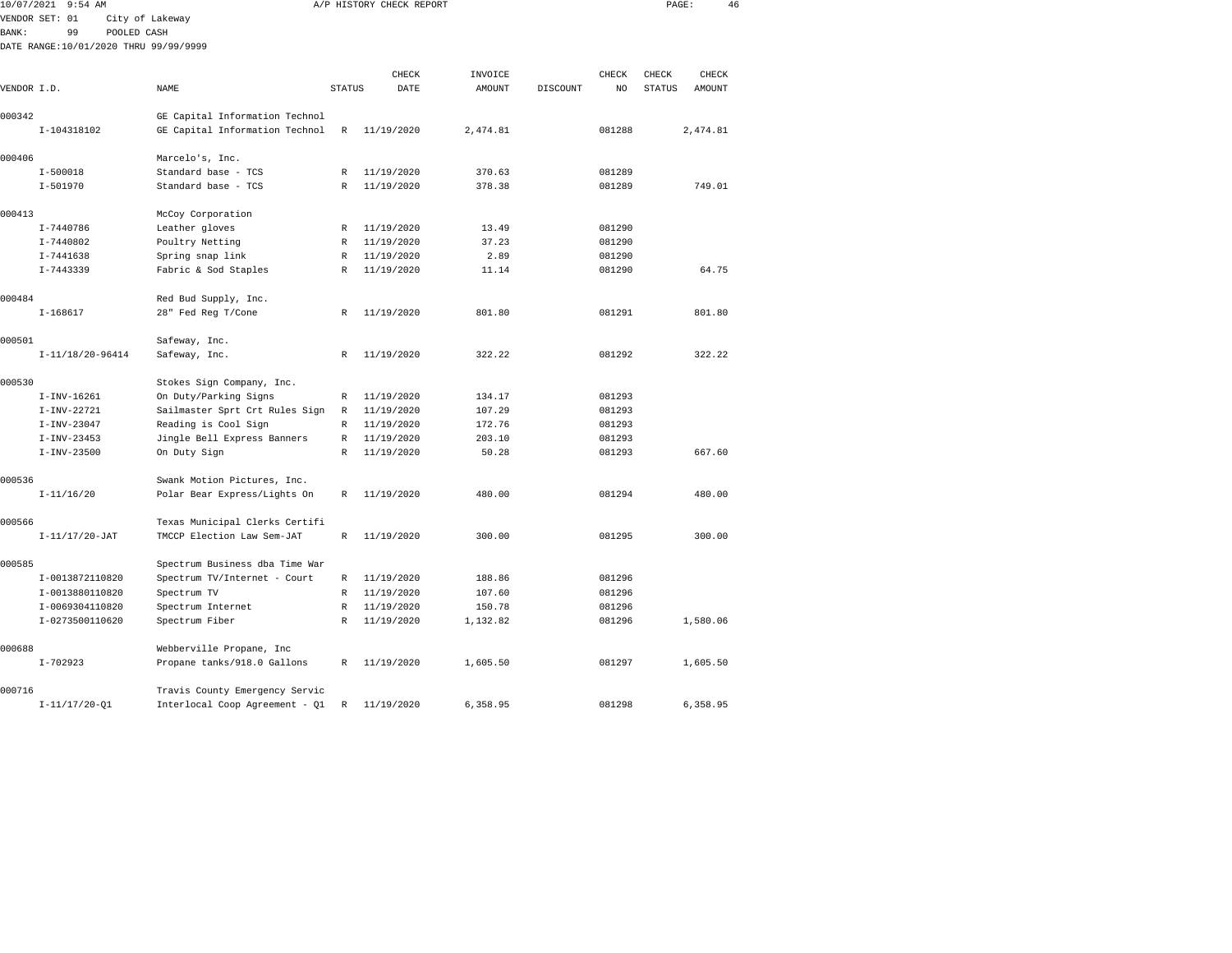| 10/07/2021     |                | $9:54$ AM         |                                       |                                                |               | A/P HISTORY CHECK REPORT |      |               |          |        | PAGE:         | 47        |  |
|----------------|----------------|-------------------|---------------------------------------|------------------------------------------------|---------------|--------------------------|------|---------------|----------|--------|---------------|-----------|--|
| VENDOR SET: 01 |                |                   | City of Lakeway                       |                                                |               |                          |      |               |          |        |               |           |  |
| <b>BANK:</b>   |                | 99                | POOLED CASH                           |                                                |               |                          |      |               |          |        |               |           |  |
|                |                |                   | DATE RANGE:10/01/2020 THRU 99/99/9999 |                                                |               |                          |      |               |          |        |               |           |  |
|                |                |                   |                                       |                                                |               |                          |      |               |          |        |               |           |  |
|                |                |                   |                                       |                                                |               | CHECK                    |      | INVOICE       |          | CHECK  | CHECK         | CHECK     |  |
| VENDOR I.D.    |                |                   |                                       | <b>NAME</b>                                    | <b>STATUS</b> |                          | DATE | <b>AMOUNT</b> | DISCOUNT | NO     | <b>STATUS</b> | AMOUNT    |  |
| 000741         |                |                   |                                       | Texas Court Clerks Association                 |               |                          |      |               |          |        |               |           |  |
|                |                | $I-11/17/20-BR$   |                                       | TCCA Member Renew/B. Reyes                     | R             | 11/19/2020               |      | 55.00         |          | 081299 |               |           |  |
|                |                | $I-11/17/20-RS$   |                                       | TCCA Member Renew-R. Sandoval                  | R             | 11/19/2020               |      | 55.00         |          | 081299 |               | 110.00    |  |
| 001008         |                |                   |                                       | Southwest Communications Techn                 |               |                          |      |               |          |        |               |           |  |
|                | $I - 15500$    |                   |                                       | VM not working/reset system                    | R             | 11/19/2020               |      | 47.00         |          | 081300 |               |           |  |
|                | $I - 15580$    |                   |                                       | VM to Email repair                             | R             | 11/19/2020               |      | 180.00        |          | 081300 |               | 227.00    |  |
| 001163         |                |                   |                                       | B2B Copies LLC                                 |               |                          |      |               |          |        |               |           |  |
|                | $I-69737$      |                   |                                       | Carbonless 2 pt Let - 500                      | R             | 11/19/2020               |      | 155.00        |          | 081301 |               | 155.00    |  |
|                |                |                   |                                       |                                                |               |                          |      |               |          |        |               |           |  |
| 001318         |                |                   |                                       | Reinalt-Thomas Corporation<br>Tires - Unit 706 |               |                          |      | 553.00        |          | 081302 |               |           |  |
|                | $I-2885120$    |                   |                                       |                                                | R             | 11/19/2020               |      |               |          |        |               | 553.00    |  |
| 001589         |                |                   |                                       | Cintas Corp No.2 dba Cintas Fi                 |               |                          |      |               |          |        |               |           |  |
|                |                | I-5033435718      |                                       | 1st aid supplies                               | R             | 11/19/2020               |      | 247.05        |          | 081303 |               |           |  |
|                |                | I-5039822527      |                                       | 1st aid supplies                               | R             | 11/19/2020               |      | 242.24        |          | 081303 |               | 489.29    |  |
| 001616         |                |                   |                                       | Uline                                          |               |                          |      |               |          |        |               |           |  |
|                |                | I-125197907       |                                       | 12x9x4 32 Ect Box                              | R             | 11/19/2020               |      | 79.50         |          | 081304 |               | 79.50     |  |
| 001728         |                |                   |                                       | D.I.J. Construction                            |               |                          |      |               |          |        |               |           |  |
|                | $I - 1874 - 4$ |                   |                                       | Pavement Marking                               | R             | 11/19/2020               |      | 23,994.30     |          | 081305 |               | 23,994.30 |  |
| 001736         |                |                   |                                       | Thomson Reuters - West                         |               |                          |      |               |          |        |               |           |  |
|                |                | I-843279158       |                                       | October Information Charges                    | R             | 11/19/2020               |      | 417.31        |          | 081306 |               |           |  |
|                |                | I-843286654       |                                       | October Information Charges                    | R             | 11/19/2020               |      | 610.02        |          | 081306 |               | 1,027.33  |  |
| 001784         |                |                   |                                       | Gayl Hubatch                                   |               |                          |      |               |          |        |               |           |  |
|                |                | $I-11/12/20-GH$   |                                       | Class Instructor/Tai Chi Easy                  | R             | 11/19/2020               |      | 469.00        |          | 081307 |               | 469.00    |  |
| 001847         |                |                   |                                       | Sam's Club Business Member                     |               |                          |      |               |          |        |               |           |  |
|                |                | $I-11/18/20-6447$ |                                       | Sam's Club Business Member                     | R             | 11/19/2020               |      | 382.27        |          | 081308 |               | 382.27    |  |
|                |                |                   |                                       |                                                |               |                          |      |               |          |        |               |           |  |
| 001848         |                |                   |                                       | Community Coffee Company, LLC                  |               |                          |      |               |          |        |               |           |  |
|                |                | I-12465028723     |                                       | Coffee, creamer                                | R             | 11/19/2020               |      | 114.00        |          | 081309 |               |           |  |
|                |                | I-12465028724     |                                       | Coffee, sugar, creamer                         | R             | 11/19/2020               |      | 250.70        |          | 081309 |               |           |  |
|                |                | I-12465031513     |                                       | Coffee, sugar, creamer                         | R             | 11/19/2020               |      | 187.00        |          | 081309 |               |           |  |
|                |                | I-12465031514     |                                       | Creamer                                        | R             | 11/19/2020               |      | 16.00         |          | 081309 |               | 567.70    |  |
|                |                |                   |                                       |                                                |               |                          |      |               |          |        |               |           |  |

I-00076049 Glassical Designs, Inc. R 11/19/2020 769.31 081310 769.31

001891 Glassical Designs, Inc.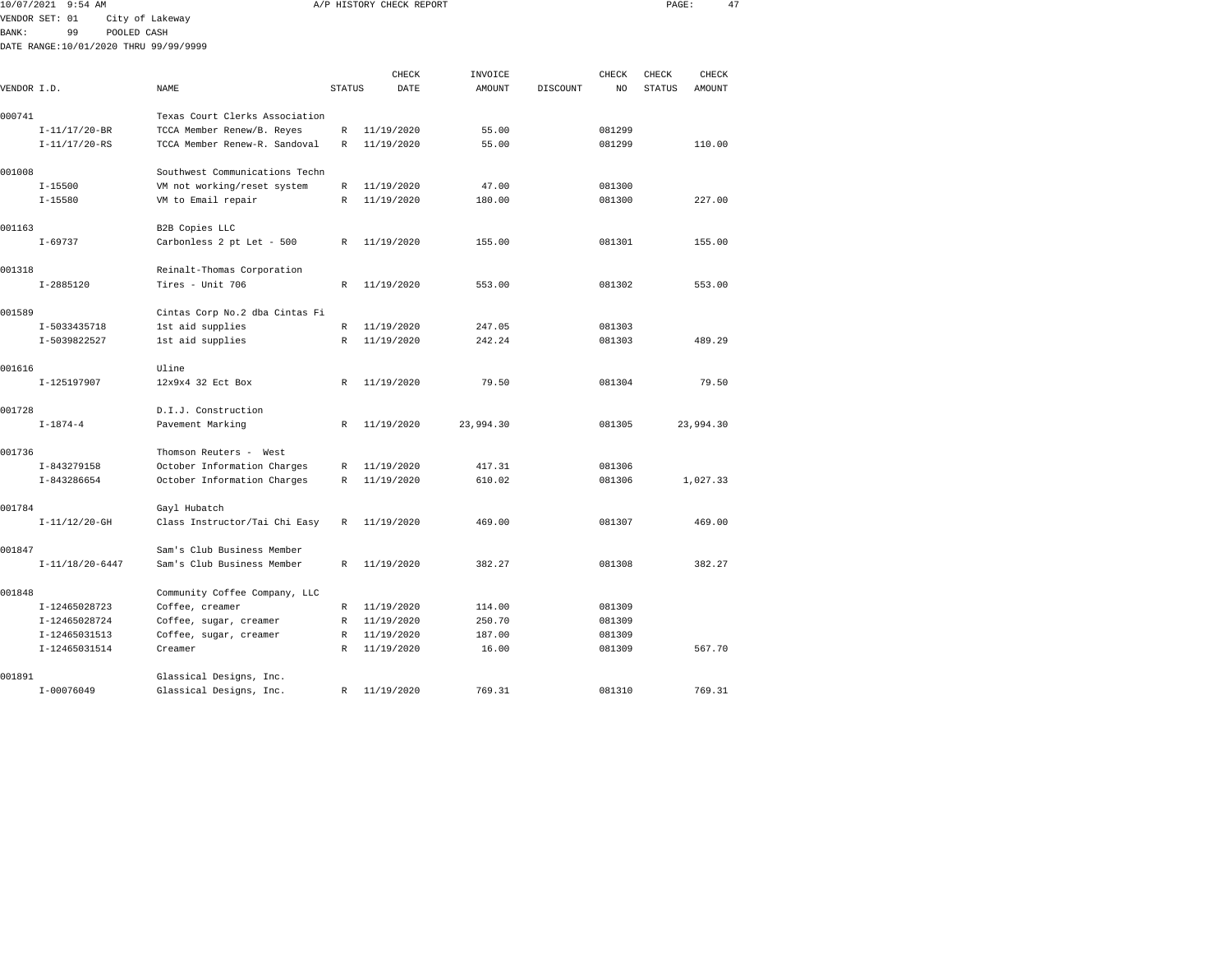| 10/07/2021   | $9:54$ AM                             |                                |                  | A/P HISTORY CHECK REPORT |                  |          |                  | PAGE:         | 48       |  |
|--------------|---------------------------------------|--------------------------------|------------------|--------------------------|------------------|----------|------------------|---------------|----------|--|
|              | VENDOR SET: 01                        | City of Lakeway                |                  |                          |                  |          |                  |               |          |  |
| <b>BANK:</b> | 99<br>POOLED CASH                     |                                |                  |                          |                  |          |                  |               |          |  |
|              | DATE RANGE:10/01/2020 THRU 99/99/9999 |                                |                  |                          |                  |          |                  |               |          |  |
|              |                                       |                                |                  |                          |                  |          |                  |               |          |  |
|              |                                       |                                |                  | CHECK                    | INVOICE          |          | CHECK            | CHECK         | CHECK    |  |
| VENDOR I.D.  |                                       | NAME                           | <b>STATUS</b>    | DATE                     | AMOUNT           | DISCOUNT | NO               | <b>STATUS</b> | AMOUNT   |  |
|              |                                       |                                |                  |                          |                  |          |                  |               |          |  |
| 001917       |                                       | SMS LLC Security Management Se |                  |                          |                  |          |                  |               |          |  |
|              | $I - 70236$                           | Annual Alarm Monitoring        | R                | 11/19/2020               | 274.45           |          | 081311           |               | 274.45   |  |
| 002052       |                                       | TMCA                           |                  |                          |                  |          |                  |               |          |  |
|              | $I-11/17/20-JAT$                      | TMCA Membership - JAT          | R                | 11/19/2020               | 100.00           |          | 081312           |               | 100.00   |  |
|              |                                       |                                |                  |                          |                  |          |                  |               |          |  |
| 002081       |                                       | GE Capital Bank                |                  |                          |                  |          |                  |               |          |  |
|              | I-11/18/20-128779                     | Bleach                         | $\mathbb R$      | 11/19/2020               | 28.12            |          | 081313           |               | 28.12    |  |
|              |                                       |                                |                  |                          |                  |          |                  |               |          |  |
| 002220       |                                       | S Randall Electric, Inc. dba R |                  |                          |                  |          |                  |               |          |  |
|              | $I - 28416$                           | Ethernet jack rpr/Mayor Office | R                | 11/19/2020               | 183.88           |          | 081314           |               | 183.88   |  |
|              |                                       |                                |                  |                          |                  |          |                  |               |          |  |
| 002268       |                                       | Brandy Miller, Ph.D., P.C.     |                  |                          |                  |          |                  |               |          |  |
|              | $I-LPD-5300$                          | Psych Eval - M. Jensen         | R                | 11/19/2020               | 250.00           |          | 081315           |               |          |  |
|              | $I-LPD-5400$                          | Psych Eval - R. Morse          | R                | 11/19/2020               | 250.00           |          | 081315           |               | 500.00   |  |
|              |                                       |                                |                  |                          |                  |          |                  |               |          |  |
| 002278       |                                       | Austin American-Statesman      |                  |                          |                  |          |                  |               |          |  |
|              | I-I00603139<br>I-I00603141            | ZAPCO Notice<br>ZAPCO Notice   | R<br>$\mathbb R$ | 11/19/2020<br>11/19/2020 | 386.40<br>399.28 |          | 081316<br>081316 |               |          |  |
|              | I-I00603142                           | ZAPCO Notice                   | R                | 11/19/2020               | 373.52           |          | 081316           |               |          |  |
|              | I-I00603143                           | ZAPCO Notice                   | R                | 11/19/2020               | 399.29           |          | 081316           |               |          |  |
|              | I-I00603145                           | ZAPCO Notice                   | $\mathbb R$      | 11/19/2020               | 360.64           |          | 081316           |               |          |  |
|              | I-I00603146                           | ZAPCO Notice                   | $\mathbb R$      | 11/19/2020               | 347.76           |          | 081316           |               |          |  |
|              | I-I00603148                           | Building Commission Notice     | R                | 11/19/2020               | 373.52           |          | 081316           |               |          |  |
|              | I-I00603149                           | Building Commission Notice     | R                | 11/19/2020               | 373.52           |          | 081316           |               |          |  |
|              | I-I00603151                           | Building Commission Notice     | R                | 11/19/2020               | 373.52           |          | 081316           |               |          |  |
|              | I-I00603153                           | Building Commission Notice     | R                | 11/19/2020               | 373.52           |          | 081316           |               | 3,760.96 |  |
|              |                                       |                                |                  |                          |                  |          |                  |               |          |  |
| 002289       |                                       | Amanzi Party Rentals           |                  |                          |                  |          |                  |               |          |  |
|              | $I-11/16/20$                          | Santa Chair/Lights On          | R                | 11/19/2020               | 623.00           |          | 081317           |               | 623.00   |  |
|              |                                       |                                |                  |                          |                  |          |                  |               |          |  |
| 002561       |                                       | Dude Solutions, Inc.           |                  |                          |                  |          |                  |               |          |  |
|              | $I-INV-79138$                         | Maintenance Edge Subcription   | R                | 11/19/2020               | 2,861.78         |          | 081318           |               | 2,861.78 |  |
|              |                                       |                                |                  |                          |                  |          |                  |               |          |  |
| 002737       |                                       | HEB Grocery Company            |                  |                          |                  |          |                  |               |          |  |
|              | $I-11/18/20-6000$                     | HEB Grocery Company            | R                | 11/19/2020               | 232.27           |          | 081319           |               | 232.27   |  |
| 002825       |                                       | HCOP, LLC dba Hill Country Out |                  |                          |                  |          |                  |               |          |  |
|              | $I-102020$                            | Service Charge                 | R                | 11/19/2020               | 5.12             |          | 081320           |               |          |  |
|              | $I - 1200920$                         | Service Charge                 | $\mathbb R$      | 11/19/2020               | 5.12             |          | 081320           |               | 10.24    |  |
|              |                                       |                                |                  |                          |                  |          |                  |               |          |  |
| 002852       |                                       | Shred-It US HoldCo, Inc. dba S |                  |                          |                  |          |                  |               |          |  |
|              | I-8180638535                          | Shred Service - October        | R                | 11/19/2020               | 108.96           |          | 081321           |               |          |  |
|              | I-8180786314                          | Shred Service - October        | $\mathbb R$      | 11/19/2020               | 74.42            |          | 081321           |               | 183.38   |  |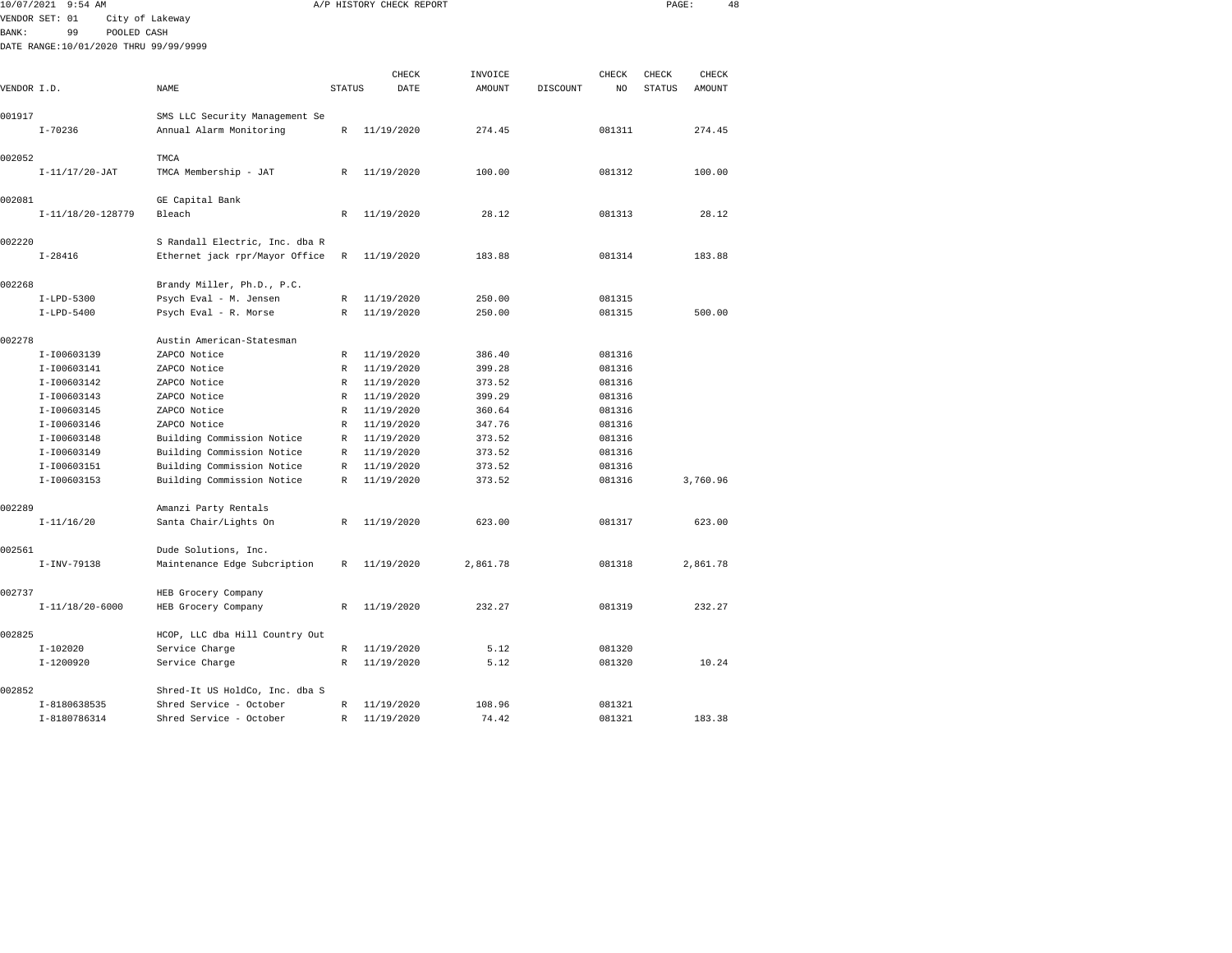| 10/07/2021  | $9:54$ AM                             |                                |               | A/P HISTORY CHECK REPORT |         |          |        | PAGE:         | 49       |  |
|-------------|---------------------------------------|--------------------------------|---------------|--------------------------|---------|----------|--------|---------------|----------|--|
|             | VENDOR SET: 01                        | City of Lakeway                |               |                          |         |          |        |               |          |  |
| BANK:       | 99<br>POOLED CASH                     |                                |               |                          |         |          |        |               |          |  |
|             | DATE RANGE:10/01/2020 THRU 99/99/9999 |                                |               |                          |         |          |        |               |          |  |
|             |                                       |                                |               |                          |         |          |        |               |          |  |
|             |                                       |                                |               | CHECK                    | INVOICE |          | CHECK  | CHECK         | CHECK    |  |
| VENDOR I.D. |                                       | NAME                           | <b>STATUS</b> | DATE                     | AMOUNT  | DISCOUNT | NO     | <b>STATUS</b> | AMOUNT   |  |
| 002855      |                                       | Dobie Supply LLC               |               |                          |         |          |        |               |          |  |
|             | $I - 30591$                           | Raised Pavement Marker         | R             | 11/19/2020               | 179.50  |          | 081322 |               |          |  |
|             | $I - 30592$                           | Street/traffic signs           | $\mathbb{R}$  | 11/19/2020               | 90.25   |          | 081322 |               |          |  |
|             | $I - 30893$                           | Street/traffic signs           | R             | 11/19/2020               | 250.00  |          | 081322 |               | 519.75   |  |
|             |                                       |                                |               |                          |         |          |        |               |          |  |
| 003035      |                                       | Progressive Commercial Aquatic |               |                          |         |          |        |               |          |  |
|             | $I-IA4838$                            | October Water Mgmt Program     | R             | 11/19/2020               | 550.00  |          | 081323 |               | 550.00   |  |
| 003073      |                                       | Ozark Bottled Water dba Hill C |               |                          |         |          |        |               |          |  |
|             | $I-959779$                            | 5 Gal Drinking Water           | $\mathbb{R}$  | 11/19/2020               | 31.99   |          | 081324 |               | 31.99    |  |
| 003080      |                                       | Stitch Gallery Inc             |               |                          |         |          |        |               |          |  |
|             | $I-93714$                             | Embroidery - K. McLeod         | $\mathbb{R}$  | 11/19/2020               | 46.00   |          | 081325 |               | 46.00    |  |
| 003139      |                                       | SHI-Government Solutions, Inc. |               |                          |         |          |        |               |          |  |
|             | I-GB00390966                          | 3Tb intellipower 64Mb          | $\mathbb R$   | 11/19/2020               | 720.00  |          | 081326 |               | 720.00   |  |
| 003161      |                                       | Cavender Stores, Ltd. dba Cave |               |                          |         |          |        |               |          |  |
|             | $I-0109368$                           | Boots - D. Lopez               | $\mathbb R$   | 11/19/2020               | 174.99  |          | 081327 |               |          |  |
|             | I-0109369-IN                          | Boots - L. Porter              | $\mathbb R$   | 11/19/2020               | 174.99  |          | 081327 |               |          |  |
|             | $I-0109370-IN$                        | Boots - R. McCray              | R             | 11/19/2020               | 184.99  |          | 081327 |               |          |  |
|             | $I-0109486 - IN$                      | Boots - R. Herrera             | R             | 11/19/2020               | 200.00  |          | 081327 |               |          |  |
|             | I-0109487-IN                          | Boots - D. DeLong              | R             | 11/19/2020               | 200.00  |          | 081327 |               |          |  |
|             | $I-0109488 - IN$                      | Boots - R. Perez               | $\mathbb{R}$  | 11/19/2020               | 199.99  |          | 081327 |               | 1,134.96 |  |
| 003162      |                                       | CW Two Austin LLC dba GoWash   |               |                          |         |          |        |               |          |  |
|             | $I - 1065$                            | Car Washes - October           | R             | 11/19/2020               | 270.00  |          | 081328 |               | 270.00   |  |
| 003207      |                                       | Amazon Capital Services, Inc.  |               |                          |         |          |        |               |          |  |
|             | I-1CGL-T4GG-RFML                      | Battery charger for motorcycle | R             | 11/19/2020               | 125.03  |          | 081329 |               |          |  |
|             | $I-1DQL-C47Y-LC93$                    | Puzzles                        | R             | 11/19/2020               | 19.94   |          | 081329 |               |          |  |
|             | I-1G6D-HFRG-K17N                      | Puzzle                         | R             | 11/19/2020               | 8.97    |          | 081329 |               |          |  |
|             | I-1JRR-KRYT-GMGN                      | SUPCASE for Samsung Galaxy     | R             | 11/19/2020               | 701.76  |          | 081329 |               |          |  |
|             | I-1QNN-D4VG-MMLQ                      | Amazon Capital Services, Inc.  | $\mathbb R$   | 11/19/2020               | 104.72  |          | 081329 |               |          |  |
|             | I-1R4L-X9YY-JH7W                      | Coffee sign/decor              | $\mathbb R$   | 11/19/2020               | 70.00   |          | 081329 |               |          |  |
|             | I-1Y9Q-6C46-PNGG                      | Battery Pack/Rechargable       | R             | 11/19/2020               | 28.98   |          | 081329 |               |          |  |
|             | I-1YFJ-PLHT-TNTK                      | Resource books for victim srvs | $\mathbb R$   | 11/19/2020               | 128.95  |          | 081329 |               | 1,188.35 |  |
| 003236      |                                       | Scott Kelley dba All American  |               |                          |         |          |        |               |          |  |
|             | $I-16095$                             | Tires/Dismount & Mount         | R             | 11/19/2020               | 977.00  |          | 081330 |               | 977.00   |  |
|             |                                       |                                |               |                          |         |          |        |               |          |  |

I-10272020-6295. AT&T Mob/38 CELL PHONES R 11/19/2020 2,309.92 081331 2,309.92

003242 AT&T Mobility National Account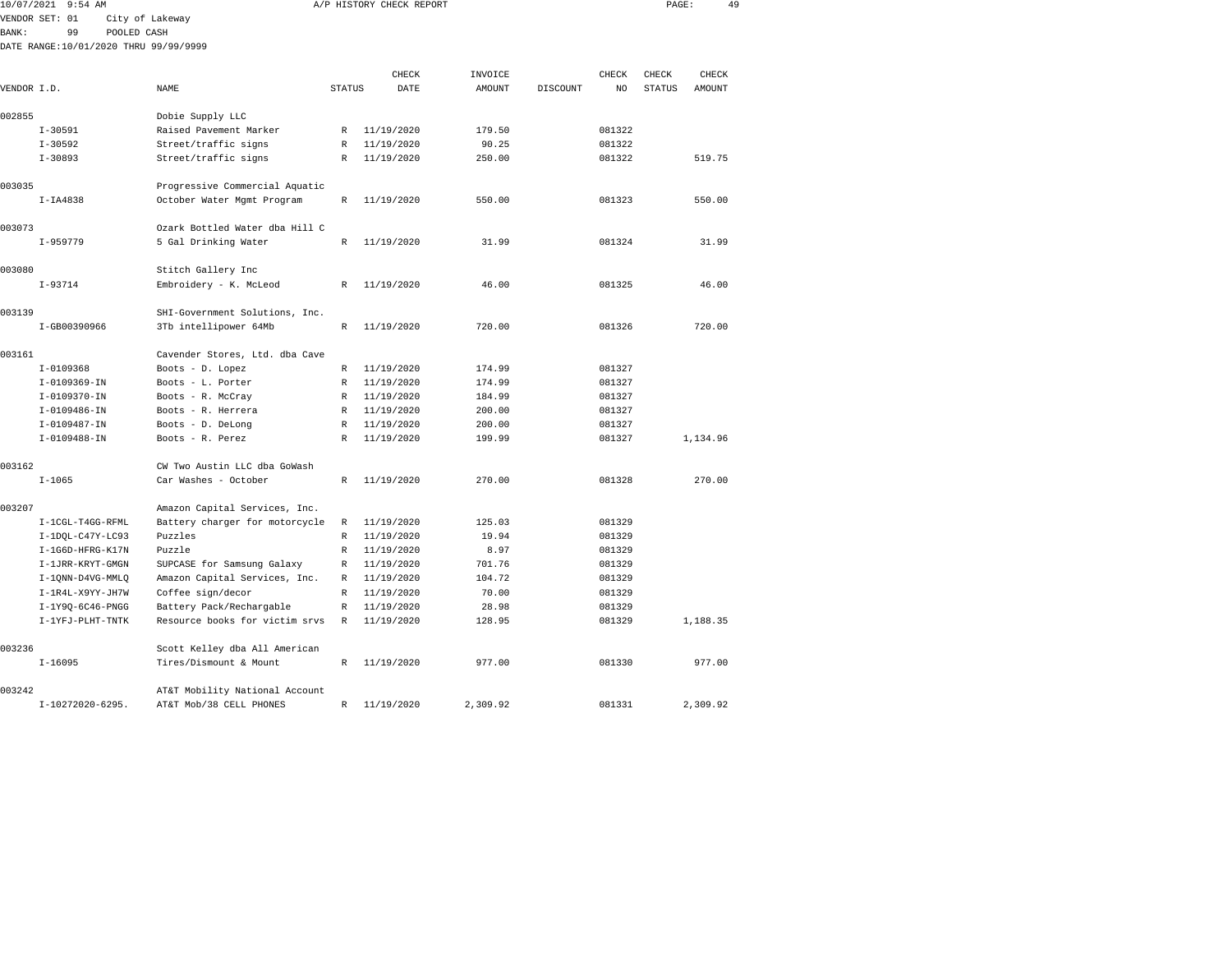|              | 10/07/2021 9:54 AM                    |                                |               | A/P HISTORY CHECK REPORT |                            |          |        | PAGE:         |           | 50 |
|--------------|---------------------------------------|--------------------------------|---------------|--------------------------|----------------------------|----------|--------|---------------|-----------|----|
|              | VENDOR SET: 01                        | City of Lakeway                |               |                          |                            |          |        |               |           |    |
| <b>BANK:</b> | 99<br>POOLED CASH                     |                                |               |                          |                            |          |        |               |           |    |
|              | DATE RANGE:10/01/2020 THRU 99/99/9999 |                                |               |                          |                            |          |        |               |           |    |
|              |                                       |                                |               |                          |                            |          |        |               |           |    |
|              |                                       |                                |               | CHECK                    | INVOICE                    |          | CHECK  | CHECK         | CHECK     |    |
| VENDOR I.D.  |                                       | NAME                           | <b>STATUS</b> | DATE                     | AMOUNT                     | DISCOUNT | NO     | <b>STATUS</b> | AMOUNT    |    |
| 003274       |                                       | Centerline Supply, Inc         |               |                          |                            |          |        |               |           |    |
|              | I-ORD0025763                          | Paint spray fill can/spray tip | R             | 11/19/2020               | 214.90                     |          | 081332 |               | 214.90    |    |
| 003291       |                                       | TextMe, Inc                    |               |                          |                            |          |        |               |           |    |
|              | $I - 02/10/20$                        | TextMe, Inc                    | R             | 11/19/2020               | 75.00                      |          | 081333 |               | 75.00     |    |
| 003318       |                                       | The UPS Store #4214            |               |                          |                            |          |        |               |           |    |
|              | $I - 2930$                            | UPS - Tyler Tech/Ticket Router | R             | 11/19/2020               | 10.95                      |          | 081334 |               |           |    |
|              | $I - 6161$                            | UPS - Intapol/boots            | R             | 11/19/2020               | 49.52                      |          | 081334 |               |           |    |
|              | $I - 7197$                            | UPS - software shipment        | R             | 11/19/2020               | 53.11                      |          | 081334 |               | 113.58    |    |
| 003380       |                                       | AK Telecom, LLC                |               |                          |                            |          |        |               |           |    |
|              | $I-AKT-1249-1$                        | AMAG SOFEWARE SERV CONTRA      | R             | 11/19/2020               | 18,916.00                  |          | 081335 |               | 18,916.00 |    |
| 003390       |                                       | Mission Communications, LLC    |               |                          |                            |          |        |               |           |    |
|              | $I-1045436$                           | Manhole Monitor Srv -1 yr      | R             | 11/19/2020               | 227.40                     |          | 081336 |               | 227.40    |    |
| $\mathbf{1}$ |                                       | ZANOYA, REID PHILIP            |               |                          |                            |          |        |               |           |    |
|              | I-000202011163887                     | ZANOYA, REID PHILIP:           | R             | 11/19/2020               | 50.00                      |          | 081337 |               | 50.00     |    |
| 1            |                                       | Friends of the Parks           |               |                          |                            |          |        |               |           |    |
|              | I-11/18/20-FOTP                       | Plants                         | $\mathbb{R}$  | 11/19/2020               | 20.86                      |          | 081338 |               | 20.86     |    |
| 003161       |                                       | Cavender Stores, Ltd. dba Cave |               |                          |                            |          |        |               |           |    |
|              | I-0109366-IN                          | Boots - A. Cid Correa          | $\mathbb{R}$  | 11/19/2020               | 184.99                     |          | 081339 |               |           |    |
|              | $I-0109367 - IN$                      | Boots - F. Jimenez             | $\mathbb{R}$  | 11/19/2020               | 174.99                     |          | 081339 |               |           |    |
|              | I-0109483-IN                          | Boots - L. Eilers              | R             | 11/19/2020               | 199.99                     |          | 081339 |               |           |    |
|              | $I-0109484-IN$                        | Boots - J. Solano              | $\mathbb{R}$  | 11/19/2020               | 134.99                     |          | 081339 |               |           |    |
|              | $I-0109485 - IN$                      | Boots - S. Santos              | R             | 11/19/2020               | 200.00                     |          | 081339 |               | 894.96    |    |
| 002278       |                                       | Austin American-Statesman      |               |                          |                            |          |        |               |           |    |
|              | I-I00603143                           | ZAPCO Notice                   | R             |                          | 11/19/2020 Partial Payment |          | 081340 |               | 0.01      |    |
| 000180       |                                       | City of Austin-Austin Energy   |               |                          |                            |          |        |               |           |    |
|              | I-024525671648                        | Electric - 3201 Neidhardt Dr   | R             | 11/24/2020               | 31.69                      |          | 081341 |               |           |    |
|              | I-113977557015                        | Electric - 1941 Lohmans Crsng  | R             | 11/24/2020               | 3,756.40                   |          | 081341 |               |           |    |
|              | I-325246460060                        | Electric - 1404 1/2 Lakeway Bl | R             | 11/24/2020               | 29.21                      |          | 081341 |               |           |    |
|              | I-343588181354                        | Electric - 1602 1/2 N FM 620   | R             | 11/24/2020               | 34.72                      |          | 081341 |               |           |    |
|              | I-415636793892                        | Electric - 2321 1/2 Lohmans Cr | R             | 11/24/2020               | 27.19                      |          | 081341 |               |           |    |
|              | I-447728013312                        | Electric - 2101 1/2 Lakeway Bl | R             | 11/24/2020               | 37.84                      |          | 081341 |               |           |    |
|              | I-461049135965                        | Electric - 200 1/2 S FM 620    | R             | 11/24/2020               | 30.85                      |          | 081341 |               |           |    |
|              | I-477474591801                        | Electric - 1940 1/2 Lohmans Cr | R             | 11/24/2020               | 58.15                      |          | 081341 |               |           |    |

I-5849050000 Electric - 3309 S FM 620 R 11/24/2020 25.63 081341

I-949311985254 Electric - 916 S FM 620 R 11/24/2020 50.08 081341 4,081.76

081341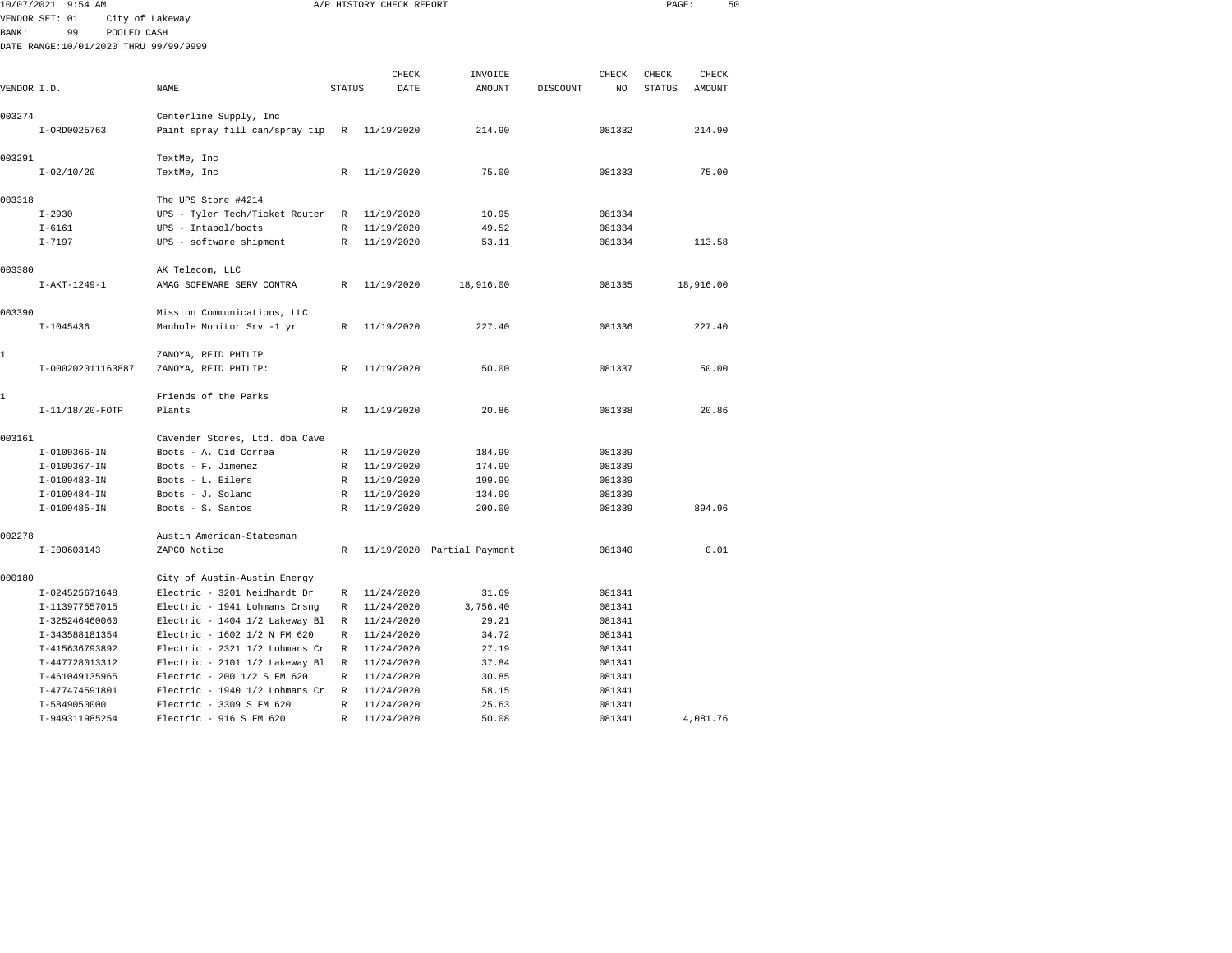|              | 10/07/2021 9:54 AM |                                       |               | A/P HISTORY CHECK REPORT |               |          |        | PAGE:         | 51     |  |
|--------------|--------------------|---------------------------------------|---------------|--------------------------|---------------|----------|--------|---------------|--------|--|
|              | VENDOR SET: 01     | City of Lakeway                       |               |                          |               |          |        |               |        |  |
| <b>BANK:</b> | 99                 | POOLED CASH                           |               |                          |               |          |        |               |        |  |
|              |                    | DATE RANGE:10/01/2020 THRU 99/99/9999 |               |                          |               |          |        |               |        |  |
|              |                    |                                       |               | CHECK                    | INVOICE       |          | CHECK  | CHECK         | CHECK  |  |
| VENDOR I.D.  |                    | NAME                                  | <b>STATUS</b> | DATE                     | <b>AMOUNT</b> | DISCOUNT | NO     | <b>STATUS</b> | AMOUNT |  |
| 000260       |                    | Ewing                                 |               |                          |               |          |        |               |        |  |
|              | I-12857371         | Splice, riser, flags, primer          | R             | 11/24/2020               | 181.23        |          | 081342 |               |        |  |
|              | I-12932842         | C7 LED Bulbls                         | $\mathbb{R}$  | 11/24/2020               | 308.40        |          | 081342 |               |        |  |
|              | $I-12955541$       | C7 LED Bulb                           | $\mathbb{R}$  | 11/24/2020               | 132.17        |          | 081342 |               |        |  |
|              | $I-12955613$       | C9 LED Bulb                           | $\mathbb{R}$  | 11/24/2020               | 49.00         |          | 081342 |               |        |  |
|              | I-12982367         | 4x6 ft green net lights               | R             | 11/24/2020               | 160.09        |          | 081342 |               |        |  |
|              | I-12982385         | Station Outdoor Contoller             | $\mathbb{R}$  | 11/24/2020               | 142.68        |          | 081342 |               | 973.57 |  |
| 000438       |                    | Office Depot, Inc.                    |               |                          |               |          |        |               |        |  |
|              | I-128608094001     | Paper towels, toilet tissue           | $\mathbb{R}$  | 11/24/2020               | 85.78         |          | 081343 |               |        |  |
|              | I-128717045001     | Planner/dskpd/calender/scissor        | R             | 11/24/2020               | 237.47        |          | 081343 |               |        |  |
|              | I-128743114001     | Sharpie markers                       | R             | 11/24/2020               | 7.84          |          | 081343 |               |        |  |
|              | I-128743118001     | DataStick USB                         | R             | 11/24/2020               | 15.58         |          | 081343 |               |        |  |
|              | I-128774532001     | Batteries                             | R             | 11/24/2020               | 15.44         |          | 081343 |               |        |  |
|              | I-128775002001     | Refill, CSNT, TCELL MANG, K3          | R             | 11/24/2020               | 53.89         |          | 081343 |               |        |  |
|              | I-129134695001     | Trash bags, Gojo                      | R             | 11/24/2020               | 25.84         |          | 081343 |               |        |  |
|              | I-129135350001     | OdoBan Lavender 4 Gallons             | $\mathbb{R}$  | 11/24/2020               | 48.99         |          | 081343 |               |        |  |
|              | I-130444361001     | Wipes, duster, toiliet tissue         | $\mathbb{R}$  | 11/24/2020               | 146.28        |          | 081343 |               |        |  |
|              | I-130704887001     | Tower heaters                         | R             | 11/24/2020               | 65.29         |          | 081343 |               |        |  |
|              | I-131882089001     | Trash bags, liners                    | R             | 11/24/2020               | 45.14         |          | 081343 |               |        |  |
|              | I-131882571001     | Toilet cleaner                        | $\mathbb{R}$  | 11/24/2020               | 31.09         |          | 081343 |               |        |  |
|              | I-133160050001     | Deskpad                               | $\mathbb{R}$  | 11/24/2020               | 7.19          |          | 081343 |               |        |  |
|              | I-133203131001     | Tape, markers, pens, binder cl        | $\mathbb{R}$  | 11/24/2020               | 91.66         |          | 081343 |               |        |  |
|              | I-133203137001     | 128GB & 64GB USB Flash                | $\mathbb{R}$  | 11/24/2020               | 55.96         |          | 081343 |               | 933.44 |  |
| 000585       |                    | Spectrum Business dba Time War        |               |                          |               |          |        |               |        |  |
|              | I-0067761111520    | Spectrum - TV/Internet                | R             | 11/24/2020               | 242.89        |          | 081344 |               | 242.89 |  |
| 000702       |                    | Quill Corporation                     |               |                          |               |          |        |               |        |  |
|              | C-11249291         | Hp brsh 120G                          | R             | 11/24/2020               | 19.96CR       |          | 081345 |               |        |  |

 I-11085466 Paper, planner, creamer R 11/24/2020 354.66 081345 I-11090077 T-pins R 11/24/2020 4.50 081345 I-11096405 Gel hand wash R 11/24/2020 8.98 081345 I-11249273 Expo low odor 8pk R 11/24/2020 11.72 081345 I-11249291 Hp brch 120G, Disint spry, tap R 11/24/2020 81.90 081345 I-11249703 Face masks R 11/24/2020 25.98 081345 I-11257978 Lysol wipes R 11/24/2020 6.11 081345 I-11269114 Paper R 11/24/2020 18.69 081345 I-11269141 Colorex spray R 11/24/2020 17.14 081345 I-11308318 Dry erase board R 11/24/2020 10.62 081345 I-11436877 Jumbo mail tube - Dr Thru Boo R 11/24/2020 118.99 081345 I-1144333 Hp brch 120G R 11/24/2020 19.92 081345 I-11480819 Ticket roll - Lights On R 11/24/2020 9.77 081345 I-11493597 Hp bro 200G, tissue R 11/24/2020 88.36 081345 I-11655831 Paper, tissue, wipes, face mas R 11/24/2020 186.99 081345 I-11662347 Disinfectant spray R 11/24/2020 64.72 081345

I-11667657 Lysol wipes R 11/24/2020 11.69 081345 1,020.78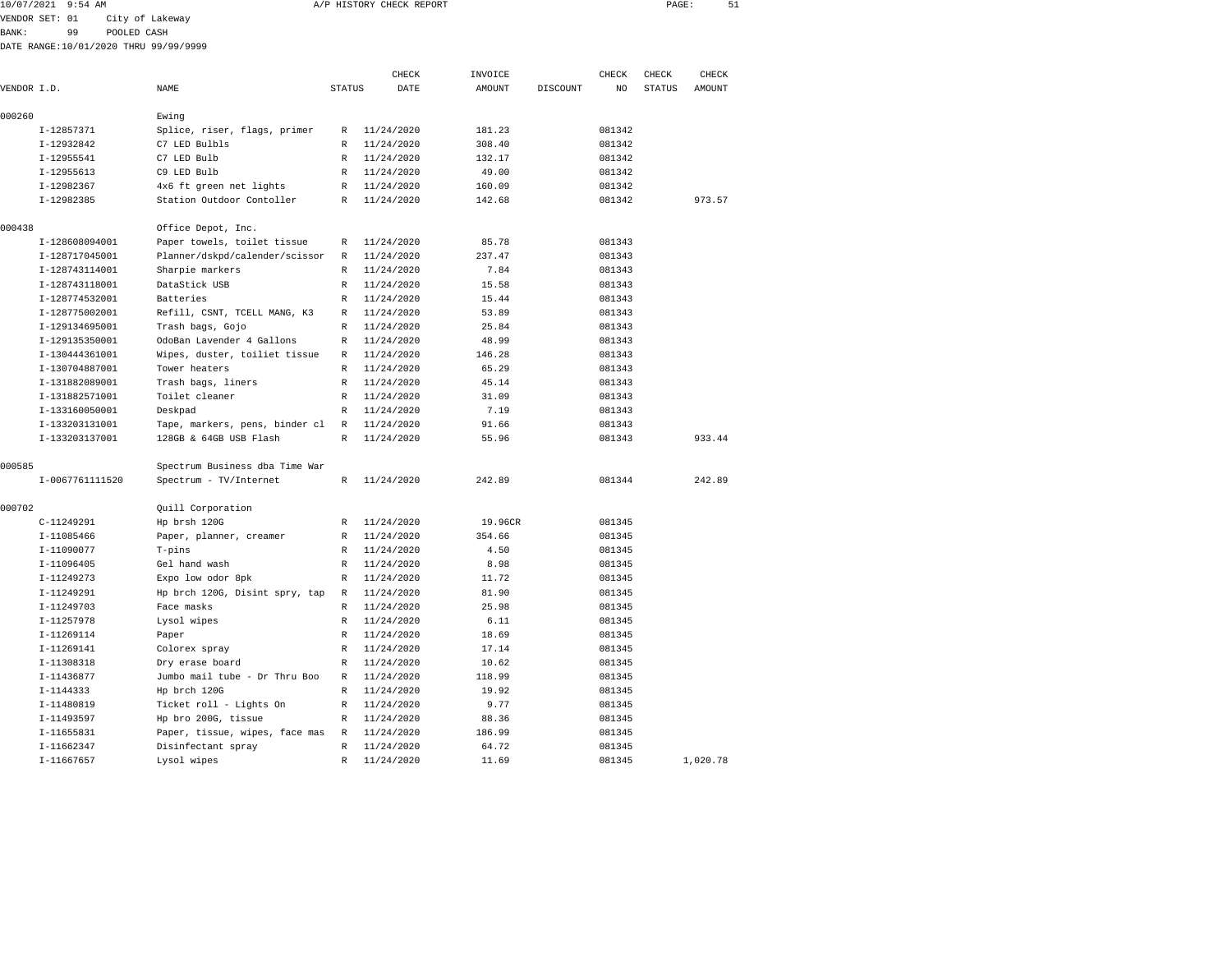| 10/07/2021 9:54 AM                    |                                |               | A/P HISTORY CHECK REPORT |               |          |              | PAGE:         | 52       |  |
|---------------------------------------|--------------------------------|---------------|--------------------------|---------------|----------|--------------|---------------|----------|--|
| VENDOR SET: 01                        | City of Lakeway                |               |                          |               |          |              |               |          |  |
| <b>BANK:</b><br>99                    | POOLED CASH                    |               |                          |               |          |              |               |          |  |
| DATE RANGE:10/01/2020 THRU 99/99/9999 |                                |               |                          |               |          |              |               |          |  |
|                                       |                                |               |                          |               |          |              |               |          |  |
|                                       |                                |               | CHECK                    | INVOICE       |          | <b>CHECK</b> | CHECK         | CHECK    |  |
| VENDOR I.D.                           | NAME                           | <b>STATUS</b> | DATE                     | <b>AMOUNT</b> | DISCOUNT | NO           | <b>STATUS</b> | AMOUNT   |  |
|                                       |                                |               |                          |               |          |              |               |          |  |
| 000880                                | Card Service Center            |               |                          |               |          |              |               |          |  |
| $I-11/23/20-3010$                     | Card Service Center            | R             | 11/24/2020               | 160.36        |          | 081347       |               | 160.36   |  |
| 000880                                | Card Service Center            |               |                          |               |          |              |               |          |  |
| $I-11/23/20-3226$                     | Card Service Center            | $\mathbb{R}$  | 11/24/2020               | 119.19        |          | 081348       |               | 119.19   |  |
|                                       |                                |               |                          |               |          |              |               |          |  |
| 000880                                | Card Service Center            |               |                          |               |          |              |               |          |  |
| $I-11/23/20-3275$                     | Card Service Center            | R             | 11/24/2020               | 2,549.26      |          | 081349       |               | 2,549.26 |  |
|                                       |                                |               |                          |               |          |              |               |          |  |
| 000880                                | Card Service Center            |               |                          |               |          |              |               |          |  |
| $I-11/23/20-5691$                     | Microsoft Online Services      | R             | 11/24/2020               | 59.54         |          | 081350       |               | 59.54    |  |
| 001073                                | AT&T - 8605                    |               |                          |               |          |              |               |          |  |
| $I-11/24/20-8605$                     | AT&T - Internet                | $\mathbb{R}$  | 11/24/2020               | 106.07        |          | 081351       |               | 106.07   |  |
|                                       |                                |               |                          |               |          |              |               |          |  |
| 001314                                | Staples Business Advantage     |               |                          |               |          |              |               |          |  |
| I-1631513498                          | Paper, printer ink, battery    | R             | 11/24/2020               | 673.65        |          | 081352       |               | 673.65   |  |
|                                       |                                |               |                          |               |          |              |               |          |  |
| 001940                                | AT&T - 9533                    |               |                          |               |          |              |               |          |  |
| $I-11/24/20-9533$                     | AT&T - Phone                   | $\mathbb{R}$  | 11/24/2020               | 79.62         |          | 081353       |               | 79.62    |  |
| 002227                                | Lakeway Texaco Station, LLC    |               |                          |               |          |              |               |          |  |
| I-0030971                             | Unit 115, Heater hose, coolant | R             | 11/24/2020               | 495.01        |          | 081354       |               |          |  |
| $I-0031041$                           | Unit 161, TPMS sensor, bulb    | R             | 11/24/2020               | 125.12        |          | 081354       |               |          |  |
| $I-0031051$                           | Unit 102, belts, radiator hose | $\mathbb R$   | 11/24/2020               | 582.37        |          | 081354       |               |          |  |
| I-0031057                             | Unit 130, Oil change           | R             | 11/24/2020               | 68.00         |          | 081354       |               |          |  |
| I-0031109                             | Unit 195, cutoff switch        | R             | 11/24/2020               | 128.00        |          | 081354       |               |          |  |
| I-0031210                             | Unit 101, wiper blade replcmnt | R             | 11/24/2020               | 39.00         |          | 081354       |               |          |  |
| $I-0031296$                           | Unit 102, ck motor for knockin | R             | 11/24/2020               | 96.00         |          | 081354       |               |          |  |
| $I-0031306$                           | Trailer, safety inspection     | $\mathbb{R}$  | 11/24/2020               | 7.00          |          | 081354       |               |          |  |
| I-00313127                            | Unit 194, safety inspection    | R             | 11/24/2020               | 7.00          |          | 081354       |               |          |  |
| I-0031314                             | Unit 195, Inspection           | R             | 11/24/2020               | 18.50         |          | 081354       |               |          |  |
| $I-0031328$                           | Unit 181, trans/diff flsh/oil  | R             | 11/24/2020               | 469.95        |          | 081354       |               |          |  |
| I-0031331                             | Unit 193, Oil change, tire pth | R             | 11/24/2020               | 99.00         |          | 081354       |               |          |  |
| $I - 0031335$                         | Unit M100, Air fltr, diff flsh | $\mathbb{R}$  | 11/24/2020               | 162.10        |          | 081354       |               |          |  |
| $I-0031344$                           | Unit 192, Oil ch/dif flsh/insp | R             | 11/24/2020               | 253.50        |          | 081354       |               |          |  |
| $I - 0031347$                         | Unit 195, Oil change, diff fls | $\mathbb R$   | 11/24/2020               | 235.00        |          | 081354       |               |          |  |
| $I-0031361$                           | Unit 137, Oil change, str flsh | R             | 11/24/2020               | 147.95        |          | 081354       |               |          |  |
| I-0031364                             | Unit 193, Inspection           | R             | 11/24/2020               | 18.50         |          | 081354       |               |          |  |
| I-0031397                             | Unit 195, Tire patch           | R             | 11/24/2020               | 24.00         |          | 081354       |               |          |  |
| $I-0031401$                           | Unit 165, Oil change           | R             | 11/24/2020               | 75.00         |          | 081354       |               |          |  |
| $I-0031402$                           | Unit 191, Inspect, Oil chng    | R             | 11/24/2020               | 161.63        |          | 081354       |               |          |  |
| $I - 0031450$                         | Unit 163, Rpl expan tank hose  | R             | 11/24/2020               | 195.31        |          | 081354       |               | 3,407.94 |  |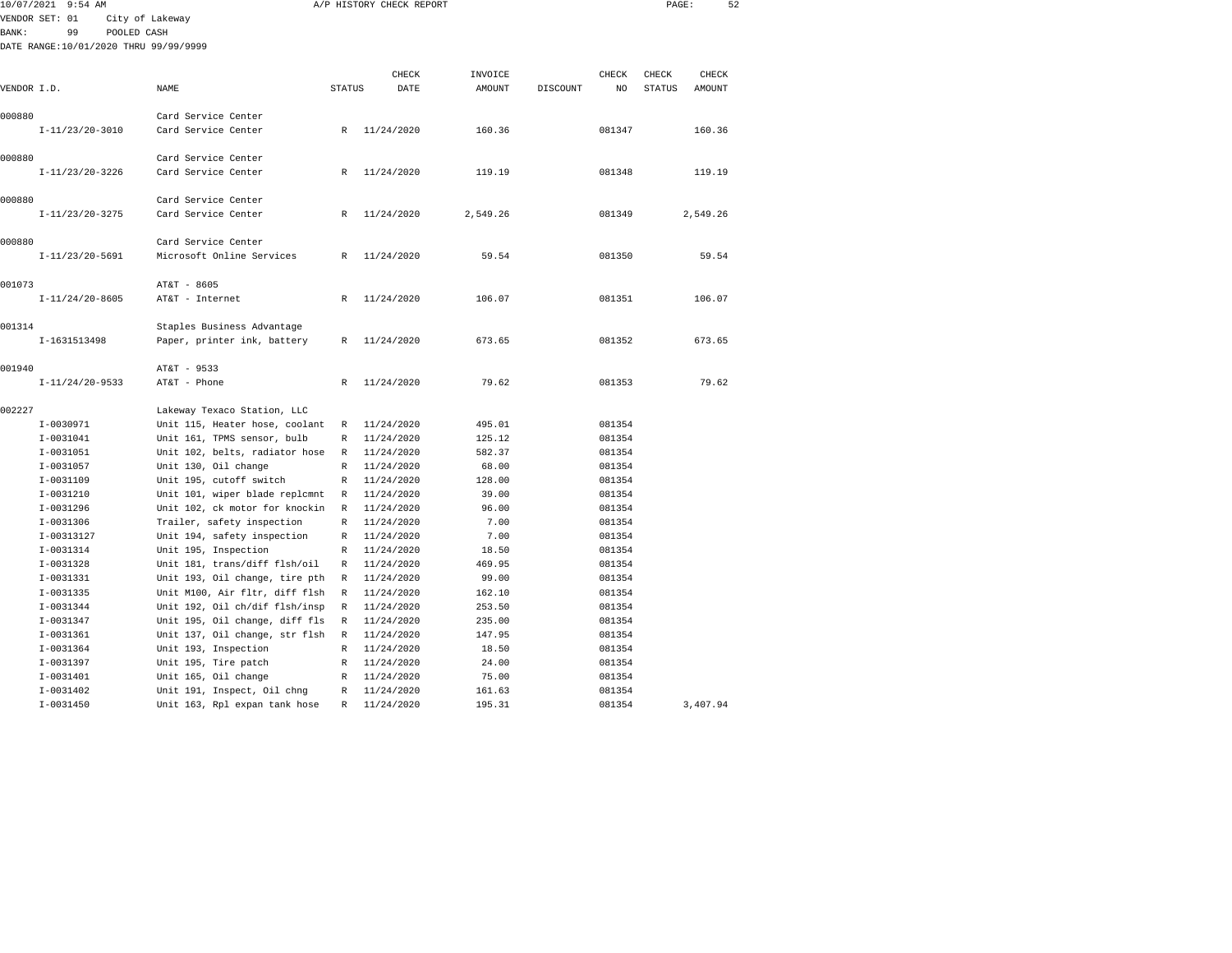|              | 10/07/2021 9:54 AM                    |                                |               | A/P HISTORY CHECK REPORT |               |          |        | PAGE:         |          | 53 |
|--------------|---------------------------------------|--------------------------------|---------------|--------------------------|---------------|----------|--------|---------------|----------|----|
|              | VENDOR SET: 01                        | City of Lakeway                |               |                          |               |          |        |               |          |    |
| <b>BANK:</b> | 99<br>POOLED CASH                     |                                |               |                          |               |          |        |               |          |    |
|              | DATE RANGE:10/01/2020 THRU 99/99/9999 |                                |               |                          |               |          |        |               |          |    |
|              |                                       |                                |               |                          |               |          |        |               |          |    |
|              |                                       |                                |               | CHECK                    | INVOICE       |          | CHECK  | CHECK         | CHECK    |    |
| VENDOR I.D.  |                                       | <b>NAME</b>                    | <b>STATUS</b> | DATE                     | <b>AMOUNT</b> | DISCOUNT | NO     | <b>STATUS</b> | AMOUNT   |    |
| 002355       |                                       | Alpha Paving Industries, LLC   |               |                          |               |          |        |               |          |    |
|              | $I-20603D-1$                          | Pavement Sealcoat - Waste Conn | $\mathbb R$   | 11/24/2020               | 5,600.00      |          | 081356 |               | 5,600.00 |    |
|              |                                       |                                |               |                          |               |          |        |               |          |    |
| 002583       |                                       | Verizon Connect NWF INC.       |               |                          |               |          |        |               |          |    |
|              | I-0SV000002274101                     | Verizon Connect -Oct Srvs      | R             | 11/24/2020               | 337.61        |          | 081357 |               | 337.61   |    |
|              |                                       |                                |               |                          |               |          |        |               |          |    |
| 003266       |                                       | AT&T - 8538                    |               |                          |               |          |        |               |          |    |
|              | $I-11/24/20-8583$                     | AT&T - ADI w/ Mnqd Router      | $\mathbb{R}$  | 11/24/2020               | 983.95        |          | 081358 |               | 983.95   |    |
| 003353       |                                       | Home Depot USA, Inc.           |               |                          |               |          |        |               |          |    |
|              | I-578218869                           | Post for safety gate           | R             | 11/24/2020               | 100.13        |          | 081359 |               |          |    |
|              | I-580390631                           | Disinfectant wipes             | $\mathbb R$   | 11/24/2020               | 42.06         |          | 081359 |               |          |    |
|              | I-581825247                           | Lacquer                        | R             | 11/24/2020               | 4.18          |          | 081359 |               |          |    |
|              | I-583200234                           | Ornaments/lacquer              | R             | 11/24/2020               | 107.06        |          | 081359 |               |          |    |
|              | I-583490156                           | Ornaments                      | $\mathbb R$   | 11/24/2020               | 444.00        |          | 081359 |               |          |    |
|              | I-583490479                           | LED Retriever, lights, airblow | R             | 11/24/2020               | 428.86        |          | 081359 |               | 1,126.29 |    |
|              |                                       |                                |               |                          |               |          |        |               |          |    |
| 000880       |                                       | Card Service Center            |               |                          |               |          |        |               |          |    |
|              | $I-11/23/20-3390$                     | Card Service Center            | R             | 12/01/2020               | 3,120.63      |          | 081361 |               | 3,120.63 |    |
|              |                                       |                                |               |                          |               |          |        |               |          |    |
| 000378       |                                       | Lakeway MUD                    |               | 12/02/2020               |               |          | 081364 |               |          |    |
|              | I-12/02/2020-LMUD                     | Lakeway MUD                    | R             |                          | 8,396.81      |          |        |               | 8,396.81 |    |
| 000449       |                                       | Pedernales Electric Co-op      |               |                          |               |          |        |               |          |    |
|              | $I-12/02/20-2232$                     | Pedernales Electric Co-op      | R             | 12/02/2020               | 4,913.11      |          | 081366 |               | 4,913.11 |    |
|              |                                       |                                |               |                          |               |          |        |               |          |    |
| 000585       |                                       | Spectrum Business dba Time War |               |                          |               |          |        |               |          |    |
|              | I-0260903112520                       | Spectrum -TV/Internet          | R             | 12/02/2020               | 2,422.05      |          | 081368 |               | 2,422.05 |    |
|              |                                       |                                |               |                          |               |          |        |               |          |    |
| 000599       |                                       | Travis County WCID #17         |               |                          |               |          |        |               |          |    |
|              | $I-12/02/20-216473$                   | WCID#17 - 502 Hurst Creek Rd   | R             | 12/02/2020               | 130.02        |          | 081369 |               |          |    |
|              | $I-12/02/20-219564$                   | WCID #17-502 Hurst Crk Rd LRR  | R             | 12/02/2020               | 159.95        |          | 081369 |               |          |    |
|              | $I-12/02/20-227861$                   | WCID #17-1602 RR 620 N         | R             | 12/02/2020               | 62.37         |          | 081369 |               |          |    |
|              | I-12/02/20-247673                     | WCID #17-Clara Van Dr          | $\mathbb R$   | 12/02/2020               | 358.57        |          | 081369 |               |          |    |
|              | I-12/02/20-252790                     | WCID #17-1941 Lohmnans Crsng   | $\mathbb R$   | 12/02/2020               | 386.19        |          | 081369 |               | 1,097.10 |    |
| 000761       |                                       | Capital Area Council of Govern |               |                          |               |          |        |               |          |    |
|              | I-2021M 132                           | CAPCOG Annual Dues 2021        | $\mathbb R$   | 12/02/2020               | 1,582.70      |          | 081370 |               | 1,582.70 |    |
|              |                                       |                                |               |                          |               |          |        |               |          |    |
| 001477       |                                       | Kiddie Express Train, LLC      |               |                          |               |          |        |               |          |    |
|              | $I - 205121$                          | Lights On - Train Rides        | R             | 12/02/2020               | 295.00        |          | 081371 |               | 295.00   |    |
|              |                                       |                                |               |                          |               |          |        |               |          |    |
| 001784       |                                       | Gayl Hubatch                   |               |                          |               |          |        |               |          |    |
|              | $I-12/2/20-GH$                        | Class Instructor - Tai Chi     | R             | 12/02/2020               | 35.00         |          | 081372 |               | 35.00    |    |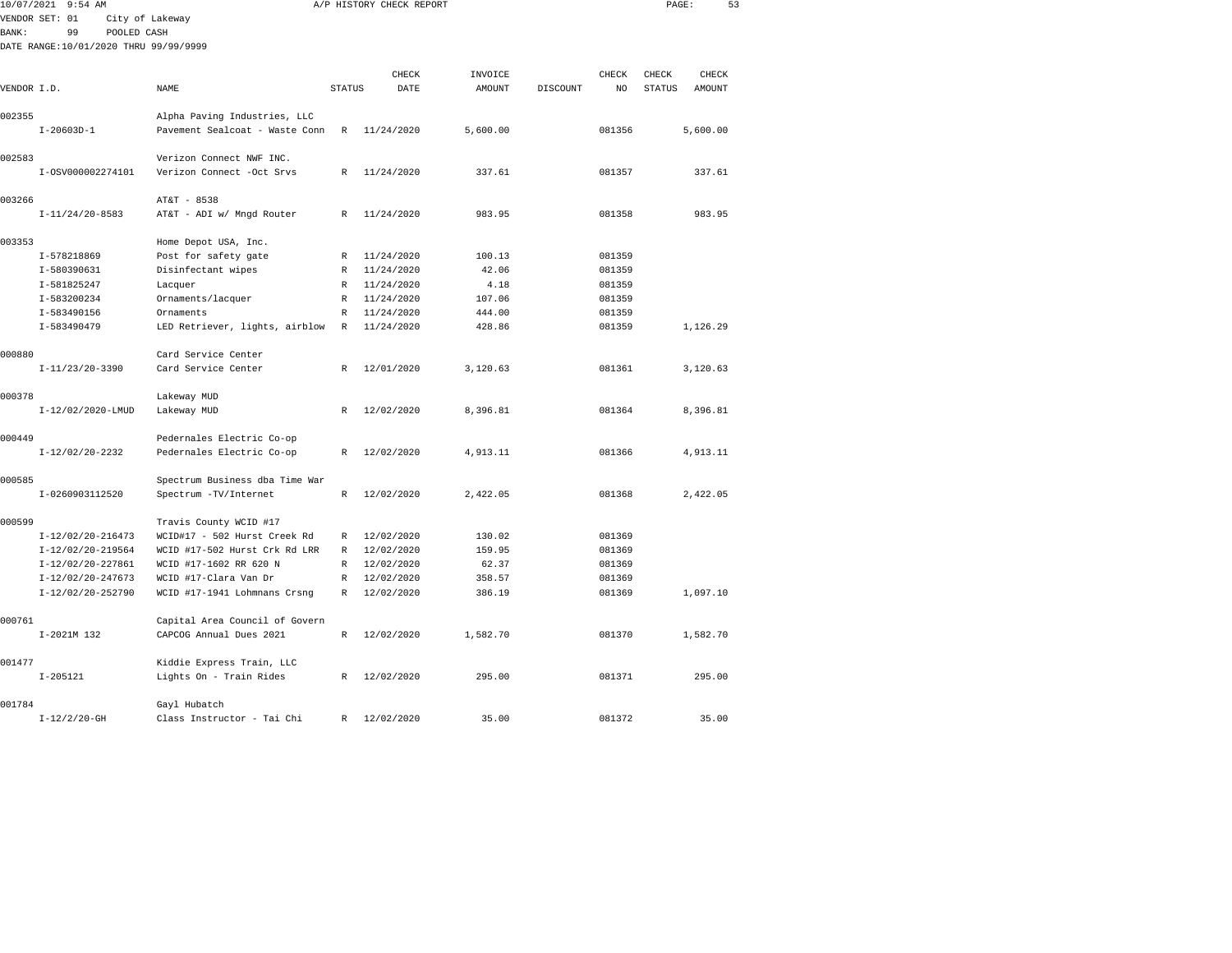|              | 10/07/2021 9:54 AM<br>VENDOR SET: 01<br>City of Lakeway    |                                                                  |               | A/P HISTORY CHECK REPORT |                   |          |             | PAGE:                  |                 | 54 |
|--------------|------------------------------------------------------------|------------------------------------------------------------------|---------------|--------------------------|-------------------|----------|-------------|------------------------|-----------------|----|
| <b>BANK:</b> | 99<br>POOLED CASH<br>DATE RANGE:10/01/2020 THRU 99/99/9999 |                                                                  |               |                          |                   |          |             |                        |                 |    |
| VENDOR I.D.  |                                                            | NAME                                                             | <b>STATUS</b> | CHECK<br>DATE            | INVOICE<br>AMOUNT | DISCOUNT | CHECK<br>NO | CHECK<br><b>STATUS</b> | CHECK<br>AMOUNT |    |
| 001888       | $I-11/17/20-JS$                                            | Joseph J. Springli<br>Class Instructor - Def Driving             | R             | 12/02/2020               | 72.00             |          | 081373      |                        | 72.00           |    |
| 002017       | $I-12/2/20$ -GM                                            | Gary L Murray<br>Class Instructor - Fencing                      | R             | 12/02/2020               | 1,134.00          |          | 081374      |                        | 1,134.00        |    |
| 002838       | I-NP59248542                                               | FleetCor Technologies, Inc dba<br>FleetCor Technologies, Inc dba | R             | 12/02/2020               | 5,600.83          |          | 081375      |                        | 5,600.83        |    |
| 003149       | $I-11/24/20-MO$                                            | Monika Orr<br>Class Instructor - Chair Yoga                      | $\mathbb R$   | 12/02/2020               | 109.20            |          | 081376      |                        | 109.20          |    |
| 003150       | $I-11/24/20-KE$                                            | Kathryn M. Evans<br>Class Instructor - Yoga                      | R             | 12/02/2020               | 246.40            |          | 081377      |                        | 246.40          |    |
| 003329       | $I - 47096$                                                | Dunway Associates, LP<br>P&R Open Spc Mstr Plan Update           | R             | 12/02/2020               | 10,701.00         |          | 081378      |                        | 10,701.00       |    |
| 000010       | $I - 016374$                                               | A.L.E.R.T., Inc<br>Radars                                        | $\mathbb{R}$  | 12/03/2020               | 640.00            |          | 081379      |                        | 640.00          |    |
| 000241       | $I-225515-00$                                              | DES Financial Services, Inc.<br>Window Envelopes                 | R             | 12/03/2020               | 449.17            |          | 081380      |                        | 449.17          |    |
| 000341       | I-10818961                                                 | WC of Texas<br>7440 homes trash/recycle                          | $\mathbb{R}$  | 12/03/2020               | 132, 293.54       |          | 081381      |                        | 132, 293.54     |    |
| 000344       | $I - 025 - 315800$                                         | Tyler Technologies (Incode) In<br>Tyler Technologies (Incode) In | R             | 12/03/2020               | 285.00            |          | 081382      |                        | 285.00          |    |
| 000393       | $I-00717-01-044673$                                        | Leslie's Swimming Pool Supply<br>EZ Combo Thermometer            | R             | 12/03/2020               | 15.34             |          | 081383      |                        | 15.34           |    |
| 000396       | I-INV001012372                                             | Lifeguard Store, Inc<br>RISE Guard Sweats                        | R             | 12/03/2020               | 175.87            |          | 081384      |                        | 175.87          |    |
| 000406       | $I - 502341$                                               | Marcelo's, Inc.<br>Standard Base TC                              | R             | 12/03/2020               | 378.38            |          | 081385      |                        | 378.38          |    |
| 001162       | I-200048399                                                | FBI - LEEDA INC<br>Dist Lrning 1st Amdmt-R. Gavit                | R             | 12/03/2020               | 350.00            |          | 081386      |                        | 350.00          |    |

I-20 5172-4078 CTC-AP22 Time Clock R 12/03/2020 570.00 081387 570.00

001478 Texas Highway Products LTD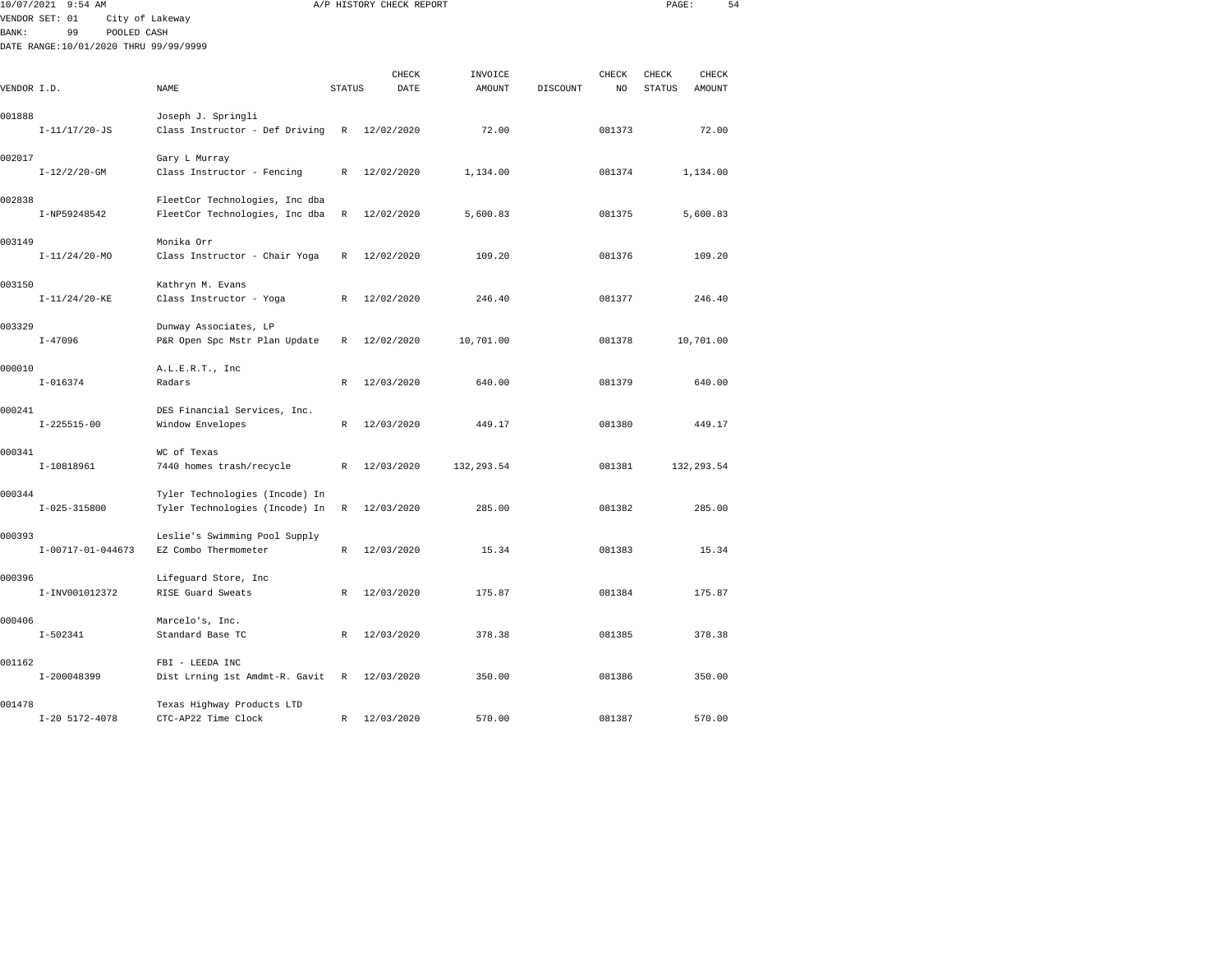|             | 10/07/2021 9:54 AM                    |                                |               | A/P HISTORY CHECK REPORT |           |          |        | PAGE:         | 55            |
|-------------|---------------------------------------|--------------------------------|---------------|--------------------------|-----------|----------|--------|---------------|---------------|
|             | VENDOR SET: 01                        | City of Lakeway                |               |                          |           |          |        |               |               |
| BANK:       | 99<br>POOLED CASH                     |                                |               |                          |           |          |        |               |               |
|             | DATE RANGE:10/01/2020 THRU 99/99/9999 |                                |               |                          |           |          |        |               |               |
|             |                                       |                                |               |                          |           |          |        |               |               |
|             |                                       |                                |               | CHECK                    | INVOICE   |          | CHECK  | CHECK         | CHECK         |
| VENDOR I.D. |                                       | <b>NAME</b>                    | <b>STATUS</b> | DATE                     | AMOUNT    | DISCOUNT | NO.    | <b>STATUS</b> | <b>AMOUNT</b> |
| 001482      |                                       | Justice Pest Services          |               |                          |           |          |        |               |               |
|             | $I-119587$                            | Pest Control                   | R             | 12/03/2020               | 225.00    |          | 081388 |               | 225.00        |
|             |                                       |                                |               |                          |           |          |        |               |               |
| 001991      |                                       | Arrowhead Scientific, Inc dba  |               |                          |           |          |        |               |               |
|             | $I-132185$                            | J-Lift 2x2, 2x4                | R             | 12/03/2020               | 387.89    |          | 081389 |               | 387.89        |
| 002109      |                                       | Fun Express, LLC               |               |                          |           |          |        |               |               |
|             | I-705667071-01                        | Tootsie Candy Cane/Lights On   | R             | 12/03/2020               | 215.40    |          | 081390 |               |               |
|             | I-705764306-01                        | Halloween Decor/Drive Thru Boo | R             | 12/03/2020               | 362.18    |          | 081390 |               | 577.58        |
| 002190      |                                       | Casa Mechanical                |               |                          |           |          |        |               |               |
|             | $I-S-717948$                          | Clean drain line - PD Kennel   | $\mathbb{R}$  | 12/03/2020               | 130.50    |          | 081391 |               | 130.50        |
|             |                                       |                                |               |                          |           |          |        |               |               |
| 002348      |                                       | ASAP Stone & Landscape Supply, |               |                          |           |          |        |               |               |
|             | $I - 6305$                            | Pancake Boulders               | R             | 12/03/2020               | 667.35    |          | 081392 |               |               |
|             | $I - 6326$                            | Pancake Boulders               | $\mathbb R$   | 12/03/2020               | 558.85    |          | 081392 |               | 1,226.20      |
| 002720      |                                       | Baudville, Inc.                |               |                          |           |          |        |               |               |
|             | $I-3695326$                           | PVC Card/Badge Holder          | R             | 12/03/2020               | 87.74     |          | 081393 |               | 87.74         |
|             |                                       |                                |               |                          |           |          |        |               |               |
| 002875      |                                       | ZW USA Inc. dba Dog Waste Depo |               |                          |           |          |        |               |               |
|             | $I - 374576$                          | Dog Waste Bags                 | R             | 12/03/2020               | 500.92    |          | 081394 |               | 500.92        |
| 002885      |                                       | Central Texas Recognition, Inc |               |                          |           |          |        |               |               |
|             | $I - 15363$                           | Years of service recog pins    | V             | 12/03/2020               | 873.90    |          | 081395 |               | 873.90        |
| 002885      |                                       | Central Texas Recognition, Inc |               |                          |           |          |        |               |               |
|             | M-CHECK                               | Central Texas RecognitioUNPOST | V             | 4/01/2021                |           |          | 081395 |               | 873.90CR      |
|             |                                       |                                |               |                          |           |          |        |               |               |
| 002890      |                                       | Premier LogiTech, LLC          |               |                          |           |          |        |               |               |
|             | $I - 226053$                          | Premier LogiTech, LLC          | $\mathbb{R}$  | 12/03/2020               | 11,498.91 |          | 081396 |               |               |
|             | $I - 226133$                          | Premier LogiTech, LLC          | R             | 12/03/2020               | 11,501.66 |          | 081396 |               | 23,000.57     |
| 002997      |                                       | PMAM Corporation               |               |                          |           |          |        |               |               |
|             | $I-20201045$                          | PMAM Corporation 1 yr Subcrip  | R             | 12/03/2020               | 1,250.00  |          | 081397 |               | 1,250.00      |
| 003035      |                                       | Progressive Commercial Aquatic |               |                          |           |          |        |               |               |
|             | $I-IA4899$                            | 1.5 hp pump and wet end        | R             | 12/03/2020               | 685.00    |          | 081398 |               |               |
|             | $I-IA4940$                            | Nov Water Mgmt Program         | R             | 12/03/2020               | 550.00    |          | 081398 |               | 1,235.00      |
|             |                                       |                                |               |                          |           |          |        |               |               |

003051 City of Austin - CTM I-AT LKWY PD-102020 Build Codeplug R 12/03/2020 702.38 081399 702.38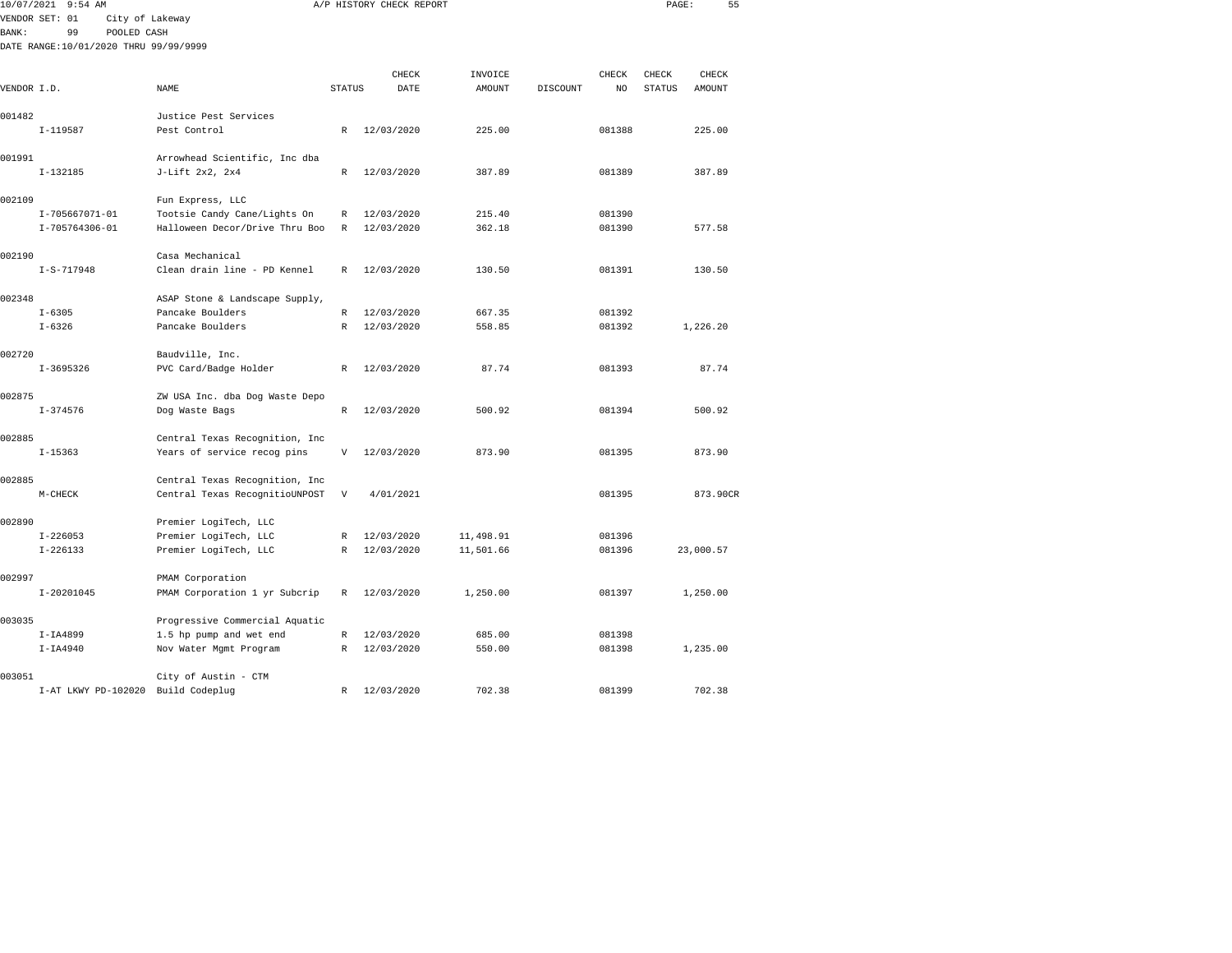| 10/07/2021   | $9:54$ AM               |                                                              |               | A/P HISTORY CHECK REPORT |               |          |                  | PAGE:         | 56       |  |
|--------------|-------------------------|--------------------------------------------------------------|---------------|--------------------------|---------------|----------|------------------|---------------|----------|--|
|              | VENDOR SET: 01          | City of Lakeway                                              |               |                          |               |          |                  |               |          |  |
| <b>BANK:</b> | 99                      | POOLED CASH                                                  |               |                          |               |          |                  |               |          |  |
|              |                         | DATE RANGE:10/01/2020 THRU 99/99/9999                        |               |                          |               |          |                  |               |          |  |
|              |                         |                                                              |               |                          |               |          |                  |               |          |  |
|              |                         |                                                              |               | CHECK                    | INVOICE       |          | CHECK            | CHECK         | CHECK    |  |
| VENDOR I.D.  |                         | NAME                                                         | <b>STATUS</b> | DATE                     | <b>AMOUNT</b> | DISCOUNT | NO               | <b>STATUS</b> | AMOUNT   |  |
| 003067       |                         | Jack Ross Group, LLC dba Justi                               |               |                          |               |          |                  |               |          |  |
|              | $I - 32613$             | Loyalty Keytag                                               | $\mathbb{R}$  | 12/03/2020               | 999.25        |          | 081400           |               | 999.25   |  |
|              |                         |                                                              |               |                          |               |          |                  |               |          |  |
| 003139       |                         | SHI-Government Solutions, Inc.                               |               |                          |               |          |                  |               |          |  |
|              | I-GB00393226            | Verti Geist Envrnmntl Mont Sys                               | R             | 12/03/2020               | 144.00        |          | 081401           |               | 144.00   |  |
|              |                         |                                                              |               |                          |               |          |                  |               |          |  |
| 003384       |                         | Miller Gray LLC                                              |               |                          |               |          |                  |               |          |  |
|              | $I - 00002$             | 601 Dragon Drainage Improve                                  | R             | 12/03/2020               | 2,510.00      |          | 081402           |               | 2,510.00 |  |
|              |                         |                                                              |               |                          |               |          |                  |               |          |  |
| 002355       |                         | Alpha Paving Industries, LLC                                 |               |                          |               |          |                  |               |          |  |
|              | $I-20629D-1$            | Alpha Paving Industries, LLC                                 | R             | 12/03/2020               | 1,775.12      |          | 081403           |               | 1,775.12 |  |
| 003386       |                         | Brunel Group, LLC                                            |               |                          |               |          |                  |               |          |  |
|              | $I - 1057$              | Training-Lts-Capt-Sgts                                       | R             | 12/03/2020               | 4,500.00      |          | 081404           |               | 4,500.00 |  |
|              |                         |                                                              |               |                          |               |          |                  |               |          |  |
| 000199       |                         | Collier Materials, Inc.                                      |               |                          |               |          |                  |               |          |  |
|              | $I - 5074798$           | 1/2 Minus BT                                                 | R             | 12/09/2020               | 978.51        |          | 081405           |               |          |  |
|              | $I - 5076303$           | 1/2 Minus BT                                                 | R             | 12/09/2020               | 650.90        |          | 081405           |               |          |  |
|              | I-FC 1196               | Collier Materials - Fin Chrg                                 | R             | 12/09/2020               | 6.14          |          | 081405           |               |          |  |
|              | I-FC 2089               | Collier Materials - Fin chrg                                 | R             | 12/09/2020               | 0.80          |          | 081405           |               |          |  |
|              | I-FC 2903               | Collier Materials - Fin Chrg                                 | R             | 12/09/2020               | 1.05          |          | 081405           |               |          |  |
|              | I-FC 3899               | Collier Materials - Fin Chrg                                 | R             | 12/09/2020               | 1.34          |          | 081405           |               |          |  |
|              | I-FC 4676               | Collier Materials - Fin Chrq                                 | R             | 12/09/2020               | 8.00          |          | 081405           |               |          |  |
|              | I-FC 5357               | Collier Materials - Fin Chrg                                 | R             | 12/09/2020               | 10.26         |          | 081405           |               |          |  |
|              | I-FC 5990               | Collier Materials - Fin Chrq                                 | R             | 12/09/2020               | 11.13         |          | 081405           |               |          |  |
|              | $I-FC 644$<br>I-FC 6787 | Collier Materials - Fin Chrg<br>Collier Materials - Fin Chrq | R<br>R        | 12/09/2020<br>12/09/2020 | 46.16<br>1.30 |          | 081405<br>081405 |               |          |  |
|              | I-FC 7485               | Collier Materials - Fin Chrg                                 | R             | 12/09/2020               | 7.51          |          | 081405           |               | 1,723.10 |  |
|              |                         |                                                              |               |                          |               |          |                  |               |          |  |
| 000422       |                         | Terri Mitchell                                               |               |                          |               |          |                  |               |          |  |
|              | $I-12/9/2020-TM$        | Water Aerobics - November                                    | R             | 12/09/2020               | 779.10        |          | 081406           |               | 779.10   |  |
|              |                         |                                                              |               |                          |               |          |                  |               |          |  |
| 000570       |                         | Texas Municipal League                                       |               |                          |               |          |                  |               |          |  |
|              | $I-12/4/20-2987$        | TML Auto Insurance                                           | R             | 12/09/2020               | 639.94        |          | 081407           |               | 639.94   |  |
|              |                         |                                                              |               |                          |               |          |                  |               |          |  |
| 000585       |                         | Spectrum Business dba Time War                               |               |                          |               |          |                  |               |          |  |
|              | $I-12/8/20-5653$        | Spectrum - Internet/Fiber                                    | R             | 12/09/2020               | 903.72        |          | 081408           |               | 903.72   |  |
|              |                         |                                                              |               |                          |               |          |                  |               |          |  |
| 001655       |                         | TruGreen Limited Partnership                                 |               |                          |               |          |                  |               |          |  |
|              | I-132248704             | TruGreen Srvs/ Dragon Park                                   | R             | 12/09/2020               | 343.63        |          | 081409           |               |          |  |
|              | I-132258234             | TruGreen Srv/Ranger Field                                    | R             | 12/09/2020               | 293.75        |          | 081409           |               | 637.38   |  |
|              |                         |                                                              |               |                          |               |          |                  |               |          |  |

I-12/9/2020-JR November Masters R 12/09/2020 697.20 081410 697.20

002398 Janet L Risser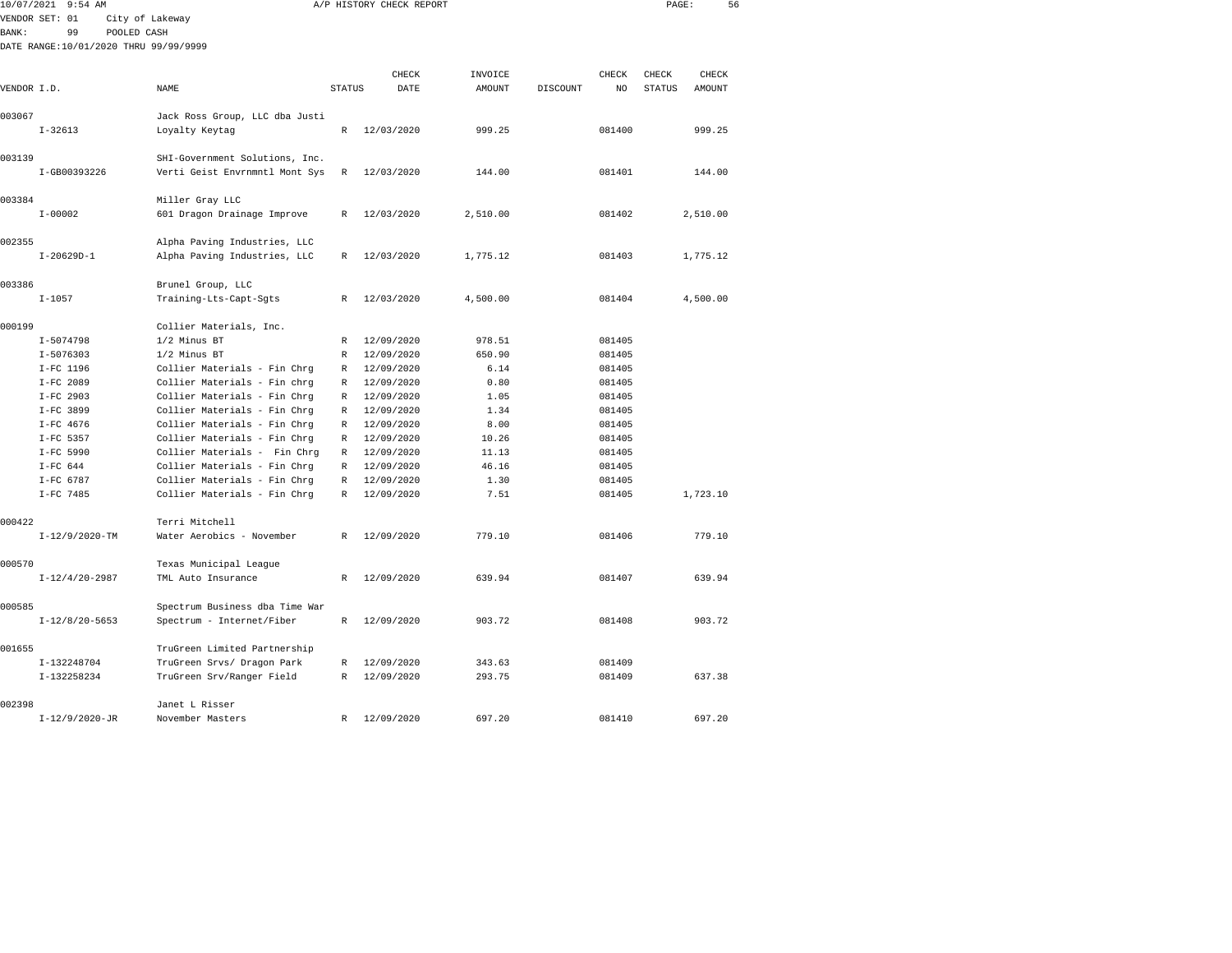| 10/07/2021     | $9:54$ AM        |             |                                       |                                |        | A/P HISTORY CHECK REPORT |         |          |        | PAGE:         |        | 57 |
|----------------|------------------|-------------|---------------------------------------|--------------------------------|--------|--------------------------|---------|----------|--------|---------------|--------|----|
| VENDOR SET: 01 |                  |             | City of Lakeway                       |                                |        |                          |         |          |        |               |        |    |
| BANK:          | 99               | POOLED CASH |                                       |                                |        |                          |         |          |        |               |        |    |
|                |                  |             | DATE RANGE:10/01/2020 THRU 99/99/9999 |                                |        |                          |         |          |        |               |        |    |
|                |                  |             |                                       |                                |        | CHECK                    | INVOICE |          | CHECK  | CHECK         | CHECK  |    |
| VENDOR I.D.    |                  |             | NAME                                  |                                | STATUS | DATE                     | AMOUNT  | DISCOUNT | NO.    | <b>STATUS</b> | AMOUNT |    |
| 002507         |                  |             |                                       | Victor O Schinnerer & Co, Inc  |        |                          |         |          |        |               |        |    |
|                | I-31BSBIG0077-AH |             | Surety Bond - A. Hannon               |                                | R      | 12/09/2020               | 50.00   |          | 081411 |               |        |    |
|                | I-61SBSHZ8520    |             |                                       | Surety Bond - D. Carpenter     | R      | 12/09/2020               | 50.00   |          | 081411 |               |        |    |
|                | I-SI899475       |             | Surety Bond - S. Gendy                |                                | R      | 12/09/2020               | 50.00   |          | 081411 |               |        |    |
|                | I-SI899485       |             | Surety Bond - B. Brentzel             |                                | R      | 12/09/2020               | 50.00   |          | 081411 |               |        |    |
|                | I-SI899490       |             | Surety Bond - L. Rodriquez            |                                | R      | 12/09/2020               | 50.00   |          | 081411 |               |        |    |
|                | I-SI899491       |             |                                       | Surety Bond - T. Arquello-Arre | R      | 12/09/2020               | 50.00   |          | 081411 |               |        |    |
|                | I-SI899493       |             | Surety Bond - V. Arrellano            |                                | R      | 12/09/2020               | 100.00  |          | 081411 |               | 400.00 |    |

|        | I-SI899491        | Surety Bond - T. Arquello-Arre | R            | 12/09/2020 | 50.00    | 081411 |          |
|--------|-------------------|--------------------------------|--------------|------------|----------|--------|----------|
|        | I-SI899493        | Surety Bond - V. Arrellano     | $\mathbb{R}$ | 12/09/2020 | 100.00   | 081411 | 400.00   |
| 002596 |                   | Workers Assistance Program     |              |            |          |        |          |
|        | I-INV00075534     | Workers Assistance Program     | R            | 12/09/2020 | 239.80   | 081412 | 239.80   |
| 002596 |                   | Workers Assistance Program     |              |            |          |        |          |
|        | I-INV00076655     | Workers Assistance Program     | $\mathbb{R}$ | 12/09/2020 | 246.40   | 081413 | 246.40   |
| 002623 |                   | Quadient Finance USA, Inc.     |              |            |          |        |          |
|        | $I-10/30/20-6795$ | Quadient Finance USA, Inc.     | $\mathbb{R}$ | 12/09/2020 | 2,939.00 | 081414 | 2,939.00 |
| 002660 |                   | Art Edu ATX, LLC               |              |            |          |        |          |
|        | I-20201125        | Class Instructor-drawing wkshp | $\mathbb{R}$ | 12/09/2020 | 819.00   | 081415 | 819.00   |
| 002856 |                   | William Wagner                 |              |            |          |        |          |
|        | $I-12/4/20-WW$    | Class Instructor - Taekwondo   | R            | 12/09/2020 | 54.60    | 081416 | 54.60    |
| 002888 |                   | I.O. Inspections Inc.          |              |            |          |        |          |
|        | $I - 1443$        | November 2020 Inspections      | R            | 12/09/2020 | 6,075.00 | 081417 | 6,075.00 |
| 002890 |                   | Premier LogiTech, LLC          |              |            |          |        |          |
|        | $I-226115$        | SOFTWARE RENEWAL               | R            | 12/09/2020 | 1,518.00 | 081418 |          |
|        | $I-226116$        | Software Renewal               | R            | 12/09/2020 | 1,518.00 | 081418 | 3,036.00 |
| 003181 |                   | Quadient Leasing USA, Inc.     |              |            |          |        |          |
|        | I-N8563371        | Postage Mch Rnt/11/1-11/30     | R            | 12/09/2020 | 145.90   | 081419 | 145.90   |
| 003330 |                   | CW One Lakeway LLC             |              |            |          |        |          |
|        | $I - 1041$        | Oil changes/Diff change        | R            | 12/09/2020 | 357.02   | 081420 |          |
|        | $I - 1052$        | Car Washes                     | R            | 12/09/2020 | 111.96   | 081420 |          |
|        | $I - 1072$        | Car washes                     | R            | 12/09/2020 | 34.95    | 081420 |          |
|        | $I-1125$          | Car washes                     | R            | 12/09/2020 | 38.95    | 081420 | 542.88   |
| 003396 |                   | Trophies by Edco, Inc.         |              |            |          |        |          |
|        | $I - 726796$      | Vol of the Yr Award/Glass Boat | $\mathbb{R}$ | 12/09/2020 | 573.90   | 081421 | 573.90   |
|        |                   |                                |              |            |          |        |          |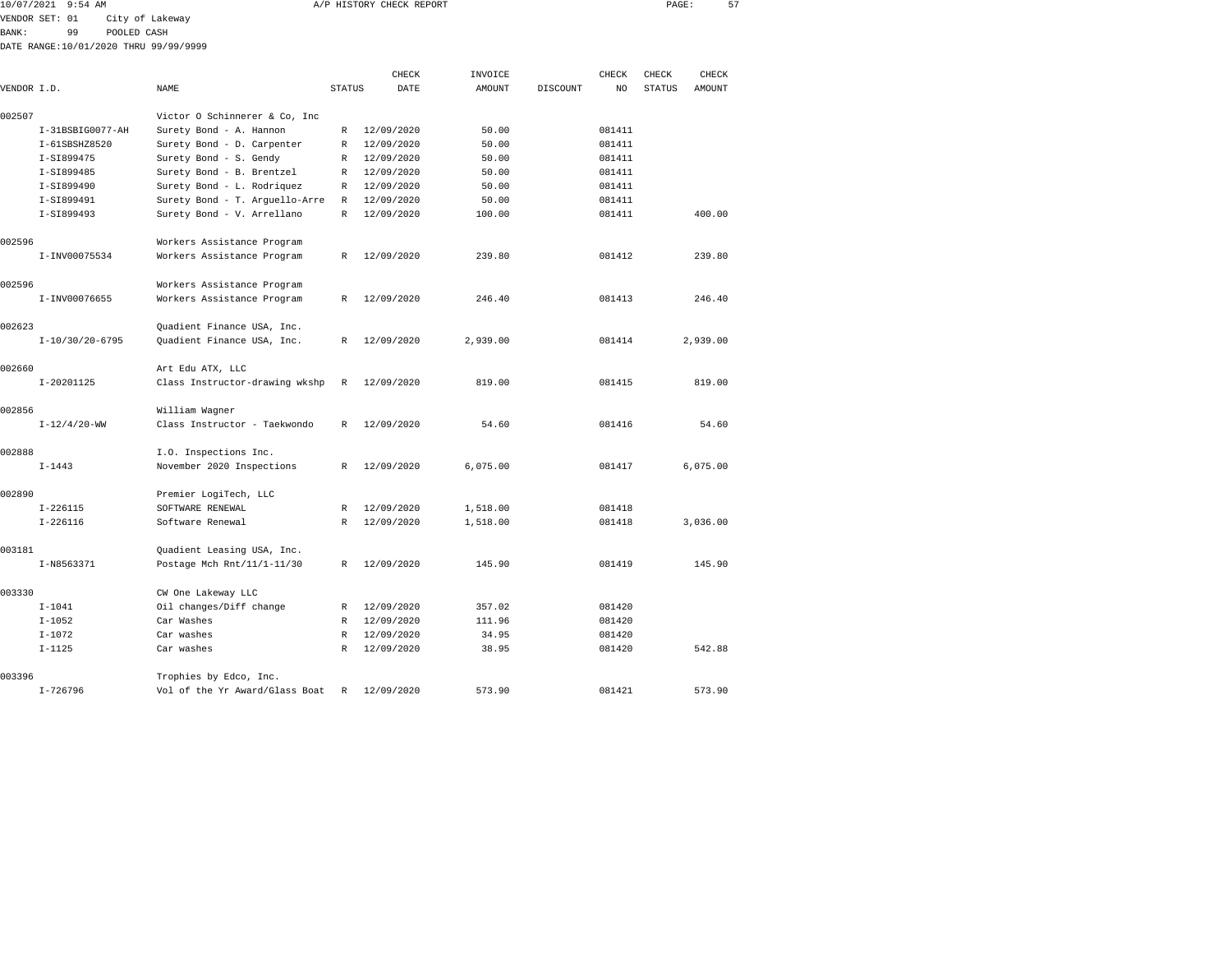|              | 10/07/2021 9:54 AM                     |                                                      |               | A/P HISTORY CHECK REPORT |                    |          |                  | PAGE:         | 58        |  |
|--------------|----------------------------------------|------------------------------------------------------|---------------|--------------------------|--------------------|----------|------------------|---------------|-----------|--|
|              | VENDOR SET: 01                         | City of Lakeway                                      |               |                          |                    |          |                  |               |           |  |
| <b>BANK:</b> | POOLED CASH<br>99                      |                                                      |               |                          |                    |          |                  |               |           |  |
|              | DATE RANGE:10/01/2020 THRU 99/99/9999  |                                                      |               |                          |                    |          |                  |               |           |  |
|              |                                        |                                                      |               |                          |                    |          |                  |               |           |  |
|              |                                        |                                                      |               | CHECK                    | INVOICE            |          | CHECK            | CHECK         | CHECK     |  |
| VENDOR I.D.  |                                        | NAME                                                 | <b>STATUS</b> | DATE                     | AMOUNT             | DISCOUNT | NO               | <b>STATUS</b> | AMOUNT    |  |
| 000380       |                                        | Lakeway Police Officers Associ                       |               |                          |                    |          |                  |               |           |  |
|              | I-PAD202011123886                      | 10.00/MO from Payroll                                | R             | 12/10/2020               | 250.00             |          | 081422           |               |           |  |
|              | I-PAD202011253905                      | 10.00/MO from Payroll                                | R             | 12/10/2020               | 250.00             |          | 081422           |               | 500.00    |  |
|              |                                        |                                                      |               |                          |                    |          |                  |               |           |  |
| 000736       |                                        | LegalShield                                          |               |                          |                    |          |                  |               |           |  |
|              | $C-ADJ$ Inv $11/20$                    | LegalShield                                          | R             | 12/10/2020               | 0.02CR             |          | 081423           |               |           |  |
|              | I-PPL202011123886                      | Pre Paid Legal                                       | R             | 12/10/2020               | 44.86              |          | 081423           |               |           |  |
|              | I-PPL202011253905                      | Pre Paid Legal                                       | R             | 12/10/2020               | 44.86              |          | 081423           |               | 89.70     |  |
| 001875       |                                        | Sunlife - Administrative Servi                       |               |                          |                    |          |                  |               |           |  |
|              | C-Adj Nov                              | Sunlife - Administrative Servi                       | R             | 12/10/2020               | 197.50CR           |          | 081424           |               |           |  |
|              | I-ADJ NOV                              | Sunlife - Administrative Servi                       | R             | 12/10/2020               | 38.26              |          | 081424           |               |           |  |
|              | I-PTA202011123886                      | Payroll Deduction-Employee                           | R             | 12/10/2020               | 309.02             |          | 081424           |               |           |  |
|              | I-PTA202011253905                      | Payroll Deduction-Employee                           | R             | 12/10/2020               | 327.92             |          | 081424           |               |           |  |
|              | I-TXI202011123886                      | Payroll Deduction-Employee                           | R             | 12/10/2020               | 278.69             |          | 081424           |               |           |  |
|              | I-TXI202011253905                      | Payroll Deduction-Employee                           | R             | 12/10/2020               | 416.67             |          | 081424           |               | 1,173.06  |  |
|              |                                        |                                                      |               |                          |                    |          |                  |               |           |  |
| 002988       |                                        | Lincoln Financial Group                              |               |                          |                    |          |                  |               |           |  |
|              | C-DENT Dec ADJ                         | Lincoln Financial Group                              | R             | 12/10/2020               | 215.39CR           |          | 081425           |               |           |  |
|              | I-ADD202011123886                      | PREMIUM FROM PY SYSTEM                               | R             | 12/10/2020               | 1,019.36           |          | 081425           |               |           |  |
|              | I-ADD202011253905                      | PREMIUM FROM PY SYSTEM                               | R             | 12/10/2020               | 1,058.12           |          | 081425           |               |           |  |
|              | I-ASSU Dec Adj                         | Lincoln Financial Group                              | R             | 12/10/2020               | 54.76              |          | 081425           |               |           |  |
|              | I-DEN202011123886                      | DENTAL PREMIUM FROM PY SYS                           | R             | 12/10/2020               | 3,276.12           |          | 081425           |               |           |  |
|              | I-DEN202011253905<br>I-LTD202011123886 | DENTAL PREMIUM FROM PY SYS<br>PREMIUM FROM PY SYSTEM | R<br>R        | 12/10/2020<br>12/10/2020 | 3,237.23<br>370.85 |          | 081425<br>081425 |               |           |  |
|              | I-LTD202011253905                      | PREMIUM FROM PY SYSTEM                               | R             | 12/10/2020               | 375.47             |          | 081425           |               |           |  |
|              | I-VIS202011123886                      | Payroll Deduction - Employee                         | R             | 12/10/2020               | 389.87             |          | 081425           |               |           |  |
|              | I-VIS202011253905                      | Payroll Deduction - Employee                         | R             | 12/10/2020               | 393.48             |          | 081425           |               |           |  |
|              | I-WI 202011123886                      | Payroll Deduction - Employee                         | R             | 12/10/2020               | 319.93             |          | 081425           |               |           |  |
|              | I-WI 202011253905                      | Payroll Deduction - Employee                         | $\mathbb R$   | 12/10/2020               | 355.93             |          | 081425           |               | 10,635.73 |  |
|              |                                        |                                                      |               |                          |                    |          |                  |               |           |  |
| 003234       |                                        | TML MultiState Intergovernment                       |               |                          |                    |          |                  |               |           |  |
|              | C-ADJ Dec                              | TML MultiState Intergovernment                       | R             | 12/10/2020               | 2,549.15CR         |          | 081426           |               |           |  |
|              | I-ADJ DEC                              | TML MultiState Intergovernment                       | R             | 12/10/2020               | 1,444.52           |          | 081426           |               |           |  |
|              | I-HSA202011123886                      | HSA-HEALTH INS FROM PY                               | R             | 12/10/2020               | 12,059.20          |          | 081426           |               |           |  |
|              | I-HSA202011253905                      | HSA-HEALTH INS FROM PY                               | R             | 12/10/2020               | 12,059.20          |          | 081426           |               |           |  |
|              | I-HSC202011123886                      | HSAC-HEALTH INS FROM PY                              | R             | 12/10/2020               | 4,638.60           |          | 081426           |               |           |  |
|              | I-HSC202011253905                      | HSAC-HEALTH INS FROM PY                              | R             | 12/10/2020               | 4,638.60           |          | 081426           |               |           |  |
|              | I-HSF202011123886                      | HSAF-HEALTH INS FROM PY                              | R             | 12/10/2020               | 3,401.40           |          | 081426           |               |           |  |
|              | I-HSF202011253905                      | HSAF-HEALTH INS FROM PY                              | R             | 12/10/2020               | 2,551.05           |          | 081426           |               |           |  |
|              | I-HSS202011123886                      | HSAS-HEALTH INS FROM PY                              | R             | 12/10/2020               | 4,139.87           |          | 081426           |               |           |  |
|              | I-HSS202011253905                      | HSAS-HEALTH INS FROM PY                              | R             | 12/10/2020               | 4,139.87           |          | 081426           |               |           |  |
|              | I-PPC202011123886                      | PPOC-HEALTH UBS FROM PY                              | R             | 12/10/2020               | 5,802.96           |          | 081426           |               |           |  |
|              | I-PPC202011253905                      | PPOC-HEALTH UBS FROM PY                              | R             | 12/10/2020               | 5,802.96           |          | 081426           |               |           |  |
|              | I-PP0202011123886                      | PPO-HEALTH INS FROM PY                               | R             | 12/10/2020               | 16, 410.42         |          | 081426           |               |           |  |
|              | I-PP0202011253905                      | PPO-HEALTH INS FROM PY                               | R             | 12/10/2020               | 16,831.20          |          | 081426           |               |           |  |

I-PPS202011123886 PPOS-HEALTH INS FROM PY R 12/10/2020 833.56 081426

I-PPS202011253905 PPOS-HEALTH INS FROM PY R 12/10/2020 833.56 081426 93,037.82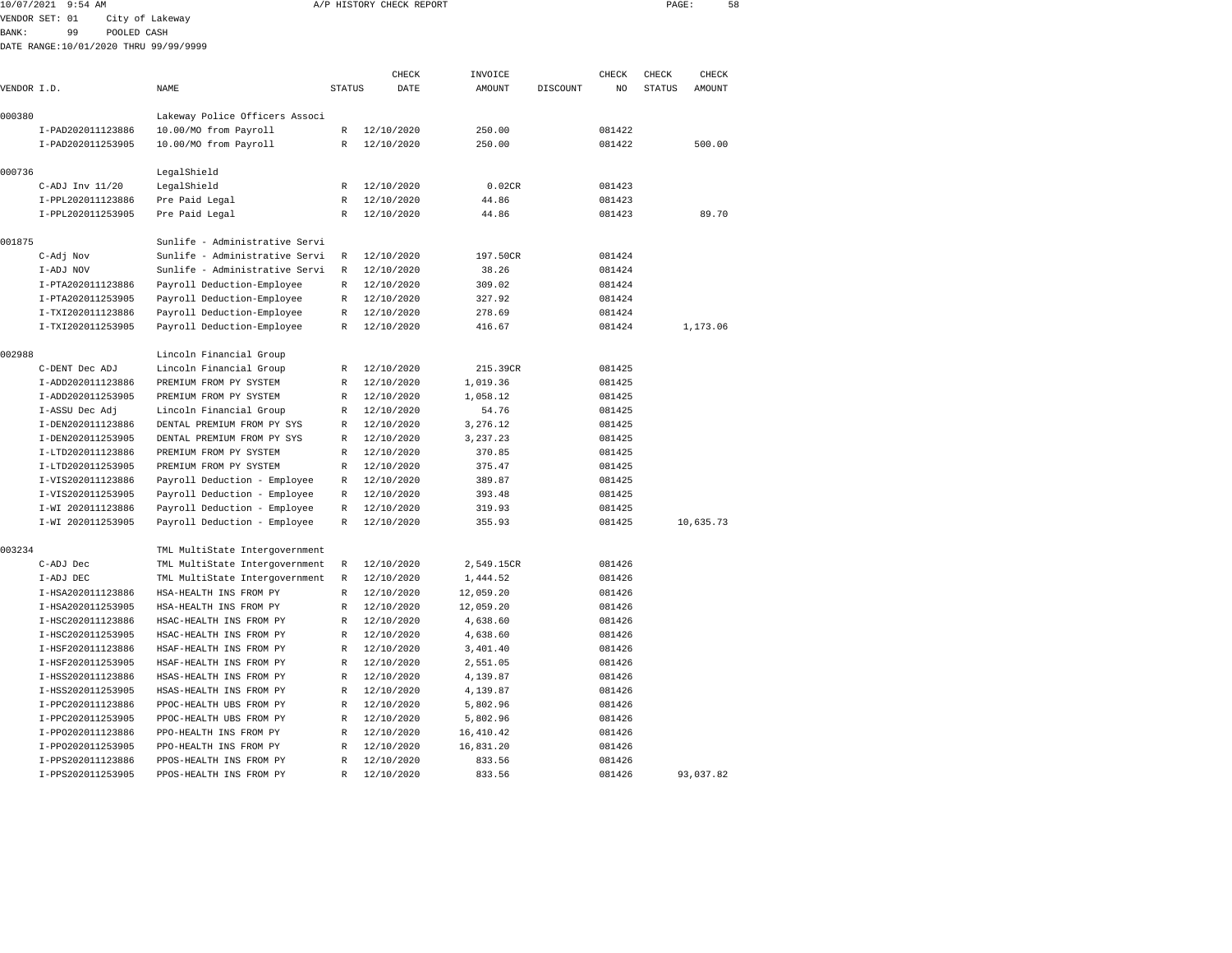|             | 10/07/2021 9:54 AM |                                        |               | A/P HISTORY CHECK REPORT |               |          |              | PAGE:         | 59     |  |
|-------------|--------------------|----------------------------------------|---------------|--------------------------|---------------|----------|--------------|---------------|--------|--|
|             | VENDOR SET: 01     | City of Lakeway                        |               |                          |               |          |              |               |        |  |
| BANK:       | 99                 | POOLED CASH                            |               |                          |               |          |              |               |        |  |
|             |                    | DATE RANGE: 10/01/2020 THRU 99/99/9999 |               |                          |               |          |              |               |        |  |
|             |                    |                                        |               | CHECK                    | INVOICE       |          | <b>CHECK</b> | CHECK         | CHECK  |  |
| VENDOR I.D. |                    | <b>NAME</b>                            | <b>STATUS</b> | DATE                     | <b>AMOUNT</b> | DISCOUNT | NO.          | <b>STATUS</b> | AMOUNT |  |
| 000164      |                    | Arnold Oil Company of Austin,          |               |                          |               |          |              |               |        |  |
|             | I-7118676          | Tail lamp/Nitrile diamond grip         | R             | 12/16/2020               | 45.81         |          | 081435       |               |        |  |
|             | I-7119584          | 1/2 DR 21, 23, 24MM Deep Impac         | R             | 12/16/2020               | 23.68         |          | 081435       |               |        |  |
|             | $I - 7724543$      | Batteries                              | R             | 12/16/2020               | 217.16        |          | 081435       |               |        |  |
|             | $I - 7736626$      | 12/1 5W20 OT, Bulb                     | $\mathbb{R}$  | 12/16/2020               | 20.08         |          | 081435       |               | 306.73 |  |
| 000180      |                    | City of Austin-Austin Energy           |               |                          |               |          |              |               |        |  |
|             | I-024244913686     | Electric-3207 Neidhardt Dr             | R             | 12/16/2020               | 22.95         |          | 081436       |               |        |  |
|             | I-461035268005     | Electric-200 1/2 S FM 620              | $\mathbb R$   | 12/16/2020               | 30.49         |          | 081436       |               |        |  |
|             | I-949689985316     | Electric - $916$ S FM 620              | R             | 12/16/2020               | 49.97         |          | 081436       |               | 103.41 |  |
| 000241      |                    | DES Financial Services, Inc.           |               |                          |               |          |              |               |        |  |
|             | $I - 225574 - 00$  | Business Cards - S. Howell             | R             | 12/16/2020               | 19.50         |          | 081437       |               |        |  |
|             | $I - 225577 - 00$  | Business Cards - J. Goodman            | R             | 12/16/2020               | 19.50         |          | 081437       |               |        |  |
|             | $I - 225579 - 00$  | Business Cards - T. Radford            | $\mathbb R$   | 12/16/2020               | 21.50         |          | 081437       |               |        |  |
|             | $I - 225595 - 00$  | Warrant for arrest cards               | R             | 12/16/2020               | 221.76        |          | 081437       |               |        |  |
|             | $I - 225603 - 00$  | Business Cards - S. Peacock            | R             | 12/16/2020               | 19.50         |          | 081437       |               |        |  |
|             | $I - 225604 - 00$  | Business Cards - J. Sisneros           | R             | 12/16/2020               | 19.50         |          | 081437       |               | 321.26 |  |
| 000260      |                    | Ewing                                  |               |                          |               |          |              |               |        |  |
|             | I-13008567         | LED Bulb                               | R             | 12/16/2020               | 88.11         |          | 081438       |               |        |  |
|             | I-13062768         | 10 inch round lid                      | R             | 12/16/2020               | 10.44         |          | 081438       |               | 98.55  |  |
| 000270      |                    | Austin Fleet Maintenance, Inc.         |               |                          |               |          |              |               |        |  |
|             | I-109678           | Light Towers - Lights On               | R             | 12/16/2020               | 891.90        |          | 081439       |               | 891.90 |  |

|        | I-109678      | Light Towers - Lights On                        | R | 12/16/2020 | 891.90   | 081439 | 891.90   |
|--------|---------------|-------------------------------------------------|---|------------|----------|--------|----------|
| 000285 | I-016917250   | Galls, An Aramark Company<br>Nametag - E. Barto | R | 12/16/2020 | 13.00    | 081440 | 13.00    |
| 000339 |               | Hurst Creek MUD                                 |   |            |          |        |          |
|        | $I-12/15/20$  | Hurst Creek MUD - Water/Sewer                   | R | 12/16/2020 | 242.28   | 081441 | 242.28   |
| 000342 |               | GE Capital Information Technol                  |   |            |          |        |          |
|        | I-104426337   | GE Capital Information Technol R 12/16/2020     |   |            | 4,125.72 | 081442 | 4,125.72 |
| 000413 |               | McCoy Corporation                               |   |            |          |        |          |
|        | $I - 578923$  | Magnet, Concrete mix                            | R | 12/16/2020 | 16.40    | 081444 |          |
|        | I-7440787     | Leather Gloves - S. Santos                      | R | 12/16/2020 | 13.49    | 081444 |          |
|        | $I - 7443498$ | 48" Silt Fence Post                             | R | 12/16/2020 | 294.50   | 081444 |          |
|        | I-7444396     | Concrete Mix                                    | R | 12/16/2020 | 23.05    | 081444 |          |
|        | I-7445122     | Maximizer Concrete Mix                          | R | 12/16/2020 | 355.08   | 081444 |          |
|        | $I - 7445448$ | Lime 50#                                        | R | 12/16/2020 | 105.30   | 081444 | 807.82   |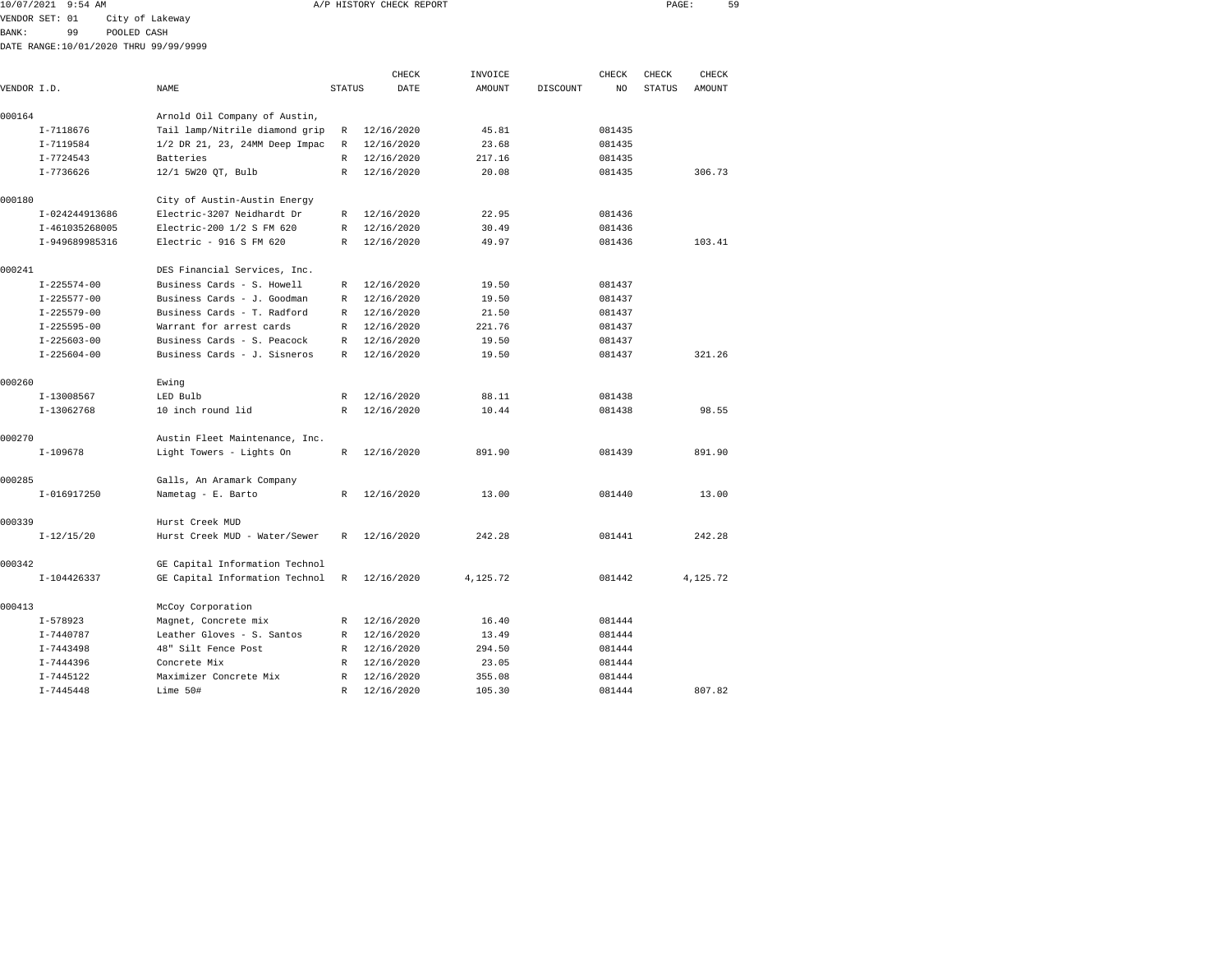| 10/07/2021 9:54 AM |                                       |                                |              | A/P HISTORY CHECK REPORT | PAGE:             |          | 60          |               |          |  |
|--------------------|---------------------------------------|--------------------------------|--------------|--------------------------|-------------------|----------|-------------|---------------|----------|--|
|                    | VENDOR SET: 01                        | City of Lakeway                |              |                          |                   |          |             |               |          |  |
| <b>BANK:</b>       | 99<br>POOLED CASH                     |                                |              |                          |                   |          |             |               |          |  |
|                    | DATE RANGE:10/01/2020 THRU 99/99/9999 |                                |              |                          |                   |          |             |               |          |  |
|                    |                                       |                                |              | CHECK                    |                   |          |             | CHECK         | CHECK    |  |
| VENDOR I.D.        |                                       | NAME                           | STATUS       | DATE                     | INVOICE<br>AMOUNT | DISCOUNT | CHECK<br>NO | <b>STATUS</b> | AMOUNT   |  |
|                    |                                       |                                |              |                          |                   |          |             |               |          |  |
| 000449             |                                       | Pedernales Electric Co-op      |              |                          |                   |          |             |               |          |  |
|                    | $I-12/15/20-2677$                     | PEC - 3303 Serene Hills RR     | R            | 12/16/2020               | 45.81             |          | 081445      |               | 45.81    |  |
| 000584             |                                       | ThyssenKrupp Elevator Corporat |              |                          |                   |          |             |               |          |  |
|                    | $I-12/15/20-PD$                       | Annual Inspector Charges       | $\,$ R       | 12/16/2020               | 586.00            |          | 081446      |               | 586.00   |  |
| 000585             |                                       | Spectrum Business dba Time War |              |                          |                   |          |             |               |          |  |
|                    | I-0013872120820                       | Spectrum TV/Internet 12/8-1/7  | R            | 12/16/2020               | 188.86            |          | 081447      |               |          |  |
|                    | I-0013880120820                       | Spectrum TV 12/8-1/7           | $\mathbb{R}$ | 12/16/2020               | 107.60            |          | 081447      |               |          |  |
|                    | I-0038451120420                       | Spectrum TV/Internet 12/4-1/3  | $\mathbb{R}$ | 12/16/2020               | 337.20            |          | 081447      |               |          |  |
|                    | I-0069304120820                       | Spectrum Internet 12/8-1/7     | $\mathbb{R}$ | 12/16/2020               | 150.78            |          | 081447      |               |          |  |
|                    | I-0273500120620                       | Spectrum Fiber/Inter 12/6-1/5  | $\mathbb R$  | 12/16/2020               | 1,138.13          |          | 081447      |               | 1,922.57 |  |
| 000655             |                                       | ERS - Texas Social Security Pr |              |                          |                   |          |             |               |          |  |
|                    | I-12/07/2020                          | ERS Annual Admin Fee-FY 21     | $\mathbb{R}$ | 12/16/2020               | 35.00             |          | 081448      |               | 35.00    |  |
| 000795             |                                       | Texas Recreation and Park Soci |              |                          |                   |          |             |               |          |  |
|                    | I-300000691                           | TRAPS Membership - S. Morgan   | R            | 12/16/2020               | 100.00            |          | 081449      |               | 100.00   |  |
| 001217             |                                       | Capital Chapter Municipal Cler |              |                          |                   |          |             |               |          |  |
|                    | $I-12/15/20-JAT$                      | CCMCS Member Dues - JAT        | $\mathbb{R}$ | 12/16/2020               | 30.00             |          | 081450      |               | 30.00    |  |
| 001231             |                                       | AT&T - 0738                    |              |                          |                   |          |             |               |          |  |
|                    | $I-12/15/20-0738$                     | AT&T Phone 11/19/20-12/18/20   | $\mathbb{R}$ | 12/16/2020               | 3,604.56          |          | 081451      |               | 3,604.56 |  |
| 001589             |                                       | Cintas Corp No.2 dba Cintas Fi |              |                          |                   |          |             |               |          |  |
|                    | I-5044222672                          | First Aid Supplies             | $\mathbb{R}$ | 12/16/2020               | 248.69            |          | 081452      |               | 248.69   |  |
| 001761             |                                       | ASCO Equipment                 |              |                          |                   |          |             |               |          |  |
|                    | I-PS0194363-1                         | ASCO Equipment                 | $\mathbb{R}$ | 12/16/2020               | 301.50            |          | 081453      |               | 301.50   |  |
| 001957             |                                       | Lady Liberty Flag & Flagpole   |              |                          |                   |          |             |               |          |  |
|                    | $I - 12557$                           | Lady Liberty Flag & Flagpole   | R            | 12/16/2020               | 1,142.40          |          | 081454      |               | 1,142.40 |  |
| 002150             |                                       | LM-JB Investments, LLC         |              |                          |                   |          |             |               |          |  |
|                    | $I - 6340$                            | Laundry for Rec Programs       | $\mathbb{R}$ | 12/16/2020               | 18.75             |          | 081455      |               |          |  |
|                    | $I - 6417$                            | Laundry for Rec Programs       | $\mathbb{R}$ | 12/16/2020               | 20.75             |          | 081455      |               |          |  |
|                    | $I - 6520$                            | Cleaning rags                  | R            | 12/16/2020               | 12.50             |          | 081455      |               | 52.00    |  |
| 002458             |                                       | Lakeway Veterinary Clinic      |              |                          |                   |          |             |               |          |  |
|                    | $I - 255074$                          | VET FEES-ANIMAL CONTROL        | R            | 12/16/2020               | 1,162.59          |          | 081456      |               | 1,162.59 |  |
|                    |                                       |                                |              |                          |                   |          |             |               |          |  |

I-10261 TREE PRUNING AT LAC TRAIL R 12/16/2020 1,675.00 081457 1,675.00

002529 Legacy Arbor Care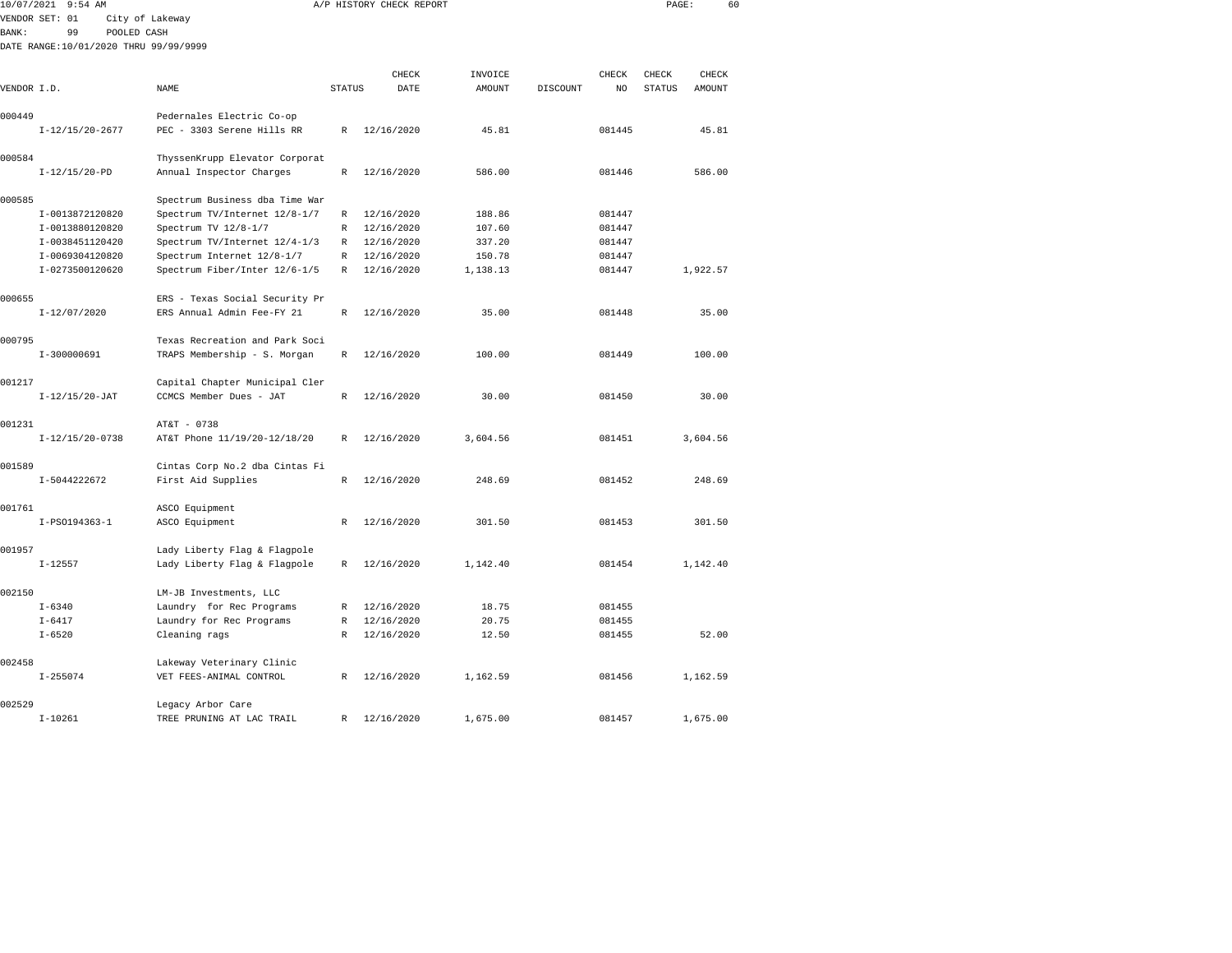| 10/07/2021 9:54 AM                    |                                |               | A/P HISTORY CHECK REPORT | PAGE:     |                 | 61     |               |           |  |
|---------------------------------------|--------------------------------|---------------|--------------------------|-----------|-----------------|--------|---------------|-----------|--|
| VENDOR SET: 01                        | City of Lakeway                |               |                          |           |                 |        |               |           |  |
| 99<br><b>BANK:</b><br>POOLED CASH     |                                |               |                          |           |                 |        |               |           |  |
| DATE RANGE:10/01/2020 THRU 99/99/9999 |                                |               |                          |           |                 |        |               |           |  |
|                                       |                                |               |                          |           |                 |        |               |           |  |
|                                       |                                |               | CHECK                    | INVOICE   |                 | CHECK  | CHECK         | CHECK     |  |
| VENDOR I.D.                           | NAME                           | <b>STATUS</b> | DATE                     | AMOUNT    | <b>DISCOUNT</b> | NO.    | <b>STATUS</b> | AMOUNT    |  |
| 002583                                | Verizon Connect NWF INC.       |               |                          |           |                 |        |               |           |  |
| I-0SV000002298685                     | Network Fleet Srv - November   | $\mathbb{R}$  | 12/16/2020               | 337.61    |                 | 081458 |               | 337.61    |  |
|                                       |                                |               |                          |           |                 |        |               |           |  |
| 002623                                | Quadient Finance USA, Inc.     |               |                          |           |                 |        |               |           |  |
| $I-12/15/20-6795$                     | Finance Charge                 | R             | 12/16/2020               | 39.00     |                 | 081459 |               | 39.00     |  |
|                                       |                                |               |                          |           |                 |        |               |           |  |
| 002629                                | Ewald Kubota, Inc.             |               |                          |           |                 |        |               |           |  |
| $I - 3430577$                         | Kit Seal                       | R             | 12/16/2020               | 133.55    |                 | 081460 |               | 133.55    |  |
|                                       |                                |               |                          |           |                 |        |               |           |  |
| 002856                                | William Wagner                 |               |                          |           |                 |        |               |           |  |
| $I-12/11/20-WW$                       | Class Instructor - Tae Kwon Do | $\mathbb{R}$  | 12/16/2020               | 712.60    |                 | 081461 |               | 712.60    |  |
|                                       |                                |               |                          |           |                 |        |               |           |  |
| 002890<br>$I - 226212$                | Premier LogiTech, LLC          |               |                          |           |                 | 081462 |               |           |  |
|                                       | Annual Anti-virus Renewal      | R             | 12/16/2020               | 1,885.00  |                 |        |               |           |  |
| $I - 226217$                          | Fixed Fee/Anti-Spam/Back-up    | R             | 12/16/2020               | 11,504.41 |                 | 081462 |               | 13,389.41 |  |
| 003035                                | Progressive Commercial Aquatic |               |                          |           |                 |        |               |           |  |
| $I-IA920$                             | TILE REPAIR ON LAP POOL        | $\mathbb R$   | 12/16/2020               | 1,200.00  |                 | 081463 |               | 1,200.00  |  |
|                                       |                                |               |                          |           |                 |        |               |           |  |
| 003181                                | Quadient Leasing USA, Inc.     |               |                          |           |                 |        |               |           |  |
| I-N8605575                            | Postage Mch Rnt 12/1/-12/31/20 | R             | 12/16/2020               | 145.90    |                 | 081464 |               | 145.90    |  |
|                                       |                                |               |                          |           |                 |        |               |           |  |
| 003209                                | Max S. Hicks dba Reliant Plumb |               |                          |           |                 |        |               |           |  |
| $I-36280633$                          | GAS LINE FOR POOL HEATER       | R             | 12/16/2020               | 2,764.00  |                 | 081465 |               |           |  |
| $I-36364339$                          | INLINE GAS VALVE               | $\mathbb R$   | 12/16/2020               | 2,375.00  |                 | 081465 |               | 5,139.00  |  |
|                                       |                                |               |                          |           |                 |        |               |           |  |
| 003239                                | Mosca Design, Inc.             |               |                          |           |                 |        |               |           |  |
| $I-31696$                             | CHRISTMAS TRAIL DISPLAYS       | R             | 12/16/2020               | 5,940.00  |                 | 081466 |               | 5,940.00  |  |
| 003242                                | AT&T Mobility National Account |               |                          |           |                 |        |               |           |  |
| I-11272020-6295                       | AT&T Mobility - CELL PHONES    | R             | 12/16/2020               | 694.73    |                 | 081467 |               | 694.73    |  |
|                                       |                                |               |                          |           |                 |        |               |           |  |
| 003273                                | AT&T - 8604                    |               |                          |           |                 |        |               |           |  |
| $I-12/15/20-8604$                     | AT&T/Internet Oct 29 - Nov 28  | R             | 12/16/2020               | 154.46    |                 | 081468 |               | 154.46    |  |
|                                       |                                |               |                          |           |                 |        |               |           |  |
| 003326                                | Language Line Services, Inc.   |               |                          |           |                 |        |               |           |  |
| $I-4923279$                           | Over the Phone Interpretaton   | R             | 12/16/2020               | 4.00      |                 | 081469 |               | 4.00      |  |
|                                       |                                |               |                          |           |                 |        |               |           |  |
| 003354                                | Jeffrey A. Arbeit              |               |                          |           |                 |        |               |           |  |
| $I-12/11/20-JA$                       | Class Instructor- Tai Chi/Yoga | R             | 12/16/2020               | 1,050.00  |                 | 081470 |               | 1,050.00  |  |
|                                       |                                |               |                          |           |                 |        |               |           |  |
| 003367                                | Nestle Waters North America    |               |                          |           |                 |        |               |           |  |

I-20K6701637031 5 gal drinking water/coffee R 12/16/2020 203.87 081471 203.87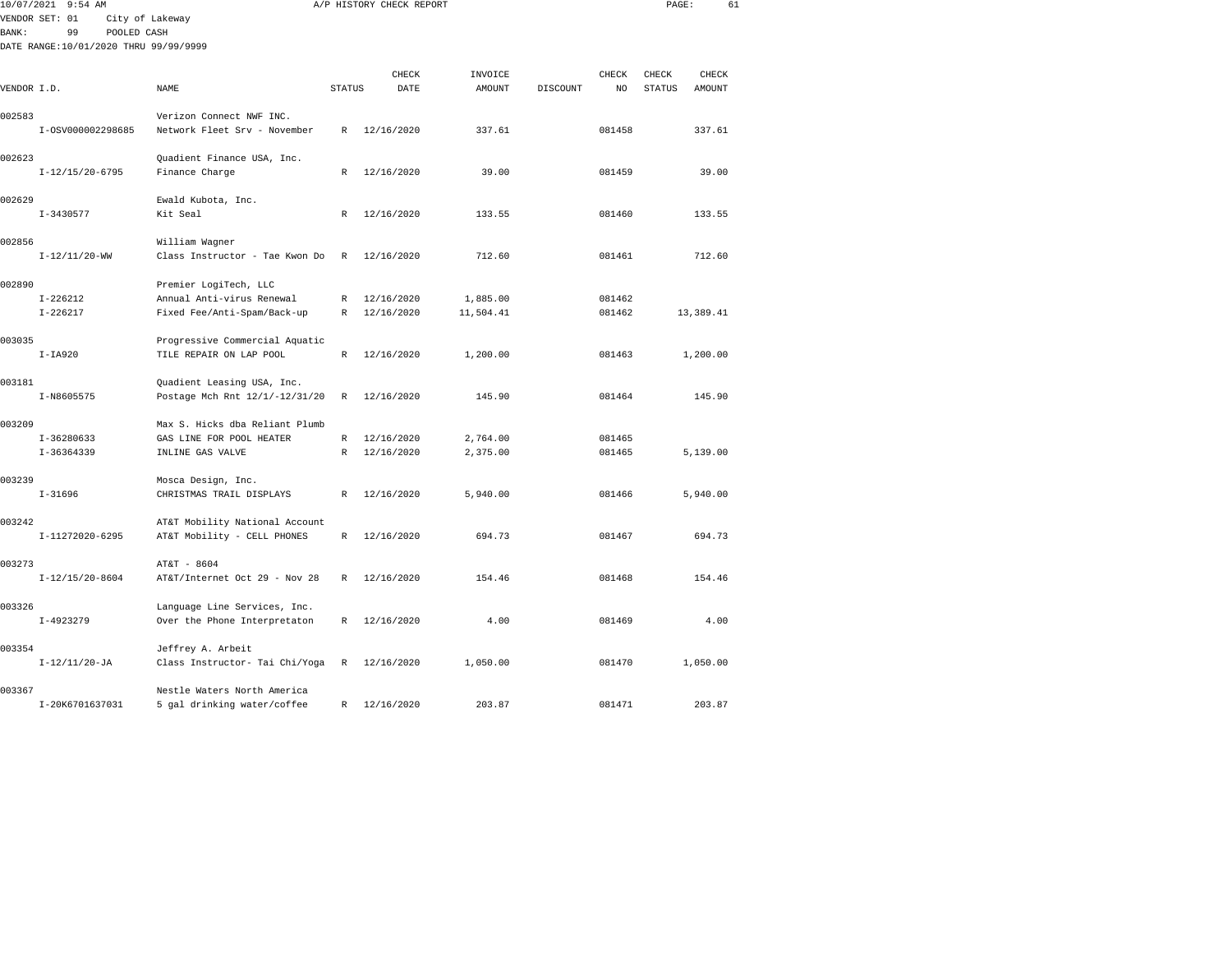| 10/07/2021 9:54 AM |                                       |                                |               | A/P HISTORY CHECK REPORT | PAGE:         | 62       |        |               |               |  |
|--------------------|---------------------------------------|--------------------------------|---------------|--------------------------|---------------|----------|--------|---------------|---------------|--|
|                    | VENDOR SET: 01                        | City of Lakeway                |               |                          |               |          |        |               |               |  |
| BANK:              | 99                                    | POOLED CASH                    |               |                          |               |          |        |               |               |  |
|                    | DATE RANGE:10/01/2020 THRU 99/99/9999 |                                |               |                          |               |          |        |               |               |  |
|                    |                                       |                                |               |                          |               |          |        |               |               |  |
|                    |                                       |                                |               | CHECK                    | INVOICE       |          | CHECK  | CHECK         | CHECK         |  |
| VENDOR I.D.        |                                       | <b>NAME</b>                    | <b>STATUS</b> | DATE                     | <b>AMOUNT</b> | DISCOUNT | NO     | <b>STATUS</b> | <b>AMOUNT</b> |  |
|                    |                                       |                                |               |                          |               |          |        |               |               |  |
| 003376             |                                       | Maglo Sports LLC               |               |                          |               |          |        |               |               |  |
|                    | $I-12/11/20-SSA$                      | Class Instructor/Skyhawk Track | R             | 12/16/2020               | 367.50        |          | 081472 |               |               |  |
|                    | $I-12/11/20-SSA.$                     | Class Instructor/Skyhawk Golf  | $\mathbb R$   | 12/16/2020               | 262.50        |          | 081472 |               | 630.00        |  |
| 003380             |                                       | AK Telecom, LLC                |               |                          |               |          |        |               |               |  |
|                    | I-AKT2002-1                           | Repair Armory Reader/Cameras   | R             | 12/16/2020               | 270.00        |          | 081473 |               | 270.00        |  |
|                    |                                       |                                |               |                          |               |          |        |               |               |  |
| 000180             |                                       | City of Austin-Austin Energy   |               |                          |               |          |        |               |               |  |
|                    | I-113025857698                        | COA - Electric                 | R             | 12/21/2020               | 3,871.40      |          | 081474 |               |               |  |
|                    | I-343492068612                        | Electric-1602 1/2 N FM 620     | $\mathbb{R}$  | 12/21/2020               | 29.84         |          | 081474 |               |               |  |
|                    | I-415985184913                        | Electric-2321 1/2 Lohmans Crsg | $\mathbb{R}$  | 12/21/2020               | 30.40         |          | 081474 |               |               |  |
|                    | I-447766586255                        | Electric-2101 1/2 Lakewa Blvd  | R             | 12/21/2020               | 38.39         |          | 081474 |               |               |  |
|                    | I-477831020315                        | Electric-1940 1/2 Lohmans Crsg | R             | 12/21/2020               | 60.35         |          | 081474 |               |               |  |
|                    | I-584719679452                        | Electric-3309 S FM 620         | $\mathbb{R}$  | 12/21/2020               | 26.17         |          | 081474 |               | 4,056.55      |  |
|                    |                                       |                                |               |                          |               |          |        |               |               |  |
| 000282             |                                       | GT Distributors, Inc.          |               |                          |               |          |        |               |               |  |
|                    | I-INV0804455                          | Streamlght battery stck/Martin | R             | 12/21/2020               | 155.96        |          | 081475 |               |               |  |
|                    | I-INV0808210                          | Duty gear - baton holder, belt | R             | 12/21/2020               | 710.13        |          | 081475 |               |               |  |
|                    | I-INV0808910                          | Shirts/Embroid - S. Howell     | $\mathbb{R}$  | 12/21/2020               | 274.96        |          | 081475 |               | 1,141.05      |  |
| 000334             |                                       | Home Depot Credit Services     |               |                          |               |          |        |               |               |  |
|                    | $I-12/17/20-4109$                     | Home Depot Credit Services     | $\mathbb{R}$  | 12/21/2020               | 1,858.98      |          | 081476 |               | 1,858.98      |  |
|                    |                                       |                                |               |                          |               |          |        |               |               |  |
| 000341             |                                       | WC of Texas                    |               |                          |               |          |        |               |               |  |
|                    | I-10872079                            | 7478 homes trash/recycle       | R             | 12/21/2020               | 132,993.67    |          | 081477 |               | 132,993.67    |  |
|                    |                                       |                                |               |                          |               |          |        |               |               |  |
| 000344             |                                       | Tyler Technologies (Incode) In |               |                          |               |          |        |               |               |  |
|                    | $I - 025 - 316047$                    | GL Budgeting - S. Gendy        | $\mathbb R$   | 12/21/2020               | 137.50        |          | 081478 |               | 137.50        |  |
|                    |                                       |                                |               |                          |               |          |        |               |               |  |
| 000369             |                                       | Adolph Kiefer & Assocaites, LL |               |                          |               |          |        |               |               |  |
|                    | I-INV001013412                        | Rise Guard Sweats              | R             | 12/21/2020               | 33.62         |          | 081479 |               |               |  |
|                    | I-INV001015940                        | Rise Guard Sweats              | $\mathbb{R}$  | 12/21/2020               | 58.62         |          | 081479 |               | 92.24         |  |
|                    |                                       |                                |               |                          |               |          |        |               |               |  |
| 000371             |                                       | Koetter Fire Protection of Aus |               |                          |               |          |        |               |               |  |
|                    | $I - 278353$                          | Qrtly Fire Protection Monitor  | $\mathbb R$   | 12/21/2020               | 99.00         |          | 081480 |               | 99.00         |  |
| 000374             |                                       | Lake Travis Chamber of Commerc |               |                          |               |          |        |               |               |  |
|                    | $I-18907$                             | LTCC Membership                | V             | 12/21/2020               | 125.00        |          | 081481 |               | 125.00        |  |
|                    |                                       |                                |               |                          |               |          |        |               |               |  |
| 000374             |                                       | Lake Travis Chamber of Commerc |               |                          |               |          |        |               |               |  |
|                    | $M-CHECK$                             | Lake Travis Chamber of CUNPOST | V             | 2/01/2021                |               |          | 081481 |               | 125.00CR      |  |
|                    |                                       |                                |               |                          |               |          |        |               |               |  |
| 000413             |                                       | McCoy Corporation              |               |                          |               |          |        |               |               |  |
|                    | $I - 7445675$                         | 1x6-6' TRT, roof nails         | R             | 12/21/2020               | 13.66         |          | 081482 |               | 13.66         |  |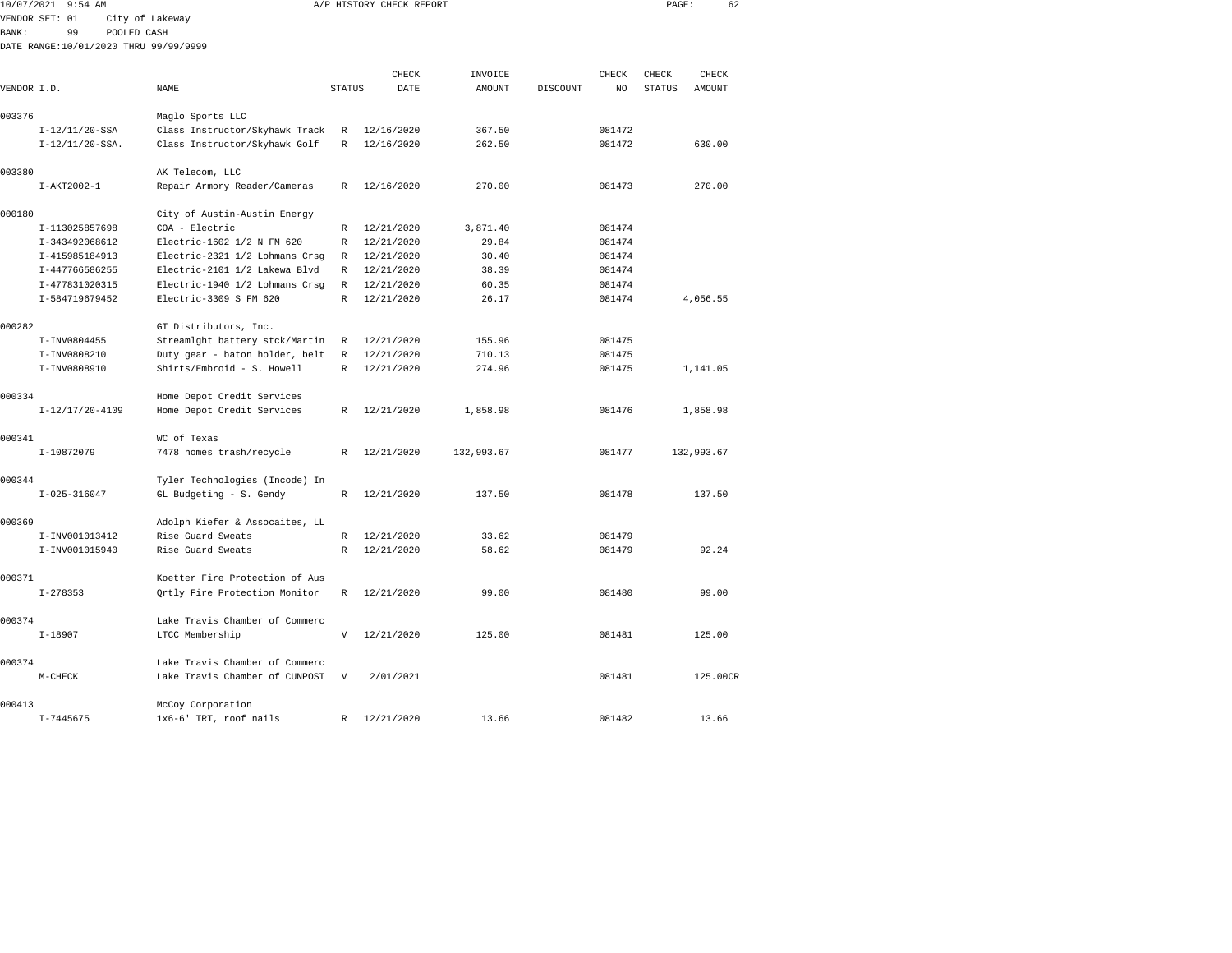|                | 10/07/2021 9:54 AM                    |                 |                               |        | A/P HISTORY CHECK REPORT |         |          |        | PAGE:         | 63     |  |
|----------------|---------------------------------------|-----------------|-------------------------------|--------|--------------------------|---------|----------|--------|---------------|--------|--|
| VENDOR SET: 01 |                                       | City of Lakeway |                               |        |                          |         |          |        |               |        |  |
| BANK:          | 99                                    | POOLED CASH     |                               |        |                          |         |          |        |               |        |  |
|                | DATE RANGE:10/01/2020 THRU 99/99/9999 |                 |                               |        |                          |         |          |        |               |        |  |
|                |                                       |                 |                               |        | CHECK                    | INVOICE |          | CHECK  | CHECK         | CHECK  |  |
| VENDOR I.D.    |                                       |                 | NAME                          | STATUS | DATE                     | AMOUNT  | DISCOUNT | NO.    | <b>STATUS</b> | AMOUNT |  |
| 000438         |                                       |                 | Office Depot, Inc.            |        |                          |         |          |        |               |        |  |
|                | I-133203141001                        |                 | 32GB Jet Flash                | R      | 12/21/2020               | 6.99    |          | 081483 |               |        |  |
|                | I-133848972001                        |                 | Bookend, paper, plates        | R      | 12/21/2020               | 89.94   |          | 081483 |               |        |  |
|                | I-133930236001                        |                 | Flash drivers                 | R      | 12/21/2020               | 43.90   |          | 081483 |               |        |  |
|                | I-134093070001                        |                 | Paper towels, trash bags      | R      | 12/21/2020               | 51.79   |          | 081483 |               |        |  |
|                | I-134906496001                        |                 | Toilet tissue, toilet cleaner | R      | 12/21/2020               | 89.91   |          | 081483 |               |        |  |
|                | I-135530199001                        |                 | Paper towels, toilet tissue   | R      | 12/21/2020               | 111.04  |          | 081483 |               |        |  |
|                | I-135758019001                        |                 | Toilet tissue                 | R      | 12/21/2020               | 75.84   |          | 081483 |               |        |  |
|                | I-138712718001                        |                 | Battery, t. tissue, p. towels | R      | 12/21/2020               | 127.52  |          | 081483 |               |        |  |
|                | I-138874920001                        |                 | Pens                          | R      | 12/21/2020               | 9.56    |          | 081483 |               |        |  |
|                | I-138875101001                        |                 | Tape, tabs, files, binder     | R      | 12/21/2020               | 112.70  |          | 081483 |               | 719.19 |  |
| 000501         |                                       |                 | Safeway, Inc.                 |        |                          |         |          |        |               |        |  |

| 000501 |                                     | Safeway, Inc.                  |              |              |          |        |          |
|--------|-------------------------------------|--------------------------------|--------------|--------------|----------|--------|----------|
|        | $I-12/19/20-96414$                  | Safeway, Inc.                  |              | R 12/21/2020 | 409.89   | 081484 | 409.89   |
| 000561 |                                     | Texas Department of Public Saf |              |              |          |        |          |
|        | I-CRS-202010-202771 CCH Name Search |                                | R            | 12/21/2020   | 2.00     | 081485 |          |
|        | I-CRS-20211-204605                  | CCH Name Search                | $\mathbb{R}$ | 12/21/2020   | 1.00     | 081485 | 3.00     |
| 000596 |                                     | Travis Central Appraisal Distr |              |              |          |        |          |
|        | $I - 6220$                          | Travis County Appraisal Distr  |              | R 12/21/2020 | 8,538.66 | 081486 | 8,538.66 |
| 000699 |                                     | The Productivity Center, Inc.  |              |              |          |        |          |
|        | I-LDP002112720                      | TCLEDDS Renewal '21-'22        | R            | 12/21/2020   | 705.00   | 081487 | 705.00   |
| 000702 |                                     | Ouill Corporation              |              |              |          |        |          |
|        | I-11580098                          | Letter opener, liner non grip  | R            | 12/21/2020   | 18.32    | 081488 |          |
|        | I-11608474                          | Ultradome magnifier            | R            | 12/21/2020   | 158.40   | 081488 |          |
|        | I-11697592                          | Printer ink                    | R            | 12/21/2020   | 125.03   | 081488 |          |
|        | I-11737589                          | Ink, paper, data stick, plates | R            | 12/21/2020   | 370.01   | 081488 |          |
|        | I-11759841                          | Pens                           | R.           | 12/21/2020   | 14.44    | 081488 |          |
|        | I-12073352                          | Coffee, tape, postit, pencils  | R            | 12/21/2020   | 108.83   | 081488 |          |
|        | I-12826232                          | Paper, hot cups                |              | R 12/21/2020 | 61.75    | 081488 |          |
|        | I-12897903                          | Dixie hot cups w/ lids         | R            | 12/21/2020   | 11.68    | 081488 | 868.46   |
| 000880 |                                     | Card Service Center            |              |              |          |        |          |
|        | $I-12/19/20-3010$                   | Card Service Center            | R            | 12/21/2020   | 310.82   | 081489 | 310.82   |
| 000880 |                                     | Card Service Center            |              |              |          |        |          |
|        | $I-12/19/20-3226$                   | Card Service Center            |              | R 12/21/2020 | 319.90   | 081490 | 319.90   |
| 000880 |                                     | Card Service Center            |              |              |          |        |          |
|        | $I-12/19/20-3275$                   | Card Service Center            | R            | 12/21/2020   | 407.96   | 081491 | 407.96   |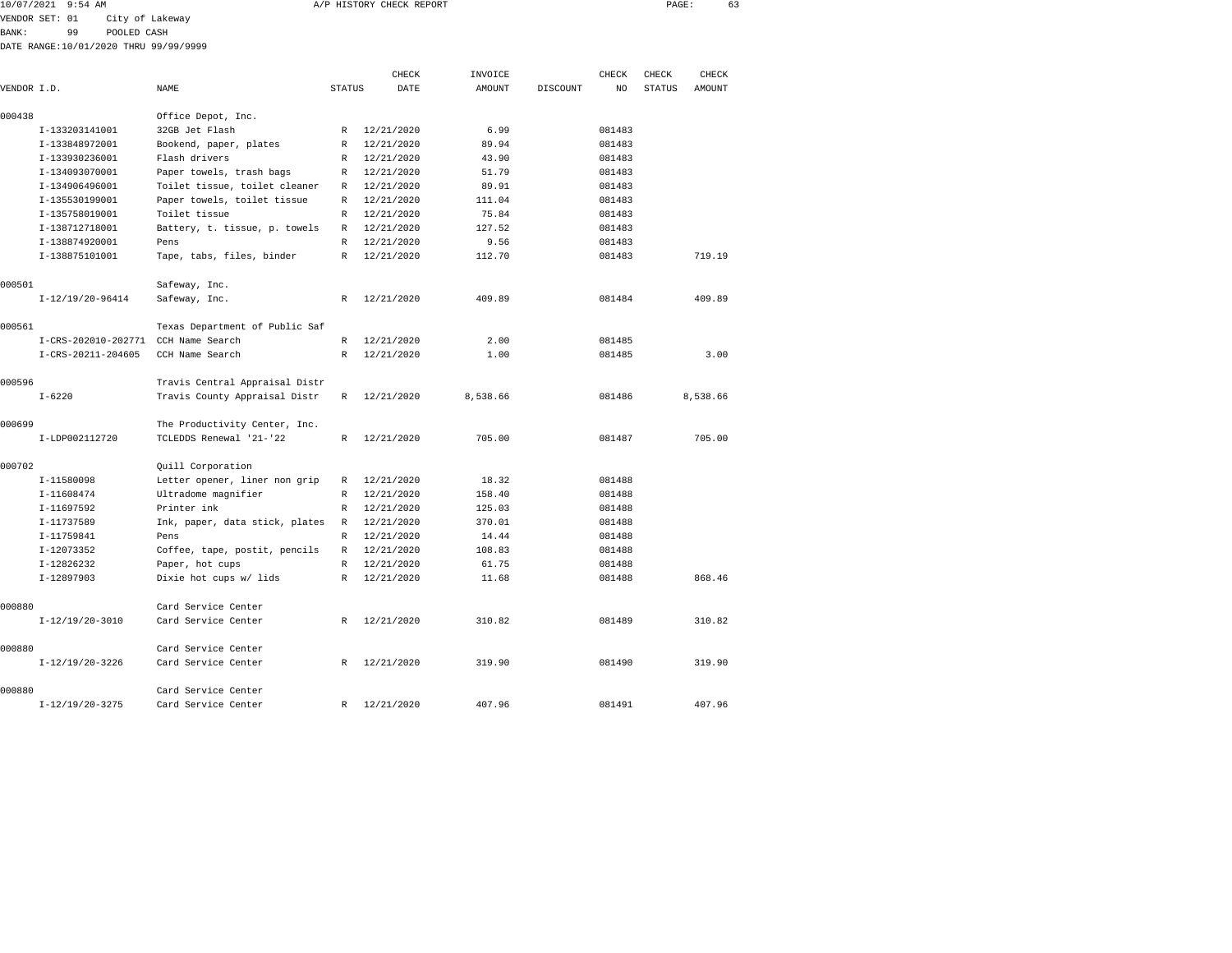| 10/07/2021<br>$9:54$ AM |                                       |                                |               | A/P HISTORY CHECK REPORT |         | PAGE:    |        | 64     |          |  |
|-------------------------|---------------------------------------|--------------------------------|---------------|--------------------------|---------|----------|--------|--------|----------|--|
|                         | VENDOR SET: 01                        | City of Lakeway                |               |                          |         |          |        |        |          |  |
| <b>BANK:</b>            | 99<br>POOLED CASH                     |                                |               |                          |         |          |        |        |          |  |
|                         | DATE RANGE:10/01/2020 THRU 99/99/9999 |                                |               |                          |         |          |        |        |          |  |
|                         |                                       |                                |               | CHECK                    | INVOICE |          | CHECK  | CHECK  | CHECK    |  |
| VENDOR I.D.             |                                       | NAME                           | <b>STATUS</b> | DATE                     | AMOUNT  | DISCOUNT | NO     | STATUS | AMOUNT   |  |
|                         |                                       |                                |               |                          |         |          |        |        |          |  |
| 000880                  |                                       | Card Service Center            |               |                          |         |          |        |        |          |  |
|                         | $I-12/19/20-5691$                     | Zazzle, Microsoft Online Srvs  | $\mathbb R$   | 12/21/2020               | 426.64  |          | 081492 |        | 426.64   |  |
| 001152                  |                                       | K. Hanes, Inc                  |               |                          |         |          |        |        |          |  |
|                         | $I-00004556$                          | 32 Gal Recep, Dome-Top Lid     | R             | 12/21/2020               | 554.00  |          | 081493 |        | 554.00   |  |
| 001163                  |                                       | B2B Copies LLC                 |               |                          |         |          |        |        |          |  |
|                         | $I - 69979$                           | Inspection report forms        | R             | 12/21/2020               | 590.00  |          | 081494 |        | 590.00   |  |
| 001314                  |                                       | Staples Business Advantage     |               |                          |         |          |        |        |          |  |
|                         | I-1631856153                          | Staples Business Advantage     | R             | 12/21/2020               | 886.98  |          | 081495 |        | 886.98   |  |
| 001318                  |                                       | Reinalt-Thomas Corporation     |               |                          |         |          |        |        |          |  |
|                         | $I-2889294$                           | Lawn mower tires               | R             | 12/21/2020               | 112.00  |          | 081496 |        |          |  |
|                         | $I-2891538$                           | Unit 804, Tires                | R             | 12/21/2020               | 880.00  |          | 081496 |        | 992.00   |  |
| 001480                  |                                       | Sam Houston State University   |               |                          |         |          |        |        |          |  |
|                         | $I-12/18/20-TR$                       | Police Chief Ldrshp/T. Radford | R             | 12/21/2020               | 175.00  |          | 081497 |        | 175.00   |  |
| 001482                  |                                       | Justice Pest Services          |               |                          |         |          |        |        |          |  |
|                         | $I-122299$                            | Pest control                   | R             | 12/21/2020               | 225.00  |          | 081498 |        | 225.00   |  |
| 001736                  |                                       | Thomson Reuters - West         |               |                          |         |          |        |        |          |  |
|                         | I-843449897                           | November Information Charges   | R             | 12/21/2020               | 417.31  |          | 081499 |        |          |  |
|                         | $I - 843457569$                       | November Information Charges   | R             | 12/21/2020               | 616.12  |          | 081499 |        | 1,033.43 |  |
| 001847                  |                                       | Sam's Club Business Member     |               |                          |         |          |        |        |          |  |
|                         | $I-12/18/20-6447$                     | Sam's Club Business Member     | R             | 12/21/2020               | 188.50  |          | 081500 |        | 188.50   |  |
| 001848                  |                                       | Community Coffee Company, LLC  |               |                          |         |          |        |        |          |  |
|                         | I-12463034367                         | Coffee, tea, cups              | R             | 12/21/2020               | 250.80  |          | 081501 |        |          |  |
|                         | I-12463034368                         | Coffee, creamer                | R             | 12/21/2020               | 186.50  |          | 081501 |        | 437.30   |  |
| 001858                  |                                       | Cavender's Stores Ltd #32      |               |                          |         |          |        |        |          |  |
|                         | $I-0113090-IN$                        | Boots - C. Gonzales            | R             | 12/21/2020               | 184.99  |          | 081502 |        | 184.99   |  |
| 001940                  |                                       | AT&T - 9533                    |               |                          |         |          |        |        |          |  |
|                         | $I-12/21/20-9533$                     | AT&T - Phone                   | R             | 12/21/2020               | 79.62   |          | 081503 |        | 79.62    |  |
| 001957                  |                                       | Lady Liberty Flag & Flagpole   |               |                          |         |          |        |        |          |  |
|                         | $I - 12580$                           | Flags                          | R             | 12/21/2020               | 255.80  |          | 081504 |        | 255.80   |  |
| 002081                  |                                       | GE Capital Bank                |               |                          |         |          |        |        |          |  |
|                         | $I-12/17/20-8779$                     | GE Capital Bank                | R             | 12/21/2020               | 92.51   |          | 081505 |        | 92.51    |  |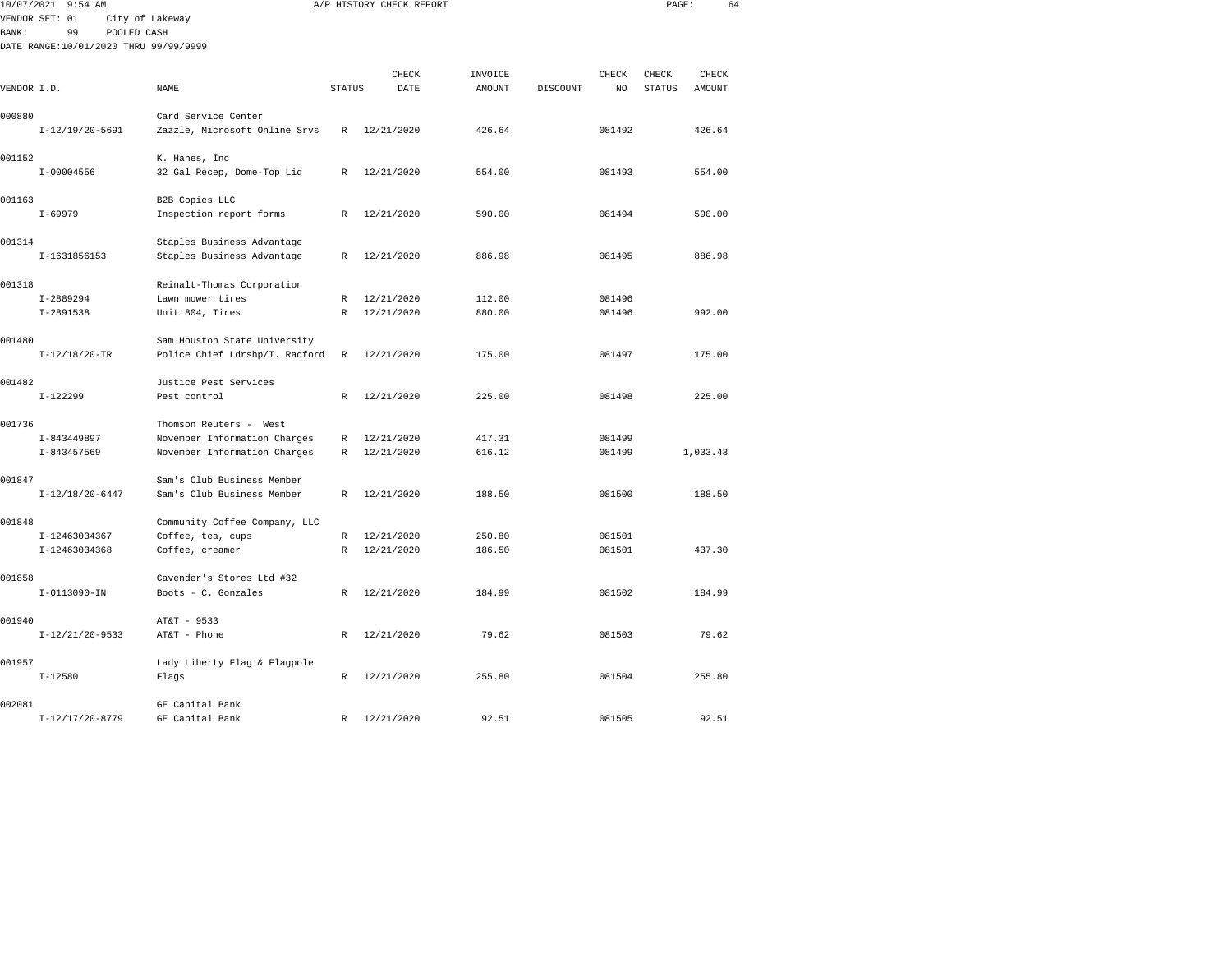|             | 10/07/2021 9:54 AM |                                       |               | A/P HISTORY CHECK REPORT |                          |          |             | PAGE:                  | 65              |
|-------------|--------------------|---------------------------------------|---------------|--------------------------|--------------------------|----------|-------------|------------------------|-----------------|
|             | VENDOR SET: 01     | City of Lakeway                       |               |                          |                          |          |             |                        |                 |
| BANK:       | 99                 | POOLED CASH                           |               |                          |                          |          |             |                        |                 |
|             |                    | DATE RANGE:10/01/2020 THRU 99/99/9999 |               |                          |                          |          |             |                        |                 |
|             |                    |                                       |               |                          |                          |          |             |                        |                 |
| VENDOR I.D. |                    | <b>NAME</b>                           | <b>STATUS</b> | CHECK<br>DATE            | INVOICE<br><b>AMOUNT</b> | DISCOUNT | CHECK<br>NO | CHECK<br><b>STATUS</b> | CHECK<br>AMOUNT |
| 002220      |                    | S Randall Electric, Inc. dba R        |               |                          |                          |          |             |                        |                 |
|             | $I - 28514$        | Outside GFCI Repair                   | $\mathbb{R}$  | 12/21/2020               | 258.28                   |          | 081506      |                        |                 |
|             | $I - 28515$        | Add GFCI Recp to prk lgt poles        | R             | 12/21/2020               | 625.00                   |          | 081506      |                        |                 |
|             | $I - 28532$        | Pavilion Lighting                     | R             | 12/21/2020               | 595.00                   |          | 081506      |                        | 1,478.28        |
| 002225      |                    | Police Executive Research Foru        |               |                          |                          |          |             |                        |                 |
|             | $I - 7240$         | PERF Membership '21                   | $\mathbb{R}$  | 12/21/2020               | 200.00                   |          | 081507      |                        | 200.00          |
| 002227      |                    | Lakeway Texaco Station, LLC           |               |                          |                          |          |             |                        |                 |
|             | $I-0031485$        | Unit 165, Rpr headlight flash         | R             | 12/21/2020               | 159.00                   |          | 081508      |                        |                 |
|             | $I - 0031493$      | Unit 191, Tire balance                | R             | 12/21/2020               | 64.00                    |          | 081508      |                        |                 |
|             | $I - 0031561$      | Unit 136/0il chng/dif flsh/brk        | R             | 12/21/2020               | 713.00                   |          | 081508      |                        |                 |
|             | $I-0031562$        | Unit 906, Safety inspection           | R             | 12/21/2020               | 7.00                     |          | 081508      |                        |                 |
|             | $I-0031570$        | Unit 136, Spark plug repair           | R             | 12/21/2020               | 40.97                    |          | 081508      |                        |                 |
|             | $I-0031596$        | Unit 112, front brake repair          | $\mathbb{R}$  | 12/21/2020               | 500.00                   |          | 081508      |                        |                 |
|             | $I - 0031608$      | Unit 112, Rear brake repair           | $\mathbb{R}$  | 12/21/2020               | 500.00                   |          | 081508      |                        |                 |
|             | $I-0031668$        | M100, Oil change                      | $\mathbb{R}$  | 12/21/2020               | 75.00                    |          | 081508      |                        |                 |
|             | $I-0031669$        | Unit 111, Oil change                  | $\mathbb{R}$  | 12/21/2020               | 68.00                    |          | 081508      |                        | 2,126.97        |
| 002282      |                    | ProStar Services, Inc dba Park        |               |                          |                          |          |             |                        |                 |
|             | I-10420471         | Coffee                                | $\mathbb{R}$  | 12/21/2020               | 44.07                    |          | 081509      |                        |                 |
|             | $I-10440917$       | Coffee                                | R             | 12/21/2020               | 31.03                    |          | 081509      |                        | 75.10           |
| 002296      |                    | International Association of C        |               |                          |                          |          |             |                        |                 |
|             | $I-0145910$        | ICAP Renewal-Cap. Crowder             | R             | 12/21/2020               | 190.00                   |          | 081510      |                        |                 |
|             | $I - 0148534$      | ICAP Renewal - Chief Radford          | R             | 12/21/2020               | 190.00                   |          | 081510      |                        |                 |
|             | $I-0148538$        | IACP Renewal-Lt. Law                  | R             | 12/21/2020               | 190.00                   |          | 081510      |                        |                 |
|             | $I-0149805$        | ICAP Renewal - Lt. Gavit              | $\mathbb{R}$  | 12/21/2020               | 190.00                   |          | 081510      |                        | 760.00          |
| 002348      |                    | ASAP Stone & Landscape Supply,        |               |                          |                          |          |             |                        |                 |
|             | $I-099778$         | String, 4"chop/ brush/Crt Bldg        | R             | 12/21/2020               | 452.05                   |          | 081511      |                        |                 |
|             | $I-99$             | Masonry sand - Court Bldg             | R             | 12/21/2020               | 197.60                   |          | 081511      |                        | 649.65          |
| 002396      |                    | Webster Bank, NA                      |               |                          |                          |          |             |                        |                 |

I-W275574 Webster Bank, NA R 12/21/2020 140.00 081512 140.00

I-75318078 Window Env, Reg Rtrn Env R 12/21/2020 1,463.58 081513 1,463.58

I-61BSBIG9356-LS Surety Bond - L. Schlageter R 12/21/2020 50.00 081514 50.00

I-12/17/2020 A&J Paving LLC R 12/21/2020 2,835.00 081515 2,835.00

002501 CanTamco, Inc. dba AlphaGraphi

002507 Victor O Schinnerer & Co, Inc

002666 A&J Paving LLC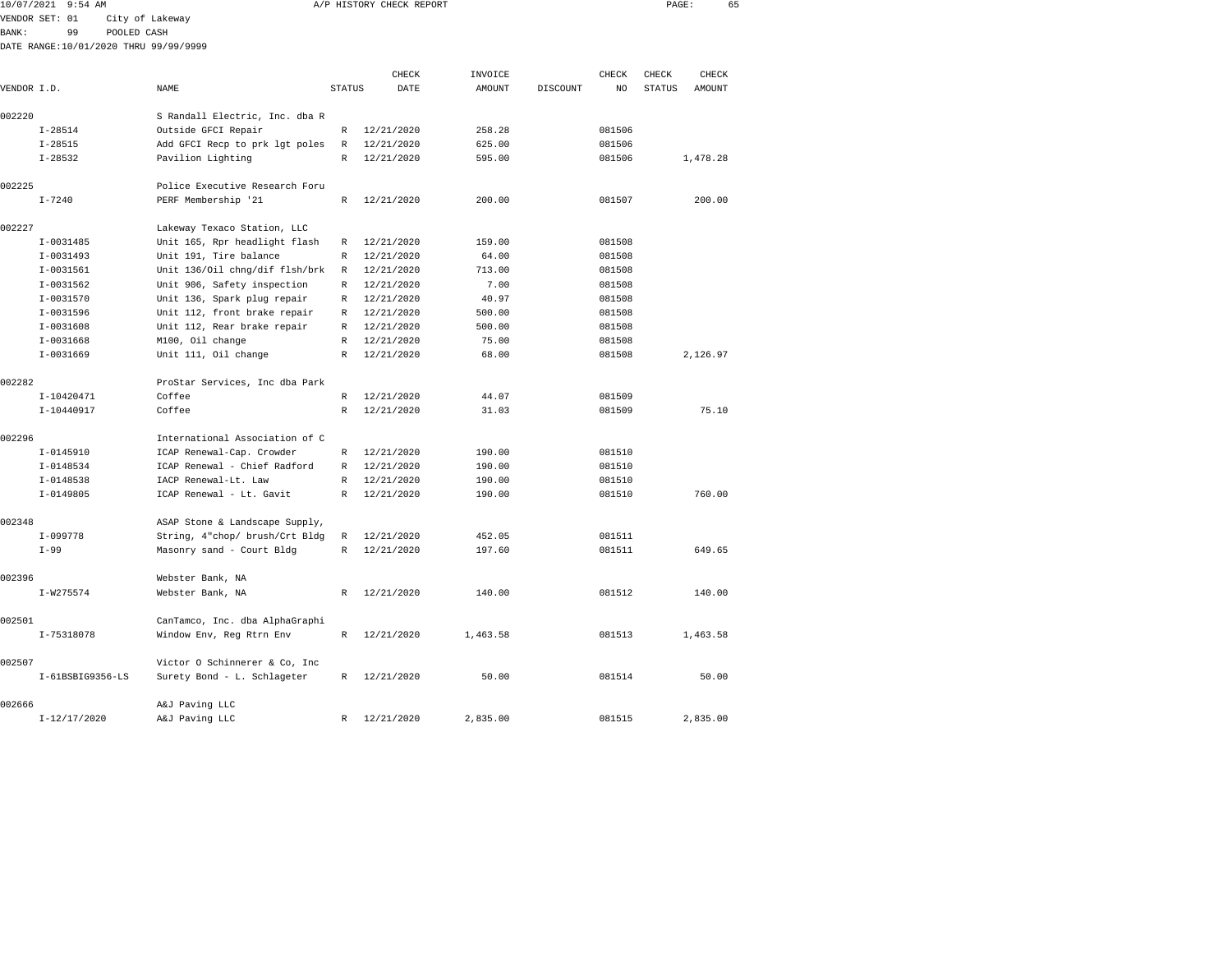| 10/07/2021   | 9:54 AM                               |                                |               | A/P HISTORY CHECK REPORT |               |          |        | PAGE:         |           | 66 |
|--------------|---------------------------------------|--------------------------------|---------------|--------------------------|---------------|----------|--------|---------------|-----------|----|
|              | VENDOR SET: 01                        | City of Lakeway                |               |                          |               |          |        |               |           |    |
| <b>BANK:</b> | 99<br>POOLED CASH                     |                                |               |                          |               |          |        |               |           |    |
|              | DATE RANGE:10/01/2020 THRU 99/99/9999 |                                |               |                          |               |          |        |               |           |    |
|              |                                       |                                |               |                          |               |          |        |               |           |    |
|              |                                       |                                |               | CHECK                    | INVOICE       |          | CHECK  | CHECK         | CHECK     |    |
| VENDOR I.D.  |                                       | NAME                           | <b>STATUS</b> | DATE                     | <b>AMOUNT</b> | DISCOUNT | NO     | <b>STATUS</b> | AMOUNT    |    |
| 002692       |                                       | Agroland Equipment & Supplies, |               |                          |               |          |        |               |           |    |
|              | $I-19435$                             | Chain for 12" bar              | $\mathbb{R}$  | 12/21/2020               | 13.99         |          | 081516 |               | 13.99     |    |
|              |                                       |                                |               |                          |               |          |        |               |           |    |
| 002737       |                                       | HEB Grocery Company            |               |                          |               |          |        |               |           |    |
|              | $I-12/19/20-6000$                     | HEB Grocery Company            | $\mathbb{R}$  | 12/21/2020               | 399.33        |          | 081517 |               | 399.33    |    |
| 002748       |                                       | Brymer Communications Services |               |                          |               |          |        |               |           |    |
|              | $I - 10312$                           | Video repair                   | $\mathbb{R}$  | 12/21/2020               | 500.00        |          | 081518 |               | 500.00    |    |
|              |                                       |                                |               |                          |               |          |        |               |           |    |
| 002852       |                                       | Shred-It US HoldCo, Inc. dba S |               |                          |               |          |        |               |           |    |
|              | I-8180975013                          | Shred Service - November       | $\mathbb{R}$  | 12/21/2020               | 74.42         |          | 081519 |               |           |    |
|              | I-8181044065                          | Shred Service - November       | $\mathbb{R}$  | 12/21/2020               | 108.96        |          | 081519 |               | 183.38    |    |
| 002857       |                                       | Store It All Lakeway           |               |                          |               |          |        |               |           |    |
|              | $I - 38552$                           | Storage Facility               | $\mathbb{R}$  | 12/21/2020               | 3,024,00      |          | 081520 |               | 3,024.00  |    |
| 002875       |                                       | ZW USA Inc. dba Dog Waste Depo |               |                          |               |          |        |               |           |    |
|              | $I-377852$                            | Depot Can Liners               | R             | 12/21/2020               | 261.32        |          | 081521 |               | 261.32    |    |
|              |                                       |                                |               |                          |               |          |        |               |           |    |
| 002969       |                                       | Axon Enterprise, Inc.          |               |                          |               |          |        |               |           |    |
|              | I-SI-1698564                          | Standard battery pack          | R             | 12/21/2020               | 476.00        |          | 081522 |               | 476.00    |    |
| 002991       |                                       | ArchiveSocial, Inc.            |               |                          |               |          |        |               |           |    |
|              | $I-13769$                             | ArchiveSocial Economy Package  | R             | 12/21/2020               | 2,388.00      |          | 081523 |               | 2,388.00  |    |
|              |                                       |                                |               |                          |               |          |        |               |           |    |
| 003035       |                                       | Progressive Commercial Aquatic |               |                          |               |          |        |               |           |    |
|              | $I-IA4952$                            | SLIDE PIPING REPAIR            | $\mathbb{R}$  | 12/21/2020               | 2,120.00      |          | 081524 |               |           |    |
|              | $I-IA49551$                           | LAP POOL LIGHT                 | R             | 12/21/2020               | 1,600.00      |          | 081524 |               |           |    |
|              | $I-IA4963$                            | Pool Heater Replacement        | $\mathbb R$   | 12/21/2020               | 30, 353. 43   |          | 081524 |               |           |    |
|              | $I-IA4982$                            | Stenner Pump 50GPD             | $\mathbb R$   | 12/21/2020               | 782.50        |          | 081524 |               | 34,855.93 |    |
| 003059       |                                       | National Emergency Number Asso |               |                          |               |          |        |               |           |    |
|              | I-3000057141                          | NENA Member Dues '21           | $\mathbb{R}$  | 12/21/2020               | 142.00        |          | 081525 |               | 142.00    |    |
| 003073       |                                       | Ozark Bottled Water dba Hill C |               |                          |               |          |        |               |           |    |
|              | $I-979352$                            | 5 Gal Drinking Water           | R             | 12/21/2020               | 24.49         |          | 081526 |               | 24.49     |    |
|              |                                       |                                |               |                          |               |          |        |               |           |    |
| 003080       |                                       | Stitch Gallery Inc             |               |                          |               |          |        |               |           |    |
|              | $I-93252$                             | Sewing patches - R. Gavit      | R             | 12/21/2020               | 34.00         |          | 081527 |               | 34.00     |    |
|              |                                       |                                |               |                          |               |          |        |               |           |    |

I-GB00394642 LaserJet toner cart- S. Gendy R 12/21/2020 175.00 081528 175.00

003139 SHI-Government Solutions, Inc.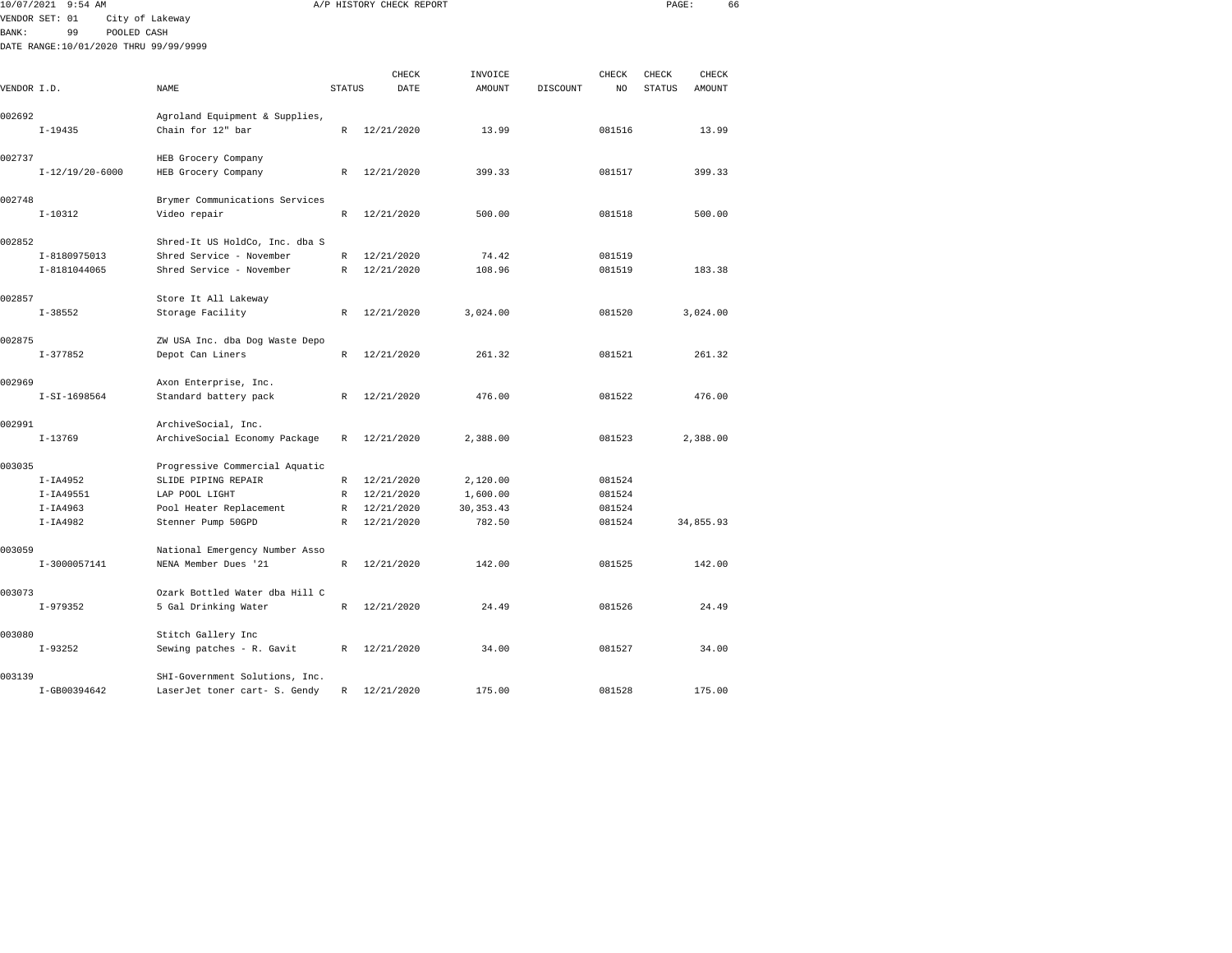| 10/07/2021 9:54 AM |    |                                       | A/P HISTORY CHECK REPORT |                 |              | PAGE: |       | 67 |
|--------------------|----|---------------------------------------|--------------------------|-----------------|--------------|-------|-------|----|
| VENDOR SET: 01     |    | City of Lakeway                       |                          |                 |              |       |       |    |
| BANK :             | 99 | POOLED CASH                           |                          |                 |              |       |       |    |
|                    |    | DATE RANGE:10/01/2020 THRU 99/99/9999 |                          |                 |              |       |       |    |
|                    |    |                                       | CUPCV                    | <b>TMMZOTCE</b> | <b>CUPCV</b> | CUPCV | CUPCV |    |

|             |                    |                                |               | CHECK      | INVOICE   |          | CHECK  | CHECK         | CHECK     |
|-------------|--------------------|--------------------------------|---------------|------------|-----------|----------|--------|---------------|-----------|
| VENDOR I.D. |                    | NAME                           | <b>STATUS</b> | DATE       | AMOUNT    | DISCOUNT | NO     | <b>STATUS</b> | AMOUNT    |
| 003162      |                    | CW Two Austin LLC dba GoWash   |               |            |           |          |        |               |           |
|             | $I - 1070$         | Car Washes - November          | $\mathbb{R}$  | 12/21/2020 | 217.00    |          | 081529 |               | 217.00    |
| 003207      |                    | Amazon Capital Services, Inc.  |               |            |           |          |        |               |           |
|             | I-1176-41DD-LL7K   | Water hose holder              | R             | 12/21/2020 | 114.96    |          | 081530 |               |           |
|             | I-14QK-PJ3D-6KY3   | Red Chili String Light         | $\mathbb{R}$  | 12/21/2020 | 21.94     |          | 081530 |               |           |
|             | I-19ND-4PHD-YRNC   | Metallic Pens                  | $\mathbb{R}$  | 12/21/2020 | 19.98     |          | 081530 |               |           |
|             | $I-1H77-KRK6-64PH$ | Flagging tape                  | $\mathbb{R}$  | 12/21/2020 | 31.90     |          | 081530 |               |           |
|             | I-1JHM-71QD-WJ9G   | Thermal rolls                  | $\mathbb{R}$  | 12/21/2020 | 103.58    |          | 081530 |               |           |
|             | I-1JNJ-7W9X-YPR4   | Wall Clock                     | $\mathbb{R}$  | 12/21/2020 | 111.72    |          | 081530 |               |           |
|             | I-1LT6-74TR-D39W   | Plasma Screen Stand            | $\mathbb{R}$  | 12/21/2020 | 178.99    |          | 081530 |               |           |
|             | I-1NKN-D69N-WXFM   | Labels                         | $\mathbb{R}$  | 12/21/2020 | 31.38     |          | 081530 |               |           |
|             | I-1NKN-D69N-WXGK   | Security Envelopes             | $\mathbb{R}$  | 12/21/2020 | 25.98     |          | 081530 |               |           |
|             | I-1RTG-1XX6-3161   | USB                            | R             | 12/21/2020 | 26.48     |          | 081530 |               |           |
|             | I-1T1D-DWXL-FK1W   | Power cord cable               | $\mathbb{R}$  | 12/21/2020 | 16.99     |          | 081530 |               |           |
|             | I-1T9C-R4OM-6NTG   | Fire Extinquisher              | $\mathbb{R}$  | 12/21/2020 | 70.99     |          | 081530 |               |           |
|             | $I-1XD3-Y4HP-GCLX$ | Desk Calender                  | R             | 12/21/2020 | 10.88     |          | 081530 |               |           |
|             | I-1XXN-QQQ9-VMMC   | USB cable                      | $\mathbb{R}$  | 12/21/2020 | 103.68    |          | 081530 |               |           |
|             | $I-1YDK-RR69-49KT$ | Compartment Tray               | $\mathbb{R}$  | 12/21/2020 | 15.97     |          | 081530 |               |           |
|             | I-ITCD-4RV4-R1MY   | Phone Extension Cord           | $\mathbb{R}$  | 12/21/2020 | 14.98     |          | 081530 |               | 900.40    |
| 003251      |                    | WLE, LLC.                      |               |            |           |          |        |               |           |
|             | $I - 15007$        | City Landscape, November       | R             | 12/21/2020 | 13,059.79 |          | 081531 |               | 13,059.79 |
| 003297      |                    | Department of Information Reso |               |            |           |          |        |               |           |
|             | $I-21101567N$      | October Services               | $\mathbb{R}$  | 12/21/2020 | 497.79    |          | 081532 |               | 497.79    |
| 003318      |                    | The UPS Store #4214            |               |            |           |          |        |               |           |
|             | $I - 4202$         | UPS Shipping - Flag Rtrn       | R             | 12/21/2020 | 12.29     |          | 081533 |               |           |
|             | $I - 4539$         | UPS - Axon Rtrn/Cameras        | R             | 12/21/2020 | 11.61     |          | 081533 |               |           |
|             | $I - 7878$         | UPS - Axon Rtrn/Body Cams      | $\mathbb{R}$  | 12/21/2020 | 11.61     |          | 081533 |               | 35.51     |
| 003349      |                    | Texan Urgent Care, PLLC        |               |            |           |          |        |               |           |
|             | $I - 4046800$      | Drug scrn/physical - R. Morse  | $\mathbb{R}$  | 12/21/2020 | 131.00    |          | 081534 |               | 131.00    |
| 003353      |                    | Home Depot USA, Inc.           |               |            |           |          |        |               |           |
|             | C-584030951        | Ornaments                      | $\mathbb{R}$  | 12/21/2020 | 98.70CR   |          | 081535 |               |           |
|             | C-584799258        | Mini net lights                | $\mathbb{R}$  | 12/21/2020 | 109.96CR  |          | 081535 |               |           |
|             | C-584822191        | Net lights                     | R             | 12/21/2020 | 32.96CR   |          | 081535 |               |           |
|             | $C - 585593460$    | Polarized grnd, wall tap       | R             | 12/21/2020 | 10.59CR   |          | 081535 |               |           |
|             | I-582025904        | Brush, tile & grout            | R             | 12/21/2020 | 80.16     |          | 081535 |               |           |
|             | I-582298048        | Microfiber pad, mop, bath tiss | R             | 12/21/2020 | 129.88    |          | 081535 |               |           |
|             | I-583754270        | Inscticide/Airblown bear, rein | R             | 12/21/2020 | 189.37    |          | 081535 |               |           |
|             | I-584263065        | Salt/Ext cord/cble tie/net lgt | R             | 12/21/2020 | 220.17    |          | 081535 |               |           |
|             | I-584708044        | Wipes, Disinfect, batteries    | R             | 12/21/2020 | 116.76    |          | 081535 |               |           |
|             | I-584800940        | Net lights                     | R             | 12/21/2020 | 59.34     |          | 081535 |               |           |
|             | I-584822191        | Cable ties, mini net lights    | $\mathbb{R}$  | 12/21/2020 | 143.26    |          | 081535 |               |           |
|             | I-584977714        | Microfiber pad, handle         | $\mathbb{R}$  | 12/21/2020 | 113.24    |          | 081535 |               |           |
|             |                    |                                |               |            |           |          |        |               |           |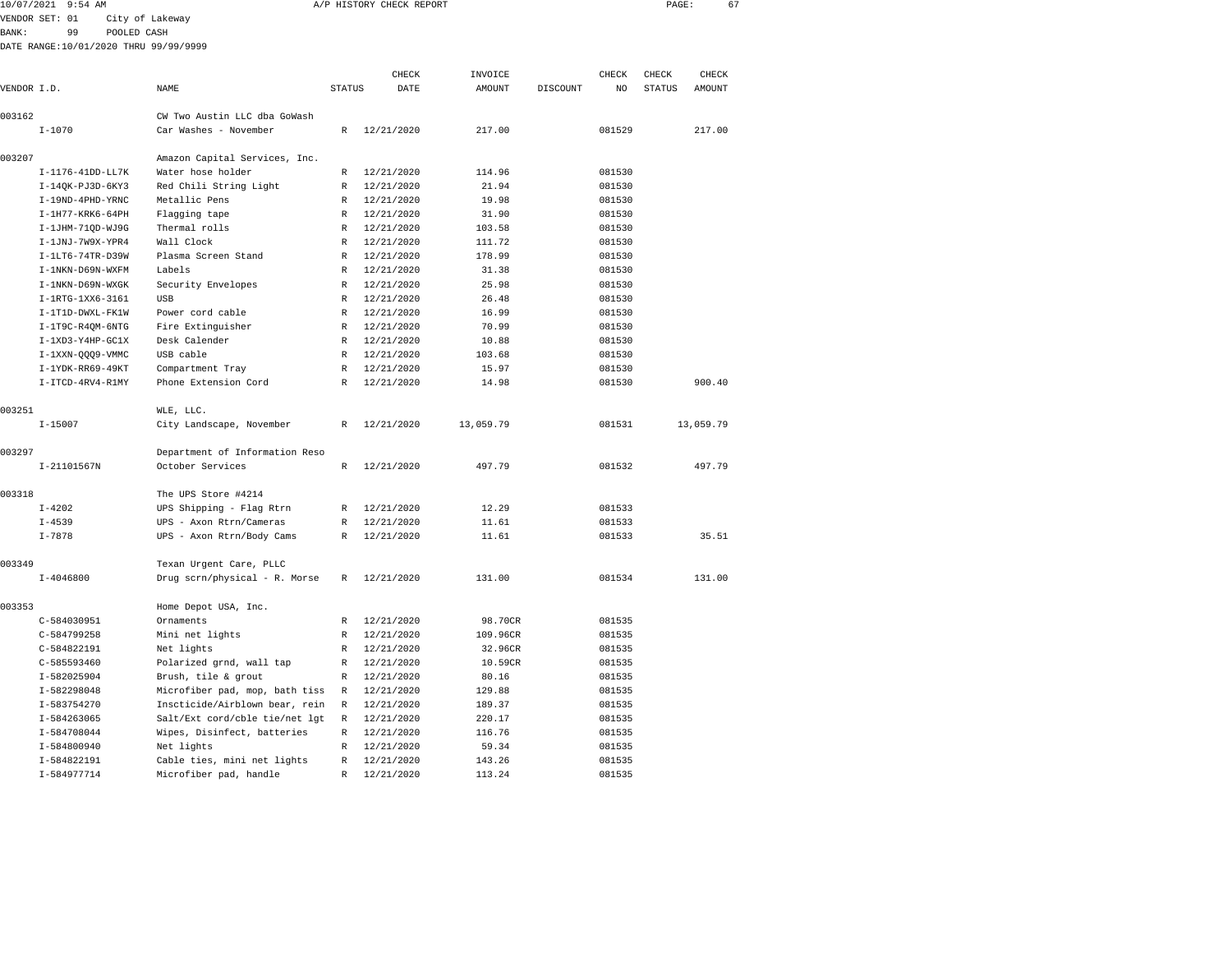| 10/07/2021 9:54 AM |             |                 |                                        |  |              | A/P HISTORY CHECK REPORT |         |          |        | PAGE:         |          | 68 |
|--------------------|-------------|-----------------|----------------------------------------|--|--------------|--------------------------|---------|----------|--------|---------------|----------|----|
| VENDOR SET: 01     |             | City of Lakeway |                                        |  |              |                          |         |          |        |               |          |    |
| BANK:              | 99          | POOLED CASH     |                                        |  |              |                          |         |          |        |               |          |    |
|                    |             |                 | DATE RANGE: 10/01/2020 THRU 99/99/9999 |  |              |                          |         |          |        |               |          |    |
|                    |             |                 |                                        |  |              | CHECK                    | INVOICE |          | CHECK  | CHECK         | CHECK    |    |
| VENDOR I.D.        |             |                 | NAME                                   |  | STATUS       | DATE                     | AMOUNT  | DISCOUNT | NO.    | <b>STATUS</b> | AMOUNT   |    |
|                    | I-584977722 |                 | Zep Pro Sprayer                        |  | R            | 12/21/2020               | 40.56   |          | 081535 |               |          |    |
|                    | I-585053598 |                 | Rust stop, adapter, sockets            |  | $\mathbb{R}$ | 12/21/2020               | 17.00   |          | 081535 |               |          |    |
|                    | I-585595179 |                 | Out Plg Countdown                      |  | R            | 12/21/2020               | 21.96   |          | 081535 |               |          |    |
|                    | I-585777303 |                 | Mop, wipes                             |  | R            | 12/21/2020               | 102.52  |          | 081535 |               |          |    |
|                    | I-586331175 |                 | Toilet cleaner                         |  | R            | 12/21/2020               | 26.16   |          | 081535 |               |          |    |
|                    | I-586416265 |                 | Ryegrass                               |  | R            | 12/21/2020               | 23.98   |          | 081535 |               |          |    |
|                    | I-587104233 |                 | Faucet cover                           |  | R            | 12/21/2020               | 11.35   |          | 081535 |               | 1,043.50 |    |

|        | I-585595179       | Out Plg Countdown              | R            | 12/21/2020 | 21.96       | 081535 |              |
|--------|-------------------|--------------------------------|--------------|------------|-------------|--------|--------------|
|        | I-585777303       | Mop, wipes                     | $\mathbb{R}$ | 12/21/2020 | 102.52      | 081535 |              |
|        | I-586331175       | Toilet cleaner                 | $\mathbb{R}$ | 12/21/2020 | 26.16       | 081535 |              |
|        | I-586416265       | Ryegrass                       | R            | 12/21/2020 | 23.98       | 081535 |              |
|        | I-587104233       | Faucet cover                   | R            | 12/21/2020 | 11.35       | 081535 | 1,043.50     |
| 003380 |                   | AK Telecom, LLC                |              |            |             |        |              |
|        | I-AKT2002-2       | AK Telecom - camera system rpr | R            | 12/21/2020 | 360.00      | 081537 | 360.00       |
| 003398 |                   | Ciox Health, LLC               |              |            |             |        |              |
|        | I-0322571213      | Records for case #20-01399     | R            | 12/21/2020 | 69.32       | 081538 | 69.32        |
|        |                   | PUSHIN, YEVGENIY               |              |            |             |        |              |
|        | I-000202012163924 | PUSHIN, YEVGENIY:              | R            | 12/21/2020 | 125.00      | 081539 | 125.00       |
| 000129 |                   | Bickerstaff Heath Delgado Acos |              |            |             |        |              |
|        | $I-113327$        | Bickerstaff Heath Delgado Acos | V            | 12/22/2020 | 43,667.75   | 081540 |              |
|        | $I-113328$        | Bickerstaff Heath Delgado Acos | V            | 12/22/2020 | 12,588.00   | 081540 | 56, 255. 75  |
| 000129 |                   | Bickerstaff Heath Delgado Acos |              |            |             |        |              |
|        | M-CHECK           | Bickerstaff Heath DelgadVOIDED | V            | 12/22/2020 |             | 081540 | 56, 255.75CR |
| 003132 |                   | NicholasR. Kolbe dba Kolbe Ran |              |            |             |        |              |
|        | $I - 08 - 2020$   | Deer Survey                    | $\mathbb{R}$ | 12/22/2020 | 4,250.00    | 081541 | 4,250.00     |
| 000090 |                   | TML Intergovernmental Risk     |              |            |             |        |              |
|        | $I-12/23/20-2987$ | Auto Physical Damage           | $\mathbb{R}$ | 12/23/2020 | 96.04       | 081543 | 96.04        |
| 000129 |                   | Bickerstaff Heath Delgado Acos |              |            |             |        |              |
|        | $I-11327$         | Bickerstaff Heath Delgado Acos | R            | 12/23/2020 | 55, 715. 75 | 081544 |              |
|        | $I-133573$        | Bickerstaff Heath Delgado Acos | $\mathbb{R}$ | 12/23/2020 | 36, 197.45  | 081544 | 91, 913.20   |
| 000180 |                   | City of Austin-Austin Energy   |              |            |             |        |              |
|        | I-325443306545    | 1404 1/2 Lakeway Blvd/Nov-Dec  | R            | 12/23/2020 | 36.38       | 081545 | 36.38        |
| 000585 |                   | Spectrum Business dba Time War |              |            |             |        |              |
|        | I-0067761121520   | Spectrum TV/Internet           | R            | 12/23/2020 | 235.39      | 081546 | 235.39       |
| 001073 |                   | AT&T - 8605                    |              |            |             |        |              |
|        | $I-12-23-20-8605$ | Service 12/10/20-01/09/21      | R            | 12/23/2020 | 96.77       | 081547 | 96.77        |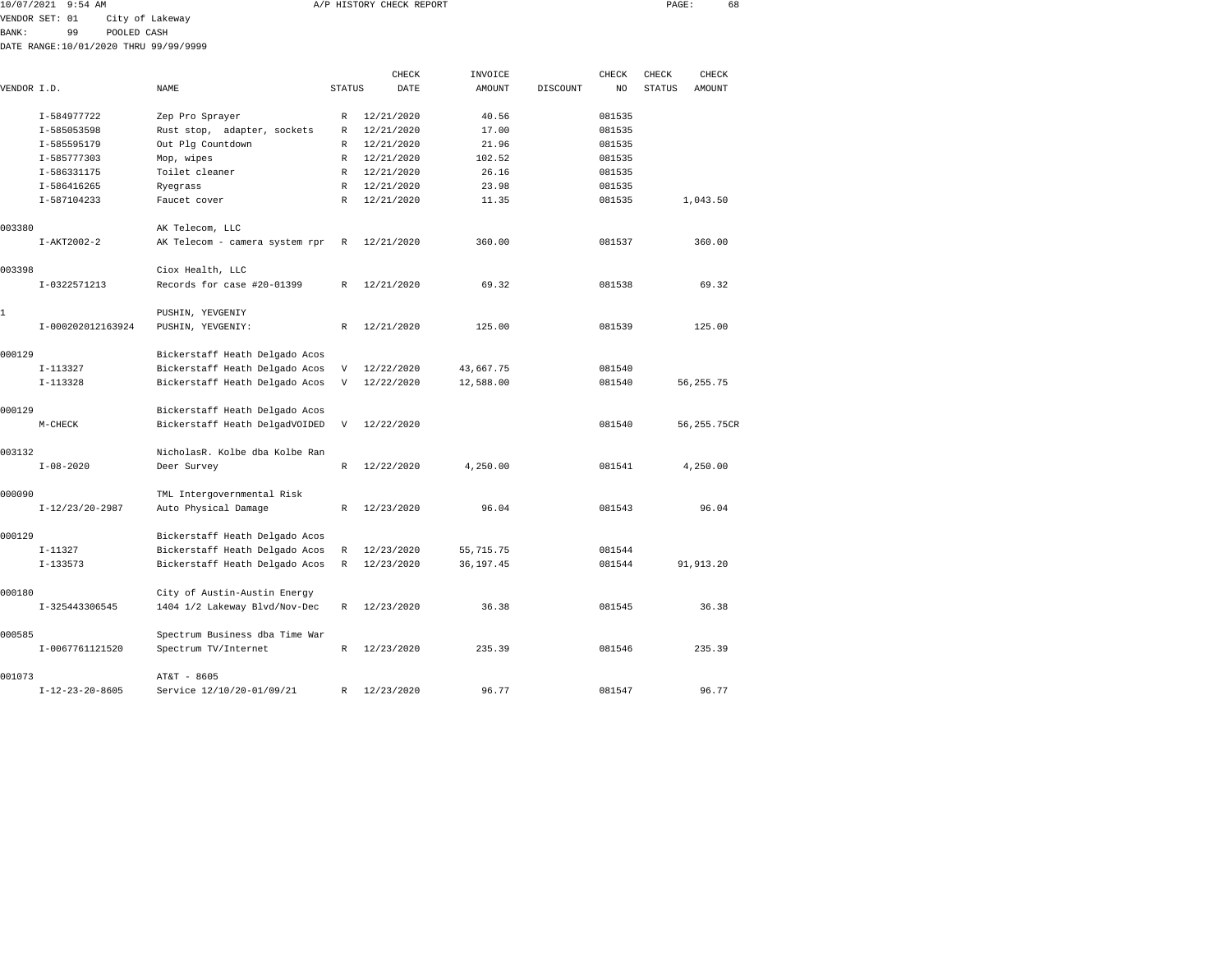|              | 10/07/2021 9:54 AM                    |                                |               | A/P HISTORY CHECK REPORT |          |          |        | PAGE:         |          | 69 |
|--------------|---------------------------------------|--------------------------------|---------------|--------------------------|----------|----------|--------|---------------|----------|----|
|              | VENDOR SET: 01                        | City of Lakeway                |               |                          |          |          |        |               |          |    |
| <b>BANK:</b> | 99<br>POOLED CASH                     |                                |               |                          |          |          |        |               |          |    |
|              | DATE RANGE:10/01/2020 THRU 99/99/9999 |                                |               |                          |          |          |        |               |          |    |
|              |                                       |                                |               |                          |          |          |        |               |          |    |
|              |                                       |                                |               | CHECK                    | INVOICE  |          | CHECK  | CHECK         | CHECK    |    |
| VENDOR I.D.  |                                       | NAME                           | <b>STATUS</b> | DATE                     | AMOUNT   | DISCOUNT | NO.    | <b>STATUS</b> | AMOUNT   |    |
|              |                                       |                                |               |                          |          |          |        |               |          |    |
| 003150       |                                       | Kathryn M. Evans               |               |                          |          |          |        |               |          |    |
|              | $I-12/22/20-KE$                       | Class Instructor - Yoga        | R             | 12/23/2020               | 246.40   |          | 081548 |               | 246.40   |    |
| 003354       |                                       | Jeffrey A. Arbeit              |               |                          |          |          |        |               |          |    |
|              | $I - 12 - 23 - 20 - JA$               | Class Instructor-Tai Chi/Yoga  | R             | 12/23/2020               | 840.00   |          | 081549 |               | 840.00   |    |
|              |                                       |                                |               |                          |          |          |        |               |          |    |
| 003376       |                                       | Maglo Sports LLC               |               |                          |          |          |        |               |          |    |
|              | $I-12/21/20-SSA$                      | Class Instructor - Pickleball  | R             | 12/23/2020               | 864.50   |          | 081550 |               | 864.50   |    |
|              |                                       |                                |               |                          |          |          |        |               |          |    |
| 003399       |                                       | Stephanie McMurray             |               |                          |          |          |        |               |          |    |
|              | $I - 12 - 23 - 20 - SM$               | Class Instructor/Low Imp Cardi | R             | 12/23/2020               | 193.20   |          | 081551 |               | 193.20   |    |
| 000599       |                                       | Travis County WCID #17         |               |                          |          |          |        |               |          |    |
|              | $I-01-08-21-216473$                   | WCID #17 - 502 Hurst Creek Rd  | R             | 1/08/2021                | 200.23   |          | 081553 |               |          |    |
|              | $I-01-08-21-219564$                   | WCID #17 - 502 Hurst Creek LRR | $\mathbb{R}$  | 1/08/2021                | 244.74   |          | 081553 |               |          |    |
|              | $I-01-08-21-227861$                   | WCID #17 - 1602 RR 620 N       | $\mathbb R$   | 1/08/2021                | 17.06    |          | 081553 |               |          |    |
|              | $I - 01 - 08 - 21 - 247673$           | WCID #17 - Clara Van Dr        | $\mathbb R$   | 1/08/2021                | 299.68   |          | 081553 |               |          |    |
|              | $I - 01 - 08 - 21 - 252790$           | Water - WCID #17               | R             | 1/08/2021                | 384.09   |          | 081553 |               | 1,145.80 |    |
|              |                                       |                                |               |                          |          |          |        |               |          |    |
| 000380       |                                       | Lakeway Police Officers Associ |               |                          |          |          |        |               |          |    |
|              | I-PAD202012103909                     | 10.00/MO from Payroll          | R             | 1/12/2021                | 260.00   |          | 081554 |               |          |    |
|              | I-PAD202012233925                     | 10.00/MO from Payroll          | $\mathbb R$   | 1/12/2021                | 260.00   |          | 081554 |               | 520.00   |    |
| 000736       |                                       | LegalShield                    |               |                          |          |          |        |               |          |    |
|              | C-ADJ Dec                             | LegalShield                    | R             | 1/12/2021                | 0.02CR   |          | 081555 |               |          |    |
|              | I-PPL202012103909                     | Pre Paid Legal                 | $\mathbb R$   | 1/12/2021                | 44.86    |          | 081555 |               |          |    |
|              | I-PPL202012233925                     | Pre Paid Legal                 | R             | 1/12/2021                | 44.86    |          | 081555 |               | 89.70    |    |
|              |                                       |                                |               |                          |          |          |        |               |          |    |
| 001875       |                                       | Sunlife - Administrative Servi |               |                          |          |          |        |               |          |    |
|              | C-Adj Dec                             | Sunlife - Administrative Servi | R             | 1/12/2021                | 67.58CR  |          | 081556 |               |          |    |
|              | I-PTA202012103909                     | Payroll Deduction-Employee     | R             | 1/12/2021                | 339.78   |          | 081556 |               |          |    |
|              | I-PTA202012233925                     | Payroll Deduction-Employee     | R             | 1/12/2021                | 339.78   |          | 081556 |               |          |    |
|              | I-TXI202012103909                     | Payroll Deduction-Employee     | $\mathbb R$   | 1/12/2021                | 333.57   |          | 081556 |               |          |    |
|              | I-TXI202012233925                     | Payroll Deduction-Employee     | R             | 1/12/2021                | 333.57   |          | 081556 |               | 1,279.12 |    |
| 002988       |                                       | Lincoln Financial Group        |               |                          |          |          |        |               |          |    |
|              | C-JAN ADJ                             | Lincoln Financial Group        | R             | 1/12/2021                | 24.50CR  |          | 081557 |               |          |    |
|              | I-ADD202012103909                     | PREMIUM FROM PY SYSTEM         | R             | 1/12/2021                | 1,092.62 |          | 081557 |               |          |    |
|              | I-ADD202012233925                     | PREMIUM FROM PY SYSTEM         | $\mathbb R$   | 1/12/2021                | 1,092.62 |          | 081557 |               |          |    |
|              | I-DEN202012103909                     | DENTAL PREMIUM FROM PY SYS     | R             | 1/12/2021                | 3,256.17 |          | 081557 |               |          |    |
|              | I-DEN202012233925                     | DENTAL PREMIUM FROM PY SYS     | R             | 1/12/2021                | 3,256.17 |          | 081557 |               |          |    |
|              | I-JAN ADJ                             | Lincoln Financial Group        | R             | 1/12/2021                | 37.63    |          | 081557 |               |          |    |
|              | I-LTD202012103909                     | PREMIUM FROM PY SYSTEM         | $\mathbb R$   | 1/12/2021                | 379.21   |          | 081557 |               |          |    |
|              | I-LTD202012233925                     | PREMIUM FROM PY SYSTEM         | R             | 1/12/2021                | 379.21   |          | 081557 |               |          |    |
|              | I-VIS202012103909                     | Payroll Deduction - Employee   | R             | 1/12/2021                | 397.09   |          | 081557 |               |          |    |
|              | I-VIS202012233925                     | Payroll Deduction - Employee   | $\mathbb R$   | 1/12/2021                | 397.09   |          | 081557 |               |          |    |
|              | I-WI 202012103909                     | Pavroll Deduction - Employee   | $\mathbb R$   | 1/12/2021                | 386.83   |          | 081557 |               |          |    |

I-WI 202012233925 Payroll Deduction - Employee R 1/12/2021 386.83 081557 11,036.97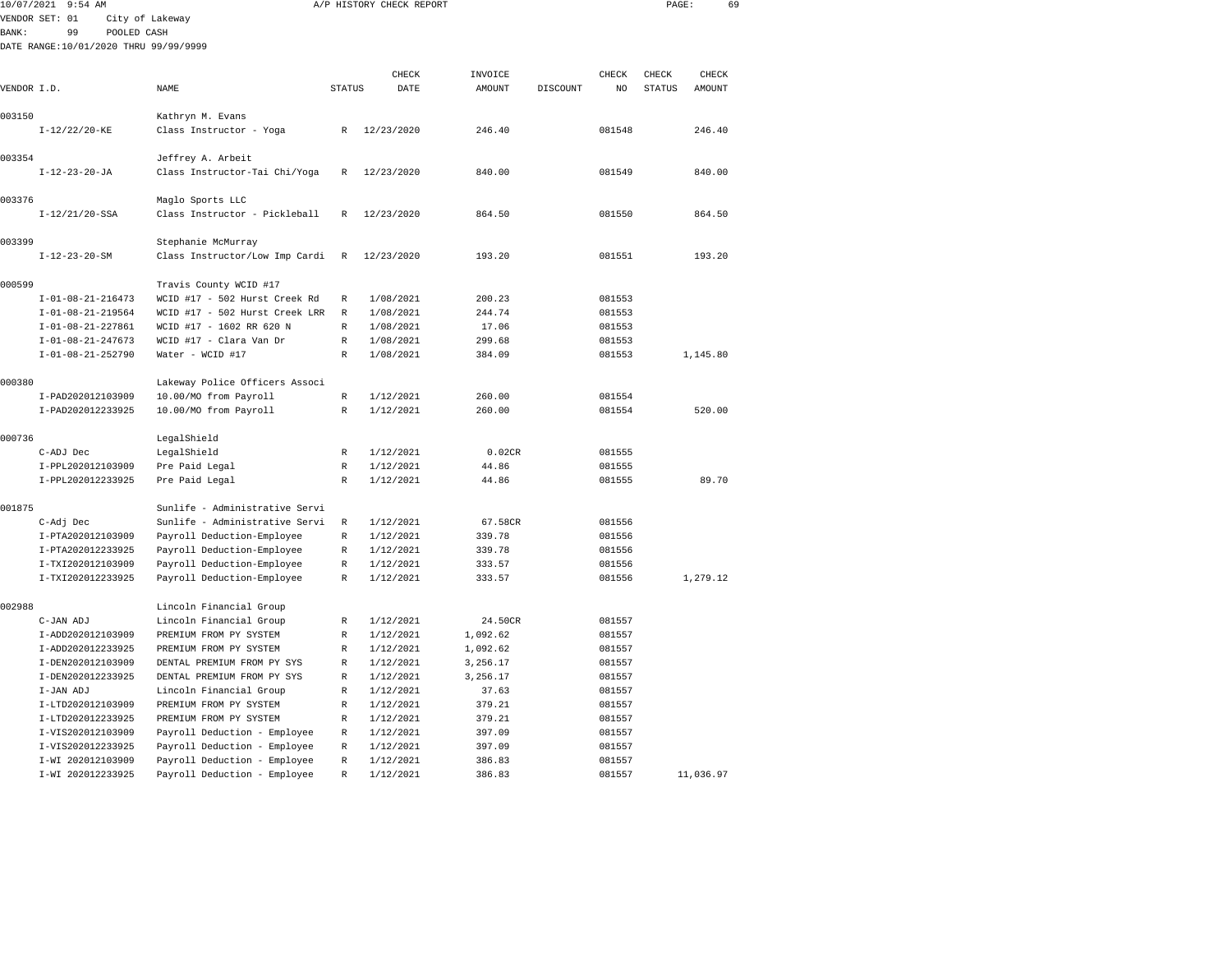| 10/07/2021 | 9:54 AM | CHECK REPORT<br>A/P HISTORY | PAGE | 70 |
|------------|---------|-----------------------------|------|----|
|            |         |                             |      |    |

VENDOR SET: 01 City of Lakeway

BANK: 99 POOLED CASH

DATE RANGE:10/01/2020 THRU 99/99/9999

|             |                                         |                                |               | CHECK     | INVOICE       |          | <b>CHECK</b> | CHECK         | CHECK     |  |
|-------------|-----------------------------------------|--------------------------------|---------------|-----------|---------------|----------|--------------|---------------|-----------|--|
| VENDOR I.D. |                                         | <b>NAME</b>                    | <b>STATUS</b> | DATE      | <b>AMOUNT</b> | DISCOUNT | NO           | <b>STATUS</b> | AMOUNT    |  |
| 003234      |                                         | TML MultiState Intergovernment |               |           |               |          |              |               |           |  |
|             | I-HSA202012103909                       | HSA-HEALTH INS FROM PY         | R             | 1/12/2021 | 12,360.68     |          | 081558       |               |           |  |
|             | I-HSA202012233925                       | HSA-HEALTH INS FROM PY         | R             | 1/12/2021 | 12,360.68     |          | 081558       |               |           |  |
|             | I-HSC202012103909                       | HSAC-HEALTH INS FROM PY        | R             | 1/12/2021 | 4,638.60      |          | 081558       |               |           |  |
|             | I-HSC202012233925                       | HSAC-HEALTH INS FROM PY        | R             | 1/12/2021 | 4,638.60      |          | 081558       |               |           |  |
|             | I-HSF202012103909                       | HSAF-HEALTH INS FROM PY        | R             | 1/12/2021 | 2,551.05      |          | 081558       |               |           |  |
|             | I-HSF202012233925                       | HSAF-HEALTH INS FROM PY        | R             | 1/12/2021 | 2,551.05      |          | 081558       |               |           |  |
|             | I-HSS202012103909                       | HSAS-HEALTH INS FROM PY        | R             | 1/12/2021 | 4,139.87      |          | 081558       |               |           |  |
|             | I-HSS202012233925                       | HSAS-HEALTH INS FROM PY        | R             | 1/12/2021 | 4,139.87      |          | 081558       |               |           |  |
|             | I-JAN ADJ                               | TML MultiState Intergovernment | R             | 1/12/2021 | 1,246.66      |          | 081558       |               |           |  |
|             | I-PPC202012103909                       | PPOC-HEALTH UBS FROM PY        | R             | 1/12/2021 | 5,802.96      |          | 081558       |               |           |  |
|             | I-PPC202012233925                       | PPOC-HEALTH UBS FROM PY        | R             | 1/12/2021 | 5,802.96      |          | 081558       |               |           |  |
|             | I-PP0202012103909                       | PPO-HEALTH INS FROM PY         | $\mathbb{R}$  | 1/12/2021 | 16,831.20     |          | 081558       |               |           |  |
|             | I-PP0202012233925                       | PPO-HEALTH INS FROM PY         | R             | 1/12/2021 | 16,831.20     |          | 081558       |               |           |  |
|             | I-PPS202012103909                       | PPOS-HEALTH INS FROM PY        | R             | 1/12/2021 | 833.56        |          | 081558       |               |           |  |
|             | I-PPS202012233925                       | PPOS-HEALTH INS FROM PY        | R             | 1/12/2021 | 833.56        |          | 081558       |               | 95,562.50 |  |
|             |                                         |                                |               |           |               |          |              |               |           |  |
| 000880      |                                         | Card Service Center            |               |           |               |          |              |               |           |  |
|             | $I-12/19/20-3390$                       | Card Service Center            | $\mathbb{R}$  | 1/12/2021 | 4,423.97      |          | 081566       |               | 4,423.97  |  |
| 000422      |                                         | Terri Mitchell                 |               |           |               |          |              |               |           |  |
|             | $I - 01/13/20 - TM$                     | Water Aerobics - December      | R             | 1/14/2021 | 627.20        |          | 081567       |               | 627.20    |  |
| 000585      |                                         | Spectrum Business dba Time War |               |           |               |          |              |               |           |  |
|             | I-0260903122520                         | Spectrum TV/Internet           | R             | 1/14/2021 | 2,426.98      |          | 081568       |               |           |  |
|             | I-0273351122520                         | Spectrum Internet/Fiber-Court  | R             | 1/14/2021 | 903.72        |          | 081568       |               |           |  |
|             | I-0275653123120                         | Spectrum Internet/Fiber        | R             | 1/14/2021 | 903.72        |          | 081568       |               | 4,234.42  |  |
| 001256      |                                         | Verizon Wireless - 00001       |               |           |               |          |              |               |           |  |
|             | C-9869311899.CR                         | Verizon Wireless - 00001       | R             | 1/14/2021 | 200.00CR      |          | 081569       |               |           |  |
|             | I-9867193885                            | Verizon Wireless - 00001       | R             | 1/14/2021 | 3,484.78      |          | 081569       |               |           |  |
|             | I-9869311899                            | Verizon Wireless - 00001       | R             | 1/14/2021 | 2,840.79      |          | 081569       |               | 6,125.57  |  |
| 001639      |                                         | TCEQ                           |               |           |               |          |              |               |           |  |
|             | I-GPS0237174                            | TCEO                           | R             | 1/14/2021 | 100.00        |          | 081571       |               | 100.00    |  |
| 002278      |                                         | Austin American-Statesman      |               |           |               |          |              |               |           |  |
|             | I-I00593209                             | Tax Increase Notice            | R             | 1/14/2021 | 4,286.24      |          | 081572       |               |           |  |
|             | I-I00597506-10152020 Notice of Election |                                | R             | 1/14/2021 | 1,286.46      |          | 081572       |               |           |  |
|             | I-I00597507-10152020 Notice of Election |                                | R             | 1/14/2021 | 1,286.46      |          | 081572       |               |           |  |
|             | I-I00610145                             | Building Commission Notice     | R             | 1/14/2021 | 287.39        |          | 081572       |               |           |  |
|             | I-I00610148                             | Building Commission Notice     | R             | 1/14/2021 | 287.39        |          | 081572       |               |           |  |
|             | I-I00610376                             | ZAPCO Notice                   | R             | 1/14/2021 | 386.40        |          | 081572       |               |           |  |
|             | I-I00610381                             | ZAPCO Notice                   | R             | 1/14/2021 | 399.28        |          | 081572       |               | 8,219.62  |  |
|             |                                         |                                |               |           |               |          |              |               |           |  |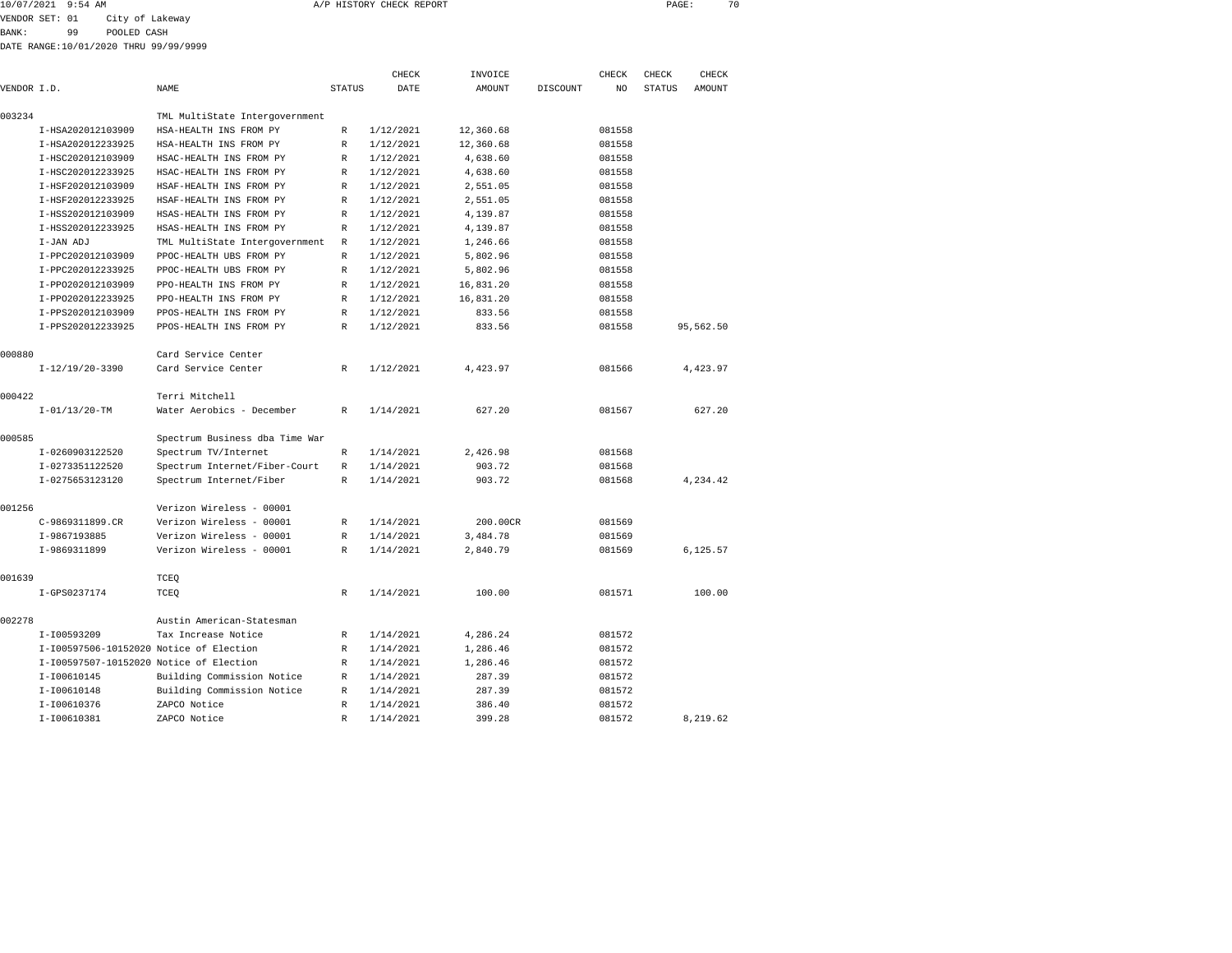|                      | 10/07/2021 9:54 AM  |             |                                        |        | A/P HISTORY CHECK REPORT |                   |          |             | PAGE:                  |                 | 71 |
|----------------------|---------------------|-------------|----------------------------------------|--------|--------------------------|-------------------|----------|-------------|------------------------|-----------------|----|
|                      | VENDOR SET: 01      |             | City of Lakeway                        |        |                          |                   |          |             |                        |                 |    |
| <b>BANK:</b>         | 99                  | POOLED CASH |                                        |        |                          |                   |          |             |                        |                 |    |
|                      |                     |             | DATE RANGE: 10/01/2020 THRU 99/99/9999 |        |                          |                   |          |             |                        |                 |    |
|                      |                     |             |                                        |        | CHECK                    |                   |          |             |                        |                 |    |
| VENDOR I.D.          |                     |             | <b>NAME</b>                            | STATUS | DATE                     | INVOICE<br>AMOUNT | DISCOUNT | CHECK<br>NO | CHECK<br><b>STATUS</b> | CHECK<br>AMOUNT |    |
| 002398               |                     |             | Janet L Risser                         |        |                          |                   |          |             |                        |                 |    |
|                      | $I - 11/13/20 - JR$ |             | December Masters                       | R      | 1/14/2021                | 828.80            |          | 081573      |                        | 828.80          |    |
| 002888               |                     |             | I.O. Inspections Inc.                  |        |                          |                   |          |             |                        |                 |    |
|                      | $I - 1454$          |             | December 2020 Inspections-92           | R      | 1/14/2021                | 6,900.00          |          | 081574      |                        | 6,900.00        |    |
| 002933               |                     |             | J Bar Enterprises LLC dba J Ba         |        |                          |                   |          |             |                        |                 |    |
|                      | I-0000130893        |             | RR/Wsh Station-Lights On               | R      | 1/14/2021                | 635.00            |          | 081575      |                        |                 |    |
|                      | I-0000132458        |             | RR/Wsh Station-Lights On               | R      | 1/14/2021                | 165.00            |          | 081575      |                        |                 |    |
|                      | I-0000133455        |             | RR/Wsh Station-Lights On               | R      | 1/14/2021                | 135.00            |          | 081575      |                        | 935.00          |    |
| 003147               |                     |             | Williams Scotsman, Inc.                |        |                          |                   |          |             |                        |                 |    |
|                      | $I - 8305865$       |             | Portable Building - December           | R      | 1/14/2021                | 2,283.61          |          | 081576      |                        | 2,283.61        |    |
| 003209               |                     |             | Max S. Hicks dba Reliant Plumb         |        |                          |                   |          |             |                        |                 |    |
|                      | $I - 36755000$      |             | INLINE GAS VALVE                       | R      | 1/14/2021                | 1,750.00          |          | 081577      |                        |                 |    |
|                      | $I-36840127$        |             | Clear clog in drain                    | R      | 1/14/2021                | 530.13            |          | 081577      |                        | 2,280.13        |    |
| 003242               |                     |             | AT&T Mobility National Account         |        |                          |                   |          |             |                        |                 |    |
|                      | I-6295-12272020     |             | Cell phones/Services                   | R      | 1/14/2021                | 759.87            |          | 081578      |                        | 759.87          |    |
| 003266               |                     |             | AT&T - 8538                            |        |                          |                   |          |             |                        |                 |    |
|                      | $I-01/13/21-8538$   |             | AT&T/ADI Mngd Rtr/11/20-12/20          | R      | 1/14/2021                | 976.15            |          | 081579      |                        | 976.15          |    |
| 003367               |                     |             | Nestle Waters North America            |        |                          |                   |          |             |                        |                 |    |
|                      | I-01A6701637031     |             | Nestle - 5 Gal Water/Coffee            | R      | 1/14/2021                | 331.86            |          | 081580      |                        | 331.86          |    |
| $\sum_{n=1}^{n} a_n$ |                     |             |                                        |        |                          |                   |          |             |                        |                 |    |

| 002856 | $I - 01/14/21 - WW$ | William Waqner<br>Class Instructor - Tae Kwon Do R                           |              | 1/14/2021   | 363.65    | 081581 | 363.65    |
|--------|---------------------|------------------------------------------------------------------------------|--------------|-------------|-----------|--------|-----------|
| 000129 | $I-113769$          | Bickerstaff Heath Delgado Acos<br>Bickerstaff Heath Delgado Acos R 1/17/2021 |              |             | 29,429.65 | 081582 | 29,429.65 |
| 000241 | $I - 225642 - 00$   | DES Financial Services, Inc.<br>Nameplate - J. Molis                         |              | R 1/17/2021 | 23.00     | 081583 | 23.00     |
| 000295 | I-01/15/21-49431    | <b>GFOAT</b><br>GFOAT Dues - J. Oakley                                       | R            | 1/17/2021   | 95.00     | 081584 | 95.00     |
| 000342 | I-104529171         | GE Capital Information Technol<br>GE Capital Information Technol R           |              | 1/17/2021   | 2,531.49  | 081585 | 2,531.49  |
| 000438 |                     | Office Depot, Inc.                                                           |              |             |           |        |           |
|        | I-139615953001      | Toilet brush, cleaner                                                        | R            | 1/17/2021   | 116.52    | 081586 |           |
|        | I-139620427001      | Paper twls/Toilet tiss/OdoBan                                                | R            | 1/17/2021   | 179.44    | 081586 |           |
|        | I-140414401001      | Soap, deodorizer                                                             | R            | 1/17/2021   | 136.15    | 081586 |           |
|        | I-140416752001      | Disinfectant wipes                                                           | $\mathbb{R}$ | 1/17/2021   | 8.08      | 081586 |           |
|        | I-142340702001      | Tape, glue, 3 hole punch                                                     | $\mathbb{R}$ | 1/17/2021   | 58.04     | 081586 |           |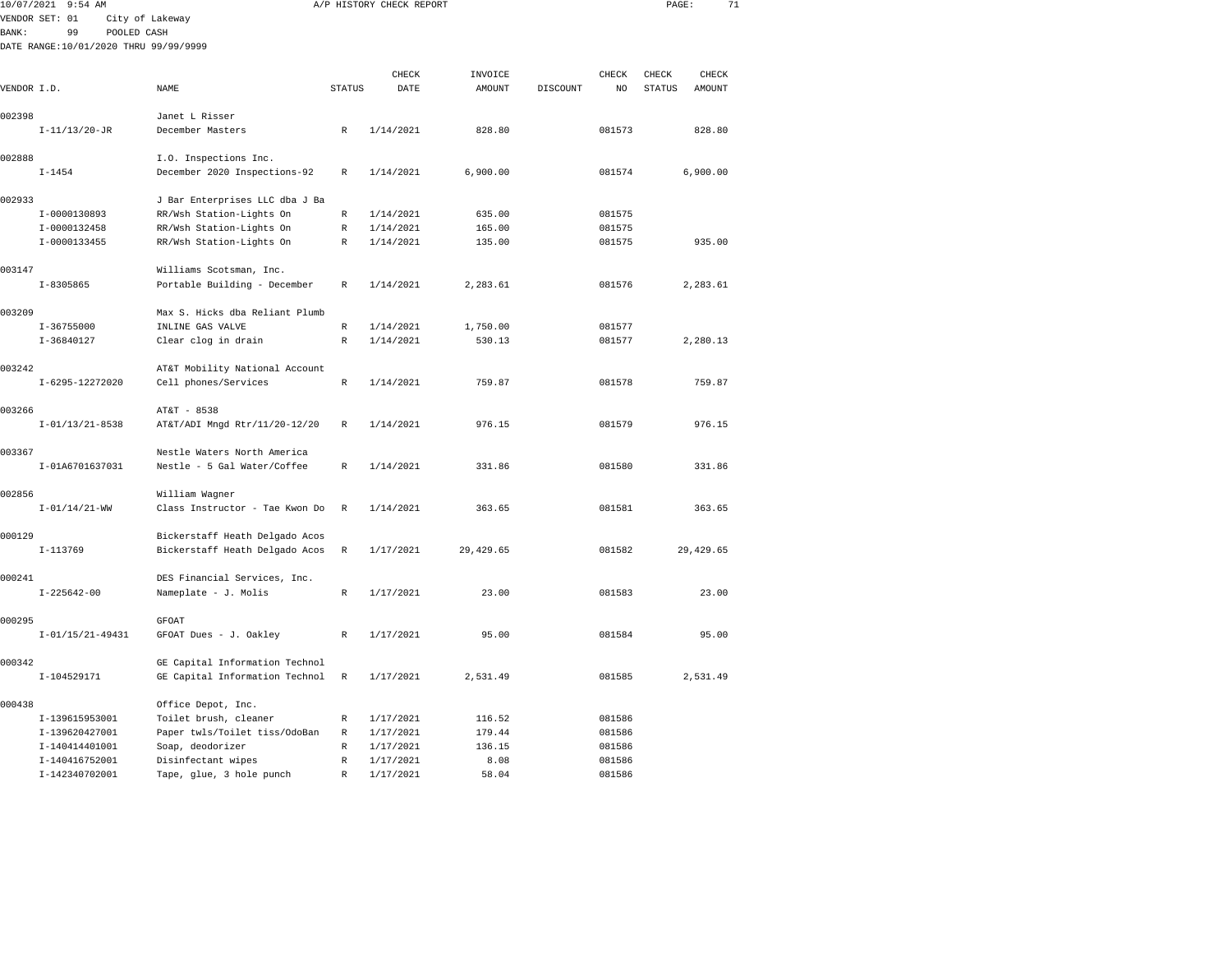| 10/07/2021  | $9:54$ AM         |             |                                        |               | A/P HISTORY CHECK REPORT |          |          |        | PAGE:         | 72       |  |
|-------------|-------------------|-------------|----------------------------------------|---------------|--------------------------|----------|----------|--------|---------------|----------|--|
|             | VENDOR SET: 01    |             | City of Lakeway                        |               |                          |          |          |        |               |          |  |
| BANK:       | 99                | POOLED CASH |                                        |               |                          |          |          |        |               |          |  |
|             |                   |             | DATE RANGE: 10/01/2020 THRU 99/99/9999 |               |                          |          |          |        |               |          |  |
|             |                   |             |                                        |               |                          |          |          |        |               |          |  |
|             |                   |             |                                        |               | CHECK                    | INVOICE  |          | CHECK  | CHECK         | CHECK    |  |
| VENDOR I.D. |                   |             | NAME                                   | <b>STATUS</b> | DATE                     | AMOUNT   | DISCOUNT | NO     | <b>STATUS</b> | AMOUNT   |  |
|             | I-142519392001    |             | Trsh bags, paper towels, brush         | R             | 1/17/2021                | 112.79   |          | 081586 |               |          |  |
|             | I-144747078001    |             | Toilet tiss/paper towels/deord         | $\mathbb R$   | 1/17/2021                | 192.28   |          | 081586 |               |          |  |
|             | I-144749943001    |             | Toilet cleaner                         | R             | 1/17/2021                | 31.09    |          | 081586 |               |          |  |
|             | I-147272137001    |             | Store boxes/pens/binder/folder         | $\mathbb{R}$  | 1/17/2021                | 127.85   |          | 081586 |               | 962.24   |  |
| 000449      |                   |             | Pedernales Electric Co-op              |               |                          |          |          |        |               |          |  |
|             | $I-01/15/21-2232$ |             | Pedernales Electric Co-op              | R             | 1/17/2021                | 5,100.80 |          | 081587 |               | 5,100.80 |  |
| 000560      |                   |             | Texas Department of Licensing          |               |                          |          |          |        |               |          |  |
|             | I-10118858        |             | Broiler Inspection                     | R             | 1/17/2021                | 135.00   |          | 081589 |               | 135.00   |  |
| 000585      |                   |             | Spectrum Business dba Time War         |               |                          |          |          |        |               |          |  |
|             | I-0038451010421   |             | Spectrum - TV/Internet                 | R             | 1/17/2021                | 337.15   |          | 081590 |               |          |  |
|             | I-0273500010621   |             | Spectrum - Internet/Fiber              | R             | 1/17/2021                | 1,138.12 |          | 081590 |               | 1,475.27 |  |
| 000702      |                   |             | Quill Corporation                      |               |                          |          |          |        |               |          |  |
|             | $C-1202328$       |             | Plannner                               | R             | 1/17/2021                | 14.99CR  |          | 081591 |               |          |  |
|             | $C-1216491$       |             | Paper, hot cups                        | R             | 1/17/2021                | 61.75CR  |          | 081591 |               |          |  |
|             | $I-12296633$      |             | HP 42X Black Toner                     | R             | 1/17/2021                | 497.96   |          | 081591 |               |          |  |
|             | I-12462484        |             | Binders, paper, stapler, tea           | R             | 1/17/2021                | 375.24   |          | 081591 |               |          |  |
|             | I-12538381        |             | Pens                                   | R             | 1/17/2021                | 9.34     |          | 081591 |               |          |  |
|             | I-12657875        |             | Tabs                                   | R             | 1/17/2021                | 21.66    |          | 081591 |               |          |  |
|             | I-12782547        |             | File boxes                             | R             | 1/17/2021                | 42.49    |          | 081591 |               |          |  |
|             | I-12783060        |             | Deskpad, pens, paper tea               | R             | 1/17/2021                | 65.81    |          | 081591 |               |          |  |
|             | I-12783068        |             | Batteries                              | R             | 1/17/2021                | 15.83    |          | 081591 |               |          |  |
|             | I-12794660        |             | Binder                                 | R             | 1/17/2021                | 18.40    |          | 081591 |               |          |  |
|             | I-12808030        |             | Pens                                   | R             | 1/17/2021                | 1.55     |          | 081591 |               |          |  |

|        | 1 1270JUU   | bebrpaa, penb, paper cea       |              | 1 <i>1 1 1 2</i> 0 2 1 | <u>.</u> | <u>.</u> |          |
|--------|-------------|--------------------------------|--------------|------------------------|----------|----------|----------|
|        | I-12783068  | Batteries                      | R            | 1/17/2021              | 15.83    | 081591   |          |
|        | I-12794660  | Binder                         | R            | 1/17/2021              | 18.40    | 081591   |          |
|        | I-12808030  | Pens                           | $\mathbb{R}$ | 1/17/2021              | 1.55     | 081591   |          |
|        | I-12821891  | Ext cord                       | $\mathbb{R}$ | 1/17/2021              | 10.06    | 081591   |          |
|        | I-12838431  | Staples                        | R            | 1/17/2021              | 6.62     | 081591   |          |
|        | I-12865042  | Basket orgainzer               | $\mathbb{R}$ | 1/17/2021              | 44.98    | 081591   |          |
|        | I-12911647  | Cyber acoustics acm            | $\mathbb{R}$ | 1/17/2021              | 7.12     | 081591   |          |
|        | I-12920138  | Coffee, bleach, paper, hand sa | R            | 1/17/2021              | 109.90   | 081591   |          |
|        | I-12981335  | Staples                        | $\mathbb{R}$ | 1/17/2021              | 2.80     | 081591   |          |
|        | I-13050195  | Legal pads/tape/tabs/postit    | R            | 1/17/2021              | 81.80    | 081591   |          |
|        | I-13079336  | Ziploc bags                    | $\mathbb{R}$ | 1/17/2021              | 17.72    | 081591   |          |
|        | I-13079794  | Ziploc bags                    | $\mathbb{R}$ | 1/17/2021              | 4.43     | 081591   |          |
|        | I-13086836  | Lysol Spray                    | $\mathbb{R}$ | 1/17/2021              | 77.88    | 081591   |          |
|        | I-13091282  | Paper, hot cups                | $\mathbb{R}$ | 1/17/2021              | 61.75    | 081591   |          |
|        | I-13163945  | Disinfectant wipes             | $\mathbb{R}$ | 1/17/2021              | 8.68     | 081591   |          |
|        | I-13167978  | Lysol spray                    | $\mathbb{R}$ | 1/17/2021              | 48.54    | 081591   |          |
|        | I-13712872  | 1099 misc forms                | $\mathbb{R}$ | 1/17/2021              | 9.34     | 081591   | 1,463.16 |
| 001162 |             | FBI - LEEDA INC                |              |                        |          |          |          |
|        | I-200049722 | CLI - Eric Barto               | $\mathbb{R}$ | 1/17/2021              | 695.00   | 081593   | 695.00   |
|        |             |                                |              |                        |          |          |          |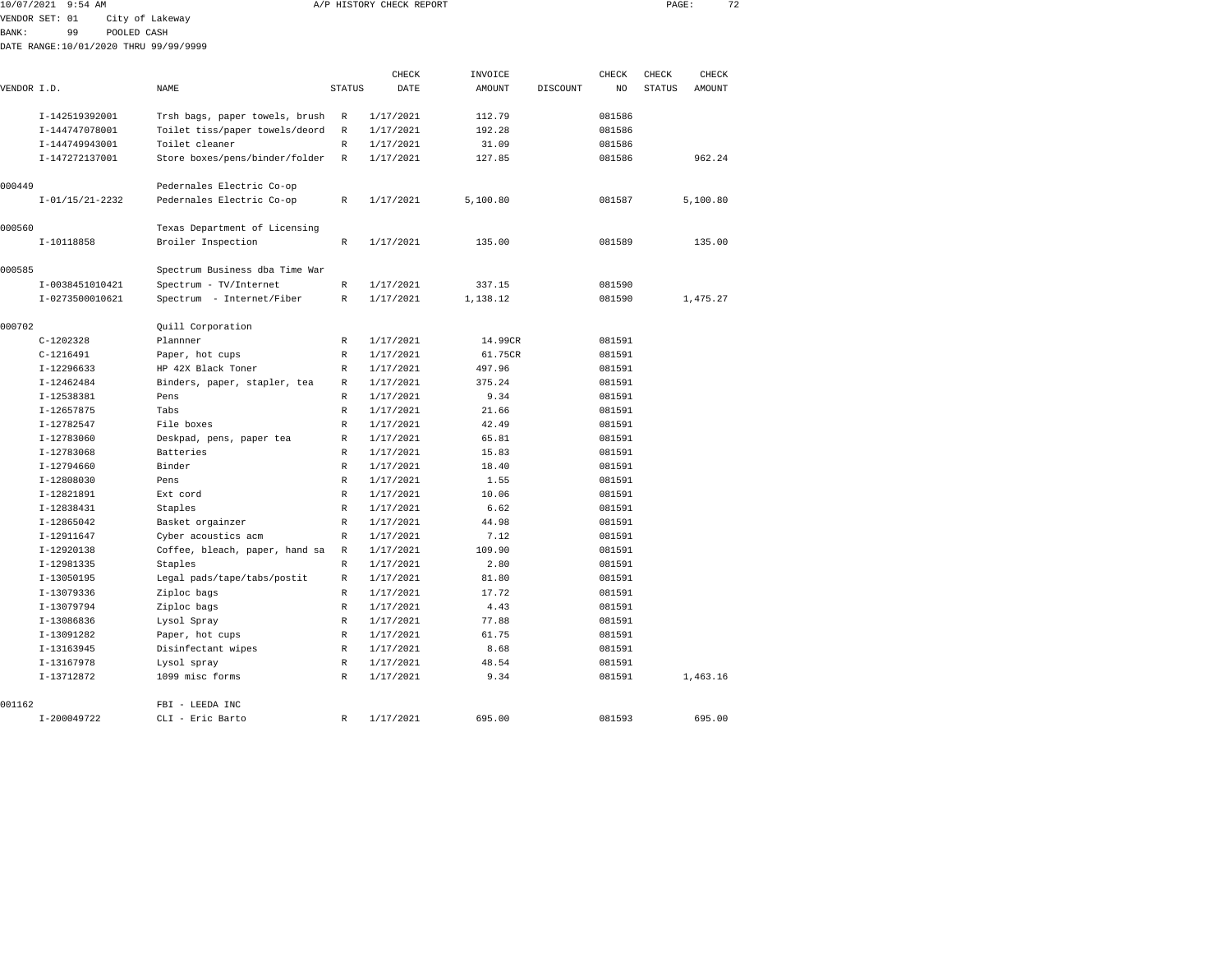| 10/07/2021   | $9:54$ AM                             |                                |               | A/P HISTORY CHECK REPORT |               |          |        | PAGE:         |               | 73 |
|--------------|---------------------------------------|--------------------------------|---------------|--------------------------|---------------|----------|--------|---------------|---------------|----|
|              | VENDOR SET: 01                        | City of Lakeway                |               |                          |               |          |        |               |               |    |
| <b>BANK:</b> | 99<br>POOLED CASH                     |                                |               |                          |               |          |        |               |               |    |
|              | DATE RANGE:10/01/2020 THRU 99/99/9999 |                                |               |                          |               |          |        |               |               |    |
|              |                                       |                                |               |                          |               |          |        |               |               |    |
|              |                                       |                                |               | CHECK                    | INVOICE       |          | CHECK  | CHECK         | CHECK         |    |
| VENDOR I.D.  |                                       | NAME                           | <b>STATUS</b> | DATE                     | <b>AMOUNT</b> | DISCOUNT | NO     | <b>STATUS</b> | <b>AMOUNT</b> |    |
|              |                                       |                                |               |                          |               |          |        |               |               |    |
| 001231       |                                       | AT&T - 0738                    |               |                          |               |          |        |               |               |    |
|              | $I-01/16/21-0738$                     | AT&T - 0738                    | $\mathbb R$   | 1/17/2021                | 3,718.08      |          | 081594 |               | 3,718.08      |    |
| 001799       |                                       |                                |               |                          |               |          |        |               |               |    |
|              | $I - 01/15/21$                        | GFOA                           |               | 1/17/2021                | 470.00        |          | 081595 |               | 470.00        |    |
|              |                                       | GFOA Membership Dues           | R             |                          |               |          |        |               |               |    |
| 001803       |                                       | Logix Fiber Networks           |               |                          |               |          |        |               |               |    |
|              | $I - 342433$                          | Nov Srvs/Logix Fiber Networks  | R             | 1/17/2021                | 908.38        |          | 081596 |               |               |    |
|              | $I - 352537$                          | Dec Srvs/Logix Fiber Network   | R             | 1/17/2021                | 954.33        |          | 081596 |               | 1,862.71      |    |
|              |                                       |                                |               |                          |               |          |        |               |               |    |
| 002227       |                                       | Lakeway Texaco Station, LLC    |               |                          |               |          |        |               |               |    |
|              | $I-0031162$                           | Unit 113, replc battery        | R             | 1/17/2021                | 250.15        |          | 081597 |               |               |    |
|              | I-0031690                             | Unit 181, radiator repair      | R             | 1/17/2021                | 813.63        |          | 081597 |               |               |    |
|              | $I - 0031700$                         | Unit 181/replc thermo/tire pch | R             | 1/17/2021                | 248.40        |          | 081597 |               |               |    |
|              | $I-0031723$                           | Unit 134, drive belt repair    | R             | 1/17/2021                | 269.98        |          | 081597 |               |               |    |
|              | $I-0031768$                           | Unit 181, reprogram key FOB    | R             | 1/17/2021                | 53.00         |          | 081597 |               |               |    |
|              | $I - 0031785$                         | Unit 101, rt rear brake repair | $\mathbb R$   | 1/17/2021                | 698.70        |          | 081597 |               |               |    |
|              | I-0031788                             | Unit 165, replc windshld wiper | R             | 1/17/2021                | 39.00         |          | 081597 |               |               |    |
|              | I-0031848                             | Lakeway Texaco Station, LLC    | R             | 1/17/2021                | 24.95         |          | 081597 |               |               |    |
|              | $I-0031861$                           | Unit 135, Emission Inspection  | R             | 1/17/2021                | 18.50         |          | 081597 |               | 2,416.31      |    |
| 002596       |                                       |                                |               |                          |               |          |        |               |               |    |
|              | I-IN00076993                          | Workers Assistance Program     | R             | 1/17/2021                | 248.60        |          | 081598 |               | 248.60        |    |
|              |                                       | Workers Assistance Program     |               |                          |               |          |        |               |               |    |
| 002623       |                                       | Quadient Finance USA, Inc.     |               |                          |               |          |        |               |               |    |
|              | $I-01/15/21-6795$                     | Quadient Finance USA, Inc.     | R             | 1/17/2021                | 3,856.26      |          | 081599 |               | 3,856.26      |    |
|              |                                       |                                |               |                          |               |          |        |               |               |    |
| 002838       |                                       | FleetCor Technologies, Inc dba |               |                          |               |          |        |               |               |    |
|              | I-NP59396379                          | FleetCor Technologies, Inc dba | R             | 1/17/2021                | 6,732.57      |          | 081600 |               | 6,732.57      |    |
|              |                                       |                                |               |                          |               |          |        |               |               |    |
| 003181       |                                       | Quadient Leasing USA, Inc.     |               |                          |               |          |        |               |               |    |
|              | I-N8650410                            | Fold Mch Rent/Nov 1-Jan 31     | R             | 1/17/2021                | 1,647.51      |          | 081601 |               |               |    |
|              | I-N8650411                            | Post Mch Rnt Nov 1 - Jan 31    | R             | 1/17/2021                | 437.70        |          | 081601 |               |               |    |
|              | I-N8650412                            | Postage Mch Rnt Jan 1-31       | $\mathbb{R}$  | 1/17/2021                | 145.90        |          | 081601 |               | 2,231.11      |    |
| 003207       |                                       | Amazon Capital Services, Inc.  |               |                          |               |          |        |               |               |    |
|              | $I-17RQ-6XQ1-3KXK$                    | Face Masks, hand sanitizer     | R             | 1/17/2021                | 221.12        |          | 081602 |               |               |    |
|              | I-1JW7-CT7T-LQFP                      | Footballs/tape meas-Pgskn Shwd | R             | 1/17/2021                | 86.39         |          | 081602 |               |               |    |
|              | I-1K9G-PVKN-Y6V3                      | HDMI cables, Web camera        | $\mathbb R$   | 1/17/2021                | 74.49         |          | 081602 |               |               |    |
|              | I-109R-CPJ4-71NF                      | Water Filter                   | R             | 1/17/2021                | 115.80        |          | 081602 |               |               |    |
|              | I-1R9W-M1V6-TRO4                      | Planner                        | R             | 1/17/2021                | 44.45         |          | 081602 |               |               |    |
|              | I-1RXW-9TWC-LDV6                      | Extrnl hard drv - case invest  | R             | 1/17/2021                | 45.90         |          | 081602 |               |               |    |
|              | T-1WLD-HWCN-M3NF                      | Web Camera                     | R             | 1/17/2021                | 25.94         |          | 081602 |               | 614.09        |    |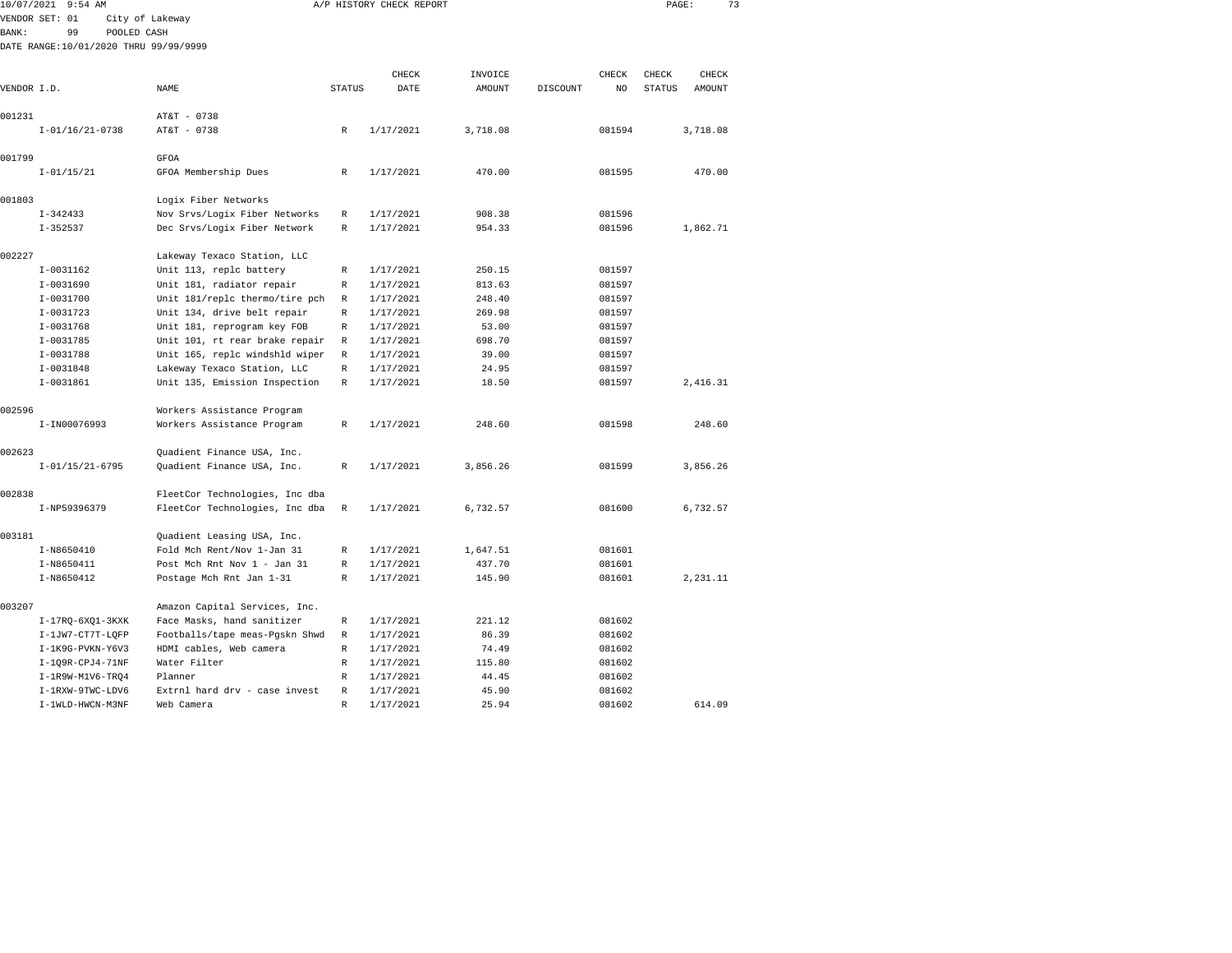| 10/07/2021   | $9:54$ AM                             |                                 |               | A/P HISTORY CHECK REPORT |               |          |                | PAGE:         | 74        |  |
|--------------|---------------------------------------|---------------------------------|---------------|--------------------------|---------------|----------|----------------|---------------|-----------|--|
|              | VENDOR SET: 01                        | City of Lakeway                 |               |                          |               |          |                |               |           |  |
| <b>BANK:</b> | 99<br>POOLED CASH                     |                                 |               |                          |               |          |                |               |           |  |
|              | DATE RANGE:10/01/2020 THRU 99/99/9999 |                                 |               |                          |               |          |                |               |           |  |
|              |                                       |                                 |               |                          |               |          |                |               |           |  |
|              |                                       |                                 |               | CHECK                    | INVOICE       |          | CHECK          | CHECK         | CHECK     |  |
| VENDOR I.D.  |                                       | NAME                            | <b>STATUS</b> | DATE                     | <b>AMOUNT</b> | DISCOUNT | N <sub>O</sub> | <b>STATUS</b> | AMOUNT    |  |
|              |                                       |                                 |               |                          |               |          |                |               |           |  |
| 003273       |                                       | AT&T - 8604                     |               |                          |               |          |                |               |           |  |
|              | $I-01/15/21-8604$                     | AT&T/Internet Dec 29 - Jan 28   | $\mathbb R$   | 1/17/2021                | 155.20        |          | 081603         |               | 155.20    |  |
| 003297       |                                       | Department of Information Reso  |               |                          |               |          |                |               |           |  |
|              | I-21111567N                           | November Services               | $\mathbb R$   | 1/17/2021                | 509.45        |          | 081604         |               | 509.45    |  |
| 003329       |                                       | Dunway Associates, LP           |               |                          |               |          |                |               |           |  |
|              | $I - 47408$                           | P&R Open Space Mstr Plan        | R             | 1/17/2021                | 12,425.00     |          | 081605         |               | 12,425.00 |  |
| 003353       |                                       | Home Depot USA, Inc.            |               |                          |               |          |                |               |           |  |
|              | I-588582700                           | Zep sprayer, toilet tissue      | $\mathbb R$   | 1/17/2021                | 124.58        |          | 081606         |               |           |  |
|              | I-590912820                           | Soap                            | $\mathbb R$   | 1/17/2021                | 107.68        |          | 081606         |               |           |  |
|              | I-591966544                           | Packing paper                   | $\mathbb R$   | 1/17/2021                | 10.78         |          | 081606         |               |           |  |
|              | I-592312813                           | Air filters                     | $\mathbb R$   | 1/17/2021                | 66.56         |          | 081606         |               | 309.60    |  |
| 000066       |                                       | ASCAP                           |               |                          |               |          |                |               |           |  |
|              | $I - 01/17/21$                        | ASCAP License Fee               | R             | 1/17/2021                | 367.00        |          | 081607         |               | 367.00    |  |
| 000164       |                                       | Arnold Oil Company of Austin,   |               |                          |               |          |                |               |           |  |
|              | $I - 7774955$                         | Zerex Asian Vehicle AFC         | $\mathbb{R}$  | 1/17/2021                | 10.86         |          | 081608         |               | 10.86     |  |
| 000237       |                                       | Dell Marketing LP               |               |                          |               |          |                |               |           |  |
|              | I-480687/253904                       | COMPUTER EQUIPMENT              | R             | 1/17/2021                | 1,485.14      |          | 081609         |               | 1,485.14  |  |
| 000241       |                                       | DES Financial Services, Inc.    |               |                          |               |          |                |               |           |  |
|              | $I - 225619 - 00$                     | Business cards - J. Molis       | R             | 1/17/2021                | 36.00         |          | 081610         |               |           |  |
|              | $I - 225650 - 00$                     | Business Cards - A. Paddy       | R             | 1/17/2021                | 26.00         |          | 081610         |               |           |  |
|              | $I - 225651 - 00$                     | Business cards - E. Sooter      | $\mathbb R$   | 1/17/2021                | 30.07         |          | 081610         |               | 92.07     |  |
| 000260       |                                       | Ewing                           |               |                          |               |          |                |               |           |  |
|              | I-13300525                            | Hunter 4STA Wifi Contrl         | R             | 1/17/2021                | 69.80         |          | 081611         |               |           |  |
|              | I-13300534                            | 50LB Ferrous Sulfate            | $\mathbb R$   | 1/17/2021                | 201.89        |          | 081611         |               |           |  |
|              | I-13300541                            | Hitting mat, turf mat           | R             | 1/17/2021                | 696.00        |          | 081611         |               | 967.69    |  |
| 000282       |                                       | GT Distributors, Inc.           |               |                          |               |          |                |               |           |  |
|              | I-INV0812373                          | Ballistic Set/Conc Carr-R. Pena | $\mathbb{R}$  | 1/17/2021                | 698.75        |          | 081612         |               |           |  |
|              | I-INV0812918                          | Shirt/name bar - R. Morse       | $\mathbb R$   | 1/17/2021                | 65.99         |          | 081612         |               |           |  |
|              | I-INV0812955                          | Shirt/pants/badge - R. Morse    | $\mathbb R$   | 1/17/2021                | 644.95        |          | 081612         |               |           |  |
|              | I-INV0813689                          | Ballistic set/conc carr-Howell  | $\mathbb R$   | 1/17/2021                | 698.75        |          | 081612         |               |           |  |
|              | I-INV0814048                          | CCI Lawman 40 Cal-165           | R             | 1/17/2021                | 862.32        |          | 081612         |               |           |  |
|              | I-INV0814977                          | Hash Marks/stripe/sliver        | $\mathbb R$   | 1/17/2021                | 49.50         |          | 081612         |               |           |  |
|              | I-INV0815010                          | Shirt/badge/rain coat-R. Morse  | R             | 1/17/2021                | 324.44        |          | 081612         |               |           |  |

I-inv0813045 Shirt - R. Radford R 1/17/2021 251.98 081612 3,596.68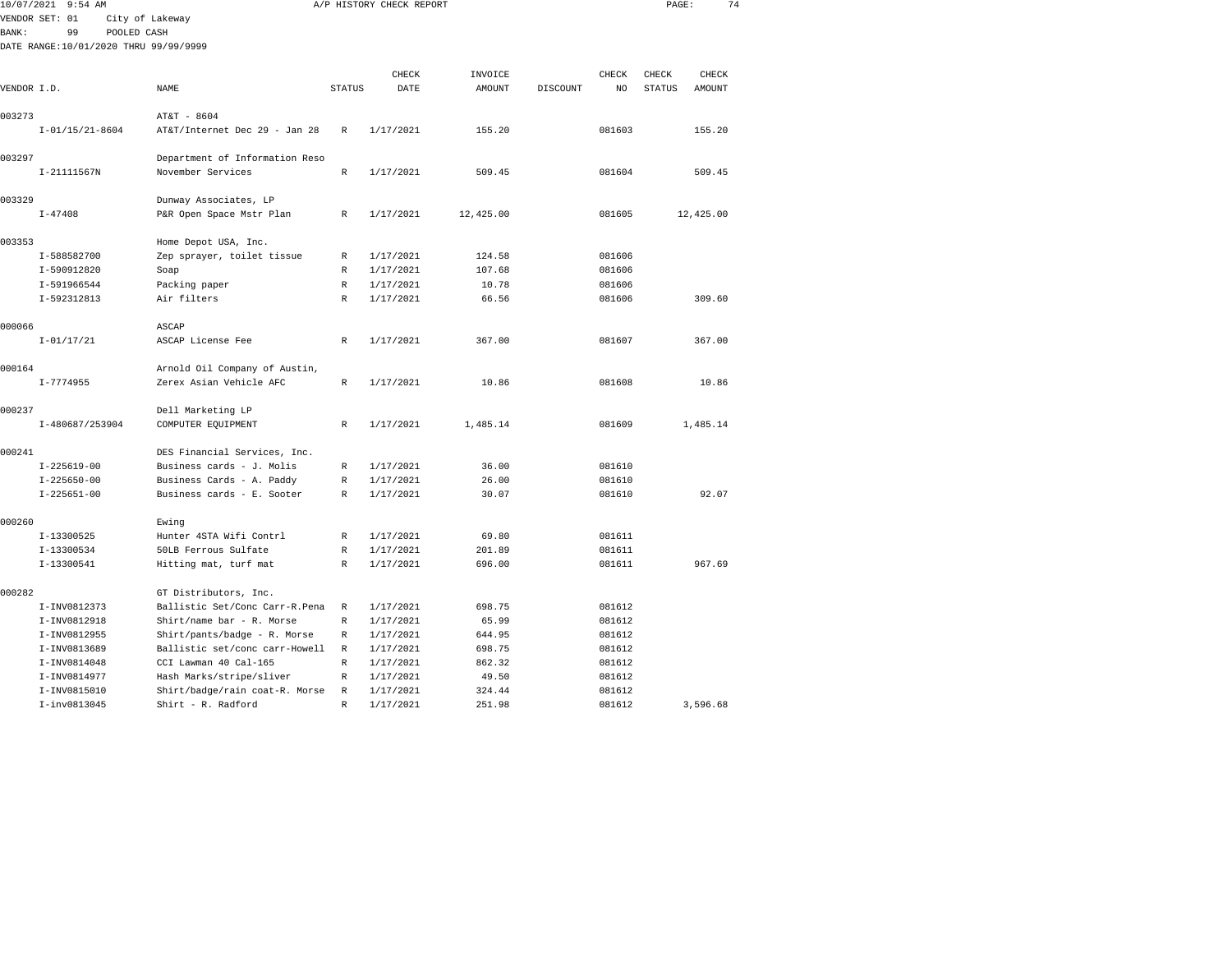| 10/07/2021   | $9:54$ AM                             |                                |               | A/P HISTORY CHECK REPORT |          |          |        | PAGE:         | 75       |  |
|--------------|---------------------------------------|--------------------------------|---------------|--------------------------|----------|----------|--------|---------------|----------|--|
|              | VENDOR SET: 01                        | City of Lakeway                |               |                          |          |          |        |               |          |  |
| <b>BANK:</b> | 99<br>POOLED CASH                     |                                |               |                          |          |          |        |               |          |  |
|              | DATE RANGE:10/01/2020 THRU 99/99/9999 |                                |               |                          |          |          |        |               |          |  |
|              |                                       |                                |               |                          |          |          |        |               |          |  |
|              |                                       |                                |               | CHECK                    | INVOICE  |          | CHECK  | CHECK         | CHECK    |  |
| VENDOR I.D.  |                                       | NAME                           | <b>STATUS</b> | DATE                     | AMOUNT   | DISCOUNT | NO     | <b>STATUS</b> | AMOUNT   |  |
| 000285       |                                       | Galls, An Aramark Company      |               |                          |          |          |        |               |          |  |
|              | I-017226445                           | Mesh vest - E. Barto           | R             | 1/17/2021                | 30.15    |          | 081613 |               | 30.15    |  |
| 000339       |                                       | Hurst Creek MUD                |               |                          |          |          |        |               |          |  |
|              | $I-01/17/21-25-60$                    | Wastewater HCMUD Dec 1-Jan 1   | R             | 1/17/2021                | 207.53   |          | 081614 |               | 207.53   |  |
|              |                                       |                                |               |                          |          |          |        |               |          |  |
| 000344       |                                       | Tyler Technologies (Incode) In |               |                          |          |          |        |               |          |  |
|              | $I-025-317253$                        | EPSON RECEIPT PRINTER          | R             | 1/17/2021                | 1,253.00 |          | 081615 |               |          |  |
|              | $I-025-318565$                        | January Online Component       | R             | 1/17/2021                | 285.00   |          | 081615 |               |          |  |
|              | $I-130-18219$                         | Zebra, Paper - 36 rolls/case   | R             | 1/17/2021                | 321.00   |          | 081615 |               | 1,859.00 |  |
| 000371       |                                       | Koetter Fire Protection of Aus |               |                          |          |          |        |               |          |  |
|              | $I - 278603$                          | FIRE INSPECTION PD             | R             | 1/17/2021                | 1,340.00 |          | 081616 |               |          |  |
|              | $I-278834$                            | Fire Extinguisher/recharge     | R             | 1/17/2021                | 543.00   |          | 081616 |               |          |  |
|              | $I - 278965$                          | Suppression Panel repair       | R             | 1/17/2021                | 240.00   |          | 081616 |               | 2,123.00 |  |
| 000413       |                                       | McCoy Corporation              |               |                          |          |          |        |               |          |  |
|              | I-6945996                             | Concrete                       | R             | 1/17/2021                | 355.08   |          | 081617 |               |          |  |
|              | $I - 7445663$                         | Gloves, concrete               | R             | 1/17/2021                | 424.66   |          | 081617 |               |          |  |
|              | I-7445977                             | Leather gloves                 | R             | 1/17/2021                | 14.54    |          | 081617 |               | 794.28   |  |
| 000530       |                                       | Stokes Sign Company, Inc.      |               |                          |          |          |        |               |          |  |
|              | $I-INV-24163$                         | On Duty Parking Sign           | $\mathbb R$   | 1/17/2021                | 50.28    |          | 081618 |               | 50.28    |  |
|              |                                       |                                |               |                          |          |          |        |               |          |  |
| 000573       |                                       | Texas Police Chiefs Associatio |               |                          |          |          |        |               |          |  |
|              | $I - 01/17/21 - EB$                   | TPCA IAI Conf-E. Barto         | $\mathbb R$   | 1/17/2021                | 295.00   |          | 081619 |               | 295.00   |  |
| 000741       |                                       | Texas Court Clerks Association |               |                          |          |          |        |               |          |  |
|              | $I - 05689$                           | TCCA Member -T. Arguello       | $\mathbb R$   | 1/17/2021                | 55.00    |          | 081620 |               |          |  |
|              | $I - 05731$                           | TCCA Member -V. Arellano       | R             | 1/17/2021                | 55.00    |          | 081620 |               | 110.00   |  |
| 000761       |                                       | Capital Area Council of Govern |               |                          |          |          |        |               |          |  |
|              | $I-2021-AQP$                          | FY 21 Air Quality Program      | R             | 1/17/2021                | 873.00   |          | 081621 |               | 873.00   |  |
|              |                                       |                                |               |                          |          |          |        |               |          |  |
| 000970       |                                       | TMHRA                          |               |                          |          |          |        |               |          |  |
|              | $I-01/17/21-67385$                    | TMHRA membership-W. Askey      | R             | 1/17/2021                | 75.00    |          | 081622 |               | 75.00    |  |
| 001008       |                                       | Southwest Communications Techn |               |                          |          |          |        |               |          |  |
|              | $I - 15715$                           | Headset batteries              | R             | 1/17/2021                | 396.75   |          | 081623 |               |          |  |
|              | $I - 15727$                           | Remote support - E. Barto      | R             | 1/17/2021                | 47.00    |          | 081623 |               |          |  |
|              | $I - 15730$                           | phone wire runs- portable bldg | $\mathbb{R}$  | 1/17/2021                | 496.80   |          | 081623 |               | 940.55   |  |

I-2894548 Tires R 1/17/2021 314.00 081624 314.00

001318 Reinalt-Thomas Corporation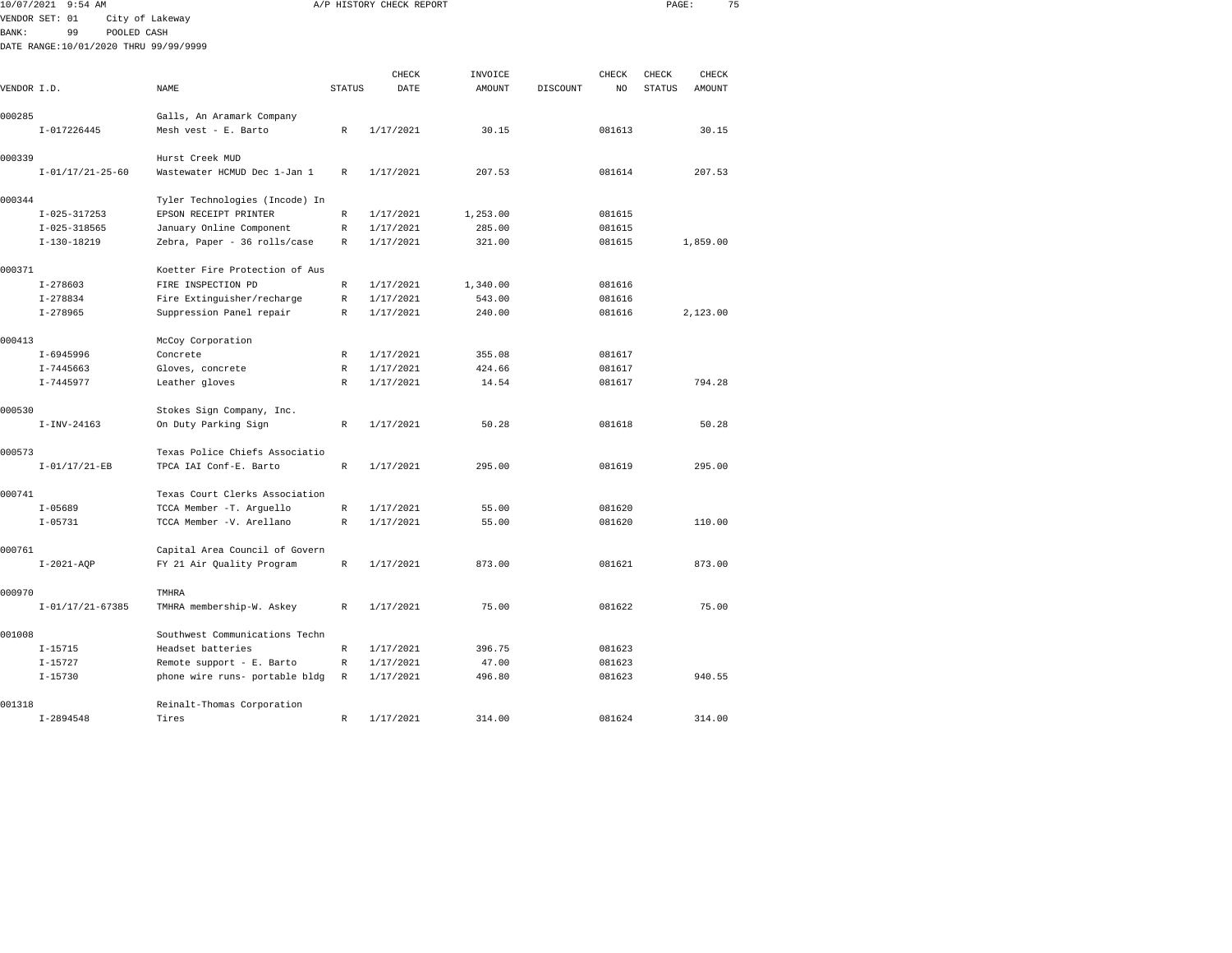| 10/07/2021   | $9:54$ AM                             |                 |                                |               | A/P HISTORY CHECK REPORT |               |          |        | PAGE:         | 76            |  |
|--------------|---------------------------------------|-----------------|--------------------------------|---------------|--------------------------|---------------|----------|--------|---------------|---------------|--|
|              | VENDOR SET: 01                        | City of Lakeway |                                |               |                          |               |          |        |               |               |  |
| <b>BANK:</b> | 99                                    | POOLED CASH     |                                |               |                          |               |          |        |               |               |  |
|              | DATE RANGE:10/01/2020 THRU 99/99/9999 |                 |                                |               |                          |               |          |        |               |               |  |
|              |                                       |                 |                                |               |                          |               |          |        |               |               |  |
|              |                                       |                 |                                |               | CHECK                    | INVOICE       |          | CHECK  | CHECK         | CHECK         |  |
| VENDOR I.D.  |                                       |                 | NAME                           | <b>STATUS</b> | DATE                     | <b>AMOUNT</b> | DISCOUNT | NO     | <b>STATUS</b> | <b>AMOUNT</b> |  |
| 001387       |                                       |                 | Franklin Legal Publishing, Inc |               |                          |               |          |        |               |               |  |
|              | $I - 2007408$                         |                 | DocVault Uploads 11/19-20      | $\mathbb R$   | 1/17/2021                | 40.00         |          | 081625 |               | 40.00         |  |
|              |                                       |                 |                                |               |                          |               |          |        |               |               |  |
| 001474       |                                       |                 | Travis County ESD #6           |               |                          |               |          |        |               |               |  |
|              | $I - 2547$                            |                 | Wildfire Mit/1st Qtr '21 Pymt  | $\mathbb{R}$  | 1/17/2021                | 10,000.00     |          | 081626 |               | 10,000.00     |  |
| 001589       |                                       |                 | Cintas Corp No.2 dba Cintas Fi |               |                          |               |          |        |               |               |  |
|              | I-5047645849                          |                 | First Aid Supplies             | $\mathbb{R}$  | 1/17/2021                | 248.45        |          | 081627 |               | 248.45        |  |
|              |                                       |                 |                                |               |                          |               |          |        |               |               |  |
| 001619       |                                       |                 | Mueller Supply Company, Inc.   |               |                          |               |          |        |               |               |  |
|              | $I-6096212$                           |                 | Ridgeroll -metal roof          | $\mathbb{R}$  | 1/17/2021                | 26.41         |          | 081628 |               | 26.41         |  |
| 001713       |                                       |                 | Singleton, Clark & Company PC  |               |                          |               |          |        |               |               |  |
|              | $I - 1780$                            |                 | Audit Srvs Final Fieldwork     | R             | 1/17/2021                | 12,400.00     |          | 081629 |               | 12,400.00     |  |
|              |                                       |                 |                                |               |                          |               |          |        |               |               |  |
| 001736       |                                       |                 | Thomson Reuters - West         |               |                          |               |          |        |               |               |  |
|              | I-843622400                           |                 | December Information Charges   | R             | 1/17/2021                | 417.13        |          | 081630 |               |               |  |
|              | I-843630242                           |                 | December Information Charges   | $\mathbb{R}$  | 1/17/2021                | 616.12        |          | 081630 |               | 1,033.25      |  |
| 001848       |                                       |                 | Community Coffee Company, LLC  |               |                          |               |          |        |               |               |  |
|              | I-124651000533                        |                 | Creamer                        | R             | 1/17/2021                | 21.00         |          | 081631 |               |               |  |
|              | I-12465100532                         |                 | Coffee, sugar, cups            | R             | 1/17/2021                | 219.40        |          | 081631 |               | 240.40        |  |
|              |                                       |                 |                                |               |                          |               |          |        |               |               |  |
| 002005       |                                       |                 | American Southwest Mercantile  |               |                          |               |          |        |               |               |  |
|              | $I - 402120$                          |                 | Bath tissue/paper twls/gloves  | R             | 1/17/2021                | 377.37        |          | 081632 |               | 377.37        |  |
| 002190       |                                       |                 | Casa Mechanical                |               |                          |               |          |        |               |               |  |
|              | $I-S-722039$                          |                 | Heater repair                  | R             | 1/17/2021                | 108.50        |          | 081633 |               | 108.50        |  |
|              |                                       |                 |                                |               |                          |               |          |        |               |               |  |
| 002282       |                                       |                 | ProStar Services, Inc dba Park |               |                          |               |          |        |               |               |  |
|              | I-10424311                            |                 | Filter                         | $\mathbb R$   | 1/17/2021                | 96.21         |          | 081634 |               |               |  |
|              | $I - 10460705$                        |                 | Coffee                         | $\mathbb{R}$  | 1/17/2021                | 13.04         |          | 081634 |               | 109.25        |  |
| 002348       |                                       |                 | ASAP Stone & Landscape Supply, |               |                          |               |          |        |               |               |  |
|              | $I - 279$                             |                 | White chop                     | R             | 1/17/2021                | 232.63        |          | 081635 |               |               |  |
|              | $I - 572$                             |                 | White chop                     | $\mathbb{R}$  | 1/17/2021                | 284.18        |          | 081635 |               | 516.81        |  |
|              |                                       |                 |                                |               |                          |               |          |        |               |               |  |
| 002400       |                                       |                 | Temple Display LTD             |               |                          |               |          |        |               |               |  |
|              | $I - 22183$                           |                 | CHRISTMAS TRAIL DISPLAY        | $\mathbb{R}$  | 1/17/2021                | 3,703.75      |          | 081636 |               | 3,703.75      |  |
|              |                                       |                 |                                |               |                          |               |          |        |               |               |  |

I-SI914400 Surety Bond - B. Reyes R 1/17/2021 50.00 081637

I-SI914426 Surety Bond - A. Fisher R 1/17/2021 50.00 081637 100.00

002507 Victor O Schinnerer & Co, Inc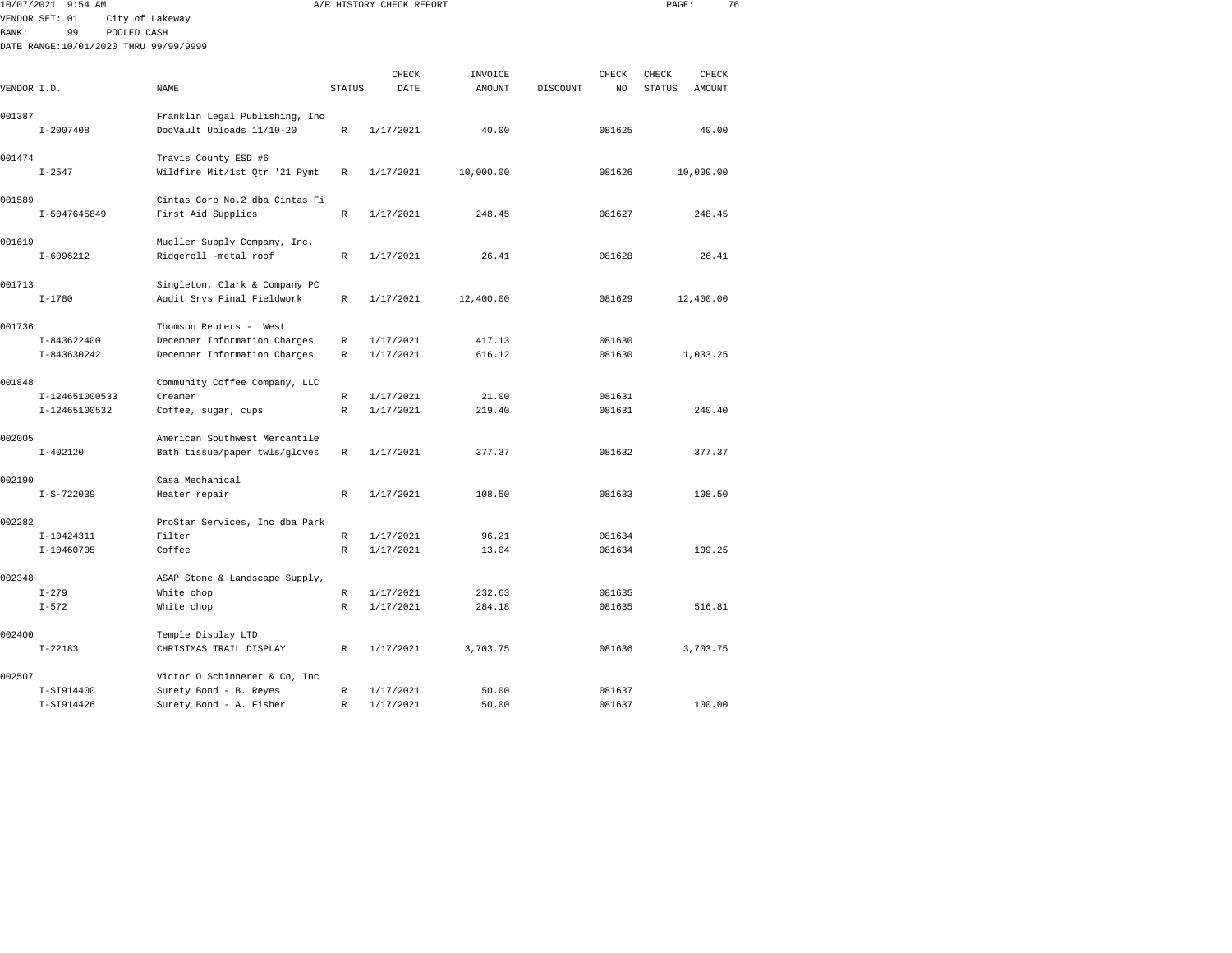| 10/07/2021     |               | $9:54$ AM      |                                       |                                |               | A/P HISTORY CHECK REPORT |           |          |        | PAGE:         |            | 77 |
|----------------|---------------|----------------|---------------------------------------|--------------------------------|---------------|--------------------------|-----------|----------|--------|---------------|------------|----|
| VENDOR SET: 01 |               |                | City of Lakeway                       |                                |               |                          |           |          |        |               |            |    |
| BANK:          |               | 99             | POOLED CASH                           |                                |               |                          |           |          |        |               |            |    |
|                |               |                | DATE RANGE:10/01/2020 THRU 99/99/9999 |                                |               |                          |           |          |        |               |            |    |
|                |               |                |                                       |                                |               |                          |           |          |        |               |            |    |
|                |               |                |                                       |                                |               | CHECK                    | INVOICE   |          | CHECK  | CHECK         | CHECK      |    |
| VENDOR I.D.    |               |                |                                       | NAME                           | <b>STATUS</b> | DATE                     | AMOUNT    | DISCOUNT | NO     | <b>STATUS</b> | AMOUNT     |    |
| 002550         |               |                |                                       | Avenu MuniServices             |               |                          |           |          |        |               |            |    |
|                |               | I-INV06-010719 |                                       | FY 21 Oct - Dec Servics        | R             | 1/17/2021                | 1,658.33  |          | 081638 |               | 1,658.33   |    |
| 002823         |               |                |                                       | Recreation Environments Collab |               |                          |           |          |        |               |            |    |
|                |               | $I - 01/17/21$ |                                       | PLAYGROUND INSPECTIONS         | $\mathbb{R}$  | 1/17/2021                | 1,450.00  |          | 081639 |               | 1,450.00   |    |
| 002852         |               |                |                                       | Shred-It US HoldCo, Inc. dba S |               |                          |           |          |        |               |            |    |
|                |               | I-8181187611   |                                       | Shred-It US HoldCo, Inc. dba S | R             | 1/17/2021                | 74.42     |          | 081640 |               | 74.42      |    |
|                |               |                |                                       |                                |               |                          |           |          |        |               |            |    |
| 002855         |               |                |                                       | Dobie Supply LLC               |               |                          |           |          |        |               |            |    |
|                | $I - 31636$   |                |                                       | Post/anchor/wedge/pst cap/bld  | R             | 1/17/2021                | 443.50    |          | 081641 |               |            |    |
|                | $I-31857$     |                |                                       | Dobie Supply LLC               | R             | 1/17/2021                | 1,561.95  |          | 081641 |               | 2,005.45   |    |
| 002875         |               |                |                                       | ZW USA Inc. dba Dog Waste Depo |               |                          |           |          |        |               |            |    |
|                | $I-381480$    |                |                                       | Dog Waste Roll Bags            | $\mathbb R$   | 1/17/2021                | 289.65    |          | 081642 |               | 289.65     |    |
| 002969         |               |                |                                       | Axon Enterprise, Inc.          |               |                          |           |          |        |               |            |    |
|                |               | $I-SI-1697315$ |                                       | YEAR 3 UNLIMITED CONTRACT      | R             | 1/17/2021                | 21,672.00 |          | 081643 |               |            |    |
|                |               | $I-SI-1705405$ |                                       | AXON BODY CAM 5YR CONTRAC      | $\mathbb{R}$  | 1/17/2021                | 40,769.75 |          | 081643 |               | 62, 441.75 |    |
| 003007         |               |                |                                       | Perdue Brandon Fielder Collins |               |                          |           |          |        |               |            |    |
|                |               | I-IVC00056381  |                                       | Oct/Nov 2020 Collection Fees   | R             | 1/17/2021                | 2,223.36  |          | 081644 |               | 2,223.36   |    |
|                |               |                |                                       |                                |               |                          |           |          |        |               |            |    |
| 003035         |               |                |                                       | Progressive Commercial Aquatic |               |                          |           |          |        |               |            |    |
|                | $I-IA5047$    |                |                                       | Water Mgmt Program - December  | R             | 1/17/2021                | 550.00    |          | 081645 |               | 550.00     |    |
| 003073         |               |                |                                       | Ozark Bottled Water dba Hill C |               |                          |           |          |        |               |            |    |
|                | $I-976352$    |                |                                       | 5 Gal Drinking Water           | R             | 1/17/2021                | 24.49     |          | 081646 |               |            |    |
|                | $I-999468$    |                |                                       | 5 Gal Drinking Water           | $\mathbb R$   | 1/17/2021                | 31.99     |          | 081646 |               | 56.48      |    |
| 003080         |               |                |                                       | Stitch Gallery Inc             |               |                          |           |          |        |               |            |    |
|                | $I-93545$     |                |                                       | Sewing patches- B. Sturat      | R             | 1/17/2021                | 34.00     |          | 081647 |               |            |    |
|                | $I - 93700$   |                |                                       | Embrodiery - B. Sturat         | R             | 1/17/2021                | 64.35     |          | 081647 |               | 98.35      |    |
|                |               |                |                                       |                                |               |                          |           |          |        |               |            |    |
| 003147         |               |                |                                       | Williams Scotsman, Inc.        |               |                          |           |          |        |               |            |    |
|                | $I - 8385852$ |                |                                       | Portable Building - January    | R             | 1/17/2021                | 2,283.61  |          | 081648 |               | 2,283.61   |    |
| 003162         |               |                |                                       | CW Two Austin LLC dba GoWash   |               |                          |           |          |        |               |            |    |
|                | $I - 1074$    |                |                                       | December car washes            | R             | 1/17/2021                | 88.00     |          | 081649 |               | 88.00      |    |
|                |               |                |                                       |                                |               |                          |           |          |        |               |            |    |

I-0075729-IN HVAC service R 1/17/2021 302.50 081650 302.50

003197 Airco Mechanical, LTD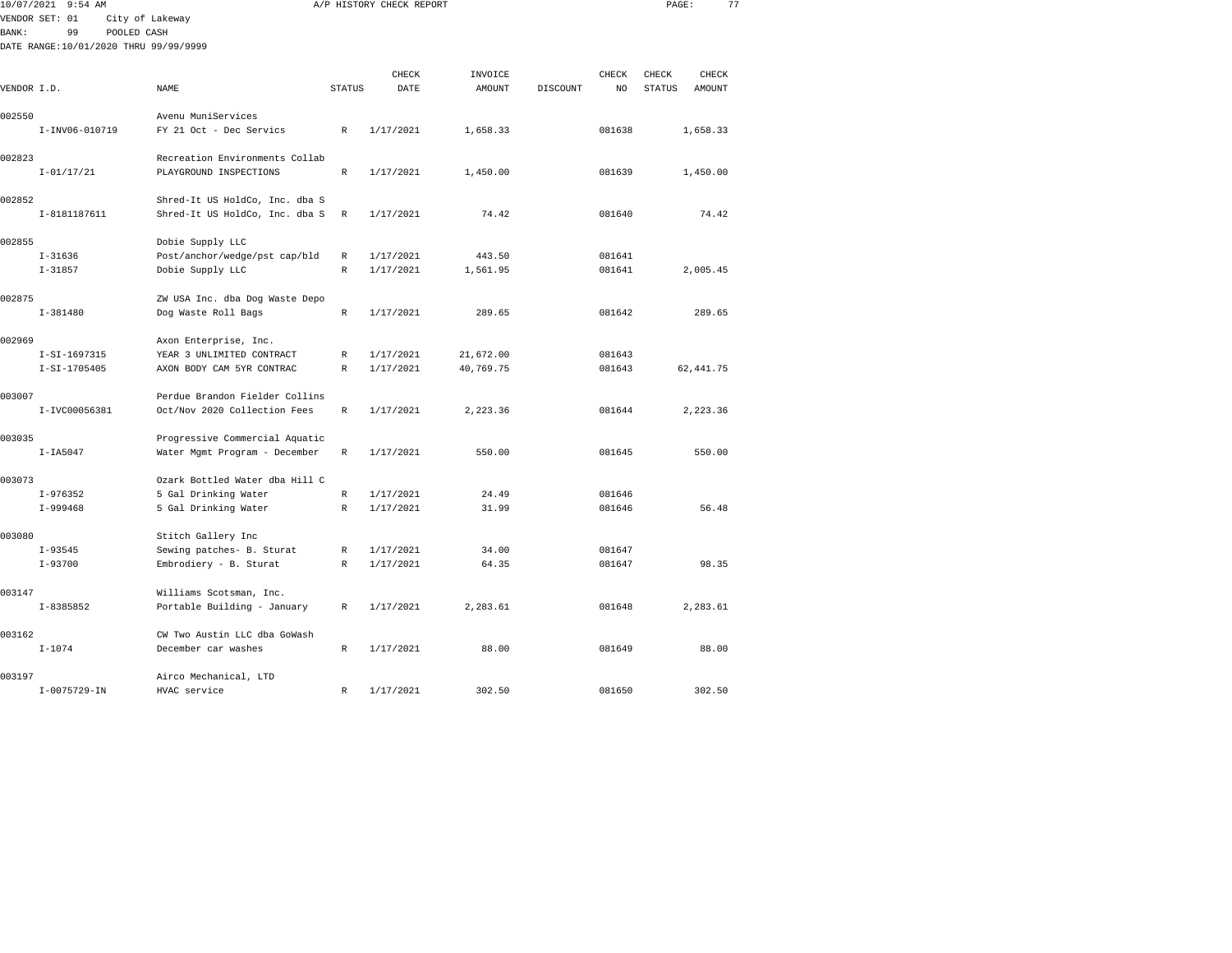| 10/07/2021   | $9:54$ AM                                                  |                                                          |               | A/P HISTORY CHECK REPORT |                   |          |                     | PAGE:                  |                 | 78 |
|--------------|------------------------------------------------------------|----------------------------------------------------------|---------------|--------------------------|-------------------|----------|---------------------|------------------------|-----------------|----|
|              | VENDOR SET: 01<br>City of Lakeway                          |                                                          |               |                          |                   |          |                     |                        |                 |    |
| <b>BANK:</b> | 99<br>POOLED CASH<br>DATE RANGE:10/01/2020 THRU 99/99/9999 |                                                          |               |                          |                   |          |                     |                        |                 |    |
|              |                                                            |                                                          |               |                          |                   |          |                     |                        |                 |    |
| VENDOR I.D.  |                                                            | NAME                                                     | <b>STATUS</b> | CHECK<br>DATE            | INVOICE<br>AMOUNT | DISCOUNT | <b>CHECK</b><br>NO. | CHECK<br><b>STATUS</b> | CHECK<br>AMOUNT |    |
| 003251       | $I-15229$                                                  | WLE, LLC.<br>City Landscape, December                    | $\mathbb{R}$  | 1/17/2021                | 13,059.79         |          | 081651              |                        | 13,059.79       |    |
| 003274       |                                                            | Centerline Supply, Inc                                   |               |                          |                   |          |                     |                        |                 |    |
|              | I-ORD0028853                                               | SLOW Stencil - 96" Lettering                             | R             | 1/17/2021                | 295.00            |          | 081652              |                        | 295.00          |    |
| 003302       | $I - 1216$                                                 | Starguard Elite LLC<br>Training Ctr Annual Fee           | $\mathbb{R}$  | 1/17/2021                | 350.00            |          | 081653              |                        | 350.00          |    |
| 003320       | I-8711122120                                               | CD & SA-S, Inc<br>Security gate repair                   | R             | 1/17/2021                | 186.00            |          | 081654              |                        | 186.00          |    |
| 003349       | $I - 4047245$                                              | Texan Urgent Care, PLLC<br>Drug screen/physical-R. Morse | R             | 1/17/2021                | 131.00            |          | 081655              |                        | 131.00          |    |
| 003392       | $I - 2047$                                                 | Zero9 Solutions LTD<br>Malice clips/cases/cuffs/radio    | $\, {\bf R}$  | 1/17/2021                | 362.00            |          | 081656              |                        | 362.00          |    |
| 1            | I-000202012293926                                          | KELLEHER, RYAN DANIEL<br>KELLEHER, RYAN DANIEL:          | $\,$ R        | 1/17/2021                | 50.00             |          | 081657              |                        | 50.00           |    |
| 1            | I-000202011183888                                          | REIMER, KENNETH<br><b>US REFUND</b>                      | $\mathbb{R}$  | 1/17/2021                | 97.14             |          | 081658              |                        | 97.14           |    |
| 1            | I-000202011183889                                          | GAST, KEVIN<br>US REFUND                                 | $\mathbb{R}$  | 1/17/2021                | 97.14             |          | 081659              |                        | 97.14           |    |
| 1            | I-000202011183890                                          | HALL, SEAN<br>US REFUND                                  | R             | 1/17/2021                | 119.28            |          | 081660              |                        | 119.28          |    |
| 1            | I-000202011183891                                          | CUMINGS, SUSIE<br><b>US REFUND</b>                       | $\mathbb{R}$  | 1/17/2021                | 75.00             |          | 081661              |                        | 75.00           |    |
| 1            | I-000202011183892                                          | ROSENZWEIG, ROBERT/D<br>US REFUND                        | $\mathbb{R}$  | 1/17/2021                | 75.00             |          | 081662              |                        | 75.00           |    |
| 1            | I-000202011183893                                          | SIDLE, NICOLE<br>US REFUND                               | R             | 1/17/2021                | 22.14             |          | 081663              |                        | 22.14           |    |
| 1            | I-000202011183894                                          | CARTER, JOHN & MARIA<br>US REFUND                        | $\mathbb{R}$  | 1/17/2021                | 44.28             |          | 081664              |                        | 44.28           |    |
|              |                                                            |                                                          |               |                          |                   |          |                     |                        |                 |    |

I-000202011183895 US REFUND R 1/17/2021 22.14 081665 22.14

1 TANNER, JAMES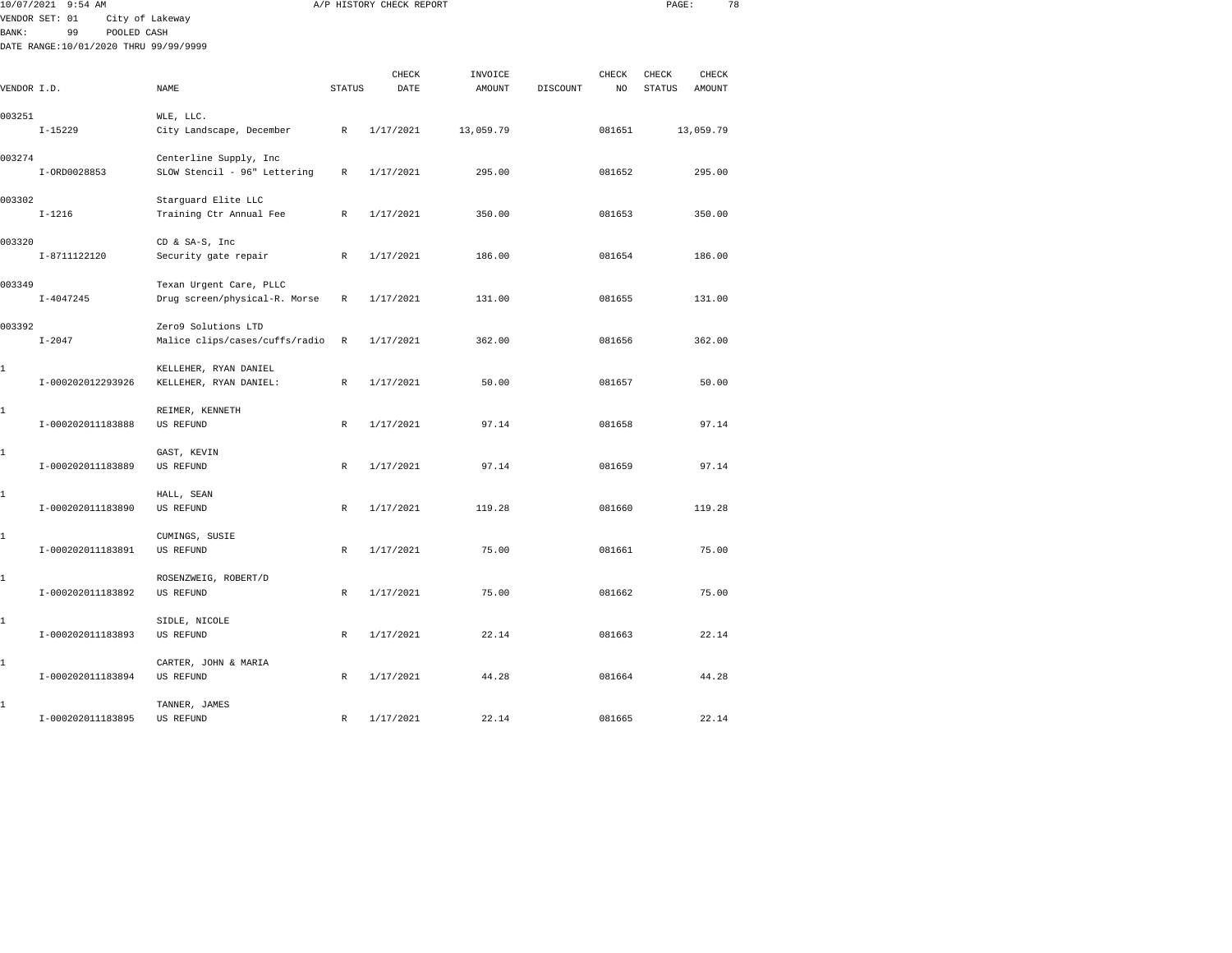|             | 10/07/2021 9:54 AM                    |                      |              | A/P HISTORY CHECK REPORT |         |          |        | PAGE:         | 79     |  |
|-------------|---------------------------------------|----------------------|--------------|--------------------------|---------|----------|--------|---------------|--------|--|
| BANK:       | VENDOR SET: 01<br>99<br>POOLED CASH   | City of Lakeway      |              |                          |         |          |        |               |        |  |
|             | DATE RANGE:10/01/2020 THRU 99/99/9999 |                      |              |                          |         |          |        |               |        |  |
|             |                                       |                      |              |                          |         |          |        |               |        |  |
|             |                                       |                      |              | CHECK                    | INVOICE |          | CHECK  | CHECK         | CHECK  |  |
| VENDOR I.D. |                                       | NAME                 | STATUS       | DATE                     | AMOUNT  | DISCOUNT | NO     | <b>STATUS</b> | AMOUNT |  |
| 1           |                                       | FREEMAN, KIM         |              |                          |         |          |        |               |        |  |
|             | I-000202011183896                     | <b>US REFUND</b>     | $\mathbb{R}$ | 1/17/2021                | 22.14   |          | 081666 |               | 22.14  |  |
| 1           |                                       | TUSCHER, TOM & JUDY  |              |                          |         |          |        |               |        |  |
|             | I-000202011183897                     | US REFUND            | $\mathbb R$  | 1/17/2021                | 44.28   |          | 081667 |               | 44.28  |  |
| 1           |                                       | CORNELISON, ANDREA   |              |                          |         |          |        |               |        |  |
|             | I-000202011183898                     | US REFUND            | R            | 1/17/2021                | 44.28   |          | 081668 |               | 44.28  |  |
| 1           |                                       | BETTS, EMILY & DERRY |              |                          |         |          |        |               |        |  |
|             | I-000202011183899                     | US REFUND            | $\mathbb{R}$ | 1/17/2021                | 32.14   |          | 081669 |               | 32.14  |  |
| 1           |                                       | RIDGE, ROBERT & VAND |              |                          |         |          |        |               |        |  |
|             | I-000202011183900                     | US REFUND            | R            | 1/17/2021                | 22.14   |          | 081670 |               | 22.14  |  |
| 1           |                                       | GORR, YOLANDA & DON  |              |                          |         |          |        |               |        |  |
|             | I-000202011183901                     | <b>US REFUND</b>     | $\mathbb R$  | 1/17/2021                | 22.14   |          | 081671 |               | 22.14  |  |
| 1           |                                       | LEIBL, ANNETTE/DENNI |              |                          |         |          |        |               |        |  |
|             | I-000202011183902                     | US REFUND            | R            | 1/17/2021                | 52.86   |          | 081672 |               | 52.86  |  |
| 1           |                                       | DOWNIE, STEVEN       |              |                          |         |          |        |               |        |  |
|             | I-000202012113910                     | <b>US REFUND</b>     | R            | 1/17/2021                | 88.56   |          | 081673 |               | 88.56  |  |
| 1           |                                       | ROUSSEL, CHRIS       |              |                          |         |          |        |               |        |  |
|             | I-000202012113911                     | US REFUND            | R            | 1/17/2021                | 22.14   |          | 081674 |               | 22.14  |  |
| 1           |                                       | MANCINO, JOE         |              |                          |         |          |        |               |        |  |
|             | I-000202012113912                     | US REFUND            | R            | 1/17/2021                | 22.14   |          | 081675 |               | 22.14  |  |
| 1           |                                       | ALLEN, CHASE & AMY   |              |                          |         |          |        |               |        |  |
|             | I-000202012113913                     | <b>US REFUND</b>     | R            | 1/17/2021                | 32.14   |          | 081676 |               | 32.14  |  |
| 1           |                                       | CIOLA, TONY          |              |                          |         |          |        |               |        |  |
|             | I-000202012113914                     | US REFUND            | $\mathbb{R}$ | 1/17/2021                | 22.14   |          | 081677 |               | 22.14  |  |
| 1           |                                       | ZIELBAUER, PATRICK   |              |                          |         |          |        |               |        |  |
|             | I-000202012113915                     | <b>US REFUND</b>     | $\mathbb R$  | 1/17/2021                | 54.28   |          | 081678 |               | 54.28  |  |
| 1           |                                       | JAMESON, PARKER      |              |                          |         |          |        |               |        |  |
|             | I-000202012113916                     | US REFUND            | R            | 1/17/2021                | 22.14   |          | 081679 |               | 22.14  |  |
| 1           |                                       | SCHROEDER, TIMOTHY   |              |                          |         |          |        |               |        |  |

I-000202012113917 US REFUND R 1/17/2021 32.14 081680 32.14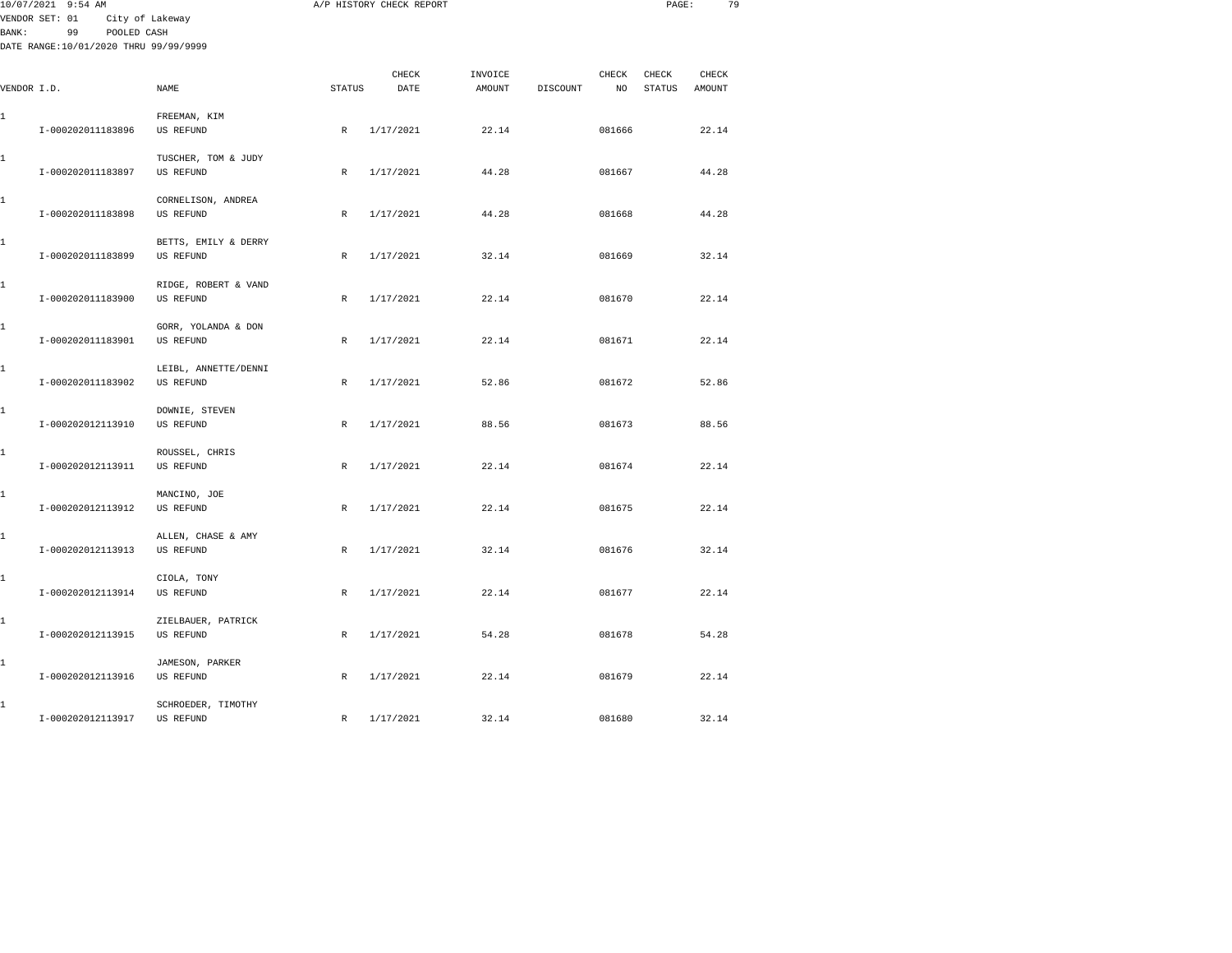|        | 10/07/2021 9:54 AM                                         |                                          |              | A/P HISTORY CHECK REPORT |         |          |              | PAGE:         | 80     |  |
|--------|------------------------------------------------------------|------------------------------------------|--------------|--------------------------|---------|----------|--------------|---------------|--------|--|
|        | VENDOR SET: 01                                             | City of Lakeway                          |              |                          |         |          |              |               |        |  |
| BANK : | POOLED CASH<br>99<br>DATE RANGE:10/01/2020 THRU 99/99/9999 |                                          |              |                          |         |          |              |               |        |  |
|        |                                                            |                                          |              |                          |         |          |              |               |        |  |
|        |                                                            |                                          |              | CHECK                    | INVOICE |          | <b>CHECK</b> | CHECK         | CHECK  |  |
|        | VENDOR I.D.                                                | NAME                                     | STATUS       | DATE                     | AMOUNT  | DISCOUNT | NO           | <b>STATUS</b> | AMOUNT |  |
|        |                                                            |                                          |              |                          |         |          |              |               |        |  |
| 1      | I-000202012113918                                          | PASCHE, STEPHANIE<br>US REFUND           | $\mathbb{R}$ | 1/17/2021                | 9.79    |          | 081681       |               | 9.79   |  |
|        |                                                            |                                          |              |                          |         |          |              |               |        |  |
| 1      |                                                            | HOLSINGER, FRED                          |              |                          |         |          |              |               |        |  |
|        | I-000202012113919                                          | US REFUND                                | R            | 1/17/2021                | 22.14   |          | 081682       |               | 22.14  |  |
|        |                                                            |                                          |              |                          |         |          |              |               |        |  |
| 1      | I-000202012113920                                          | GALLOWAY, GREG & SIS<br><b>US REFUND</b> | $\mathbb R$  | 1/17/2021                | 44.28   |          | 081683       |               | 44.28  |  |
|        |                                                            |                                          |              |                          |         |          |              |               |        |  |
| 1      |                                                            | KLAPPENBACH, SHELLEY                     |              |                          |         |          |              |               |        |  |
|        | I-000202012113921                                          | US REFUND                                | R            | 1/17/2021                | 22.14   |          | 081684       |               | 22.14  |  |
|        |                                                            |                                          |              |                          |         |          |              |               |        |  |
| 1      |                                                            | CARBONI, MATT                            |              |                          |         |          |              |               |        |  |
|        | I-000202012113922                                          | US REFUND                                | R            | 1/17/2021                | 22.14   |          | 081685       |               | 22.14  |  |
| 1      |                                                            | BOYCHUCK, DAVID                          |              |                          |         |          |              |               |        |  |
|        | I-000202101153928                                          | <b>US REFUND</b>                         | $\mathbb R$  | 1/17/2021                | 75.00   |          | 081686       |               | 75.00  |  |
|        |                                                            |                                          |              |                          |         |          |              |               |        |  |
| 1      |                                                            | ANDERSON, MERISSA                        |              |                          |         |          |              |               |        |  |
|        | I-000202101153929                                          | US REFUND                                | R            | 1/17/2021                | 75.00   |          | 081687       |               | 75.00  |  |
| 1      |                                                            | KHAN, ABDUL & RABIKA                     |              |                          |         |          |              |               |        |  |
|        | I-000202101153930                                          | <b>US REFUND</b>                         | $\mathbb R$  | 1/17/2021                | 97.14   |          | 081688       |               | 97.14  |  |
|        |                                                            |                                          |              |                          |         |          |              |               |        |  |
| 1      |                                                            | RAGOSTA, RUSSELL                         |              |                          |         |          |              |               |        |  |
|        | I-000202101153931                                          | US REFUND                                | R            | 1/17/2021                | 75.00   |          | 081689       |               | 75.00  |  |
| 1      |                                                            | VARNEY, LEEANNE/GREG                     |              |                          |         |          |              |               |        |  |
|        | I-000202101153932                                          | US REFUND                                | R            | 1/17/2021                | 52.86   |          | 081690       |               | 52.86  |  |
|        |                                                            |                                          |              |                          |         |          |              |               |        |  |
| 1      |                                                            | O'BRIEN, MICHAEL                         |              |                          |         |          |              |               |        |  |
|        | I-000202101153933                                          | <b>US REFUND</b>                         | $\mathbb R$  | 1/17/2021                | 61.36   |          | 081691       |               | 61.36  |  |
| 1      |                                                            | BALDWIN, MINDY/MIKE                      |              |                          |         |          |              |               |        |  |
|        | I-000202101153934                                          | US REFUND                                | R            | 1/17/2021                | 22.14   |          | 081692       |               | 22.14  |  |
|        |                                                            |                                          |              |                          |         |          |              |               |        |  |
| 1      |                                                            | OSORIO, IGNACIO                          |              |                          |         |          |              |               |        |  |
|        | I-000202101153935                                          | <b>US REFUND</b>                         | $\mathbb{R}$ | 1/17/2021                | 44.28   |          | 081693       |               | 44.28  |  |
| 1      |                                                            | HANNA, KRIS & TIM                        |              |                          |         |          |              |               |        |  |
|        | I-000202101153936                                          | <b>US REFUND</b>                         | $\mathbb R$  | 1/17/2021                | 44.28   |          | 081694       |               | 44.28  |  |
|        |                                                            |                                          |              |                          |         |          |              |               |        |  |
| 1      |                                                            | CAVANAUGH, JO                            |              |                          |         |          |              |               |        |  |

I-000202101153937 US REFUND R 1/17/2021 10.00 081695 10.00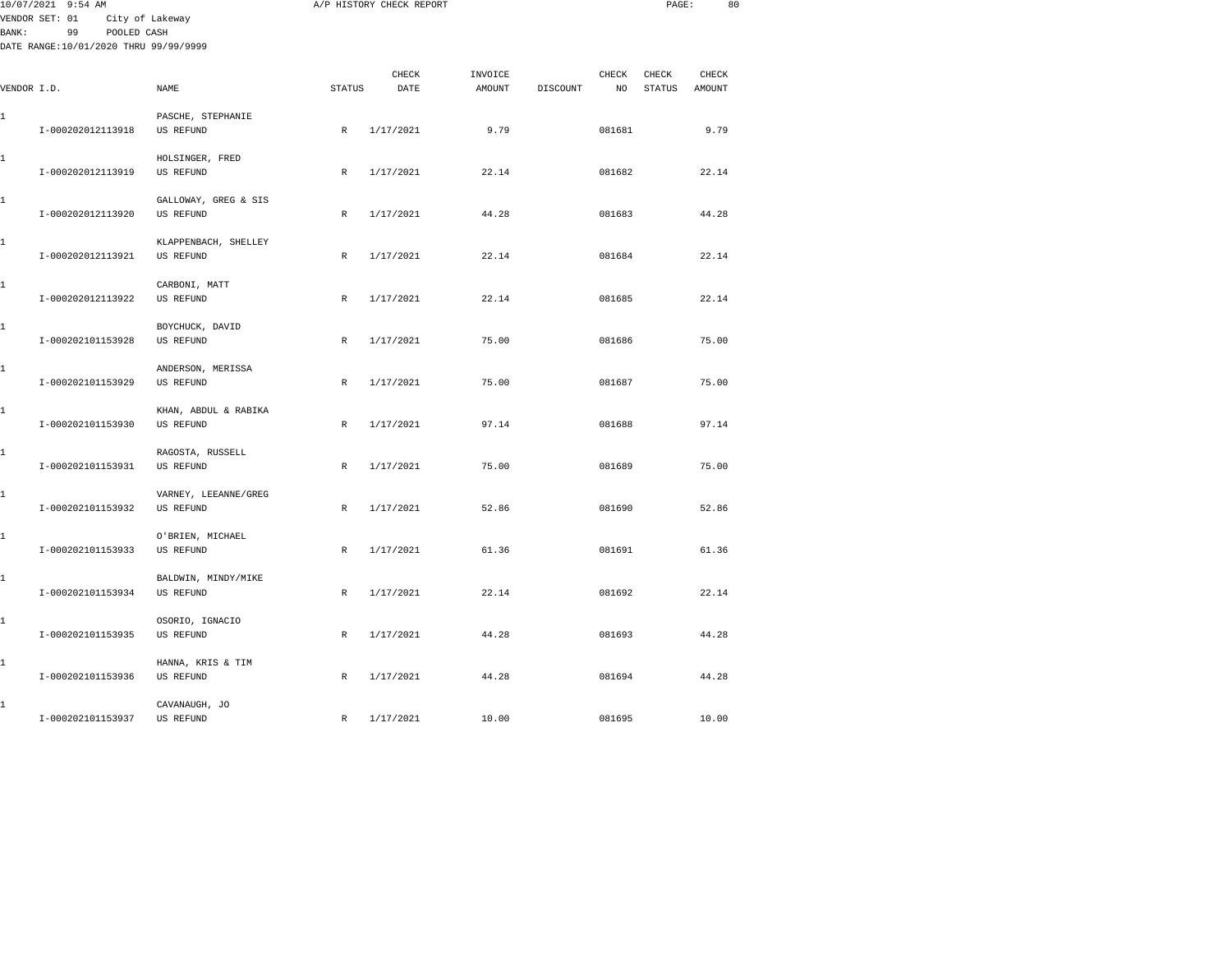|              | 10/07/2021 9:54 AM                    |                                                              |               | A/P HISTORY CHECK REPORT |            |          |                | PAGE:         |               | 81 |
|--------------|---------------------------------------|--------------------------------------------------------------|---------------|--------------------------|------------|----------|----------------|---------------|---------------|----|
|              | VENDOR SET: 01                        | City of Lakeway                                              |               |                          |            |          |                |               |               |    |
| <b>BANK:</b> | 99                                    | POOLED CASH                                                  |               |                          |            |          |                |               |               |    |
|              | DATE RANGE:10/01/2020 THRU 99/99/9999 |                                                              |               |                          |            |          |                |               |               |    |
|              |                                       |                                                              |               |                          |            |          |                |               |               |    |
|              |                                       |                                                              |               | CHECK                    | INVOICE    |          | CHECK          | CHECK         | CHECK         |    |
| VENDOR I.D.  |                                       | NAME                                                         | <b>STATUS</b> | DATE                     | AMOUNT     | DISCOUNT | N <sub>O</sub> | <b>STATUS</b> | <b>AMOUNT</b> |    |
| 1            |                                       | TIERNEY, TOM                                                 |               |                          |            |          |                |               |               |    |
|              | I-000202101153938                     | US REFUND                                                    | R             | 1/17/2021                | 22.14      |          | 081696         |               | 22.14         |    |
|              |                                       |                                                              |               |                          |            |          |                |               |               |    |
| 000334       |                                       | Home Depot Credit Services                                   |               |                          |            |          |                |               |               |    |
|              | $I-01/16/21-4109$                     | Home Depot Credit Services                                   | R             | 1/19/2021                | 1,213.51   |          | 081697         |               | 1,213.51      |    |
|              |                                       |                                                              |               |                          |            |          |                |               |               |    |
| 000577       |                                       | Texas Workforce Commission                                   |               |                          |            |          |                |               |               |    |
|              | $I-Cal$ Qtr 4 2020                    | Texas Workforce Commission                                   | R             | 1/20/2021                | 1,201.22   |          | 081698         |               | 1,201.22      |    |
| 000180       |                                       |                                                              |               |                          |            |          |                |               |               |    |
|              | I-024411154955                        | City of Austin-Austin Energy<br>Electric - 3207 Neidhardt Dr | R             | 1/27/2021                | 22.03      |          | 081701         |               |               |    |
|              | I-113806970660                        | Electric - COA                                               | R             | 1/27/2021                | 4,157.90   |          | 081701         |               |               |    |
|              | I-325145817569                        | Electric - 1404 1/2 Lakeway                                  | R             | 1/27/2021                | 41.43      |          | 081701         |               |               |    |
|              | I-343878467171                        | Electric - 1602 1/2 N FM 620                                 | R             | 1/27/2021                | 31.13      |          | 081701         |               |               |    |
|              | I-415903910682                        | Electric - 2321 1/2 Lohmans Cr                               | R             | 1/27/2021                | 33.80      |          | 081701         |               |               |    |
|              | I-447829565597                        | Electric - 2101 1/2 Lakeway Bl                               | R             | 1/27/2021                | 40.41      |          | 081701         |               |               |    |
|              | I-461955962332                        | Electric - 200 1/2 S FM 620                                  | R             | 1/27/2021                | 34.17      |          | 081701         |               |               |    |
|              | I-477275072532                        | Electric - 1940 1/2 Lohmans Cr                               | R             | 1/27/2021                | 64.38      |          | 081701         |               |               |    |
|              | I-584614927256                        | Electric - 3309 S FM 620                                     | R             | 1/27/2021                | 27.28      |          | 081701         |               |               |    |
|              | I-949639577425                        | Electric - 916 S FM 620                                      | R             | 1/27/2021                | 58.78      |          | 081701         |               | 4,511.31      |    |
|              |                                       |                                                              |               |                          |            |          |                |               |               |    |
| 000237       |                                       | Dell Marketing LP                                            |               |                          |            |          |                |               |               |    |
|              | I-10458403022                         | Dell Monitors - J. Oakley                                    | $\mathbb R$   | 1/27/2021                | 337.48     |          | 081702         |               | 337.48        |    |
|              |                                       |                                                              |               |                          |            |          |                |               |               |    |
| 000282       |                                       | GT Distributors, Inc.                                        |               |                          |            |          |                |               |               |    |
|              | I-INV0817041                          | NEW HIRE UNIFORMS-OFFICER                                    | R             | 1/27/2021                | 83.59      |          | 081703         |               |               |    |
|              | I-INV0817087                          | Trousers - D. Crowder                                        | R             | 1/27/2021                | 109.99     |          | 081703         |               | 193.58        |    |
|              |                                       |                                                              |               |                          |            |          |                |               |               |    |
| 000341       |                                       | WC of Texas                                                  |               |                          |            |          |                |               |               |    |
|              | I-10919620                            | 7539 homes trash/recycle                                     | $\mathbb R$   | 1/27/2021                | 133,992.64 |          | 081704         |               | 133,992.64    |    |
| 000344       |                                       | Tyler Technologies (Incode) In                               |               |                          |            |          |                |               |               |    |
|              | $I-025-320285$                        | Court Notification Calls/SMS                                 | R             | 1/27/2021                | 543.20     |          | 081705         |               | 543.20        |    |
|              |                                       |                                                              |               |                          |            |          |                |               |               |    |
| 000449       |                                       | Pedernales Electric Co-op                                    |               |                          |            |          |                |               |               |    |
|              | $I-01/25/21-2667$                     | Electric/3303 Serene Hills RR                                | R             | 1/27/2021                | 50.15      |          | 081706         |               | 50.15         |    |
|              |                                       |                                                              |               |                          |            |          |                |               |               |    |
| 000585       |                                       | Spectrum Business dba Time War                               |               |                          |            |          |                |               |               |    |
|              | I-0013872010821                       | Spectrum TV/Inter CRT 1/8-2/7                                | R             | 1/27/2021                | 189.24     |          | 081707         |               |               |    |
|              | I-0013880010821                       | Spectrum TV 1/8-2/7                                          | R             | 1/27/2021                | 107.76     |          | 081707         |               |               |    |
|              | I-0067761011521                       | Spectrum TV/Internet 1/15-2/14                               | R             | 1/27/2021                | 242.95     |          | 081707         |               |               |    |

I-0069304010821 Spectrum Internet 1/8-2/7 R 1/27/2021 150.78 081707 690.73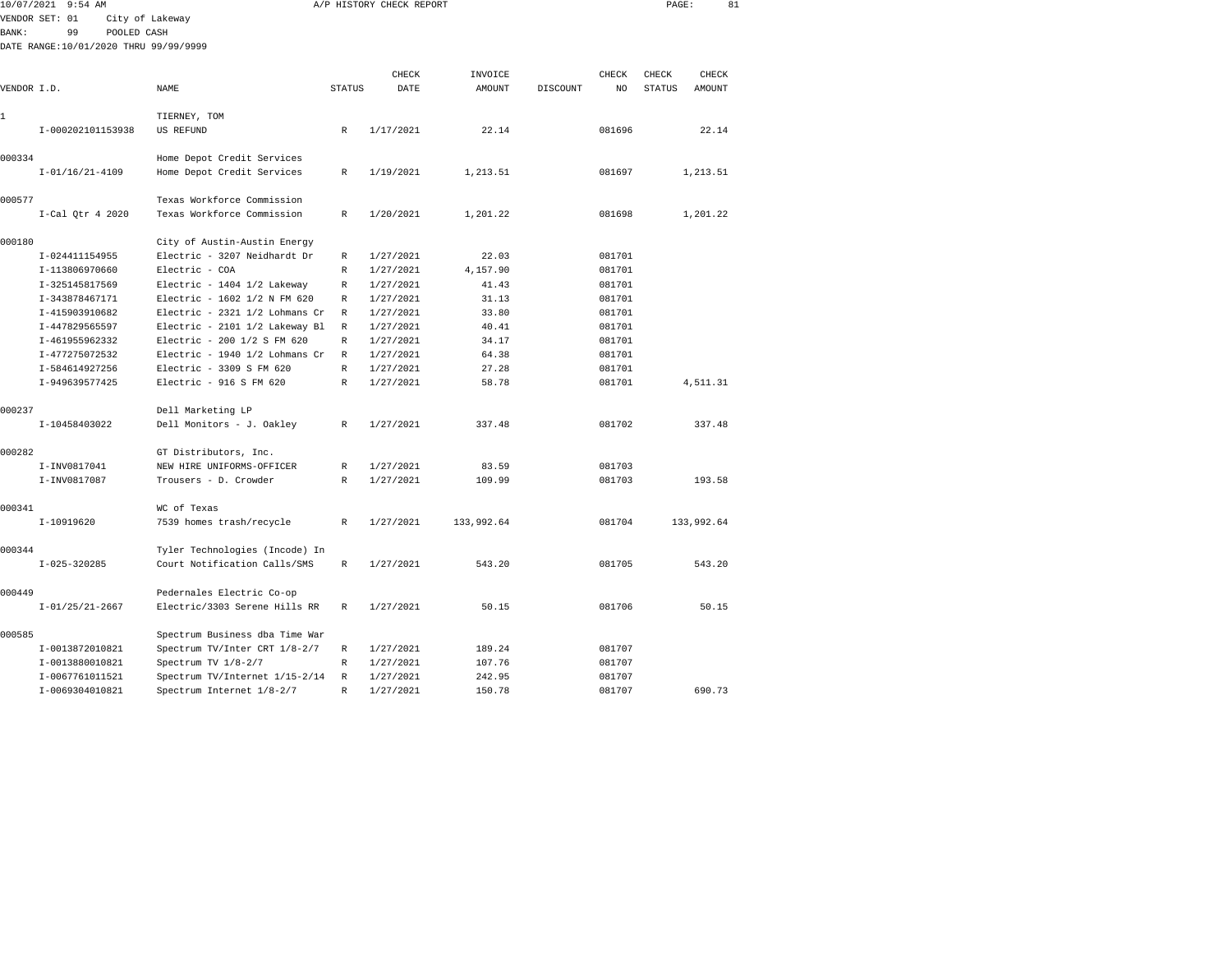| 10/07/2021  | $9:54$ AM                             |                                                 |               | A/P HISTORY CHECK REPORT |         |          |        | PAGE:         | 82        |  |
|-------------|---------------------------------------|-------------------------------------------------|---------------|--------------------------|---------|----------|--------|---------------|-----------|--|
|             | VENDOR SET: 01<br>City of Lakeway     |                                                 |               |                          |         |          |        |               |           |  |
| BANK :      | 99<br>POOLED CASH                     |                                                 |               |                          |         |          |        |               |           |  |
|             | DATE RANGE:10/01/2020 THRU 99/99/9999 |                                                 |               |                          |         |          |        |               |           |  |
|             |                                       |                                                 |               |                          |         |          |        |               |           |  |
|             |                                       |                                                 |               | CHECK                    | INVOICE |          | CHECK  | CHECK         | CHECK     |  |
| VENDOR I.D. |                                       | <b>NAME</b>                                     | <b>STATUS</b> | DATE                     | AMOUNT  | DISCOUNT | NO     | <b>STATUS</b> | AMOUNT    |  |
| 000599      |                                       | Travis County WCID #17                          |               |                          |         |          |        |               |           |  |
|             | $I-01/26/21-216473$                   | WCID #17 - 502 Hurst Crk                        | R             | 1/27/2021                | 123.14  |          | 081708 |               |           |  |
|             | $I-01/26/21-219564$                   | WCID #17 - 502 Hurst Crk LRR                    | R             | 1/27/2021                | 111.99  |          | 081708 |               |           |  |
|             | I-01/26/21-227861                     | WCID #17 - 1602 RR 620 N                        | R             | 1/27/2021                | 17.06   |          | 081708 |               |           |  |
|             | $I-01/26/21-247673$                   | WCID #17 - Clara Van Dr                         | R             | 1/27/2021                | 88.37   |          | 081708 |               |           |  |
|             | $I-01/26/21-252790$                   | Water - WCID#17                                 | R             | 1/27/2021                | 383.04  |          | 081708 |               | 723.60    |  |
| 000697      |                                       | Kevin E. Smith                                  |               |                          |         |          |        |               |           |  |
|             | $I - 30806$                           | Swim center key/lock repair                     | R             | 1/27/2021                | 60.00   |          | 081709 |               | 60.00     |  |
| 000880      |                                       | Card Service Center                             |               |                          |         |          |        |               |           |  |
|             | $I-01/25/21-3226$                     | Card Service Center                             | R             | 1/27/2021                | 118.82  |          | 081710 |               | 118.82    |  |
| 000880      |                                       | Card Service Center                             |               |                          |         |          |        |               |           |  |
|             | $I-01/25/21-3275$                     | Card Service Center                             | R             | 1/27/2021                | 248.96  |          | 081711 |               | 248.96    |  |
| 000880      |                                       | Card Service Center                             |               |                          |         |          |        |               |           |  |
|             | $I-01/25/21-5691$                     | Card Service Center                             | R             | 1/27/2021                | 59.54   |          | 081712 |               | 59.54     |  |
| 001736      |                                       | Thomson Reuters - West                          |               |                          |         |          |        |               |           |  |
|             | $I-843622400.$                        | December Infomation Charges                     | R             | 1/27/2021                | 0.18    |          | 081713 |               | 0.18      |  |
| 001847      |                                       | Sam's Club Business Member                      |               |                          |         |          |        |               |           |  |
|             | $I-01/26/21-6447$                     | Sam's Club Business Member                      | R             | 1/27/2021                | 180.00  |          | 081714 |               | 180.00    |  |
| 002133      |                                       | Wastewater Transport Services,                  |               |                          |         |          |        |               |           |  |
|             | I-11109284                            | Grease trap pumping/clean                       | R             | 1/27/2021                | 395.00  |          | 081715 |               | 395.00    |  |
| 002278      |                                       | Austin American-Statesman                       |               |                          |         |          |        |               |           |  |
|             | I-I00612064-12042020 ZAPCO Notice     |                                                 | R             | 1/27/2021                | 373.52  |          | 081716 |               |           |  |
|             | I-I00612068-12042020 ZAPCO Notice     |                                                 | R             | 1/27/2021                | 399.28  |          | 081716 |               |           |  |
|             | I-I00612069-12042020 ZAPCO Notice     |                                                 | R             | 1/27/2021                | 373.52  |          | 081716 |               |           |  |
|             | I-I00615233-12232020 ZAPCO Notice     |                                                 | $\mathbb{R}$  | 1/27/2021                | 297.30  |          | 081716 |               |           |  |
|             | I-I00615244-12232020 ZAPCO Notice     |                                                 | R             | 1/27/2021                | 317.12  |          | 081716 |               |           |  |
|             | I-I00615246-12232020 ZAPCO Notice     |                                                 | R             | 1/27/2021                | 307.21  |          | 081716 |               |           |  |
|             | I-I00615247-12232020 ZAPCO Notice     |                                                 | R             | 1/27/2021                | 297.30  |          | 081716 |               |           |  |
|             | I-I00615251-12232020 ZAPCO Notice     |                                                 | R             | 1/27/2021                | 287.39  |          | 081716 |               |           |  |
|             | I-I00615254-12232020 ZAPCO Notice     |                                                 | R             | 1/27/2021                | 297.30  |          | 081716 |               |           |  |
|             |                                       | I-I00615403-12282020 Building Commission Notice | R             | 1/27/2021                | 287.39  |          | 081716 |               |           |  |
|             |                                       | I-I00617100-01042021 Board of Adjustment Notice | R             | 1/27/2021                | 208.11  |          | 081716 |               | 3, 445.44 |  |
|             |                                       |                                                 |               |                          |         |          |        |               |           |  |

I-W281307 Webster Bank, NA R 1/27/2021 145.00 081717 145.00

002396 Webster Bank, NA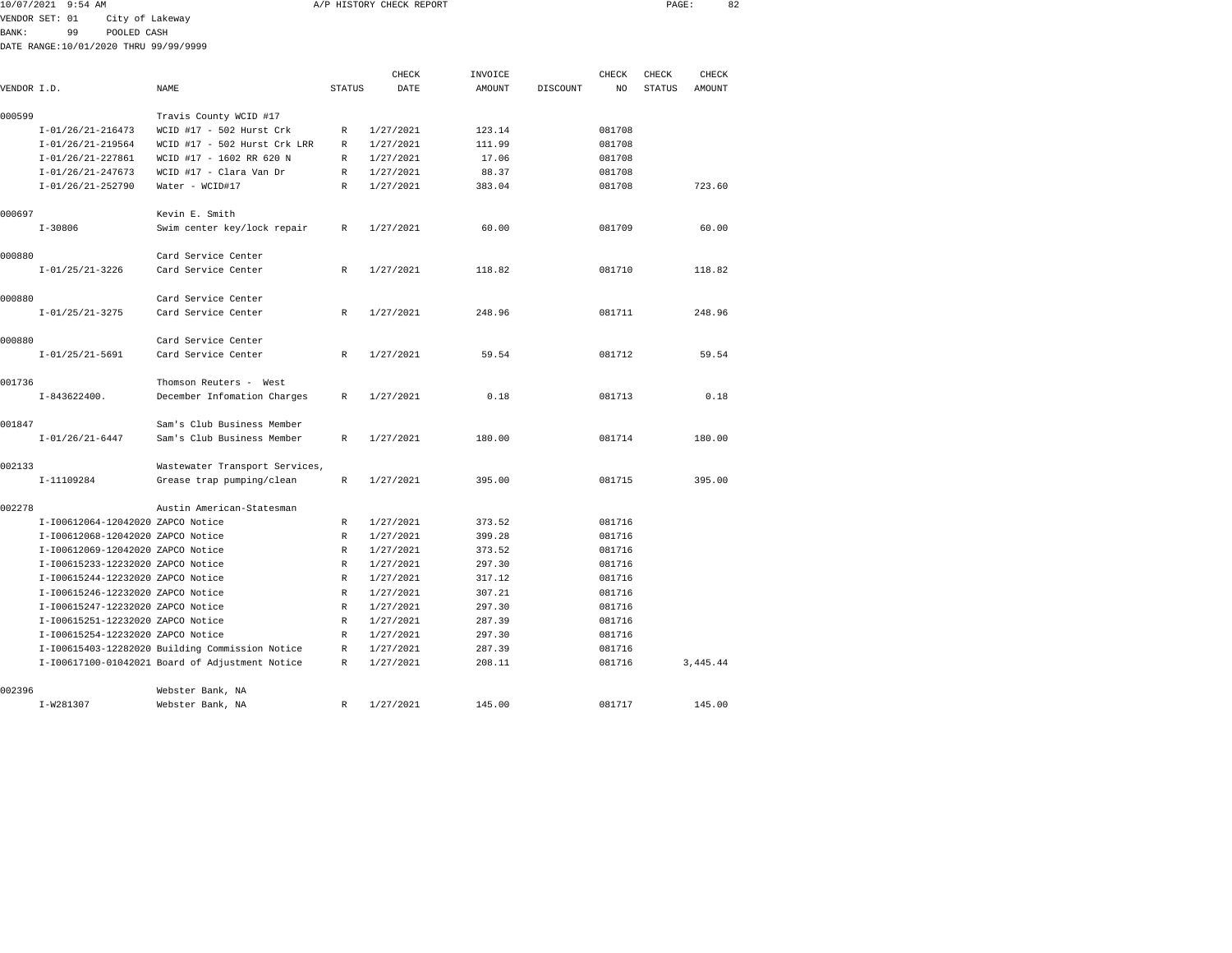|              | 10/07/2021 9:54 AM                    |                                                         |                           | A/P HISTORY CHECK REPORT |          |          |        | PAGE:         | 83         |  |
|--------------|---------------------------------------|---------------------------------------------------------|---------------------------|--------------------------|----------|----------|--------|---------------|------------|--|
|              | VENDOR SET: 01<br>City of Lakeway     |                                                         |                           |                          |          |          |        |               |            |  |
| <b>BANK:</b> | 99<br>POOLED CASH                     |                                                         |                           |                          |          |          |        |               |            |  |
|              | DATE RANGE:10/01/2020 THRU 99/99/9999 |                                                         |                           |                          |          |          |        |               |            |  |
|              |                                       |                                                         |                           |                          |          |          |        |               |            |  |
|              |                                       |                                                         |                           | CHECK                    | INVOICE  |          | CHECK  | CHECK         | CHECK      |  |
| VENDOR I.D.  |                                       | NAME                                                    | <b>STATUS</b>             | DATE                     | AMOUNT   | DISCOUNT | NO     | <b>STATUS</b> | AMOUNT     |  |
|              |                                       |                                                         |                           |                          |          |          |        |               |            |  |
| 002583       |                                       | Verizon Connect NWF INC.                                |                           |                          |          |          |        |               |            |  |
|              | I-0SV000002325955                     | Fleet Network Srvs - December                           | R                         | 1/27/2021                | 337.61   |          | 081718 |               | 337.61     |  |
| 002768       |                                       | Tramco Corp DBA Neighborhood P                          |                           |                          |          |          |        |               |            |  |
|              | $I - 16076$                           | SEWER LINE REPAIR                                       | $\boldsymbol{\mathrm{V}}$ | 1/27/2021                | 1,713.00 |          | 081719 |               | 1,713.00   |  |
|              |                                       |                                                         |                           |                          |          |          |        |               |            |  |
| 002768       |                                       | Tramco Corp DBA Neighborhood P                          |                           |                          |          |          |        |               |            |  |
|              | $M-CHECK$                             | Tramco Corp DBA NeighborVOIDED                          | $\mathbf v$               | 1/27/2021                |          |          | 081719 |               | 1,713.00CR |  |
|              |                                       |                                                         |                           |                          |          |          |        |               |            |  |
| 002933       |                                       | J Bar Enterprises LLC dba J Ba                          |                           |                          |          |          |        |               |            |  |
|              | I-0000133125                          | Portable RR - Lights On                                 | $\mathbb{R}$              | 1/27/2021                | 376.01   |          | 081720 |               | 376.01     |  |
|              |                                       |                                                         |                           |                          |          |          |        |               |            |  |
| 003048       |                                       | Travis County                                           |                           |                          |          |          |        |               |            |  |
|              | $I - 1020$                            | October Warrant Fees                                    | $\mathbb R$               | 1/27/2021                | 250.00   |          | 081721 |               |            |  |
|              | $I - 1120$                            | November Warrant Fees                                   | $\mathbb R$               | 1/27/2021                | 450.00   |          | 081721 |               |            |  |
|              | $I - 1220$                            | December Warrant Fees                                   | R                         | 1/27/2021                | 300.00   |          | 081721 |               | 1,000.00   |  |
|              |                                       |                                                         |                           |                          |          |          |        |               |            |  |
| 003147       | $I - 8222885$                         | Williams Scotsman, Inc.<br>Portable Building - November | R                         | 1/27/2021                | 2,283.61 |          | 081722 |               | 2,283.61   |  |
|              |                                       |                                                         |                           |                          |          |          |        |               |            |  |
| 003207       |                                       | Amazon Capital Services, Inc.                           |                           |                          |          |          |        |               |            |  |
|              | $I-16C! -7P3P-QL4J$                   | Badge holders/printer ink                               | R                         | 1/27/2021                | 500.79   |          | 081723 |               |            |  |
|              | I-1K9G-PVKN-Y6V3.                     | HDMI cable/balance owed                                 | R                         | 1/27/2021                | 0.30     |          | 081723 |               |            |  |
|              | I-1MNH-C799-Q19L                      | Coffee                                                  | R                         | 1/27/2021                | 43.90    |          | 081723 |               |            |  |
|              | $I-1NM1-9G9T-41H7$                    | Web camera                                              | R                         | 1/27/2021                | 25.94    |          | 081723 |               |            |  |
|              | $I-1RQG-F7T3-9N7L$                    | Tea, Web camera                                         | R                         | 1/27/2021                | 54.29    |          | 081723 |               | 625.22     |  |
|              |                                       |                                                         |                           |                          |          |          |        |               |            |  |
| 003231       |                                       | Software One, Inc.                                      |                           |                          |          |          |        |               |            |  |
|              | I-US-PSI-1007954                      | WINDOWS 10                                              | R                         | 1/27/2021                | 243.64   |          | 081724 |               | 243.64     |  |
|              |                                       |                                                         |                           |                          |          |          |        |               |            |  |
| 003402       |                                       | Verizon Wireless - VSAT                                 |                           |                          |          |          |        |               |            |  |
|              |                                       | I-20334378-39923684 Phone dump for case invest          | R                         | 1/27/2021                | 70.00    |          | 081725 |               | 70.00      |  |
| 000585       |                                       | Spectrum Business dba Time War                          |                           |                          |          |          |        |               |            |  |
|              | I-0260903012521                       | Spectrum TV/Internet                                    | $\mathbb R$               | 2/03/2021                | 2,426.98 |          | 081726 |               | 2,426.98   |  |
|              |                                       |                                                         |                           |                          |          |          |        |               |            |  |
| 001940       |                                       | AT&T - 9533                                             |                           |                          |          |          |        |               |            |  |
|              | $I-02/03/21-9533$                     | AT&T Phone                                              | R                         | 2/03/2021                | 80.72    |          | 081727 |               | 80.72      |  |
|              |                                       |                                                         |                           |                          |          |          |        |               |            |  |
| 002017       |                                       | Gary L Murray                                           |                           |                          |          |          |        |               |            |  |
|              | $I - 02 - 01 - 21 - GM$               | Class Instructor - Fencing                              | R                         | 2/03/2021                | 1,260.00 |          | 081728 |               | 1,260.00   |  |
|              |                                       |                                                         |                           |                          |          |          |        |               |            |  |
| 002768       |                                       | Tramco Corp DBA Neighborhood P                          |                           |                          |          |          |        |               |            |  |

I-16076. Tramco Corp DBA Neighborhood P R 2/03/2021 1,253.00 081729 1,253.00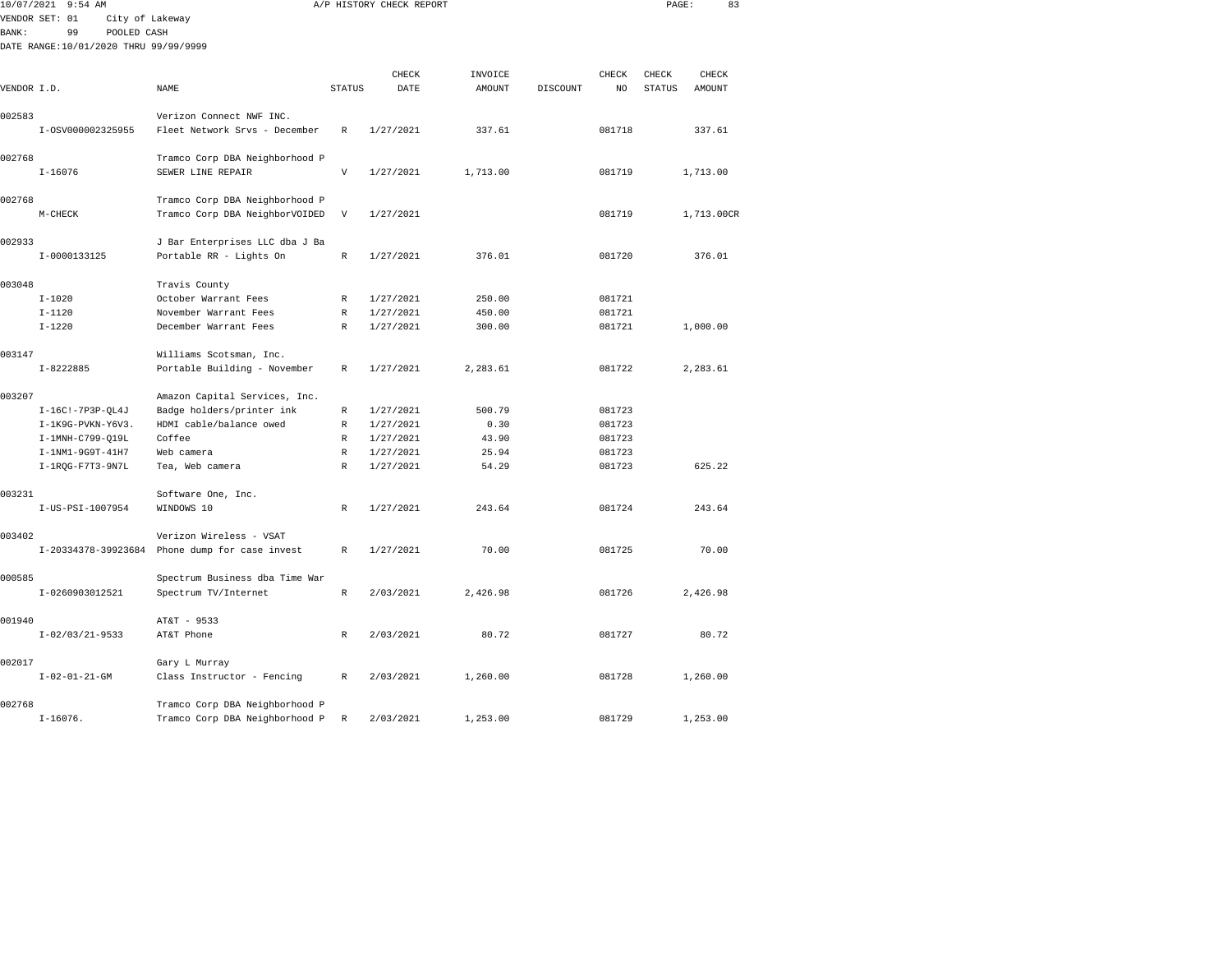|              | 10/07/2021 9:54 AM                                                                              |                                                                  |               | A/P HISTORY CHECK REPORT |                   |          |             | PAGE:                  |                        | 84 |
|--------------|-------------------------------------------------------------------------------------------------|------------------------------------------------------------------|---------------|--------------------------|-------------------|----------|-------------|------------------------|------------------------|----|
| <b>BANK:</b> | VENDOR SET: 01<br>City of Lakeway<br>99<br>POOLED CASH<br>DATE RANGE:10/01/2020 THRU 99/99/9999 |                                                                  |               |                          |                   |          |             |                        |                        |    |
| VENDOR I.D.  |                                                                                                 | <b>NAME</b>                                                      | <b>STATUS</b> | CHECK<br>DATE            | INVOICE<br>AMOUNT | DISCOUNT | CHECK<br>NO | CHECK<br><b>STATUS</b> | CHECK<br><b>AMOUNT</b> |    |
| 002856       |                                                                                                 | William Wagner                                                   |               |                          |                   |          |             |                        |                        |    |
|              | $I - 02 - 01 - 21 - WW$                                                                         | Class Instructor-Tae Kwon Do                                     | R             | 2/03/2021                | 472.50            |          | 081730      |                        | 472.50                 |    |
| 003149       |                                                                                                 | Monika Orr                                                       |               |                          |                   |          |             |                        |                        |    |
|              | $I - 02/01/21 - MO$                                                                             | Class Instruct/Ch Yoga Nov-Dec                                   | R             | 2/03/2021                | 279.30            |          | 081731      |                        | 279.30                 |    |
| 003150       |                                                                                                 | Kathryn M. Evans                                                 |               |                          |                   |          |             |                        |                        |    |
|              | $I - 02 - 01 - 21 - KE$                                                                         | Class Instructor - Yoga for WB                                   | R             | 2/03/2021                | 369.60            |          | 081732      |                        | 369.60                 |    |
| 003257       | $I - 21010$                                                                                     | Austin Engineering Co. Inc.<br>Austin Engineering Co. Inc.       | R             | 2/03/2021                | 8,900.00          |          | 081733      |                        | 8,900.00               |    |
| 003266       |                                                                                                 | AT&T - 8538                                                      |               |                          |                   |          |             |                        |                        |    |
|              | I-9398959507                                                                                    | AT&T - ADI w/ Mngd Router                                        | $\mathbb{R}$  | 2/03/2021                | 976.15            |          | 081734      |                        | 976.15                 |    |
| 003376       | $I-02-01-21-SSA$                                                                                | Maglo Sports LLC<br>Class Instructor - Pickleball                | R             | 2/03/2021                | 416.50            |          | 081735      |                        | 416.50                 |    |
| 003399       | $I - 02 - 01 - 21 - SM$                                                                         | Stephanie McMurray<br>Class Instructor - LI Cardio               | R             | 2/03/2021                | 122.50            |          | 081736      |                        | 122.50                 |    |
| 000596       | $I - 5565$                                                                                      | Travis Central Appraisal Distr<br>Travis Central Appraisal Distr | R             | 2/03/2021 Reissue        |                   |          | 081737      |                        | 8,915.23               |    |
| 003132       | $I-08-2020$ .                                                                                   | NicholasR. Kolbe dba Kolbe Ran<br>Deer Survey                    | R             | 2/03/2021                | 4,250.00          |          | 081738      |                        | 4,250.00               |    |
| 000880       | $I-02/05/21-3390$                                                                               | Card Service Center<br>Card Service Center                       | R             | 2/05/2021                | 3,238.48          |          | 081741      |                        | 3,238.48               |    |
| 002737       | $I-01/16/21-6000$                                                                               | HEB Grocery Company<br>HEB Grocery Company                       | R             | 2/05/2021                | 455.27            |          | 081742      |                        | 455.27                 |    |
| 1            | I-000202101153939                                                                               | MCDERMOTT, KATHERINE MARIE<br>MCDERMOTT, KATHERINE MARIE:        | R             | 2/05/2021                | 130.00            |          | 081743      |                        | 130.00                 |    |
| 1            | I-000202101153940                                                                               | MANNING, MARY KAYLA<br>MANNING, MARY KAYLA:                      | $\mathbb{R}$  | 2/05/2021                | 140.00            |          | 081744      |                        | 140.00                 |    |
| 1            | I-000202101223942                                                                               | SCHUMPERT, GAIL ALLEN<br>SCHUMPERT, GAIL ALLEN:                  | R             | 2/05/2021                | 25.00             |          | 081745      |                        | 25.00                  |    |
| 1            |                                                                                                 | BROWN, TERESA ILEANE                                             |               |                          |                   |          |             |                        |                        |    |

I-000202101263943 BROWN, TERESA ILEANE: R 2/05/2021 25.00 081746 25.00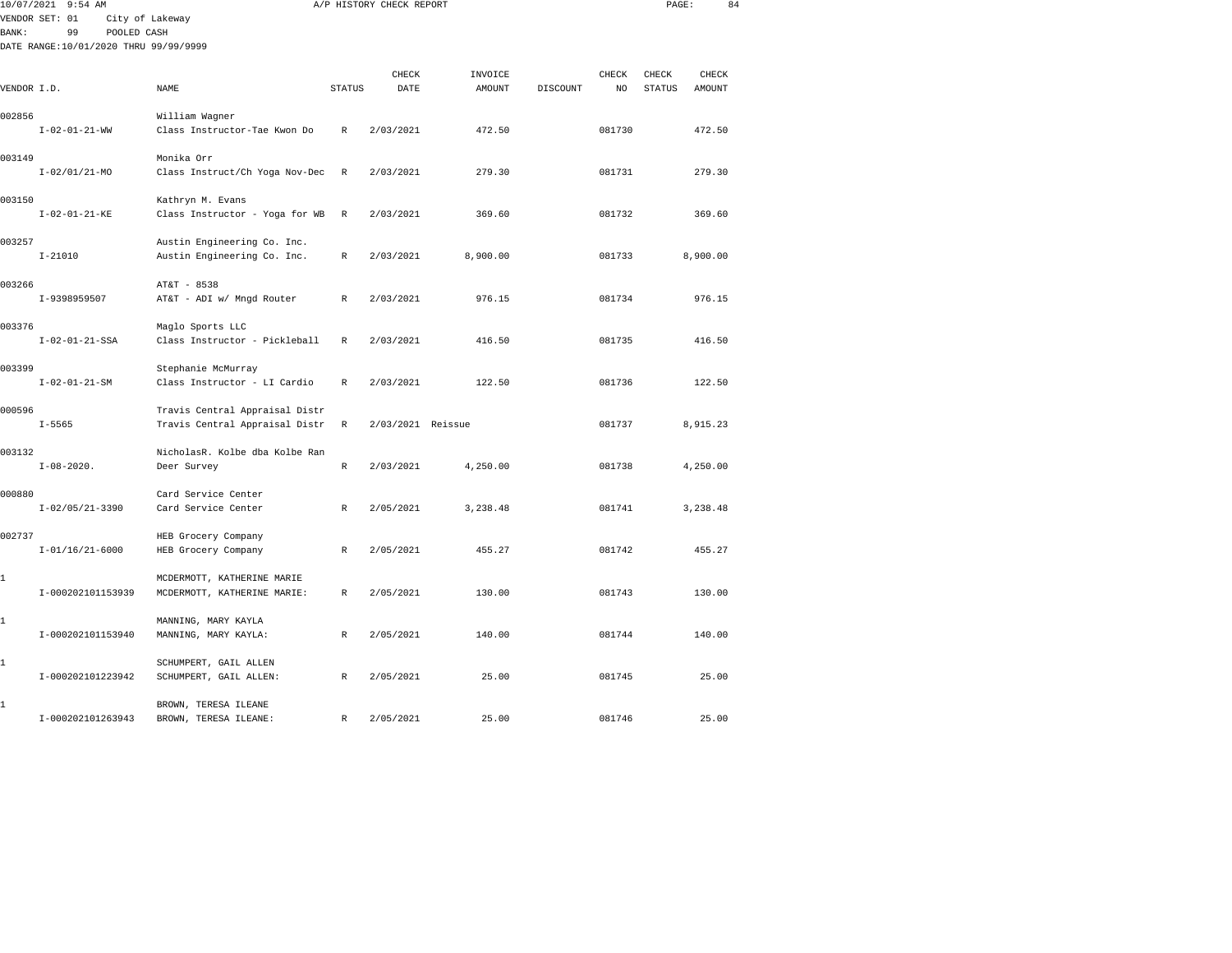|              | 10/07/2021 9:54 AM                    |                                                   |               | A/P HISTORY CHECK REPORT |          |          |        | PAGE:  | 85         |
|--------------|---------------------------------------|---------------------------------------------------|---------------|--------------------------|----------|----------|--------|--------|------------|
|              | VENDOR SET: 01                        | City of Lakeway                                   |               |                          |          |          |        |        |            |
| <b>BANK:</b> | 99<br>POOLED CASH                     |                                                   |               |                          |          |          |        |        |            |
|              | DATE RANGE:10/01/2020 THRU 99/99/9999 |                                                   |               |                          |          |          |        |        |            |
|              |                                       |                                                   |               |                          |          |          |        |        |            |
|              |                                       |                                                   |               | CHECK                    | INVOICE  |          | CHECK  | CHECK  | CHECK      |
| VENDOR I.D.  |                                       | NAME                                              | <b>STATUS</b> | DATE                     | AMOUNT   | DISCOUNT | NO     | STATUS | AMOUNT     |
|              |                                       |                                                   |               |                          |          |          |        |        |            |
| 1            |                                       | BALLENGER, BRIANA LYNN                            |               |                          |          |          |        |        |            |
|              | I-000202101263944                     | BALLENGER, BRIANA LYNN:                           | $\mathbb R$   | 2/05/2021                | 125.00   |          | 081747 |        | 125.00     |
|              |                                       |                                                   |               |                          |          |          |        |        |            |
| 000374       |                                       | Lake Travis Chamber of Commerc                    |               |                          |          |          |        |        |            |
|              | $I-18907$                             | LTCC Membership                                   | V             | 2/11/2021 Reissue        |          |          | 081748 |        |            |
|              |                                       |                                                   |               |                          |          |          |        |        |            |
| 000374       |                                       | Lake Travis Chamber of Commerc                    |               |                          |          |          |        |        |            |
|              | M-CHECK                               | Lake Travis Chamber of CVOIDED                    | V             | 2/11/2021                |          |          | 081748 |        | 125.00CR   |
|              |                                       |                                                   |               |                          |          |          |        |        |            |
| 000380       |                                       | Lakeway Police Officers Associ                    |               |                          |          |          |        |        |            |
|              | I-PAD202101073927                     | 10.00/MO from Payroll                             | $\mathbb R$   | 2/11/2021                | 260.00   |          | 081749 |        |            |
|              | I-PAD202101213941                     | 10.00/MO from Payroll                             | R             | 2/11/2021                | 260.00   |          | 081749 |        | 520.00     |
|              |                                       |                                                   |               |                          |          |          |        |        |            |
| 000736       |                                       | LegalShield                                       |               |                          |          |          |        |        |            |
|              | C-JAN ADJ                             | LegalShield                                       | R             | 2/11/2021                | 0.02CR   |          | 081750 |        |            |
|              | I-PPL202101073927                     | Pre Paid Legal                                    | $\mathbb R$   | 2/11/2021                | 44.86    |          | 081750 |        |            |
|              | I-PPL202101213941                     | Pre Paid Legal                                    | R             | 2/11/2021                | 44.86    |          | 081750 |        | 89.70      |
|              |                                       |                                                   |               |                          |          |          |        |        |            |
| 001875       |                                       | Sunlife - Administrative Servi                    |               |                          |          |          |        |        |            |
|              | C-JAN ADJ                             | Sunlife - Administrative Servi                    | R             | 2/11/2021                | 11.50CR  |          | 081751 |        |            |
|              | I-JAN ADJ                             | Sunlife - Administrative Servi                    | R             | 2/11/2021                | 67.05    |          | 081751 |        |            |
|              | I-PTA202101073927                     | Payroll Deduction-Employee                        | R             | 2/11/2021                | 339.78   |          | 081751 |        |            |
|              | I-PTA202101213941                     | Payroll Deduction-Employee                        | $\mathbb R$   | 2/11/2021                | 346.85   |          | 081751 |        |            |
|              | I-TXI202101073927                     | Payroll Deduction-Employee                        | R             | 2/11/2021                | 333.57   |          | 081751 |        |            |
|              | I-TXI202101213941                     | Payroll Deduction-Employee                        | R             | 2/11/2021                | 337.47   |          | 081751 |        | 1,413.22   |
| 002988       |                                       |                                                   |               |                          |          |          |        |        |            |
|              | I-ADD202101073927                     | Lincoln Financial Group<br>PREMIUM FROM PY SYSTEM | $\mathbb R$   | 2/11/2021                | 1,092.62 |          | 081752 |        |            |
|              | I-ADD202101213941                     | PREMIUM FROM PY SYSTEM                            | $\mathbb R$   | 2/11/2021                | 1,114.16 |          | 081752 |        |            |
|              | I-ADJ FEB                             | Lincoln Financial Group                           | $\mathbb R$   | 2/11/2021                | 162.40   |          | 081752 |        |            |
|              | I-ADJ FEB.                            | Lincoln Financial Group                           | $\mathbb R$   | 2/11/2021                | 266.85   |          | 081752 |        |            |
|              | I-DEN202101073927                     | DENTAL PREMIUM FROM PY SYS                        | $\mathbb R$   | 2/11/2021                | 3,227.15 |          | 081752 |        |            |
|              | I-DEN202101213941                     | DENTAL PREMIUM FROM PY SYS                        | $\mathbb R$   | 2/11/2021                | 3,246.09 |          | 081752 |        |            |
|              | I-LTD202101073927                     | PREMIUM FROM PY SYSTEM                            | $\mathbb R$   | 2/11/2021                | 379.21   |          | 081752 |        |            |
|              | I-LTD202101213941                     | PREMIUM FROM PY SYSTEM                            | $\mathbb R$   | 2/11/2021                | 384.76   |          | 081752 |        |            |
|              | I-VIS202101073927                     | Payroll Deduction - Employee                      | R             | 2/11/2021                | 382.19   |          | 081752 |        |            |
|              | I-VIS202101213941                     | Payroll Deduction - Employee                      | R             | 2/11/2021                | 385.80   |          | 081752 |        |            |
|              | I-WI 202101073927                     | Payroll Deduction - Employee                      | $\mathbb R$   | 2/11/2021                | 386.83   |          | 081752 |        |            |
|              | I-WI 202101213941                     | Payroll Deduction - Employee                      | $\mathbb R$   | 2/11/2021                | 385.63   |          | 081752 |        | 11, 413.69 |
|              |                                       |                                                   |               |                          |          |          |        |        |            |
| 003175       |                                       | West Austin Air Conditioning L                    |               |                          |          |          |        |        |            |
|              | $I - 2669$                            | JUSTICE CTR - AC                                  | R             | 2/11/2021                | 5,812.03 |          | 081753 |        | 5,812.03   |
|              |                                       |                                                   |               |                          |          |          |        |        |            |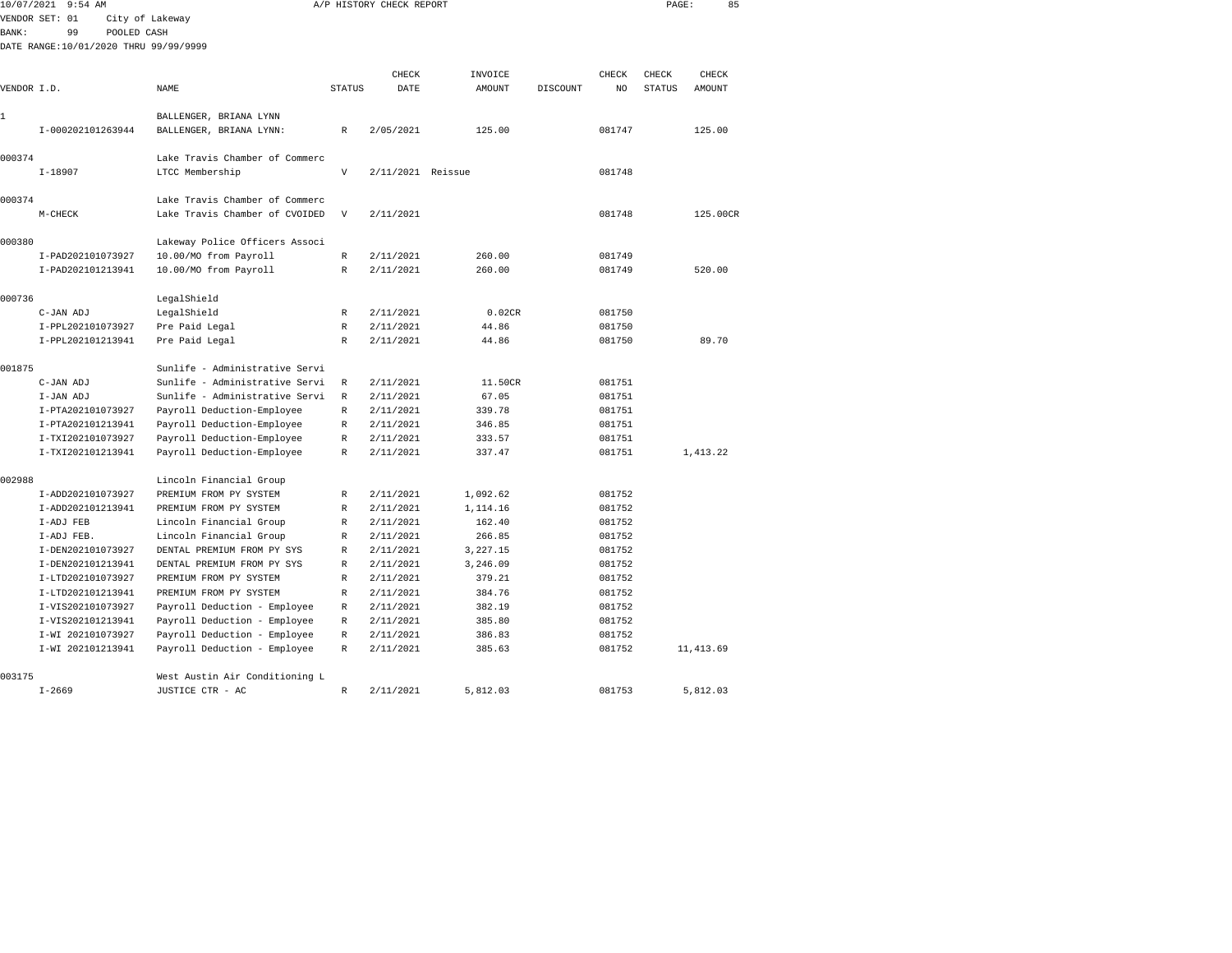| 10/07/2021 | $9:54$ AM | A/P HISTORY CHECK REPORT | PAGE | 86 |
|------------|-----------|--------------------------|------|----|
|            |           |                          |      |    |

VENDOR SET: 01 City of Lakeway

BANK: 99 POOLED CASH DATE RANGE:10/01/2020 THRU 99/99/9999

|             |                   |                                |               | CHECK     | INVOICE       |          | CHECK  | CHECK         | CHECK     |  |
|-------------|-------------------|--------------------------------|---------------|-----------|---------------|----------|--------|---------------|-----------|--|
| VENDOR I.D. |                   | NAME                           | <b>STATUS</b> | DATE      | <b>AMOUNT</b> | DISCOUNT | NO     | <b>STATUS</b> | AMOUNT    |  |
| 003234      |                   | TML MultiState Intergovernment |               |           |               |          |        |               |           |  |
|             | C-ADJ FEB         | TML MultiState Intergovernment | R             | 2/11/2021 | 1,030.80CR    |          | 081754 |               |           |  |
|             | C-Credit Comm Feb | TML MultiState Intergovernment | R             | 2/11/2021 | 197.86CR      |          | 081754 |               |           |  |
|             | I-ADJ FEB         | TML MultiState Intergovernment | R             | 2/11/2021 | 1,150.94      |          | 081754 |               |           |  |
|             | I-HSA202101073927 | HSA-HEALTH INS FROM PY         | $\mathbb R$   | 2/11/2021 | 12,360.68     |          | 081754 |               |           |  |
|             | I-HSA202101213941 | HSA-HEALTH INS FROM PY         | $\mathbb R$   | 2/11/2021 | 12,662.16     |          | 081754 |               |           |  |
|             | I-HSC202101073927 | HSAC-HEALTH INS FROM PY        | R             | 2/11/2021 | 4,123.20      |          | 081754 |               |           |  |
|             | I-HSC202101213941 | HSAC-HEALTH INS FROM PY        | R             | 2/11/2021 | 4,123.20      |          | 081754 |               |           |  |
|             | I-HSF202101073927 | HSAF-HEALTH INS FROM PY        | R             | 2/11/2021 | 2,551.05      |          | 081754 |               |           |  |
|             | I-HSF202101213941 | HSAF-HEALTH INS FROM PY        | R             | 2/11/2021 | 2,551.05      |          | 081754 |               |           |  |
|             | I-HSS202101073927 | HSAS-HEALTH INS FROM PY        | $\mathbb R$   | 2/11/2021 | 4,139.87      |          | 081754 |               |           |  |
|             | I-HSS202101213941 | HSAS-HEALTH INS FROM PY        | R             | 2/11/2021 | 4,139.87      |          | 081754 |               |           |  |
|             | I-PPC202101073927 | PPOC-HEALTH UBS FROM PY        | R             | 2/11/2021 | 6,528.33      |          | 081754 |               |           |  |
|             | I-PPC202101213941 | PPOC-HEALTH UBS FROM PY        | R             | 2/11/2021 | 6,528.33      |          | 081754 |               |           |  |
|             | I-PP0202101073927 | PPO-HEALTH INS FROM PY         | $\mathbb R$   | 2/11/2021 | 16,831.20     |          | 081754 |               |           |  |
|             | I-PP0202101213941 | PPO-HEALTH INS FROM PY         | R             | 2/11/2021 | 16,831.20     |          | 081754 |               |           |  |
|             | I-PPS202101073927 | PPOS-HEALTH INS FROM PY        | R             | 2/11/2021 | 833.56        |          | 081754 |               |           |  |
|             | I-PPS202101213941 | PPOS-HEALTH INS FROM PY        | $\mathbb R$   | 2/11/2021 | 833.56        |          | 081754 |               | 94,959.54 |  |
| 000180      |                   | City of Austin-Austin Energy   |               |           |               |          |        |               |           |  |
|             | I-949089828976    | Electric - 916 S FM 620        | $\mathbb{R}$  | 2/11/2021 | 59.09         |          | 081761 |               | 59.09     |  |
| 000339      |                   | Hurst Creek MUD                |               |           |               |          |        |               |           |  |
|             | I-02-09-21-HCMUD  | Wastewater HCMUD January       | R             | 2/11/2021 | 216.02        |          | 081762 |               | 216.02    |  |
| 000438      |                   | Office Depot, Inc.             |               |           |               |          |        |               |           |  |
|             | I-146336528001    | Ink                            | $\mathbb{R}$  | 2/11/2021 | 56.06         |          | 081763 |               |           |  |
|             | I-148136411001    | Paper                          | R             | 2/11/2021 | 69.98         |          | 081763 |               | 126.04    |  |
| 000585      |                   | Spectrum Business dba Time War |               |           |               |          |        |               |           |  |
|             | I-0273351012521   | Spectrum Inter/Fiber 1/25-2/24 | R             | 2/11/2021 | 903.72        |          | 081764 |               |           |  |
|             | I-0275653013121   | Spectrum Inter/Fiber 1/21-2/28 | R             | 2/11/2021 | 903.72        |          | 081764 |               | 1,807.44  |  |
| 001073      |                   | AT&T - 8605                    |               |           |               |          |        |               |           |  |
|             | $I-02/09/21-8605$ | AT&T Phone 1/10-2/09           | $\mathbb R$   | 2/11/2021 | 96.77         |          | 081765 |               | 96.77     |  |
| 001231      |                   | AT&T - 0738                    |               |           |               |          |        |               |           |  |
|             | $I-02/08/21-0738$ | AT&T - 0738                    | R             | 2/11/2021 | 3,644.25      |          | 081766 |               | 3,644.25  |  |
| 001314      |                   | Staples Business Advantage     |               |           |               |          |        |               |           |  |
|             | I-1632436644      | Staples Business Advantage     | $\mathbb R$   | 2/11/2021 | 388.15        |          | 081767 |               | 388.15    |  |
| 001803      |                   | Logix Fiber Networks           |               |           |               |          |        |               |           |  |
|             | $I - 362567$      | Jan Srvs/Logix Fiber Networks  | R             | 2/11/2021 | 912.93        |          | 081768 |               | 912.93    |  |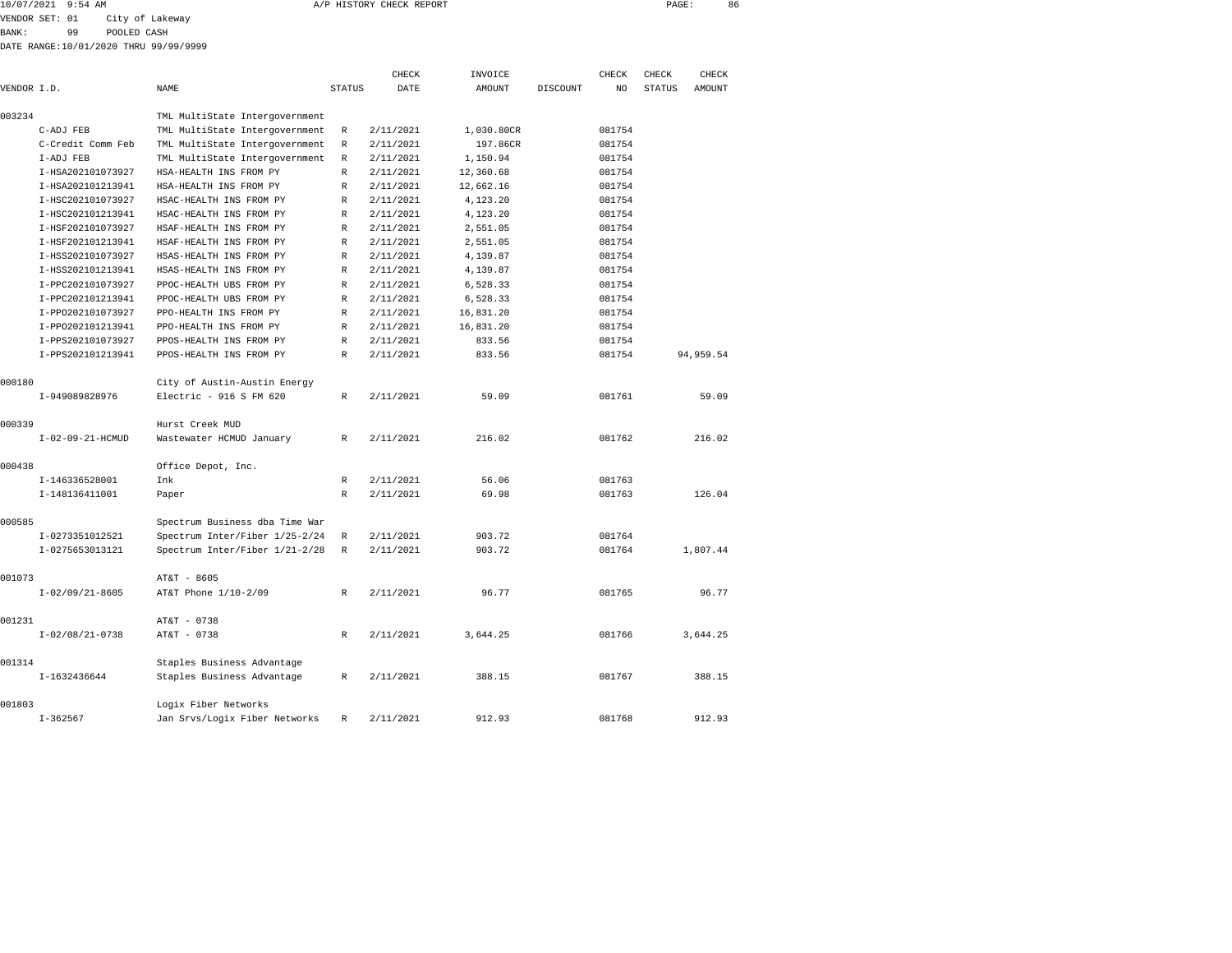| 10/07/2021    | 9:54 AM                               |                                                 |               | A/P HISTORY CHECK REPORT |          |          |        | PAGE:  |          | 87 |
|---------------|---------------------------------------|-------------------------------------------------|---------------|--------------------------|----------|----------|--------|--------|----------|----|
|               | VENDOR SET: 01<br>City of Lakeway     |                                                 |               |                          |          |          |        |        |          |    |
| <b>BANK :</b> | 99<br>POOLED CASH                     |                                                 |               |                          |          |          |        |        |          |    |
|               | DATE RANGE:10/01/2020 THRU 99/99/9999 |                                                 |               |                          |          |          |        |        |          |    |
|               |                                       |                                                 |               |                          |          |          |        |        |          |    |
|               |                                       |                                                 |               | CHECK                    | INVOICE  |          | CHECK  | CHECK  | CHECK    |    |
| VENDOR I.D.   |                                       | NAME                                            | <b>STATUS</b> | DATE                     | AMOUNT   | DISCOUNT | NO     | STATUS | AMOUNT   |    |
| 002838        |                                       | FleetCor Technologies, Inc dba                  |               |                          |          |          |        |        |          |    |
|               | I-NP59557432                          | FleetCor Technologies, Inc dba                  | R             | 2/11/2021                | 6,475.32 |          | 081769 |        | 6,475.32 |    |
| 003207        |                                       |                                                 |               |                          |          |          |        |        |          |    |
|               | I-11D4-HG11-3YTJ                      | Amazon Capital Services, Inc.<br>RAM - J. Molis | R             | 2/11/2021                | 125.00   |          | 081770 |        |          |    |
|               | I-11T7-9VVL-37DW                      | USB Programmer Flash                            |               | 2/11/2021                | 19.98    |          | 081770 |        |          |    |
|               |                                       |                                                 | R             | 2/11/2021                |          |          |        |        |          |    |
|               | I-11T7-9VVL-SY1W                      | Amazon Capital Services, Inc.                   | R             |                          | 369.36   |          | 081770 |        |          |    |
|               | I-1DNL-PJ4G-7VJH                      | MiFi chargers - E. Carr                         | R             | 2/11/2021                | 64.90    |          | 081770 |        |          |    |
|               | I-1P9Q-7KJH-7Y1R                      | Garden Gnomes/Ench Forest Walk                  | R             | 2/11/2021                | 24.99    |          | 081770 |        | 604.23   |    |
| 003297        |                                       | Department of Information Reso                  |               |                          |          |          |        |        |          |    |
|               | I-21121568N                           | December Services                               | R             | 2/11/2021                | 509.45   |          | 081771 |        | 509.45   |    |
|               |                                       |                                                 |               |                          |          |          |        |        |          |    |
| 003302        |                                       | Starguard Elite LLC                             |               |                          |          |          |        |        |          |    |
|               | $I - 586$                             | Lifeguard Certifications                        | R             | 2/11/2021                | 500.00   |          | 081772 |        | 500.00   |    |
| 003405        |                                       | LCRA                                            |               |                          |          |          |        |        |          |    |
|               | $I - 02/09/21$                        | LCRA Raw Water Agreement                        | R             | 2/11/2021                | 680.00   |          | 081773 |        | 680.00   |    |
|               |                                       |                                                 |               |                          |          |          |        |        |          |    |
| 000180        |                                       | City of Austin-Austin Energy                    |               |                          |          |          |        |        |          |    |
|               | I-024042762844                        | City of Austin-Austin Energy                    | R             | 2/23/2021                | 22.67    |          | 081775 |        |          |    |
|               | I-461161824864                        | City of Austin-Austin Energy                    | R             | 2/23/2021                | 34.31    |          | 081775 |        | 56.98    |    |
| 000334        |                                       | Home Depot Credit Services                      |               |                          |          |          |        |        |          |    |
|               | $I-02-22-21-4109$                     | Home Depot Credit Services                      | R             | 2/23/2021                | 934.83   |          | 081776 |        | 934.83   |    |
|               |                                       |                                                 |               |                          |          |          |        |        |          |    |
| 000342        |                                       | GE Capital Information Technol                  |               |                          |          |          |        |        |          |    |
|               | I-104629294                           | GE Capital Information Technol                  | R             | 2/23/2021                | 2,442.45 |          | 081777 |        | 2,442.45 |    |
| 000378        |                                       | Lakeway MUD                                     |               |                          |          |          |        |        |          |    |
|               | $I-02-22-21-LMUD$                     | Lakeway MUD                                     | R             | 2/23/2021                | 5,195.37 |          | 081778 |        | 5,195.37 |    |
|               |                                       |                                                 |               |                          |          |          |        |        |          |    |
| 000422        |                                       | Terri Mitchell                                  |               |                          |          |          |        |        |          |    |
|               | $I - 02 - 23 - 21 - TR$               | Water Aerobics - January                        | R             | 2/23/2021                | 529.20   |          | 081780 |        | 529.20   |    |
|               |                                       |                                                 |               |                          |          |          |        |        |          |    |
| 000449        |                                       | Pedernales Electric Co-op                       |               |                          | 6,020.65 |          |        |        |          |    |
|               | $I-02-22-21-2232$                     | Pedernales Electric Co-op                       | R             | 2/23/2021                |          |          | 081781 |        | 6,020.65 |    |
| 000561        |                                       | Texas Department of Public Saf                  |               |                          |          |          |        |        |          |    |
|               |                                       | I-CRS-202012-206408 Secure Site CCH Name Search | R             | 2/23/2021                | 2.00     |          | 081783 |        | 2.00     |    |
|               |                                       |                                                 |               |                          |          |          |        |        |          |    |

I-027350020621 Spectrum Fiber/Inter 2/6-3/5 R 2/23/2021 1,155.19 081784 1,155.19

000585 Spectrum Business dba Time War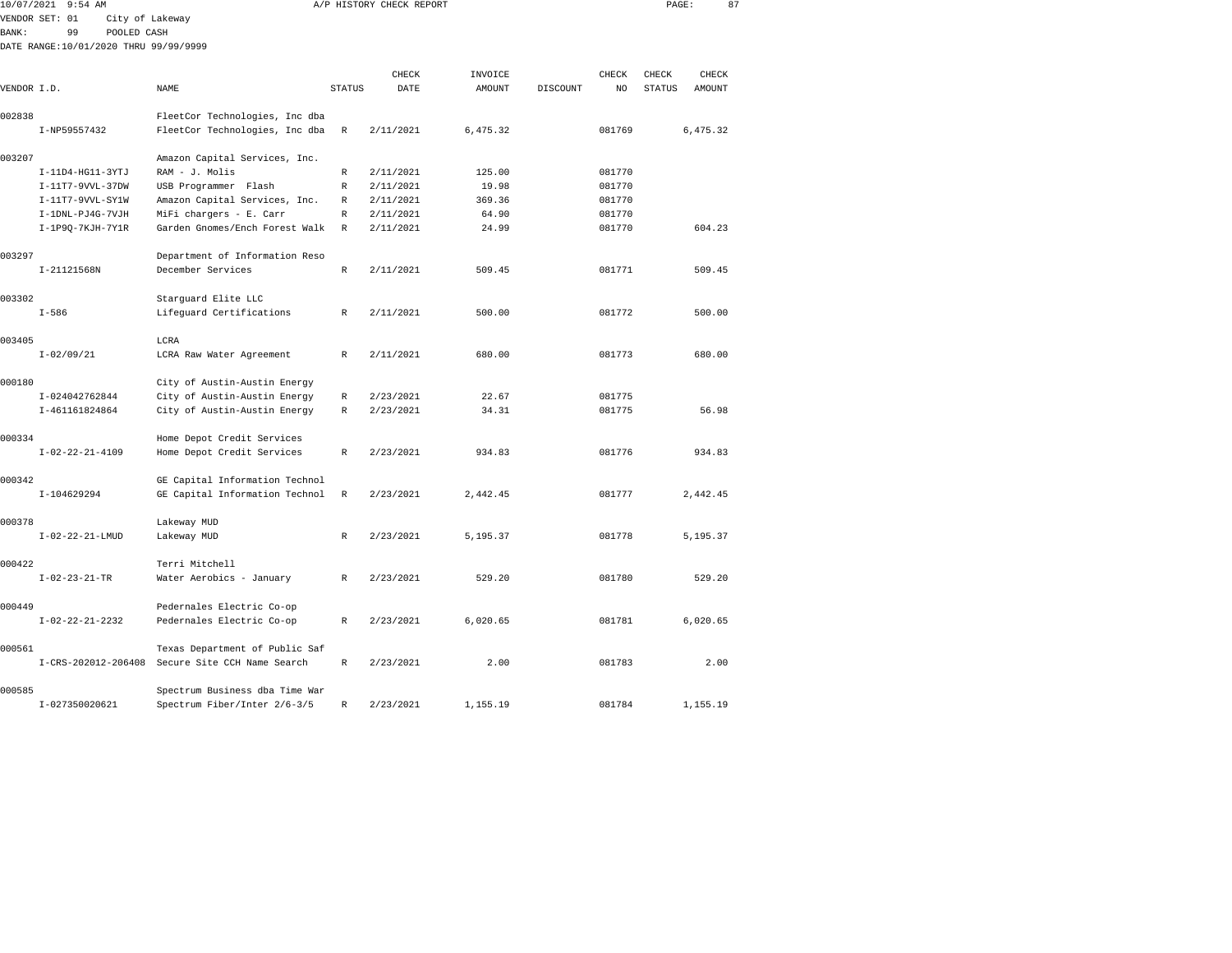| 10/07/2021 9:54 AM                    |                                |               | A/P HISTORY CHECK REPORT |                   |          |              | PAGE:                  | 88            |  |
|---------------------------------------|--------------------------------|---------------|--------------------------|-------------------|----------|--------------|------------------------|---------------|--|
| VENDOR SET: 01                        | City of Lakeway                |               |                          |                   |          |              |                        |               |  |
| BANK:<br>99<br>POOLED CASH            |                                |               |                          |                   |          |              |                        |               |  |
| DATE RANGE:10/01/2020 THRU 99/99/9999 |                                |               |                          |                   |          |              |                        |               |  |
|                                       |                                |               |                          |                   |          |              |                        | CHECK         |  |
| VENDOR I.D.                           | NAME                           | <b>STATUS</b> | CHECK<br>DATE            | INVOICE<br>AMOUNT | DISCOUNT | CHECK<br>NO. | CHECK<br><b>STATUS</b> | <b>AMOUNT</b> |  |
|                                       |                                |               |                          |                   |          |              |                        |               |  |
| 002081                                | GE Capital Bank                |               |                          |                   |          |              |                        |               |  |
| $I - 02 - 23 - 21 - 8779$             | GE Capital Bank                | R             | 2/23/2021                | 862.70            |          | 081785       |                        | 862.70        |  |
|                                       |                                |               |                          |                   |          |              |                        |               |  |
| 002398                                | Janet L Risser                 |               |                          |                   |          |              |                        |               |  |
| $I - 02 - 23 - 21 - JR$               | January Masteres               | R             | 2/23/2021                | 705.60            |          | 081786       |                        | 705.60        |  |
| 002570                                | Pest Management, Inc DBA GermL |               |                          |                   |          |              |                        |               |  |
| $I - 462660$                          | Antimicrobial Trtmt/PD Facilit | $\mathbb R$   | 2/23/2021                | 300.00            |          | 081787       |                        |               |  |
| $I - 462661$                          | Antimicrobial Trtmt/Vehicles   | $\mathbb R$   | 2/23/2021                | 200.00            |          | 081787       |                        | 500.00        |  |
|                                       |                                |               |                          |                   |          |              |                        |               |  |
| 002623                                | Quadient Finance USA, Inc.     |               |                          |                   |          |              |                        |               |  |
| $I-02-23-21-6795$                     | Postage                        | $\mathbb R$   | 2/23/2021                | 539.00            |          | 081788       |                        | 539.00        |  |
|                                       |                                |               |                          |                   |          |              |                        |               |  |
| 002888                                | I.O. Inspections Inc.          |               |                          |                   |          |              |                        |               |  |
| $I - 1462$                            | I.O. Inspections Inc.          | R             | 2/23/2021                | 9,600.00          |          | 081789       |                        | 9,600.00      |  |
| 003181                                | Quadient Leasing USA, Inc.     |               |                          |                   |          |              |                        |               |  |
| I-N8699282                            | Postage Mch Rnt Feb 1-28       | $\mathbb R$   | 2/23/2021                | 145.90            |          | 081790       |                        | 145.90        |  |
|                                       |                                |               |                          |                   |          |              |                        |               |  |
| 003242                                | AT&T Mobility National Account |               |                          |                   |          |              |                        |               |  |
| I-6295X01272021                       | AT&T Mobility/Cell phone Srv   | R             | 2/23/2021                | 2,482.87          |          | 081791       |                        | 2,482.87      |  |
| 003273                                | AT&T - 8604                    |               |                          |                   |          |              |                        |               |  |
| $I-02/23/21-8604$                     | AT&T/Internet 12/30-1/25       | R             | 2/23/2021                | 155.20            |          | 081792       |                        | 155.20        |  |
|                                       |                                |               |                          |                   |          |              |                        |               |  |
| 000341                                | WC of Texas                    |               |                          |                   |          |              |                        |               |  |
| I-10979057                            | January - 7561Trash/Recycle    | R             | 2/24/2021                | 134,498.63        |          | 081793       |                        | 134,498.63    |  |
|                                       |                                |               |                          |                   |          |              |                        |               |  |
| 000688                                | Webberville Propane, Inc       |               |                          |                   |          |              |                        |               |  |
| $I - 732079$                          | Propane Tanks 582.4 Gallons    | R             | 2/24/2021                | 1,019.20          |          | 081794       |                        |               |  |
| $I-732162$                            | Propane Tanks 775.30 Gallons   | R             | 2/24/2021                | 1,356.78          |          | 081794       |                        |               |  |
| $I - 733071$                          | Propane Tanks 400.10 Gallons   | R             | 2/24/2021                | 700.18            |          | 081794       |                        |               |  |
| $I - 733184$                          | Propane Tanks 538.40 Gallons   | R             | 2/24/2021                | 942.20            |          | 081794       |                        |               |  |
| $I - 733264$                          | Propane Tanks 300.10 Gallons   | R             | 2/24/2021                | 525.18            |          | 081794       |                        |               |  |
| $I - 734897$                          | Propane Tanks 600.30 Gallons   | R             | 2/24/2021                | 1,050.53          |          | 081794       |                        |               |  |
| $I-738012$                            | Propane Tanks 686.90 Gallons   | R             | 2/24/2021                | 1,202.08          |          | 081794       |                        | 6,796.15      |  |
|                                       |                                |               |                          |                   |          |              |                        |               |  |
| 1                                     | MCGOWAN, TONI                  |               |                          |                   |          |              |                        |               |  |
| I-000202102243950                     | US REFUND                      | R             | 2/24/2021                | 44.28             |          | 081795       |                        | 44.28         |  |
| 1                                     | MCGOWAN, TONI                  |               |                          |                   |          |              |                        |               |  |
|                                       |                                |               |                          |                   |          |              |                        |               |  |

I-000202102243951 US REFUND R 2/24/2021 119.28 081796 119.28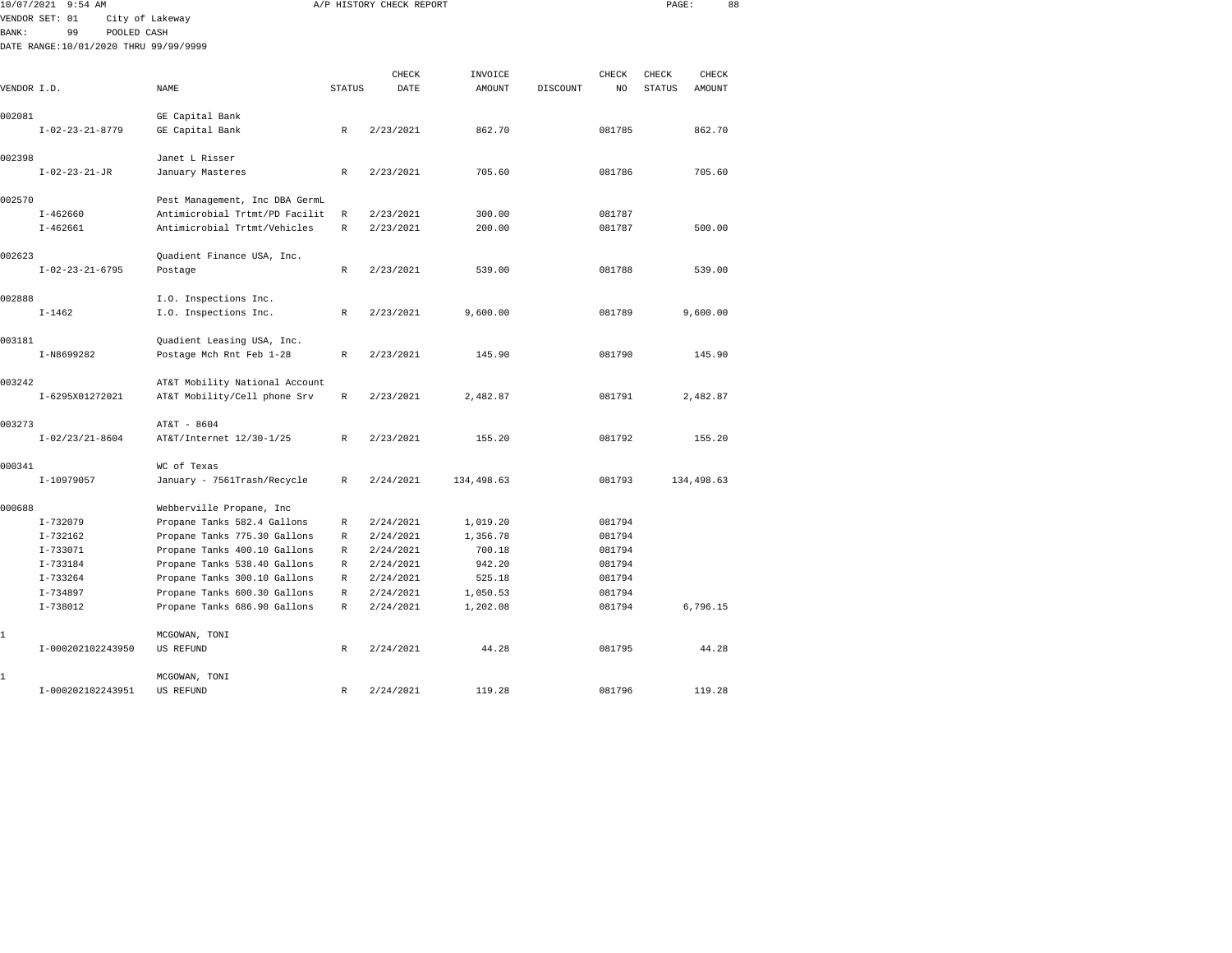| 10/07/2021   | $9:54$ AM                             |                 |                                |               | A/P HISTORY CHECK REPORT |            |                            |               | PAGE:<br>89 |  |
|--------------|---------------------------------------|-----------------|--------------------------------|---------------|--------------------------|------------|----------------------------|---------------|-------------|--|
|              | VENDOR SET: 01                        | City of Lakeway |                                |               |                          |            |                            |               |             |  |
| <b>BANK:</b> | 99                                    | POOLED CASH     |                                |               |                          |            |                            |               |             |  |
|              | DATE RANGE:10/01/2020 THRU 99/99/9999 |                 |                                |               |                          |            |                            |               |             |  |
|              |                                       |                 |                                |               |                          |            |                            |               |             |  |
|              |                                       |                 |                                |               | CHECK                    | INVOICE    | CHECK                      | CHECK         | CHECK       |  |
| VENDOR I.D.  |                                       |                 | NAME                           | <b>STATUS</b> | DATE                     | AMOUNT     | DISCOUNT<br>N <sub>O</sub> | <b>STATUS</b> | AMOUNT      |  |
| 003057       |                                       |                 | Texas Police Chiefs Assoc. Fou |               |                          |            |                            |               |             |  |
|              | $I - 1845$                            |                 | ANNUAL PROGRAM FEE             | $\mathbb{R}$  | 2/25/2021                | 1,200.00   | 081799                     |               | 1,200.00    |  |
| 000442       |                                       |                 | Omnibase Services of Texas, LP |               |                          |            |                            |               |             |  |
|              | $I-01/08/2021-rs$                     |                 | Omnibase Services of Texas, LP | R             | 2/25/2021                | 226.47     | 081802                     |               | 226.47      |  |
| 003007       |                                       |                 | Perdue Brandon Fielder Collins |               |                          |            |                            |               |             |  |
|              | I-IVC00056872                         |                 | DEC 2020 COLLECTION FEE        | $\mathbb{R}$  | 2/25/2021                | 572.29     | 081803                     |               | 572.29      |  |
| 000180       |                                       |                 | City of Austin-Austin Energy   |               |                          |            |                            |               |             |  |
|              | I-113204566973                        |                 | Electric-1941 Lohmnans Crsq    | R             | 3/01/2021                | 3,757.20   | 081804                     |               |             |  |
|              | I-325095520091                        |                 | Electric-1404 1/2 Lakeway Blvd | $\mathbb R$   | 3/01/2021                | 29.11      | 081804                     |               |             |  |
|              | I-343944342540                        |                 | Electric-1602 1/2 N FM 620     | R             | 3/01/2021                | 28.66      | 081804                     |               |             |  |
|              | I-415355315762                        |                 | Electric-2321 1/2 Lohmans Crsg | $\mathbb{R}$  | 3/01/2021                | 27.92      | 081804                     |               |             |  |
|              | I-447527344746                        |                 | Electric-2101 1/2 Lakeway Blvd | $\mathbb R$   | 3/01/2021                | 36.56      | 081804                     |               |             |  |
|              | I-477674761241                        |                 | Electric-1940 1/2 Lohmans Crsg | $\mathbb R$   | 3/01/2021                | 55.84      | 081804                     |               |             |  |
|              | I-584642037115                        |                 | Electric-3309 S FM 620         | $\mathbb{R}$  | 3/01/2021                | 25.18      | 081804                     |               | 3,960.47    |  |
| 000260       |                                       |                 | Ewing                          |               |                          |            |                            |               |             |  |
|              | $I - 5745740$                         |                 | Ewing                          | $\mathbb R$   | 3/01/2021                | 396.29     | 081805                     |               | 396.29      |  |
|              |                                       |                 |                                |               |                          |            |                            |               |             |  |
| 000388       |                                       |                 | Law Enforcement Systems, Inc   |               |                          |            |                            |               |             |  |
|              | $I-212395$                            |                 | Case Management File           | $\mathbb R$   | 3/01/2021                | 186.00     | 081806                     |               | 186.00      |  |
| 000413       |                                       |                 | McCoy Corporation              |               |                          |            |                            |               |             |  |
|              | $I - 7447375$                         |                 | Concrete; wire brushes; PVC bo | $\mathbb R$   | 3/01/2021                | 407.42     | 081807                     |               |             |  |
|              | $I - 7448284$                         |                 | Gloves; knee pads; cement      | $\mathbb R$   | 3/01/2021                | 36.54      | 081807                     |               | 443.96      |  |
| 000585       |                                       |                 | Spectrum Business dba Time War |               |                          |            |                            |               |             |  |
|              | I-0013872020821                       |                 | Spectrum TV/Internet - Court   | $\mathbb R$   | 3/01/2021                | 189.24     | 081808                     |               |             |  |
|              | I-0013880020821                       |                 | Spectrum TV                    | $\mathbb R$   | 3/01/2021                | 107.76     | 081808                     |               |             |  |
|              | I-00690304020821                      |                 | Spectrum Internet              | $\mathbb R$   | 3/01/2021                | 153.04     | 081808                     |               | 450.04      |  |
| 001063       |                                       |                 | Travis County Clerk            |               |                          |            |                            |               |             |  |
|              | $I - 0807$                            |                 | Cost Reim/Admin Chrg/Elec Equi | $\mathbb{R}$  | 3/01/2021                | 14, 432.14 | 081809                     |               | 14,432.14   |  |
| 001782       |                                       |                 | Texas Landfill Management      |               |                          |            |                            |               |             |  |
|              | $I - CM1 - 40242$                     |                 | Mulch                          | $\mathbb R$   | 3/01/2021                | 645.00     | 081810                     |               |             |  |
|              | I-CM1-OR12142-01                      |                 | Mulch                          | $\mathbb{R}$  | 3/01/2021                | 430.00     | 081810                     |               | 1,075.00    |  |
|              |                                       |                 |                                |               |                          |            |                            |               |             |  |

I-32937 Ground mount/LED Lamps R 3/01/2021 539.38 081811 539.38

001864 Evangeline Specialties Inc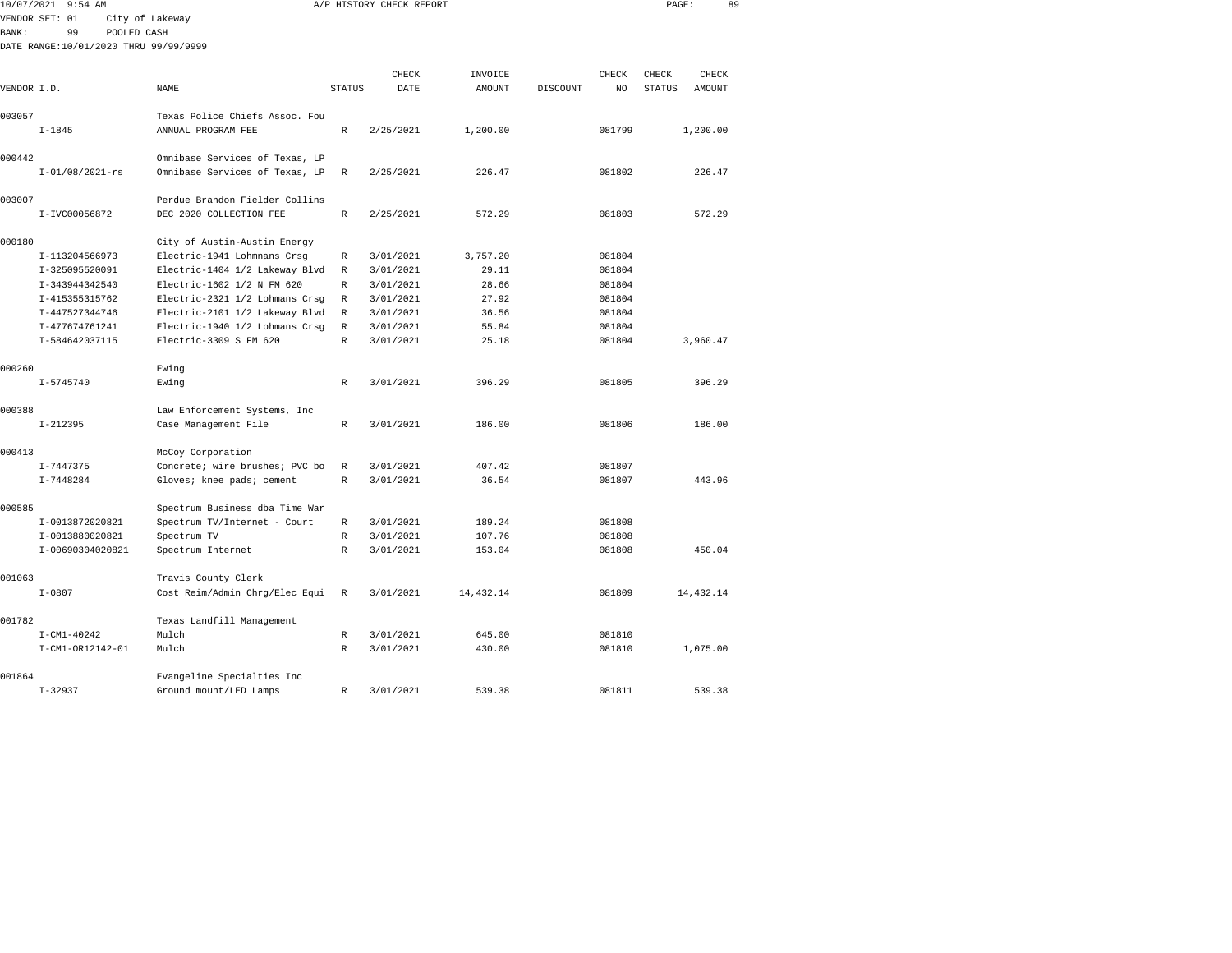|              | 10/07/2021 9:54 AM                    |                                                 |                   | A/P HISTORY CHECK REPORT |                 |          |                  | PAGE:  | 90        |  |
|--------------|---------------------------------------|-------------------------------------------------|-------------------|--------------------------|-----------------|----------|------------------|--------|-----------|--|
|              | VENDOR SET: 01<br>City of Lakeway     |                                                 |                   |                          |                 |          |                  |        |           |  |
| <b>BANK:</b> | 99<br>POOLED CASH                     |                                                 |                   |                          |                 |          |                  |        |           |  |
|              | DATE RANGE:10/01/2020 THRU 99/99/9999 |                                                 |                   |                          |                 |          |                  |        |           |  |
|              |                                       |                                                 |                   |                          |                 |          |                  |        |           |  |
|              |                                       |                                                 |                   | CHECK                    | INVOICE         |          | CHECK            | CHECK  | CHECK     |  |
| VENDOR I.D.  |                                       | NAME                                            | <b>STATUS</b>     | DATE                     | AMOUNT          | DISCOUNT | NO.              | STATUS | AMOUNT    |  |
| 002190       |                                       | Casa Mechanical                                 |                   |                          |                 |          |                  |        |           |  |
|              | $I-S-61475$                           | Heater repair - Courtroom                       | R                 | 3/01/2021                | 108.50          |          | 081812           |        | 108.50    |  |
| 002268       |                                       | Brandy Miller, Ph.D., P.C.                      |                   |                          |                 |          |                  |        |           |  |
|              | $I-LPD-5500$                          | Psych Eval - D. Seiber                          | R                 | 3/01/2021                | 250.00          |          | 081813           |        | 250.00    |  |
| 002278       |                                       | Austin American-Statesman                       |                   |                          |                 |          |                  |        |           |  |
|              | I-I00620525-01222201 ZAPCO Notice     |                                                 | R                 | 3/01/2021                | 360.64          |          | 081814           |        |           |  |
|              | I-I00620528-01222021 ZAPCO Notice     |                                                 | $\mathbb R$       | 3/01/2021                | 373.52          |          | 081814           |        |           |  |
|              |                                       | I-I00621373-01272021 Building Commission Notice | R                 | 3/01/2021                | 307.21          |          | 081814           |        | 1,041.37  |  |
|              |                                       |                                                 |                   |                          |                 |          |                  |        |           |  |
| 002529       |                                       | Legacy Arbor Care                               |                   |                          |                 |          |                  |        |           |  |
|              | $I - 10424$                           | TREE PRUNING                                    | $\mathbb R$<br>R  | 3/01/2021                | 200.00          |          | 081815           |        |           |  |
|              | $I - 10452$                           | TREE REMOVAL                                    |                   | 3/01/2021                | 570.00          |          | 081815           |        | 770.00    |  |
| 002890       |                                       | Premier LogiTech, LLC                           |                   |                          |                 |          |                  |        |           |  |
|              | $I - 226380$                          | Premier LogiTech, LLC                           | R                 | 3/01/2021                | 11,504.41       |          | 081816           |        | 11,504.41 |  |
| 003057       |                                       | Texas Police Chiefs Assoc. Fou                  |                   |                          |                 |          |                  |        |           |  |
|              | $I - 5009$                            | ANNUAL CONFERENCE                               | $\mathbb R$       | 3/01/2021                | 395.00          |          | 081817           |        | 395.00    |  |
| 003147       |                                       | Williams Scotsman, Inc.                         |                   |                          |                 |          |                  |        |           |  |
|              | $I - 8464747$                         | Portable Building - February                    | $\mathbb R$       | 3/01/2021                | 2,283.61        |          | 081818           |        | 2,283.61  |  |
|              |                                       |                                                 |                   |                          |                 |          |                  |        |           |  |
| 000282       |                                       | GT Distributors, Inc.                           |                   |                          |                 |          |                  |        |           |  |
|              | I-INV0817928                          | Ballistic Set.Carrier.Plate<br>Stg. Patches     | R<br>$\mathbb{R}$ | 3/01/2021                | 698.75          |          | 081819           |        |           |  |
|              | I-INV0819015<br>I-INV0819144          |                                                 |                   | 3/01/2021<br>3/01/2021   | 61.25<br>611.10 |          | 081819           |        |           |  |
|              | I-INV0819145                          | Various Uniforms&Accs.<br>PD Flashlight         | R<br>$\mathbb R$  | 3/01/2021                | 139.99          |          | 081819<br>081819 |        |           |  |
|              | I-INV0820462                          | PD Uniforms                                     | R                 | 3/01/2021                | 169.98          |          | 081819           |        |           |  |
|              | I-INV0821286                          | GT Distributors, Inc.                           | R                 | 3/01/2021                | 857.00          |          | 081819           |        |           |  |
|              | I-INV0822446                          | PD Uniforms                                     | R                 | 3/01/2021                | 203.78          |          | 081819           |        | 2,741.85  |  |
|              |                                       |                                                 |                   |                          |                 |          |                  |        |           |  |
| 000530       |                                       | Stokes Sign Company, Inc.                       |                   |                          |                 |          |                  |        |           |  |
|              | $I - 24381$                           | Stokes Sign Company, Inc.                       | R                 | 3/01/2021                | 286.25          |          | 081820           |        |           |  |
|              | $I - 24646$                           | Stokes Sign Company, Inc.                       | $\mathbb R$       | 3/01/2021                | 25.00           |          | 081820           |        |           |  |
|              | $I - 24698$                           | Stokes Sign Company, Inc.                       | R                 | 3/01/2021                | 247.94          |          | 081820           |        | 559.19    |  |
| 000833       |                                       | Motorola Solutions Inc                          |                   |                          |                 |          |                  |        |           |  |
|              | $I-16137001$                          | Keypad Microphone                               | R                 | 3/01/2021                | 454.40          |          | 081821           |        | 454.40    |  |
| 001482       |                                       | Justice Pest Services                           |                   |                          |                 |          |                  |        |           |  |
|              | $I-119528$                            | HC Pest Control                                 | R                 | 3/01/2021                | 65.00           |          | 081822           |        |           |  |
|              | $I-119529$                            | Court Pest Services                             | R                 | 3/01/2021                | 125.00          |          | 081822           |        |           |  |
|              | $I-119531$                            | Court Pest Control                              | R                 | 3/01/2021                | 115.00          |          | 081822           |        |           |  |
|              | $I-119532$                            | Court - Rodent Service                          | R                 | 3/01/2021                | 42.00           |          | 081822           |        |           |  |
|              | $I-119534$                            | City Hall Pest Services                         | $\mathbb{R}$      | 3/01/2021                | 115.00          |          | 081822           |        |           |  |

I-119566 PW Pest Services R 3/01/2021 75.00 081822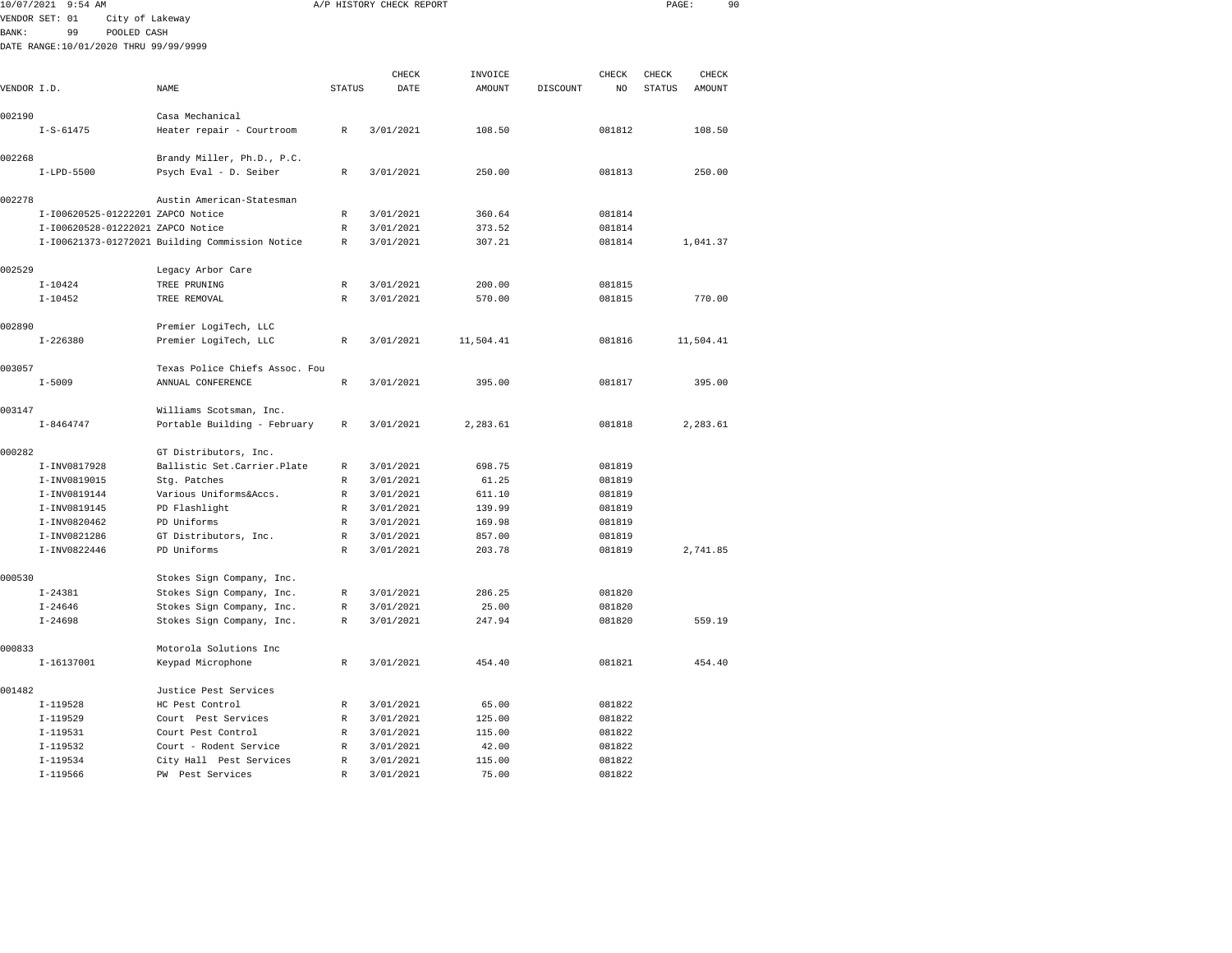| 10/07/2021 9:54 AM |    |                                       | A/P HISTORY CHECK REPORT |  | PAGE: |  |
|--------------------|----|---------------------------------------|--------------------------|--|-------|--|
|                    |    | VENDOR SET: 01 City of Lakeway        |                          |  |       |  |
| <b>BANK:</b>       | 99 | POOLED CASH                           |                          |  |       |  |
|                    |    | DATE RANGE:10/01/2020 THRU 99/99/9999 |                          |  |       |  |

|             |               |                                |               | CHECK     | INVOICE       |          | CHECK  | CHECK         | CHECK    |  |
|-------------|---------------|--------------------------------|---------------|-----------|---------------|----------|--------|---------------|----------|--|
| VENDOR I.D. |               | NAME                           | <b>STATUS</b> | DATE      | <b>AMOUNT</b> | DISCOUNT | NO.    | <b>STATUS</b> | AMOUNT   |  |
|             | $I-122284$    | HC Pest Control                | R             | 3/01/2021 | 65.00         |          | 081822 |               |          |  |
|             | $I-122286$    | City Hall Pest Services        | $\mathbb{R}$  | 3/01/2021 | 115.00        |          | 081822 |               |          |  |
|             | $I-122287$    | Court Rodent Services          | $\mathbb{R}$  | 3/01/2021 | 42.00         |          | 081822 |               |          |  |
|             | $I-122288$    | Court Pest Services            | $\mathbb{R}$  | 3/01/2021 | 115.00        |          | 081822 |               |          |  |
|             | $I-122291$    | LAC Pest Services              | R             | 3/01/2021 | 125.00        |          | 081822 |               |          |  |
|             | $I-122307$    | Swim Pest Services             | $\mathbb{R}$  | 3/01/2021 | 75.00         |          | 081822 |               | 1,074.00 |  |
| 002916      |               | Jeff Williams dba Sinners Cycl |               |           |               |          |        |               |          |  |
|             | $I - 4251$    | PD M91 - HBar                  | $\mathbb{R}$  | 3/01/2021 | 849.40        |          | 081823 |               |          |  |
|             | $I - 4268$    | PD Bike M91-Exhaust Sys        | $\mathbb R$   | 3/01/2021 | 200.00        |          | 081823 |               | 1,049.40 |  |
| 003266      |               | AT&T - 8538                    |               |           |               |          |        |               |          |  |
|             | I-3824889501  | PD ADI ACCESS. ROUTER          | $\mathbb{R}$  | 3/01/2021 | 978.06        |          | 081824 |               | 978.06   |  |
| 003297      |               | Department of Information Reso |               |           |               |          |        |               |          |  |
|             | I-21011549N   | 01-01 to 1-31-2021             | $\mathbb R$   | 3/01/2021 | 509.45        |          | 081825 |               | 509.45   |  |
| 000164      |               | Arnold Oil Company of Austin,  |               |           |               |          |        |               |          |  |
|             | I-7813977     | Arnold Oil Company of Austin,  | $\mathbb{R}$  | 3/01/2021 | 23.38         |          | 081826 |               |          |  |
|             | $I - 7814742$ | Arnold Oil Company of Austin,  | $\mathbb{R}$  | 3/01/2021 | 61.02         |          | 081826 |               |          |  |
|             | I-7822182     | Arnold Oil Company of Austin,  | R             | 3/01/2021 | 19.04         |          | 081826 |               |          |  |
|             | $I - 7845029$ | Arnold Oil Company of Austin,  | R             | 3/01/2021 | 5.19          |          | 081826 |               | 108.63   |  |
| 000296      |               | Grainger, Inc                  |               |           |               |          |        |               |          |  |
|             | I-9791344246  | COVID Supplies                 | $\mathbb{R}$  | 3/01/2021 | 49.56         |          | 081827 |               | 49.56    |  |
| 000702      |               | Quill Corporation              |               |           |               |          |        |               |          |  |
|             | I-12991994    | Calendar                       | $\mathbb R$   | 3/01/2021 | 12.74         |          | 081828 |               |          |  |
|             | I-13048278    | Paper/Ibuprofen                | R             | 3/01/2021 | 77.22         |          | 081828 |               |          |  |
|             | I-13409693    | 1099 Forms/Env; W-2 Forms/Env  | $\mathbb{R}$  | 3/01/2021 | 171.66        |          | 081828 |               |          |  |
|             | I-14111279    | Office Supplies/COVID Items    | $\mathbb{R}$  | 3/01/2021 | 207.54        |          | 081828 |               |          |  |
|             | I-14191927    | Paper                          | R             | 3/01/2021 | 0.99          |          | 081828 |               |          |  |
|             | I-14192329    | Paper                          | $\mathbb{R}$  | 3/01/2021 | 0.99          |          | 081828 |               |          |  |
|             | I-14342351    | COVID Items                    | $\mathbb R$   | 3/01/2021 | 140.70        |          | 081828 |               |          |  |
|             | I-14374007    | BFK Liquid                     | R             | 3/01/2021 | 23.39         |          | 081828 |               |          |  |
|             | I-14374217    | Headphones                     | R             | 3/01/2021 | 21.36         |          | 081828 |               |          |  |
|             | I-14382981    | Office/COVID/Janitorial        | $\mathbb R$   | 3/01/2021 | 131.55        |          | 081828 |               |          |  |
|             | I-14491703    | Office Supplies                | R             | 3/01/2021 | 227.57        |          | 081828 |               |          |  |
|             | I-14492377    | Quill Corporation              | $\mathbb{R}$  | 3/01/2021 | 31.29         |          | 081828 |               |          |  |
|             | I-14496114    | Erasers for Event - Story Walk | $\mathbb R$   | 3/01/2021 | 4.58          |          | 081828 |               |          |  |
|             | I-14503528    | HP 42A Black Toner             | $\mathbb{R}$  | 3/01/2021 | 185.39        |          | 081828 |               |          |  |
|             | I-14508217    | Quill Corporation              | $\mathbb R$   | 3/01/2021 | 8.99          |          | 081828 |               | 1,245.96 |  |
|             |               |                                |               |           |               |          |        |               |          |  |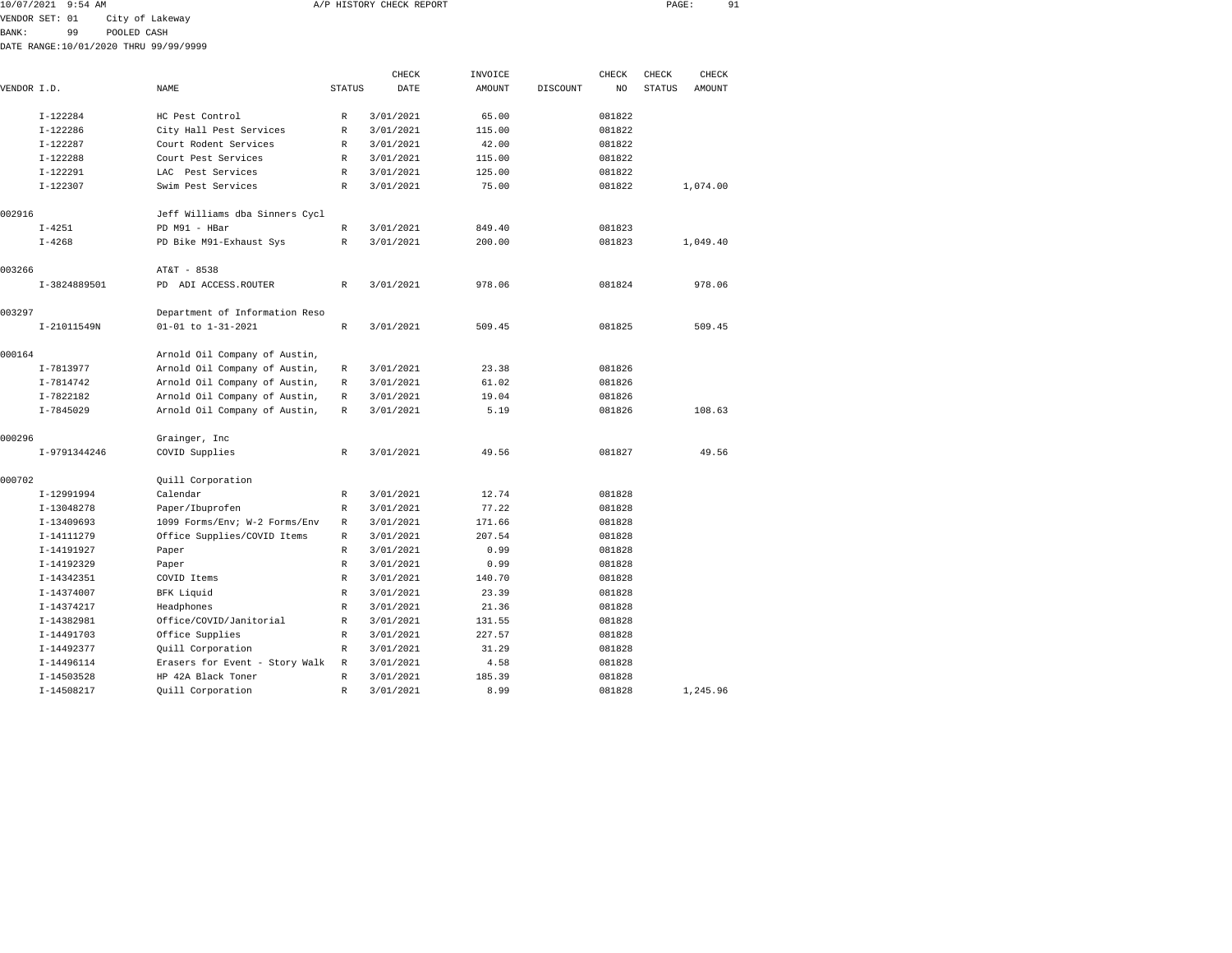| 10/07/2021   | $9:54$ AM                             |                                                      |               | A/P HISTORY CHECK REPORT |                  |          |                  | PAGE:         | 92        |
|--------------|---------------------------------------|------------------------------------------------------|---------------|--------------------------|------------------|----------|------------------|---------------|-----------|
|              | VENDOR SET: 01                        | City of Lakeway                                      |               |                          |                  |          |                  |               |           |
| <b>BANK:</b> | 99<br>POOLED CASH                     |                                                      |               |                          |                  |          |                  |               |           |
|              | DATE RANGE:10/01/2020 THRU 99/99/9999 |                                                      |               |                          |                  |          |                  |               |           |
|              |                                       |                                                      |               |                          |                  |          |                  |               |           |
|              |                                       |                                                      |               | CHECK                    | INVOICE          |          | CHECK            | CHECK         | CHECK     |
| VENDOR I.D.  |                                       | NAME                                                 | <b>STATUS</b> | DATE                     | AMOUNT           | DISCOUNT | NO               | <b>STATUS</b> | AMOUNT    |
| 001314       |                                       | Staples Business Advantage                           |               |                          |                  |          |                  |               |           |
|              | $I-7315027395-0-2$                    | Gloves                                               | R             | 3/01/2021                | 11.28            |          | 081830           |               |           |
|              | I-7316901256-0-3                      | Staples Business Advantage                           | R             | 3/01/2021                | 33.57            |          | 081830           |               |           |
|              | I-7321370968-0-1                      | Staples Business Advantage                           | R             | 3/01/2021                | 373.57           |          | 081830           |               | 418.42    |
|              |                                       |                                                      |               |                          |                  |          |                  |               |           |
| 001848       |                                       | Community Coffee Company, LLC                        |               |                          |                  |          |                  |               |           |
|              | I-12465103341                         | Community Coffee Company, LLC                        | R             | 3/01/2021                | 119.00           |          | 081831           |               |           |
|              | I-12465103342                         | Community Coffee Company, LLC                        | R             | 3/01/2021                | 156.06           |          | 081831           |               | 275.06    |
|              |                                       |                                                      |               |                          |                  |          |                  |               |           |
| 002109       |                                       | Fun Express, LLC                                     |               |                          |                  |          |                  |               |           |
|              | I-707879666-01                        | Fun Express, LLC                                     | R             | 3/01/2021                | 219.73           |          | 081832           |               | 219.73    |
|              |                                       |                                                      |               |                          |                  |          |                  |               |           |
| 002642       | I-8181378479                          | Stericycle Environmental Solut<br>Off-Site Shredding | R             | 3/01/2021                | 74.42            |          | 081833           |               | 74.42     |
|              |                                       |                                                      |               |                          |                  |          |                  |               |           |
| 002875       |                                       | ZW USA Inc. dba Dog Waste Depo                       |               |                          |                  |          |                  |               |           |
|              | $I-388477$                            | ZW USA Inc. dba Dog Waste Depo                       | R             | 3/01/2021                | 579.30           |          | 081834           |               | 579.30    |
|              |                                       |                                                      |               |                          |                  |          |                  |               |           |
| 002965       |                                       | Varsity Brands Holding Co Inc                        |               |                          |                  |          |                  |               |           |
|              | I-911362219                           | Varsity Brands Holding Co Inc                        | R             | 3/01/2021                | 733.95           |          | 081835           |               |           |
|              | I-911443014                           | Varsity Brands Holding Co Inc                        | R             | 3/01/2021                | 254.99           |          | 081835           |               | 988.94    |
|              |                                       |                                                      |               |                          |                  |          |                  |               |           |
| 003035       |                                       | Progressive Commercial Aquatic                       |               |                          |                  |          |                  |               |           |
|              | $I-IA5069$                            | Chlorinator motor; Labor                             | R             | 3/01/2021                | 760.00           |          | 081836           |               |           |
|              | $I-IA5087$                            | Injectors; Labor                                     | R             | 3/01/2021                | 300.00           |          | 081836           |               |           |
|              | $I-IA5158$<br>$I-IA5181$              | Water Mgmt Program<br>Acid Pump; Labor               | R<br>R        | 3/01/2021<br>3/01/2021   | 550.00<br>530.00 |          | 081836<br>081836 |               |           |
|              | $I-IA5182$                            | Pool Maintenance                                     | R             | 3/01/2021                | 165.00           |          | 081836           |               |           |
|              | $I-IA5211$                            | Brass valve; Labor                                   | R             | 3/01/2021                | 405.00           |          | 081836           |               | 2,710.00  |
|              |                                       |                                                      |               |                          |                  |          |                  |               |           |
| 003162       |                                       | CW Two Austin LLC dba GoWash                         |               |                          |                  |          |                  |               |           |
|              | $I - 1080$                            | Car Washes January                                   | R             | 3/01/2021                | 268.00           |          | 081837           |               | 268.00    |
|              |                                       |                                                      |               |                          |                  |          |                  |               |           |
| 003251       |                                       | WLE, LLC.                                            |               |                          |                  |          |                  |               |           |
|              | $I-15685$                             | WLE, LLC.                                            | R             | 3/01/2021                | 13,059.79        |          | 081838           |               | 13,059.79 |
|              |                                       |                                                      |               |                          |                  |          |                  |               |           |
| 000164       |                                       | Arnold Oil Company of Austin,                        |               |                          |                  |          |                  |               |           |
|              | $I - 8021716$                         | Arnold Oil Company of Austin,                        | R             | 3/04/2021                | 81.01            |          | 081839           |               |           |
|              | $I-80446287$                          | Arnold Oil Company of Austin,                        | R             | 3/04/2021                | 24.78            |          | 081839           |               | 105.79    |

I-INV001029300 Lifeguard Store, Inc R 3/04/2021 231.63 081840 231.63

000396 Lifeguard Store, Inc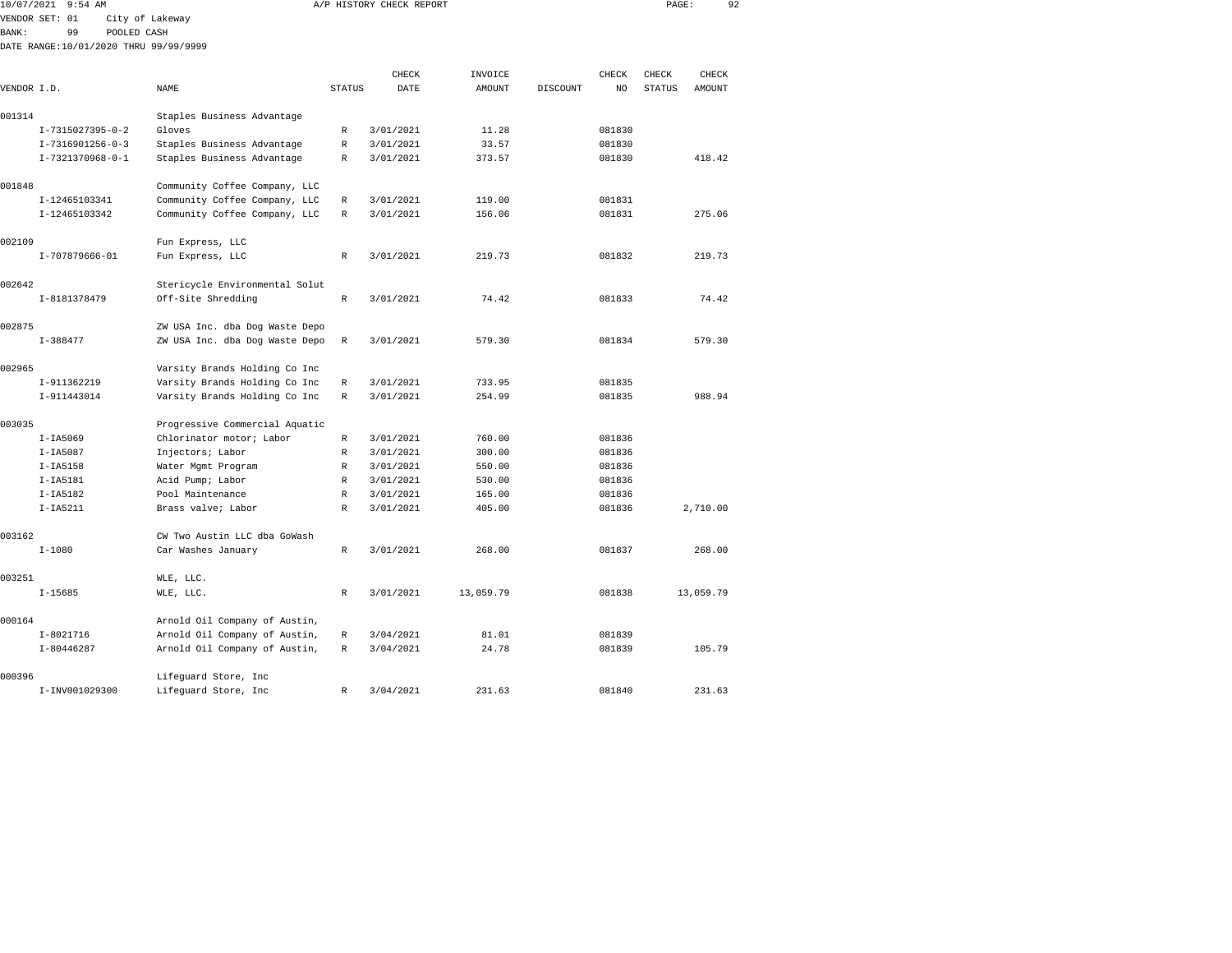| 10/07/2021 9:54 AM |                 | A/P HISTORY CHECK REPORT | PAGE |  |
|--------------------|-----------------|--------------------------|------|--|
| VENDOR SET: 01     | City of Lakeway |                          |      |  |

VENDOR SET: 01 City of Lakeway

BANK: 99 POOLED CASH

DATE RANGE:10/01/2020 THRU 99/99/9999

|             |                                    |                                |                           | CHECK             | INVOICE       |          | CHECK  | CHECK         | CHECK    |
|-------------|------------------------------------|--------------------------------|---------------------------|-------------------|---------------|----------|--------|---------------|----------|
| VENDOR I.D. |                                    | NAME                           | <b>STATUS</b>             | DATE              | <b>AMOUNT</b> | DISCOUNT | NO     | <b>STATUS</b> | AMOUNT   |
| 000438      |                                    | Office Depot, Inc.             |                           |                   |               |          |        |               |          |
|             | I-146070294001                     | Office Depot, Inc.             | R                         | 3/04/2021         | 158.69        |          | 081841 |               |          |
|             | I-147340351001                     | Office Depot, Inc.             | R                         | 3/04/2021         | 165.20        |          | 081841 |               |          |
|             | I-152150358002                     | USB Flash Drive                | R                         | 3/04/2021         | 13.98         |          | 081841 |               |          |
|             | I-152155913001                     | USB, 3.1, S80                  | R                         | 3/04/2021         | 49.99         |          | 081841 |               |          |
|             | I-152155914001                     | Mailers                        | R                         | 3/04/2021         | 10.89         |          | 081841 |               |          |
|             | I-152162069001                     | 2 Chr, Serta                   | R                         | 3/04/2021         | 599.98        |          | 081841 |               |          |
|             | I-152418189001                     | Office Depot, Inc.             | R                         | 3/04/2021         | 105.98        |          | 081841 |               |          |
|             | I-153872841001                     | Office Depot, Inc.             | R                         | 3/04/2021         | 117.17        |          | 081841 |               |          |
|             | I-153873995001                     | Office Depot, Inc.             | R                         | 3/04/2021         | 31.09         |          | 081841 |               |          |
|             | I-153874002001                     | Office Depot, Inc.             | R                         | 3/04/2021         | 46.20         |          | 081841 |               |          |
|             | I-154501488001                     | Office Depot, Inc.             | R                         | 3/04/2021         | 83.97         |          | 081841 |               |          |
|             | I-154762870001                     | Office Depot, Inc.             | $\mathbb{R}$              | 3/04/2021         | 126.65        |          | 081841 |               |          |
|             | I-156861847001                     | Office Depot, Inc.             | R                         | 3/04/2021         | 38.65         |          | 081841 |               |          |
|             | I-156862308001                     | Office Depot, Inc.             | R                         | 3/04/2021         | 44.59         |          | 081841 |               | 1,593.03 |
| 000530      |                                    | Stokes Sign Company, Inc.      |                           |                   |               |          |        |               |          |
|             | $I-INV-24274$                      | Stokes Sign Company, Inc.      | R                         | 3/04/2021         | 95.00         |          | 081842 |               | 95.00    |
| 000549      |                                    | TEEX                           |                           |                   |               |          |        |               |          |
|             | I-TXLS FSA 100 54                  | TEEX                           | R                         | 3/04/2021         | 2,230.00      |          | 081843 |               | 2,230.00 |
| 000561      |                                    | Texas Department of Public Saf |                           |                   |               |          |        |               |          |
|             | I-CRS-202101-208236                | Texas Department of Public Saf | R                         | 3/04/2021         | 3.00          |          | 081844 |               | 3.00     |
| 000585      |                                    | Spectrum Business dba Time War |                           |                   |               |          |        |               |          |
|             | I-0067761021521                    | Spectrum Business dba Time War | R                         | 3/04/2021         | 242.95        |          | 081845 |               | 242.95   |
| 000688      |                                    | Webberville Propane, Inc       |                           |                   |               |          |        |               |          |
|             | $I-696102$                         | Propane Tanks 600 Gallons      | R                         | 3/04/2021         | 1,050.00      |          | 081846 |               |          |
|             | $I - 727994$                       | Propane Tanks 500 Gallon       | R                         | 3/04/2021         | 875.00        |          | 081846 |               |          |
|             | $I - 729541$                       | Propane Tanks/600 Gallon       | R                         | 3/04/2021         | 1,050.00      |          | 081846 |               |          |
|             | $I - 731654$                       | Propane Tanks 450 Gallons      | R                         | 3/04/2021         | 787.50        |          | 081846 |               |          |
|             | $I - 738115$                       | Propane Tanks 648.50 Gallons   | R                         | 3/04/2021         | 1,134.88      |          | 081846 |               |          |
|             | $I - 739663$                       | Propane Tanks 525.20 Gallons   | R                         | 3/04/2021         | 919.10        |          | 081846 |               |          |
|             | I-FIN CHRG                         | Unpaid Finance Charge          | $\mathbb{R}$              | 3/04/2021         | 56.78         |          | 081846 |               |          |
|             | I-S0034667                         | Leak Check                     | R                         | 3/04/2021         | 210.00        |          | 081846 |               |          |
|             | $I-S0034976$                       | Regulator/Labor                | R                         | 3/04/2021         | 339.50        |          | 081846 |               | 6,422.76 |
| 000880      |                                    | Card Service Center            |                           |                   |               |          |        |               |          |
|             | $I-02/08/21 - #3010$               | Parks & Rec Events             | R                         | 3/04/2021         | 253.23        |          | 081847 |               | 253.23   |
| 000880      |                                    | Card Service Center            |                           |                   |               |          |        |               |          |
|             | I-3/2/21 - 5691 Cox CC #5691 - Cox |                                | $\boldsymbol{\mathrm{V}}$ | 3/04/2021 Reissue |               |          | 081848 |               |          |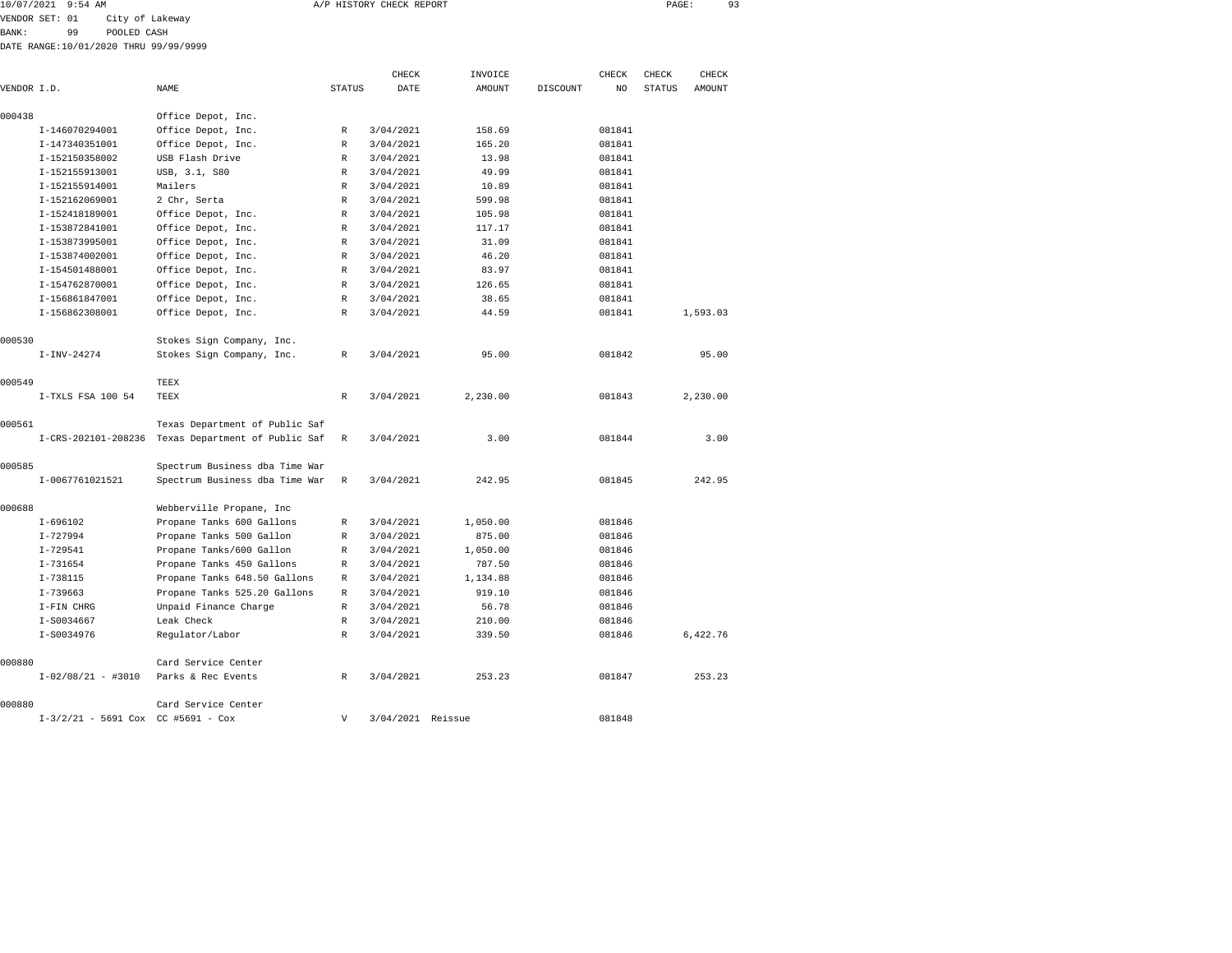|              | 10/07/2021 9:54 AM                     |                                                          |                   | A/P HISTORY CHECK REPORT |                  |          |                  | PAGE:         |          | 94 |
|--------------|----------------------------------------|----------------------------------------------------------|-------------------|--------------------------|------------------|----------|------------------|---------------|----------|----|
|              | VENDOR SET: 01<br>City of Lakeway      |                                                          |                   |                          |                  |          |                  |               |          |    |
| <b>BANK:</b> | 99<br>POOLED CASH                      |                                                          |                   |                          |                  |          |                  |               |          |    |
|              | DATE RANGE: 10/01/2020 THRU 99/99/9999 |                                                          |                   |                          |                  |          |                  |               |          |    |
|              |                                        |                                                          |                   |                          |                  |          |                  |               |          |    |
|              |                                        |                                                          |                   | CHECK                    | INVOICE          |          | CHECK            | CHECK         | CHECK    |    |
| VENDOR I.D.  |                                        | NAME                                                     | <b>STATUS</b>     | DATE                     | AMOUNT           | DISCOUNT | NO.              | <b>STATUS</b> | AMOUNT   |    |
| 000880       |                                        | Card Service Center                                      |                   |                          |                  |          |                  |               |          |    |
|              | $M-CHECK$                              | Card Service Center<br>VOIDED                            | V                 | 3/04/2021                |                  |          | 081848           |               | 119.08CR |    |
|              |                                        |                                                          |                   |                          |                  |          |                  |               |          |    |
| 000880       |                                        | Card Service Center                                      |                   |                          |                  |          |                  |               |          |    |
|              |                                        | I-RV 3-2-#3226 Andra 01-21 to 2-04-21 CC#3226 Andra      | R                 | 3/04/2021                | 701.58           |          | 081849           |               | 701.58   |    |
|              |                                        |                                                          |                   |                          |                  |          |                  |               |          |    |
| 001261       |                                        | <b>ISAT</b>                                              |                   |                          |                  |          |                  |               |          |    |
|              | $I - 05000$                            | Annual Membership                                        | R                 | 3/04/2021                | 45.00            |          | 081850           |               | 45.00    |    |
| 001314       |                                        | Staples Business Advantage                               |                   |                          |                  |          |                  |               |          |    |
|              | $I-7324250096-0-1$                     | Staples Business Advantage                               | R                 | 3/04/2021                | 92.49            |          | 081851           |               | 92.49    |    |
|              |                                        |                                                          |                   |                          |                  |          |                  |               |          |    |
| 001316       |                                        | Strategic Government Resources                           |                   |                          |                  |          |                  |               |          |    |
|              | $I-2021-102751$                        | Asst Mgr Bckgd Checks/Travel                             | $\,$ R            | 3/04/2021                | 7,172.35         |          | 081852           |               | 7,172.35 |    |
|              |                                        |                                                          |                   |                          |                  |          |                  |               |          |    |
| 001634       |                                        | Capital Area Metropolitan Plan                           |                   |                          |                  |          |                  |               |          |    |
|              | $I-CAMPO-21-032$                       | 2021 Annual Dues                                         | $\mathbb{R}$      | 3/04/2021                | 1,309.00         |          | 081853           |               | 1,309.00 |    |
|              |                                        |                                                          |                   |                          |                  |          |                  |               |          |    |
| 001736       |                                        | Thomson Reuters - West                                   |                   |                          |                  |          |                  |               |          |    |
|              | I-843788457                            | January Information Charge                               | R                 | 3/04/2021                | 417.31           |          | 081854           |               | 417.31   |    |
| 001784       |                                        | Gayl Hubatch                                             |                   |                          |                  |          |                  |               |          |    |
|              | $I-02/26/21-GH$                        | Gayl Hubatch                                             | R                 | 3/04/2021                | 441.00           |          | 081855           |               | 441.00   |    |
|              |                                        |                                                          |                   |                          |                  |          |                  |               |          |    |
| 001888       |                                        | Joseph J. Springli                                       |                   |                          |                  |          |                  |               |          |    |
|              | $I - 03/01/21$                         | Joseph J. Springli                                       | R                 | 3/04/2021                | 252.00           |          | 081856           |               | 252.00   |    |
|              |                                        |                                                          |                   |                          |                  |          |                  |               |          |    |
| 001987       |                                        | Clifford Power Systems, Inc.                             |                   |                          |                  |          |                  |               |          |    |
|              | I-PMA-0071630<br>I-PMA-0071631         | Courts - Generator Maintenance<br>Generator Maintenance. | R<br>$\mathbb{R}$ | 3/04/2021<br>3/04/2021   | 167.50<br>171.25 |          | 081857<br>081857 |               | 338.75   |    |
|              |                                        |                                                          |                   |                          |                  |          |                  |               |          |    |
| 001991       |                                        | Arrowhead Scientific, Inc dba                            |                   |                          |                  |          |                  |               |          |    |
|              | $I-134604$                             | Arrowhead Scientific, Inc dba                            | $\mathbb{R}$      | 3/04/2021                | 265.28           |          | 081858           |               | 265.28   |    |
|              |                                        |                                                          |                   |                          |                  |          |                  |               |          |    |
| 002629       |                                        | Ewald Kubota, Inc.                                       |                   |                          |                  |          |                  |               |          |    |
|              | $I-3521323$                            | Ewald Kubota, Inc.                                       | R                 | 3/04/2021                | 81.07            |          | 081859           |               | 81.07    |    |
|              |                                        |                                                          |                   |                          |                  |          |                  |               |          |    |
| 002642       |                                        | Stericycle Environmental Solut                           | R                 |                          |                  |          |                  |               | 109.46   |    |
|              | I-8181424187                           | Stericycle Environmental Solut                           |                   | 3/04/2021                | 109.46           |          | 081860           |               |          |    |
| 002856       |                                        | William Wagner                                           |                   |                          |                  |          |                  |               |          |    |
|              | $I - 02/25/21 - WW$                    | William Wagner                                           | R                 | 3/04/2021                | 614.43           |          | 081861           |               | 614.43   |    |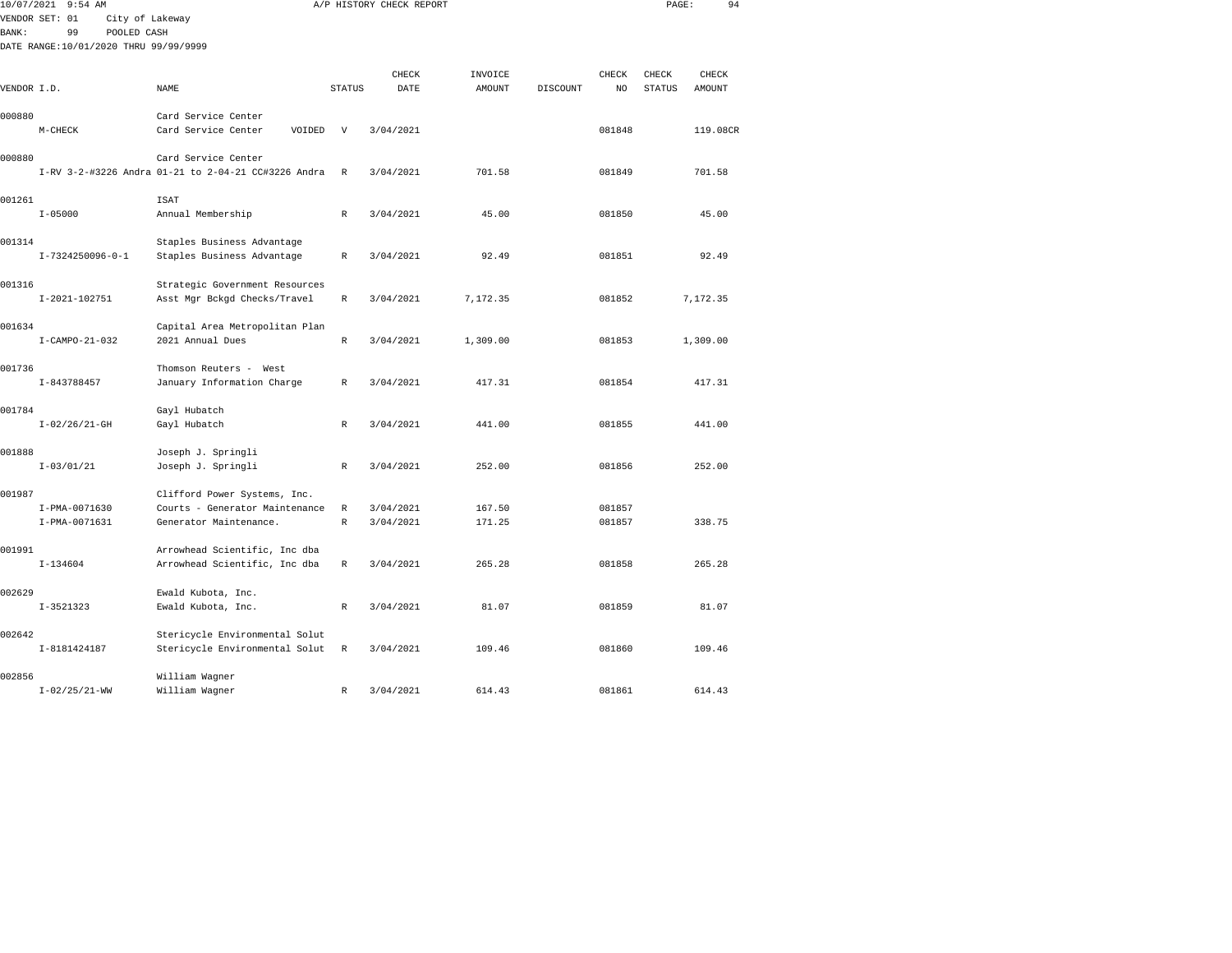|             | 10/07/2021 9:54 AM                    |                                                                  |               | A/P HISTORY CHECK REPORT |                   |          |             | PAGE:                  |                 | 95 |
|-------------|---------------------------------------|------------------------------------------------------------------|---------------|--------------------------|-------------------|----------|-------------|------------------------|-----------------|----|
|             | City of Lakeway<br>VENDOR SET: 01     |                                                                  |               |                          |                   |          |             |                        |                 |    |
| BANK:       | POOLED CASH<br>99                     |                                                                  |               |                          |                   |          |             |                        |                 |    |
|             | DATE RANGE:10/01/2020 THRU 99/99/9999 |                                                                  |               |                          |                   |          |             |                        |                 |    |
|             |                                       |                                                                  |               |                          |                   |          |             |                        |                 |    |
| VENDOR I.D. |                                       | NAME                                                             | <b>STATUS</b> | CHECK<br>DATE            | INVOICE<br>AMOUNT | DISCOUNT | CHECK<br>NO | CHECK<br><b>STATUS</b> | CHECK<br>AMOUNT |    |
|             |                                       |                                                                  |               |                          |                   |          |             |                        |                 |    |
| 003076      |                                       | Jana McCurdy                                                     |               |                          |                   |          |             |                        |                 |    |
|             | $I-586$ 525                           | Jana McCurdy                                                     | $\mathbb{R}$  | 3/04/2021                | 598.50            |          | 081862      |                        | 598.50          |    |
|             |                                       |                                                                  |               |                          |                   |          |             |                        |                 |    |
| 003150      |                                       | Kathryn M. Evans                                                 |               |                          |                   |          |             |                        |                 |    |
|             | $I-02/26/21-KE$                       | Kathryn M. Evans                                                 | R             | 3/04/2021                | 341.60            |          | 081863      |                        | 341.60          |    |
| 1           |                                       | BREWER, WESTIN GEROW                                             |               |                          |                   |          |             |                        |                 |    |
|             | I-000202102243949                     | BREWER, WESTIN GEROW:                                            | R             | 3/04/2021                | 289.25            |          | 081864      |                        | 289.25          |    |
|             |                                       |                                                                  |               |                          |                   |          |             |                        |                 |    |
| 000282      |                                       | GT Distributors, Inc.                                            |               |                          |                   |          |             |                        |                 |    |
|             | I-0818898                             | NEW HIRE UNIFORMS-OFFICER                                        | R             | 3/04/2021                | 1,005.15          |          | 081865      |                        |                 |    |
|             | $I-0821033$                           | NEW HIRE UNIFORMS-OFFICER                                        | R             | 3/04/2021                | 395.15            |          | 081865      |                        | 1,400.30        |    |
|             |                                       |                                                                  |               |                          |                   |          |             |                        |                 |    |
| 000716      | $I-Q2-OCT-DEC$                        | Travis County Emergency Servic<br>2ND QTR - INTERLOCAL COOP AGRE | R             | 3/04/2021                | 6,358.95          |          | 081866      |                        | 6,358.95        |    |
|             |                                       |                                                                  |               |                          |                   |          |             |                        |                 |    |
| 001474      |                                       | Travis County ESD #6                                             |               |                          |                   |          |             |                        |                 |    |
|             | $I - 2551$                            | WILDFIRE FUELS MIT                                               | R             | 3/04/2021                | 11,535.12         |          | 081867      |                        | 11,535.12       |    |
|             |                                       |                                                                  |               |                          |                   |          |             |                        |                 |    |
| 001761      |                                       | ASCO Equipment                                                   |               |                          |                   |          |             |                        |                 |    |
|             | I-PS0219172-1                         | SNOW STORM -HYDRAULIC CYLINDER                                   | $\mathbb{R}$  | 3/04/2021                | 1,725.04          |          | 081868      |                        | 1,725.04        |    |
| 002355      |                                       | Alpha Paving Industries, LLC                                     |               |                          |                   |          |             |                        |                 |    |
|             | $I-21011B-1$                          | HOT POUR RUBBERIZED CRACKFILL                                    | R             | 3/04/2021                | 9.000.00          |          | 081869      |                        | 9,000.00        |    |
|             |                                       |                                                                  |               |                          |                   |          |             |                        |                 |    |
| 002846      |                                       | Whitaker Auto Body and Paint                                     |               |                          |                   |          |             |                        |                 |    |
|             | $I - 16310$                           | REPAIR UNIT 136                                                  | R             | 3/04/2021                | 2,325.64          |          | 081870      |                        |                 |    |
|             | $I-16322T$                            | VEHICLE REP CRASH RPT 20-01731                                   | $\mathbb{R}$  | 3/04/2021                | 5,566.66          |          | 081870      |                        | 7,892.30        |    |
|             |                                       |                                                                  |               |                          |                   |          |             |                        |                 |    |
| 002911      |                                       | Empire Fence Co., Inc.                                           |               |                          |                   |          |             |                        |                 |    |
|             | $I - 5596 - 1$                        | FENCE REPAIR AT LIVE OAK                                         | R             | 3/04/2021                | 1,115.00          |          | 081871      |                        | 1,115.00        |    |
| 003395      |                                       | Almetek Industries, Inc.                                         |               |                          |                   |          |             |                        |                 |    |
|             | $I - 249534$                          | INLET MARKERS                                                    | R             | 3/04/2021                | 6,875.00          |          | 081872      |                        | 6,875.00        |    |
|             |                                       |                                                                  |               |                          |                   |          |             |                        |                 |    |
| 1           |                                       | MCLESKEY, JENNA ELIZABETH                                        |               |                          |                   |          |             |                        |                 |    |
|             | I-000202103023952                     | MCLESKEY, JENNA ELIZABETH:                                       | R             | 3/04/2021                | 40.00             |          | 081873      |                        | 40.00           |    |
|             |                                       |                                                                  |               |                          |                   |          |             |                        |                 |    |
| 1           | I-000202103043953                     | ROBERTS, DIANA<br>ROBERTS, DIANA:                                | R             | 3/04/2021                | 25.00             |          | 081874      |                        | 25.00           |    |
|             |                                       |                                                                  |               |                          |                   |          |             |                        |                 |    |
|             |                                       |                                                                  |               |                          |                   |          |             |                        |                 |    |

I-113970 DEC16-JAN15 LEGAL SERVICES R 3/04/2021 45,650.00 081875 45,650.00

000129 Bickerstaff Heath Delgado Acos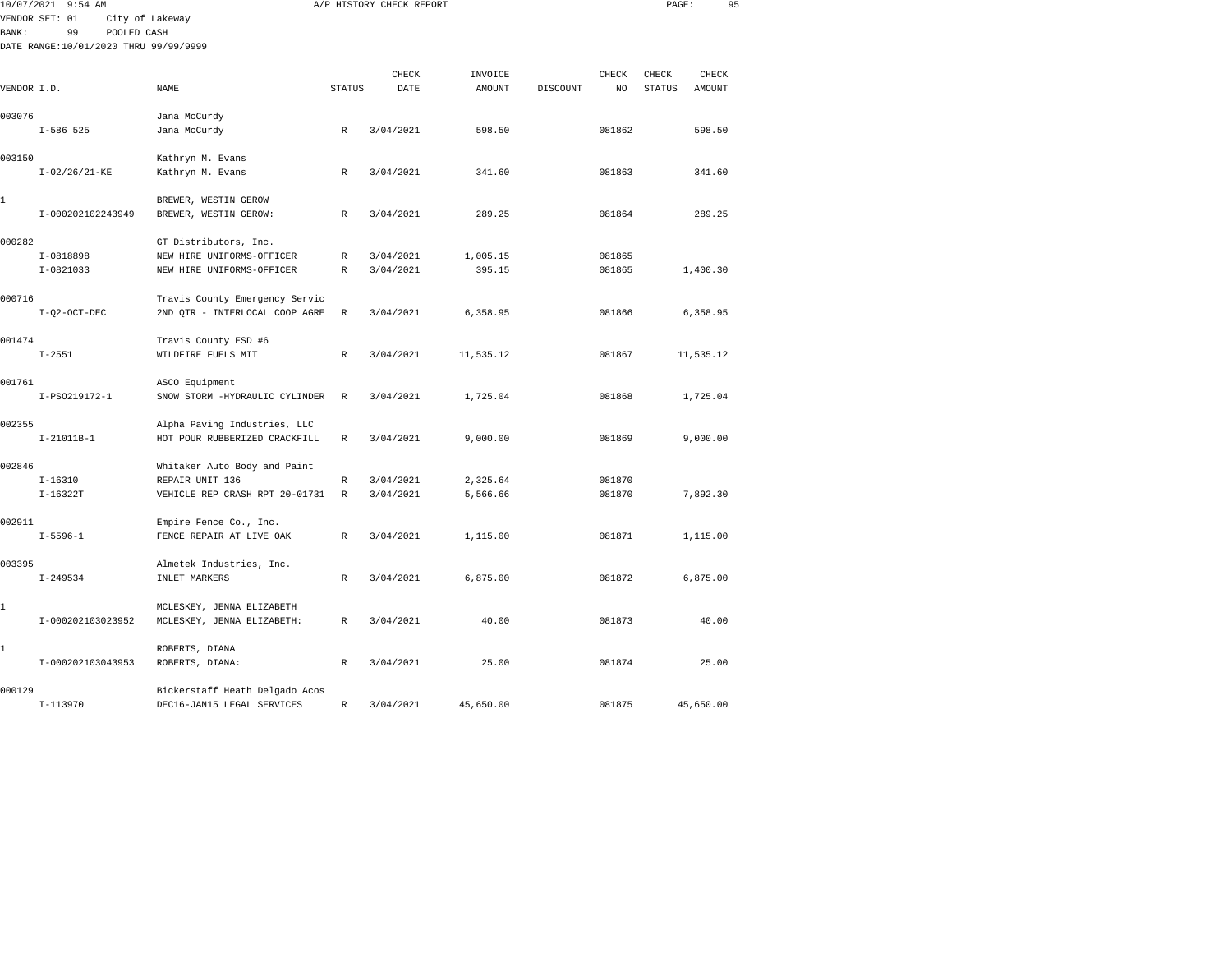| 10/07/2021 9:54 AM<br>VENDOR SET: 01                                                             |                                                                                                     |                                                                                                                                                                                                                                                                                                                                                                                                                                |                                                                                                          |                                                                                          |                                                                                                                        |          |                                                                         | 96                     |                                                                                                                                |
|--------------------------------------------------------------------------------------------------|-----------------------------------------------------------------------------------------------------|--------------------------------------------------------------------------------------------------------------------------------------------------------------------------------------------------------------------------------------------------------------------------------------------------------------------------------------------------------------------------------------------------------------------------------|----------------------------------------------------------------------------------------------------------|------------------------------------------------------------------------------------------|------------------------------------------------------------------------------------------------------------------------|----------|-------------------------------------------------------------------------|------------------------|--------------------------------------------------------------------------------------------------------------------------------|
|                                                                                                  |                                                                                                     |                                                                                                                                                                                                                                                                                                                                                                                                                                |                                                                                                          |                                                                                          |                                                                                                                        |          |                                                                         |                        |                                                                                                                                |
| 99                                                                                               |                                                                                                     |                                                                                                                                                                                                                                                                                                                                                                                                                                |                                                                                                          |                                                                                          |                                                                                                                        |          |                                                                         |                        |                                                                                                                                |
|                                                                                                  |                                                                                                     |                                                                                                                                                                                                                                                                                                                                                                                                                                |                                                                                                          |                                                                                          |                                                                                                                        |          |                                                                         |                        |                                                                                                                                |
|                                                                                                  |                                                                                                     |                                                                                                                                                                                                                                                                                                                                                                                                                                |                                                                                                          |                                                                                          |                                                                                                                        |          |                                                                         |                        |                                                                                                                                |
|                                                                                                  |                                                                                                     |                                                                                                                                                                                                                                                                                                                                                                                                                                |                                                                                                          |                                                                                          |                                                                                                                        |          |                                                                         |                        |                                                                                                                                |
|                                                                                                  |                                                                                                     |                                                                                                                                                                                                                                                                                                                                                                                                                                |                                                                                                          |                                                                                          |                                                                                                                        |          |                                                                         |                        |                                                                                                                                |
|                                                                                                  | GT Distributors, Inc.                                                                               |                                                                                                                                                                                                                                                                                                                                                                                                                                |                                                                                                          |                                                                                          |                                                                                                                        |          |                                                                         |                        |                                                                                                                                |
| C-INV0821286A                                                                                    | AMO/USED GUN GLOCK                                                                                  | R                                                                                                                                                                                                                                                                                                                                                                                                                              | 3/04/2021                                                                                                | 143.00CR                                                                                 |                                                                                                                        | 081876   |                                                                         |                        |                                                                                                                                |
| I-INV0819160                                                                                     | WINDHAM WEAPONRY RIFLE                                                                              | R                                                                                                                                                                                                                                                                                                                                                                                                                              | 3/04/2021                                                                                                | 779.00                                                                                   |                                                                                                                        | 081876   |                                                                         | 636.00                 |                                                                                                                                |
|                                                                                                  |                                                                                                     |                                                                                                                                                                                                                                                                                                                                                                                                                                |                                                                                                          |                                                                                          |                                                                                                                        |          |                                                                         |                        |                                                                                                                                |
|                                                                                                  | AT&T - 0738                                                                                         |                                                                                                                                                                                                                                                                                                                                                                                                                                |                                                                                                          |                                                                                          |                                                                                                                        |          |                                                                         |                        |                                                                                                                                |
|                                                                                                  |                                                                                                     |                                                                                                                                                                                                                                                                                                                                                                                                                                |                                                                                                          |                                                                                          |                                                                                                                        |          |                                                                         |                        |                                                                                                                                |
|                                                                                                  |                                                                                                     |                                                                                                                                                                                                                                                                                                                                                                                                                                |                                                                                                          |                                                                                          |                                                                                                                        |          |                                                                         |                        |                                                                                                                                |
|                                                                                                  |                                                                                                     |                                                                                                                                                                                                                                                                                                                                                                                                                                |                                                                                                          |                                                                                          |                                                                                                                        |          |                                                                         |                        |                                                                                                                                |
|                                                                                                  |                                                                                                     |                                                                                                                                                                                                                                                                                                                                                                                                                                |                                                                                                          |                                                                                          |                                                                                                                        |          |                                                                         |                        |                                                                                                                                |
|                                                                                                  | AT&T - 9533                                                                                         |                                                                                                                                                                                                                                                                                                                                                                                                                                |                                                                                                          |                                                                                          |                                                                                                                        |          |                                                                         |                        |                                                                                                                                |
| I-FEB3BILLING                                                                                    | FEB3 - 1102LC PHONE                                                                                 | $\mathbb{R}$                                                                                                                                                                                                                                                                                                                                                                                                                   | 3/04/2021                                                                                                | 80.84                                                                                    |                                                                                                                        | 081879   |                                                                         | 80.84                  |                                                                                                                                |
|                                                                                                  |                                                                                                     |                                                                                                                                                                                                                                                                                                                                                                                                                                |                                                                                                          |                                                                                          |                                                                                                                        |          |                                                                         |                        |                                                                                                                                |
|                                                                                                  | Workers Assistance Program                                                                          |                                                                                                                                                                                                                                                                                                                                                                                                                                |                                                                                                          |                                                                                          |                                                                                                                        |          |                                                                         |                        |                                                                                                                                |
| I-INV00077388                                                                                    | JAN 2021 WAP 114 EMPLOYEES                                                                          | $\mathbb{R}$                                                                                                                                                                                                                                                                                                                                                                                                                   | 3/04/2021                                                                                                | 250.80                                                                                   |                                                                                                                        | 081880   |                                                                         | 250.80                 |                                                                                                                                |
|                                                                                                  |                                                                                                     |                                                                                                                                                                                                                                                                                                                                                                                                                                |                                                                                                          |                                                                                          |                                                                                                                        |          |                                                                         |                        |                                                                                                                                |
|                                                                                                  |                                                                                                     |                                                                                                                                                                                                                                                                                                                                                                                                                                |                                                                                                          |                                                                                          |                                                                                                                        |          |                                                                         |                        |                                                                                                                                |
|                                                                                                  |                                                                                                     |                                                                                                                                                                                                                                                                                                                                                                                                                                |                                                                                                          |                                                                                          |                                                                                                                        |          |                                                                         |                        |                                                                                                                                |
|                                                                                                  |                                                                                                     |                                                                                                                                                                                                                                                                                                                                                                                                                                |                                                                                                          |                                                                                          |                                                                                                                        |          |                                                                         |                        |                                                                                                                                |
| I-LAC-JL-FEB25                                                                                   | JAN-FEB TAI CHI/YOGA                                                                                | $\mathbb{R}$                                                                                                                                                                                                                                                                                                                                                                                                                   | 3/04/2021                                                                                                | 1,400.00                                                                                 |                                                                                                                        | 081882   |                                                                         |                        |                                                                                                                                |
|                                                                                                  |                                                                                                     |                                                                                                                                                                                                                                                                                                                                                                                                                                |                                                                                                          |                                                                                          |                                                                                                                        |          |                                                                         |                        |                                                                                                                                |
|                                                                                                  | Stephanie McMurray                                                                                  |                                                                                                                                                                                                                                                                                                                                                                                                                                |                                                                                                          |                                                                                          |                                                                                                                        |          |                                                                         |                        |                                                                                                                                |
| I-LAC-JL-FEB26                                                                                   | FEB - LOW IMPACT CARDIO                                                                             | R                                                                                                                                                                                                                                                                                                                                                                                                                              | 3/04/2021                                                                                                | 184.10                                                                                   |                                                                                                                        | 081883   |                                                                         | 184.10                 |                                                                                                                                |
|                                                                                                  |                                                                                                     |                                                                                                                                                                                                                                                                                                                                                                                                                                |                                                                                                          |                                                                                          |                                                                                                                        |          |                                                                         |                        |                                                                                                                                |
|                                                                                                  |                                                                                                     |                                                                                                                                                                                                                                                                                                                                                                                                                                |                                                                                                          |                                                                                          |                                                                                                                        |          |                                                                         |                        |                                                                                                                                |
|                                                                                                  |                                                                                                     |                                                                                                                                                                                                                                                                                                                                                                                                                                |                                                                                                          |                                                                                          |                                                                                                                        |          |                                                                         |                        |                                                                                                                                |
|                                                                                                  |                                                                                                     |                                                                                                                                                                                                                                                                                                                                                                                                                                |                                                                                                          |                                                                                          |                                                                                                                        |          |                                                                         |                        |                                                                                                                                |
|                                                                                                  |                                                                                                     |                                                                                                                                                                                                                                                                                                                                                                                                                                |                                                                                                          |                                                                                          |                                                                                                                        |          |                                                                         |                        |                                                                                                                                |
|                                                                                                  |                                                                                                     |                                                                                                                                                                                                                                                                                                                                                                                                                                |                                                                                                          |                                                                                          |                                                                                                                        |          |                                                                         |                        |                                                                                                                                |
|                                                                                                  | Home Depot Credit Services                                                                          |                                                                                                                                                                                                                                                                                                                                                                                                                                |                                                                                                          |                                                                                          |                                                                                                                        |          |                                                                         |                        |                                                                                                                                |
|                                                                                                  |                                                                                                     | V                                                                                                                                                                                                                                                                                                                                                                                                                              | 3/08/2021                                                                                                | 1,398.02                                                                                 |                                                                                                                        | 081886   |                                                                         |                        |                                                                                                                                |
|                                                                                                  |                                                                                                     |                                                                                                                                                                                                                                                                                                                                                                                                                                |                                                                                                          |                                                                                          |                                                                                                                        |          |                                                                         |                        |                                                                                                                                |
|                                                                                                  | Home Depot Credit Services                                                                          |                                                                                                                                                                                                                                                                                                                                                                                                                                |                                                                                                          |                                                                                          |                                                                                                                        |          |                                                                         |                        |                                                                                                                                |
| M-CHECK                                                                                          |                                                                                                     | V                                                                                                                                                                                                                                                                                                                                                                                                                              | 3/08/2021                                                                                                |                                                                                          |                                                                                                                        | 081886   |                                                                         |                        |                                                                                                                                |
|                                                                                                  |                                                                                                     |                                                                                                                                                                                                                                                                                                                                                                                                                                |                                                                                                          |                                                                                          |                                                                                                                        |          |                                                                         |                        |                                                                                                                                |
|                                                                                                  |                                                                                                     |                                                                                                                                                                                                                                                                                                                                                                                                                                |                                                                                                          |                                                                                          |                                                                                                                        |          |                                                                         |                        |                                                                                                                                |
|                                                                                                  |                                                                                                     |                                                                                                                                                                                                                                                                                                                                                                                                                                |                                                                                                          |                                                                                          |                                                                                                                        |          |                                                                         |                        |                                                                                                                                |
|                                                                                                  | Card Service Center                                                                                 |                                                                                                                                                                                                                                                                                                                                                                                                                                |                                                                                                          |                                                                                          |                                                                                                                        |          |                                                                         |                        |                                                                                                                                |
| 000282<br>001231<br>001940<br>002596<br>003048<br>003354<br>003399<br>000334<br>000334<br>000334 | VENDOR I.D.<br>$I-02/19/21-0738$<br>I-9873538324<br>$I - 0121$<br>I-LAC-DG-JAN22<br>I-SWIM-DJ-FEB10 | City of Lakeway<br>POOLED CASH<br>DATE RANGE:10/01/2020 THRU 99/99/9999<br>NAME<br>AT&T - 0738<br>Verizon Wireless - 00001<br>JAN-FEB MIFI/BROADBAND<br>Travis County<br>Jan 21Warrant Fee Services<br>Jeffrey A. Arbeit<br>ERIC WINTER<br>PICKLEBALL REFUN<br>RICHARD REEVES<br>REF MASTERS<br>I-01/29/2021 CC4109 Home Depot Credit Services<br>Home Depot Credit Services<br>I-01/29/2021 CC4109 Home Depot Credit Services | $\mathbb{R}$<br>$\mathbb{R}$<br>R<br>$\mathbb{R}$<br>$\mathbb{R}$<br>Home Depot Credit ServicVOIDED<br>R | CHECK<br>STATUS<br>DATE<br>3/04/2021<br>3/04/2021<br>3/04/2021<br>3/04/2021<br>3/04/2021 | A/P HISTORY CHECK REPORT<br>INVOICE<br>AMOUNT<br>4,138.05<br>2,982.35<br>400.00<br>25.00<br>80.00<br>3/08/2021 Reissue | DISCOUNT | CHECK<br>NO<br>081877<br>081878<br>081881<br>081884<br>081885<br>081887 | CHECK<br><b>STATUS</b> | PAGE:<br>CHECK<br>AMOUNT<br>4,138.05<br>2,982.35<br>400.00<br>1,400.00<br>25.00<br>80.00<br>1,398.02<br>1,398.02CR<br>1,398.02 |

I-2/8/2021 - 3275 CC3275 - PD R 3/08/2021 748.33 081888 748.33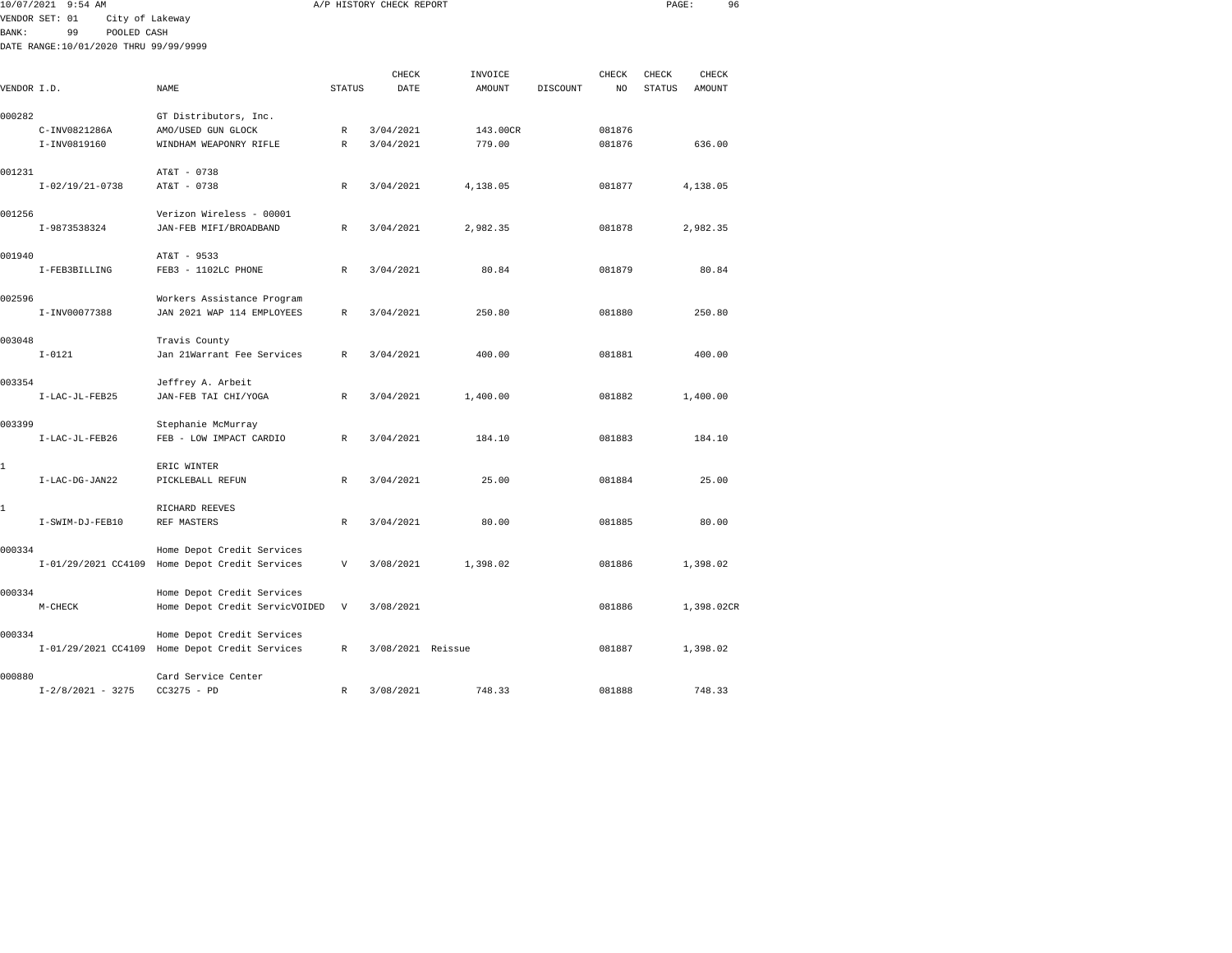| 10/07/2021   | $9:54$ AM                             |                                                      |                   | A/P HISTORY CHECK REPORT |                |          |                  | PAGE:         |               | 97 |
|--------------|---------------------------------------|------------------------------------------------------|-------------------|--------------------------|----------------|----------|------------------|---------------|---------------|----|
|              | VENDOR SET: 01                        | City of Lakeway                                      |                   |                          |                |          |                  |               |               |    |
| <b>BANK:</b> | 99<br>POOLED CASH                     |                                                      |                   |                          |                |          |                  |               |               |    |
|              | DATE RANGE:10/01/2020 THRU 99/99/9999 |                                                      |                   |                          |                |          |                  |               |               |    |
|              |                                       |                                                      |                   |                          |                |          |                  |               |               |    |
|              |                                       |                                                      |                   | CHECK                    | INVOICE        |          | CHECK            | CHECK         | CHECK         |    |
| VENDOR I.D.  |                                       | <b>NAME</b>                                          | <b>STATUS</b>     | DATE                     | <b>AMOUNT</b>  | DISCOUNT | N <sub>O</sub>   | <b>STATUS</b> | <b>AMOUNT</b> |    |
|              |                                       |                                                      |                   |                          |                |          |                  |               |               |    |
| 000237       |                                       | Dell Marketing LP                                    |                   |                          |                |          |                  |               |               |    |
|              | I-10459001131                         | Docking Station                                      | $\mathbb R$       | 3/08/2021                | 128.44         |          | 081889           |               | 128.44        |    |
| 000344       |                                       | Tyler Technologies (Incode) In                       |                   |                          |                |          |                  |               |               |    |
|              | $I - 025 - 322055$                    | Tyler Technologies (Incode) In                       | $\mathbb{R}$      | 3/08/2021                | 285.00         |          | 081890           |               | 285.00        |    |
|              |                                       |                                                      |                   |                          |                |          |                  |               |               |    |
| 000599       |                                       | Travis County WCID #17                               |                   |                          |                |          |                  |               |               |    |
|              | $I-216473 - FEB$                      | Travis County WCID #17                               | R                 | 3/08/2021                | 699.36         |          | 081891           |               | 699.36        |    |
|              |                                       |                                                      |                   |                          |                |          |                  |               |               |    |
| 001387       |                                       | Franklin Legal Publishing, Inc                       |                   |                          |                |          |                  |               |               |    |
|              | $I - 2007487$                         | Franklin Legal Publishing, Inc                       | R                 | 3/08/2021                | 2,019.00       |          | 081892           |               | 2,019.00      |    |
|              |                                       |                                                      |                   |                          |                |          |                  |               |               |    |
| 001881       |                                       | MTM Recognition Coproration                          |                   |                          |                |          |                  |               |               |    |
|              | $I - 00174558$                        | MTM Recognition Coproration                          | R                 | 3/08/2021                | 232.32         |          | 081893           |               | 232.32        |    |
|              |                                       |                                                      |                   |                          |                |          |                  |               |               |    |
| 002227       |                                       | Lakeway Texaco Station, LLC                          |                   |                          |                |          |                  |               |               |    |
|              | $I-0031869$<br>$I-0031972$            | UNIT 905 - EMISSION INSPECT<br>UNIT 122 - OIL CHANGE | R<br>$\mathbb{R}$ | 3/08/2021<br>3/08/2021   | 18.50<br>68.00 |          | 081894<br>081894 |               |               |    |
|              | $I-0031981$                           | UNIT 194 - OIL CHANGE                                | $\mathbb{R}$      | 3/08/2021                | 139.00         |          | 081894           |               |               |    |
|              | $I-0032020$                           | UNIT 134 - OIL CHANGE                                | R                 | 3/08/2021                | 253.25         |          | 081894           |               |               |    |
|              | $I-0032025$                           | UNIT 201 - OIL CHANGE                                | R                 | 3/08/2021                | 75.00          |          | 081894           |               |               |    |
|              | $I-0032084$                           | UNIT 195 - OIL CHANGE                                | R                 | 3/08/2021                | 220.00         |          | 081894           |               |               |    |
|              | I-0032164                             | UNIT 161 - OIL CHANGE                                | R                 | 3/08/2021                | 75.00          |          | 081894           |               |               |    |
|              | I-0032174                             | UNIT 193 - OIL CHANGE                                | R                 | 3/08/2021                | 235.00         |          | 081894           |               |               |    |
|              | $I-0032180$                           | UNIT 112 - OIL /TIRES                                | R                 | 3/08/2021                | 820.90         |          | 081894           |               |               |    |
|              | I-0032206                             | UNIT 193 - BATTERY                                   | R                 | 3/08/2021                | 240.00         |          | 081894           |               |               |    |
|              | I-00322707                            | UNIT 112 - TRANSMISSION FLUID                        | R                 | 3/08/2021                | 412.31         |          | 081894           |               |               |    |
|              | I-0032272                             | UNIT 181 OIL CHANGE                                  | $\mathbb{R}$      | 3/08/2021                | 484.03         |          | 081894           |               |               |    |
|              | I-0032273                             | UNIT 707 - BDS EMISSION INSP                         | R                 | 3/08/2021                | 18.50          |          | 081894           |               |               |    |
|              | $I-0032276$                           | UNIT 132 - BDSD EMISSION INSP                        | R                 | 3/08/2021                | 18.50          |          | 081894           |               |               |    |
|              | $I-0032293$                           | UNIT 181 - BRAKE PADS                                | $\mathbb{R}$      | 3/08/2021                | 500.00         |          | 081894           |               |               |    |
|              | $I-0032309$                           | UNIT 195 - TIRES                                     | $\mathbb{R}$      | 3/08/2021                | 64.00          |          | 081894           |               |               |    |
|              | I-0032312                             | UNIT 195 - TIRES                                     | R                 | 3/08/2021                | 500.00         |          | 081894           |               |               |    |
|              | $I-003295$                            | UNIT 165 - BRACK CHECK                               | R                 | 3/08/2021                | 780.20         |          | 081894           |               | 4,922.19      |    |
|              |                                       |                                                      |                   |                          |                |          |                  |               |               |    |
| 002282       |                                       | ProStar Services, Inc dba Park                       |                   |                          |                |          |                  |               |               |    |
|              | I-10482692                            | ProStar Services, Inc dba Park                       | R                 | 3/08/2021                | 72.85          |          | 081896           |               | 72.85         |    |
|              |                                       |                                                      |                   |                          |                |          |                  |               |               |    |
| 002629       |                                       | Ewald Kubota, Inc.                                   |                   |                          |                |          |                  |               |               |    |
|              | $I-3521283$                           | Ewald Kubota, Inc.                                   | R                 | 3/08/2021                | 678.70         |          | 081897           |               | 678.70        |    |
| 002765       |                                       | International Association of L                       |                   |                          |                |          |                  |               |               |    |
|              | $I - 38894$                           | PD DUES FISHER 2021 - 2022                           | R                 | 3/08/2021                | 55.00          |          | 081898           |               |               |    |
|              | $I - 38955$                           | PD DUES - GAVIT                                      | R                 | 3/08/2021                | 55.00          |          | 081898           |               | 110.00        |    |
|              |                                       |                                                      |                   |                          |                |          |                  |               |               |    |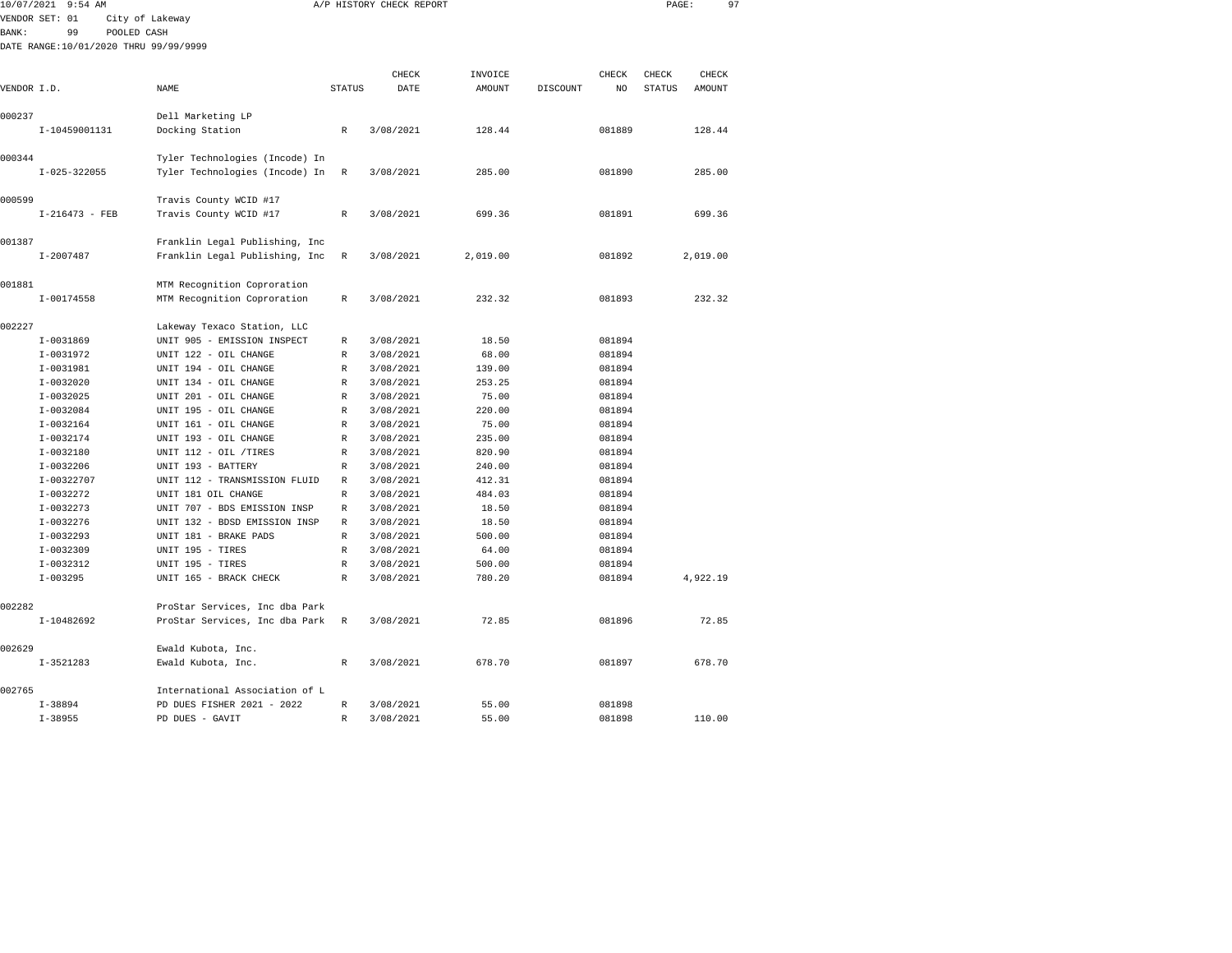|             | 10/07/2021 9:54 AM                    |                                |               | A/P HISTORY CHECK REPORT |           |          |        | PAGE:         | 98         |  |
|-------------|---------------------------------------|--------------------------------|---------------|--------------------------|-----------|----------|--------|---------------|------------|--|
|             | VENDOR SET: 01                        | City of Lakeway                |               |                          |           |          |        |               |            |  |
| BANK:       | 99<br>POOLED CASH                     |                                |               |                          |           |          |        |               |            |  |
|             | DATE RANGE:10/01/2020 THRU 99/99/9999 |                                |               |                          |           |          |        |               |            |  |
|             |                                       |                                |               |                          |           |          |        |               |            |  |
|             |                                       |                                |               | CHECK                    | INVOICE   |          | CHECK  | CHECK         | CHECK      |  |
| VENDOR I.D. |                                       | NAME                           | <b>STATUS</b> | DATE                     | AMOUNT    | DISCOUNT | NO     | <b>STATUS</b> | AMOUNT     |  |
|             |                                       |                                |               |                          |           |          |        |               |            |  |
| 002768      |                                       | Tramco Corp DBA Neighborhood P |               |                          |           |          |        |               |            |  |
|             | $I-16227$                             | LAC - SNOWSTORM - PIPES        | R             | 3/08/2021                | 528.75    |          | 081899 |               |            |  |
|             | $I-16232$                             | LAC - SNOWSTORM - PIPES        | $\mathbb R$   | 3/08/2021                | 612.30    |          | 081899 |               | 1,141.05   |  |
|             |                                       |                                |               |                          |           |          |        |               |            |  |
| 003073      |                                       | Ozark Bottled Water dba Hill C |               |                          |           |          |        |               |            |  |
|             | $I - 031487$                          | Ozark Bottled Water dba Hill C | V             | 3/08/2021                | 48.98     |          | 081900 |               | 48.98      |  |
|             |                                       |                                |               |                          |           |          |        |               |            |  |
| 003073      |                                       | Ozark Bottled Water dba Hill C |               |                          |           |          |        |               |            |  |
|             | M-CHECK                               | Ozark Bottled Water dba VOIDED | V             | 3/08/2021                |           |          | 081900 |               | 48.98CR    |  |
|             |                                       |                                |               |                          |           |          |        |               |            |  |
| 003251      |                                       | WLE, LLC.                      |               |                          |           |          |        |               |            |  |
|             | $I-15932$                             | PR 2020 & 2021 Payment Diff    | R             | 3/08/2021                | 868.53    |          | 081901 |               |            |  |
|             | $I - 16146$                           | FEB LANDSCAPE CONTRACT         | R             | 3/08/2021                | 13,629.86 |          | 081901 |               | 14,498.39  |  |
|             |                                       |                                |               |                          |           |          |        |               |            |  |
| 003318      |                                       | The UPS Store #4214            |               |                          |           |          |        |               |            |  |
|             | $I-2-10-21$ PARKER                    | The UPS Store #4214            | R             | 3/08/2021                | 60.44     |          | 081902 |               | 60.44      |  |
|             |                                       |                                |               |                          |           |          |        |               |            |  |
| 003349      |                                       | Texan Urgent Care, PLLC        |               |                          |           |          |        |               |            |  |
|             | $I - 4047646$                         | Texan Urgent Care, PLLC        | $\mathbb R$   | 3/08/2021                | 131.00    |          | 081903 |               | 131.00     |  |
|             |                                       |                                |               |                          |           |          |        |               |            |  |
| 003400      |                                       | Murphy Connected Ent. Inc.     |               |                          |           |          |        |               |            |  |
|             | $I - 1098$                            | BDS Envelop                    | $\mathbf{V}$  | 3/08/2021                | 271.00    |          | 081904 |               |            |  |
|             | $I-1193$                              | SW April Billing               | V             | 3/08/2021                | 736.21    |          | 081904 |               | 1,007.21   |  |
|             |                                       |                                |               |                          |           |          |        |               |            |  |
| 003400      |                                       | Murphy Connected Ent. Inc.     |               |                          |           |          |        |               |            |  |
|             | $M-CHECK$                             | Murphy Connected Ent. InVOIDED | V             | 3/08/2021                |           |          | 081904 |               | 1,007.21CR |  |
|             |                                       |                                |               |                          |           |          |        |               |            |  |
| 000344      |                                       | Tyler Technologies (Incode) In |               |                          |           |          |        |               |            |  |
|             | $I-025-324473$                        | Tyler Technologies (Incode) In | R             | 3/08/2021                | 285.00    |          | 081905 |               | 285.00     |  |
|             |                                       |                                |               |                          |           |          |        |               |            |  |
| 000371      |                                       | Koetter Fire Protection of Aus |               |                          |           |          |        |               |            |  |
|             | $I-278990$                            | Annual Backflow Inspection     | R             | 3/08/2021                | 570.00    |          | 081906 |               |            |  |
|             | $I - 279147$                          | Fire Protection - $2/21-1/22$  | R             | 3/08/2021                | 420.00    |          | 081906 |               |            |  |
|             | $I - 279546$                          | Fire Monitoring Serv-CH        | R             | 3/08/2021                | 99.00     |          | 081906 |               | 1,089.00   |  |
|             |                                       |                                |               |                          |           |          |        |               |            |  |
| 000504      |                                       | ACP International              |               |                          |           |          |        |               |            |  |
|             | $I-S21-0123$                          | ACP International              | R             | 3/08/2021                | 139.95    |          | 081907 |               | 139.95     |  |
|             |                                       |                                |               |                          |           |          |        |               |            |  |

I-5123 Leashes R 3/08/2021 88.28 081908 88.28

I-32903 Austin Public Health R 3/08/2021 359.00 081909 359.00

88.28

000726 C Specialties, Inc.

000769 Austin Public Health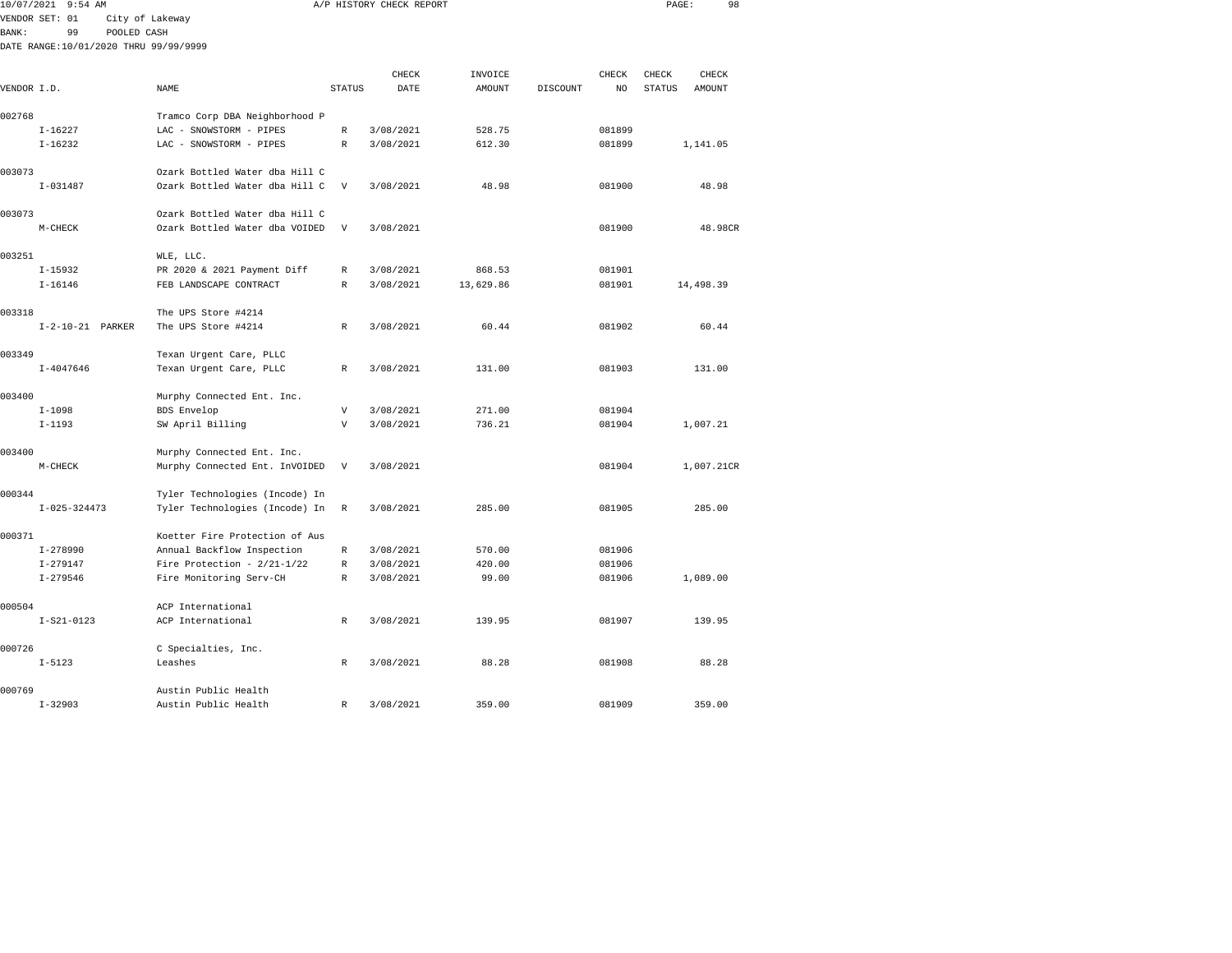| 10/07/2021   | 9:54 AM                                                                                         |                                                                              |                  | A/P HISTORY CHECK REPORT |                          |                         | 99<br>PAGE:                               |  |
|--------------|-------------------------------------------------------------------------------------------------|------------------------------------------------------------------------------|------------------|--------------------------|--------------------------|-------------------------|-------------------------------------------|--|
| <b>BANK:</b> | VENDOR SET: 01<br>City of Lakeway<br>99<br>POOLED CASH<br>DATE RANGE:10/01/2020 THRU 99/99/9999 |                                                                              |                  |                          |                          |                         |                                           |  |
| VENDOR I.D.  |                                                                                                 | NAME                                                                         | <b>STATUS</b>    | CHECK<br>DATE            | INVOICE<br><b>AMOUNT</b> | CHECK<br>DISCOUNT<br>NO | CHECK<br>CHECK<br><b>STATUS</b><br>AMOUNT |  |
| 001163       | $I - 70832$                                                                                     | B2B Copies LLC<br>B2B Copies LLC                                             | $\mathbb{R}$     | 3/08/2021                | 590.00                   | 081910                  | 590.00                                    |  |
| 001589       | I-5051038403                                                                                    | Cintas Corp No.2 dba Cintas Fi<br>First Aid Supplies                         | R                | 3/08/2021                | 237.43                   | 081911                  | 237.43                                    |  |
| 002109       | I-707734147-01<br>I-707734490-01                                                                | Fun Express, LLC<br>Events - Eggstravaganza<br>Events - Cottontail Eggspress | R<br>$\mathbb R$ | 3/08/2021<br>3/08/2021   | 863.01<br>88.66          | 081912<br>081912        | 951.67                                    |  |
| 002175       | $I - 7068108$                                                                                   | CDW LLC<br>APC SMART UPS 420 VA                                              | $\mathbb{R}$     | 3/08/2021                | 135.65                   | 081913                  | 135.65                                    |  |
| 002348       | $I - 6506$                                                                                      | ASAP Stone & Landscape Supply,<br>White Chop 4"                              | $\mathbb R$      | 3/08/2021                | 144.40                   | 081914                  | 144.40                                    |  |
| 002698       | I-P36283254                                                                                     | Batteries Plus Holding Corpora<br>Batteries Plus Holding Corpora             | R                | 3/08/2021                | 10.95                    | 081915                  | 10.95                                     |  |
| 002888       | $I - 1469$                                                                                      | I.O. Inspections Inc.<br>February 2021 Inspections                           | $\mathbb{R}$     | 3/08/2021                | 4,425.00                 | 081916                  | 4,425.00                                  |  |
| 003035       | $I-IA5248$                                                                                      | Progressive Commercial Aquatic<br>Water Mgmt Program Feb. 2021               | R                | 3/08/2021                | 550.00                   | 081917                  | 550.00                                    |  |
| 003073       | $I - 063617$                                                                                    | Ozark Bottled Water dba Hill C<br>Ozark Bottled Water dba Hill C             | $\mathbb R$      | 3/08/2021                | 9.49                     | 081918                  | 9.49                                      |  |
| 003139       | I-GB00400352                                                                                    | SHI-Government Solutions, Inc.<br>2 PDF Studio Prof License                  | R                | 3/08/2021                | 256.00                   | 081919                  | 256.00                                    |  |
| 003301       | $I - 1036$                                                                                      | Unique Prints LLC<br>Unique Prints LLC                                       | R                | 3/08/2021                | 944.95                   | 081920                  | 944.95                                    |  |
| 000180       | I-949964784793                                                                                  | City of Austin-Austin Energy<br>916 S FM620 - Feb Print                      | R                | 3/08/2021                | 56.28                    | 081921                  | 56.28                                     |  |
| 000339       | I-03/02/21-25-600000 3103 Lakeway Blvd                                                          | Hurst Creek MUD                                                              | R                | 3/08/2021                | 561.39                   | 081922                  | 561.39                                    |  |

000422 Terri Mitchell I-DJ - TR FEB CLASS Terri Mitchell Feb Classes R 3/08/2021 308.70 081923 308.70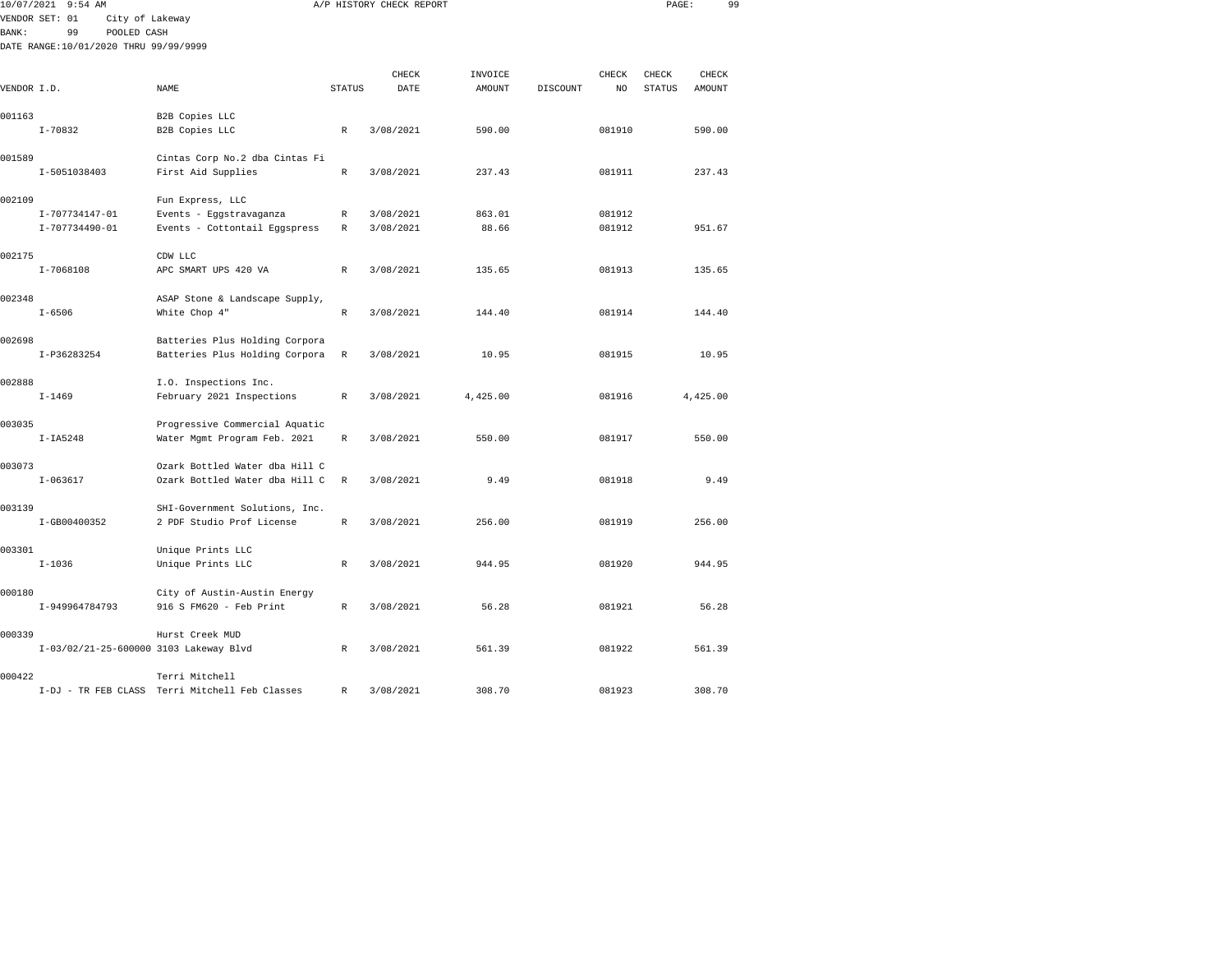|             | 10/07/2021 9:54 AM                    |                                                       |                  | A/P HISTORY CHECK REPORT |                |          |                  | PAGE:  |          | 100 |
|-------------|---------------------------------------|-------------------------------------------------------|------------------|--------------------------|----------------|----------|------------------|--------|----------|-----|
|             | VENDOR SET: 01<br>City of Lakeway     |                                                       |                  |                          |                |          |                  |        |          |     |
| BANK:       | POOLED CASH<br>99                     |                                                       |                  |                          |                |          |                  |        |          |     |
|             | DATE RANGE:10/01/2020 THRU 99/99/9999 |                                                       |                  |                          |                |          |                  |        |          |     |
|             |                                       |                                                       |                  |                          |                |          |                  |        |          |     |
|             |                                       |                                                       |                  | CHECK                    | INVOICE        |          | CHECK            | CHECK  | CHECK    |     |
| VENDOR I.D. |                                       | NAME                                                  | STATUS           | DATE                     | AMOUNT         | DISCOUNT | NO               | STATUS | AMOUNT   |     |
|             |                                       |                                                       |                  |                          |                |          |                  |        |          |     |
| 000585      |                                       | Spectrum Business dba Time War                        |                  |                          |                |          |                  |        |          |     |
|             | I-0260903022521                       | Fiber - 1941 Lohmans 2/25-3/24                        | $\mathbb{R}$     | 3/08/2021                | 2,426.98       |          | 081924           |        | 2,426.98 |     |
|             |                                       |                                                       |                  |                          |                |          |                  |        |          |     |
| 000880      |                                       | Card Service Center<br>RECURRING MICROSOFT ONLINE SER |                  | 3/08/2021                | 59.54          |          | 081925           |        | 59.54    |     |
|             | $I-02/08/2021-5691$                   |                                                       | $\mathbb R$      |                          |                |          |                  |        |          |     |
| 002396      |                                       | Webster Bank, NA                                      |                  |                          |                |          |                  |        |          |     |
|             | I-W288120                             | FEB4 - HSA FEES                                       | R                | 3/08/2021                | 145.00         |          | 081926           |        | 145.00   |     |
|             |                                       |                                                       |                  |                          |                |          |                  |        |          |     |
| 002398      |                                       | Janet L Risser                                        |                  |                          |                |          |                  |        |          |     |
|             | I-DJ - JR FEB CLASS Janet L Risser    |                                                       | R                | 3/08/2021                | 243.60         |          | 081927           |        | 243.60   |     |
|             |                                       |                                                       |                  |                          |                |          |                  |        |          |     |
| 002476      |                                       | Central Texas Water Coalition,                        |                  |                          |                |          |                  |        |          |     |
|             | $I-03/01/2021$ ILA                    | 2021ILA CENTRAL TX WATER ASSOC                        | $\,$ R           | 3/08/2021                | 5,000.00       |          | 081928           |        | 5,000.00 |     |
|             |                                       |                                                       |                  |                          |                |          |                  |        |          |     |
| 002596      |                                       | Workers Assistance Program                            |                  |                          |                |          |                  |        |          |     |
|             | I-INV00077666                         | Workers Assistance Prog - FEB                         | R                | 3/08/2021                | 253.00         |          | 081929           |        | 253.00   |     |
|             |                                       |                                                       |                  |                          |                |          |                  |        |          |     |
| 002768      |                                       | Tramco Corp DBA Neighborhood P                        |                  |                          |                |          |                  |        |          |     |
|             | $I-16293$                             | Water heater                                          | R                | 3/08/2021                | 3,531.00       |          | 081930           |        | 3,531.00 |     |
|             |                                       |                                                       |                  |                          |                |          |                  |        |          |     |
| 002838      |                                       | FleetCor Technologies, Inc dba                        |                  |                          |                |          |                  |        |          |     |
|             | I-NP59706394                          | FUEL AND CAR WASHES                                   | R                | 3/08/2021                | 5,743.92       |          | 081931           |        | 5,743.92 |     |
| 000164      |                                       | Arnold Oil Company of Austin,                         |                  |                          |                |          |                  |        |          |     |
|             | $I - 8048161$                         | Arnold Oil Company of Austin,                         | $\mathbb R$      | 3/11/2021                | 88.68          |          | 081932           |        |          |     |
|             | I-8050986                             | Arnold Oil Company of Austin,                         | R                | 3/11/2021                | 8.23           |          | 081932           |        |          |     |
|             | $I - 8056284$                         | Arnold Oil Company of Austin,                         | $\mathbb{R}$     | 3/11/2021                | 83.22          |          | 081932           |        | 180.13   |     |
|             |                                       |                                                       |                  |                          |                |          |                  |        |          |     |
| 000282      |                                       | GT Distributors, Inc.                                 |                  |                          |                |          |                  |        |          |     |
|             | I-INV0824594                          | GT Distributors, Inc.                                 | R                | 3/11/2021                | 190.73         |          | 081933           |        |          |     |
|             | I-INV0824894                          | GT Distributors, Inc.                                 | $\mathbb{R}$     | 3/11/2021                | 698.75         |          | 081933           |        | 889.48   |     |
|             |                                       |                                                       |                  |                          |                |          |                  |        |          |     |
| 000296      |                                       | Grainger, Inc                                         |                  |                          |                |          |                  |        |          |     |
|             | I-9813831618                          | Batteries for Flashlights                             | $\mathbb R$      | 3/11/2021                | 66.33          |          | 081934           |        | 66.33    |     |
|             |                                       |                                                       |                  |                          |                |          |                  |        |          |     |
| 000334      |                                       | Home Depot Credit Services                            |                  |                          |                |          |                  |        |          |     |
|             | $C-8154995$                           | Strap Hinge                                           | R                | 3/11/2021                | 58.65CR        |          | 081935           |        |          |     |
|             | $I-1060915$                           | Home Depot Credit Services                            | $\mathbb{R}$     | 3/11/2021                | 89.68          |          | 081935           |        |          |     |
|             | $I - 2012415$                         | Home Depot Credit Services                            | $\mathbb R$      | 3/11/2021                | 27.50          |          | 081935           |        |          |     |
|             | $I - 22513$                           | Measuring Wheel                                       | R                | 3/11/2021                | 59.47          |          | 081935           |        |          |     |
|             | $I-3060778$                           | Shovel, poly roll, tray liner                         | R                | 3/11/2021                | 57.46          |          | 081935           |        |          |     |
|             | $I-3060787$<br>$I - 614088$           | Basic Merv 7<br>Hex Nuts, Washers, Scrws              | R<br>$\mathbb R$ | 3/11/2021<br>3/11/2021   | 53.64<br>84.57 |          | 081935<br>081935 |        |          |     |
|             | $I - 615391$                          | Gorilla Glue                                          | R                | 3/11/2021                | 5.47           |          | 081935           |        |          |     |
|             | $I - 7060614$                         | Stain Oil, Gloves, Brush                              | R                | 3/11/2021                | 102.06         |          | 081935           |        |          |     |
|             | $I - 7610851$                         | Grev Silicone, Bolts, Clamp                           | R                | 3/11/2021                | 38.16          |          | 081935           |        |          |     |
|             |                                       |                                                       |                  |                          |                |          |                  |        |          |     |

I-761794 Sharkbite Valve & Coupling R 3/11/2021 51.95 081935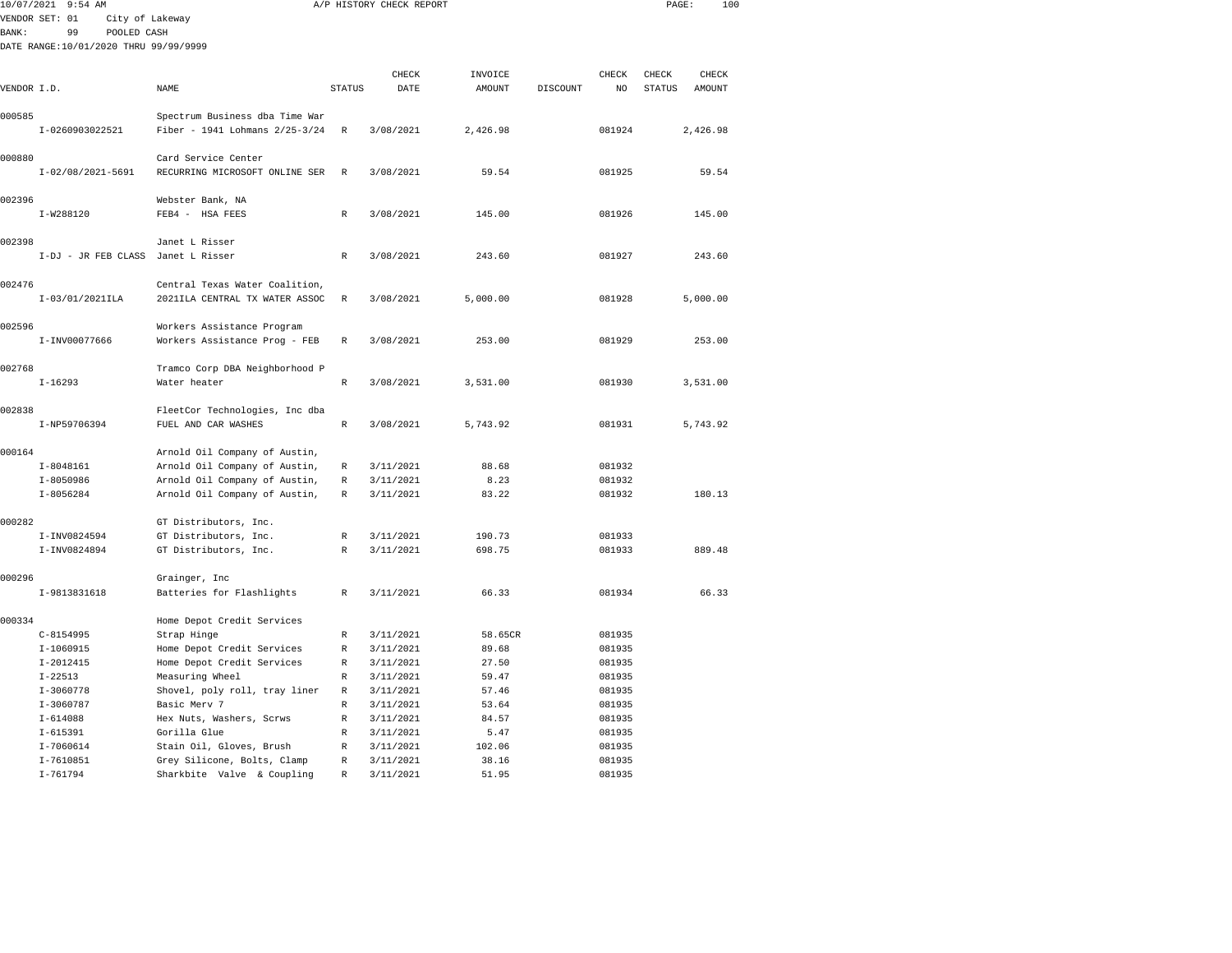| 10/07/2021 9:54 AM<br>A/P HISTORY CHECK REPORT |                                       |                 |                                |               |           |         |          | PAGE:  | 101           |          |  |
|------------------------------------------------|---------------------------------------|-----------------|--------------------------------|---------------|-----------|---------|----------|--------|---------------|----------|--|
|                                                |                                       |                 |                                |               |           |         |          |        |               |          |  |
|                                                | VENDOR SET: 01                        | City of Lakeway |                                |               |           |         |          |        |               |          |  |
| BANK:                                          | 99                                    | POOLED CASH     |                                |               |           |         |          |        |               |          |  |
|                                                | DATE RANGE:10/01/2020 THRU 99/99/9999 |                 |                                |               |           |         |          |        |               |          |  |
|                                                |                                       |                 |                                |               | CHECK     | INVOICE |          | CHECK  | CHECK         | CHECK    |  |
| VENDOR I.D.                                    |                                       |                 | NAME                           | <b>STATUS</b> | DATE      | AMOUNT  | DISCOUNT | NO     | <b>STATUS</b> | AMOUNT   |  |
|                                                | $I - 8055338$                         |                 | Trd SEal TApe, Braid FCT Line  | R             | 3/11/2021 | 56.43   |          | 081935 |               |          |  |
|                                                | I-9061115                             |                 | Home Depot Credit Services     | R             | 3/11/2021 | 452.78  |          | 081935 |               |          |  |
|                                                | $I-906115$                            |                 | Home Depot Credit Services     | R             | 3/11/2021 | 340.32  |          | 081935 |               |          |  |
|                                                | I-H6531-1519172851                    |                 | Plywood & Blk Mats             | R             | 3/11/2021 | 866.25  |          | 081935 |               | 2,227.09 |  |
| 000371                                         |                                       |                 | Koetter Fire Protection of Aus |               |           |         |          |        |               |          |  |
|                                                | $I - 279098$                          |                 | Koetter Fire Protection of Aus | R             | 3/11/2021 | 412.00  |          | 081936 |               | 412.00   |  |
| 000406                                         |                                       |                 | Marcelo's, Inc.                |               |           |         |          |        |               |          |  |
|                                                | $I-106016$                            |                 | Marcelo's, Inc.                | $\mathbb{R}$  | 3/11/2021 | 545.18  |          | 081937 |               | 545.18   |  |
|                                                |                                       |                 |                                |               |           |         |          |        |               |          |  |

| 000406 | $I-106016$          | Marcelo's, Inc.<br>Marcelo's, Inc.             | R            | 3/11/2021 | 545.18   | 081937 | 545.18   |
|--------|---------------------|------------------------------------------------|--------------|-----------|----------|--------|----------|
| 000880 | $I-2/8/2021 - 3390$ | Card Service Center<br>Card Service Center     | R            | 3/11/2021 | 2,647.87 | 081938 | 2,647.87 |
|        |                     |                                                |              |           |          |        |          |
| 001482 | $I-125264$          | Justice Pest Services<br>Justice Pest Services | $\mathbb{R}$ | 3/11/2021 | 225.00   | 081939 | 225.00   |
| 001848 |                     | Community Coffee Company, LLC                  |              |           |          |        |          |
|        | I-12465106180       | Community Coffee Company, LLC                  | R            | 3/11/2021 | 116.90   | 081940 |          |
|        | I-12465106181       | Community Coffee Company, LLC                  | R            | 3/11/2021 | 71.55    | 081940 | 188.45   |
| 001881 |                     | MTM Recognition Coproration                    |              |           |          |        |          |
|        | $I - 6049500$       | MTM Recognition Coproration                    | R            | 3/11/2021 | 94.41    | 081941 | 94.41    |
| 002227 |                     | Lakeway Texaco Station, LLC                    |              |           |          |        |          |
|        | $I-0032327$         | Oil Change - 2019 Tahoe                        | R            | 3/11/2021 | 60.00    | 081942 |          |
|        | $I-0032397$         | Water pump repair - 2019 Tahoe                 | R            | 3/11/2021 | 679.97   | 081942 | 739.97   |
| 002583 |                     | Verizon Connect NWF INC.                       |              |           |          |        |          |
|        | I-0SV000002353145   | Verizon Connect NWF INC.                       | R            | 3/11/2021 | 337.61   | 081943 | 337.61   |
| 003406 |                     | AUSTIN HI.K, INC                               |              |           |          |        |          |
|        | $I-110414$          | AUSTIN HI.K, INC                               | R            | 3/11/2021 | 500.00   | 081944 | 500.00   |
| 003407 |                     |                                                |              |           |          |        |          |
|        |                     | Data Armor LCC                                 |              |           |          |        |          |
|        | I-1001422379        | On Site Shredding                              | R            | 3/11/2021 | 160.00   | 081945 | 160.00   |
| 000180 |                     | City of Austin-Austin Energy                   |              |           |          |        |          |
|        | I-024602756406      | March billing 3207 Neidardt Dr                 | R            | 3/15/2021 | 21.67    | 081946 |          |
|        | I-461336186724      | March Billing - 200 1/2 S FM 6                 | R            | 3/15/2021 | 30.76    | 081946 | 52.43    |
| 000296 |                     | Grainger, Inc                                  |              |           |          |        |          |
|        | I-9713763564        | Grainger, Inc                                  | R            | 3/15/2021 | 233.40   | 081947 |          |
|        | I-9723625902        | Grainger, Inc                                  | R            | 3/15/2021 | 116.70   | 081947 |          |
|        | I-9746893875        | Grainger, Inc                                  | R            | 3/15/2021 | 136.48   | 081947 |          |
|        | I-9788668276        | Grainger, Inc                                  | R            | 3/15/2021 | 74.16    | 081947 |          |
|        | I-9791875256        | Grainger, Inc                                  | R            | 3/15/2021 | 253.22   | 081947 |          |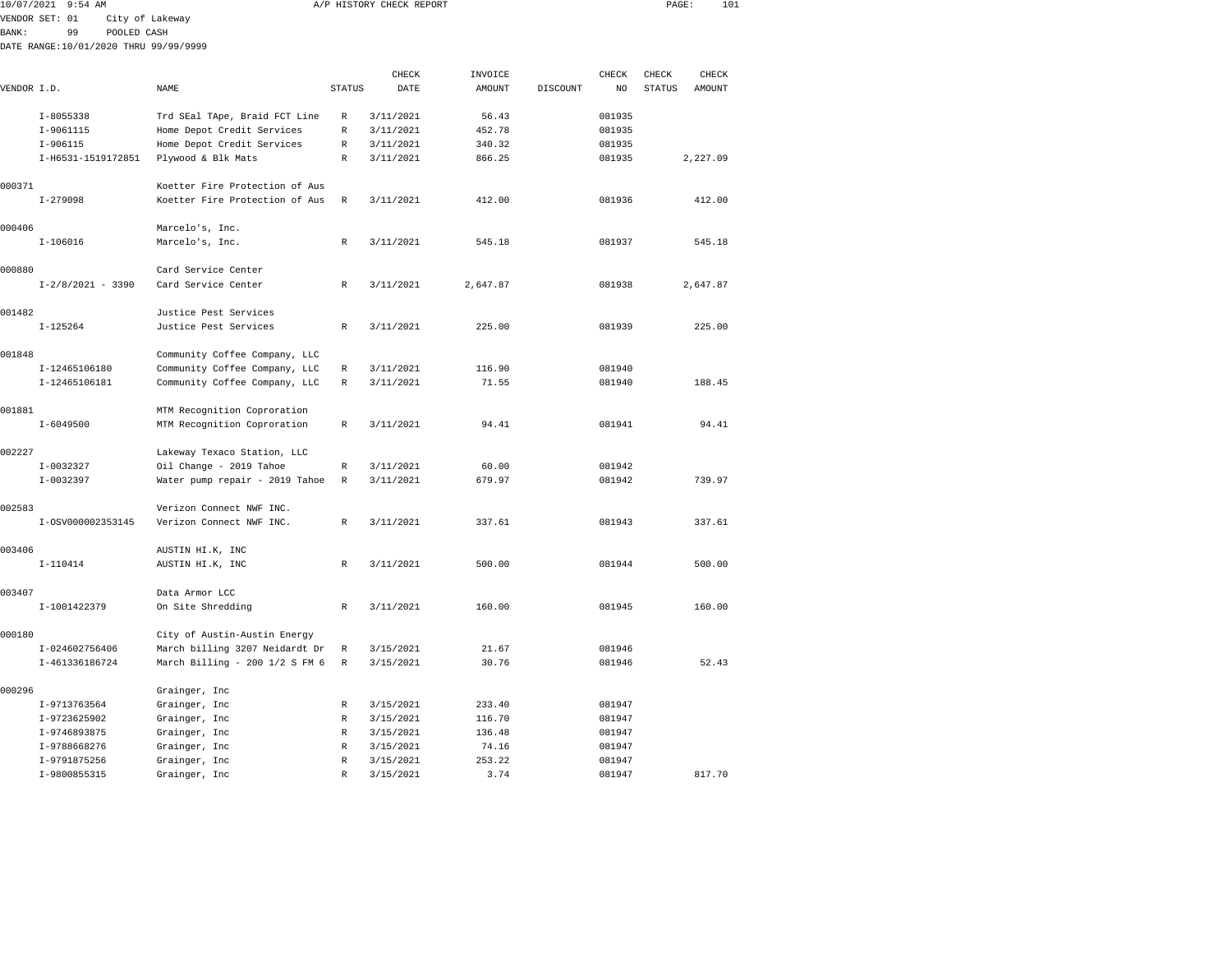|             | 10/07/2021 9:54 AM                    |                                |                              | A/P HISTORY CHECK REPORT |            |          |        | PAGE:         |            | 102 |
|-------------|---------------------------------------|--------------------------------|------------------------------|--------------------------|------------|----------|--------|---------------|------------|-----|
|             | VENDOR SET: 01                        | City of Lakeway                |                              |                          |            |          |        |               |            |     |
| BANK:       | 99<br>POOLED CASH                     |                                |                              |                          |            |          |        |               |            |     |
|             | DATE RANGE:10/01/2020 THRU 99/99/9999 |                                |                              |                          |            |          |        |               |            |     |
|             |                                       |                                |                              |                          |            |          |        |               |            |     |
|             |                                       |                                |                              | CHECK                    | INVOICE    |          | CHECK  | CHECK         | CHECK      |     |
| VENDOR I.D. |                                       | NAME                           | <b>STATUS</b>                | DATE                     | AMOUNT     | DISCOUNT | NO     | <b>STATUS</b> | AMOUNT     |     |
| 000341      |                                       | WC of Texas                    |                              |                          |            |          |        |               |            |     |
|             | $I-11025640$                          | WC of Texas                    | $\mathbb{R}$                 | 3/15/2021                | 134,686.15 |          | 081948 |               | 134,686.15 |     |
|             |                                       |                                |                              |                          |            |          |        |               |            |     |
| 000585      |                                       | Spectrum Business dba Time War |                              |                          |            |          |        |               |            |     |
|             | I-0275653030121                       | 3/01-3/30 1102 LC - Fiber      | R                            | 3/15/2021                | 903.72     |          | 081949 |               | 903.72     |     |
|             |                                       |                                |                              |                          |            |          |        |               |            |     |
| 000596      |                                       | Travis Central Appraisal Distr |                              |                          |            |          |        |               |            |     |
|             | $I - 6327$                            | LATE FEES 2020 Q3 & Q4         | $\mathbb R$                  | 3/15/2021                | 940.37     |          | 081950 |               |            |     |
|             | $I - 6361$                            | Q2 2021 APPRAISAL FEE          | R                            | 3/15/2021                | 8,538.66   |          | 081950 |               | 9,479.03   |     |
|             |                                       |                                |                              |                          |            |          |        |               |            |     |
| 000688      |                                       | Webberville Propane, Inc       |                              |                          |            |          |        |               |            |     |
|             | $I - 735823$                          | Propane Tank 613.50 Gallons    | R                            | 3/15/2021                | 1,073.63   |          | 081951 |               |            |     |
|             | $I - 740071$                          | Propane Tanks 1001 Gallons     | R                            | 3/15/2021                | 1,751.75   |          | 081951 |               | 2,825.38   |     |
|             |                                       |                                |                              |                          |            |          |        |               |            |     |
| 000702      |                                       | Quill Corporation              |                              |                          |            |          |        |               |            |     |
|             | I-14774548                            | Quill Corporation              | R                            | 3/15/2021                | 90.78      |          | 081952 |               |            |     |
|             | I-147754509                           | Quill Corporation              | R                            | 3/15/2021                | 81.49      |          | 081952 |               |            |     |
|             | $I-14780044$                          | Quill Corporation              | R                            | 3/15/2021                | 64.72      |          | 081952 |               |            |     |
|             | I-14807085                            | Quill Corporation              | $\mathbb R$                  | 3/15/2021                | 25.18      |          | 081952 |               |            |     |
|             | I-14839016                            | Quill Corporation              | $\mathbb R$                  | 3/15/2021                | 8.07       |          | 081952 |               |            |     |
|             | I-14847614                            | Quill Corporation              | R                            | 3/15/2021                | 117.87     |          | 081952 |               |            |     |
|             | $I-14875423$                          | Quill Corporation              | R                            | 3/15/2021                | 33.99      |          | 081952 |               |            |     |
|             | I-14925291                            | Quill Corporation              | $\mathbb{R}$                 | 3/15/2021                | 80.76      |          | 081952 |               |            |     |
|             | $I-14955137$                          | Quill Corporation              | $\mathbb{R}$<br>$\mathbb{R}$ | 3/15/2021                | 119.71     |          | 081952 |               | 738.18     |     |
|             | I-14990199                            | Quill Corporation              |                              | 3/15/2021                | 115.61     |          | 081952 |               |            |     |
| 001008      |                                       | Southwest Communications Techn |                              |                          |            |          |        |               |            |     |
|             | $I-15279$                             | Migrate VM to new server       | R                            | 3/15/2021                | 175.00     |          | 081953 |               |            |     |
|             | $I - 15466$                           | Remote support - BD            | R                            | 3/15/2021                | 47.00      |          | 081953 |               |            |     |
|             | $I - 15779$                           | Phone install - IT             | $\mathbb R$                  | 3/15/2021                | 165.90     |          | 081953 |               |            |     |
|             | $I - 15823$                           | Remote Support - PD            | $\mathbb R$                  | 3/15/2021                | 47.00      |          | 081953 |               | 434.90     |     |
|             |                                       |                                |                              |                          |            |          |        |               |            |     |
| 001616      |                                       | Uline                          |                              |                          |            |          |        |               |            |     |
|             | I-130022763                           | Uline                          | R                            | 3/15/2021                | 40.50      |          | 081954 |               | 40.50      |     |
|             |                                       |                                |                              |                          |            |          |        |               |            |     |
| 001736      |                                       | Thomson Reuters - West         |                              |                          |            |          |        |               |            |     |
|             | I-843951545                           | February 21 Info Charges       | R                            | 3/15/2021                | 417.31     |          | 081955 |               | 417.31     |     |
| 001881      |                                       | MTM Recognition Coproration    |                              |                          |            |          |        |               |            |     |
|             | $I - 6050917$                         | MTM Recognition Coproration    | R                            | 3/15/2021                | 578.30     |          | 081956 |               | 578.30     |     |
|             |                                       |                                |                              |                          |            |          |        |               |            |     |
| 001987      |                                       | Clifford Power Systems. Inc.   |                              |                          |            |          |        |               |            |     |

I-SVC-0113340 Clifford Power Systems, Inc. R 3/15/2021 251.18 081957 251.18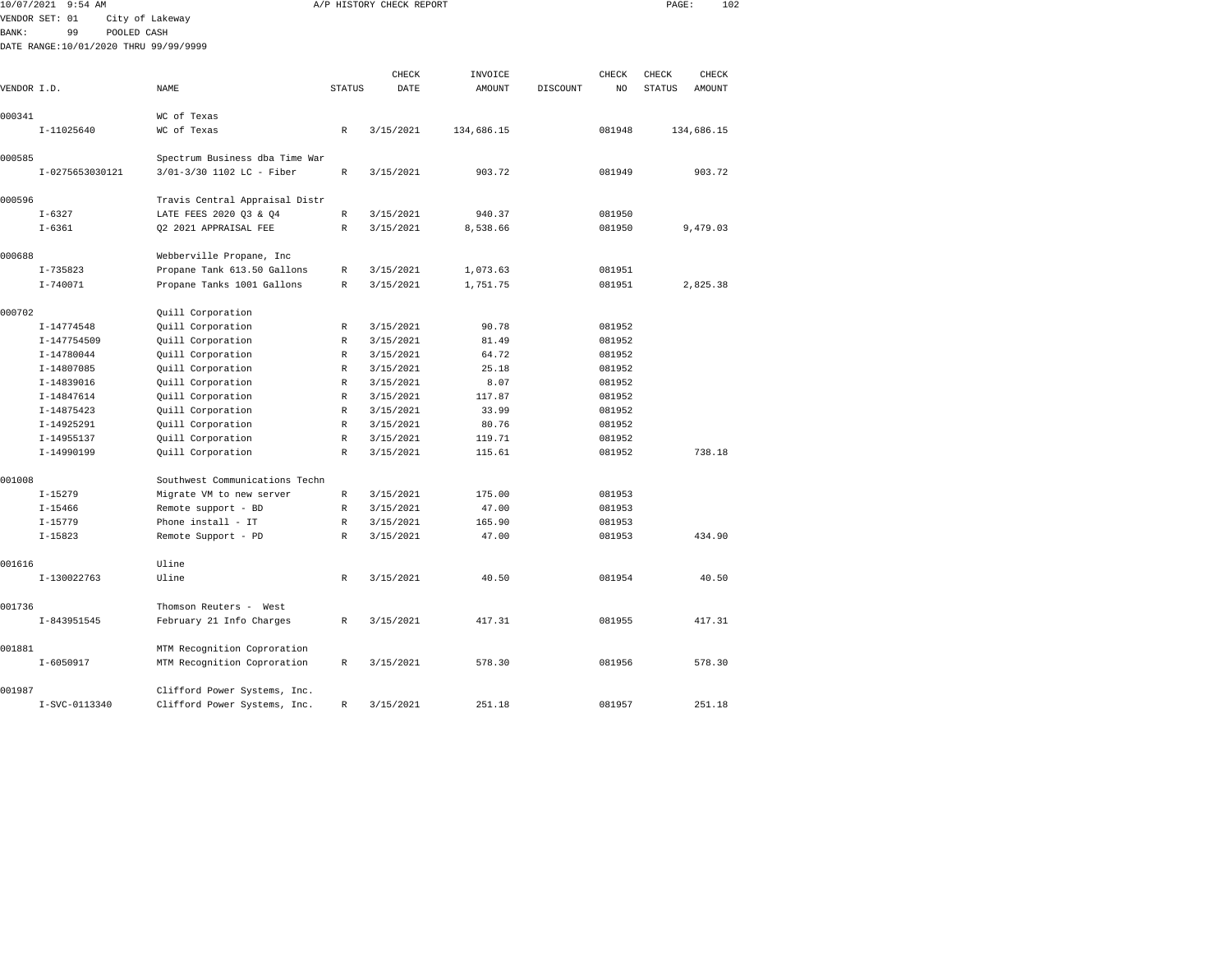|               | 10/07/2021 9:54 AM                    |                                |               | A/P HISTORY CHECK REPORT |          |          |        | PAGE:         | 103      |  |
|---------------|---------------------------------------|--------------------------------|---------------|--------------------------|----------|----------|--------|---------------|----------|--|
|               | VENDOR SET: 01                        | City of Lakeway                |               |                          |          |          |        |               |          |  |
| <b>BANK :</b> | 99<br>POOLED CASH                     |                                |               |                          |          |          |        |               |          |  |
|               | DATE RANGE:10/01/2020 THRU 99/99/9999 |                                |               |                          |          |          |        |               |          |  |
|               |                                       |                                |               |                          |          |          |        |               |          |  |
|               |                                       |                                |               | CHECK                    | INVOICE  |          | CHECK  | CHECK         | CHECK    |  |
| VENDOR I.D.   |                                       | NAME                           | <b>STATUS</b> | DATE                     | AMOUNT   | DISCOUNT | NO     | <b>STATUS</b> | AMOUNT   |  |
| 001991        |                                       | Arrowhead Scientific, Inc dba  |               |                          |          |          |        |               |          |  |
|               | $I-134759$                            | Master Crime Scene TAC-PAC     | R             | 3/15/2021                | 347.31   |          | 081958 |               | 347.31   |  |
| 002227        |                                       | Lakeway Texaco Station, LLC    |               |                          |          |          |        |               |          |  |
|               | $I-0032486$                           | Brakes-2014 Ford Escape        | $\,$ R        | 3/15/2021                | 743.56   |          | 081959 |               | 743.56   |  |
| 002278        |                                       | Austin American-Statesman      |               |                          |          |          |        |               |          |  |
|               | I-I00627139                           | CBC Notice                     | $\mathbb R$   | 3/15/2021                | 287.39   |          | 081960 |               |          |  |
|               | I-I00627140                           | ZAPCO Notice                   | R             | 3/15/2021                | 297.30   |          | 081960 |               |          |  |
|               | I-I00627451                           | City Council Notice            | R             | 3/15/2021                | 334.88   |          | 081960 |               |          |  |
|               | I-I00627455                           | City Council Notice            | R             | 3/15/2021                | 347.76   |          | 081960 |               | 1,267.33 |  |
| 002768        |                                       | Tramco Corp DBA Neighborhood P |               |                          |          |          |        |               |          |  |
|               | $I - 16295$                           | Tramco Corp DBA Neighborhood P | R             | 3/15/2021                | 364.50   |          | 081961 |               | 364.50   |  |
|               |                                       |                                |               |                          |          |          |        |               |          |  |
| 003082        |                                       | Tyco Fire & Security Managemen |               |                          |          |          |        |               |          |  |
|               | $I-35247014$                          | Serv Chg - 1/1/21 - 12/31/21   | $\mathbb{R}$  | 3/15/2021                | 2,374.02 |          | 081962 |               | 2,374.02 |  |
| 003147        |                                       | Williams Scotsman, Inc.        |               |                          |          |          |        |               |          |  |
|               | $I - 8543700$                         | Williams Scotsman, Inc.        | R             | 3/15/2021                | 2,283.61 |          | 081963 |               | 2,283.61 |  |
| 003273        |                                       | AT&T - 8604                    |               |                          |          |          |        |               |          |  |
|               | $I-02/28/21-8604$                     | AT&T - Internet                | $\mathbb{R}$  | 3/15/2021                | 155.20   |          | 081964 |               | 155.20   |  |
| 003308        |                                       | Dept of Public Safety, Retrogr |               |                          |          |          |        |               |          |  |
|               | $I - 03/08/21$                        | 30 Alcohol Blood Tests         | R             | 3/15/2021                | 195.00   |          | 081965 |               | 195.00   |  |
|               |                                       |                                |               |                          |          |          |        |               |          |  |
| 003367        |                                       | Nestle Waters North America    |               |                          |          |          |        |               |          |  |
|               | I-01C6701637031                       | Nestle/5 Gallon Water          | $\,$ R        | 3/15/2021                | 66.85    |          | 081966 |               | 66.85    |  |
| 1             |                                       | HAGEN, NOLAN MITCHELL          |               |                          |          |          |        |               |          |  |
|               | I-000202103103957                     | HAGEN, NOLAN MITCHELL:         | R             | 3/15/2021                | 100.00   |          | 081967 |               | 100.00   |  |
| 000237        |                                       | Dell Marketing LP              |               |                          |          |          |        |               |          |  |
|               | I-10469849844                         | Dell Marketing LP              | $\mathbb{R}$  | 3/15/2021                | 179.50   |          | 081968 |               |          |  |
|               | I-10471992051                         | Dell Marketing LP              | R             | 3/15/2021                | 340.00   |          | 081968 |               |          |  |
|               | I-2007031174298                       | Dell Marketing LP              | $\mathbb R$   | 3/15/2021                | 393.73   |          | 081968 |               | 913.23   |  |
| 000296        |                                       | Grainger, Inc                  |               |                          |          |          |        |               |          |  |
|               | I-9831868394                          | Grainger, Inc                  | R             | 3/15/2021                | 91.43    |          | 081969 |               |          |  |
|               | I-9832104906                          | Grainger, Inc                  | R             | 3/15/2021                | 378.10   |          | 081969 |               | 469.53   |  |
|               |                                       |                                |               |                          |          |          |        |               |          |  |
| 000530        |                                       | Stokes Sign Company, Inc.      |               |                          |          |          |        |               |          |  |

I-25453 Stokes Sign Company, Inc. R 3/15/2021 203.10 081970 203.10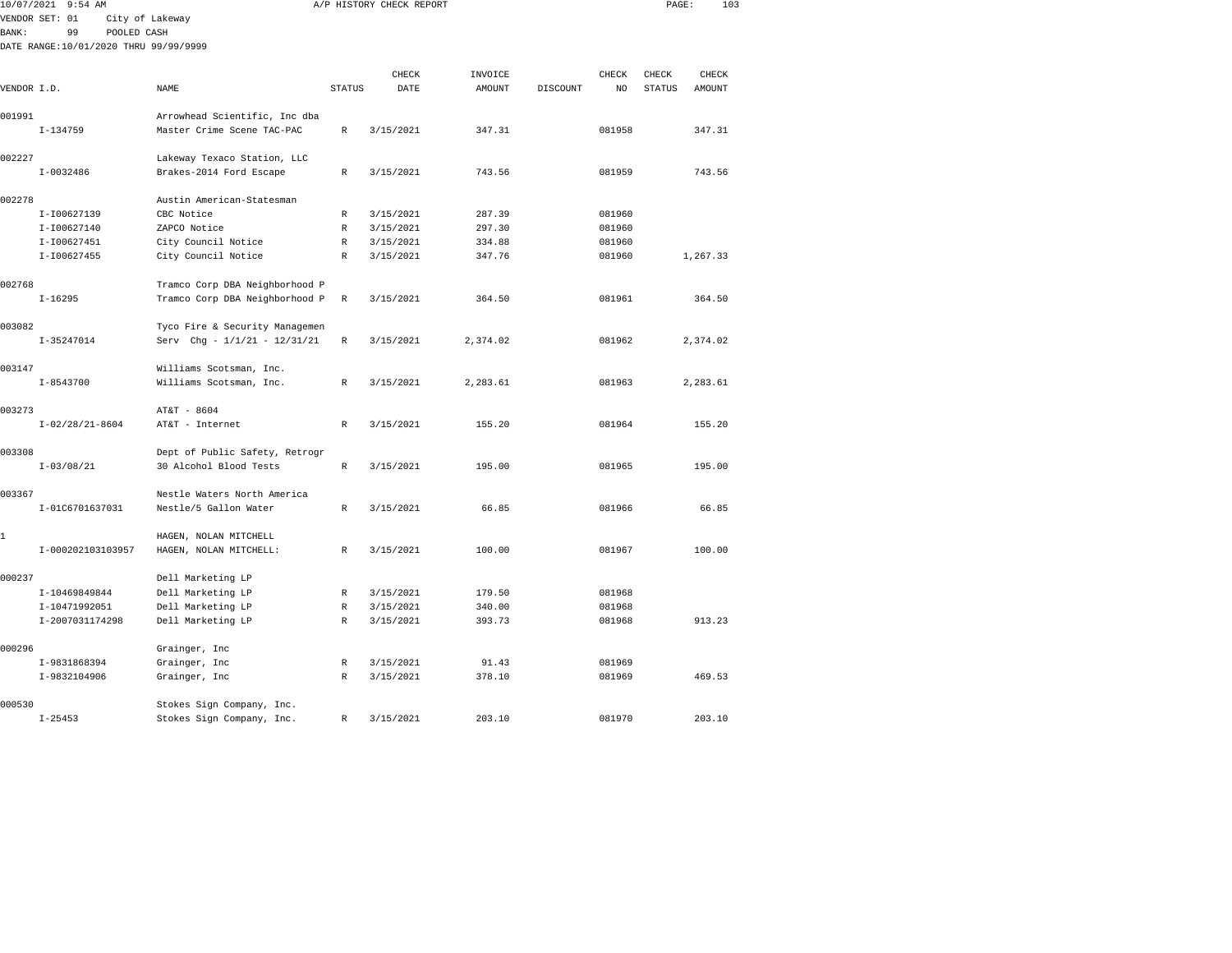| 10/07/2021   |                  | $9:54$ AM |                                       |                                |               | A/P HISTORY CHECK REPORT |           |          |        | PAGE:  | 104       |
|--------------|------------------|-----------|---------------------------------------|--------------------------------|---------------|--------------------------|-----------|----------|--------|--------|-----------|
|              | VENDOR SET: 01   |           | City of Lakeway                       |                                |               |                          |           |          |        |        |           |
| <b>BANK:</b> | 99               |           | POOLED CASH                           |                                |               |                          |           |          |        |        |           |
|              |                  |           | DATE RANGE:10/01/2020 THRU 99/99/9999 |                                |               |                          |           |          |        |        |           |
|              |                  |           |                                       |                                |               |                          |           |          |        |        |           |
|              |                  |           |                                       |                                |               | CHECK                    | INVOICE   |          | CHECK  | CHECK  | CHECK     |
| VENDOR I.D.  |                  |           | NAME                                  |                                | <b>STATUS</b> | DATE                     | AMOUNT    | DISCOUNT | NO     | STATUS | AMOUNT    |
| 000584       |                  |           |                                       | ThyssenKrupp Elevator Corporat |               |                          |           |          |        |        |           |
|              | I-300574296      |           |                                       | QTR INSPECTION                 | R             | 3/15/2021                | 1,041.06  |          | 081971 |        | 1,041.06  |
|              |                  |           |                                       |                                |               |                          |           |          |        |        |           |
| 000585       |                  |           |                                       | Spectrum Business dba Time War |               |                          |           |          |        |        |           |
|              | C-0038451030421  |           |                                       | Spectrum Business dba Time War | R             | 3/15/2021                | 463.82CR  |          | 081972 |        |           |
|              | I-0273351022521  |           |                                       | Spectrum Business dba Time War | R             | 3/15/2021                | 903.72    |          | 081972 |        |           |
|              | I-02735000030621 |           |                                       | Spectrum Business dba Time War | R             | 3/15/2021                | 1,138.12  |          | 081972 |        | 1,578.02  |
|              |                  |           |                                       |                                |               |                          |           |          |        |        |           |
| 000688       |                  |           |                                       | Webberville Propane, Inc       |               |                          |           |          |        |        |           |
|              | $I - 746751$     |           |                                       | Webberville Propane, Inc       | R             | 3/15/2021                | 2,172.63  |          | 081973 |        |           |
|              | $I - 748665$     |           |                                       | Webberville Propane, Inc       | R             | 3/15/2021                | 962.85    |          | 081973 |        | 3,135.48  |
|              |                  |           |                                       |                                |               |                          |           |          |        |        |           |
| 000955       |                  |           | Susan Warren                          |                                |               |                          |           |          |        |        |           |
|              | $I - 2821$       |           | Susan Warren                          |                                | R             | 3/15/2021                | 152.50    |          | 081974 |        | 152.50    |
| 002017       |                  |           |                                       |                                |               |                          |           |          |        |        |           |
|              | $I-3/15/2021$    |           |                                       | Gary L Murray<br>Gary L Murray | R             | 3/15/2021                | 750.40    |          | 081975 |        | 750.40    |
|              |                  |           |                                       |                                |               |                          |           |          |        |        |           |
| 002220       |                  |           |                                       | S Randall Electric, Inc. dba R |               |                          |           |          |        |        |           |
|              | $I - 28766$      |           |                                       | S Randall Electric, Inc. dba R | R             | 3/15/2021                | 192.45    |          | 081976 |        | 192.45    |
|              |                  |           |                                       |                                |               |                          |           |          |        |        |           |
| 002282       |                  |           |                                       | ProStar Services, Inc dba Park |               |                          |           |          |        |        |           |
|              | I-10523363       |           |                                       | ProStar Services, Inc dba Park | $\mathbb R$   | 3/15/2021                | 40.01     |          | 081977 |        | 40.01     |
|              |                  |           |                                       |                                |               |                          |           |          |        |        |           |
| 002875       |                  |           |                                       | ZW USA Inc. dba Dog Waste Depo |               |                          |           |          |        |        |           |
|              | $I-395790$       |           |                                       | ZW USA Inc. dba Dog Waste Depo | R             | 3/15/2021                | 261.32    |          | 081978 |        | 261.32    |
|              |                  |           |                                       |                                |               |                          |           |          |        |        |           |
| 002890       |                  |           |                                       | Premier LogiTech, LLC          |               |                          |           |          |        |        |           |
|              | $I - 2264647$    |           |                                       | Premier LogiTech, LLC          | R             | 3/15/2021                | 10,949.41 |          | 081979 |        | 10,949.41 |
| 002911       |                  |           |                                       | Empire Fence Co., Inc.         |               |                          |           |          |        |        |           |
|              | $I - 5563 - 1$   |           |                                       | SKATE PARK FENCE               | R             | 3/15/2021                | 15,537.00 |          | 081980 |        | 15,537.00 |
|              |                  |           |                                       |                                |               |                          |           |          |        |        |           |
| 003035       |                  |           |                                       | Progressive Commercial Aquatic |               |                          |           |          |        |        |           |
|              | $I-IA4993$       |           |                                       | Progressive Commercial Aquatic | R             | 3/15/2021                | 3,453.50  |          | 081981 |        |           |
|              | $I-IA5026$       |           |                                       | Progressive Commercial Aquatic | R             | 3/15/2021                | 330.00    |          | 081981 |        |           |
|              | $I-IA5261$       |           |                                       | Progressive Commercial Aquatic | R             | 3/15/2021                | 1,500.00  |          | 081981 |        |           |
|              | $I-IA5265$       |           |                                       | Progressive Commercial Aquatic | R             | 3/15/2021                | 185.00    |          | 081981 |        |           |
|              | $I-IA5274$       |           |                                       | Progressive Commercial Aquatic | R             | 3/15/2021                | 800.00    |          | 081981 |        | 6,268.50  |
|              |                  |           |                                       |                                |               |                          |           |          |        |        |           |
| 003154       |                  |           |                                       | Austin Air & Ice LLC           |               |                          |           |          |        |        |           |

I-5603420 Austin Air & Ice LLC R 3/15/2021 135.00 081982 135.00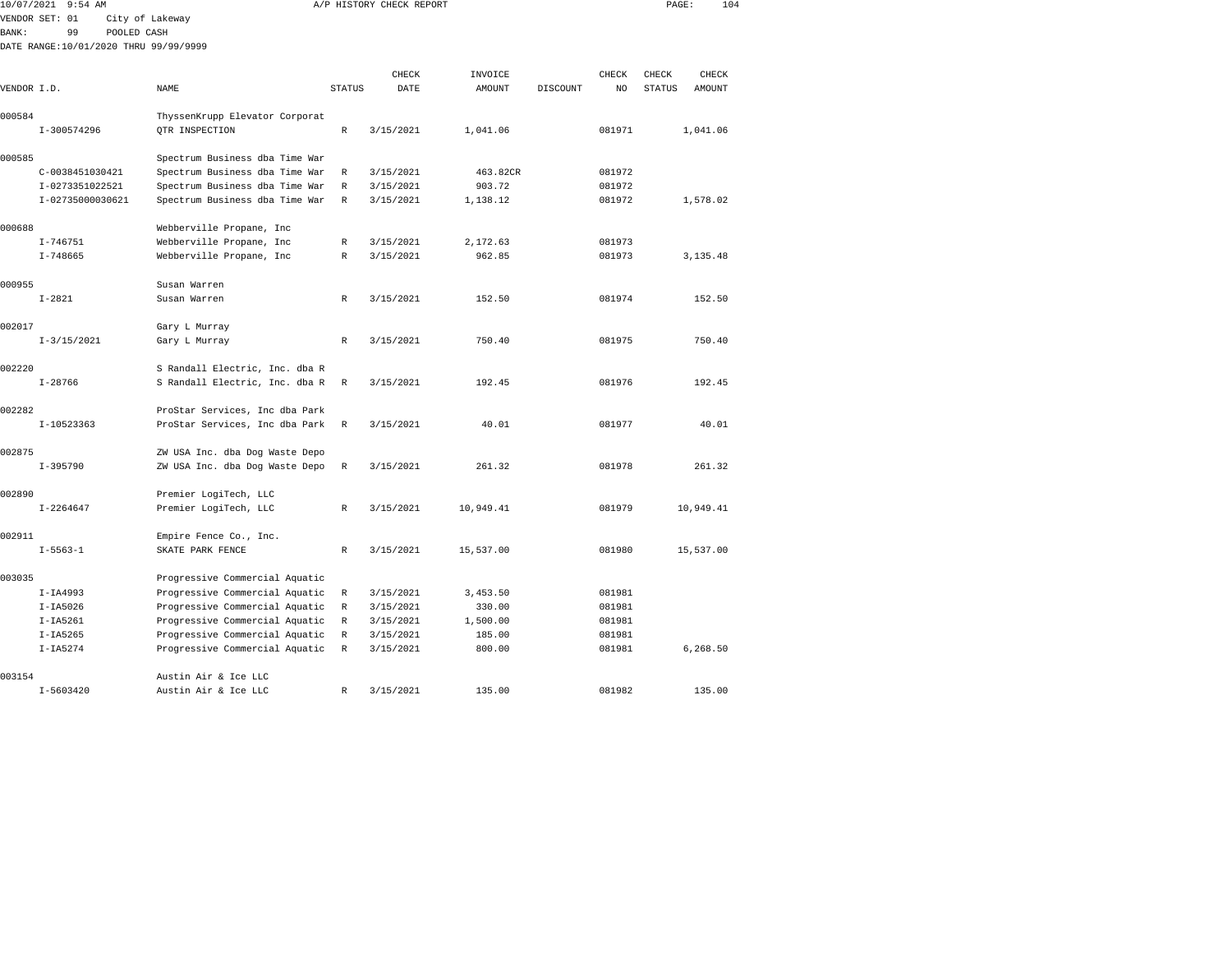|              | 10/07/2021 9:54 AM                    |                                 |               | A/P HISTORY CHECK REPORT |               |          |        | PAGE:         |          | 105 |
|--------------|---------------------------------------|---------------------------------|---------------|--------------------------|---------------|----------|--------|---------------|----------|-----|
|              | VENDOR SET: 01                        | City of Lakeway                 |               |                          |               |          |        |               |          |     |
| <b>BANK:</b> | 99<br>POOLED CASH                     |                                 |               |                          |               |          |        |               |          |     |
|              | DATE RANGE:10/01/2020 THRU 99/99/9999 |                                 |               |                          |               |          |        |               |          |     |
|              |                                       |                                 |               |                          |               |          |        |               |          |     |
|              |                                       |                                 |               | CHECK                    | INVOICE       |          | CHECK  | CHECK         | CHECK    |     |
| VENDOR I.D.  |                                       | NAME                            | <b>STATUS</b> | DATE                     | <b>AMOUNT</b> | DISCOUNT | NO     | <b>STATUS</b> | AMOUNT   |     |
| 003406       |                                       | AUSTIN HI.K, INC                |               |                          |               |          |        |               |          |     |
|              | I-111383                              | AUSTIN HI.K, INC                | R             | 3/15/2021                | 1,375.00      |          | 081983 |               | 1,375.00 |     |
| 000164       |                                       | Arnold Oil Company of Austin,   |               |                          |               |          |        |               |          |     |
|              | $I-7916892$                           | 0-Ring; Oil Change              | R             | 3/19/2021                | 40.90         |          | 081985 |               | 40.90    |     |
| 000199       |                                       | Collier Materials, Inc.         |               |                          |               |          |        |               |          |     |
|              | $I-5080880$                           | Transport of South TX LLC       | R             | 3/19/2021                | 642.26        |          | 081986 |               | 642.26   |     |
| 000241       |                                       | DES Financial Services, Inc.    |               |                          |               |          |        |               |          |     |
|              | $C-CR225650-00$                       | Cred Freight Chgs-225650, 22561 | $\mathbb R$   | 3/19/2021                | 6.50CR        |          | 081987 |               |          |     |
|              | $I - 225064 - 00$                     | Business Cards - B. Reyes       | R             | 3/19/2021                | 29.75         |          | 081987 |               |          |     |
|              | $I - 225667 - 00$                     | Business Cards- J. Alonzo       | R             | 3/19/2021                | 28.85         |          | 081987 |               |          |     |
|              | $I - 225703 - 00$                     | Business Cards - R. Morriss     | R             | 3/19/2021                | 28.92         |          | 081987 |               | 81.02    |     |
| 000260       |                                       | Ewing                           |               |                          |               |          |        |               |          |     |
|              | $I-13642617$                          | Strm Repair Bckflows City Park  | R             | 3/19/2021                | 481.35        |          | 081988 |               | 481.35   |     |
| 000282       |                                       | GT Distributors, Inc.           |               |                          |               |          |        |               |          |     |
|              | I-INV0828372                          | Name tag; clip on tie           | R             | 3/19/2021                | 10.99         |          | 081989 |               | 10.99    |     |
| 000296       |                                       | Grainger, Inc                   |               |                          |               |          |        |               |          |     |
|              | I-9816126651                          | Control Stop; O-ring            | R             | 3/19/2021                | 125.76        |          | 081990 |               |          |     |
|              | I-9818764483                          | Toilet Replacement              | R             | 3/19/2021                | 199.81        |          | 081990 |               |          |     |
|              | I-9819067043                          | Valve Repair                    | R             | 3/19/2021                | 137.24        |          | 081990 |               |          |     |
|              | I-9819489072                          | Mixing valve, 4.5 GPM at 30 PSI | $\mathbb R$   | 3/19/2021                | 77.69         |          | 081990 |               |          |     |
|              | I-9819489080                          | Filter Housing                  | R             | 3/19/2021                | 61.74         |          | 081990 |               |          |     |
|              | I-9820186501                          | Low Arc, Chrome, Zurn, Aquaspec | $\mathbb R$   | 3/19/2021                | 253.22        |          | 081990 |               |          |     |
|              | I-9823587192                          | Low Arc, Chrome, Zurn, Aquaspec | R             | 3/19/2021                | 253.22        |          | 081990 |               | 1,108.68 |     |
| 000342       |                                       | GE Capital Information Technol  |               |                          |               |          |        |               |          |     |
|              | I-104749850                           | GE Capital Information Technol  | R             | 3/19/2021                | 4,187.94      |          | 081991 |               | 4,187.94 |     |
| 000584       |                                       | ThyssenKrupp Elevator Corporat  |               |                          |               |          |        |               |          |     |
|              | I-3005742651                          | Maint Agmt-Elevator-2/21-4/21   | R             | 3/19/2021                | 718.83        |          | 081992 |               | 718.83   |     |
| 000584       |                                       | ThyssenKrupp Elevator Corporat  |               |                          |               |          |        |               |          |     |
|              | I-6000440449                          | Elevator Inspection from 4/20   | $\mathbb R$   | 3/19/2021                | 586.00        |          | 081993 |               | 586.00   |     |
| 000585       |                                       | Spectrum Business dba Time War  |               |                          |               |          |        |               |          |     |
|              | I-0013872030821                       | Service - 3/8/21-4/7/21         | R             | 3/19/2021                | 189.23        |          | 081994 |               |          |     |
|              | I-0013880030821                       | Service - 3/8/21-4/7/21         | R             | 3/19/2021                | 107.75        |          | 081994 |               |          |     |
|              | T-0069304030821                       | Service - 3/8/21-4/7/21         | R             | 3/19/2021                | 153.07        |          | 081994 |               | 450.05   |     |

I-0069304030821 Service - 3/8/21-4/7/21 R 3/19/2021 153.07 081994 450.05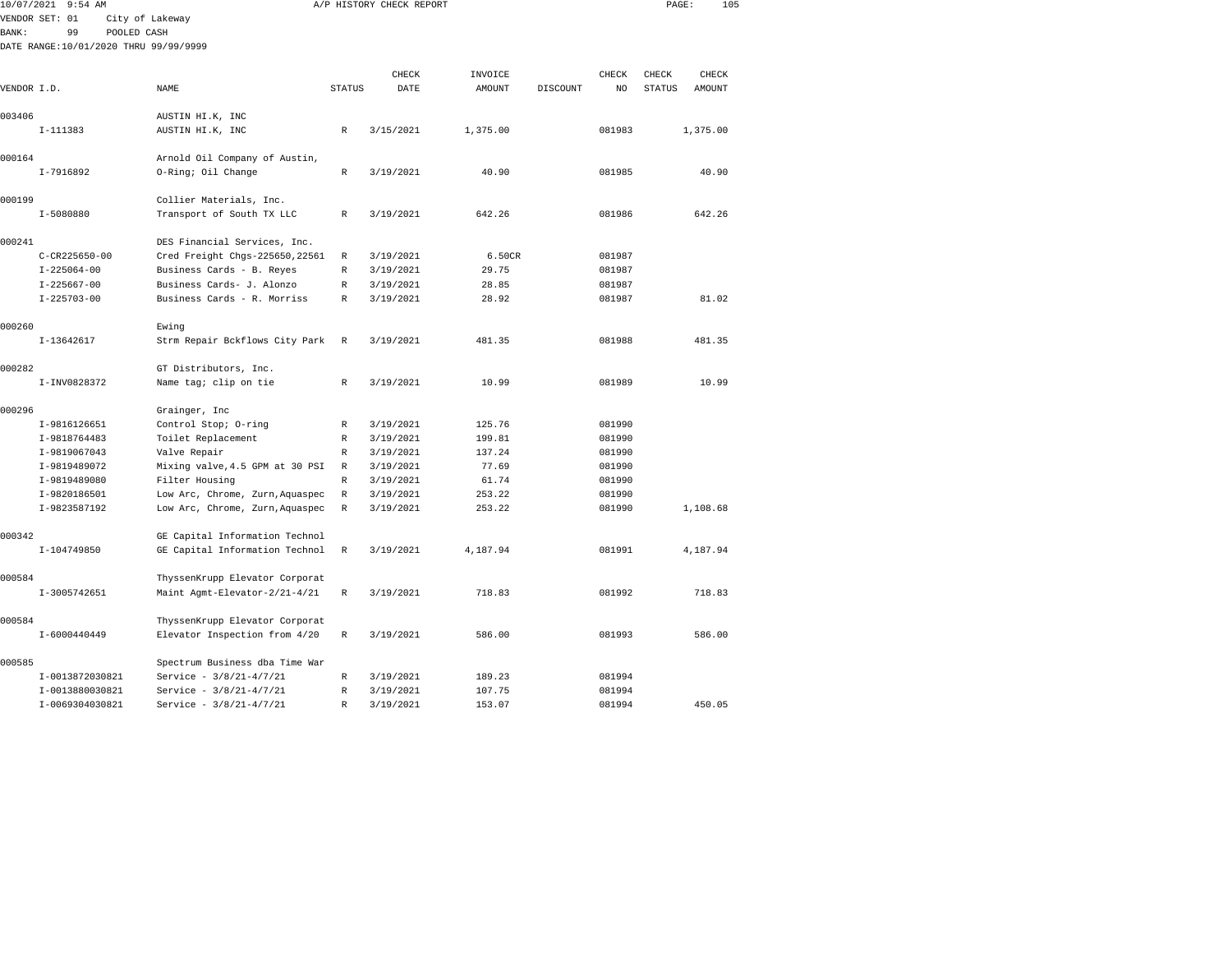|               | 10/07/2021 9:54 AM                    |                                                             |               | A/P HISTORY CHECK REPORT |               |          |                | PAGE:         | 106    |  |
|---------------|---------------------------------------|-------------------------------------------------------------|---------------|--------------------------|---------------|----------|----------------|---------------|--------|--|
|               | VENDOR SET: 01                        | City of Lakeway                                             |               |                          |               |          |                |               |        |  |
| <b>BANK :</b> | 99<br>POOLED CASH                     |                                                             |               |                          |               |          |                |               |        |  |
|               | DATE RANGE:10/01/2020 THRU 99/99/9999 |                                                             |               |                          |               |          |                |               |        |  |
|               |                                       |                                                             |               |                          |               |          |                |               |        |  |
|               |                                       |                                                             |               | CHECK                    | INVOICE       |          | CHECK          | CHECK         | CHECK  |  |
| VENDOR I.D.   |                                       | <b>NAME</b>                                                 | <b>STATUS</b> | DATE                     | <b>AMOUNT</b> | DISCOUNT | N <sub>O</sub> | <b>STATUS</b> | AMOUNT |  |
| 000841        |                                       |                                                             |               |                          |               |          |                |               |        |  |
|               | $I-29977$                             | Granite Security Systems<br>Camera Repair - LAC             | R             | 3/19/2021                | 320.00        |          | 081995         |               | 320.00 |  |
|               |                                       |                                                             |               |                          |               |          |                |               |        |  |
| 001008        |                                       | Southwest Communications Techn                              |               |                          |               |          |                |               |        |  |
|               | $I - 15869$                           | Relocated fax/printer cables                                | $\mathbb R$   | 3/19/2021                | 145.41        |          | 081996         |               | 145.41 |  |
|               |                                       |                                                             |               |                          |               |          |                |               |        |  |
| 001063        |                                       | Travis County Clerk                                         |               |                          |               |          |                |               |        |  |
|               | I-51202104                            | May 2021 Election                                           | R             | 3/19/2021                | 150.00        |          | 081997         |               | 150.00 |  |
| 001162        |                                       | FBI - LEEDA INC                                             |               |                          |               |          |                |               |        |  |
|               | $I-300046913$                         | Annual Dues - D Crowder                                     | R             | 3/19/2021                | 50.00         |          | 081998         |               |        |  |
|               | $I-300046914$                         | Annual Dues - D. Law                                        | R             | 3/19/2021                | 50.00         |          | 081998         |               |        |  |
|               | I-300046915                           | Annual Dues - R. Gavit                                      | R             | 3/19/2021                | 50.00         |          | 081998         |               | 150.00 |  |
|               |                                       |                                                             |               |                          |               |          |                |               |        |  |
| 001400        |                                       | Longhorn Office Products, Inc.                              |               |                          |               |          |                |               |        |  |
|               | $I - 455462 - 0$                      | Paper - 3 Boxes                                             | R             | 3/19/2021                | 134.36        |          | 081999         |               | 134.36 |  |
|               |                                       |                                                             |               |                          |               |          |                |               |        |  |
| 001736        |                                       | Thomson Reuters - West                                      |               |                          |               |          |                |               |        |  |
|               | I-843958487                           | February 21 Info Charges                                    | R             | 3/19/2021                | 616.12        |          | 082000         |               | 616.12 |  |
| 001881        |                                       | MTM Recognition Coproration                                 |               |                          |               |          |                |               |        |  |
|               | $I - 6049880$                         | Badge Repair                                                | R             | 3/19/2021                | 20.00         |          | 082001         |               | 20.00  |  |
|               |                                       |                                                             |               |                          |               |          |                |               |        |  |
| 001917        |                                       | SMS LLC Security Management Se                              |               |                          |               |          |                |               |        |  |
|               | $I - 71269$                           | Alarm Repair - LAC                                          | $\mathbb R$   | 3/19/2021                | 329.34        |          | 082002         |               | 329.34 |  |
|               |                                       |                                                             |               |                          |               |          |                |               |        |  |
| 002190        |                                       | Casa Mechanical                                             |               |                          |               |          |                |               |        |  |
|               | $I-S-730881$                          | Kennel AC Repair                                            | R             | 3/19/2021                | 123.50        |          | 082003         |               | 123.50 |  |
| 002764        |                                       |                                                             |               |                          |               |          |                |               |        |  |
|               | I-100704890                           | Firetrol Protection Systems, I<br>Fire Sprinkler Repair-LAC | $\mathbb{R}$  | 3/19/2021                | 400.00        |          | 082004         |               | 400.00 |  |
|               |                                       |                                                             |               |                          |               |          |                |               |        |  |
| 003162        |                                       | CW Two Austin LLC dba GoWash                                |               |                          |               |          |                |               |        |  |
|               | $I - 1082$                            | Car Washes February                                         | R             | 3/19/2021                | 77.00         |          | 082005         |               | 77.00  |  |
|               |                                       |                                                             |               |                          |               |          |                |               |        |  |
| 003181        |                                       | Quadient Leasing USA, Inc.                                  |               |                          |               |          |                |               |        |  |
|               | I-N8752391                            | Postage Mch Rnt Mar 1-31                                    | R             | 3/19/2021                | 145.90        |          | 082006         |               | 145.90 |  |
|               |                                       |                                                             |               |                          |               |          |                |               |        |  |
| 003197        | I-0078199-IN                          | Airco Mechanical, LTD<br>HVAC Repair - PD                   | R             | 3/19/2021                | 255.00        |          | 082007         |               |        |  |
|               | $I-0078202 - IN$                      | Service calls-1/28/21 & 2/1/21                              | R             | 3/19/2021                | 943.80        |          | 082007         |               |        |  |
|               |                                       |                                                             |               |                          |               |          |                |               |        |  |

I-0078275-IN HVAC Repair R 3/19/2021 212.00 082007 1,410.80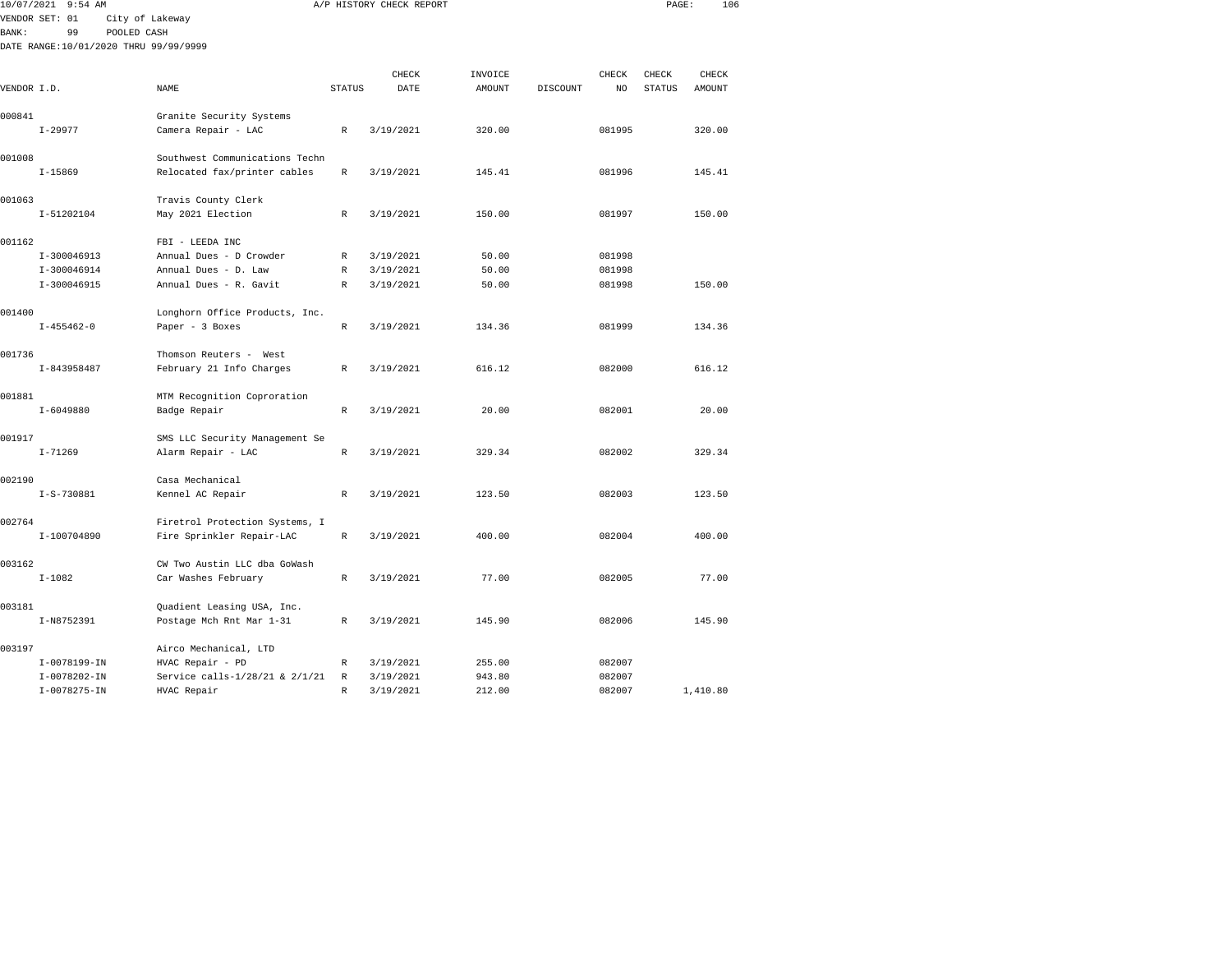| 10/07/2021  | 9:54 AM                                  |                                                              |                           | A/P HISTORY CHECK REPORT |                |          |                  | PAGE:         |           | 107    |
|-------------|------------------------------------------|--------------------------------------------------------------|---------------------------|--------------------------|----------------|----------|------------------|---------------|-----------|--------|
|             | VENDOR SET: 01<br>City of Lakeway        |                                                              |                           |                          |                |          |                  |               |           |        |
| BANK:       | 99<br>POOLED CASH                        |                                                              |                           |                          |                |          |                  |               |           |        |
|             | DATE RANGE:10/01/2020 THRU 99/99/9999    |                                                              |                           |                          |                |          |                  |               |           |        |
|             |                                          |                                                              |                           |                          |                |          |                  |               |           |        |
|             |                                          |                                                              |                           | CHECK                    | INVOICE        |          | CHECK            | CHECK         | CHECK     |        |
| VENDOR I.D. |                                          | NAME                                                         | <b>STATUS</b>             | DATE                     | AMOUNT         | DISCOUNT | NO               | <b>STATUS</b> | AMOUNT    |        |
| 003242      |                                          |                                                              |                           |                          |                |          |                  |               |           |        |
|             | I-287295526295X02272 40 Cell Phones - PD | AT&T Mobility National Account                               | R                         | 3/19/2021                | 2,735.36       |          | 082008           |               | 2,735.36  |        |
|             |                                          |                                                              |                           |                          |                |          |                  |               |           |        |
| 003274      |                                          | Centerline Supply, Inc                                       |                           |                          |                |          |                  |               |           |        |
|             | I-ORD0032035                             | 2 - Solaright Flashing Yellow                                | $\mathbb R$               | 3/19/2021                | 350.00         |          | 082009           |               | 350.00    |        |
|             |                                          |                                                              |                           |                          |                |          |                  |               |           |        |
| 003408      |                                          | 3P3 Restoration LCC dba The St                               |                           |                          |                |          |                  |               |           |        |
|             | $I - 2470$                               | City Chambers - Water Clean Up                               | R                         | 3/19/2021                | 3,268.50       |          | 082010           |               |           |        |
|             | $I - 2471$                               | Ice Storm Repair                                             | R                         | 3/19/2021                | 720.00         |          | 082010           |               | 3,988.50  |        |
|             |                                          |                                                              |                           |                          |                |          |                  |               |           |        |
| 003409      |                                          | Pedernalaes Fire Department                                  |                           |                          |                |          |                  |               |           |        |
|             |                                          | I-12/30/21-Fireworks Fireworks Safety - 12/31/21             | R                         | 3/19/2021                | 650.00         |          | 082011           |               | 650.00    |        |
| 003411      |                                          | Arline Media Productions dba C                               |                           |                          |                |          |                  |               |           |        |
|             | $I-P440442$                              | Movies in the Park                                           | R                         | 3/19/2021                | 700.00         |          | 082012           |               | 700.00    |        |
|             |                                          |                                                              |                           |                          |                |          |                  |               |           |        |
| 000085      |                                          | Office of the Attorney General                               |                           |                          |                |          |                  |               |           |        |
|             |                                          | I-3.19.2021 ADMIN FE 3.19.21 EXPERT PAY ADMIN FEE            | $\boldsymbol{\mathrm{V}}$ | 3/19/2021                | 6.00           |          | 082013           |               |           | 6.00   |
|             |                                          |                                                              |                           |                          |                |          |                  |               |           |        |
| 000085      |                                          | Office of the Attorney General                               |                           |                          |                |          |                  |               |           |        |
|             | M-CHECK                                  | Office of the Attorney GVOIDED                               | $\mathbf{V}$              | 3/19/2021                |                |          | 082013           |               |           | 6.00CR |
|             |                                          |                                                              |                           |                          |                |          |                  |               |           |        |
| 001474      |                                          | Travis County ESD #6                                         |                           |                          |                |          |                  |               |           |        |
|             | $I - 2553$                               | WILDFIRE FUELS MIT                                           | $\mathbb{R}$              | 3/19/2021                | 6, 235.00      |          | 082014           |               | 6,235.00  |        |
| 001474      |                                          |                                                              |                           |                          |                |          |                  |               |           |        |
|             | $I - 2554$                               | Travis County ESD #6<br>WILDFIRE FUEL MIT                    | $\mathbb R$               | 3/19/2021                | 11,883.02      |          | 082015           |               | 11,883.02 |        |
|             |                                          |                                                              |                           |                          |                |          |                  |               |           |        |
| 003403      |                                          | MdE, Inc.                                                    |                           |                          |                |          |                  |               |           |        |
|             | $I - 8614$                               | RECORDS MGT FOR LE                                           | $\mathbb{R}$              | 3/19/2021                | 18,215.00      |          | 082016           |               | 18,215.00 |        |
|             |                                          |                                                              |                           |                          |                |          |                  |               |           |        |
| 000164      |                                          | Arnold Oil Company of Austin,                                |                           |                          |                |          |                  |               |           |        |
|             | $I - 8087537$                            | Outside Mirror; Univ PRMX                                    | $\mathbb R$               | 3/24/2021                | 23.01          |          | 082017           |               | 23.01     |        |
|             |                                          |                                                              |                           |                          |                |          |                  |               |           |        |
| 000180      |                                          | City of Austin-Austin Energy                                 |                           |                          |                |          |                  |               |           |        |
|             | I-113052191811                           | City of Austin-Austin Energy                                 | R                         | 3/24/2021                | 5,192.50       |          | 082018           |               |           |        |
|             | I-343312591493<br>I-415308795049         | City of Austin-Austin Energy<br>City of Austin-Austin Energy | R<br>R                    | 3/24/2021<br>3/24/2021   | 29.57<br>28.29 |          | 082018<br>082018 |               |           |        |
|             | I-447218908400                           | City of Austin-Austin Energy                                 | R                         | 3/24/2021                | 37.01          |          | 082018           |               |           |        |
|             | I-477661418870                           | City of Austin-Austin Energy                                 | R                         | 3/24/2021                | 55.93          |          | 082018           |               |           |        |
|             | I-584460124282                           | City of Austin-Austin Energy                                 | R                         | 3/24/2021                | 25.35          |          | 082018           |               | 5,368.65  |        |
|             |                                          |                                                              |                           |                          |                |          |                  |               |           |        |
| 000282      |                                          | GT Distributors, Inc.                                        |                           |                          |                |          |                  |               |           |        |
|             | I-INV0825474                             | DS LED HL Holder; Cord                                       | R                         | 3/24/2021                | 155.98         |          | 082019           |               | 155.98    |        |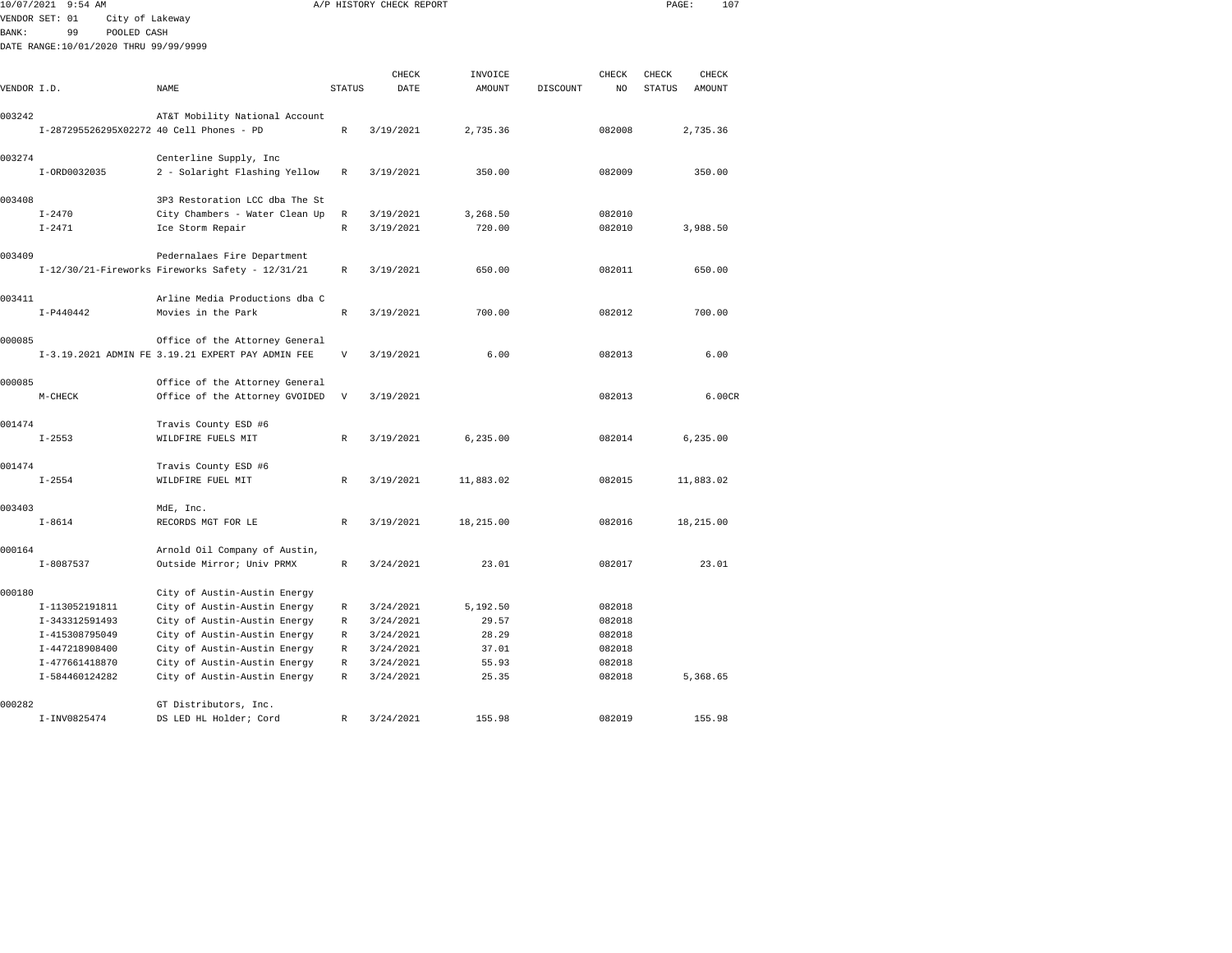| 10/07/2021   | $9:54$ AM                             |                                |               | A/P HISTORY CHECK REPORT |         |          |        | PAGE:         | 108      |
|--------------|---------------------------------------|--------------------------------|---------------|--------------------------|---------|----------|--------|---------------|----------|
|              | VENDOR SET: 01<br>City of Lakeway     |                                |               |                          |         |          |        |               |          |
| <b>BANK:</b> | 99<br>POOLED CASH                     |                                |               |                          |         |          |        |               |          |
|              | DATE RANGE:10/01/2020 THRU 99/99/9999 |                                |               |                          |         |          |        |               |          |
|              |                                       |                                |               |                          |         |          |        |               |          |
|              |                                       |                                |               | CHECK                    | INVOICE |          | CHECK  | CHECK         | CHECK    |
| VENDOR I.D.  |                                       | NAME                           | <b>STATUS</b> | DATE                     | AMOUNT  | DISCOUNT | NO     | <b>STATUS</b> | AMOUNT   |
| 000380       |                                       | Lakeway Police Officers Associ |               |                          |         |          |        |               |          |
|              | I-PAD202102043946                     | 10.00/MO from Payroll          | R             | 3/24/2021                | 260.00  |          | 082020 |               |          |
|              | I-PAD202102183948                     | 10.00/MO from Payroll          | $\mathbb{R}$  | 3/24/2021                | 260.00  |          | 082020 |               | 520.00   |
| 000396       |                                       | Lifeguard Store, Inc           |               |                          |         |          |        |               |          |
|              | I-INV001034757                        | Rake, Skimmer, Head Bed        | R             | 3/24/2021                | 195.00  |          | 082021 |               | 195.00   |
| 000413       |                                       | McCoy Corporation              |               |                          |         |          |        |               |          |
|              | I-7450775                             | Washers; bolts; hex nut        | R             | 3/24/2021                | 6.93    |          | 082022 |               |          |
|              | I-7450975                             | Coil chain; anchor shackle     | R             | 3/24/2021                | 61.01   |          | 082022 |               | 67.94    |
|              |                                       |                                |               |                          |         |          |        |               |          |
| 000438       |                                       | Office Depot, Inc.             |               |                          |         |          |        |               |          |
|              | I-157704972001                        | Office Depot, Inc.             | R             | 3/24/2021                | 64.63   |          | 082023 |               |          |
|              | I-158713141001                        | Office Depot, Inc.             | $\mathbb{R}$  | 3/24/2021                | 103.36  |          | 082023 |               |          |
|              | I-159333351001                        | Office Depot, Inc.             | R             | 3/24/2021                | 141.06  |          | 082023 |               |          |
|              | I-160843188001                        | Office Depot, Inc.             | R             | 3/24/2021                | 61.32   |          | 082023 |               | 370.37   |
| 000530       |                                       | Stokes Sign Company, Inc.      |               |                          |         |          |        |               |          |
|              | $I-INV-25626$                         | Toxic Algae 18"X24" Signs      | R             | 3/24/2021                | 114.00  |          | 082024 |               | 114.00   |
|              |                                       |                                |               |                          |         |          |        |               |          |
| 000561       |                                       | Texas Department of Public Saf |               |                          |         |          |        |               |          |
|              | I-CRS-202102-210043 CCH Name Search   |                                | $\mathbb R$   | 3/24/2021                | 1.00    |          | 082025 |               | 1.00     |
| 000584       |                                       | ThyssenKrupp Elevator Corporat |               |                          |         |          |        |               |          |
|              | I-6000492206                          | Elevator Inspection - 4/21     | V             | 3/24/2021                | 586.00  |          | 082026 |               | 586.00   |
| 000584       |                                       | ThyssenKrupp Elevator Corporat |               |                          |         |          |        |               |          |
|              | $M-CHECK$                             | ThyssenKrupp Elevator CoVOIDED | V             | 3/24/2021                |         |          | 082026 |               | 586.00CR |
|              |                                       |                                |               |                          |         |          |        |               |          |
| 000697       |                                       | Kevin E. Smith                 |               |                          |         |          |        |               |          |
|              | $I - 30844$                           | Repair- Kitchen & AV Doors     | R             | 3/24/2021                | 60.00   |          | 082027 |               | 60.00    |
| 000736       |                                       | LegalShield                    |               |                          |         |          |        |               |          |
|              | I-PPL202102043946                     | Pre Paid Legal                 | $\mathbb{R}$  | 3/24/2021                | 44.86   |          | 082028 |               |          |
|              | I-PPL202102183948                     | Pre Paid Legal                 | $\mathbb R$   | 3/24/2021                | 44.84   |          | 082028 |               | 89.70    |
| 001073       |                                       | AT&T - 8605                    |               |                          |         |          |        |               |          |
|              | $I-03/02/21-8605$                     | Service 2/10-3/9/21            | V             | 3/24/2021                | 65.39   |          | 082029 |               | 65.39    |
|              |                                       |                                |               |                          |         |          |        |               |          |
| 001073       |                                       | AT&T - 8605                    |               |                          |         |          |        |               |          |
|              | $M-CHECK$                             | AT&T - 8605<br>VOIDED          | V             | 3/24/2021                |         |          | 082029 |               | 65.39CR  |
|              |                                       |                                |               |                          |         |          |        |               |          |

001169 Travis County Tax Assessor-Col I-3/22/21-Title Copy Title Copies Unit 703 - 706 V 3/24/2021 10.00 082030 10.00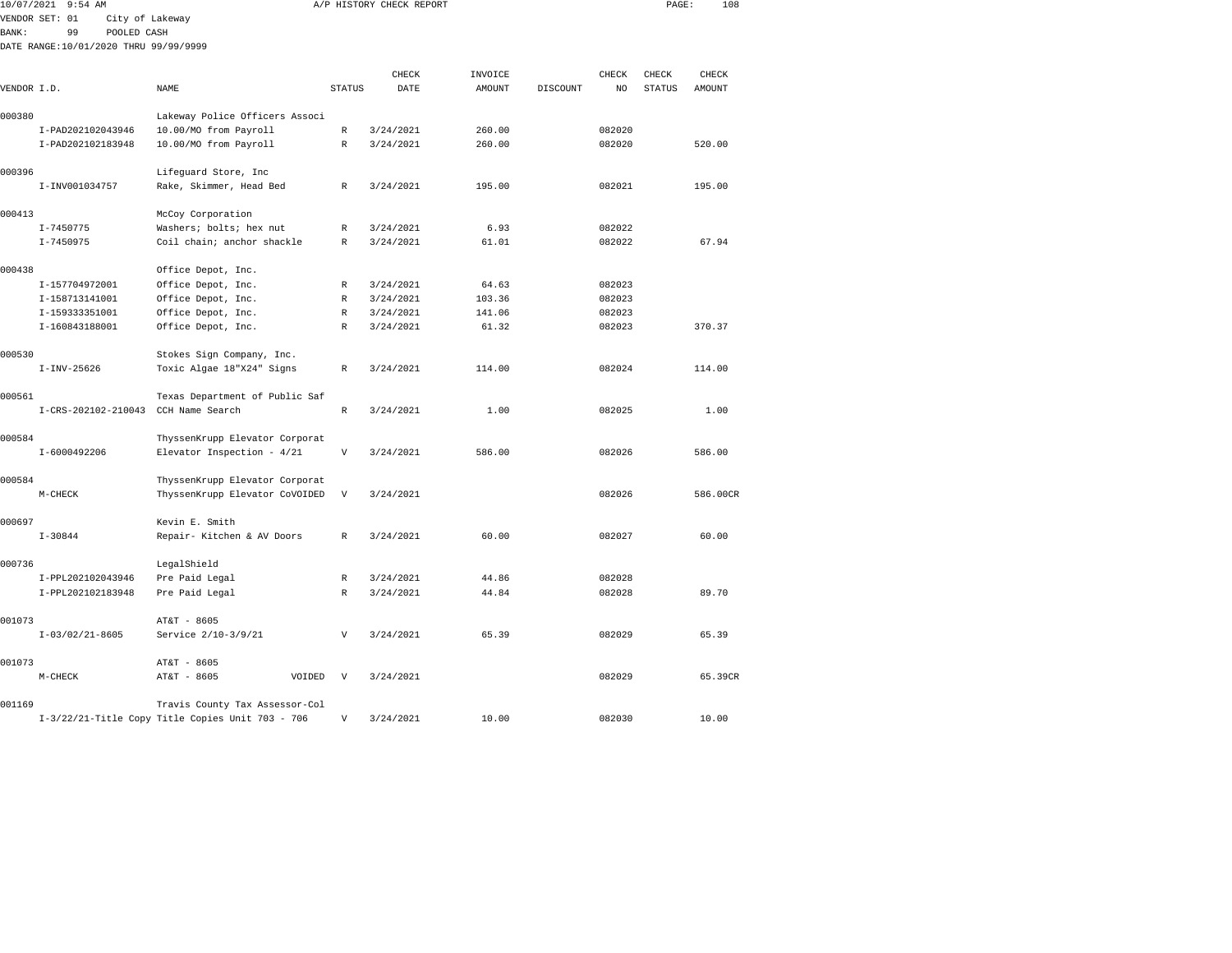| 10/07/2021  | $9:54$ AM                             |                                                               |                           | A/P HISTORY CHECK REPORT |          |          |        | PAGE:  | 109       |  |
|-------------|---------------------------------------|---------------------------------------------------------------|---------------------------|--------------------------|----------|----------|--------|--------|-----------|--|
|             | VENDOR SET: 01<br>City of Lakeway     |                                                               |                           |                          |          |          |        |        |           |  |
| BANK:       | 99<br>POOLED CASH                     |                                                               |                           |                          |          |          |        |        |           |  |
|             | DATE RANGE:10/01/2020 THRU 99/99/9999 |                                                               |                           |                          |          |          |        |        |           |  |
|             |                                       |                                                               |                           |                          |          |          |        |        |           |  |
|             |                                       |                                                               |                           | CHECK                    | INVOICE  |          | CHECK  | CHECK  | CHECK     |  |
| VENDOR I.D. |                                       | NAME                                                          | <b>STATUS</b>             | DATE                     | AMOUNT   | DISCOUNT | NO     | STATUS | AMOUNT    |  |
| 001169      |                                       | Travis County Tax Assessor-Col                                |                           |                          |          |          |        |        |           |  |
|             | $M-CHECK$                             | Travis County Tax AssessVOIDED                                | $\boldsymbol{\mathrm{V}}$ | 3/24/2021                |          |          | 082030 |        | 10.00CR   |  |
|             |                                       |                                                               |                           |                          |          |          |        |        |           |  |
| 001589      |                                       | Cintas Corp No.2 dba Cintas Fi                                |                           |                          |          |          |        |        |           |  |
|             | I-5054093066                          | Medicine Cabinet Supply/Maint                                 | R                         | 3/24/2021                | 231.38   |          | 082031 |        | 231.38    |  |
|             |                                       |                                                               |                           |                          |          |          |        |        |           |  |
| 001761      |                                       | ASCO Equipment                                                |                           |                          |          |          |        |        |           |  |
|             | I-PS0223743-1                         | Filters; Guard Repairs                                        | R                         | 3/24/2021                | 999.97   |          | 082032 |        | 999.97    |  |
|             |                                       |                                                               |                           |                          |          |          |        |        |           |  |
| 001875      |                                       | Sunlife - Administrative Servi                                |                           |                          |          |          |        |        |           |  |
|             | I-PTA202102043946                     | Payroll Deduction-Employee                                    | R                         | 3/24/2021                | 346.85   |          | 082033 |        |           |  |
|             | I-PTA202102183948                     | Payroll Deduction-Employee                                    | R                         | 3/24/2021                | 346.85   |          | 082033 |        |           |  |
|             | I-TXI202102043946                     | Payroll Deduction-Employee                                    | R                         | 3/24/2021                | 337.47   |          | 082033 |        |           |  |
|             | I-TXI202102183948                     | Payroll Deduction-Employee                                    | R                         | 3/24/2021                | 338.14   |          | 082033 |        | 1,369.31  |  |
| 002227      |                                       | Lakeway Texaco Station, LLC                                   |                           |                          |          |          |        |        |           |  |
|             | $I - 0032575$                         | Replaced Wiper Blades-1164515                                 | R                         | 3/24/2021                | 99.00    |          | 082034 |        | 99.00     |  |
|             |                                       |                                                               |                           |                          |          |          |        |        |           |  |
| 002768      |                                       | Tramco Corp DBA Neighborhood P                                |                           |                          |          |          |        |        |           |  |
|             | $I-16388$                             | Dispatch Plumbing Repair                                      | R                         | 3/24/2021                | 85.00    |          | 082035 |        | 85.00     |  |
| 002988      |                                       | Lincoln Financial Group                                       |                           |                          |          |          |        |        |           |  |
|             | C-FEB21 LINCOLN ADJ                   | Lincoln Financial Group                                       | R                         | 3/24/2021                | 270.00CR |          | 082036 |        |           |  |
|             | I-ADD202102043946                     | PREMIUM FROM PY SYSTEM                                        | R                         | 3/24/2021                | 1,182.42 |          | 082036 |        |           |  |
|             | I-ADD202102183948                     | PREMIUM FROM PY SYSTEM                                        | R                         | 3/24/2021                | 1,105.38 |          | 082036 |        |           |  |
|             | I-DEN202102043946                     | DENTAL PREMIUM FROM PY SYS                                    | R                         | 3/24/2021                | 3,288.93 |          | 082036 |        |           |  |
|             | I-DEN202102183948                     | DENTAL PREMIUM FROM PY SYS                                    | R                         | 3/24/2021                | 3,299.01 |          | 082036 |        |           |  |
|             | I-LTD202102043946                     | PREMIUM FROM PY SYSTEM                                        | R                         | 3/24/2021                | 386.65   |          | 082036 |        |           |  |
|             | I-LTD202102183948                     | PREMIUM FROM PY SYSTEM                                        | R                         | 3/24/2021                | 384.17   |          | 082036 |        |           |  |
|             | I-VIS202102043946                     | Payroll Deduction - Employee                                  | R                         | 3/24/2021                | 396.25   |          | 082036 |        |           |  |
|             | I-VIS202102183948                     | Payroll Deduction - Employee                                  | R                         | 3/24/2021                | 397.05   |          | 082036 |        |           |  |
|             | I-WI 202102043946                     | Payroll Deduction - Employee                                  | R                         | 3/24/2021                | 378.49   |          | 082036 |        |           |  |
|             | I-WI 202102183948                     | Payroll Deduction - Employee                                  | R                         | 3/24/2021                | 385.63   |          | 082036 |        | 10,933.98 |  |
|             |                                       |                                                               |                           |                          |          |          |        |        |           |  |
| 003073      |                                       | Ozark Bottled Water dba Hill C                                |                           |                          |          |          |        |        |           |  |
|             | $I-089610$                            | Ozark Bottled Water dba Hill C                                | R                         | 3/24/2021                | 24.49    |          | 082037 |        | 24.49     |  |
| 003139      |                                       |                                                               |                           |                          |          |          |        |        |           |  |
|             | I-GB00404845                          | SHI-Government Solutions, Inc.<br>HP Print Cartridge - Yellow | R                         | 3/24/2021                | 110.00   |          | 082038 |        | 110.00    |  |
|             |                                       |                                                               |                           |                          |          |          |        |        |           |  |
| 003181      |                                       | Quadient Leasing USA, Inc.                                    |                           |                          |          |          |        |        |           |  |

I-40166720 Postage Machine Repair R 3/24/2021 21.78 082039 21.78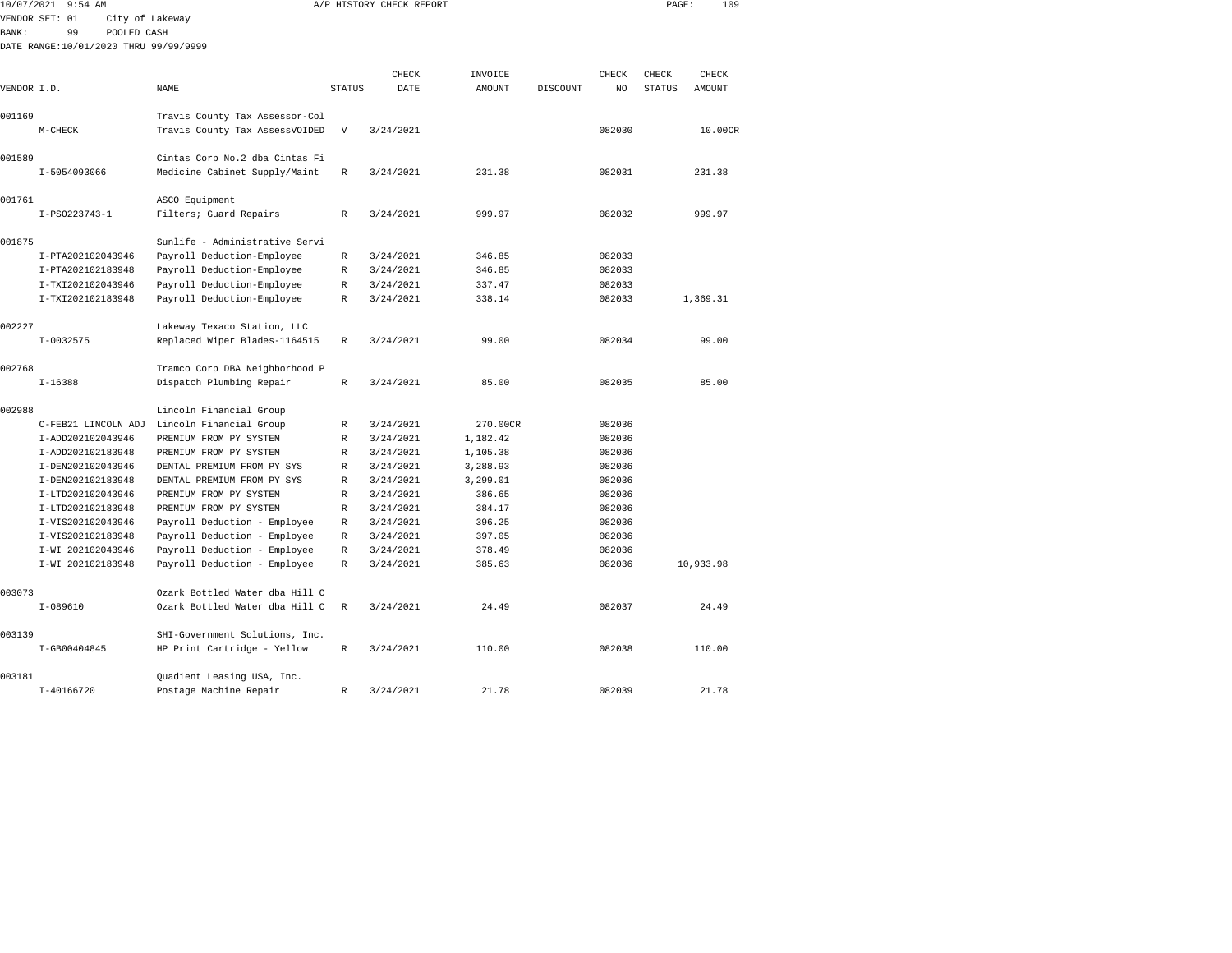|              | 10/07/2021 9:54 AM                     |                                               |               | A/P HISTORY CHECK REPORT |            |                 |                | PAGE:         | 110         |  |
|--------------|----------------------------------------|-----------------------------------------------|---------------|--------------------------|------------|-----------------|----------------|---------------|-------------|--|
|              | VENDOR SET: 01<br>City of Lakeway      |                                               |               |                          |            |                 |                |               |             |  |
| <b>BANK:</b> | 99<br>POOLED CASH                      |                                               |               |                          |            |                 |                |               |             |  |
|              | DATE RANGE: 10/01/2020 THRU 99/99/9999 |                                               |               |                          |            |                 |                |               |             |  |
|              |                                        |                                               |               |                          |            |                 |                |               |             |  |
|              |                                        |                                               |               | CHECK                    | INVOICE    |                 | CHECK          | CHECK         | CHECK       |  |
| VENDOR I.D.  |                                        | NAME                                          | <b>STATUS</b> | DATE                     | AMOUNT     | <b>DISCOUNT</b> | N <sub>O</sub> | <b>STATUS</b> | AMOUNT      |  |
| 003207       |                                        | Amazon Capital Services, Inc.                 |               |                          |            |                 |                |               |             |  |
|              | I-IHRJ-9KW9-Y9GR                       | Eggstravaganza                                | R             | 3/24/2021                | 67.95      |                 | 082040         |               | 67.95       |  |
| 003234       |                                        | TML MultiState Intergovernment                |               |                          |            |                 |                |               |             |  |
|              | C-TML FEB21 ADJ                        | TML MultiState Intergovernment                | R             | 3/24/2021                | 3,461.54CR |                 | 082041         |               |             |  |
|              |                                        | I-FEB21 - ADJ/CREDIT FEB21 - TML ADJ/COBRA/CR | R             | 3/24/2021                | 3,176.75   |                 | 082041         |               |             |  |
|              | I-HSA202102043946                      | HSA-HEALTH INS FROM PY                        | R             | 3/24/2021                | 12,360.68  |                 | 082041         |               |             |  |
|              | I-HSA202102183948                      | HSA-HEALTH INS FROM PY                        | R             | 3/24/2021                | 12,059.20  |                 | 082041         |               |             |  |
|              | I-HSC202102043946                      | HSAC-HEALTH INS FROM PY                       | R             | 3/24/2021                | 4,123.20   |                 | 082041         |               |             |  |
|              | I-HSC202102183948                      | HSAC-HEALTH INS FROM PY                       | R             | 3/24/2021                | 4,123.20   |                 | 082041         |               |             |  |
|              | I-HSF202102043946                      | HSAF-HEALTH INS FROM PY                       | R             | 3/24/2021                | 2,551.05   |                 | 082041         |               |             |  |
|              | I-HSF202102183948                      | HSAF-HEALTH INS FROM PY                       | R             | 3/24/2021                | 2,551.05   |                 | 082041         |               |             |  |
|              | I-HSS202102043946                      | HSAS-HEALTH INS FROM PY                       | R             | 3/24/2021                | 4,731.28   |                 | 082041         |               |             |  |
|              | I-HSS202102183948                      | HSAS-HEALTH INS FROM PY                       | R             | 3/24/2021                | 4,731.28   |                 | 082041         |               |             |  |
|              | I-PPC202102043946                      | PPOC-HEALTH UBS FROM PY                       | R             | 3/24/2021                | 6,528.33   |                 | 082041         |               |             |  |
|              | I-PPC202102183948                      | PPOC-HEALTH UBS FROM PY                       | R             | 3/24/2021                | 7,253.70   |                 | 082041         |               |             |  |
|              | I-PP0202102043946                      | PPO-HEALTH INS FROM PY                        | R             | 3/24/2021                | 17,251.98  |                 | 082041         |               |             |  |
|              | I-PP0202102183948                      | PPO-HEALTH INS FROM PY                        | R             | 3/24/2021                | 16,831.20  |                 | 082041         |               |             |  |
|              | I-PPS202102043946                      | PPOS-HEALTH INS FROM PY                       | R             | 3/24/2021                | 833.56     |                 | 082041         |               |             |  |
|              | I-PPS202102183948                      | PPOS-HEALTH INS FROM PY                       | R             | 3/24/2021                | 833.56     |                 | 082041         |               | 96, 478. 48 |  |
| 003318       |                                        | The UPS Store #4214                           |               |                          |            |                 |                |               |             |  |
|              | $I - 2208$                             | UPS - Axon Return                             | R             | 3/24/2021                | 12.05      |                 | 082048         |               |             |  |
|              | $I - 7424$                             | UPS- Rabies Test                              | R             | 3/24/2021                | 13.91      |                 | 082048         |               |             |  |
|              | $I - 7839$                             | UPS - Axon Return                             | R             | 3/24/2021                | 12.05      |                 | 082048         |               | 38.01       |  |
| 003412       |                                        | International Institute of Mun                |               |                          |            |                 |                |               |             |  |
|              | I-Membership Appl.                     | International Institute of Mun                | R             | 3/24/2021                | 175.00     |                 | 082049         |               | 175.00      |  |
|              |                                        |                                               |               |                          |            |                 |                |               |             |  |

|        | $I-LAC-LK-3/18/21$ | KRIPPEL, LYNN<br>REFUND LAC                                   | R | 3/24/2021 | 290.00   | 082050 | 290.00   |
|--------|--------------------|---------------------------------------------------------------|---|-----------|----------|--------|----------|
| 000180 | I-325335965894     | City of Austin-Austin Energy<br>1404 1/2 LW BLVD - MARCH 2021 | R | 3/25/2021 | 29.11    | 082051 | 29.11    |
| 000585 | I-006776103521     | Spectrum Business dba Time War<br>1102 LC INTERNET 3/15-4/14  | R | 3/25/2021 | 242.94   | 082052 | 242.94   |
| 001256 | I-9875673621       | Verizon Wireless - 00001<br>FEB-MARCH MIFI/BROADBAND          | R | 3/25/2021 | 2,684.27 | 082053 | 2,684.27 |
| 001803 | $I - 372487$       | Logix Fiber Networks<br>Logix Fiber - FEB 2021                | R | 3/25/2021 | 960.41   | 082054 | 960.41   |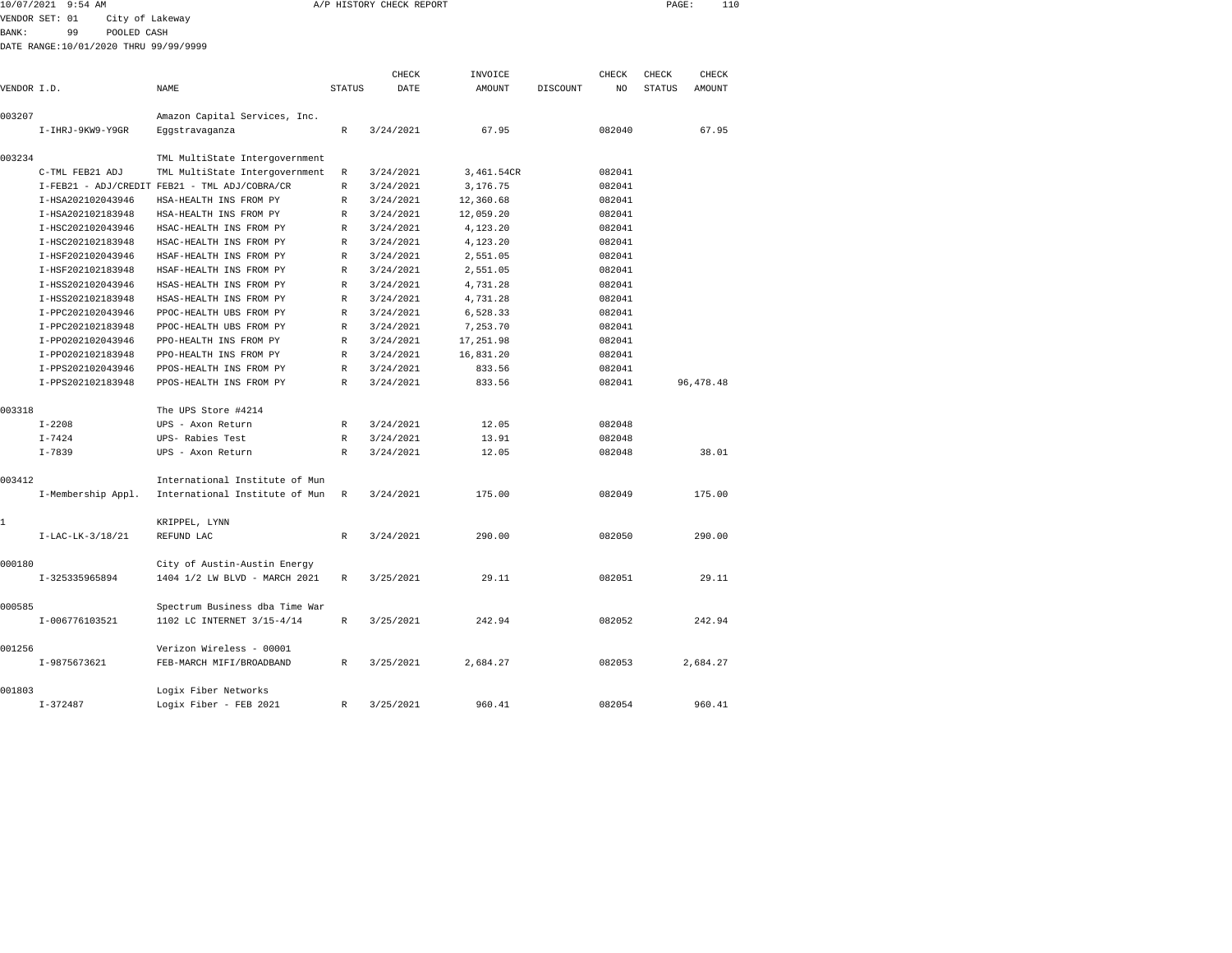|              | 10/07/2021 9:54 AM                    |                                                   |               | A/P HISTORY CHECK REPORT |          |          |        | PAGE:         | 111        |
|--------------|---------------------------------------|---------------------------------------------------|---------------|--------------------------|----------|----------|--------|---------------|------------|
|              | VENDOR SET: 01<br>City of Lakeway     |                                                   |               |                          |          |          |        |               |            |
| <b>BANK:</b> | 99<br>POOLED CASH                     |                                                   |               |                          |          |          |        |               |            |
|              | DATE RANGE:10/01/2020 THRU 99/99/9999 |                                                   |               |                          |          |          |        |               |            |
|              |                                       |                                                   |               |                          |          |          |        |               |            |
|              |                                       |                                                   |               | CHECK                    | INVOICE  |          | CHECK  | CHECK         | CHECK      |
| VENDOR I.D.  |                                       | NAME                                              | <b>STATUS</b> | DATE                     | AMOUNT   | DISCOUNT | NO     | <b>STATUS</b> | AMOUNT     |
| 001940       |                                       | AT&T - 9533                                       |               |                          |          |          |        |               |            |
|              | I-MAR3-2021BILLING                    | $MAR3 - 1102LC - PHONE$                           | $\mathbb R$   | 3/25/2021                | 80.84    |          | 082055 |               | 80.84      |
| 002623       |                                       | Quadient Finance USA, Inc.                        |               |                          |          |          |        |               |            |
|              |                                       | I-02/28/2021 - 6795 02/28/2021 Postage & Supplies | R             | 3/25/2021                | 1,855.79 |          | 082056 |               | 1,855.79   |
| 003297       |                                       | Department of Information Reso                    |               |                          |          |          |        |               |            |
|              | I-21021549N                           | FEB 2021 DIR                                      | R             | 3/25/2021                | 509.45   |          | 082057 |               | 509.45     |
| 000267       |                                       | Ferguson Enterprises Inc.#1869                    |               |                          |          |          |        |               |            |
|              | $I-9068703$                           | LSC TOILET REPLACEMENT                            | $\mathbb{R}$  | 3/25/2021                | 1,604.61 |          | 082058 |               | 1,604.61   |
| 002529       |                                       | Legacy Arbor Care                                 |               |                          |          |          |        |               |            |
|              | $I-10658$                             | STORM CLEAN-UP                                    | R             | 3/25/2021                | 1,600.00 |          | 082059 |               | 1,600.00   |
| 003197       |                                       | Airco Mechanical, LTD                             |               |                          |          |          |        |               |            |
|              | $I-1007130 - IN$                      | QUARTERLY SERVICE - AC                            | R             | 3/25/2021                | 5,416.00 |          | 082060 |               | 5,416.00   |
| 003209       |                                       | Max S. Hicks dba Reliant Plumb                    |               |                          |          |          |        |               |            |
|              | I-39288658                            | EMERGENCY LINE REPAIR                             | R             | 3/25/2021                | 2,978.00 |          | 082061 |               |            |
|              | $I-39651768$                          | WATER HEATER REPAIR                               | $\mathbb{R}$  | 3/25/2021                | 6,597.00 |          | 082061 |               | 9,575.00   |
| 1            |                                       | SALAZAR, ADRIAN REYES                             |               |                          |          |          |        |               |            |
|              | I-000202103183959                     | SALAZAR, ADRIAN REYES:                            | R             | 3/25/2021                | 50.00    |          | 082062 |               | 50.00      |
| 1            |                                       | REDDEHASE, SHARON NICOLE                          |               |                          |          |          |        |               |            |
|              | I-000202103233960                     | REDDEHASE, SHARON NICOLE:                         | $\mathbb{R}$  | 3/25/2021                | 125.00   |          | 082063 |               | 125.00     |
| 000449       |                                       | Pedernales Electric Co-op                         |               |                          |          |          |        |               |            |
|              | $I-02/03/21 - 2677$                   | 3303 SERENE HILLS DR RESTROOM                     | $\mathbb{R}$  | 3/25/2021                | 65.25    |          | 082064 |               |            |
|              | $I-02/24/21-PEC$                      | Pedernales Electric Co-op                         | $\mathbb{R}$  | 3/25/2021                | 6,887.52 |          | 082064 |               |            |
|              | $I-03/04/21-2677$                     | 3303 SERENE HILLS DR - RESTROO                    | $\mathbb{R}$  | 3/25/2021                | 123.38   |          | 082064 |               |            |
|              | $I - 22232$                           | Pedernales Electric Co-op                         | R             | 3/25/2021                | 5,089.67 |          | 082064 |               | 12, 165.82 |
| 003400       |                                       | Murphy Connected Ent. Inc.                        |               |                          |          |          |        |               |            |
|              | $I - 1234$                            | AP/PR #10 ENVELOPES                               | V             | 3/25/2021                | 258.12   |          | 082067 |               | 258.12     |
| 003400       |                                       | Murphy Connected Ent. Inc.                        |               |                          |          |          |        |               |            |
|              | $M-CHECK$                             | Murphy Connected Ent. InVOIDED                    | V             | 3/25/2021                |          |          | 082067 |               | 258.12CR   |
| 000334       |                                       | Home Depot Credit Services                        |               |                          |          |          |        |               |            |
|              |                                       | I-H6531-1519172851-2 Home Depot Credit Services   | R             | 3/25/2021                | 15.00    |          | 082068 |               | 15.00      |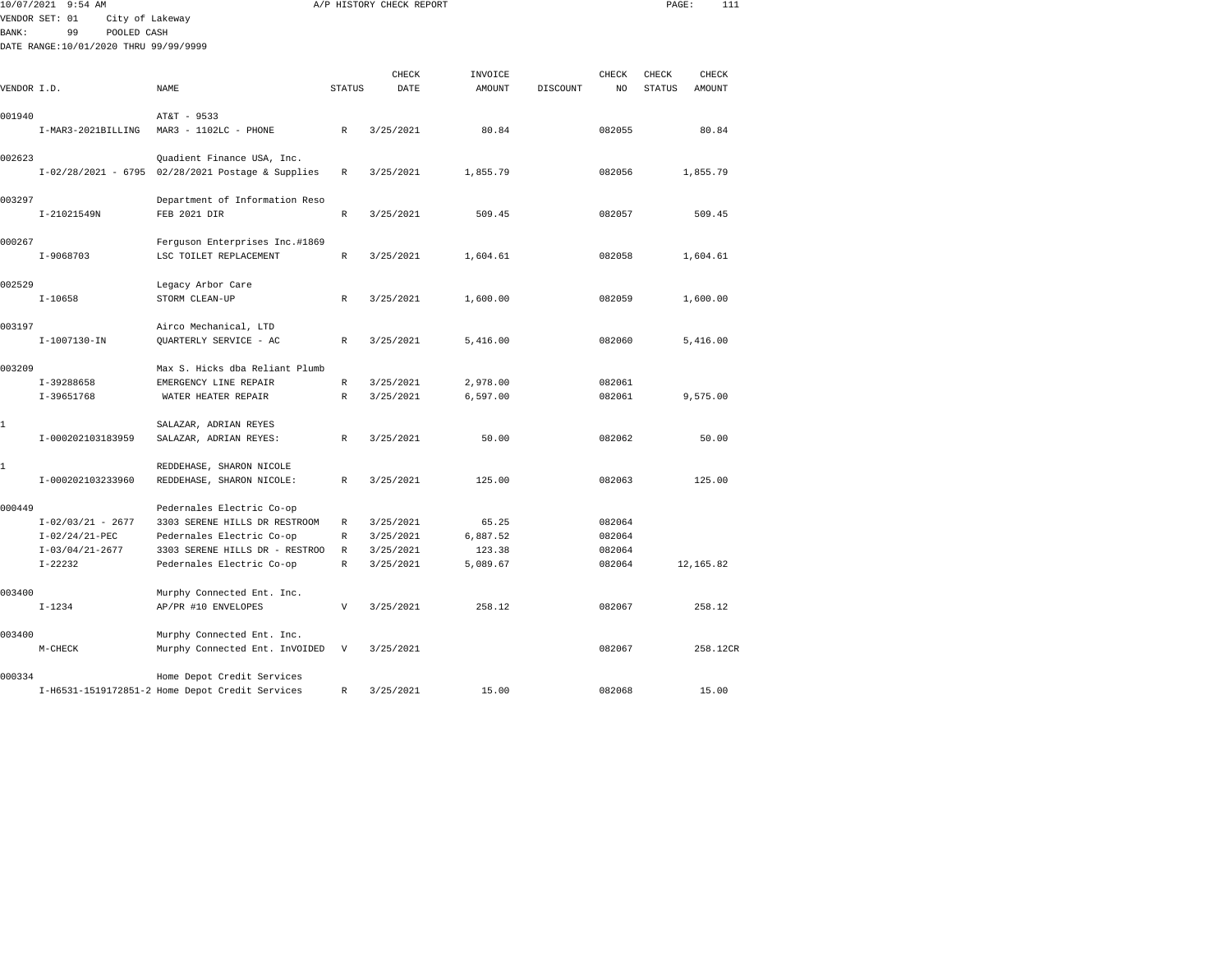| 10/07/2021   | $9:54$ AM                             |                                                   |                            | A/P HISTORY CHECK REPORT |                |          |                  | PAGE:         | 112        |
|--------------|---------------------------------------|---------------------------------------------------|----------------------------|--------------------------|----------------|----------|------------------|---------------|------------|
|              | VENDOR SET: 01                        | City of Lakeway                                   |                            |                          |                |          |                  |               |            |
| <b>BANK:</b> | 99                                    | POOLED CASH                                       |                            |                          |                |          |                  |               |            |
|              | DATE RANGE:10/01/2020 THRU 99/99/9999 |                                                   |                            |                          |                |          |                  |               |            |
|              |                                       |                                                   |                            |                          |                |          |                  |               |            |
|              |                                       |                                                   |                            | CHECK                    | INVOICE        |          | CHECK            | CHECK         | CHECK      |
| VENDOR I.D.  |                                       | NAME                                              | <b>STATUS</b>              | DATE                     | AMOUNT         | DISCOUNT | NO               | <b>STATUS</b> | AMOUNT     |
|              |                                       |                                                   |                            |                          |                |          |                  |               |            |
| 001865       |                                       | Caldwell Country Chevrolet                        |                            |                          |                |          |                  |               |            |
|              | I-MR282461                            | 1 NEW POLICE TAHOE                                | $\mathbb R$                | 3/25/2021                | 34,980.00      |          | 082069           |               | 34,980.00  |
|              |                                       |                                                   |                            |                          |                |          |                  |               |            |
| 002120       |                                       | Benefical Consolidated Managem                    |                            |                          |                |          |                  |               |            |
|              | $I - 4021$                            | ANNUAL RANGE FEE                                  | $\mathbb R$                | 3/25/2021                | 6,000.00       |          | 082070           |               | 6,000.00   |
|              |                                       |                                                   |                            |                          |                |          |                  |               |            |
| 001256       |                                       | Verizon Wireless - 00001                          |                            |                          |                |          |                  |               |            |
|              | I-9871425155                          | DEC17-JAN16 MIFI/BROADBAND                        | R                          | 3/26/2021                | 3,161.03       |          | 082071           |               | 3,161.03   |
| 002666       |                                       | A&J Paving LLC                                    |                            |                          |                |          |                  |               |            |
|              | $I - 20046$                           | HURST CREEK/EXPLORER ASPHALT P                    | $\mathbb{R}$               | 3/26/2021                | 2,900.00       |          | 082072           |               | 2,900.00   |
|              |                                       |                                                   |                            |                          |                |          |                  |               |            |
| 003400       |                                       | Murphy Connected Ent. Inc.                        |                            |                          |                |          |                  |               |            |
|              | $I - 1240$                            | April 2021 SW Billing                             | $\mathbf v$                | 3/26/2021                | 3,553.18       |          | 082073           |               | 3,553.18   |
|              |                                       |                                                   |                            |                          |                |          |                  |               |            |
| 003400       |                                       | Murphy Connected Ent. Inc.                        |                            |                          |                |          |                  |               |            |
|              | M-CHECK                               | Murphy Connected Ent. InVOIDED                    | V                          | 3/26/2021                |                |          | 082073           |               | 3,553.18CR |
|              |                                       |                                                   |                            |                          |                |          |                  |               |            |
| 003400       |                                       | Murphy Connected Ent. Inc.                        |                            |                          |                |          |                  |               |            |
|              | $I-1098$                              | BDS Envelop                                       | R                          | 3/29/2021 Reissue        |                |          | 082074           |               |            |
|              | $I-1193$                              | SW April Billing                                  | $\mathbb R$                | 3/29/2021 Reissue        |                |          | 082074           |               |            |
|              | $I - 1234$                            | AP/PR #10 ENVELOPES                               | $\mathbb R$                | 3/29/2021 Reissue        |                |          | 082074           |               |            |
|              | $I - 1240$                            | April 2021 SW Billing                             | R                          | 3/29/2021 Reissue        |                |          | 082074           |               | 4,818.51   |
|              |                                       |                                                   |                            |                          |                |          |                  |               |            |
| 000237       |                                       | Dell Marketing LP                                 |                            |                          |                |          |                  |               |            |
|              | I-10473755663                         | Computer; monitor; keyboard                       | $\mathbb R$                | 3/29/2021                | 1,148.90       |          | 082075           |               | 1,148.90   |
| 000260       |                                       | Ewing                                             |                            |                          |                |          |                  |               |            |
|              | I-13691666                            | Battery; trowel; rotor; flags                     | $\mathbb R$                | 3/29/2021                | 88.07          |          | 082076           |               |            |
|              | I-13700565                            | Valve; elbow; coupling; primer                    | $\mathbb R$                | 3/29/2021                | 157.37         |          | 082076           |               |            |
|              | I-13723720                            | Rotor                                             | $\mathbb{R}$               | 3/29/2021                | 56.87          |          | 082076           |               | 302.31     |
|              |                                       |                                                   |                            |                          |                |          |                  |               |            |
| 000371       |                                       | Koetter Fire Protection of Aus                    |                            |                          |                |          |                  |               |            |
|              | $I - 279945$                          | Annual Extinguisher Inspection                    | R                          | 3/29/2021                | 385.00         |          | 082077           |               | 385.00     |
|              |                                       |                                                   |                            |                          |                |          |                  |               |            |
| 000530       |                                       | Stokes Sign Company, Inc.                         |                            |                          |                |          |                  |               |            |
|              | $I-INV-25680$                         | Coroplast Directional Signs                       | $\mathbb R$                | 3/29/2021                | 489.22         |          | 082078           |               | 489.22     |
|              |                                       |                                                   |                            |                          |                |          |                  |               |            |
| 000702       |                                       | Quill Corporation                                 |                            |                          |                |          |                  |               |            |
|              | $C-1310281$                           | 1 In Rnd Rng Binder - 10                          | R                          | 3/29/2021                | 42.40CR        |          | 082079           |               |            |
|              | $I-10455159$                          | Coffee supplies; lysol                            | $\mathbb R$                | 3/29/2021                | 95.44          |          | 082079           |               |            |
|              | I-10469323                            | Lysol wipres                                      | $\mathbb R$                | 3/29/2021                | 11.69          |          | 082079           |               |            |
|              | I-11438014                            | Coffee supplies; USB                              | $\mathbb R$                | 3/29/2021                | 92.68          |          | 082079           |               |            |
|              | I-15163753<br>I-15168357              | Lens Towelettes<br>Colored paper; bindr clips etc | $\mathbb R$<br>$\mathbb R$ | 3/29/2021<br>3/29/2021   | 44.79<br>78.24 |          | 082079<br>082079 |               |            |
|              |                                       |                                                   |                            |                          |                |          |                  |               |            |

I-15187045 Raspberry Tea R 3/29/2021 7.55 082079 287.99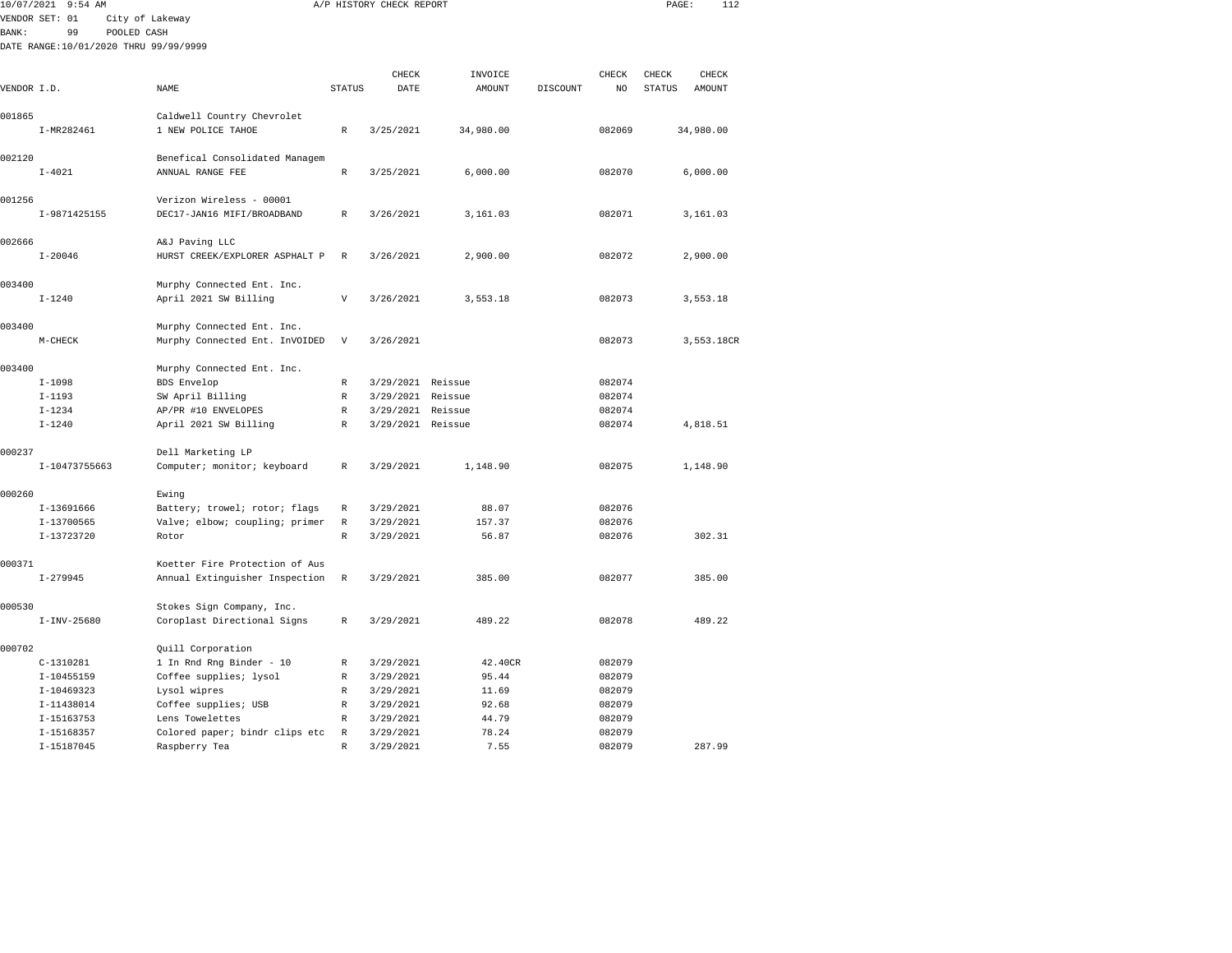| 10/07/2021<br>$9:54$ AM               |                                                    |               | A/P HISTORY CHECK REPORT |                |          |                  | PAGE:         | 113      |
|---------------------------------------|----------------------------------------------------|---------------|--------------------------|----------------|----------|------------------|---------------|----------|
| VENDOR SET: 01                        | City of Lakeway                                    |               |                          |                |          |                  |               |          |
| <b>BANK:</b><br>99<br>POOLED CASH     |                                                    |               |                          |                |          |                  |               |          |
| DATE RANGE:10/01/2020 THRU 99/99/9999 |                                                    |               |                          |                |          |                  |               |          |
|                                       |                                                    |               |                          |                |          |                  |               |          |
|                                       |                                                    |               | CHECK                    | INVOICE        |          | CHECK            | CHECK         | CHECK    |
| VENDOR I.D.                           | NAME                                               | <b>STATUS</b> | DATE                     | AMOUNT         | DISCOUNT | NO               | <b>STATUS</b> | AMOUNT   |
| 001314                                |                                                    |               |                          |                |          |                  |               |          |
| $I-7326344055-0-1$                    | Staples Business Advantage<br>Cups; sugar; creamer | R             | 3/29/2021                | 106.36         |          | 082080           |               | 106.36   |
|                                       |                                                    |               |                          |                |          |                  |               |          |
| 001482                                | Justice Pest Services                              |               |                          |                |          |                  |               |          |
| $I-125293$                            | Comm Pest Control EOM                              | R             | 3/29/2021                | 85.00          |          | 082081           |               | 85.00    |
|                                       |                                                    |               |                          |                |          |                  |               |          |
| 001616                                | Uline                                              |               |                          |                |          |                  |               |          |
| I-131177499                           | Garbage Cans for Break Rooms                       | R             | 3/29/2021                | 96.19          |          | 082082           |               | 96.19    |
|                                       |                                                    |               |                          |                |          |                  |               |          |
| 001761                                | ASCO Equipment                                     |               |                          |                |          |                  |               |          |
| I-PS0223757-1                         | KIT PIVOT BOB-TACH                                 | $\mathbb R$   | 3/29/2021                | 91.27          |          | 082083           |               |          |
| I-SW0151524-1                         | New dash calibration                               | $\mathbb R$   | 3/29/2021                | 718.50         |          | 082083           |               | 809.77   |
|                                       |                                                    |               |                          |                |          |                  |               |          |
| 002596                                | Workers Assistance Program                         |               |                          |                |          |                  |               |          |
| I-INV00078090                         | March 2021 - 109 Employees                         | $\mathbb{R}$  | 3/29/2021                | 239.80         |          | 082084           |               | 239.80   |
| 003266                                | AT&T - 8538                                        |               |                          |                |          |                  |               |          |
| I-6243521605                          | AT&T-ADI w/Mngd Router                             | R             | 3/29/2021                | 976.15         |          | 082085           |               | 976.15   |
|                                       |                                                    |               |                          |                |          |                  |               |          |
| 003410                                | Denver's Towing Service                            |               |                          |                |          |                  |               |          |
| $I-3/12/21-3275656$                   | Case #21-00323 - Golf Cart Tow                     | $\mathbb R$   | 3/29/2021                | 275.00         |          | 082086           |               | 275.00   |
|                                       |                                                    |               |                          |                |          |                  |               |          |
| 000880                                | Card Service Center                                |               |                          |                |          |                  |               |          |
| I-CC3275 PD                           | Card Service Center                                | R             | 4/01/2021                | 1,542.24       |          | 082090           |               | 1,542.24 |
|                                       |                                                    |               |                          |                |          |                  |               |          |
| 002737                                | HEB Grocery Company                                |               |                          |                |          |                  |               |          |
| $C - 070776$                          | HEB Grocery Company                                | $\mathbb R$   | 4/01/2021                | 2.10CR         |          | 082091           |               |          |
| $I-003299$                            | HEB Grocery Company                                | R             | 4/01/2021                | 58.59          |          | 082091           |               |          |
| I-01.27 TO 2.25.21<br>$I - 032025$    | HEB Grocery Company                                | $\mathbb R$   | 4/01/2021                | 15.13<br>75.38 |          | 082091<br>082091 |               |          |
| $I - 032059$                          | HEB Grocery Company                                | R<br>R        | 4/01/2021<br>4/01/2021   | 4.92           |          | 082091           |               |          |
| $I - 043164$                          | HEB Grocery Company<br>HEB Grocery Company         | R             | 4/01/2021                | 129.31         |          | 082091           |               |          |
| $I - 044361$                          | HEB Grocery Company                                | $\mathbb R$   | 4/01/2021                | 277.65         |          | 082091           |               |          |
| $I - 045111$                          | HEB Grocery Company                                | $\mathbb R$   | 4/01/2021                | 69.10          |          | 082091           |               |          |
| $I - 045943$                          | HEB Grocery Company                                | $\mathbb R$   | 4/01/2021                | 99.74          |          | 082091           |               |          |
| $I - 048218$                          | HEB Grocery Company                                | $\mathbb R$   | 4/01/2021                | 79.79          |          | 082091           |               |          |
| $I - 048880$                          | HEB Grocery Company                                | R             | 4/01/2021                | 224.79         |          | 082091           |               |          |
| $I - 414495$                          | HEB Grocery Company                                | $\mathbb R$   | 4/01/2021                | 76.97          |          | 082091           |               |          |
| $I - 8472$                            | HEB Grocery Company                                | $\mathbb R$   | 4/01/2021                | 10.00          |          | 082091           |               |          |
| $I - 893075$                          | HEB Grocery Company                                | $\mathbb R$   | 4/01/2021                | 88.67          |          | 082091           |               |          |
| $I-933924$                            | HEB Grocery Company                                | R             | 4/01/2021                | 60.92          |          | 082091           |               | 1,268.86 |
|                                       |                                                    |               |                          |                |          |                  |               |          |
| 1                                     | KAUFMAN, ERIC JEFFREY                              |               |                          |                |          |                  |               |          |
| I-000202103253961                     | KAUFMAN, ERIC JEFFREY:                             | R             | 4/01/2021                | 25.00          |          | 082093           |               | 25.00    |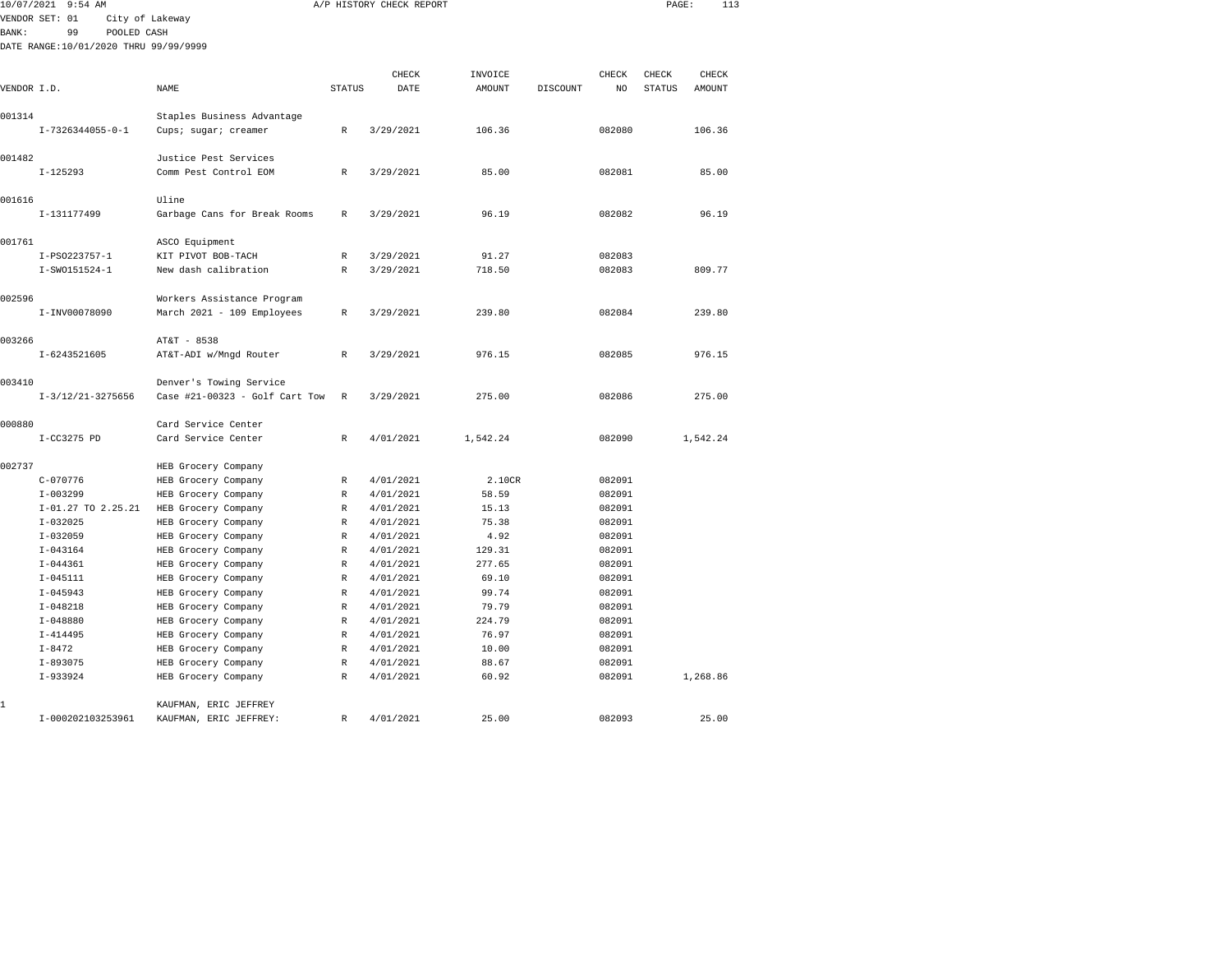| 10/07/2021  | 9:54 AM                               |                                                 |               | A/P HISTORY CHECK REPORT |           |          |        | PAGE:         |           | 114 |
|-------------|---------------------------------------|-------------------------------------------------|---------------|--------------------------|-----------|----------|--------|---------------|-----------|-----|
|             | VENDOR SET: 01<br>City of Lakeway     |                                                 |               |                          |           |          |        |               |           |     |
| BANK:       | 99<br>POOLED CASH                     |                                                 |               |                          |           |          |        |               |           |     |
|             | DATE RANGE:10/01/2020 THRU 99/99/9999 |                                                 |               |                          |           |          |        |               |           |     |
|             |                                       |                                                 |               |                          |           |          |        |               |           |     |
|             |                                       |                                                 |               | CHECK                    | INVOICE   |          | CHECK  | CHECK         | CHECK     |     |
| VENDOR I.D. |                                       | NAME                                            | <b>STATUS</b> | DATE                     | AMOUNT    | DISCOUNT | NO     | <b>STATUS</b> | AMOUNT    |     |
|             |                                       |                                                 |               |                          |           |          |        |               |           |     |
| 000164      |                                       | Arnold Oil Company of Austin,                   |               |                          |           |          |        |               |           |     |
|             | $I-786863$                            | Direct Connect Blade                            | R             | 4/06/2021                | 10.98     |          | 082094 |               | 10.98     |     |
| 000241      |                                       | DES Financial Services, Inc.                    |               |                          |           |          |        |               |           |     |
|             | $I - 225724 - 00$                     | DES Financial Services, Inc.                    | $\mathbb R$   | 4/06/2021                | 22.00     |          | 082095 |               | 22.00     |     |
|             |                                       |                                                 |               |                          |           |          |        |               |           |     |
| 000260      |                                       | Ewing                                           |               |                          |           |          |        |               |           |     |
|             | $I-13779578$                          | Adjustable rotor                                | R             | 4/06/2021                | 34.19     |          | 082096 |               |           |     |
|             | $I - 6150980$                         | 860 Inline RP Febco                             | R             | 4/06/2021                | 481.35    |          | 082096 |               | 515.54    |     |
|             |                                       |                                                 |               |                          |           |          |        |               |           |     |
| 000267      |                                       | Ferguson Enterprises Inc.#1869                  |               |                          |           |          |        |               |           |     |
|             | I-9094363                             | Ferguson Enterprises Inc.#1869                  | $\mathbb R$   | 4/06/2021                | 252.06    |          | 082097 |               |           |     |
|             | I-9134708                             | Water Ftn - Skate Park                          | $\mathbb R$   | 4/06/2021                | 1,271.52  |          | 082097 |               | 1,523.58  |     |
| 000296      |                                       | Grainger, Inc                                   |               |                          |           |          |        |               |           |     |
|             | I-8330032725                          | Grainger, Inc                                   | R             | 4/06/2021                | 212.09    |          | 082098 |               |           |     |
|             | I-9842740335                          | Ice machine cleaner/sanitizer                   | $\mathbb R$   | 4/06/2021                | 44.49     |          | 082098 |               | 256.58    |     |
|             |                                       |                                                 |               |                          |           |          |        |               |           |     |
| 000334      |                                       | Home Depot Credit Services                      |               |                          |           |          |        |               |           |     |
|             |                                       | I-C4109 2.25 TO 3.28 Home Depot Credit Services | R             | 4/06/2021                | 1,264.28  |          | 082099 |               | 1,264.28  |     |
|             |                                       |                                                 |               |                          |           |          |        |               |           |     |
| 000438      |                                       | Office Depot, Inc.                              |               |                          |           |          |        |               |           |     |
|             | I-159336700001                        | Toiler Cleaner                                  | R             | 4/06/2021                | 31.09     |          | 082100 |               | 31.09     |     |
| 000577      |                                       | Texas Workforce Commission                      |               |                          |           |          |        |               |           |     |
|             | I-CALENDAR Q1-2021                    | Texas Workforce Commission                      | R             | 4/06/2021                | 16,927.32 |          | 082101 |               | 16,927.32 |     |
|             |                                       |                                                 |               |                          |           |          |        |               |           |     |
| 000688      |                                       | Webberville Propane, Inc                        |               |                          |           |          |        |               |           |     |
|             | $I - 748742$                          | Webberville Propane, Inc                        | R             | 4/06/2021                | 656.43    |          | 082102 |               | 656.43    |     |
|             |                                       |                                                 |               |                          |           |          |        |               |           |     |
| 000702      |                                       | Quill Corporation                               |               |                          |           |          |        |               |           |     |
|             | $I-1229663$                           | Quill Corporation                               | R             | 4/06/2021                | 497.69    |          | 082103 |               |           |     |
|             | I-13590238                            | Quill Corporation                               | R             | 4/06/2021                | 323.42    |          | 082103 |               |           |     |
|             | I-13623155                            | Quill Corporation                               | $\mathbb{R}$  | 4/06/2021                | 12.59     |          | 082103 |               |           |     |
|             | $I-14000965$                          | Quill Corporation                               | R             | 4/06/2021                | 97.79     |          | 082103 |               |           |     |
|             | I-14121206                            | Quill Corporation                               | R             | 4/06/2021                | 132.94    |          | 082103 |               |           |     |
|             | I-14496201                            | Quill Corporation                               | R             | 4/06/2021                | 71.38     |          | 082103 |               |           |     |
|             | I-15301523                            | Board Marker-aluminum                           | R             | 4/06/2021                | 19.80     |          | 082103 |               |           |     |
|             | I-15402264                            | Ceramic Heater                                  | R             | 4/06/2021                | 39.59     |          | 082103 |               |           |     |
|             | I-15407124                            | Quill Corporation                               | R             | 4/06/2021                | 146.67    |          | 082103 |               |           |     |
|             | I-15507171                            | Quill Corporation                               | R             | 4/06/2021                | 205.12    |          | 082103 |               | 1,546.99  |     |
| 001387      |                                       | Franklin Legal Publishing, Inc                  |               |                          |           |          |        |               |           |     |
|             | $I - 2007474$                         | DOCUMENT VAULT UPLOADS                          | R             | 4/06/2021                | 80.00     |          | 082104 |               | 80.00     |     |
|             |                                       |                                                 |               |                          |           |          |        |               |           |     |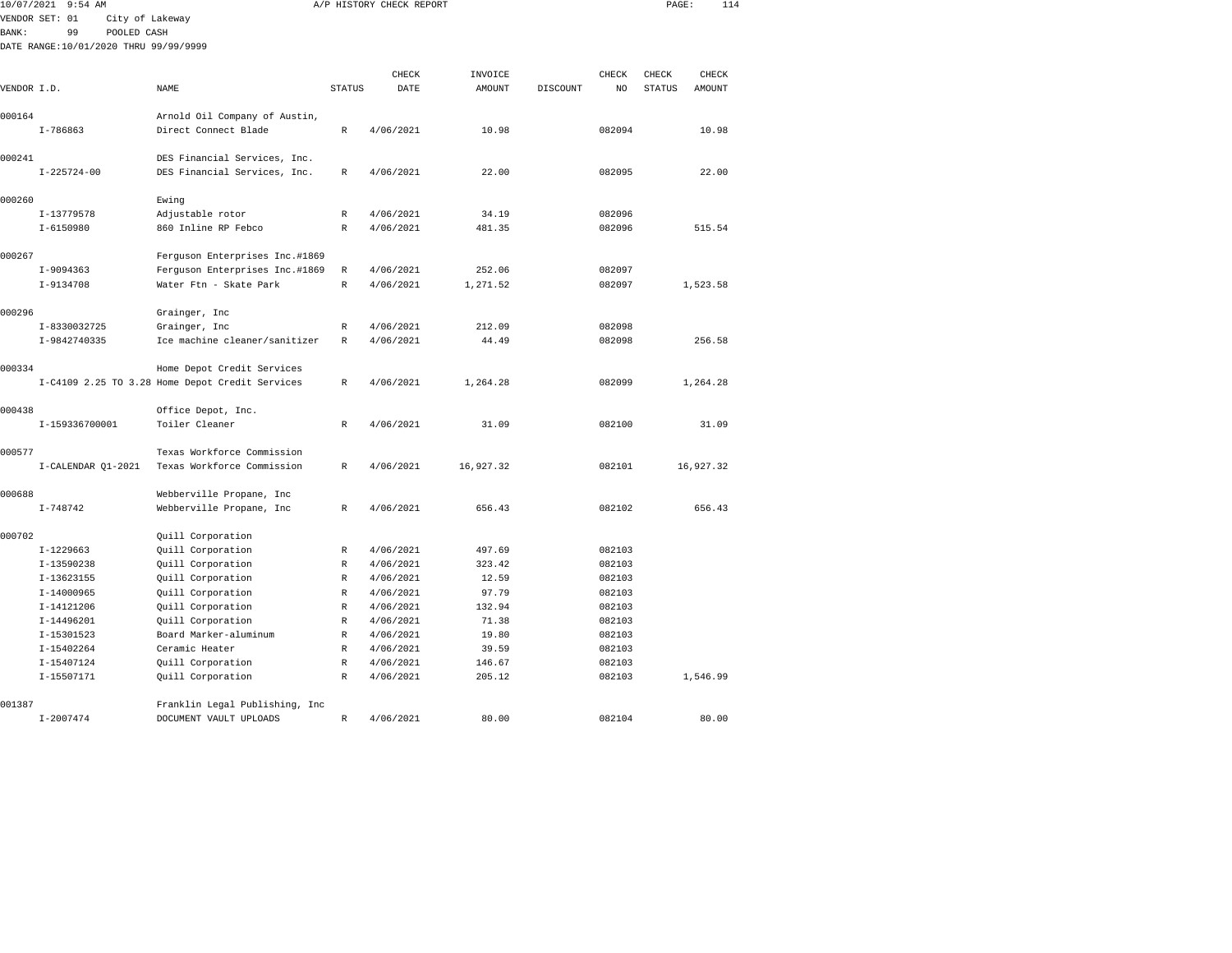| 10/07/2021   | $9:54$ AM                             |                                                |                           | A/P HISTORY CHECK REPORT |               |          |        | PAGE:         | 115           |  |
|--------------|---------------------------------------|------------------------------------------------|---------------------------|--------------------------|---------------|----------|--------|---------------|---------------|--|
|              | VENDOR SET: 01<br>City of Lakeway     |                                                |                           |                          |               |          |        |               |               |  |
| <b>BANK:</b> | 99<br>POOLED CASH                     |                                                |                           |                          |               |          |        |               |               |  |
|              | DATE RANGE:10/01/2020 THRU 99/99/9999 |                                                |                           |                          |               |          |        |               |               |  |
|              |                                       |                                                |                           |                          |               |          |        |               |               |  |
|              |                                       |                                                |                           | CHECK                    | INVOICE       |          | CHECK  | CHECK         | CHECK         |  |
| VENDOR I.D.  |                                       | NAME                                           | <b>STATUS</b>             | DATE                     | <b>AMOUNT</b> | DISCOUNT | NO     | <b>STATUS</b> | <b>AMOUNT</b> |  |
| 001784       |                                       | Gayl Hubatch                                   |                           |                          |               |          |        |               |               |  |
|              | I-03292021-GH                         | Tia Chi in the Park 2/1-3/29                   | R                         | 4/06/2021                | 455.00        |          | 082105 |               | 455.00        |  |
|              |                                       |                                                |                           |                          |               |          |        |               |               |  |
| 001808       |                                       | Sa So                                          |                           |                          |               |          |        |               |               |  |
|              | $I-S21-0441$                          | Sa So                                          | R                         | 4/06/2021                | 859.38        |          | 082106 |               | 859.38        |  |
|              |                                       |                                                |                           |                          |               |          |        |               |               |  |
| 001847       |                                       | Sam's Club Business Member                     |                           |                          |               |          |        |               |               |  |
|              |                                       | I-01-09 TO 02/28/21 Sam's Club Business Member | R                         | 4/06/2021                | 34.88         |          | 082107 |               | 34.88         |  |
| 001848       |                                       | Community Coffee Company, LLC                  |                           |                          |               |          |        |               |               |  |
|              | I-12465108817                         | Coffee/Tea/Creamer                             | $\mathbb R$               | 4/06/2021                | 91.10         |          | 082108 |               | 91.10         |  |
|              |                                       |                                                |                           |                          |               |          |        |               |               |  |
| 001888       |                                       | Joseph J. Springli                             |                           |                          |               |          |        |               |               |  |
|              | $I-03/29/2021-JS$                     | Def Driving 01/01-05/04                        | $\mathbb{R}$              | 4/06/2021                | 157.50        |          | 082109 |               | 157.50        |  |
|              |                                       |                                                |                           |                          |               |          |        |               |               |  |
| 001917       |                                       | SMS LLC Security Management Se                 |                           |                          |               |          |        |               |               |  |
|              | I-7324426243-2-1                      | Purell Chrome Dispenser                        | V                         | 4/06/2021                | 80.97         |          | 082110 |               | 80.97         |  |
|              |                                       |                                                |                           |                          |               |          |        |               |               |  |
| 001917       |                                       | SMS LLC Security Management Se                 |                           |                          |               |          |        |               |               |  |
|              | M-CHECK                               | SMS LLC Security ManagemVOIDED                 | $\ensuremath{\mathsf{V}}$ | 4/06/2021                |               |          | 082110 |               | 80.97CR       |  |
| 002227       |                                       | Lakeway Texaco Station, LLC                    |                           |                          |               |          |        |               |               |  |
|              | $I-0032691$                           | Cabin Air Filter                               | $\mathbb R$               | 4/06/2021                | 30.26         |          | 082111 |               |               |  |
|              | $I-0032728$                           | Valve Stem                                     | R                         | 4/06/2021                | 20.74         |          | 082111 |               |               |  |
|              | I-0032735                             | Lakeway Texaco Station, LLC                    | R                         | 4/06/2021                | 18.50         |          | 082111 |               | 69.50         |  |
|              |                                       |                                                |                           |                          |               |          |        |               |               |  |
| 002443       |                                       | Tomas Alejandro Gonsalez                       |                           |                          |               |          |        |               |               |  |
|              | $I - 444400$                          | Tomas Alejandro Gonsalez                       | $\mathbb R$               | 4/06/2021                | 600.00        |          | 082112 |               | 600.00        |  |
|              |                                       |                                                |                           |                          |               |          |        |               |               |  |
| 002550       | I-INV06-011379                        | Avenu MuniServices<br>Avenu MuniServices       | R                         | 4/06/2021                | 1,691.50      |          | 082113 |               | 1,691.50      |  |
|              |                                       |                                                |                           |                          |               |          |        |               |               |  |
| 002642       |                                       | Stericycle Environmental Solut                 |                           |                          |               |          |        |               |               |  |
|              | I-8181567366                          | Stericycle Environmental Solut                 | $\ensuremath{\mathsf{V}}$ | 4/06/2021                | 148.84        |          | 082114 |               | 148.84        |  |
|              |                                       |                                                |                           |                          |               |          |        |               |               |  |
| 002642       |                                       | Stericycle Environmental Solut                 |                           |                          |               |          |        |               |               |  |
|              | M-CHECK                               | Stericycle EnvironmentalVOIDED                 | V                         | 4/06/2021                |               |          | 082114 |               | 148.84CR      |  |
|              |                                       |                                                |                           |                          |               |          |        |               |               |  |
| 002837       |                                       | Super Seer Corp.                               |                           |                          |               |          |        |               |               |  |
|              | $I - 70451$                           | Helmet and kit                                 | R                         | 4/06/2021                | 987.80        |          | 082115 |               | 987.80        |  |
| 002838       |                                       | FleetCor Technologies, Inc dba                 |                           |                          |               |          |        |               |               |  |
|              | I-NP59858329                          | FUEL/NON FUEL                                  | R                         | 4/06/2021                | 7,500.06      |          | 082116 |               | 7,500.06      |  |
|              |                                       |                                                |                           |                          |               |          |        |               |               |  |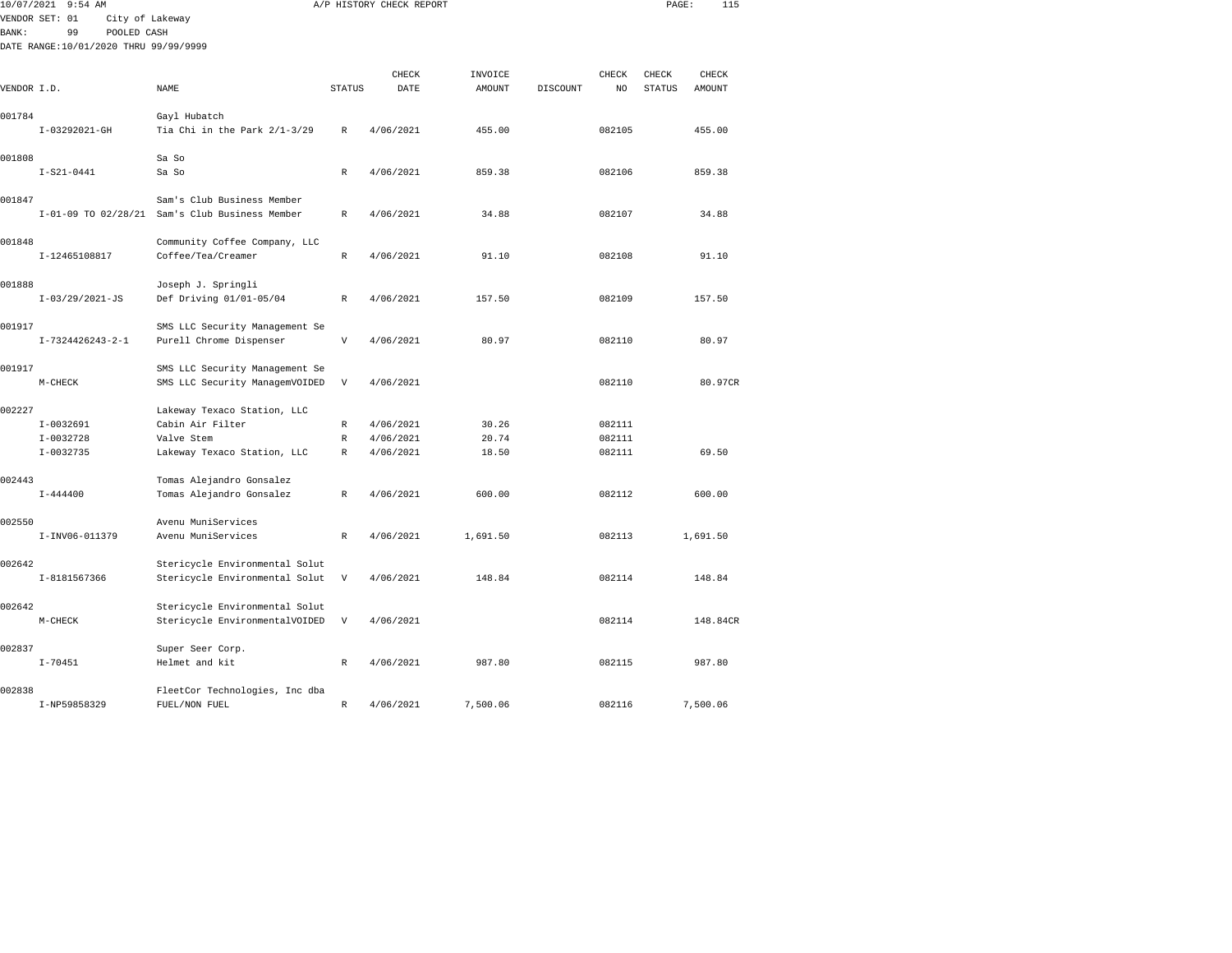|              | 10/07/2021 9:54 AM                    |                                |               | A/P HISTORY CHECK REPORT |                   |          |             | PAGE:                  | 116             |  |
|--------------|---------------------------------------|--------------------------------|---------------|--------------------------|-------------------|----------|-------------|------------------------|-----------------|--|
|              | VENDOR SET: 01<br>City of Lakeway     |                                |               |                          |                   |          |             |                        |                 |  |
| <b>BANK:</b> | 99<br>POOLED CASH                     |                                |               |                          |                   |          |             |                        |                 |  |
|              | DATE RANGE:10/01/2020 THRU 99/99/9999 |                                |               |                          |                   |          |             |                        |                 |  |
|              |                                       |                                |               |                          |                   |          |             |                        |                 |  |
| VENDOR I.D.  |                                       | NAME                           | <b>STATUS</b> | CHECK<br>DATE            | INVOICE<br>AMOUNT | DISCOUNT | CHECK<br>NO | CHECK<br><b>STATUS</b> | CHECK<br>AMOUNT |  |
|              |                                       |                                |               |                          |                   |          |             |                        |                 |  |
| 002856       |                                       | William Wagner                 |               |                          |                   |          |             |                        |                 |  |
|              | I-March 30. 2021                      | William Wagner                 | $\,$ R        | 4/06/2021                | 761.25            |          | 082117      |                        | 761.25          |  |
| 002885       |                                       | Central Texas Recognition, Inc |               |                          |                   |          |             |                        |                 |  |
|              | $I-15363$                             | Years of service recog pins    | R             | 4/06/2021 Reissue        |                   |          | 082118      |                        | 873.90          |  |
| 003035       |                                       | Progressive Commercial Aquatic |               |                          |                   |          |             |                        |                 |  |
|              | $I-IA5335$                            | Ball valve/tank adapter        | $\mathbb R$   | 4/06/2021                | 385.00            |          | 082119      |                        |                 |  |
|              | $I-IA5367$                            | muriatic Acid Bulk             | $\mathbb R$   | 4/06/2021                | 357.50            |          | 082119      |                        | 742.50          |  |
| 003073       |                                       | Ozark Bottled Water dba Hill C |               |                          |                   |          |             |                        |                 |  |
|              | $I-103909$                            | Ozark Bottled Water dba Hill C | R             | 4/06/2021                | 173.00            |          | 082120      |                        | 173.00          |  |
| 003076       |                                       | Jana McCurdy                   |               |                          |                   |          |             |                        |                 |  |
|              | I-3/29/2021 Instruct Jana McCurdy     |                                | R             | 4/06/2021                | 798.00            |          | 082121      |                        | 798.00          |  |
| 003080       |                                       | Stitch Gallery Inc             |               |                          |                   |          |             |                        |                 |  |
|              | $I - 95240$                           | Embroidery                     | $\mathbf v$   | 4/06/2021                | 46.48             |          | 082122      |                        | 46.48           |  |
| 003080       |                                       | Stitch Gallery Inc             |               |                          |                   |          |             |                        |                 |  |
|              | $M-CHECK$                             | VOIDED<br>Stitch Gallery Inc   | $\mathbf {V}$ | 4/06/2021                |                   |          | 082122      |                        | 46.48CR         |  |
| 003109       |                                       | Huitt-Zollars, Inc.            |               |                          |                   |          |             |                        |                 |  |
|              | I-3133030101                          | ROUGH HOLLOW PARK              | R             | 4/06/2021                | 3,905.00          |          | 082123      |                        | 3,905.00        |  |
| 003150       |                                       | Kathryn M. Evans               |               |                          |                   |          |             |                        |                 |  |
|              | $I-03/29/2021-KE$                     | Yoga 02/01-03/29               | $\mathbb{R}$  | 4/06/2021                | 319.20            |          | 082124      |                        | 319.20          |  |
| 003301       |                                       | Unique Prints LLC              |               |                          |                   |          |             |                        |                 |  |
|              | $I - 1101$                            | Unique Prints LLC              | R             | 4/06/2021                | 949.89            |          | 082125      |                        | 949.89          |  |
| 003329       |                                       | Dunway Associates, LP          |               |                          |                   |          |             |                        |                 |  |
|              | $I - 47745$                           | Professional Fees              | R             | 4/06/2021                | 11,503.19         |          | 082126      |                        | 11,503.19       |  |
| 003354       |                                       | Jeffrey A. Arbeit              |               |                          |                   |          |             |                        |                 |  |
|              | $I-03/29/2021-JA$                     | Registration 3/1-03/29         | R             | 4/06/2021                | 630.00            |          | 082127      |                        | 630.00          |  |
| 003405       |                                       | LCRA                           |               |                          |                   |          |             |                        |                 |  |
|              | I-March 15 - Tem Raw LCRA             |                                | R             | 4/06/2021                | 580.00            |          | 082128      |                        | 580.00          |  |
| 000237       |                                       | Dell Marketing LP              |               |                          |                   |          |             |                        |                 |  |
|              | I-10477051350                         | Dell 24 Monitor                | R             | 4/07/2021                | 147.14            |          | 082129      |                        | 147.14          |  |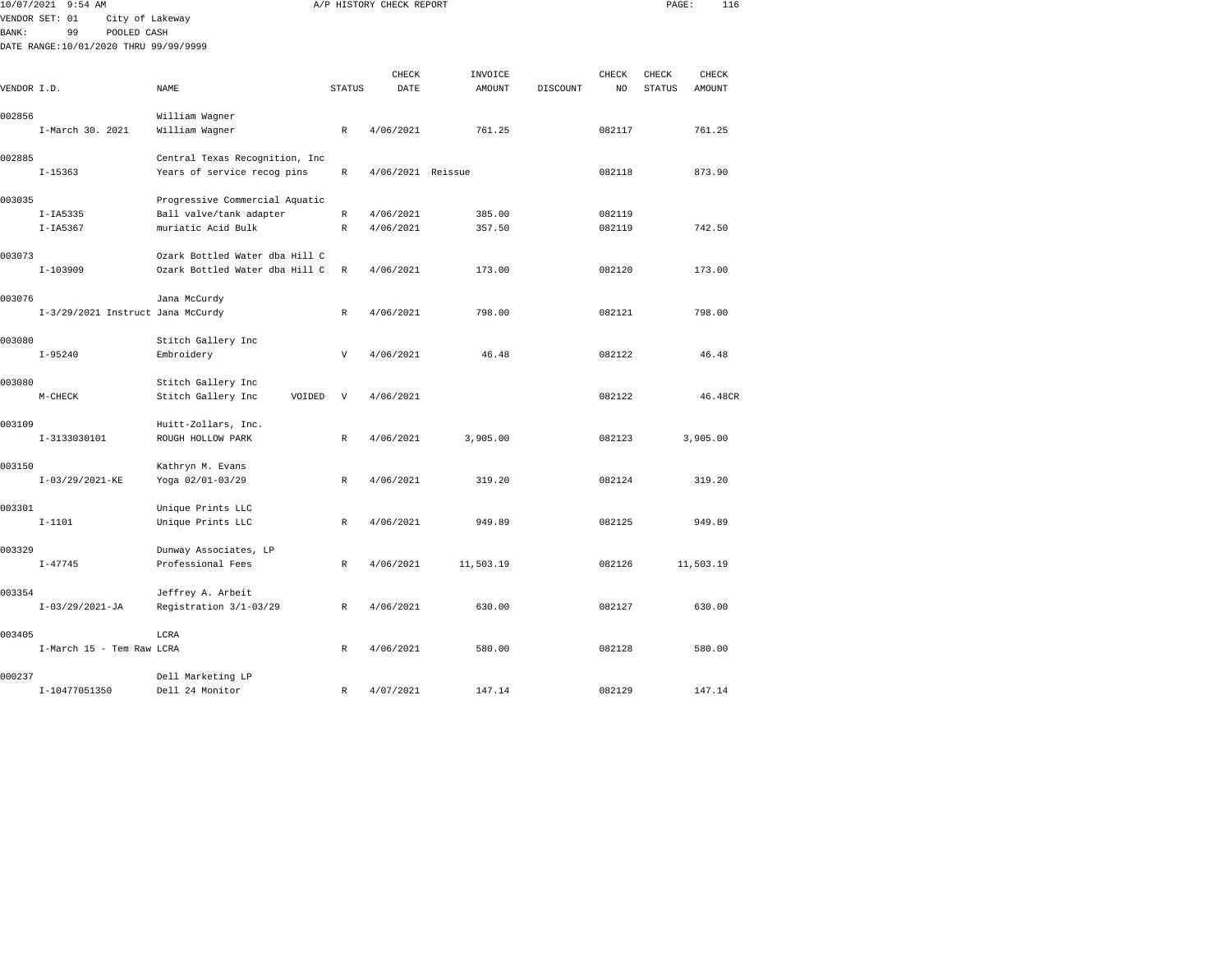|              | 10/07/2021 9:54 AM                    |                                |               | A/P HISTORY CHECK REPORT |                   |          |             | PAGE:                  | 117             |  |
|--------------|---------------------------------------|--------------------------------|---------------|--------------------------|-------------------|----------|-------------|------------------------|-----------------|--|
|              | VENDOR SET: 01<br>City of Lakeway     |                                |               |                          |                   |          |             |                        |                 |  |
| <b>BANK:</b> | 99<br>POOLED CASH                     |                                |               |                          |                   |          |             |                        |                 |  |
|              | DATE RANGE:10/01/2020 THRU 99/99/9999 |                                |               |                          |                   |          |             |                        |                 |  |
|              |                                       |                                |               |                          |                   |          |             |                        |                 |  |
| VENDOR I.D.  |                                       | NAME                           | <b>STATUS</b> | CHECK<br>DATE            | INVOICE<br>AMOUNT | DISCOUNT | CHECK<br>NO | CHECK<br><b>STATUS</b> | CHECK<br>AMOUNT |  |
|              |                                       |                                |               |                          |                   |          |             |                        |                 |  |
| 000260       |                                       | Ewing                          |               |                          |                   |          |             |                        |                 |  |
|              | I-13749059                            | Hardware supplies              | $\mathbb R$   | 4/07/2021                | 106.01            |          | 082130      |                        | 106.01          |  |
| 000282       |                                       | GT Distributors, Inc.          |               |                          |                   |          |             |                        |                 |  |
|              | I-INV0833048                          | Police Duty Supplies           | R             | 4/07/2021                | 547.41            |          | 082131      |                        | 547.41          |  |
| 000378       |                                       | Lakeway MUD                    |               |                          |                   |          |             |                        |                 |  |
|              | $I-04/27/2021$ -LMUD                  | Lakeway MUD 1/21-03/20-2021    | $\mathbb{R}$  | 4/07/2021                | 4.349.66          |          | 082132      |                        | 4.349.66        |  |
| 000599       |                                       | Travis County WCID #17         |               |                          |                   |          |             |                        |                 |  |
|              | I-04/07/2021-WCID17                   | 02/10-03/11-2021 Utilities     | R             | 4/07/2021                | 717.91            |          | 082134      |                        | 717.91          |  |
| 001231       |                                       | AT&T - 0738                    |               |                          |                   |          |             |                        |                 |  |
|              | $I-04/07/2021-0738$                   | AT&T - 0738-512 A55-0738 764 7 | $\mathbb{R}$  | 4/07/2021                | 3, 257.25         |          | 082135      |                        | 3,257.25        |  |
| 001314       |                                       | Staples Business Advantage     |               |                          |                   |          |             |                        |                 |  |
|              | $C-253609$                            | Purell Chrome Dispenser        | R             | 4/07/2021                | 80.97CR           |          | 082136      |                        |                 |  |
|              | I-1634162689                          | Office Supplies                | R             | 4/07/2021                | 1,054.51          |          | 082136      |                        |                 |  |
|              | $I-7324426243-2-1$                    | Purell Chrome Dispenser        | $\mathbb{R}$  | 4/07/2021                | 80.97             |          | 082136      |                        | 1,054.51        |  |
| 001461       |                                       | Quest Diagnostics              |               |                          |                   |          |             |                        |                 |  |
|              | I-9192386091                          | Lab Services                   | R             | 4/07/2021                | 536.69            |          | 082137      |                        | 536.69          |  |
| 001736       |                                       | Thomson Reuters - West         |               |                          |                   |          |             |                        |                 |  |
|              | I-843797043                           | West Information Charges       | $\mathbb{R}$  | 4/07/2021                | 616.12            |          | 082138      |                        |                 |  |
|              | I-844113072                           | West info Charges              | R             | 4/07/2021                | 417.31            |          | 082138      |                        |                 |  |
|              | I-844120636                           | West Information Charges       | R             | 4/07/2021                | 616.12            |          | 082138      |                        | 1,649.55        |  |
| 002227       |                                       | Lakeway Texaco Station, LLC    |               |                          |                   |          |             |                        |                 |  |
|              | $I-0032712$                           | Radiator Hose                  | $\mathbb{R}$  | 4/07/2021                | 917.03            |          | 082139      |                        | 917.03          |  |
| 002642       |                                       | Stericycle Environmental Solut |               |                          |                   |          |             |                        |                 |  |
|              | I-8181567366-0                        | Shred for Court                | R             | 4/07/2021                | 74.42             |          | 082140      |                        | 74.42           |  |
| 002642       |                                       | Stericycle Environmental Solut |               |                          |                   |          |             |                        |                 |  |
|              | I-8181758128                          | Municipal Court Shred          | $\mathbb{R}$  | 4/07/2021                | 74.42             |          | 082141      |                        | 74.42           |  |
| 002888       |                                       | I.O. Inspections Inc.          |               |                          |                   |          |             |                        |                 |  |
|              | $I - 1489$                            | March 2021 Inspections         | R             | 4/07/2021                | 10,050.00         |          | 082142      |                        | 10,050.00       |  |
| 002916       |                                       | Jeff Williams dba Sinners Cycl |               |                          |                   |          |             |                        |                 |  |
|              | $I - 4290$                            | Cycle repair                   | R             | 4/07/2021                | 639.85            |          | 082143      |                        | 639.85          |  |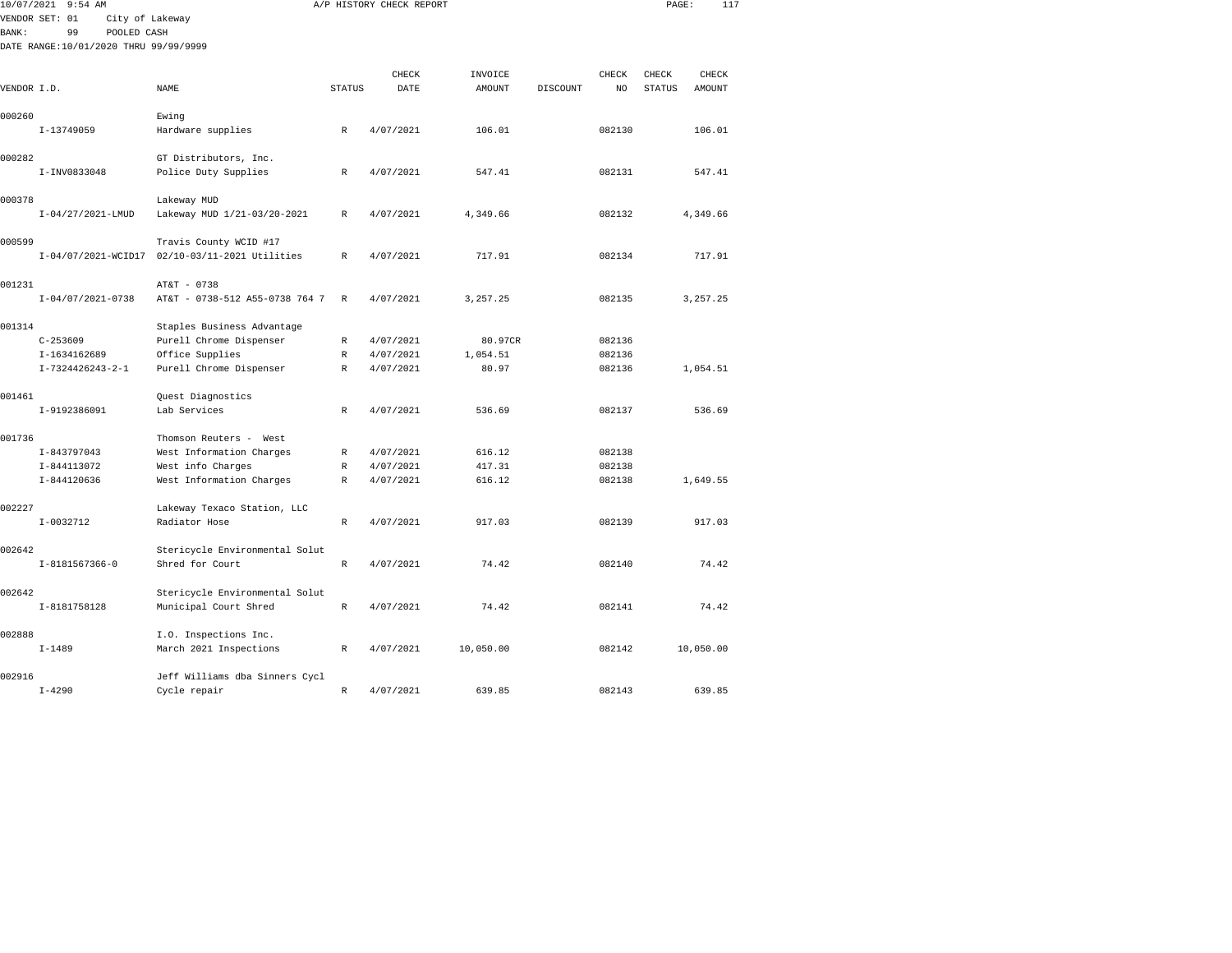|              | 10/07/2021 9:54 AM                    |                                |               | A/P HISTORY CHECK REPORT |                   |          |             | PAGE:                  | 118             |  |
|--------------|---------------------------------------|--------------------------------|---------------|--------------------------|-------------------|----------|-------------|------------------------|-----------------|--|
|              | VENDOR SET: 01                        | City of Lakeway                |               |                          |                   |          |             |                        |                 |  |
| <b>BANK:</b> | 99<br>POOLED CASH                     |                                |               |                          |                   |          |             |                        |                 |  |
|              | DATE RANGE:10/01/2020 THRU 99/99/9999 |                                |               |                          |                   |          |             |                        |                 |  |
|              |                                       |                                |               |                          |                   |          |             |                        |                 |  |
| VENDOR I.D.  |                                       | NAME                           | <b>STATUS</b> | CHECK<br>DATE            | INVOICE<br>AMOUNT | DISCOUNT | CHECK<br>NO | CHECK<br><b>STATUS</b> | CHECK<br>AMOUNT |  |
|              |                                       |                                |               |                          |                   |          |             |                        |                 |  |
| 003149       |                                       | Monika Orr                     |               |                          |                   |          |             |                        |                 |  |
|              | $I-04/01/2021-MO$                     | Chair yoga                     | $\mathbb R$   | 4/07/2021                | 117.60            |          | 082144      |                        | 117.60          |  |
| 003162       |                                       | CW Two Austin LLC dba GoWash   |               |                          |                   |          |             |                        |                 |  |
|              | $I - 1088$                            | Police Carwash                 | $\mathbb R$   | 4/07/2021                | 228.00            |          | 082145      |                        | 228.00          |  |
| 003209       |                                       | Max S. Hicks dba Reliant Plumb |               |                          |                   |          |             |                        |                 |  |
|              | I-39880892                            | Fix leak on drinking fountain  | R             | 4/07/2021                | 350.00            |          | 082146      |                        | 350.00          |  |
| 003251       |                                       | WLE, LLC.                      |               |                          |                   |          |             |                        |                 |  |
|              | $I - 16907$                           | March 2021 Maintenance         | $\mathbb{R}$  | 4/07/2021                | 13,629.86         |          | 082147      |                        | 13,629.86       |  |
| 003417       |                                       | Inventory Trading Company      |               |                          |                   |          |             |                        |                 |  |
|              | I-WS51693                             | Cilvialian uniform             | R             | 4/07/2021                | 455.00            |          | 082148      |                        | 455.00          |  |
| 003418       |                                       | Texas Police Trainers LLC      |               |                          |                   |          |             |                        |                 |  |
|              | $I-CSI-42-2021$                       | Scene Investigation            | R             | 4/07/2021                | 150.00            |          | 082149      |                        |                 |  |
|              | $I-CSI-44-2021$                       | Scene Investigation            | R             | 4/07/2021                | 150.00            |          | 082149      |                        | 300.00          |  |
| 000129       |                                       | Bickerstaff Heath Delgado Acos |               |                          |                   |          |             |                        |                 |  |
|              | $I-114217$                            | Professional Services          | $\mathbb R$   | 4/08/2021                | 28,007.45         |          | 082150      |                        | 28,007.45       |  |
| 000180       |                                       | City of Austin-Austin Energy   |               |                          |                   |          |             |                        |                 |  |
|              | I-024922128456                        | 3207 Neidhardt Dr              | R             | 4/08/2021                | 22.50             |          | 082151      |                        |                 |  |
|              | I-461322571903                        | 200 1/2 S FM 620               | $\mathbb{R}$  | 4/08/2021                | 30.22             |          | 082151      |                        |                 |  |
|              | I-949756464030                        | 916 S FM 620                   | $\mathbb{R}$  | 4/08/2021                | 45.23             |          | 082151      |                        | 97.95           |  |
| 000260       |                                       | Ewing                          |               |                          |                   |          |             |                        |                 |  |
|              | I-13790761                            | Supplies                       | R             | 4/08/2021                | 281.60            |          | 082152      |                        |                 |  |
|              | I-13850939                            | Hardware Supplies              | R             | 4/08/2021                | 259.52            |          | 082152      |                        |                 |  |
|              | I-13850986                            | Hardware Supplies              | $\mathbb{R}$  | 4/08/2021                | 130.11            |          | 082152      |                        | 671.23          |  |
| 000267       |                                       | Ferguson Enterprises Inc.#1869 |               |                          |                   |          |             |                        |                 |  |
|              | I-9144476                             | 16x16 MTL UNIV ACC             | R             | 4/08/2021                | 48.25             |          | 082153      |                        | 48.25           |  |
| 000282       |                                       | GT Distributors, Inc.          |               |                          |                   |          |             |                        |                 |  |
|              | I-INV0829520                          | Clip on Navy Tie               | R             | 4/08/2021                | 4.95              |          | 082154      |                        |                 |  |
|              | I-INV0830643                          | Uniform/Badge                  | R             | 4/08/2021                | 100.99            |          | 082154      |                        |                 |  |
|              | I-INV0833270                          | Uniform Alterations            | R             | 4/08/2021                | 216.00            |          | 082154      |                        | 321.94          |  |
| 000296       |                                       | Grainger, Inc                  |               |                          |                   |          |             |                        |                 |  |
|              | I-9854863116                          | Trash Grabber/Vests            | R             | 4/08/2021                | 218.80            |          | 082155      |                        | 218.80          |  |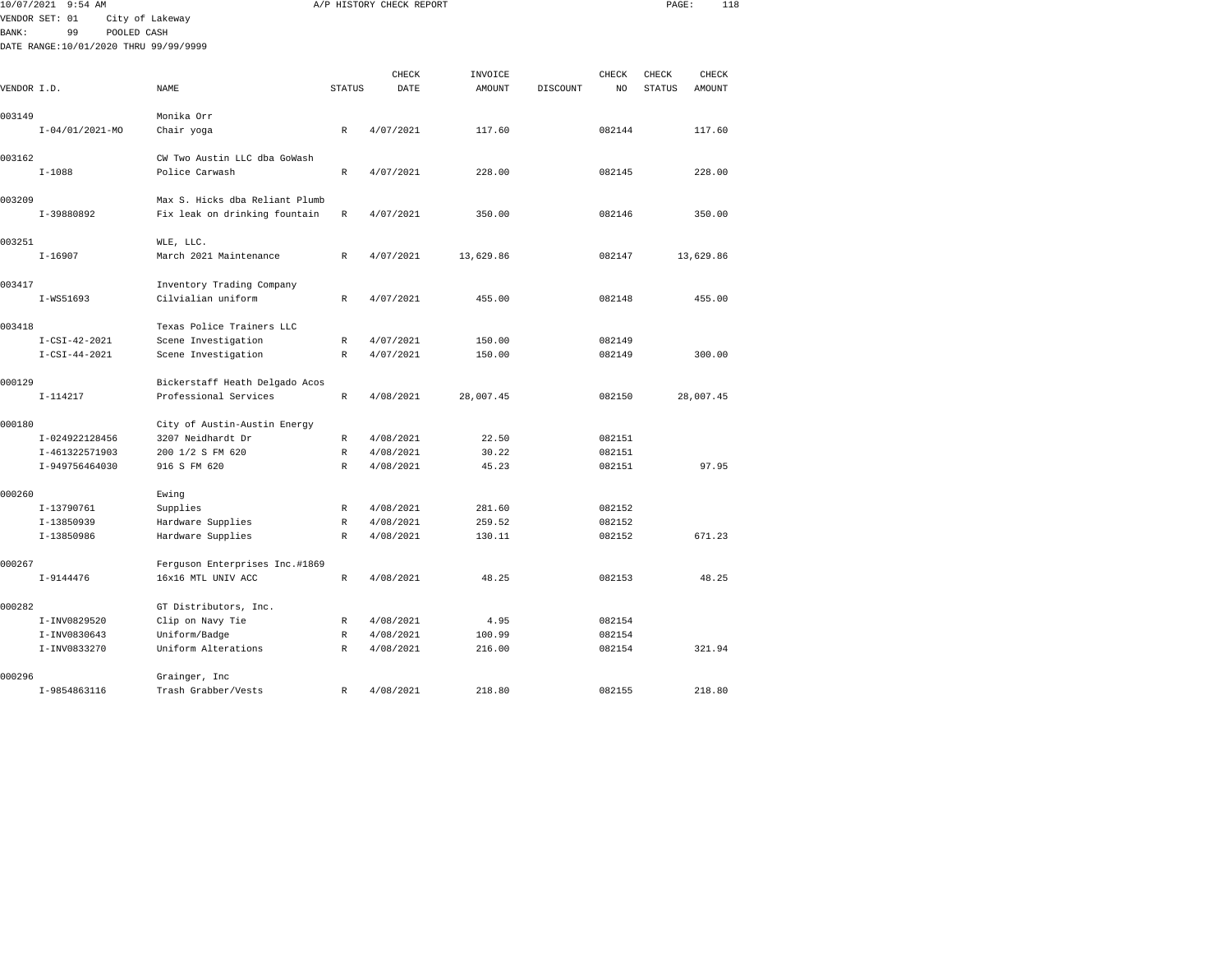| 10/07/2021   | $9:54$ AM                                          |                                |                                           | A/P HISTORY CHECK REPORT |               |          |                  | PAGE:         | 119      |
|--------------|----------------------------------------------------|--------------------------------|-------------------------------------------|--------------------------|---------------|----------|------------------|---------------|----------|
|              | VENDOR SET: 01                                     | City of Lakeway                |                                           |                          |               |          |                  |               |          |
| <b>BANK:</b> | 99<br>POOLED CASH                                  |                                |                                           |                          |               |          |                  |               |          |
|              | DATE RANGE:10/01/2020 THRU 99/99/9999              |                                |                                           |                          |               |          |                  |               |          |
|              |                                                    |                                |                                           |                          |               |          |                  |               |          |
|              |                                                    |                                |                                           | CHECK                    | INVOICE       |          | CHECK            | CHECK         | CHECK    |
| VENDOR I.D.  |                                                    | NAME                           | <b>STATUS</b>                             | DATE                     | <b>AMOUNT</b> | DISCOUNT | NO               | <b>STATUS</b> | AMOUNT   |
| 000369       |                                                    | Adolph Kiefer & Assocaites, LL |                                           |                          |               |          |                  |               |          |
|              | I-INV001036259                                     | Rake                           | $\mathbb{R}$                              | 4/08/2021                | 76.00         |          | 082156           |               |          |
|              | I-INV001040677                                     | Fabric Mask                    | $\mathbb{R}$                              | 4/08/2021                | 459.99        |          | 082156           |               | 535.99   |
| 000422       |                                                    | Terri Mitchell                 |                                           |                          |               |          |                  |               |          |
|              | $I - 04 - 07 - 2021 - -AB$                         | 70% Pmt to Contractor          | R                                         | 4/08/2021                | 569.80        |          | 082157           |               | 569.80   |
|              |                                                    |                                |                                           |                          |               |          |                  |               |          |
| 000560       |                                                    | Texas Department of Licensing  |                                           |                          |               |          |                  |               |          |
|              | $I - 04 - 07 - 2021 - JL$                          | Elevator Inspection            | R                                         | 4/08/2021                | 20.00         |          | 082158           |               | 20.00    |
|              |                                                    |                                |                                           |                          |               |          |                  |               |          |
| 000636       |                                                    | Woods Fun Center Inc.          |                                           |                          |               |          |                  |               |          |
|              | I-21073793                                         | Seat belt/oil filter           | $\mathbb{R}$                              | 4/08/2021                | 250.96        |          | 082159           |               | 250.96   |
| 000741       |                                                    | Texas Court Clerks Association |                                           |                          |               |          |                  |               |          |
|              | $I - 06636$                                        | Registration Freedom Trl Chapt | V                                         | 4/08/2021                | 75.00         |          | 082160           |               | 75.00    |
|              |                                                    |                                |                                           |                          |               |          |                  |               |          |
| 000741       |                                                    | Texas Court Clerks Association |                                           |                          |               |          |                  |               |          |
|              | $M-CHECK$                                          | Texas Court Clerks AssocVOIDED | $\mathbf v$                               | 4/08/2021                |               |          | 082160           |               | 75.00CR  |
|              |                                                    |                                |                                           |                          |               |          |                  |               |          |
| 001169       |                                                    | Travis County Tax Assessor-Col |                                           |                          |               |          |                  |               |          |
|              | $I - 04 - 05 - 2021 - 2 - RV$<br>$I-04/05/2021-RV$ | Certified Copies-Vehicles      | $\boldsymbol{\mathrm{V}}$<br>$\mathbf{V}$ | 4/08/2021<br>4/08/2021   | 8.00<br>8.25  |          | 082161<br>082161 |               | 16.25    |
|              |                                                    | Vehicle Inspection Report      |                                           |                          |               |          |                  |               |          |
| 001169       |                                                    | Travis County Tax Assessor-Col |                                           |                          |               |          |                  |               |          |
|              | $M-CHECK$                                          | Travis County Tax AssessVOIDED | $\boldsymbol{\mathrm{V}}$                 | 4/08/2021                |               |          | 082161           |               | 16.25CR  |
|              |                                                    |                                |                                           |                          |               |          |                  |               |          |
| 001200       |                                                    | Glock Professional, Inc.       |                                           |                          |               |          |                  |               |          |
|              | I-TRP/100149785                                    | Armorers Course                | R                                         | 4/08/2021                | 250.00        |          | 082162           |               |          |
|              | I-TRP/100149787                                    | Armorers Course                | $\mathbb R$                               | 4/08/2021                | 250.00        |          | 082162           |               |          |
|              | I-TRP/100149788                                    | Armorers Course                | R                                         | 4/08/2021                | 250.00        |          | 082162           |               |          |
|              | I-TRP/100149789                                    | Armorers Course                | $\mathbb{R}$                              | 4/08/2021                | 250.00        |          | 082162           |               | 1,000.00 |
| 001314       |                                                    | Staples Business Advantage     |                                           |                          |               |          |                  |               |          |
|              | I-7323244421-0-1                                   | Mask Supplies                  | V                                         | 4/08/2021                | 54.95         |          | 082163           |               |          |
|              | I-7323244421-0-2                                   | Clorox/Coffee Supplies         | $\mathbf{V}$                              | 4/08/2021                | 112.28        |          | 082163           |               |          |
|              | $I-7324426243-0-2$                                 | Purell Gel Sntr/Water/Cups     | $\mathbf{V}$                              | 4/08/2021                | 197.82        |          | 082163           |               |          |
|              | $I-7324426243-2-2$                                 | Purell Chrome Disp             | V                                         | 4/08/2021                | 26.99         |          | 082163           |               |          |
|              | I-7326286071-0-1                                   | Water/Coffee/Office Supplies   | $\boldsymbol{\mathrm{V}}$                 | 4/08/2021                | 185.72        |          | 082163           |               |          |
|              | I-7327216387-0-1                                   | Office Supplies                | V                                         | 4/08/2021                | 176.98        |          | 082163           |               |          |
|              | I-7327503486-0-1                                   | Replacement Ribbon             | V                                         | 4/08/2021                | 61.17         |          | 082163           |               | 815.91   |
|              |                                                    |                                |                                           |                          |               |          |                  |               |          |
| 001314       |                                                    | Staples Business Advantage     |                                           |                          |               |          |                  |               |          |

M-CHECK Staples Business AdvantaVOIDED V 4/08/2021 815.91CR 815.91CR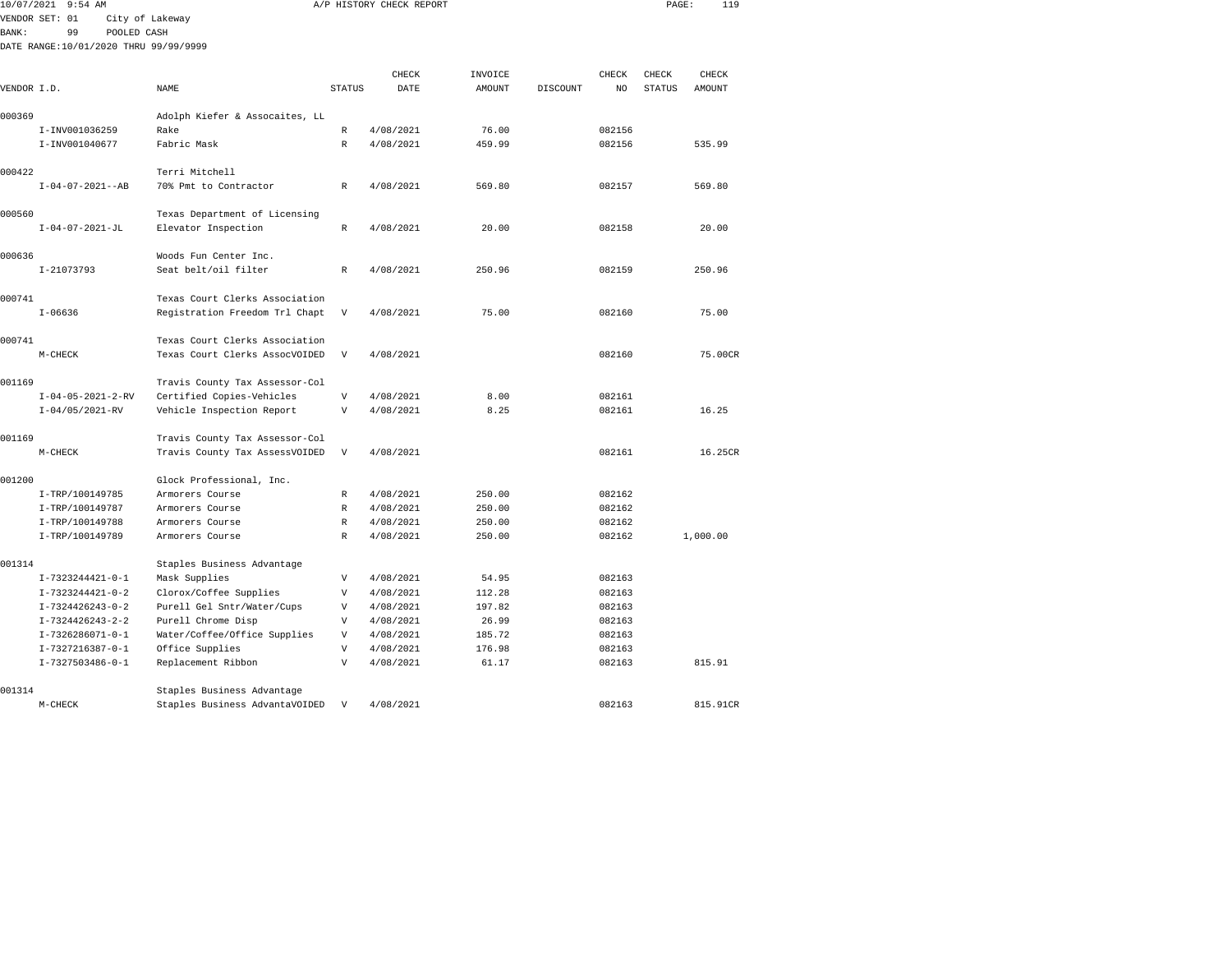|               | 10/07/2021 9:54 AM                    |                                               |               | A/P HISTORY CHECK REPORT |          |          |        | PAGE:         | 120      |  |
|---------------|---------------------------------------|-----------------------------------------------|---------------|--------------------------|----------|----------|--------|---------------|----------|--|
|               | VENDOR SET: 01<br>City of Lakeway     |                                               |               |                          |          |          |        |               |          |  |
| <b>BANK :</b> | 99<br>POOLED CASH                     |                                               |               |                          |          |          |        |               |          |  |
|               | DATE RANGE:10/01/2020 THRU 99/99/9999 |                                               |               |                          |          |          |        |               |          |  |
|               |                                       |                                               |               | CHECK                    | INVOICE  |          | CHECK  | CHECK         | CHECK    |  |
| VENDOR I.D.   |                                       | NAME                                          | <b>STATUS</b> | DATE                     | AMOUNT   | DISCOUNT | NO     | <b>STATUS</b> | AMOUNT   |  |
|               |                                       |                                               |               |                          |          |          |        |               |          |  |
| 001509        |                                       | Derrick Stroud                                |               |                          |          |          |        |               |          |  |
|               | $I - 04 - 05 - 2021 - TR$             | Reimb Online Training                         | R             | 4/08/2021                | 70.00    |          | 082164 |               | 70.00    |  |
| 001589        |                                       | Cintas Corp No.2 dba Cintas Fi                |               |                          |          |          |        |               |          |  |
|               | I-5057600597                          | Medical Supplies                              | $\mathbb R$   | 4/08/2021                | 223.38   |          | 082165 |               | 223.38   |  |
| 001848        |                                       | Community Coffee Company, LLC                 |               |                          |          |          |        |               |          |  |
|               | I-12465109628                         | Coffee Supplies                               | $\mathbb R$   | 4/08/2021                | 218.10   |          | 082166 |               | 218.10   |  |
| 002190        |                                       | Casa Mechanical                               |               |                          |          |          |        |               |          |  |
|               | $I-S-735647$                          | Police Kennel HVAC                            | R             | 4/08/2021                | 403.62   |          | 082167 |               | 403.62   |  |
| 002227        |                                       | Lakeway Texaco Station, LLC                   |               |                          |          |          |        |               |          |  |
|               | $I-0032818$                           | Brake Flush/Coolant                           | R             | 4/08/2021                | 189.90   |          | 082168 |               | 189.90   |  |
| 002398        |                                       | Janet L Risser                                |               |                          |          |          |        |               |          |  |
|               | $I - 04 - 07 - 2021 - AB$             | 70% Pymt to Contractor                        | $\mathbb{R}$  | 4/08/2021                | 1,010.80 |          | 082169 |               | 1,010.80 |  |
| 002855        |                                       | Dobie Supply LLC                              |               |                          |          |          |        |               |          |  |
|               | $I-32983$                             | Sign Supplies                                 | $\mathbb{R}$  | 4/08/2021                | 715.65   |          | 082170 |               | 715.65   |  |
|               |                                       |                                               |               |                          |          |          |        |               |          |  |
| 003139        |                                       | SHI-Government Solutions, Inc.                |               |                          |          |          |        |               |          |  |
|               | I-GB00407163                          | HP Officejet All in one Printe                | R             | 4/08/2021                | 159.99   |          | 082171 |               | 159.99   |  |
| 003207        |                                       | Amazon Capital Services, Inc.                 |               |                          |          |          |        |               |          |  |
|               | C-174N-YTC-HNDF                       | Amazon Capital Services, Inc.                 | R             | 4/08/2021                | 177.80CR |          | 082172 |               |          |  |
|               | C-174N-YTFC-HNDF                      | Amazon Capital Services, Inc.                 | $\mathbb{R}$  | 4/08/2021                | 3.99CR   |          | 082172 |               |          |  |
|               | $I-17Q3-RMFP-HRN1$                    | Cricial Ram 16GB Memory                       | R             | 4/08/2021                | 175.98   |          | 082172 |               |          |  |
|               | I-1DH6-7WFG-JLTH                      | Boxed Water                                   | $\mathbb R$   | 4/08/2021                | 52.00    |          | 082172 |               |          |  |
|               | $I-1$ PJQ-P6M1-P1T1                   | Polo shirts purple                            | $\mathbb{R}$  | 4/08/2021                | 52.93    |          | 082172 |               |          |  |
|               | $I-1XH7-4L7T-JHG7$                    | Solar lights                                  | $\mathbb{R}$  | 4/08/2021                | 24.69    |          | 082172 |               | 123.81   |  |
| 003242        |                                       | AT&T Mobility National Account                |               |                          |          |          |        |               |          |  |
|               |                                       | I-287295526295X03272 Mobile Phone Police Dept | $\mathbb R$   | 4/08/2021                | 2,689.86 |          | 082173 |               | 2,689.86 |  |
| 003274        |                                       | Centerline Supply, Inc                        |               |                          |          |          |        |               |          |  |
|               |                                       |                                               |               |                          |          |          |        |               |          |  |
|               | I-ORD0033624                          | Share the road 30"                            | $\mathbb R$   | 4/08/2021                | 708.00   |          | 082174 |               | 708.00   |  |
| 003416        |                                       | First E-Commerce, Inc                         |               |                          |          |          |        |               |          |  |
|               | $I - B6425$                           | Video Card                                    | R             | 4/08/2021                | 68.41    |          | 082175 |               | 68.41    |  |
| 003419        |                                       | Talia Bryce                                   |               |                          |          |          |        |               |          |  |
|               | $I - 04 - 01 - 2021 - VW$             | Movies in the Park                            | $\mathbb{R}$  | 4/08/2021                | 400.00   |          | 082176 |               | 400.00   |  |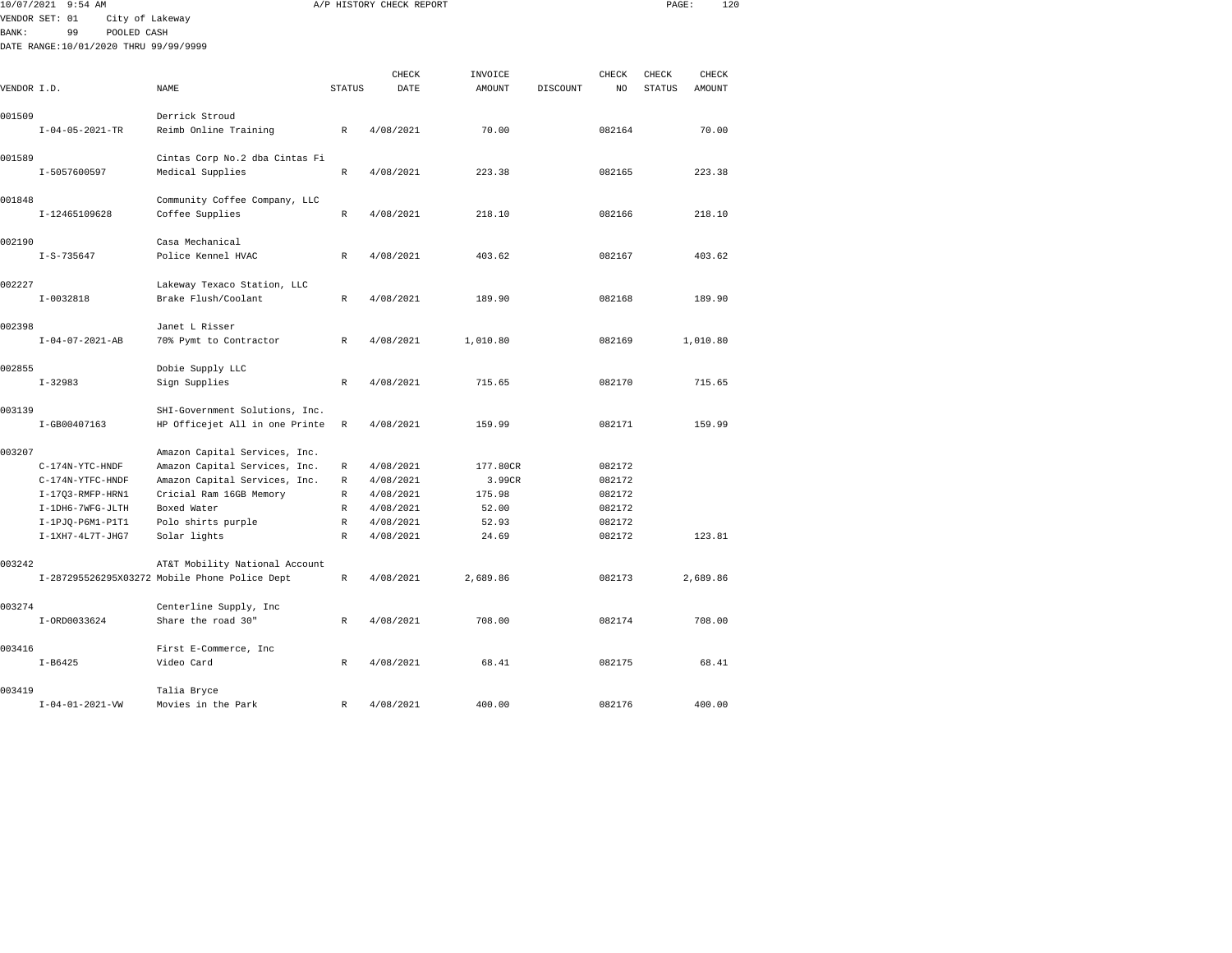| 10/07/2021  | 9:54 AM                               |                                         |                           | A/P HISTORY CHECK REPORT |           |          |        | PAGE:         | 121       |  |
|-------------|---------------------------------------|-----------------------------------------|---------------------------|--------------------------|-----------|----------|--------|---------------|-----------|--|
|             | VENDOR SET: 01                        | City of Lakeway                         |                           |                          |           |          |        |               |           |  |
| BANK:       | 99                                    | POOLED CASH                             |                           |                          |           |          |        |               |           |  |
|             | DATE RANGE:10/01/2020 THRU 99/99/9999 |                                         |                           |                          |           |          |        |               |           |  |
|             |                                       |                                         |                           | CHECK                    | INVOICE   |          | CHECK  | CHECK         | CHECK     |  |
| VENDOR I.D. |                                       | NAME                                    | <b>STATUS</b>             | DATE                     | AMOUNT    | DISCOUNT |        | <b>STATUS</b> | AMOUNT    |  |
|             |                                       |                                         |                           |                          |           |          | NO     |               |           |  |
| 003420      |                                       | Captial Printing LLC                    |                           |                          |           |          |        |               |           |  |
|             | I-67188011                            | Vaccine Flyers                          | R                         | 4/08/2021                | 172.99    |          | 082177 |               | 172.99    |  |
| 000199      |                                       | Collier Materials, Inc.                 |                           |                          |           |          |        |               |           |  |
|             | I-FC10569                             | Finance Charge on Overdue Bal           | $\mathbb R$               | 4/12/2021                | 0.12      |          | 082178 |               |           |  |
|             | $I-FC9780$                            | Finance Charges on Overdue Bal          | $\mathbb R$               | 4/12/2021                | 7.92      |          | 082178 |               | 8.04      |  |
| 000260      |                                       | Ewing                                   |                           |                          |           |          |        |               |           |  |
|             | I-13893230                            | Reduce Pressure Backflow                | R                         | 4/12/2021                | 589.19    |          | 082179 |               | 589.19    |  |
|             |                                       |                                         |                           |                          |           |          |        |               |           |  |
| 000267      |                                       | Ferguson Enterprises Inc.#1869          |                           |                          |           |          |        |               |           |  |
|             | I-9138448                             | Toilet Replacement                      | R                         | 4/12/2021                | 149.52    |          | 082180 |               | 149.52    |  |
| 000296      |                                       | Grainger, Inc                           |                           |                          |           |          |        |               |           |  |
|             | I-9856439279                          | Toilet Bowl Mount                       | $\mathbb{R}$              | 4/12/2021                | 376.34    |          | 082181 |               |           |  |
|             | I-9859266240                          | Basketball Goal                         | $\mathbb{R}$              | 4/12/2021                | 90.50     |          | 082181 |               | 466.84    |  |
| 000339      |                                       | Hurst Creek MUD                         |                           |                          |           |          |        |               |           |  |
|             |                                       | I-04.01.21-25-600000 3103 Lakeway Blvd  | R                         | 4/12/2021                | 244.59    |          | 082182 |               | 244.59    |  |
| 000501      |                                       | Safeway, Inc.                           |                           |                          |           |          |        |               |           |  |
|             | C-438879-121701779                    | 438879-12170-1779                       | $\mathbb R$               | 4/12/2021                | 114.93CR  |          | 082183 |               |           |  |
|             | I-065647805860                        | Tea, Juice, and Snacks                  | $\mathbb R$               | 4/12/2021                | 93.64     |          | 082183 |               |           |  |
|             |                                       | I-437866-020521-1779 437866-020521-1779 | $\mathbb R$               | 4/12/2021                | 109.57    |          | 082183 |               |           |  |
|             | I-455744819320                        | Topo Chico Beverage                     | $\mathbb R$               | 4/12/2021                | 22.58     |          | 082183 |               |           |  |
|             | I-581848819320                        | Soda                                    | $\mathbb R$               | 4/12/2021                | 35.99     |          | 082183 |               |           |  |
|             | I-704200819320                        | Candy and Soda                          | $\mathbb{R}$              | 4/12/2021                | 32.00     |          | 082183 |               |           |  |
|             |                                       | I-721661-020321-1779 721661-020321-1779 | $\mathbb R$               | 4/12/2021                | 35.93     |          | 082183 |               |           |  |
|             |                                       | I-727032-121720-1779 727032-121720-1779 | $\mathbb R$               | 4/12/2021                | 113.83    |          | 082183 |               |           |  |
|             |                                       | I-727104-121720-1779 727104-121720-1779 | $\mathbb R$               | 4/12/2021                | 68.69     |          | 082183 |               |           |  |
|             | I-772712819320                        | Soda                                    | $\mathbb R$               | 4/12/2021                | 10.98     |          | 082183 |               |           |  |
|             |                                       | I-801371-123020-1779 801371-123020-1779 | R                         | 4/12/2021                | 64.68     |          | 082183 |               |           |  |
|             |                                       | I-803937-011321-1779 803937-011321-1779 | $\mathbb{R}$              |                          | 16.48     |          |        |               | 489.44    |  |
|             |                                       |                                         |                           | 4/12/2021                |           |          | 082183 |               |           |  |
| 000530      |                                       | Stokes Sign Company, Inc.               |                           |                          |           |          |        |               |           |  |
|             | $I-INV-25686$                         | Lamination-Vehicle                      | R                         | 4/12/2021                | 80.00     |          | 082184 |               |           |  |
|             | $I-INV-25964$                         | Toxic Alge Sign                         | $\mathbb{R}$              | 4/12/2021                | 91.20     |          | 082184 |               | 171.20    |  |
| 000716      |                                       | Travis County Emergency Servic          |                           |                          |           |          |        |               |           |  |
|             | $I - 2558$                            | Qtrly Billing Wildfire Mitigat          | $\boldsymbol{\mathrm{V}}$ | 4/12/2021                | 10,000.00 |          | 082185 |               | 10,000.00 |  |
| 000716      |                                       | Travis County Emergency Servic          |                           |                          |           |          |        |               |           |  |
|             |                                       |                                         |                           |                          |           |          |        |               |           |  |

M-CHECK Travis County Emergency VOIDED V 4/12/2021 1821 082185 10,000.00CR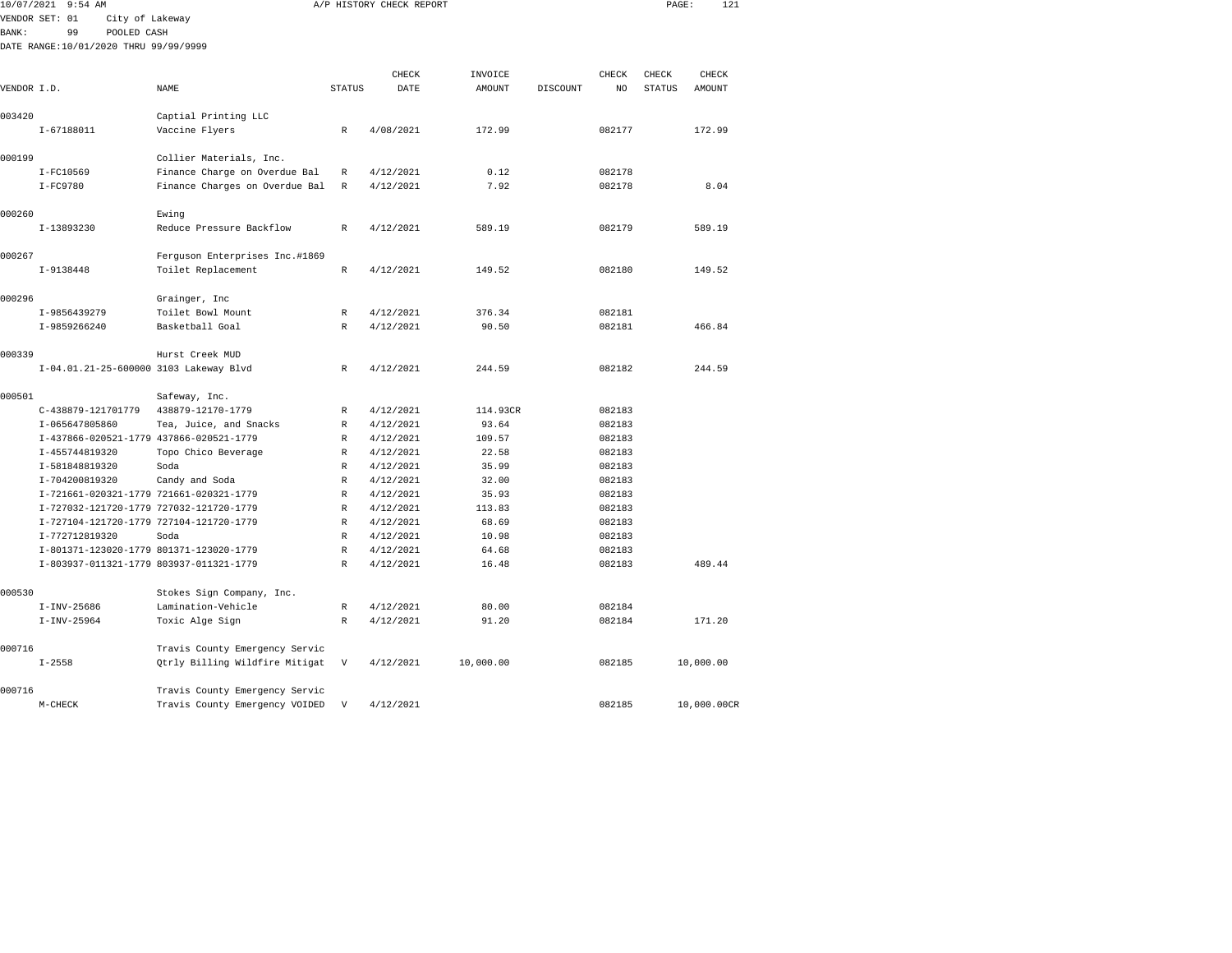|              | 10/07/2021 9:54 AM                    |                                                                       |                | A/P HISTORY CHECK REPORT |           |          |        | PAGE:         |           | 122 |
|--------------|---------------------------------------|-----------------------------------------------------------------------|----------------|--------------------------|-----------|----------|--------|---------------|-----------|-----|
|              | VENDOR SET: 01<br>City of Lakeway     |                                                                       |                |                          |           |          |        |               |           |     |
| <b>BANK:</b> | 99<br>POOLED CASH                     |                                                                       |                |                          |           |          |        |               |           |     |
|              | DATE RANGE:10/01/2020 THRU 99/99/9999 |                                                                       |                |                          |           |          |        |               |           |     |
|              |                                       |                                                                       |                |                          |           |          |        |               |           |     |
|              |                                       |                                                                       |                | CHECK                    | INVOICE   |          | CHECK  | CHECK         | CHECK     |     |
| VENDOR I.D.  |                                       | NAME                                                                  | <b>STATUS</b>  | DATE                     | AMOUNT    | DISCOUNT | NO     | <b>STATUS</b> | AMOUNT    |     |
| 000880       |                                       |                                                                       |                |                          |           |          |        |               |           |     |
|              |                                       | Card Service Center<br>I-CC3226 2.8 TO 3.11 CC3326 - FEB - MARCH 2021 | R              | 4/12/2021                | 1,945.84  |          | 082186 |               | 1,945.84  |     |
|              |                                       |                                                                       |                |                          |           |          |        |               |           |     |
| 001163       |                                       | B2B Copies LLC                                                        |                |                          |           |          |        |               |           |     |
|              | $I - 04 - 06 - 2021 - EC$             | Copies                                                                | R              | 4/12/2021                | 590.00    |          | 082187 |               | 590.00    |     |
|              |                                       |                                                                       |                |                          |           |          |        |               |           |     |
| 001482       |                                       | Justice Pest Services                                                 |                |                          |           |          |        |               |           |     |
|              | $I-125204$                            | Pest Control EOM Oct                                                  | R              | 4/12/2021                | 85.00     |          | 082188 |               |           |     |
|              | $I-125206$                            | Pest Control EOM Dec                                                  | R              | 4/12/2021                | 85.00     |          | 082188 |               |           |     |
|              | $I-125248$                            | Pest Control EOM Dec                                                  | R              | 4/12/2021                | 75.00     |          | 082188 |               |           |     |
|              | $I-125253$                            | Pest Control EOM Feb                                                  | R              | 4/12/2021                | 115.00    |          | 082188 |               |           |     |
|              | $I - 125271$                          | Pest Control EOM Feb                                                  | R              | 4/12/2021                | 115.00    |          | 082188 |               |           |     |
|              | $I - 125273$                          | Pest Control EOM Feb                                                  | R              | 4/12/2021                | 65.00     |          | 082188 |               |           |     |
|              | $I-127362$                            | Pest Control EOM Feb                                                  | $\mathbb{R}$   | 4/12/2021                | 125.00    |          | 082188 |               | 665.00    |     |
| 001858       |                                       | Cavender's Stores Ltd #32                                             |                |                          |           |          |        |               |           |     |
|              | $I - 04 - 09 - 2021 - AB$             | Boots for Brandon Haas                                                | $\mathbb{R}$   | 4/12/2021                | 143.99    |          | 082189 |               | 143.99    |     |
| 002081       |                                       |                                                                       |                |                          |           |          |        |               |           |     |
|              | $I-997285$                            | GE Capital Bank<br>Cutter/Saw/Blades                                  | $\mathbb{R}$   | 4/12/2021                | 46.95     |          | 082190 |               | 46.95     |     |
|              |                                       |                                                                       |                |                          |           |          |        |               |           |     |
| 002737       |                                       | HEB Grocery Company                                                   |                |                          |           |          |        |               |           |     |
|              | $C - 032025$                          | CDT on Tax paid on 2/11/2021                                          | R              | 4/12/2021                | 1.07CR    |          | 082191 |               |           |     |
|              | $C - 032059$                          | CDT on Tax paid on $2/11/20212$                                       | R              | 4/12/2021                | 0.41CR    |          | 082191 |               |           |     |
|              | $I - 080427$                          | Card                                                                  | R              | 4/12/2021                | 3.99      |          | 082191 |               |           |     |
|              | $I - 135800$                          | Creamer                                                               | R              | 4/12/2021                | 48.35     |          | 082191 |               |           |     |
|              | $I - 165467$                          | Pencils                                                               | R              | 4/12/2021                | 5.98      |          | 082191 |               |           |     |
|              | $I - 204372$                          | Sodas and Snacks                                                      | R              | 4/12/2021                | 125.69    |          | 082191 |               |           |     |
|              | $I - 208032$                          | Deli Sandwich                                                         | R              | 4/12/2021                | 134.96    |          | 082191 |               |           |     |
|              | $I-208811$                            | Deli Sandwich                                                         | R              | 4/12/2021                | 95.97     |          | 082191 |               | 413.46    |     |
| 002890       |                                       | Premier LogiTech, LLC                                                 |                |                          |           |          |        |               |           |     |
|              | $I - 226570$                          | Managed IT Services March 2021                                        | $\mathbb R$    | 4/12/2021                | 10,938.41 |          | 082192 |               | 10,938.41 |     |
|              |                                       |                                                                       |                |                          |           |          |        |               |           |     |
| 003399       |                                       | Stephanie McMurray                                                    |                |                          |           |          |        |               |           |     |
|              | $I - 04 - 12 - 2021 - AB$             | Low Impact Cardio                                                     | R              | 4/12/2021                | 378.70    |          | 082193 |               | 378.70    |     |
| 003421       |                                       | DNJ Business Collectives LLC                                          |                |                          |           |          |        |               |           |     |
|              | $I - 04 - 07 - 2021 - AB$             | Aloha Pool Party                                                      | R              | 4/12/2021                | 550.00    |          | 082194 |               | 550.00    |     |
| 003422       |                                       | Dropbox Inc                                                           |                |                          |           |          |        |               |           |     |
|              | I-HLBP3Y4S6DXJ                        | Service 1/17-2/17 2021                                                | $\overline{V}$ | 4/12/2021                | 12.78     |          | 082195 |               | 12.78     |     |
|              |                                       |                                                                       |                |                          |           |          |        |               |           |     |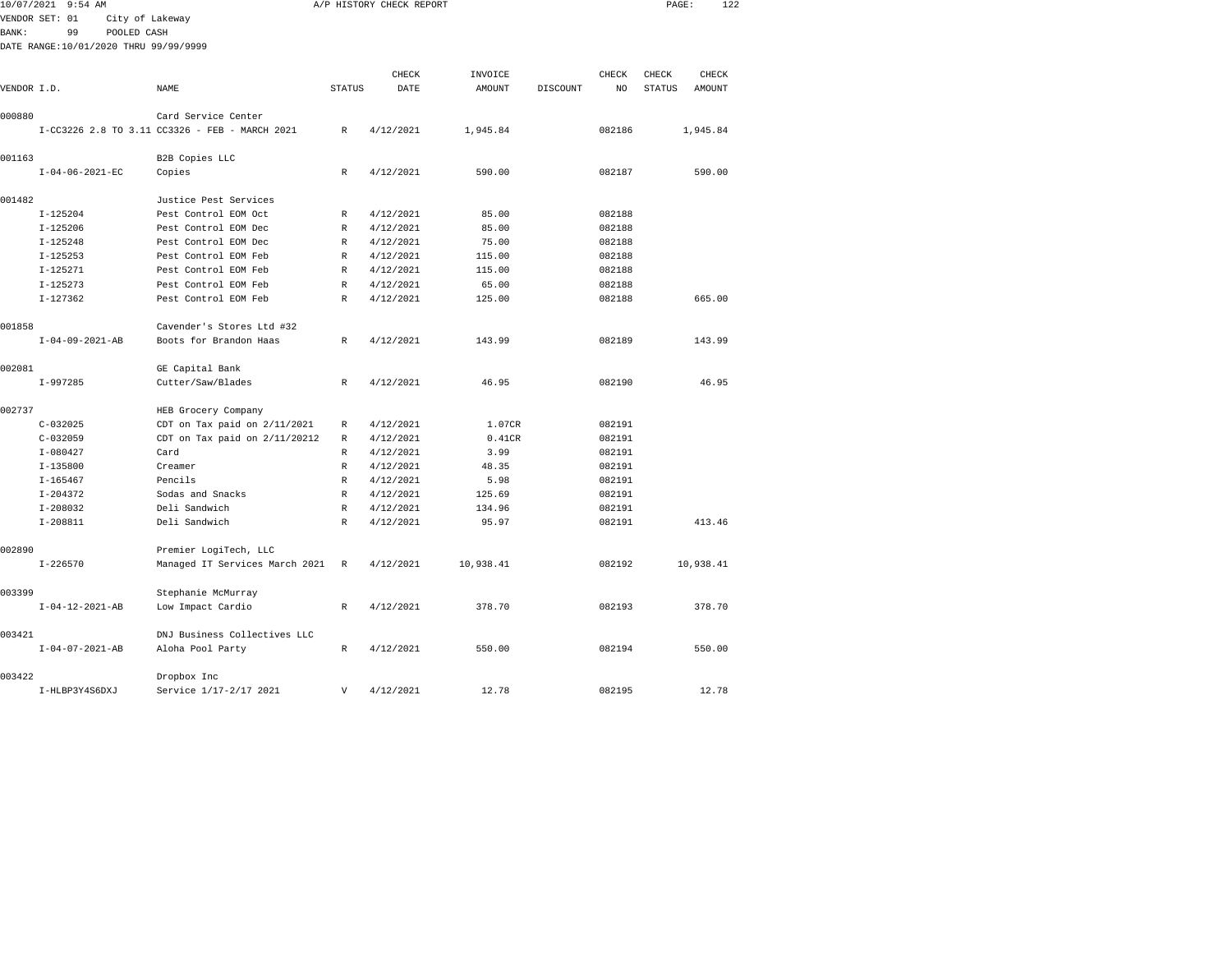|              | 10/07/2021 9:54 AM                      |                                              |        |               | A/P HISTORY CHECK REPORT |               |          |        | PAGE:         | 123      |  |
|--------------|-----------------------------------------|----------------------------------------------|--------|---------------|--------------------------|---------------|----------|--------|---------------|----------|--|
|              | VENDOR SET: 01<br>City of Lakeway       |                                              |        |               |                          |               |          |        |               |          |  |
| <b>BANK:</b> | 99<br>POOLED CASH                       |                                              |        |               |                          |               |          |        |               |          |  |
|              | DATE RANGE:10/01/2020 THRU 99/99/9999   |                                              |        |               |                          |               |          |        |               |          |  |
|              |                                         |                                              |        |               |                          |               |          |        |               |          |  |
|              |                                         |                                              |        |               | CHECK                    | INVOICE       |          | CHECK  | CHECK         | CHECK    |  |
| VENDOR I.D.  |                                         | NAME                                         |        | <b>STATUS</b> | DATE                     | <b>AMOUNT</b> | DISCOUNT | NO     | <b>STATUS</b> | AMOUNT   |  |
| 003422       |                                         | Dropbox Inc                                  |        |               |                          |               |          |        |               |          |  |
|              | $M-CHECK$                               | Dropbox Inc                                  | VOIDED | $\mathbf{v}$  | 4/12/2021                |               |          | 082195 |               | 12.78CR  |  |
|              |                                         |                                              |        |               |                          |               |          |        |               |          |  |
| 000880       |                                         | Card Service Center                          |        |               |                          |               |          |        |               |          |  |
|              | I-03.24.2021CS                          | Office Depot Supplies                        |        | R             | 4/12/2021                | 2.77          |          | 082196 |               |          |  |
|              | I-03.24.2021CS2                         | Office Depot Supplies                        |        | $\mathbb R$   | 4/12/2021                | 338.95        |          | 082196 |               |          |  |
|              | I-163380753-001                         | Office Depot Supplies                        |        | R             | 4/12/2021                | 97.64         |          | 082196 |               |          |  |
|              | I-293741614                             | GoToMeeting Annual Fee                       |        | $\mathbb R$   | 4/12/2021                | 348.00        |          | 082196 |               |          |  |
|              | I-39451512                              | Grammarly March Pymt                         |        | $\mathbb R$   | 4/12/2021                | 139.95        |          | 082196 |               |          |  |
|              | I-5372481                               | Omni Hotels Room                             |        | R             | 4/12/2021                | 760.62        |          | 082196 |               |          |  |
|              | I-5877041-March                         | Monthly Charge March2021                     |        | $\mathbb R$   | 4/12/2021                | 59.00         |          | 082196 |               |          |  |
|              | $I - 84607051$                          | Marriott Stay                                |        | $\mathbb R$   | 4/12/2021                | 298.06        |          | 082196 |               |          |  |
|              | I-D01-8685752-479065 Amazon Disc Burner |                                              |        | $\mathbb R$   | 4/12/2021                | 19.99         |          | 082196 |               |          |  |
|              | $I-POS4214D$                            | UPS Postage                                  |        | R             | 4/12/2021                | 24.19         |          | 082196 |               |          |  |
|              | I-TC1617282721984                       | TEEX Extention Service                       |        | $\mathbb{R}$  | 4/12/2021                | 25.00         |          | 082196 |               |          |  |
|              | I-TC1617282928420                       | TEEX Extention Service                       |        | $\mathbb R$   | 4/12/2021                | 25.00         |          | 082196 |               |          |  |
|              | I-TC1617283048249                       | TEEX Extention Service                       |        | R             | 4/12/2021                | 25.00         |          | 082196 |               | 2,164.17 |  |
|              |                                         |                                              |        |               |                          |               |          |        |               |          |  |
| 000880       |                                         | Card Service Center                          |        |               |                          |               |          |        |               |          |  |
|              | C-CC3010 CREDIT                         | CC3010 FEB & MARCH 2021                      |        | R             | 4/12/2021                | 25.95CR       |          | 082197 |               |          |  |
|              |                                         | I-CC3010 2.9 TO 3.11 CC3010 FEB - MARCH 2021 |        | R             | 4/12/2021                | 601.34        |          | 082197 |               | 575.39   |  |
|              |                                         |                                              |        |               |                          |               |          |        |               |          |  |
| 000106       |                                         | B & C Trophies, LLC                          |        |               |                          |               |          |        |               |          |  |
|              | $I - 21810$                             | COL Name Tag                                 |        | R             | 4/16/2021                | 46.00         |          | 082202 |               | 46.00    |  |
| 000164       |                                         | Arnold Oil Company of Austin,                |        |               |                          |               |          |        |               |          |  |
|              | I-7982038                               | Steering Wheel Cover                         |        | R             | 4/16/2021                | 32.85         |          | 082203 |               |          |  |
|              | I-7983079                               | Connect Blade                                |        | R             | 4/16/2021                | 10.98         |          | 082203 |               | 43.83    |  |
|              |                                         |                                              |        |               |                          |               |          |        |               |          |  |
| 000237       |                                         | Dell Marketing LP                            |        |               |                          |               |          |        |               |          |  |
|              | I-10479496870                           | Dell 22" Monitor                             |        | R             | 4/16/2021                | 128.20        |          | 082204 |               | 128.20   |  |
|              |                                         |                                              |        |               |                          |               |          |        |               |          |  |
| 000241       |                                         | DES Financial Services, Inc.                 |        |               |                          |               |          |        |               |          |  |
|              | $I - 225743 - 00$                       | Business Card Shells                         |        | $\mathbb{R}$  | 4/16/2021                | 932.00        |          | 082205 |               | 932.00   |  |
|              |                                         |                                              |        |               |                          |               |          |        |               |          |  |
| 000282       |                                         | GT Distributors, Inc.                        |        |               |                          |               |          |        |               |          |  |
|              | I-INV0834914                            | Shirts/Trouser/Seamstress                    |        | R             | 4/16/2021                | 214.97        |          | 082206 |               | 214.97   |  |
|              |                                         |                                              |        |               |                          |               |          |        |               |          |  |
| 000296       |                                         | Grainger, Inc                                |        |               |                          |               |          |        |               |          |  |
|              | I-9861533694                            | Rubber 1/32 & 1/8 Thick                      |        | R             | 4/16/2021                | 8.44          |          | 082207 |               | 8.44     |  |

I-104842385 Rent/Maintenance/Toner R 4/16/2021 2,582.94 082208 2,582.94

000342 GE Capital Information Technol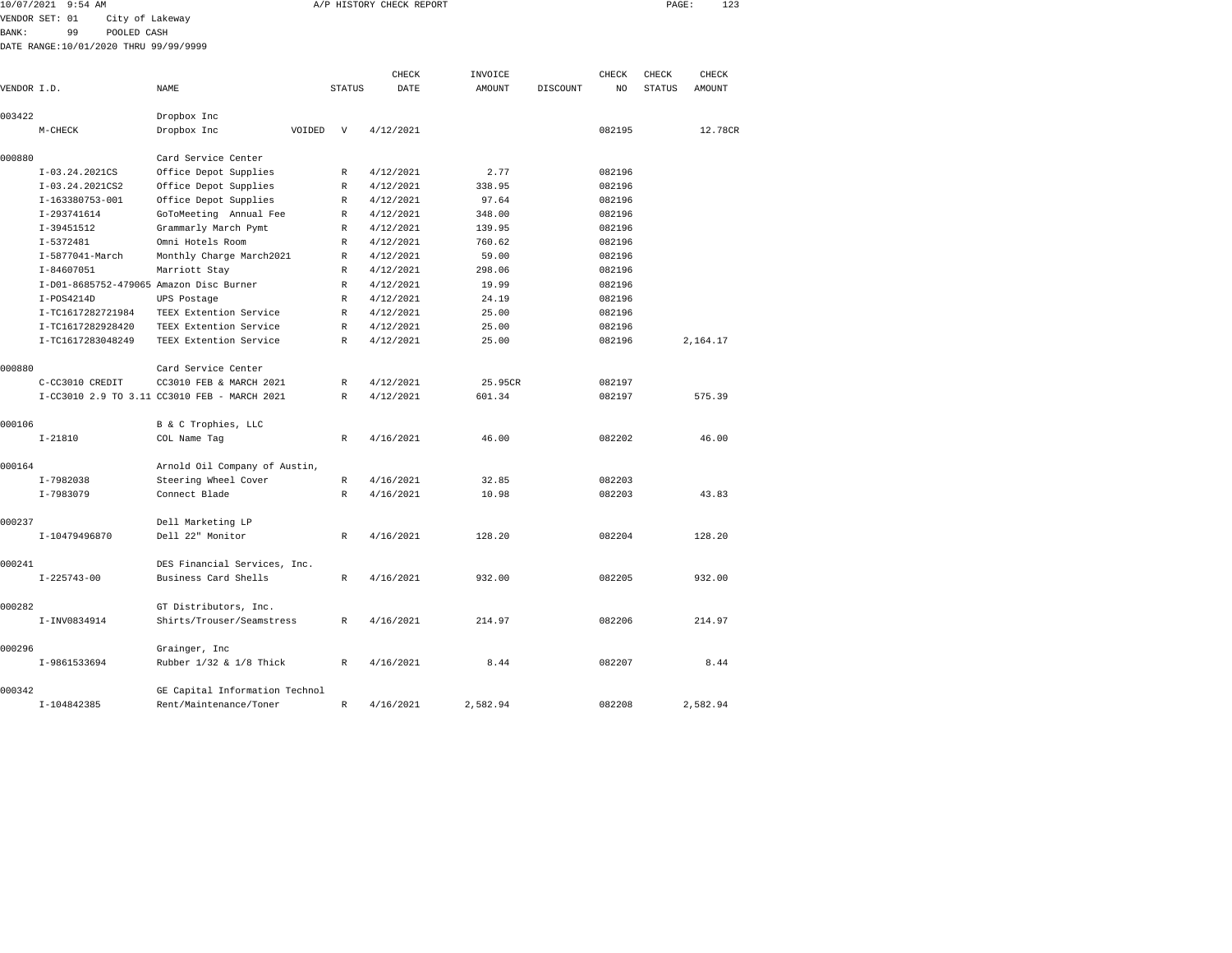|              | 10/07/2021 9:54 AM                    |                                |               | A/P HISTORY CHECK REPORT |               |          |        | PAGE:         | 124           |  |
|--------------|---------------------------------------|--------------------------------|---------------|--------------------------|---------------|----------|--------|---------------|---------------|--|
|              | VENDOR SET: 01                        | City of Lakeway                |               |                          |               |          |        |               |               |  |
| <b>BANK:</b> | POOLED CASH<br>99                     |                                |               |                          |               |          |        |               |               |  |
|              | DATE RANGE:10/01/2020 THRU 99/99/9999 |                                |               |                          |               |          |        |               |               |  |
|              |                                       |                                |               |                          |               |          |        |               |               |  |
|              |                                       |                                |               | CHECK                    | INVOICE       |          | CHECK  | CHECK         | CHECK         |  |
| VENDOR I.D.  |                                       | NAME                           | <b>STATUS</b> | DATE                     | <b>AMOUNT</b> | DISCOUNT | NO     | <b>STATUS</b> | <b>AMOUNT</b> |  |
|              |                                       |                                |               |                          |               |          |        |               |               |  |
| 000344       |                                       | Tyler Technologies (Incode) In |               |                          |               |          |        |               |               |  |
|              | $I - 025 - 327748$                    | Monthly Fee Host Web April2021 | $\mathbb R$   | 4/16/2021                | 285.00        |          | 082209 |               | 285.00        |  |
| 000371       |                                       | Koetter Fire Protection of Aus |               |                          |               |          |        |               |               |  |
|              | $I - 280334$                          | New Fire Extinguisher          | $\mathbb R$   | 4/16/2021                | 220.00        |          | 082210 |               | 220.00        |  |
|              |                                       |                                |               |                          |               |          |        |               |               |  |
| 000378       |                                       | Lakeway MUD                    |               |                          |               |          |        |               |               |  |
|              | $I - 04 - 15 - 2021 - SG$             | LMUD Restroom Rental           | R             | 4/16/2021                | 1,000.00      |          | 082211 |               | 1,000.00      |  |
|              |                                       |                                |               |                          |               |          |        |               |               |  |
| 000413       |                                       | McCoy Corporation              |               |                          |               |          |        |               |               |  |
|              | $I - 7453153$                         | Concrete Mix                   | R             | 4/16/2021                | 38.97         |          | 082212 |               | 38.97         |  |
|              |                                       |                                |               |                          |               |          |        |               |               |  |
| 000530       |                                       | Stokes Sign Company, Inc.      |               |                          |               |          |        |               |               |  |
|              | $I-INV-24273$                         | White Refective Logo/Graphics  | R             | 4/16/2021                | 965.26        |          | 082213 |               |               |  |
|              | $I-INV-25686-2$                       | Vehicle Lamination             | R             | 4/16/2021                | 881.27        |          | 082213 |               | 1,846.53      |  |
| 000585       |                                       | Spectrum Business dba Time War |               |                          |               |          |        |               |               |  |
|              | I-0260903032521                       | TV/Internet PD                 | $\mathbb R$   | 4/16/2021                | 2,426.97      |          | 082214 |               | 2,426.97      |  |
|              |                                       |                                |               |                          |               |          |        |               |               |  |
| 000702       |                                       | Quill Corporation              |               |                          |               |          |        |               |               |  |
|              | I-15708999                            | Folder/Divider/Duster/Webcam   | $\mathbb R$   | 4/16/2021                | 109.20        |          | 082215 |               |               |  |
|              | $I-15714809$                          | Folder Fasteners               | $\mathbb{R}$  | 4/16/2021                | 42.49         |          | 082215 |               | 151.69        |  |
|              |                                       |                                |               |                          |               |          |        |               |               |  |
| 001008       |                                       | Southwest Communications Techn |               |                          |               |          |        |               |               |  |
|              | $I - 15967$                           | Setup Console M.Martinez Desk  | $\mathbb R$   | 4/16/2021                | 45.00         |          | 082216 |               |               |  |
|              | $I-15972$                             | Voicemail System Fix Repair    | R             | 4/16/2021                | 47.00         |          | 082216 |               | 92.00         |  |
| 001482       |                                       | Justice Pest Services          |               |                          |               |          |        |               |               |  |
|              | $I-127538$                            | Pest Control EOM PD            | R             | 4/16/2021                | 225.00        |          | 082217 |               | 225.00        |  |
|              |                                       |                                |               |                          |               |          |        |               |               |  |
| 001616       |                                       | Uline                          |               |                          |               |          |        |               |               |  |
|              | I-131568197                           | Reflective Vests/Orange Vests  | $\mathbb R$   | 4/16/2021                | 277.34        |          | 082218 |               | 277.34        |  |
|              |                                       |                                |               |                          |               |          |        |               |               |  |
| 002035       |                                       | Lakeway A/C & Heating Inc.     |               |                          |               |          |        |               |               |  |
|              | $I - 030315$                          | Service Fee For HVAC           | $\mathbb R$   | 4/16/2021                | 89.00         |          | 082219 |               | 89.00         |  |
| 002220       |                                       | S Randall Electric, Inc. dba R |               |                          |               |          |        |               |               |  |
|              | $I - 28876$                           | Busted Pipe/Test/Remove Water  | $\mathbb R$   | 4/16/2021                | 352.00        |          | 082220 |               | 352.00        |  |
|              |                                       |                                |               |                          |               |          |        |               |               |  |
| 002227       |                                       | Lakeway Texaco Station, LLC    |               |                          |               |          |        |               |               |  |
|              | I-0032181                             | Balance One Tire               | R             | 4/16/2021                | 16.00         |          | 082221 |               |               |  |
|              | $I-0032315$                           | Remove/Replace Wipers          | R             | 4/16/2021                | 21.50         |          | 082221 |               |               |  |
|              | $I-0032416$                           | Tire Patch                     | R             | 4/16/2021                | 35.00         |          | 082221 |               |               |  |
|              | $I-0032485$                           | Oil Top Off                    | R             | 4/16/2021                | 13.96         |          | 082221 |               |               |  |
|              | I-0032492                             | Tire Patch                     | R             | 4/16/2021                | 10.00         |          | 082221 |               |               |  |
|              | $I-0032525$                           | A/C Repair/Condensor           | R             | 4/16/2021                | 890.71        |          | 082221 |               |               |  |
|              | $I-0032811$                           | Oil Change/Rotate Tires        | R             | 4/16/2021                | 859.20        |          | 082221 |               |               |  |

I-0032836 Brake Pads/Rotors R 4/16/2021 479.30 082221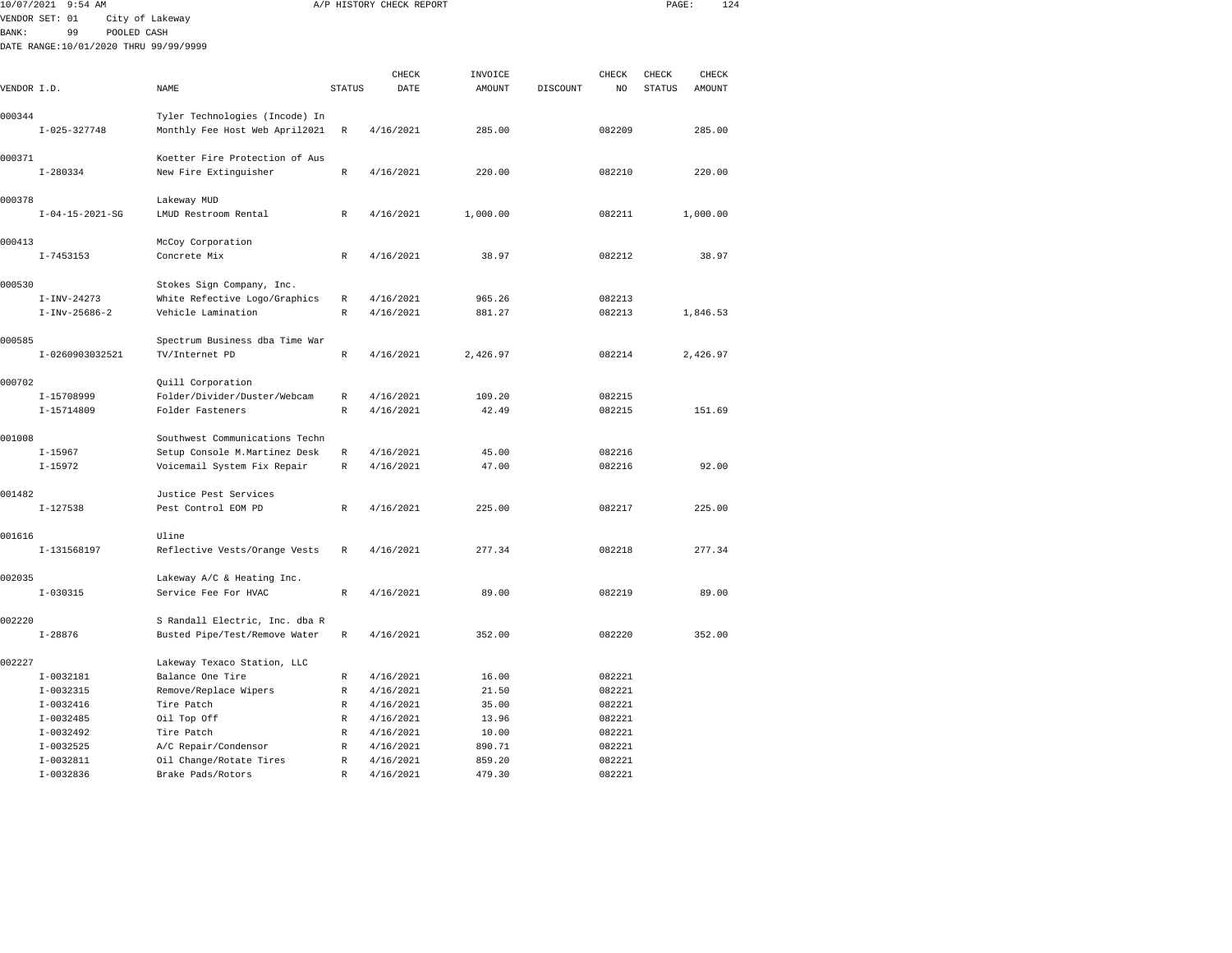|              | 10/07/2021 9:54 AM                    |                                           |               | A/P HISTORY CHECK REPORT |           |          |        | PAGE:         | 125       |  |
|--------------|---------------------------------------|-------------------------------------------|---------------|--------------------------|-----------|----------|--------|---------------|-----------|--|
|              | VENDOR SET: 01<br>City of Lakeway     |                                           |               |                          |           |          |        |               |           |  |
| <b>BANK:</b> | 99<br>POOLED CASH                     |                                           |               |                          |           |          |        |               |           |  |
|              | DATE RANGE:10/01/2020 THRU 99/99/9999 |                                           |               |                          |           |          |        |               |           |  |
|              |                                       |                                           |               |                          |           |          |        |               |           |  |
|              |                                       |                                           |               | CHECK                    | INVOICE   |          | CHECK  | CHECK         | CHECK     |  |
| VENDOR I.D.  |                                       | NAME                                      | <b>STATUS</b> | DATE                     | AMOUNT    | DISCOUNT | NO     | <b>STATUS</b> | AMOUNT    |  |
|              |                                       |                                           |               |                          |           |          |        |               |           |  |
|              | $I-0032868$                           | Coolant/Expansion Tank                    | $\mathbb{R}$  | 4/16/2021                | 309.16    |          | 082221 |               |           |  |
|              | I-0032889                             | Safety Inspection                         | R             | 4/16/2021                | 7.00      |          | 082221 |               |           |  |
|              | $I-032816$                            | Oil Change/Rotate Tires                   | R             | 4/16/2021                | 75.00     |          | 082221 |               | 2,716.83  |  |
|              |                                       |                                           |               |                          |           |          |        |               |           |  |
| 002890       |                                       | Premier LogiTech, LLC                     |               |                          |           |          |        |               |           |  |
|              | $I - 226303$                          | IT Services General Services              | R             | 4/16/2021                | 11,504.41 |          | 082222 |               | 11,504.41 |  |
|              |                                       |                                           |               |                          |           |          |        |               |           |  |
| 003051       |                                       | City of Austin - CTM                      |               |                          |           |          |        |               |           |  |
|              |                                       | I-AT_LKWY_PD-032021 Headset Audio & Radio | R             | 4/16/2021                | 94.70     |          | 082223 |               | 94.70     |  |
| 003076       |                                       | Jana McCurdy                              |               |                          |           |          |        |               |           |  |
|              | $I-586$ 555                           | CPR Class                                 | R             | 4/16/2021                | 300.00    |          | 082224 |               | 300.00    |  |
|              |                                       |                                           |               |                          |           |          |        |               |           |  |
| 003080       |                                       | Stitch Gallery Inc                        |               |                          |           |          |        |               |           |  |
|              | $I - 95403$                           | Embridery Uniform                         | R             | 4/16/2021                | 32.76     |          | 082225 |               | 32.76     |  |
|              |                                       |                                           |               |                          |           |          |        |               |           |  |
| 003154       |                                       | Austin Air & Ice LLC                      |               |                          |           |          |        |               |           |  |
|              | $I - 5603604$                         | Water Inlet Valve/Labor/Trip              | V             | 4/16/2021                | 415.00    |          | 082226 |               | 415.00    |  |
|              |                                       |                                           |               |                          |           |          |        |               |           |  |
| 003154       |                                       | Austin Air & Ice LLC                      |               |                          |           |          |        |               |           |  |
|              | $M-CHECK$                             | Austin Air & Ice LLC<br>VOIDED            | V             | 4/16/2021                |           |          | 082226 |               | 415.00CR  |  |
|              |                                       |                                           |               |                          |           |          |        |               |           |  |
| 003181       |                                       | Quadient Leasing USA, Inc.                |               |                          |           |          |        |               |           |  |
|              | I-N8803843                            | Coverage Feb-Apr2021-Mun Court            | R             | 4/16/2021                | 437.70    |          | 082227 |               |           |  |
|              | I-N8803844                            | Lease 4/01-04/21 2021                     | $\mathbb R$   | 4/16/2021                | 145.90    |          | 082227 |               | 583.60    |  |
|              |                                       |                                           |               |                          |           |          |        |               |           |  |
| 003424       |                                       | Ruena Victorino                           |               |                          |           |          |        |               |           |  |
|              | $I - 03 - 25 - 2021 - RV$             | USPS Postage                              | R             | 4/16/2021                | 26.35     |          | 082228 |               | 26.35     |  |
| 003425       |                                       | Maria Yu                                  |               |                          |           |          |        |               |           |  |
|              | $I - 04 - 01 - 2021 - AB$             | Dbl Pay on Civic Recreation Fe            | R             | 4/16/2021                | 30.00     |          | 082229 |               | 30.00     |  |
|              |                                       |                                           |               |                          |           |          |        |               |           |  |
| 003426       |                                       | Whirlix Design Inc                        |               |                          |           |          |        |               |           |  |
|              | $I - 1115$                            | Adhesive Label/Spare Parts Kit            | R             | 4/16/2021                | 766.00    |          | 082230 |               | 766.00    |  |
|              |                                       |                                           |               |                          |           |          |        |               |           |  |
| 000380       |                                       | Lakeway Police Officers Associ            |               |                          |           |          |        |               |           |  |
|              | I-PAD202103043954                     | 10.00/MO from Payroll                     | R             | 4/16/2021                | 260.00    |          | 082231 |               |           |  |
|              | I-PAD202103183958                     | 10.00/MO from Payroll                     | R             | 4/16/2021                | 280.00    |          | 082231 |               | 540.00    |  |

| ------            |                       |   |           |        |        |        |
|-------------------|-----------------------|---|-----------|--------|--------|--------|
| I-PAD202103043954 | 10.00/MO from Payroll | R | 4/16/2021 | 260.00 | 082231 |        |
| I-PAD202103183958 | 10.00/MO from Payroll | R | 4/16/2021 | 280.00 | 082231 | 540.00 |
| 000736            | LegalShield           |   |           |        |        |        |
| I-PPL202103043954 | Pre Paid Legal        | R | 4/16/2021 | 29.39  | 082232 |        |
| I-PPL202103183958 | Pre Paid Legal        |   | 4/16/2021 | 29.41  | 082232 | 58.80  |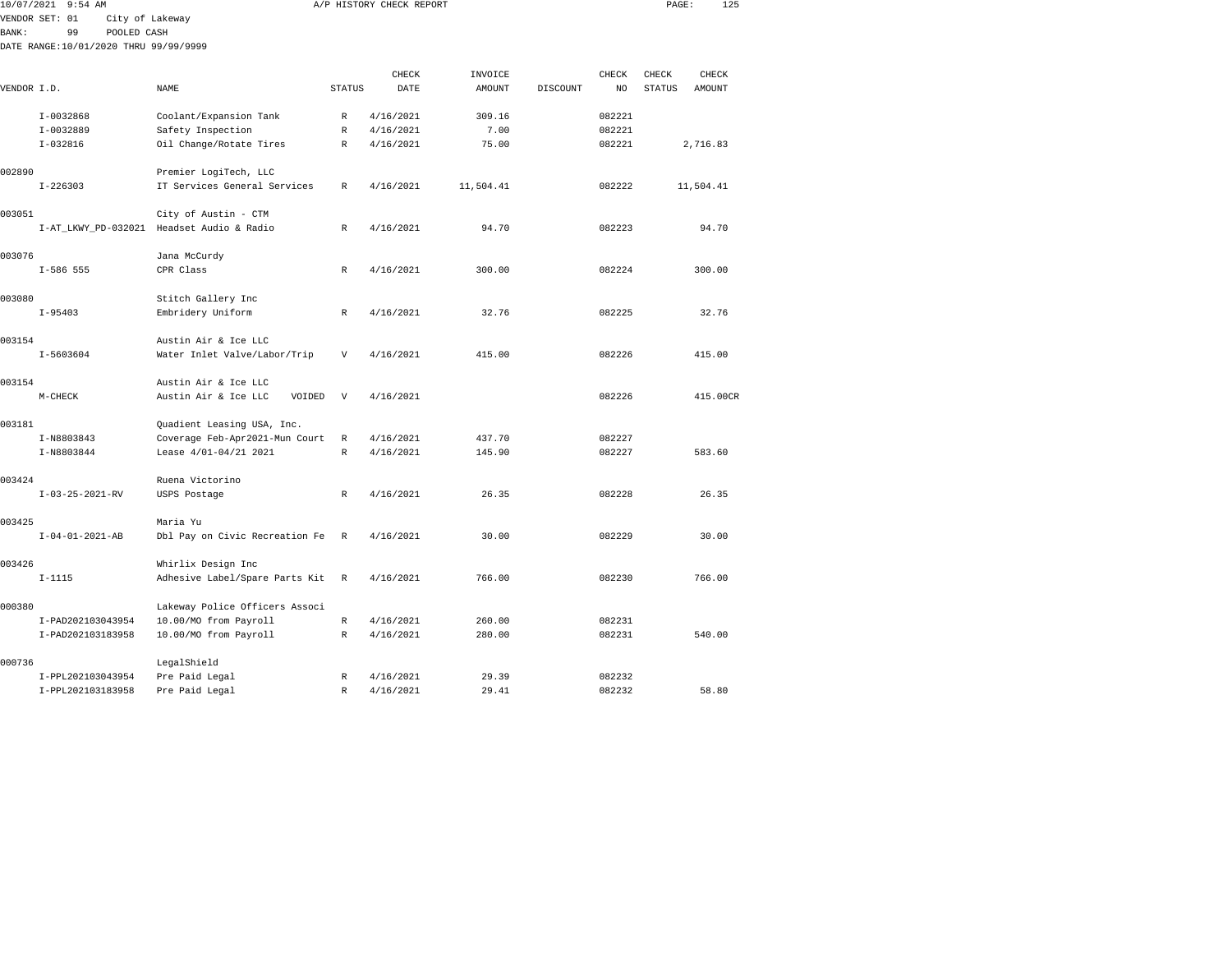|             | 10/07/2021 9:54 AM                    |                 |                                                                  |               | A/P HISTORY CHECK REPORT |               |          |        | PAGE:         |           | 126   |
|-------------|---------------------------------------|-----------------|------------------------------------------------------------------|---------------|--------------------------|---------------|----------|--------|---------------|-----------|-------|
|             | VENDOR SET: 01                        | City of Lakeway |                                                                  |               |                          |               |          |        |               |           |       |
| BANK:       | 99                                    | POOLED CASH     |                                                                  |               |                          |               |          |        |               |           |       |
|             | DATE RANGE:10/01/2020 THRU 99/99/9999 |                 |                                                                  |               |                          |               |          |        |               |           |       |
|             |                                       |                 |                                                                  |               |                          |               |          |        |               |           |       |
|             |                                       |                 |                                                                  |               | CHECK                    | INVOICE       |          | CHECK  | CHECK         |           | CHECK |
| VENDOR I.D. |                                       |                 | <b>NAME</b>                                                      | <b>STATUS</b> | DATE                     | <b>AMOUNT</b> | DISCOUNT | NO.    | <b>STATUS</b> | AMOUNT    |       |
|             |                                       |                 |                                                                  |               |                          |               |          |        |               |           |       |
| 001875      |                                       |                 | Sunlife - Administrative Servi<br>Sunlife - Administrative Servi |               | 4/16/2021                | 7.20CR        |          | 082233 |               |           |       |
|             | $C-03/2021$ adj                       |                 |                                                                  | R             |                          |               |          |        |               |           |       |
|             | I-PTA202103043954                     |                 | Payroll Deduction-Employee                                       | R             | 4/16/2021                | 346.85        |          | 082233 |               |           |       |
|             | I-PTA202103183958                     |                 | Payroll Deduction-Employee                                       | $\mathbb{R}$  | 4/16/2021                | 339.78        |          | 082233 |               |           |       |
|             | I-TXI202103043954                     |                 | Payroll Deduction-Employee                                       | $\mathbb R$   | 4/16/2021                | 337.47        |          | 082233 |               |           |       |
|             | I-TXI202103183958                     |                 | Payroll Deduction-Employee                                       | R             | 4/16/2021                | 337.47        |          | 082233 |               | 1,354.37  |       |
| 002988      |                                       |                 | Lincoln Financial Group                                          |               |                          |               |          |        |               |           |       |
|             | C-03/2021 ADJ                         |                 | Lincoln Financial Group                                          | R             | 4/16/2021                | 374.31CR      |          | 082234 |               |           |       |
|             | I-ADD202103043954                     |                 | PREMIUM FROM PY SYSTEM                                           | R             | 4/16/2021                | 1,104.68      |          | 082234 |               |           |       |
|             | I-ADD202103183958                     |                 | PREMIUM FROM PY SYSTEM                                           | $\mathbb R$   | 4/16/2021                | 1,028.48      |          | 082234 |               |           |       |
|             | I-DEN202103043954                     |                 | DENTAL PREMIUM FROM PY SYS                                       | R             | 4/16/2021                | 3,280.07      |          | 082234 |               |           |       |
|             | I-DEN202103183958                     |                 | DENTAL PREMIUM FROM PY SYS                                       | R             | 4/16/2021                | 3,256.38      |          | 082234 |               |           |       |
|             | I-LTD202103043954                     |                 | PREMIUM FROM PY SYSTEM                                           | R             | 4/16/2021                | 382.46        |          | 082234 |               |           |       |
|             | I-LTD202103183958                     |                 | PREMIUM FROM PY SYSTEM                                           | R             | 4/16/2021                | 376.29        |          | 082234 |               |           |       |
|             | I-VIS202103043954                     |                 | Payroll Deduction - Employee                                     | R             | 4/16/2021                | 393.44        |          | 082234 |               |           |       |
|             | I-VIS202103183958                     |                 | Payroll Deduction - Employee                                     | $\mathbb{R}$  | 4/16/2021                | 409.48        |          | 082234 |               |           |       |
|             | I-WI 202103043954                     |                 | Payroll Deduction - Employee                                     | R             | 4/16/2021                | 385.63        |          | 082234 |               |           |       |
|             | I-WI 202103183958                     |                 | Payroll Deduction - Employee                                     | R             | 4/16/2021                | 385.63        |          | 082234 |               | 10,628.23 |       |
|             |                                       |                 |                                                                  |               |                          |               |          |        |               |           |       |
| 003234      |                                       |                 | TML MultiState Intergovernment                                   |               |                          |               |          |        |               |           |       |
|             | C-03-2021ADJ                          |                 | TML MultiState Intergovernment                                   | R             | 4/16/2021                | 6,004.23CR    |          | 082235 |               |           |       |
|             | C-PPC202103093956                     |                 | PPOC-HEALTH UBS FROM PY                                          | $\mathbb{R}$  | 4/16/2021                | 725.37CR      |          | 082235 |               |           |       |
|             | I-HSA202103043954                     |                 | HSA-HEALTH INS FROM PY                                           | R             | 4/16/2021                | 12,059.20     |          | 082235 |               |           |       |
|             | I-HSA202103183958                     |                 | HSA-HEALTH INS FROM PY                                           | R             | 4/16/2021                | 12,059.20     |          | 082235 |               |           |       |
|             | I-HSC202103043954                     |                 | HSAC-HEALTH INS FROM PY                                          | $\mathbb R$   | 4/16/2021                | 4,123.20      |          | 082235 |               |           |       |
|             | I-HSC202103183958                     |                 | HSAC-HEALTH INS FROM PY                                          | R             | 4/16/2021                | 4,123.20      |          | 082235 |               |           |       |
|             | I-HSF202103043954                     |                 | HSAF-HEALTH INS FROM PY                                          | $\mathbb{R}$  | 4/16/2021                | 2,551.05      |          | 082235 |               |           |       |
|             | I-HSF202103183958                     |                 | HSAF-HEALTH INS FROM PY                                          | R             | 4/16/2021                | 1,700.70      |          | 082235 |               |           |       |
|             | I-HSS202103043954                     |                 | HSAS-HEALTH INS FROM PY                                          | R             | 4/16/2021                | 4,731.28      |          | 082235 |               |           |       |
|             | I-HSS202103183958                     |                 | HSAS-HEALTH INS FROM PY                                          | R             | 4/16/2021                | 4,731.28      |          | 082235 |               |           |       |
|             | I-PPC202103043954                     |                 | PPOC-HEALTH UBS FROM PY                                          | R             | 4/16/2021                | 7,253.70      |          | 082235 |               |           |       |
|             | I-PPC202103183958                     |                 | PPOC-HEALTH UBS FROM PY                                          | R             | 4/16/2021                | 7,979.07      |          | 082235 |               |           |       |
|             | I-PP0202103043954                     |                 | PPO-HEALTH INS FROM PY                                           | R             | 4/16/2021                | 16,410.42     |          | 082235 |               |           |       |
|             | I-PP0202103183958                     |                 | PPO-HEALTH INS FROM PY                                           | R             | 4/16/2021                | 15,989.64     |          | 082235 |               |           |       |
|             | I-PPS202103043954                     |                 | PPOS-HEALTH INS FROM PY                                          | R             | 4/16/2021                | 833.56        |          | 082235 |               |           |       |
|             | I-PPS202103183958                     |                 | PPOS-HEALTH INS FROM PY                                          | $\mathbb R$   | 4/16/2021                | 833.56        |          | 082235 |               | 88,649.46 |       |

|        | I-PPS202103183958 | PPOS-HEALTH INS FROM PY       | R | 4/16/2021 | 833.56 | 082235 | 88,649.46 |
|--------|-------------------|-------------------------------|---|-----------|--------|--------|-----------|
| 000164 |                   | Arnold Oil Company of Austin, |   |           |        |        |           |
|        | I-7992385         | Spark Plug                    | R | 4/19/2021 | 1.66   | 082242 | 1.66      |
| 000260 |                   | Ewing                         |   |           |        |        |           |
|        | I-13931037        | Hand Towel/Shovel/PVC         | R | 4/19/2021 | 36.64  | 082243 | 36.64     |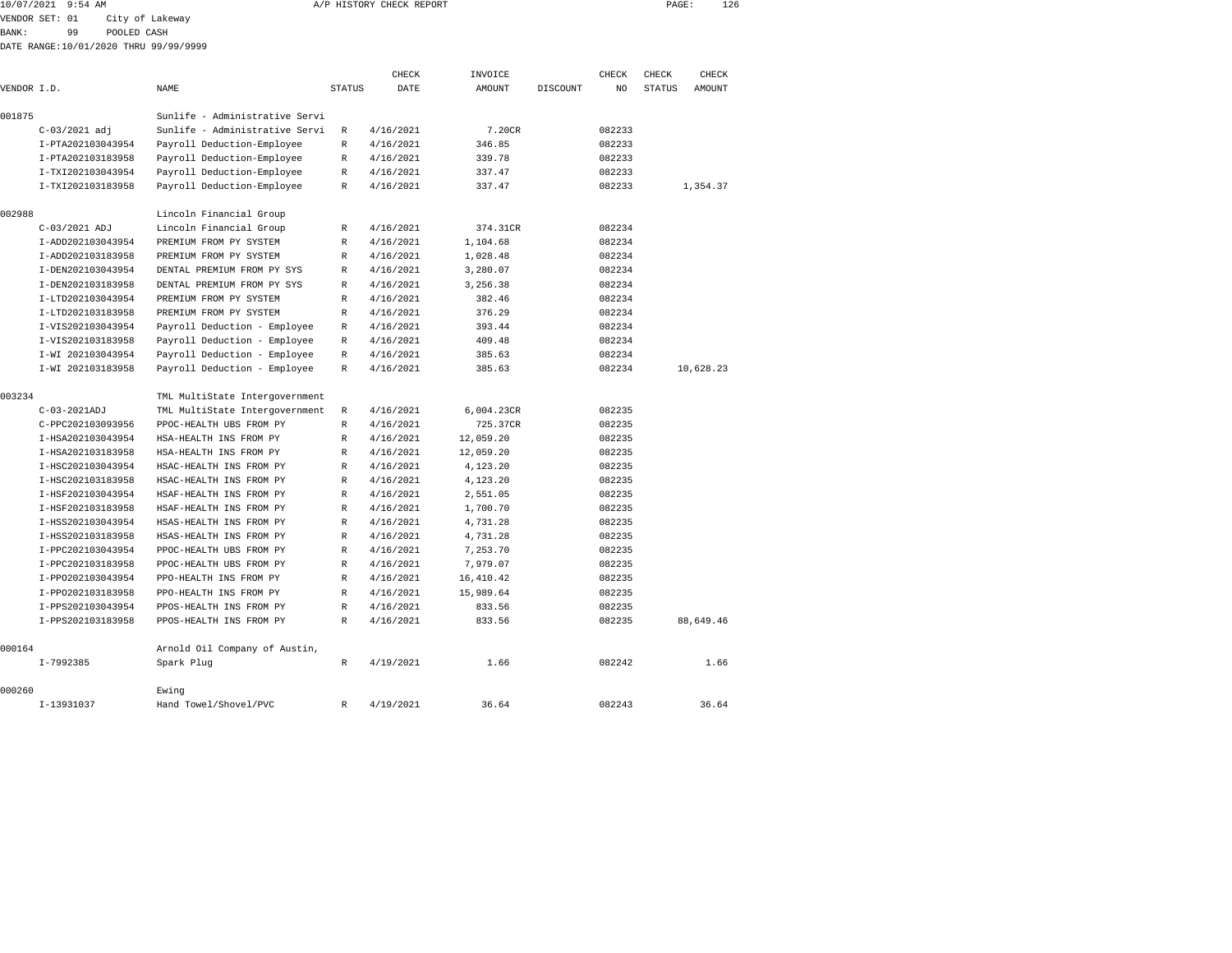| 10/07/2021  | $9:54$ AM                   |                                       |                           | A/P HISTORY CHECK REPORT |               |          |                | PAGE:         | 127           |  |
|-------------|-----------------------------|---------------------------------------|---------------------------|--------------------------|---------------|----------|----------------|---------------|---------------|--|
|             | VENDOR SET: 01              | City of Lakeway                       |                           |                          |               |          |                |               |               |  |
| BANK:       | 99                          | POOLED CASH                           |                           |                          |               |          |                |               |               |  |
|             |                             | DATE RANGE:10/01/2020 THRU 99/99/9999 |                           |                          |               |          |                |               |               |  |
|             |                             |                                       |                           |                          |               |          |                |               |               |  |
|             |                             |                                       |                           | CHECK                    | INVOICE       |          | CHECK          | CHECK         | CHECK         |  |
| VENDOR I.D. |                             | <b>NAME</b>                           | <b>STATUS</b>             | DATE                     | <b>AMOUNT</b> | DISCOUNT | N <sub>O</sub> | <b>STATUS</b> | <b>AMOUNT</b> |  |
| 000267      |                             | Ferguson Enterprises Inc.#1869        |                           |                          |               |          |                |               |               |  |
|             | $I-9115441$                 | Water Fountain Replacemen             | $\mathbb R$               | 4/19/2021                | 1,271.52      |          | 082244         |               | 1,271.52      |  |
| 000282      |                             | GT Distributors, Inc.                 |                           |                          |               |          |                |               |               |  |
|             | I-INV0831159                | Uniform Alterations/Patches           | R                         | 4/19/2021                | 451.60        |          | 082245         |               |               |  |
|             | I-INV0835442                | Uniform/Alterations                   | $\mathbb R$               | 4/19/2021                | 508.73        |          | 082245         |               | 960.33        |  |
|             |                             |                                       |                           |                          |               |          |                |               |               |  |
| 000296      |                             | Grainger, Inc                         |                           |                          |               |          |                |               |               |  |
|             | I-9867931892                | Rubber Neoprene                       | R                         | 4/19/2021                | 3.43          |          | 082246         |               | 3.43          |  |
| 000344      |                             |                                       |                           |                          |               |          |                |               |               |  |
|             | $I-025-329319$              | Tyler Technologies (Incode) In        | $\mathbb R$               |                          | 169.00        |          | 082247         |               |               |  |
|             |                             | Courty Notification Call              |                           | 4/19/2021                |               |          |                |               | 169.00        |  |
| 000442      |                             | Omnibase Services of Texas, LP        |                           |                          |               |          |                |               |               |  |
|             | $I - 04 - 13 - 2021 - RS$   | Dispositions Cleared QTR 1            | R                         | 4/19/2021                | 333.62        |          | 082248         |               | 333.62        |  |
| 000585      |                             | Spectrum Business dba Time War        |                           |                          |               |          |                |               |               |  |
|             | I-0013872040821             | Spectrum Telephone                    | $\overline{\mathbf{V}}$   | 4/19/2021                | 189.23        |          | 082249         |               |               |  |
|             | I-0013880040821             | Spectrum Telephone                    | $\mathbf{V}$              | 4/19/2021                | 828.00        |          | 082249         |               |               |  |
|             | I-0273500040621             | Spectrum Telephone                    | $\mathbf{V}$              | 4/19/2021                | 2,276.24      |          | 082249         |               |               |  |
|             | I-02756503121               | Spectrum Telephone                    | $\mathbf{V}$              | 4/19/2021                | 903.72        |          | 082249         |               | 4,197.19      |  |
|             |                             |                                       |                           |                          |               |          |                |               |               |  |
| 000585      |                             | Spectrum Business dba Time War        |                           |                          |               |          |                |               |               |  |
|             | $M-CHECK$                   | Spectrum Business dba TiVOIDED        | $\boldsymbol{\mathrm{V}}$ | 4/19/2021                |               |          | 082249         |               | 4,197.19CR    |  |
| 000702      |                             | Quill Corporation                     |                           |                          |               |          |                |               |               |  |
|             | I-15737759                  | HP Yellow Ink                         | R                         | 4/19/2021                | 107.99        |          | 082250         |               |               |  |
|             | I-15784281                  | Stamp for City                        | $\mathbb R$               | 4/19/2021                | 57.79         |          | 082250         |               | 165.78        |  |
|             |                             |                                       |                           |                          |               |          |                |               |               |  |
| 001474      |                             | Travis County ESD #6                  |                           |                          |               |          |                |               |               |  |
|             | $I - 2559$                  | WILFIRE FUELS MITIGATION              | $\mathbb R$               | 4/19/2021                | 14,489.70     |          | 082251         |               | 14,489.70     |  |
| 001474      |                             | Travis County ESD #6                  |                           |                          |               |          |                |               |               |  |
|             | $I - 2560$                  | WILDFIRE FUELS MITIGATION             | $\mathbb R$               | 4/19/2021                | 14,236.20     |          | 082252         |               | 14,236.20     |  |
|             |                             |                                       |                           |                          |               |          |                |               |               |  |
| 001803      |                             | Logix Fiber Networks                  |                           |                          |               |          |                |               |               |  |
|             | $I-382347$                  | Business Call Usage                   | R                         | 4/19/2021                | 915.92        |          | 082253         |               | 915.92        |  |
| 001940      |                             | AT&T - 9533                           |                           |                          |               |          |                |               |               |  |
|             | $I - 04 - 03 - 2021 - 9533$ | Telephone                             | R                         | 4/19/2021                | 406.16        |          | 082254         |               | 406.16        |  |
|             |                             |                                       |                           |                          |               |          |                |               |               |  |

|        | $\pm$ - 0 $\pm$ - 0 3 - 2 0 2 $\pm$ - 2 3 3 3 | TETEMINIE                    | $\mathbf{r}$ | - 17774941 | <b>TUU.LU</b> | <b>UU44JT</b> | ユリリ・エリ   |
|--------|-----------------------------------------------|------------------------------|--------------|------------|---------------|---------------|----------|
| 001987 |                                               | Clifford Power Systems, Inc. |              |            |               |               |          |
|        | I-PMA-0073585                                 | OUARTERLY INSPECTION         |              | 4/19/2021  | 1,136.70      | 082255        | 1,136.70 |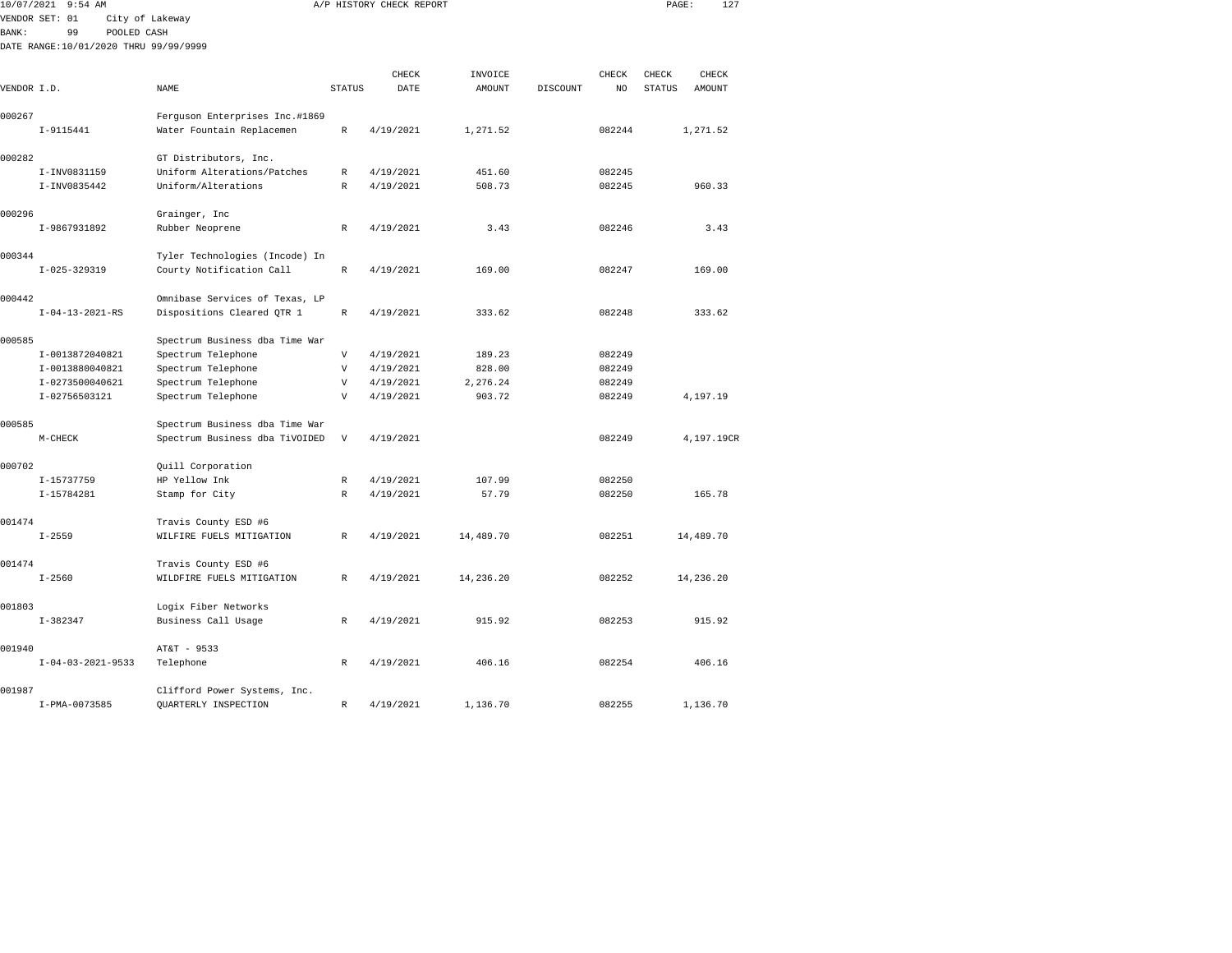| 10/07/2021   | $9:54$ AM                             |                                                      |              | A/P HISTORY CHECK REPORT |          |          |        | PAGE:         | 128      |  |
|--------------|---------------------------------------|------------------------------------------------------|--------------|--------------------------|----------|----------|--------|---------------|----------|--|
|              | VENDOR SET: 01                        | City of Lakeway                                      |              |                          |          |          |        |               |          |  |
| <b>BANK:</b> | 99<br>POOLED CASH                     |                                                      |              |                          |          |          |        |               |          |  |
|              | DATE RANGE:10/01/2020 THRU 99/99/9999 |                                                      |              |                          |          |          |        |               |          |  |
|              |                                       |                                                      |              |                          |          |          |        |               |          |  |
|              |                                       |                                                      |              | CHECK                    | INVOICE  |          | CHECK  | CHECK         | CHECK    |  |
| VENDOR I.D.  |                                       | NAME                                                 | STATUS       | DATE                     | AMOUNT   | DISCOUNT | NO     | <b>STATUS</b> | AMOUNT   |  |
| 002005       |                                       | American Southwest Mercantile                        |              |                          |          |          |        |               |          |  |
|              | $I-411609$                            | Bath Tissue/Dustmop Head                             | R            | 4/19/2021                | 654.76   |          | 082256 |               | 654.76   |  |
|              |                                       |                                                      |              |                          |          |          |        |               |          |  |
| 002035       |                                       | Lakeway A/C & Heating Inc.                           |              |                          |          |          |        |               |          |  |
|              | $I - 029602$                          | Refrigerant for AC                                   | R            | 4/19/2021                | 89.00    |          | 082257 |               | 89.00    |  |
|              |                                       |                                                      |              |                          |          |          |        |               |          |  |
| 002507       |                                       | Victor O Schinnerer & Co, Inc                        |              |                          |          |          |        |               |          |  |
|              | I-SI936920                            | Bond for Rachel Martinez-Yoshi                       | $\mathbb R$  | 4/19/2021                | 50.00    |          | 082258 |               | 50.00    |  |
|              |                                       |                                                      |              |                          |          |          |        |               |          |  |
| 002583       |                                       | Verizon Connect NWF INC.                             |              |                          |          |          |        |               |          |  |
|              | I-0SV000002407892                     | Verizon Connect NWF INC.                             | $\mathbb{R}$ | 4/19/2021                | 337.61   |          | 082259 |               | 337.61   |  |
|              |                                       |                                                      |              |                          |          |          |        |               |          |  |
| 002623       |                                       | Quadient Finance USA, Inc.                           | $\mathbb{R}$ |                          |          |          |        |               | 1,000.00 |  |
|              | $I - 03 - 30 - 21 - 6795$             | Postage Funding                                      |              | 4/19/2021                | 1,000.00 |          | 082260 |               |          |  |
| 002748       |                                       | Brymer Communications Services                       |              |                          |          |          |        |               |          |  |
|              | $I-10981$                             | SECURITY CAMERA REPAIR                               | $\mathbb R$  | 4/19/2021                | 1,672.50 |          | 082261 |               | 1,672.50 |  |
|              |                                       |                                                      |              |                          |          |          |        |               |          |  |
| 002856       |                                       | William Wagner                                       |              |                          |          |          |        |               |          |  |
|              | $I - 04 - 15 - 2021 - AB$             | Self Defense Class                                   | R            | 4/19/2021                | 224.00   |          | 082262 |               | 224.00   |  |
|              |                                       |                                                      |              |                          |          |          |        |               |          |  |
| 002875       |                                       | ZW USA Inc. dba Dog Waste Depo                       |              |                          |          |          |        |               |          |  |
|              | $I - 402298$                          | Dog Waste Bags                                       | $\mathbb R$  | 4/19/2021                | 579.30   |          | 082263 |               | 579.30   |  |
|              |                                       |                                                      |              |                          |          |          |        |               |          |  |
| 002916       |                                       | Jeff Williams dba Sinners Cycl                       |              |                          |          |          |        |               |          |  |
|              | $I - 4352$                            | Brake Pads/Disposal Fee of Tir                       | $\mathbb R$  | 4/19/2021                | 520.90   |          | 082264 |               | 520.90   |  |
| 003035       |                                       | Progressive Commercial Aquatic                       |              |                          |          |          |        |               |          |  |
|              | $I-IA5318$                            | EMERG. CHLORINATOR REPAIR                            | $\mathbb{R}$ | 4/19/2021                | 2,485.00 |          | 082265 |               | 2,485.00 |  |
|              |                                       |                                                      |              |                          |          |          |        |               |          |  |
| 003080       |                                       | Stitch Gallery Inc                                   |              |                          |          |          |        |               |          |  |
|              | $I-95377$                             | Embroidery/Sew Patches Uniform                       | R            | 4/19/2021                | 58.52    |          | 082266 |               |          |  |
|              | $I-95415$                             | Remove Patch/Sewing Patches                          | R            | 4/19/2021                | 42.00    |          | 082266 |               |          |  |
|              | $I-95470$                             | Embroidery Uniform                                   | R            | 4/19/2021                | 6.50     |          | 082266 |               |          |  |
|              | $I-95471$                             | Embroidery Uniform                                   | R            | 4/19/2021                | 6.50     |          | 082266 |               | 113.52   |  |
|              |                                       |                                                      |              |                          |          |          |        |               |          |  |
| 003209       |                                       | Max S. Hicks dba Reliant Plumb                       |              |                          |          |          |        |               |          |  |
|              | $I-40165811$                          | PLUMBING LEAK                                        | $\mathbb{R}$ | 4/19/2021                | 1,249.00 |          | 082267 |               | 1,249.00 |  |
| 003231       |                                       |                                                      |              |                          |          |          |        |               |          |  |
|              | I-US-PSI-1037019                      | Software One, Inc.<br>Government License/Exchange Se | $\mathbb R$  | 4/19/2021                | 649.64   |          | 082268 |               | 649.64   |  |
|              |                                       |                                                      |              |                          |          |          |        |               |          |  |
| 003324       |                                       | Online Web Services US, Inc.                         |              |                          |          |          |        |               |          |  |

I-1882 ANNUAL SUBSCRIPTION R 4/19/2021 1,700.00 082269 1,700.00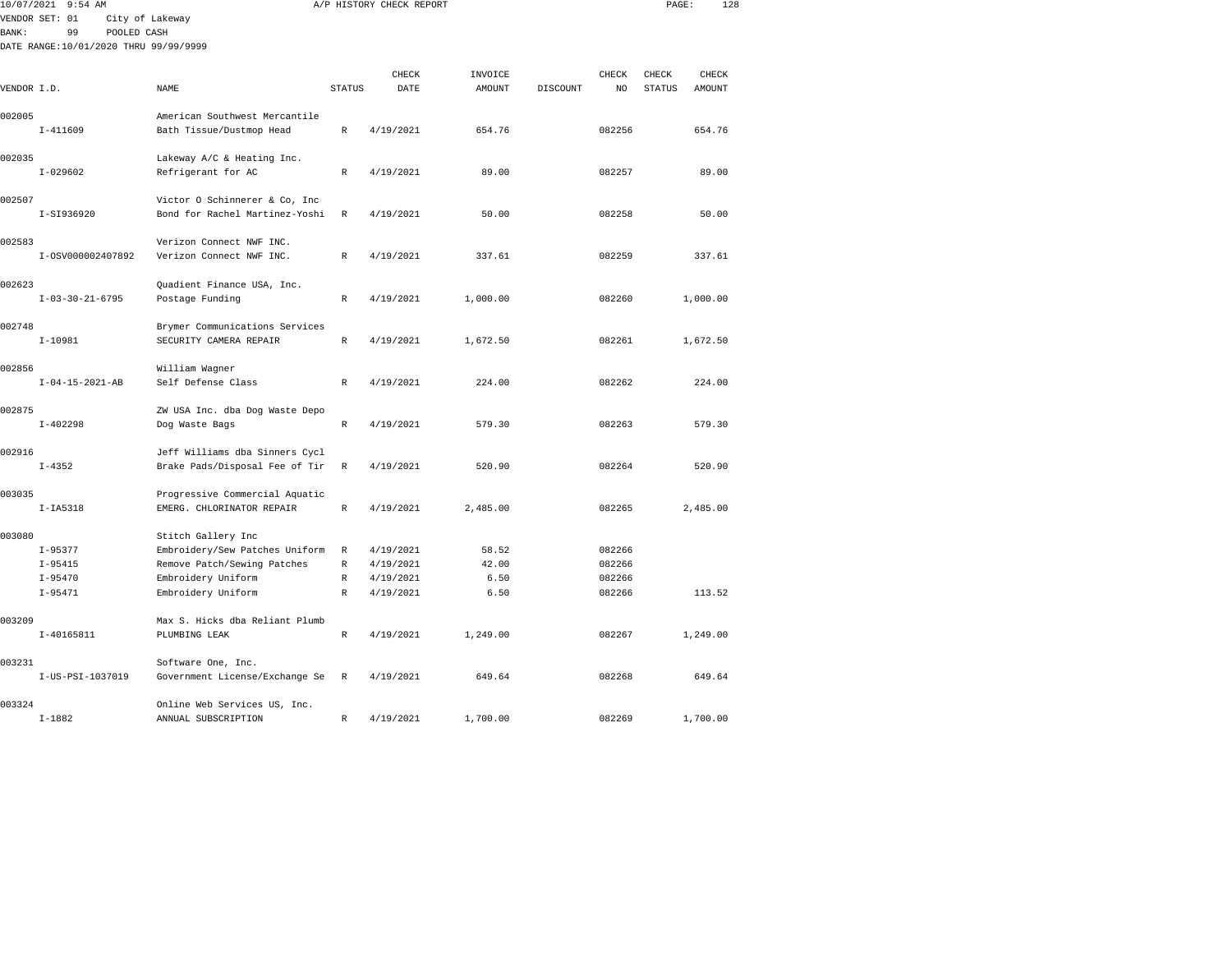| 10/07/2021<br>9:54 AM                 |                                |               | A/P HISTORY CHECK REPORT |            |          |        | PAGE:         | 129        |
|---------------------------------------|--------------------------------|---------------|--------------------------|------------|----------|--------|---------------|------------|
| VENDOR SET: 01                        | City of Lakeway                |               |                          |            |          |        |               |            |
| 99<br>POOLED CASH<br><b>BANK:</b>     |                                |               |                          |            |          |        |               |            |
| DATE RANGE:10/01/2020 THRU 99/99/9999 |                                |               |                          |            |          |        |               |            |
|                                       |                                |               |                          |            |          |        |               |            |
|                                       |                                |               | CHECK                    | INVOICE    |          | CHECK  | CHECK         | CHECK      |
| VENDOR I.D.                           | NAME                           | <b>STATUS</b> | DATE                     | AMOUNT     | DISCOUNT | NO.    | <b>STATUS</b> | AMOUNT     |
| 003392                                | Zero9 Solutions LTD            |               |                          |            |          |        |               |            |
| $I - 2413$                            | Gun Case/Flashlight Case/Radio | R             | 4/19/2021                | 581.90     |          | 082270 |               | 581.90     |
|                                       |                                |               |                          |            |          |        |               |            |
| 003412                                | International Institute of Mun |               |                          |            |          |        |               |            |
| $I - 04 - 16 - 2021 - JT$             | Deposit/Designation Fee        | R             | 4/19/2021                | 125.00     |          | 082271 |               | 125.00     |
|                                       |                                |               |                          |            |          |        |               |            |
| 000180                                | City of Austin-Austin Energy   |               |                          |            |          |        |               |            |
| I-113291320325                        | 1941 Lohmans Crossing          | R             | 4/21/2021                | 3,067.60   |          | 082272 |               |            |
| I-343698018791                        | 1602 1/2 N Fm 620              | R             | 4/21/2021                | 29.30      |          | 082272 |               |            |
| I-415340693132                        | 2321 1/2 Lohmans Crossing      | R             | 4/21/2021                | 26.92      |          | 082272 |               |            |
| I-447327810191                        | 2101 1/2 Lakeway Blvd          | R             | 4/21/2021                | 37.74      |          | 082272 |               |            |
| I-477348353381                        | 1940 1/2 Lohmans Crossing      | R             | 4/21/2021                | 56.49      |          | 082272 |               |            |
| I-584147511655                        | 3309 S FM 620 Rd               | R             | 4/21/2021                | 24.62      |          | 082272 |               | 3,242.67   |
| 000296                                | Grainger, Inc                  |               |                          |            |          |        |               |            |
| $I-833032725-1$                       | CHEMICAL STORAGE CABINET       | R             | 4/21/2021                | 1,110.13   |          | 082273 |               |            |
| I-9869366642                          | Towel Bowl/Flush Valve         | R             | 4/21/2021                | 250.30     |          | 082273 |               |            |
| I-9870625226                          | Utility Container              | R             | 4/21/2021                | 29.24      |          | 082273 |               | 1,389.67   |
|                                       |                                |               |                          |            |          |        |               |            |
| 000341                                | WC of Texas                    |               |                          |            |          |        |               |            |
| I-11081071                            | Waste for 7378 Homes/Recy 7595 | R             | 4/21/2021                | 135,091.18 |          | 082274 |               | 135,091.18 |
| 000438                                | Office Depot, Inc.             |               |                          |            |          |        |               |            |
| I-161370559001                        | Mr Clean/Paper Towels/Tissue   | R             | 4/21/2021                | 142.25     |          | 082275 |               |            |
| I-162601060001                        | Toilet Cleaner/Soap/Toilet Tis | R             | 4/21/2021                | 187.27     |          | 082275 |               |            |
| I-165822877001                        | Toilet Cleaner/Toilet Tissue   | $\mathbb{R}$  | 4/21/2021                | 157.40     |          | 082275 |               | 486.92     |
|                                       |                                |               |                          |            |          |        |               |            |
| 000530                                | Stokes Sign Company, Inc.      |               |                          |            |          |        |               |            |
| $I-INV-26162$                         | Banners for Events             | $\mathbb{R}$  | 4/21/2021                | 812.40     |          | 082276 |               | 812.40     |
| 000560                                | Texas Department of Licensing  |               |                          |            |          |        |               |            |
| I-1396391                             | Inspection/Registration Notice | V             | 4/21/2021                | 18.50      |          | 082277 |               | 18.50      |
|                                       |                                |               |                          |            |          |        |               |            |
| 000560                                | Texas Department of Licensing  |               |                          |            |          |        |               |            |
| $M-CHECK$                             | Texas Department of LiceVOIDED | V             | 4/21/2021                |            |          | 082277 |               | 18.50CR    |
| 000585                                | Spectrum Business dba Time War |               |                          |            |          |        |               |            |
| I-0013872040821-1                     | Phone 4/8-5/7.2021 Service     | R             | 4/21/2021                | 189.23     |          | 082278 |               |            |
| I-0013880040821-1                     | Phone 4/8-5/7.2021 Service     | R             | 4/21/2021                | 828.00     |          | 082278 |               |            |
| I-0067761041521                       | Spectrum/Internet              | R             | 4/21/2021                | 242.94     |          | 082278 |               |            |
| I-0069304040821                       | Specturm Cable/Internet        | R             | 4/21/2021                | 150.78     |          | 082278 |               |            |
| I-0273500040621-1                     | Phone 4/6-5/5.2021 Service     | R             | 4/21/2021                | 1,138.12   |          | 082278 |               |            |
|                                       |                                |               |                          |            |          |        |               |            |

I-0275653033121-1 Phone 3/31-4/30.2021 Service R 4/21/2021 903.72 082278 3,452.79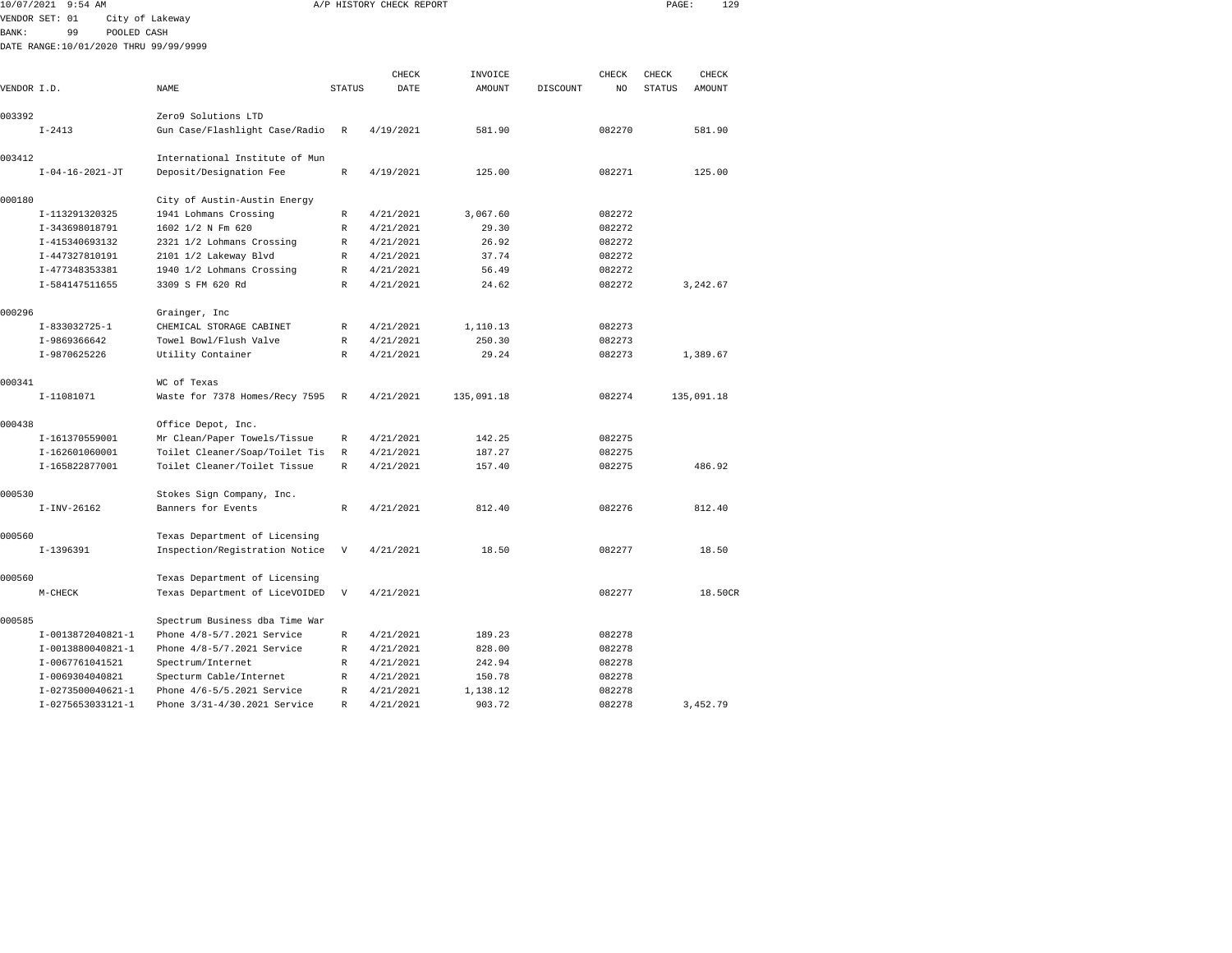|             |                                          |                                                          |                   |                        | A/P HISTORY CHECK REPORT |          |        |                        | 130<br>PAGE: |
|-------------|------------------------------------------|----------------------------------------------------------|-------------------|------------------------|--------------------------|----------|--------|------------------------|--------------|
|             | VENDOR SET: 01<br>City of Lakeway        |                                                          |                   |                        |                          |          |        |                        |              |
| BANK:       | 99<br>POOLED CASH                        |                                                          |                   |                        |                          |          |        |                        |              |
|             | DATE RANGE:10/01/2020 THRU 99/99/9999    |                                                          |                   |                        |                          |          |        |                        |              |
|             |                                          |                                                          |                   | CHECK                  |                          |          | CHECK  |                        | CHECK        |
| VENDOR I.D. |                                          | NAME                                                     | <b>STATUS</b>     | DATE                   | INVOICE<br>AMOUNT        | DISCOUNT | NO     | CHECK<br><b>STATUS</b> | AMOUNT       |
|             |                                          |                                                          |                   |                        |                          |          |        |                        |              |
| 000702      |                                          | Quill Corporation                                        |                   |                        |                          |          |        |                        |              |
|             | I-15825389                               | Disinfectant Spray/Epson Salt                            | R                 | 4/21/2021              | 232.24                   |          | 082279 |                        |              |
|             | I-15836265                               | USB 16GB                                                 | R                 | 4/21/2021              | 24.56                    |          | 082279 |                        |              |
|             | I-15929879                               | Arm & Hammer/Letter Opener                               | R                 | 4/21/2021              | 72.79                    |          | 082279 |                        |              |
|             | I-15934151                               | Arm & Hammer/Pop Up Notes                                | R                 | 4/21/2021              | 7.05                     |          | 082279 |                        |              |
|             | I-15947065                               | Paper                                                    | R                 | 4/21/2021              | 18.95                    |          | 082279 |                        |              |
|             | I-15962201                               | Wireless Combo/Envelope Letter                           | R                 | 4/21/2021              | 8.24                     |          | 082279 |                        |              |
|             | I-15967087                               | Wireless Logitech Combo                                  | R                 | 4/21/2021              | 42.74                    |          | 082279 |                        | 406.57       |
| 000716      |                                          | Travis County Emergency Servic                           |                   |                        |                          |          |        |                        |              |
|             | $I - 04 - 20 - 2021 - TR$                | QUARTERLY EQUIPT FEE                                     | R                 | 4/21/2021              | 6,358.95                 |          | 082280 |                        | 6,358.95     |
|             |                                          |                                                          |                   |                        |                          |          |        |                        |              |
| 000880      |                                          | Card Service Center                                      |                   |                        |                          |          |        |                        |              |
|             | I-3/12-4/9-2021-3275 Card Service Center |                                                          | R                 | 4/21/2021              | 120.00                   |          | 082281 |                        | 120.00       |
|             |                                          |                                                          |                   |                        |                          |          |        |                        |              |
| 000880      |                                          | Card Service Center                                      |                   |                        |                          |          |        |                        |              |
|             | I-3/12-4/9.2021-3010 Card Service Center |                                                          | R                 | 4/21/2021              | 578.32                   |          | 082282 |                        | 578.32       |
|             |                                          |                                                          |                   |                        |                          |          |        |                        |              |
| 000880      |                                          | Card Service Center                                      |                   |                        |                          |          |        |                        |              |
|             | I-3/12-4/9.2021-5691 Card Service Center |                                                          | V                 | 4/21/2021              | 86.96                    |          | 082283 |                        | 86.96        |
|             |                                          |                                                          |                   |                        |                          |          |        |                        |              |
| 000880      |                                          | Card Service Center                                      |                   |                        |                          |          |        |                        |              |
|             | $M-CHECK$                                | Card Service Center<br>VOIDED                            | $\mathbf{V}$      | 4/21/2021              |                          |          | 082283 |                        | 86.96CR      |
| 001214      |                                          | FS Holdings, Inc                                         |                   |                        |                          |          |        |                        |              |
|             | $I - 32205403$                           | Diesel Bulk                                              | $\mathbb{R}$      | 4/21/2021              | 715.13                   |          | 082284 |                        |              |
|             | I-32266997                               | Diesel Bulk                                              | R                 | 4/21/2021              | 790.74                   |          | 082284 |                        | 1,505.87     |
|             |                                          |                                                          |                   |                        |                          |          |        |                        |              |
| 001584      |                                          | Intapol Industries, Inc.                                 |                   |                        |                          |          |        |                        |              |
|             | $I - 27140$                              | Police Cycle Breeches                                    | R                 | 4/21/2021              | 276.97                   |          | 082285 |                        | 276.97       |
|             |                                          |                                                          |                   |                        |                          |          |        |                        |              |
| 002175      |                                          | CDW LLC                                                  |                   |                        |                          |          |        |                        |              |
|             | I-B500844                                | Cyber Power Series                                       | R                 | 4/21/2021              | 67.17                    |          | 082286 |                        | 67.17        |
|             |                                          |                                                          |                   |                        |                          |          |        |                        |              |
| 002227      |                                          | Lakeway Texaco Station, LLC                              |                   |                        |                          |          | 082287 |                        |              |
|             | $I-0032903$<br>$I-0032940$               | Balance Four Tires                                       | $\mathbb{R}$<br>R | 4/21/2021<br>4/21/2021 | 64.00<br>395.16          |          | 082287 |                        |              |
|             | $I-0032946$                              | Fuel Leak/Struggling to Start<br>Oil Change/Rotate Tires | R                 | 4/21/2021              | 75.00                    |          | 082287 |                        |              |
|             | $I-0032952$                              | Transmission Flush                                       | R                 | 4/21/2021              | 234.95                   |          | 082287 |                        |              |
|             | I-0032987                                | Emission Inspection                                      | R                 | 4/21/2021              | 18.50                    |          | 082287 |                        | 787.61       |
|             |                                          |                                                          |                   |                        |                          |          |        |                        |              |
| 002666      |                                          | A&J Paving LLC                                           |                   |                        |                          |          |        |                        |              |

I-20049 A&J Paving LLC R 4/21/2021 1,600.00 082288 1,600.00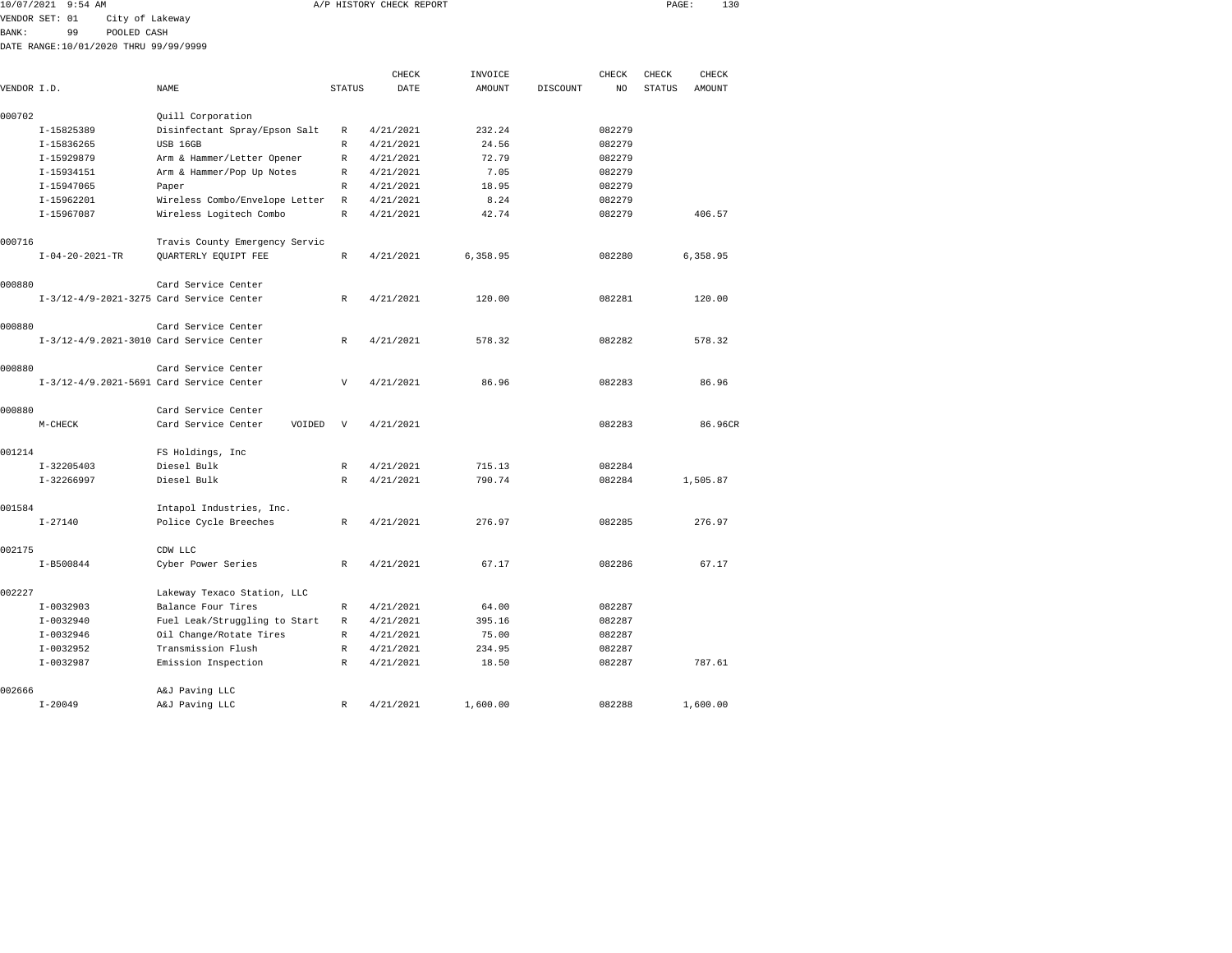| 10/07/2021  | $9:54$ AM                                |                                |               | A/P HISTORY CHECK REPORT |            |          |        | PAGE:            | 131   |
|-------------|------------------------------------------|--------------------------------|---------------|--------------------------|------------|----------|--------|------------------|-------|
|             | VENDOR SET: 01<br>City of Lakeway        |                                |               |                          |            |          |        |                  |       |
| BANK:       | 99<br>POOLED CASH                        |                                |               |                          |            |          |        |                  |       |
|             | DATE RANGE:10/01/2020 THRU 99/99/9999    |                                |               |                          |            |          |        |                  |       |
|             |                                          |                                |               |                          |            |          |        |                  |       |
|             |                                          |                                |               | CHECK                    | INVOICE    |          | CHECK  | <b>CHECK</b>     | CHECK |
| VENDOR I.D. |                                          | NAME                           | <b>STATUS</b> | DATE                     | AMOUNT     | DISCOUNT | NO     | STATUS<br>AMOUNT |       |
|             |                                          |                                |               |                          |            |          |        |                  |       |
| 002722      | $I-02656F$                               | Silsbee Ford, Inc.<br>FORD 150 | $\mathbb R$   | 4/21/2021                | 32,909.00  |          | 082289 |                  |       |
|             |                                          |                                |               |                          |            |          |        | 32,909.00        |       |
| 002852      |                                          | Shred-It US HoldCo, Inc. dba S |               |                          |            |          |        |                  |       |
|             | I-8181802651                             | Shredding Service March 2021   | $\mathbb R$   | 4/21/2021                | 109.46     |          | 082290 | 109.46           |       |
|             |                                          |                                |               |                          |            |          |        |                  |       |
| 003181      |                                          | Quadient Leasing USA, Inc.     |               |                          |            |          |        |                  |       |
|             | I-N8803842                               | Copier 2/1-4/30-2021           | R             | 4/21/2021                | 1,647.51   |          | 082291 | 1,647.51         |       |
|             |                                          |                                |               |                          |            |          |        |                  |       |
| 003207      |                                          | Amazon Capital Services, Inc.  |               |                          |            |          |        |                  |       |
|             | I-11HC-DLGX-J6PQ                         | Spark Charts                   | R             | 4/21/2021                | 148.50     |          | 082292 |                  |       |
|             | I-14XT-F7FJ-QVCK                         | Over the Door Hanger           | $\mathbb R$   | 4/21/2021                | 20.98      |          | 082292 | 169.48           |       |
|             |                                          |                                |               |                          |            |          |        |                  |       |
| 003427      |                                          | Jacqueline Alfonzo             |               |                          |            |          |        |                  |       |
|             | $I-04-14.2021-TR$                        | Reimburse Online Training      | R             | 4/21/2021                | 50.00      |          | 082293 |                  | 50.00 |
| 000736      |                                          | LegalShield                    |               |                          |            |          |        |                  |       |
|             | I-PPL202103313962                        | Pre Paid Legal                 | R             | 4/21/2021                | 29.41      |          | 082294 |                  |       |
|             | I-PPL202104153966                        | Pre Paid Legal                 | R             | 4/21/2021                | 29.39      |          | 082294 |                  | 58.80 |
|             |                                          |                                |               |                          |            |          |        |                  |       |
| 003234      |                                          | TML MultiState Intergovernment |               |                          |            |          |        |                  |       |
|             | I-HSA202103313962                        | HSA-HEALTH INS FROM PY         | R             | 4/21/2021                | 11,757.72  |          | 082295 |                  |       |
|             | I-HSA202104153966                        | HSA-HEALTH INS FROM PY         | R             | 4/21/2021                | 11,757.72  |          | 082295 |                  |       |
|             | I-HSC202103313962                        | HSAC-HEALTH INS FROM PY        | R             | 4/21/2021                | 4,123.20   |          | 082295 |                  |       |
|             | I-HSC202104153966                        | HSAC-HEALTH INS FROM PY        | R             | 4/21/2021                | 4,123.20   |          | 082295 |                  |       |
|             | I-HSF202103313962                        | HSAF-HEALTH INS FROM PY        | $\mathbb R$   | 4/21/2021                | 1,700.70   |          | 082295 |                  |       |
|             | I-HSF202104153966                        | HSAF-HEALTH INS FROM PY        | R             | 4/21/2021                | 1,700.70   |          | 082295 |                  |       |
|             | I-HSS202103313962                        | HSAS-HEALTH INS FROM PY        | R             | 4/21/2021                | 4,731.28   |          | 082295 |                  |       |
|             | I-HSS202104153966                        | HSAS-HEALTH INS FROM PY        | R             | 4/21/2021                | 4,731.28   |          | 082295 |                  |       |
|             | I-MAY 2021 ADJ                           | TML MultiState Intergov ADJ    | R             | 4/21/2021                | 2,747.60   |          | 082295 |                  |       |
|             | I-PPC202103313962                        | PPOC-HEALTH UBS FROM PY        | R             | 4/21/2021                | 6,528.33   |          | 082295 |                  |       |
|             | I-PPC202104153966                        | PPOC-HEALTH UBS FROM PY        | R             | 4/21/2021                | 6,528.33   |          | 082295 |                  |       |
|             | I-PP0202103313962                        | PPO-HEALTH INS FROM PY         | $\mathbb{R}$  | 4/21/2021                | 16, 410.42 |          | 082295 |                  |       |
|             | I-PP0202104153966                        | PPO-HEALTH INS FROM PY         | R             | 4/21/2021                | 16,831.20  |          | 082295 |                  |       |
|             | I-PPS202103313962                        | PPOS-HEALTH INS FROM PY        | R             | 4/21/2021                | 833.56     |          | 082295 |                  |       |
|             | I-PPS202104153966                        | PPOS-HEALTH INS FROM PY        | $\mathbb{R}$  | 4/21/2021                | 833.56     |          | 082295 | 95, 338.80       |       |
|             |                                          |                                |               |                          |            |          |        |                  |       |
| 000378      |                                          | Lakeway MUD                    |               |                          |            |          |        |                  |       |
|             | $I-04.21.2021-SG$                        | Suppliment Initial Pymt-Lease  | R             | 4/21/2021                | 4,000.00   |          | 082302 | 4,000.00         |       |
| 000501      |                                          | Safeway, Inc.                  |               |                          |            |          |        |                  |       |
|             | C-03.16.2021-AB2                         | Credit taken on return purchas | R             | 4/21/2021                | 22.58CR    |          | 082303 |                  |       |
|             | $C-03.16.21-AB$                          | Reverse CM taken on ck 82183   | R             | 4/21/2021                | 22.58CR    |          | 082303 |                  |       |
|             | I-438443-121520-1779 Cracker Packs       |                                | R             | 4/21/2021                | 2.99       |          | 082303 |                  |       |
|             | I-438693-121620-1779 Popsicles/Ice Cream |                                | R             | 4/21/2021                | 10.98      |          | 082303 |                  |       |

I-438879-121720-1779 Plates/Water/Soda R 4/21/2021 111.55 082303 80.36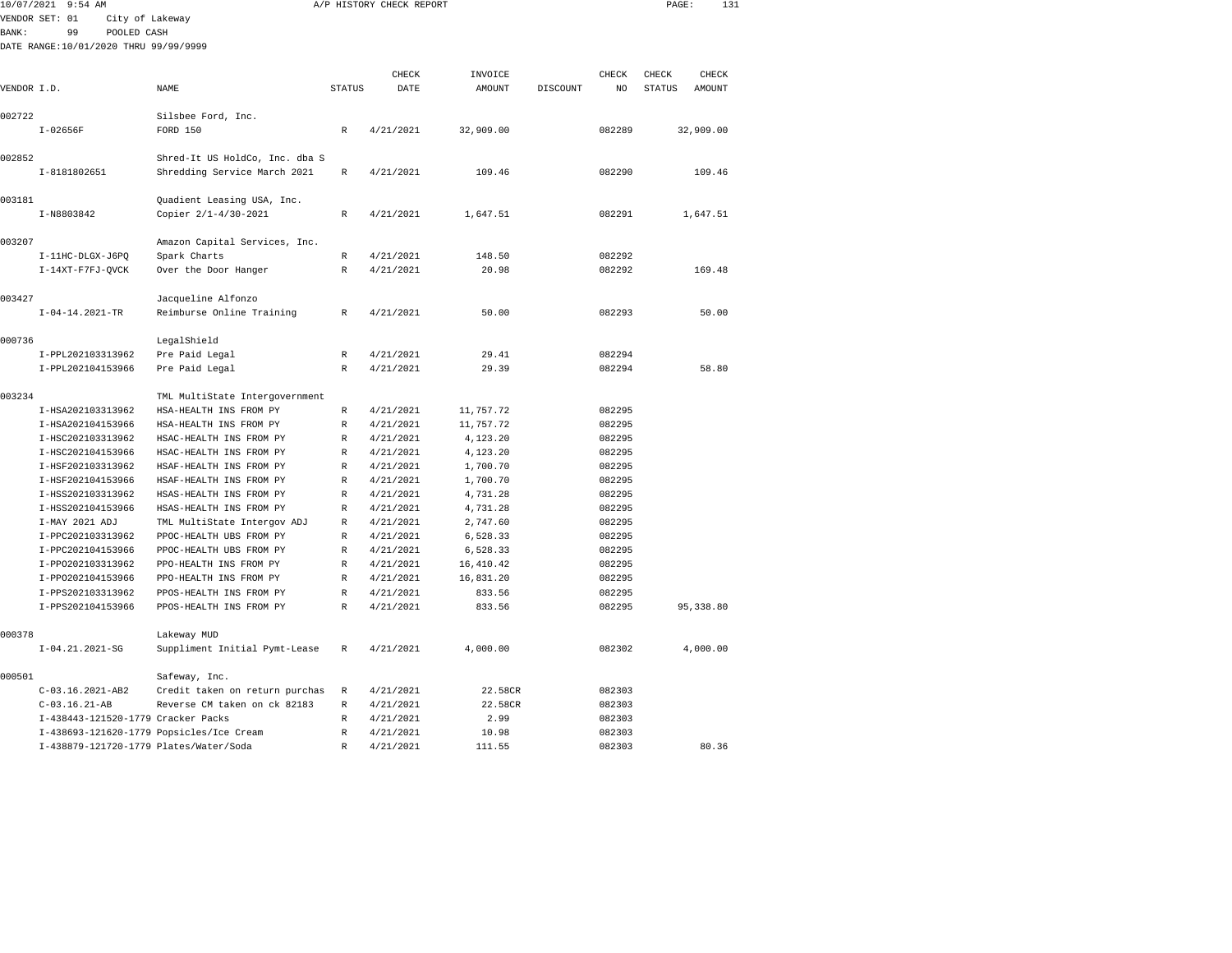|             | 10/07/2021 9:54 AM                       |                                |              | A/P HISTORY CHECK REPORT |               |          |              | PAGE:         | 132      |  |
|-------------|------------------------------------------|--------------------------------|--------------|--------------------------|---------------|----------|--------------|---------------|----------|--|
|             | VENDOR SET: 01<br>City of Lakeway        |                                |              |                          |               |          |              |               |          |  |
| BANK:       | 99<br>POOLED CASH                        |                                |              |                          |               |          |              |               |          |  |
|             | DATE RANGE:10/01/2020 THRU 99/99/9999    |                                |              |                          |               |          |              |               |          |  |
|             |                                          |                                |              |                          |               |          |              |               |          |  |
|             |                                          |                                |              | CHECK                    | INVOICE       |          | <b>CHECK</b> | CHECK         | CHECK    |  |
| VENDOR I.D. |                                          | NAME                           | STATUS       | DATE                     | <b>AMOUNT</b> | DISCOUNT | NO.          | <b>STATUS</b> | AMOUNT   |  |
|             |                                          |                                |              |                          |               |          |              |               |          |  |
| 000260      |                                          | Ewing                          |              |                          |               |          |              |               |          |  |
|             | I-13996536                               | Field Decoder/Wire Connectors  | R            | 4/23/2021                | 644.35        |          | 082304       |               | 644.35   |  |
| 000296      |                                          | Grainger, Inc                  |              |                          |               |          |              |               |          |  |
|             | I-9874422067                             | Plunger/Vacuum Breaker Tube    | R            | 4/23/2021                | 90.74         |          | 082305       |               | 90.74    |  |
|             |                                          |                                |              |                          |               |          |              |               |          |  |
| 000369      |                                          | Adolph Kiefer & Assocaites, LL |              |                          |               |          |              |               |          |  |
|             | I-INV001042630                           | Short Sleeve Top/Mask Kit      | $\mathbb R$  | 4/23/2021                | 456.00        |          | 082306       |               |          |  |
|             | I-INV001042948                           | Large Fun Noodles/Dumbell-Pool | $\mathbb R$  | 4/23/2021                | 312.29        |          | 082306       |               | 768.29   |  |
| 000438      |                                          | Office Depot, Inc.             |              |                          |               |          |              |               |          |  |
|             | I-165173167001                           | Tissue Paper/Trash Bags/PTowel | $\mathbb R$  | 4/23/2021                | 98.55         |          | 082307       |               |          |  |
|             | I-166634119001                           | Towel Cabinet White            | $\mathbb{R}$ | 4/23/2021                | 34.99         |          | 082307       |               | 133.54   |  |
|             |                                          |                                |              |                          |               |          |              |               |          |  |
| 000585      |                                          | Spectrum Business dba Time War |              |                          |               |          |              |               |          |  |
|             | I-0273351032521                          | Internet/Fiber 104 Cross Crk   | R            | 4/23/2021                | 903.72        |          | 082308       |               | 903.72   |  |
| 000636      |                                          | Woods Fun Center Inc.          |              |                          |               |          |              |               |          |  |
|             | $C-21079895$                             | Credit for Seat Belt Latch Pla | R            | 4/23/2021                | 191.98CR      |          | 082309       |               |          |  |
|             | $I-21077464$                             | Seat Belt Catch Plate          | $\mathbb{R}$ | 4/23/2021                | 193.98        |          | 082309       |               | 2.00     |  |
|             |                                          |                                |              |                          |               |          |              |               |          |  |
| 000697      |                                          | Kevin E. Smith                 |              |                          |               |          |              |               |          |  |
|             | $I-30921$                                | Fix Rear Door/Clean/Adjust Loc | R            | 4/23/2021                | 92.50         |          | 082310       |               | 92.50    |  |
|             |                                          |                                |              |                          |               |          |              |               |          |  |
| 000880      |                                          | Card Service Center            |              |                          |               |          |              |               |          |  |
|             | I-2/9-3/11.2021-3390 Card Service Center |                                | $\mathbb R$  | 4/23/2021                | 2,704.29      |          | 082311       |               | 2,704.29 |  |
| 000880      |                                          | Card Service Center            |              |                          |               |          |              |               |          |  |
|             | I-2/9-3/11.2021-5691 Card Service Center |                                | $\mathbb R$  | 4/23/2021                | 59.54         |          | 082312       |               | 59.54    |  |
|             |                                          |                                |              |                          |               |          |              |               |          |  |
| 000880      |                                          | Card Service Center            |              |                          |               |          |              |               |          |  |
|             | I-3-12/4.9.2021-5691 Card Service Center |                                | $\mathbb R$  | 4/23/2021                | 86.96         |          | 082313       |               | 86.96    |  |
|             |                                          |                                |              |                          |               |          |              |               |          |  |
| 001073      |                                          | AT&T - 8605                    |              |                          |               |          |              |               |          |  |
|             | $I-04/09/2021-8605$                      | Phone Acct. 253778605          | R            | 4/23/2021                | 106.77        |          | 082314       |               | 106.77   |  |
| 001713      |                                          | Singleton, Clark & Company PC  |              |                          |               |          |              |               |          |  |
|             | $I-1818$                                 | Audit Report Issueance-Prof Se | R            | 4/23/2021                | 4,960.00      |          | 082315       |               | 4,960.00 |  |
|             |                                          |                                |              |                          |               |          |              |               |          |  |
| 002069      |                                          | Point Emblems                  |              |                          |               |          |              |               |          |  |
|             | $I-11008$                                | CHALLENGE COINS                | R            | 4/23/2021                | 1,290.00      |          | 082316       |               | 1,290.00 |  |
| 002227      |                                          | Lakeway Texaco Station, LLC    |              |                          |               |          |              |               |          |  |
|             | $I-0030969$                              | Turn Signal Bulb Out           | R            | 4/23/2021                | 4.95          |          | 082317       |               |          |  |
|             | $I-0031027$                              | Pass Aux Battery Test/Replaced | $\mathbb R$  | 4/23/2021                | 293.00        |          | 082317       |               |          |  |
|             | $I-0031203$                              | Light was out/replaced         | R            | 4/23/2021                | 32.85         |          | 082317       |               |          |  |
|             | $I-0032890$                              | Replace Fuel Pump & Fuel       | $\mathbb R$  | 4/23/2021                | 877.39        |          | 082317       |               |          |  |
|             | $I-0032960$                              | Balance Four Tires             | R            | 4/23/2021                | 56.00         |          | 082317       |               |          |  |

I-0032965 Oil Change/Replace Bulb/Squeak R 4/23/2021 577.95 082317 1,842.14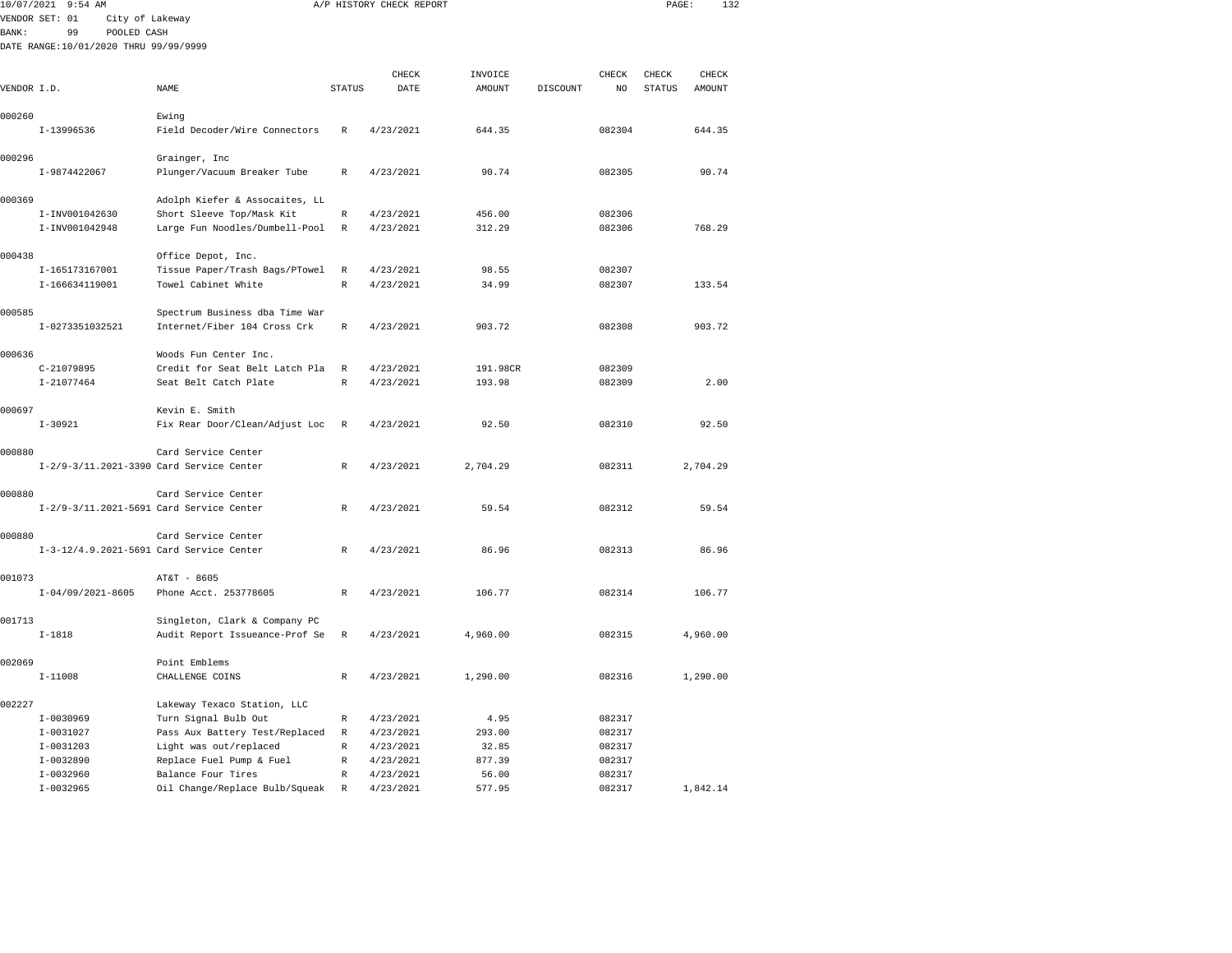| 10/07/2021   | $9:54$ AM                             |                                              |               | A/P HISTORY CHECK REPORT |                 |          |                  | PAGE:         | 133      |  |
|--------------|---------------------------------------|----------------------------------------------|---------------|--------------------------|-----------------|----------|------------------|---------------|----------|--|
|              | VENDOR SET: 01<br>City of Lakeway     |                                              |               |                          |                 |          |                  |               |          |  |
| <b>BANK:</b> | 99<br>POOLED CASH                     |                                              |               |                          |                 |          |                  |               |          |  |
|              | DATE RANGE:10/01/2020 THRU 99/99/9999 |                                              |               |                          |                 |          |                  |               |          |  |
|              |                                       |                                              |               |                          |                 |          |                  |               |          |  |
|              |                                       |                                              |               | CHECK                    | INVOICE         |          | CHECK            | CHECK         | CHECK    |  |
| VENDOR I.D.  |                                       | NAME                                         | <b>STATUS</b> | DATE                     | <b>AMOUNT</b>   | DISCOUNT | NO               | <b>STATUS</b> | AMOUNT   |  |
|              |                                       |                                              |               |                          |                 |          |                  |               |          |  |
| 002396       |                                       | Webster Bank, NA                             |               |                          |                 |          |                  |               |          |  |
|              | I-W300944                             | HSA Fee Funding Notification                 | $\mathbb R$   | 4/23/2021                | 137.50          |          | 082318           |               | 137.50   |  |
|              |                                       |                                              |               |                          |                 |          |                  |               |          |  |
| 003073       |                                       | Ozark Bottled Water dba Hill C               |               |                          |                 |          |                  |               |          |  |
|              | $I-114340$                            | 4 5 Gallon Drinking Water Bott               | $\mathbb R$   | 4/23/2021                | 31.99           |          | 082319           |               | 31.99    |  |
| 003139       |                                       | SHI-Government Solutions, Inc.               |               |                          |                 |          |                  |               |          |  |
|              | I-GB00409205                          | Magenta Print Cartridge                      | R             | 4/23/2021                | 105.00          |          | 082320           |               | 105.00   |  |
|              |                                       |                                              |               |                          |                 |          |                  |               |          |  |
| 003147       |                                       | Williams Scotsman, Inc.                      |               |                          |                 |          |                  |               |          |  |
|              | $I - 8621594$                         | Rent Mobile Office Space                     | R             | 4/23/2021                | 2,283.61        |          | 082321           |               | 2,283.61 |  |
|              |                                       |                                              |               |                          |                 |          |                  |               |          |  |
| 003234       |                                       | TML MultiState Intergovernment               |               |                          |                 |          |                  |               |          |  |
|              | I-MARCH1-SUPPLEMENT                   | TML - OVERCHERGE PAYMENT                     | R             | 4/23/2021                | 562.96          |          | 082322           |               | 562.96   |  |
|              |                                       |                                              |               |                          |                 |          |                  |               |          |  |
| 003428       |                                       | Austin Flag and Flagpole, Inc                |               |                          |                 |          |                  |               |          |  |
|              | $I - 54472$                           | Tangled Flag/Aluminum Crimp                  | $\mathbb R$   | 4/23/2021                | 431.10          |          | 082323           |               | 431.10   |  |
|              |                                       |                                              |               |                          |                 |          |                  |               |          |  |
| 003353       |                                       | Home Depot USA, Inc.                         |               |                          |                 |          |                  |               |          |  |
|              | $I-592703409-2$                       | Damp Mop/Red Scrub                           | R             | 4/23/2021                | 183.90          |          | 082324           |               |          |  |
|              | $I-59318373-2$                        | Gray Dispenser/Clorox Wipes                  | $\mathbb R$   | 4/23/2021                | 116.66          |          | 082324           |               |          |  |
|              | $I-59359830-2$                        | Storage Cabinets                             | $\mathbb R$   | 4/23/2021                | 12.46           |          | 082324           |               |          |  |
|              | $I-593756893-2$                       | Filter Pinch PLTD                            | R             | 4/23/2021                | 38.24           |          | 082324           |               |          |  |
|              | $I-594565228-2$                       | Lemon & Lime Wipes                           | R             | 4/23/2021                | 168.24          |          | 082324           |               |          |  |
|              | I-596902569-2                         | No Acid Cleaner/Disinfectant                 | $\mathbb R$   | 4/23/2021                | 224.88          |          | 082324           |               |          |  |
|              | I-596902577-2                         | No Acid Cleaner/Disinfectant                 | $\mathbb R$   | 4/23/2021                | 99.84           |          | 082324           |               |          |  |
|              | I-597700400-2                         | Soap                                         | $\mathbb R$   | 4/23/2021                | 348.16          |          | 082324           |               |          |  |
|              | I-597700418-2                         | Lotion Soap                                  | $\mathbb R$   | 4/23/2021                | 205.64          |          | 082324           |               | 1,398.02 |  |
|              |                                       |                                              |               |                          |                 |          |                  |               |          |  |
| 000334       |                                       | Home Depot Credit Services                   |               |                          |                 |          |                  |               |          |  |
|              | I-598273134                           | Rust Stop/Twintube                           | R             | 4/23/2021                | 28.89           |          | 082325           |               |          |  |
|              | I-598547446                           | Rust Stop                                    | R             | 4/23/2021                | 9.98            |          | 082325           |               |          |  |
|              | I-601451990                           | Rapidfuse/Splicing Tape                      | R             | 4/23/2021                | 43.83           |          | 082325           |               |          |  |
|              | I-602456535                           | Latex Gloves                                 | $\mathbb R$   | 4/23/2021                | 190.70          |          | 082325           |               |          |  |
|              | I-602817439<br>I-603587965            | Iron Extender Hooks/Jack Chain               | R             | 4/23/2021                | 47.57<br>57.29  |          | 082325<br>082325 |               |          |  |
|              |                                       | Loctite power Grab/Batteries                 | R             | 4/23/2021                |                 |          |                  |               |          |  |
|              | $I-604904433$                         | Filters                                      | $\mathbb R$   | 4/23/2021                | 29.25           |          | 082325           |               |          |  |
|              | $I-604904441$                         | Sprayers                                     | $\mathbb R$   | 4/23/2021                | 23.66           |          | 082325           |               |          |  |
|              | $I-605440320$                         | Sprayers                                     | $\mathbb R$   | 4/23/2021                | 16.90           |          | 082325           |               |          |  |
|              | I-605707066<br>I-606599967            | Floor Cleaner<br>Vigoro Accent/Desert Escape | R<br>R        | 4/23/2021<br>4/23/2021   | 15.18<br>102.20 |          | 082325<br>082325 |               |          |  |
|              | I-607899853                           | Live Goods/Hooks/Wood Stain                  | $\mathbb R$   | 4/23/2021                | 163.11          |          | 082325           |               | 728.56   |  |
|              |                                       |                                              |               |                          |                 |          |                  |               |          |  |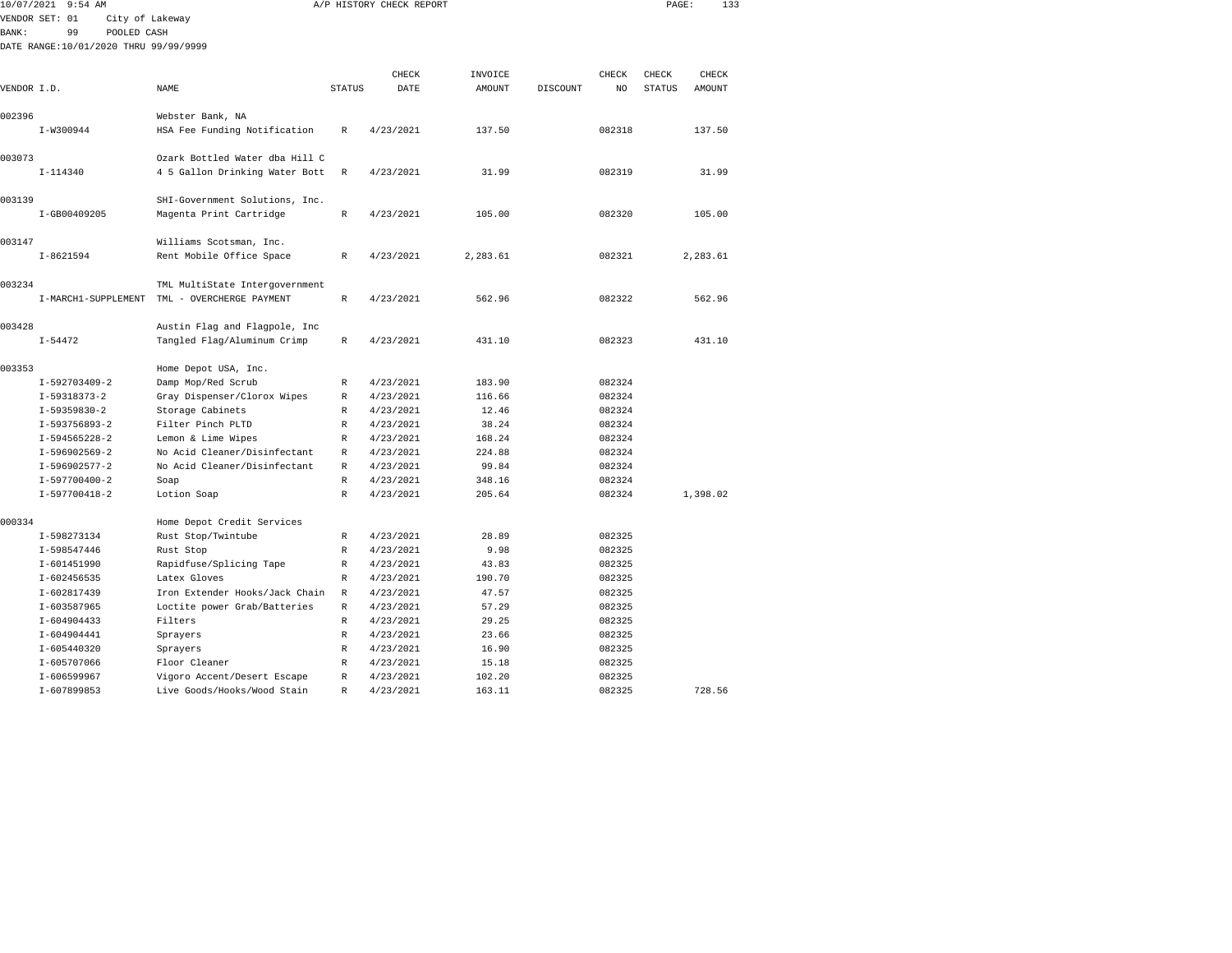|             | 10/07/2021 9:54 AM                       |                                                          |                   | A/P HISTORY CHECK REPORT |                |          |                         | PAGE:         |                        | 134 |
|-------------|------------------------------------------|----------------------------------------------------------|-------------------|--------------------------|----------------|----------|-------------------------|---------------|------------------------|-----|
|             | VENDOR SET: 01<br>City of Lakeway        |                                                          |                   |                          |                |          |                         |               |                        |     |
| BANK:       | 99<br>POOLED CASH                        |                                                          |                   |                          |                |          |                         |               |                        |     |
|             | DATE RANGE:10/01/2020 THRU 99/99/9999    |                                                          |                   |                          |                |          |                         |               |                        |     |
|             |                                          |                                                          |                   |                          |                |          |                         |               |                        |     |
| VENDOR I.D. |                                          | <b>NAME</b>                                              | <b>STATUS</b>     | CHECK<br>DATE            | INVOICE        |          | CHECK<br>N <sub>O</sub> | CHECK         | CHECK<br><b>AMOUNT</b> |     |
|             |                                          |                                                          |                   |                          | <b>AMOUNT</b>  | DISCOUNT |                         | <b>STATUS</b> |                        |     |
| 000090      |                                          | TML Intergovernmental Risk                               |                   |                          |                |          |                         |               |                        |     |
|             | I-02.01.2021-TML                         | Workers Comp Audit/Contributio                           | R                 | 4/27/2021                | 5,547.00       |          | 082326                  |               | 5,547.00               |     |
|             |                                          |                                                          |                   |                          |                |          |                         |               |                        |     |
| 000180      |                                          | City of Austin-Austin Energy                             |                   |                          |                |          |                         |               |                        |     |
|             | I-325548263672                           | 1404 1/2 Lakeway Blvd                                    | R                 | 4/27/2021                | 28.92          |          | 082327                  |               | 28.92                  |     |
| 000260      |                                          | Ewing                                                    |                   |                          |                |          |                         |               |                        |     |
|             | $I-1401809$                              | Hi Power Valve and Wire Locato                           | $\mathbb R$       | 4/27/2021                | 724.09         |          | 082328                  |               | 724.09                 |     |
|             |                                          |                                                          |                   |                          |                |          |                         |               |                        |     |
| 000344      |                                          | Tyler Technologies (Incode) In                           |                   |                          |                |          |                         |               |                        |     |
|             | $I - 025 - 331142$                       | Incode 9 General Ldgr Budgetin                           | $\mathbb R$       | 4/27/2021                | 137.50         |          | 082329                  |               | 137.50                 |     |
|             |                                          |                                                          |                   |                          |                |          |                         |               |                        |     |
| 000880      |                                          | Card Service Center                                      |                   |                          |                |          |                         |               |                        |     |
|             | I-3/12-4/9.2021-3226 Card Service Center |                                                          | R                 | 4/27/2021                | 440.99         |          | 082330                  |               | 440.99                 |     |
| 000880      |                                          | Card Service Center                                      |                   |                          |                |          |                         |               |                        |     |
|             | I-3/12-4/9.2021-3390 Card Service Center |                                                          | $\mathbb R$       | 4/27/2021                | 4,446.82       |          | 082331                  |               | 4,446.82               |     |
|             |                                          |                                                          |                   |                          |                |          |                         |               |                        |     |
| 001256      |                                          | Verizon Wireless - 00001                                 |                   |                          |                |          |                         |               |                        |     |
|             | I-9877813496                             | Mar 17-Apr 16.2021 Phone                                 | R                 | 4/27/2021                | 2,811.09       |          | 082332                  |               | 2,811.09               |     |
| 001865      |                                          |                                                          |                   |                          |                |          |                         |               |                        |     |
|             | I-MG105681                               | Caldwell Country Chevrolet<br>Caldwell Country Chevrolet | R                 | 4/27/2021                | 32,386.00      |          | 082333                  |               | 32,386.00              |     |
|             |                                          |                                                          |                   |                          |                |          |                         |               |                        |     |
| 001888      |                                          | Joseph J. Springli                                       |                   |                          |                |          |                         |               |                        |     |
|             | $I-04.26.201-AB$                         | Defensive Driving Class April                            | R                 | 4/27/2021                | 189.00         |          | 082334                  |               | 189.00                 |     |
|             |                                          |                                                          |                   |                          |                |          |                         |               |                        |     |
| 002227      |                                          | Lakeway Texaco Station, LLC                              |                   |                          |                |          |                         |               |                        |     |
|             | $I - 0033040$<br>$I - 0033047$           | Safety Inspection<br>Emission Inspection                 | $\mathbb{R}$<br>R | 4/27/2021<br>4/27/2021   | 31.72<br>18.52 |          | 082335<br>082335        |               | 50.24                  |     |
|             |                                          |                                                          |                   |                          |                |          |                         |               |                        |     |
| 002596      |                                          | Workers Assistance Program                               |                   |                          |                |          |                         |               |                        |     |
|             | I-INV00078399                            | April Employees Covered                                  | $\mathbb{R}$      | 4/27/2021                | 242.00         |          | 082336                  |               | 242.00                 |     |
|             |                                          |                                                          |                   |                          |                |          |                         |               |                        |     |
| 003207      |                                          | Amazon Capital Services, Inc.                            |                   |                          |                |          |                         |               |                        |     |
|             | I-11WC-Q3VC-FKWL                         | Crayola Chalk Assorted                                   | R                 | 4/27/2021                | 196.66         |          | 082337                  |               |                        |     |
|             | $I-146R-$ XNN $6$ -LWN $Q$               | Plates with Cutlery                                      | R                 | 4/27/2021                | 30.98          |          | 082337                  |               |                        |     |
|             | I-17HY-3K93-PVD9                         | Forehead Thermometer                                     | R                 | 4/27/2021                | 107.99         |          | 082337                  |               |                        |     |
|             | $I-1PJO-P6M1-V49T$                       | Deflector Vent Cover                                     | R                 | 4/27/2021                | 73.45          |          | 082337                  |               | 409.08                 |     |
| 003310      |                                          | Diligent Corporation                                     |                   |                          |                |          |                         |               |                        |     |
|             | I-INV297961                              | Meeting Mgr Pro Pkage Subscrip                           | $\mathbb R$       | 4/27/2021                | 9,527.50       |          | 082338                  |               | 9,527.50               |     |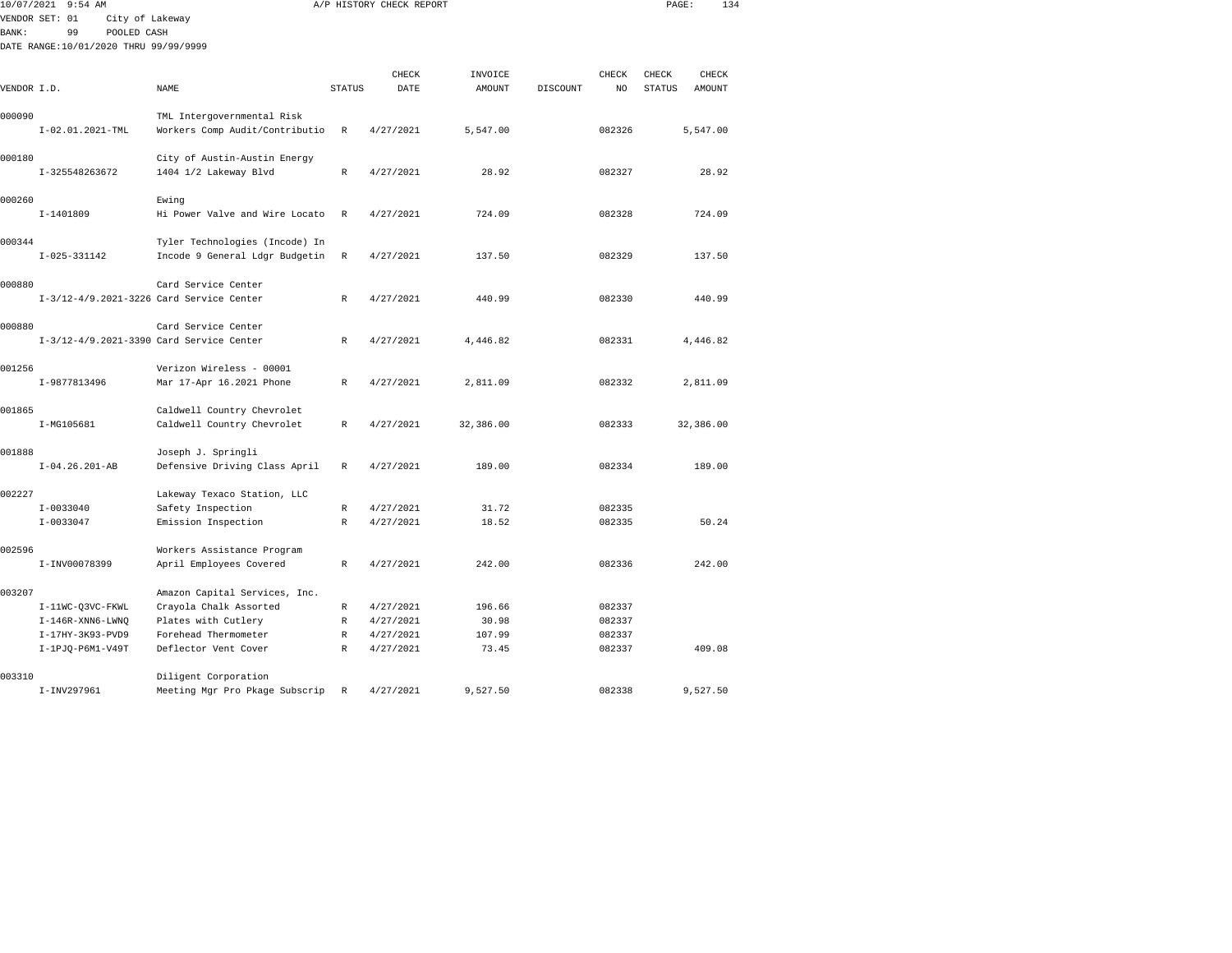|              | 10/07/2021 9:54 AM                    |                                                    |               | A/P HISTORY CHECK REPORT |          |          |        | PAGE:         | 135      |
|--------------|---------------------------------------|----------------------------------------------------|---------------|--------------------------|----------|----------|--------|---------------|----------|
|              | VENDOR SET: 01<br>City of Lakeway     |                                                    |               |                          |          |          |        |               |          |
| <b>BANK:</b> | 99<br>POOLED CASH                     |                                                    |               |                          |          |          |        |               |          |
|              | DATE RANGE:10/01/2020 THRU 99/99/9999 |                                                    |               |                          |          |          |        |               |          |
|              |                                       |                                                    |               |                          |          |          |        |               |          |
|              |                                       |                                                    |               | CHECK                    | INVOICE  |          | CHECK  | CHECK         | CHECK    |
| VENDOR I.D.  |                                       | NAME                                               | <b>STATUS</b> | DATE                     | AMOUNT   | DISCOUNT | NO     | <b>STATUS</b> | AMOUNT   |
|              |                                       |                                                    |               |                          |          |          |        |               |          |
| 003429       |                                       | Leaf Landscape Supply, Inc                         |               |                          |          |          |        |               |          |
|              | $I-10852/1$                           | Bedding Plants                                     | V             | 4/27/2021                | 182.00   |          | 082339 |               | 182.00   |
| 003429       |                                       | Leaf Landscape Supply, Inc                         |               |                          |          |          |        |               |          |
|              | $M-CHECK$                             | Leaf Landscape Supply, IVOIDED                     | $\mathbf v$   | 4/27/2021                |          |          | 082339 |               | 182.00CR |
|              |                                       |                                                    |               |                          |          |          |        |               |          |
| 003431       |                                       | Elizabeth Lucero                                   |               |                          |          |          |        |               |          |
|              | $I-04.22.2021-AB$                     | Pickleball March 21-Apr25-2021                     | $\,$ R        | 4/27/2021                | 504.00   |          | 082340 |               | 504.00   |
|              |                                       |                                                    |               |                          |          |          |        |               |          |
| 000106       |                                       | B & C Trophies, LLC                                |               |                          |          |          |        |               |          |
|              | $I-21821$                             | Engraved Plates-Volunteer Reco                     | R             | 4/28/2021                | 14.65    |          | 082341 |               | 14.65    |
|              |                                       |                                                    |               |                          |          |          |        |               |          |
| 000164       |                                       | Arnold Oil Company of Austin,                      |               |                          |          |          |        |               |          |
|              | $I - 8022567$                         | Brake Fluid/Oil                                    | $\mathbb R$   | 4/28/2021                | 52.50    |          | 082342 |               | 52.50    |
|              |                                       |                                                    |               |                          |          |          |        |               |          |
| 000237       |                                       | Dell Marketing LP                                  |               |                          |          |          |        |               |          |
|              | I-10478849068                         | Office License/Memory/Units                        | R             | 4/28/2021                | 814.64   |          | 082343 |               | 814.64   |
| 000282       |                                       | GT Distributors, Inc.                              |               |                          |          |          |        |               |          |
|              | I-INV0836996                          | Glock Gun/Night Sights                             | R             | 4/28/2021                | 432.25   |          | 082344 |               |          |
|              | I-INV0837986                          | Black Polo-Medium                                  | R             | 4/28/2021                | 89.98    |          | 082344 |               | 522.23   |
|              |                                       |                                                    |               |                          |          |          |        |               |          |
| 000296       |                                       | Grainger, Inc                                      |               |                          |          |          |        |               |          |
|              | I-9867785637                          | Road Flares-Red                                    | R             | 4/28/2021                | 41.70    |          | 082345 |               | 41.70    |
|              |                                       |                                                    |               |                          |          |          |        |               |          |
| 000413       |                                       | McCoy Corporation                                  |               |                          |          |          |        |               |          |
|              | $I - 7454858$                         | Brick Hammer/Wire Brush                            | R             | 4/28/2021                | 85.44    |          | 082346 |               | 85.44    |
|              |                                       |                                                    |               |                          |          |          |        |               |          |
| 000438       |                                       | Office Depot, Inc.                                 |               |                          |          |          |        |               |          |
|              | I-160399814001                        | Coffee Stirrers Plastic                            | R             | 4/28/2021                | 2.77     |          | 082347 |               |          |
|              | I-166633658001                        | Foam Soap Dispenser 2                              | R             | 4/28/2021                | 21.79    |          | 082347 |               | 24.56    |
| 000599       |                                       | Travis County WCID #17                             |               |                          |          |          |        |               |          |
|              |                                       | I-04.22.2021-216473 502 Hurst Crk 3/12-4/19.2021   | R             | 4/28/2021                | 126.96   |          | 082348 |               |          |
|              |                                       | I-04.22.2021-219564 502 Hurst Crk-3/12-4/09.2021   | R             | 4/28/2021                | 112.19   |          | 082348 |               |          |
|              |                                       | I-04.22.2021-227861 1602 Ranch Rd 620 3/12-4/9.202 | $\mathbb{R}$  | 4/28/2021                | 17.06    |          | 082348 |               |          |
|              |                                       | I-04.22.2021-247673 Clara Van 3/12-4/09-2021       | R             | 4/28/2021                | 33.14    |          | 082348 |               |          |
|              |                                       | I-04.22.2021-252790 1941 Lohmans Xing 3/12-4/9.202 | R             | 4/28/2021                | 425.54   |          | 082348 |               | 714.89   |
|              |                                       |                                                    |               |                          |          |          |        |               |          |
| 001231       |                                       | AT&T - 0738                                        |               |                          |          |          |        |               |          |
|              | $I-04.19.2021-0738$                   | AT&T - 0738- Apr19-May18.2021                      | R             | 4/28/2021                | 3,424.03 |          | 082349 |               | 3,424.03 |
|              |                                       |                                                    |               |                          |          |          |        |               |          |
| 001700       |                                       | International Code Council, In                     |               |                          |          |          |        |               |          |
|              | I-1001339788                          | 20 NEC Handbook                                    | R             | 4/28/2021                | 221.00   |          | 082350 |               | 221.00   |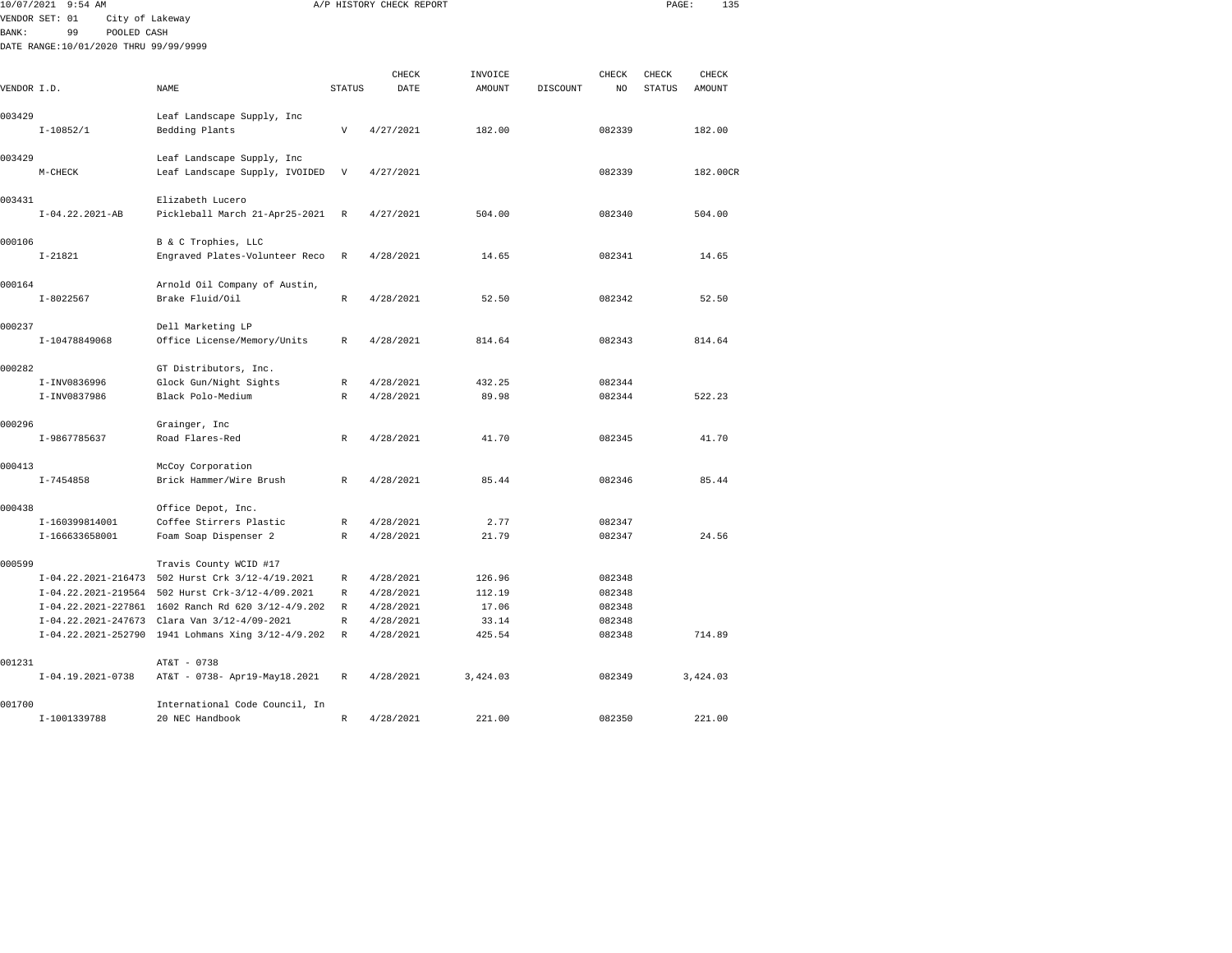| $9:54$ AM         |                                                                                                                                                                                                                    |                                                                                                                                                                                                                                                                                                                                                                                                                       |                                                                                                                                                                                                                                                           |                                                                                                                       |                                                                                                                             |          |                                                                                             | 136                    |                                                                                                 |
|-------------------|--------------------------------------------------------------------------------------------------------------------------------------------------------------------------------------------------------------------|-----------------------------------------------------------------------------------------------------------------------------------------------------------------------------------------------------------------------------------------------------------------------------------------------------------------------------------------------------------------------------------------------------------------------|-----------------------------------------------------------------------------------------------------------------------------------------------------------------------------------------------------------------------------------------------------------|-----------------------------------------------------------------------------------------------------------------------|-----------------------------------------------------------------------------------------------------------------------------|----------|---------------------------------------------------------------------------------------------|------------------------|-------------------------------------------------------------------------------------------------|
|                   |                                                                                                                                                                                                                    |                                                                                                                                                                                                                                                                                                                                                                                                                       |                                                                                                                                                                                                                                                           |                                                                                                                       |                                                                                                                             |          |                                                                                             |                        |                                                                                                 |
| 99                |                                                                                                                                                                                                                    |                                                                                                                                                                                                                                                                                                                                                                                                                       |                                                                                                                                                                                                                                                           |                                                                                                                       |                                                                                                                             |          |                                                                                             |                        |                                                                                                 |
|                   |                                                                                                                                                                                                                    |                                                                                                                                                                                                                                                                                                                                                                                                                       |                                                                                                                                                                                                                                                           |                                                                                                                       |                                                                                                                             |          |                                                                                             |                        |                                                                                                 |
|                   |                                                                                                                                                                                                                    |                                                                                                                                                                                                                                                                                                                                                                                                                       |                                                                                                                                                                                                                                                           |                                                                                                                       |                                                                                                                             |          |                                                                                             |                        |                                                                                                 |
|                   |                                                                                                                                                                                                                    |                                                                                                                                                                                                                                                                                                                                                                                                                       |                                                                                                                                                                                                                                                           |                                                                                                                       |                                                                                                                             |          |                                                                                             |                        |                                                                                                 |
|                   |                                                                                                                                                                                                                    |                                                                                                                                                                                                                                                                                                                                                                                                                       |                                                                                                                                                                                                                                                           |                                                                                                                       |                                                                                                                             |          |                                                                                             |                        |                                                                                                 |
|                   |                                                                                                                                                                                                                    |                                                                                                                                                                                                                                                                                                                                                                                                                       |                                                                                                                                                                                                                                                           |                                                                                                                       |                                                                                                                             |          |                                                                                             |                        |                                                                                                 |
| $I-0033034$       |                                                                                                                                                                                                                    | $\mathbb R$                                                                                                                                                                                                                                                                                                                                                                                                           | 4/28/2021                                                                                                                                                                                                                                                 | 56.00                                                                                                                 |                                                                                                                             | 082351   |                                                                                             |                        |                                                                                                 |
|                   | Mount and Balance Tires                                                                                                                                                                                            | R                                                                                                                                                                                                                                                                                                                                                                                                                     |                                                                                                                                                                                                                                                           |                                                                                                                       |                                                                                                                             |          |                                                                                             |                        |                                                                                                 |
| $I-0033087$       |                                                                                                                                                                                                                    | R                                                                                                                                                                                                                                                                                                                                                                                                                     | 4/28/2021                                                                                                                                                                                                                                                 | 76.94                                                                                                                 |                                                                                                                             | 082351   |                                                                                             | 172.94                 |                                                                                                 |
|                   |                                                                                                                                                                                                                    |                                                                                                                                                                                                                                                                                                                                                                                                                       |                                                                                                                                                                                                                                                           |                                                                                                                       |                                                                                                                             |          |                                                                                             |                        |                                                                                                 |
|                   |                                                                                                                                                                                                                    |                                                                                                                                                                                                                                                                                                                                                                                                                       |                                                                                                                                                                                                                                                           |                                                                                                                       |                                                                                                                             |          |                                                                                             |                        |                                                                                                 |
|                   |                                                                                                                                                                                                                    |                                                                                                                                                                                                                                                                                                                                                                                                                       |                                                                                                                                                                                                                                                           |                                                                                                                       |                                                                                                                             |          |                                                                                             |                        |                                                                                                 |
|                   |                                                                                                                                                                                                                    |                                                                                                                                                                                                                                                                                                                                                                                                                       |                                                                                                                                                                                                                                                           |                                                                                                                       |                                                                                                                             |          |                                                                                             |                        |                                                                                                 |
|                   |                                                                                                                                                                                                                    |                                                                                                                                                                                                                                                                                                                                                                                                                       |                                                                                                                                                                                                                                                           |                                                                                                                       |                                                                                                                             |          |                                                                                             |                        |                                                                                                 |
|                   |                                                                                                                                                                                                                    |                                                                                                                                                                                                                                                                                                                                                                                                                       |                                                                                                                                                                                                                                                           |                                                                                                                       |                                                                                                                             |          |                                                                                             |                        |                                                                                                 |
|                   |                                                                                                                                                                                                                    |                                                                                                                                                                                                                                                                                                                                                                                                                       |                                                                                                                                                                                                                                                           |                                                                                                                       |                                                                                                                             |          |                                                                                             |                        |                                                                                                 |
|                   | AT&T - 8538                                                                                                                                                                                                        |                                                                                                                                                                                                                                                                                                                                                                                                                       |                                                                                                                                                                                                                                                           |                                                                                                                       |                                                                                                                             |          |                                                                                             |                        |                                                                                                 |
| I-6669731606      | AT&T - 8538- Mar11-Apr10.2021                                                                                                                                                                                      | $\mathbb{R}$                                                                                                                                                                                                                                                                                                                                                                                                          | 4/28/2021                                                                                                                                                                                                                                                 | 976.15                                                                                                                |                                                                                                                             | 082354   |                                                                                             | 976.15                 |                                                                                                 |
|                   |                                                                                                                                                                                                                    |                                                                                                                                                                                                                                                                                                                                                                                                                       |                                                                                                                                                                                                                                                           |                                                                                                                       |                                                                                                                             |          |                                                                                             |                        |                                                                                                 |
|                   |                                                                                                                                                                                                                    |                                                                                                                                                                                                                                                                                                                                                                                                                       |                                                                                                                                                                                                                                                           |                                                                                                                       |                                                                                                                             |          |                                                                                             |                        |                                                                                                 |
|                   |                                                                                                                                                                                                                    |                                                                                                                                                                                                                                                                                                                                                                                                                       |                                                                                                                                                                                                                                                           |                                                                                                                       |                                                                                                                             |          |                                                                                             |                        |                                                                                                 |
|                   | Unique Prints LLC                                                                                                                                                                                                  |                                                                                                                                                                                                                                                                                                                                                                                                                       |                                                                                                                                                                                                                                                           |                                                                                                                       |                                                                                                                             |          |                                                                                             |                        |                                                                                                 |
| $I-1189$          | Mesh Polos/Embroidery                                                                                                                                                                                              | $\mathbb{R}$                                                                                                                                                                                                                                                                                                                                                                                                          | 4/28/2021                                                                                                                                                                                                                                                 | 149.90                                                                                                                |                                                                                                                             | 082356   |                                                                                             | 149.90                 |                                                                                                 |
|                   |                                                                                                                                                                                                                    |                                                                                                                                                                                                                                                                                                                                                                                                                       |                                                                                                                                                                                                                                                           |                                                                                                                       |                                                                                                                             |          |                                                                                             |                        |                                                                                                 |
|                   |                                                                                                                                                                                                                    |                                                                                                                                                                                                                                                                                                                                                                                                                       |                                                                                                                                                                                                                                                           |                                                                                                                       |                                                                                                                             |          |                                                                                             |                        |                                                                                                 |
|                   |                                                                                                                                                                                                                    |                                                                                                                                                                                                                                                                                                                                                                                                                       |                                                                                                                                                                                                                                                           |                                                                                                                       |                                                                                                                             |          |                                                                                             |                        |                                                                                                 |
|                   |                                                                                                                                                                                                                    |                                                                                                                                                                                                                                                                                                                                                                                                                       |                                                                                                                                                                                                                                                           |                                                                                                                       |                                                                                                                             |          |                                                                                             |                        |                                                                                                 |
| $I-SO-C43466$     | Fireworks                                                                                                                                                                                                          | $\mathbb R$                                                                                                                                                                                                                                                                                                                                                                                                           | 4/28/2021                                                                                                                                                                                                                                                 | 9,500.00                                                                                                              |                                                                                                                             | 082358   |                                                                                             |                        |                                                                                                 |
|                   |                                                                                                                                                                                                                    |                                                                                                                                                                                                                                                                                                                                                                                                                       |                                                                                                                                                                                                                                                           |                                                                                                                       |                                                                                                                             |          |                                                                                             |                        |                                                                                                 |
|                   | ARMASELU, CRISTIAN ROMULUS                                                                                                                                                                                         |                                                                                                                                                                                                                                                                                                                                                                                                                       |                                                                                                                                                                                                                                                           |                                                                                                                       |                                                                                                                             |          |                                                                                             |                        |                                                                                                 |
| I-000202104203967 | ARMASELU, CRISTIAN ROMULUS:                                                                                                                                                                                        | R                                                                                                                                                                                                                                                                                                                                                                                                                     | 4/28/2021                                                                                                                                                                                                                                                 | 125.00                                                                                                                |                                                                                                                             | 082359   |                                                                                             | 125.00                 |                                                                                                 |
|                   |                                                                                                                                                                                                                    |                                                                                                                                                                                                                                                                                                                                                                                                                       |                                                                                                                                                                                                                                                           |                                                                                                                       |                                                                                                                             |          |                                                                                             |                        |                                                                                                 |
|                   |                                                                                                                                                                                                                    |                                                                                                                                                                                                                                                                                                                                                                                                                       |                                                                                                                                                                                                                                                           |                                                                                                                       |                                                                                                                             |          |                                                                                             |                        |                                                                                                 |
|                   |                                                                                                                                                                                                                    |                                                                                                                                                                                                                                                                                                                                                                                                                       |                                                                                                                                                                                                                                                           |                                                                                                                       |                                                                                                                             |          |                                                                                             |                        |                                                                                                 |
|                   | SMALL, GERALD PATRICK                                                                                                                                                                                              |                                                                                                                                                                                                                                                                                                                                                                                                                       |                                                                                                                                                                                                                                                           |                                                                                                                       |                                                                                                                             |          |                                                                                             |                        |                                                                                                 |
|                   |                                                                                                                                                                                                                    | R                                                                                                                                                                                                                                                                                                                                                                                                                     | 4/28/2021                                                                                                                                                                                                                                                 | 125.00                                                                                                                |                                                                                                                             | 082361   |                                                                                             | 125.00                 |                                                                                                 |
|                   |                                                                                                                                                                                                                    |                                                                                                                                                                                                                                                                                                                                                                                                                       |                                                                                                                                                                                                                                                           |                                                                                                                       |                                                                                                                             |          |                                                                                             |                        |                                                                                                 |
|                   | Grainger, Inc                                                                                                                                                                                                      |                                                                                                                                                                                                                                                                                                                                                                                                                       |                                                                                                                                                                                                                                                           |                                                                                                                       |                                                                                                                             |          |                                                                                             |                        |                                                                                                 |
| I-9882601314      | Toilet Assembly Manual                                                                                                                                                                                             | R                                                                                                                                                                                                                                                                                                                                                                                                                     | 4/30/2021                                                                                                                                                                                                                                                 | 7.67                                                                                                                  |                                                                                                                             | 082366   |                                                                                             | 7.67                   |                                                                                                 |
|                   |                                                                                                                                                                                                                    |                                                                                                                                                                                                                                                                                                                                                                                                                       |                                                                                                                                                                                                                                                           |                                                                                                                       |                                                                                                                             |          |                                                                                             |                        |                                                                                                 |
|                   |                                                                                                                                                                                                                    |                                                                                                                                                                                                                                                                                                                                                                                                                       |                                                                                                                                                                                                                                                           |                                                                                                                       |                                                                                                                             |          |                                                                                             |                        |                                                                                                 |
|                   |                                                                                                                                                                                                                    |                                                                                                                                                                                                                                                                                                                                                                                                                       |                                                                                                                                                                                                                                                           |                                                                                                                       |                                                                                                                             |          |                                                                                             |                        |                                                                                                 |
|                   | Office Depot, Inc.                                                                                                                                                                                                 |                                                                                                                                                                                                                                                                                                                                                                                                                       |                                                                                                                                                                                                                                                           |                                                                                                                       |                                                                                                                             |          |                                                                                             |                        |                                                                                                 |
|                   | 10/07/2021<br>VENDOR SET: 01<br>VENDOR I.D.<br>$I-0033042$<br>I-0SV000002380588<br>I-0120770-IN<br>$I-0124642 - IN$<br>I-21031550N<br>I-9833040921<br>I-000202104233968<br>I-000202104263969<br>$I - 025 - 331429$ | City of Lakeway<br>POOLED CASH<br>DATE RANGE:10/01/2020 THRU 99/99/9999<br>NAME<br>Lakeway Texaco Station, LLC<br>Mount and Balance Tires<br>Verizon Connect NWF INC.<br>Monthly Service-Feb 2021<br>Boots Anh Le<br>Boots-Robert Arellano<br>March 2021 Telecom Bill<br>CD & SA-S, Inc<br>Pyrotecnico Fireworks, Inc.<br>PEEL, CURTIS BRYAN<br>PEEL, CURTIS BRYAN:<br>SMALL, GERALD PATRICK:<br>May 2021-Web Hosting | <b>STATUS</b><br>Oil Change/Filter & Lubricatio<br>$\mathbb{R}$<br>Cavender Stores, Ltd. dba Cave<br>R<br>$\mathbb R$<br>Department of Information Reso<br>$\mathbb R$<br>Service Labor/Welding/Adjustme<br>R<br>R<br>Tyler Technologies (Incode) In<br>R | CHECK<br>DATE<br>4/28/2021<br>4/28/2021<br>4/28/2021<br>4/28/2021<br>4/28/2021<br>4/28/2021<br>4/28/2021<br>4/30/2021 | A/P HISTORY CHECK REPORT<br>INVOICE<br>AMOUNT<br>40.00<br>337.61<br>200.00<br>199.99<br>509.45<br>268.75<br>50.00<br>285.00 | DISCOUNT | CHECK<br>NO<br>082351<br>082352<br>082353<br>082353<br>082355<br>082357<br>082360<br>082367 | CHECK<br><b>STATUS</b> | PAGE:<br>CHECK<br>AMOUNT<br>337.61<br>399.99<br>509.45<br>268.75<br>9,500.00<br>50.00<br>285.00 |

I-167996968001 P-Towels/Tilet Tissue R 4/30/2021 96.14 082368 96.14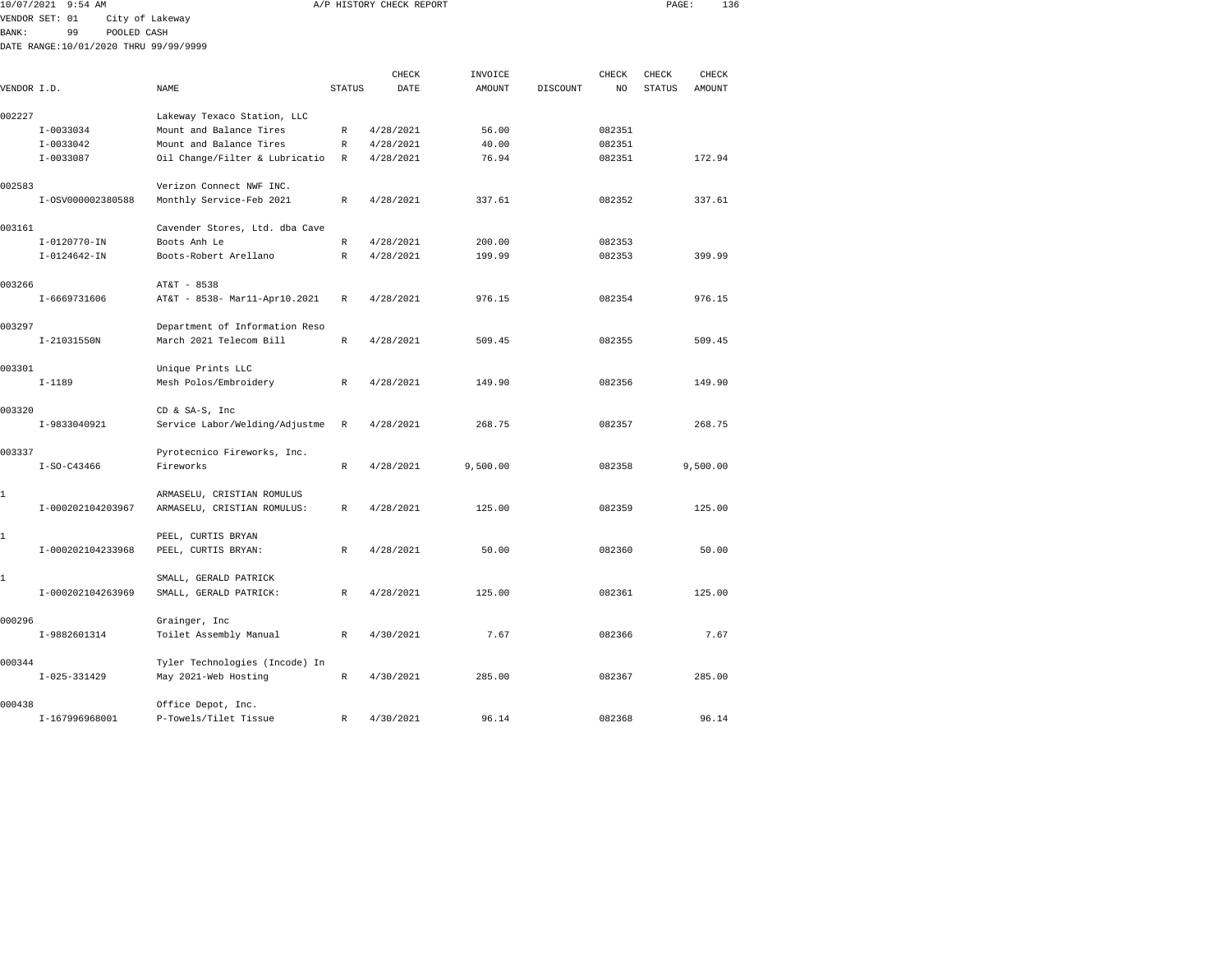| 10/07/2021   | 9:54 AM                               |                                                 |               | A/P HISTORY CHECK REPORT |          |          |        | PAGE:         | 137           |  |
|--------------|---------------------------------------|-------------------------------------------------|---------------|--------------------------|----------|----------|--------|---------------|---------------|--|
|              | VENDOR SET: 01<br>City of Lakeway     |                                                 |               |                          |          |          |        |               |               |  |
| <b>BANK:</b> | 99<br>POOLED CASH                     |                                                 |               |                          |          |          |        |               |               |  |
|              | DATE RANGE:10/01/2020 THRU 99/99/9999 |                                                 |               |                          |          |          |        |               |               |  |
|              |                                       |                                                 |               |                          |          |          |        |               |               |  |
|              |                                       |                                                 |               | CHECK                    | INVOICE  |          | CHECK  | CHECK         | CHECK         |  |
| VENDOR I.D.  |                                       | NAME                                            | <b>STATUS</b> | DATE                     | AMOUNT   | DISCOUNT | NO     | <b>STATUS</b> | <b>AMOUNT</b> |  |
| 000449       |                                       | Pedernales Electric Co-op                       |               |                          |          |          |        |               |               |  |
|              | I-04.23.2021-2232                     | PEC 3/2-4/21.2021 Service                       | R             | 4/30/2021                | 4,455.56 |          | 082369 |               | 4,455.56      |  |
|              |                                       |                                                 |               |                          |          |          |        |               |               |  |
| 000585       |                                       | Spectrum Business dba Time War                  |               |                          |          |          |        |               |               |  |
|              | I-0260903042521                       | Phone 4/25-5/24.2021                            | $\mathbf{V}$  | 4/30/2021                | 2,426.97 |          | 082371 |               |               |  |
|              | I-0273351042521                       | Phone 4/25-5/24.2021                            | $\mathbf{V}$  | 4/30/2021                | 1,367.54 |          | 082371 |               | 3,794.51      |  |
| 000585       |                                       | Spectrum Business dba Time War                  |               |                          |          |          |        |               |               |  |
|              | $M-CHECK$                             | Spectrum Business dba TiVOIDED                  | V             | 4/30/2021                |          |          | 082371 |               | 3,794.51CR    |  |
|              |                                       |                                                 |               |                          |          |          |        |               |               |  |
| 000880       |                                       | Card Service Center                             |               |                          |          |          |        |               |               |  |
|              | $I-04.08.2021-3390$                   | Card Service Center                             | R             | 4/30/2021                | 427.57   |          | 082372 |               | 427.57        |  |
| 001314       |                                       | Staples Business Advantage                      |               |                          |          |          |        |               |               |  |
|              |                                       | I-04.25.2021-Staples Staples Business Advantage | R             | 4/30/2021                | 334.21   |          | 082373 |               | 334.21        |  |
|              |                                       |                                                 |               |                          |          |          |        |               |               |  |
| 001588       |                                       | Pitney Bowes                                    |               |                          |          |          |        |               |               |  |
|              | I-1014370844                          | Program Fee October 2019                        | R             | 4/30/2021                | 10.00    |          | 082374 |               |               |  |
|              | I-1014396954                          | Flat Sort Fee October 2019                      | R             | 4/30/2021                | 156.64   |          | 082374 |               |               |  |
|              | I-1015075225                          | Jan 2020 Letter Sort Fee                        | $\mathbb{R}$  | 4/30/2021                | 162.20   |          | 082374 |               |               |  |
|              | I-1015661125                          | Apr 2020 Letter Sort Fee                        | R             | 4/30/2021                | 162.48   |          | 082374 |               |               |  |
|              | I-1016066760                          | Jun 2020 Letter Sort Fee                        | R             | 4/30/2021                | 164.12   |          | 082374 |               |               |  |
|              | I-1016877499                          | Oct 2020 Letter Sort Fee                        | R             | 4/30/2021                | 165.72   |          | 082374 |               |               |  |
|              | I-1017277651                          | Dec 2020 Letter Sort Fee                        | $\mathbb{R}$  | 4/30/2021                | 167.04   |          | 082374 |               | 988.20        |  |
| 003007       |                                       | Perdue Brandon Fielder Collins                  |               |                          |          |          |        |               |               |  |
|              | I-IVC00058755                         | Attorneys Fees ProServ2/1-3/31                  | R             | 4/30/2021                | 4,164.20 |          | 082375 |               | 4.164.20      |  |
|              |                                       |                                                 |               |                          |          |          |        |               |               |  |
| 003048       |                                       | Travis County                                   |               |                          |          |          |        |               |               |  |
|              | $I - 022021$                          | Warrant Fee: Oleman/Moore/Marbe                 | R             | 4/30/2021                | 150.00   |          | 082376 |               |               |  |
|              | $I-032021$                            | Warrant Fee: Ortiz/Kappen/Brawn                 | R             | 4/30/2021                | 1,400.00 |          | 082376 |               | 1,550.00      |  |
| 003139       |                                       | SHI-Government Solutions, Inc.                  |               |                          |          |          |        |               |               |  |
|              | I-GB00410246                          | HP Color Laser Jet Printer                      | R             | 4/30/2021                | 580.00   |          | 082377 |               | 580.00        |  |
|              |                                       |                                                 |               |                          |          |          |        |               |               |  |
| 003207       |                                       | Amazon Capital Services, Inc.                   |               |                          |          |          |        |               |               |  |
|              | I-17TM-9G73-1169                      | Face Masks Events Parks & Rec                   | $\mathbb{R}$  | 4/30/2021                | 103.76   |          | 082378 |               |               |  |
|              | I-1QTH-QGXQ-94WL                      | USB Web Camera at 2                             | R             | 4/30/2021                | 31.98    |          | 082378 |               |               |  |
|              | I-1TG4-H7D1-CNYO                      | USB Extension Cable at 3                        | R             | 4/30/2021                | 34.47    |          | 082378 |               | 170.21        |  |
| 003433       |                                       | Ruena Victorino-Petty Cash                      |               |                          |          |          |        |               |               |  |
|              | I-10.15.2020-PC                       | Petty Cash for Police Dept                      | R             | 4/30/2021                | 67.87    |          | 082379 |               | 67.87         |  |
|              |                                       |                                                 |               |                          |          |          |        |               |               |  |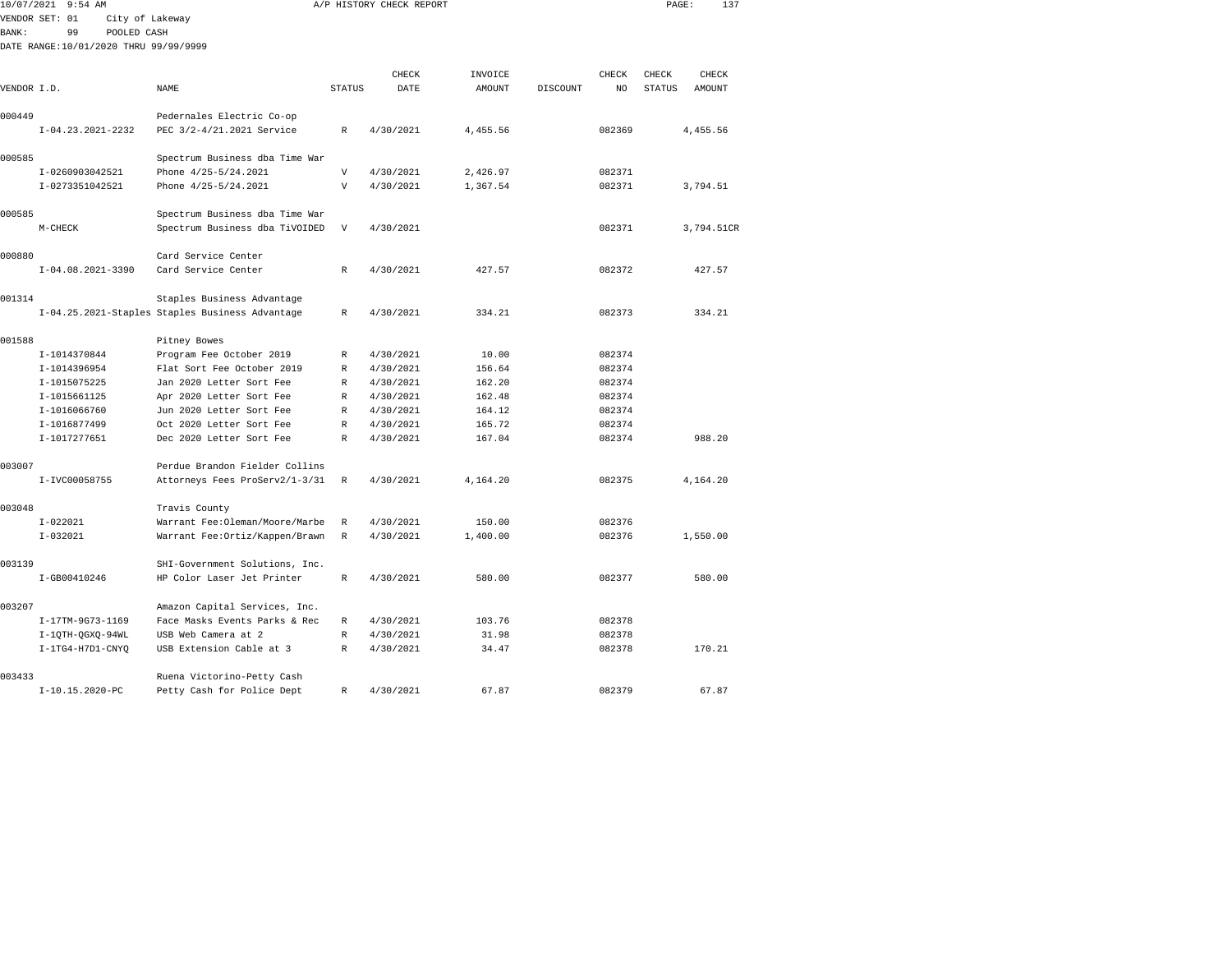| 10/07/2021   | $9:54$ AM                             |                                |              | A/P HISTORY CHECK REPORT |           |          |        | PAGE:         | 138        |  |
|--------------|---------------------------------------|--------------------------------|--------------|--------------------------|-----------|----------|--------|---------------|------------|--|
|              | VENDOR SET: 01                        | City of Lakeway                |              |                          |           |          |        |               |            |  |
| <b>BANK:</b> | 99<br>POOLED CASH                     |                                |              |                          |           |          |        |               |            |  |
|              | DATE RANGE:10/01/2020 THRU 99/99/9999 |                                |              |                          |           |          |        |               |            |  |
|              |                                       |                                |              |                          |           |          |        |               |            |  |
|              |                                       |                                |              | CHECK                    | INVOICE   |          | CHECK  | CHECK         | CHECK      |  |
| VENDOR I.D.  |                                       | NAME                           | STATUS       | DATE                     | AMOUNT    | DISCOUNT | NO     | <b>STATUS</b> | AMOUNT     |  |
| 003435       |                                       | Zoom Video Communications, Inc |              |                          |           |          |        |               |            |  |
|              | I-INV74685695                         | Zoom Meeting Annual Subsciptio | R            | 4/30/2021                | 1,999.00  |          | 082380 |               | 1,999.00   |  |
| 000380       |                                       | Lakeway Police Officers Associ |              |                          |           |          |        |               |            |  |
|              | I-PAD202103313962                     | 10.00/MO from Payroll          | $\mathbb R$  | 4/30/2021                | 270.00    |          | 082381 |               |            |  |
|              | I-PAD202104153966                     | 10.00/MO from Payroll          | R            | 4/30/2021                | 270.00    |          | 082381 |               | 540.00     |  |
| 001875       |                                       | Sunlife - Administrative Servi |              |                          |           |          |        |               |            |  |
|              | I-PTA202103313962                     | Payroll Deduction-Employee     | R            | 4/30/2021                | 346.85    |          | 082382 |               |            |  |
|              | I-PTA202104153966                     | Payroll Deduction-Employee     | R            | 4/30/2021                | 346.85    |          | 082382 |               |            |  |
|              | I-TXI202103313962                     | Payroll Deduction-Employee     | R            | 4/30/2021                | 339.42    |          | 082382 |               |            |  |
|              | I-TXI202104153966                     | Payroll Deduction-Employee     | $\mathbb R$  | 4/30/2021                | 339.29    |          | 082382 |               | 1,372.41   |  |
| 002988       |                                       | Lincoln Financial Group        |              |                          |           |          |        |               |            |  |
|              | I-ADD202103313962                     | PREMIUM FROM PY SYSTEM         | R            | 4/30/2021                | 1,023.41  |          | 082383 |               |            |  |
|              | I-ADD202104153966                     | PREMIUM FROM PY SYSTEM         | R            | 4/30/2021                | 1,024.16  |          | 082383 |               |            |  |
|              | I-DEN202103313962                     | DENTAL PREMIUM FROM PY SYS     | $\mathbb R$  | 4/30/2021                | 3,179.40  |          | 082383 |               |            |  |
|              | I-DEN202104153966                     | DENTAL PREMIUM FROM PY SYS     | R            | 4/30/2021                | 3,198.34  |          | 082383 |               |            |  |
|              | I-LTD202103313962                     | PREMIUM FROM PY SYSTEM         | $\mathbb{R}$ | 4/30/2021                | 371.63    |          | 082383 |               |            |  |
|              | I-LTD202104153966                     | PREMIUM FROM PY SYSTEM         | R            | 4/30/2021                | 374.45    |          | 082383 |               |            |  |
|              | I-MAY 2021 ADJ                        | Lincoln Financial Group        | R            | 4/30/2021                | 238.44    |          | 082383 |               |            |  |
|              | I-VIS202103313962                     | Payroll Deduction - Employee   | R            | 4/30/2021                | 405.07    |          | 082383 |               |            |  |
|              | I-VIS202104153966                     | Payroll Deduction - Employee   | R            | 4/30/2021                | 405.07    |          | 082383 |               |            |  |
|              | I-WI 202103313962                     | Payroll Deduction - Employee   | R            | 4/30/2021                | 385.63    |          | 082383 |               |            |  |
|              | I-WI 202104153966                     | Payroll Deduction - Employee   | R            | 4/30/2021                | 385.63    |          | 082383 |               | 10,991.23  |  |
| 000129       |                                       | Bickerstaff Heath Delgado Acos |              |                          |           |          |        |               |            |  |
|              | $I-114591$                            | Professional Service 3/16-4/15 | $\mathbb R$  | 5/06/2021                | 20,201.50 |          | 082384 |               | 20, 201.50 |  |
| 000164       |                                       | Arnold Oil Company of Austin,  |              |                          |           |          |        |               |            |  |
|              | $I-8034062$                           | Tiewrap/Heat Shrink Tubing     | R            | 5/06/2021                | 9.76      |          | 082385 |               | 9.76       |  |
| 000282       |                                       | GT Distributors, Inc.          |              |                          |           |          |        |               |            |  |
|              | I-INV0839107                          | Armorskin Vest/Caps/Sewing     | R            | 5/06/2021                | 100.79    |          | 082386 |               | 100.79     |  |
| 000296       |                                       | Grainger, Inc                  |              |                          |           |          |        |               |            |  |
|              | I-9877881558                          | Battery 12 Pk                  | R            | 5/06/2021                | 17.55     |          | 082387 |               | 17.55      |  |
| 000334       |                                       | Home Depot Credit Services     |              |                          |           |          |        |               |            |  |
|              | I-04.27.2021-4109                     | Home Depot Credit Services     | R            | 5/06/2021                | 862.19    |          | 082388 |               | 862.19     |  |
| 000369       |                                       | Adolph Kiefer & Assocaites, LL |              |                          |           |          |        |               |            |  |
|              | I-INV001045982                        | Guard Tees/Board Shorts/Shorts | R            | 5/06/2021                | 800.50    |          | 082389 |               | 800.50     |  |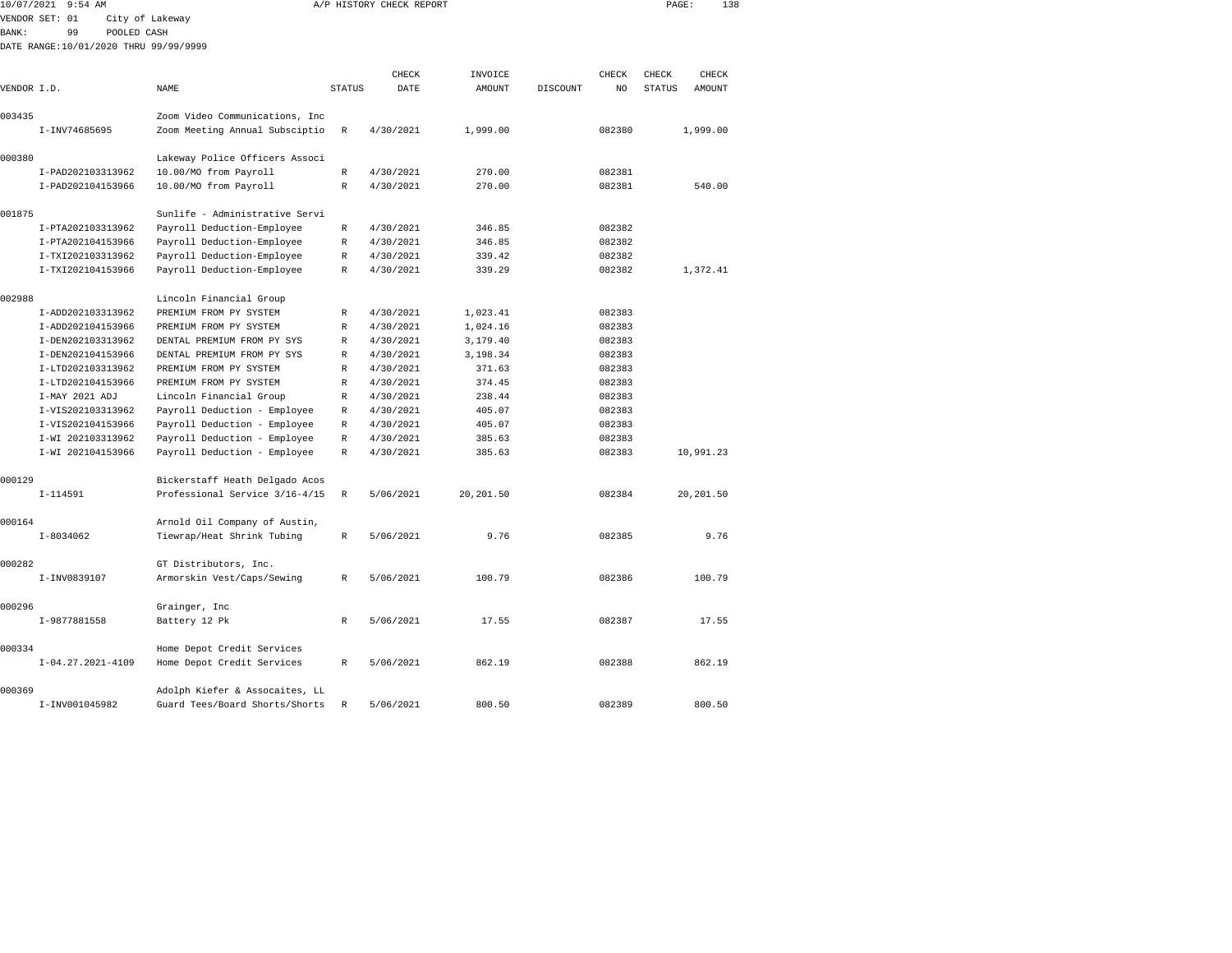| 10/07/2021   | $9:54$ AM                             |                                                        |                            | A/P HISTORY CHECK REPORT |                |          |                  | PAGE:         | 139      |  |
|--------------|---------------------------------------|--------------------------------------------------------|----------------------------|--------------------------|----------------|----------|------------------|---------------|----------|--|
|              | VENDOR SET: 01<br>City of Lakeway     |                                                        |                            |                          |                |          |                  |               |          |  |
| <b>BANK:</b> | 99<br>POOLED CASH                     |                                                        |                            |                          |                |          |                  |               |          |  |
|              | DATE RANGE:10/01/2020 THRU 99/99/9999 |                                                        |                            |                          |                |          |                  |               |          |  |
|              |                                       |                                                        |                            |                          |                |          |                  |               |          |  |
|              |                                       |                                                        |                            | CHECK                    | INVOICE        |          | <b>CHECK</b>     | CHECK         | CHECK    |  |
| VENDOR I.D.  |                                       | NAME                                                   | <b>STATUS</b>              | DATE                     | <b>AMOUNT</b>  | DISCOUNT | NO               | <b>STATUS</b> | AMOUNT   |  |
|              |                                       |                                                        |                            |                          |                |          |                  |               |          |  |
| 000438       |                                       | Office Depot, Inc.                                     |                            |                          |                |          |                  |               |          |  |
|              | I-166681762001                        | Pads/Binders/Paper/Highlighter                         | R                          | 5/06/2021                | 116.78         |          | 082390           |               | 116.78   |  |
| 000501       |                                       | Safeway, Inc.                                          |                            |                          |                |          |                  |               |          |  |
|              | I-05.01.2021-6414                     | Safeway, Inc.                                          | $\mathbb R$                | 5/06/2021                | 49.86          |          | 082391           |               | 49.86    |  |
|              |                                       |                                                        |                            |                          |                |          |                  |               |          |  |
| 000530       |                                       | Stokes Sign Company, Inc.                              |                            |                          |                |          |                  |               |          |  |
|              | $I-INV-25083$                         | MONUMENT                                               | $\mathbb{R}$               | 5/06/2021                | 1,178.76       |          | 082392           |               | 1,178.76 |  |
|              |                                       |                                                        |                            |                          |                |          |                  |               |          |  |
| 000561       |                                       | Texas Department of Public Saf                         |                            |                          |                |          |                  |               |          |  |
|              | I-CRS-202103-211778                   | Secure Site CCH Name Search                            | R                          | 5/06/2021                | 6.00           |          | 082393           |               | 6.00     |  |
|              |                                       |                                                        |                            |                          |                |          |                  |               |          |  |
| 000585       |                                       | Spectrum Business dba Time War                         |                            |                          |                |          |                  |               |          |  |
|              | I-0260903042521-2                     | Internet 4/25-5/24.2021                                | $\mathbb R$                | 5/06/2021                | 2,426.97       |          | 082394           |               |          |  |
|              | I-0273351042521-2                     | Internet 4/25-5/24.2021                                | $\mathbb{R}$               | 5/06/2021                | 903.72         |          | 082394           |               | 3,330.69 |  |
|              |                                       |                                                        |                            |                          |                |          |                  |               |          |  |
| 000702       |                                       | Quill Corporation                                      |                            |                          |                |          |                  |               |          |  |
|              | I-16165893<br>I-16242346              | Lifesavers/Ptowels/Cups/Spoons<br>Tape Dispenser Black | $\mathbb R$<br>$\mathbb R$ | 5/06/2021<br>5/06/2021   | 257.55<br>8.78 |          | 082395<br>082395 |               | 266.33   |  |
|              |                                       |                                                        |                            |                          |                |          |                  |               |          |  |
| 001008       |                                       | Southwest Communications Techn                         |                            |                          |                |          |                  |               |          |  |
|              | $I - 16014$                           | Remote Support Extension Updat                         | R                          | 5/06/2021                | 47.00          |          | 082396           |               | 47.00    |  |
|              |                                       |                                                        |                            |                          |                |          |                  |               |          |  |
| 001163       |                                       | B2B Copies LLC                                         |                            |                          |                |          |                  |               |          |  |
|              | $I - 71948$                           | Copies Made                                            | $\mathbb R$                | 5/06/2021                | 159.50         |          | 082397           |               | 159.50   |  |
|              |                                       |                                                        |                            |                          |                |          |                  |               |          |  |
| 001318       |                                       | Reinalt-Thomas Corporation                             |                            |                          |                |          |                  |               |          |  |
|              | $I-2911464$                           | 4 New Tires 2014 Escape                                | R                          | 5/06/2021                | 599.00         |          | 082398           |               | 599.00   |  |
|              |                                       |                                                        |                            |                          |                |          |                  |               |          |  |
| 001666       |                                       | Slade Fisher                                           |                            |                          |                |          |                  |               |          |  |
|              | $I-05.26.2021-TR$                     | Travel Reimbursement                                   | $\mathbb R$                | 5/06/2021                | 90.00          |          | 082399           |               | 90.00    |  |
|              |                                       |                                                        |                            |                          |                |          |                  |               |          |  |
| 001803       | $I-392162$                            | Logix Fiber Networks<br>Business Call Usage April      | R                          | 5/06/2021                | 916.37         |          | 082400           |               | 916.37   |  |
|              |                                       |                                                        |                            |                          |                |          |                  |               |          |  |
| 001848       |                                       | Community Coffee Company, LLC                          |                            |                          |                |          |                  |               |          |  |
|              | I-12465112491                         | Coffee/Sugar/Cup/Lids                                  | R                          | 5/06/2021                | 197.35         |          | 082401           |               | 197.35   |  |
|              |                                       |                                                        |                            |                          |                |          |                  |               |          |  |
| 002091       |                                       | Southern Tire Mart LLC                                 |                            |                          |                |          |                  |               |          |  |
|              | I-4650074710                          | TIRES FOR PD FLEET                                     | $\mathbb R$                | 5/06/2021                | 3,980.80       |          | 082402           |               | 3,980.80 |  |
|              |                                       |                                                        |                            |                          |                |          |                  |               |          |  |
| 002199       |                                       | 4imprint, Inc                                          |                            |                          |                |          |                  |               |          |  |
|              | $I-8914909$                           | VOLUNTEER GIFTS                                        | $\mathbb R$                | 5/06/2021                | 1,584.90       |          | 082403           |               | 1,584.90 |  |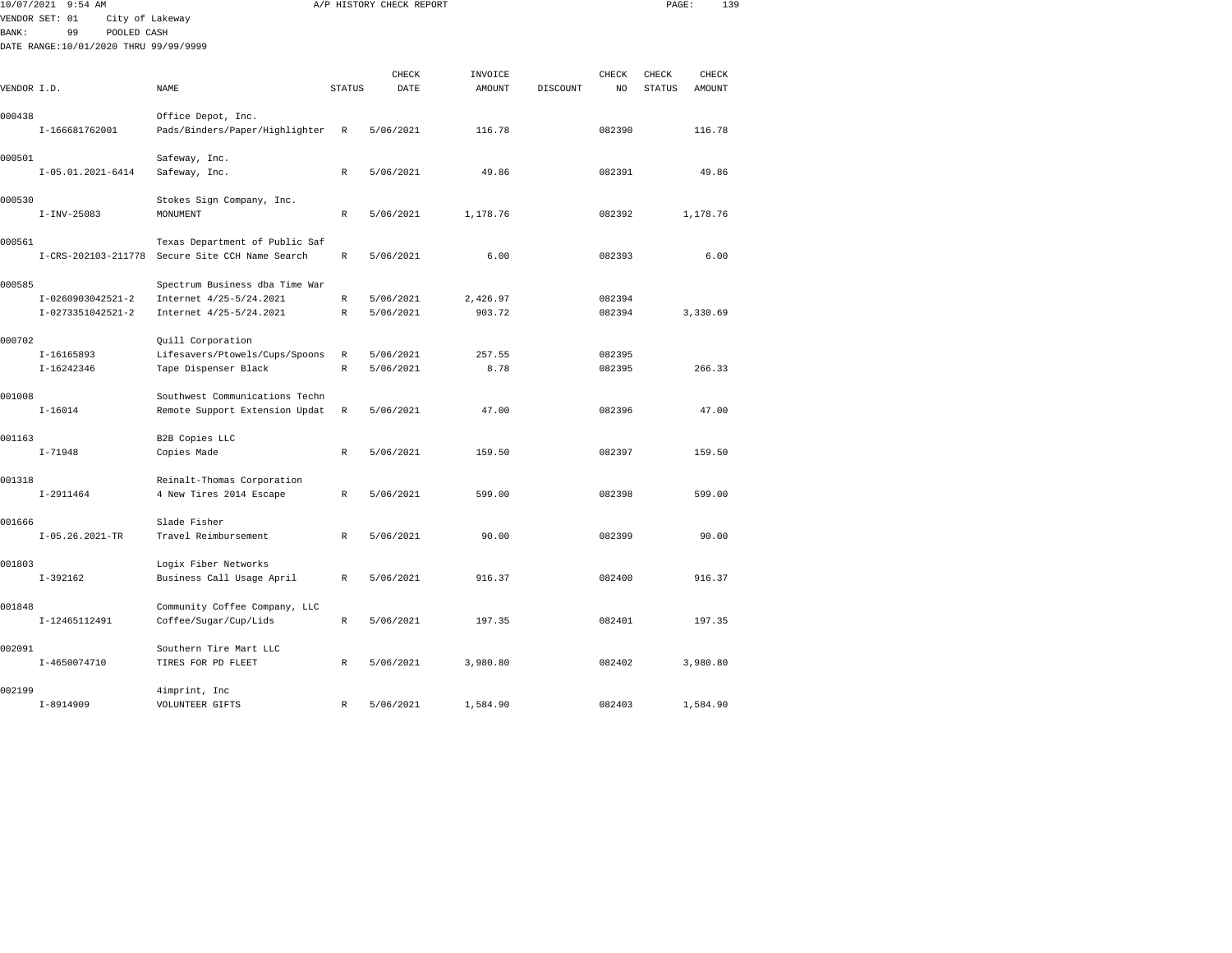| 10/07/2021   | $9:54$ AM                              |                                                                 |               | A/P HISTORY CHECK REPORT |          |          |        | PAGE:         | 140           |  |
|--------------|----------------------------------------|-----------------------------------------------------------------|---------------|--------------------------|----------|----------|--------|---------------|---------------|--|
|              | VENDOR SET: 01<br>City of Lakeway      |                                                                 |               |                          |          |          |        |               |               |  |
| <b>BANK:</b> | 99<br>POOLED CASH                      |                                                                 |               |                          |          |          |        |               |               |  |
|              | DATE RANGE:10/01/2020 THRU 99/99/9999  |                                                                 |               |                          |          |          |        |               |               |  |
|              |                                        |                                                                 |               |                          |          |          |        |               |               |  |
|              |                                        |                                                                 |               | CHECK                    | INVOICE  |          | CHECK  | CHECK         | CHECK         |  |
| VENDOR I.D.  |                                        | <b>NAME</b>                                                     | <b>STATUS</b> | DATE                     | AMOUNT   | DISCOUNT | NO.    | <b>STATUS</b> | <b>AMOUNT</b> |  |
| 002215       |                                        | Lifeline Training dba Calibre                                   |               |                          |          |          |        |               |               |  |
|              | $I - 36657$                            | Female Enforcer Class-Cindy Lo                                  | R             | 5/06/2021                | 359.00   |          | 082404 |               | 359.00        |  |
|              |                                        |                                                                 |               |                          |          |          |        |               |               |  |
| 002227       |                                        | Lakeway Texaco Station, LLC                                     |               |                          |          |          |        |               |               |  |
|              | $I-0033134$                            | Change Oil/ Replace Filter                                      | R             | 5/06/2021                | 53.53    |          | 082405 |               |               |  |
|              | $I-0033153$                            | Mount and Balance 4 Tires                                       | R             | 5/06/2021                | 40.00    |          | 082405 |               |               |  |
|              | I-0033154                              | Check Battery and Charging Sys                                  | R             | 5/06/2021                | 242.95   |          | 082405 |               | 336.48        |  |
|              |                                        |                                                                 |               |                          |          |          |        |               |               |  |
| 002278       |                                        | Austin American-Statesman                                       |               |                          |          |          |        |               |               |  |
|              | I-04.15.2021-30663                     | Request for Proposal                                            | R             | 5/06/2021                | 1,210.30 |          | 082406 |               |               |  |
|              |                                        | I-I000637639-0423202 Notice of Public Hearing                   | $\mathbb R$   | 5/06/2021                | 283.36   |          | 082406 |               |               |  |
|              | I-I00634715-04152021 Legal Advertising |                                                                 | R             | 5/06/2021                | 313.96   |          | 082406 |               |               |  |
|              |                                        | I-I00637635-04232021 Notice of Public Hearings                  | R             | 5/06/2021                | 296.24   |          | 082406 |               |               |  |
|              |                                        | I-I00637636-04232021 Notice of Public Hearing                   | R             | 5/06/2021                | 386.40   |          | 082406 |               | 2,490.26      |  |
|              |                                        |                                                                 |               |                          |          |          |        |               |               |  |
| 002396       |                                        | Webster Bank, NA                                                |               |                          |          |          |        |               |               |  |
|              | $I-W294533$                            | HSA Service Fee                                                 | R             | 5/06/2021                | 147.50   |          | 082407 |               |               |  |
|              | I-W307289                              | HSA Service Fee May 2021                                        | R             | 5/06/2021                | 137.50   |          | 082407 |               | 285.00        |  |
| 002570       |                                        | Pest Management, Inc DBA GermL                                  |               |                          |          |          |        |               |               |  |
|              | $I - 478158$                           | Police Complex/Locker Rm/Restr                                  | $\mathbb R$   | 5/06/2021                | 300.00   |          | 082409 |               |               |  |
|              | $I - 478159$                           | Police Cruisers & Gym                                           | R             | 5/06/2021                | 200.00   |          | 082409 |               | 500.00        |  |
|              |                                        |                                                                 |               |                          |          |          |        |               |               |  |
| 002642       |                                        | Stericycle Environmental Solut                                  |               |                          |          |          |        |               |               |  |
|              | I-8181951191                           | Shredding Service April 2021                                    | $\mathbb R$   | 5/06/2021                | 79.63    |          | 082410 |               | 79.63         |  |
|              |                                        |                                                                 |               |                          |          |          |        |               |               |  |
| 002737       |                                        | HEB Grocery Company                                             |               |                          |          |          |        |               |               |  |
|              | $I-04.28.2021-6000$                    | HEB Grocery Company                                             | R             | 5/06/2021                | 293.73   |          | 082411 |               | 293.73        |  |
|              |                                        |                                                                 |               |                          |          |          |        |               |               |  |
| 002748       |                                        | Brymer Communications Services                                  |               |                          |          |          |        |               |               |  |
|              | $I-10897$                              | Service Dispatch Communication                                  | $\mathbb R$   | 5/06/2021                | 467.50   |          | 082412 |               | 467.50        |  |
| 002838       |                                        |                                                                 |               |                          |          |          |        |               |               |  |
|              | I-NP60009163                           | FleetCor Technologies, Inc dba<br>Fuel and Carwashes April 2021 | R             | 5/06/2021                | 8,705.14 |          | 082413 |               | 8,705.14      |  |
|              |                                        |                                                                 |               |                          |          |          |        |               |               |  |
| 002856       |                                        | William Wagner                                                  |               |                          |          |          |        |               |               |  |
|              | $I-04.29.2021-AB$                      | April Tae kwon Do Class                                         | $\mathbb{R}$  | 5/06/2021                | 718.55   |          | 082414 |               | 718.55        |  |
|              |                                        |                                                                 |               |                          |          |          |        |               |               |  |
| 003035       |                                        | Progressive Commercial Aquatic                                  |               |                          |          |          |        |               |               |  |
|              | $I-IA5536$                             | Water Mgmt Program April                                        | R             | 5/06/2021                | 550.00   |          | 082415 |               | 550.00        |  |
|              |                                        |                                                                 |               |                          |          |          |        |               |               |  |
| 003150       |                                        | Kathryn M. Evans                                                |               |                          |          |          |        |               |               |  |
|              | $I-04.29.2021-AB$                      | Yoga Class April                                                | R             | 5/06/2021                | 498.40   |          | 082416 |               | 498.40        |  |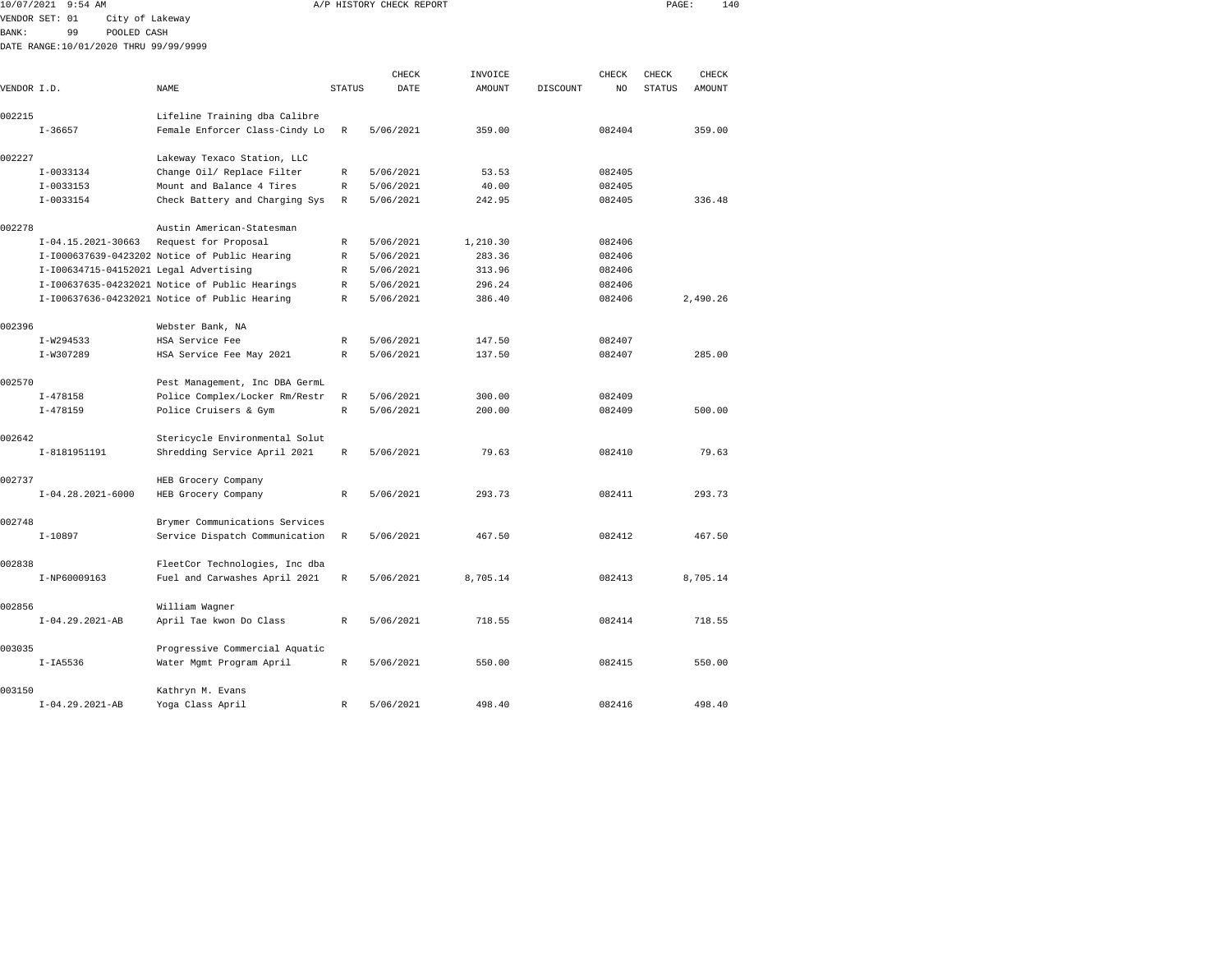| 10/07/2021 9:54 AM |                                                                                                                                                                                                                                                 |                                                                                                                                                                     |                                                                                                                                                                                                                                                                                                                                                                                                                                                                                                                                                     |                                                                                                                                        | PAGE:                                                                                                                                                                                                                                                         |                                                                                                                                                              |          |                                                                                                                                                                   |                        |                                                               |
|--------------------|-------------------------------------------------------------------------------------------------------------------------------------------------------------------------------------------------------------------------------------------------|---------------------------------------------------------------------------------------------------------------------------------------------------------------------|-----------------------------------------------------------------------------------------------------------------------------------------------------------------------------------------------------------------------------------------------------------------------------------------------------------------------------------------------------------------------------------------------------------------------------------------------------------------------------------------------------------------------------------------------------|----------------------------------------------------------------------------------------------------------------------------------------|---------------------------------------------------------------------------------------------------------------------------------------------------------------------------------------------------------------------------------------------------------------|--------------------------------------------------------------------------------------------------------------------------------------------------------------|----------|-------------------------------------------------------------------------------------------------------------------------------------------------------------------|------------------------|---------------------------------------------------------------|
|                    |                                                                                                                                                                                                                                                 |                                                                                                                                                                     |                                                                                                                                                                                                                                                                                                                                                                                                                                                                                                                                                     |                                                                                                                                        |                                                                                                                                                                                                                                                               |                                                                                                                                                              |          |                                                                                                                                                                   |                        |                                                               |
| 99                 |                                                                                                                                                                                                                                                 |                                                                                                                                                                     |                                                                                                                                                                                                                                                                                                                                                                                                                                                                                                                                                     |                                                                                                                                        |                                                                                                                                                                                                                                                               |                                                                                                                                                              |          |                                                                                                                                                                   |                        |                                                               |
|                    |                                                                                                                                                                                                                                                 |                                                                                                                                                                     |                                                                                                                                                                                                                                                                                                                                                                                                                                                                                                                                                     |                                                                                                                                        |                                                                                                                                                                                                                                                               |                                                                                                                                                              |          |                                                                                                                                                                   |                        |                                                               |
|                    |                                                                                                                                                                                                                                                 |                                                                                                                                                                     |                                                                                                                                                                                                                                                                                                                                                                                                                                                                                                                                                     |                                                                                                                                        |                                                                                                                                                                                                                                                               |                                                                                                                                                              |          |                                                                                                                                                                   |                        |                                                               |
|                    |                                                                                                                                                                                                                                                 |                                                                                                                                                                     |                                                                                                                                                                                                                                                                                                                                                                                                                                                                                                                                                     |                                                                                                                                        |                                                                                                                                                                                                                                                               |                                                                                                                                                              |          |                                                                                                                                                                   |                        |                                                               |
|                    |                                                                                                                                                                                                                                                 |                                                                                                                                                                     |                                                                                                                                                                                                                                                                                                                                                                                                                                                                                                                                                     |                                                                                                                                        |                                                                                                                                                                                                                                                               |                                                                                                                                                              |          |                                                                                                                                                                   |                        |                                                               |
|                    |                                                                                                                                                                                                                                                 | Quadient Leasing USA, Inc.                                                                                                                                          |                                                                                                                                                                                                                                                                                                                                                                                                                                                                                                                                                     |                                                                                                                                        |                                                                                                                                                                                                                                                               |                                                                                                                                                              |          |                                                                                                                                                                   |                        |                                                               |
|                    |                                                                                                                                                                                                                                                 | Neopost USA Inc April Lease                                                                                                                                         | R                                                                                                                                                                                                                                                                                                                                                                                                                                                                                                                                                   | 5/06/2021                                                                                                                              | 145.90                                                                                                                                                                                                                                                        |                                                                                                                                                              | 082417   |                                                                                                                                                                   | 145.90                 |                                                               |
|                    |                                                                                                                                                                                                                                                 |                                                                                                                                                                     |                                                                                                                                                                                                                                                                                                                                                                                                                                                                                                                                                     |                                                                                                                                        |                                                                                                                                                                                                                                                               |                                                                                                                                                              |          |                                                                                                                                                                   |                        |                                                               |
|                    |                                                                                                                                                                                                                                                 | Amazon Capital Services, Inc.                                                                                                                                       |                                                                                                                                                                                                                                                                                                                                                                                                                                                                                                                                                     |                                                                                                                                        |                                                                                                                                                                                                                                                               |                                                                                                                                                              |          |                                                                                                                                                                   |                        |                                                               |
|                    |                                                                                                                                                                                                                                                 | Stainless Steel Cleaner Wipes                                                                                                                                       | $\mathbb R$                                                                                                                                                                                                                                                                                                                                                                                                                                                                                                                                         | 5/06/2021                                                                                                                              | 20.44                                                                                                                                                                                                                                                         |                                                                                                                                                              | 082418   |                                                                                                                                                                   | 20.44                  |                                                               |
|                    |                                                                                                                                                                                                                                                 |                                                                                                                                                                     |                                                                                                                                                                                                                                                                                                                                                                                                                                                                                                                                                     |                                                                                                                                        |                                                                                                                                                                                                                                                               |                                                                                                                                                              |          |                                                                                                                                                                   |                        |                                                               |
|                    |                                                                                                                                                                                                                                                 |                                                                                                                                                                     |                                                                                                                                                                                                                                                                                                                                                                                                                                                                                                                                                     |                                                                                                                                        |                                                                                                                                                                                                                                                               |                                                                                                                                                              |          |                                                                                                                                                                   |                        |                                                               |
|                    |                                                                                                                                                                                                                                                 |                                                                                                                                                                     |                                                                                                                                                                                                                                                                                                                                                                                                                                                                                                                                                     |                                                                                                                                        |                                                                                                                                                                                                                                                               |                                                                                                                                                              |          |                                                                                                                                                                   |                        |                                                               |
|                    |                                                                                                                                                                                                                                                 |                                                                                                                                                                     |                                                                                                                                                                                                                                                                                                                                                                                                                                                                                                                                                     |                                                                                                                                        |                                                                                                                                                                                                                                                               |                                                                                                                                                              |          |                                                                                                                                                                   |                        |                                                               |
|                    |                                                                                                                                                                                                                                                 |                                                                                                                                                                     |                                                                                                                                                                                                                                                                                                                                                                                                                                                                                                                                                     |                                                                                                                                        |                                                                                                                                                                                                                                                               |                                                                                                                                                              |          |                                                                                                                                                                   |                        |                                                               |
|                    |                                                                                                                                                                                                                                                 |                                                                                                                                                                     |                                                                                                                                                                                                                                                                                                                                                                                                                                                                                                                                                     |                                                                                                                                        |                                                                                                                                                                                                                                                               |                                                                                                                                                              |          |                                                                                                                                                                   |                        |                                                               |
|                    |                                                                                                                                                                                                                                                 |                                                                                                                                                                     |                                                                                                                                                                                                                                                                                                                                                                                                                                                                                                                                                     |                                                                                                                                        |                                                                                                                                                                                                                                                               |                                                                                                                                                              |          |                                                                                                                                                                   |                        |                                                               |
|                    |                                                                                                                                                                                                                                                 |                                                                                                                                                                     |                                                                                                                                                                                                                                                                                                                                                                                                                                                                                                                                                     |                                                                                                                                        |                                                                                                                                                                                                                                                               |                                                                                                                                                              |          |                                                                                                                                                                   |                        |                                                               |
|                    |                                                                                                                                                                                                                                                 |                                                                                                                                                                     |                                                                                                                                                                                                                                                                                                                                                                                                                                                                                                                                                     |                                                                                                                                        |                                                                                                                                                                                                                                                               |                                                                                                                                                              |          |                                                                                                                                                                   |                        |                                                               |
|                    |                                                                                                                                                                                                                                                 |                                                                                                                                                                     |                                                                                                                                                                                                                                                                                                                                                                                                                                                                                                                                                     |                                                                                                                                        |                                                                                                                                                                                                                                                               |                                                                                                                                                              |          |                                                                                                                                                                   |                        |                                                               |
|                    |                                                                                                                                                                                                                                                 |                                                                                                                                                                     |                                                                                                                                                                                                                                                                                                                                                                                                                                                                                                                                                     |                                                                                                                                        |                                                                                                                                                                                                                                                               |                                                                                                                                                              |          |                                                                                                                                                                   |                        |                                                               |
|                    |                                                                                                                                                                                                                                                 |                                                                                                                                                                     |                                                                                                                                                                                                                                                                                                                                                                                                                                                                                                                                                     |                                                                                                                                        |                                                                                                                                                                                                                                                               |                                                                                                                                                              |          |                                                                                                                                                                   |                        |                                                               |
|                    |                                                                                                                                                                                                                                                 |                                                                                                                                                                     | R                                                                                                                                                                                                                                                                                                                                                                                                                                                                                                                                                   |                                                                                                                                        |                                                                                                                                                                                                                                                               |                                                                                                                                                              |          |                                                                                                                                                                   |                        |                                                               |
|                    |                                                                                                                                                                                                                                                 |                                                                                                                                                                     |                                                                                                                                                                                                                                                                                                                                                                                                                                                                                                                                                     |                                                                                                                                        |                                                                                                                                                                                                                                                               |                                                                                                                                                              |          |                                                                                                                                                                   |                        |                                                               |
|                    |                                                                                                                                                                                                                                                 | Stephanie McMurray                                                                                                                                                  |                                                                                                                                                                                                                                                                                                                                                                                                                                                                                                                                                     |                                                                                                                                        |                                                                                                                                                                                                                                                               |                                                                                                                                                              |          |                                                                                                                                                                   |                        |                                                               |
|                    |                                                                                                                                                                                                                                                 | Low Impact Cardio April Class                                                                                                                                       | R                                                                                                                                                                                                                                                                                                                                                                                                                                                                                                                                                   | 5/06/2021                                                                                                                              | 252.00                                                                                                                                                                                                                                                        |                                                                                                                                                              | 082421   |                                                                                                                                                                   | 252.00                 |                                                               |
|                    |                                                                                                                                                                                                                                                 |                                                                                                                                                                     |                                                                                                                                                                                                                                                                                                                                                                                                                                                                                                                                                     |                                                                                                                                        |                                                                                                                                                                                                                                                               |                                                                                                                                                              |          |                                                                                                                                                                   |                        |                                                               |
|                    |                                                                                                                                                                                                                                                 |                                                                                                                                                                     |                                                                                                                                                                                                                                                                                                                                                                                                                                                                                                                                                     |                                                                                                                                        |                                                                                                                                                                                                                                                               |                                                                                                                                                              |          |                                                                                                                                                                   |                        |                                                               |
|                    |                                                                                                                                                                                                                                                 |                                                                                                                                                                     |                                                                                                                                                                                                                                                                                                                                                                                                                                                                                                                                                     |                                                                                                                                        |                                                                                                                                                                                                                                                               |                                                                                                                                                              |          |                                                                                                                                                                   |                        |                                                               |
|                    |                                                                                                                                                                                                                                                 | DE SANTIS, MASSIMILIANO                                                                                                                                             |                                                                                                                                                                                                                                                                                                                                                                                                                                                                                                                                                     |                                                                                                                                        |                                                                                                                                                                                                                                                               |                                                                                                                                                              |          |                                                                                                                                                                   |                        |                                                               |
|                    |                                                                                                                                                                                                                                                 | DE SANTIS, MASSIMILIANO:                                                                                                                                            | R                                                                                                                                                                                                                                                                                                                                                                                                                                                                                                                                                   | 5/06/2021                                                                                                                              | 25.00                                                                                                                                                                                                                                                         |                                                                                                                                                              | 082423   |                                                                                                                                                                   | 25.00                  |                                                               |
|                    |                                                                                                                                                                                                                                                 |                                                                                                                                                                     |                                                                                                                                                                                                                                                                                                                                                                                                                                                                                                                                                     |                                                                                                                                        |                                                                                                                                                                                                                                                               |                                                                                                                                                              |          |                                                                                                                                                                   |                        |                                                               |
|                    |                                                                                                                                                                                                                                                 | WALNE, CHARLES PALMER                                                                                                                                               |                                                                                                                                                                                                                                                                                                                                                                                                                                                                                                                                                     |                                                                                                                                        |                                                                                                                                                                                                                                                               |                                                                                                                                                              |          |                                                                                                                                                                   |                        |                                                               |
|                    |                                                                                                                                                                                                                                                 | WALNE, CHARLES PALMER:                                                                                                                                              | R                                                                                                                                                                                                                                                                                                                                                                                                                                                                                                                                                   | 5/06/2021                                                                                                                              | 11.00                                                                                                                                                                                                                                                         |                                                                                                                                                              | 082424   |                                                                                                                                                                   | 11.00                  |                                                               |
|                    |                                                                                                                                                                                                                                                 |                                                                                                                                                                     |                                                                                                                                                                                                                                                                                                                                                                                                                                                                                                                                                     |                                                                                                                                        |                                                                                                                                                                                                                                                               |                                                                                                                                                              |          |                                                                                                                                                                   |                        |                                                               |
|                    |                                                                                                                                                                                                                                                 |                                                                                                                                                                     |                                                                                                                                                                                                                                                                                                                                                                                                                                                                                                                                                     |                                                                                                                                        |                                                                                                                                                                                                                                                               |                                                                                                                                                              |          |                                                                                                                                                                   |                        |                                                               |
|                    |                                                                                                                                                                                                                                                 |                                                                                                                                                                     |                                                                                                                                                                                                                                                                                                                                                                                                                                                                                                                                                     |                                                                                                                                        |                                                                                                                                                                                                                                                               |                                                                                                                                                              |          |                                                                                                                                                                   |                        |                                                               |
|                    |                                                                                                                                                                                                                                                 |                                                                                                                                                                     |                                                                                                                                                                                                                                                                                                                                                                                                                                                                                                                                                     |                                                                                                                                        |                                                                                                                                                                                                                                                               |                                                                                                                                                              |          |                                                                                                                                                                   |                        |                                                               |
|                    |                                                                                                                                                                                                                                                 |                                                                                                                                                                     |                                                                                                                                                                                                                                                                                                                                                                                                                                                                                                                                                     |                                                                                                                                        |                                                                                                                                                                                                                                                               |                                                                                                                                                              |          |                                                                                                                                                                   |                        |                                                               |
|                    |                                                                                                                                                                                                                                                 |                                                                                                                                                                     |                                                                                                                                                                                                                                                                                                                                                                                                                                                                                                                                                     |                                                                                                                                        |                                                                                                                                                                                                                                                               |                                                                                                                                                              |          |                                                                                                                                                                   |                        |                                                               |
|                    |                                                                                                                                                                                                                                                 |                                                                                                                                                                     |                                                                                                                                                                                                                                                                                                                                                                                                                                                                                                                                                     |                                                                                                                                        |                                                                                                                                                                                                                                                               |                                                                                                                                                              |          |                                                                                                                                                                   |                        |                                                               |
|                    |                                                                                                                                                                                                                                                 | <b>US REFUND</b>                                                                                                                                                    | R                                                                                                                                                                                                                                                                                                                                                                                                                                                                                                                                                   | 5/10/2021                                                                                                                              | 22.14                                                                                                                                                                                                                                                         |                                                                                                                                                              | 082427   |                                                                                                                                                                   | 22.14                  |                                                               |
|                    |                                                                                                                                                                                                                                                 |                                                                                                                                                                     |                                                                                                                                                                                                                                                                                                                                                                                                                                                                                                                                                     |                                                                                                                                        |                                                                                                                                                                                                                                                               |                                                                                                                                                              |          |                                                                                                                                                                   |                        |                                                               |
|                    | VENDOR SET: 01<br>VENDOR I.D.<br>I-N8848762<br>I-598273134<br>I-598547446<br>I-601451990<br>$I - 602456535$<br>I-602817439<br>I-603587965<br>$I - 604904433$<br>$I - 604904441$<br>$I - 605440320$<br>I-605707066<br>I-606599967<br>I-607899853 | I-1NLG-GJMH-DMG6<br>$I-04.30.2021-AB$<br>I-000202104063963<br>I-000202104063964<br>I-000202104083965<br>I-000202105043972<br>I-000202105053974<br>I-000202105073975 | City of Lakeway<br>POOLED CASH<br>DATE RANGE:10/01/2020 THRU 99/99/9999<br>NAME<br>Home Depot USA, Inc.<br>Stops Rust Hammered Blk/Tube<br>Stops Rust Metal Primer<br>Latex Glove<br>Radar/ Kraftfaced Mini Roll<br>Home Depot USA, Inc.<br>Filter Nova STCAP<br>Pro Sprayer<br>Pro Sprayer<br>28 oz Antibac Floor Cleaner<br>Live Goods/Wood Stain/Brush<br>KANE-BERMAN, CAROLYN JADE<br>KANE-BERMAN, CAROLYN JADE:<br>FREUDENBERG, ROBERT GEORGE<br>FREUDENBERG, ROBERT GEORGE:<br>BECHLER, IAN MICHAEL<br>BECHLER, IAN MICHAEL:<br>HALL, TIFFANY | R<br>R<br>Rapid Fuse/Splicing Tape/Potti<br>R<br>R<br>R<br>R<br>R<br>R<br>R<br>R<br>Desert Escape Plant/Hibiscus P<br>R<br>R<br>R<br>R | A/P HISTORY CHECK REPORT<br>CHECK<br><b>STATUS</b><br>DATE<br>5/06/2021<br>5/06/2021<br>5/06/2021<br>5/06/2021<br>5/06/2021<br>5/06/2021<br>5/06/2021<br>5/06/2021<br>5/06/2021<br>5/06/2021<br>5/06/2021<br>5/06/2021<br>5/06/2021<br>5/06/2021<br>5/06/2021 | INVOICE<br>AMOUNT<br>28.89<br>9.98<br>43.83<br>190.70<br>47.57<br>57.29<br>29.25<br>23.66<br>16.90<br>15.18<br>102.20<br>163.11<br>190.00<br>50.00<br>110.00 | DISCOUNT | CHECK<br>NO<br>082419<br>082419<br>082419<br>082419<br>082419<br>082419<br>082419<br>082419<br>082419<br>082419<br>082419<br>082419<br>082422<br>082425<br>082426 | CHECK<br><b>STATUS</b> | 141<br>CHECK<br>AMOUNT<br>728.56<br>190.00<br>50.00<br>110.00 |

I-000202105073976 US REFUND R 5/10/2021 8.58 082428 8.58

1 BARNETT, BARBARA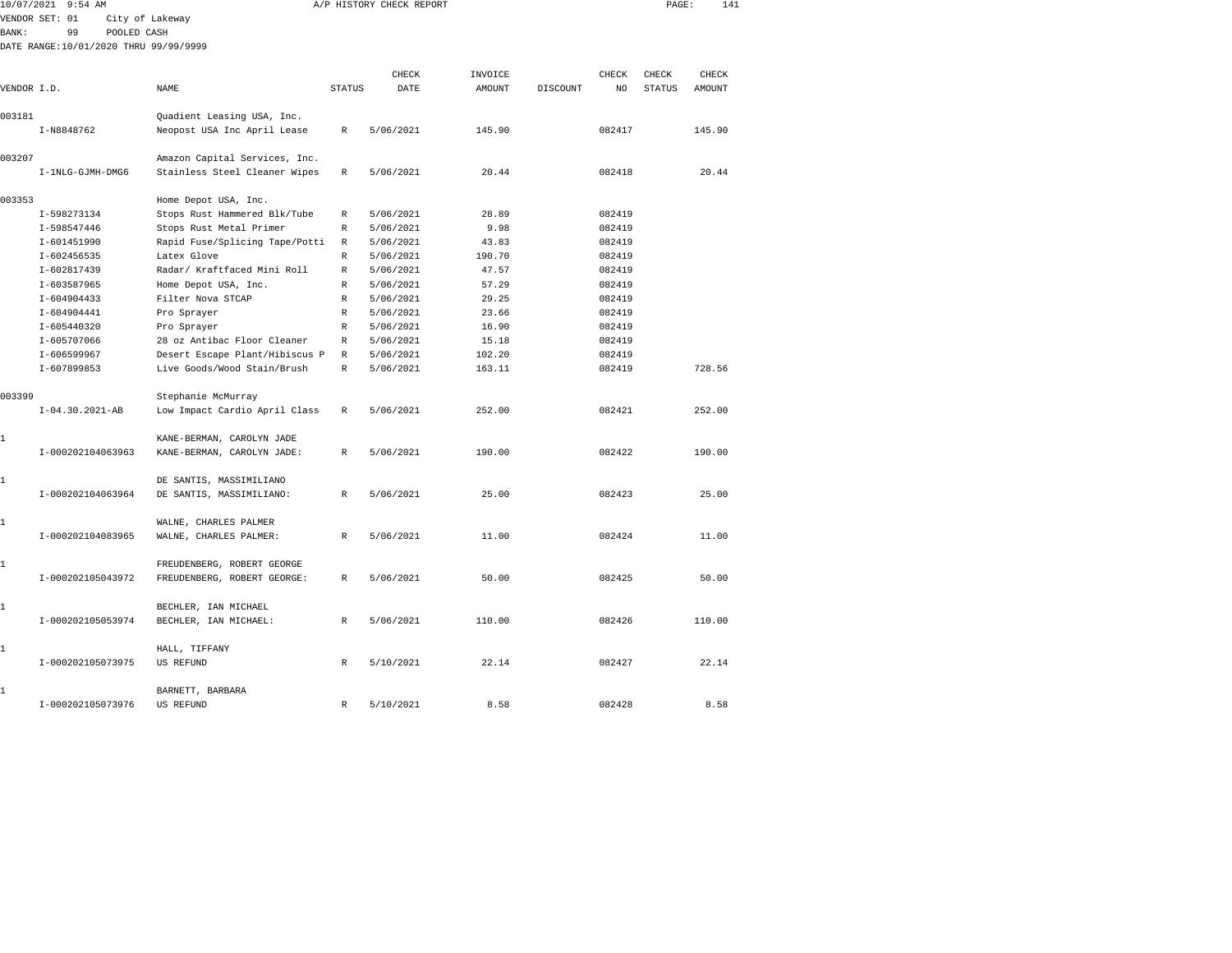| 10/07/2021 9:54 AM<br>VENDOR SET: 01<br>City of Lakeway |                                       |                               | A/P HISTORY CHECK REPORT |               |                   |          |             |                        | 142<br>PAGE:    |  |  |
|---------------------------------------------------------|---------------------------------------|-------------------------------|--------------------------|---------------|-------------------|----------|-------------|------------------------|-----------------|--|--|
|                                                         |                                       |                               |                          |               |                   |          |             |                        |                 |  |  |
| <b>BANK :</b>                                           | 99<br>POOLED CASH                     |                               |                          |               |                   |          |             |                        |                 |  |  |
|                                                         | DATE RANGE:10/01/2020 THRU 99/99/9999 |                               |                          |               |                   |          |             |                        |                 |  |  |
|                                                         |                                       |                               |                          |               |                   |          |             |                        |                 |  |  |
| VENDOR I.D.                                             |                                       | NAME                          | <b>STATUS</b>            | CHECK<br>DATE | INVOICE<br>AMOUNT | DISCOUNT | CHECK<br>NO | CHECK<br><b>STATUS</b> | CHECK<br>AMOUNT |  |  |
|                                                         |                                       |                               |                          |               |                   |          |             |                        |                 |  |  |
| 1                                                       |                                       | ROSADO, RAFAELA               |                          |               |                   |          |             |                        |                 |  |  |
|                                                         | I-000202105073977                     | US REFUND                     | $\,$ R                   | 5/10/2021     | 52.86             |          | 082429      |                        | 52.86           |  |  |
| 1                                                       |                                       | DYMESICH, RONALD              |                          |               |                   |          |             |                        |                 |  |  |
|                                                         | I-000202105073978                     | <b>US REFUND</b>              | $\,$ R                   | 5/10/2021     | 22.14             |          | 082430      |                        | 22.14           |  |  |
| 1                                                       |                                       | ASH, CHRISTOPHER              |                          |               |                   |          |             |                        |                 |  |  |
|                                                         | I-000202105073979                     | US REFUND                     | $\mathbb R$              | 5/10/2021     | 8.58              |          | 082431      |                        | 8.58            |  |  |
| 1                                                       |                                       | CZARNECKI, PETER              |                          |               |                   |          |             |                        |                 |  |  |
|                                                         | I-000202105073980                     | <b>US REFUND</b>              | R                        | 5/10/2021     | 22.14             |          | 082432      |                        | 22.14           |  |  |
| 1                                                       |                                       | PETERSON, THEODORE R          |                          |               |                   |          |             |                        |                 |  |  |
|                                                         | I-000202105073981                     | US REFUND                     | R                        | 5/10/2021     | 44.28             |          | 082433      |                        | 44.28           |  |  |
| 1                                                       |                                       | JOSHI, JHANKHNA               |                          |               |                   |          |             |                        |                 |  |  |
|                                                         | I-000202105073982                     | <b>US REFUND</b>              | $\mathbb{R}$             | 5/10/2021     | 44.28             |          | 082434      |                        | 44.28           |  |  |
| 1                                                       |                                       | CARDINAL, DAVID               |                          |               |                   |          |             |                        |                 |  |  |
|                                                         | I-000202105073983                     | US REFUND                     | $\mathbb{R}$             | 5/10/2021     | 44.28             |          | 082435      |                        | 44.28           |  |  |
| 1                                                       |                                       | KAHLER, L. HANS               |                          |               |                   |          |             |                        |                 |  |  |
|                                                         | I-000202105073984                     | <b>US REFUND</b>              | R                        | 5/10/2021     | 44.28             |          | 082436      |                        | 44.28           |  |  |
| 1                                                       |                                       | SHARP, ROYCE/HEATHER          |                          |               |                   |          |             |                        |                 |  |  |
|                                                         | I-000202105073985                     | US REFUND                     | R                        | 5/10/2021     | 22.14             |          | 082437      |                        | 22.14           |  |  |
| 1                                                       |                                       | KOUGH, DAVID                  |                          |               |                   |          |             |                        |                 |  |  |
|                                                         | I-000202105073986                     | <b>US REFUND</b>              | $\,$ R                   | 5/10/2021     | 75.00             |          | 082438      |                        | 75.00           |  |  |
| 1                                                       |                                       | HELSLEY, ALISON               |                          |               |                   |          |             |                        |                 |  |  |
|                                                         | I-000202105073987                     | US REFUND                     | $\mathbb R$              | 5/10/2021     | 75.00             |          | 082439      |                        | 75.00           |  |  |
| 000106                                                  |                                       | B & C Trophies, LLC           |                          |               |                   |          |             |                        |                 |  |  |
|                                                         | $I - 21840$                           | Lakeway Name Tag @2           | $\,$ R                   | 5/14/2021     | 21.25             |          | 082442      |                        | 21.25           |  |  |
| 000164                                                  |                                       | Arnold Oil Company of Austin, |                          |               |                   |          |             |                        |                 |  |  |
|                                                         | $I - 7705962$                         | RCJ6Y Part CHP852             | R                        | 5/14/2021     | 7.47              |          | 082443      |                        | 7.47            |  |  |
| 000180                                                  |                                       | City of Austin-Austin Energy  |                          |               |                   |          |             |                        |                 |  |  |
|                                                         | I-024393829634                        | 3207 Neidhardt Dr             | $\mathbb{R}$             | 5/14/2021     | 30.30             |          | 082444      |                        |                 |  |  |
|                                                         | I-461208657168                        | 200 1/2 S FM 620              | R                        | 5/14/2021     | 31.60             |          | 082444      |                        |                 |  |  |
|                                                         | I-949007281511                        | 916 S FM 620                  | $\mathbb{R}$             | 5/14/2021     | 46.02             |          | 082444      |                        | 107.92          |  |  |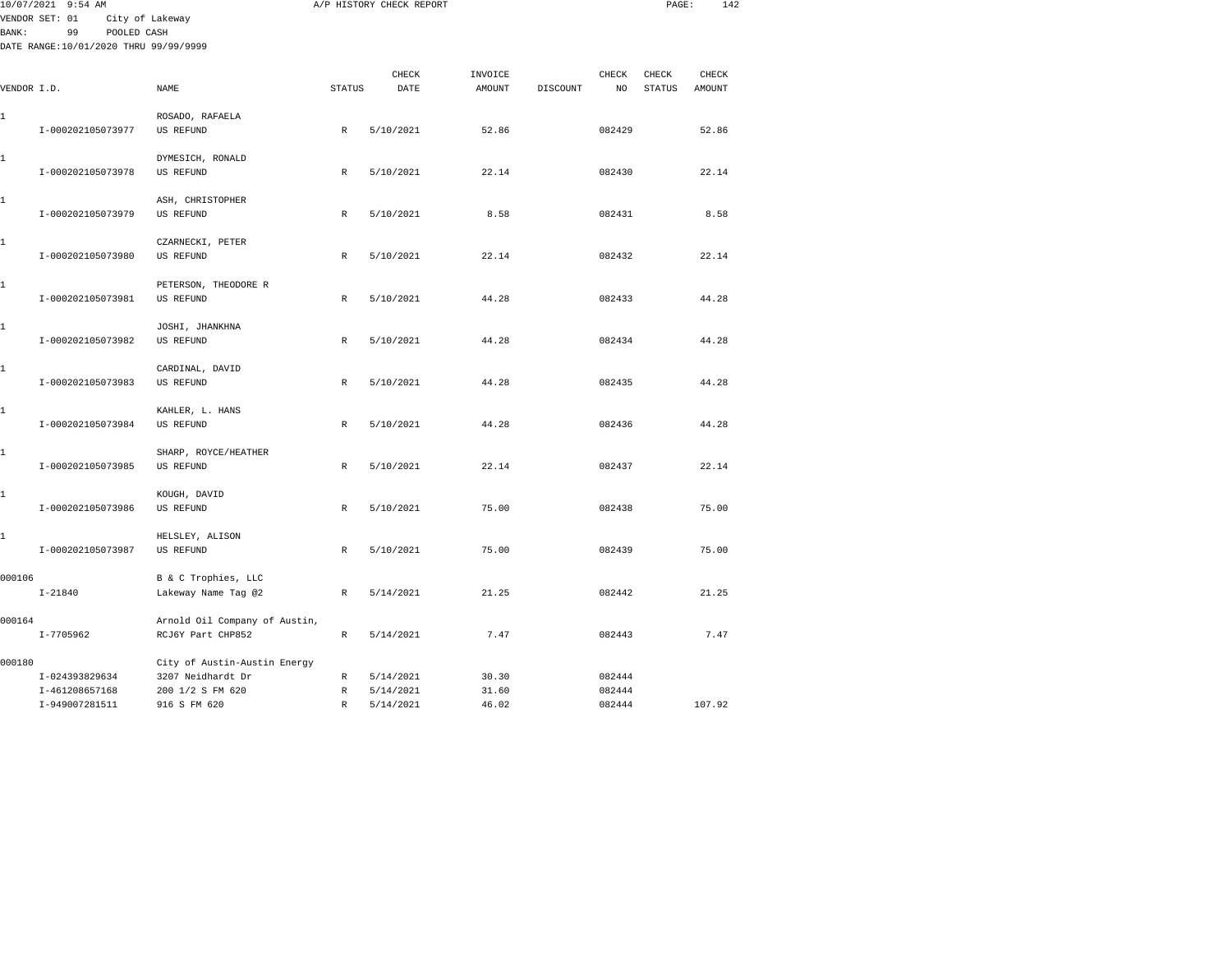| 10/07/2021   | $9:54$ AM                             |                                |                           | A/P HISTORY CHECK REPORT |          |          |        | PAGE:         | 143      |
|--------------|---------------------------------------|--------------------------------|---------------------------|--------------------------|----------|----------|--------|---------------|----------|
|              | VENDOR SET: 01                        | City of Lakeway                |                           |                          |          |          |        |               |          |
| <b>BANK:</b> | 99<br>POOLED CASH                     |                                |                           |                          |          |          |        |               |          |
|              | DATE RANGE:10/01/2020 THRU 99/99/9999 |                                |                           |                          |          |          |        |               |          |
|              |                                       |                                |                           |                          |          |          |        |               |          |
|              |                                       |                                |                           | CHECK                    | INVOICE  |          | CHECK  | CHECK         | CHECK    |
| VENDOR I.D.  |                                       | NAME                           | <b>STATUS</b>             | DATE                     | AMOUNT   | DISCOUNT | NO     | <b>STATUS</b> | AMOUNT   |
| 000260       |                                       | Ewing                          |                           |                          |          |          |        |               |          |
|              | I-14170695                            | 10"Green Valve Box/No Flow Sli | $\mathbb R$               | 5/14/2021                | 279.36   |          | 082445 |               | 279.36   |
|              |                                       |                                |                           |                          |          |          |        |               |          |
| 000282       |                                       | GT Distributors, Inc.          |                           |                          |          |          |        |               |          |
|              | I-INV0840211                          | Armorskin Vest/Nametape/Caps   | R                         | 5/14/2021                | 124.48   |          | 082446 |               | 124.48   |
|              |                                       |                                |                           |                          |          |          |        |               |          |
| 000296       |                                       | Grainger, Inc                  |                           |                          |          |          |        |               |          |
|              | I-9889018884                          | Dbl Eye Wash Station           | R                         | 5/14/2021                | 47.00    |          | 082447 |               |          |
|              | I-9889696663                          | Tire Repair Boot               | R                         | 5/14/2021                | 10.76    |          | 082447 |               |          |
|              | I-9890109821                          | Low Arc Cast Brass/Elbow Kit   | R                         | 5/14/2021                | 185.38   |          | 082447 |               |          |
|              | I-9897097433                          | Linear Fluor Bulb              | $\mathbb{R}$              | 5/14/2021                | 75.96    |          | 082447 |               | 319.10   |
| 000339       |                                       | Hurst Creek MUD                |                           |                          |          |          |        |               |          |
|              | $I-05.03.2021-0000$                   | 3103 Lakeway Blvd              | R                         | 5/14/2021                | 248.84   |          | 082448 |               | 248.84   |
|              |                                       |                                |                           |                          |          |          |        |               |          |
| 000344       |                                       | Tyler Technologies (Incode) In |                           |                          |          |          |        |               |          |
|              | $I - 025 - 332428$                    | Mthly Support Web Host Site    | $\mathbb R$               | 5/14/2021                | 285.00   |          | 082449 |               | 285.00   |
|              |                                       |                                |                           |                          |          |          |        |               |          |
| 000369       |                                       | Adolph Kiefer & Assocaites, LL |                           |                          |          |          |        |               |          |
|              | I-INV001050689                        | Gallon Pump Sunscreen          | R                         | 5/14/2021                | 119.99   |          | 082450 |               |          |
|              | I-INV001050709                        | Guard Whislte Red              | R                         | 5/14/2021                | 78.75    |          | 082450 |               |          |
|              | I-INV001054515                        | RISE Solid Poly Female Blk/Red | R                         | 5/14/2021                | 266.50   |          | 082450 |               | 465.24   |
| 000413       |                                       | McCoy Corporation              |                           |                          |          |          |        |               |          |
|              | I-7455398                             | Flag Tape/Marking Spray White  | R                         | 5/14/2021                | 14.58    |          | 082451 |               |          |
|              | $I - 7455653$                         | Spray Bottles and Concrete Mix | R                         | 5/14/2021                | 36.47    |          | 082451 |               | 51.05    |
|              |                                       |                                |                           |                          |          |          |        |               |          |
| 000422       |                                       | Terri Mitchell                 |                           |                          |          |          |        |               |          |
|              | $I-05.07.2021-AB$                     | 70% To Contractor              | R                         | 5/14/2021                | 1,097.60 |          | 082452 |               | 1,097.60 |
|              |                                       |                                |                           |                          |          |          |        |               |          |
| 000438       |                                       | Office Depot, Inc.             |                           |                          |          |          |        |               |          |
|              | I-166057852001                        | Fastner/Ink Combo              | $\boldsymbol{\mathrm{V}}$ | 5/14/2021                | 153.74   |          | 082453 |               |          |
|              | I-170748945001                        | Toilet Tissue/PTowels/Gojo Soa | V                         | 5/14/2021                | 100.96   |          | 082453 |               |          |
|              | I-171349790001                        | Crd for Shipping Inv1666336580 | V                         | 5/14/2021                | 9.99     |          | 082453 |               |          |
|              | I-171861500001                        | Mr Clean/Toilet Tissue         | $\boldsymbol{\mathrm{V}}$ | 5/14/2021                | 107.47   |          | 082453 |               |          |
|              | I-171862050001                        | 10x800 Emotion Roll            | $\mathbf{V}$              | 5/14/2021                | 47.65    |          | 082453 |               | 419.81   |
|              |                                       |                                |                           |                          |          |          |        |               |          |
| 000438       |                                       | Office Depot, Inc.             |                           |                          |          |          |        |               |          |
|              | M-CHECK                               | Office Depot, Inc.<br>VOIDED   | $\mathbf v$               | 5/14/2021                |          |          | 082453 |               | 419.81CR |
| 000530       |                                       | Stokes Sign Company, Inc.      |                           |                          |          |          |        |               |          |
|              | $I-INV-26136$                         | Extra Charges for PO#21-04107  | R                         | 5/14/2021                | 390.32   |          | 082454 |               |          |
|              | $I-INV-26406$                         | Printed Graphic Arlon Wrap     | R                         | 5/14/2021                | 255.96   |          | 082454 |               |          |

I-INV-26491 2x2 White Lettering Sign R 5/14/2021 59.67 082454 705.95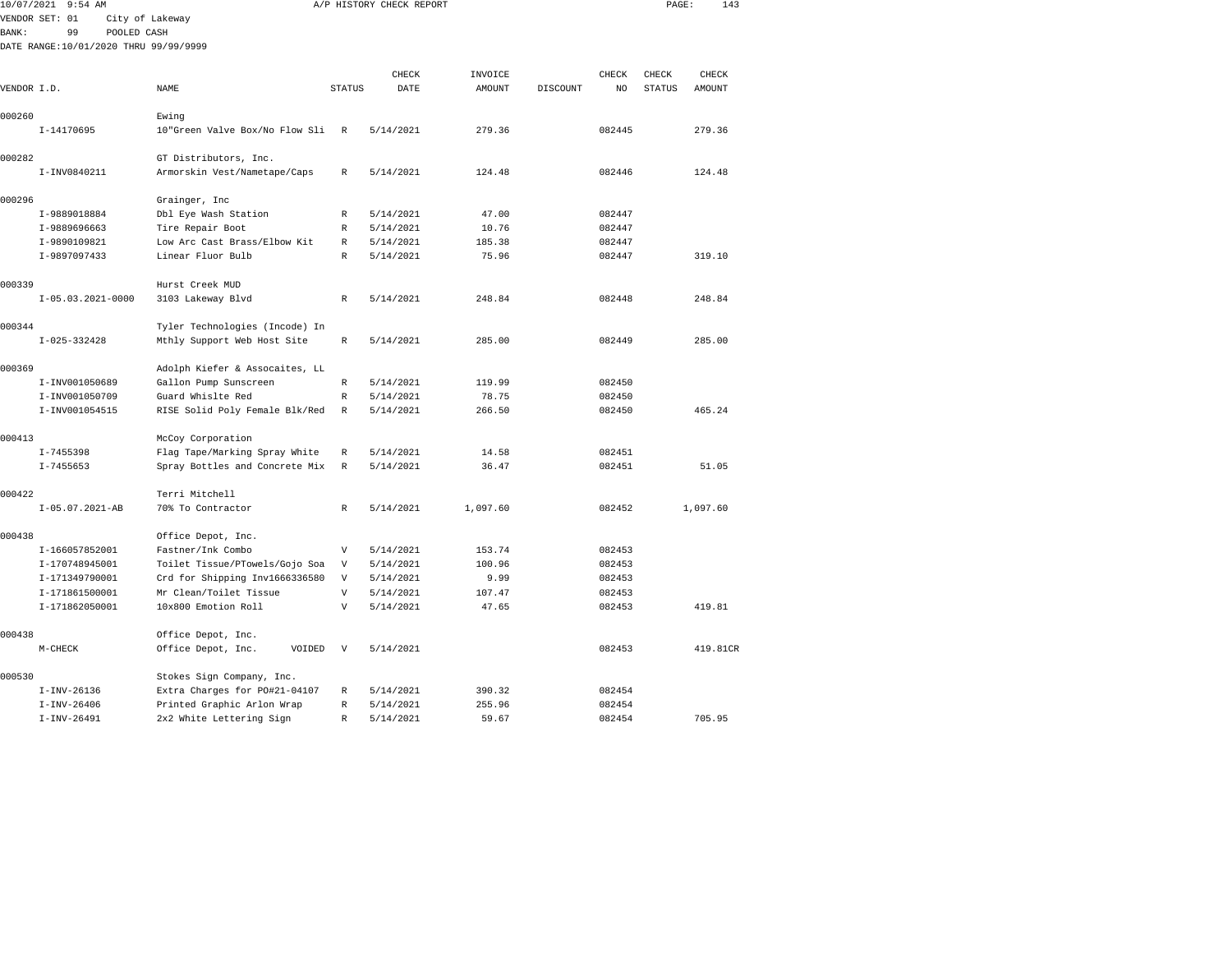| 10/07/2021  | $9:54$ AM                             |                                                              |               | A/P HISTORY CHECK REPORT |           |          |        | PAGE:         | 144       |
|-------------|---------------------------------------|--------------------------------------------------------------|---------------|--------------------------|-----------|----------|--------|---------------|-----------|
|             | VENDOR SET: 01                        | City of Lakeway                                              |               |                          |           |          |        |               |           |
| BANK:       | 99<br>POOLED CASH                     |                                                              |               |                          |           |          |        |               |           |
|             | DATE RANGE:10/01/2020 THRU 99/99/9999 |                                                              |               |                          |           |          |        |               |           |
|             |                                       |                                                              |               |                          |           |          |        |               |           |
|             |                                       |                                                              |               | CHECK                    | INVOICE   |          | CHECK  | CHECK         | CHECK     |
| VENDOR I.D. |                                       | NAME                                                         | <b>STATUS</b> | DATE                     | AMOUNT    | DISCOUNT | NO     | <b>STATUS</b> | AMOUNT    |
|             |                                       |                                                              |               |                          |           |          |        |               |           |
| 000584      |                                       | ThyssenKrupp Elevator Corporat                               |               |                          |           |          |        |               |           |
|             | I-3005915394                          | Elevator Maint May 2021                                      | $\mathbb R$   | 5/14/2021                | 1,041.06  |          | 082455 |               | 1,041.06  |
| 000585      |                                       | Spectrum Business dba Time War                               |               |                          |           |          |        |               |           |
|             | I-0038451050421                       | Internet 5/4-6/3.2021                                        | $\mathbb R$   | 5/14/2021                | 210.48    |          | 082456 |               |           |
|             | I-0275653050121                       | Phone 5/1-5/30.2021                                          | R             | 5/14/2021                | 903.72    |          | 082456 |               | 1,114.20  |
|             |                                       |                                                              |               |                          |           |          |        |               |           |
| 000702      |                                       | Quill Corporation                                            |               |                          |           |          |        |               |           |
|             | I-16297821                            | Add Mach Roll/Oval Pencil/Stap                               | R             | 5/14/2021                | 158.13    |          | 082457 |               |           |
|             | I-16354677                            | Scissors 8 In Bent                                           | $\mathbb R$   | 5/14/2021                | 5.94      |          | 082457 |               |           |
|             | $I-16356469$                          | Spectrum Flat Hoops                                          | $\mathbb R$   | 5/14/2021                | 37.39     |          | 082457 |               | 201.46    |
|             |                                       |                                                              |               |                          |           |          |        |               |           |
| 000880      |                                       | Card Service Center                                          |               |                          |           |          |        |               |           |
|             | I-05.11.2021-3226                     | Card Service Center                                          | R             | 5/14/2021                | 266.57    |          | 082458 |               | 266.57    |
|             |                                       |                                                              |               |                          |           |          |        |               |           |
| 000880      |                                       | Card Service Center                                          |               |                          |           |          |        |               |           |
|             | I-05.11.2021-5691                     | Card Service Center                                          | R             | 5/14/2021                | 59.54     |          | 082459 |               | 59.54     |
| 001461      |                                       | Quest Diagnostics                                            |               |                          |           |          |        |               |           |
|             | I-9192662984                          | Specimen Testing                                             | R             | 5/14/2021                | 829.43    |          | 082460 |               | 829.43    |
|             |                                       |                                                              |               |                          |           |          |        |               |           |
| 001474      |                                       | Travis County ESD #6                                         |               |                          |           |          |        |               |           |
|             | $I - 2558$                            | Qtrly Billing 4/01-6/30                                      | R             | 5/14/2021                | 10,000.00 |          | 082461 |               | 10,000.00 |
|             |                                       |                                                              |               |                          |           |          |        |               |           |
| 001482      |                                       | Justice Pest Services                                        |               |                          |           |          |        |               |           |
|             | $I-125270$                            | Rodent Feb Service                                           | R             | 5/14/2021                | 42.00     |          | 082462 |               |           |
|             | $I - 127530$                          | Pest Control April                                           | $\mathbb R$   | 5/14/2021                | 115.00    |          | 082462 |               |           |
|             | $I - 127543$                          | Pest Control April                                           | $\mathbb R$   | 5/14/2021                | 65.00     |          | 082462 |               |           |
|             | $I - 127549$                          | Rodent Service April                                         | $\mathbb R$   | 5/14/2021                | 42.00     |          | 082462 |               |           |
|             | $I - 127550$                          | Pest Control April                                           | $\mathbb R$   | 5/14/2021                | 115.00    |          | 082462 |               |           |
|             | $I - 127555$                          | Pest Control April                                           | R             | 5/14/2021                | 125.00    |          | 082462 |               |           |
|             | $I - 127558$                          | Pest Control April                                           | $\mathbb R$   | 5/14/2021                | 75.00     |          | 082462 |               |           |
|             | $I-127564$                            | Pest Control April                                           | $\mathbb R$   | 5/14/2021                | 85.00     |          | 082462 |               | 664.00    |
| 001655      |                                       |                                                              |               |                          |           |          |        |               |           |
|             | I-137075609                           | TruGreen Limited Partnership<br>Fire Ant Control Dragon Park | R             | 5/14/2021                | 734.70    |          | 082463 |               |           |
|             | I-137075762                           | Lawn Service Dragon Park                                     | R             | 5/14/2021                | 300.01    |          | 082463 |               |           |
|             | I-137092142                           | Weed Control Service April                                   | $\mathbb R$   | 5/14/2021                | 900.00    |          | 082463 |               |           |
|             | I-137097067                           | Lawn Service April                                           | $\mathbb R$   | 5/14/2021                | 700.14    |          | 082463 |               |           |
|             | I-137129702                           | Lawn Service Ranger Field Hurs                               | $\mathbb R$   | 5/14/2021                | 301.01    |          | 082463 |               | 2,935.86  |
|             |                                       |                                                              |               |                          |           |          |        |               |           |
| 001700      |                                       | International Code Council, In                               |               |                          |           |          |        |               |           |

I-1001341822 '21 IRC Soft/Sig Changes R 5/14/2021 145.00 082464 145.00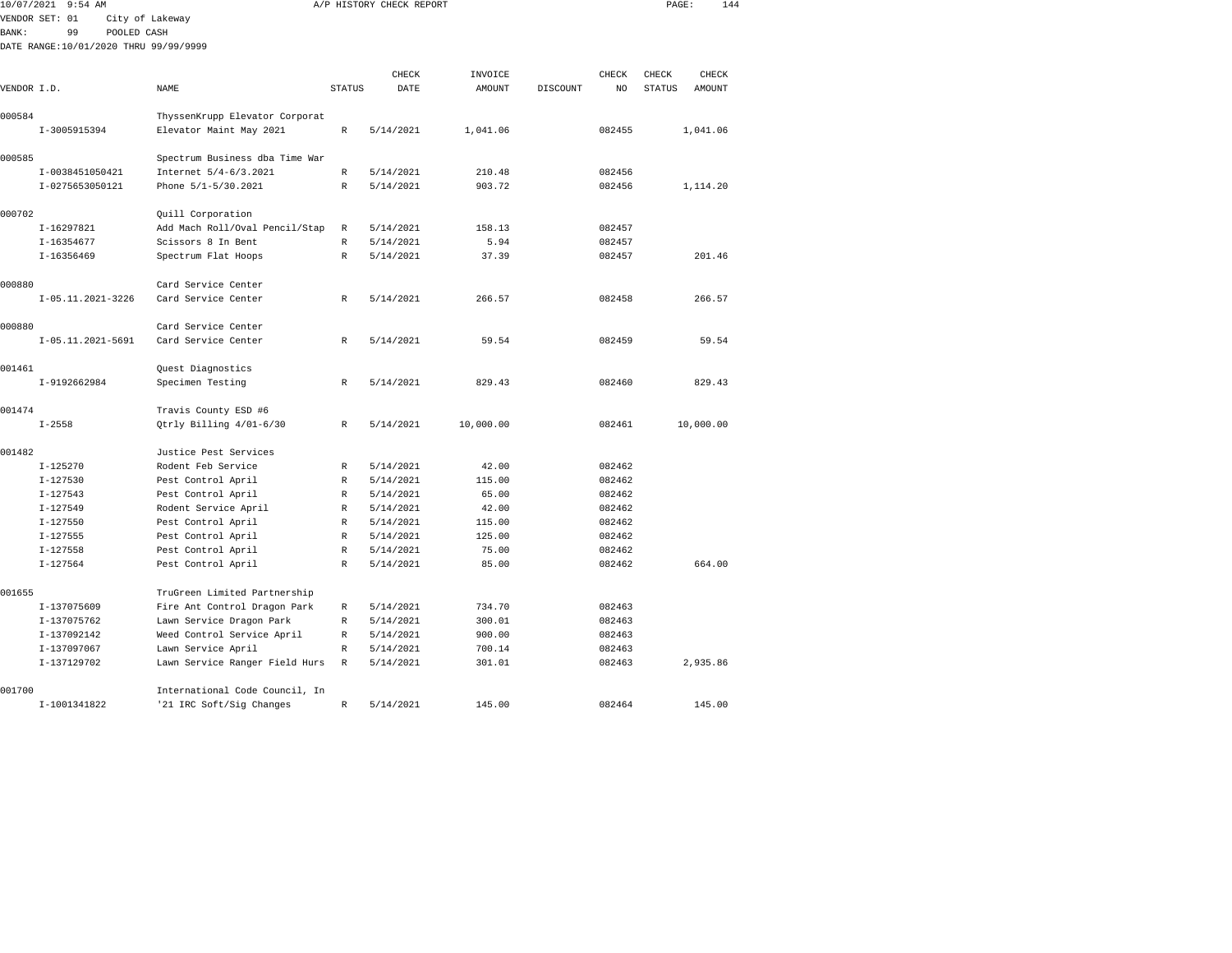|              | 10/07/2021 9:54 AM                    |                                                                  |               | A/P HISTORY CHECK REPORT |          |                 |        | PAGE:         | 145      |  |
|--------------|---------------------------------------|------------------------------------------------------------------|---------------|--------------------------|----------|-----------------|--------|---------------|----------|--|
|              | VENDOR SET: 01                        | City of Lakeway                                                  |               |                          |          |                 |        |               |          |  |
| <b>BANK:</b> | 99<br>POOLED CASH                     |                                                                  |               |                          |          |                 |        |               |          |  |
|              | DATE RANGE:10/01/2020 THRU 99/99/9999 |                                                                  |               |                          |          |                 |        |               |          |  |
|              |                                       |                                                                  |               |                          |          |                 |        |               |          |  |
|              |                                       |                                                                  |               | CHECK                    | INVOICE  |                 | CHECK  | CHECK         | CHECK    |  |
| VENDOR I.D.  |                                       | $\ensuremath{\mathsf{NAME}}$                                     | <b>STATUS</b> | DATE                     | AMOUNT   | <b>DISCOUNT</b> | NO     | <b>STATUS</b> | AMOUNT   |  |
| 001736       |                                       | Thomson Reuters - West                                           |               |                          |          |                 |        |               |          |  |
|              | I-844312390                           | West Info Chg 4/1-4/30.2021                                      | R             | 5/14/2021                | 616.12   |                 | 082465 |               | 616.12   |  |
|              |                                       |                                                                  |               |                          |          |                 |        |               |          |  |
| 001784       |                                       | Gayl Hubatch                                                     |               |                          |          |                 |        |               |          |  |
|              | $I-05.04.2021-AB$                     | Tai Chi in the Park April                                        | $\mathbb R$   | 5/14/2021                | 409.50   |                 | 082466 |               | 409.50   |  |
|              |                                       |                                                                  |               |                          |          |                 |        |               |          |  |
| 001808       | $I-S21-0755$                          | Sa So<br>Collapsible Cone 5 Pk                                   | $\mathbb R$   | 5/14/2021                | 139.95   |                 | 082467 |               | 139.95   |  |
|              |                                       |                                                                  |               |                          |          |                 |        |               |          |  |
| 001848       |                                       | Community Coffee Company, LLC                                    |               |                          |          |                 |        |               |          |  |
|              | I-12465112490                         | Frac Sig Blend/Waffle Cone Ble                                   | R             | 5/14/2021                | 133.80   |                 | 082468 |               | 133.80   |  |
|              |                                       |                                                                  |               |                          |          |                 |        |               |          |  |
| 001987       |                                       | Clifford Power Systems, Inc.                                     |               |                          |          |                 |        |               |          |  |
|              | I-PMA-0074753                         | Qtryly 01/01-03/31 2021 Servic                                   | R             | 5/14/2021                | 171.25   |                 | 082469 |               | 171.25   |  |
|              |                                       |                                                                  |               |                          |          |                 |        |               |          |  |
| 002017       | $I-05.04.2021-AB$                     | Gary L Murray                                                    | $\mathbb R$   | 5/14/2021                | 539.00   |                 | 082470 |               | 539.00   |  |
|              |                                       | Fencing Club April/May                                           |               |                          |          |                 |        |               |          |  |
| 002109       |                                       | Fun Express, LLC                                                 |               |                          |          |                 |        |               |          |  |
|              | I-709364718-01                        | Aloha Day Supplies                                               | R             | 5/14/2021                | 585.60   |                 | 082471 |               | 585.60   |  |
|              |                                       |                                                                  |               |                          |          |                 |        |               |          |  |
| 002220       |                                       | S Randall Electric, Inc. dba R                                   |               |                          |          |                 |        |               |          |  |
|              | $I-28932$                             | Change out Floor Box Receptacl                                   | R             | 5/14/2021                | 720.19   |                 | 082472 |               |          |  |
|              | $I - 28940$                           | Replace Bad GFCI/New Plug/Bell                                   | R             | 5/14/2021                | 263.02   |                 | 082472 |               | 983.21   |  |
| 002227       |                                       | Lakeway Texaco Station, LLC                                      |               |                          |          |                 |        |               |          |  |
|              | $I-0032444$                           | Lakeway Texaco Station, LLC                                      | R             | 5/14/2021                | 2,959.63 |                 | 082473 |               |          |  |
|              | $I-0032444A$                          | Lakeway Texaco Station, LLC                                      | R             | 5/14/2021                | 292.62   |                 | 082473 |               |          |  |
|              | $I-0033208$                           | Heater Hose at 2/Coolant Leak                                    | R             | 5/14/2021                | 540.81   |                 | 082473 |               |          |  |
|              | I-0033217                             | Oil Change/Balance 4 Tires                                       | R             | 5/14/2021                | 268.00   |                 | 082473 |               |          |  |
|              | I-0033242                             | Not Blowing Cool Air/Sys Ck                                      | R             | 5/14/2021                | 149.93   |                 | 082473 |               |          |  |
|              | $I-0033248$                           | Emission Inspection                                              | R             | 5/14/2021                | 49.40    |                 | 082473 |               | 4,260.39 |  |
|              |                                       |                                                                  |               |                          |          |                 |        |               |          |  |
| 002282       | $I-10566372$                          | ProStar Services, Inc dba Park<br>Sanitized Carafe/House Blend/N |               | 5/14/2021                | 29.36    |                 | 082474 |               | 29.36    |  |
|              |                                       |                                                                  | R             |                          |          |                 |        |               |          |  |
| 002289       |                                       | Amanzi Party Rentals                                             |               |                          |          |                 |        |               |          |  |
|              | $I - 49065$                           | Mechanical Shark Ride                                            | R             | 5/14/2021                | 634.50   |                 | 082475 |               | 634.50   |  |
|              |                                       |                                                                  |               |                          |          |                 |        |               |          |  |
| 002398       |                                       | Janet L Risser                                                   |               |                          |          |                 |        |               |          |  |
|              | $I-05.07.2021-AB$                     | 70% Payment to Contractor                                        | R             | 5/14/2021                | 988.40   |                 | 082476 |               | 988.40   |  |
| 002623       |                                       |                                                                  |               |                          |          |                 |        |               |          |  |
|              | $I-04.29.2021-6795$                   | Quadient Finance USA, Inc.<br>Postage Police                     | R             | 5/14/2021                | 500.00   |                 | 082477 |               | 500.00   |  |
|              |                                       |                                                                  |               |                          |          |                 |        |               |          |  |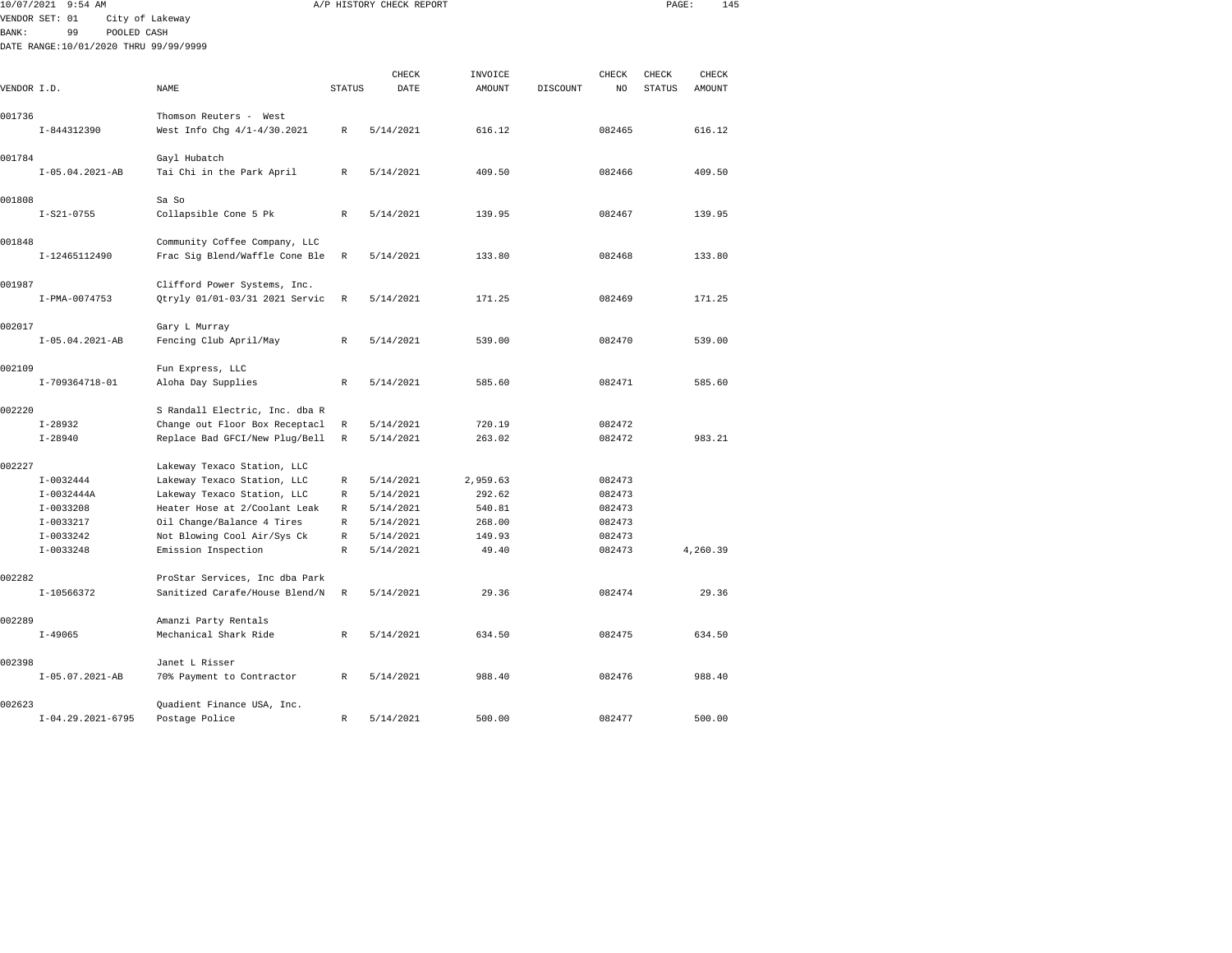| 10/07/2021   | $9:54$ AM                             |                 |                                                 |               | A/P HISTORY CHECK REPORT |               |          |        | PAGE:         | 146       |  |
|--------------|---------------------------------------|-----------------|-------------------------------------------------|---------------|--------------------------|---------------|----------|--------|---------------|-----------|--|
|              | VENDOR SET: 01                        | City of Lakeway |                                                 |               |                          |               |          |        |               |           |  |
| <b>BANK:</b> | 99                                    | POOLED CASH     |                                                 |               |                          |               |          |        |               |           |  |
|              | DATE RANGE:10/01/2020 THRU 99/99/9999 |                 |                                                 |               |                          |               |          |        |               |           |  |
|              |                                       |                 |                                                 |               |                          |               |          |        |               |           |  |
|              |                                       |                 |                                                 |               | CHECK                    | INVOICE       |          | CHECK  | CHECK         | CHECK     |  |
| VENDOR I.D.  |                                       | <b>NAME</b>     |                                                 | <b>STATUS</b> | DATE                     | <b>AMOUNT</b> | DISCOUNT | NO     | <b>STATUS</b> | AMOUNT    |  |
| 002855       |                                       |                 | Dobie Supply LLC                                |               |                          |               |          |        |               |           |  |
|              | $I - 33397$                           |                 | School Zone Sign/Stop Sign/Yie                  | R             | 5/14/2021                | 492.75        |          | 082478 |               |           |  |
|              | $I - 33433$                           |                 | 60x24 HIP Sign on Aluminum                      | $\mathbb R$   | 5/14/2021                | 526.00        |          | 082478 |               | 1,018.75  |  |
|              |                                       |                 |                                                 |               |                          |               |          |        |               |           |  |
| 002888       |                                       |                 | I.O. Inspections Inc.                           |               |                          |               |          |        |               |           |  |
|              | $I - 1500$                            |                 | April 2021 Inspections                          | $\mathbb R$   | 5/14/2021                | 6,600.00      |          | 082479 |               | 6,600.00  |  |
|              |                                       |                 |                                                 |               |                          |               |          |        |               |           |  |
| 002890       |                                       |                 | Premier LogiTech, LLC                           |               |                          |               |          |        |               |           |  |
|              | $I - 226740$                          |                 | IT Services April 2021                          | R             | 5/14/2021                | 10,941.16     |          | 082480 |               | 10,941.16 |  |
| 003073       |                                       |                 | Ozark Bottled Water dba Hill C                  |               |                          |               |          |        |               |           |  |
|              | $I - 140375$                          |                 | 5 Gal Drinking Bottles/Deposit                  | R             | 5/14/2021                | 39.99         |          | 082481 |               |           |  |
|              | $I - 140386$                          |                 | 5 Gal Drinking Water/Bottle De                  | R             | 5/14/2021                | 101.99        |          | 082481 |               | 141.98    |  |
|              |                                       |                 |                                                 |               |                          |               |          |        |               |           |  |
| 003116       |                                       |                 | Cardiac Life Products, Inc.                     |               |                          |               |          |        |               |           |  |
|              | $I - 131050$                          |                 | AED BUILDING REPLACEMENT                        | $\mathbb{R}$  | 5/14/2021                | 1,192.90      |          | 082482 |               | 1,192.90  |  |
|              |                                       |                 |                                                 |               |                          |               |          |        |               |           |  |
| 003147       |                                       |                 | Williams Scotsman, Inc.                         |               |                          |               |          |        |               |           |  |
|              | $I-8700310$                           |                 | Rent Mobile Office 4/26-05/25                   | $\mathbb{R}$  | 5/14/2021                | 2,283.61      |          | 082483 |               | 2,283.61  |  |
| 003207       |                                       |                 | Amazon Capital Services, Inc.                   |               |                          |               |          |        |               |           |  |
|              | I-1C1C-F9JV-7971                      |                 | Scissors Pack of 5                              | R             | 5/14/2021                | 135.34        |          | 082484 |               |           |  |
|              | I-1D4T-RQPW-TN9M                      |                 | Kids Terrarium Kit                              | R             | 5/14/2021                | 68.70         |          | 082484 |               |           |  |
|              | I-1NL6-DMMY-7X3J                      |                 | 48" LED Light Bar                               | R             | 5/14/2021                | 568.69        |          | 082484 |               | 772.73    |  |
|              |                                       |                 |                                                 |               |                          |               |          |        |               |           |  |
| 003251       |                                       |                 | WLE, LLC.                                       |               |                          |               |          |        |               |           |  |
|              | $I - 17406$                           |                 | Landscape Maint. April 2021                     | R             | 5/14/2021                | 13,629.86     |          | 082485 |               | 13,629.86 |  |
|              |                                       |                 |                                                 |               |                          |               |          |        |               |           |  |
| 003270       |                                       |                 | Cindy Lopez                                     |               |                          |               |          |        |               |           |  |
|              | $I-05.27.2021-TR$                     |                 | Reimb Crime Invest-Cindy Lopez                  | R             | 5/14/2021                | 202.00        |          | 082486 |               | 202.00    |  |
| 003301       |                                       |                 | Unique Prints LLC                               |               |                          |               |          |        |               |           |  |
|              | $I - 1085$                            |                 | Polos Shirts & Embroidery                       | $\mathbb R$   | 5/14/2021                | 277.90        |          | 082487 |               | 277.90    |  |
|              |                                       |                 |                                                 |               |                          |               |          |        |               |           |  |
| 003334       |                                       |                 | ChargePoint, Inc                                |               |                          |               |          |        |               |           |  |
|              | I-IN96279                             |                 | Comm Rental 3/29/21-3/29/22                     | R             | 5/14/2021                | 701.44        |          | 082488 |               | 701.44    |  |
|              |                                       |                 |                                                 |               |                          |               |          |        |               |           |  |
| 003402       |                                       |                 | Verizon Wireless - VSAT                         |               |                          |               |          |        |               |           |  |
|              |                                       |                 | I-21251926-40226773 Investigation Case 21-00546 | R             | 5/14/2021                | 50.00         |          | 082489 |               | 50.00     |  |
|              |                                       |                 |                                                 |               |                          |               |          |        |               |           |  |

I-6.05.21.07 Aloha Pool Party R 5/14/2021 200.00 082490 200.00

003436 Carole Stockton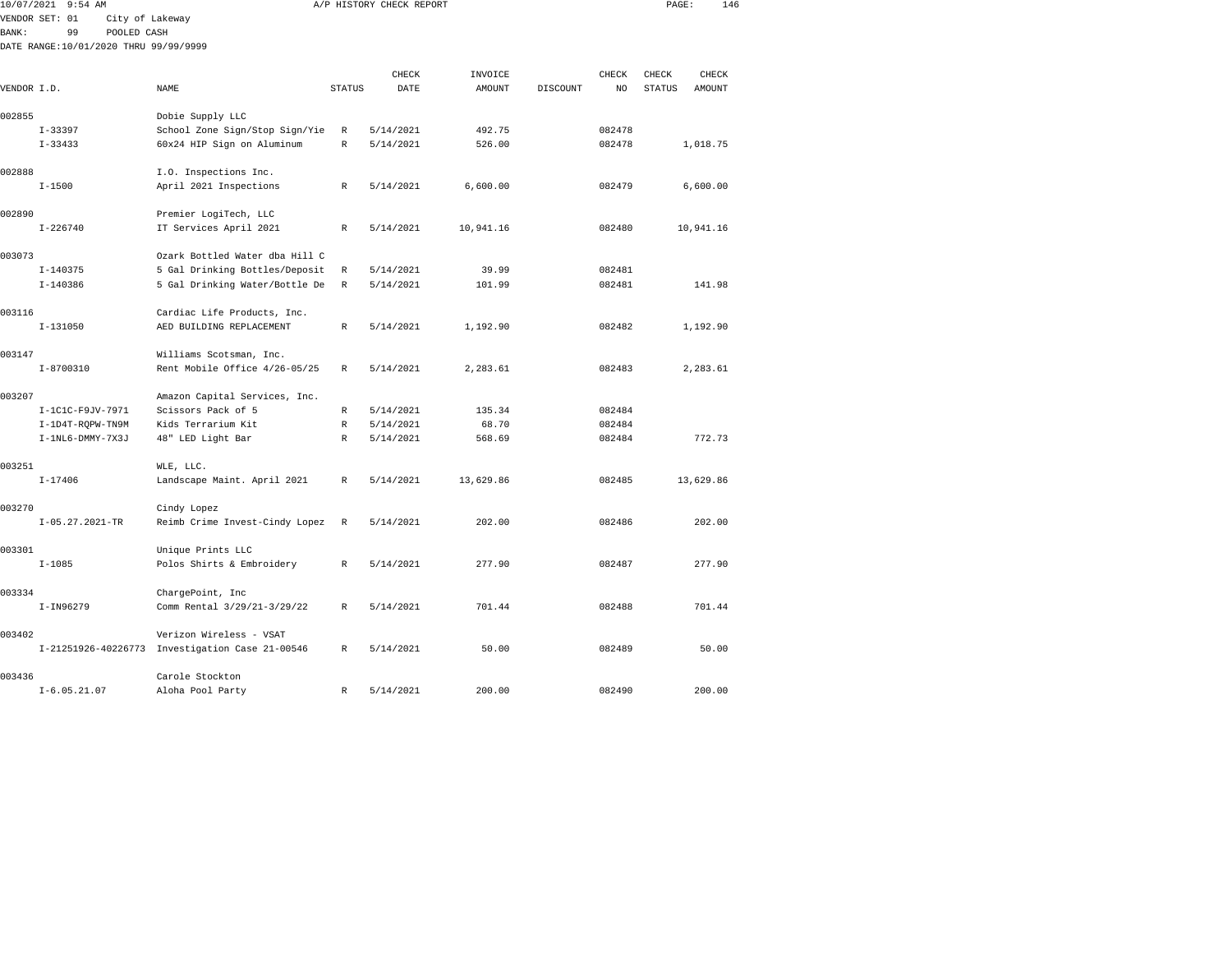|             | 10/07/2021 9:54 AM                    |                                                       |                           | A/P HISTORY CHECK REPORT |          |          |        | PAGE:         | 147           |  |
|-------------|---------------------------------------|-------------------------------------------------------|---------------------------|--------------------------|----------|----------|--------|---------------|---------------|--|
|             | VENDOR SET: 01                        | City of Lakeway                                       |                           |                          |          |          |        |               |               |  |
| BANK:       | 99<br>POOLED CASH                     |                                                       |                           |                          |          |          |        |               |               |  |
|             | DATE RANGE:10/01/2020 THRU 99/99/9999 |                                                       |                           |                          |          |          |        |               |               |  |
|             |                                       |                                                       |                           | CHECK                    | INVOICE  |          | CHECK  | CHECK         | CHECK         |  |
| VENDOR I.D. |                                       | <b>NAME</b>                                           | <b>STATUS</b>             | DATE                     | AMOUNT   | DISCOUNT | NO.    | <b>STATUS</b> | <b>AMOUNT</b> |  |
|             |                                       |                                                       |                           |                          |          |          |        |               |               |  |
| 003437      | $I-05.10.2021-AB$                     | Friends of the Park<br>Reim. Sondra Morton-Home Depot | $\mathbb R$               | 5/14/2021                | 248.12   |          | 082491 |               | 248.12        |  |
|             |                                       |                                                       |                           |                          |          |          |        |               |               |  |
| 003438      |                                       | Alex Whitman                                          |                           |                          |          |          |        |               |               |  |
|             | $I-05.07.2021-AB$                     | Charged Twice on Credit Card                          | R                         | 5/14/2021                | 80.00    |          | 082492 |               | 80.00         |  |
| 003439      |                                       | Al Malek                                              |                           |                          |          |          |        |               |               |  |
|             | $I-05.07.2021-AB$                     | Covid Refund for 2020 Pass                            | $\mathbb R$               | 5/14/2021                | 50.13    |          | 082493 |               | 50.13         |  |
|             |                                       |                                                       |                           |                          |          |          |        |               |               |  |
| 003440      |                                       | Christie Carter                                       |                           |                          |          |          |        |               |               |  |
|             | $I - 05 - 27 - 2021 - TR$             | Reimb. Crime Invest-Christie C                        | R                         | 5/14/2021                | 202.00   |          | 082494 |               | 202.00        |  |
| 003441      |                                       | ARC Document Solutions LLC                            |                           |                          |          |          |        |               |               |  |
|             | I-31TXE9005082                        | Color Copies/Lamination                               | $\mathbb{R}$              | 5/14/2021                | 628.19   |          | 082495 |               | 628.19        |  |
|             |                                       |                                                       |                           |                          |          |          |        |               |               |  |
| 003442      |                                       | The Lakeway Church                                    |                           |                          |          |          |        |               |               |  |
|             | $I - 59657$                           | Memorial Day Event May 28th                           | R                         | 5/14/2021                | 200.00   |          | 082496 |               | 200.00        |  |
| 003443      |                                       | Paul Harvey                                           |                           |                          |          |          |        |               |               |  |
|             | $I-05.03.2021-J0$                     | Moving Reimbursement                                  | $\boldsymbol{\mathrm{V}}$ | 5/14/2021                | 2,427.50 |          | 082497 |               | 2,427.50      |  |
|             |                                       |                                                       |                           |                          |          |          |        |               |               |  |
| 003443      | $M-CHECK$                             | Paul Harvey<br>VOIDED<br>Paul Harvey                  | $\boldsymbol{\mathrm{V}}$ | 5/14/2021                |          |          | 082497 |               | 2,427.50CR    |  |
|             |                                       |                                                       |                           |                          |          |          |        |               |               |  |
| 1           |                                       | KLINGLER, DARLENE                                     |                           |                          |          |          |        |               |               |  |
|             | I-000202105113988                     | KLINGLER, DARLENE:                                    | R                         | 5/14/2021                | 140.00   |          | 082498 |               | 140.00        |  |
| 1           |                                       | NIELSON, SHEILA                                       |                           |                          |          |          |        |               |               |  |
|             | I-000202105193990                     | <b>US REFUND</b>                                      | $\mathbb{R}$              | 5/20/2021                | 75.00    |          | 082499 |               | 75.00         |  |
|             |                                       |                                                       |                           |                          |          |          |        |               |               |  |
| 1           |                                       | FAIRMAN, LAURA                                        |                           |                          |          |          |        |               |               |  |
|             | I-000202105193991                     | <b>US REFUND</b>                                      | $\mathbb R$               | 5/20/2021                | 75.00    |          | 082500 |               | 75.00         |  |
| 1           |                                       | GRANT, RYAN & LAURA                                   |                           |                          |          |          |        |               |               |  |
|             | I-000202105193992                     | <b>US REFUND</b>                                      | R                         | 5/20/2021                | 75.00    |          | 082501 |               | 75.00         |  |
|             |                                       |                                                       |                           |                          |          |          |        |               |               |  |
| 1           |                                       | BHANOT, AJIT & SEEMA                                  |                           |                          |          |          |        |               |               |  |
|             | I-000202105193993                     | US REFUND                                             | $\mathbb R$               | 5/20/2021                | 75.00    |          | 082502 |               | 75.00         |  |
| 1           |                                       | SABINSKE, ANITA                                       |                           |                          |          |          |        |               |               |  |
|             | I-000202105193994                     | US REFUND                                             | R                         | 5/20/2021                | 75.00    |          | 082503 |               | 75.00         |  |
|             |                                       |                                                       |                           |                          |          |          |        |               |               |  |
| 1           | I-000202105193995                     | HESS, ZACHARY<br>US REFUND                            | R                         | 5/20/2021                | 75.00    |          | 082504 |               | 75.00         |  |
|             |                                       |                                                       |                           |                          |          |          |        |               |               |  |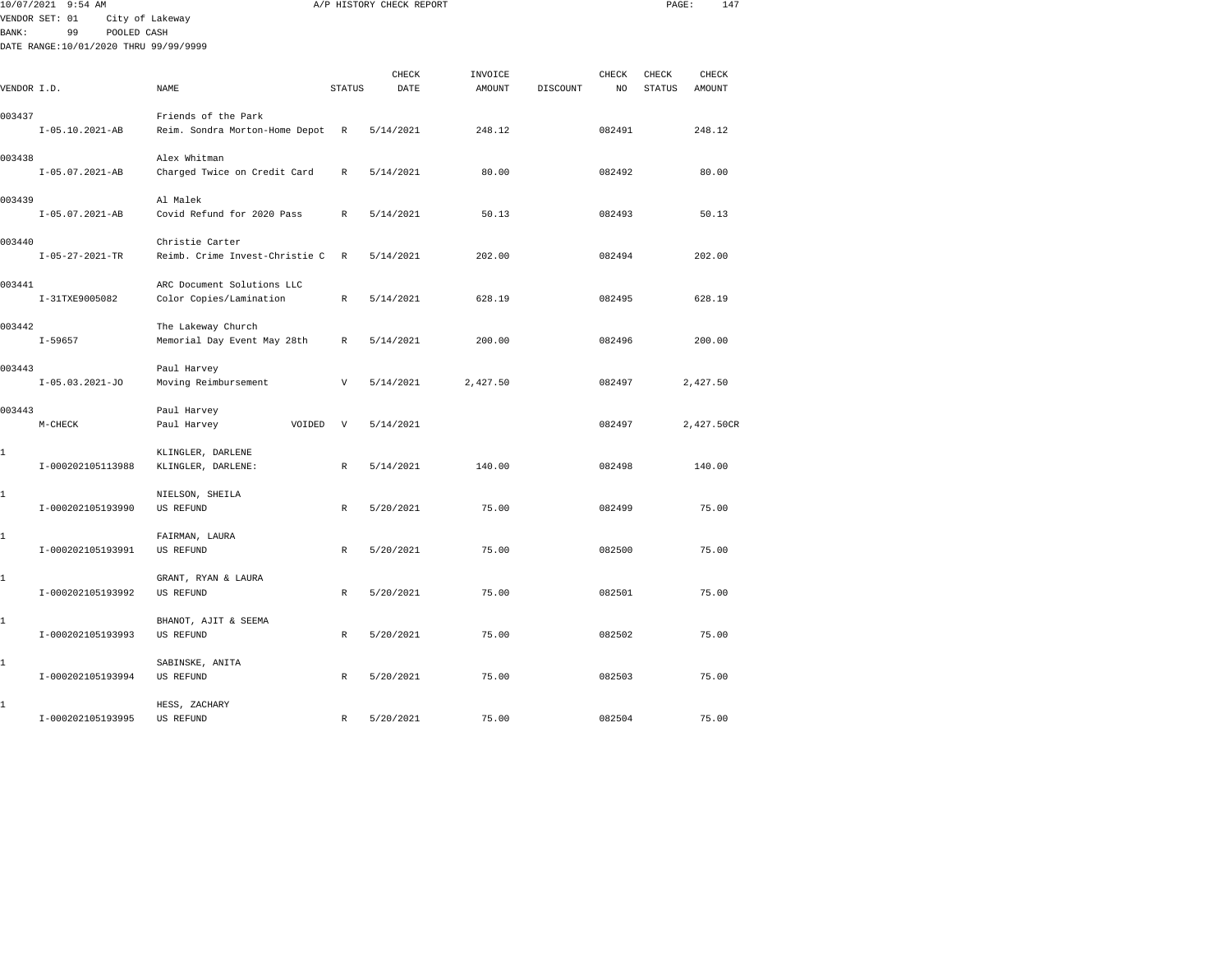| 10/07/2021 9:54 AM                                                                           |                                   |              | A/P HISTORY CHECK REPORT |                   |          |             | PAGE:           | 148             |
|----------------------------------------------------------------------------------------------|-----------------------------------|--------------|--------------------------|-------------------|----------|-------------|-----------------|-----------------|
| VENDOR SET: 01<br>99<br><b>BANK:</b><br>POOLED CASH<br>DATE RANGE:10/01/2020 THRU 99/99/9999 | City of Lakeway                   |              |                          |                   |          |             |                 |                 |
| VENDOR I.D.                                                                                  | NAME                              | STATUS       | CHECK<br>DATE            | INVOICE<br>AMOUNT | DISCOUNT | CHECK<br>NO | CHECK<br>STATUS | CHECK<br>AMOUNT |
| 1<br>I-000202105193996                                                                       | CISSEL, ANN H.<br>US REFUND       | $\mathbb R$  | 5/20/2021                | 44.28             |          | 082505      |                 | 44.28           |
| 1<br>I-000202105193997                                                                       | CONE, VANCE<br>US REFUND          | R            | 5/20/2021                | 44.28             |          | 082506      |                 | 44.28           |
| 1<br>I-000202105193998                                                                       | GROSSMAN, NICHOLAS<br>US REFUND   | $\mathbb R$  | 5/20/2021                | 52.86             |          | 082507      |                 | 52.86           |
| 1<br>I-000202105193999                                                                       | WALKER, PEYTON<br>US REFUND       | $\mathbb R$  | 5/20/2021                | 75.00             |          | 082508      |                 | 75.00           |
| 1<br>I-000202105194000                                                                       | DEHENNIS, ANDREW<br>US REFUND     | $\mathbb R$  | 5/20/2021                | 44.28             |          | 082509      |                 | 44.28           |
| 1<br>I-000202105194001                                                                       | HENDERSON, JAY<br>US REFUND       | R            | 5/20/2021                | 22.14             |          | 082510      |                 | 22.14           |
| 1<br>I-000202105194002                                                                       | JENNINGS, RANDALL<br>US REFUND    | $\,$ R       | 5/20/2021                | 22.14             |          | 082511      |                 | 22.14           |
| 1<br>I-000202105194003                                                                       | GREENE, DIANNE<br>US REFUND       | R            | 5/20/2021                | 33.58             |          | 082512      |                 | 33.58           |
| 1<br>I-000202105194004                                                                       | HAGLER, SARAH & BLAK<br>US REFUND | R            | 5/20/2021                | 22.14             |          | 082513      |                 | 22.14           |
| 1<br>I-000202105194005                                                                       | GRUHALA, JENNA & ERI<br>US REFUND | R            | 5/20/2021                | 75.00             |          | 082514      |                 | 75.00           |
| 1<br>I-000202105194006                                                                       | BECHLER, MICHAEL/MAR<br>US REFUND | $\mathbb{R}$ | 5/20/2021                | 22.14             |          | 082515      |                 | 22.14           |
| 1<br>I-000202105194007                                                                       | MOTHERSHEAD, ELIZABE<br>US REFUND | R            | 5/20/2021                | 22.14             |          | 082516      |                 | 22.14           |
| 1<br>I-000202105194008                                                                       | HANTGIN, NATE/CHRIST<br>US REFUND | $\mathbb{R}$ | 5/20/2021                | 22.14             |          | 082517      |                 | 22.14           |
| 1<br>I-000202105194009                                                                       | WILSON, THOMAS J.<br>US REFUND    | R            | 5/20/2021                | 44.28             |          | 082518      |                 | 44.28           |
| 1                                                                                            | SHIKORSKEY, GLORIA L              |              |                          |                   |          |             |                 |                 |

I-000202105194010 US REFUND R 5/20/2021 22.14 082519 22.14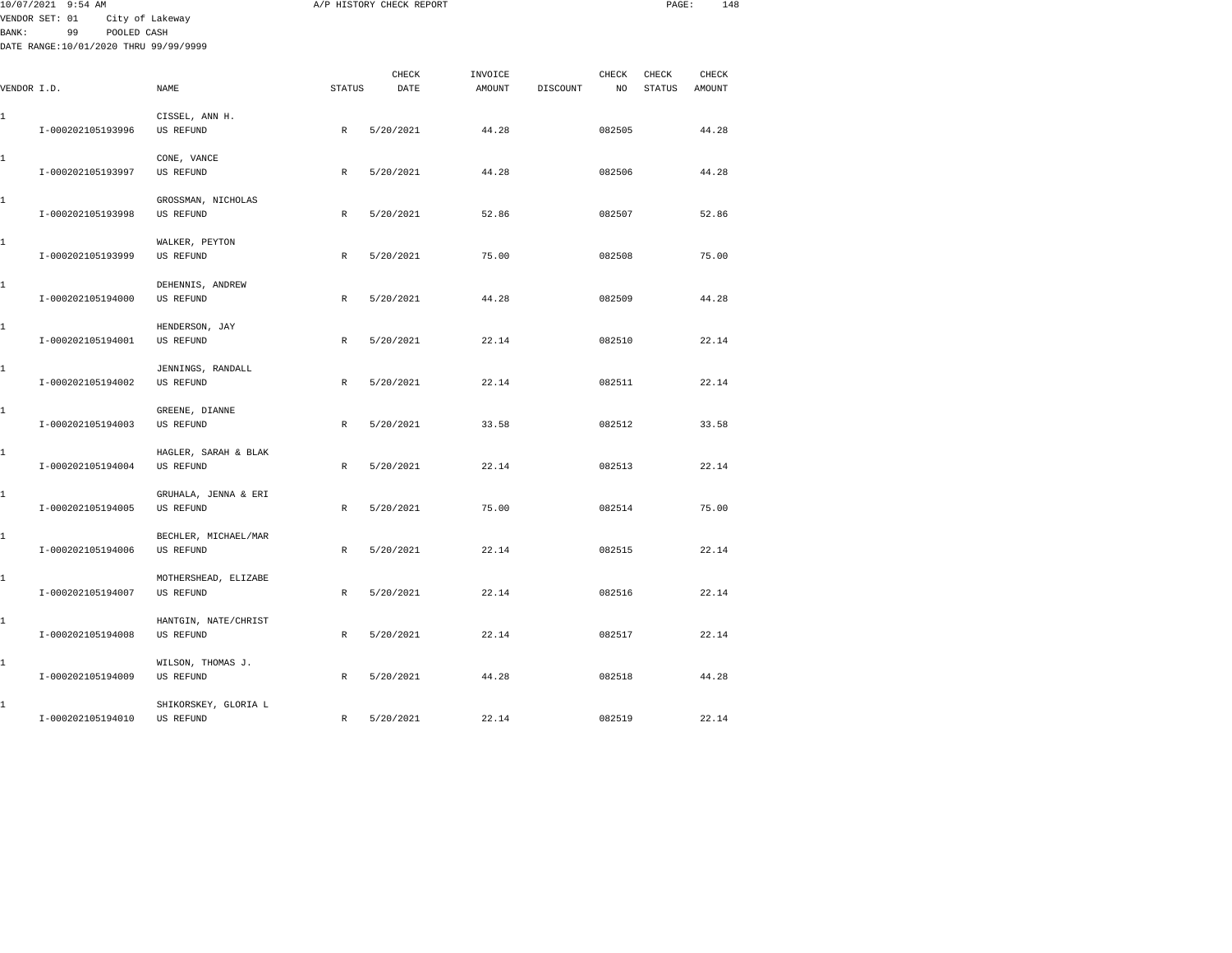|              | 10/07/2021 9:54 AM                    |                                |               | A/P HISTORY CHECK REPORT |          |          |        | PAGE:         | 149      |  |
|--------------|---------------------------------------|--------------------------------|---------------|--------------------------|----------|----------|--------|---------------|----------|--|
|              | VENDOR SET: 01                        | City of Lakeway                |               |                          |          |          |        |               |          |  |
| <b>BANK:</b> | 99<br>POOLED CASH                     |                                |               |                          |          |          |        |               |          |  |
|              | DATE RANGE:10/01/2020 THRU 99/99/9999 |                                |               |                          |          |          |        |               |          |  |
|              |                                       |                                |               |                          |          |          |        |               |          |  |
|              |                                       |                                |               | CHECK                    | INVOICE  |          | CHECK  | CHECK         | CHECK    |  |
| VENDOR I.D.  |                                       | NAME                           | <b>STATUS</b> | DATE                     | AMOUNT   | DISCOUNT | NO     | <b>STATUS</b> | AMOUNT   |  |
| 1            |                                       | CRUMM, MICHAEL                 |               |                          |          |          |        |               |          |  |
|              | I-000202105194011                     | US REFUND                      | R             | 5/20/2021                | 44.28    |          | 082520 |               | 44.28    |  |
|              |                                       |                                |               |                          |          |          |        |               |          |  |
| 1            |                                       | SNYDER, WILLIAM                |               |                          |          |          |        |               |          |  |
|              | I-000202105194012                     | US REFUND                      | R             | 5/20/2021                | 44.28    |          | 082521 |               | 44.28    |  |
|              |                                       |                                |               |                          |          |          |        |               |          |  |
| 1            |                                       | CLARK, BELINDA B               |               |                          |          |          |        |               |          |  |
|              | I-000202105194013                     | BP REFUND                      | R             | 5/20/2021                | 150.00   |          | 082522 |               | 150.00   |  |
|              |                                       |                                |               |                          |          |          |        |               |          |  |
| 000180       |                                       | City of Austin-Austin Energy   |               |                          |          |          |        |               |          |  |
|              | I-113667501219                        | 1941 Lohmans Crossing          | R             | 5/20/2021                | 3,928.70 |          | 082523 |               |          |  |
|              | I-343504258689                        | 1602 1/2 N FM 620              | R             | 5/20/2021                | 39.21    |          | 082523 |               |          |  |
|              | I-447777548585                        | 2101 1/2 Lakeway Blvd          | R             | 5/20/2021                | 39.21    |          | 082523 |               |          |  |
|              | I-451881921896                        | 2321 1/2 Lohmans Crossing      | R             | 5/20/2021                | 26.82    |          | 082523 |               |          |  |
|              | I-477913504476                        | 1940 1/2 Lohmans Crossing      | R             | 5/20/2021                | 58.13    |          | 082523 |               |          |  |
|              | I-584511957416                        | 3309 S FM 620 Rd               | $\mathbb R$   | 5/20/2021                | 24.80    |          | 082523 |               | 4,116.87 |  |
| 000241       |                                       | DES Financial Services, Inc.   |               |                          |          |          |        |               |          |  |
|              | $I - 225768 - 00$                     | Steve Adams Business Cards     | R             | 5/20/2021                | 29.31    |          | 082524 |               |          |  |
|              | $I - 225769 - 00$                     | Scott Seiber Business Cards    | R             | 5/20/2021                | 29.31    |          | 082524 |               |          |  |
|              | $I - 225785 - 00$                     | Business Cards for Alex Damgaa | R             | 5/20/2021                | 40.24    |          | 082524 |               |          |  |
|              | $I - 225786 - 00$                     | Business Cards for Kyle Honner | R             | 5/20/2021                | 40.24    |          | 082524 |               |          |  |
|              | $I - 225787 - 00$                     | Business Cards for Rachel Yosh | R             | 5/20/2021                | 40.24    |          | 082524 |               |          |  |
|              | $I - 225788 - 00$                     | Business Cards for Erin Carr   | R             | 5/20/2021                | 40.24    |          | 082524 |               |          |  |
|              | $I - 225790 - 00$                     | Business Cards for Lee McBrien | R             | 5/20/2021                | 40.24    |          | 082524 |               | 259.82   |  |
|              |                                       |                                |               |                          |          |          |        |               |          |  |
| 000282       |                                       | GT Distributors, Inc.          |               |                          |          |          |        |               |          |  |
|              | I-INV0840867                          | Armorskin Vest/Nametape/Pant   | R             | 5/20/2021                | 234.39   |          | 082525 |               |          |  |
|              | I-INV0840892                          | Armorskin Vest/Nametape/Embrod | R             | 5/20/2021                | 144.48   |          | 082525 |               |          |  |
|              | I-INV0840900                          | Cargo Pant/Hem Inseam          | R             | 5/20/2021                | 10.99    |          | 082525 |               |          |  |
|              | I-INV0841008                          | Concealable Carrier            | R             | 5/20/2021                | 85.00    |          | 082525 |               |          |  |
|              | I-INV0841109                          | Armorskin Vest/Sew Badge/Shirt | R             | 5/20/2021                | 99.98    |          | 082525 |               | 574.84   |  |
|              |                                       |                                |               |                          |          |          |        |               |          |  |
| 000296       |                                       | Grainger, Inc                  |               |                          |          |          |        |               |          |  |
|              | I-9886867549                          | Outdoor Survival Kit @2        | R             | 5/20/2021                | 41.32    |          | 082526 |               | 41.32    |  |
| 000341       |                                       | WC of Texas                    |               |                          |          |          |        |               |          |  |
|              | I-11141438                            | Trash Service April 2021       | $\mathbb R$   | 5/20/2021                | 2,315.00 |          | 082527 |               | 2,315.00 |  |
|              |                                       |                                |               |                          |          |          |        |               |          |  |
| 000342       |                                       | GE Capital Information Technol |               |                          |          |          |        |               |          |  |
|              | I-104943674                           | Rent for Copiers 4/30-5/29.202 | R             | 5/20/2021                | 2,621.99 |          | 082528 |               | 2,621.99 |  |
|              |                                       |                                |               |                          |          |          |        |               |          |  |
| 000369       |                                       | Adolph Kiefer & Assocaites, LL |               |                          |          |          |        |               |          |  |
|              | I-INV001056751                        | Short Sleeve Tees Med/Lq       | R             | 5/20/2021                | 248.50   |          | 082529 |               | 248.50   |  |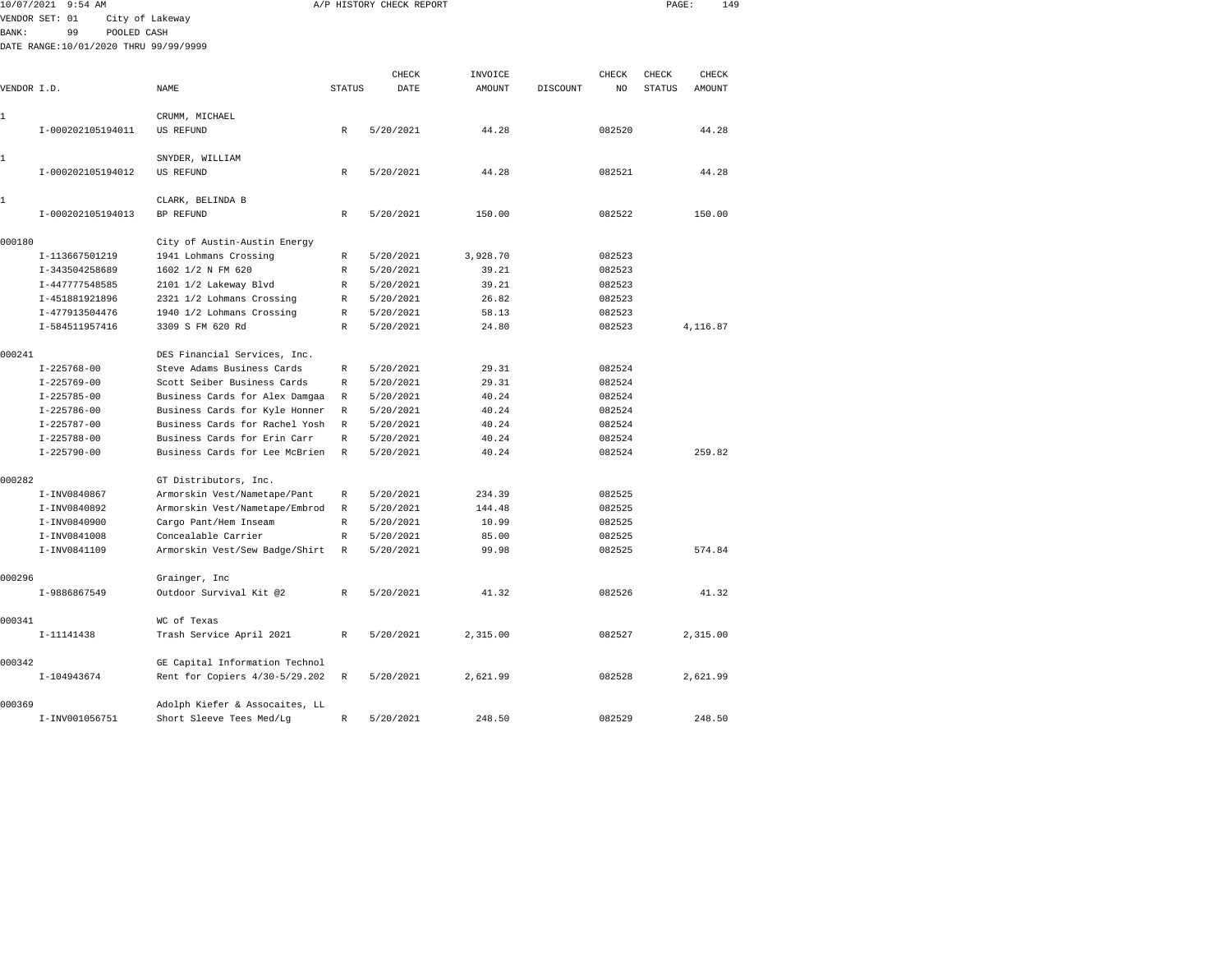| 10/07/2021   | $9:54$ AM                             |                                |               | A/P HISTORY CHECK REPORT |               |                 | 150<br>PAGE:            |  |
|--------------|---------------------------------------|--------------------------------|---------------|--------------------------|---------------|-----------------|-------------------------|--|
|              | VENDOR SET: 01<br>City of Lakeway     |                                |               |                          |               |                 |                         |  |
| <b>BANK:</b> | 99<br>POOLED CASH                     |                                |               |                          |               |                 |                         |  |
|              | DATE RANGE:10/01/2020 THRU 99/99/9999 |                                |               |                          |               |                 |                         |  |
|              |                                       |                                |               |                          |               |                 |                         |  |
|              |                                       |                                |               | CHECK                    | INVOICE       | CHECK           | CHECK<br>CHECK          |  |
| VENDOR I.D.  |                                       | <b>NAME</b>                    | <b>STATUS</b> | DATE                     | <b>AMOUNT</b> | DISCOUNT<br>NO. | <b>STATUS</b><br>AMOUNT |  |
| 000413       |                                       | McCoy Corporation              |               |                          |               |                 |                         |  |
|              | $I - 7456211$                         | Concrete Mix/Mortar Mix        | R             | 5/20/2021                | 26.30         | 082530          | 26.30                   |  |
| 000438       |                                       | Office Depot, Inc.             |               |                          |               |                 |                         |  |
|              | C-171349790001                        | Misc CR Org Inv166633658001    | R             | 5/20/2021                | 9.99CR        | 082531          |                         |  |
|              | I-166057852001-2                      | Fastnr/Ink Cartridge Combo     | R             | 5/20/2021                | 153.74        | 082531          |                         |  |
|              | I-170748945001-2                      | Toilet Tissue/Paper Towels/Soa | $\mathbb R$   | 5/20/2021                | 100.96        | 082531          |                         |  |
|              | I-171670527001                        | Nitrile Gloves Lq              | $\mathbb{R}$  | 5/20/2021                | 219.90        | 082531          |                         |  |
|              | I-171861500001-2                      | Mr Clean Cleaner/Toilet Tissue | R             | 5/20/2021                | 107.47        | 082531          |                         |  |
|              | I-171862050001-2                      | Emotion Roll 10x800            | $\mathbb{R}$  | 5/20/2021                | 47.65         | 082531          | 619.73                  |  |
| 000585       |                                       | Spectrum Business dba Time War |               |                          |               |                 |                         |  |
|              | I-0013872050821                       | Spectrum 5/8-6/7.2021          | $\mathbb{R}$  | 5/20/2021                | 189.23        | 082532          |                         |  |
|              | I-0013880050821                       | Spectrum 5/8-6/7.2021          | R             | 5/20/2021                | 410.07        | 082532          |                         |  |
|              | I-0069304050821                       | Spectrum 5/8-6/07.2021         | R             | 5/20/2021                | 150.78        | 082532          |                         |  |
|              | I-0273500050621                       | Spectrum 5/6-6/5.2021          | $\mathbb{R}$  | 5/20/2021                | 1,138.12      | 082532          | 1,888.20                |  |
|              |                                       |                                |               |                          |               |                 |                         |  |
| 000688       |                                       | Webberville Propane, Inc       |               |                          |               |                 |                         |  |
|              | $I - 758235$                          | March Propane Swim Center      | R             | 5/20/2021                | 700.18        | 082533          |                         |  |
|              | $I - 759910$                          | April Propane Swim Center      | $\mathbb{R}$  | 5/20/2021                | 700.00        | 082533          | 1,400.18                |  |
|              |                                       |                                |               |                          |               |                 |                         |  |
| 000702       |                                       | Quill Corporation              |               |                          |               |                 |                         |  |
|              | I-16498362                            | Quill Corporation              | $\mathbb R$   | 5/20/2021                | 81.88         | 082534          |                         |  |
|              | I-16519423                            | White Gel Pen 2Pk              | R             | 5/20/2021                | 8.75          | 082534          |                         |  |
|              | I-16594716                            | Quill Corporation              | $\mathbb R$   | 5/20/2021                | 187.44        | 082534          |                         |  |
|              | I-16598609                            | Energel Pen Refill             | R             | 5/20/2021                | 7.62          | 082534          | 285.69                  |  |
| 000880       |                                       | Card Service Center            |               |                          |               |                 |                         |  |
|              | $I-05.11.2021-3010$                   | Card Service Center            | $\mathbb{R}$  | 5/20/2021                | 784.85        | 082535          | 784.85                  |  |
| 000880       |                                       | Card Service Center            |               |                          |               |                 |                         |  |
|              | I-05.11.2021-3275                     | Card Service Center            | R             | 5/20/2021                | 1,517.36      | 082536          | 1,517.36                |  |
| 000971       |                                       | Andrea Greig                   |               |                          |               |                 |                         |  |
|              | $I-05.03.2021-TR$                     | Reimb. Animal Protection Suppl | $\mathbb R$   | 5/20/2021                | 52.49         | 082537          | 52.49                   |  |
|              |                                       |                                |               |                          |               |                 |                         |  |
| 001073       |                                       | AT&T - 8605                    |               |                          |               |                 |                         |  |
|              | I-05.09.2021-8605                     | Phone 5/10-6/09.2021           | R             | 5/20/2021                | 69.14         | 082538          | 69.14                   |  |
| 001589       |                                       | Cintas Corp No.2 dba Cintas Fi |               |                          |               |                 |                         |  |
|              | I-5060858617                          | Liquid Bandage/Cough Med/Aller | R             | 5/20/2021                | 197.27        | 082539          | 197.27                  |  |
|              |                                       |                                |               |                          |               |                 |                         |  |

I-844305850 Charges 4/1-4/30.2021 R 5/20/2021 417.31 082540 417.31

001736 Thomson Reuters - West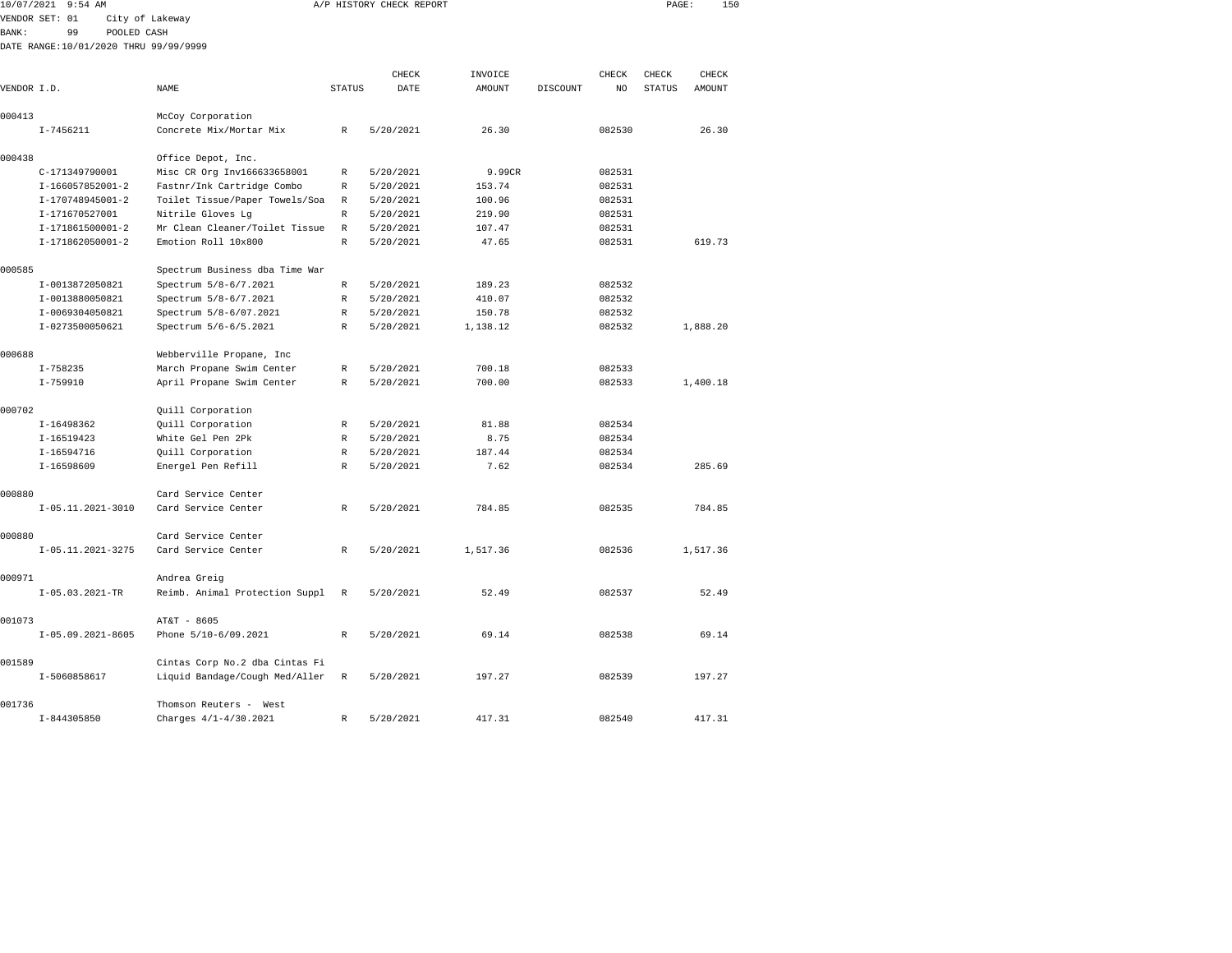| 10/07/2021  | $9:54$ AM                              |                                               |               | A/P HISTORY CHECK REPORT |          |          |        | PAGE:         | 151      |  |
|-------------|----------------------------------------|-----------------------------------------------|---------------|--------------------------|----------|----------|--------|---------------|----------|--|
|             | VENDOR SET: 01<br>City of Lakeway      |                                               |               |                          |          |          |        |               |          |  |
| BANK:       | 99<br>POOLED CASH                      |                                               |               |                          |          |          |        |               |          |  |
|             | DATE RANGE:10/01/2020 THRU 99/99/9999  |                                               |               |                          |          |          |        |               |          |  |
|             |                                        |                                               |               |                          |          |          |        |               |          |  |
|             |                                        |                                               |               | CHECK                    | INVOICE  |          | CHECK  | CHECK         | CHECK    |  |
| VENDOR I.D. |                                        | NAME                                          | <b>STATUS</b> | DATE                     | AMOUNT   | DISCOUNT | NO     | <b>STATUS</b> | AMOUNT   |  |
|             |                                        |                                               |               |                          |          |          |        |               |          |  |
| 001825      |                                        | Kenfield Golf Cars                            |               |                          |          |          |        |               |          |  |
|             | $I-143669$                             | <b>GOLF CARTS</b>                             | R             | 5/20/2021                | 1,170.00 |          | 082541 |               | 1,170.00 |  |
|             |                                        |                                               |               |                          |          |          |        |               |          |  |
| 001847      |                                        | Sam's Club Business Member                    |               |                          |          |          |        |               |          |  |
|             | $I-05.28.2021-6447$                    | Sam's Club Business Member                    | R             | 5/20/2021                | 128.57   |          | 082542 |               | 128.57   |  |
|             |                                        |                                               |               |                          |          |          |        |               |          |  |
| 001940      |                                        | AT&T - 9533                                   |               |                          |          |          |        |               |          |  |
|             | $I-05.03.2021-9533$                    | 3/17/21-04/16/2021 Charges                    | R             | 5/20/2021                | 81.24    |          | 082543 |               | 81.24    |  |
|             |                                        |                                               |               |                          |          |          |        |               |          |  |
| 001987      |                                        | Clifford Power Systems, Inc.                  |               |                          |          |          |        |               |          |  |
|             | I-PMA-013825                           | Planned Maint Agmt-6/1-9/30                   | R             | 5/20/2021                | 1,136.70 |          | 082544 |               | 1,136.70 |  |
|             |                                        |                                               |               |                          |          |          |        |               |          |  |
| 002206      |                                        | United Rentals (North America)                |               |                          |          |          |        |               |          |  |
|             | I-193771853-001                        | Planer Concrete 8" HP Gas                     | R             | 5/20/2021                | 234.38   |          | 082545 |               | 234.38   |  |
|             |                                        |                                               |               |                          |          |          |        |               |          |  |
| 002227      |                                        | Lakeway Texaco Station, LLC                   |               |                          |          |          |        |               |          |  |
|             | $I-0033318$                            | Brake Check/Brake Repair/Pads                 | R             | 5/20/2021                | 500.00   |          | 082546 |               | 500.00   |  |
|             |                                        |                                               |               |                          |          |          |        |               |          |  |
| 002278      |                                        | Austin American-Statesman                     |               |                          |          |          |        |               |          |  |
|             | I-I00627139-02242021 Public Hearing Ad |                                               | R             | 5/20/2021                | 287.39   |          | 082547 |               |          |  |
|             |                                        | I-I00627140-02242021 Public Hearing Notice Ad | R             | 5/20/2021                | 297.30   |          | 082547 |               |          |  |
|             | I-I00627451-02262021 Public Hearing Ad |                                               | R             | 5/20/2021                | 334.88   |          | 082547 |               |          |  |
|             | I-I00627455-02262021 Public Hearing Ad |                                               | $\mathbb{R}$  | 5/20/2021                | 347.76   |          | 082547 |               |          |  |
|             | I-I00631273-03182021 Public Hearing Ad |                                               | R             | 5/20/2021                | 297.30   |          | 082547 |               |          |  |
|             | I-I00631275-03182021 Public Hearing Ad |                                               | R             | 5/20/2021                | 277.48   |          | 082547 |               |          |  |
|             | I-I00631277-03182021 Public Hearing Ad |                                               | R             | 5/20/2021                | 297.30   |          | 082547 |               |          |  |
|             | I-I00637634-04232021 Public Hearing Ad |                                               | R             | 5/20/2021                | 322.00   |          | 082547 |               | 2,461.41 |  |
|             |                                        |                                               |               |                          |          |          |        |               |          |  |
| 002583      |                                        | Verizon Connect NWF INC.                      |               |                          |          |          |        |               |          |  |
|             | I-0SV000002435098                      | 19 Devices-Phone April                        | R             | 5/20/2021                | 337.61   |          | 082548 |               | 337.61   |  |
|             |                                        |                                               |               |                          |          |          |        |               |          |  |
| 002629      |                                        | Ewald Kubota, Inc.                            |               |                          |          |          |        |               |          |  |
|             | $I-3522437$                            | Shaft/Washer/Nut/Roller/Collar                | $\,$ R        | 5/20/2021                | 612.64   |          | 082549 |               | 612.64   |  |
|             |                                        |                                               |               |                          |          |          |        |               |          |  |
| 002729      |                                        | 3SI Security Systems, Inc                     |               |                          |          |          |        |               |          |  |
|             | I-INV895441                            | GPS Bait Devices                              | $\mathbb R$   | 5/20/2021                | 342.00   |          | 082550 |               | 342.00   |  |
|             |                                        |                                               |               |                          |          |          |        |               |          |  |
| 002752      |                                        | PRH VIII, LLC dba CubeSmart Ma                |               |                          |          |          |        |               |          |  |
|             | $I-156293$                             | Rent Unit 163 June 2021                       | R             | 5/20/2021                | 376.00   |          | 082551 |               | 376.00   |  |
|             |                                        |                                               |               |                          |          |          |        |               |          |  |
| 002768      |                                        | Tramco Corp DBA Neighborhood P                |               |                          |          |          |        |               |          |  |
|             | $I-16633$                              | Run Cable in Shower/Adjust                    | R             | 5/20/2021                | 254.00   |          | 082552 |               | 254.00   |  |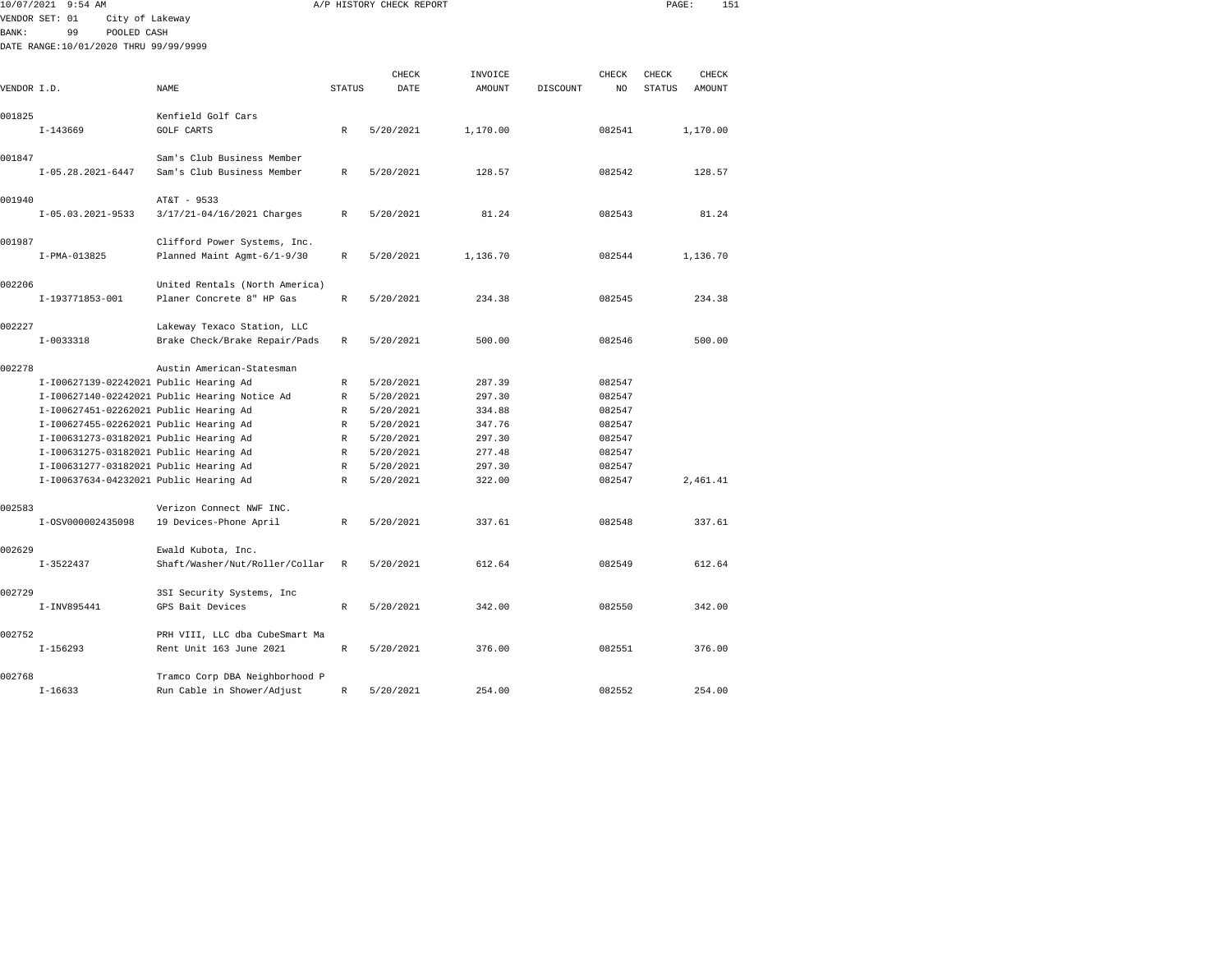| 10/07/2021  | $9:54$ AM                             |                                |               | A/P HISTORY CHECK REPORT |          |          |                | PAGE:         |               | 152 |
|-------------|---------------------------------------|--------------------------------|---------------|--------------------------|----------|----------|----------------|---------------|---------------|-----|
|             | VENDOR SET: 01                        | City of Lakeway                |               |                          |          |          |                |               |               |     |
| BANK:       | 99<br>POOLED CASH                     |                                |               |                          |          |          |                |               |               |     |
|             | DATE RANGE:10/01/2020 THRU 99/99/9999 |                                |               |                          |          |          |                |               |               |     |
|             |                                       |                                |               |                          |          |          |                |               |               |     |
|             |                                       |                                |               | CHECK                    | INVOICE  |          | CHECK          | CHECK         | CHECK         |     |
| VENDOR I.D. |                                       | <b>NAME</b>                    | <b>STATUS</b> | DATE                     | AMOUNT   | DISCOUNT | N <sub>O</sub> | <b>STATUS</b> | <b>AMOUNT</b> |     |
|             |                                       |                                |               |                          |          |          |                |               |               |     |
| 003035      |                                       | Progressive Commercial Aquatic |               |                          |          |          |                |               |               |     |
|             | $I-IA5594$                            | Accu Tabl Hypo Tablet Chemical | R             | 5/20/2021                | 3,191.00 |          | 082553         |               | 3,191.00      |     |
|             |                                       |                                |               |                          |          |          |                |               |               |     |
| 003149      |                                       | Monika Orr                     |               |                          |          |          |                |               |               |     |
|             | $I-05.18.2021-AB$                     | Chair Yoga April 2021          | R             | 5/20/2021                | 207.90   |          | 082554         |               | 207.90        |     |
|             |                                       |                                |               |                          |          |          |                |               |               |     |
| 003189      |                                       | Texas Law Enforcement Analyst  |               |                          |          |          |                |               |               |     |
|             | $I - 00138$                           | Member Renewal Thru 6/1/2022   | $\mathbb{R}$  | 5/20/2021                | 25.00    |          | 082555         |               | 25.00         |     |
|             |                                       |                                |               |                          |          |          |                |               |               |     |
| 003207      |                                       | Amazon Capital Services, Inc.  |               |                          |          |          |                |               |               |     |
|             | $I-13NY-Q3K7-D1KG$                    | Commercial Ice Machine Stainle | R             | 5/20/2021                | 859.99   |          | 082556         |               |               |     |
|             | $I-14VM-15-61354$                     | Portrait Backdrop for Photo    | R             | 5/20/2021                | 118.77   |          | 082556         |               |               |     |
|             | $I-19X6-F3XG-RHX1$                    | Car Jump Starter 18000mAh      | $\mathbb{R}$  | 5/20/2021                | 111.92   |          | 082556         |               |               |     |
|             | $I-1R7O-6FPG-FHT7$                    | 3 Pk Filters for Lift Away-Vac | $\mathbb{R}$  | 5/20/2021                | 35.16    |          | 082556         |               |               |     |
|             | I-1T7X-J414-YTXC                      | 48 Pcs Slap Bracelet Party Fav | R             | 5/20/2021                | 43.96    |          | 082556         |               | 1,169.80      |     |
|             |                                       |                                |               |                          |          |          |                |               |               |     |
| 003353      |                                       | Home Depot USA, Inc.           |               |                          |          |          |                |               |               |     |
|             | $C-612020651$                         | Credit 3" Maxblue Tablets      | R             | 5/20/2021                | 89.98CR  |          | 082557         |               |               |     |
|             | I-611541319                           | Home Depot USA, Inc.           | R             | 5/20/2021                | 253.63   |          | 082557         |               |               |     |
|             | I-612020529                           | Home Depot USA, Inc.           | R             | 5/20/2021                | 93.96    |          | 082557         |               |               |     |
|             | $I-612020644$                         | Maxblue 3" Tablet              | R             | 5/20/2021                | 79.98    |          | 082557         |               |               |     |
|             | $I-612601054$                         | #3 Course Steel Wool 12Pk      | R             | 5/20/2021                | 21.35    |          | 082557         |               |               |     |
|             | I-613330745                           | Live Plants/Picotee/Lobelia/Ga | R             | 5/20/2021                | 72.20    |          | 082557         |               |               |     |
|             | I-613349562                           | Adhesive/Composite Caulk/Brush | R             | 5/20/2021                | 277.77   |          | 082557         |               |               |     |
|             | $I - 614355345$                       | Home Depot USA                 | R             | 5/20/2021                | 277.82   |          | 082557         |               | 986.73        |     |
|             |                                       |                                |               |                          |          |          |                |               |               |     |
| 003354      |                                       | Jeffrey A. Arbeit              |               |                          |          |          |                |               |               |     |
|             | I-05.17.2021-AB                       | Tai Chi/Yog Mar-Apr 2021       | R             | 5/20/2021                | 1,298.50 |          | 082558         |               | 1,298.50      |     |
|             |                                       |                                |               |                          |          |          |                |               |               |     |
| 003392      |                                       | Zero9 Solutions LTD            |               |                          |          |          |                |               |               |     |
|             | $I - 2524$                            | Glock Case/Streamlight/Cuff Ca | R             | 5/20/2021                | 440.00   |          | 082559         |               | 440.00        |     |
|             |                                       |                                |               |                          |          |          |                |               |               |     |
| 003434      |                                       | Rarestep, Inc                  |               |                          |          |          |                |               |               |     |
|             | $I-INV-3218$                          | Rarestep, Inc                  | $\mathbb{R}$  | 5/20/2021                | 3,639.00 |          | 082560         |               | 3,639.00      |     |
|             |                                       |                                |               |                          |          |          |                |               |               |     |
| 003444      |                                       | Jack Henry & Associates Inc    |               |                          |          |          |                |               |               |     |
|             | $I-3647278$                           | Annaul Software Maintenance Ap | R             | 5/20/2021                | 3,573.00 |          | 082561         |               | 3,573.00      |     |
|             |                                       |                                |               |                          |          |          |                |               |               |     |
| 003445      |                                       | Joey Gardiner                  |               |                          |          |          |                |               |               |     |
|             | I-05.19.2021-EC                       | Tuition Reimb Fall 20-Spring21 | $\, {\bf R}$  | 5/20/2021                | 1,000.00 |          | 082562         |               | 1,000.00      |     |
|             |                                       |                                |               |                          |          |          |                |               |               |     |
| 002220      |                                       | S Randall Electric. Inc. dba R |               |                          |          |          |                |               |               |     |

I-28978 LIGHT FIXTURE R 5/20/2021 1,425.00 082563 1,425.00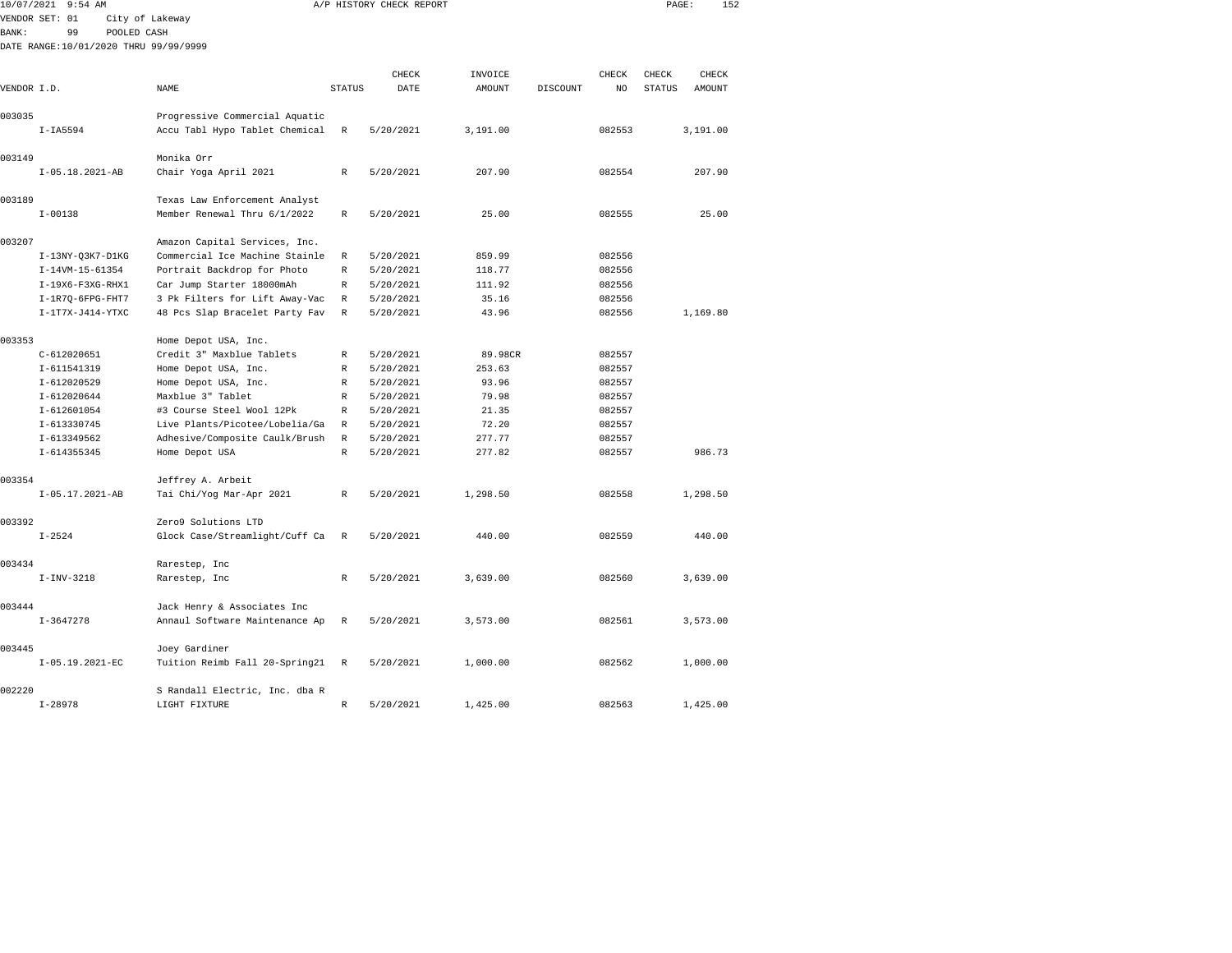| 10/07/2021   | $9:54$ AM                             |                                                                  |               | A/P HISTORY CHECK REPORT |                |          |                  | PAGE:         | 153       |  |
|--------------|---------------------------------------|------------------------------------------------------------------|---------------|--------------------------|----------------|----------|------------------|---------------|-----------|--|
|              | VENDOR SET: 01<br>City of Lakeway     |                                                                  |               |                          |                |          |                  |               |           |  |
| <b>BANK:</b> | 99<br>POOLED CASH                     |                                                                  |               |                          |                |          |                  |               |           |  |
|              | DATE RANGE:10/01/2020 THRU 99/99/9999 |                                                                  |               |                          |                |          |                  |               |           |  |
|              |                                       |                                                                  |               |                          |                |          |                  |               |           |  |
|              |                                       |                                                                  |               | CHECK                    | INVOICE        |          | CHECK            | CHECK         | CHECK     |  |
| VENDOR I.D.  |                                       | NAME                                                             | <b>STATUS</b> | DATE                     | AMOUNT         | DISCOUNT | NO               | <b>STATUS</b> | AMOUNT    |  |
|              |                                       |                                                                  |               |                          |                |          |                  |               |           |  |
| 1            |                                       | SINGH, YASHODHARA                                                |               |                          |                |          |                  |               |           |  |
|              | I-000202105204014                     | SINGH, YASHODHARA:                                               | $\mathbb{R}$  | 5/20/2021                | 80.00          |          | 082564           |               | 80.00     |  |
| 1            |                                       | ZUBER, ZACHARY CRAIG                                             |               |                          |                |          |                  |               |           |  |
|              | I-000202105204015                     | ZUBER, ZACHARY CRAIG:                                            | R             | 5/20/2021                | 100.00         |          | 082565           |               | 100.00    |  |
|              |                                       |                                                                  |               |                          |                |          |                  |               |           |  |
| 1            |                                       | CASTILLO CONTERERAS, JIMMY                                       |               |                          |                |          |                  |               |           |  |
|              | I-000202105204016                     | CASTILLO CONTERERAS, JIMMY:                                      | R             | 5/20/2021                | 131.00         |          | 082566           |               | 131.00    |  |
|              |                                       |                                                                  |               |                          |                |          |                  |               |           |  |
| 1            |                                       | HAMPTON, NICOLE LYNN                                             |               |                          |                |          |                  |               |           |  |
|              | I-000202105204017                     | HAMPTON, NICOLE LYNN:                                            | R             | 5/20/2021                | 130.00         |          | 082567           |               | 130.00    |  |
|              |                                       |                                                                  |               |                          |                |          |                  |               |           |  |
| 000880       |                                       | Card Service Center                                              |               |                          |                |          |                  |               |           |  |
|              | $I-05.11.2021-3390$                   | Card Service Center                                              | R             | 5/20/2021                | 3,961.78       |          | 082568           |               | 3,961.78  |  |
|              |                                       |                                                                  |               |                          |                |          |                  |               |           |  |
| 001705       |                                       | Michelle Pulsifer                                                |               |                          |                |          |                  |               |           |  |
|              | $I-05.30.2021$                        | <b>ENTERTAINMENT</b>                                             | R             | 5/25/2021                | 750.00         |          | 082569           |               | 750.00    |  |
|              |                                       |                                                                  |               |                          |                |          |                  |               |           |  |
| 001865       |                                       | Caldwell Country Chevrolet                                       |               |                          |                |          |                  |               |           |  |
|              | I-MR343772                            | NEW PD FLEET VEHICLE                                             | R             | 5/25/2021                | 37,590.00      |          | 082570           |               | 37,590.00 |  |
| 003175       |                                       | West Austin Air Conditioning L                                   |               |                          |                |          |                  |               |           |  |
|              | $I - 2876 - 3$                        | $A/C$ RM $C$                                                     | $\mathbb{R}$  | 5/25/2021                | 1,164.67       |          | 082571           |               |           |  |
|              | $I - 2876 - 4$                        | $A/C-Rm A$                                                       | R             | 5/25/2021                | 2,745.08       |          | 082571           |               | 3,909.75  |  |
|              |                                       |                                                                  |               |                          |                |          |                  |               |           |  |
| 000106       |                                       | B & C Trophies, LLC                                              |               |                          |                |          |                  |               |           |  |
|              | $I - 21847$                           | Name Tag: Mastrangelo/Higginbot                                  | R             | 5/27/2021                | 21.25          |          | 082574           |               | 21.25     |  |
|              |                                       |                                                                  |               |                          |                |          |                  |               |           |  |
| 000164       |                                       | Arnold Oil Company of Austin,                                    |               |                          |                |          |                  |               |           |  |
|              | $I - 8085130$                         | Valve Tool                                                       | R             | 5/27/2021                | 5.78           |          | 082575           |               |           |  |
|              | I-8089010                             | Battery/BatteryCore/Batt Fee                                     | R             | 5/27/2021                | 115.65         |          | 082575           |               |           |  |
|              | $I-8089014$                           | Battery Clnr w/Acid Indicator                                    | $\mathbb R$   | 5/27/2021                | 3.40           |          | 082575           |               | 124.83    |  |
|              |                                       |                                                                  |               |                          |                |          |                  |               |           |  |
| 000180       |                                       | City of Austin-Austin Energy                                     |               |                          |                |          |                  |               |           |  |
|              | I-325753254998                        | 1404 1/2 Lakeway Blvd                                            | R             | 5/27/2021                | 28.92          |          | 082576           |               | 28.92     |  |
|              |                                       |                                                                  |               |                          |                |          |                  |               |           |  |
| 000241       |                                       | DES Financial Services, Inc.                                     |               |                          |                |          |                  |               |           |  |
|              | $I-225781-00$                         | Business Cards for Mary Martin                                   | R             | 5/27/2021                | 40.24<br>40.24 |          | 082577           |               |           |  |
|              | $I-225782-00$<br>$I - 225783 - 00$    | Business Cards for JoAnn Touch<br>Business Cards for Jessica See | R<br>R        | 5/27/2021<br>5/27/2021   | 40.24          |          | 082577<br>082577 |               |           |  |
|              | $I - 225784 - 00$                     | Business Cards for Jarrod Wise                                   | R             | 5/27/2021                | 40.24          |          | 082577           |               |           |  |
|              |                                       |                                                                  |               |                          |                |          |                  |               |           |  |

I-225789-00 Business Cards-Robert Arellano R 5/27/2021 40.24 082577 201.20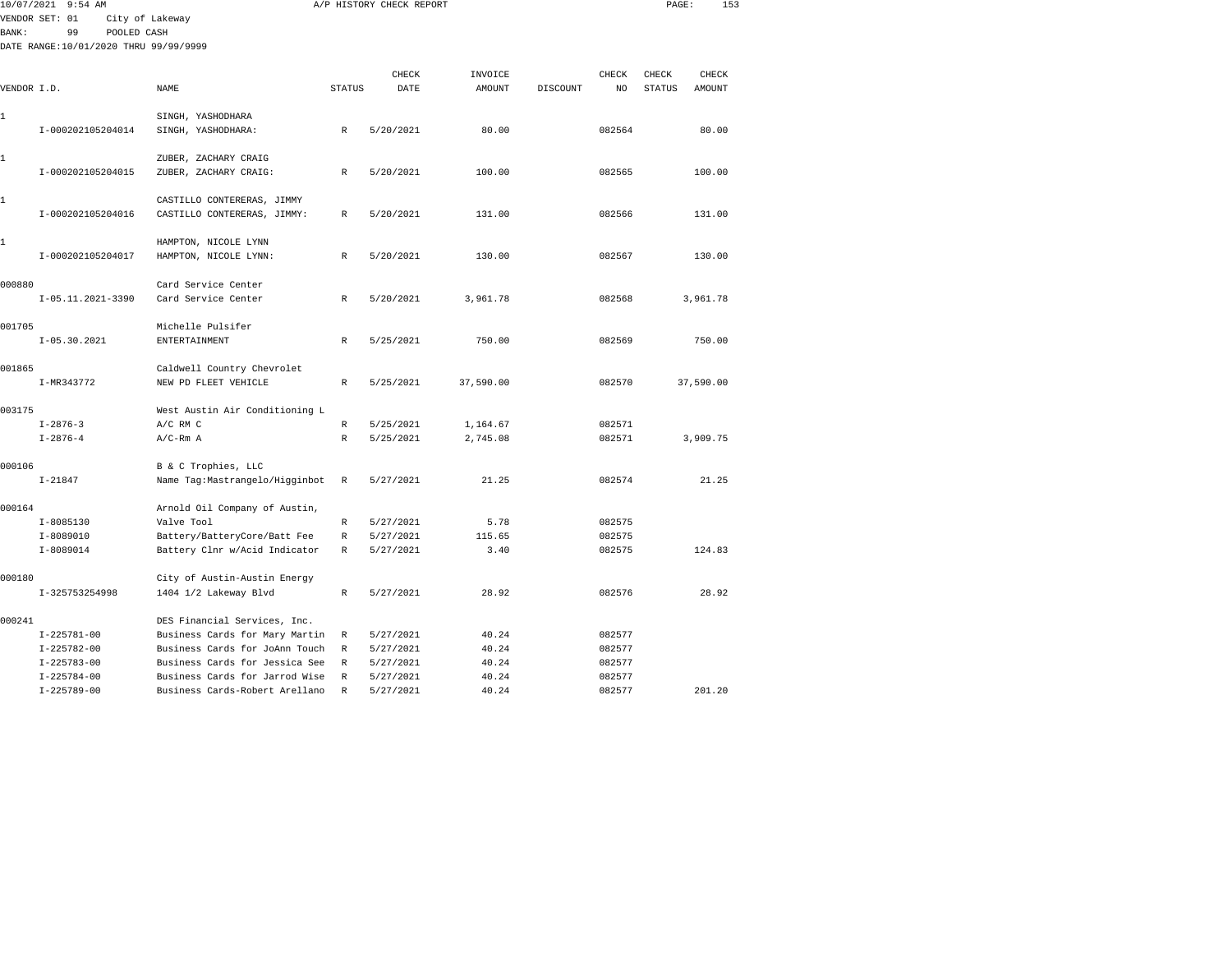| 10/07/2021   | 9:54 AM                               |                                |               | A/P HISTORY CHECK REPORT |             |          |        | PAGE:         | 154         |  |
|--------------|---------------------------------------|--------------------------------|---------------|--------------------------|-------------|----------|--------|---------------|-------------|--|
|              | VENDOR SET: 01                        | City of Lakeway                |               |                          |             |          |        |               |             |  |
| <b>BANK:</b> | 99                                    | POOLED CASH                    |               |                          |             |          |        |               |             |  |
|              | DATE RANGE:10/01/2020 THRU 99/99/9999 |                                |               |                          |             |          |        |               |             |  |
|              |                                       |                                |               |                          |             |          |        |               |             |  |
|              |                                       |                                |               | CHECK                    | INVOICE     |          | CHECK  | CHECK         | CHECK       |  |
| VENDOR I.D.  |                                       | NAME                           | <b>STATUS</b> | DATE                     | AMOUNT      | DISCOUNT | NO     | <b>STATUS</b> | AMOUNT      |  |
| 000282       |                                       | GT Distributors, Inc.          |               |                          |             |          |        |               |             |  |
|              | I-INV0842786                          | Polo Shirt/Sew Badge/Embroider | $\mathbb R$   | 5/27/2021                | 42.99       |          | 082578 |               | 42.99       |  |
|              |                                       |                                |               |                          |             |          |        |               |             |  |
| 000296       |                                       | Grainger, Inc                  |               |                          |             |          |        |               |             |  |
|              | I-9631087385                          | Structural Bolt/Flat Washer    | $\mathbb R$   | 5/27/2021                | 27.19       |          | 082579 |               |             |  |
|              | I-9672226058                          | HDMI Cable/Coupler Cable       | $\mathbb R$   | 5/27/2021                | 44.28       |          | 082579 |               |             |  |
|              | I-9679909219                          | Disposable Rubber Gloves       | $\mathbb R$   | 5/27/2021                | 23.30       |          | 082579 |               |             |  |
|              | I-9696532606                          | Coin Battery Lithium           | $\mathbb R$   | 5/27/2021                | 29.49       |          | 082579 |               |             |  |
|              | I-9785485898                          | Mouse Wireless                 | R             | 5/27/2021                | 27.64       |          | 082579 |               |             |  |
|              | I-9894363408                          | Steering Wheel Cover/Polish    | R             | 5/27/2021                | 34.94       |          | 082579 |               | 186.84      |  |
| 000341       |                                       | WC of Texas                    |               |                          |             |          |        |               |             |  |
|              | I-11142425                            | April Trash/Recycle 2021       | R             | 5/27/2021                | 135, 314.88 |          | 082580 |               | 135, 314.88 |  |
|              |                                       |                                |               |                          |             |          |        |               |             |  |
| 000390       |                                       | Leif Johnson Ford II LTD       |               |                          |             |          |        |               |             |  |
|              | $I - 770752$                          | Parking Lights Issue Unit 921  | R             | 5/27/2021                | 286.86      |          | 082581 |               | 286.86      |  |
| 000438       |                                       | Office Depot, Inc.             |               |                          |             |          |        |               |             |  |
|              | I-171235650001                        | Office Depot, Inc.             | $\mathbb R$   | 5/27/2021                | 150.65      |          | 082582 |               |             |  |
|              | I-173062216001                        | Battery/Toilet Cleaner/Tissue  | R             | 5/27/2021                | 196.94      |          | 082582 |               | 347.59      |  |
| 000449       |                                       | Pedernales Electric Co-op      |               |                          |             |          |        |               |             |  |
|              | $I-05.25.2021-2232$                   | Pedernales Electric Co-op      | R             | 5/27/2021                | 4,880.07    |          | 082583 |               | 4,880.07    |  |
|              |                                       |                                |               |                          |             |          |        |               |             |  |
| 000530       |                                       | Stokes Sign Company, Inc.      |               |                          |             |          |        |               |             |  |
|              | $I-INV-26807$                         | Please See Cashier Sign        | $\mathbb{R}$  | 5/27/2021                | 92.16       |          | 082585 |               | 92.16       |  |
| 000561       |                                       | Texas Department of Public Saf |               |                          |             |          |        |               |             |  |
|              | I-CRS-202104-213682                   | Secure Site Name Ser-April     | R             | 5/27/2021                | 9.00        |          | 082586 |               | 9.00        |  |
|              |                                       |                                |               |                          |             |          |        |               |             |  |
| 000584       |                                       | ThyssenKrupp Elevator Corporat |               |                          |             |          |        |               |             |  |
|              | I-3005916165                          | Elevator Billing Full Maintena | $\mathbb R$   | 5/27/2021                | 742.41      |          | 082587 |               | 742.41      |  |
| 000584       |                                       | ThyssenKrupp Elevator Corporat |               |                          |             |          |        |               |             |  |
|              | I-6000505957                          | Elevator Billing               | $\mathbb{R}$  | 5/27/2021                | 586.00      |          | 082588 |               | 586.00      |  |
|              |                                       |                                |               |                          |             |          |        |               |             |  |
| 000585       |                                       | Spectrum Business dba Time War |               |                          |             |          |        |               |             |  |
|              | I-0067761051521                       | Service 5/15-6/14.2021         | $\mathbb{R}$  | 5/27/2021                | 242.94      |          | 082589 |               | 242.94      |  |
| 000636       |                                       | Woods Fun Center Inc.          |               |                          |             |          |        |               |             |  |
|              | I-21085388                            | Filter/Honda 10W40gal/Tptrans  | $\mathbb R$   | 5/27/2021                | 43.17       |          | 082590 |               | 43.17       |  |
|              |                                       |                                |               |                          |             |          |        |               |             |  |

I-739257 March Propane Swim Center R 5/27/2021 350.00 082591 350.00

000688 Webberville Propane, Inc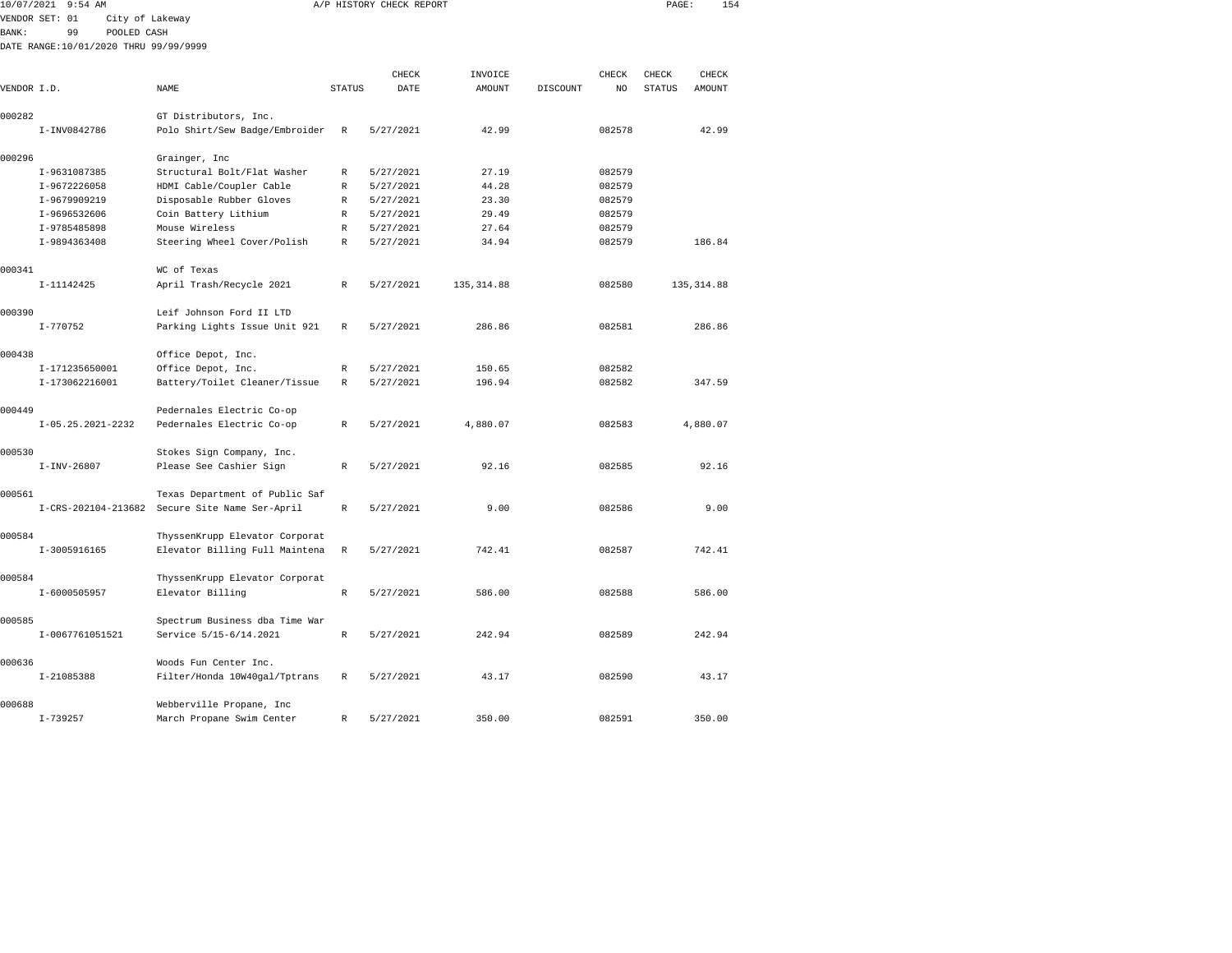| 10/07/2021   | $9:54$ AM                             |                                |               | A/P HISTORY CHECK REPORT |           |          |              | PAGE:  | 155       |  |
|--------------|---------------------------------------|--------------------------------|---------------|--------------------------|-----------|----------|--------------|--------|-----------|--|
|              | VENDOR SET: 01                        | City of Lakeway                |               |                          |           |          |              |        |           |  |
| <b>BANK:</b> | 99<br>POOLED CASH                     |                                |               |                          |           |          |              |        |           |  |
|              | DATE RANGE:10/01/2020 THRU 99/99/9999 |                                |               |                          |           |          |              |        |           |  |
|              |                                       |                                |               |                          |           |          |              |        |           |  |
|              |                                       |                                |               | CHECK                    | INVOICE   |          | <b>CHECK</b> | CHECK  | CHECK     |  |
| VENDOR I.D.  |                                       | NAME                           | <b>STATUS</b> | DATE                     | AMOUNT    | DISCOUNT | NO           | STATUS | AMOUNT    |  |
| 000702       |                                       | Quill Corporation              |               |                          |           |          |              |        |           |  |
|              | I-16695121                            | Quill Corporation              | R             | 5/27/2021                | 102.26    |          | 082592       |        |           |  |
|              | I-16820394                            | Stick Notes/Index/Seals/Postit | R             | 5/27/2021                | 104.95    |          | 082592       |        | 207.21    |  |
|              |                                       |                                |               |                          |           |          |              |        |           |  |
| 001256       |                                       | Verizon Wireless - 00001       |               |                          |           |          |              |        |           |  |
|              | I-9879955463                          | Phone 4/17-5/16.2021           | R             | 5/27/2021                | 2,970.26  |          | 082593       |        | 2,970.26  |  |
|              |                                       |                                |               |                          |           |          |              |        |           |  |
| 001728       |                                       | D.I.J. Construction            |               |                          |           |          |              |        |           |  |
|              | $I - 1874 - 5$                        | Prefab Work/Directional Indica | $\mathbb{R}$  | 5/27/2021                | 14,763.90 |          | 082594       |        | 14,763.90 |  |
|              |                                       |                                |               |                          |           |          |              |        |           |  |
| 001605       |                                       | Technique Data Systems         |               |                          |           |          |              |        |           |  |
|              | $I - 056188$                          | Renewal Annual 7/26-7/25.2022  | R             | 5/27/2021                | 698.02    |          | 082595       |        | 698.02    |  |
| 001782       |                                       | Texas Landfill Management      |               |                          |           |          |              |        |           |  |
|              | $I - CM1 - 43474$                     | Hardwood Mulch @ 30            | R             | 5/27/2021                | 300.00    |          | 082596       |        |           |  |
|              | I-CM1-OR12692-01                      | Freight on Mulch Inv43474      | R             | 5/27/2021                | 145.00    |          | 082596       |        | 445.00    |  |
|              |                                       |                                |               |                          |           |          |              |        |           |  |
| 001888       |                                       | Joseph J. Springli             |               |                          |           |          |              |        |           |  |
|              | $I-05.14.2021-AB$                     | Defensive Driving Class May    | $\mathbb{R}$  | 5/27/2021                | 283.50    |          | 082597       |        | 283.50    |  |
|              |                                       |                                |               |                          |           |          |              |        |           |  |
| 001987       |                                       | Clifford Power Systems, Inc.   |               |                          |           |          |              |        |           |  |
|              | I-PMA-0074752                         | Maint Plan 12/1-9/30.2021      | R             | 5/27/2021                | 167.50    |          | 082598       |        | 167.50    |  |
| 002109       |                                       | Fun Express, LLC               |               |                          |           |          |              |        |           |  |
|              | I-709683661-01                        | Mermaid Day at Activity Center | R             | 5/27/2021                | 215.84    |          | 082599       |        |           |  |
|              | I-709687050-01                        | Shark Week at Activity Center  | R             | 5/27/2021                | 339.42    |          | 082599       |        | 555.26    |  |
|              |                                       |                                |               |                          |           |          |              |        |           |  |
| 002227       |                                       | Lakeway Texaco Station, LLC    |               |                          |           |          |              |        |           |  |
|              | $I-0033354$                           | Transmission Flush Tahoe 2016  | R             | 5/27/2021                | 145.00    |          | 082600       |        |           |  |
|              | I-0033367                             | Tahoe Oil Change/Tires         | R             | 5/27/2021                | 75.00     |          | 082600       |        |           |  |
|              | $I-0033376$                           | Tahoe High Beam Not Working    | R             | 5/27/2021                | 35.95     |          | 082600       |        |           |  |
|              | I-0033381                             | Tahoe Oil Change               | R             | 5/27/2021                | 220.00    |          | 082600       |        |           |  |
|              | $I-0033402$                           | Overheating Issue/Coolant Leak | R             | 5/27/2021                | 797.00    |          | 082600       |        | 1,272.95  |  |
|              |                                       |                                |               |                          |           |          |              |        |           |  |
| 002629       |                                       | Ewald Kubota, Inc.             |               |                          |           |          |              |        |           |  |
|              | $I-3522649$                           | Antifreeze/shaft/Oring/Spring  | R             | 5/27/2021                | 473.57    |          | 082601       |        | 473.57    |  |
| 002764       |                                       | Firetrol Protection Systems, I |               |                          |           |          |              |        |           |  |
|              | I-100719893                           | April2021 Hood Inspection      | $\mathbb{R}$  | 5/27/2021                | 150.00    |          | 082602       |        | 150.00    |  |
|              |                                       |                                |               |                          |           |          |              |        |           |  |
| 003035       |                                       | Progressive Commercial Aquatic |               |                          |           |          |              |        |           |  |

I-IA5380 Water Management Program R 5/27/2021 550.00 082603 550.00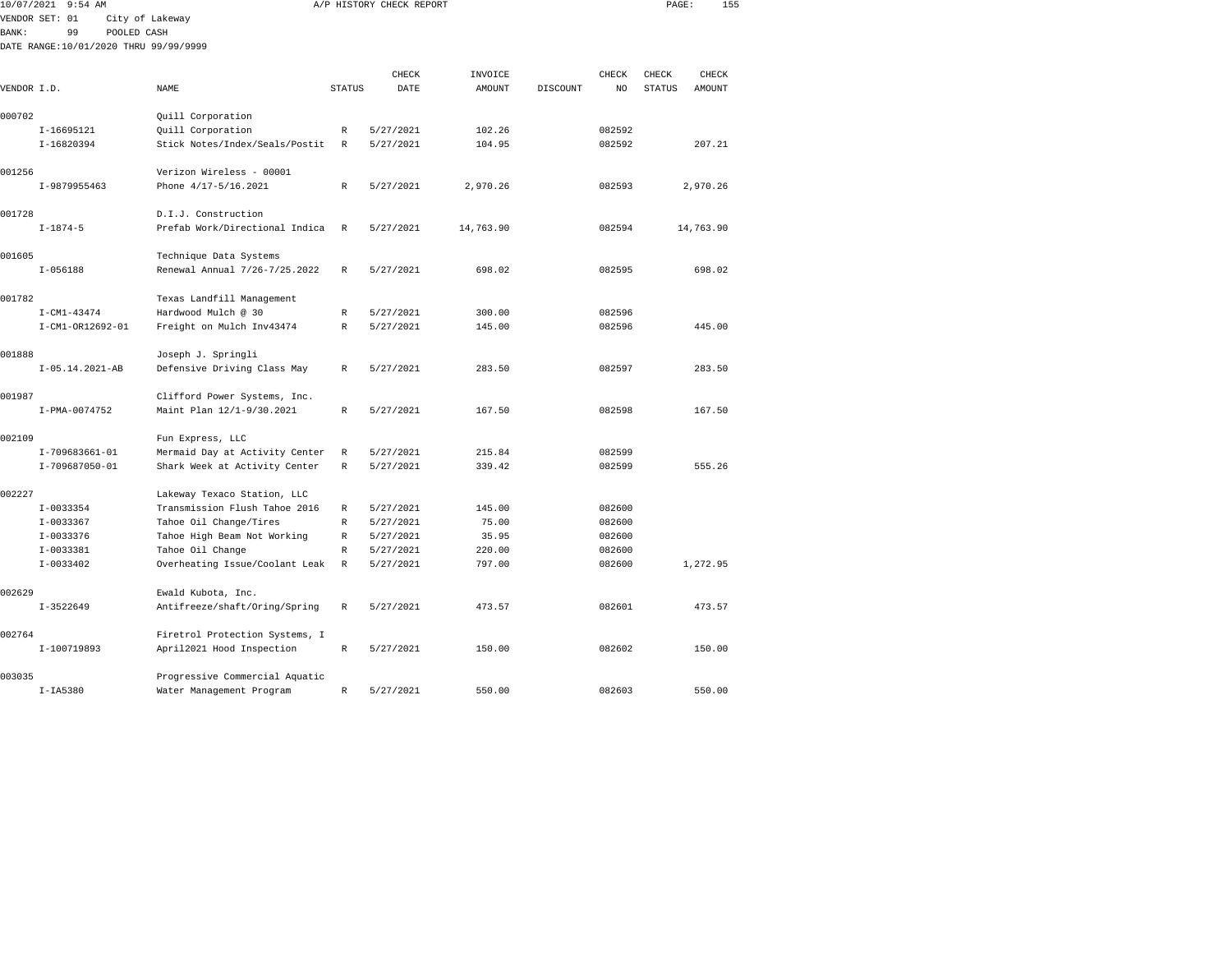| 10/07/2021  | $9:54$ AM                             |                                                |               | A/P HISTORY CHECK REPORT |               |          |                | PAGE:         |               | 156 |
|-------------|---------------------------------------|------------------------------------------------|---------------|--------------------------|---------------|----------|----------------|---------------|---------------|-----|
|             | VENDOR SET: 01                        | City of Lakeway                                |               |                          |               |          |                |               |               |     |
| BANK:       | 99<br>POOLED CASH                     |                                                |               |                          |               |          |                |               |               |     |
|             | DATE RANGE:10/01/2020 THRU 99/99/9999 |                                                |               |                          |               |          |                |               |               |     |
|             |                                       |                                                |               | CHECK                    | INVOICE       |          | CHECK          | CHECK         | CHECK         |     |
| VENDOR I.D. |                                       | NAME                                           | <b>STATUS</b> | DATE                     | <b>AMOUNT</b> | DISCOUNT | N <sub>O</sub> | <b>STATUS</b> | <b>AMOUNT</b> |     |
|             |                                       |                                                |               |                          |               |          |                |               |               |     |
| 003048      |                                       | Travis County                                  |               |                          |               |          |                |               |               |     |
|             | $I-05.20.2021-RS$                     | Warrant Fee Service Inv 00421                  | R             | 5/27/2021                | 400.00        |          | 082604         |               | 400.00        |     |
|             |                                       |                                                |               |                          |               |          |                |               |               |     |
| 003073      |                                       | Ozark Bottled Water dba Hill C                 |               |                          |               |          |                |               |               |     |
|             | $I-163588$                            | 6 5 Gal Drinking Water Bottles                 | R             | 5/27/2021                | 137.99        |          | 082605         |               | 137.99        |     |
| 003207      |                                       | Amazon Capital Services, Inc.                  |               |                          |               |          |                |               |               |     |
|             | I-147C-YWGD-Y6YH                      | Bic Mechanical Pencil                          | R             | 5/27/2021                | 45.68         |          | 082606         |               |               |     |
|             | I-1L1Y-R6W6-T39Q                      | 10 Pk Face Shield Clear Mask                   | R             | 5/27/2021                | 25.80         |          | 082606         |               |               |     |
|             | I-1XHR-GMD1-NGRG                      | Clear Plastic Cutlery-Mayor Ev                 | R             | 5/27/2021                | 56.09         |          | 082606         |               | 127.57        |     |
|             |                                       |                                                |               |                          |               |          |                |               |               |     |
| 003231      |                                       | Software One, Inc.                             |               |                          |               |          |                |               |               |     |
|             | C-US-PSC-137117                       | Credit Memo US-PSI-886134                      | $\mathbb R$   | 5/27/2021                | 29.53CR       |          | 082607         |               |               |     |
|             | I-US-PSI-1009735                      | Office Online User/Cloud                       | R             | 5/27/2021                | 34.24         |          | 082607         |               | 4.71          |     |
| 003266      |                                       | AT&T - 8538                                    |               |                          |               |          |                |               |               |     |
|             | I-6159962604                          | Charges May 11-6/10.2021                       | R             | 5/27/2021                | 976.15        |          | 082608         |               | 976.15        |     |
|             |                                       |                                                |               |                          |               |          |                |               |               |     |
| 003302      |                                       | Starguard Elite LLC                            |               |                          |               |          |                |               |               |     |
|             | $I-1908$                              | AQUATIC SAFETY AUDIT                           | R             | 5/27/2021                | 1,000.00      |          | 082609         |               |               |     |
|             | $I-1923$                              | Lifequard Certification                        | R             | 5/27/2021                | 700.00        |          | 082609         |               | 1,700.00      |     |
|             |                                       |                                                |               |                          |               |          |                |               |               |     |
| 003349      | $I-320150$ -Lindamood                 | Texan Urgent Care, PLLC<br>Drug Test Lindamood | R             | 5/27/2021                | 62.00         |          | 082610         |               | 62.00         |     |
|             |                                       |                                                |               |                          |               |          |                |               |               |     |
| 003424      |                                       | Ruena Victorino                                |               |                          |               |          |                |               |               |     |
|             | $I-05.25.2021-WA$                     | Lincoln Deductible Reimburseme                 | R             | 5/27/2021                | 50.00         |          | 082611         |               | 50.00         |     |
|             |                                       |                                                |               |                          |               |          |                |               |               |     |
| 003446      |                                       | Casie Pelczar                                  |               |                          |               |          |                |               |               |     |
|             | $I-05.19.2021-AB$                     | Refund for Lifeguard Class                     | R             | 5/27/2021                | 50.00         |          | 082612         |               | 50.00         |     |
| 003447      |                                       | P3Works, LLC                                   |               |                          |               |          |                |               |               |     |
|             | $I-0002973$                           | Meetings/Bond Sizing/Boundarie                 | R             | 5/27/2021                | 1,142.80      |          | 082613         |               |               |     |
|             | $I-0003107$                           | City Council Meeting                           | R             | 5/27/2021                | 250.00        |          | 082613         |               |               |     |
|             | $I - 0003300$                         | City Council Meeting                           | $\mathbb{R}$  | 5/27/2021                | 625.00        |          | 082613         |               |               |     |
|             | $I - 0003400$                         | Attend Call with City Team                     | R             | 5/27/2021                | 707.50        |          | 082613         |               | 2,725.30      |     |
|             |                                       |                                                |               |                          |               |          |                |               |               |     |
| 003449      |                                       | Institue of Supply Management-                 |               |                          |               |          |                |               |               |     |
|             | I-SS21-1043DB                         | Institue of Supply Management-                 | R             | 5/27/2021                | 350.00        |          | 082614         |               | 350.00        |     |
|             |                                       |                                                |               |                          |               |          |                |               |               |     |

I-05.25.2021-AB Reimb Dbl Payment for Sitter R 5/27/2021 100.00 082615 100.00

003451 Margaret Livingston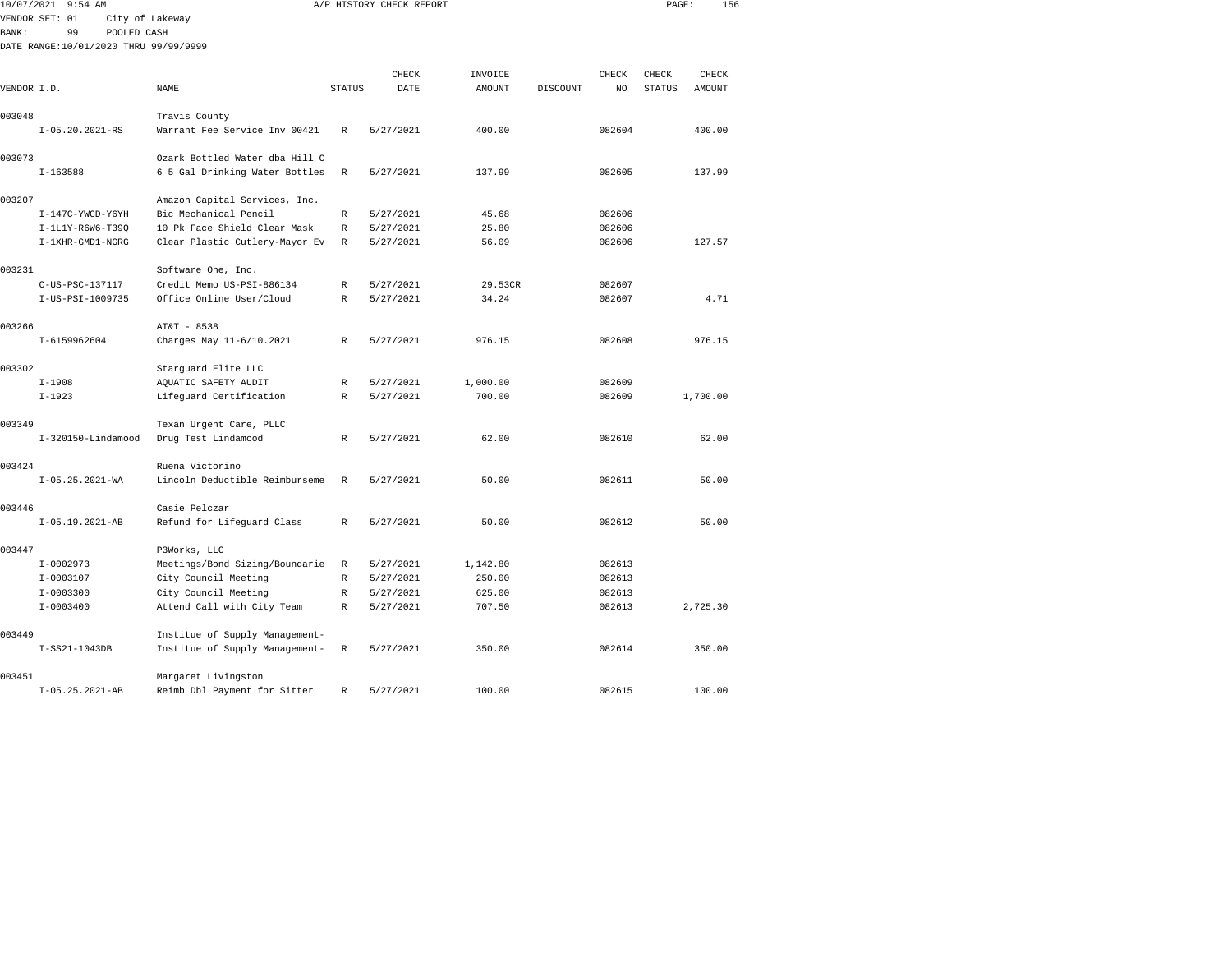|              | 10/07/2021 9:54 AM                    |                                |               | A/P HISTORY CHECK REPORT |               |          |        | PAGE:         | 157    |  |
|--------------|---------------------------------------|--------------------------------|---------------|--------------------------|---------------|----------|--------|---------------|--------|--|
|              | VENDOR SET: 01<br>City of Lakeway     |                                |               |                          |               |          |        |               |        |  |
| <b>BANK:</b> | 99<br>POOLED CASH                     |                                |               |                          |               |          |        |               |        |  |
|              | DATE RANGE:10/01/2020 THRU 99/99/9999 |                                |               |                          |               |          |        |               |        |  |
|              |                                       |                                |               |                          |               |          |        |               |        |  |
|              |                                       |                                |               | CHECK                    | INVOICE       |          | CHECK  | CHECK         | CHECK  |  |
| VENDOR I.D.  |                                       | NAME                           | <b>STATUS</b> | DATE                     | <b>AMOUNT</b> | DISCOUNT | NO     | <b>STATUS</b> | AMOUNT |  |
| 1            |                                       | SNYDER, DYLAN BRYCE            |               |                          |               |          |        |               |        |  |
|              | I-000202105214018                     | SNYDER, DYLAN BRYCE:           | R             | 5/27/2021                | 100.00        |          | 082616 |               | 100.00 |  |
|              |                                       |                                |               |                          |               |          |        |               |        |  |
| 1            |                                       | WELCH, MARION JOAN             |               |                          |               |          |        |               |        |  |
|              | I-000202105214019                     | WELCH, MARION JOAN:            | $\mathbb{R}$  | 5/27/2021                | 75.00         |          | 082617 |               | 75.00  |  |
|              |                                       |                                |               |                          |               |          |        |               |        |  |
| 1            |                                       | ORTIZ, JUAN DANIEL JR          |               |                          |               |          |        |               |        |  |
|              | I-000202105254020                     | ORTIZ, JUAN DANIEL JR:         | R             | 5/27/2021                | 50.00         |          | 082618 |               | 50.00  |  |
|              |                                       |                                |               |                          |               |          |        |               |        |  |
| 000282       |                                       | GT Distributors, Inc.          |               |                          |               |          |        |               |        |  |
|              | I-INV0843213                          | Armorskin Vest/Nametape/Sewing | R             | 6/01/2021                | 83.98         |          | 082619 |               |        |  |
|              | I-INV0843490                          | Shirt/Embroidery/Outseam       | $\mathbb R$   | 6/01/2021                | 121.15        |          | 082619 |               | 205.13 |  |
| 000296       |                                       | Grainger, Inc                  |               |                          |               |          |        |               |        |  |
|              | I-9837936898                          | Manual Flush Valve Spud        | $\mathbb R$   | 6/01/2021                | 644.20        |          | 082620 |               | 644.20 |  |
|              |                                       |                                |               |                          |               |          |        |               |        |  |
| 000369       |                                       | Adolph Kiefer & Assocaites, LL |               |                          |               |          |        |               |        |  |
|              | I-INV001059599                        | Caution Sign/Pool Closed Sign  | $\mathbb R$   | 6/01/2021                | 234.71        |          | 082621 |               | 234.71 |  |
|              |                                       |                                |               |                          |               |          |        |               |        |  |
| 000371       |                                       | Koetter Fire Protection of Aus |               |                          |               |          |        |               |        |  |
|              | $I-279947$                            | Annual Fire Extingusher Inspec | R             | 6/01/2021                | 120.00        |          | 082622 |               | 120.00 |  |
|              |                                       |                                |               |                          |               |          |        |               |        |  |
| 000378       |                                       | Lakeway MUD                    |               |                          |               |          |        |               |        |  |
|              | $I-05.26.2021--20-00$                 | 100 Lakeway Dr IRR             | R             | 6/01/2021                | 107.03        |          | 082623 |               | 107.03 |  |
|              |                                       |                                |               |                          |               |          |        |               |        |  |
| 000378       |                                       | Lakeway MUD                    |               |                          |               |          |        |               |        |  |
|              | $I-05.26.2021-07-00$                  | Hurst Creek                    | R             | 6/01/2021                | 40.20         |          | 082624 |               | 40.20  |  |
| 000378       |                                       | Lakeway MUD                    |               |                          |               |          |        |               |        |  |
|              | $I-05.26.2021-20-00$                  | 104 Cross Creek                | R             | 6/01/2021                | 393.56        |          | 082625 |               | 393.56 |  |
|              |                                       |                                |               |                          |               |          |        |               |        |  |
| 000378       |                                       | Lakeway MUD                    |               |                          |               |          |        |               |        |  |
|              | $I-05.26.2021-22-00$                  | 105 Cross Creek                | R             | 6/01/2021                | 255.67        |          | 082626 |               | 255.67 |  |
|              |                                       |                                |               |                          |               |          |        |               |        |  |
| 000378       |                                       | Lakeway MUD                    |               |                          |               |          |        |               |        |  |
|              | $I-05.26.2021-23-00$                  | 105 Cross Creek                | $\mathbb{R}$  | 6/01/2021                | 678.88        |          | 082627 |               | 678.88 |  |
|              |                                       |                                |               |                          |               |          |        |               |        |  |
| 000378       |                                       | Lakeway MUD                    |               |                          |               |          |        |               |        |  |
|              | $I-05.26.2021-40-01$                  | 1201 Lohmans Crossing          | $\mathbb{R}$  | 6/01/2021                | 363.91        |          | 082628 |               | 363.91 |  |
|              |                                       |                                |               |                          |               |          |        |               |        |  |
| 000378       |                                       | Lakeway MUD                    |               |                          |               |          |        |               |        |  |

I-05.26.2021-41-01 1102 Lohmans Crossing R 6/01/2021 289.79 082629 289.79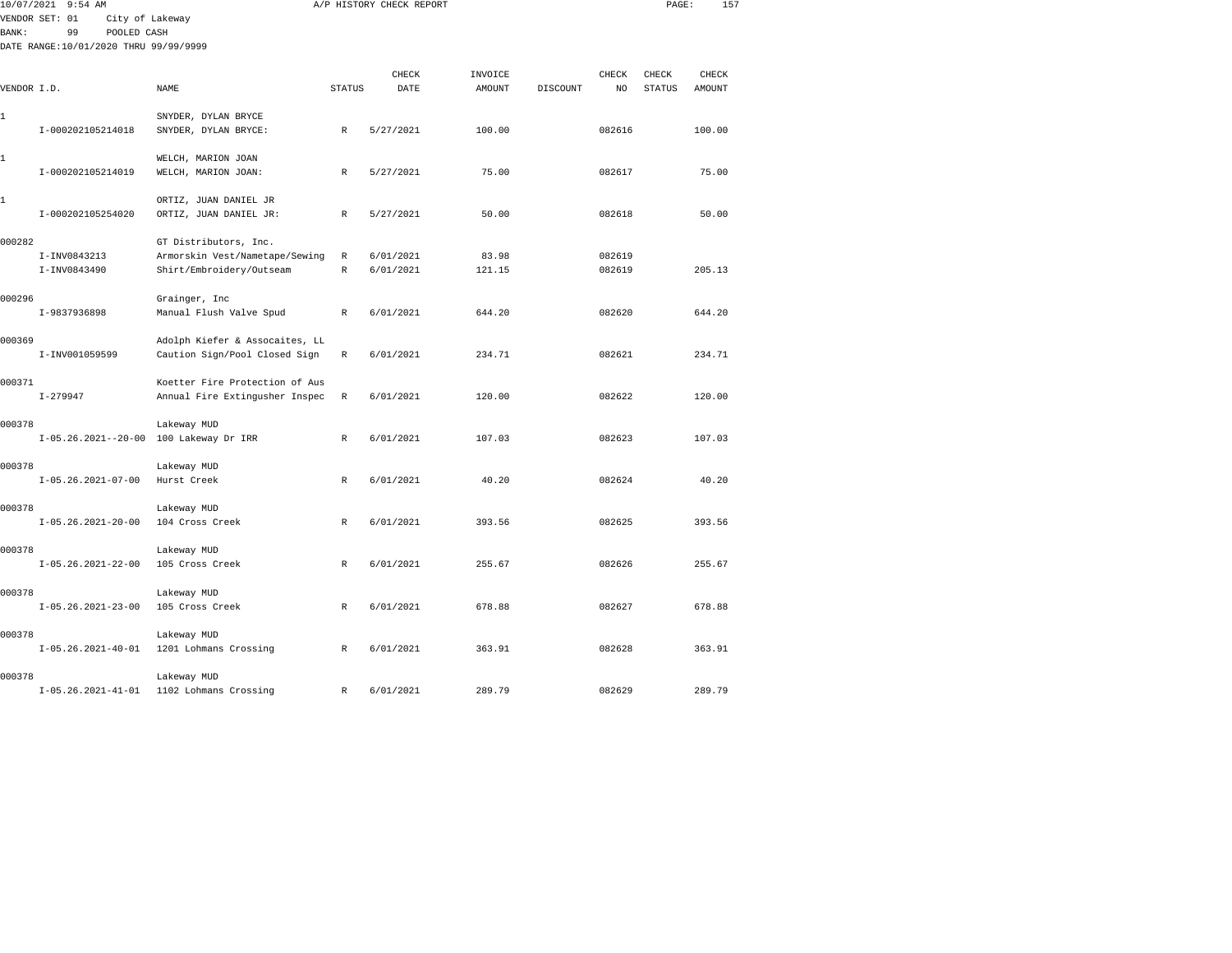| 10/07/2021  | $9:54$ AM                             |                                |               | A/P HISTORY CHECK REPORT |          |          |        | PAGE:         | 158      |  |
|-------------|---------------------------------------|--------------------------------|---------------|--------------------------|----------|----------|--------|---------------|----------|--|
|             | VENDOR SET: 01<br>City of Lakeway     |                                |               |                          |          |          |        |               |          |  |
| BANK:       | 99<br>POOLED CASH                     |                                |               |                          |          |          |        |               |          |  |
|             | DATE RANGE:10/01/2020 THRU 99/99/9999 |                                |               |                          |          |          |        |               |          |  |
|             |                                       |                                |               |                          |          |          |        |               |          |  |
|             |                                       |                                |               | CHECK                    | INVOICE  |          | CHECK  | CHECK         | CHECK    |  |
| VENDOR I.D. |                                       | NAME                           | <b>STATUS</b> | DATE                     | AMOUNT   | DISCOUNT | NO     | <b>STATUS</b> | AMOUNT   |  |
|             |                                       |                                |               |                          |          |          |        |               |          |  |
| 000378      |                                       | Lakeway MUD                    |               |                          |          |          |        |               |          |  |
|             | $I-05.26.2021-42-00$                  | 1102 Lohmans Crossing          | R             | 6/01/2021                | 524.11   |          | 082630 |               | 524.11   |  |
| 000378      |                                       | Lakeway MUD                    |               |                          |          |          |        |               |          |  |
|             | $I-05.26.2021-50-00$                  | 900 Porpoise Park Fountain     | R             | 6/01/2021                | 40.20    |          | 082631 |               | 40.20    |  |
|             |                                       |                                |               |                          |          |          |        |               |          |  |
| 000378      |                                       | Lakeway MUD                    |               |                          |          |          |        |               |          |  |
|             | $I-05.26.2021-60-07$                  | 900 Popois Park#RCW            | $\mathbb{R}$  | 6/01/2021                | 419.59   |          | 082632 |               | 419.59   |  |
| 000378      |                                       | Lakeway MUD                    |               |                          |          |          |        |               |          |  |
|             | $I-05.26.2021-80-01$                  | 702 A Dragon                   | R             | 6/01/2021                | 242.66   |          | 082633 |               | 242.66   |  |
|             |                                       |                                |               |                          |          |          |        |               |          |  |
| 000438      |                                       | Office Depot, Inc.             |               |                          |          |          |        |               |          |  |
|             | C-168853599001                        | White Pad Paper @ 10           | R             | 6/01/2021                | 16.60CR  |          | 082634 |               |          |  |
|             | I-16714598001                         | Office Depot, Inc.             | R             | 6/01/2021                | 139.27   |          | 082634 |               |          |  |
|             | I-168859464001                        | White Pad Paper @ 10           | R             | 6/01/2021                | 16.60    |          | 082634 |               |          |  |
|             | I-173583353001                        | DMRS Value Pk 22               | R             | 6/01/2021                | 89.18    |          | 082634 |               | 228.45   |  |
|             |                                       |                                |               |                          |          |          |        |               |          |  |
| 000599      |                                       | Travis County WCID #17         |               |                          |          |          |        |               |          |  |
|             | I-05.24.2021-2790                     | 1941 Lohmans Crossing          | R             | 6/01/2021                | 426.39   |          | 082635 |               |          |  |
|             | $I-05.24.2021-6473$                   | 502 Hurst Creek Rd             | R             | 6/01/2021                | 148.99   |          | 082635 |               |          |  |
|             | $I-05.24.2021-7673$                   | Clara Van Dr                   | $\mathbb{R}$  | 6/01/2021                | 146.26   |          | 082635 |               |          |  |
|             | I-05.24.2021-7861                     | 1602 Ranch Rd 620 N            | $\mathbb{R}$  | 6/01/2021                | 17.06    |          | 082635 |               |          |  |
|             | $I-05.24.2021-9564$                   | 502 Hurst Creek Lower RR       | R             | 6/01/2021                | 110.71   |          | 082635 |               | 849.41   |  |
| 000844      |                                       | Texas Board of Professional En |               |                          |          |          |        |               |          |  |
|             | $I-06.30.2021-EC$                     | License Renewal-Paul Duncan    | R             | 6/01/2021                | 40.00    |          | 082636 |               | 40.00    |  |
|             |                                       |                                |               |                          |          |          |        |               |          |  |
| 001008      |                                       | Southwest Communications Techn |               |                          |          |          |        |               |          |  |
|             | $I - 16081$                           | Troubleshoot Line/Found Discon | R             | 6/01/2021                | 120.00   |          | 082637 |               | 120.00   |  |
| 001163      |                                       | B2B Copies LLC                 |               |                          |          |          |        |               |          |  |
|             | $I - 72294$                           | Memorial Day Programs          | $\,$ R        | 6/01/2021                | 168.00   |          | 082638 |               | 168.00   |  |
| 001231      |                                       | AT&T - 0738                    |               |                          |          |          |        |               |          |  |
|             | $I-05.19.2021-0738$                   | AT&T - 0738                    | $\mathbb R$   | 6/01/2021                | 3,650.24 |          | 082639 |               | 3,650.24 |  |
|             |                                       |                                |               |                          |          |          |        |               |          |  |
| 001784      |                                       | Gayl Hubatch                   |               |                          |          |          |        |               |          |  |
|             | $I-05.26.2021-AB$                     | Tai Chi in the Park-May 2021   | R             | 6/01/2021                | 331.10   |          | 082640 |               | 331.10   |  |
| 002150      |                                       | LM-JB Investments, LLC         |               |                          |          |          |        |               |          |  |
|             | $I - 052921$                          | Linen Cleaning-Vidal/Hodde Eve | R             | 6/01/2021                | 60.87    |          | 082641 |               | 60.87    |  |
|             |                                       |                                |               |                          |          |          |        |               |          |  |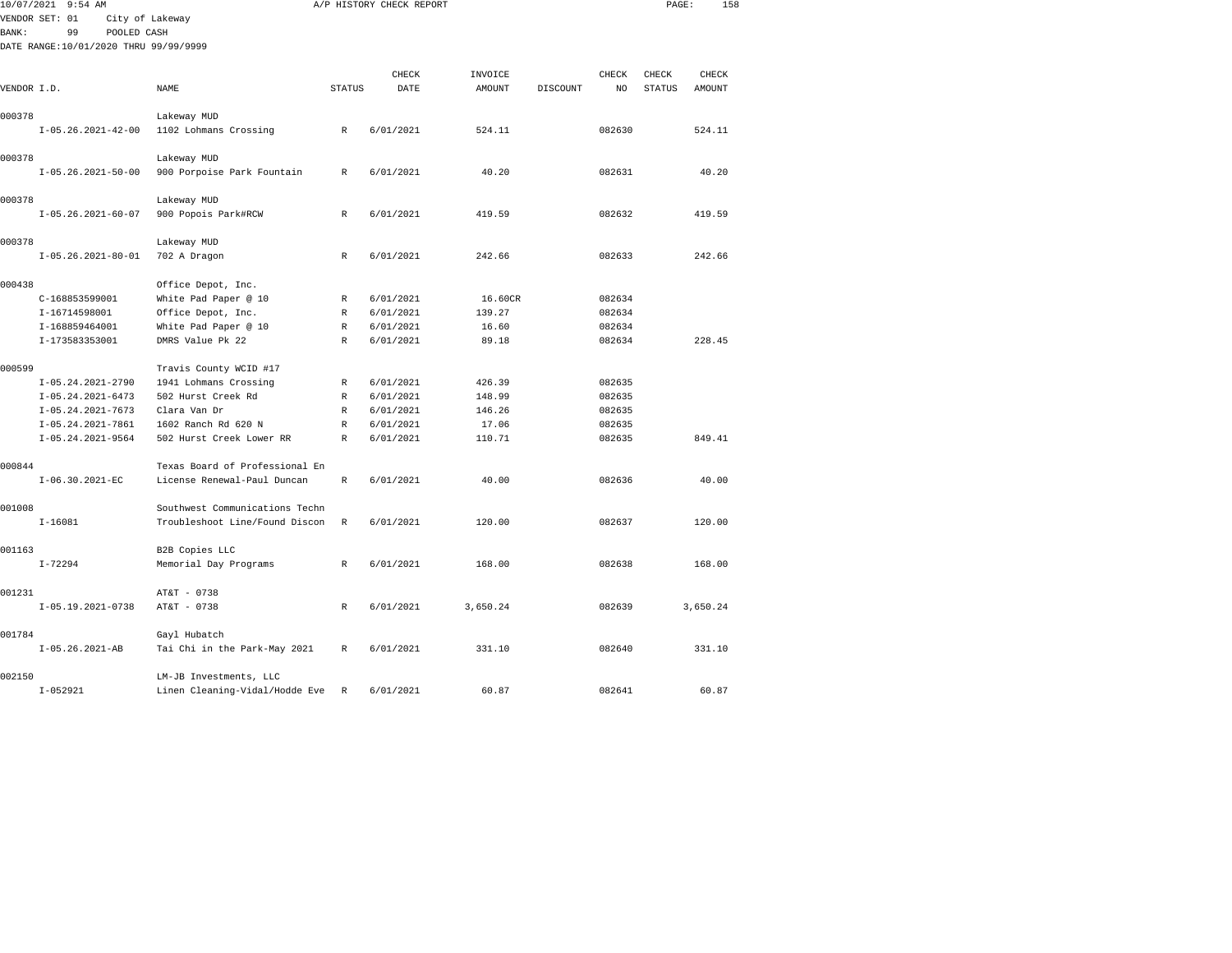| 10/07/2021   | $9:54$ AM                             |                                                                 |               | A/P HISTORY CHECK REPORT |          |                | PAGE:  | 159      |  |
|--------------|---------------------------------------|-----------------------------------------------------------------|---------------|--------------------------|----------|----------------|--------|----------|--|
| <b>BANK:</b> | VENDOR SET: 01<br>99<br>POOLED CASH   | City of Lakeway                                                 |               |                          |          |                |        |          |  |
|              | DATE RANGE:10/01/2020 THRU 99/99/9999 |                                                                 |               |                          |          |                |        |          |  |
|              |                                       |                                                                 |               | CHECK                    | INVOICE  | CHECK          | CHECK  | CHECK    |  |
| VENDOR I.D.  |                                       | NAME                                                            | <b>STATUS</b> | DATE                     | AMOUNT   | DISCOUNT<br>NO | STATUS | AMOUNT   |  |
| 002596       |                                       | Workers Assistance Program                                      |               |                          |          |                |        |          |  |
|              | I-INV00078746                         | May Employee Covered                                            | $\mathbb{R}$  | 6/01/2021                | 248.60   | 082642         |        | 248.60   |  |
| 002838       |                                       | FleetCor Technologies, Inc dba                                  |               |                          |          |                |        |          |  |
|              | I-NP60182839                          | Fuel and Carwashes for City                                     | R             | 6/01/2021                | 8,123.38 | 082643         |        | 8,123.38 |  |
| 002856       |                                       | William Wagner                                                  |               |                          |          |                |        |          |  |
|              | $I-05.26.2021-AB$                     | May Tae Kwon Do/Adult & Youth                                   | R             | 6/01/2021                | 1,682.10 | 082644         |        | 1,682.10 |  |
| 003073       |                                       | Ozark Bottled Water dba Hill C                                  |               |                          |          |                |        |          |  |
|              | $I-163582$                            | 2 5 Gal Drinking Waters                                         | $\mathbb R$   | 6/01/2021                | 17.99    | 082645         |        | 17.99    |  |
| 003149       |                                       | Monika Orr                                                      |               |                          |          |                |        |          |  |
|              | $I-05.27.2021-AB$                     | Chair Yoga-5/5-5/26.2021                                        | R             | 6/01/2021                | 228.90   | 082646         |        | 228.90   |  |
| 003150       |                                       | Kathryn M. Evans                                                |               |                          |          |                |        |          |  |
|              | $I-05.27.2021-AB$                     | Yoga for Well Being May 2021                                    | $\mathbb{R}$  | 6/01/2021                | 280.00   | 082647         |        | 280.00   |  |
| 003162       |                                       | CW Two Austin LLC dba GoWash                                    |               |                          |          |                |        |          |  |
|              | $I-1091$                              | April 2021 Carwash                                              | $\mathbb{R}$  | 6/01/2021                | 217.00   | 082648         |        | 217.00   |  |
| 003175       |                                       | West Austin Air Conditioning L                                  |               |                          |          |                |        |          |  |
|              | $I - 2903$                            | Parts/Clean-Treat Drain Lines                                   | $\mathbb R$   | 6/01/2021                | 284.28   | 082649         |        | 284.28   |  |
| 003297       |                                       | Department of Information Reso                                  |               |                          |          |                |        |          |  |
|              | I-21041551N                           | April 2021 Telecom News                                         | R             | 6/01/2021                | 509.45   | 082650         |        | 509.45   |  |
| 003354       | $I-05.26.2021-AB$                     | Jeffrey A. Arbeit                                               | $\mathbb{R}$  | 6/01/2021                | 490.00   | 082651         |        | 490.00   |  |
|              |                                       | April Tai Chi Yoga 2021                                         |               |                          |          |                |        |          |  |
| 003399       | $I-05.27.2021-AB$                     | Stephanie McMurray<br>Low Impact Cardio May 2021                | $\mathbb R$   | 6/01/2021                | 283.50   | 082652         |        | 283.50   |  |
|              |                                       |                                                                 |               |                          |          |                |        |          |  |
| 003431       | $I-05.27.2021-AB$                     | Elizabeth Lucero<br>Pickleball May 2 8am/9am 2021               | $\mathbb{R}$  | 6/01/2021                | 1,155.00 | 082653         |        | 1,155.00 |  |
|              |                                       |                                                                 |               |                          |          |                |        |          |  |
| 003452       | $I-05.13.2021-JT$                     | Coastal Bend Municipal Clerks<br>Leadership Dialogue-JoAnn Touc | $\mathbb R$   | 6/01/2021                | 50.00    | 082654         |        | 50.00    |  |
|              |                                       |                                                                 |               |                          |          |                |        |          |  |
| 003454       | I-9443402227                          | T-Mobile USA, Inc<br>Investigative Case#20-01704                | R             | 6/01/2021                | 50.00    | 082655         |        | 50.00    |  |
|              |                                       |                                                                 |               |                          |          |                |        |          |  |
| 1            |                                       | CASTILLO CONTERERAS, JIMMY                                      |               |                          |          |                |        |          |  |

I-000202105264022 CASTILLO CONTERERAS, JIMMY: R 6/01/2021 190.00 082656 190.00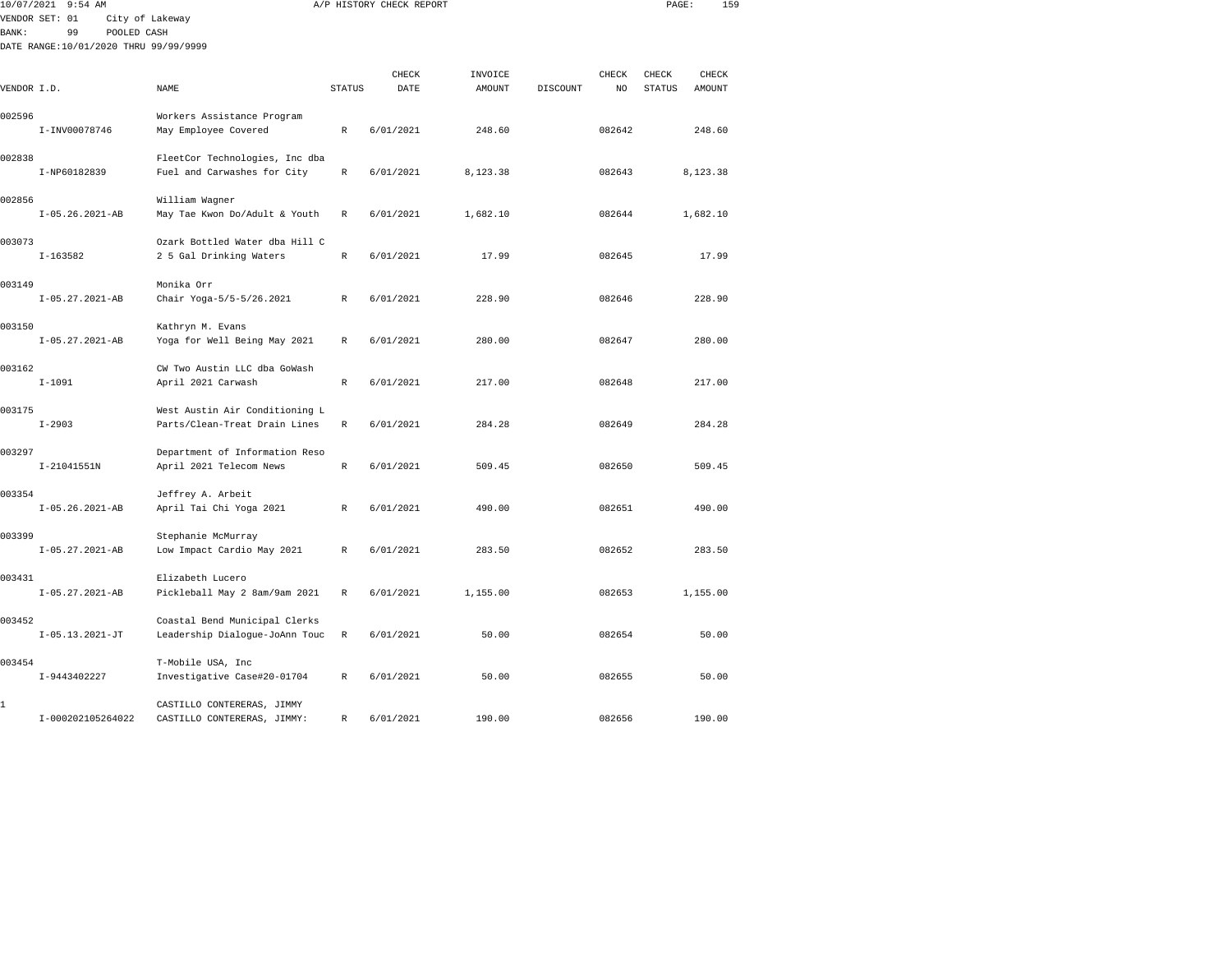|       | 10/07/2021 9:54 AM                    |                      |               | A/P HISTORY CHECK REPORT |               |          |        | PAGE:         | 160           |  |
|-------|---------------------------------------|----------------------|---------------|--------------------------|---------------|----------|--------|---------------|---------------|--|
|       | VENDOR SET: 01                        | City of Lakeway      |               |                          |               |          |        |               |               |  |
| BANK: | 99<br>POOLED CASH                     |                      |               |                          |               |          |        |               |               |  |
|       | DATE RANGE:10/01/2020 THRU 99/99/9999 |                      |               |                          |               |          |        |               |               |  |
|       |                                       |                      |               | CHECK                    | INVOICE       |          | CHECK  | CHECK         | ${\tt CHECK}$ |  |
|       | VENDOR I.D.                           | <b>NAME</b>          | <b>STATUS</b> | DATE                     | <b>AMOUNT</b> | DISCOUNT | NO     | <b>STATUS</b> | AMOUNT        |  |
|       |                                       |                      |               |                          |               |          |        |               |               |  |
| 1     |                                       | LOGAN, CATHERINE     |               |                          |               |          |        |               |               |  |
|       | I-000202106014024                     | US REFUND            | $\,$ R        | 6/01/2021                | 22.14         |          | 082657 |               | 22.14         |  |
| 1     |                                       | CRUZ, ADRIAN         |               |                          |               |          |        |               |               |  |
|       | I-000202106014025                     | US REFUND            | $\mathbb{R}$  | 6/01/2021                | 22.14         |          | 082658 |               | 22.14         |  |
|       |                                       |                      |               |                          |               |          |        |               |               |  |
| 1     |                                       | FREDELL, WENDY       |               |                          |               |          |        |               |               |  |
|       | I-000202106014026                     | US REFUND            | R             | 6/01/2021                | 44.28         |          | 082659 |               | 44.28         |  |
| 1     |                                       | MACHNACKI, ROBERT    |               |                          |               |          |        |               |               |  |
|       | I-000202106014027                     | US REFUND            | R             | 6/01/2021                | 22.14         |          | 082660 |               | 22.14         |  |
|       |                                       |                      |               |                          |               |          |        |               |               |  |
| 1     |                                       | BENNETT, KIMBERLY    |               |                          |               |          |        |               |               |  |
|       | I-000202106014028                     | US REFUND            | R             | 6/01/2021                | 30.72         |          | 082661 |               | 30.72         |  |
| 1     |                                       | ZHAO, PETER          |               |                          |               |          |        |               |               |  |
|       | I-000202106014029                     | US REFUND            | $\mathbb R$   | 6/01/2021                | 22.14         |          | 082662 |               | 22.14         |  |
|       |                                       |                      |               |                          |               |          |        |               |               |  |
| 1     |                                       | SABINSKE, ANITA      |               |                          |               |          |        |               |               |  |
|       | I-000202106014030                     | US REFUND            | $\,$ R        | 6/01/2021                | 44.28         |          | 082663 |               | 44.28         |  |
| 1     |                                       | BURGESS, ROBERT      |               |                          |               |          |        |               |               |  |
|       | I-000202106014031                     | US REFUND            | $\,$ R        | 6/01/2021                | 44.28         |          | 082664 |               | 44.28         |  |
|       |                                       |                      |               |                          |               |          |        |               |               |  |
| 1     |                                       | MELHISER, OLGA       |               |                          |               |          |        |               |               |  |
|       | I-000202106014032                     | US REFUND            | $\mathbb R$   | 6/01/2021                | 22.14         |          | 082665 |               | 22.14         |  |
| 1     |                                       | JONES, JIM           |               |                          |               |          |        |               |               |  |
|       | I-000202106014033                     | US REFUND            | R             | 6/01/2021                | 44.28         |          | 082666 |               | 44.28         |  |
|       |                                       |                      |               |                          |               |          |        |               |               |  |
| 1     |                                       | SCOVIL, SHANNYN      |               |                          |               |          |        |               |               |  |
|       | I-000202106014034                     | US REFUND            | $\mathbb{R}$  | 6/01/2021                | 54.28         |          | 082667 |               | 54.28         |  |
| 1     |                                       | LOCKMILLER, BENJAMIN |               |                          |               |          |        |               |               |  |
|       | I-000202106014035                     | US REFUND            | $\,$ R        | 6/01/2021                | 22.14         |          | 082668 |               | 22.14         |  |
|       |                                       |                      |               |                          |               |          |        |               |               |  |
| 1     |                                       | TILLER, BRANDON      |               |                          |               |          |        |               |               |  |
|       | I-000202106014036                     | US REFUND            | $\mathbb{R}$  | 6/01/2021                | 52.86         |          | 082669 |               | 52.86         |  |
| 1     |                                       | SOVEY, GREG          |               |                          |               |          |        |               |               |  |
|       | I-000202106014037                     | US REFUND            | $\,$ R        | 6/01/2021                | 44.28         |          | 082670 |               | 44.28         |  |
|       |                                       |                      |               |                          |               |          |        |               |               |  |
| 1     |                                       | MILLER, JONATHAN     |               |                          |               |          |        |               |               |  |
|       | I-000202106014038                     | US REFUND            | $\mathbb{R}$  | 6/01/2021                | 97.14         |          | 082671 |               | 97.14         |  |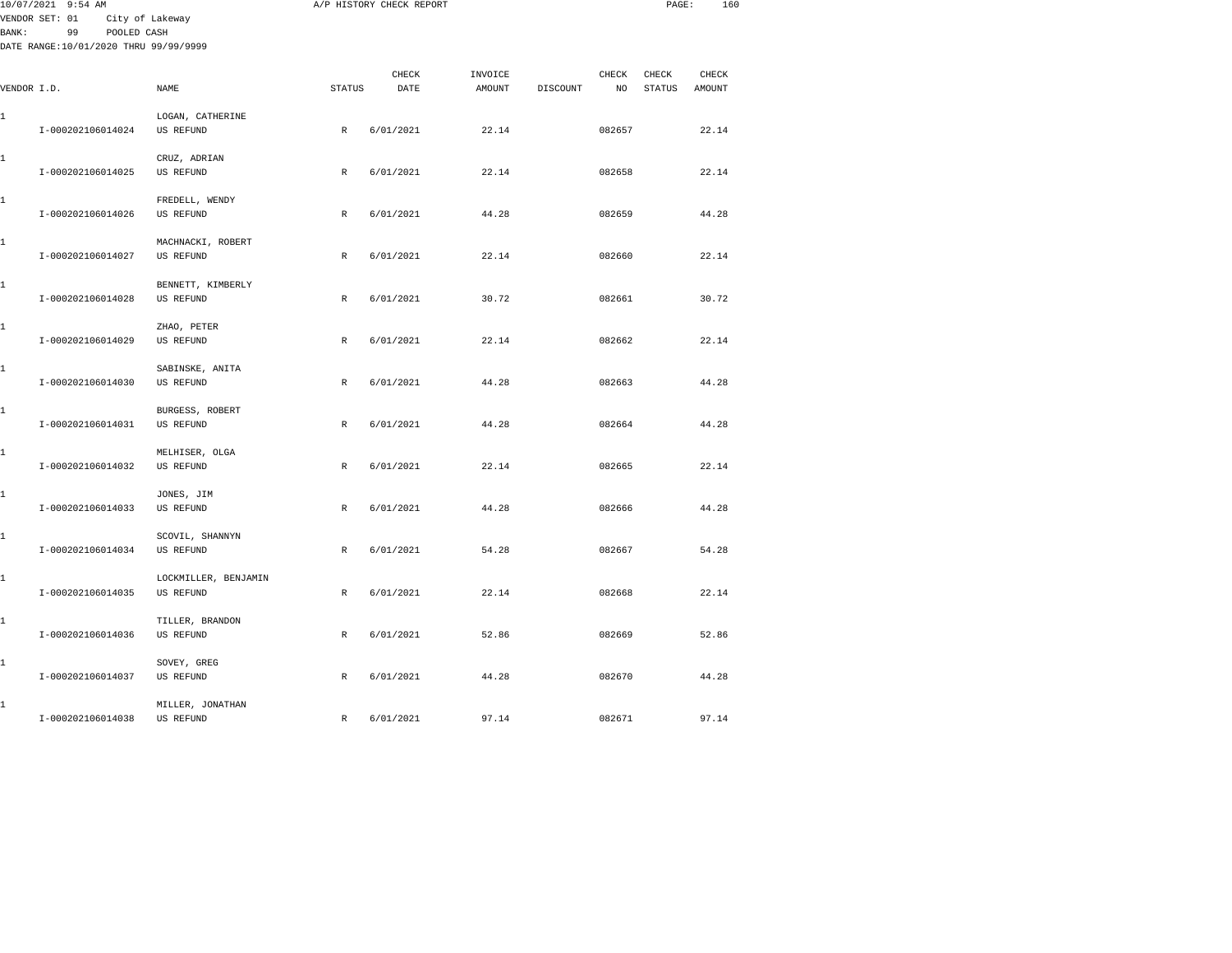| 10/07/2021 9:54 AM |               | A/P HISTORY CHECK REPORT | PAGE | TPT |
|--------------------|---------------|--------------------------|------|-----|
|                    | $\frac{1}{2}$ |                          |      |     |

VENDOR SET: 01 City of Lakeway

BANK: 99 POOLED CASH DATE RANGE:10/01/2020 THRU 99/99/9999

| DATE RANGE:10/01/2020 THRU 99/99/99 |  |  |  |
|-------------------------------------|--|--|--|
|                                     |  |  |  |

|             |                                  |                                |               | CHECK     | INVOICE       |          | CHECK  | CHECK         | CHECK         |
|-------------|----------------------------------|--------------------------------|---------------|-----------|---------------|----------|--------|---------------|---------------|
| VENDOR I.D. |                                  | <b>NAME</b>                    | <b>STATUS</b> | DATE      | <b>AMOUNT</b> | DISCOUNT | NO.    | <b>STATUS</b> | <b>AMOUNT</b> |
|             |                                  |                                |               |           |               |          |        |               |               |
| 003234      |                                  | TML MultiState Intergovernment |               |           |               |          |        |               |               |
|             | I-HSA202105133989                | HSA-HEALTH INS FROM PY         | R             | 6/02/2021 | 12,059.20     |          | 082672 |               |               |
|             | I-HSA202105264021                | HSA-HEALTH INS FROM PY         | R             | 6/02/2021 | 12,059.20     |          | 082672 |               |               |
|             | I-HSC202105133989                | HSAC-HEALTH INS FROM PY        | $\mathbb{R}$  | 6/02/2021 | 4,123.20      |          | 082672 |               |               |
|             | I-HSC202105264021                | HSAC-HEALTH INS FROM PY        | R             | 6/02/2021 | 4,123.20      |          | 082672 |               |               |
|             | I-HSF202105133989                | HSAF-HEALTH INS FROM PY        | R             | 6/02/2021 | 1,700.70      |          | 082672 |               |               |
|             | I-HSF202105264021                | HSAF-HEALTH INS FROM PY        | $\mathbb R$   | 6/02/2021 | 1,700.70      |          | 082672 |               |               |
|             | I-HSS202105133989                | HSAS-HEALTH INS FROM PY        | $\mathbb{R}$  | 6/02/2021 | 4,731.28      |          | 082672 |               |               |
|             | I-HSS202105264021                | HSAS-HEALTH INS FROM PY        | R             | 6/02/2021 | 4,731.28      |          | 082672 |               |               |
|             | I-JUNE 2021 ADJ                  | TML MultiState Intergovernment | $\mathbb{R}$  | 6/02/2021 | 3,008.24      |          | 082672 |               |               |
|             | I-PPC202105133989                | PPOC-HEALTH UBS FROM PY        | R             | 6/02/2021 | 6,528.33      |          | 082672 |               |               |
|             | I-PPC202105264021                | PPOC-HEALTH UBS FROM PY        | $\mathbb{R}$  | 6/02/2021 | 6,528.33      |          | 082672 |               |               |
|             | I-PPF202105133989                | PPOF-HEALTH INS FROM PY        | R             | 6/02/2021 | 1,202.27      |          | 082672 |               |               |
|             | I-PPF202105264021                | PPOF-HEALTH INS FROM PY        | $\mathbb{R}$  | 6/02/2021 | 1,202.27      |          | 082672 |               |               |
|             | I-PP0202105133989                | PPO-HEALTH INS FROM PY         | $\mathbb{R}$  | 6/02/2021 | 16,831.20     |          | 082672 |               |               |
|             | I-PP0202105264021                | PPO-HEALTH INS FROM PY         | $\mathbb{R}$  | 6/02/2021 | 17,672.76     |          | 082672 |               |               |
|             | I-PPS202105133989                | PPOS-HEALTH INS FROM PY        | $\mathbb{R}$  | 6/02/2021 | 833.56        |          | 082672 |               |               |
|             | I-PPS202105264021                | PPOS-HEALTH INS FROM PY        | $\mathbb{R}$  | 6/02/2021 | 833.56        |          | 082672 |               | 99.869.28     |
| 000736      |                                  | LegalShield                    |               |           |               |          |        |               |               |
|             | C-JUNE 2021 ROUNDING LegalShield |                                | R             | 6/02/2021 | 0.02CR        |          | 082679 |               |               |
|             | I-PPL202105133989                | Pre Paid Legal                 | R             | 6/02/2021 | 29.41         |          | 082679 |               |               |
|             | I-PPL202105264021                | Pre Paid Legal                 | R             | 6/02/2021 | 29.41         |          | 082679 |               | 58.80         |
| 000380      |                                  | Lakeway Police Officers Associ |               |           |               |          |        |               |               |
|             | I-PAD202105133989                | 10.00/MO from Payroll          | R             | 6/02/2021 | 260.00        |          | 082680 |               |               |
|             | I-PAD202105264021                | 10.00/MO from Payroll          | $\mathbb{R}$  | 6/02/2021 | 260.00        |          | 082680 |               | 520.00        |
| 001875      |                                  | Sunlife - Administrative Servi |               |           |               |          |        |               |               |
|             | C-JUNE 2021 ADJ                  | Sunlife - Administrative Servi | R             | 6/03/2021 | 2.10CR        |          | 082681 |               |               |
|             | I-PTA202105133989                | Payroll Deduction-Employee     | R             | 6/03/2021 | 365.75        |          | 082681 |               |               |
|             | I-PTA202105264021                | Payroll Deduction-Employee     | R             | 6/03/2021 | 365.75        |          | 082681 |               |               |
|             | I-TXI202105133989                | Payroll Deduction-Employee     | $\mathbb{R}$  | 6/03/2021 | 354.05        |          | 082681 |               |               |
|             | I-TXI202105264021                | Payroll Deduction-Employee     | $\mathbb{R}$  | 6/03/2021 | 356.00        |          | 082681 |               | 1.439.45      |
| 000180      |                                  | City of Austin-Austin Energy   |               |           |               |          |        |               |               |
|             | I-024776676879                   | 3207 Neidhardt Dr              | R             | 6/08/2021 | 32.68         |          | 082682 |               |               |
|             | I-461008957525                   | 200 1/2 S FM 620               | R             | 6/08/2021 | 29.84         |          | 082682 |               |               |
|             | I-949322513528                   | 916 S FM 620                   | $\mathbb{R}$  | 6/08/2021 | 35.51         |          | 082682 |               | 98.03         |
| 000282      |                                  | GT Distributors, Inc.          |               |           |               |          |        |               |               |
|             | I-INV0843621                     | Armorskin Vest/Sew Badge/Name  | R             | 6/08/2021 | 124.48        |          | 082683 |               |               |
|             | I-INV0843622                     | Armorskin Vest/Add Strap/Name  | R             | 6/08/2021 | 125.48        |          | 082683 |               | 249.96        |
|             |                                  |                                |               |           |               |          |        |               |               |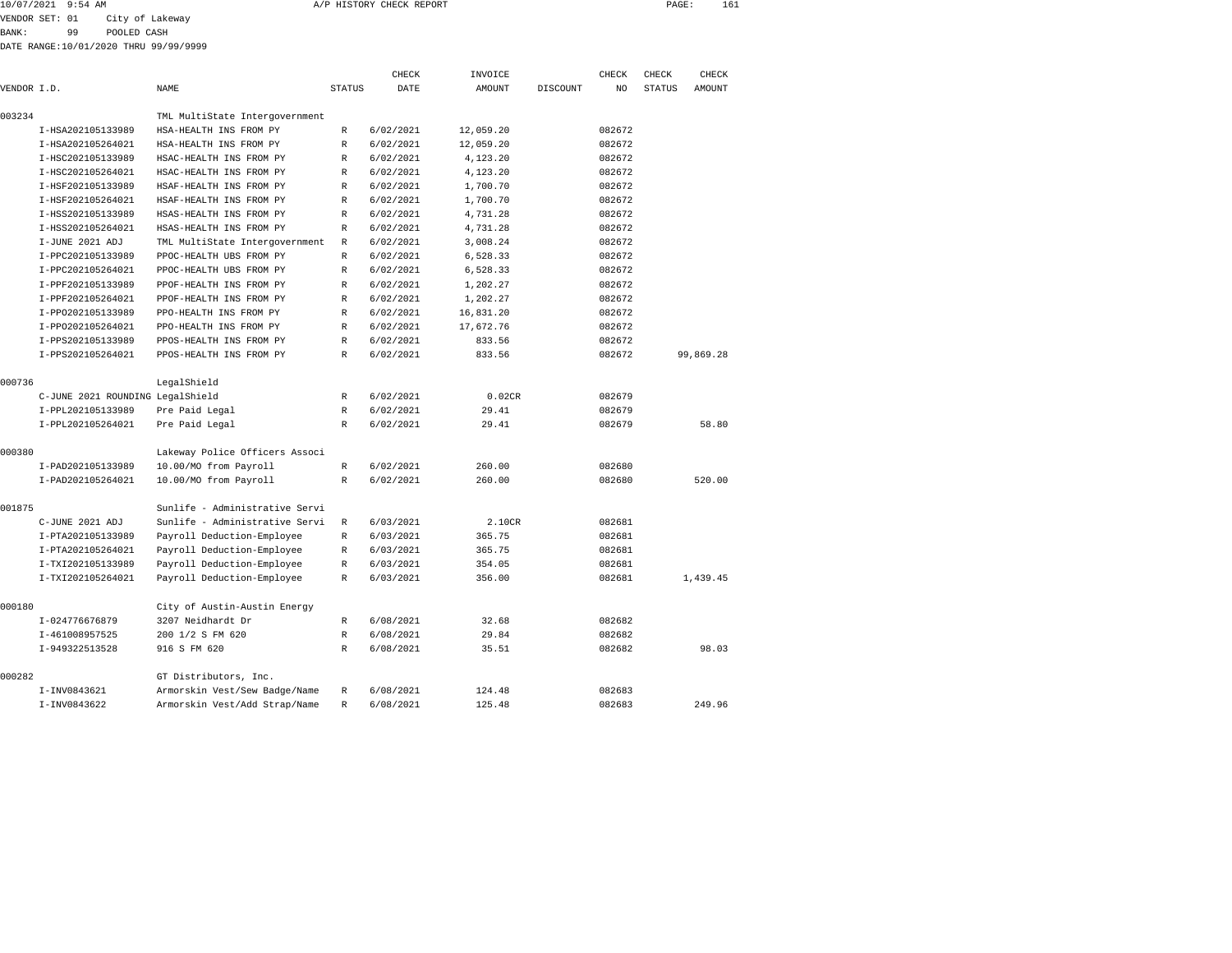| 10/07/2021    | $9:54$ AM                             |                                |               | A/P HISTORY CHECK REPORT |          |          |        | PAGE:         | 162      |  |
|---------------|---------------------------------------|--------------------------------|---------------|--------------------------|----------|----------|--------|---------------|----------|--|
|               | VENDOR SET: 01                        | City of Lakeway                |               |                          |          |          |        |               |          |  |
| <b>BANK :</b> | 99<br>POOLED CASH                     |                                |               |                          |          |          |        |               |          |  |
|               | DATE RANGE:10/01/2020 THRU 99/99/9999 |                                |               |                          |          |          |        |               |          |  |
|               |                                       |                                |               |                          |          |          |        |               |          |  |
|               |                                       |                                |               | CHECK                    | INVOICE  |          | CHECK  | CHECK         | CHECK    |  |
| VENDOR I.D.   |                                       | NAME                           | <b>STATUS</b> | DATE                     | AMOUNT   | DISCOUNT | NO     | <b>STATUS</b> | AMOUNT   |  |
| 000296        |                                       | Grainger, Inc                  |               |                          |          |          |        |               |          |  |
|               | I-9834731474                          | Door Closer Iron               | R             | 6/08/2021                | 334.96   |          | 082684 |               |          |  |
|               | I-9876073454                          | Battery Pack 6Volt Streamlight | R             | 6/08/2021                | 44.22    |          | 082684 |               | 379.18   |  |
|               |                                       |                                |               |                          |          |          |        |               |          |  |
| 000371        |                                       | Koetter Fire Protection of Aus |               |                          |          |          |        |               |          |  |
|               | $I-281072$                            | Qtrly Fire Pro June/July Aug21 | $\mathbb R$   | 6/08/2021                | 99.00    |          | 082685 |               | 99.00    |  |
| 000378        |                                       | Lakeway MUD                    |               |                          |          |          |        |               |          |  |
|               | I-05.26.2021-MUD                      | Lakeway MUD3/21-5/20.2021      | R             | 6/08/2021                | 1,809.32 |          | 082686 |               | 1,809.32 |  |
| 000422        |                                       | Terri Mitchell                 |               |                          |          |          |        |               |          |  |
|               | $I-06.04.2021-AB$                     | 70% Payment to Contractor      | $\mathbb{R}$  | 6/08/2021                | 1,768.90 |          | 082687 |               | 1,768.90 |  |
|               |                                       |                                |               |                          |          |          |        |               |          |  |
| 000438        |                                       | Office Depot, Inc.             |               |                          |          |          |        |               |          |  |
|               | I-172660025001                        | Soap/Trash Bag/Paper Towels    | R             | 6/08/2021                | 91.80    |          | 082688 |               |          |  |
|               | I-173910202001                        | Paper Towel/Linners/Toilet Tis | $\mathbb R$   | 6/08/2021                | 128.57   |          | 082688 |               |          |  |
|               | I-173916677001                        | Bath Tissue/Csnt Refill        | $\mathbb{R}$  | 6/08/2021                | 89.48    |          | 082688 |               | 309.85   |  |
| 000585        |                                       | Spectrum Business dba Time War |               |                          |          |          |        |               |          |  |
|               | I-0260903052521                       | 1941 Lohmans Xing5/25-6/24     | $\mathbb R$   | 6/08/2021                | 2,426.97 |          | 082689 |               |          |  |
|               | I-0273351052521                       | 104 Cross Creek 05/25-06/24.21 | $\mathbb R$   | 6/08/2021                | 1,367.54 |          | 082689 |               |          |  |
|               | I-0275653053121                       | Phone 5/31-6/30.2021           | $\mathbb{R}$  | 6/08/2021                | 903.72   |          | 082689 |               | 4,698.23 |  |
| 000702        |                                       | Quill Corporation              |               |                          |          |          |        |               |          |  |
|               | I-16889773                            | Highlighter/Post it/Spiral/Sta | R             | 6/08/2021                | 57.69    |          | 082690 |               |          |  |
|               | I-16972068                            | Customized Stamp               | $\mathbb R$   | 6/08/2021                | 51.84    |          | 082690 |               | 109.53   |  |
|               |                                       |                                |               |                          |          |          |        |               |          |  |
| 001318        |                                       | Reinalt-Thomas Corporation     |               |                          |          |          |        |               |          |  |
|               | $I-1009687$                           | Tires-2014 Ford E-350 Van      | $\mathbb{R}$  | 6/08/2021                | 799.00   |          | 082691 |               | 799.00   |  |
| 001803        |                                       | Logix Fiber Networks           |               |                          |          |          |        |               |          |  |
|               | $I - 401876$                          | Logix Fiber Networks 5/1-5/31. | R             | 6/08/2021                | 915.27   |          | 082692 |               | 915.27   |  |
| 001848        |                                       | Community Coffee Company, LLC  |               |                          |          |          |        |               |          |  |
|               | I-1246115211                          | Coffee/Creamer-Coffee Mate     | R             | 6/08/2021                | 110.45   |          | 082693 |               |          |  |
|               | I-12465115212                         | Bkfst Blend/Frac Cafe/Sugar/Cu | R             | 6/08/2021                | 201.15   |          | 082693 |               | 311.60   |  |
| 002227        |                                       | Lakeway Texaco Station, LLC    |               |                          |          |          |        |               |          |  |
|               | I-0033391                             | Leak in Tire/Tahoe 2019        | R             | 6/08/2021                | 10.00    |          | 082694 |               |          |  |
|               | I-0033431                             | Sfety Inspection Harl Flh 2019 | R             | 6/08/2021                | 7.00     |          | 082694 |               |          |  |
|               | $I-0033477$                           | Oil Change Tahoe 2016          | R             | 6/08/2021                | 75.00    |          | 082694 |               |          |  |
|               | $I - 0033500$                         | Oil Change Impala 2013         | $\mathbb R$   | 6/08/2021                | 68.00    |          | 082694 |               |          |  |
|               | $I-0033511$                           | Oil Change Tahoe 2019          | $\mathbb R$   | 6/08/2021                | 75.00    |          | 082694 |               | 235.00   |  |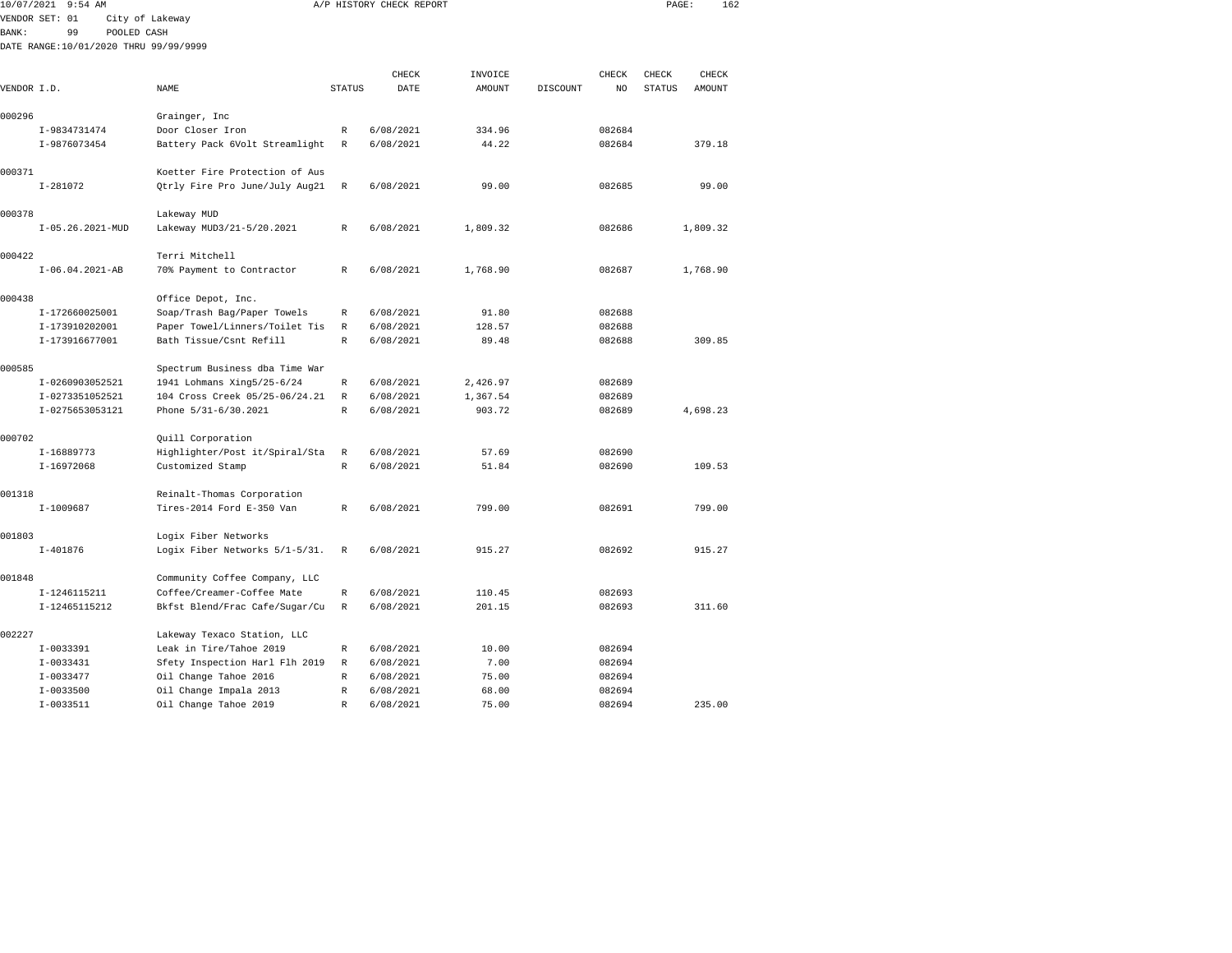| 10/07/2021     | 9:54 AM |                                       |                                     |        | A/P HISTORY CHECK REPORT |          |          |                                  | PAGE:         | 163    |
|----------------|---------|---------------------------------------|-------------------------------------|--------|--------------------------|----------|----------|----------------------------------|---------------|--------|
| VENDOR SET: 01 |         | City of Lakeway                       |                                     |        |                          |          |          |                                  |               |        |
| BANK :         | 99      | POOLED CASH                           |                                     |        |                          |          |          |                                  |               |        |
|                |         | DATE RANGE:10/01/2020 THRU 99/99/9999 |                                     |        |                          |          |          |                                  |               |        |
|                |         |                                       |                                     |        | CHECK                    | INVOICE  |          | CHECK                            | CHECK         | CHECK  |
| VENDOR I.D.    |         |                                       | NAME                                | STATUS | DATE                     | AMOUNT   | DISCOUNT | NO.                              | <b>STATUS</b> | AMOUNT |
| 002278         |         |                                       | Austin American-Statesman           |        |                          |          |          |                                  |               |        |
|                |         |                                       | I-I00642453-05252021 CBC Hearing Ad | R      | 6/08/2021                | 218.02   |          | 082695                           |               |        |
|                |         |                                       | I-I00642455-05252021 CBC Hearing Ad | R      | 6/08/2021                | 227.93   |          | 082695                           |               |        |
|                |         |                                       | I-I00642457-05252021 CBC Hearing Ad | R      | 6/08/2021                | 208.11   |          | 082695                           |               |        |
|                |         |                                       |                                     |        |                          | 0.000000 |          | $\begin{array}{c} \n\end{array}$ |               |        |

|        | I-I00642458-05252021 CBC Hearing Ad   |                                                    | R | 6/08/2021 | 227.93   | 082695 |          |  |
|--------|---------------------------------------|----------------------------------------------------|---|-----------|----------|--------|----------|--|
|        | I-I00642461-05252021 CBC Hearing Ad   |                                                    | R | 6/08/2021 | 247.75   | 082695 |          |  |
|        | I-I00642463-05252021 CBC Hearing Ad   |                                                    | R | 6/08/2021 | 227.93   | 082695 |          |  |
|        | I-I00642466-05252021 CBC Hearing Ad   |                                                    | R | 6/08/2021 | 237.84   | 082695 |          |  |
|        | I-I00642743-05262021 Zapco Hearing Ad |                                                    | R | 6/08/2021 | 227.93   | 082695 |          |  |
|        | I-I00642747-05262021 Zapco Hearing Ad |                                                    | R | 6/08/2021 | 277.48   | 082695 |          |  |
|        | I-I0064459-05252021 CBC Hearing Ad    |                                                    | R | 6/08/2021 | 227.93   | 082695 | 2,328.85 |  |
| 002396 |                                       | Webster Bank, NA                                   |   |           |          |        |          |  |
|        | I-W313640                             | Webster Bank, NA                                   | R | 6/08/2021 | 140.00   | 082696 | 140.00   |  |
| 002398 |                                       | Janet L Risser                                     |   |           |          |        |          |  |
|        | $I-06.04.2021-AB$                     | 70% Payment to Contractor                          | R | 6/08/2021 | 997.50   | 082697 | 997.50   |  |
|        |                                       |                                                    |   |           |          |        |          |  |
| 002623 | $I-05.30.2021-6795$                   | Quadient Finance USA, Inc.<br>Quadient May Postage | R | 6/08/2021 | 1,000.00 | 082698 | 1,000.00 |  |
|        |                                       |                                                    |   |           |          |        |          |  |
| 002642 |                                       | Stericycle Environmental Solut                     |   |           |          |        |          |  |
|        | I-8182143513                          | Shredding Service                                  | R | 6/08/2021 | 79.63    | 082699 | 79.63    |  |
| 002737 |                                       | HEB Grocery Company                                |   |           |          |        |          |  |
|        | $I-05.26.2021-6000$                   | HEB Grocery Company                                | R | 6/08/2021 | 505.77   | 082700 | 505.77   |  |
| 002916 |                                       | Jeff Williams dba Sinners Cycl                     |   |           |          |        |          |  |
|        | $I - 4406$                            | Oil/Oil Filter/Plug Oring/Harn                     | R | 6/08/2021 | 476.40   | 082701 | 476.40   |  |
| 003035 |                                       | Progressive Commercial Aquatic                     |   |           |          |        |          |  |
|        | $I-IA5743$                            | Super Blue 32oz/Labor for Clar R                   |   | 6/08/2021 | 352.00   | 082702 | 352.00   |  |
|        |                                       |                                                    |   |           |          |        |          |  |
| 003147 | I-9010640671                          | Williams Scotsman, Inc.<br>Rent Mobile Office      | R | 6/08/2021 | 2,283.61 | 082703 | 2,283.61 |  |
|        |                                       |                                                    |   |           |          |        |          |  |
| 003181 |                                       | Quadient Leasing USA, Inc.                         |   |           |          |        |          |  |
|        | I-N8893189                            | Postage Unit 6/4-6/21.2021                         | R | 6/08/2021 | 145.90   | 082704 | 145.90   |  |
| 003427 |                                       | Jacqueline Alfonzo                                 |   |           |          |        |          |  |
|        | $I-06.02.2021-DC$                     | Reimb for Online Train-Seach &                     | R | 6/08/2021 | 50.00    | 082705 | 50.00    |  |
| 003456 |                                       | Shanon Sutherland                                  |   |           |          |        |          |  |
|        | $I-05.29.2021-AB$                     | Partial Refund of Summer Swim                      | R | 6/08/2021 | 95.00    | 082706 | 95.00    |  |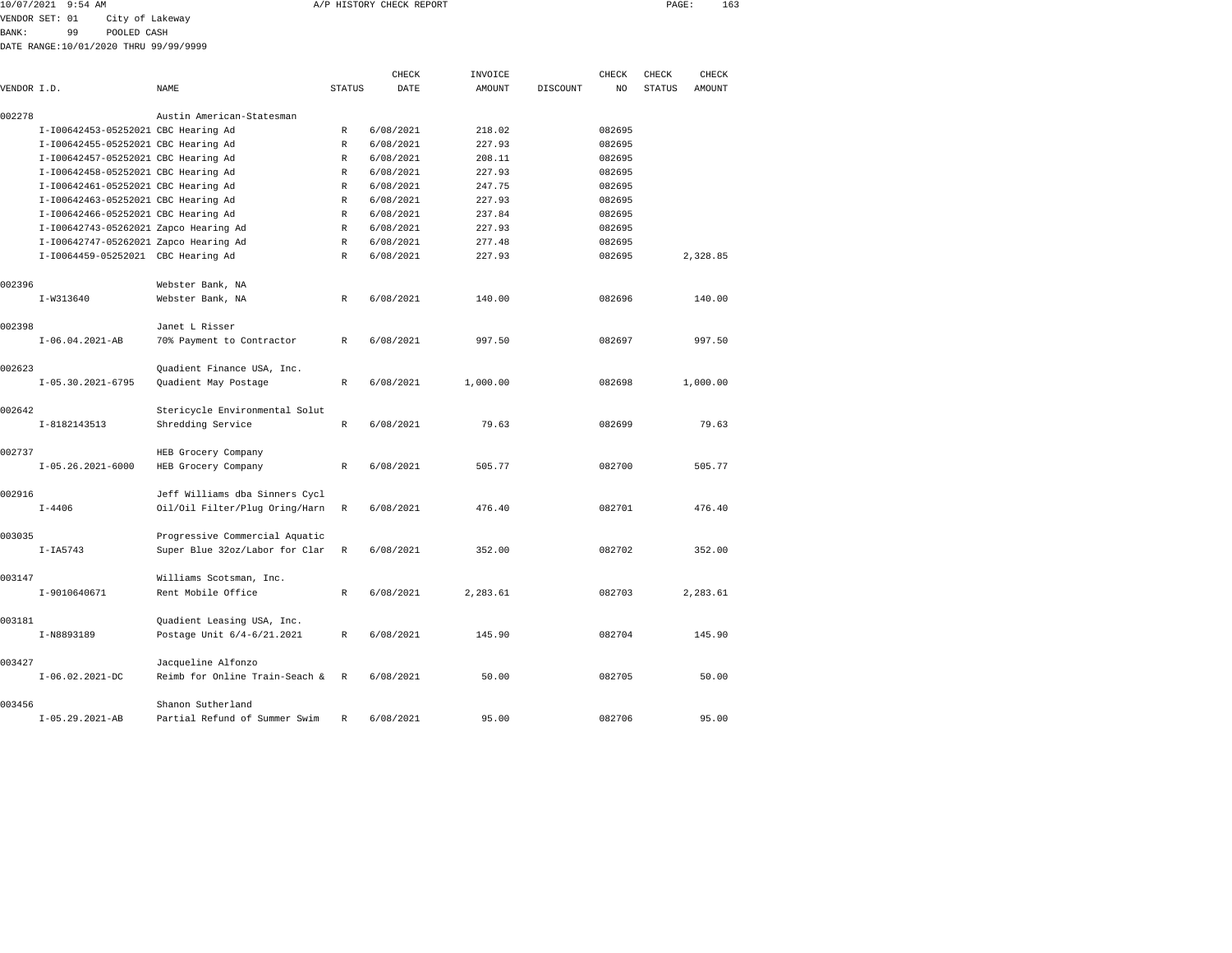|             | 10/07/2021 9:54 AM                                          |                                |               | A/P HISTORY CHECK REPORT |          |          |        | PAGE:         | 164      |  |
|-------------|-------------------------------------------------------------|--------------------------------|---------------|--------------------------|----------|----------|--------|---------------|----------|--|
|             | VENDOR SET: 01                                              | City of Lakeway                |               |                          |          |          |        |               |          |  |
| BANK:       | 99<br>POOLED CASH<br>DATE RANGE: 10/01/2020 THRU 99/99/9999 |                                |               |                          |          |          |        |               |          |  |
|             |                                                             |                                |               |                          |          |          |        |               |          |  |
|             |                                                             |                                |               | CHECK                    | INVOICE  |          | CHECK  | CHECK         | CHECK    |  |
| VENDOR I.D. |                                                             | NAME                           | <b>STATUS</b> | DATE                     | AMOUNT   | DISCOUNT | NO     | <b>STATUS</b> | AMOUNT   |  |
|             |                                                             |                                |               |                          |          |          |        |               |          |  |
| 003457      |                                                             | Stacey DeVille                 |               |                          |          |          |        |               |          |  |
|             | $I-06.03.2021-DC$                                           | Reimb for Online Training-Inve | R             | 6/08/2021                | 25.00    |          | 082707 |               | 25.00    |  |
| 003458      |                                                             | Rudy Moreno                    |               |                          |          |          |        |               |          |  |
|             | $I-06.02.2021-DC$                                           | Reimb for Online Train-Child A | R             | 6/08/2021                | 95.00    |          | 082708 |               | 95.00    |  |
|             |                                                             |                                |               |                          |          |          |        |               |          |  |
| 000334      |                                                             | Home Depot Credit Services     |               |                          |          |          |        |               |          |  |
|             | $I-05.28.2021-4109$                                         | Home Depot Credit Services     | R             | 6/08/2021                | 1,733.99 |          | 082709 |               | 1,733.99 |  |
|             |                                                             |                                |               |                          |          |          |        |               |          |  |
| 1           |                                                             | MALLERY, CELESTE               |               |                          |          |          |        |               |          |  |
|             | I-000202106084039                                           | <b>US REFUND</b>               | $\mathbb R$   | 6/08/2021                | 22.14    |          | 082710 |               | 22.14    |  |
| 1           |                                                             | BORKOWSKI, LORI                |               |                          |          |          |        |               |          |  |
|             | I-000202106084040                                           | US REFUND                      | $\mathbb{R}$  | 6/08/2021                | 30.72    |          | 082711 |               | 30.72    |  |
|             |                                                             |                                |               |                          |          |          |        |               |          |  |
| 1           |                                                             | REHAGEN, JENNIFER              |               |                          |          |          |        |               |          |  |
|             | I-000202106084041                                           | US REFUND                      | $\mathbb{R}$  | 6/08/2021                | 22.14    |          | 082712 |               | 22.14    |  |
|             |                                                             |                                |               |                          |          |          |        |               |          |  |
| 1           | I-000202106084042                                           | BARAN, JOANNE<br>US REFUND     | $\mathbb R$   | 6/08/2021                | 44.28    |          | 082713 |               | 44.28    |  |
|             |                                                             |                                |               |                          |          |          |        |               |          |  |
| 1           |                                                             | VEACH, GABRIEL                 |               |                          |          |          |        |               |          |  |
|             | I-000202106084043                                           | US REFUND                      | R             | 6/08/2021                | 24.64    |          | 082714 |               | 24.64    |  |
|             |                                                             |                                |               |                          |          |          |        |               |          |  |
| 1           |                                                             | KRATSAS, ROBERT & JA           |               |                          |          |          |        |               |          |  |
|             | I-000202106084044                                           | <b>US REFUND</b>               | $\mathbb R$   | 6/08/2021                | 22.14    |          | 082715 |               | 22.14    |  |
| 1           |                                                             | FOUNTAIN, ALTON & KA           |               |                          |          |          |        |               |          |  |
|             | I-000202106084045                                           | US REFUND                      | $\mathbb{R}$  | 6/08/2021                | 22.14    |          | 082716 |               | 22.14    |  |
|             |                                                             |                                |               |                          |          |          |        |               |          |  |
| 1           |                                                             | HOPKINS, LAURA                 |               |                          |          |          |        |               |          |  |
|             | I-000202106084046                                           | US REFUND                      | R             | 6/08/2021                | 44.28    |          | 082717 |               | 44.28    |  |
| 1           |                                                             | LEMON, SHAWN & HEATH           |               |                          |          |          |        |               |          |  |
|             | I-000202106084047                                           | US REFUND                      | R             | 6/08/2021                | 44.28    |          | 082718 |               | 44.28    |  |
|             |                                                             |                                |               |                          |          |          |        |               |          |  |
| 1           |                                                             | BODOIN, COLBY                  |               |                          |          |          |        |               |          |  |
|             | I-000202106084048                                           | US REFUND                      | R             | 6/08/2021                | 44.28    |          | 082719 |               | 44.28    |  |
|             |                                                             |                                |               |                          |          |          |        |               |          |  |
| 1           |                                                             | CLIFTON, ROBERT/ALLI           |               |                          |          |          |        |               |          |  |
|             | I-000202106084049                                           | <b>US REFUND</b>               | $\mathbb R$   | 6/08/2021                | 22.14    |          | 082720 |               | 22.14    |  |
| 1           |                                                             | CASTILLO, SANDRA               |               |                          |          |          |        |               |          |  |
|             | I-000202106084050                                           | US REFUND                      | R             | 6/08/2021                | 22.14    |          | 082721 |               | 22.14    |  |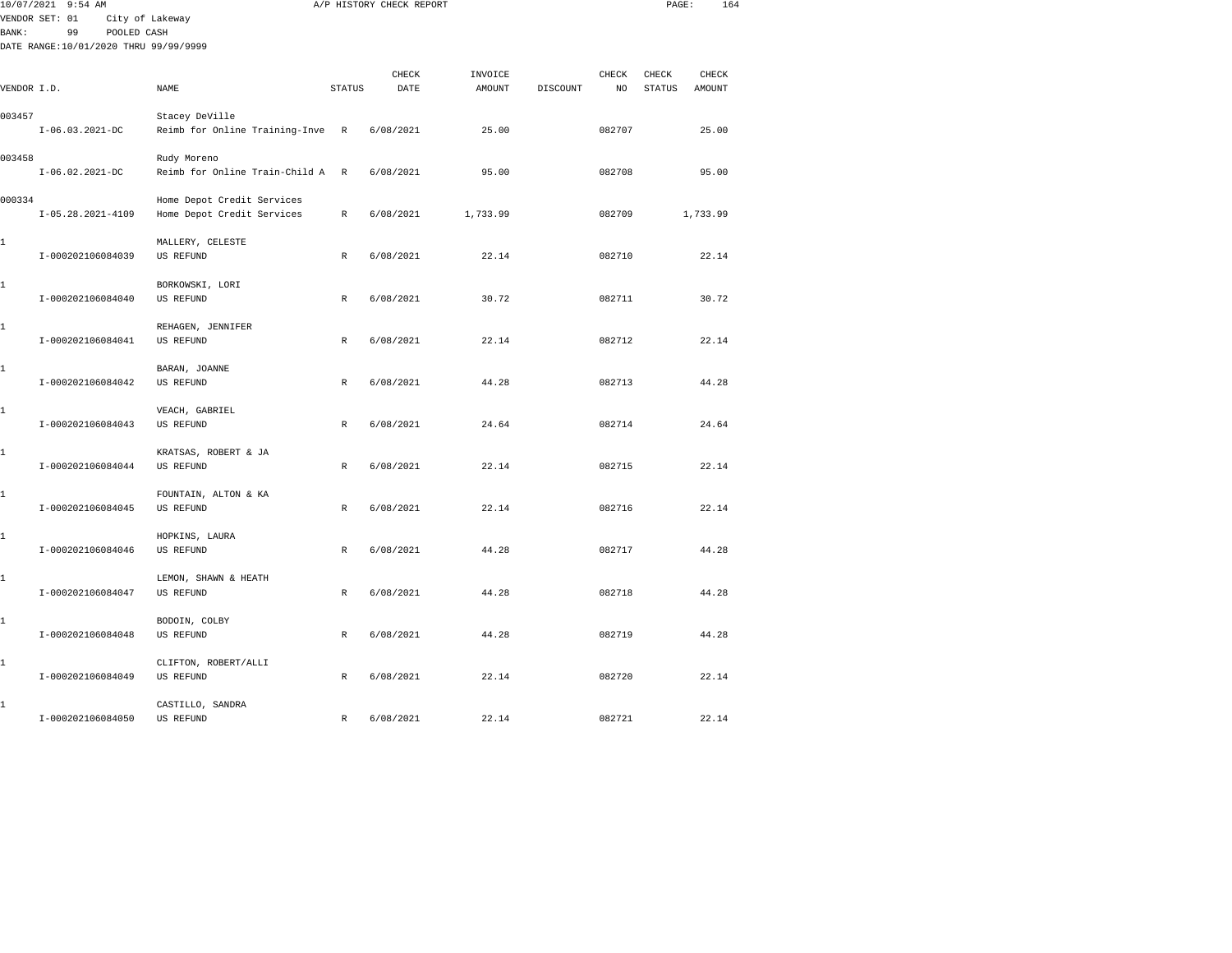|             | 10/07/2021 9:54 AM                    |                                 |               | A/P HISTORY CHECK REPORT |          |          |        | PAGE:  | 165      |  |
|-------------|---------------------------------------|---------------------------------|---------------|--------------------------|----------|----------|--------|--------|----------|--|
|             | VENDOR SET: 01                        | City of Lakeway                 |               |                          |          |          |        |        |          |  |
| BANK:       | 99<br>POOLED CASH                     |                                 |               |                          |          |          |        |        |          |  |
|             | DATE RANGE:10/01/2020 THRU 99/99/9999 |                                 |               |                          |          |          |        |        |          |  |
|             |                                       |                                 |               | CHECK                    | INVOICE  |          | CHECK  | CHECK  | CHECK    |  |
| VENDOR I.D. |                                       | NAME                            | <b>STATUS</b> | DATE                     | AMOUNT   | DISCOUNT | NO     | STATUS | AMOUNT   |  |
|             |                                       |                                 |               |                          |          |          |        |        |          |  |
| 1           |                                       | HENRY, BARRY                    |               |                          |          |          |        |        |          |  |
|             | I-000202106084051                     | US REFUND                       | $\mathbb{R}$  | 6/08/2021                | 22.14    |          | 082722 |        | 22.14    |  |
| 1           |                                       | WARREN, JOHN                    |               |                          |          |          |        |        |          |  |
|             | I-000202106084052                     | US REFUND                       | $\mathbb{R}$  | 6/08/2021                | 22.14    |          | 082723 |        | 22.14    |  |
|             |                                       |                                 |               |                          |          |          |        |        |          |  |
| 1           |                                       | SINGLETON, ALEXANDRA            |               |                          |          |          |        |        |          |  |
|             | I-000202106084053                     | US REFUND                       | R             | 6/08/2021                | 22.14    |          | 082724 |        | 22.14    |  |
|             |                                       |                                 |               |                          |          |          |        |        |          |  |
| 1           | I-000202106084054                     | MOUNTZOURIS, CHRIS<br>US REFUND | R             | 6/08/2021                | 44.28    |          | 082725 |        | 44.28    |  |
|             |                                       |                                 |               |                          |          |          |        |        |          |  |
| 1           |                                       | BEANE, DAVID                    |               |                          |          |          |        |        |          |  |
|             | I-000202106084055                     | US REFUND                       | $\mathbb R$   | 6/08/2021                | 22.14    |          | 082726 |        | 22.14    |  |
|             |                                       |                                 |               |                          |          |          |        |        |          |  |
| 1           | I-000202106084056                     | FORD, JOHN H                    | $\mathbb{R}$  |                          | 66.42    |          | 082727 |        | 66.42    |  |
|             |                                       | <b>US REFUND</b>                |               | 6/08/2021                |          |          |        |        |          |  |
| 1           |                                       | STOTTS, ROGER                   |               |                          |          |          |        |        |          |  |
|             | I-000202106084057                     | US REFUND                       | $\mathbb{R}$  | 6/08/2021                | 22.14    |          | 082728 |        | 22.14    |  |
|             |                                       |                                 |               |                          |          |          |        |        |          |  |
| 1           |                                       | KARAMBIS, LARRY J.              |               |                          |          |          |        |        |          |  |
|             | I-000202106084058                     | US REFUND                       | R             | 6/08/2021                | 22.14    |          | 082729 |        | 22.14    |  |
| 1           |                                       | BALL FREEMAN, HILARY            |               |                          |          |          |        |        |          |  |
|             | I-000202106084059                     | US REFUND                       | $\mathbb{R}$  | 6/08/2021                | 10.00    |          | 082730 |        | 10.00    |  |
|             |                                       |                                 |               |                          |          |          |        |        |          |  |
| 1           |                                       | MURPHY, DELANEY                 |               |                          |          |          |        |        |          |  |
|             | I-000202106084060                     | US REFUND                       | $\mathbb R$   | 6/08/2021                | 22.14    |          | 082731 |        | 22.14    |  |
| 1           |                                       | VANNOLLER, JOHN & AM            |               |                          |          |          |        |        |          |  |
|             | I-000202106084061                     | <b>US REFUND</b>                | $\mathbb{R}$  | 6/08/2021                | 22.14    |          | 082732 |        | 22.14    |  |
|             |                                       |                                 |               |                          |          |          |        |        |          |  |
| 1           |                                       | WESTGARD, NAOMI & BR            |               |                          |          |          |        |        |          |  |
|             | I-000202106084062                     | US REFUND                       | $\mathbb R$   | 6/08/2021                | 30.72    |          | 082733 |        | 30.72    |  |
| 000282      |                                       | GT Distributors, Inc.           |               |                          |          |          |        |        |          |  |
|             | I-INV0844107                          | AMMO                            | R             | 6/08/2021                | 1,187.50 |          | 082734 |        | 1,187.50 |  |
|             |                                       |                                 |               |                          |          |          |        |        |          |  |
| 1           |                                       | HAYES, ANTHONY SEAN             |               |                          |          |          |        |        |          |  |
|             | I-000202106084063                     | HAYES, ANTHONY SEAN:            | R             | 6/08/2021                | 34.00    |          | 082735 |        | 34.00    |  |
| 1           |                                       | GIRARD, MATTHEW PHILIP          |               |                          |          |          |        |        |          |  |
|             | I-000202106084064                     | GIRARD, MATTHEW PHILIP:         | $\mathbb{R}$  | 6/08/2021                | 50.00    |          | 082736 |        | 50.00    |  |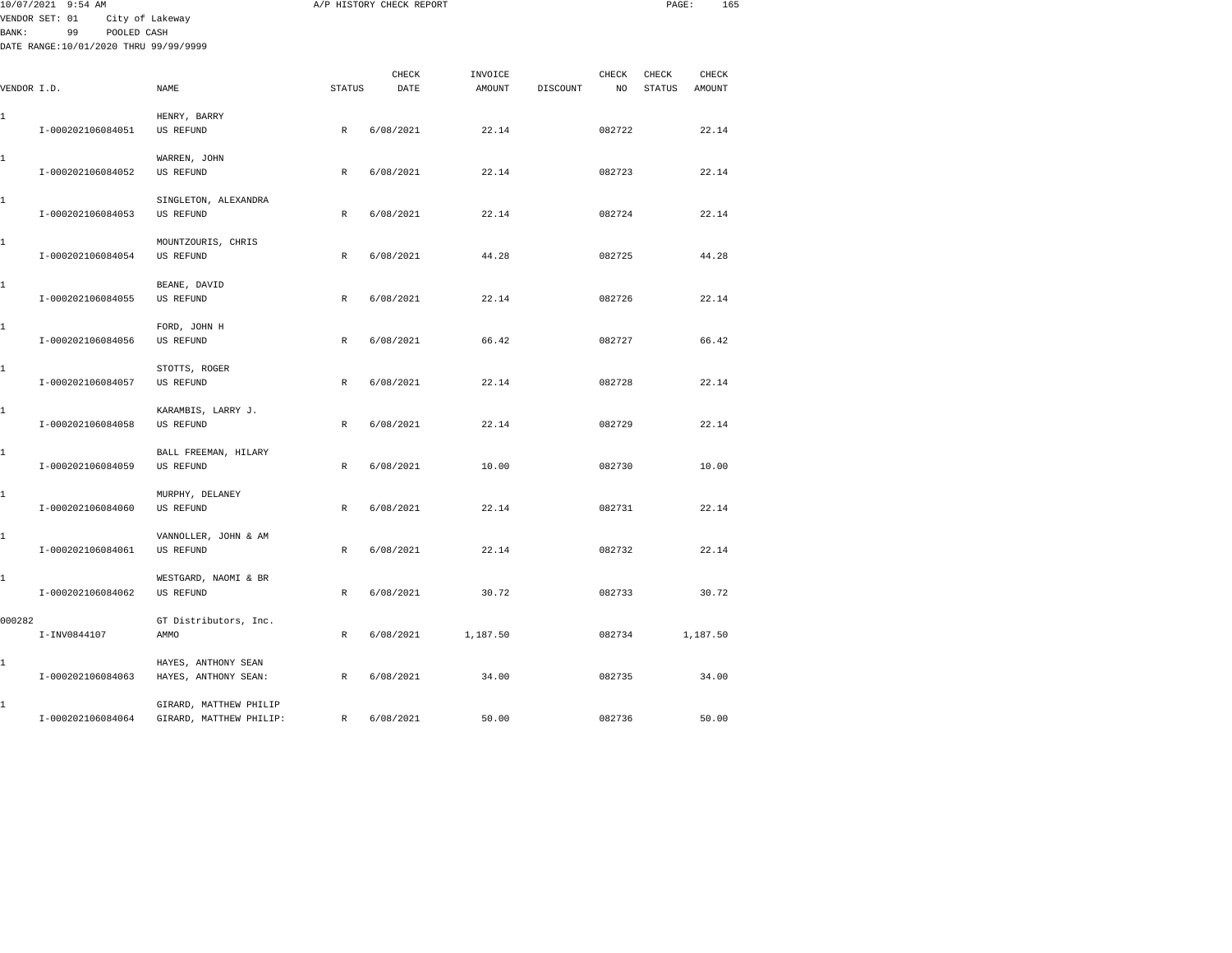|              | 10/07/2021 9:54 AM                    |                                |               | A/P HISTORY CHECK REPORT |               |          |                | PAGE:         | 166           |  |
|--------------|---------------------------------------|--------------------------------|---------------|--------------------------|---------------|----------|----------------|---------------|---------------|--|
|              | VENDOR SET: 01                        | City of Lakeway                |               |                          |               |          |                |               |               |  |
| <b>BANK:</b> | 99                                    | POOLED CASH                    |               |                          |               |          |                |               |               |  |
|              | DATE RANGE:10/01/2020 THRU 99/99/9999 |                                |               |                          |               |          |                |               |               |  |
|              |                                       |                                |               | CHECK                    | INVOICE       |          | CHECK          | CHECK         | CHECK         |  |
| VENDOR I.D.  |                                       | NAME                           | <b>STATUS</b> | <b>DATE</b>              | <b>AMOUNT</b> | DISCOUNT | N <sub>O</sub> | <b>STATUS</b> | <b>AMOUNT</b> |  |
| 001314       |                                       | Staples Business Advantage     |               |                          |               |          |                |               |               |  |
|              | $T-7329478658 - 0 - 1$                | Staples Business Advantage     | V             | 6/08/2021                | 279.72        |          | 082737         |               |               |  |
|              | $I-7329502375-0-1$                    | Staples Business Advantage     | V             | 6/08/2021                | 61.38         |          | 082737         |               |               |  |
|              | $I-7329692832-0-1$                    | Desktop Folder                 | V             | 6/08/2021                | 337.99        |          | 082737         |               |               |  |
|              | $I-7329830509-0-1$                    | Blk File/Stapler/Remover/Batte | V             | 6/08/2021                | 166.43        |          | 082737         |               |               |  |
|              | $I-7329867671-0-1$                    | Black Chair                    | V             | 6/08/2021                | 161.49        |          | 082737         |               |               |  |
|              | $I-7330033008-0-1$                    | Manilla Folder/Hanging Files   | V             | 6/08/2021                | 59.96         |          | 082737         |               |               |  |
|              | $I-7330073158-0-1$                    | Interoffice Envelope           | V             | 6/08/2021                | 48.99         |          | 082737         |               |               |  |
|              | $I-7330073158-2-1$                    | Refund Interoffice Envelope    | V             | 6/08/2021                | 48.99         |          | 082737         |               |               |  |
|              | $I-7330073158-3-1$                    | Interoffice Envelope           | V             | 6/08/2021                | 48.99         |          | 082737         |               |               |  |
|              | $I-7330179219-0-1$                    | Interoffice Envelope           | V             | 6/08/2021                | 48.99         |          | 082737         |               |               |  |
|              | $I-7330436072-0-1$                    | Pad/Face Mask/Ink              | V             | 6/08/2021                | 166.12        |          | 082737         |               | 1,429.05      |  |
| 001314       |                                       | Staples Business Advantage     |               |                          |               |          |                |               |               |  |
|              | M-CHECK                               | Staples Business AdvantaVOIDED | V             | 6/08/2021                |               |          | 082737         |               | 1,429.05CR    |  |
| 001736       |                                       | Thomson Reuters - West         |               |                          |               |          |                |               |               |  |
|              | $I - 844474712$                       | Elevator 5/1-5/31.2021         | R             | 6/08/2021                | 616.12        |          | 082738         |               | 616.12        |  |
| 002227       |                                       | Lakeway Texaco Station, LLC    |               |                          |               |          |                |               |               |  |
|              | $I-0033475$                           | Change Oil 2011 Ford F150      | R             | 6/08/2021                | 106.79        |          | 082739         |               |               |  |
|              | $I-0033506$                           | Replace Wipers 2014 Van        | R             | 6/08/2021                | 22.15         |          | 082739         |               | 128.94        |  |
| 002888       |                                       | I.O. Inspections Inc.          |               |                          |               |          |                |               |               |  |
|              | $I - 1506$                            | May 2021 Inspections           | R             | 6/08/2021                | 11,025.00     |          | 082740         |               | 11,025.00     |  |
| 002081       |                                       | GE Capital Bank                |               |                          |               |          |                |               |               |  |
|              | $I-06.02.2021-8779$                   | GE Capital Bank                | R             | 6/08/2021                | 775.78        |          | 082741         |               | 775.78        |  |

| 002081 |                   | GE Capital Bank                |              |           |          |        |          |
|--------|-------------------|--------------------------------|--------------|-----------|----------|--------|----------|
|        | I-06.02.2021-8779 | GE Capital Bank                | R            | 6/08/2021 | 775.78   | 082741 | 775.78   |
| 001293 |                   | Ben E Keith Company Inc        |              |           |          |        |          |
|        | I-75974834        | CONCESSION SUPPLIES            | R            | 6/11/2021 | 646.51   | 082749 | 646.51   |
| 002182 |                   | Pro-Service Painting & Remodel |              |           |          |        |          |
|        | $I - 6030$        | CLEAN SHADE COVER              | R            | 6/11/2021 | 1,190.00 | 082750 | 1,190.00 |
| 002529 |                   | Legacy Arbor Care              |              |           |          |        |          |
|        | $I-10941$         | TREE PRUNING/STORM DAMA        | R            | 6/11/2021 | 5,750.00 | 082751 | 5,750.00 |
| 002988 |                   | Lincoln Financial Group        |              |           |          |        |          |
|        | I-ADD202105133989 | PREMIUM FROM PY SYSTEM         | R            | 6/11/2021 | 1,076.91 | 082752 |          |
|        | I-ADD202105264021 | PREMIUM FROM PY SYSTEM         | $\mathbb{R}$ | 6/11/2021 | 1,078.12 | 082752 |          |
|        | I-DEN202105133989 | DENTAL PREMIUM FROM PY SYS     | R            | 6/11/2021 | 3,275.11 | 082752 |          |
|        | I-DEN202105264021 | DENTAL PREMIUM FROM PY SYS     | R            | 6/11/2021 | 3,312.99 | 082752 |          |
|        | I-JUNE 2021 ADJ   | Lincoln Financial Group        | R            | 6/11/2021 | 264.10   | 082752 |          |
|        | I-LTD202105133989 | PREMIUM FROM PY SYSTEM         | R            | 6/11/2021 | 378.00   | 082752 |          |
|        | I-LTD202105264021 | PREMIUM FROM PY SYSTEM         | $\mathbb{R}$ | 6/11/2021 | 389.10   | 082752 |          |
|        | I-VIS202105133989 | Payroll Deduction - Employee   | R            | 6/11/2021 | 423.20   | 082752 |          |
|        | T-VTS202105264021 | Payroll Deduction - Employee   | R            | 6/11/2021 | 423.20   | 082752 |          |

646.51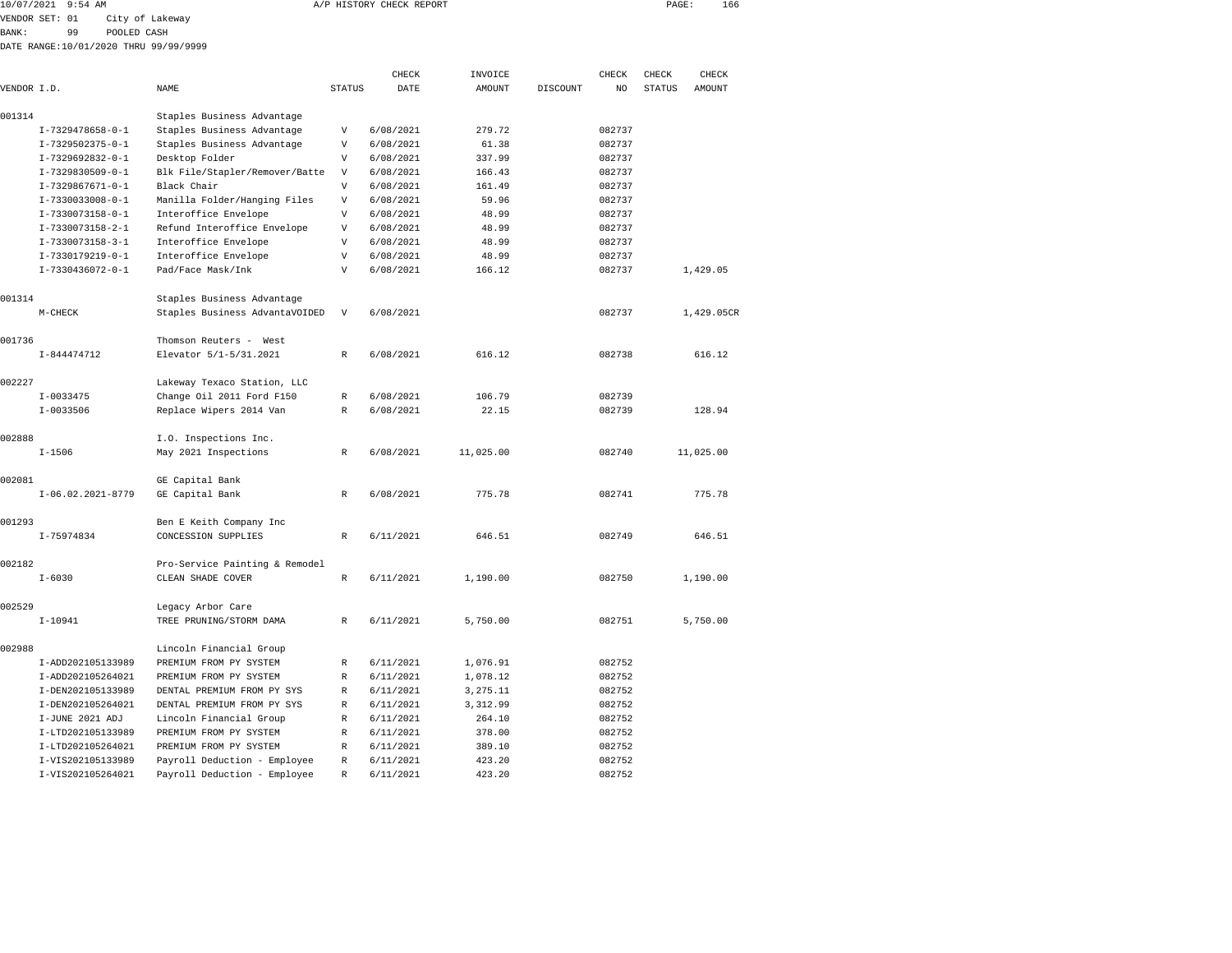|                | 10/07/2021 9:54 AM |                                       |                              |        | A/P HISTORY CHECK REPORT |         |          |        | PAGE:         | 167       |  |
|----------------|--------------------|---------------------------------------|------------------------------|--------|--------------------------|---------|----------|--------|---------------|-----------|--|
| VENDOR SET: 01 |                    | City of Lakeway                       |                              |        |                          |         |          |        |               |           |  |
| BANK:          | 99                 | POOLED CASH                           |                              |        |                          |         |          |        |               |           |  |
|                |                    | DATE RANGE:10/01/2020 THRU 99/99/9999 |                              |        |                          |         |          |        |               |           |  |
|                |                    |                                       |                              |        | CHECK                    | INVOICE |          | CHECK  | CHECK         | CHECK     |  |
| VENDOR I.D.    |                    |                                       | NAME                         | STATUS | DATE                     | AMOUNT  | DISCOUNT | NO.    | <b>STATUS</b> | AMOUNT    |  |
|                | I-WI 202105133989  |                                       | Payroll Deduction - Employee | R      | 6/11/2021                | 405.78  |          | 082752 |               |           |  |
|                | I-WI 202105264021  |                                       | Payroll Deduction - Employee | R      | 6/11/2021                | 369.73  |          | 082752 |               | 11,396.24 |  |
| 003353         |                    |                                       | Home Depot USA, Inc.         |        |                          |         |          |        |               |           |  |

|              | $C-617342795$        | Floor Cleaner/inv61455345      |        | R            | 6/11/2021 | 15.18CR    | 082753 |              |
|--------------|----------------------|--------------------------------|--------|--------------|-----------|------------|--------|--------------|
|              | I-614872166          | Deod Lavendar Disinfectant     |        | R            | 6/11/2021 | 47.80      | 082753 |              |
|              | I-614872174          | Caulk/First Aid Kit/Batteries  |        | R            | 6/11/2021 | 103.67     | 082753 |              |
|              | I-615267721          | Foxtail Fern/Ruellia Plants    |        | R            | 6/11/2021 | 48.82      | 082753 |              |
|              | $I - 616240420$      | Detergent Pot/Sanitizer        |        | R            | 6/11/2021 | 125.59     | 082753 |              |
|              | $I - 616805073$      | Microfiber Mop/Lavender Freshe |        | $\mathbb{R}$ | 6/11/2021 | 13.77      | 082753 |              |
|              | $I - 617395421$      | Foxtail Fern/Pentas Plants     |        | R            | 6/11/2021 | 64.76      | 082753 |              |
|              | I-618702807          | First Aid Kit                  |        | R            | 6/11/2021 | 28.82      | 082753 | 418.05       |
| 003429       |                      | Leaf Landscape Supply, Inc     |        |              |           |            |        |              |
|              | $I-K01191-1$         | Landscape plants for city      |        | R            | 6/11/2021 | 1,958.60   | 082754 | 1,958.60     |
| 003455       |                      | Navigate360, LLC               |        |              |           |            |        |              |
|              | $I - 59708$          | TIP SOFTWARE ANNUAL SUB        |        | R            | 6/11/2021 | 1,200.00   | 082755 | 1,200.00     |
| $\mathbf{1}$ |                      | SMITH, MICHAEL/CYNTH           |        |              |           |            |        |              |
|              | I-000202106114068    | US REFUND                      |        | R            | 6/14/2021 | 75.00      | 082756 | 75.00        |
| $\mathbf{1}$ |                      | VAUGHN, HALEY                  |        |              |           |            |        |              |
|              | I-000202106114069    | US REFUND                      |        | R            | 6/14/2021 | 75.00      | 082757 | 75.00        |
| $\mathbf{1}$ |                      | KIM, SALLY                     |        |              |           |            |        |              |
|              | I-000202106114070    | US REFUND                      |        | $\mathbb{R}$ | 6/14/2021 | 75.00      | 082758 | 75.00        |
| 000199       |                      | Collier Materials, Inc.        |        |              |           |            |        |              |
|              | $I-5092920$          | 1/2 Minus BT/Transport/Granite |        | R            | 6/14/2021 | 642.80     | 082759 | 642.80       |
| 000296       |                      | Grainger, Inc                  |        |              |           |            |        |              |
|              | I-9907276829         | Battery 24pk                   |        | $\mathbb{R}$ | 6/14/2021 | 10.58      | 082760 | 10.58        |
| 000339       |                      | Hurst Creek MUD                |        |              |           |            |        |              |
|              | $I-06.02.2021-00-00$ | 3103 Lakeway Blvd              |        | R            | 6/14/2021 | 336.10     | 082761 | 336.10       |
| 000341       |                      | WC of Texas                    |        |              |           |            |        |              |
|              | I-1118941            | Disposal May 2021              |        | V            | 6/14/2021 | 4,190.00   | 082762 |              |
|              | I-11190404           | Service May 2021               |        | V            | 6/14/2021 | 135,813.19 | 082762 | 140,003.19   |
| 000341       |                      | WC of Texas                    |        |              |           |            |        |              |
|              | M-CHECK              | WC of Texas                    | VOIDED | V            | 6/14/2021 |            | 082762 | 140,003.19CR |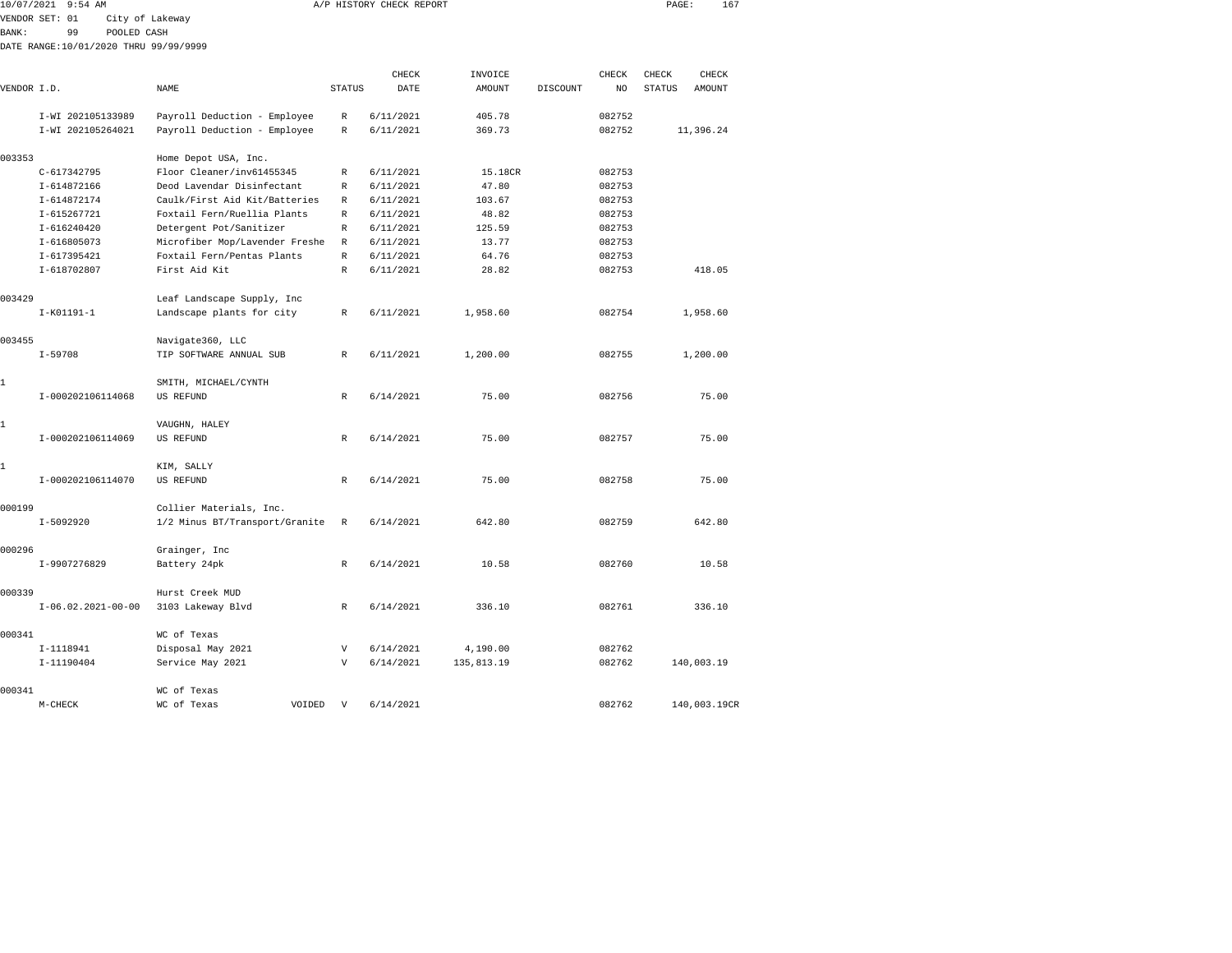| 10/07/2021   | $9:54$ AM                             |                                |                | A/P HISTORY CHECK REPORT |          |          |                | PAGE:         | 168        |
|--------------|---------------------------------------|--------------------------------|----------------|--------------------------|----------|----------|----------------|---------------|------------|
|              | VENDOR SET: 01<br>City of Lakeway     |                                |                |                          |          |          |                |               |            |
| <b>BANK:</b> | 99<br>POOLED CASH                     |                                |                |                          |          |          |                |               |            |
|              | DATE RANGE:10/01/2020 THRU 99/99/9999 |                                |                |                          |          |          |                |               |            |
|              |                                       |                                |                |                          |          |          |                |               |            |
|              |                                       |                                |                | CHECK                    | INVOICE  |          | CHECK          | CHECK         | CHECK      |
| VENDOR I.D.  |                                       | NAME                           | <b>STATUS</b>  | DATE                     | AMOUNT   | DISCOUNT | N <sub>O</sub> | <b>STATUS</b> | AMOUNT     |
| 000342       |                                       | GE Capital Information Technol |                |                          |          |          |                |               |            |
|              | I-105049904                           | GE Capital Information Technol | $\mathbb R$    | 6/14/2021                | 5,054.98 |          | 082763         |               | 5,054.98   |
|              |                                       |                                |                |                          |          |          |                |               |            |
| 000344       |                                       | Tyler Technologies (Incode) In |                |                          |          |          |                |               |            |
|              | $I - 025 - 335417$                    | Monthly Fee Jul1-Jul31.2021    | $\mathbb R$    | 6/14/2021                | 185.00   |          | 082765         |               | 185.00     |
|              |                                       |                                |                |                          |          |          |                |               |            |
| 000369       |                                       | Adolph Kiefer & Assocaites, LL |                |                          |          |          |                |               |            |
|              | I-INV001063474                        | Rise Instructor/Clothing       | $\mathbb R$    | 6/14/2021                | 180.00   |          | 082766         |               |            |
|              | I-INV001066364                        | Poly Back/Rise Instructor/Guar | R              | 6/14/2021                | 94.50    |          | 082766         |               | 274.50     |
|              |                                       |                                |                |                          |          |          |                |               |            |
| 000438       | I-174624758001                        | Office Depot, Inc.             | R              | 6/14/2021                | 76.50    |          | 082767         |               | 76.50      |
|              |                                       | Purell Dispenser/Sanitizer Han |                |                          |          |          |                |               |            |
| 000530       |                                       | Stokes Sign Company, Inc.      |                |                          |          |          |                |               |            |
|              | $I-INV-27140$                         | Cardboard Boat Regatta Evtsign | R              | 6/14/2021                | 211.30   |          | 082768         |               |            |
|              | $I-INV-27472$                         | Aloha Pool Party Sign          | $\mathbb R$    | 6/14/2021                | 20.00    |          | 082768         |               |            |
|              | $I-INV-27490$                         | 3x8 Banners-Arts Committee     | $\mathbb{R}$   | 6/14/2021                | 211.30   |          | 082768         |               | 442.60     |
|              |                                       |                                |                |                          |          |          |                |               |            |
| 000585       |                                       | Spectrum Business dba Time War |                |                          |          |          |                |               |            |
|              | I-0038451060421                       | Service 6/4-7/3.2021           | $\overline{V}$ | 6/14/2021                | 337.15   |          | 082769         |               |            |
|              | I-0273500020621                       | Service 2/6-3/05.2021          | $\overline{V}$ | 6/14/2021                | 1,138.12 |          | 082769         |               | 1,475.27   |
|              |                                       |                                |                |                          |          |          |                |               |            |
| 000585       |                                       | Spectrum Business dba Time War |                |                          |          |          |                |               |            |
|              | $M-CHECK$                             | Spectrum Business dba TiVOIDED | $\mathbf{V}$   | 6/14/2021                |          |          | 082769         |               | 1,475.27CR |
| 000702       |                                       | Quill Corporation              |                |                          |          |          |                |               |            |
|              | I-16982075                            | Quill Corporation              | R              | 6/14/2021                | 125.74   |          | 082770         |               |            |
|              | I-17084776                            | Mousepad Wristrest             | R              | 6/14/2021                | 18.04    |          | 082770         |               | 143.78     |
|              |                                       |                                |                |                          |          |          |                |               |            |
| 000880       |                                       | Card Service Center            |                |                          |          |          |                |               |            |
|              | $I-06.10.2021-3390$                   | Card Service Center            | R              | 6/14/2021                | 2,807.35 |          | 082771         |               | 2,807.35   |
|              |                                       |                                |                |                          |          |          |                |               |            |
| 001314       |                                       | Staples Business Advantage     |                |                          |          |          |                |               |            |
|              | I-05.25.2021-253609                   | Staples Business Advantage     | R              | 6/14/2021                | 1,331.07 |          | 082772         |               | 1,331.07   |
|              |                                       |                                |                |                          |          |          |                |               |            |
| 001318       |                                       | Reinalt-Thomas Corporation     |                |                          |          |          |                |               |            |
|              | $I-2917335$                           | 1 Tire Replacement/Waste Fee   | R              | 6/14/2021                | 156.75   |          | 082773         |               | 156.75     |
| 001461       |                                       | Quest Diagnostics              |                |                          |          |          |                |               |            |
|              | I-9193012700                          | Drug Testing-HR                | R              | 6/14/2021                | 878.22   |          | 082774         |               | 878.22     |
|              |                                       |                                |                |                          |          |          |                |               |            |
|              |                                       |                                |                |                          |          |          |                |               |            |

I-844467762 Elevators 5/1-5/31.2021 R 6/14/2021 417.31 082775 417.31

001736 Thomson Reuters - West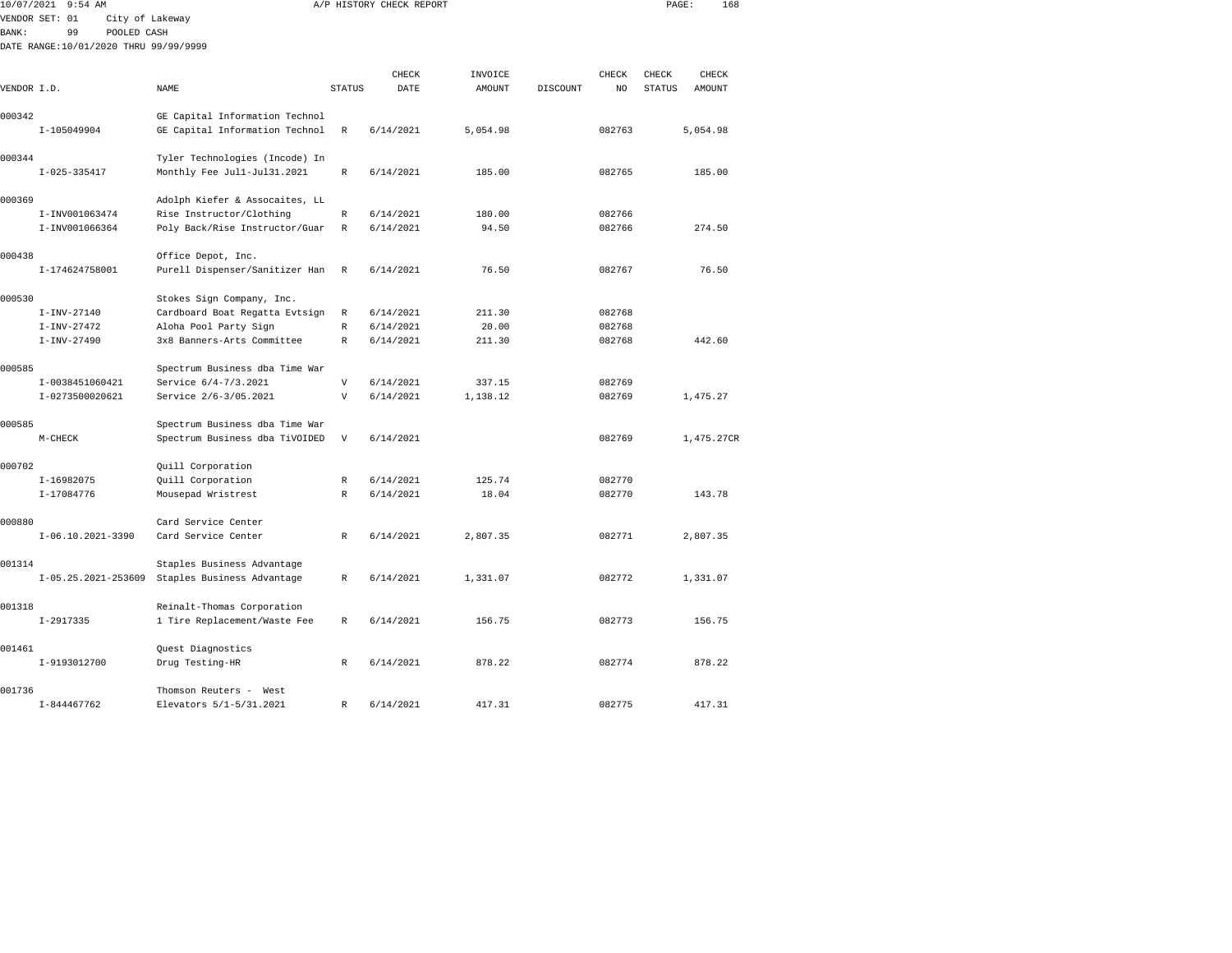| 10/07/2021     | 9:54 AM |                                       |        | A/P HISTORY CHECK REPORT |         |          |       | PAGE:  | 169    |  |
|----------------|---------|---------------------------------------|--------|--------------------------|---------|----------|-------|--------|--------|--|
| VENDOR SET: 01 |         | City of Lakeway                       |        |                          |         |          |       |        |        |  |
| BANK:          | 99      | POOLED CASH                           |        |                          |         |          |       |        |        |  |
|                |         | DATE RANGE:10/01/2020 THRU 99/99/9999 |        |                          |         |          |       |        |        |  |
|                |         |                                       |        |                          |         |          |       |        |        |  |
|                |         |                                       |        | CHECK                    | INVOICE |          | CHECK | CHECK  | CHECK  |  |
| VENDOR I.D.    |         | NAME                                  | STATUS | DATE                     | AMOUNT  | DISCOUNT | NO.   | STATUS | AMOUNT |  |
|                |         |                                       |        |                          |         |          |       |        |        |  |
|                |         |                                       |        |                          |         |          |       |        |        |  |

| 002220 |               | S Randall Electric, Inc. dba R             |              |           |          |        |          |
|--------|---------------|--------------------------------------------|--------------|-----------|----------|--------|----------|
|        | $I-29019$     | Repair Lights in bathroom Hall             | R            | 6/14/2021 | 176.00   | 082776 | 176.00   |
| 002227 |               | Lakeway Texaco Station, LLC                |              |           |          |        |          |
|        | I-0030782     | Emission Inps 2013 Escape                  | R            | 6/14/2021 | 18.50    | 082777 |          |
|        | $I-0030809$   | Emission Inps 2014 Escape                  | R            | 6/14/2021 | 18.50    | 082777 |          |
|        | $I-0030833$   | Emission Inps 2014 Ford Van                | R            | 6/14/2021 | 18.50    | 082777 |          |
|        | $I - 0030863$ | Oil Change 2014 Escape                     | R            | 6/14/2021 | 65.63    | 082777 |          |
|        | $I-0030936$   | Replace Oil Cap 2014 Escape                | R            | 6/14/2021 | 10.40    | 082777 |          |
|        | $I-0031638$   | Oil Change 2014 Escape                     | R            | 6/14/2021 | 54.99    | 082777 |          |
|        | $I-0031810$   | Dead Battery Ck 2014 Escape                | R            | 6/14/2021 | 297.53   | 082777 |          |
|        | $I-0031945$   | Tire Plug 2016 Colorado                    | R            | 6/14/2021 | 15.45    | 082777 |          |
|        | $I-0032957$   | Oil Change 2016 Colorado                   | R            | 6/14/2021 | 105.61   | 082777 |          |
|        | $I-0033041$   | Emission Insp 2016 Colorado                | R            | 6/14/2021 | 18.50    | 082777 |          |
|        | $I - 0033075$ | Emission Insp 2016 Colorado                | R            | 6/14/2021 | 58.67    | 082777 |          |
|        | $I-0033096$   | Emission Insp 2014 Escape                  | R            | 6/14/2021 | 18.50    | 082777 |          |
|        | I-0033098     | Emission Insp 2016 Colorado                | R            | 6/14/2021 | 18.50    | 082777 |          |
|        | $I-0033397$   | Oil Change 2016 Colorado                   | R            | 6/14/2021 | 62.56    | 082777 |          |
|        | $I-0033519$   | Oil Change 2016 Colorado                   | R            | 6/14/2021 | 85.22    | 082777 |          |
|        | $I - 0033532$ | Oil Change 2019 Tahoe                      | R            | 6/14/2021 | 270.00   | 082777 |          |
|        | $I-0033626$   | Tire Plug 2014 Escape                      | R            | 6/14/2021 | 15.45    | 082777 | 1,152.51 |
| 002282 |               | ProStar Services, Inc dba Park             |              |           |          |        |          |
|        | $I-10585203$  | Sanitized Carafte/Coffee                   | $\mathbb{R}$ | 6/14/2021 | 50.11    | 082779 | 50.11    |
| 002529 |               | Legacy Arbor Care                          |              |           |          |        |          |
|        | $I-10959$     | Tree Prune/Stump Grind                     | R            | 6/14/2021 | 80.00    | 082780 | 80.00    |
| 002764 |               | Firetrol Protection Systems, I             |              |           |          |        |          |
|        | I-100720399   | 350VA Battery Backup/Fire Prot             | $\mathbb{R}$ | 6/14/2021 | 724.00   | 082781 | 724.00   |
| 003007 |               | Perdue Brandon Fielder Collins             |              |           |          |        |          |
|        | I-IVC00059423 | Professional Services Apr/May              | R            | 6/14/2021 | 2,462.26 | 082782 | 2,462.26 |
| 003139 |               | SHI-Government Solutions, Inc.             |              |           |          |        |          |
|        | I-GB00414916  | Emergency Replace ADA Window               | R            | 6/14/2021 | 935.00   | 082783 | 935.00   |
| 003197 |               | Airco Mechanical, LTD                      |              |           |          |        |          |
|        | I-1007733-IN  | Semi Annual Inspection Sev Agr             | R            | 6/14/2021 | 5,416.00 | 082784 | 5,416.00 |
| 003242 |               | AT&T Mobility National Account             |              |           |          |        |          |
|        |               | I-287295526295X05272 Cell Apr20-May19.2021 | R            | 6/14/2021 | 1,113.90 | 082785 | 1,113.90 |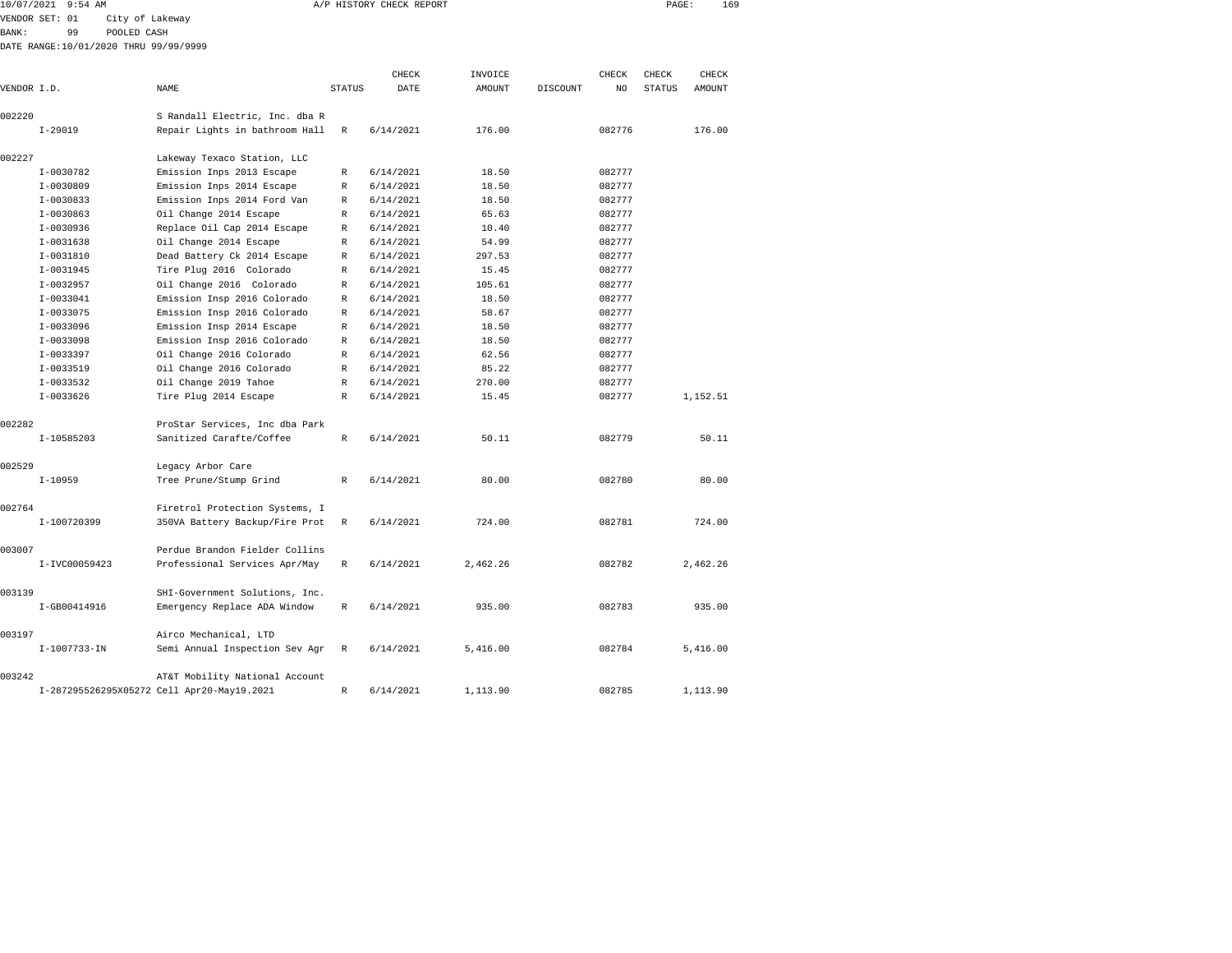|             | 10/07/2021 9:54 AM                    |                                      |               | A/P HISTORY CHECK REPORT |               |          |        | PAGE:         | 170        |  |
|-------------|---------------------------------------|--------------------------------------|---------------|--------------------------|---------------|----------|--------|---------------|------------|--|
|             | VENDOR SET: 01                        | City of Lakeway                      |               |                          |               |          |        |               |            |  |
| BANK:       | 99<br>POOLED CASH                     |                                      |               |                          |               |          |        |               |            |  |
|             | DATE RANGE:10/01/2020 THRU 99/99/9999 |                                      |               |                          |               |          |        |               |            |  |
|             |                                       |                                      |               |                          |               |          |        |               |            |  |
|             |                                       |                                      |               | CHECK                    | INVOICE       |          | CHECK  | CHECK         | CHECK      |  |
| VENDOR I.D. |                                       | <b>NAME</b>                          | <b>STATUS</b> | DATE                     | <b>AMOUNT</b> | DISCOUNT | NO     | <b>STATUS</b> | AMOUNT     |  |
|             |                                       |                                      |               |                          |               |          |        |               |            |  |
| 003274      |                                       | Centerline Supply, Inc               |               |                          |               |          |        |               |            |  |
|             | I-ORD0036915                          | Decals for Fleet Vehicles            | $\mathbb R$   | 6/14/2021                | 199.50        |          | 082786 |               | 199.50     |  |
| 003302      |                                       | Starguard Elite LLC                  |               |                          |               |          |        |               |            |  |
|             | $I - 1995$                            | Lifeguard Certification/19 Emp       | $\mathbb R$   | 6/14/2021                | 900.00        |          | 082787 |               | 900.00     |  |
|             |                                       |                                      |               |                          |               |          |        |               |            |  |
| 003419      |                                       | Talia Bryce                          |               |                          |               |          |        |               |            |  |
|             | I-06.11.2021-AB                       | Rhythm&Reels May 2021                | $\mathbb R$   | 6/14/2021                | 400.00        |          | 082788 |               | 400.00     |  |
|             |                                       |                                      |               |                          |               |          |        |               |            |  |
| 003459      |                                       | Acton Academy North dba E.S.T.       |               |                          |               |          |        |               |            |  |
|             | $I-06.10.2021-AB$                     | Battle Bots & Movie MakingJune       | R             | 6/14/2021                | 5,696.60      |          | 082789 |               | 5,696.60   |  |
|             |                                       |                                      |               |                          |               |          |        |               |            |  |
| 003460      |                                       | Broadcast Music, Inc                 |               |                          |               |          |        |               |            |  |
|             | I-06.11.2021-AB                       | Music Licensing for Events           | R             | 6/14/2021                | 368.00        |          | 082790 |               | 368.00     |  |
|             |                                       |                                      |               |                          |               |          |        |               |            |  |
| 003462      |                                       | Lisa Schlageter                      |               |                          |               |          |        |               |            |  |
|             | $I-06.14.21-SG$                       | Ice Reimb-HHW Event                  | R             | 6/14/2021                | 13.48         |          | 082791 |               | 13.48      |  |
| 002529      |                                       | Legacy Arbor Care                    |               |                          |               |          |        |               |            |  |
|             | $I-10959-1$                           | Tree Prune/Stump Grind               | R             | 6/14/2021                | 720.00        |          | 082792 |               | 720.00     |  |
|             |                                       |                                      |               |                          |               |          |        |               |            |  |
| 000129      |                                       | Bickerstaff Heath Delgado Acos       |               |                          |               |          |        |               |            |  |
|             | $I-114372$                            | Pro Serv02/2021-03/2021              | $\mathbb R$   | 6/17/2021                | 25, 446.25    |          | 082793 |               | 25, 446.25 |  |
|             |                                       |                                      |               |                          |               |          |        |               |            |  |
| 000164      |                                       | Arnold Oil Company of Austin,        |               |                          |               |          |        |               |            |  |
|             | $I-8130692$                           | 7 Pc Punch/Chisel Set                | $\mathbb R$   | 6/17/2021                | 10.99         |          | 082794 |               |            |  |
|             | $I - 8135018$                         | Fuel Tank Filler Unit 937            | R             | 6/17/2021                | 20.10         |          | 082794 |               |            |  |
|             | $I - 8140299$                         | Wipper Blades Rav 4 Unit 806         | $\mathbb R$   | 6/17/2021                | 37.77         |          | 082794 |               |            |  |
|             | $I - 8140314$                         | Super Funnel Trio Oil Truck          | $\mathbb{R}$  | 6/17/2021                | 61.05         |          | 082794 |               | 129.91     |  |
|             |                                       |                                      |               |                          |               |          |        |               |            |  |
| 000341      | I-11189421                            | WC of Texas<br>May Disposal Fee 2021 | R             | 6/17/2021                | 1,875.00      |          | 082795 |               |            |  |
|             | $I-11190404-1$                        | May Waste Fee 2021                   | $\mathbb R$   | 6/17/2021                | 135,813.19    |          | 082795 |               | 137,688.19 |  |
|             |                                       |                                      |               |                          |               |          |        |               |            |  |
| 000438      |                                       | Office Depot, Inc.                   |               |                          |               |          |        |               |            |  |
|             | I-173305937001                        | Dymo Tape/Planner/Binder             | R             | 6/17/2021                | 47.98         |          | 082796 |               |            |  |
|             | I-173315380001                        | Computer Toner                       | $\mathbb R$   | 6/17/2021                | 53.99         |          | 082796 |               |            |  |
|             | I-174027033001                        | Command Hook/USB/Badge               | $\mathbb R$   | 6/17/2021                | 46.01         |          | 082796 |               | 147.98     |  |
|             |                                       |                                      |               |                          |               |          |        |               |            |  |
| 000503      |                                       | Synchrony                            |               |                          |               |          |        |               |            |  |
|             | $I-06.08.2021-Sams$                   | Synchrony                            | $\mathbb R$   | 6/17/2021                | 117.65        |          | 082797 |               | 117.65     |  |
|             |                                       |                                      |               |                          |               |          |        |               |            |  |
| 000530      |                                       | Stokes Sign Company, Inc.            |               |                          |               |          |        |               |            |  |
|             | $I-INV-26366$                         | Unit 211 Sign/Reflective White       | R             | 6/17/2021                | 975.00        |          | 082798 |               |            |  |

I-INV-27622 3x8 Banner 4th of July Parade R 6/17/2021 170.28 082798 1,145.28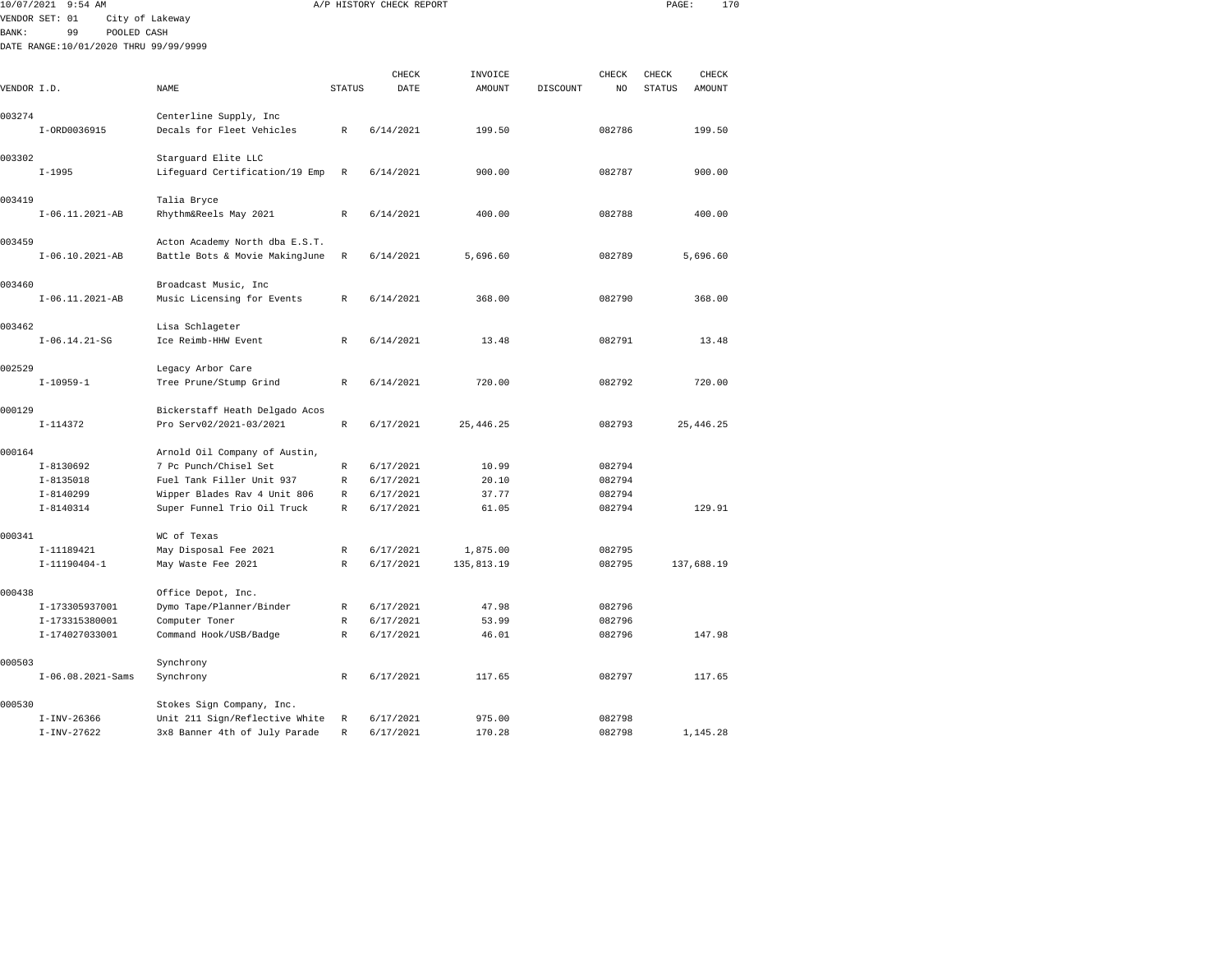| 10/07/2021   | $9:54$ AM                             |                                                                |               | A/P HISTORY CHECK REPORT |               |          |                  | PAGE:         | 171           |  |
|--------------|---------------------------------------|----------------------------------------------------------------|---------------|--------------------------|---------------|----------|------------------|---------------|---------------|--|
|              | VENDOR SET: 01                        | City of Lakeway                                                |               |                          |               |          |                  |               |               |  |
| <b>BANK:</b> | 99<br>POOLED CASH                     |                                                                |               |                          |               |          |                  |               |               |  |
|              | DATE RANGE:10/01/2020 THRU 99/99/9999 |                                                                |               |                          |               |          |                  |               |               |  |
|              |                                       |                                                                |               |                          |               |          |                  |               |               |  |
|              |                                       |                                                                |               | CHECK                    | INVOICE       |          | CHECK            | CHECK         | CHECK         |  |
| VENDOR I.D.  |                                       | NAME                                                           | <b>STATUS</b> | DATE                     | <b>AMOUNT</b> | DISCOUNT | NO               | <b>STATUS</b> | <b>AMOUNT</b> |  |
| 000585       |                                       | Spectrum Business dba Time War                                 |               |                          |               |          |                  |               |               |  |
|              | I-0013872060821                       | 104 Cross Ck 06/08-07/07.2021                                  | R             | 6/17/2021                | 189.23        |          | 082799           |               |               |  |
|              | I-0013880060821                       | 105 Cross Ck06/08-07/07.2021                                   | $\mathbb{R}$  | 6/17/2021                | 410.07        |          | 082799           |               |               |  |
|              | I-0038451060421-1                     | 3303 Serene-06/04-07/03-21                                     | $\mathbb{R}$  | 6/17/2021                | 337.15        |          | 082799           |               |               |  |
|              | I-0069304060821                       | 963 Lohmans06/08-7/7.2021                                      | R             | 6/17/2021                | 150.78        |          | 082799           |               |               |  |
|              | I-0273500060621                       | Service 06/06-7/05.2021                                        | $\mathbb{R}$  | 6/17/2021                | 1,138.12      |          | 082799           |               | 2,225.35      |  |
|              |                                       |                                                                |               |                          |               |          |                  |               |               |  |
| 000596       |                                       | Travis Central Appraisal Distr                                 |               |                          |               |          |                  |               |               |  |
|              | $I - 6493$                            | Appraisal Fees                                                 | R             | 6/17/2021                | 8,538.66      |          | 082800           |               | 8,538.66      |  |
|              |                                       |                                                                |               |                          |               |          |                  |               |               |  |
| 000880       |                                       | Card Service Center                                            |               |                          |               |          |                  |               |               |  |
|              | $I-06.10.2021-3010$                   | Card Service Center                                            | $\mathbb R$   | 6/17/2021                | 788.13        |          | 082801           |               | 788.13        |  |
|              |                                       |                                                                |               |                          |               |          |                  |               |               |  |
| 000880       |                                       | Card Service Center                                            |               |                          |               |          |                  |               |               |  |
|              | $I-06.10.2021-3226$                   | Card Service Center                                            | R             | 6/17/2021                | 46.34         |          | 082802           |               | 46.34         |  |
|              |                                       |                                                                |               |                          |               |          |                  |               |               |  |
| 001163       |                                       | B2B Copies LLC                                                 |               |                          |               |          |                  |               |               |  |
|              | $I - 72350$                           | Carbonless Qty 1000 BDS                                        | $\mathbb{R}$  | 6/17/2021                | 590.00        |          | 082803           |               | 590.00        |  |
|              |                                       |                                                                |               |                          |               |          |                  |               |               |  |
| 001293       |                                       | Ben E Keith Company Inc                                        |               |                          |               |          |                  |               |               |  |
|              | I-75951077                            | CONCESSION SUPPLIES                                            | $\mathbb R$   | 6/17/2021                | 2,045.64      |          | 082804           |               | 2,045.64      |  |
| 001482       |                                       | Justice Pest Services                                          |               |                          |               |          |                  |               |               |  |
|              | $I-131188$                            | Pest Control EOM May 2021                                      | R             | 6/17/2021                | 225.00        |          | 082805           |               | 225.00        |  |
|              |                                       |                                                                |               |                          |               |          |                  |               |               |  |
| 001940       |                                       | AT&T - 9533                                                    |               |                          |               |          |                  |               |               |  |
|              | $I-06.03.2021-9533$                   | 105 Cross Ck 04/17-5/16.2021                                   | R             | 6/17/2021                | 81.27         |          | 082806           |               | 81.27         |  |
|              |                                       |                                                                |               |                          |               |          |                  |               |               |  |
| 002017       |                                       | Gary L Murray                                                  |               |                          |               |          |                  |               |               |  |
|              | $I-06.14.2021-AB$                     | Registration May-June Youth 21                                 | $\mathbb R$   | 6/17/2021                | 588.00        |          | 082807           |               | 588.00        |  |
|              |                                       |                                                                |               |                          |               |          |                  |               |               |  |
| 002109       |                                       | Fun Express, LLC                                               |               |                          |               |          |                  |               |               |  |
|              | I-710027253-01                        | July 4th Misc Decor for Cabin                                  | R             | 6/17/2021                | 83.91         |          | 082808           |               |               |  |
|              | I-710116568-01                        | Hotdog Reception Decor                                         | $\mathbb{R}$  | 6/17/2021                | 61.11         |          | 082808           |               | 145.02        |  |
|              |                                       |                                                                |               |                          |               |          |                  |               |               |  |
| 002150       |                                       | LM-JB Investments, LLC                                         |               |                          |               |          |                  |               |               |  |
|              | $I - 12161$                           | Linens City Hall                                               | $\mathbb R$   | 6/17/2021                | 12.50         |          | 082809           |               | 12.50         |  |
|              |                                       |                                                                |               |                          |               |          |                  |               |               |  |
| 002175       |                                       | CDW LLC                                                        |               |                          |               |          |                  |               |               |  |
|              | I-D923036                             | Elec Acrobat Distribution                                      | $\mathbb{R}$  | 6/17/2021                | 79.83         |          | 082810           |               |               |  |
|              | I-F308265                             | Elec Adobe Distribution                                        | $\mathbb R$   | 6/17/2021                | 79.83         |          | 082810           |               | 159.66        |  |
|              |                                       |                                                                |               |                          |               |          |                  |               |               |  |
| 002227       |                                       | Lakeway Texaco Station, LLC                                    |               |                          |               |          |                  |               |               |  |
|              | $I-0033601$<br>$I-0033616$            | Radio /Fuse Blown/2019 Tahoe<br>Oil Change/Rotate Tire/2018 Ta | R<br>R        | 6/17/2021<br>6/17/2021   | 252.78        |          | 082811<br>082811 |               |               |  |
|              |                                       |                                                                |               |                          | 110.00        |          |                  |               |               |  |

I-0033642 Oil Change 2014 Escape R 6/17/2021 53.53 082811

I-0033664 Brakes 2011 F250 Unit 803 R 6/17/2021 727.13 082811 1,143.44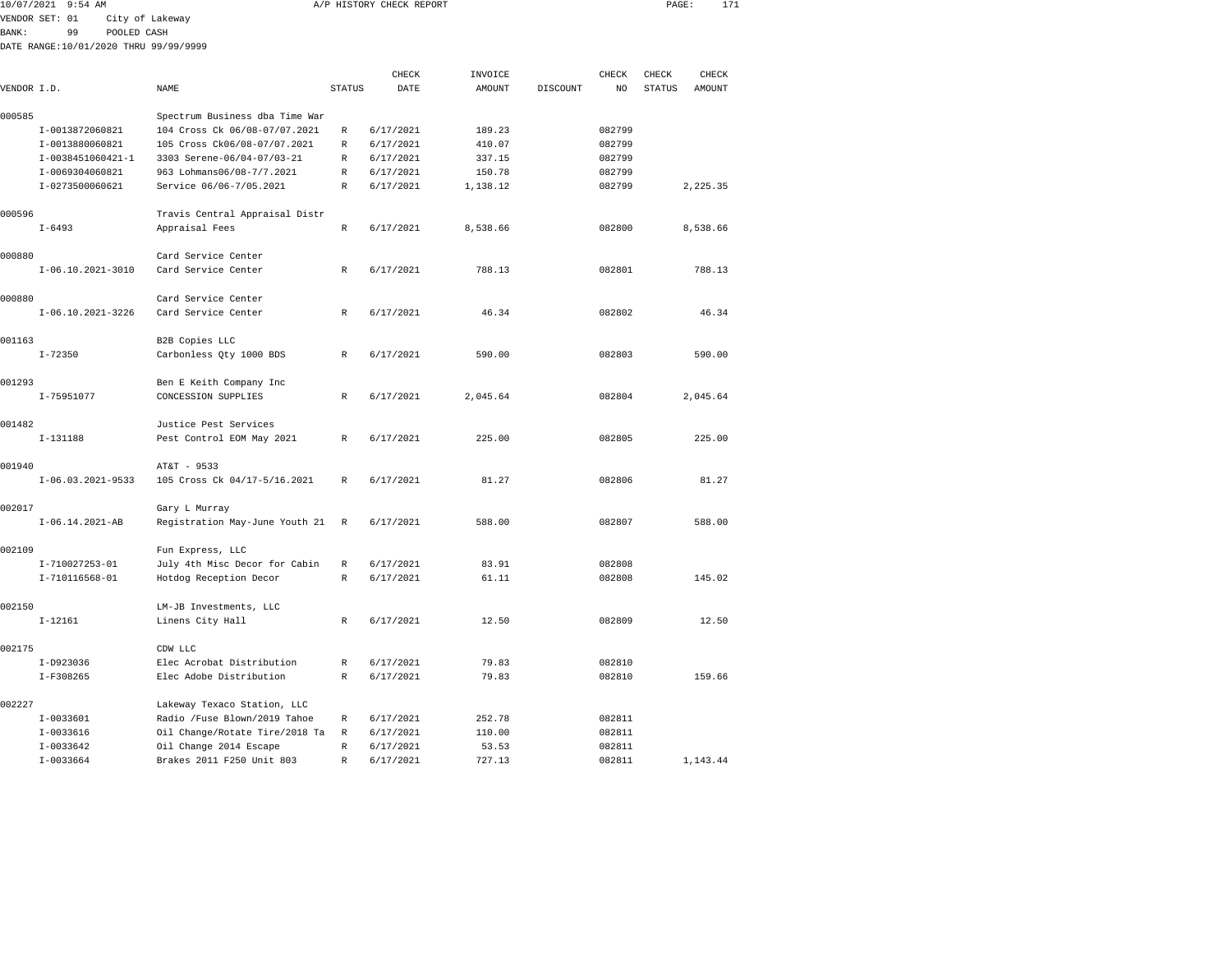| 10/07/2021   | $9:54$ AM                             |                                                     |                           | A/P HISTORY CHECK REPORT |          |          |        | PAGE:  | 172        |  |
|--------------|---------------------------------------|-----------------------------------------------------|---------------------------|--------------------------|----------|----------|--------|--------|------------|--|
|              | VENDOR SET: 01                        | City of Lakeway                                     |                           |                          |          |          |        |        |            |  |
| <b>BANK:</b> | 99                                    | POOLED CASH                                         |                           |                          |          |          |        |        |            |  |
|              | DATE RANGE:10/01/2020 THRU 99/99/9999 |                                                     |                           |                          |          |          |        |        |            |  |
|              |                                       |                                                     |                           | CHECK                    | INVOICE  |          | CHECK  | CHECK  | CHECK      |  |
| VENDOR I.D.  |                                       | NAME                                                | STATUS                    | DATE                     | AMOUNT   | DISCOUNT | NO     | STATUS | AMOUNT     |  |
|              |                                       |                                                     |                           |                          |          |          |        |        |            |  |
| 002278       |                                       | Austin American-Statesman                           |                           |                          |          |          |        |        |            |  |
|              |                                       | I-I00642480-05262021 Request for Proposal Civil Eng | R                         | 6/17/2021                | 535.14   |          | 082812 |        |            |  |
|              |                                       | I-I00642483-06032021 Request for Proposal Civil Eng | R                         | 6/17/2021                | 131.76   |          | 082812 |        |            |  |
|              |                                       | I-I00642886-05282021 Request for Proposal Led Displ | R                         | 6/17/2021                | 501.38   |          | 082812 |        |            |  |
|              |                                       | I-I00642887-06032021 Request for Proposal LED Displ | R                         | 6/17/2021                | 107.36   |          | 082812 |        | 1,275.64   |  |
| 002448       |                                       | DVM Insurance Agency, Inc dba                       |                           |                          |          |          |        |        |            |  |
|              | $I-06.04.2021-DMV$                    | Policy C-2167145 Annual K9                          | R                         | 6/17/2021                | 827.82   |          | 082813 |        | 827.82     |  |
| 002458       |                                       | Lakeway Veterinary Clinic                           |                           |                          |          |          |        |        |            |  |
|              | $I - 258866$                          | BLANKET PO FOR AC-VET FEE                           | R                         | 6/17/2021                | 1,153.16 |          | 082814 |        |            |  |
|              | $I - 262987$                          | BLANKET PO FOR AC-VET FEE                           | R                         | 6/17/2021                | 347.44   |          | 082814 |        |            |  |
|              | $I - 265689$                          | BLANKET PO FOR AC-VET FEE                           | R                         | 6/17/2021                | 41.90    |          | 082814 |        |            |  |
|              | $I - 267896$                          | BLANKET PO FOR AC-VET FEE                           | R                         | 6/17/2021                | 345.08   |          | 082814 |        |            |  |
|              | $I - 268400$                          | BLANKET PO FOR AC-VET FEE                           | R                         | 6/17/2021                | 310.64   |          | 082814 |        |            |  |
|              | $I - 268550$                          | BLANKET PO FOR AC-VET FEE                           | R                         | 6/17/2021                | 41.72    |          | 082814 |        |            |  |
|              | $I - 270580$                          | BLANKET PO FOR AC-VET FEE                           | $\mathbb R$               | 6/17/2021                | 779.14   |          | 082814 |        |            |  |
|              | $I - 270959$                          | BLANKET PO FOR AC-VET FEE                           | $\mathbb R$               | 6/17/2021                | 176.75   |          | 082814 |        | 3,195.83   |  |
| 002509       |                                       | Rock Chip Solutions, LLC                            |                           |                          |          |          |        |        |            |  |
|              | $I - 10143$                           | Unit 136 2013 Tahoe Rock Chip                       | $\boldsymbol{\mathrm{V}}$ | 6/17/2021                | 35.00    |          | 082815 |        | 35.00      |  |
|              |                                       |                                                     |                           |                          |          |          |        |        |            |  |
| 002509       |                                       | Rock Chip Solutions, LLC                            |                           |                          |          |          |        |        |            |  |
|              | M-CHECK                               | Rock Chip Solutions, LLCVOIDED                      | V                         | 6/17/2021                |          |          | 082815 |        | 35.00CR    |  |
| 002583       |                                       | Verizon Connect NWF INC.                            |                           |                          |          |          |        |        |            |  |
|              | I-0SV000002462340                     | Monthly Service 05/01-05/31.21                      | R                         | 6/17/2021                | 337.61   |          | 082816 |        | 337.61     |  |
|              |                                       |                                                     |                           |                          |          |          |        |        |            |  |
| 002692       |                                       | Agroland Equipment & Supplies,                      |                           |                          |          |          |        |        |            |  |
|              | $I - 21345$                           | Echo Red armor Oil 6oz SmEquip                      | R                         | 6/17/2021                | 127.92   |          | 082817 |        | 127.92     |  |
| 002707       |                                       | Pok-e-Jo's Smokehouse, Inc.                         |                           |                          |          |          |        |        |            |  |
|              | $I-06.16.2021-AB$                     | Volunteer Dinner-July 4th Appr                      | V                         | 6/17/2021                | 2,625.00 |          | 082818 |        | 2,625.00   |  |
| 002707       |                                       | Pok-e-Jo's Smokehouse, Inc.                         |                           |                          |          |          |        |        |            |  |
|              | $M-CHECK$                             | Pok-e-Jo's Smokehouse, IVOIDED                      | $\mathbf v$               | 6/17/2021                |          |          | 082818 |        | 2,625.00CR |  |
|              |                                       |                                                     |                           |                          |          |          |        |        |            |  |
| 002720       |                                       | Baudville, Inc.                                     |                           |                          |          |          |        |        |            |  |
|              | $I-3794793$                           | Printer Ribbon ID Maker                             | R                         | 6/17/2021                | 154.09   |          | 082819 |        | 154.09     |  |
| 002752       |                                       | PRH VIII, LLC dba CubeSmart Ma                      |                           |                          |          |          |        |        |            |  |

I-160438 Rent 7/1-7/31.2021 R 6/17/2021 376.00 082820 376.00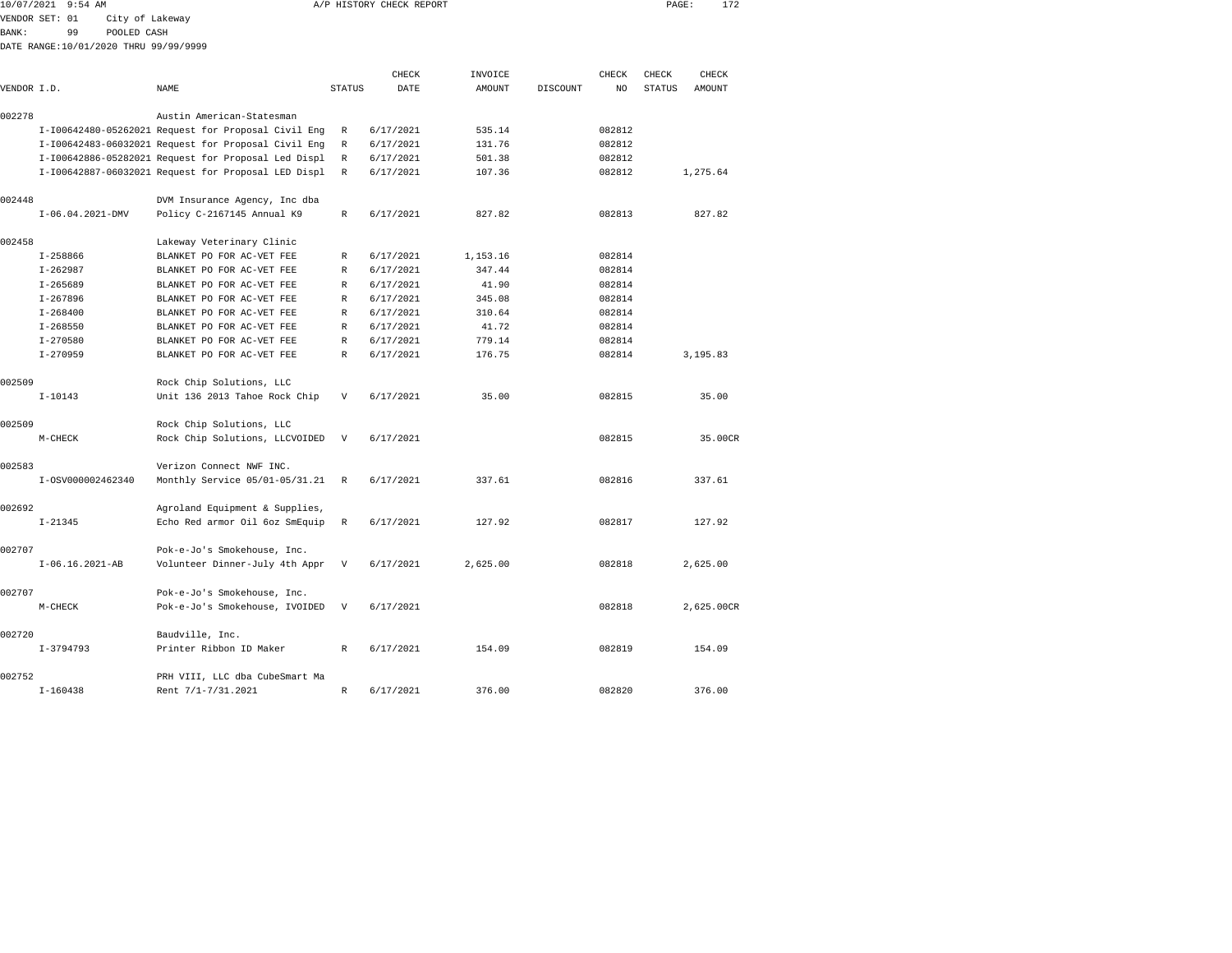| 10/07/2021   | $9:54$ AM                             |                                 |               | A/P HISTORY CHECK REPORT |          |          |        | PAGE:         | 173      |  |
|--------------|---------------------------------------|---------------------------------|---------------|--------------------------|----------|----------|--------|---------------|----------|--|
|              | VENDOR SET: 01                        | City of Lakeway                 |               |                          |          |          |        |               |          |  |
| <b>BANK:</b> | 99<br>POOLED CASH                     |                                 |               |                          |          |          |        |               |          |  |
|              | DATE RANGE:10/01/2020 THRU 99/99/9999 |                                 |               |                          |          |          |        |               |          |  |
|              |                                       |                                 |               | CHECK                    | INVOICE  |          | CHECK  | CHECK         | CHECK    |  |
| VENDOR I.D.  |                                       | NAME                            | <b>STATUS</b> | $\texttt{DATE}$          | AMOUNT   | DISCOUNT | NO     | <b>STATUS</b> | AMOUNT   |  |
|              |                                       |                                 |               |                          |          |          |        |               |          |  |
| 002801       |                                       | Plan-It Geo LLC                 |               |                          |          |          |        |               |          |  |
|              | $I-PG21-298$                          | Subscriptionlyr. Tree Plotter21 | $\mathbb{R}$  | 6/17/2021                | 5,250.00 |          | 082821 |               | 5,250.00 |  |
| 002890       |                                       | Premier LogiTech, LLC           |               |                          |          |          |        |               |          |  |
|              | I-PPSI000273                          | Tech Hardware/ImplementationSe  | $\mathbb R$   | 6/17/2021                | 2,474.00 |          | 082822 |               | 2,474.00 |  |
| 002916       |                                       | Jeff Williams dba Sinners Cycl  |               |                          |          |          |        |               |          |  |
|              | $I - 4411$                            | Brake Pads/Mechanic             | R             | 6/17/2021                | 449.85   |          | 082823 |               | 449.85   |  |
| 003076       |                                       | Jana McCurdy                    |               |                          |          |          |        |               |          |  |
|              | $I-06.15.2021-AB$                     | CPR/First Aid June2021          | R             | 6/17/2021                | 798.00   |          | 082824 |               | 798.00   |  |
| 003162       |                                       | CW Two Austin LLC dba GoWash    |               |                          |          |          |        |               |          |  |
|              | $I - 1093$                            | House Account May 2021          | $\mathbb{R}$  | 6/17/2021                | 128.00   |          | 082825 |               | 128.00   |  |
| 003197       |                                       | Airco Mechanical, LTD           |               |                          |          |          |        |               |          |  |
|              | I-0081816-IN                          | Sever Room Alarm Not Cooling    | R             | 6/17/2021                | 469.25   |          | 082826 |               | 469.25   |  |
| 003207       |                                       | Amazon Capital Services, Inc.   |               |                          |          |          |        |               |          |  |
|              | I-1KYH-6HHJ-FWPC                      | Stainless Steel Cleaner/Polish  | R             | 6/17/2021                | 70.00    |          | 082827 |               |          |  |
|              | I-1LWR-LHF1-CTYJ                      | Outdoor Table Umbrella          | $\mathbb R$   | 6/17/2021                | 146.94   |          | 082827 |               | 216.94   |  |
| 003301       |                                       | Unique Prints LLC               |               |                          |          |          |        |               |          |  |
|              | $I - 1271$                            | Embroidery-Shirt/Caps           | R             | 6/17/2021                | 330.14   |          | 082828 |               | 330.14   |  |
| 003351       |                                       | The Arbitrage Group, Inc.       |               |                          |          |          |        |               |          |  |
|              | $I - 84681$                           | Profes Serv 07-2017-06/2021     | R             | 6/17/2021                | 750.00   |          | 082829 |               | 750.00   |  |
| 003458       |                                       | Rudy Moreno                     |               |                          |          |          |        |               |          |  |
|              | $I-06.06.2021-RG$                     | Reimb for Online CourseForfeit  | R             | 6/17/2021                | 22.50    |          | 082830 |               | 22.50    |  |
| 003463       |                                       | Michele Thelen                  |               |                          |          |          |        |               |          |  |
|              | $I-06.15.2021 - WA$                   | Dental Copay Reimb              | R             | 6/17/2021                | 50.00    |          | 082831 |               | 50.00    |  |
| 003464       |                                       | Andrew Dehennis                 |               |                          |          |          |        |               |          |  |
|              | $I - 01 - 09750 - 01 - SW$            | Refund Solid Waste              | R             | 6/17/2021                | 44.28    |          | 082832 |               | 44.28    |  |
| 1            |                                       | BARBELLA, FRANK GERARD JR       |               |                          |          |          |        |               |          |  |
|              | I-000202106174071                     | BARBELLA, FRANK GERARD JR:      | R             | 6/17/2021                | 75.00    |          | 082833 |               | 75.00    |  |
| 002988       |                                       | Lincoln Financial Group         |               |                          |          |          |        |               |          |  |
|              | $I - 80544$                           | Lincoln Financial Group         | R             | 6/18/2021                | 115.58   |          | 082834 |               |          |  |
|              | $I - 81425$                           | Lincoln Financial Group         | $\mathbb R$   | 6/18/2021                | 1,225.88 |          | 082834 |               |          |  |

I-82234 Lincoln Financial Group R 6/18/2021 12.48 082834 1,353.94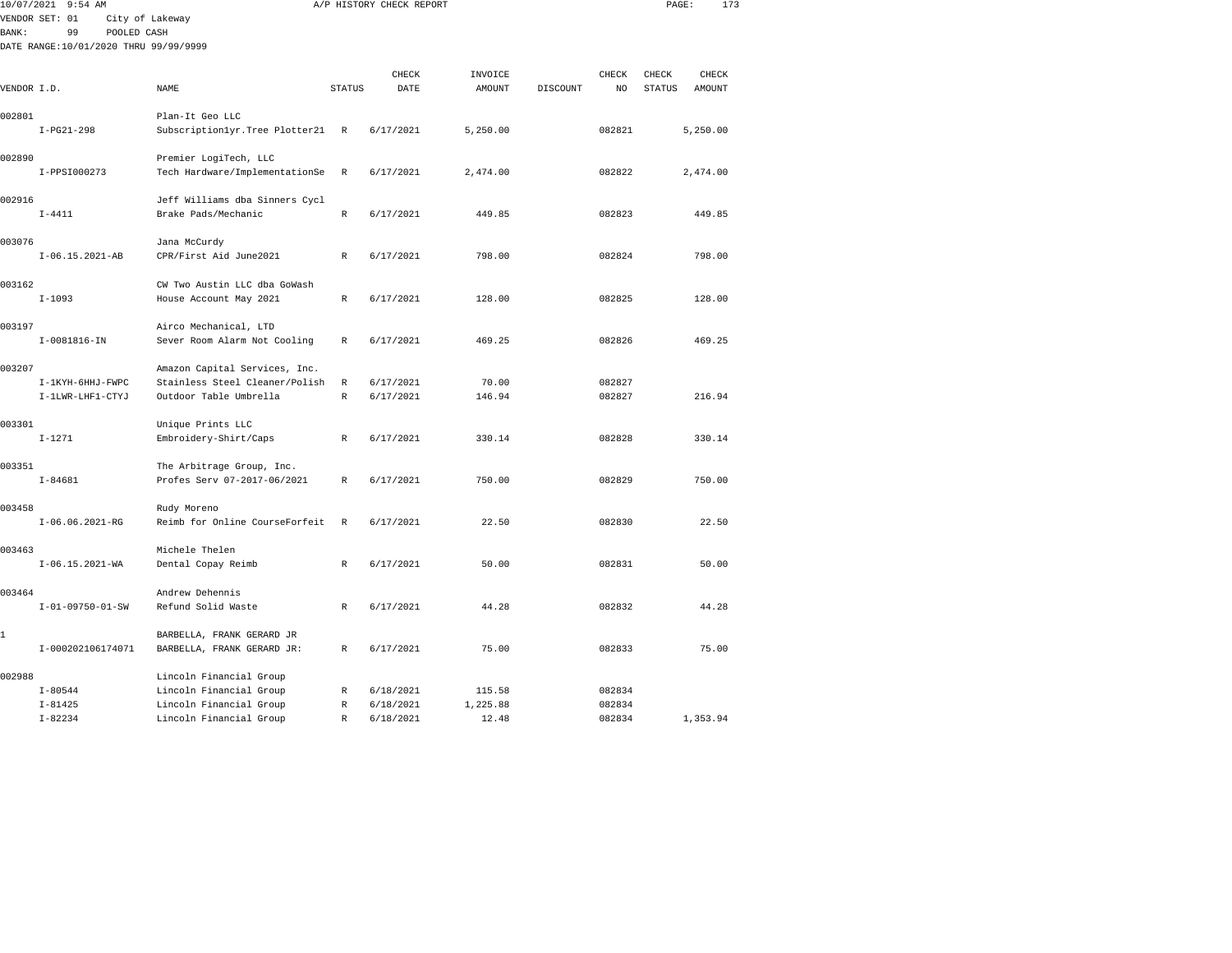|              | 10/07/2021 9:54 AM                    |                                                            |               | A/P HISTORY CHECK REPORT |                |          |                  | PAGE:         | 174       |  |
|--------------|---------------------------------------|------------------------------------------------------------|---------------|--------------------------|----------------|----------|------------------|---------------|-----------|--|
|              | VENDOR SET: 01                        | City of Lakeway                                            |               |                          |                |          |                  |               |           |  |
| <b>BANK:</b> | POOLED CASH<br>99                     |                                                            |               |                          |                |          |                  |               |           |  |
|              | DATE RANGE:10/01/2020 THRU 99/99/9999 |                                                            |               |                          |                |          |                  |               |           |  |
|              |                                       |                                                            |               | CHECK                    | INVOICE        |          | CHECK            | CHECK         | CHECK     |  |
| VENDOR I.D.  |                                       | NAME                                                       | <b>STATUS</b> | DATE                     | AMOUNT         | DISCOUNT | NO.              | <b>STATUS</b> | AMOUNT    |  |
|              |                                       |                                                            |               |                          |                |          |                  |               |           |  |
| 000106       |                                       | B & C Trophies, LLC                                        |               |                          |                |          |                  |               |           |  |
|              | $I - 21900$                           | Brass Plate Sandy Cox                                      | R             | 6/24/2021                | 9.81           |          | 082835           |               | 9.81      |  |
| 000129       |                                       | Bickerstaff Heath Delgado Acos                             |               |                          |                |          |                  |               |           |  |
|              | $I-114817$                            | 04/2021-05/2021 Prof Services                              | R             | 6/24/2021                | 26,610.46      |          | 082836           |               | 26,610.46 |  |
|              |                                       |                                                            |               |                          |                |          |                  |               |           |  |
| 000180       | I-113221938143                        | City of Austin-Austin Energy<br>1941 Lohmans05/10/21-06/09 | R             | 6/24/2021                | 3,985.60       |          | 082837           |               |           |  |
|              |                                       | 14041/2 Lakeway 5/13-6/14.2021                             |               |                          |                |          |                  |               |           |  |
|              | I-325724034267                        | 16021/2 FM620 05/10/21-06/09                               | R<br>R        | 6/24/2021<br>6/24/2021   | 28.10<br>34.82 |          | 082837           |               |           |  |
|              | I-343852321008<br>I-415271687266      | 23211/2 Lohmans 05/10/21-06/09                             |               | 6/24/2021                | 25.63          |          | 082837<br>082837 |               |           |  |
|              | I-447781783265                        | 21011/2 Lakeway05/10/21-06/09                              | R<br>R        | 6/24/2021                | 37.84          |          | 082837           |               |           |  |
|              | I-477106892324                        | 19401/2 Lohmans 05/10/21-06/09                             | R             | 6/24/2021                | 55.01          |          |                  |               |           |  |
|              | I-584685970753                        | 3309 S FM620 05/10/21-06/09/21                             | R             | 6/24/2021                | 24.25          |          | 082837<br>082837 |               | 4,191.25  |  |
|              |                                       |                                                            |               |                          |                |          |                  |               |           |  |
| 000241       |                                       | DES Financial Services, Inc.                               |               |                          |                |          |                  |               |           |  |
|              | $I-225067-00-1$                       | Bus Cards Jarrod Wise                                      | R             | 6/24/2021                | 36.00          |          | 082838           |               |           |  |
|              | $I-225819-00$                         | Window Envelopes                                           | R             | 6/24/2021                | 463.73         |          | 082838           |               |           |  |
|              | $I - 225823 - 00$                     | Business Cards Andy Gates                                  | R             | 6/24/2021                | 46.20          |          | 082838           |               | 545.93    |  |
| 000260       |                                       | Ewing                                                      |               |                          |                |          |                  |               |           |  |
|              | I-14513110                            | 2 in/ PVC Coupling/Adapter/Val                             | $\mathbb R$   | 6/24/2021                | 38.06          |          | 082839           |               |           |  |
|              | I-14518822                            | 2 pipe Thread Sealant                                      | R             | 6/24/2021                | 8.72           |          | 082839           |               |           |  |
|              | $I-14541065$                          | Herbicide for Weeds on Trails                              | R             | 6/24/2021                | 68.60          |          | 082839           |               |           |  |
|              | $I-14541103$                          | Irrigation heads at PD/Replace                             | $\mathbb R$   | 6/24/2021                | 96.36          |          | 082839           |               | 211.74    |  |
| 000282       |                                       | GT Distributors, Inc.                                      |               |                          |                |          |                  |               |           |  |
|              | I-INV0847813                          | Cargo Pant Navy 46                                         | $\mathbb R$   | 6/24/2021                | 69.99          |          | 082840           |               | 69.99     |  |
|              |                                       |                                                            |               |                          |                |          |                  |               |           |  |
| 000296       |                                       | Grainger, Inc                                              |               |                          |                |          |                  |               |           |  |
|              | I-9929360593                          | Flour Sack Towel-Cotton                                    | R             | 6/24/2021                | 59.64          |          | 082841           |               | 59.64     |  |
| 000369       |                                       | Adolph Kiefer & Assocaites, LL                             |               |                          |                |          |                  |               |           |  |
|              | I-INV001067730                        | Short Sleeve Medium Shirt                                  | $\mathbb{R}$  | 6/24/2021                | 128.50         |          | 082842           |               |           |  |
|              | I-INV001076561                        | Board Shorts Small                                         | R             | 6/24/2021                | 101.50         |          | 082842           |               |           |  |
|              | I-INV001077091                        | Adolph Kiefer & Assocaites, LL                             | $\mathbb R$   | 6/24/2021                | 140.50         |          | 082842           |               | 370.50    |  |
| 000378       |                                       | Lakeway MUD                                                |               |                          |                |          |                  |               |           |  |
|              | I-05.26.2021-LMUD                     | Lohmans Med RCW3/21-05/20.21                               | R             | 6/24/2021                | 360.00         |          | 082843           |               | 360.00    |  |
| 000438       |                                       | Office Depot, Inc.                                         |               |                          |                |          |                  |               |           |  |
|              | I-174053515001                        | 2GB Flash Drive                                            | R             | 6/24/2021                | 14.97          |          | 082844           |               |           |  |
|              | I-174053517001                        | Photo Envelope @ 2                                         | R             | 6/24/2021                | 15.38          |          | 082844           |               |           |  |
|              | I-175310481001                        | Dispenser/Toilet Paper/Wipes/T                             | R             | 6/24/2021                | 156.69         |          | 082844           |               |           |  |
|              | I-175314044001                        | T Cell Blue Refill                                         | R             | 6/24/2021                | 96.36          |          | 082844           |               |           |  |
|              | I-175334393001                        | Toilet Cleaner/Wipes/Soap/Tiss                             | R             | 6/24/2021                | 123.60         |          | 082844           |               |           |  |
|              |                                       |                                                            |               |                          |                |          |                  |               |           |  |

 I-175682004001 Gojo Refill R 6/24/2021 60.00 082844 I-176201852001 Batteries/Liners/Tissue/Toilet R 6/24/2021 157.36 082844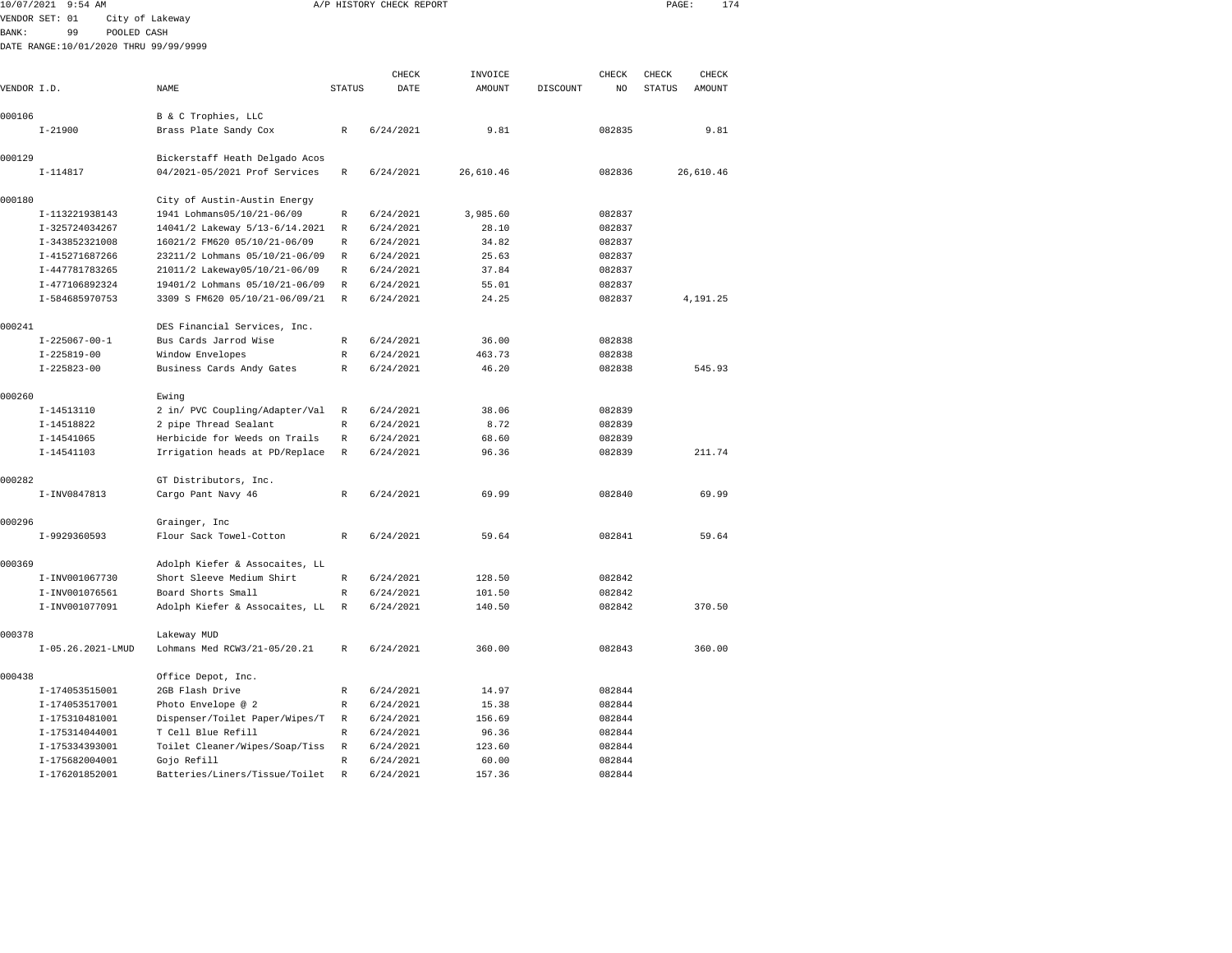| 10/07/2021   | $9:54$ AM                             |                                |                           | A/P HISTORY CHECK REPORT |                   |          |             | PAGE:                  | 175      |  |
|--------------|---------------------------------------|--------------------------------|---------------------------|--------------------------|-------------------|----------|-------------|------------------------|----------|--|
|              | VENDOR SET: 01<br>City of Lakeway     |                                |                           |                          |                   |          |             |                        |          |  |
| <b>BANK:</b> | 99<br>POOLED CASH                     |                                |                           |                          |                   |          |             |                        |          |  |
|              | DATE RANGE:10/01/2020 THRU 99/99/9999 |                                |                           |                          |                   |          |             |                        |          |  |
|              |                                       |                                |                           | CHECK                    |                   |          |             |                        | CHECK    |  |
| VENDOR I.D.  |                                       | NAME                           | <b>STATUS</b>             | DATE                     | INVOICE<br>AMOUNT | DISCOUNT | CHECK<br>NO | CHECK<br><b>STATUS</b> | AMOUNT   |  |
|              |                                       |                                |                           |                          |                   |          |             |                        |          |  |
|              | I-176605368001                        | Ink Replacement HP             | R                         | 6/24/2021                | 62.99             |          | 082844      |                        |          |  |
|              | I-177337143001                        | Blue Paper/Battery AA          | $\mathbb{R}$              | 6/24/2021                | 70.89             |          | 082844      |                        | 758.24   |  |
| 000530       |                                       | Stokes Sign Company, Inc.      |                           |                          |                   |          |             |                        |          |  |
|              | $I-INV-27442$                         | Rhythm/Reels Banner            | $\mathbb R$               | 6/24/2021                | 344.29            |          | 082845      |                        |          |  |
|              | $I-INV-27610$                         | Decal Dates-Mermaid Day/Boat R | R                         | 6/24/2021                | 40.00             |          | 082845      |                        | 384.29   |  |
| 000585       |                                       | Spectrum Business dba Time War |                           |                          |                   |          |             |                        |          |  |
|              | I-0067761061521                       | 1102 Lohmans 06/15-07/14.2021  | R                         | 6/24/2021                | 242.94            |          | 082846      |                        | 242.94   |  |
| 000688       |                                       | Webberville Propane, Inc       |                           |                          |                   |          |             |                        |          |  |
|              | I-01.31.2021-Finchg                   | Finance Change                 | V                         | 6/24/2021                | 119.99            |          | 082847      |                        |          |  |
|              | I-04.30.2021-Finchg                   | Finance Charge                 | V                         | 6/24/2021                | 15.77             |          | 082847      |                        |          |  |
|              | I-05.31.2021-Finchg                   | Finance Charge                 | $\boldsymbol{\mathrm{V}}$ | 6/24/2021                | 15.77             |          | 082847      |                        |          |  |
|              | I-11.30.2020-Finchg                   | Finance Charge                 | V                         | 6/24/2021                | 0.50              |          | 082847      |                        |          |  |
|              | I-12.31.2020-Finchq                   | Finance Charge                 | V                         | 6/24/2021                | 56.78             |          | 082847      |                        |          |  |
|              | $I - 702923 - 01$                     | 7092923 Invoice Short 1.00 Pym | V                         | 6/24/2021                | 1.00              |          | 082847      |                        |          |  |
|              | $I - 758349$                          | Service Propane April 2021     | $\overline{V}$            | 6/24/2021                | 700.53            |          | 082847      |                        | 910.34   |  |
| 000688       |                                       | Webberville Propane, Inc       |                           |                          |                   |          |             |                        |          |  |
|              | $M-CHECK$                             | Webberville Propane, IncVOIDED | $\boldsymbol{\mathrm{V}}$ | 6/24/2021                |                   |          | 082847      |                        | 910.34CR |  |
| 000702       |                                       | Quill Corporation              |                           |                          |                   |          |             |                        |          |  |
|              | I-17099847                            | Copy Paper                     | $\mathbb{R}$              | 6/24/2021                | 1.66              |          | 082848      |                        |          |  |
|              | I-17101005                            | Copy Paper 8.5x11              | $\mathbb{R}$              | 6/24/2021                | 1.98              |          | 082848      |                        |          |  |
|              | I-17166339                            | 14 Mth Blk 8x12/File Folder    | R                         | 6/24/2021                | 76.99             |          | 082848      |                        |          |  |
|              | I-17264795                            | Manilla Folder/Index Maker Div | $\mathbb R$               | 6/24/2021                | 79.03             |          | 082848      |                        |          |  |
|              | I-17272173                            | Index Maker Label Dividers     | $\mathbb R$               | 6/24/2021                | 119.82            |          | 082848      |                        | 279.48   |  |
| 000716       |                                       | Travis County Emergency Servic |                           |                          |                   |          |             |                        |          |  |
|              | $I-06.18.2021-QTR4$                   | 4th Qtr Billing Services       | $\mathbb R$               | 6/24/2021                | 6,358.95          |          | 082849      |                        | 6,358.95 |  |
| 000880       |                                       | Card Service Center            |                           |                          |                   |          |             |                        |          |  |
|              | $I-06.10.2021-3275$                   | Card Service Center            | $\mathbb R$               | 6/24/2021                | 1,565.31          |          | 082850      |                        | 1,565.31 |  |
| 001073       |                                       | AT&T - 8605                    |                           |                          |                   |          |             |                        |          |  |
|              | $I-06.09.2021-8605$                   | Swim Internet 06/10-07/09.2021 | R                         | 6/24/2021                | 69.14             |          | 082851      |                        | 69.14    |  |
| 001083       |                                       | Stewart Title Company          |                           |                          |                   |          |             |                        |          |  |
|              | $I-AR2457$                            | Abstractors Report-Lohmans Cro | R                         | 6/24/2021                | 300.00            |          | 082852      |                        | 300.00   |  |
| 001293       |                                       | Ben E Keith Company Inc        |                           |                          |                   |          |             |                        |          |  |

I-75983795 CONCESSION SUPPLIES R 6/24/2021 1,217.92 082853 1,217.92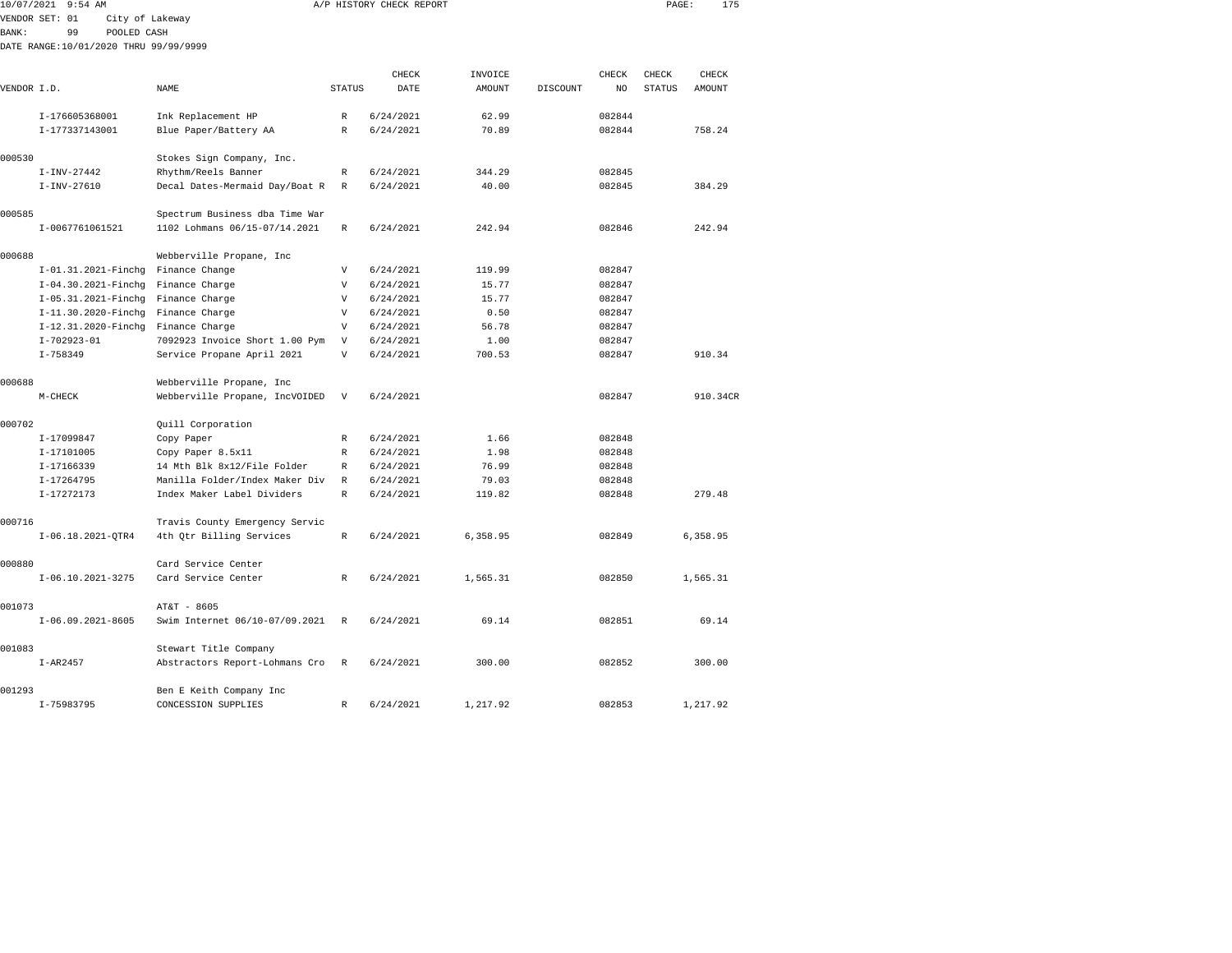|              | 10/07/2021 9:54 AM                    |                                                        |                           | A/P HISTORY CHECK REPORT |               |          |              | PAGE:         | 176      |  |
|--------------|---------------------------------------|--------------------------------------------------------|---------------------------|--------------------------|---------------|----------|--------------|---------------|----------|--|
|              | VENDOR SET: 01                        | City of Lakeway                                        |                           |                          |               |          |              |               |          |  |
| <b>BANK:</b> | 99<br>POOLED CASH                     |                                                        |                           |                          |               |          |              |               |          |  |
|              | DATE RANGE:10/01/2020 THRU 99/99/9999 |                                                        |                           |                          |               |          |              |               |          |  |
|              |                                       |                                                        |                           |                          |               |          |              |               |          |  |
|              |                                       |                                                        |                           | CHECK                    | INVOICE       |          | <b>CHECK</b> | CHECK         | CHECK    |  |
| VENDOR I.D.  |                                       | NAME                                                   | <b>STATUS</b>             | DATE                     | <b>AMOUNT</b> | DISCOUNT | NO           | <b>STATUS</b> | AMOUNT   |  |
|              |                                       |                                                        |                           |                          |               |          |              |               |          |  |
| 001584       |                                       | Intapol Industries, Inc.                               |                           |                          |               |          |              |               |          |  |
|              | $I - 27222$                           | Motorcycle Boots with Zipper B                         | $\mathbb R$               | 6/24/2021                | 318.98        |          | 082854       |               | 318.98   |  |
| 001705       |                                       | Michelle Pulsifer                                      |                           |                          |               |          |              |               |          |  |
|              | $I-05.30.2021-AB$                     | ENTERTAINMENT                                          | $\mathbb R$               | 6/24/2021                | 750.00        |          | 082855       |               | 750.00   |  |
|              |                                       |                                                        |                           |                          |               |          |              |               |          |  |
| 001848       |                                       | Community Coffee Company, LLC                          |                           |                          |               |          |              |               |          |  |
|              | I-12465117398                         | Coffee/Sugar/Cups 12oz                                 | R                         | 6/24/2021                | 198.55        |          | 082856       |               | 198.55   |  |
|              |                                       |                                                        |                           |                          |               |          |              |               |          |  |
| 002220       |                                       | S Randall Electric, Inc. dba R                         |                           |                          |               |          |              |               |          |  |
|              | $I - 29075$                           | Added Elect Boxes Power at Fie                         | $\mathbb R$               | 6/24/2021                | 650.00        |          | 082857       |               | 650.00   |  |
|              |                                       |                                                        |                           |                          |               |          |              |               |          |  |
| 002227       |                                       | Lakeway Texaco Station, LLC                            |                           |                          |               |          |              |               |          |  |
|              | $I-0033697$                           | Oil Change 2006 F150                                   | R                         | 6/24/2021                | 77.14         |          | 082858       |               | 77.14    |  |
|              |                                       |                                                        |                           |                          |               |          |              |               |          |  |
| 002320       |                                       | Artcraft & Foremost Inc                                |                           |                          |               |          |              |               |          |  |
|              | $I - 530708$                          | Litterbag Stock                                        | R                         | 6/24/2021                | 97.50         |          | 082859       |               | 97.50    |  |
|              |                                       |                                                        |                           |                          |               |          |              |               |          |  |
| 002529       |                                       | Legacy Arbor Care                                      |                           |                          |               |          |              |               |          |  |
|              | $I - 10706$                           | Tree Prune Lakeway Blvd                                | R                         | 6/24/2021                | 675.00        |          | 082860       |               | 675.00   |  |
| 002660       |                                       |                                                        |                           |                          |               |          |              |               |          |  |
|              | $I-06.17.2021-AB$                     | Art Edu ATX, LLC                                       | $\mathbb{R}$              | 6/24/2021                | 840.00        |          | 082861       |               | 840.00   |  |
|              |                                       | Drawing Workshop-Summer Camp                           |                           |                          |               |          |              |               |          |  |
| 002823       |                                       | Recreation Environments Collab                         |                           |                          |               |          |              |               |          |  |
|              | $I-06.21.2021-AB$                     | PLAYGROUND INSPECTION                                  | $\mathbb R$               | 6/24/2021                | 1,200.00      |          | 082862       |               | 1,200.00 |  |
|              |                                       |                                                        |                           |                          |               |          |              |               |          |  |
| 002825       |                                       | HCOP, LLC dba Hill Country Out                         |                           |                          |               |          |              |               |          |  |
|              | $I - 185756$                          | 4 @ 5 Gallon Bottled Water                             | V                         | 6/24/2021                | 27.99         |          | 082863       |               |          |  |
|              | $I - 553915$                          | Cap Assembly Blk/Purge Bulb                            | V                         | 6/24/2021                | 126.33        |          | 082863       |               |          |  |
|              | $I - 554140$                          | Trimmer                                                | V                         | 6/24/2021                | 263.99        |          | 082863       |               | 418.31   |  |
|              |                                       |                                                        |                           |                          |               |          |              |               |          |  |
| 002825       |                                       | HCOP, LLC dba Hill Country Out                         |                           |                          |               |          |              |               |          |  |
|              | $M-CHECK$                             | HCOP, LLC dba Hill CountVOIDED                         | $\boldsymbol{\mathrm{V}}$ | 6/24/2021                |               |          | 082863       |               | 418.31CR |  |
|              |                                       |                                                        |                           |                          |               |          |              |               |          |  |
| 002852       |                                       | Shred-It US HoldCo, Inc. dba S                         |                           |                          |               |          |              |               |          |  |
|              | I-8182189021                          | Shredding Service 5/13/2021                            | R                         | 6/24/2021                | 117.13        |          | 082864       |               | 117.13   |  |
|              |                                       |                                                        |                           |                          |               |          |              |               |          |  |
| 002861       |                                       | Building Officials Association                         |                           |                          |               |          |              |               |          |  |
|              | $I-06.21.2021-EC$                     | Voting Membership                                      | $\mathbb R$               | 6/24/2021                | 50.00         |          | 082865       |               | 50.00    |  |
| 003035       |                                       |                                                        |                           |                          |               |          |              |               |          |  |
|              | $I-IA5765$                            | Progressive Commercial Aquatic<br>Muriatic Acid Gallon | R                         | 6/24/2021                | 200.00        |          | 082866       |               |          |  |
|              | $I-IA5772$                            | 3" Pipe Clamp-Slide                                    | $\mathbb R$               | 6/24/2021                | 125.00        |          | 082866       |               |          |  |
|              |                                       |                                                        |                           |                          |               |          |              |               |          |  |

I-IA5811 Hypo Tabs Chemicals R 6/24/2021 3,191.00 082866 3,516.00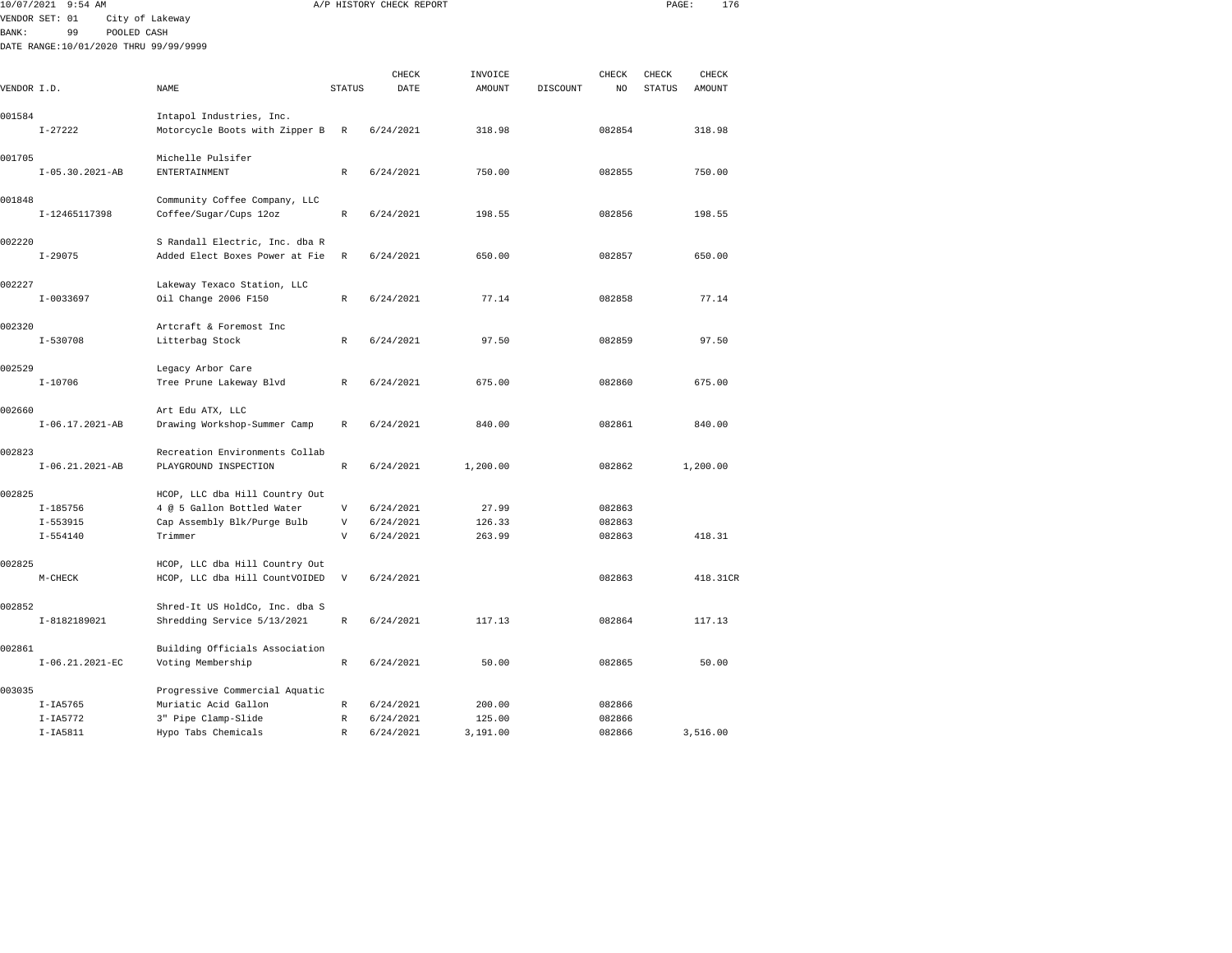| 10/07/2021 9:54 AM |                                       |                                 | A/P HISTORY CHECK REPORT | PAGE:     | 177      |          |                |        |        |  |
|--------------------|---------------------------------------|---------------------------------|--------------------------|-----------|----------|----------|----------------|--------|--------|--|
| VENDOR SET: 01     |                                       | City of Lakeway                 |                          |           |          |          |                |        |        |  |
| BANK :             | 99<br>POOLED CASH                     |                                 |                          |           |          |          |                |        |        |  |
|                    | DATE RANGE:10/01/2020 THRU 99/99/9999 |                                 |                          |           |          |          |                |        |        |  |
|                    |                                       |                                 |                          |           |          |          |                |        |        |  |
|                    |                                       |                                 |                          | CHECK     | INVOICE  |          | CHECK          | CHECK  | CHECK  |  |
| VENDOR I.D.        |                                       | NAME                            | <b>STATUS</b>            | DATE      | AMOUNT   | DISCOUNT | N <sub>O</sub> | STATUS | AMOUNT |  |
| 003073             |                                       | Ozark Bottled Water dba Hill C  |                          |           |          |          |                |        |        |  |
|                    | $I-185756$                            | 4 5Gallon Drinking Waters       | $\mathbb R$              | 6/24/2021 | 27.99    |          | 082867         |        |        |  |
|                    | $I-185763$                            | 5 Gallon Drinking Water         | R                        | 6/24/2021 | 55.49    |          | 082867         |        | 83.48  |  |
| 003080             |                                       | Stitch Gallery Inc              |                          |           |          |          |                |        |        |  |
|                    | $C-06.18.2021 - NS$                   | Credit for 2019/PD Wholesale \$ | R                        | 6/24/2021 | 175.56CR |          | 082868         |        |        |  |
|                    | $I-90051$                             | 7400 Stitches Crowder           | $\mathbb{R}$             | 6/24/2021 | 43.35    |          | 082868         |        |        |  |
|                    | $I-91493$                             | Embrodery 7400Stitches Crowder  | $\mathbb{R}$             | 6/24/2021 | 42.38    |          | 082868         |        |        |  |
|                    | $I-95240-1$                           | Embroidery 8K Stitches Crowder  | $\mathbb{R}$             | 6/24/2021 | 46.48    |          | 082868         |        |        |  |
|                    | $I-95313$                             | Embroidery 8k Stitches Barto    | $\mathbb{R}$             | 6/24/2021 | 8.50     |          | 082868         |        |        |  |
|                    | $I-95361$                             | Embroiderty 3K Stitches McCann  | $\mathbb{R}$             | 6/24/2021 | 8.50     |          | 082868         |        |        |  |
|                    | $I-95504$                             | Embroidery 3500Stitches Greig   | $\mathbb{R}$             | 6/24/2021 | 6.50     |          | 082868         |        |        |  |
|                    | $I-95615$                             | Embroidery 3k Stitches McCanno  | $\mathbb{R}$             | 6/24/2021 | 6.50     |          | 082868         |        |        |  |
|                    | $I-95731$                             | Patch Removal Banta             | R                        | 6/24/2021 | 16.50    |          | 082868         |        |        |  |
|                    | $I-95742$                             | Embroidery 5k Stitches Morse    | $\mathbb{R}$             | 6/24/2021 | 20.00    |          | 082868         |        |        |  |
|                    | $I-95774$                             | Embroidery 3K Stitches Brown    | $\mathbb{R}$             | 6/24/2021 | 16.50    |          | 082868         |        |        |  |
|                    | $I-95850$                             | Embroidery 14500Stitches McLeo  | $\mathbb{R}$             | 6/24/2021 | 52.50    |          | 082868         |        |        |  |
|                    | $I-96070$                             | Embroidery 7500Stitches McCann  | R                        | 6/24/2021 | 8.50     |          | 082868         |        |        |  |
|                    | $I-96154$                             | Embroidery 5703 Stitches Sando  | $\mathbb{R}$             | 6/24/2021 | 216.97   |          | 082868         |        | 317.62 |  |
| 003207             |                                       | Amazon Capital Services, Inc.   |                          |           |          |          |                |        |        |  |
|                    | $I-14CY-TCOG-3H44$                    | Cooling Towel                   | R                        | 6/24/2021 | 33.97    |          | 082869         |        |        |  |
|                    | I-1DTD-WF7D-993F                      | 40x Optical Dome Magnifier      | $\mathbb{R}$             | 6/24/2021 | 24.98    |          | 082869         |        |        |  |
|                    | I-1KNR-LMPY-WM70                      | TV Stand/Cart w/wheels-Council  | R                        | 6/24/2021 | 178.99   |          | 082869         |        |        |  |
|                    | I-1VLX-V93W-V3C1                      | 9' Patio Unbrella Outdoor       | R                        | 6/24/2021 | 146.94   |          | 082869         |        |        |  |
|                    | $I-1$ WNR- $1$ YTX- $4$ YRX           | Ipad air Case                   | R                        | 6/24/2021 | 103.92   |          | 082869         |        | 488.80 |  |
| 003266             |                                       | AT&T - 8538                     |                          |           |          |          |                |        |        |  |

|        | $1 - 96154$                 | Embroidery 5703 Stitches Sando | ĸ            | 6/24/2021 | 216.97   | 082868 | 317.62   |
|--------|-----------------------------|--------------------------------|--------------|-----------|----------|--------|----------|
| 003207 |                             | Amazon Capital Services, Inc.  |              |           |          |        |          |
|        | $I-14CY-TCOG-3H44$          | Cooling Towel                  | R            | 6/24/2021 | 33.97    | 082869 |          |
|        | I-1DTD-WF7D-993F            | 40x Optical Dome Magnifier     | R            | 6/24/2021 | 24.98    | 082869 |          |
|        | I-1KNR-LMPY-WM70            | TV Stand/Cart w/wheels-Council | $\mathbb{R}$ | 6/24/2021 | 178.99   | 082869 |          |
|        | $I-1VLX-V93W-V3C1$          | 9' Patio Unbrella Outdoor      | R            | 6/24/2021 | 146.94   | 082869 |          |
|        | $I-1$ WNR- $1$ YTX- $4$ YRX | Ipad air Case                  | R            | 6/24/2021 | 103.92   | 082869 | 488.80   |
| 003266 |                             | AT&T - 8538                    |              |           |          |        |          |
|        | $I-06.11.2021-8538$         | Internet 5/11-6/10.2021        | R            | 6/24/2021 | 976.15   | 082870 | 976.15   |
| 003297 |                             | Department of Information Reso |              |           |          |        |          |
|        | I-21051552N                 | May 2021 Telecom Billing News  | R            | 6/24/2021 | 509.45   | 082871 | 509.45   |
| 003337 |                             | Pyrotecnico Fireworks, Inc.    |              |           |          |        |          |
|        | $I-SO-C43466-01$            | Fireworks                      | R            | 6/24/2021 | 9,500.00 | 082872 | 9,500.00 |
| 003400 |                             | Murphy Connected Ent. Inc.     |              |           |          |        |          |
|        | $I-1500-1501$               | 03 SW BILL POSTAGE/PRINT       | R            | 6/24/2021 | 4.124.24 | 082877 | 4,124.24 |
| 000736 |                             | LegalShield                    |              |           |          |        |          |
|        | C-JULY 2021 ADJ             | LegalShield                    | $\mathbb{R}$ | 6/28/2021 | 0.02CR   | 082878 |          |
|        | I-PPL202106104065           | Pre Paid Legal                 | $\mathbb{R}$ | 6/28/2021 | 29.41    | 082878 |          |
|        | I-PPL202106244072           | Pre Paid Legal                 | $\mathbb{R}$ | 6/28/2021 | 29.41    | 082878 | 58.80    |
|        |                             |                                |              |           |          |        |          |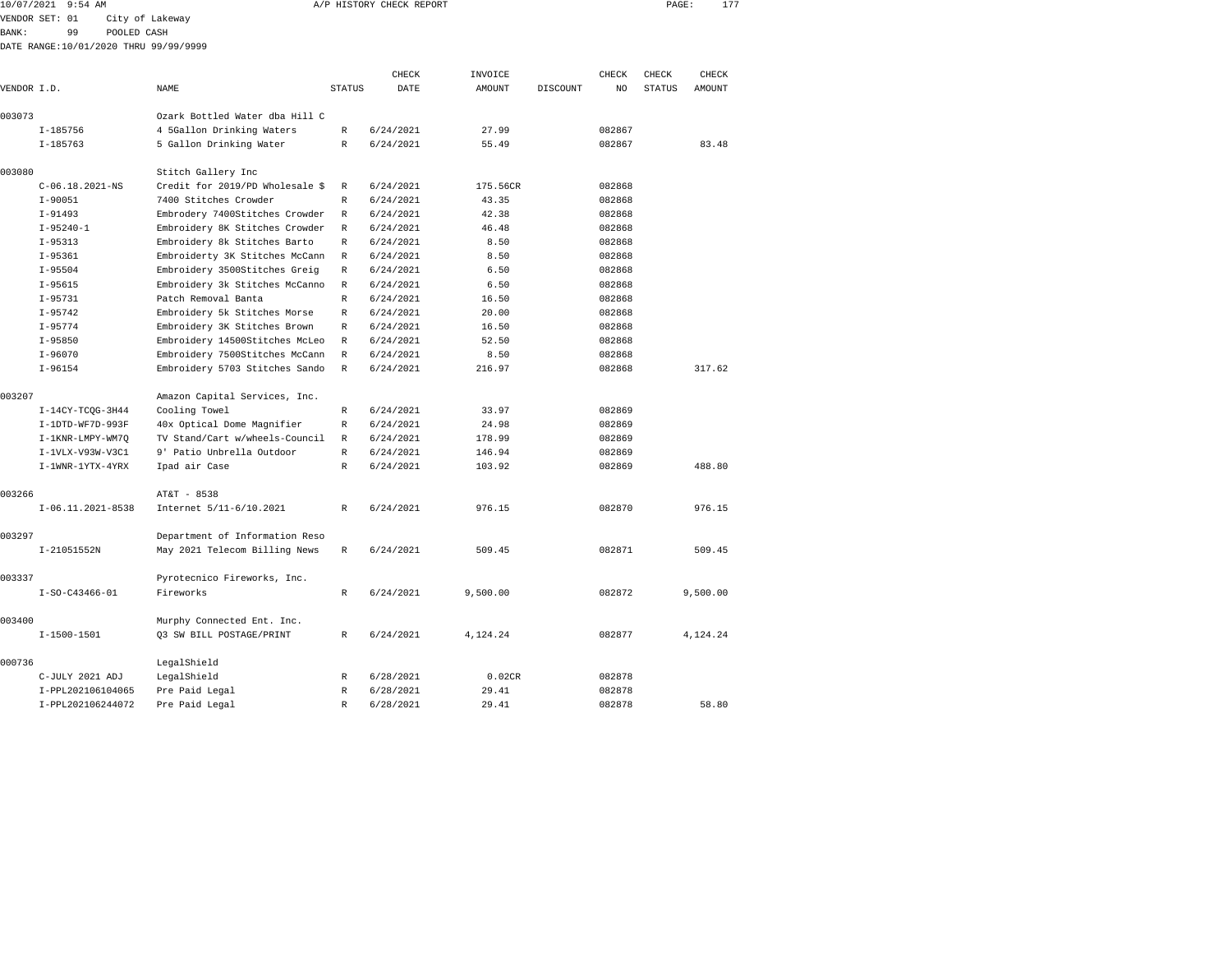| 10/07/2021   | $9:54$ AM                             |                                |               | A/P HISTORY CHECK REPORT |               |          |                | PAGE:         |          | 178 |
|--------------|---------------------------------------|--------------------------------|---------------|--------------------------|---------------|----------|----------------|---------------|----------|-----|
|              | VENDOR SET: 01                        | City of Lakeway                |               |                          |               |          |                |               |          |     |
| <b>BANK:</b> | 99<br>POOLED CASH                     |                                |               |                          |               |          |                |               |          |     |
|              | DATE RANGE:10/01/2020 THRU 99/99/9999 |                                |               |                          |               |          |                |               |          |     |
|              |                                       |                                |               |                          |               |          |                |               |          |     |
|              |                                       |                                |               | CHECK                    | INVOICE       |          | CHECK          | CHECK         | CHECK    |     |
| VENDOR I.D.  |                                       | <b>NAME</b>                    | <b>STATUS</b> | DATE                     | <b>AMOUNT</b> | DISCOUNT | N <sub>O</sub> | <b>STATUS</b> | AMOUNT   |     |
|              |                                       |                                |               |                          |               |          |                |               |          |     |
| 001725       |                                       | Fluid Meter Service, Corp      |               |                          |               |          |                |               |          |     |
|              | $I - 503579$                          | Fluid Meter Service, Corp      | R             | 6/28/2021                | 2,250.00      |          | 082879         |               | 2,250.00 |     |
| 002091       |                                       | Southern Tire Mart LLC         |               |                          |               |          |                |               |          |     |
|              | I-4650080736                          | SOUTHER TIRE MART              | R             | 6/28/2021                | 2,543.12      |          | 082880         |               | 2.543.12 |     |
|              |                                       |                                |               |                          |               |          |                |               |          |     |
| 003453       |                                       | Mariachi Amor                  |               |                          |               |          |                |               |          |     |
|              | $I-INV-42$                            | Reception Entertainment        | R             | 6/28/2021                | 1,350.00      |          | 082881         |               | 1,350.00 |     |
|              |                                       |                                |               |                          |               |          |                |               |          |     |
| 1            |                                       | Stauffacher, Michelle          |               |                          |               |          |                |               |          |     |
|              | $I - 7/15/15$ MS                      | LAC ref                        | $\mathbb R$   | 6/28/2021 Reissue        |               |          | 082882         |               | 350.00   |     |
|              |                                       |                                |               |                          |               |          |                |               |          |     |
| 000380       |                                       | Lakeway Police Officers Associ |               |                          |               |          |                |               |          |     |
|              | I-PAD202106104065                     | 10.00/MO from Payroll          | $\mathbb R$   | 6/30/2021                | 260.00        |          | 082883         |               |          |     |
|              | I-PAD202106244072                     | 10.00/MO from Payroll          | $\mathbb{R}$  | 6/30/2021                | 260.00        |          | 082883         |               | 520.00   |     |
| 001293       |                                       | Ben E Keith Company Inc        |               |                          |               |          |                |               |          |     |
|              | I-76001680                            | CONCESSION SUPPLIES            | $\mathbb R$   | 6/30/2021                | 259.21        |          | 082884         |               |          |     |
|              | I-76001689                            | CONCESSION SUPPLIES            | $\mathbb R$   | 6/30/2021                | 939.45        |          | 082884         |               | 1,198.66 |     |
|              |                                       |                                |               |                          |               |          |                |               |          |     |
| 002458       |                                       | Lakeway Veterinary Clinic      |               |                          |               |          |                |               |          |     |
|              | $I - 273583$                          | BLANKET PO FOR AC-VET FEE      | R             | 6/30/2021                | 100.00        |          | 082885         |               | 100.00   |     |
|              |                                       |                                |               |                          |               |          |                |               |          |     |
| 003301       |                                       | Unique Prints LLC              |               |                          |               |          |                |               |          |     |
|              | $I - 1274$                            | Volunteer Hats                 | R             | 6/30/2021                | 1,757.00      |          | 082886         |               | 1,757.00 |     |
|              |                                       |                                |               |                          |               |          |                |               |          |     |
| 1            |                                       | SCHELLHASE, KURT JAMES         |               |                          |               |          |                |               |          |     |
|              | I-000201607051870                     | SCHELLHASE, KURT JAMES:        | $\mathbb{R}$  | 6/30/2021 Reissue        |               |          | 082887         |               | 140.00   |     |
|              |                                       |                                |               |                          |               |          |                |               |          |     |
| 000164       |                                       | Arnold Oil Company of Austin,  |               |                          |               |          |                |               |          |     |
|              | $I - 8151295$                         | Oil Filter/Oil 20&30Weight     | $\mathbb R$   | 7/01/2021                | 134.28        |          | 082888         |               |          |     |
|              | $I - 8154676$                         | Center Pull Box/Oil/Window Was | $\mathbb{R}$  | 7/01/2021                | 26.98         |          | 082888         |               | 161.26   |     |
| 000241       |                                       | DES Financial Services, Inc.   |               |                          |               |          |                |               |          |     |
|              | $I - 225824 - 00$                     | Nameplate(Massa/Carr/ Carr)    | R             | 7/01/2021                | 63.00         |          | 082889         |               |          |     |
|              | $I - 225825 - 00$                     | Business Cards-Christie Carter | R             | 7/01/2021                | 29.09         |          | 082889         |               |          |     |
|              | $I - 225826 - 00$                     | Business Cards-Andrea Greig    | $\mathbb R$   | 7/01/2021                | 29.09         |          | 082889         |               |          |     |
|              | $I - 225827 - 00$                     | Business Cards-Keith Trecker   | $\mathbb R$   | 7/01/2021                | 66.09         |          | 082889         |               |          |     |
|              | $I - 225828 - 00$                     | Business Cards-Tom Kilgore     | R             | 7/01/2021                | 66.09         |          | 082889         |               | 253.36   |     |
|              |                                       |                                |               |                          |               |          |                |               |          |     |
| 000260       |                                       | Ewing                          |               |                          |               |          |                |               |          |     |
|              | $I-14525424$                          | Primer/PVC Cement/Adapter      | $\mathbb R$   | 7/01/2021                | 54.47         |          | 082890         |               |          |     |
|              | $I-14588667$                          | Parts For Irrigation Repair    | $\mathbb R$   | 7/01/2021                | 22.64         |          | 082890         |               | 77.11    |     |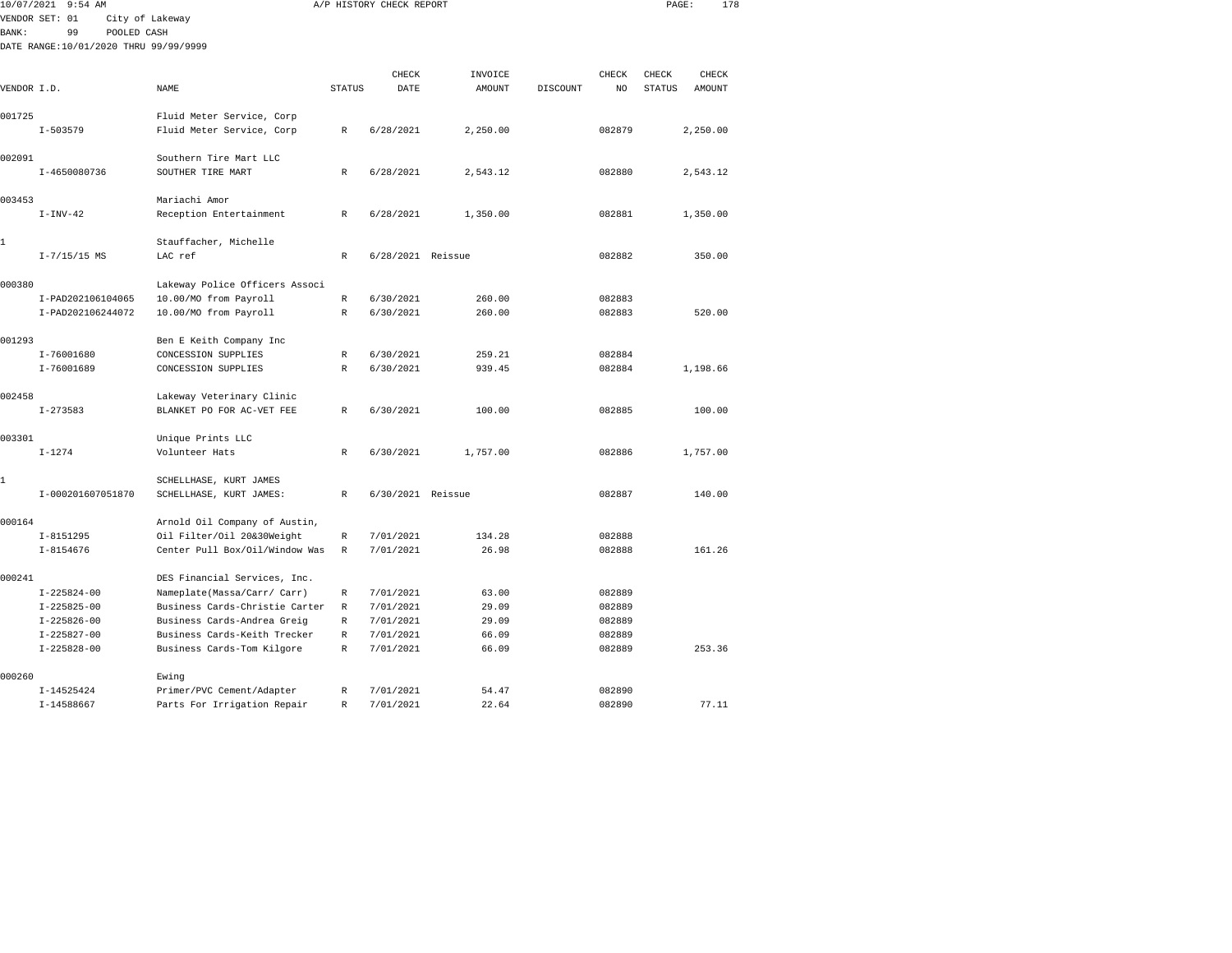|              | 10/07/2021 9:54 AM                     |                                |               | A/P HISTORY CHECK REPORT |          |          |        | PAGE:         |          | 179 |
|--------------|----------------------------------------|--------------------------------|---------------|--------------------------|----------|----------|--------|---------------|----------|-----|
|              | VENDOR SET: 01<br>City of Lakeway      |                                |               |                          |          |          |        |               |          |     |
| <b>BANK:</b> | 99<br>POOLED CASH                      |                                |               |                          |          |          |        |               |          |     |
|              | DATE RANGE:10/01/2020 THRU 99/99/9999  |                                |               |                          |          |          |        |               |          |     |
|              |                                        |                                |               |                          |          |          |        |               |          |     |
|              |                                        |                                |               | CHECK                    | INVOICE  |          | CHECK  | CHECK         | CHECK    |     |
| VENDOR I.D.  |                                        | NAME                           | <b>STATUS</b> | DATE                     | AMOUNT   | DISCOUNT | NO     | <b>STATUS</b> | AMOUNT   |     |
| 000296       |                                        | Grainger, Inc                  |               |                          |          |          |        |               |          |     |
|              | I-9943446998                           | Trash Bags 45gal               | $\mathbb R$   | 7/01/2021                | 147.36   |          | 082891 |               | 147.36   |     |
| 000369       |                                        | Adolph Kiefer & Assocaites, LL |               |                          |          |          |        |               |          |     |
|              | I-INV001052274                         | White Medium Guard Tee/Large T | R             | 7/01/2021                | 178.50   |          | 082892 |               |          |     |
|              | I-INV001058332                         | Buckle Straps/Fun Noodles      | $\mathbb R$   | 7/01/2021                | 82.90    |          | 082892 |               | 261.40   |     |
| 000438       |                                        | Office Depot, Inc.             |               |                          |          |          |        |               |          |     |
|              | C-177002909001                         | Credit Planner                 | R             | 7/01/2021                | 20.79CR  |          | 082893 |               |          |     |
|              | I-174981672001                         | Copy Paper 8.5x11              | R             | 7/01/2021                | 74.88    |          | 082893 |               |          |     |
|              | I-178758863001                         | Ink Combo Color HP             | R             | 7/01/2021                | 56.05    |          | 082893 |               | 110.14   |     |
| 000449       |                                        | Pedernales Electric Co-op      |               |                          |          |          |        |               |          |     |
|              | $I-06.23.2021-2232$                    | Pedernales Electric Co-op      | R             | 7/01/2021                | 5,981.09 |          | 082894 |               | 5,981.09 |     |
| 000530       |                                        | Stokes Sign Company, Inc.      |               |                          |          |          |        |               |          |     |
|              | $I-INV-27071$                          | Summer Swim Hours Sign         | R             | 7/01/2021                | 62.17    |          | 082896 |               |          |     |
|              | $I - INV - 27135$                      | Social Distance Stickers Outdo | R             | 7/01/2021                | 94.70    |          | 082896 |               |          |     |
|              | $I-INV-27878$                          | 4th of July Banners Events     | $\mathbb R$   | 7/01/2021                | 217.02   |          | 082896 |               | 373.89   |     |
| 000570       |                                        | Texas Municipal League         |               |                          |          |          |        |               |          |     |
|              | $I-06.03.2021-J0$                      | Member Fee-9/01/21-8/31/22     | R             | 7/01/2021                | 2,974.00 |          | 082897 |               | 2,974.00 |     |
| 000585       |                                        | Spectrum Business dba Time War |               |                          |          |          |        |               |          |     |
|              | I-0260903062521                        | 1941 Lohmans 6/25/21-7/24/21   | R             | 7/01/2021                | 2,426.97 |          | 082898 |               | 2,426.97 |     |
| 000599       |                                        | Travis County WCID #17         |               |                          |          |          |        |               |          |     |
|              | I-06.22.2021-216473                    | 502 Hurst Creek                | R             | 7/01/2021                | 128.29   |          | 082899 |               |          |     |
|              | I-06.22.2021-219564                    | 502 Hurst Ck Lower RR          | R             | 7/01/2021                | 104.78   |          | 082899 |               |          |     |
|              | I-06.22.2021-227861 1602 Ranch Rd 620N |                                | $\mathbb R$   | 7/01/2021                | 17.06    |          | 082899 |               |          |     |
|              | I-06.22.2021-247673                    | Clara Van Dr                   | R             | 7/01/2021                | 274.65   |          | 082899 |               | 524.78   |     |
| 000702       |                                        | Quill Corporation              |               |                          |          |          |        |               |          |     |
|              | I-16554277                             | Self Ink Stamp                 | R             | 7/01/2021                | 19.54    |          | 082900 |               |          |     |
|              | I-16953481                             | Quill Corporation              | R             | 7/01/2021                | 174.91   |          | 082900 |               |          |     |
|              | I-17381626                             | Len Cleaning Towellettes Box   | R             | 7/01/2021                | 31.12    |          | 082900 |               |          |     |
|              | I-17388163                             | Manilla Folder/View Binders    | R             | 7/01/2021                | 196.19   |          | 082900 |               |          |     |
|              | I-17420606                             | File Folder/Copy Paper         | R             | 7/01/2021                | 20.82    |          | 082900 |               |          |     |
|              | I-17443108                             | Stereo Headset                 | R             | 7/01/2021                | 37.99    |          | 082900 |               |          |     |
|              | I-17451893                             | Index Marker Clear Labels      | $\mathbb R$   | 7/01/2021                | 79.88    |          | 082900 |               |          |     |
|              | I-17538606                             | Copy Paper                     | R             | 7/01/2021                | 34.48    |          | 082900 |               | 594.93   |     |
| 000825       |                                        | Chick-fil-A                    |               |                          |          |          |        |               |          |     |
|              | $I-06.25.2021-AB$                      | Food For Aloha Night           | R             | 7/01/2021                | 391.95   |          | 082901 |               | 391.95   |     |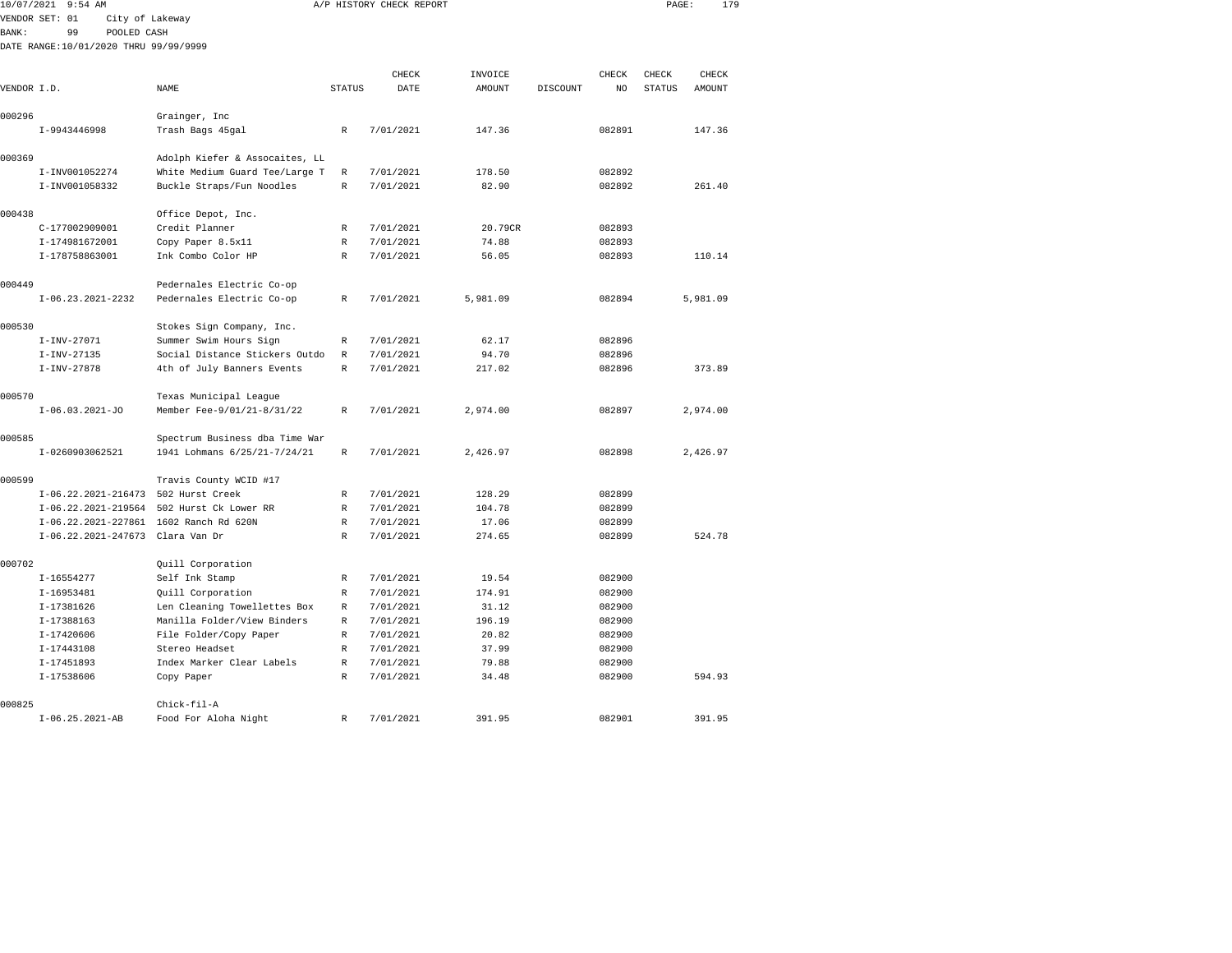| 10/07/2021  | $9:54$ AM                             |                                                                |                           | A/P HISTORY CHECK REPORT |           |          |        | PAGE:         | 180        |  |
|-------------|---------------------------------------|----------------------------------------------------------------|---------------------------|--------------------------|-----------|----------|--------|---------------|------------|--|
|             | VENDOR SET: 01                        | City of Lakeway                                                |                           |                          |           |          |        |               |            |  |
| BANK:       | 99<br>POOLED CASH                     |                                                                |                           |                          |           |          |        |               |            |  |
|             | DATE RANGE:10/01/2020 THRU 99/99/9999 |                                                                |                           |                          |           |          |        |               |            |  |
|             |                                       |                                                                |                           | CHECK                    | INVOICE   |          | CHECK  | CHECK         | CHECK      |  |
| VENDOR I.D. |                                       | NAME                                                           | <b>STATUS</b>             | DATE                     | AMOUNT    | DISCOUNT | NO     | <b>STATUS</b> | AMOUNT     |  |
|             |                                       |                                                                |                           |                          |           |          |        |               |            |  |
| 000917      |                                       | Johnston Holdings, Inc                                         |                           |                          |           |          |        |               |            |  |
|             | $I - 06/10/21$                        | Fungicide Treatments                                           | $\mathbb{R}$              | 7/01/2021                | 998.20    |          | 082902 |               | 998.20     |  |
| 001008      |                                       | Southwest Communications Techn                                 |                           |                          |           |          |        |               |            |  |
|             | $I - 16142$                           | Replace 2 Floor Jacks City Hal                                 | R                         | 7/01/2021                | 130.50    |          | 082903 |               | 130.50     |  |
| 001063      |                                       | Travis County Clerk                                            |                           |                          |           |          |        |               |            |  |
|             | $I - 0825$                            | Election Fund May 2021                                         | R                         | 7/01/2021                | 15,160.46 |          | 082904 |               | 15,160.46  |  |
| 001163      |                                       | B2B Copies LLC                                                 |                           |                          |           |          |        |               |            |  |
|             | $I - 72563$                           | Car Banners for 4th of July                                    | R                         | 7/01/2021                | 88.20     |          | 082905 |               |            |  |
|             | $I - 72580$                           | 4th of July Car Banners                                        | R                         | 7/01/2021                | 10.75     |          | 082905 |               |            |  |
|             | $I - 72608$                           | Free Day Pass Cards 500ct                                      | R                         | 7/01/2021                | 69.00     |          | 082905 |               | 167.95     |  |
| 001173      |                                       | Travision, Inc                                                 |                           |                          |           |          |        |               |            |  |
|             | $I-06.30.2021-AB$                     | Yucklogy Class June21                                          | $\boldsymbol{\mathrm{V}}$ | 7/01/2021                | 1,911.00  |          | 082906 |               | 1,911.00   |  |
|             |                                       |                                                                |                           |                          |           |          |        |               |            |  |
| 001173      | $M-CHECK$                             | Travision, Inc<br>Travision, Inc<br>VOIDED                     | $\boldsymbol{\mathrm{V}}$ | 7/01/2021                |           |          | 082906 |               | 1,911.00CR |  |
|             |                                       |                                                                |                           |                          |           |          |        |               |            |  |
| 001231      |                                       | AT&T - 0738                                                    |                           |                          |           |          |        |               |            |  |
|             | $I-06.19.2021-0738$                   | AT&T - 0738                                                    | $\mathbb{R}$              | 7/01/2021                | 3,090.76  |          | 082907 |               | 3,090.76   |  |
| 001256      |                                       | Verizon Wireless - 00001                                       |                           |                          |           |          |        |               |            |  |
|             | I-9882104458                          | Verizon Wireless - 00001                                       | R                         | 7/01/2021                | 3,865.10  |          | 082908 |               | 3,865.10   |  |
| 001482      |                                       | Justice Pest Services                                          |                           |                          |           |          |        |               |            |  |
|             | $I-132401$                            | Comm Pest Control EOM June                                     | R                         | 7/01/2021                | 75.00     |          | 082909 |               | 75.00      |  |
|             |                                       |                                                                |                           |                          |           |          |        |               |            |  |
| 001589      | I-5066768989                          | Cintas Corp No.2 dba Cintas Fi<br>First Aid Refill for Cabinet | R                         | 7/01/2021                | 242.21    |          | 082910 |               | 242.21     |  |
|             |                                       |                                                                |                           |                          |           |          |        |               |            |  |
| 001605      |                                       | Technique Data Systems                                         |                           |                          |           |          |        |               |            |  |
|             | $I - 056413$                          | Black Ink / Cleaning Card                                      | R                         | 7/01/2021                | 102.00    |          | 082911 |               | 102.00     |  |
| 001700      |                                       | International Code Council, In                                 |                           |                          |           |          |        |               |            |  |
|             | I-101109737                           | 2021 Building Code Train Carr                                  | R                         | 7/01/2021                | 316.00    |          | 082912 |               | 316.00     |  |
| 001784      |                                       | Gayl Hubatch                                                   |                           |                          |           |          |        |               |            |  |
|             | $I-06.24.2021-AB$                     | June2021 Tai Chi in the Park                                   | R                         | 7/01/2021                | 210.00    |          | 082913 |               | 210.00     |  |
|             |                                       |                                                                |                           |                          |           |          |        |               |            |  |
| 001808      | $I-S21-1028$                          | Sa So<br>12Volt Battery                                        | R                         | 7/01/2021                | 536.46    |          | 082914 |               | 536.46     |  |
|             |                                       |                                                                |                           |                          |           |          |        |               |            |  |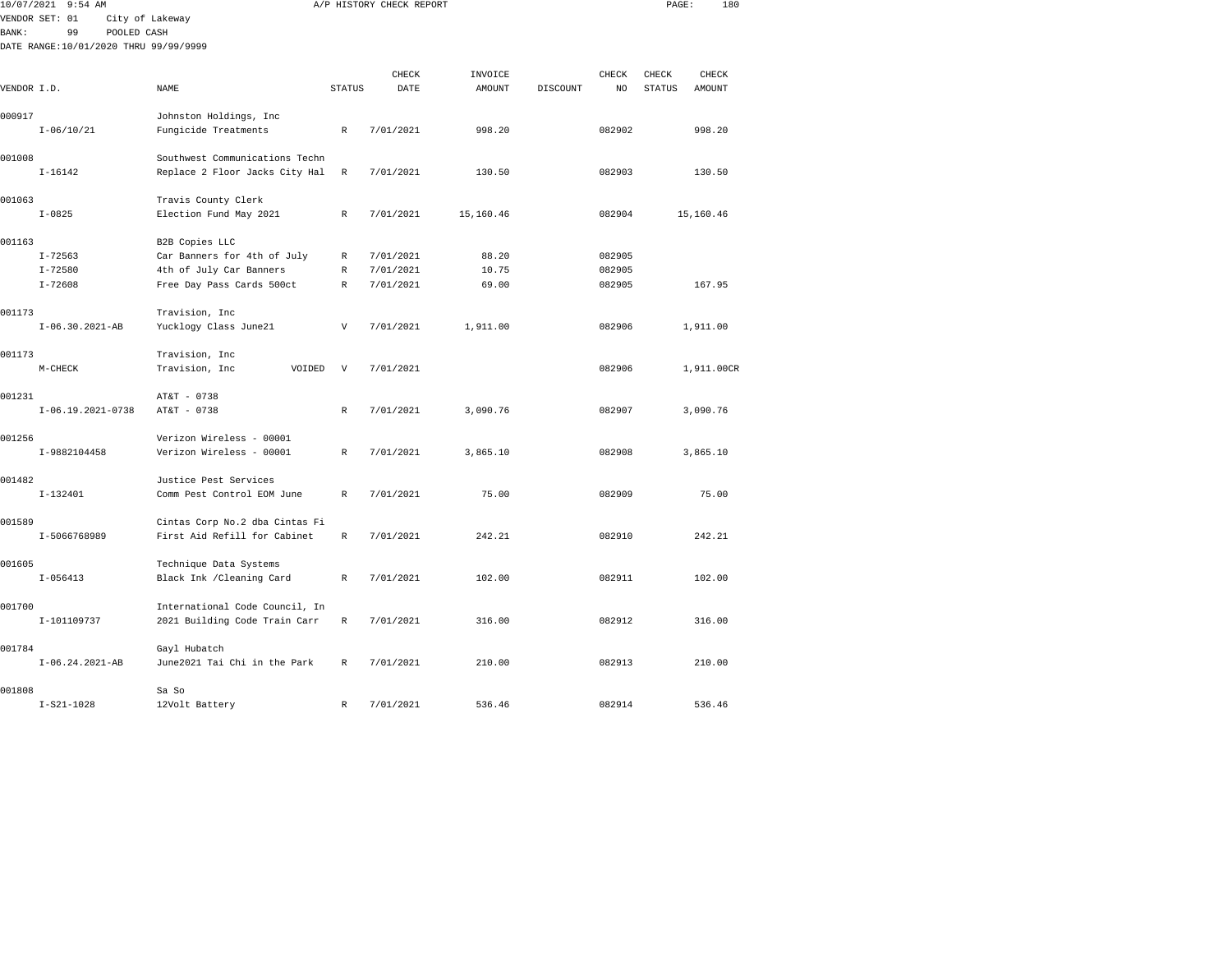| 10/07/2021   | $9:54$ AM                             |                 |                                |                  | A/P HISTORY CHECK REPORT |                |          |                  | PAGE:         | 181      |  |
|--------------|---------------------------------------|-----------------|--------------------------------|------------------|--------------------------|----------------|----------|------------------|---------------|----------|--|
|              | VENDOR SET: 01                        | City of Lakeway |                                |                  |                          |                |          |                  |               |          |  |
| <b>BANK:</b> | 99                                    | POOLED CASH     |                                |                  |                          |                |          |                  |               |          |  |
|              | DATE RANGE:10/01/2020 THRU 99/99/9999 |                 |                                |                  |                          |                |          |                  |               |          |  |
|              |                                       |                 |                                |                  |                          |                |          |                  |               |          |  |
|              |                                       |                 |                                |                  | CHECK                    | INVOICE        |          | CHECK            | CHECK         | CHECK    |  |
| VENDOR I.D.  |                                       |                 | NAME                           | <b>STATUS</b>    | DATE                     | AMOUNT         | DISCOUNT | NO               | <b>STATUS</b> | AMOUNT   |  |
| 001848       |                                       |                 | Community Coffee Company, LLC  |                  |                          |                |          |                  |               |          |  |
|              | I-124651170306                        |                 | Coffee Mate Creamer            | R                | 7/01/2021                | 16.70          |          | 082915           |               | 16.70    |  |
|              |                                       |                 |                                |                  |                          |                |          |                  |               |          |  |
| 002005       |                                       |                 | American Southwest Mercantile  |                  |                          |                |          |                  |               |          |  |
|              | $I - 417561$                          |                 | Tork Towel/Bath Tissue/Liners  | $\mathbb R$      | 7/01/2021                | 203.26         |          | 082916           |               | 203.26   |  |
| 002175       |                                       |                 | CDW LLC                        |                  |                          |                |          |                  |               |          |  |
|              | I-F858181                             |                 | Adobe Elect Distribution-Court | $\mathbb R$      | 7/01/2021                | 159.66         |          | 082917           |               | 159.66   |  |
|              |                                       |                 |                                |                  |                          |                |          |                  |               |          |  |
| 002220       |                                       |                 | S Randall Electric, Inc. dba R |                  |                          |                |          |                  |               |          |  |
|              | $I - 29054$                           |                 | Replace Light Fixtures LED Lig | R                | 7/01/2021                | 555.25         |          | 082918           |               | 555.25   |  |
|              |                                       |                 |                                |                  |                          |                |          |                  |               |          |  |
| 002227       |                                       |                 | Lakeway Texaco Station, LLC    |                  |                          |                |          |                  |               |          |  |
|              | $I-0033809$                           |                 | Oil Change 2016 Tahoe          | R                | 7/01/2021                | 75.00          |          | 082919           |               |          |  |
|              | $I-0033812$<br>$I-0033824$            |                 | Emission Inspection 2019 Rav 4 | R<br>$\mathbb R$ | 7/01/2021                | 76.44<br>94.95 |          | 082919<br>082919 |               | 246.39   |  |
|              |                                       |                 | Emission Inspection 2011 Tahoe |                  | 7/01/2021                |                |          |                  |               |          |  |
| 002282       |                                       |                 | ProStar Services, Inc dba Park |                  |                          |                |          |                  |               |          |  |
|              | I-10581092                            |                 | Filter for Coffee Maker        | R                | 7/01/2021                | 98.21          |          | 082920           |               | 98.21    |  |
|              |                                       |                 |                                |                  |                          |                |          |                  |               |          |  |
| 002507       |                                       |                 | Victor O Schinnerer & Co, Inc  |                  |                          |                |          |                  |               |          |  |
|              | I-SI961861                            |                 | Bond-Dallas Gorman             | R                | 7/01/2021                | 50.00          |          | 082921           |               |          |  |
|              | I-SI962246                            |                 | Bond-Dena Lindamood            | $\mathbb R$      | 7/01/2021                | 50.00          |          | 082921           |               |          |  |
|              | I-SI962250                            |                 | Bond-James Nelson              | R                | 7/01/2021                | 50.00          |          | 082921           |               |          |  |
|              | I-SI962251                            |                 | Bond-Josh Littner              | R                | 7/01/2021                | 50.00          |          | 082921           |               |          |  |
|              | I-SI962252                            |                 | Bond-Julie Oakley              | R                | 7/01/2021                | 50.00          |          | 082921           |               |          |  |
|              | I-SI962254                            |                 | Bond-Nicole Sooter             | R                | 7/01/2021                | 50.00          |          | 082921           |               |          |  |
|              | I-SI962255                            |                 | Bond-Ruth Sandoval             | $\mathbb R$      | 7/01/2021                | 50.00          |          | 082921           |               | 350.00   |  |
| 002629       |                                       |                 | Ewald Kubota, Inc.             |                  |                          |                |          |                  |               |          |  |
|              | $I-3523054$                           |                 | Assembly Joint/Bolt            | R                | 7/01/2021                | 578.25         |          | 082922           |               | 578.25   |  |
|              |                                       |                 |                                |                  |                          |                |          |                  |               |          |  |
| 002825       |                                       |                 | HCOP, LLC dba Hill Country Out |                  |                          |                |          |                  |               |          |  |
|              | $I-553915-01$                         |                 | Cap Assembly blk/Purge Bulb    | R                | 7/01/2021                | 126.33         |          | 082923           |               |          |  |
|              | $I - 554140 - 01$                     |                 | Trimmer                        | $\mathbb R$      | 7/01/2021                | 263.99         |          | 082923           |               | 390.32   |  |
| 002856       |                                       |                 | William Wagner                 |                  |                          |                |          |                  |               |          |  |
|              | $I-06.24.2021--AB$                    |                 | June Tae Kwon Do Class         | R                | 7/01/2021                | 695.10         |          | 082924           |               |          |  |
|              | $I-06.24.2021-AB$                     |                 | June Martial Arts Camp         | R                | 7/01/2021                | 1,856.40       |          | 082924           |               |          |  |
|              | $I-06.25.2021-AB$                     |                 | June2021 Martial Arts Camp     | R                | 7/01/2021                | 47.60          |          | 082924           |               | 2,599.10 |  |
|              |                                       |                 |                                |                  |                          |                |          |                  |               |          |  |
| 002875       |                                       |                 | ZW USA Inc. dba Dog Waste Depo |                  |                          |                |          |                  |               |          |  |

I-418608 Dog Waste Bags/Case 6k R 7/01/2021 304.85 082925 304.85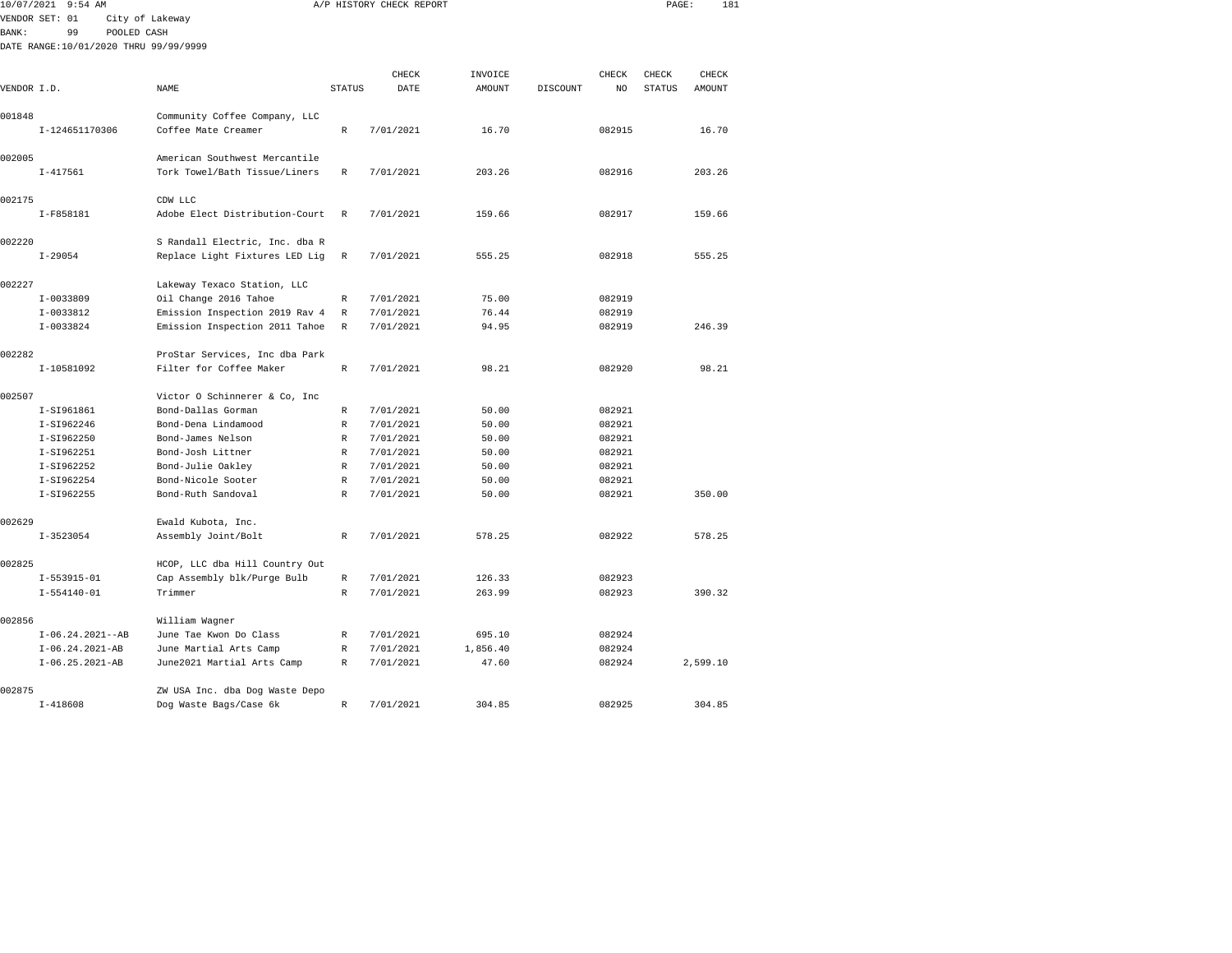|              | 10/07/2021 9:54 AM                    |                                                                 |               | A/P HISTORY CHECK REPORT |           |          |        | PAGE:  | 182        |
|--------------|---------------------------------------|-----------------------------------------------------------------|---------------|--------------------------|-----------|----------|--------|--------|------------|
|              | VENDOR SET: 01                        | City of Lakeway                                                 |               |                          |           |          |        |        |            |
| <b>BANK:</b> | 99<br>POOLED CASH                     |                                                                 |               |                          |           |          |        |        |            |
|              | DATE RANGE:10/01/2020 THRU 99/99/9999 |                                                                 |               |                          |           |          |        |        |            |
|              |                                       |                                                                 |               |                          |           |          |        |        |            |
|              |                                       |                                                                 |               | CHECK                    | INVOICE   |          | CHECK  | CHECK  | CHECK      |
| VENDOR I.D.  |                                       | NAME                                                            | <b>STATUS</b> | DATE                     | AMOUNT    | DISCOUNT | NO     | STATUS | AMOUNT     |
| 002890       |                                       | Premier LogiTech, LLC                                           |               |                          |           |          |        |        |            |
|              | I-PPSI000239                          | Fixed IT Services May 2021                                      | $\mathbb{R}$  | 7/01/2021                | 10,954.91 |          | 082926 |        | 10,954.91  |
| 002932       |                                       | Seth Perez dba DroneGenius                                      |               |                          |           |          |        |        |            |
|              | $I-06.29.2021-AB$                     | Registration July Summer Camp                                   | $\mathbb{R}$  | 7/01/2021                | 1,827.00  |          | 082927 |        | 1,827.00   |
|              |                                       |                                                                 |               |                          |           |          |        |        |            |
| 002989       |                                       | Jacob Burton                                                    |               |                          |           |          |        |        |            |
|              | $I-06.24.2021-DC$                     | Reimb Training-Forensic Photog                                  | V             | 7/01/2021                | 120.00    |          | 082928 |        | 120.00     |
| 002989       |                                       | Jacob Burton                                                    |               |                          |           |          |        |        |            |
|              | $M-CHECK$                             | Jacob Burton<br>VOIDED                                          | V             | 7/01/2021                |           |          | 082928 |        | 120.00CR   |
|              |                                       |                                                                 |               |                          |           |          |        |        |            |
| 003035       | $I-IA5863$                            | Progressive Commercial Aquatic<br>Water Mgmt June 2022 Contract | $\mathbb{R}$  | 7/01/2021                | 550.00    |          | 082929 |        | 550.00     |
|              |                                       |                                                                 |               |                          |           |          |        |        |            |
| 003073       |                                       | Ozark Bottled Water dba Hill C                                  |               |                          |           |          |        |        |            |
|              | $I-192726$                            | Starbucks Pike Place Coffee                                     | R             | 7/01/2021                | 193.48    |          | 082930 |        | 193.48     |
| 003094       |                                       | Camp Einstein, LLC                                              |               |                          |           |          |        |        |            |
|              | $I-06.24.2021-AB$                     | CSI Forensics June 21-25.2021                                   | R             | 7/01/2021                | 924.00    |          | 082931 |        | 924.00     |
|              |                                       |                                                                 |               |                          |           |          |        |        |            |
| 003109       |                                       | Huitt-Zollars, Inc.                                             |               |                          |           |          |        |        |            |
|              | I-3137120101                          | Prof Serv Flintrock Rd                                          | R             | 7/01/2021                | 28,485.00 |          | 082932 |        |            |
|              | I-3137120102                          | Prof Serv Flintrock Rd                                          | $\mathbb R$   | 7/01/2021                | 7,488.00  |          | 082932 |        |            |
|              | I-3137120103                          | Pro Serv Flintrock Rd                                           | $\mathbb{R}$  | 7/01/2021                | 1,199.10  |          | 082932 |        | 37, 172.10 |
| 003149       |                                       | Monika Orr                                                      |               |                          |           |          |        |        |            |
|              | $I-06.29.2021-AB$                     | June 2021 Chair Yoga                                            | $\mathbb{R}$  | 7/01/2021                | 42.00     |          | 082933 |        | 42.00      |
|              |                                       |                                                                 |               |                          |           |          |        |        |            |
| 003150       |                                       | Kathryn M. Evans                                                |               |                          |           |          |        |        |            |
|              | $I-06.25.2021-AB$                     | June2021 Yoga Class                                             | R             | 7/01/2021                | 341.60    |          | 082934 |        | 341.60     |
| 003207       |                                       | Amazon Capital Services, Inc.                                   |               |                          |           |          |        |        |            |
|              | I-13HG-TWGP-KLGK                      | Plastic Scoop for Bar/Beverage                                  | R             | 7/01/2021                | 28.98     |          | 082935 |        |            |
|              | I-1CG4-XWDX-XFRX                      | Mesh Trays Desk Organizer                                       | $\mathbb R$   | 7/01/2021                | 25.97     |          | 082935 |        |            |
|              | I-1GP3-760M-3KJ9                      | LED Clock Oversized                                             | R             | 7/01/2021                | 49.99     |          | 082935 |        |            |
|              | I-1NLD-LLKK-PYN6                      | Cable Grip Floor Cable/Webcam                                   | R             | 7/01/2021                | 84.20     |          | 082935 |        |            |
|              | I-1PQR-HGCQ-QPJP                      | DVD Combo LED HD                                                | R             | 7/01/2021                | 159.99    |          | 082935 |        |            |
|              | I-1RNL-364J-9MQ6                      | Books Analysis of Chg/Soares                                    | R             | 7/01/2021                | 158.00    |          | 082935 |        | 507.13     |
|              |                                       |                                                                 |               |                          |           |          |        |        |            |
| 003245       | $T - 06.24.2021 - DC$                 | EZ Auto & Tow<br>Case 21-000896 Tow for Investi                 | R             | 7/01/2021                | 350.00    |          | 082936 |        | 350.00     |
|              |                                       |                                                                 |               |                          |           |          |        |        |            |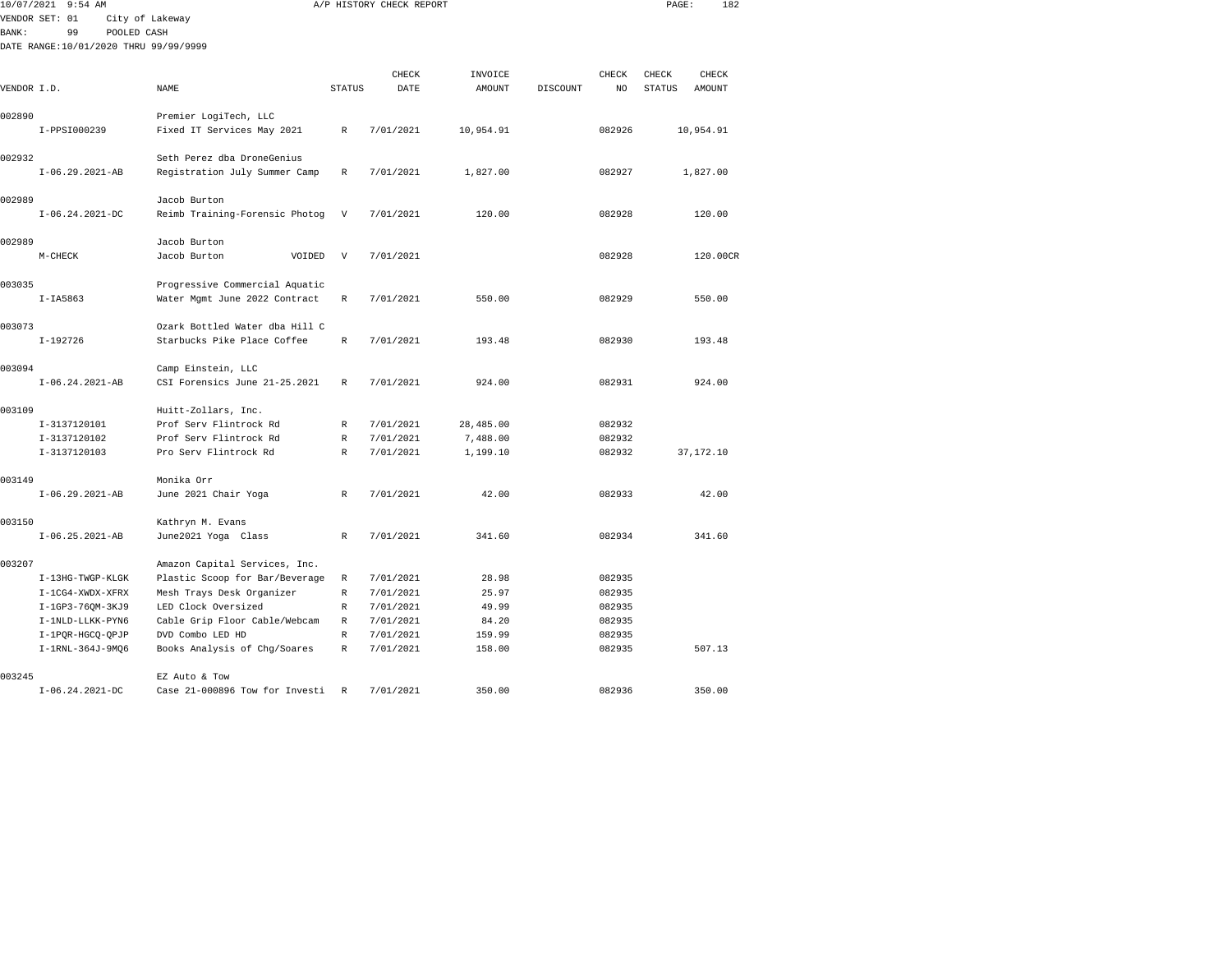| 10/07/2021 9:54 AM                    |                                                                                       |               | A/P HISTORY CHECK REPORT |               |          |                | PAGE:         | 183      |
|---------------------------------------|---------------------------------------------------------------------------------------|---------------|--------------------------|---------------|----------|----------------|---------------|----------|
| VENDOR SET: 01                        | City of Lakeway                                                                       |               |                          |               |          |                |               |          |
| BANK:<br>99                           | POOLED CASH                                                                           |               |                          |               |          |                |               |          |
| DATE RANGE:10/01/2020 THRU 99/99/9999 |                                                                                       |               |                          |               |          |                |               |          |
|                                       |                                                                                       |               | CHECK                    | INVOICE       |          | CHECK          | CHECK         | CHECK    |
| VENDOR I.D.                           | NAME                                                                                  | <b>STATUS</b> | DATE                     | <b>AMOUNT</b> | DISCOUNT | N <sub>O</sub> | <b>STATUS</b> | AMOUNT   |
|                                       |                                                                                       |               |                          |               |          |                |               |          |
| 003354                                | Jeffrey A. Arbeit                                                                     |               |                          |               |          |                |               |          |
| $I-06.25.2021-AB$                     | June2021 Tai Chi/Yoga Class                                                           | R             | 7/01/2021                | 630.00        |          | 082937         |               | 630.00   |
| 003371                                | Imaginative Learning Group, LL                                                        |               |                          |               |          |                |               |          |
| $I-06.24.2021-AB$                     | Crayola Class June 21-25.2021                                                         | $\mathbb R$   | 7/01/2021                | 980.00        |          | 082938         |               | 980.00   |
| 003429                                | Leaf Landscape Supply, Inc                                                            |               |                          |               |          |                |               |          |
| $I - A17775/2$                        | Assorted Plants                                                                       | $\mathbb R$   | 7/01/2021                | 104.00        |          | 082939         |               | 104.00   |
| 003466                                | Michigan Ventures LLC                                                                 |               |                          |               |          |                |               |          |
| $I-06.25.2021-AB$                     | Registration 6/21-6/25.2021                                                           | R             | 7/01/2021                | 577.50        |          | 082940         |               | 577.50   |
| 003467                                | Texas Department of Motor Vehi                                                        |               |                          |               |          |                |               |          |
| I-06.30.2021-RA                       | Title CopyUnit703-704-705-706                                                         | $\mathbb R$   | 7/01/2021                | 21.80         |          | 082941         |               | 21.80    |
|                                       |                                                                                       |               |                          |               |          |                |               |          |
| 003468<br>$I-06.30.2021-AB$           | Snapology of Austin LLC<br>Figure Adv.Robo Class6/28-07/2                             | R             | 7/01/2021                | 4,375.00      |          | 082942         |               | 4,375.00 |
|                                       |                                                                                       |               |                          |               |          |                |               |          |
| 000413                                | McCoy Corporation                                                                     |               |                          |               |          |                |               |          |
| I-7460075                             | Blue Glove 50ct                                                                       | R             | 7/01/2021                | 18.42         |          | 082943         |               | 18.42    |
| 000585                                | Spectrum Business dba Time War                                                        |               |                          |               |          |                |               |          |
| I-0273351062521                       | 104 Cross Crk6/25-7/24.2021                                                           | $\mathbb{R}$  | 7/01/2021                | 903.72        |          | 082944         |               | 903.72   |
| 003207                                | Amazon Capital Services, Inc.                                                         |               |                          |               |          |                |               |          |
| I-1JCN-X36D-R4XJ                      | Book for Class-Joann Touchston                                                        | R             | 7/01/2021                | 13.30         |          | 082945         |               | 13.30    |
| 003316                                |                                                                                       |               |                          |               |          |                |               |          |
|                                       | Comptroller of Public Accounts<br>I-Unclaimed Property Comptroller of Public Accounts | $\mathbb R$   | 7/01/2021                | 7,695.69      |          | 082946         |               | 7,695.69 |
|                                       |                                                                                       |               |                          |               |          |                |               |          |
| 003371                                | Imaginative Learning Group, LL                                                        |               |                          |               |          |                |               |          |
| $I-06.30.2021-AB$                     | Yucklogy Class June                                                                   | $\mathbb{R}$  | 7/01/2021                | 1,911.00      |          | 082947         |               | 1,911.00 |
| 000282                                | GT Distributors, Inc.                                                                 |               |                          |               |          |                |               |          |
| I-INV0849311                          | Polo/Badge Sewn/Hem-McCannon                                                          | $\mathbb R$   | 7/08/2021                | 69.99         |          | 082957         |               |          |
| I-INV0849475                          | Polo Sew Badge/Pant-Barto                                                             | $\mathbb R$   | 7/08/2021                | 126.29        |          | 082957         |               |          |
| I-INV0849476                          | Shirt/Sew Badge/Embroi-Barto                                                          | R             | 7/08/2021                | 121.78        |          | 082957         |               | 318.06   |
| 000438                                | Office Depot, Inc.                                                                    |               |                          |               |          |                |               |          |
| I-2500669133                          | Ink Combo                                                                             | $\mathbb R$   | 7/08/2021                | 92.15         |          | 082958         |               | 92.15    |
| 000501                                | Safeway, Inc.                                                                         |               |                          |               |          |                |               |          |
|                                       |                                                                                       |               |                          |               |          |                |               |          |

I-06.26.2021-96414 Safeway, Inc. R 7/08/2021 60.32 082959 60.32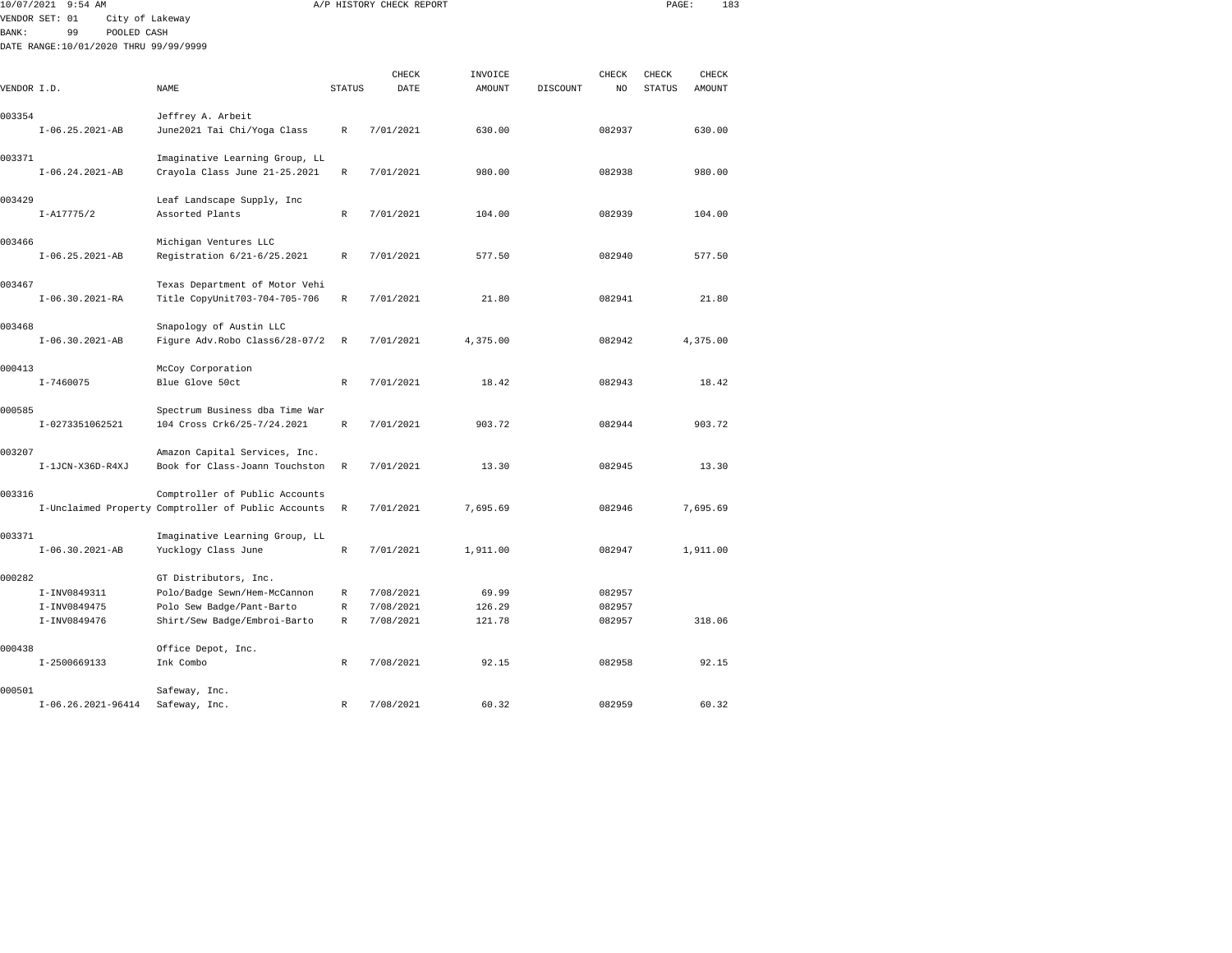| 10/07/2021   | $9:54$ AM                             |                                                     |                           | A/P HISTORY CHECK REPORT |           |          |        | PAGE:         | 184       |  |
|--------------|---------------------------------------|-----------------------------------------------------|---------------------------|--------------------------|-----------|----------|--------|---------------|-----------|--|
|              | VENDOR SET: 01<br>City of Lakeway     |                                                     |                           |                          |           |          |        |               |           |  |
| <b>BANK:</b> | 99<br>POOLED CASH                     |                                                     |                           |                          |           |          |        |               |           |  |
|              | DATE RANGE:10/01/2020 THRU 99/99/9999 |                                                     |                           |                          |           |          |        |               |           |  |
|              |                                       |                                                     |                           | CHECK                    | INVOICE   |          | CHECK  | CHECK         | CHECK     |  |
| VENDOR I.D.  |                                       | NAME                                                | <b>STATUS</b>             | DATE                     | AMOUNT    | DISCOUNT | NO     | <b>STATUS</b> | AMOUNT    |  |
|              |                                       |                                                     |                           |                          |           |          |        |               |           |  |
| 000560       |                                       | Texas Department of Licensing                       |                           |                          |           |          |        |               |           |  |
|              | $I-07.07.2021-JL$                     | Equipment Decal/Inspection Ele                      | R                         | 7/08/2021                | 30.00     |          | 082960 |               | 30.00     |  |
| 000599       |                                       | Travis County WCID #17                              |                           |                          |           |          |        |               |           |  |
|              |                                       | I-06.22.2021-252790 1941 Lohmans-5/12-6/10-2021     | R                         | 7/08/2021                | 434.83    |          | 082961 |               | 434.83    |  |
| 000688       |                                       | Webberville Propane, Inc                            |                           |                          |           |          |        |               |           |  |
|              |                                       | I-01.31.2021-Finance Finance Charge Late Inv2020-21 | $\mathbb R$               | 7/08/2021                | 119.99    |          | 082962 |               |           |  |
|              |                                       | I-04.30.2021-Finance Finance Charge April 2020      | $\mathbb R$               | 7/08/2021                | 15.77     |          | 082962 |               |           |  |
|              |                                       | I-05.31.2021-Finance Finance Charge May 2021        | R                         | 7/08/2021                | 15.77     |          | 082962 |               |           |  |
|              |                                       | I-11.30.2021-Finance Finance Change Nov 2020        | R                         | 7/08/2021                | 0.50      |          | 082962 |               |           |  |
|              | $I - 702923 - 1$                      | Short Paid Inv702923 by 1.00                        | R                         | 7/08/2021                | 1.00      |          | 082962 |               |           |  |
|              | $I - 758349 - 1$                      | Propane Pool April 2021                             | $\mathbb{R}$              | 7/08/2021                | 700.53    |          | 082962 |               | 853.56    |  |
| 000761       |                                       | Capital Area Council of Govern                      |                           |                          |           |          |        |               |           |  |
|              | $I - 31365$                           | Crime Scene Course-Eric Sooter                      | $\mathbb{R}$              | 7/08/2021                | 350.00    |          | 082963 |               | 350.00    |  |
| 001163       |                                       | B2B Copies LLC                                      |                           |                          |           |          |        |               |           |  |
|              | $I - 71970$                           | Swim Cards for Swim Center                          | R                         | 7/08/2021                | 60.00     |          | 082964 |               | 60.00     |  |
| 001387       |                                       | Franklin Legal Publishing, Inc                      |                           |                          |           |          |        |               |           |  |
|              | $I-2007694$                           | DocVault Uploads 5/19/2021                          | $\mathbb R$               | 7/08/2021                | 80.00     |          | 082965 |               | 80.00     |  |
| 001474       |                                       | Travis County ESD #6                                |                           |                          |           |          |        |               |           |  |
|              | $I - 2566$                            | Fuel Reduction Qtrly Wildfire                       | R                         | 7/08/2021                | 10,000.00 |          | 082966 |               | 10,000.00 |  |
| 001803       |                                       | Logix Fiber Networks                                |                           |                          |           |          |        |               |           |  |
|              | $I-411498$                            | Logix Fiber Networks                                | R                         | 7/08/2021                | 914.93    |          | 082967 |               | 914.93    |  |
| 001987       |                                       | Clifford Power Systems, Inc.                        |                           |                          |           |          |        |               |           |  |
|              | I-SVC-0118837                         | AC Repair/Replace Coolant                           | $\mathbf{V}$              | 7/08/2021                | 42.90     |          | 082968 |               | 42.90     |  |
| 001987       |                                       | Clifford Power Systems, Inc.                        |                           |                          |           |          |        |               |           |  |
|              | $M-CHECK$                             | Clifford Power Systems, VOIDED                      | $\boldsymbol{\mathrm{V}}$ | 7/08/2021                |           |          | 082968 |               | 42.90CR   |  |
| 002150       |                                       | LM-JB Investments, LLC                              |                           |                          |           |          |        |               |           |  |
|              | $I - 070521$                          | Linen Service -4th July                             | R                         | 7/08/2021                | 133.50    |          | 082969 |               | 133.50    |  |
| 002227       |                                       | Lakeway Texaco Station, LLC                         |                           |                          |           |          |        |               |           |  |
|              | I-0033797                             | Check Engine Light-2011 Tahoe                       | R                         | 7/08/2021                | 432.94    |          | 082970 |               |           |  |
|              | I-0033839                             | Evap Purge Valve-2013 Impala                        | R                         | 7/08/2021                | 242.62    |          | 082970 |               |           |  |
|              | $I-0033867$                           | Oil Change 2019 Tahoe                               | $\mathbb{R}$              | 7/08/2021                | 75.00     |          | 082970 |               |           |  |
|              | I-0033882                             | Oil Change-2013 Tahoe                               | $\mathbb{R}$              | 7/08/2021                | 79.95     |          | 082970 |               |           |  |
|              | $I-0033883$                           | Emission Test2016 Tahoe                             | R                         | 7/08/2021                | 18.50     |          | 082970 |               |           |  |

I-0033887 Emission Test-2016 Tahoe R 7/08/2021 18.50 082970 867.51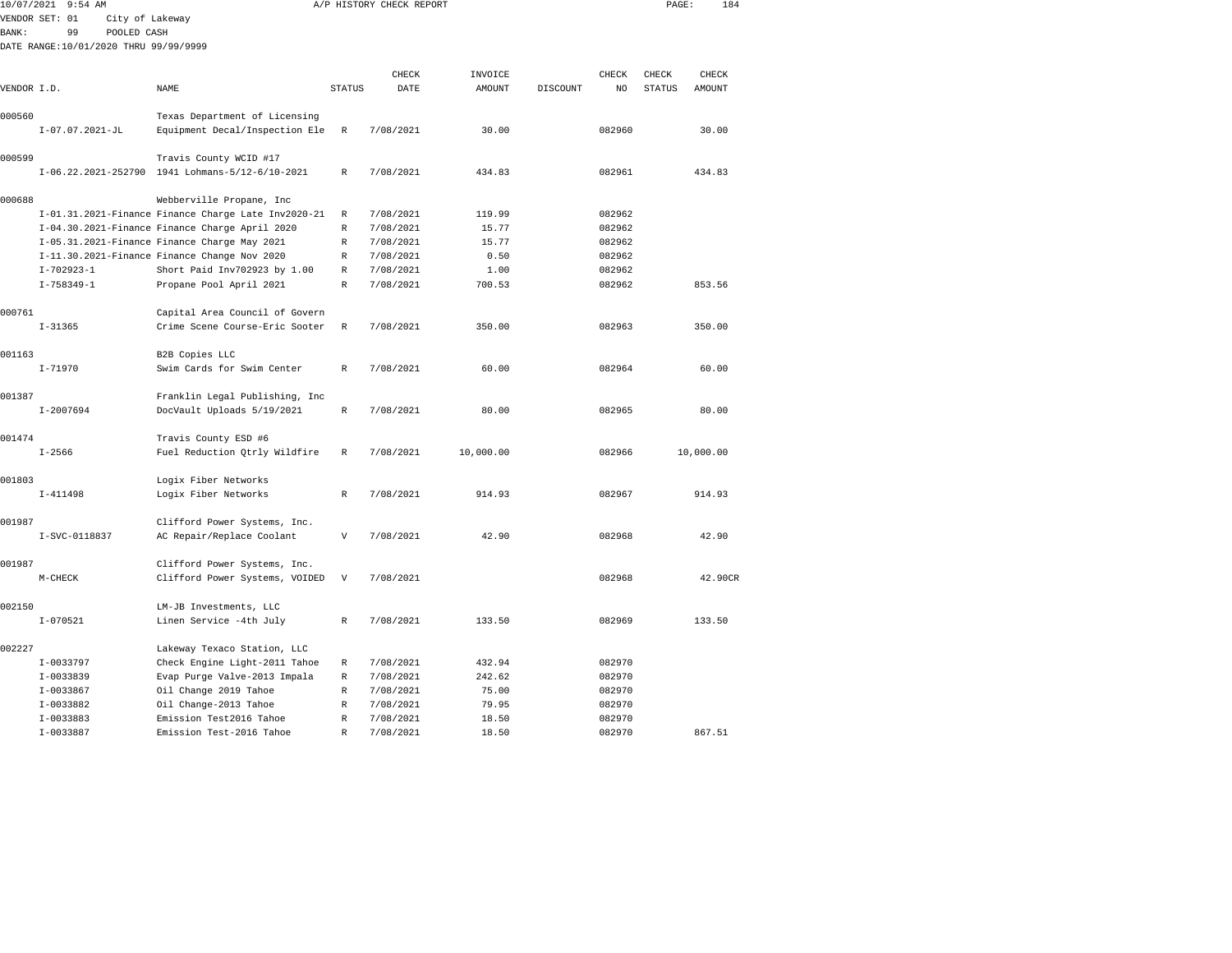| 10/07/2021  | $9:54$ AM                             |                                                                                 |              | A/P HISTORY CHECK REPORT |           |          |        | PAGE:  | 185       |  |
|-------------|---------------------------------------|---------------------------------------------------------------------------------|--------------|--------------------------|-----------|----------|--------|--------|-----------|--|
|             | VENDOR SET: 01<br>City of Lakeway     |                                                                                 |              |                          |           |          |        |        |           |  |
| BANK:       | 99<br>POOLED CASH                     |                                                                                 |              |                          |           |          |        |        |           |  |
|             | DATE RANGE:10/01/2020 THRU 99/99/9999 |                                                                                 |              |                          |           |          |        |        |           |  |
|             |                                       |                                                                                 |              |                          |           |          |        |        |           |  |
|             |                                       |                                                                                 |              | CHECK                    | INVOICE   |          | CHECK  | CHECK  | CHECK     |  |
| VENDOR I.D. |                                       | NAME                                                                            | STATUS       | DATE                     | AMOUNT    | DISCOUNT | NO     | STATUS | AMOUNT    |  |
|             |                                       |                                                                                 |              |                          |           |          |        |        |           |  |
| 002278      |                                       | Austin American-Statesman                                                       |              |                          |           |          |        |        |           |  |
|             |                                       | I-I00645056-06172021 IFB No 505 Striping Project                                | $\mathbb R$  | 7/08/2021                | 885.44    |          | 082971 |        | 885.44    |  |
| 002282      |                                       |                                                                                 |              |                          |           |          |        |        |           |  |
|             | $I-10604438$                          | ProStar Services, Inc dba Park                                                  | $\mathbb{R}$ | 7/08/2021                | 38.98     |          | 082972 |        | 38.98     |  |
|             |                                       | Coffee Variety/Filter                                                           |              |                          |           |          |        |        |           |  |
| 002396      |                                       | Webster Bank, NA                                                                |              |                          |           |          |        |        |           |  |
|             | I-W320194                             | HSA Fee for June 2021                                                           | $\mathbb{R}$ | 7/08/2021                | 130.00    |          | 082973 |        | 130.00    |  |
|             |                                       |                                                                                 |              |                          |           |          |        |        |           |  |
| 002550      |                                       | Avenu MuniServices                                                              |              |                          |           |          |        |        |           |  |
|             | I-INV06-011958                        | SUTA Services OTR2 2021                                                         | $\mathbb R$  | 7/08/2021                | 1,346.37  |          | 082974 |        |           |  |
|             | I-INV06-012029                        | Clearview 1st Qtr 2021                                                          | $\mathbb R$  | 7/08/2021                | 1,691.50  |          | 082974 |        | 3,037.87  |  |
|             |                                       |                                                                                 |              |                          |           |          |        |        |           |  |
| 002768      |                                       | Tramco Corp DBA Neighborhood P                                                  |              |                          |           |          |        |        |           |  |
|             | $I - 16838$                           | Justice Center Sewage                                                           | $\mathbb R$  | 7/08/2021                | 1,157.25  |          | 082975 |        | 1,157.25  |  |
|             |                                       |                                                                                 |              |                          |           |          |        |        |           |  |
| 002825      |                                       | HCOP, LLC dba Hill Country Out                                                  |              |                          |           |          |        |        |           |  |
|             | I-8831315                             | Belts/Blades for Mowers                                                         | $\mathbb R$  | 7/08/2021                | 154.23    |          | 082976 |        | 154.23    |  |
|             |                                       |                                                                                 |              |                          |           |          |        |        |           |  |
| 002830      |                                       | FBM Holdings LLC dba BLR                                                        |              |                          |           |          |        |        |           |  |
|             | I-19100940-R2                         | Labor Standards Handbook                                                        | $\mathbb{R}$ | 7/08/2021                | 536.99    |          | 082977 |        | 536.99    |  |
|             |                                       |                                                                                 |              |                          |           |          |        |        |           |  |
| 002838      |                                       | FleetCor Technologies, Inc dba                                                  |              |                          |           |          |        |        |           |  |
|             | I-NP60337373                          | FleetCor Technologies, Inc dba                                                  | $\mathbb R$  | 7/08/2021                | 7,968.13  |          | 082978 |        | 7,968.13  |  |
|             |                                       |                                                                                 |              |                          |           |          |        |        |           |  |
| 002992      |                                       | Lakeway Plaza Partners IV                                                       |              |                          |           |          |        |        |           |  |
|             | I-10/19/17 KS                         | Lakeway Plaza Partners IV                                                       | R            | 7/08/2021 Reissue        |           |          | 082979 |        | 11,275.00 |  |
|             |                                       |                                                                                 |              |                          |           |          |        |        |           |  |
| 003031      |                                       | James Morgan dba JEST Warning                                                   |              |                          |           |          |        |        |           |  |
|             | $I - 1373$                            | Plastix Pluse Rear Cage-Antenn                                                  | $\mathbb R$  | 7/08/2021                | 940.00    |          | 082980 |        |           |  |
|             | $I - 1380$                            | EQUIPT&INSTAL 2021 TAHOE                                                        | $\mathbb R$  | 7/08/2021                | 13,911.75 |          | 082980 |        | 14,851.75 |  |
|             |                                       |                                                                                 |              |                          |           |          |        |        |           |  |
| 003080      |                                       | Stitch Gallery Inc                                                              |              |                          |           |          |        |        |           |  |
|             | $I-96331$                             | 1k Stitch/Embrod-Proctor                                                        | $\mathbb{R}$ | 7/08/2021                | 12.50     |          | 082981 |        | 12.50     |  |
|             |                                       |                                                                                 |              |                          |           |          |        |        |           |  |
| 003196      |                                       | Kiyoshi Tamagawa                                                                |              |                          |           |          |        |        |           |  |
|             | I-07.01.2021-AB                       | Virtual Concert-June 2021                                                       | R            | 7/08/2021                | 250.00    |          | 082982 |        | 250.00    |  |
| 003242      |                                       |                                                                                 |              |                          |           |          |        |        |           |  |
|             |                                       | AT&T Mobility National Account<br>I-287295526295X06272 Phone Serv5/20-6/19.2021 | $\mathbb R$  | 7/08/2021                | 2,346.56  |          | 082983 |        | 2,346.56  |  |
|             |                                       |                                                                                 |              |                          |           |          |        |        |           |  |
| 003251      |                                       | WLE, LLC.                                                                       |              |                          |           |          |        |        |           |  |
|             |                                       |                                                                                 |              |                          |           |          |        |        |           |  |

I-18081 City Landscape R 7/08/2021 13,629.86 082984 13,629.86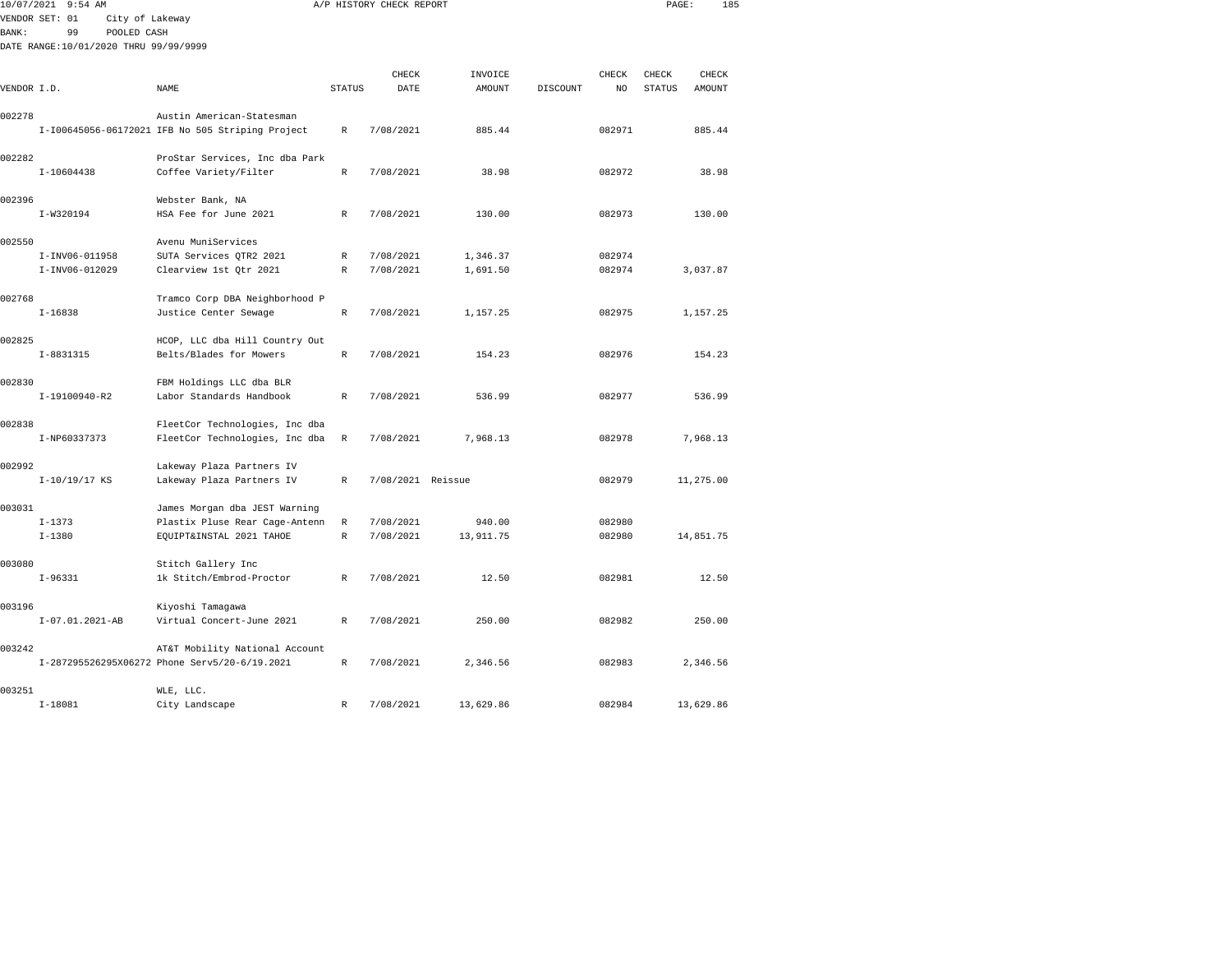|                 |                                                                                                                        |                                                                                                                               |           |               |                          |        |               | 186           |                                                                       |
|-----------------|------------------------------------------------------------------------------------------------------------------------|-------------------------------------------------------------------------------------------------------------------------------|-----------|---------------|--------------------------|--------|---------------|---------------|-----------------------------------------------------------------------|
| VENDOR SET: 01  |                                                                                                                        |                                                                                                                               |           |               |                          |        |               |               |                                                                       |
| 99              |                                                                                                                        |                                                                                                                               |           |               |                          |        |               |               |                                                                       |
|                 |                                                                                                                        |                                                                                                                               |           |               |                          |        |               |               |                                                                       |
|                 |                                                                                                                        |                                                                                                                               | CHECK     | INVOICE       |                          |        |               | CHECK         |                                                                       |
| VENDOR I.D.     | NAME                                                                                                                   | <b>STATUS</b>                                                                                                                 | DATE      | <b>AMOUNT</b> | DISCOUNT                 | NO.    | <b>STATUS</b> | <b>AMOUNT</b> |                                                                       |
|                 | Home Depot USA, Inc.                                                                                                   |                                                                                                                               |           |               |                          |        |               |               |                                                                       |
| I-621740067     | Sureblend Freshener Lavender                                                                                           | R                                                                                                                             | 7/08/2021 | 45.44         |                          | 082985 |               |               |                                                                       |
| $I - 621740075$ | Home Depot USA, Inc.                                                                                                   | R                                                                                                                             | 7/08/2021 | 122.82        |                          | 082985 |               |               |                                                                       |
| I-622030864     | Dove Dispenser/Floor Mat                                                                                               | $\mathbb{R}$                                                                                                                  | 7/08/2021 | 59.06         |                          | 082985 |               |               |                                                                       |
| I-622315851     | 1 Gallon Disinfectant                                                                                                  | $\mathbb{R}$                                                                                                                  | 7/08/2021 | 84.96         |                          | 082985 |               |               |                                                                       |
| $I - 622579365$ | Various Filters Air                                                                                                    | R                                                                                                                             | 7/08/2021 | 29.25         |                          | 082985 |               |               |                                                                       |
| I-623555687     | Home Depot USA, Inc.                                                                                                   | R                                                                                                                             | 7/08/2021 | 79.64         |                          | 082985 |               |               |                                                                       |
| I-623813052     | Home Depot USA, Inc.                                                                                                   | R                                                                                                                             | 7/08/2021 | 95.82         |                          | 082985 |               |               |                                                                       |
| $I-624328118$   | Hose Reel                                                                                                              | $\mathbb{R}$                                                                                                                  | 7/08/2021 | 44.98         |                          | 082985 |               |               |                                                                       |
| I-625112438     | Plants                                                                                                                 | R                                                                                                                             | 7/08/2021 | 143.74        |                          | 082985 |               |               |                                                                       |
| I-625113196     | Plant Lantana                                                                                                          | R                                                                                                                             | 7/08/2021 | 14.94         |                          | 082985 |               | 720.65        |                                                                       |
|                 | United Rentals (North America)                                                                                         |                                                                                                                               |           |               |                          |        |               |               |                                                                       |
|                 | LIGHT TOWERS                                                                                                           | $\mathbb{R}$                                                                                                                  | 7/08/2021 | 728.60        |                          | 082986 |               | 728.60        |                                                                       |
|                 | Pok-e-Jo's Smokehouse, Inc.                                                                                            |                                                                                                                               |           |               |                          |        |               |               |                                                                       |
|                 | July 4th Volunteer dinner                                                                                              | $\mathbb{R}$                                                                                                                  | 7/09/2021 | 2,625.00      |                          | 082987 |               |               |                                                                       |
|                 | Texas Workforce Commission                                                                                             |                                                                                                                               |           |               |                          |        |               |               |                                                                       |
|                 | Otr 2 TWC                                                                                                              | V                                                                                                                             | 7/09/2021 | 3,841.80      |                          | 082990 |               |               |                                                                       |
|                 |                                                                                                                        | V                                                                                                                             | 7/09/2021 | 12,695.47     |                          | 082990 |               |               |                                                                       |
|                 | Texas Workforce Commission                                                                                             |                                                                                                                               |           |               |                          |        |               |               |                                                                       |
| $M-CHECK$       | Texas Workforce CommissiVOIDED                                                                                         | V                                                                                                                             | 7/09/2021 |               |                          | 082990 |               |               |                                                                       |
|                 | Grainger, Inc                                                                                                          |                                                                                                                               |           |               |                          |        |               |               |                                                                       |
|                 | Grainger, Inc                                                                                                          | R                                                                                                                             | 7/13/2021 | 4,368.83      |                          | 082992 |               |               |                                                                       |
|                 | Home Depot Credit Services                                                                                             |                                                                                                                               |           |               |                          |        |               |               |                                                                       |
|                 | Home Depot Credit Services                                                                                             | $\mathbb{R}$                                                                                                                  | 7/13/2021 | 767.17        |                          | 082993 |               | 767.17        |                                                                       |
|                 | Ben E Keith Company Inc                                                                                                |                                                                                                                               |           |               |                          |        |               |               |                                                                       |
| I-75963410      | CONCESSION SUPPLIES                                                                                                    | $\mathbb{R}$                                                                                                                  | 7/13/2021 | 685.63        |                          | 082994 |               |               |                                                                       |
| I-76014789      | CONCESSION SUPPLIES                                                                                                    | R                                                                                                                             | 7/13/2021 | 1,609.25      |                          | 082994 |               |               |                                                                       |
|                 | 10/07/2021 9:54 AM<br>I-195031753-001<br>$I-07.01.2021-AB$<br>I-07.09.2021-OTR2<br>I-9951977348<br>$I-06.27.2021-4109$ | City of Lakeway<br>POOLED CASH<br>DATE RANGE: 10/01/2020 THRU 99/99/9999<br>I-07.09.2021-Qtr1Sup TWC Qtr 1 Supplimental Check |           |               | A/P HISTORY CHECK REPORT |        | CHECK         | CHECK         | PAGE:<br>2,625.00<br>16,537.27<br>16,537.27CR<br>4,368.83<br>2,294.88 |

|        | I-76014789        | CONCESSION SUPPLIES          | R            | 7/13/2021 | 1,609.25 | 082994 | 2,294.88  |
|--------|-------------------|------------------------------|--------------|-----------|----------|--------|-----------|
| 002988 |                   | Lincoln Financial Group      |              |           |          |        |           |
|        | I-ADD202106104065 | PREMIUM FROM PY SYSTEM       | $\mathbb{R}$ | 7/13/2021 | 1,078.87 | 082995 |           |
|        | I-ADD202106244072 | PREMIUM FROM PY SYSTEM       | R            | 7/13/2021 | 1,078.87 | 082995 |           |
|        | I-DEN202106104065 | DENTAL PREMIUM FROM PY SYS   | R            | 7/13/2021 | 3.331.93 | 082995 |           |
|        | I-DEN202106244072 | DENTAL PREMIUM FROM PY SYS   | R            | 7/13/2021 | 3,331.93 | 082995 |           |
|        | I-JULY 2021 ADJ   | Lincoln Financial Group      | R            | 7/13/2021 | 150.60   | 082995 |           |
|        | I-LTD202106104065 | PREMIUM FROM PY SYSTEM       | R            | 7/13/2021 | 390.99   | 082995 |           |
|        | I-LTD202106244072 | PREMIUM FROM PY SYSTEM       | R            | 7/13/2021 | 391.50   | 082995 |           |
|        | I-VIS202106104065 | Payroll Deduction - Employee | R            | 7/13/2021 | 426.81   | 082995 |           |
|        | I-VIS202106244072 | Payroll Deduction - Employee | R            | 7/13/2021 | 426.81   | 082995 |           |
|        | I-WI 202106104065 | Payroll Deduction - Employee | $\mathbb{R}$ | 7/13/2021 | 261.58   | 082995 |           |
|        | I-WI 202106244072 | Payroll Deduction - Employee | R            | 7/13/2021 | 369.73   | 082995 | 11,239.62 |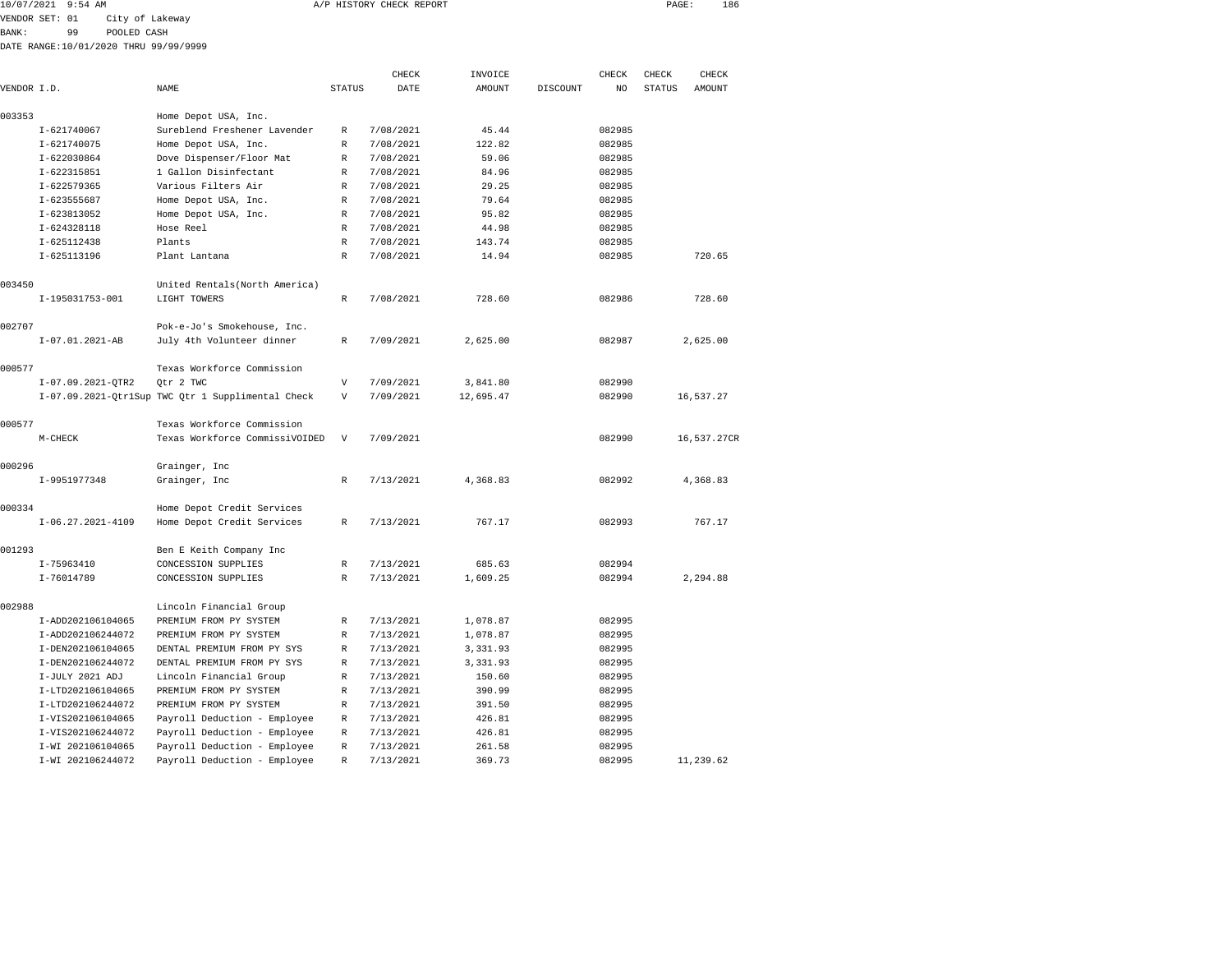| 10/07/2021 9:54 AM               |                   | A/P HISTORY CHECK REPORT | PAGE: | 187 |
|----------------------------------|-------------------|--------------------------|-------|-----|
| $mnm \wedge n$ $nm$ , $\wedge$ 1 | Adam of tobalists |                          |       |     |

VENDOR SET: 01 City of Lakeway

BANK: 99 POOLED CASH

DATE RANGE:10/01/2020 THRU 99/99/9999

|             |                   |                                |               | CHECK     | INVOICE       |          | CHECK  | CHECK         | CHECK         |
|-------------|-------------------|--------------------------------|---------------|-----------|---------------|----------|--------|---------------|---------------|
| VENDOR I.D. |                   | <b>NAME</b>                    | <b>STATUS</b> | DATE      | <b>AMOUNT</b> | DISCOUNT | NO.    | <b>STATUS</b> | <b>AMOUNT</b> |
| 003234      |                   | TML MultiState Intergovernment |               |           |               |          |        |               |               |
|             | I-HSA202106104065 | HSA-HEALTH INS FROM PY         | R             | 7/13/2021 | 12,059.20     |          | 082996 |               |               |
|             | I-HSA202106244072 | HSA-HEALTH INS FROM PY         | R             | 7/13/2021 | 12,059.20     |          | 082996 |               |               |
|             | I-HSC202106104065 | HSAC-HEALTH INS FROM PY        | R             | 7/13/2021 | 4,123.20      |          | 082996 |               |               |
|             | I-HSC202106244072 | HSAC-HEALTH INS FROM PY        | R             | 7/13/2021 | 4,123.20      |          | 082996 |               |               |
|             | I-HSF202106104065 | HSAF-HEALTH INS FROM PY        | R             | 7/13/2021 | 1,700.70      |          | 082996 |               |               |
|             | I-HSF202106244072 | HSAF-HEALTH INS FROM PY        | R             | 7/13/2021 | 1,700.70      |          | 082996 |               |               |
|             | I-HSS202106104065 | HSAS-HEALTH INS FROM PY        | R             | 7/13/2021 | 4,731.28      |          | 082996 |               |               |
|             | I-HSS202106244072 | HSAS-HEALTH INS FROM PY        | R             | 7/13/2021 | 4,560.65      |          | 082996 |               |               |
|             | I-JULY 2021 ADJ   | TML MultiState Intergovernment | R             | 7/13/2021 | 1,551.75      |          | 082996 |               |               |
|             | I-PPC202106104065 | PPOC-HEALTH UBS FROM PY        | R             | 7/13/2021 | 6,528.33      |          | 082996 |               |               |
|             | I-PPC202106244072 | PPOC-HEALTH UBS FROM PY        | R             | 7/13/2021 | 6,528.33      |          | 082996 |               |               |
|             | I-PPF202106104065 | PPOF-HEALTH INS FROM PY        | R             | 7/13/2021 | 1,202.27      |          | 082996 |               |               |
|             | I-PPF202106244072 | PPOF-HEALTH INS FROM PY        | R             | 7/13/2021 | 1,202.27      |          | 082996 |               |               |
|             | I-PP0202106104065 | PPO-HEALTH INS FROM PY         | R             | 7/13/2021 | 18,093.54     |          | 082996 |               |               |
|             | I-PP0202106244072 | PPO-HEALTH INS FROM PY         | R             | 7/13/2021 | 18,093.54     |          | 082996 |               |               |
|             | I-PPS202106104065 | PPOS-HEALTH INS FROM PY        | R             | 7/13/2021 | 833.56        |          | 082996 |               |               |
|             | I-PPS202106244072 | PPOS-HEALTH INS FROM PY        | R             | 7/13/2021 | 833.56        |          | 082996 |               | 99,925.28     |
| 001875      |                   | Sunlife - Administrative Servi |               |           |               |          |        |               |               |
|             | I-JULY 2021 ADJ   | Sunlife - Administrative Servi | R             | 7/13/2021 | 1.80          |          | 083003 |               |               |
|             | I-PTA202106104065 | Payroll Deduction-Employee     | R             | 7/13/2021 | 365.75        |          | 083003 |               |               |
|             | I-PTA202106244072 | Payroll Deduction-Employee     | R             | 7/13/2021 | 365.75        |          | 083003 |               |               |
|             | I-TXI202106104065 | Payroll Deduction-Employee     | R             | 7/13/2021 | 354.05        |          | 083003 |               |               |
|             | I-TXI202106244072 | Payroll Deduction-Employee     | R             | 7/13/2021 | 356.00        |          | 083003 |               | 1,443.35      |
| 000164      |                   | Arnold Oil Company of Austin,  |               |           |               |          |        |               |               |
|             | $I-8183935$       | Wiper Blades/Air Cleaner       | R             | 7/15/2021 | 77.61         |          | 083004 |               | 77.61         |
| 000180      |                   | City of Austin-Austin Energy   |               |           |               |          |        |               |               |
|             | I-024783824220    | 3207 Neidhardt05/27-06/28.2021 | R             | 7/15/2021 | 54.74         |          | 083005 |               |               |
|             | I-461822079592    | 2001/2FM620 05/27-06/28.2021   | R             | 7/15/2021 | 29.57         |          | 083005 |               |               |
|             | I-949993181503    | 916 S FM620-June Street Light  | R             | 7/15/2021 | 35.51         |          | 083005 |               | 119.82        |
| 000260      |                   | Ewing                          |               |           |               |          |        |               |               |
|             | I-14695392        | Slip Valve/Spray Nozzle        | R             | 7/15/2021 | 189.83        |          | 083006 |               | 189.83        |
| 000282      |                   | GT Distributors, Inc.          |               |           |               |          |        |               |               |
|             | I-INV0850207      | Vest Badge/Nametape-Barto      | R             | 7/15/2021 | 124.48        |          | 083007 |               |               |
|             | I-INV0850874      | Polo Sew Badge Brown           | R             | 7/15/2021 | 115.98        |          | 083007 |               |               |
|             | I-INV0850987      | Polo Sew Badge/-Kanzenback     | R             | 7/15/2021 | 67.49         |          | 083007 |               |               |
|             | I-INV0851342      | Pant Hem/Barto                 | R             | 7/15/2021 | 139.98        |          | 083007 |               |               |
|             | I-INV0851667      | Polo Badge/EmbroideryPena      | $\mathbb{R}$  | 7/15/2021 | 153.98        |          | 083007 |               | 601.91        |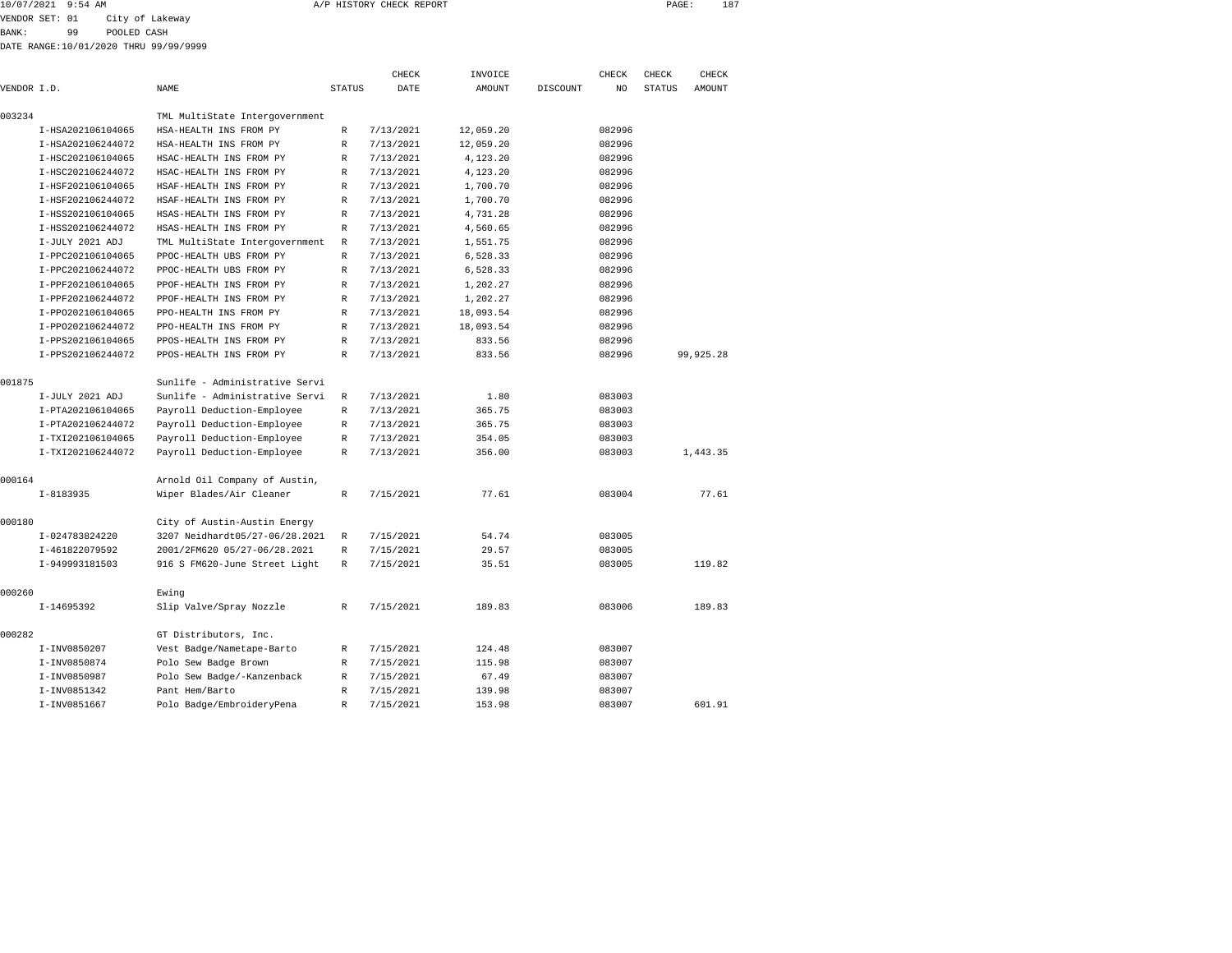|              | 10/07/2021 9:54 AM                    |                                                               |                            | A/P HISTORY CHECK REPORT |                |          |                  | PAGE:         | 188      |  |
|--------------|---------------------------------------|---------------------------------------------------------------|----------------------------|--------------------------|----------------|----------|------------------|---------------|----------|--|
|              | VENDOR SET: 01<br>City of Lakeway     |                                                               |                            |                          |                |          |                  |               |          |  |
| <b>BANK:</b> | POOLED CASH<br>99                     |                                                               |                            |                          |                |          |                  |               |          |  |
|              | DATE RANGE:10/01/2020 THRU 99/99/9999 |                                                               |                            |                          |                |          |                  |               |          |  |
|              |                                       |                                                               |                            |                          |                |          |                  |               |          |  |
|              |                                       |                                                               |                            | CHECK                    | INVOICE        |          | CHECK            | CHECK         | CHECK    |  |
| VENDOR I.D.  |                                       | NAME                                                          | <b>STATUS</b>              | DATE                     | AMOUNT         | DISCOUNT | NO               | <b>STATUS</b> | AMOUNT   |  |
|              |                                       |                                                               |                            |                          |                |          |                  |               |          |  |
| 000342       |                                       | GE Capital Information Technol                                |                            |                          |                |          |                  |               |          |  |
|              | I-105144893                           | GE Capital Information Technol                                | $\mathbb R$                | 7/15/2021                | 2,524.06       |          | 083008           |               | 2,524.06 |  |
|              |                                       |                                                               |                            |                          |                |          |                  |               |          |  |
| 000371       |                                       | Koetter Fire Protection of Aus                                |                            |                          |                |          |                  |               |          |  |
|              | $I-281733$                            | Annual Insp Sprinkler/Alarm21                                 | $\mathbb R$                | 7/15/2021                | 2,760.00       |          | 083010           |               | 2,760.00 |  |
| 000413       |                                       |                                                               |                            |                          |                |          |                  |               |          |  |
|              | $I - 7460328$                         | McCoy Corporation                                             | $\mathbb R$                | 7/15/2021                |                |          | 083011           |               |          |  |
|              |                                       | Mortar Mix/Rebar                                              |                            |                          | 193.04         |          |                  |               | 193.04   |  |
| 000422       |                                       | Terri Mitchell                                                |                            |                          |                |          |                  |               |          |  |
|              | $I-07.08.2021-AB$                     | Payment to ContractorClassJun                                 | R                          | 7/15/2021                | 2,469.60       |          | 083012           |               | 2,469.60 |  |
|              |                                       |                                                               |                            |                          |                |          |                  |               |          |  |
| 000530       |                                       | Stokes Sign Company, Inc.                                     |                            |                          |                |          |                  |               |          |  |
|              | $I-07.12.2021-AB$                     | Class Cancelled/Permit#3157                                   | $\overline{V}$             | 7/15/2021                | 290.00         |          | 083013           |               |          |  |
|              | $I-INV-27935$                         | Parade Directional Signs/4th                                  | V                          | 7/15/2021                | 298.97         |          | 083013           |               | 588.97   |  |
|              |                                       |                                                               |                            |                          |                |          |                  |               |          |  |
| 000530       |                                       | Stokes Sign Company, Inc.                                     |                            |                          |                |          |                  |               |          |  |
|              | M-CHECK                               | Stokes Sign Company, IncVOIDED                                | V                          | 7/15/2021                |                |          | 083013           |               | 588.97CR |  |
|              |                                       |                                                               |                            |                          |                |          |                  |               |          |  |
| 000561       |                                       | Texas Department of Public Saf                                |                            |                          |                |          |                  |               |          |  |
|              | I-CRS-202105-215550                   | Background Checks HR @9                                       | $\mathbb R$                | 7/15/2021                | 9.00           |          | 083014           |               | 9.00     |  |
|              |                                       |                                                               |                            |                          |                |          |                  |               |          |  |
| 000568       |                                       | Texas Municipal Courts Associa                                |                            |                          |                |          |                  |               |          |  |
|              | I-07.01.2021-RS                       | Dues 9/1-8/31-2022-R. Sandoval                                | R<br>$\mathbb{R}$          | 7/15/2021                | 75.00          |          | 083015           |               |          |  |
|              | I-07.01.2021-RS2<br>I-07.01.2021-RS3  | Dues09/01-08/31.2022-V. Arella                                | $\mathbb R$                | 7/15/2021<br>7/15/2021   | 75.00<br>75.00 |          | 083015<br>083015 |               |          |  |
|              | I-07.01.2021-RS4                      | Dues9/01-08/31.2022-B.Reyes<br>Dues9/01-08/31.2022 T. Arguell | $\mathbb R$                | 7/15/2021                | 75.00          |          | 083015           |               | 300.00   |  |
|              |                                       |                                                               |                            |                          |                |          |                  |               |          |  |
| 000585       |                                       | Spectrum Business dba Time War                                |                            |                          |                |          |                  |               |          |  |
|              | I-0038451070421                       | Service 07/04-08/03.2021                                      | $\mathbb R$                | 7/15/2021                | 337.15         |          | 083016           |               |          |  |
|              | I-0273500070621                       | Service 07/06-07/06.2021                                      | $\mathbb R$                | 7/15/2021                | 1,138.12       |          | 083016           |               |          |  |
|              | I-0275653070121                       | Service 07/01-07/30.2021                                      | $\mathbb R$                | 7/15/2021                | 903.72         |          | 083016           |               | 2,378.99 |  |
|              |                                       |                                                               |                            |                          |                |          |                  |               |          |  |
| 000702       |                                       | Quill Corporation                                             |                            |                          |                |          |                  |               |          |  |
|              | C-17607757                            | Credit for Mischarge on Paper                                 | $\mathbb R$                | 7/15/2021                | 5.34CR         |          | 083017           |               |          |  |
|              | I-17541103                            | Quill Corporation                                             | $\mathbb R$                | 7/15/2021                | 95.66          |          | 083017           |               |          |  |
|              | I-175656957                           | Cooking Knife                                                 | $\mathbb R$                | 7/15/2021                | 26.02          |          | 083017           |               |          |  |
|              | I-17572228                            | Quill Corporation                                             | $\mathbb R$                | 7/15/2021                | 159.85         |          | 083017           |               |          |  |
|              | $I-17594918$                          | Wall Clock/Replace                                            | $\mathbb{R}$               | 7/15/2021                | 14.03          |          | 083017           |               |          |  |
|              | I-17598251                            | Silicone Tongs                                                | $\mathbb R$                | 7/15/2021                | 19.52          |          | 083017           |               |          |  |
|              | I-17607539                            | Quill Corporation                                             | $\mathbb R$                | 7/15/2021                | 101.06         |          | 083017           |               |          |  |
|              | I-17607757                            | Deskpad/Tablecloth/tongs/Knife                                | R                          | 7/15/2021                | 42.61          |          | 083017           |               |          |  |
|              | I-17628813                            | Jul 4th Tablecloth                                            | $\mathbb R$                | 7/15/2021                | 36.60          |          | 083017           |               |          |  |
|              | $I-17628853$                          | Back-Chair Cushion                                            | $\mathbb R$                | 7/15/2021                | 37.04          |          | 083017           |               |          |  |
|              | I-17629730                            | July4th Condiments                                            | $\mathbb R$                | 7/15/2021                | 102.45         |          | 083017           |               |          |  |
|              | I-17688123                            | Paper/Sign Holder/Sign                                        | R                          | 7/15/2021                | 54.40          |          | 083017           |               |          |  |
|              | I-17715811<br>I-17757472              | Vertical Sign<br>Quill Corporation                            | $\mathbb R$<br>$\mathbb R$ | 7/15/2021<br>7/15/2021   | 47.41<br>72.80 |          | 083017<br>083017 |               |          |  |
|              |                                       |                                                               |                            |                          |                |          |                  |               |          |  |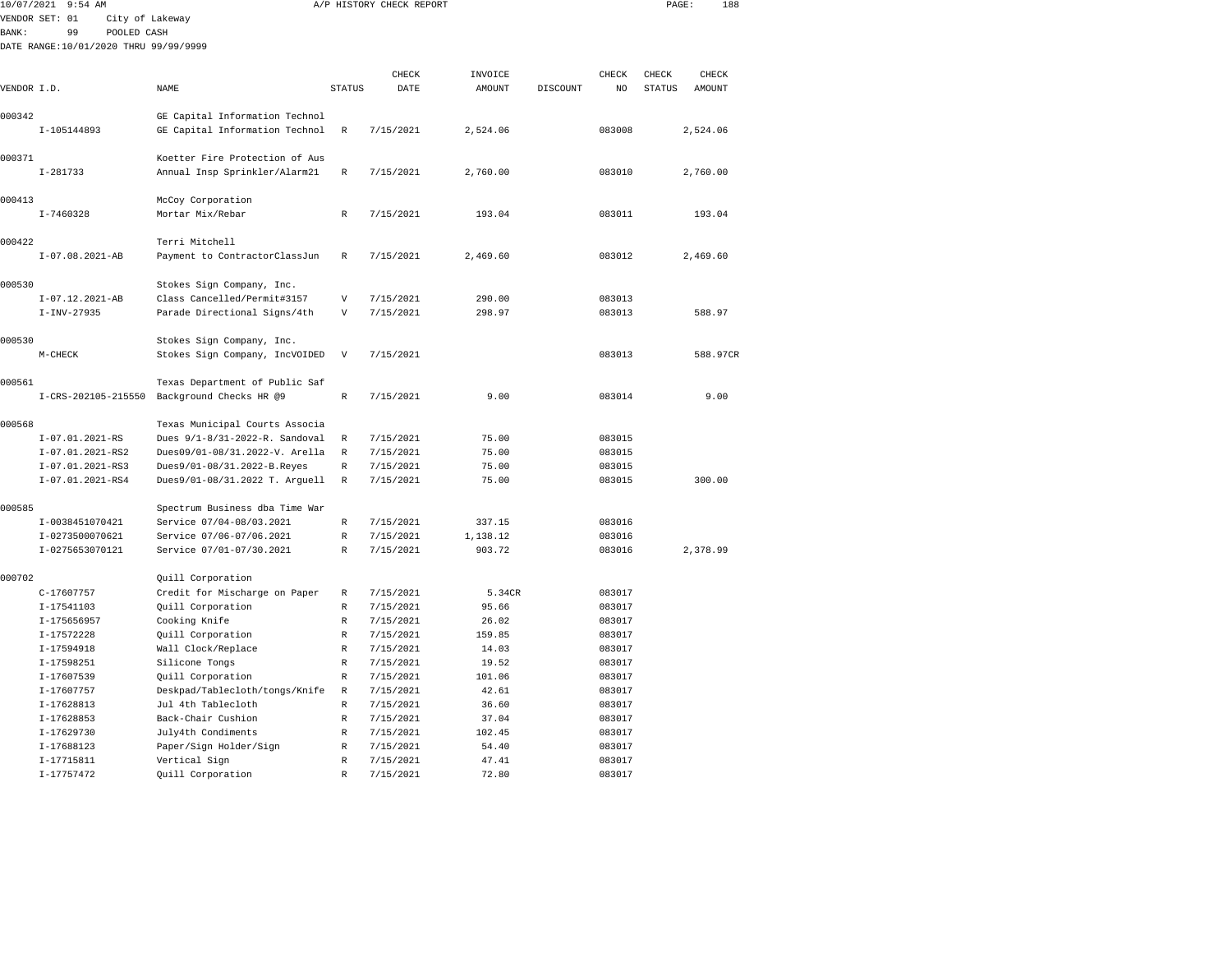| 10/07/2021   | $9:54$ AM                             |                                            |               | A/P HISTORY CHECK REPORT |               |          |        | PAGE:         | 189      |  |
|--------------|---------------------------------------|--------------------------------------------|---------------|--------------------------|---------------|----------|--------|---------------|----------|--|
|              | VENDOR SET: 01                        | City of Lakeway                            |               |                          |               |          |        |               |          |  |
| <b>BANK:</b> | 99<br>POOLED CASH                     |                                            |               |                          |               |          |        |               |          |  |
|              | DATE RANGE:10/01/2020 THRU 99/99/9999 |                                            |               |                          |               |          |        |               |          |  |
|              |                                       |                                            |               | CHECK                    | INVOICE       |          | CHECK  | CHECK         | CHECK    |  |
| VENDOR I.D.  |                                       | <b>NAME</b>                                | <b>STATUS</b> | DATE                     | <b>AMOUNT</b> | DISCOUNT | NO     | <b>STATUS</b> | AMOUNT   |  |
|              |                                       |                                            |               |                          |               |          |        |               |          |  |
|              | I-17776801                            | Paper                                      | R             | 7/15/2021                | 25.07         |          | 083017 |               |          |  |
|              | I-17786239                            | Quill Corporation                          | R             | 7/15/2021                | 89.55         |          | 083017 |               | 918.73   |  |
| 000880       |                                       |                                            |               |                          |               |          |        |               |          |  |
|              | I-07.11.2021-3390                     | Card Service Center<br>Card Service Center | R             | 7/15/2021                | 4,571.99      |          | 083019 |               | 4,571.99 |  |
|              |                                       |                                            |               |                          |               |          |        |               |          |  |
| 001008       |                                       | Southwest Communications Techn             |               |                          |               |          |        |               |          |  |
|              | $I-15879$                             | AT&T to Spectrum Conversion                | R             | 7/15/2021                | 183.80        |          | 083020 |               |          |  |
|              | $I-16194$                             | Replace Data Jack City Hall                | R             | 7/15/2021                | 127.15        |          | 083020 |               | 310.95   |  |
| 001152       |                                       | K. Hanes, Inc                              |               |                          |               |          |        |               |          |  |
|              | I-00004694                            | Plastic Dome Lid Black                     | R             | 7/15/2021                | 355.30        |          | 083021 |               | 355.30   |  |
|              |                                       |                                            |               |                          |               |          |        |               |          |  |
| 001267       |                                       | A V Sports, LLC                            |               |                          |               |          |        |               |          |  |
|              | $I-07.14.2021-AB$                     | Camp June 14-18.2021                       | R             | 7/15/2021                | 3,640.00      |          | 083022 |               |          |  |
|              | I-07.14.2021-AB2                      | Camp July 2021                             | R             | 7/15/2021                | 2,135.00      |          | 083022 |               | 5,775.00 |  |
| 001318       |                                       | Reinalt-Thomas Corporation                 |               |                          |               |          |        |               |          |  |
|              | $I-1013034$                           | Tire Installation 2010 Tahoe               | R             | 7/15/2021                | 691.00        |          | 083023 |               | 691.00   |  |
|              |                                       |                                            |               |                          |               |          |        |               |          |  |
| 001408       |                                       | TxTag                                      |               |                          |               |          |        |               |          |  |
|              | I-740000137797                        | Toll Fees ParksDept-1435047                | $\mathbb{R}$  | 7/15/2021                | 4.61          |          | 083024 |               | 4.61     |  |
| 001461       |                                       | Quest Diagnostics                          |               |                          |               |          |        |               |          |  |
|              | I-9193469386                          | Drug Tests Swim Center                     | R             | 7/15/2021                | 390.32        |          | 083025 |               | 390.32   |  |
|              |                                       |                                            |               |                          |               |          |        |               |          |  |
| 001736       |                                       | Thomson Reuters - West                     |               |                          |               |          |        |               |          |  |
|              | I-844634174                           | Online Software Sub6/1-6/30.21             | R             | 7/15/2021                | 438.18        |          | 083026 |               |          |  |
|              | I-844641724                           | Online/Software Sub June 2021              | R             | 7/15/2021                | 616.12        |          | 083026 |               | 1,054.30 |  |
| 001825       |                                       | Kenfield Golf Cars                         |               |                          |               |          |        |               |          |  |
|              | $I - 144312$                          | <b>GOLF CARTS</b>                          | R             | 7/15/2021                | 2,270.00      |          | 083027 |               | 2,270.00 |  |
|              |                                       |                                            |               |                          |               |          |        |               |          |  |
| 001940       |                                       | AT&T - 9533                                |               |                          |               |          |        |               |          |  |
|              | $I-07.03.2021-9533$                   | Service 5/17-6/16.2021                     | R             | 7/15/2021                | 80.05         |          | 083028 |               | 80.05    |  |
| 001987       |                                       | Clifford Power Systems, Inc.               |               |                          |               |          |        |               |          |  |
|              | I-SVC-0118837-1                       | Alarm for Coolant-Replaced                 | R             | 7/15/2021                | 292.92        |          | 083029 |               | 292.92   |  |
|              |                                       |                                            |               |                          |               |          |        |               |          |  |
| 002109       |                                       | Fun Express, LLC                           |               |                          |               |          |        |               |          |  |

I-710505991-01 Patriotic Supplies for 4th Eve R 7/15/2021 214.28 083030 214.28

I-0033968 State Emission Insp 2018 Tahoe R 7/15/2021 18.50 083031 1,523.43

 I-0033857 Oil Change 2014 Escape R 7/15/2021 109.15 083031 I-0033870 Altenator Repair 2018 Tahoe R 7/15/2021 832.39 083031 I-0033893 Oil Change 2011 Tahoe R 7/15/2021 563.39 083031

002227 Lakeway Texaco Station, LLC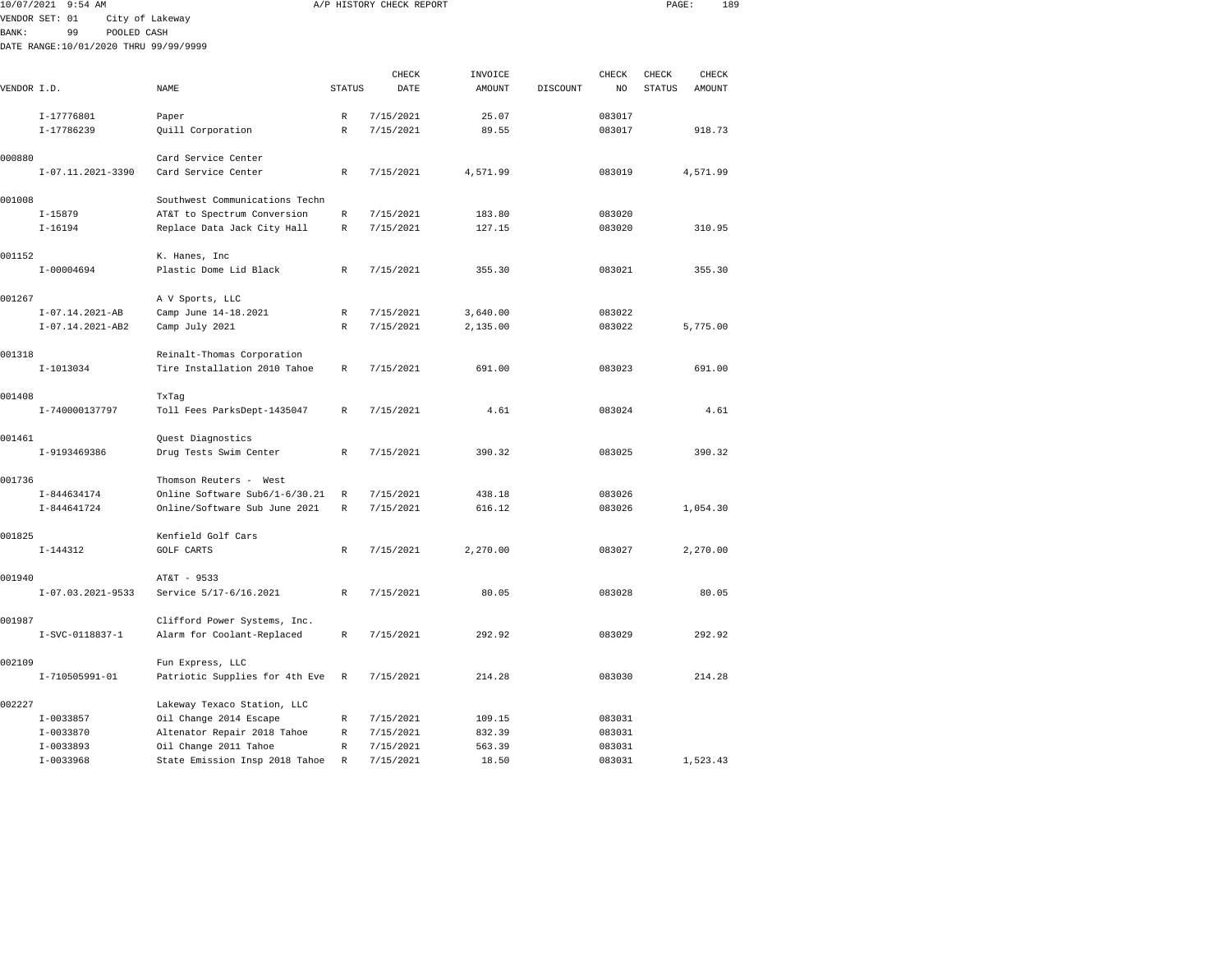|                |             | 10/07/2021 9:54 AM           |             |                                                    |               | A/P HISTORY CHECK REPORT |               |          |                | PAGE:         | 190           |  |
|----------------|-------------|------------------------------|-------------|----------------------------------------------------|---------------|--------------------------|---------------|----------|----------------|---------------|---------------|--|
| VENDOR SET: 01 |             |                              |             | City of Lakeway                                    |               |                          |               |          |                |               |               |  |
| BANK:          |             | 99                           | POOLED CASH |                                                    |               |                          |               |          |                |               |               |  |
|                |             |                              |             | DATE RANGE:10/01/2020 THRU 99/99/9999              |               |                          |               |          |                |               |               |  |
|                |             |                              |             |                                                    |               | CHECK                    | INVOICE       |          | CHECK          | CHECK         | CHECK         |  |
| VENDOR I.D.    |             |                              |             | <b>NAME</b>                                        | <b>STATUS</b> | DATE                     | <b>AMOUNT</b> | DISCOUNT | N <sub>O</sub> | <b>STATUS</b> | <b>AMOUNT</b> |  |
| 002278         |             |                              |             | Austin American-Statesman                          |               |                          |               |          |                |               |               |  |
|                |             | I-I00645059-06172021 IFB 505 |             |                                                    | $\mathbb{R}$  | 7/15/2021                | 312.32        |          | 083032         |               |               |  |
|                |             |                              |             | I-I00646825-06232021 NOPH-2016 Lakeway Blvd        | $\mathbb{R}$  | 7/15/2021                | 218.02        |          | 083032         |               |               |  |
|                |             |                              |             | I-I00646829-06242021 NPH-103 Whippoorwil St        | R             | 7/15/2021                | 218.02        |          | 083032         |               |               |  |
|                |             |                              |             | I-I00647605-06282021 NOPH-Lakehurst Loop&Lakehurst | R             | 7/15/2021                | 247.75        |          | 083032         |               |               |  |
|                |             |                              |             | I-I00647608-06282021 NOPH-1008 Ranch Road 620      | $\mathbb{R}$  | 7/15/2021                | 237.84        |          | 083032         |               |               |  |
|                |             |                              |             | I-I00647610-06282021 NOPH-133 World of Tennis      | $\mathbb{R}$  | 7/15/2021                | 227.93        |          | 083032         |               |               |  |
|                |             |                              |             | I-I00647612-06282021 NOPH-1102 Lakeway             | $\mathbb{R}$  | 7/15/2021                | 237.84        |          | 083032         |               | 1,699.72      |  |
| 002348         |             |                              |             | ASAP Stone & Landscape Supply,                     |               |                          |               |          |                |               |               |  |
|                | $I - 5159$  |                              |             | White Chop                                         | R             | 7/15/2021                | 265.70        |          | 083033         |               | 265.70        |  |
| 002362         |             |                              |             | Camp Peniel, Inc                                   |               |                          |               |          |                |               |               |  |
|                |             | $I-07.14.2021-AB$            |             | Camp July 12-16.2021                               | $\mathbb{R}$  | 7/15/2021                | 4,735.50      |          | 083034         |               | 4,735.50      |  |
| 002398         |             |                              |             | Janet L Risser                                     |               |                          |               |          |                |               |               |  |
|                |             | $I-07.08.2021-AB$            |             | Payment to Contractor ClassJun                     | $\mathbb{R}$  | 7/15/2021                | 994.00        |          | 083035         |               | 994.00        |  |
| 002501         |             |                              |             | CanTamco, Inc. dba AlphaGraphi                     |               |                          |               |          |                |               |               |  |
|                | I-75319153  |                              |             | Business Card-Littner & Schins                     | R             | 7/15/2021                | 110.00        |          | 083036         |               | 110.00        |  |
| 002529         |             |                              |             | Legacy Arbor Care                                  |               |                          |               |          |                |               |               |  |
|                | $I-11088$   |                              |             | TREE PRUNING                                       | $\mathbb{R}$  | 7/15/2021                | 2,975.00      |          | 083037         |               | 2,975.00      |  |
| 002583         |             |                              |             | Verizon Connect NWF INC.                           |               |                          |               |          |                |               |               |  |
|                |             | I-0SV000002489806            |             | Service June 2021                                  | $\mathbb{R}$  | 7/15/2021                | 337.61        |          | 083038         |               | 337.61        |  |
| 002613         |             |                              |             | Lea Park & Play, Inc                               |               |                          |               |          |                |               |               |  |
|                | $I - 8461$  |                              |             | Wood fiber for Playscape                           | R             | 7/15/2021                | 3,530.00      |          | 083039         |               | 3,530.00      |  |
| 002623         |             |                              |             | Quadient Finance USA, Inc.                         |               |                          |               |          |                |               |               |  |
|                |             | $I-06.29.21-6795$            |             | Quadient Finance USA, Inc.                         | $\mathbb{R}$  | 7/15/2021                | 1,232.90      |          | 083040         |               | 1,232.90      |  |
| 002629         |             |                              |             | Ewald Kubota, Inc.                                 |               |                          |               |          |                |               |               |  |
|                | $I-3522367$ |                              |             | Parts Oil 1 Gallon                                 | $\mathbb{R}$  | 7/15/2021                | 38.88         |          | 083041         |               | 38.88         |  |

|        | $I - 8461$         | Wood fiber for Playscape                                 | $\mathbb{R}$ | 7/15/2021 | 3,530.00 | 083039 | 3,530.00 |
|--------|--------------------|----------------------------------------------------------|--------------|-----------|----------|--------|----------|
| 002623 | $I-06.29.21-6795$  | Quadient Finance USA, Inc.<br>Quadient Finance USA, Inc. | $\mathbb{R}$ | 7/15/2021 | 1,232.90 | 083040 | 1,232.90 |
| 002629 |                    | Ewald Kubota, Inc.                                       |              |           |          |        |          |
|        | $I-3522367$        | Parts Oil 1 Gallon                                       | $\mathbb{R}$ | 7/15/2021 | 38.88    | 083041 | 38.88    |
| 002692 |                    | Agroland Equipment & Supplies,                           |              |           |          |        |          |
|        | $I - 21646$        | Supplies                                                 | R            | 7/15/2021 | 12.00    | 083042 | 12.00    |
| 002737 |                    | HEB Grocery Company                                      |              |           |          |        |          |
|        | I-06.30.2021-86000 | HEB Grocery Company                                      | R            | 7/15/2021 | 418.14   | 083043 | 418.14   |
| 002748 |                    | Brymer Communications Services                           |              |           |          |        |          |
|        | $I-012315$         | Software Upgrade Gentec                                  | R            | 7/15/2021 | 4,972.50 | 083044 |          |
|        | $I-012379$         | Install Software/Troubleshoot                            | R            | 7/15/2021 | 520.00   | 083044 | 5,492.50 |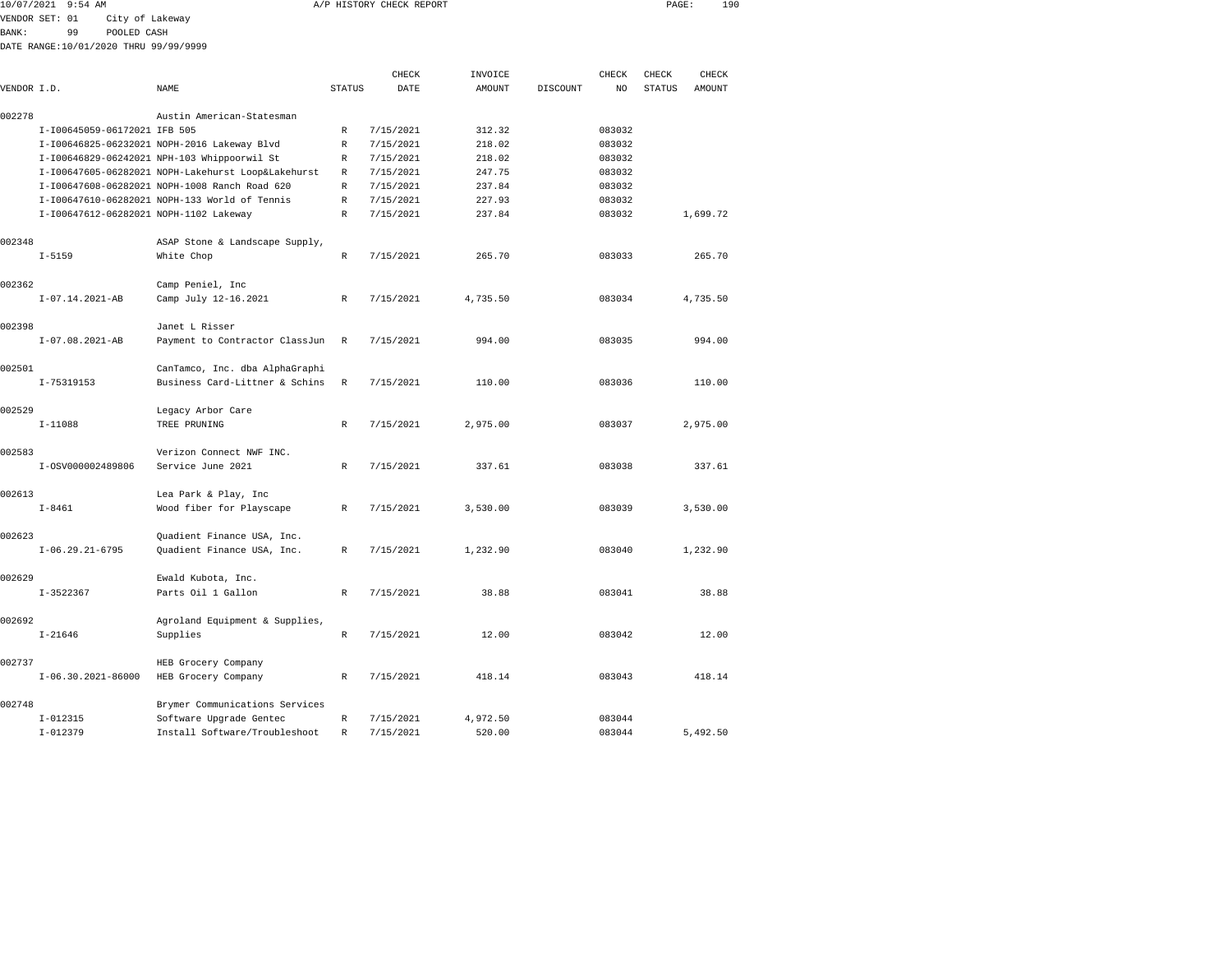| 10/07/2021  | $9:54$ AM                             |                                                       |                           | A/P HISTORY CHECK REPORT |           |          |        | PAGE:         | 191       |
|-------------|---------------------------------------|-------------------------------------------------------|---------------------------|--------------------------|-----------|----------|--------|---------------|-----------|
|             | VENDOR SET: 01                        | City of Lakeway                                       |                           |                          |           |          |        |               |           |
| BANK:       | 99<br>POOLED CASH                     |                                                       |                           |                          |           |          |        |               |           |
|             | DATE RANGE:10/01/2020 THRU 99/99/9999 |                                                       |                           |                          |           |          |        |               |           |
|             |                                       |                                                       |                           |                          |           |          |        |               |           |
|             |                                       |                                                       |                           | CHECK                    | INVOICE   |          | CHECK  | CHECK         | CHECK     |
| VENDOR I.D. |                                       | <b>NAME</b>                                           | <b>STATUS</b>             | DATE                     | AMOUNT    | DISCOUNT | NO     | <b>STATUS</b> | AMOUNT    |
|             |                                       |                                                       |                           |                          |           |          |        |               |           |
| 002825      |                                       | HCOP, LLC dba Hill Country Out                        |                           |                          |           |          |        |               |           |
|             | $I - 8837069$                         | Cover Plate for Deck Mower                            | $\mathbb R$               | 7/15/2021                | 22.35     |          | 083045 |               | 22.35     |
| 002852      |                                       | Shred-It US HoldCo, Inc. dba S                        |                           |                          |           |          |        |               |           |
|             | I-8182335746                          | Shredding Service June 2021                           | $\mathbb R$               | 7/15/2021                | 159.26    |          | 083046 |               | 159.26    |
|             |                                       |                                                       |                           |                          |           |          |        |               |           |
| 002888      |                                       | I.O. Inspections Inc.                                 |                           |                          |           |          |        |               |           |
|             | $I - 1518$                            | Inspections June 2021                                 | R                         | 7/15/2021                | 9,600.00  |          | 083047 |               | 9,600.00  |
|             |                                       |                                                       |                           |                          |           |          |        |               |           |
| 002890      |                                       | Premier LogiTech, LLC                                 |                           |                          |           |          |        |               |           |
|             | I-PPSI000513                          | Managed IT June 2021                                  | R                         | 7/15/2021                | 10,965.91 |          | 083048 |               | 10,965.91 |
|             |                                       |                                                       |                           |                          |           |          |        |               |           |
| 003035      |                                       | Progressive Commercial Aquatic                        |                           |                          |           |          |        |               |           |
|             | $I-IA5704$                            | Water Mgmt Pro May 2021                               | R                         | 7/15/2021                | 550.00    |          | 083049 |               |           |
|             | $I-IA5882$                            | Pool Maintenance/Up Keep                              | R                         | 7/15/2021                | 1,465.00  |          | 083049 |               |           |
|             | $I-IA5955$                            | Chemical for the Pool-Muriatic                        | R                         | 7/15/2021                | 357.50    |          | 083049 |               | 2,372.50  |
| 003048      |                                       | Travis County                                         |                           |                          |           |          |        |               |           |
|             | $I - 00521$                           | Warrant Fee May 2021                                  | R                         | 7/15/2021                | 450.00    |          | 083050 |               |           |
|             | $I - 00621$                           | Warrant Fees June 2021                                | $\mathbb R$               | 7/15/2021                | 250.00    |          | 083050 |               | 700.00    |
|             |                                       |                                                       |                           |                          |           |          |        |               |           |
| 003073      |                                       | Ozark Bottled Water dba Hill C                        |                           |                          |           |          |        |               |           |
|             | $I - 207133$                          | Drinking Water 5Gal/Starbucks                         | $\mathbf{V}$              | 7/15/2021                | 320.98    |          | 083051 |               | 320.98    |
|             |                                       |                                                       |                           |                          |           |          |        |               |           |
| 003073      |                                       | Ozark Bottled Water dba Hill C                        |                           |                          |           |          |        |               |           |
|             | $M-CHECK$                             | Ozark Bottled Water dba VOIDED                        | $\boldsymbol{\mathrm{V}}$ | 7/15/2021                |           |          | 083051 |               | 320.98CR  |
|             |                                       |                                                       |                           |                          |           |          |        |               |           |
| 003094      | $I-07.14.2021-AB$                     | Camp Einstein, LLC<br>Camp July 12-16.2021            | $\mathbb{R}$              | 7/15/2021                | 4,158.00  |          | 083052 |               | 4,158.00  |
|             |                                       |                                                       |                           |                          |           |          |        |               |           |
| 003109      |                                       | Huitt-Zollars, Inc.                                   |                           |                          |           |          |        |               |           |
|             | I-3137120104                          | ProServ Flintrock Rd thru Jun                         | R                         | 7/15/2021                | 2,797.90  |          | 083053 |               | 2,797.90  |
|             |                                       |                                                       |                           |                          |           |          |        |               |           |
| 003147      |                                       | Williams Scotsman, Inc.                               |                           |                          |           |          |        |               |           |
|             | I-9010900449                          | Mobile Office Space                                   | $\mathbb R$               | 7/15/2021                | 2,283.61  |          | 083054 |               | 2,283.61  |
|             |                                       |                                                       |                           |                          |           |          |        |               |           |
| 003175      |                                       | West Austin Air Conditioning L                        |                           |                          |           |          |        |               |           |
|             | $I - 3036$                            | A/C Repair for City Hall                              | $\mathbb{R}$              | 7/15/2021                | 554.28    |          | 083055 |               | 554.28    |
|             |                                       |                                                       |                           |                          |           |          |        |               |           |
| 003181      | I-N8937689                            | Quadient Leasing USA, Inc.<br>Equipment 5/1-7/31.2021 | R                         | 7/15/2021                | 1,647.51  |          | 083056 |               | 1,647.51  |
|             |                                       |                                                       |                           |                          |           |          |        |               |           |
| 003207      |                                       | Amazon Capital Services, Inc.                         |                           |                          |           |          |        |               |           |
|             | I-1TVR-P699-LDJD                      | 4th of July Decorations                               | R                         | 7/15/2021                | 81.90     |          | 083057 |               |           |

I-1XL9-1M1R-TDMD 3 Ring Binder @2 R 7/15/2021 37.47 083057 190.64

083057

 $I-1X7K-NC9L-VYX9$  64 Ounce Bubble Solution  $R$  7/15/2021 71.27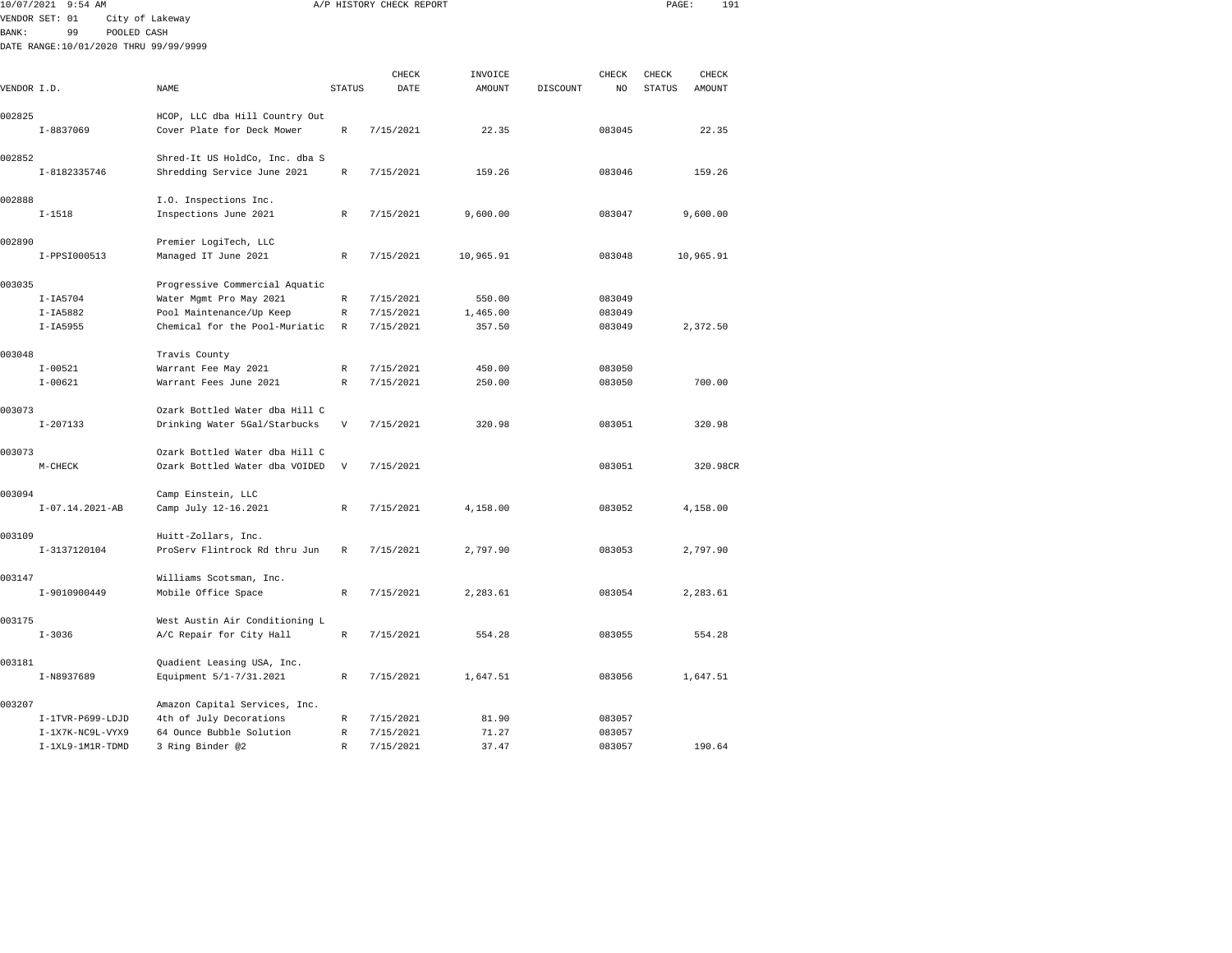| VENDOR SET: 01<br>City of Lakeway<br>99<br>POOLED CASH |                                                                                                                                                                                                                                                                            |                                                                                                                                                                                |                                                                                                                                                                                                                                                   |                                                                                         |                                                            |        |                                                         |           |
|--------------------------------------------------------|----------------------------------------------------------------------------------------------------------------------------------------------------------------------------------------------------------------------------------------------------------------------------|--------------------------------------------------------------------------------------------------------------------------------------------------------------------------------|---------------------------------------------------------------------------------------------------------------------------------------------------------------------------------------------------------------------------------------------------|-----------------------------------------------------------------------------------------|------------------------------------------------------------|--------|---------------------------------------------------------|-----------|
|                                                        |                                                                                                                                                                                                                                                                            |                                                                                                                                                                                |                                                                                                                                                                                                                                                   |                                                                                         |                                                            |        |                                                         |           |
|                                                        |                                                                                                                                                                                                                                                                            |                                                                                                                                                                                |                                                                                                                                                                                                                                                   |                                                                                         |                                                            |        |                                                         |           |
|                                                        |                                                                                                                                                                                                                                                                            |                                                                                                                                                                                |                                                                                                                                                                                                                                                   |                                                                                         |                                                            |        |                                                         |           |
|                                                        |                                                                                                                                                                                                                                                                            |                                                                                                                                                                                |                                                                                                                                                                                                                                                   |                                                                                         |                                                            |        |                                                         | CHECK     |
|                                                        | NAME                                                                                                                                                                                                                                                                       |                                                                                                                                                                                | DATE                                                                                                                                                                                                                                              | <b>AMOUNT</b>                                                                           | DISCOUNT                                                   | NO.    | <b>STATUS</b>                                           | AMOUNT    |
|                                                        | Starguard Elite LLC                                                                                                                                                                                                                                                        |                                                                                                                                                                                |                                                                                                                                                                                                                                                   |                                                                                         |                                                            |        |                                                         |           |
|                                                        | Lifeguard Certification @5                                                                                                                                                                                                                                                 | $\mathbb{R}$                                                                                                                                                                   | 7/15/2021                                                                                                                                                                                                                                         | 250.00                                                                                  |                                                            | 083058 |                                                         | 250.00    |
|                                                        | AUSTIN HI.K, INC                                                                                                                                                                                                                                                           |                                                                                                                                                                                |                                                                                                                                                                                                                                                   |                                                                                         |                                                            |        |                                                         |           |
|                                                        | Street Sweep-Trophy-Circle Dr                                                                                                                                                                                                                                              | $\mathbb{R}$                                                                                                                                                                   | 7/15/2021                                                                                                                                                                                                                                         | 500.00                                                                                  |                                                            | 083059 |                                                         | 500.00    |
|                                                        | Leaf Landscape Supply, Inc                                                                                                                                                                                                                                                 |                                                                                                                                                                                |                                                                                                                                                                                                                                                   |                                                                                         |                                                            |        |                                                         |           |
|                                                        |                                                                                                                                                                                                                                                                            | R                                                                                                                                                                              | 7/15/2021                                                                                                                                                                                                                                         | 100.00                                                                                  |                                                            | 083060 |                                                         | 100.00    |
|                                                        | Rarestep, Inc                                                                                                                                                                                                                                                              |                                                                                                                                                                                |                                                                                                                                                                                                                                                   |                                                                                         |                                                            |        |                                                         |           |
|                                                        | Annual Sub.5/11-05/11.2022                                                                                                                                                                                                                                                 | $\mathbb{R}$                                                                                                                                                                   | 7/15/2021                                                                                                                                                                                                                                         | 473.46                                                                                  |                                                            | 083061 |                                                         | 473.46    |
|                                                        | Lakeway Floors                                                                                                                                                                                                                                                             |                                                                                                                                                                                |                                                                                                                                                                                                                                                   |                                                                                         |                                                            |        |                                                         |           |
|                                                        |                                                                                                                                                                                                                                                                            | $\mathbb{R}$                                                                                                                                                                   |                                                                                                                                                                                                                                                   |                                                                                         |                                                            |        |                                                         | 6.378.67  |
|                                                        |                                                                                                                                                                                                                                                                            |                                                                                                                                                                                |                                                                                                                                                                                                                                                   |                                                                                         |                                                            |        |                                                         |           |
|                                                        | Battle Bots & Movie July 2021                                                                                                                                                                                                                                              | $\mathbb R$                                                                                                                                                                    | 7/15/2021                                                                                                                                                                                                                                         | 4,851.00                                                                                |                                                            | 083063 |                                                         | 4,851.00  |
|                                                        |                                                                                                                                                                                                                                                                            |                                                                                                                                                                                |                                                                                                                                                                                                                                                   |                                                                                         |                                                            |        |                                                         |           |
|                                                        |                                                                                                                                                                                                                                                                            | $\mathbb R$                                                                                                                                                                    | 7/15/2021                                                                                                                                                                                                                                         | 250.00                                                                                  |                                                            | 083064 |                                                         |           |
|                                                        |                                                                                                                                                                                                                                                                            |                                                                                                                                                                                |                                                                                                                                                                                                                                                   |                                                                                         |                                                            |        |                                                         | 500.00    |
|                                                        | Kari Hall                                                                                                                                                                                                                                                                  |                                                                                                                                                                                |                                                                                                                                                                                                                                                   |                                                                                         |                                                            |        |                                                         |           |
|                                                        |                                                                                                                                                                                                                                                                            |                                                                                                                                                                                |                                                                                                                                                                                                                                                   |                                                                                         |                                                            |        |                                                         | 140.00    |
|                                                        | Roberto Arellano                                                                                                                                                                                                                                                           |                                                                                                                                                                                |                                                                                                                                                                                                                                                   |                                                                                         |                                                            |        |                                                         |           |
|                                                        |                                                                                                                                                                                                                                                                            |                                                                                                                                                                                |                                                                                                                                                                                                                                                   |                                                                                         |                                                            |        |                                                         | 40.00     |
|                                                        | Texas Enterprises, Inc                                                                                                                                                                                                                                                     |                                                                                                                                                                                |                                                                                                                                                                                                                                                   |                                                                                         |                                                            |        |                                                         |           |
|                                                        |                                                                                                                                                                                                                                                                            |                                                                                                                                                                                |                                                                                                                                                                                                                                                   |                                                                                         |                                                            |        |                                                         | 892.38    |
|                                                        |                                                                                                                                                                                                                                                                            |                                                                                                                                                                                |                                                                                                                                                                                                                                                   |                                                                                         |                                                            |        |                                                         |           |
|                                                        | Taxation Software 2021                                                                                                                                                                                                                                                     | $\mathbb R$                                                                                                                                                                    | 7/15/2021                                                                                                                                                                                                                                         | 298.00                                                                                  |                                                            | 083068 |                                                         | 298.00    |
|                                                        | HASENBANK, GARY                                                                                                                                                                                                                                                            |                                                                                                                                                                                |                                                                                                                                                                                                                                                   |                                                                                         |                                                            |        |                                                         |           |
|                                                        | US REFUND                                                                                                                                                                                                                                                                  | R                                                                                                                                                                              | 7/15/2021                                                                                                                                                                                                                                         | 66.42                                                                                   |                                                            | 083069 |                                                         | 66.42     |
|                                                        |                                                                                                                                                                                                                                                                            |                                                                                                                                                                                |                                                                                                                                                                                                                                                   |                                                                                         |                                                            |        |                                                         |           |
|                                                        | Pro Serv 5/16-06/15.2021                                                                                                                                                                                                                                                   | $\mathbf{V}$                                                                                                                                                                   | 7/22/2021                                                                                                                                                                                                                                         | 44, 331.57                                                                              |                                                            | 083077 |                                                         |           |
|                                                        | Pro FeeFlintrock May2021                                                                                                                                                                                                                                                   | $\mathbf v$                                                                                                                                                                    | 7/22/2021                                                                                                                                                                                                                                         | 7,488.00                                                                                |                                                            | 083077 |                                                         | 51,819.57 |
|                                                        | VENDOR I.D.<br>$I - 2231$<br>$I-113882$<br>$I - A18936/2$<br>$I-INV-3351$<br>$I - 3003 - 2407$<br>$I-07.08.2021-AB$<br>$I-101321$<br>$I-101327$<br>I-07.07.2021-AB<br>I-07.09.2021-RA<br>I-32338381<br>$I - 2021 - 117$<br>I-000202107154076<br>$I-114997$<br>I-3137120102 | DATE RANGE:10/01/2020 THRU 99/99/9999<br>Carpet Replacement<br>30th Annual Homicide Proctor<br>Refund for Summer Membership<br>Reimb for Inspection Fee<br>Diesel Bulk 351 Gal | July4th Pot Broken by Golfcart<br>Acton Academy North dba E.S.T.<br>Regional Organized Crime Infor<br>30th Annual Homicide Kanzenbac<br>$\mathbb R$<br>R<br>R<br>$\mathbb{R}$<br>Appraisal & Collection Technol<br>Bickerstaff Heath Delgado Acos | CHECK<br><b>STATUS</b><br>7/15/2021<br>7/15/2021<br>7/15/2021<br>7/15/2021<br>7/15/2021 | INVOICE<br>6,378.67<br>250.00<br>140.00<br>40.00<br>892.38 |        | CHECK<br>083062<br>083064<br>083065<br>083066<br>083067 | CHECK     |

M-CHECK Bickerstaff Heath DelgadVOIDED V 7/22/2021 283077 51,819.57CR

000129 Bickerstaff Heath Delgado Acos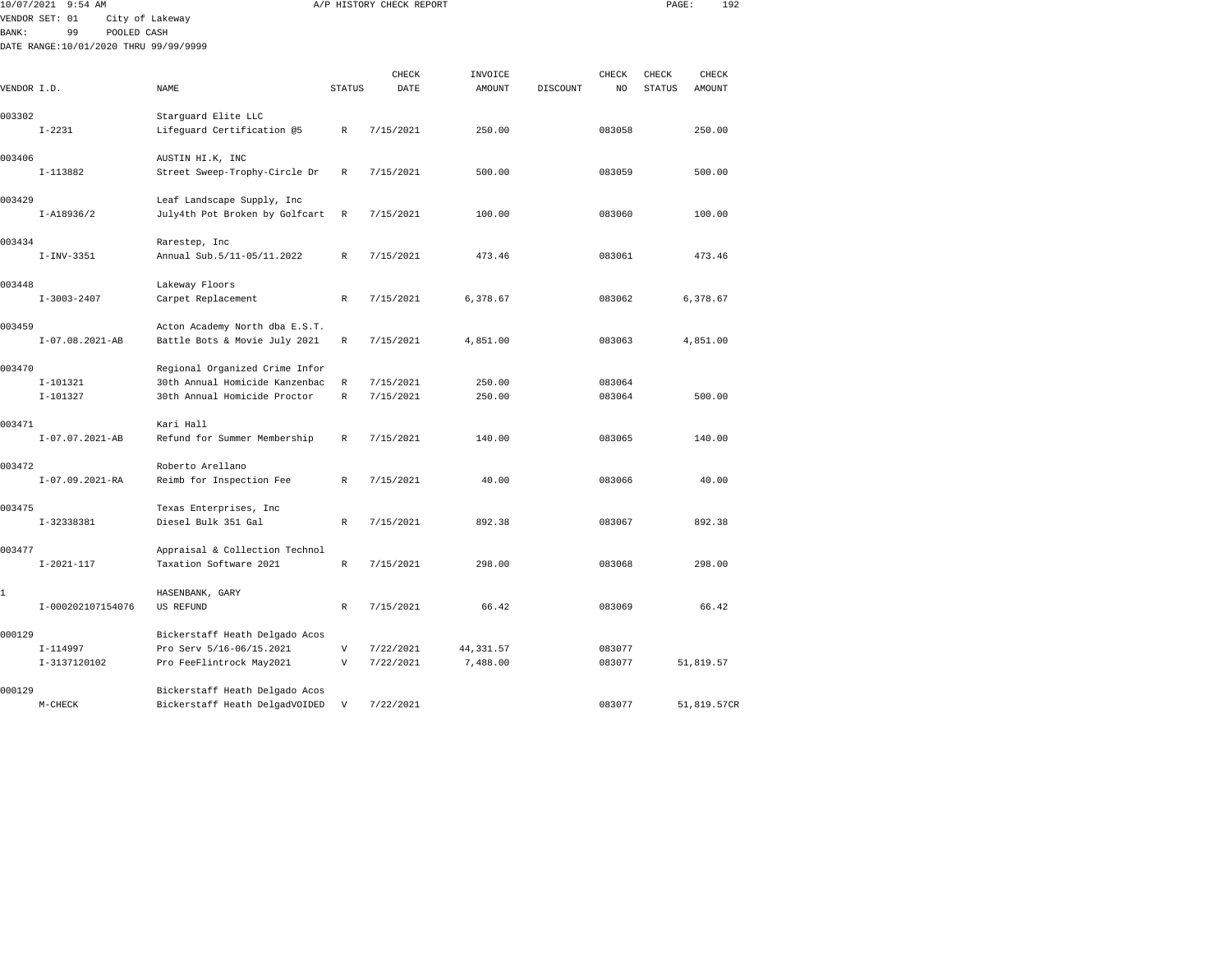| 10/07/2021   | $9:54$ AM                             |                 |                                               |               | A/P HISTORY CHECK REPORT |               |          |        | PAGE:         | 193           |  |
|--------------|---------------------------------------|-----------------|-----------------------------------------------|---------------|--------------------------|---------------|----------|--------|---------------|---------------|--|
|              | VENDOR SET: 01                        | City of Lakeway |                                               |               |                          |               |          |        |               |               |  |
| <b>BANK:</b> | 99                                    | POOLED CASH     |                                               |               |                          |               |          |        |               |               |  |
|              | DATE RANGE:10/01/2020 THRU 99/99/9999 |                 |                                               |               |                          |               |          |        |               |               |  |
|              |                                       |                 |                                               |               |                          |               |          |        |               |               |  |
|              |                                       |                 |                                               |               | CHECK                    | INVOICE       |          | CHECK  | CHECK         | CHECK         |  |
| VENDOR I.D.  |                                       |                 | NAME                                          | <b>STATUS</b> | DATE                     | <b>AMOUNT</b> | DISCOUNT | NO.    | <b>STATUS</b> | <b>AMOUNT</b> |  |
| 000180       |                                       |                 | City of Austin-Austin Energy                  |               |                          |               |          |        |               |               |  |
|              | I-113586632471                        |                 | 1941 Lohmans06/09-07/09.21                    | R             | 7/22/2021                | 4,845.90      |          | 083078 |               |               |  |
|              | I-415110532191                        |                 | 23211/2 Lohmans06/09-07/09.21                 | R             | 7/22/2021                | 24.33         |          | 083078 |               |               |  |
|              | I-447886437239                        |                 | 21011/2 Lakeway06/09-07/09.21                 | R             | 7/22/2021                | 38.20         |          | 083078 |               |               |  |
|              | I-477598064160                        |                 | 19401/2 Lohmans06/09-7/09.21                  | R             | 7/22/2021                | 54.56         |          | 083078 |               |               |  |
|              | I-584846087208                        |                 | 3309 FM62006/09-07/09.2021                    | R             | 7/22/2021                | 23.62         |          | 083078 |               | 4,986.61      |  |
| 000260       |                                       |                 | Ewing                                         |               |                          |               |          |        |               |               |  |
|              | $I-14776638$                          |                 | Valves/PVC/Riser/Nozzle                       | R             | 7/22/2021                | 911.27        |          | 083079 |               | 911.27        |  |
| 000296       |                                       |                 | Grainger, Inc                                 |               |                          |               |          |        |               |               |  |
|              | I-9951894584                          |                 | Key RingPk25                                  | R             | 7/22/2021                | 0.95          |          | 083080 |               | 0.95          |  |
| 000341       |                                       |                 | WC of Texas                                   |               |                          |               |          |        |               |               |  |
|              | I-11245784                            |                 | Solid Waste June 2021                         | $\mathbb R$   | 7/22/2021                | 136,750.36    |          | 083081 |               | 136,750.36    |  |
| 000344       |                                       |                 | Tyler Technologies (Incode) In                |               |                          |               |          |        |               |               |  |
|              | $I - 025 - 340479$                    |                 | Court Notification Calls June                 | $\mathbb R$   | 7/22/2021                | 346.80        |          | 083082 |               | 346.80        |  |
| 000369       |                                       |                 | Adolph Kiefer & Assocaites, LL                |               |                          |               |          |        |               |               |  |
|              | I-INV001094104                        |                 | Hip Pack @3                                   | R             | 7/22/2021                | 19.50         |          | 083083 |               |               |  |
|              | I-INV001097251                        |                 | Visor/Shorts/Embroidered                      | $\mathbb{R}$  | 7/22/2021                | 464.50        |          | 083083 |               | 484.00        |  |
| 000503       |                                       |                 | Synchrony                                     |               |                          |               |          |        |               |               |  |
|              | $I-07.08.2021-6447$                   |                 | Synchrony                                     | $\mathbb{R}$  | 7/22/2021                | 331.06        |          | 083084 |               | 331.06        |  |
| 000530       |                                       |                 | Stokes Sign Company, Inc.                     |               |                          |               |          |        |               |               |  |
|              | $I-INV-27437$                         |                 | 30x20 Alum SignPublic Notice                  | R             | 7/22/2021                | 159.25        |          | 083085 |               |               |  |
|              | $I-INV-27935-1$                       |                 | Parade Directionals 4th Event                 | R             | 7/22/2021                | 298.97        |          | 083085 |               |               |  |
|              | $I-INV-28229$                         |                 | 3x8 Concert Park Banners Art                  | $\mathbb{R}$  | 7/22/2021                | 211.30        |          | 083085 |               | 669.52        |  |
| 000561       |                                       |                 | Texas Department of Public Saf                |               |                          |               |          |        |               |               |  |
|              |                                       |                 | I-CRS-202106-217507 Criminal History checks@5 | $\mathbb R$   | 7/22/2021                | 5.00          |          | 083086 |               | 5.00          |  |
| 000576       |                                       |                 | TWSCLLC                                       |               |                          |               |          |        |               |               |  |
|              | $I - 36964$                           |                 | WINDOW CLEANING SERVICES                      | R             | 7/22/2021                | 1,050.00      |          | 083087 |               |               |  |
|              | $I - 36965$                           |                 | WINDOW CLEANING SERVICES                      | R             | 7/22/2021                | 1,275.00      |          | 083087 |               | 2,325.00      |  |
| 000585       |                                       |                 | Spectrum Business dba Time War                |               |                          |               |          |        |               |               |  |
|              | I-0013872070821                       |                 | 104 Cross Ck Serv07/08-08/07                  | R             | 7/22/2021                | 189.23        |          | 083088 |               |               |  |

I-0069304070821 963 Lohmans Serv 07/08-08/07 R 7/22/2021 150.78 083088 750.08

083088

I-0013880070821 105 Cross Ck Serv07/8-08/07.21 R 7/22/2021 410.07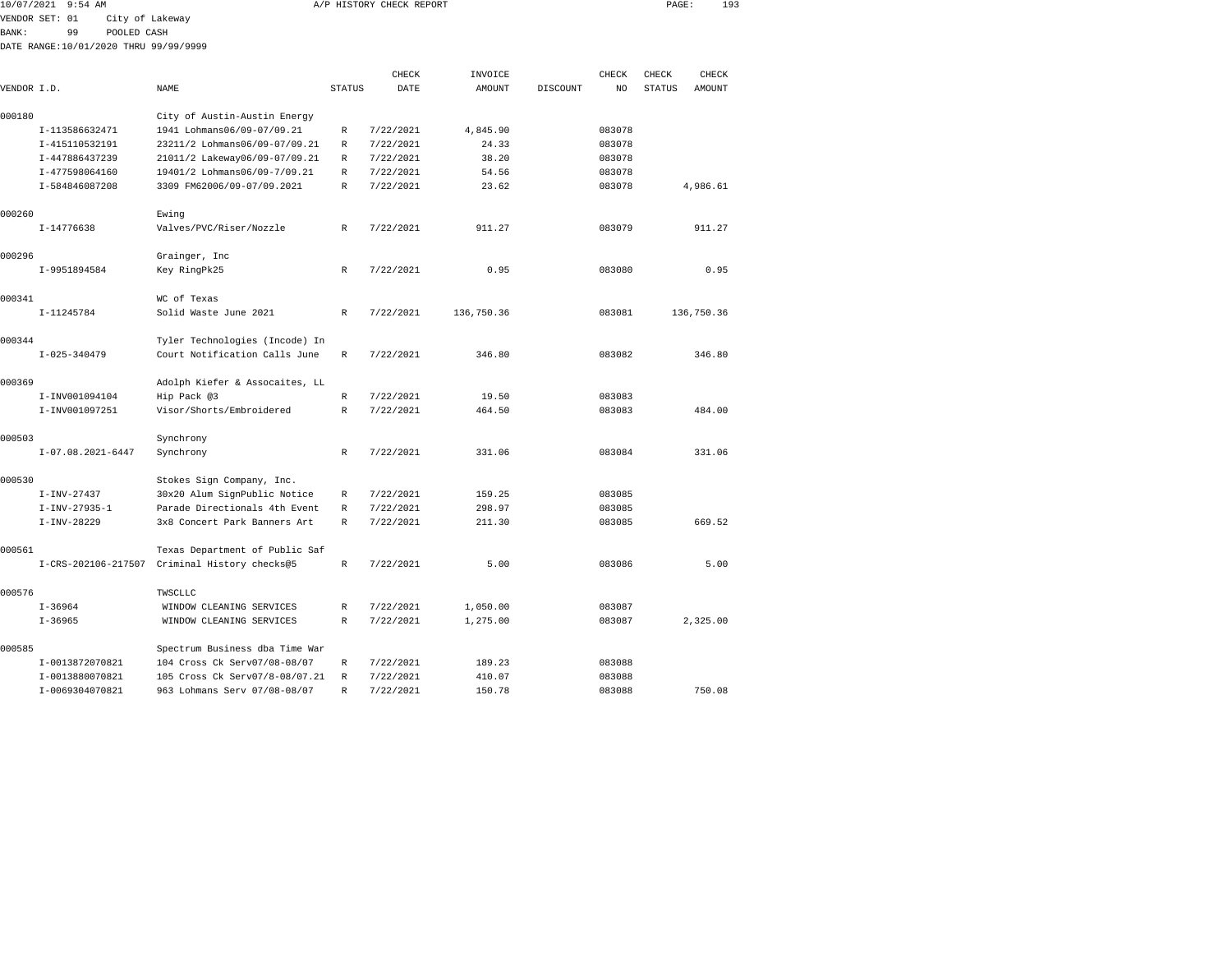|              | 10/07/2021 9:54 AM                    |                                                               |              | A/P HISTORY CHECK REPORT |          |          |        | PAGE:         | 194       |  |
|--------------|---------------------------------------|---------------------------------------------------------------|--------------|--------------------------|----------|----------|--------|---------------|-----------|--|
|              | VENDOR SET: 01                        | City of Lakeway                                               |              |                          |          |          |        |               |           |  |
| <b>BANK:</b> | 99<br>POOLED CASH                     |                                                               |              |                          |          |          |        |               |           |  |
|              | DATE RANGE:10/01/2020 THRU 99/99/9999 |                                                               |              |                          |          |          |        |               |           |  |
|              |                                       |                                                               |              |                          |          |          |        |               |           |  |
|              |                                       |                                                               |              | CHECK                    | INVOICE  |          | CHECK  | CHECK         | CHECK     |  |
| VENDOR I.D.  |                                       | NAME                                                          | STATUS       | DATE                     | AMOUNT   | DISCOUNT | NO     | <b>STATUS</b> | AMOUNT    |  |
| 000880       |                                       | Card Service Center                                           |              |                          |          |          |        |               |           |  |
|              | $I-07.11.2021-3010$                   | Card Service Center                                           | R            | 7/22/2021                | 1,289.41 |          | 083089 |               | 1,289.41  |  |
|              |                                       |                                                               |              |                          |          |          |        |               |           |  |
| 000880       |                                       | Card Service Center                                           |              |                          |          |          |        |               |           |  |
|              | I-07.11.2021-3226                     | Card Service Center                                           | R            | 7/22/2021                | 729.57   |          | 083090 |               | 729.57    |  |
|              |                                       |                                                               |              |                          |          |          |        |               |           |  |
| 000880       | I-07.11.2021-3275                     | Card Service Center<br>Card Service Center                    | R            | 7/22/2021                | 706.54   |          | 083091 |               | 706.54    |  |
|              |                                       |                                                               |              |                          |          |          |        |               |           |  |
| 001073       |                                       | AT&T - 8605                                                   |              |                          |          |          |        |               |           |  |
|              | $I-07.09.2021-8605$                   | 3303 Serene 6/10-7/09.2021                                    | $\mathbb{R}$ | 7/22/2021                | 79.18    |          | 083092 |               | 79.18     |  |
|              |                                       |                                                               |              |                          |          |          |        |               |           |  |
| 001293       |                                       | Ben E Keith Company Inc                                       |              |                          |          |          |        |               |           |  |
|              | I-76033027                            | CONCESSION SUPPLIES                                           | R            | 7/22/2021                | 680.49   |          | 083093 |               | 680.49    |  |
|              |                                       |                                                               |              |                          |          |          |        |               |           |  |
| 001700       |                                       | International Code Council, In                                | R            |                          | 316.00   |          | 083094 |               | 316.00    |  |
|              | I-1001366363                          | Sig Changes/Study Companion                                   |              | 7/22/2021                |          |          |        |               |           |  |
| 001808       |                                       | Sa So                                                         |              |                          |          |          |        |               |           |  |
|              | $I-S21-1154$                          | Sa So                                                         | R            | 7/22/2021                | 2,460.00 |          | 083095 |               | 2,460.00  |  |
|              |                                       |                                                               |              |                          |          |          |        |               |           |  |
| 002150       |                                       | LM-JB Investments, LLC                                        |              |                          |          |          |        |               |           |  |
|              | $I - 0938$                            | Linens White & Black Tableclot                                | R            | 7/22/2021                | 79.37    |          | 083096 |               | 79.37     |  |
|              |                                       |                                                               |              |                          |          |          |        |               |           |  |
| 002227       | $I-0033917$                           | Lakeway Texaco Station, LLC<br>Overhaul Frt Brakes 2010 Tahoe | $\mathbb{R}$ | 7/22/2021                | 461.30   |          | 083097 |               | 461.30    |  |
|              |                                       |                                                               |              |                          |          |          |        |               |           |  |
| 002596       |                                       | Workers Assistance Program                                    |              |                          |          |          |        |               |           |  |
|              | I-INV00079046                         | June Employee Covered                                         | $\mathbb{R}$ | 7/22/2021                | 250.80   |          | 083098 |               | 250.80    |  |
|              |                                       |                                                               |              |                          |          |          |        |               |           |  |
| 002752       |                                       | PRH VIII, LLC dba CubeSmart Ma                                |              |                          |          |          |        |               |           |  |
|              | $I - 164686$                          | Storage Rent#163 Aug 2021                                     | $\mathbb{R}$ | 7/22/2021                | 376.00   |          | 083099 |               | 376.00    |  |
| 002768       |                                       | Tramco Corp DBA Neighborhood P                                |              |                          |          |          |        |               |           |  |
|              | $I-16490$                             | JUSTICE CENTER SEWAGE                                         | R            | 7/22/2021                | 8,958.00 |          | 083100 |               |           |  |
|              | $I - 16888$                           | JUSTICE CENTER - SEWER                                        | $\mathbb{R}$ | 7/22/2021                | 2,082.25 |          | 083100 |               | 11,040.25 |  |
|              |                                       |                                                               |              |                          |          |          |        |               |           |  |
| 002773       |                                       | Vertex Energy Inc. DBA H&H Oil                                |              |                          |          |          |        |               |           |  |
|              | $I-798655$                            | Antifreeze Drums/Grease Used                                  | R            | 7/22/2021                | 90.00    |          | 083101 |               | 90.00     |  |
|              |                                       |                                                               |              |                          |          |          |        |               |           |  |
| 002779       |                                       | Roadrunner Charters Inc.                                      |              | 7/22/2021                | 212.00   |          | 083102 |               | 212.00    |  |
|              | $I-07.19.2021-AB$                     | Bus 25% Deposit Upfront#15987                                 | R            |                          |          |          |        |               |           |  |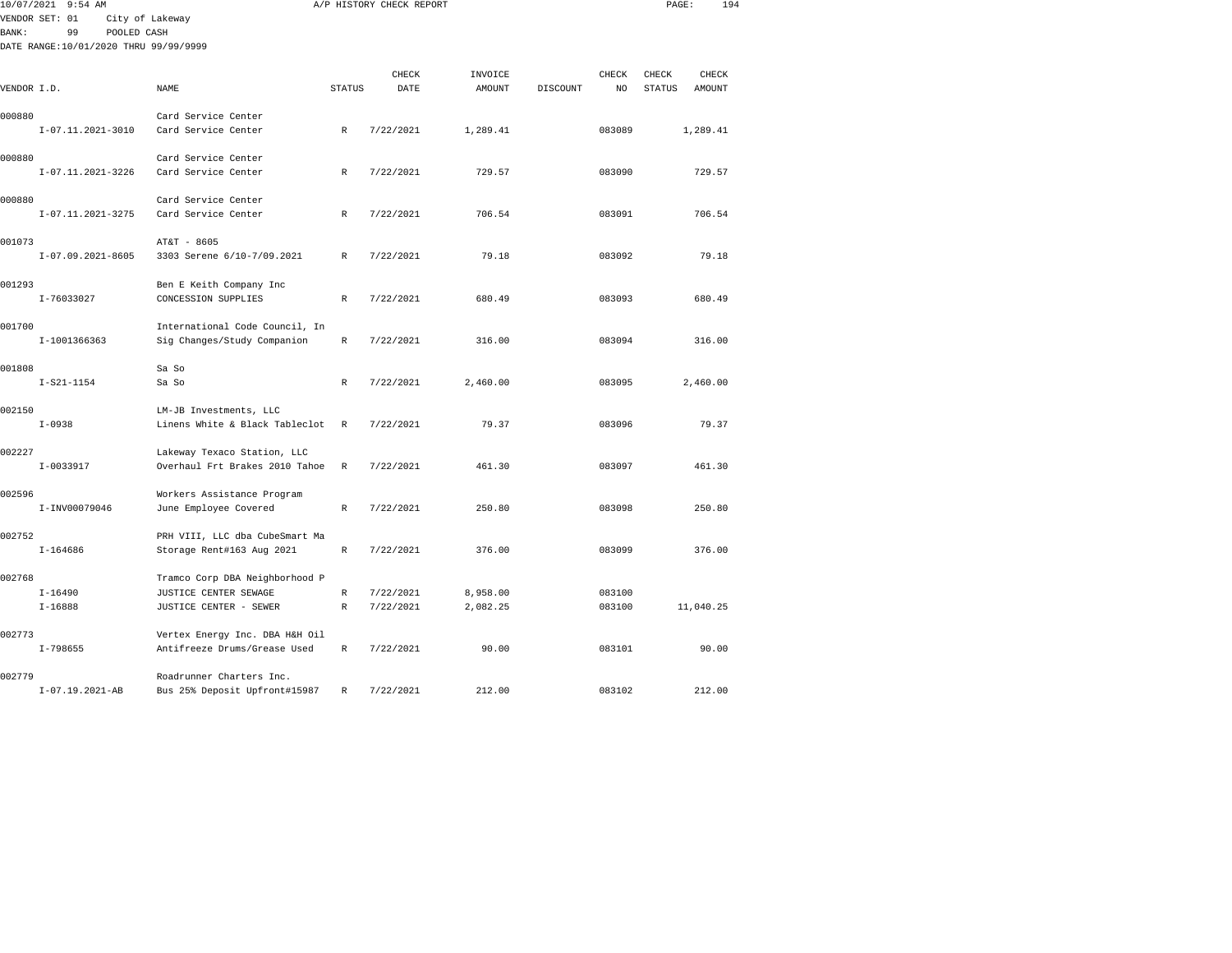| 10/07/2021     |              | $9:54$ AM        |                 |                                                        |               | A/P HISTORY CHECK REPORT |               |          |        | PAGE:         | 195           |  |
|----------------|--------------|------------------|-----------------|--------------------------------------------------------|---------------|--------------------------|---------------|----------|--------|---------------|---------------|--|
| VENDOR SET: 01 |              |                  | City of Lakeway |                                                        |               |                          |               |          |        |               |               |  |
| <b>BANK:</b>   |              | 99               | POOLED CASH     |                                                        |               |                          |               |          |        |               |               |  |
|                |              |                  |                 | DATE RANGE:10/01/2020 THRU 99/99/9999                  |               |                          |               |          |        |               |               |  |
|                |              |                  |                 |                                                        |               |                          |               |          |        |               |               |  |
|                |              |                  |                 |                                                        |               | CHECK                    | INVOICE       |          | CHECK  | CHECK         | CHECK         |  |
| VENDOR I.D.    |              |                  |                 | <b>NAME</b>                                            | <b>STATUS</b> | DATE                     | <b>AMOUNT</b> | DISCOUNT | NO     | <b>STATUS</b> | <b>AMOUNT</b> |  |
| 003073         |              |                  |                 | Ozark Bottled Water dba Hill C                         |               |                          |               |          |        |               |               |  |
|                | $I - 207126$ |                  |                 | 5 Gal Drinking Water @6                                | $\mathbb R$   | 7/22/2021                | 49.99         |          | 083103 |               |               |  |
|                |              | $I-207133-01$    |                 | 5 Gal Drinking Water @6                                | $\mathbb R$   | 7/22/2021                | 182.99        |          | 083103 |               | 232.98        |  |
|                |              |                  |                 |                                                        |               |                          |               |          |        |               |               |  |
| 003162         | $I - 1100$   |                  |                 | CW Two Austin LLC dba GoWash<br>Carwash Bill June 2021 | $\mathbb{R}$  | 7/22/2021                | 218.00        |          | 083104 |               | 218.00        |  |
|                |              |                  |                 |                                                        |               |                          |               |          |        |               |               |  |
| 003207         |              |                  |                 | Amazon Capital Services, Inc.                          |               |                          |               |          |        |               |               |  |
|                |              | I-1M4R-6FN6-XPVC |                 | Amazon Capital Services, Inc.                          | R             | 7/22/2021                | 61.53         |          | 083105 |               |               |  |
|                |              | I-1MJJ-PHWF-LJ6D |                 | Netgear Ethernet Switch@2                              | R             | 7/22/2021                | 26.98         |          | 083105 |               |               |  |
|                |              | I-1V1N-MF7Q-7Q9K |                 | Mayors Tea                                             | $\mathbb{R}$  | 7/22/2021                | 33.80         |          | 083105 |               | 122.31        |  |
| 003301         |              |                  |                 | Unique Prints LLC                                      |               |                          |               |          |        |               |               |  |
|                | $I - 1368$   |                  |                 | Polos for Mayor/Admin                                  | $\mathbb{R}$  | 7/22/2021                | 138.94        |          | 083106 |               | 138.94        |  |
| 003302         |              |                  |                 | Starquard Elite LLC                                    |               |                          |               |          |        |               |               |  |
|                | $I - 2335$   |                  |                 | Lifeguard Cert-Saini                                   | $\mathbb{R}$  | 7/22/2021                | 50.00         |          | 083107 |               | 50.00         |  |
|                |              |                  |                 |                                                        |               |                          |               |          |        |               |               |  |
| 003429         |              |                  |                 | Leaf Landscape Supply, Inc                             |               |                          |               |          |        |               |               |  |
|                | $I - 1741/1$ |                  |                 | Plants/Parks                                           | $\mathbb{R}$  | 7/22/2021                | 288.80        |          | 083108 |               | 288.80        |  |
| 003448         |              |                  |                 | Lakeway Floors                                         |               |                          |               |          |        |               |               |  |
|                |              | $I-2980-2414$    |                 | Carpet Replacement                                     | R             | 7/22/2021                | 10,054.10     |          | 083109 |               |               |  |
|                |              | $I-3003-2407-2$  |                 | Carpet Replacement                                     | $\mathbb{R}$  | 7/22/2021                | 853.95        |          | 083109 |               | 10,908.05     |  |
| 003469         |              |                  |                 | Excal Visual, Inc                                      |               |                          |               |          |        |               |               |  |
|                | $I - 2399$   |                  |                 | Excal Visual, Inc                                      | $\mathbb{R}$  | 7/22/2021                | 2,502.75      |          | 083110 |               | 2,502.75      |  |
|                |              |                  |                 |                                                        |               |                          |               |          |        |               |               |  |
| 003474         |              |                  |                 | Samuel Odom                                            |               |                          |               |          |        |               |               |  |
|                |              | I-07.12.2021-AB  |                 | Room Cancelled Permit 3157                             | $\mathbb{R}$  | 7/22/2021                | 290.00        |          | 083111 |               | 290.00        |  |
| 003480         |              |                  |                 | Infinisource Inc                                       |               |                          |               |          |        |               |               |  |
|                |              | I-I110254121     |                 | Cobra Letters @ 2                                      | $\mathbb R$   | 7/22/2021                | 10.00         |          | 083112 |               | 10.00         |  |
|                |              |                  |                 |                                                        |               |                          |               |          |        |               |               |  |
| 003481         |              |                  |                 | Matias Zaragoza                                        |               |                          |               |          |        |               |               |  |
|                |              | I-07.19.2021-AB  |                 | CivicRec Refund Sec Deposit                            | $\mathbb R$   | 7/22/2021                | 500.00        |          | 083113 |               | 500.00        |  |
| 003484         |              |                  |                 | Stoney Ray Gabel                                       |               |                          |               |          |        |               |               |  |
|                |              |                  |                 |                                                        |               |                          |               |          |        |               |               |  |

003484 Stoney Ray Gabel I-100 Rhythm/Reels 1 Hr Performance V 7/22/2021 500.00 083114 500.00 003484 Stoney Ray Gabel M-CHECK Stoney Ray Gabel VOIDED V 7/22/2021 083114 500.00CR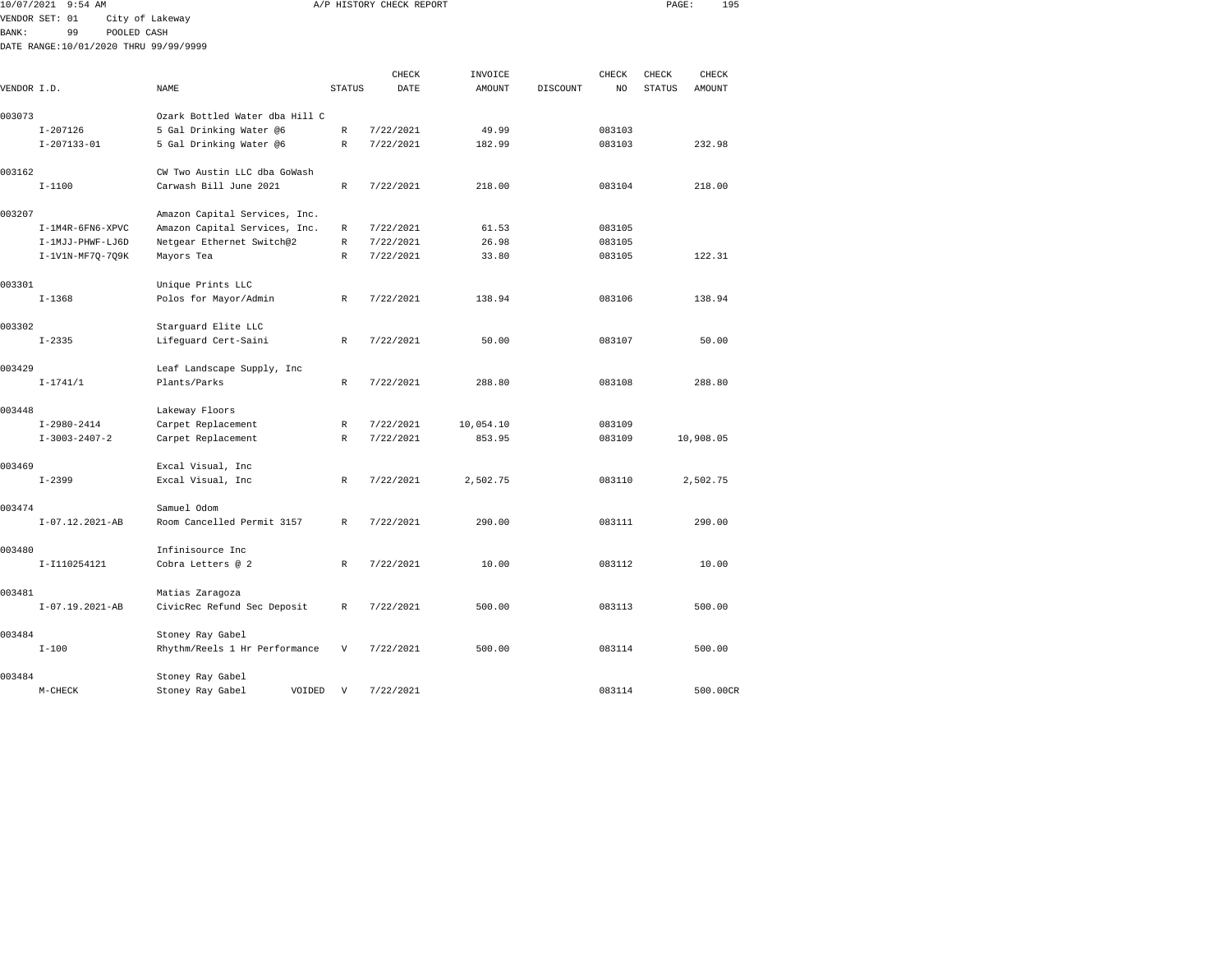|              | 10/07/2021 9:54 AM                    |                                                   |                  | A/P HISTORY CHECK REPORT |                 |          |                  | PAGE:         | 196      |  |
|--------------|---------------------------------------|---------------------------------------------------|------------------|--------------------------|-----------------|----------|------------------|---------------|----------|--|
|              | VENDOR SET: 01                        | City of Lakeway                                   |                  |                          |                 |          |                  |               |          |  |
| <b>BANK:</b> | 99<br>POOLED CASH                     |                                                   |                  |                          |                 |          |                  |               |          |  |
|              | DATE RANGE:10/01/2020 THRU 99/99/9999 |                                                   |                  |                          |                 |          |                  |               |          |  |
|              |                                       |                                                   |                  |                          |                 |          |                  |               |          |  |
|              |                                       |                                                   |                  | CHECK                    | INVOICE         |          | CHECK            | CHECK         | CHECK    |  |
| VENDOR I.D.  |                                       | NAME                                              | STATUS           | DATE                     | AMOUNT          | DISCOUNT | NO               | <b>STATUS</b> | AMOUNT   |  |
|              |                                       |                                                   |                  |                          |                 |          |                  |               |          |  |
| 1            |                                       | PEALE, AMANDA VICTORIA                            |                  |                          |                 |          | 083115           |               | 50.00    |  |
|              | I-000202107164077                     | PEALE, AMANDA VICTORIA:                           | $\mathbb R$      | 7/22/2021                | 50.00           |          |                  |               |          |  |
| 000341       |                                       | WC of Texas                                       |                  |                          |                 |          |                  |               |          |  |
|              | I-11244789                            | June Trash/Recycle 2021                           | R                | 7/22/2021                | 4,207.00        |          | 083116           |               | 4,207.00 |  |
|              |                                       |                                                   |                  |                          |                 |          |                  |               |          |  |
| 003076       |                                       | Jana McCurdy                                      |                  |                          |                 |          |                  |               |          |  |
|              | $I-586645$                            | Babysit/CPR/1st Aid Class July                    | $\mathbb{R}$     | 7/22/2021                | 1,197.00        |          | 083117           |               | 1,197.00 |  |
|              |                                       |                                                   |                  |                          |                 |          |                  |               |          |  |
| 000180       |                                       | City of Austin-Austin Energy                      |                  |                          |                 |          |                  |               |          |  |
|              | I-325194811825                        | 14041/2 LakewayServ06/14-07/14                    | $\mathbb R$      | 7/27/2021                | 26.82           |          | 083119           |               |          |  |
|              | I-343477887884                        | 16021/2 620 06/09-07/09.21                        | R                | 7/27/2021                | 28.84           |          | 083119           |               | 55.66    |  |
|              |                                       |                                                   |                  |                          |                 |          |                  |               |          |  |
| 000260       |                                       | Ewing                                             |                  |                          |                 |          |                  |               |          |  |
|              | I-14793830                            | Irrigation Parts & Tools                          | R                | 7/27/2021                | 80.26           |          | 083120           |               | 80.26    |  |
|              |                                       |                                                   |                  |                          |                 |          |                  |               |          |  |
| 000296       | I-9960026384                          | Grainger, Inc<br>Grainger, Inc                    | $\mathbb{R}$     | 7/27/2021                | 7,906.13        |          | 083121           |               | 7,906.13 |  |
|              |                                       |                                                   |                  |                          |                 |          |                  |               |          |  |
| 000371       |                                       | Koetter Fire Protection of Aus                    |                  |                          |                 |          |                  |               |          |  |
|              | $I-281886$                            | Replace 6Batteries-Annual Insp                    | R                | 7/27/2021                | 529.00          |          | 083122           |               | 529.00   |  |
|              |                                       |                                                   |                  |                          |                 |          |                  |               |          |  |
| 000413       |                                       | McCoy Corporation                                 |                  |                          |                 |          |                  |               |          |  |
|              | I-7461081                             | Poly Fill Bags @ 25                               | R                | 7/27/2021                | 14.43           |          | 083123           |               |          |  |
|              | $I - 7461464$                         | Concrete Mix @10                                  | R                | 7/27/2021                | 98.40           |          | 083123           |               | 112.83   |  |
|              |                                       |                                                   |                  |                          |                 |          |                  |               |          |  |
| 000438       |                                       | Office Depot, Inc.                                |                  |                          |                 |          |                  |               |          |  |
|              | I-178787974001                        | Paper/Postage Saver                               | R                | 7/27/2021                | 52.20           |          | 083124           |               |          |  |
|              | I-180068966001                        | Toilet Tissue/Liner/PTowels                       | R                | 7/27/2021                | 147.38          |          | 083124           |               |          |  |
|              | I-181308802001                        | Wipes/Liner/Bags/Toilet Tissue                    | $\mathbb R$      | 7/27/2021                | 180.54          |          | 083124           |               |          |  |
|              | I-181514570001                        | Toilet Tissue/Trash Bag/Waste                     | R                | 7/27/2021                | 176.38          |          | 083124           |               |          |  |
|              | I-181540949001<br>I-181552896001      | Planner/Folder/Paper/Tape<br>Mango Air Dispensers | R<br>$\mathbb R$ | 7/27/2021<br>7/27/2021   | 113.21<br>53.89 |          | 083124<br>083124 |               |          |  |
|              | I-181553012001                        | Liners                                            | $\mathbb{R}$     | 7/27/2021                | 17.96           |          | 083124           |               | 741.56   |  |
|              |                                       |                                                   |                  |                          |                 |          |                  |               |          |  |
| 000449       |                                       | Pedernales Electric Co-op                         |                  |                          |                 |          |                  |               |          |  |
|              | I-07.23.2021-2232                     | Pedernales Electric Co-op                         | R                | 7/27/2021                | 6,517.42        |          | 083125           |               | 6,517.42 |  |
|              |                                       |                                                   |                  |                          |                 |          |                  |               |          |  |
| 000585       |                                       | Spectrum Business dba Time War                    |                  |                          |                 |          |                  |               |          |  |
|              | I-0067761071521                       | 1102 Lohmans07/15-08/14.21                        | $\mathbb{R}$     | 7/27/2021                | 242.94          |          | 083127           |               | 242.94   |  |
|              |                                       |                                                   |                  |                          |                 |          |                  |               |          |  |
| 000697       |                                       | Kevin E Smith                                     |                  |                          |                 |          |                  |               |          |  |

I-30998 Lock Repair Court R 7/27/2021 60.00 083128 60.00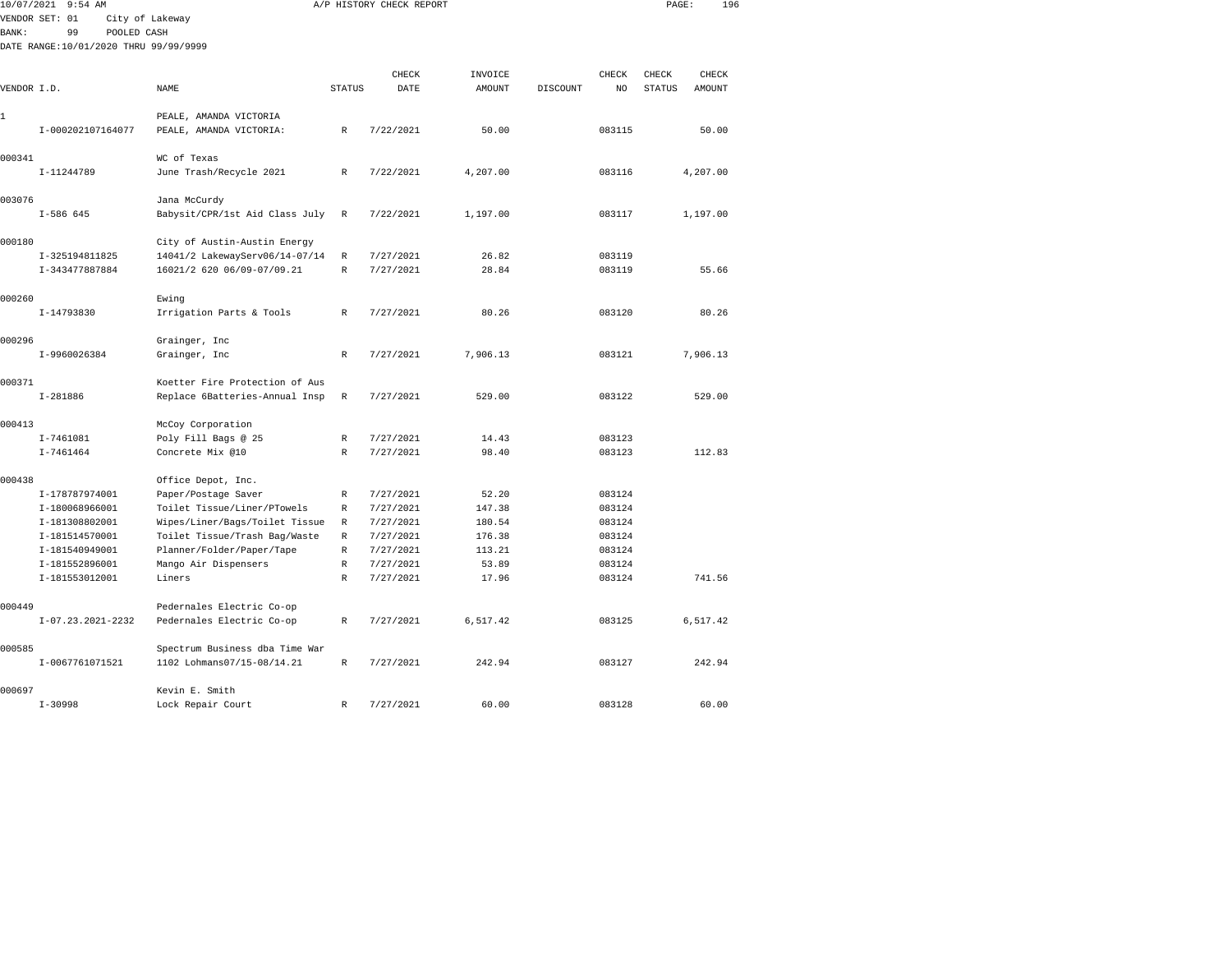| 10/07/2021   | $9:54$ AM                              |                                |                           | A/P HISTORY CHECK REPORT |                |          |                  | PAGE:         | 197           |  |
|--------------|----------------------------------------|--------------------------------|---------------------------|--------------------------|----------------|----------|------------------|---------------|---------------|--|
|              | VENDOR SET: 01                         | City of Lakeway                |                           |                          |                |          |                  |               |               |  |
| <b>BANK:</b> | 99<br>POOLED CASH                      |                                |                           |                          |                |          |                  |               |               |  |
|              | DATE RANGE: 10/01/2020 THRU 99/99/9999 |                                |                           |                          |                |          |                  |               |               |  |
|              |                                        |                                |                           |                          |                |          |                  |               |               |  |
|              |                                        |                                |                           | CHECK                    | INVOICE        |          | <b>CHECK</b>     | CHECK         | CHECK         |  |
| VENDOR I.D.  |                                        | NAME                           | <b>STATUS</b>             | DATE                     | <b>AMOUNT</b>  | DISCOUNT | NO               | <b>STATUS</b> | <b>AMOUNT</b> |  |
|              |                                        |                                |                           |                          |                |          |                  |               |               |  |
| 000897       |                                        | American Public Works Associat |                           |                          |                |          |                  |               |               |  |
|              | $I-06.02.2021-DD$                      | Dues $9/1 - 8/31.2021$         | $\mathbb R$               | 7/27/2021                | 420.00         |          | 083129           |               | 420.00        |  |
| 001589       |                                        | Cintas Corp No.2 dba Cintas Fi |                           |                          |                |          |                  |               |               |  |
|              | I-5069132560                           | Medical Supplies-1st Aid Kit   | R                         | 7/27/2021                | 248.28         |          | 083130           |               | 248.28        |  |
|              |                                        |                                |                           |                          |                |          |                  |               |               |  |
| 001848       |                                        | Community Coffee Company, LLC  |                           |                          |                |          |                  |               |               |  |
|              | I-10400120159                          | Coffee/Sugar/Cups/Lids         | R                         | 7/27/2021                | 254.35         |          | 083131           |               | 254.35        |  |
|              |                                        |                                |                           |                          |                |          |                  |               |               |  |
| 001888       |                                        | Joseph J. Springli             |                           |                          |                |          |                  |               |               |  |
|              | $I-07.26.2021-AB$                      | Defensive Driving Class-July   | V                         | 7/27/2021                | 189.00         |          | 083132           |               | 189.00        |  |
|              |                                        |                                |                           |                          |                |          |                  |               |               |  |
| 001888       |                                        | Joseph J. Springli             |                           |                          |                |          |                  |               |               |  |
|              | $M-CHECK$                              | Joseph J. Springli<br>VOIDED   | $\boldsymbol{\mathrm{V}}$ | 7/27/2021                |                |          | 083132           |               | 189.00CR      |  |
|              |                                        |                                |                           |                          |                |          |                  |               |               |  |
| 002227       |                                        | Lakeway Texaco Station, LLC    |                           |                          |                |          |                  |               |               |  |
|              | $I-0033978$                            | Bal Tires 2016 Tahoe           | R                         | 7/27/2021                | 333.42         |          | 083133           |               |               |  |
|              | $I-0034001$<br>$I - 0034019$           | Pass Headlight Out2019 Tahoe   | R<br>$\mathbb{R}$         | 7/27/2021                | 24.95<br>68.00 |          | 083133<br>083133 |               | 426.37        |  |
|              |                                        | Oil Change 2011 Tahoe          |                           | 7/27/2021                |                |          |                  |               |               |  |
| 002268       |                                        | Brandy Miller, Ph.D., P.C.     |                           |                          |                |          |                  |               |               |  |
|              | $I-LPD-5600$                           | Psychological Eval-W. Lopez    | $\mathbb R$               | 7/27/2021                | 900.00         |          | 083134           |               | 900.00        |  |
|              |                                        |                                |                           |                          |                |          |                  |               |               |  |
| 002320       |                                        | Artcraft & Foremost Inc        |                           |                          |                |          |                  |               |               |  |
|              | $I - 532450$                           | CRIME PREVENTION SUPPLIES      | R                         | 7/27/2021                | 2,274.00       |          | 083135           |               | 2,274.00      |  |
|              |                                        |                                |                           |                          |                |          |                  |               |               |  |
| 002507       |                                        | Victor O Schinnerer & Co, Inc  |                           |                          |                |          |                  |               |               |  |
|              | I-SI971521                             | Bond-Michele Thelen            | R                         | 7/27/2021                | 50.00          |          | 083136           |               | 50.00         |  |
|              |                                        |                                |                           |                          |                |          |                  |               |               |  |
| 002529       |                                        | Legacy Arbor Care              |                           |                          |                |          |                  |               |               |  |
|              | $I-11155$                              | EMERGENCY TREE WORK            | R                         | 7/27/2021                | 2,900.00       |          | 083137           |               |               |  |
|              | $I - 8951$                             | DEAD TREE REMOVAL              | $\mathbb{R}$              | 7/27/2021                | 2,825.00       |          | 083137           |               | 5,725.00      |  |
| 002856       |                                        | William Wagner                 |                           |                          |                |          |                  |               |               |  |
|              | $I-07.23.2021-AB$                      | Ninja Camp June 2021           | R                         | 7/27/2021                | 560.00         |          | 083138           |               | 560.00        |  |
|              |                                        |                                |                           |                          |                |          |                  |               |               |  |
| 002944       |                                        | University of Texas at Austin  |                           |                          |                |          |                  |               |               |  |
|              | $I-07.21.2021-LS$                      | EID#bb38762 Brownyn Bates Scho | R                         | 7/27/2021                | 1,000.00       |          | 083139           |               | 1,000.00      |  |
|              |                                        |                                |                           |                          |                |          |                  |               |               |  |
| 003116       |                                        | Cardiac Life Products, Inc.    |                           |                          |                |          |                  |               |               |  |
|              | $I-132384$                             | 8 - REPLACEMENTS AED           | R                         | 7/27/2021                | 9,691.72       |          | 083140           |               | 9,691.72      |  |
|              |                                        |                                |                           |                          |                |          |                  |               |               |  |
| 003139       |                                        | SHI-Government Solutions, Inc. |                           |                          |                |          |                  |               |               |  |

I-GB00418592 Sarah Fatheree & Future User R 7/27/2021 256.00 083141 256.00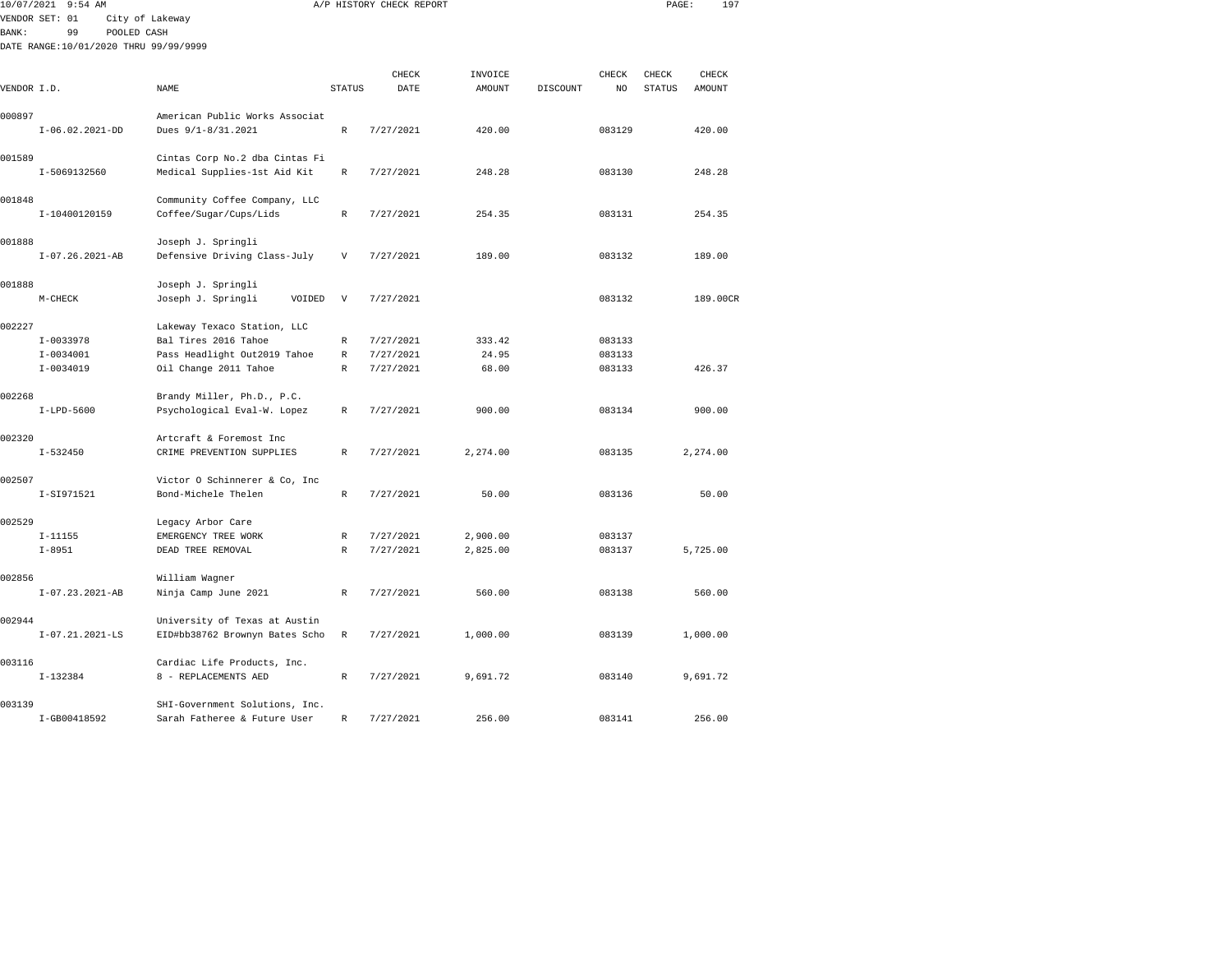| 10/07/2021  | $9:54$ AM                             |                                |               | A/P HISTORY CHECK REPORT |                          |          |              | PAGE:         | 198           |  |
|-------------|---------------------------------------|--------------------------------|---------------|--------------------------|--------------------------|----------|--------------|---------------|---------------|--|
|             | VENDOR SET: 01                        | City of Lakeway                |               |                          |                          |          |              |               |               |  |
| BANK:       | 99<br>POOLED CASH                     |                                |               |                          |                          |          |              |               |               |  |
|             | DATE RANGE:10/01/2020 THRU 99/99/9999 |                                |               |                          |                          |          |              |               |               |  |
|             |                                       |                                |               | CHECK                    |                          |          |              | CHECK         | CHECK         |  |
| VENDOR I.D. |                                       | NAME                           | <b>STATUS</b> | DATE                     | INVOICE<br><b>AMOUNT</b> | DISCOUNT | CHECK<br>NO. | <b>STATUS</b> | <b>AMOUNT</b> |  |
|             |                                       |                                |               |                          |                          |          |              |               |               |  |
| 003207      |                                       | Amazon Capital Services, Inc.  |               |                          |                          |          |              |               |               |  |
|             | $I-14K6-QRNW-K94Y$                    | Ladies Sport Jacket@4          | R             | 7/27/2021                | 113.47                   |          | 083142       |               | 113.47        |  |
| 003266      |                                       | AT&T - 8538                    |               |                          |                          |          |              |               |               |  |
|             | I-07.11.2021-8538                     | Serv7/11-8/10.2021             | $\mathbb R$   | 7/27/2021                | 976.15                   |          | 083143       |               | 976.15        |  |
| 003270      |                                       | Cindy Lopez                    |               |                          |                          |          |              |               |               |  |
|             | $I-07.22.2021-DC$                     | Reimb Course-Child Abus-Lopez  | R             | 7/27/2021                | 75.00                    |          | 083144       |               | 75.00         |  |
| 003297      |                                       | Department of Information Reso |               |                          |                          |          |              |               |               |  |
|             | I-21061552N                           | June 2021 Telecom Billing News | R             | 7/27/2021                | 509.45                   |          | 083145       |               | 509.45        |  |
| 003431      |                                       | Elizabeth Lucero               |               |                          |                          |          |              |               |               |  |
|             | $I-07.22.2021-01$                     | Pickleball-June2021            | R             | 7/27/2021                | 1,074.50                 |          | 083146       |               |               |  |
|             | $I-07.22.2021-AB$                     | Sports w/Coach Chaise-JunJul   | $\mathbb R$   | 7/27/2021                | 315.00                   |          | 083146       |               | 1,389.50      |  |
| 003450      |                                       | United Rentals (North America) |               |                          |                          |          |              |               |               |  |
|             | I-195515432-001                       | Portable Restroom              | R             | 7/27/2021                | 812.00                   |          | 083147       |               | 812.00        |  |
| 003466      |                                       | Michigan Ventures LLC          |               |                          |                          |          |              |               |               |  |
|             | $I-07.23.2021-AB$                     | Python Party 7/19-7/23         | R             | 7/27/2021                | 1,155.00                 |          | 083148       |               | 1,155.00      |  |
| 003468      |                                       | Snapology of Austin LLC        |               |                          |                          |          |              |               |               |  |
|             | $I-07.23.2021-AB$                     | Planes/Trains/Auto Class July  | R             | 7/27/2021                | 1,400.00                 |          | 083149       |               |               |  |
|             | I-07.23.2021-AB02                     | Cartoon Creations 7/19-7/23    | $\mathbb R$   | 7/27/2021                | 1,925.00                 |          | 083149       |               | 3,325.00      |  |
| 003485      |                                       | Dale Seiber                    |               |                          |                          |          |              |               |               |  |
|             | $I-07.19.2021-DC$                     | Reimb Training-Deaf Imp-Seiber | R             | 7/27/2021                | 45.00                    |          | 083150       |               | 45.00         |  |
| 000049      |                                       | American Planning Association  |               |                          |                          |          |              |               |               |  |
|             | I-379424-2174                         | APA Membership City Planning   | R             | 7/29/2021                | 127.00                   |          | 083151       |               | 127.00        |  |
| 000129      |                                       | Bickerstaff Heath Delgado Acos |               |                          |                          |          |              |               |               |  |
|             | $I-114997-01$                         | Prof Serv 4/16-6/15.2021       | $\mathbb R$   | 7/29/2021                | 44, 331.57               |          | 083152       |               | 44, 331.57    |  |
| 000237      |                                       | Dell Marketing LP              |               |                          |                          |          |              |               |               |  |
|             | I-10500347176                         | EM COORD LAPTOP                | R             | 7/29/2021                | 1,193.37                 |          | 083153       |               | 1,193.37      |  |
| 000260      |                                       | Ewing                          |               |                          |                          |          |              |               |               |  |
|             | $I-14822674$                          | Adapter/Coupling/Elbow/Valve   | R             | 7/29/2021                | 82.07                    |          | 083154       |               |               |  |
|             | I-14834210                            | Nipple/Coupling/PVC            | R             | 7/29/2021                | 81.54                    |          | 083154       |               | 163.61        |  |
| 000282      |                                       | GT Distributors, Inc.          |               |                          |                          |          |              |               |               |  |

I-INV0852349 Carrier-Barto R 7/29/2021 90.00 083155 90.00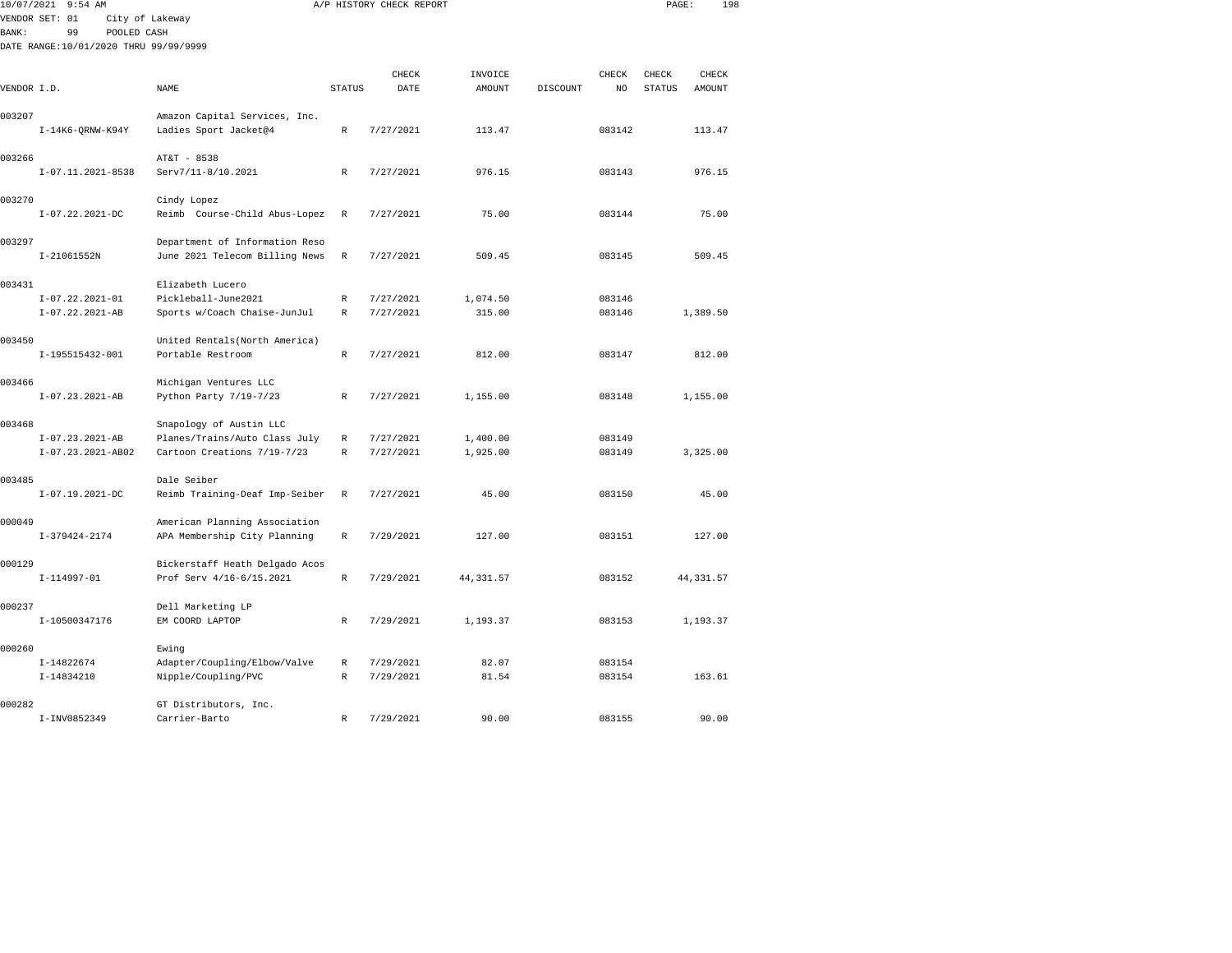|              | 10/07/2021 9:54 AM                    |                                              |               | A/P HISTORY CHECK REPORT |               |          |                | PAGE:         | 199      |  |
|--------------|---------------------------------------|----------------------------------------------|---------------|--------------------------|---------------|----------|----------------|---------------|----------|--|
|              | VENDOR SET: 01<br>City of Lakeway     |                                              |               |                          |               |          |                |               |          |  |
| <b>BANK:</b> | 99<br>POOLED CASH                     |                                              |               |                          |               |          |                |               |          |  |
|              | DATE RANGE:10/01/2020 THRU 99/99/9999 |                                              |               |                          |               |          |                |               |          |  |
|              |                                       |                                              |               |                          |               |          |                |               |          |  |
|              |                                       |                                              |               | CHECK                    | INVOICE       |          | CHECK          | CHECK         | CHECK    |  |
| VENDOR I.D.  |                                       | NAME                                         | <b>STATUS</b> | DATE                     | <b>AMOUNT</b> | DISCOUNT | N <sub>O</sub> | <b>STATUS</b> | AMOUNT   |  |
| 000344       |                                       | Tyler Technologies (Incode) In               |               |                          |               |          |                |               |          |  |
|              | $I-025-341856$                        | Virtual Sub9/2021-8/2022                     | R             | 7/29/2021                | 2,940.00      |          | 083156         |               |          |  |
|              | $I-025-342414$                        | Tyler Technologies (Incode) In               | $\mathbb R$   | 7/29/2021                | 185.00        |          | 083156         |               | 3,125.00 |  |
|              |                                       |                                              |               |                          |               |          |                |               |          |  |
| 000378       |                                       | Lakeway MUD                                  |               |                          |               |          |                |               |          |  |
|              | I-07.23.2021-LMUD                     | Lakeway MUD                                  | $\mathbb R$   | 7/29/2021                | 9,171.87      |          | 083157         |               | 9,171.87 |  |
|              |                                       |                                              |               |                          |               |          |                |               |          |  |
| 000438       |                                       | Office Depot, Inc.                           |               |                          |               |          |                |               |          |  |
|              | I-181816148001                        | PTowel/Gojo/Toilet Clr/T Tissu               | R             | 7/29/2021                | 183.76        |          | 083159         |               |          |  |
|              | I-182693057001                        | Dispenser/Liner/Toilet Tissue                | R             | 7/29/2021                | 173.79        |          | 083159         |               | 357.55   |  |
|              |                                       |                                              |               |                          |               |          |                |               |          |  |
| 000442       |                                       | Omnibase Services of Texas, LP               |               |                          |               |          |                |               |          |  |
|              | $I-07.27.2021-RS$                     | Disposit-Apr-Jun21/FailureAppe               | R             | 7/29/2021                | 233.52        |          | 083160         |               | 233.52   |  |
|              |                                       |                                              |               |                          |               |          |                |               |          |  |
| 000501       | $I-07.24.2021-96414$                  | Safeway, Inc.                                |               | 7/29/2021                | 170.26        |          | 083161         |               | 170.26   |  |
|              |                                       | Safeway, Inc.                                | R             |                          |               |          |                |               |          |  |
| 000536       |                                       | Swank Motion Pictures, Inc.                  |               |                          |               |          |                |               |          |  |
|              | I-BO 1821904                          | Movie License-Rhythm&Reels                   | R             | 7/29/2021                | 375.00        |          | 083162         |               | 375.00   |  |
|              |                                       |                                              |               |                          |               |          |                |               |          |  |
| 000599       |                                       | Travis County WCID #17                       |               |                          |               |          |                |               |          |  |
|              |                                       | I-07.20.2021-216473 502 Hurst-6/11-7/9.21    | R             | 7/29/2021                | 144.10        |          | 083163         |               |          |  |
|              |                                       | I-07.20.2021-227861 1602 RR620-6/11-7/8.21   | R             | 7/29/2021                | 17.72         |          | 083163         |               |          |  |
|              |                                       | I-07.20.2021-247673 Clara Van Dr-6/11-7/8.21 | $\mathbb R$   | 7/29/2021                | 238.09        |          | 083163         |               |          |  |
|              |                                       | I-07.20.2021-252790 1941 Lohmans-6/11-7/9.21 | R             | 7/29/2021                | 472.40        |          | 083163         |               |          |  |
|              | $I-07.20.21-219564$                   | 502 Hurst Ck-6/11-7/9.21                     | $\mathbb R$   | 7/29/2021                | 110.82        |          | 083163         |               | 983.13   |  |
|              |                                       |                                              |               |                          |               |          |                |               |          |  |
| 001231       |                                       | AT&T - 0738                                  |               |                          |               |          |                |               |          |  |
|              | $I-07.19.2021-0738$                   | AT&T - 0738                                  | R             | 7/29/2021                | 3,275.53      |          | 083164         |               | 3,275.53 |  |
|              |                                       |                                              |               |                          |               |          |                |               |          |  |
| 001256       |                                       | Verizon Wireless - 00001                     |               |                          |               |          |                |               |          |  |
|              | $I-07.16.2021-00001$                  | Verizon Wireless - 00001                     | R             | 7/29/2021                | 2,966.83      |          | 083165         |               | 2,966.83 |  |
| 001987       |                                       | Clifford Power Systems, Inc.                 |               |                          |               |          |                |               |          |  |
|              | I-PMA-0077918                         | 12/1/20-09/30/21 Service Agrmt               | R             | 7/29/2021                | 167.50        |          | 083166         |               | 167.50   |  |
|              |                                       |                                              |               |                          |               |          |                |               |          |  |
| 002017       |                                       | Gary L Murray                                |               |                          |               |          |                |               |          |  |
|              | $I-07.28.2021-AB$                     | Round Rock Fencing ClassJul-Au               | R             | 7/29/2021                | 441.00        |          | 083167         |               | 441.00   |  |
|              |                                       |                                              |               |                          |               |          |                |               |          |  |
| 002150       |                                       | LM-JB Investments, LLC                       |               |                          |               |          |                |               |          |  |
|              | $I-0988$                              | Linens White Tablecloths                     | $\mathbb R$   | 7/29/2021                | 17.37         |          | 083168         |               | 17.37    |  |
|              |                                       |                                              |               |                          |               |          |                |               |          |  |
| 002227       |                                       | Lakeway Texaco Station, LLC                  |               |                          |               |          |                |               |          |  |
|              | $I - 0034064$                         | Emission Insp-2016 Tahoe                     | R             | 7/29/2021                | 18.50         |          | 083169         |               |          |  |

I-0034143 Popping Frt Tire-2019 Tahoe R 7/29/2021 571.13 083169 589.63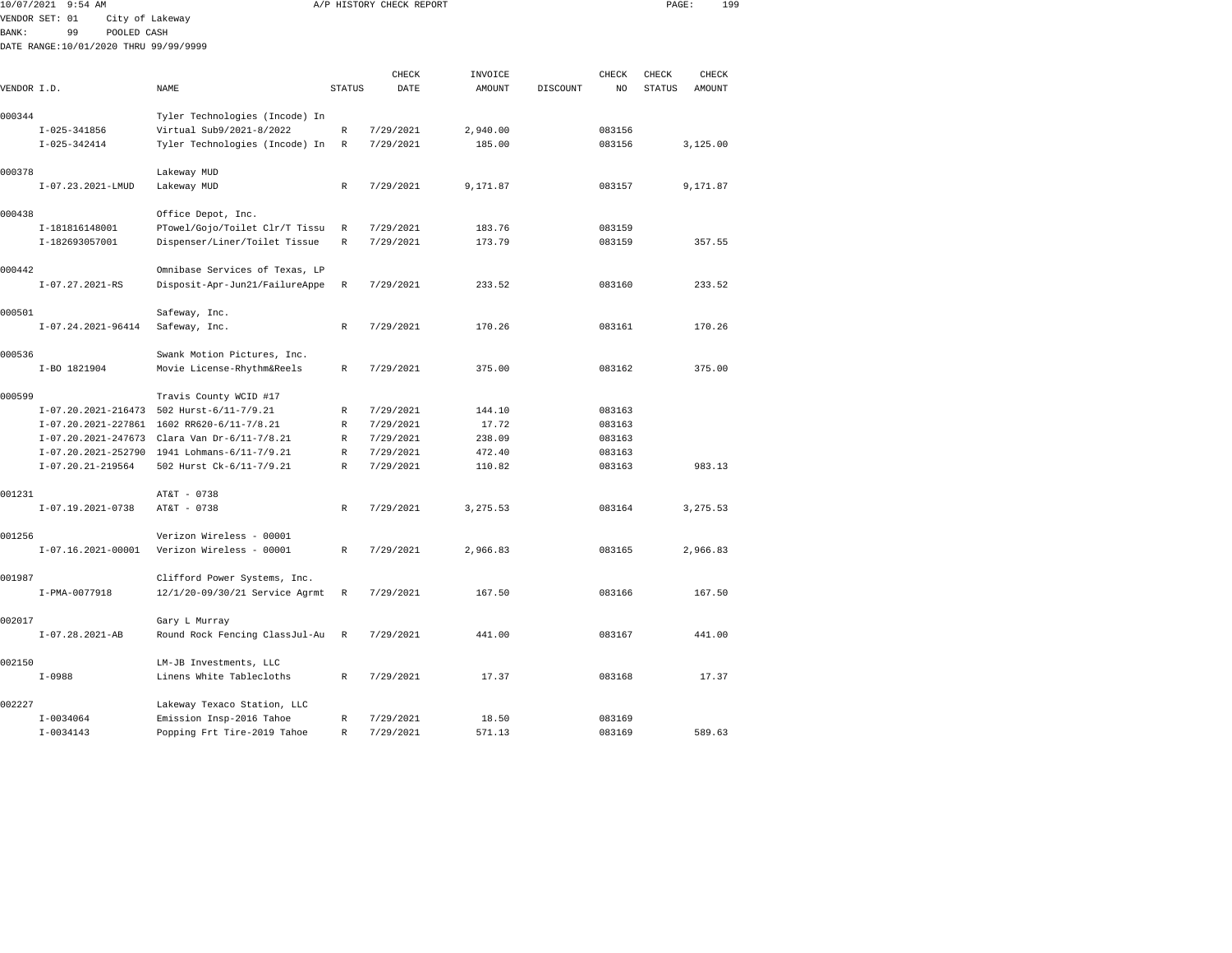|              | 10/07/2021 9:54 AM                    |                                                  |                           | A/P HISTORY CHECK REPORT |           |          |        | PAGE:  | 200        |  |
|--------------|---------------------------------------|--------------------------------------------------|---------------------------|--------------------------|-----------|----------|--------|--------|------------|--|
|              | VENDOR SET: 01<br>City of Lakeway     |                                                  |                           |                          |           |          |        |        |            |  |
| <b>BANK:</b> | 99<br>POOLED CASH                     |                                                  |                           |                          |           |          |        |        |            |  |
|              | DATE RANGE:10/01/2020 THRU 99/99/9999 |                                                  |                           |                          |           |          |        |        |            |  |
|              |                                       |                                                  |                           |                          |           |          |        |        |            |  |
|              |                                       |                                                  |                           | CHECK                    | INVOICE   |          | CHECK  | CHECK  | CHECK      |  |
| VENDOR I.D.  |                                       | NAME                                             | <b>STATUS</b>             | DATE                     | AMOUNT    | DISCOUNT | NO     | STATUS | AMOUNT     |  |
|              |                                       |                                                  |                           |                          |           |          |        |        |            |  |
| 002278       |                                       | Austin American-Statesman                        |                           |                          |           |          |        |        |            |  |
|              |                                       | I-I00647453-07082021 Amendment of City Ordinance | $\mathbb R$               | 7/29/2021                | 68.32     |          | 083170 |        | 68.32      |  |
| 002570       |                                       | Pest Management, Inc DBA GermL                   |                           |                          |           |          |        |        |            |  |
|              | $I - 485717$                          | Qtr3 TreatmentPD Vehicles/Gym                    | $\mathbb R$               | 7/29/2021                | 200.00    |          | 083171 |        | 200.00     |  |
|              |                                       |                                                  |                           |                          |           |          |        |        |            |  |
| 003181       |                                       | Quadient Leasing USA, Inc.                       |                           |                          |           |          |        |        |            |  |
|              | I-N8964353                            | Postal Unit Lease-PD 5/21-7/21                   | $\mathbb R$               | 7/29/2021                | 447.90    |          | 083172 |        | 447.90     |  |
|              |                                       |                                                  |                           |                          |           |          |        |        |            |  |
| 003207       |                                       | Amazon Capital Services, Inc.                    |                           |                          |           |          |        |        |            |  |
|              | I-11G3-FLRD-KTXJ                      | Movie-Rhythm&Reels                               | $\mathbb R$               | 7/29/2021                | 14.98     |          | 083173 |        |            |  |
|              | I-16VG-799P-7D1L                      | Sprinkler for Kids/Pool Float                    | $\mathbb R$               | 7/29/2021                | 128.28    |          | 083173 |        |            |  |
|              | I-174D-3VXW-FQWL                      | Rhythm Reels/Popcorn                             | R                         | 7/29/2021                | 48.50     |          | 083173 |        |            |  |
|              | $I-1C3X-V9MP-X1Y6$                    | Paper Dark Grey Pack                             | $\mathbb{R}$              | 7/29/2021                | 155.87    |          | 083173 |        |            |  |
|              | I-1DWH-L4XM-GRL9                      | Diving Toys-Shark Week Prizes                    | $\mathbb R$               | 7/29/2021                | 177.96    |          | 083173 |        |            |  |
|              | I-1JFK-MWQY-MXR9                      | Oscillating Fan                                  | $\mathbb R$               | 7/29/2021                | 140.70    |          | 083173 |        | 666.29     |  |
| 003320       |                                       | CD & SA-S, Inc                                   |                           |                          |           |          |        |        |            |  |
|              | I-10683071521                         | Back Entrance Gate Issue/Repai                   | R                         | 7/29/2021                | 493.66    |          | 083174 |        | 493.66     |  |
|              |                                       |                                                  |                           |                          |           |          |        |        |            |  |
| 003473       |                                       | Clean Earth Environmental Solu                   |                           |                          |           |          |        |        |            |  |
|              | I-62803181642                         | Solid Waste - Reclamation Serv                   | R                         | 7/29/2021                | 40,913.32 |          | 083175 |        | 40, 913.32 |  |
|              |                                       |                                                  |                           |                          |           |          |        |        |            |  |
| 003486       |                                       | Kyle Honnerlaw                                   |                           |                          |           |          |        |        |            |  |
|              | I-07.16.2021-EC                       | CAPCOG 40Hr Training-Honnerlaw                   | V                         | 7/29/2021                | 273.88    |          | 083176 |        | 273.88     |  |
|              |                                       |                                                  |                           |                          |           |          |        |        |            |  |
| 003486       |                                       | Kyle Honnerlaw                                   |                           |                          |           |          |        |        |            |  |
|              | $M-CHECK$                             | Kyle Honnerlaw<br>VOIDED                         | $\mathbf v$               | 7/29/2021                |           |          | 083176 |        | 273.88CR   |  |
| 003487       |                                       | Debbie Heatley                                   |                           |                          |           |          |        |        |            |  |
|              | $I-07.27.2021-DG$                     | Refund Sec Deposit-Heatley                       | $\mathbb R$               | 7/29/2021                | 200.00    |          | 083177 |        | 200.00     |  |
|              |                                       |                                                  |                           |                          |           |          |        |        |            |  |
| 003488       |                                       | Ann Snow                                         |                           |                          |           |          |        |        |            |  |
|              | $I-07.27.2021-DG$                     | Refund Sec Deposit-Snow                          | $\mathbb{R}$              | 7/29/2021                | 200.00    |          | 083178 |        | 200.00     |  |
|              |                                       |                                                  |                           |                          |           |          |        |        |            |  |
| 003489       |                                       | Rory Kendall                                     |                           |                          |           |          |        |        |            |  |
|              | $I - 00001$                           | Band -Rhythm & Reels Event                       | $\boldsymbol{\mathrm{V}}$ | 7/29/2021                | 500.00    |          | 083179 |        | 500.00     |  |
|              |                                       |                                                  |                           |                          |           |          |        |        |            |  |
| 003489       |                                       | Rory Kendall                                     |                           |                          |           |          |        |        |            |  |
|              | M-CHECK                               | Rory Kendall<br>VOIDED                           | V                         | 7/29/2021                |           |          | 083179 |        | 500.00CR   |  |
|              |                                       |                                                  |                           |                          |           |          |        |        |            |  |
| 003490       |                                       | Jarrod Wise                                      |                           |                          |           |          |        |        |            |  |

I-07.23.2021-JO Reimb TCU/Certification/Gradua R 7/29/2021 1,090.66 083180 1,090.66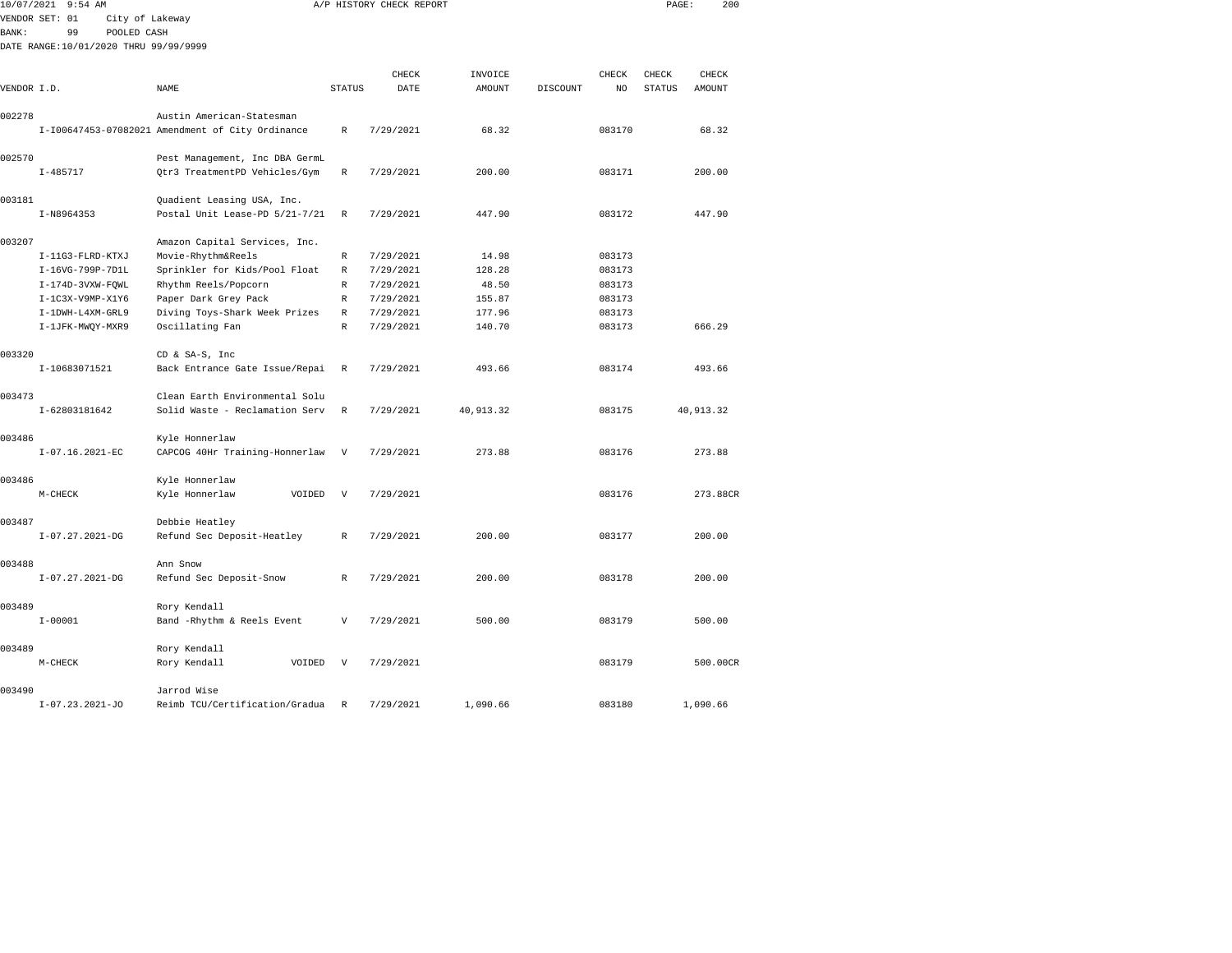|             | 10/07/2021 9:54 AM                    |                              |               | A/P HISTORY CHECK REPORT |               |          |                | PAGE:         | 201      |  |
|-------------|---------------------------------------|------------------------------|---------------|--------------------------|---------------|----------|----------------|---------------|----------|--|
|             | VENDOR SET: 01                        | City of Lakeway              |               |                          |               |          |                |               |          |  |
| BANK:       | 99<br>POOLED CASH                     |                              |               |                          |               |          |                |               |          |  |
|             | DATE RANGE:10/01/2020 THRU 99/99/9999 |                              |               |                          |               |          |                |               |          |  |
|             |                                       |                              |               |                          |               |          |                |               |          |  |
|             |                                       |                              |               | CHECK                    | INVOICE       |          | CHECK          | CHECK         | CHECK    |  |
| VENDOR I.D. |                                       | NAME                         | <b>STATUS</b> | DATE                     | <b>AMOUNT</b> | DISCOUNT | N <sub>O</sub> | <b>STATUS</b> | AMOUNT   |  |
| 1           |                                       | AANDAHL, SHESH A             |               |                          |               |          |                |               |          |  |
|             | I-000202107284083                     | AANDAHL, SHESH A:            | R             | 7/29/2021                | 40.00         |          | 083181         |               | 40.00    |  |
|             |                                       |                              |               |                          |               |          |                |               |          |  |
| 001474      |                                       | Travis County ESD #6         |               |                          |               |          |                |               |          |  |
|             | $I - 2568$                            | WILDFIRE FUELS MITIGATION    | $\mathbb R$   | 8/03/2021                | 8,705.44      |          | 083182         |               | 8,705.44 |  |
|             |                                       |                              |               |                          |               |          |                |               |          |  |
| 001474      |                                       | Travis County ESD #6         |               |                          |               |          |                |               |          |  |
|             | $I - 2569$                            | WILDFIRE FUELS MITIGATION    | $\mathbb{R}$  | 8/03/2021                | 1,769.70      |          | 083183         |               | 1,769.70 |  |
|             |                                       |                              |               |                          |               |          |                |               |          |  |
| 001474      |                                       | Travis County ESD #6         |               |                          |               |          |                |               |          |  |
|             | $I - 2570$                            | WILDFIRE FUELS MITIGATION    | R             | 8/03/2021                | 4,166.00      |          | 083184         |               | 4,166.00 |  |
| 001474      |                                       | Travis County ESD #6         |               |                          |               |          |                |               |          |  |
|             | $I - 2571$                            | WILDFIRE FUELS MITIGATION    | $\mathbb{R}$  | 8/03/2021                | 6,991.36      |          | 083185         |               | 6,991.36 |  |
|             |                                       |                              |               |                          |               |          |                |               |          |  |
| 002289      |                                       | Amanzi Party Rentals         |               |                          |               |          |                |               |          |  |
|             | $I-49065B$                            | Mechanical Shark Ride        | $\mathbb{R}$  | 8/03/2021                | 634.50        |          | 083186         |               | 634.50   |  |
|             |                                       |                              |               |                          |               |          |                |               |          |  |
| 002529      |                                       | Legacy Arbor Care            |               |                          |               |          |                |               |          |  |
|             | $I-11156$                             | TREE PRUNING & REMOVAL       | $\mathbb R$   | 8/03/2021                | 750.00        |          | 083187         |               |          |  |
|             | $I-11165$                             | TREE PRUNING & REMOVAL       | R             | 8/03/2021                | 800.00        |          | 083187         |               | 1,550.00 |  |
|             |                                       |                              |               |                          |               |          |                |               |          |  |
| 003168      | I-08.02.2021-AB                       | Jordan Moser                 | $\mathbb{R}$  | 8/03/2021                | 250.00        |          | 083188         |               | 250.00   |  |
|             |                                       | Cultural Arts Concert        |               |                          |               |          |                |               |          |  |
| 003448      |                                       | Lakeway Floors               |               |                          |               |          |                |               |          |  |
|             | $I-3151-2443$                         | JUSTICE CTR CARPET REPL      | R             | 8/03/2021                | 6,501.16      |          | 083189         |               | 6,501.16 |  |
|             |                                       |                              |               |                          |               |          |                |               |          |  |
| 000180      |                                       | City of Austin-Austin Energy |               |                          |               |          |                |               |          |  |
|             | I-949726594140                        | 916 Fm 620 July 2021         | R             | 8/04/2021                | 35.18         |          | 083194         |               | 35.18    |  |
|             |                                       |                              |               |                          |               |          |                |               |          |  |
| 000260      |                                       | Ewing                        |               |                          |               |          |                |               |          |  |
|             | I-14804204                            | PVC Union 2in                | R             | 8/04/2021                | 87.00         |          | 083195         |               |          |  |
|             | I-14827636                            | Ball Valve Plastic           | R             | 8/04/2021                | 47.02         |          | 083195         |               |          |  |
|             | I-14843023                            | Ball Valve                   | $\mathbb R$   | 8/04/2021                | 49.07         |          | 083195         |               |          |  |
|             | I-14849109                            | Pro Spray/4in Pop Up         | $\mathbb R$   | 8/04/2021                | 72.28         |          | 083195         |               | 255.37   |  |
| 000334      |                                       | Home Depot Credit Services   |               |                          |               |          |                |               |          |  |
|             | $I-07.28.2021-4109$                   | Home Depot Credit Services   | R             | 8/04/2021                | 966.71        |          | 083196         |               | 966.71   |  |
|             |                                       |                              |               |                          |               |          |                |               |          |  |

I-520574 Sandy Loam36yrds-Top Soil R 8/04/2021 658.00 083197 658.00

000406 Marcelo's, Inc.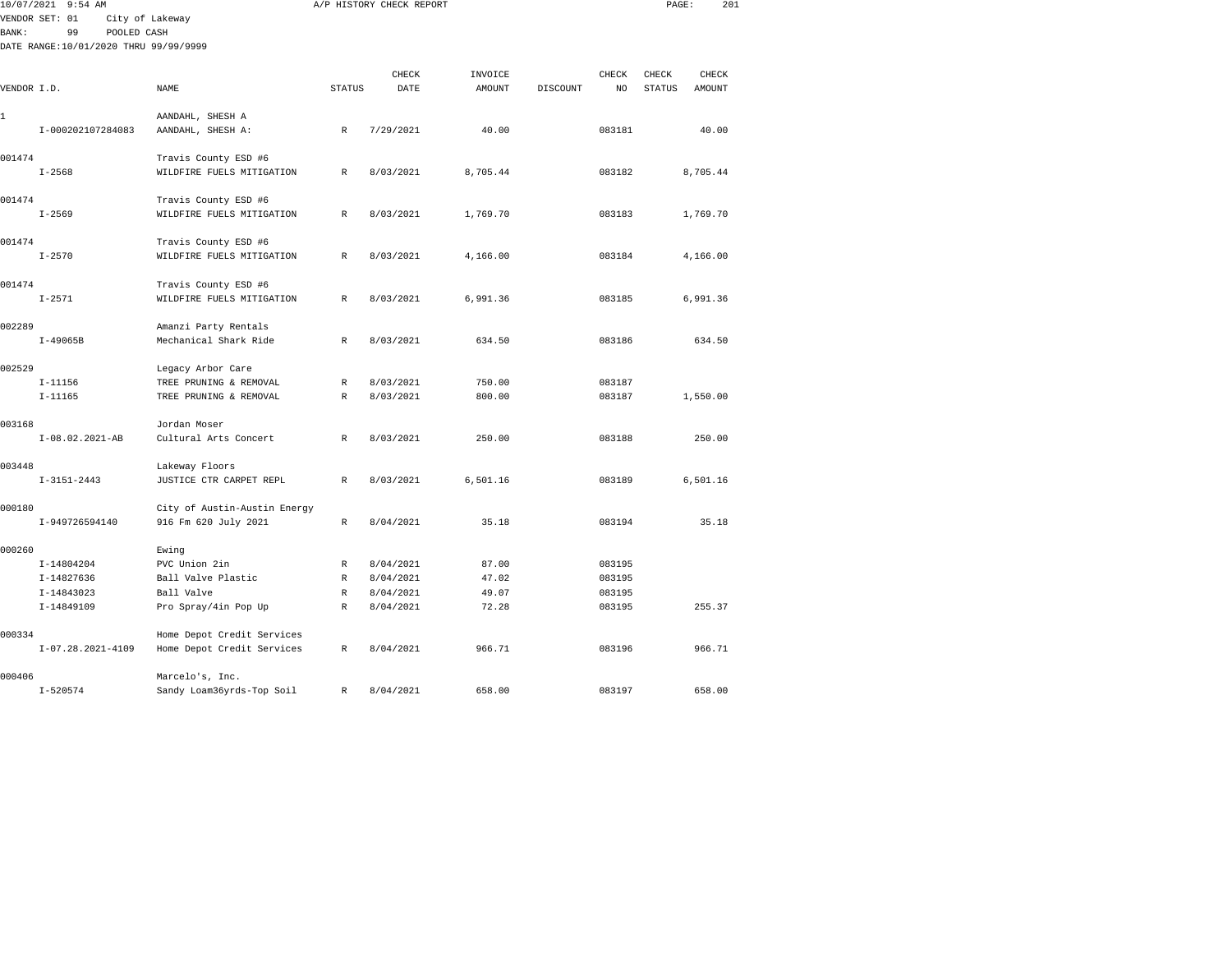| 10/07/2021   | $9:54$ AM                             |                                                                  |               | A/P HISTORY CHECK REPORT |               |          |        | PAGE:         | 202       |  |
|--------------|---------------------------------------|------------------------------------------------------------------|---------------|--------------------------|---------------|----------|--------|---------------|-----------|--|
|              | VENDOR SET: 01                        | City of Lakeway                                                  |               |                          |               |          |        |               |           |  |
| <b>BANK:</b> | 99<br>POOLED CASH                     |                                                                  |               |                          |               |          |        |               |           |  |
|              | DATE RANGE:10/01/2020 THRU 99/99/9999 |                                                                  |               |                          |               |          |        |               |           |  |
|              |                                       |                                                                  |               |                          |               |          |        |               |           |  |
|              |                                       |                                                                  |               | CHECK                    | INVOICE       |          | CHECK  | CHECK         | CHECK     |  |
| VENDOR I.D.  |                                       | <b>NAME</b>                                                      | <b>STATUS</b> | DATE                     | <b>AMOUNT</b> | DISCOUNT | NO.    | <b>STATUS</b> | AMOUNT    |  |
| 000413       |                                       | McCoy Corporation                                                |               |                          |               |          |        |               |           |  |
|              | $I - 7462421$                         | Concrete/Wood/Saw Blade                                          | $\mathbb{R}$  | 8/04/2021                | 37.31         |          | 083198 |               | 37.31     |  |
|              |                                       |                                                                  |               |                          |               |          |        |               |           |  |
| 000530       |                                       | Stokes Sign Company, Inc.                                        |               |                          |               |          |        |               |           |  |
|              | $I-INV-28559$                         | HC Special Events Herit Trail                                    | R             | 8/04/2021                | 211.30        |          | 083199 |               | 211.30    |  |
|              |                                       |                                                                  |               |                          |               |          |        |               |           |  |
| 000585       |                                       | Spectrum Business dba Time War                                   |               |                          |               |          |        |               |           |  |
|              | I-0260903072521                       | 1941 Lohmans-07/25-8/24.2021                                     | R             | 8/04/2021                | 2,426.97      |          | 083200 |               |           |  |
|              | I-0723351072521                       | 104 Cross Crk 07/25-8/24.2021                                    | R             | 8/04/2021                | 903.72        |          | 083200 |               | 3,330.69  |  |
| 000702       |                                       | Quill Corporation                                                |               |                          |               |          |        |               |           |  |
|              | I-17967613                            | Box File/White 12ct                                              | $\mathbb{R}$  | 8/04/2021                | 166.56        |          | 083201 |               |           |  |
|              | I-18161571                            | Quill Corporation                                                | $\mathbb R$   | 8/04/2021                | 145.00        |          | 083201 |               |           |  |
|              | I-18173406                            | Oxiclean Stain Remover                                           | $\mathbb{R}$  | 8/04/2021                | 7.73          |          | 083201 |               | 319.29    |  |
|              |                                       |                                                                  |               |                          |               |          |        |               |           |  |
| 001267       |                                       | A V Sports, LLC                                                  |               |                          |               |          |        |               |           |  |
|              | $I-08.02.2021-AB$                     | Sportball Camp Aug 2021                                          | R             | 8/04/2021                | 2,240.00      |          | 083202 |               | 2,240.00  |  |
| 001387       |                                       |                                                                  |               |                          |               |          |        |               |           |  |
|              | $I-2007812$                           | Franklin Legal Publishing, Inc<br>Internet Updating Service-Code | $\mathbb R$   | 8/04/2021                | 2,283.00      |          | 083203 |               | 2,283.00  |  |
|              |                                       |                                                                  |               |                          |               |          |        |               |           |  |
| 001474       |                                       | Travis County ESD #6                                             |               |                          |               |          |        |               |           |  |
|              | $I - 2567$                            | WILDFIRE FUELS MITIGATION                                        | $\mathbb R$   | 8/04/2021                | 28,170.88     |          | 083204 |               | 28,170.88 |  |
|              |                                       |                                                                  |               |                          |               |          |        |               |           |  |
| 001803       |                                       | Logix Fiber Networks                                             |               |                          |               |          |        |               |           |  |
|              | $I - 421065$                          | Logix Fiber Networks                                             | $\mathbb{R}$  | 8/04/2021                | 913.22        |          | 083205 |               | 913.22    |  |
| 001848       |                                       | Community Coffee Company, LLC                                    |               |                          |               |          |        |               |           |  |
|              | I-13328120809                         | Coffee/Tea/Creamer                                               | $\mathbb R$   | 8/04/2021                | 129.25        |          | 083206 |               | 129.25    |  |
|              |                                       |                                                                  |               |                          |               |          |        |               |           |  |
| 001851       |                                       | Detech Fire & Security                                           |               |                          |               |          |        |               |           |  |
|              | $I - 2020177$                         | Yearly Monitor 01/2021-12/2021                                   | R             | 8/04/2021                | 414.00        |          | 083207 |               | 414.00    |  |
|              |                                       |                                                                  |               |                          |               |          |        |               |           |  |
| 002220       |                                       | S Randall Electric, Inc. dba R                                   |               |                          |               |          |        |               |           |  |
|              | $I - 29204$                           | Electrical Outlets                                               | $\mathbb{R}$  | 8/04/2021                | 1,248.93      |          | 083208 |               | 1,248.93  |  |
| 002227       |                                       | Lakeway Texaco Station, LLC                                      |               |                          |               |          |        |               |           |  |
|              | $I-0034119$                           | Oil Change-2013 Tacoma                                           | $\mathbb{R}$  | 8/04/2021                | 102.21        |          | 083209 |               |           |  |
|              | $I-0034136$                           | AC Issue/Condenser-2016 Tahoe                                    | $\mathbb R$   | 8/04/2021                | 957.02        |          | 083209 |               |           |  |
|              | $I - 0034137$                         | Electrical Issue-2019 Tahoe                                      | R             | 8/04/2021                | 105.00        |          | 083209 |               | 1,164.23  |  |
|              |                                       |                                                                  |               |                          |               |          |        |               |           |  |

I-10626197 Coffee Misc Flavors R 8/04/2021 70.26 083210 70.26

002282 ProStar Services, Inc dba Park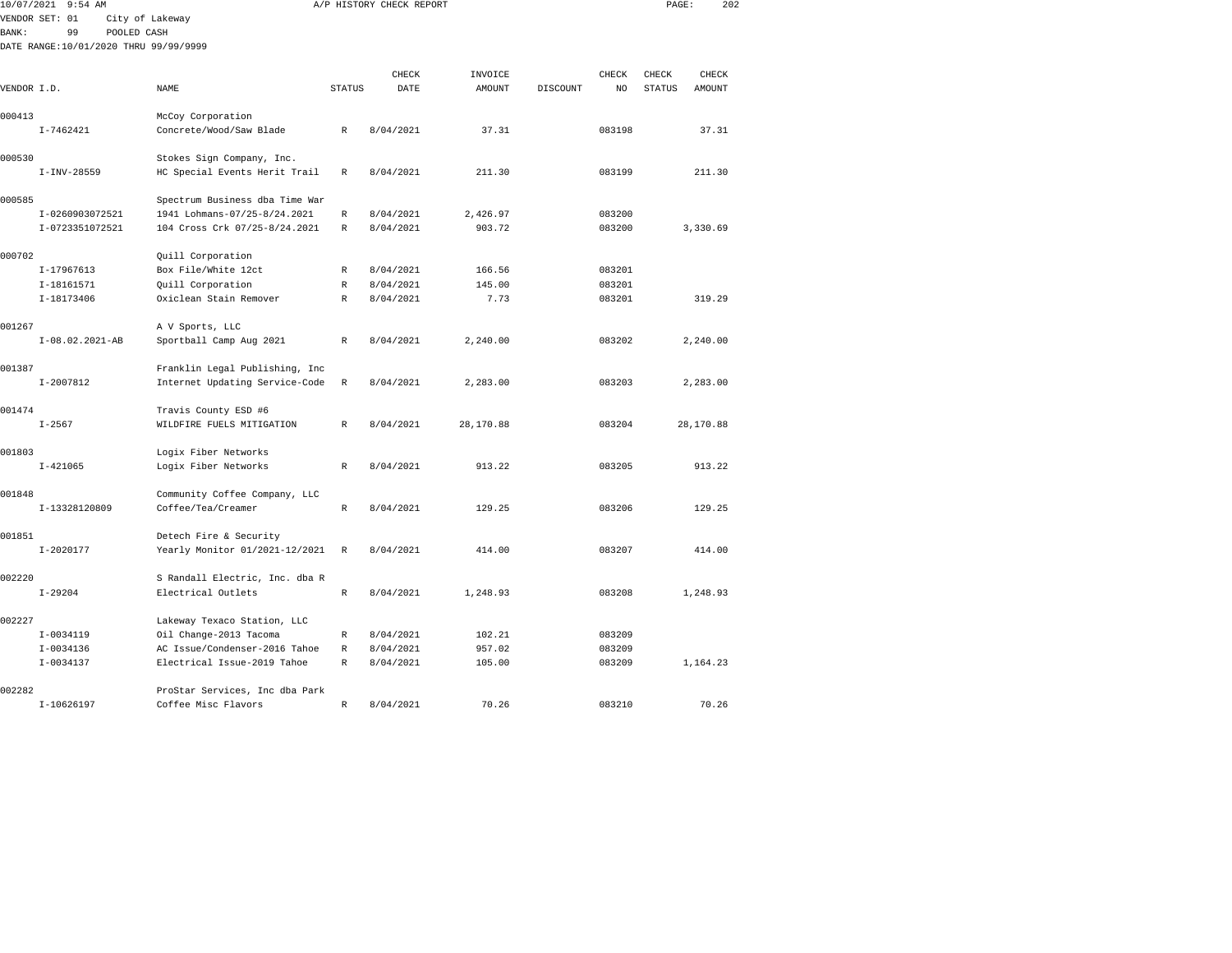| 10/07/2021  | $9:54$ AM                             |                                         |               | A/P HISTORY CHECK REPORT |          |          |        | PAGE:         | 203      |  |
|-------------|---------------------------------------|-----------------------------------------|---------------|--------------------------|----------|----------|--------|---------------|----------|--|
|             | VENDOR SET: 01                        | City of Lakeway                         |               |                          |          |          |        |               |          |  |
| BANK:       | 99<br>POOLED CASH                     |                                         |               |                          |          |          |        |               |          |  |
|             | DATE RANGE:10/01/2020 THRU 99/99/9999 |                                         |               |                          |          |          |        |               |          |  |
|             |                                       |                                         |               |                          |          |          |        |               |          |  |
|             |                                       |                                         |               | CHECK                    | INVOICE  |          | CHECK  | CHECK         | CHECK    |  |
| VENDOR I.D. |                                       | NAME                                    | <b>STATUS</b> | DATE                     | AMOUNT   | DISCOUNT | NO     | <b>STATUS</b> | AMOUNT   |  |
|             |                                       |                                         |               |                          |          |          |        |               |          |  |
| 002348      |                                       | ASAP Stone & Landscape Supply,          |               |                          |          |          |        |               |          |  |
|             | $I - 6977$                            | White Chop Stone 4"                     | $\mathbb R$   | 8/04/2021                | 265.70   |          | 083211 |               | 265.70   |  |
| 002362      |                                       | Camp Peniel, Inc                        |               |                          |          |          |        |               |          |  |
|             | $I-07.29.2021-AB$                     | Camp Peniel Class July 26-30            | R             | 8/04/2021                | 4,620.00 |          | 083212 |               | 4,620.00 |  |
|             |                                       |                                         |               |                          |          |          |        |               |          |  |
| 002396      |                                       | Webster Bank, NA                        |               |                          |          |          |        |               |          |  |
|             | I-W326318                             | Webster Bank, NA                        | R             | 8/04/2021                | 132.50   |          | 083213 |               | 132.50   |  |
|             |                                       |                                         |               |                          |          |          |        |               |          |  |
| 002660      |                                       | Art Edu ATX, LLC                        |               |                          |          |          |        |               |          |  |
|             | $I-07.29.2021-AB$                     | Olympic Artistry Class Jun-Jul          | R             | 8/04/2021                | 1,680.00 |          | 083214 |               | 1,680.00 |  |
| 002737      |                                       | HEB Grocery Company                     |               |                          |          |          |        |               |          |  |
|             | $I - 643720$                          | Freezer Bags/Cream Pops/Pop Ic          | R             | 8/04/2021                | 12.01    |          | 083215 |               |          |  |
|             | $I - 657689$                          | Hot Dog Reception 4th July              | R             | 8/04/2021                | 77.64    |          | 083215 |               |          |  |
|             | $I - 681369$                          | Cards & Decor Event                     | R             | 8/04/2021                | 52.57    |          | 083215 |               |          |  |
|             | $I - 707440$                          | Vending Snacks                          | R             | 8/04/2021                | 9.80     |          | 083215 |               |          |  |
|             | $I - 709609$                          | HEB Grocery Company                     | $\mathbb R$   | 8/04/2021                | 27.84    |          | 083215 |               |          |  |
|             | $I - 718081$                          | Drinks & Grilling Sup-Movies            | R             | 8/04/2021                | 67.05    |          | 083215 |               |          |  |
|             | I-718096                              | Propane Grill/Movies Event              | R             | 8/04/2021                | 15.82    |          | 083215 |               |          |  |
|             | $I - 749046$                          | Drinks/Snacks-Council Mtg               | R             | 8/04/2021                | 129.24   |          | 083215 |               |          |  |
|             | $I - 762657$                          | HEB Grocery Company                     | $\mathbb R$   | 8/04/2021                | 15.84    |          | 083215 |               | 407.81   |  |
|             |                                       |                                         |               |                          |          |          |        |               |          |  |
| 002838      |                                       | FleetCor Technologies, Inc dba          |               |                          |          |          |        |               |          |  |
|             | I-NP60493604                          | FleetCor Technologies, Inc dba          | R             | 8/04/2021                | 9,676.08 |          | 083216 |               | 9,676.08 |  |
| 002856      |                                       |                                         |               |                          |          |          |        |               |          |  |
|             | $I-08.02.2021-AB$                     | William Wagner<br>Tae Kwon Do July 2021 | $\mathbb{R}$  | 8/04/2021                | 765.65   |          | 083217 |               | 765.65   |  |
|             |                                       |                                         |               |                          |          |          |        |               |          |  |
| 002916      |                                       | Jeff Williams dba Sinners Cycl          |               |                          |          |          |        |               |          |  |
|             | $I - 4473$                            | Oil/Filter/Oring/Brake Pedal            | $\mathbb R$   | 8/04/2021                | 651.30   |          | 083218 |               |          |  |
|             | $I - 4486$                            | Bus Wire Extension Kit                  | R             | 8/04/2021                | 459.80   |          | 083218 |               | 1,111.10 |  |
|             |                                       |                                         |               |                          |          |          |        |               |          |  |
| 003080      |                                       | Stitch Gallery Inc                      |               |                          |          |          |        |               |          |  |
|             | $I - 96645$                           | Embroidery 30500 stitches Soot          | $\mathbb R$   | 8/04/2021                | 84.20    |          | 083219 |               | 84.20    |  |
| 003094      |                                       | Camp Einstein, LLC                      |               |                          |          |          |        |               |          |  |
|             | I-07262021A                           | Lego Class July 26-30.2021              | R             | 8/04/2021                | 1,848.00 |          | 083220 |               | 1,848.00 |  |
|             |                                       |                                         |               |                          |          |          |        |               |          |  |
| 003099      |                                       | Hoops, Inc.                             |               |                          |          |          |        |               |          |  |
|             | $I-98599$                             | Basketball Rim System                   | $\mathbb{R}$  | 8/04/2021                | 189.00   |          | 083221 |               | 189.00   |  |
| 003149      |                                       | Monika Orr                              |               |                          |          |          |        |               |          |  |
|             | $I-08.02.2021-AB$                     | Chiar Yoga July 2021                    | R             | 8/04/2021                | 92.40    |          | 083222 |               | 92.40    |  |
|             |                                       |                                         |               |                          |          |          |        |               |          |  |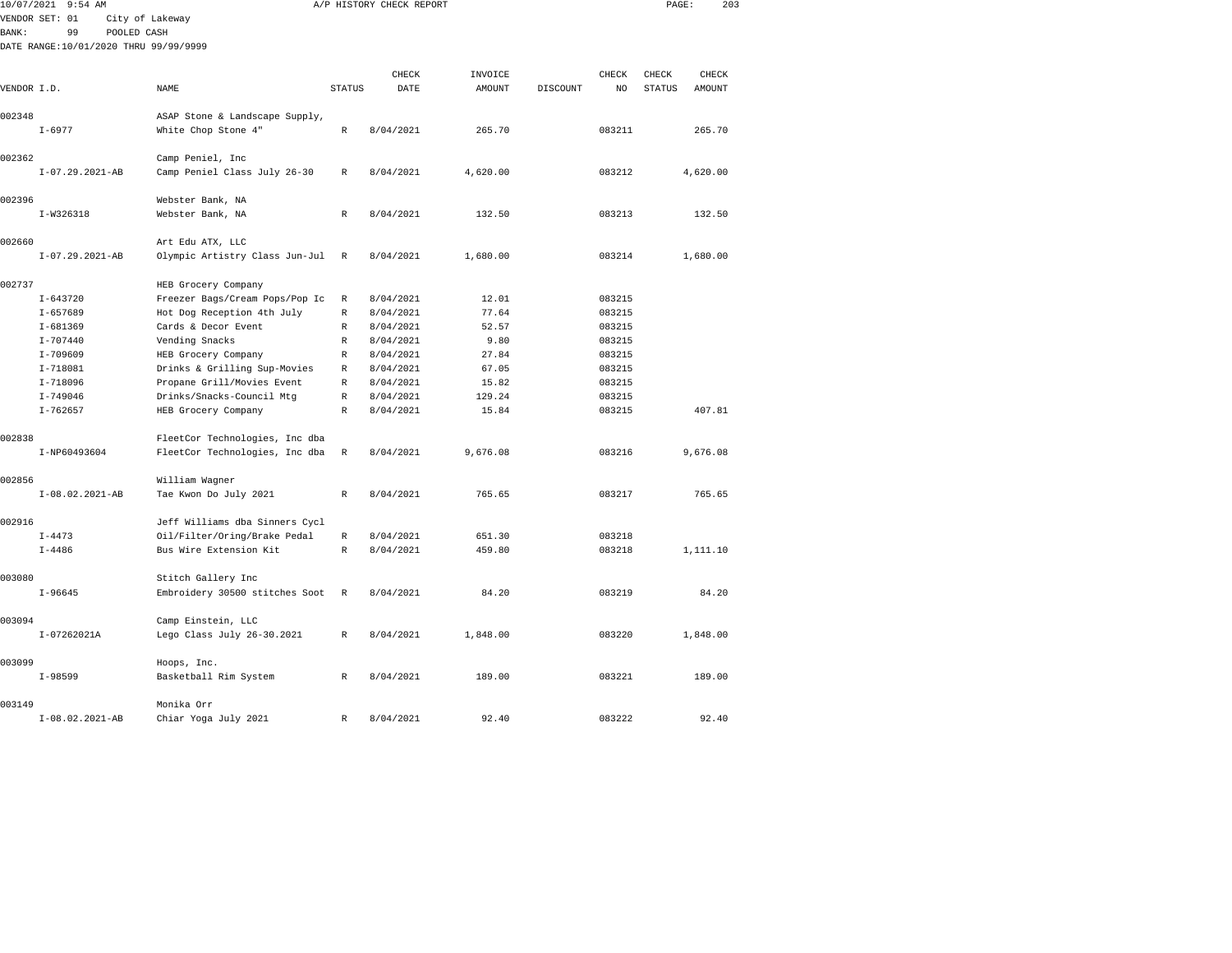| 10/07/2021   | $9:54$ AM                             |                                                   |               | A/P HISTORY CHECK REPORT |                   |          |             | PAGE:                  | 204             |
|--------------|---------------------------------------|---------------------------------------------------|---------------|--------------------------|-------------------|----------|-------------|------------------------|-----------------|
|              | VENDOR SET: 01                        | City of Lakeway                                   |               |                          |                   |          |             |                        |                 |
| <b>BANK:</b> | 99<br>POOLED CASH                     |                                                   |               |                          |                   |          |             |                        |                 |
|              | DATE RANGE:10/01/2020 THRU 99/99/9999 |                                                   |               |                          |                   |          |             |                        |                 |
|              |                                       |                                                   |               |                          |                   |          |             |                        |                 |
| VENDOR I.D.  |                                       | NAME                                              | <b>STATUS</b> | CHECK<br>DATE            | INVOICE<br>AMOUNT | DISCOUNT | CHECK<br>NO | CHECK<br><b>STATUS</b> | CHECK<br>AMOUNT |
|              |                                       |                                                   |               |                          |                   |          |             |                        |                 |
| 003150       |                                       | Kathryn M. Evans                                  |               |                          |                   |          |             |                        |                 |
|              | $I-08.02.2021-AB$                     | Yoga For Well Being July 2021                     | R             | 8/04/2021                | 414.40            |          | 083223      |                        | 414.40          |
|              |                                       |                                                   |               |                          |                   |          |             |                        |                 |
| 003173       |                                       | The Grass Outlet LLC                              |               |                          |                   |          |             |                        |                 |
|              | $I-40992$                             | REPLACE SOD/ LOHMANS XING                         | R             | 8/04/2021                | 1,360.00          |          | 083224      |                        | 1,360.00        |
|              |                                       |                                                   |               |                          |                   |          |             |                        |                 |
| 003175       |                                       | West Austin Air Conditioning L                    |               |                          |                   |          |             |                        |                 |
|              | $I - 3130$                            | West Austin Air Conditioning L                    | R             | 8/04/2021                | 8,383.00          |          | 083225      |                        | 8,383.00        |
|              |                                       |                                                   |               |                          |                   |          |             |                        |                 |
| 003181       | I-N8937690                            | Quadient Leasing USA, Inc.<br>Postage Lease Court | R             | 8/04/2021                | 437.70            |          | 083226      |                        | 437.70          |
|              |                                       |                                                   |               |                          |                   |          |             |                        |                 |
| 003207       |                                       | Amazon Capital Services, Inc.                     |               |                          |                   |          |             |                        |                 |
|              | I-1FH7-GL9D-9LXV                      | Table Chair Furniture                             | R             | 8/04/2021                | 208.80            |          | 083227      |                        |                 |
|              | I-1GPK-QLDV-LDYY                      | Bottled Honey-Coffee Station                      | R             | 8/04/2021                | 23.85             |          | 083227      |                        |                 |
|              | I-1LTP-9JXP-CNWV                      | Took Kits 108 set/Water Founta                    | $\mathbb{R}$  | 8/04/2021                | 70.06             |          | 083227      |                        |                 |
|              | $I-1NDN-4V76-CQHP$                    | Ice Machine                                       | $\mathbb{R}$  | 8/04/2021                | 427.16            |          | 083227      |                        | 729.87          |
|              |                                       |                                                   |               |                          |                   |          |             |                        |                 |
| 003221       |                                       | Anchor Mirror & Glass dba Anch                    |               |                          |                   |          |             |                        |                 |
|              | I-212150059                           | Replace Bottom Glass-2 Doors                      | R             | 8/04/2021                | 446.60            |          | 083228      |                        | 446.60          |
|              |                                       |                                                   |               |                          |                   |          |             |                        |                 |
| 003251       | $I-17612$                             | WLE, LLC.<br>May 2021 Maintenance Landscape       | R             | 8/04/2021                | 13,629.86         |          | 083229      |                        |                 |
|              | $I - 18598$                           | July 2021 Maintenance Landscap                    | R             | 8/04/2021                | 13,629.86         |          | 083229      | 27, 259.72             |                 |
|              |                                       |                                                   |               |                          |                   |          |             |                        |                 |
| 003354       |                                       | Jeffrey A. Arbeit                                 |               |                          |                   |          |             |                        |                 |
|              | I-08.02.2021-AB                       | Tai Chi July 2021                                 | R             | 8/04/2021                | 980.00            |          | 083230      |                        | 980.00          |
|              |                                       |                                                   |               |                          |                   |          |             |                        |                 |
| 003371       |                                       | Imaginative Learning Group, LL                    |               |                          |                   |          |             |                        |                 |
|              | $I-07.29.2021-AB$                     | Underground Explorers July 21                     | R             | 8/04/2021                | 1,844.50          |          | 083231      |                        | 1,844.50        |
|              |                                       |                                                   |               |                          |                   |          |             |                        |                 |
| 003482       |                                       | Stanard & Associates, Inc                         |               |                          |                   |          |             |                        |                 |
|              | I-SA000047857                         | Officer Selection Test@ 20                        | $\mathbb{R}$  | 8/04/2021                | 317.50            |          | 083232      |                        | 317.50          |
| 003485       |                                       | Dale Seiber                                       |               |                          |                   |          |             |                        |                 |
|              | $I-08.02.2021-DC$                     | Reimb for 30nline Class-Seiber                    | R             | 8/04/2021                | 67.50             |          | 083233      |                        | 67.50           |
|              |                                       |                                                   |               |                          |                   |          |             |                        |                 |
| 003492       |                                       | Van Reese                                         |               |                          |                   |          |             |                        |                 |
|              | $I-08.02.2021-AB$                     | Reimb for Civilian/Auto Repair                    | $\mathbf{V}$  | 8/04/2021                | 375.00            |          | 083234      |                        | 375.00          |
|              |                                       |                                                   |               |                          |                   |          |             |                        |                 |
|              |                                       |                                                   |               |                          |                   |          |             |                        |                 |

M-CHECK Van Reese VOIDED V 8/04/2021 083234 375.00CR

003492 Van Reese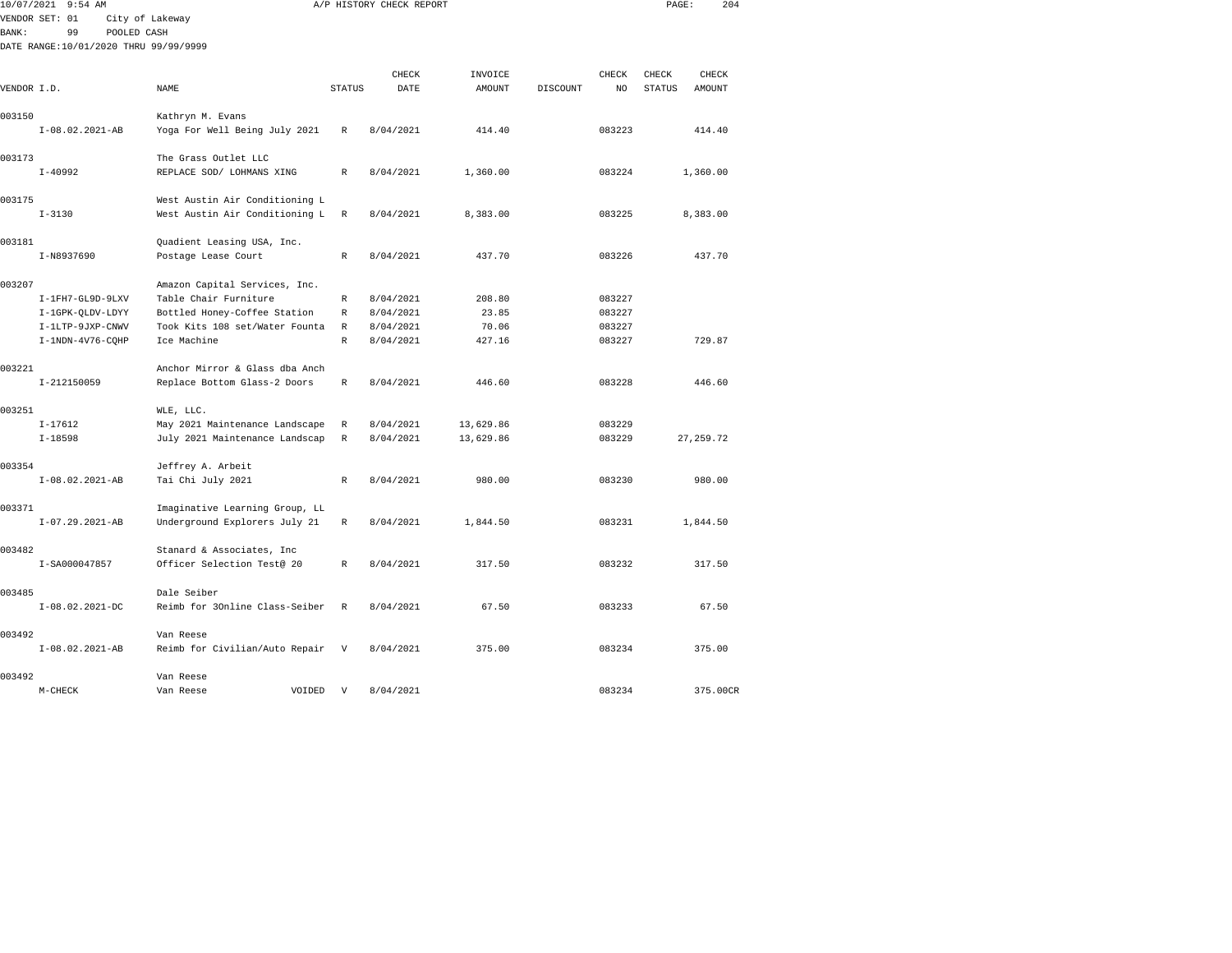|              | 10/07/2021 9:54 AM                     |                                               |                            | A/P HISTORY CHECK REPORT |                |          |                  | PAGE:         | 205           |  |
|--------------|----------------------------------------|-----------------------------------------------|----------------------------|--------------------------|----------------|----------|------------------|---------------|---------------|--|
|              | VENDOR SET: 01                         | City of Lakeway                               |                            |                          |                |          |                  |               |               |  |
| <b>BANK:</b> | POOLED CASH<br>99                      |                                               |                            |                          |                |          |                  |               |               |  |
|              | DATE RANGE:10/01/2020 THRU 99/99/9999  |                                               |                            |                          |                |          |                  |               |               |  |
|              |                                        |                                               |                            | CHECK                    | INVOICE        |          | CHECK            | CHECK         | ${\tt CHECK}$ |  |
| VENDOR I.D.  |                                        | NAME                                          | <b>STATUS</b>              | DATE                     | AMOUNT         | DISCOUNT | NO               | <b>STATUS</b> | AMOUNT        |  |
|              |                                        |                                               |                            |                          |                |          |                  |               |               |  |
| 003493       |                                        | Jessica See                                   |                            |                          |                |          |                  |               |               |  |
|              | $I-07.21.2021-JW$                      | TCSO Comm Outreach Mtg See                    | R                          | 8/04/2021                | 29.46          |          | 083235           |               | 29.46         |  |
| 003495       |                                        | Robocraft                                     |                            |                          |                |          |                  |               |               |  |
|              | $I-08.04.2021-AB$                      | American Robotics Class Aug21                 | R                          | 8/04/2021                | 2,173.50       |          | 083236           |               | 2,173.50      |  |
| 003496       |                                        | Randall Ray Roberts                           |                            |                          |                |          |                  |               |               |  |
|              | $I - 001$                              | Rhythm & Reels Band                           | $\mathbb R$                | 8/04/2021                | 500.00         |          | 083237           |               | 500.00        |  |
| 1            |                                        | PESUSICH, NIKKI MARIE                         |                            |                          |                |          |                  |               |               |  |
|              | I-000202107304084                      | PESUSICH, NIKKI MARIE:                        | $\mathbb R$                | 8/04/2021                | 50.00          |          | 083238           |               | 50.00         |  |
| 1            |                                        | NITZ, JANE FALVEY                             |                            |                          |                |          |                  |               |               |  |
|              | I-000202108024086                      | NITZ, JANE FALVEY:                            | $\mathbb{R}$               | 8/04/2021                | 180.00         |          | 083239           |               | 180.00        |  |
|              |                                        |                                               |                            |                          |                |          |                  |               |               |  |
| 1            | I-000202108024087                      | QUINLAN, JOSEPH HAAS<br>QUINLAN, JOSEPH HAAS: | $\mathbb{R}$               | 8/04/2021                | 100.00         |          | 083240           |               | 100.00        |  |
|              |                                        |                                               |                            |                          |                |          |                  |               |               |  |
| 1            | I-000202108024088                      | CHESNEY, AMI LEMIEUX                          |                            | 8/04/2021                | 100.00         |          | 083241           |               | 100.00        |  |
|              |                                        | CHESNEY, AMI LEMIEUX:                         | R                          |                          |                |          |                  |               |               |  |
| 1            |                                        | PRETZER, KENDALL MARTIN                       |                            |                          |                |          |                  |               |               |  |
|              | I-000202108024089                      | PRETZER, KENDALL MARTIN:                      | $\mathbb R$                | 8/04/2021                | 100.00         |          | 083242           |               | 100.00        |  |
| $\mathbf{1}$ |                                        | WILSON, TODD MATTHEW                          |                            |                          |                |          |                  |               |               |  |
|              | I-000202108034090                      | WILSON, TODD MATTHEW:                         | $\mathbb{R}$               | 8/04/2021                | 400.00         |          | 083243           |               | 400.00        |  |
| 000380       |                                        | Lakeway Police Officers Associ                |                            |                          |                |          |                  |               |               |  |
|              | I-PAD202107084074                      | 10.00/MO from Payroll                         | $\mathbb R$                | 8/10/2021                | 260.00         |          | 083244           |               |               |  |
|              | I-PAD202107214079                      | 10.00/MO from Payroll                         | $\mathbb R$                | 8/10/2021                | 260.00         |          | 083244           |               | 520.00        |  |
|              |                                        |                                               |                            |                          |                |          |                  |               |               |  |
| 000736       |                                        | LegalShield                                   |                            |                          |                |          |                  |               |               |  |
|              | C-AUG ROUNDING ADJ                     | LegalShield                                   | R                          | 8/10/2021                | 0.02CR         |          | 083245           |               |               |  |
|              | I-PPL202107084074<br>I-PPL202107214079 | Pre Paid Legal<br>Pre Paid Legal              | $\mathbb R$<br>$\mathbb R$ | 8/10/2021<br>8/10/2021   | 29.41<br>29.41 |          | 083245<br>083245 |               | 58.80         |  |
|              |                                        |                                               |                            |                          |                |          |                  |               |               |  |
| 000880       |                                        | Card Service Center                           |                            |                          |                |          |                  |               |               |  |
|              | $I-07.11.2021-6277$                    | Card Service Center                           | $\mathbb R$                | 8/10/2021                | 125.88         |          | 083246           |               | 125.88        |  |
| 001293       |                                        | Ben E Keith Company Inc                       |                            |                          |                |          |                  |               |               |  |
|              | I-76051371                             | CONCESSION SUPPLIES                           | R                          | 8/10/2021                | 1,166.25       |          | 083247           |               | 1,166.25      |  |
| 001875       |                                        | Sunlife - Administrative Servi                |                            |                          |                |          |                  |               |               |  |
|              | C-AUG 2021 ADJ                         | Sunlife - Administrative Servi                | $\mathbb R$                | 8/10/2021                | 0.15CR         |          | 083248           |               |               |  |
|              | I-PTA202107084074                      | Payroll Deduction-Employee                    | $\mathbb R$                | 8/10/2021                | 365.75         |          | 083248           |               |               |  |
|              | I-PTA202107214079                      | Payroll Deduction-Employee                    | R                          | 8/10/2021                | 365.75         |          | 083248           |               |               |  |
|              | I-TXI202107084074                      | Payroll Deduction-Employee                    | $\mathbb R$                | 8/10/2021                | 356.00         |          | 083248           |               |               |  |
|              | I-TXI202107214079                      | Payroll Deduction-Employee                    | R                          | 8/10/2021                | 356.00         |          | 083248           |               | 1,443.35      |  |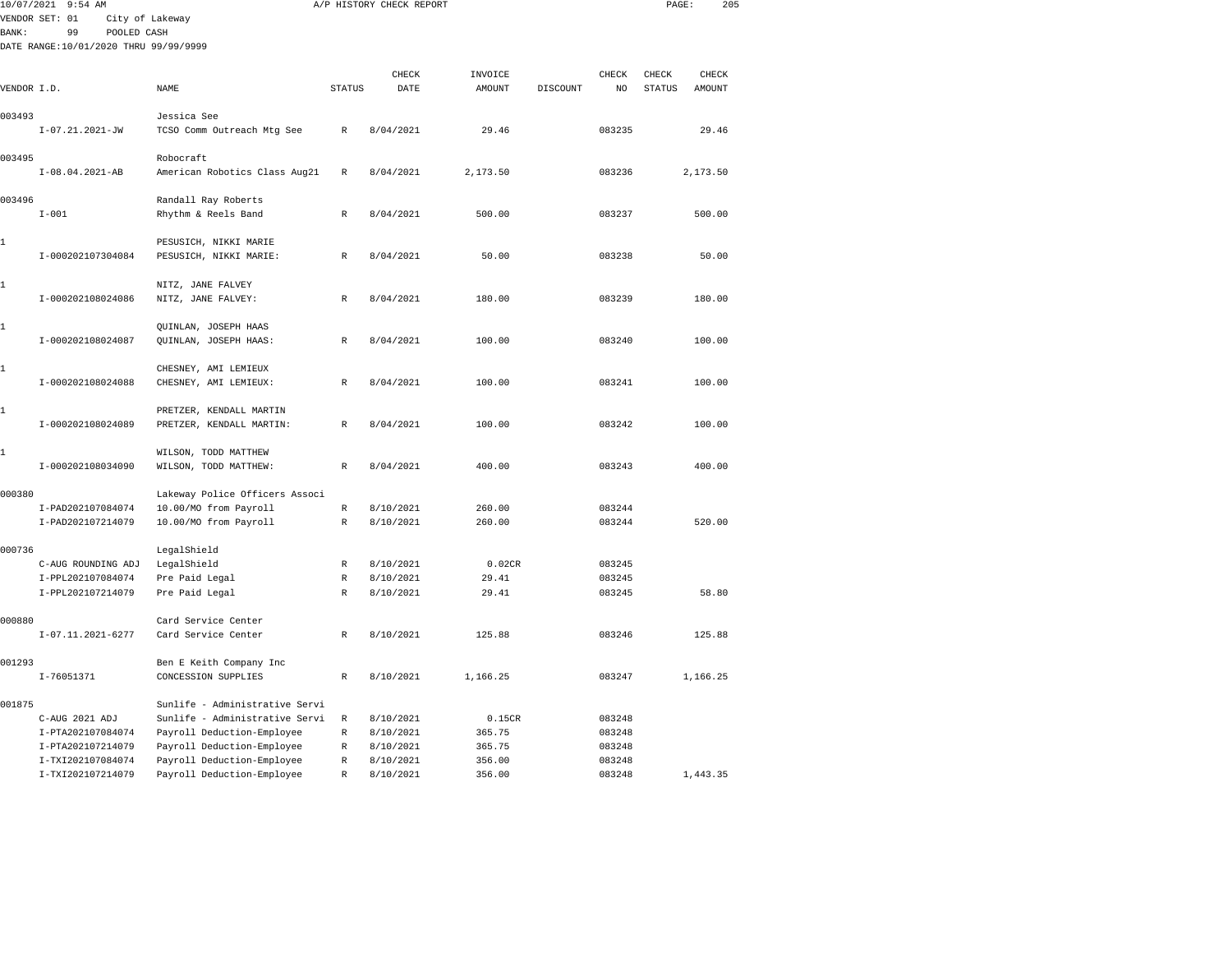|             | 10/07/2021 9:54 AM                    |             |                                |               | A/P HISTORY CHECK REPORT |           |          |        | PAGE:         |             | 206 |
|-------------|---------------------------------------|-------------|--------------------------------|---------------|--------------------------|-----------|----------|--------|---------------|-------------|-----|
|             | VENDOR SET: 01                        |             | City of Lakeway                |               |                          |           |          |        |               |             |     |
| BANK:       | 99                                    | POOLED CASH |                                |               |                          |           |          |        |               |             |     |
|             | DATE RANGE:10/01/2020 THRU 99/99/9999 |             |                                |               |                          |           |          |        |               |             |     |
|             |                                       |             |                                |               |                          |           |          |        |               |             |     |
|             |                                       |             |                                |               | CHECK                    | INVOICE   |          | CHECK  | CHECK         | CHECK       |     |
| VENDOR I.D. |                                       |             | NAME                           | <b>STATUS</b> | DATE                     | AMOUNT    | DISCOUNT | NO.    | <b>STATUS</b> | AMOUNT      |     |
| 002227      |                                       |             | Lakeway Texaco Station, LLC    |               |                          |           |          |        |               |             |     |
|             | $I - 0033955$                         |             | TRUCK REPAIR                   | $\mathbb{R}$  | 8/10/2021                | 2,574.64  |          | 083249 |               | 2,574.64    |     |
| 002988      |                                       |             | Lincoln Financial Group        |               |                          |           |          |        |               |             |     |
|             | C-AUG 2021 ADJ                        |             | Lincoln Financial Group        | R             | 8/10/2021                | 282.66CR  |          | 083250 |               |             |     |
|             | I-ADD202107084074                     |             | PREMIUM FROM PY SYSTEM         | R             | 8/10/2021                | 1,078.12  |          | 083250 |               |             |     |
|             | I-ADD202107214079                     |             | PREMIUM FROM PY SYSTEM         | R             | 8/10/2021                | 1,078.12  |          | 083250 |               |             |     |
|             | I-DEN202107084074                     |             | DENTAL PREMIUM FROM PY SYS     | R             | 8/10/2021                | 3,312.99  |          | 083250 |               |             |     |
|             | I-DEN202107214079                     |             | DENTAL PREMIUM FROM PY SYS     | R             | 8/10/2021                | 3,312.99  |          | 083250 |               |             |     |
|             | I-LTD202107084074                     |             | PREMIUM FROM PY SYSTEM         | R             | 8/10/2021                | 385.10    |          | 083250 |               |             |     |
|             | I-LTD202107214079                     |             | PREMIUM FROM PY SYSTEM         | R             | 8/10/2021                | 384.75    |          | 083250 |               |             |     |
|             | I-VIS202107084074                     |             | Payroll Deduction - Employee   | $\mathbb{R}$  | 8/10/2021                | 423.20    |          | 083250 |               |             |     |
|             | I-VIS202107214079                     |             | Payroll Deduction - Employee   | R             | 8/10/2021                | 423.20    |          | 083250 |               |             |     |
|             | I-WI 202107084074                     |             | Payroll Deduction - Employee   | R             | 8/10/2021                | 369.73    |          | 083250 |               |             |     |
|             | I-WI 202107214079                     |             | Payroll Deduction - Employee   | $\mathbb{R}$  | 8/10/2021                | 369.73    |          | 083250 |               | 10,855.27   |     |
| 003234      |                                       |             | TML MultiState Intergovernment |               |                          |           |          |        |               |             |     |
|             | I-AUG 2021 ADJ                        |             | TML MultiState Intergovernment | R             | 8/10/2021                | 664.40    |          | 083251 |               |             |     |
|             | I-HSA202107084074                     |             | HSA-HEALTH INS FROM PY         | $\mathbb{R}$  | 8/10/2021                | 12,059.20 |          | 083251 |               |             |     |
|             | I-HSA202107214079                     |             | HSA-HEALTH INS FROM PY         | R             | 8/10/2021                | 12,059.20 |          | 083251 |               |             |     |
|             | I-HSC202107084074                     |             | HSAC-HEALTH INS FROM PY        | R             | 8/10/2021                | 4,123.20  |          | 083251 |               |             |     |
|             | I-HSC202107214079                     |             | HSAC-HEALTH INS FROM PY        | $\mathbb{R}$  | 8/10/2021                | 4,123.20  |          | 083251 |               |             |     |
|             | I-HSF202107084074                     |             | HSAF-HEALTH INS FROM PY        | R             | 8/10/2021                | 1,700.70  |          | 083251 |               |             |     |
|             | I-HSF202107214079                     |             | HSAF-HEALTH INS FROM PY        | R             | 8/10/2021                | 1,700.70  |          | 083251 |               |             |     |
|             | I-HSS202107084074                     |             | HSAS-HEALTH INS FROM PY        | $\mathbb{R}$  | 8/10/2021                | 4,788.16  |          | 083251 |               |             |     |
|             | I-HSS202107214079                     |             | HSAS-HEALTH INS FROM PY        | $\mathbb{R}$  | 8/10/2021                | 4,788.16  |          | 083251 |               |             |     |
|             | I-PPC202107084074                     |             | PPOC-HEALTH UBS FROM PY        | R             | 8/10/2021                | 6,528.33  |          | 083251 |               |             |     |
|             | I-PPC202107214079                     |             | PPOC-HEALTH UBS FROM PY        | $\mathbb{R}$  | 8/10/2021                | 6,528.33  |          | 083251 |               |             |     |
|             | I-PPF202107084074                     |             | PPOF-HEALTH INS FROM PY        | $\mathbb{R}$  | 8/10/2021                | 1,202.27  |          | 083251 |               |             |     |
|             | I-PPF202107214079                     |             | PPOF-HEALTH INS FROM PY        | R             | 8/10/2021                | 1,202.27  |          | 083251 |               |             |     |
|             | I-PP0202107084074                     |             | PPO-HEALTH INS FROM PY         | R             | 8/10/2021                | 17,672.76 |          | 083251 |               |             |     |
|             | I-PP0202107084075                     |             | PPO-HEALTH INS FROM PY         | $\mathbb{R}$  | 8/10/2021                | 420.78    |          | 083251 |               |             |     |
|             | I-PP0202107204078                     |             | PPO-HEALTH INS FROM PY         | R             | 8/10/2021                | 420.78    |          | 083251 |               |             |     |
|             | I-PP0202107214079                     |             | PPO-HEALTH INS FROM PY         | R             | 8/10/2021                | 17,672.76 |          | 083251 |               |             |     |
|             | I-PPS202107084074                     |             | PPOS-HEALTH INS FROM PY        | $\mathbb{R}$  | 8/10/2021                | 833.56    |          | 083251 |               |             |     |
|             | <b>T. BBC202107214070</b>             |             | DDOC UPAL THE THE PDOM DV      | $\mathbf{r}$  | 0/10/2021                | 022E      |          | 002251 |               | 00, 222, 22 |     |

| I-PP0202107214079 | PPO-HEALTH INS FROM PY        | R | 8/10/2021 | 17.672.76 | 083251 |           |
|-------------------|-------------------------------|---|-----------|-----------|--------|-----------|
| I-PPS202107084074 | PPOS-HEALTH INS FROM PY       | R | 8/10/2021 | 833.56    | 083251 |           |
| I-PPS202107214079 | PPOS-HEALTH INS FROM PY       | R | 8/10/2021 | 833.56    | 083251 | 99.322.32 |
|                   |                               |   |           |           |        |           |
|                   | METCALF, JAMES RAYMOND        |   |           |           |        |           |
| T-000202108034091 | METCALF, JAMES RAYMOND:       | R | 8/10/2021 | 100.00    | 083258 | 100.00    |
|                   |                               |   |           |           |        |           |
|                   | STOPPENHAGEN, JOSHUA WILLIAM  |   |           |           |        |           |
| I-000202108044093 | STOPPENHAGEN, JOSHUA WILLIAM: | R | 8/10/2021 | 50.00     | 083259 | 50.00     |
|                   |                               |   |           |           |        |           |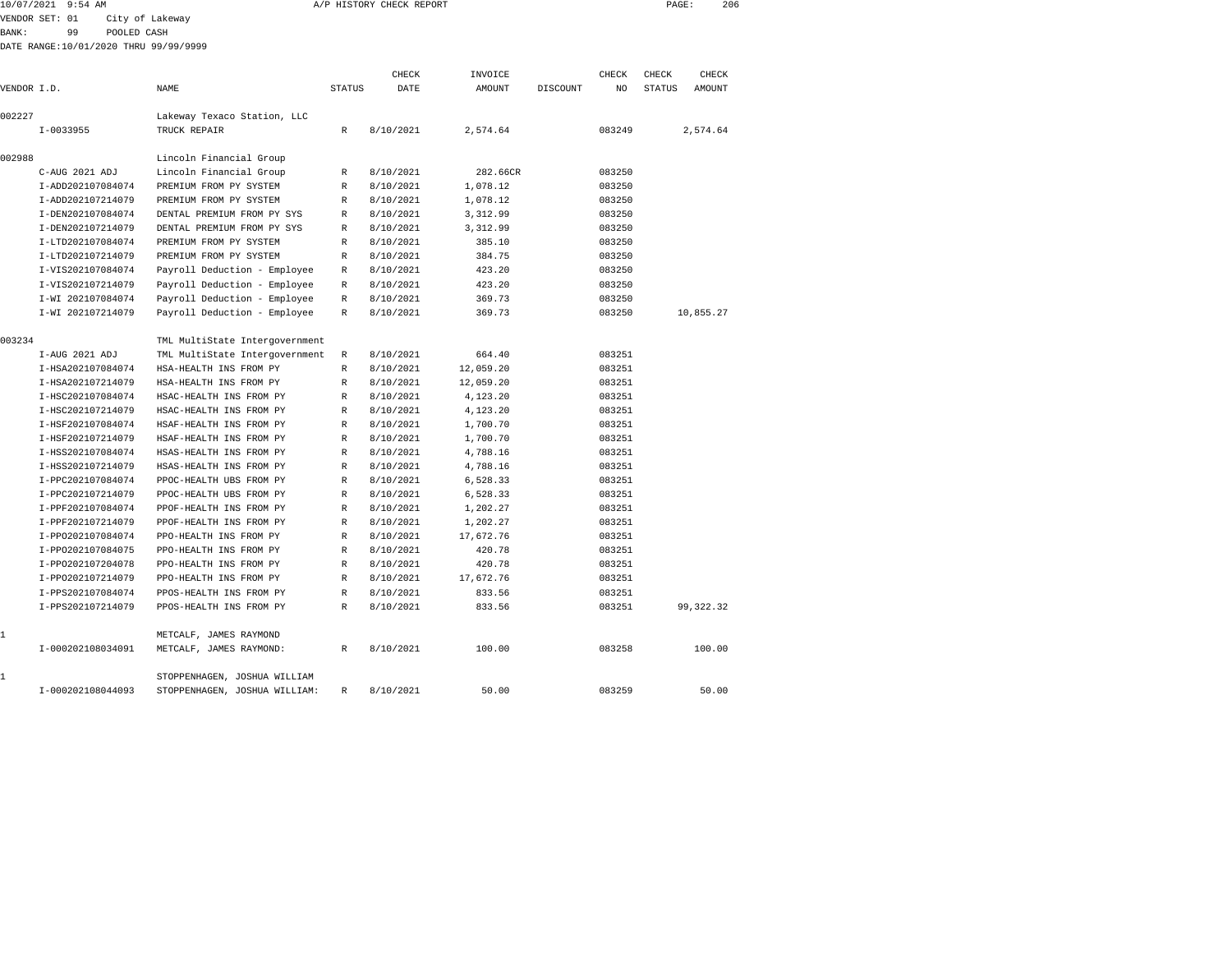|              | 10/07/2021 9:54 AM                    |                                                            |               | A/P HISTORY CHECK REPORT |               |          |        | PAGE:         | 207       |  |
|--------------|---------------------------------------|------------------------------------------------------------|---------------|--------------------------|---------------|----------|--------|---------------|-----------|--|
|              | VENDOR SET: 01                        | City of Lakeway                                            |               |                          |               |          |        |               |           |  |
| <b>BANK:</b> | 99<br>POOLED CASH                     |                                                            |               |                          |               |          |        |               |           |  |
|              | DATE RANGE:10/01/2020 THRU 99/99/9999 |                                                            |               |                          |               |          |        |               |           |  |
|              |                                       |                                                            |               | CHECK                    | INVOICE       |          | CHECK  | CHECK         | CHECK     |  |
| VENDOR I.D.  |                                       | <b>NAME</b>                                                | <b>STATUS</b> | DATE                     | <b>AMOUNT</b> | DISCOUNT | NO.    | <b>STATUS</b> | AMOUNT    |  |
|              |                                       |                                                            |               |                          |               |          |        |               |           |  |
| 1            |                                       | BRANSFORD, ALEXANDER WAYNE                                 |               |                          |               |          |        |               |           |  |
|              | I-000202108054094                     | BRANSFORD, ALEXANDER WAYNE:                                | $\mathbb R$   | 8/10/2021                | 190.00        |          | 083260 |               | 190.00    |  |
|              |                                       |                                                            |               |                          |               |          |        |               |           |  |
| 1            |                                       | GOULD, BEVERLY ANN                                         |               |                          |               |          |        |               |           |  |
|              | I-000202108054095                     | GOULD, BEVERLY ANN:                                        | R             | 8/10/2021                | 110.00        |          | 083261 |               | 110.00    |  |
| 1            |                                       | SWANSON, TIFFANY CLEMENTS                                  |               |                          |               |          |        |               |           |  |
|              | I-000202108054096                     | SWANSON, TIFFANY CLEMENTS:                                 | $\mathbb R$   | 8/10/2021                | 75.00         |          | 083262 |               | 75.00     |  |
|              |                                       |                                                            |               |                          |               |          |        |               |           |  |
| 000129       |                                       | Bickerstaff Heath Delgado Acos                             |               |                          |               |          |        |               |           |  |
|              | $I-115174$                            | Pro Serv 6/16-7/15.2021                                    | R             | 8/12/2021                | 31,554.41     |          | 083263 |               | 31,554.41 |  |
|              |                                       |                                                            |               |                          |               |          |        |               |           |  |
| 000164       |                                       | Arnold Oil Company of Austin,                              |               |                          |               |          |        |               |           |  |
|              | $I - 8248395$                         | Nitrile Gloves/Hand Cleaner                                | R             | 8/12/2021                | 84.83         |          | 083264 |               |           |  |
|              | $I - 8254718$                         | Valves                                                     | R             | 8/12/2021                | 4.66          |          | 083264 |               | 89.49     |  |
| 000180       |                                       | City of Austin-Austin Energy                               |               |                          |               |          |        |               |           |  |
|              | I-024561671101                        | 3207 Neidhardt 6/28-7/28                                   | R             | 8/12/2021                | 55.82         |          | 083265 |               |           |  |
|              | I-461956214921                        | 200 1/2 620 06/28-7/28                                     | $\mathbb R$   | 8/12/2021                | 30.40         |          | 083265 |               | 86.22     |  |
|              |                                       |                                                            |               |                          |               |          |        |               |           |  |
| 000237       |                                       | Dell Marketing LP                                          |               |                          |               |          |        |               |           |  |
|              | I-10507431450                         | EM COORD LAPTOP                                            | $\mathbb{R}$  | 8/12/2021                | 203.39        |          | 083266 |               | 203.39    |  |
| 000241       |                                       |                                                            |               |                          |               |          |        |               |           |  |
|              | $I - 225755 - 00$                     | DES Financial Services, Inc.<br>Name Plate-Haeussler/Kowal | $\mathbb{R}$  | 8/12/2021                | 42.00         |          | 083267 |               | 42.00     |  |
|              |                                       |                                                            |               |                          |               |          |        |               |           |  |
| 000260       |                                       | Ewing                                                      |               |                          |               |          |        |               |           |  |
|              | I-14915198                            | Wifi Control                                               | R             | 8/12/2021                | 72.38         |          | 083268 |               |           |  |
|              | I-14920192                            | Spray Nozzle/Rotor/Spray Head                              | R             | 8/12/2021                | 139.17        |          | 083268 |               | 211.55    |  |
|              |                                       |                                                            |               |                          |               |          |        |               |           |  |
| 000296       |                                       | Grainger, Inc                                              |               |                          |               |          |        |               |           |  |
|              | I-9953833630                          | Lock Box Wall Mount                                        | R             | 8/12/2021                | 120.48        |          | 083269 |               | 120.48    |  |
| 000339       |                                       | Hurst Creek MUD                                            |               |                          |               |          |        |               |           |  |
|              | $I-07.02.2021-0000$                   | 3103 Lakeway 6/1-7/1.2021                                  | $\mathbb R$   | 8/12/2021                | 467.18        |          | 083270 |               |           |  |
|              | $I-08.01.2021-0000$                   | 3103 Lakeway 07/01/8/01.2021                               | R             | 8/12/2021                | 422.78        |          | 083270 |               | 889.96    |  |
|              |                                       |                                                            |               |                          |               |          |        |               |           |  |
| 000342       |                                       | GE Capital Information Technol                             |               |                          |               |          |        |               |           |  |
|              | I-105241510                           | GE Capital Information Technol                             | $\mathbb R$   | 8/12/2021                | 2,591.77      |          | 083271 |               | 2,591.77  |  |
|              |                                       |                                                            |               |                          |               |          |        |               |           |  |
| 000371       |                                       | Koetter Fire Protection of Aus                             |               |                          |               |          |        |               |           |  |

I-281745 1102 Lohman-Annual Insp.2021 R 8/12/2021 825.00 083273 825.00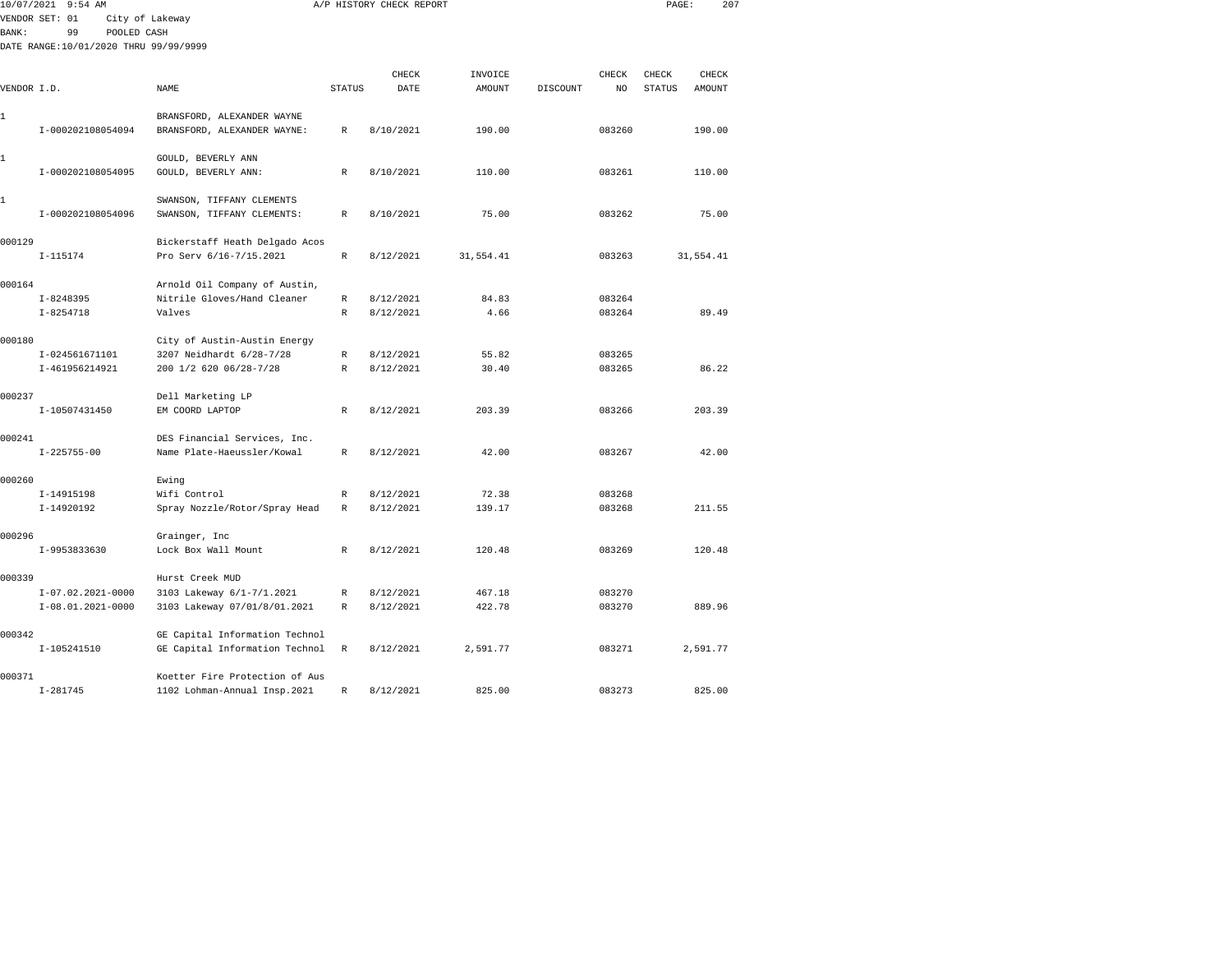| 10/07/2021   | $9:54$ AM                             |                                                       |                           | A/P HISTORY CHECK REPORT |                   |          |                  | PAGE:         | 208           |
|--------------|---------------------------------------|-------------------------------------------------------|---------------------------|--------------------------|-------------------|----------|------------------|---------------|---------------|
|              | VENDOR SET: 01                        | City of Lakeway                                       |                           |                          |                   |          |                  |               |               |
| <b>BANK:</b> | 99<br>POOLED CASH                     |                                                       |                           |                          |                   |          |                  |               |               |
|              | DATE RANGE:10/01/2020 THRU 99/99/9999 |                                                       |                           |                          |                   |          |                  |               |               |
|              |                                       |                                                       |                           | CHECK                    |                   |          | CHECK            | CHECK         | CHECK         |
| VENDOR I.D.  |                                       | NAME                                                  | <b>STATUS</b>             | DATE                     | INVOICE<br>AMOUNT | DISCOUNT | NO               | <b>STATUS</b> | <b>AMOUNT</b> |
|              |                                       |                                                       |                           |                          |                   |          |                  |               |               |
| 000413       |                                       | McCoy Corporation                                     |                           |                          |                   |          |                  |               |               |
|              | $I - 7462871$                         | Trimmer Line/Steel Pin                                | $\mathbb{R}$              | 8/12/2021                | 47.02             |          | 083274           |               |               |
|              | $I - 7463244$                         | Hole Strap/Wood Screw                                 | $\mathbb{R}$              | 8/12/2021                | 5.43              |          | 083274           |               | 52.45         |
|              |                                       |                                                       |                           |                          |                   |          |                  |               |               |
| 000422       |                                       | Terri Mitchell                                        |                           |                          |                   |          |                  |               |               |
|              | I-08.10.2021-AB                       | Water Aerobics Class July 2021                        | $\mathbb R$               | 8/12/2021                | 1,783.60          |          | 083275           |               | 1,783.60      |
| 000438       |                                       | Office Depot, Inc.                                    |                           |                          |                   |          |                  |               |               |
|              | I-179120181002                        | USB Datatraveler                                      | R                         | 8/12/2021                | 16.99             |          | 083276           |               |               |
|              | I-182134008001                        | Paper Towels/Liners/Soap                              | $\mathbb R$               | 8/12/2021                | 216.14            |          | 083276           |               |               |
|              | I-184504301001                        | Wipes/Liners/Urinal Deordorize                        | R                         | 8/12/2021                | 122.99            |          | 083276           |               |               |
|              | I-184875038001                        | Toilet Tissue/Liners/Wipes                            | $\mathbb R$               | 8/12/2021                | 132.72            |          | 083276           |               | 488.84        |
| 000511       |                                       | Secretary of State                                    |                           |                          |                   |          |                  |               |               |
|              | I-08.10.2021-EC                       | Notary Bond- Lucy Calliccino                          | V                         | 8/12/2021                | 21.00             |          | 083277           |               | 21.00         |
| 000511       |                                       | Secretary of State                                    |                           |                          |                   |          |                  |               |               |
|              | $M-CHECK$                             | Secretary of State<br>VOIDED                          | $\boldsymbol{\mathrm{V}}$ | 8/12/2021                |                   |          | 083277           |               | 21.00CR       |
| 000585       |                                       | Spectrum Business dba Time War                        |                           |                          |                   |          |                  |               |               |
|              | I-0038451080421                       | 3303 Serene 8/4-9/3.2021                              | $\mathbb{R}$              | 8/12/2021                | 337.15            |          | 083278           |               |               |
|              | I-0275653073121                       | 1102 Lohmans 07/31-8/30                               | $\mathbb{R}$              | 8/12/2021                | 903.72            |          | 083278           |               | 1,240.87      |
|              |                                       |                                                       |                           |                          |                   |          |                  |               |               |
| 000688       |                                       | Webberville Propane, Inc                              |                           |                          |                   |          |                  |               |               |
|              | $I - 750648$                          | Propane Pool 600gal                                   | R                         | 8/12/2021                | 1,050.00          |          | 083279           |               |               |
|              | $I - 751203$<br>$I - 751353$          | Propane Pool May 2021 550.20pd<br>Propane Pool 430gal | R<br>$\mathbb R$          | 8/12/2021<br>8/12/2021   | 962.85<br>752.50  |          | 083279<br>083279 |               | 2,765.35      |
|              |                                       |                                                       |                           |                          |                   |          |                  |               |               |
| 000702       |                                       | Quill Corporation                                     |                           |                          |                   |          |                  |               |               |
|              | I-17864610                            | Party Snacks-Council Mtg                              | R                         | 8/12/2021                | 39.99             |          | 083280           |               |               |
|              | I-17873637                            | Bowls/Plate/Party Snack                               | $\mathbb R$               | 8/12/2021                | 162.81            |          | 083280           |               |               |
|              | I-17873699                            | Paper                                                 | R                         | 8/12/2021                | 103.44            |          | 083280           |               |               |
|              | I-17895437                            | Chocolate for Council                                 | R                         | 8/12/2021                | 24.29             |          | 083280           |               | 330.53        |
| 001293       |                                       | Ben E Keith Company Inc                               |                           |                          |                   |          |                  |               |               |
|              | I-76051457                            | CONCESSION SUPPLIES                                   | $\mathbb{R}$              | 8/12/2021                | 224.30            |          | 083281           |               | 224.30        |
| 001655       |                                       | TruGreen Limited Partnership                          |                           |                          |                   |          |                  |               |               |
|              | I-143931102                           | Lawn Service 2200 Lakeway July                        | R                         | 8/12/2021                | 700.14            |          | 083282           |               |               |
|              | I-143947568                           | Lawn Serv 704 Dragon                                  | R                         | 8/12/2021                | 300.01            |          | 083282           |               |               |
|              | I-143962903                           | Lawn Serv. 608 Hurst Ck                               | $\mathbb{R}$              | 8/12/2021                | 301.01            |          | 083282           |               | 1,301.16      |
| 001736       |                                       | Thomson Reuters - West                                |                           |                          |                   |          |                  |               |               |
|              | I-844795376                           | Software Subscript 7/2-8/1.21                         | R                         | 8/12/2021                | 438.18            |          | 083283           |               |               |

I-844801521 Software Sub July 2021 R 8/12/2021 616.12 083283 1,054.30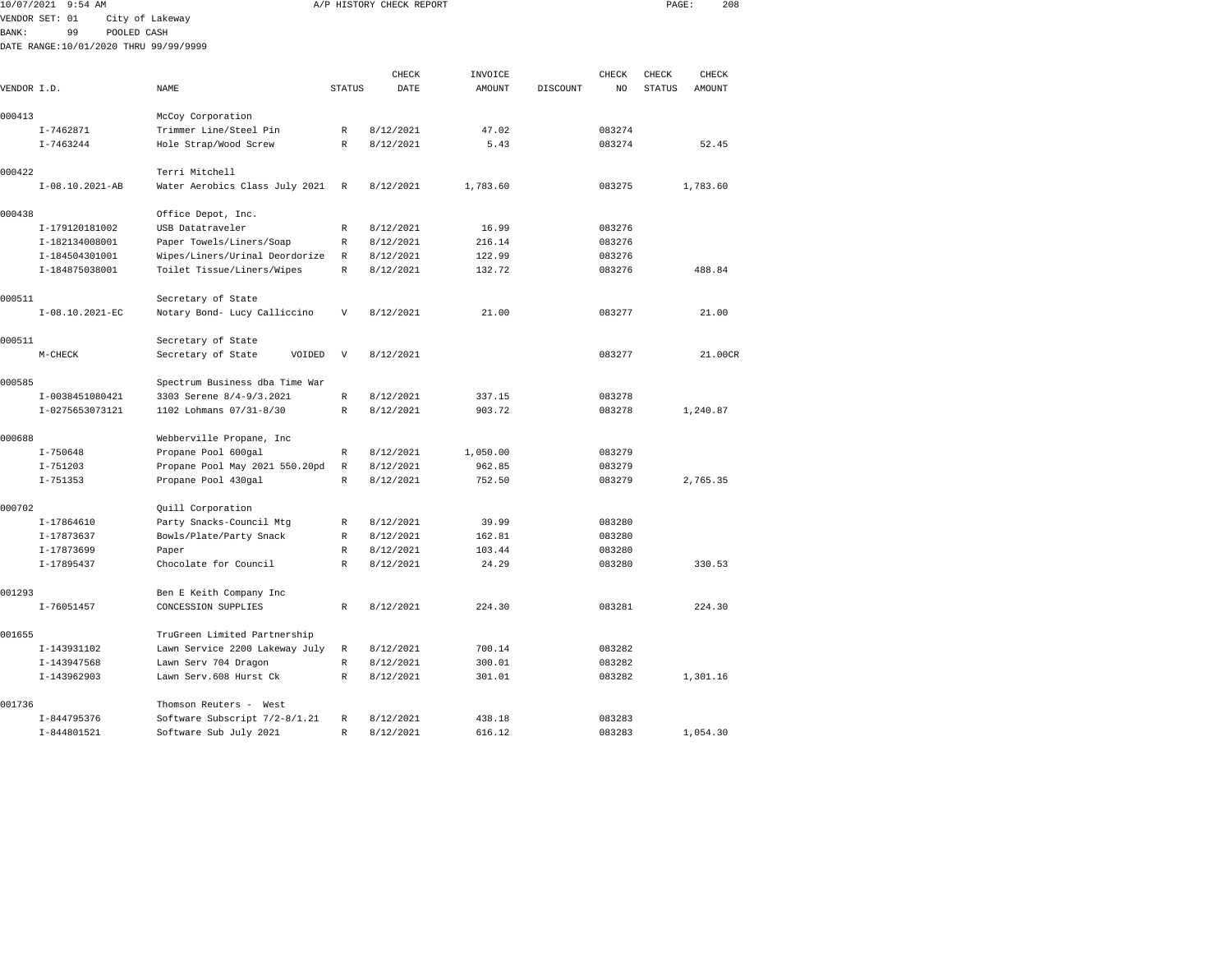| 10/07/2021  | $9:54$ AM                             |                                                     |                  | A/P HISTORY CHECK REPORT |                  |          |                  | PAGE:         | 209       |
|-------------|---------------------------------------|-----------------------------------------------------|------------------|--------------------------|------------------|----------|------------------|---------------|-----------|
|             | VENDOR SET: 01<br>City of Lakeway     |                                                     |                  |                          |                  |          |                  |               |           |
| BANK:       | 99<br>POOLED CASH                     |                                                     |                  |                          |                  |          |                  |               |           |
|             | DATE RANGE:10/01/2020 THRU 99/99/9999 |                                                     |                  |                          |                  |          |                  |               |           |
|             |                                       |                                                     |                  |                          |                  |          |                  |               |           |
|             |                                       |                                                     |                  | CHECK                    | INVOICE          |          | CHECK            | CHECK         | CHECK     |
| VENDOR I.D. |                                       | NAME                                                | <b>STATUS</b>    | DATE                     | AMOUNT           | DISCOUNT | NO               | <b>STATUS</b> | AMOUNT    |
|             |                                       |                                                     |                  |                          |                  |          |                  |               |           |
| 002119      |                                       | Heather Billetter                                   |                  |                          |                  |          |                  |               |           |
|             | I-08.11.2021-AB                       | Beginning Two Step Class                            | R                | 8/12/2021                | 1,034.25         |          | 083284           |               | 1,034.25  |
| 002175      |                                       | CDW LLC                                             |                  |                          |                  |          |                  |               |           |
|             | I-H446798                             | LED Monitor @3                                      | R                | 8/12/2021                | 597.00           |          | 083285           |               | 597.00    |
|             |                                       |                                                     |                  |                          |                  |          |                  |               |           |
| 002220      |                                       | S Randall Electric, Inc. dba R                      |                  |                          |                  |          |                  |               |           |
|             | $I-29235$                             | GFCI Trips for Aerator/Repair                       | R                | 8/12/2021                | 229.37           |          | 083286           |               | 229.37    |
|             |                                       |                                                     |                  |                          |                  |          |                  |               |           |
| 002278      |                                       | Austin American-Statesman                           |                  |                          |                  |          |                  |               |           |
|             |                                       | I-I00652360-07292021 RFP No 507 Information Tech    | R                | 8/12/2021                | 1,149.56         |          | 083287           |               | 1,149.56  |
|             |                                       |                                                     |                  |                          |                  |          |                  |               |           |
| 002398      |                                       | Janet L Risser                                      |                  |                          |                  |          |                  |               |           |
|             | $I-08.10.2021-AB$                     | Master Swim Class July 2021                         | R                | 8/12/2021                | 873.60           |          | 083288           |               | 873.60    |
|             |                                       |                                                     |                  |                          |                  |          |                  |               |           |
| 002583      |                                       | Verizon Connect NWF INC.                            |                  |                          |                  |          |                  |               |           |
|             | I-0SV000002517082                     | PD Serv July 2021                                   | $\mathbb R$      | 8/12/2021                | 339.61           |          | 083289           |               | 339.61    |
| 002623      |                                       | Quadient Finance USA, Inc.                          |                  |                          |                  |          |                  |               |           |
|             | $I-07.31.2021-6795$                   | 1102 Lohmans-July Postage                           | $\mathbf v$      | 8/12/2021                | 500.00           |          | 083290           |               |           |
|             | I-N8982366                            | 1102 Lohmans-8/1-8/31.2021                          | V                | 8/12/2021                | 145.90           |          | 083290           |               | 645.90    |
|             |                                       |                                                     |                  |                          |                  |          |                  |               |           |
| 002623      |                                       | Quadient Finance USA, Inc.                          |                  |                          |                  |          |                  |               |           |
|             | $M-CHECK$                             | Quadient Finance USA, InVOIDED                      | V                | 8/12/2021                |                  |          | 083290           |               | 645.90CR  |
|             |                                       |                                                     |                  |                          |                  |          |                  |               |           |
| 002852      |                                       | Shred-It US HoldCo, Inc. dba S                      |                  |                          |                  |          |                  |               |           |
|             | I-8182594354                          | Shred Servie July 2021                              | R                | 8/12/2021                | 117.13           |          | 083291           |               | 117.13    |
|             |                                       |                                                     |                  |                          |                  |          |                  |               |           |
| 003031      |                                       | James Morgan dba JEST Warning                       |                  |                          |                  |          |                  |               |           |
|             | $I-1396$                              | Warning Lights for PD Vehicles                      | R                | 8/12/2021                | 15,509.74        |          | 083292           |               | 15,509.74 |
|             |                                       |                                                     |                  |                          |                  |          |                  |               |           |
| 003035      |                                       | Progressive Commercial Aquatic                      |                  |                          |                  |          |                  |               |           |
|             | $I-IA6069$                            | Chemicals for Pool Tablets                          | $\mathbb R$<br>R | 8/12/2021                | 3,191.00         |          | 083293           |               |           |
|             | $I-IA6083$<br>$I-IA6143$              | Water Mgmt July 2021<br>Strainer/Adapter/Pump&Motor | R                | 8/12/2021<br>8/12/2021   | 550.00<br>785.00 |          | 083293<br>083293 |               | 4,526.00  |
|             |                                       |                                                     |                  |                          |                  |          |                  |               |           |
| 003073      |                                       | Ozark Bottled Water dba Hill C                      |                  |                          |                  |          |                  |               |           |
|             | $I - 226387$                          | 6 5Gal Drinking Waters                              | R                | 8/12/2021                | 47.99            |          | 083294           |               | 47.99     |
|             |                                       |                                                     |                  |                          |                  |          |                  |               |           |
| 003076      |                                       | Jana McCurdy                                        |                  |                          |                  |          |                  |               |           |
|             | $I-08.10.2021-AB$                     | Aug Babysitting Class                               | V                | 8/12/2021                | 598.80           |          | 083295           |               |           |
|             | $I-586664$                            | Aug Baby Sitter Training Class                      | $\overline{V}$   | 8/12/2021                | 598.80           |          | 083295           |               | 1,197.60  |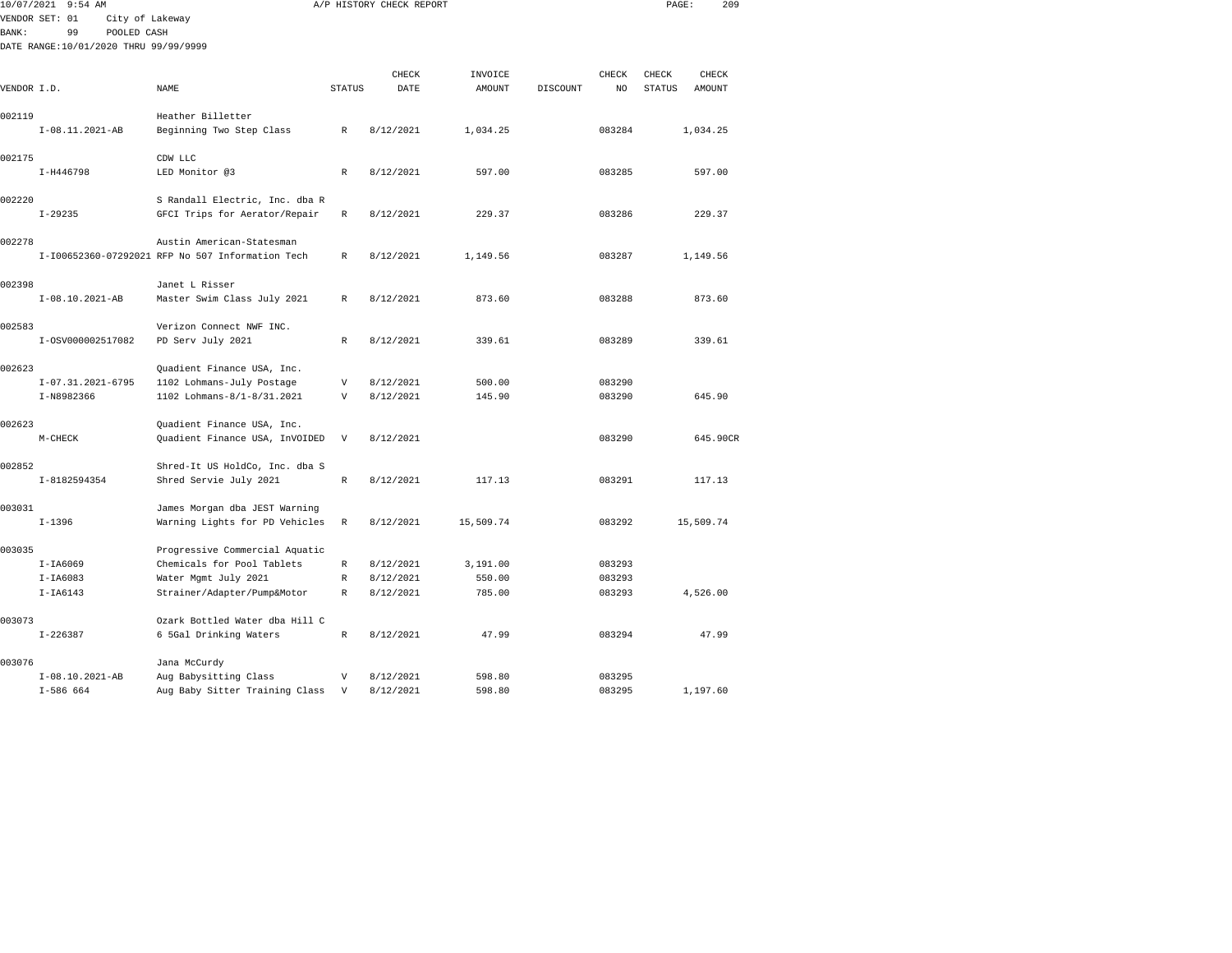| 10/07/2021  | 9:54 AM                               |                                                     |               | A/P HISTORY CHECK REPORT |                  |          |                  | PAGE:         | 210        |  |
|-------------|---------------------------------------|-----------------------------------------------------|---------------|--------------------------|------------------|----------|------------------|---------------|------------|--|
|             | VENDOR SET: 01<br>City of Lakeway     |                                                     |               |                          |                  |          |                  |               |            |  |
| BANK:       | 99<br>POOLED CASH                     |                                                     |               |                          |                  |          |                  |               |            |  |
|             | DATE RANGE:10/01/2020 THRU 99/99/9999 |                                                     |               |                          |                  |          |                  |               |            |  |
|             |                                       |                                                     |               |                          |                  |          |                  |               |            |  |
|             |                                       |                                                     |               | CHECK                    | INVOICE          |          | CHECK            | CHECK         | CHECK      |  |
| VENDOR I.D. |                                       | NAME                                                | <b>STATUS</b> | DATE                     | AMOUNT           | DISCOUNT | NO               | <b>STATUS</b> | AMOUNT     |  |
|             |                                       |                                                     |               |                          |                  |          |                  |               |            |  |
| 003076      |                                       | Jana McCurdy                                        |               |                          |                  |          |                  |               |            |  |
|             | $M-CHECK$                             | Jana McCurdy<br>VOIDED                              | V             | 8/12/2021                |                  |          | 083295           |               | 1,197.60CR |  |
| 003080      |                                       |                                                     |               |                          |                  |          |                  |               |            |  |
|             |                                       | Stitch Gallery Inc                                  |               |                          |                  |          |                  |               |            |  |
|             | $I-96682$                             | Embroidery 16474k Stitch Soote                      | R             | 8/12/2021                | 66.90            |          | 083296           |               | 66.90      |  |
| 003162      |                                       | CW Two Austin LLC dba GoWash                        |               |                          |                  |          |                  |               |            |  |
|             | $I - 1103$                            | July 2021 Carwashes                                 | $\mathbb R$   | 8/12/2021                | 216.00           |          | 083297           |               | 216.00     |  |
|             |                                       |                                                     |               |                          |                  |          |                  |               |            |  |
| 003173      |                                       | The Grass Outlet LLC                                |               |                          |                  |          |                  |               |            |  |
|             | $I - 41071$                           | 450 sqft Pallet Bermuda Grass                       | R             | 8/12/2021                | 250.00           |          | 083298           |               | 250.00     |  |
|             |                                       |                                                     |               |                          |                  |          |                  |               |            |  |
| 003181      |                                       | Quadient Leasing USA, Inc.                          |               |                          |                  |          |                  |               |            |  |
|             | I-N8937691                            | 1102 Lohmans 7/1-7/31.2021                          | $\mathbb R$   | 8/12/2021                | 145.90           |          | 083299           |               | 145.90     |  |
|             |                                       |                                                     |               |                          |                  |          |                  |               |            |  |
| 003207      |                                       | Amazon Capital Services, Inc.                       |               |                          |                  |          |                  |               |            |  |
|             | I-14W6-K17P-DM9G                      | Microphone for iphone                               | $\mathbb R$   | 8/12/2021                | 26.98            |          | 083300           |               |            |  |
|             | I-1CTK-GYQQ-KRKX                      | Safety Vest                                         | R             | 8/12/2021                | 208.99           |          | 083300           |               |            |  |
|             | $I-1DN9$ -GMJM-6Y34                   | GRANT PURCHASE                                      | R             | 8/12/2021                | 4,284.38         |          | 083300           |               | 4,520.35   |  |
|             |                                       |                                                     |               |                          |                  |          |                  |               |            |  |
| 003221      |                                       | Anchor Mirror & Glass dba Anch                      |               |                          |                  |          |                  |               |            |  |
|             | I-212150060                           | Replace Flush Bolt                                  | R             | 8/12/2021                | 223.30           |          | 083301           |               | 223.30     |  |
| 003233      |                                       | S & K Ross Enterprises dba Fre                      |               |                          |                  |          |                  |               |            |  |
|             | $I - 2798$                            | JUSTICE CENTER PAINTING                             | R             | 8/12/2021                | 4,011.96         |          | 083302           |               | 4,011.96   |  |
|             |                                       |                                                     |               |                          |                  |          |                  |               |            |  |
| 003242      |                                       | AT&T Mobility National Account                      |               |                          |                  |          |                  |               |            |  |
|             |                                       | I-287295526295X07272 PD Serv 06/20-07/19.2021       | $\mathbb R$   | 8/12/2021                | 2,266.27         |          | 083303           |               | 2,266.27   |  |
|             |                                       |                                                     |               |                          |                  |          |                  |               |            |  |
| 003301      |                                       | Unique Prints LLC                                   |               |                          |                  |          |                  |               |            |  |
|             | $I - 1395$                            | Mulitple Embroidery Polo Shirt                      | $\mathbb R$   | 8/12/2021                | 219.77           |          | 083304           |               | 219.77     |  |
|             |                                       |                                                     |               |                          |                  |          |                  |               |            |  |
| 003320      |                                       | CD & SA-S, Inc                                      |               |                          |                  |          |                  |               |            |  |
|             | I-10873072721                         | Welding/Track on Gate                               | R             | 8/12/2021                | 255.00           |          | 083305           |               | 255.00     |  |
|             |                                       |                                                     |               |                          |                  |          |                  |               |            |  |
| 003344      |                                       | Electrotechnics                                     |               |                          |                  |          |                  |               |            |  |
|             | $I-0071969 - IN$                      | Electrotechnics                                     | $\mathbb R$   | 8/12/2021                | 5,981.24         |          | 083306           |               | 5,981.24   |  |
|             |                                       |                                                     |               |                          |                  |          |                  |               |            |  |
| 003353      |                                       | Home Depot USA, Inc.                                |               |                          |                  |          |                  |               |            |  |
|             | $C - 626220222$                       | Refund Foxtail Fern Plant                           | R             | 8/12/2021                | 54.80CR          |          | 083307           |               |            |  |
|             | $C - 630460558$<br>$I-625352356$      | Refund Wasp Spray<br>Miracle Grow/Potting Mix/Batte | R<br>R        | 8/12/2021<br>8/12/2021   | 5.47CR<br>116.23 |          | 083307<br>083307 |               |            |  |
|             | I-627922545                           | Potting Mix/Plants                                  | R             | 8/12/2021                | 85.31            |          | 083307           |               |            |  |
|             | I-628209959                           | Plants/Potting Mix                                  | R             | 8/12/2021                | 94.82            |          | 083307           |               |            |  |
|             |                                       |                                                     |               |                          |                  |          |                  |               |            |  |

I-630442911 Wasp Spray/Rosemary Plant R 8/12/2021 51.82 083307 328.83

083307

I-629909540 Bow Rake/Trowel/Plant Food R 8/12/2021 40.92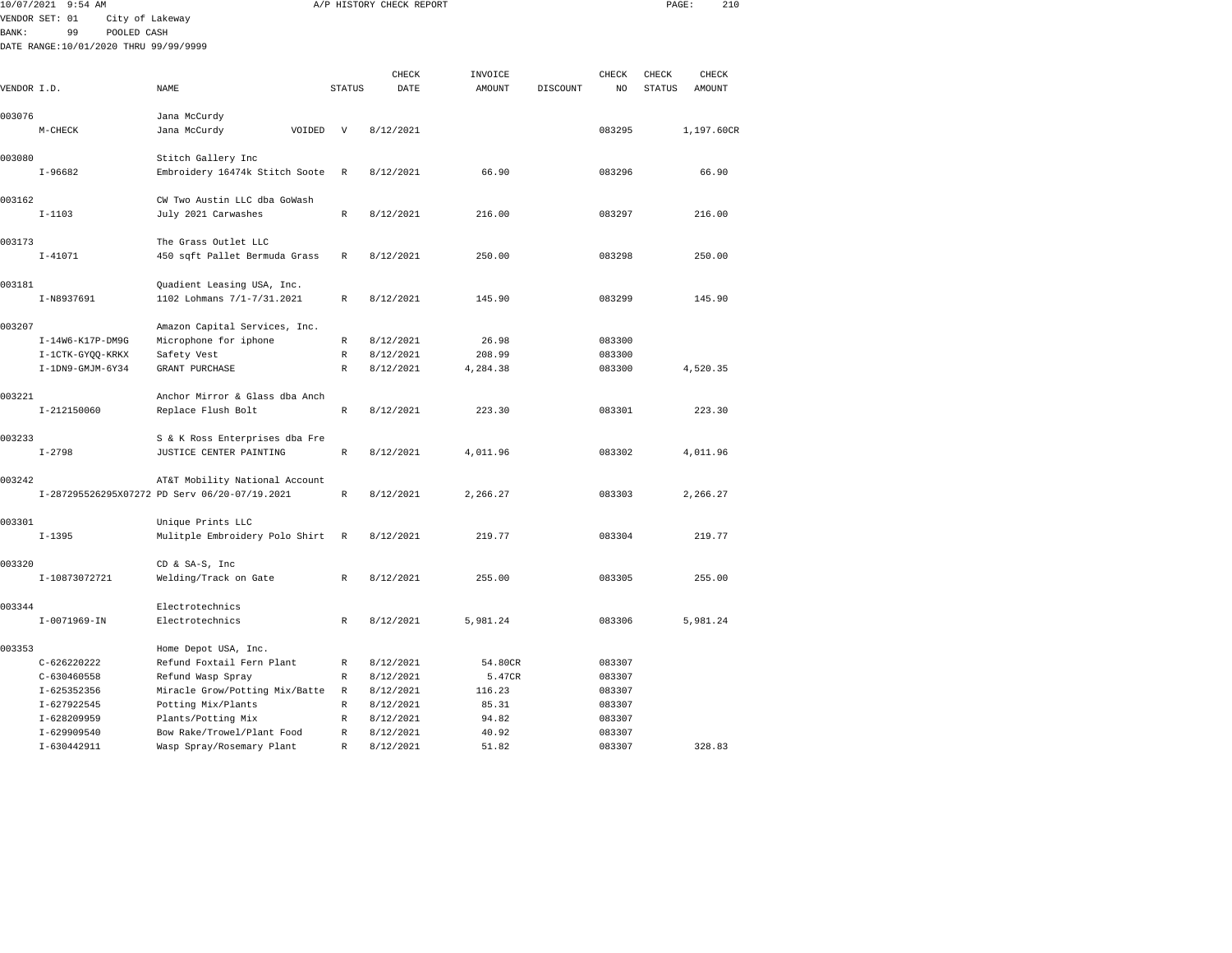|             | 10/07/2021 9:54 AM                    |                                                          |               | A/P HISTORY CHECK REPORT |               |          |        | PAGE:         | 211       |  |
|-------------|---------------------------------------|----------------------------------------------------------|---------------|--------------------------|---------------|----------|--------|---------------|-----------|--|
|             | VENDOR SET: 01<br>City of Lakeway     |                                                          |               |                          |               |          |        |               |           |  |
| BANK:       | 99<br>POOLED CASH                     |                                                          |               |                          |               |          |        |               |           |  |
|             | DATE RANGE:10/01/2020 THRU 99/99/9999 |                                                          |               |                          |               |          |        |               |           |  |
|             |                                       |                                                          |               | CHECK                    | INVOICE       |          | CHECK  | CHECK         | CHECK     |  |
| VENDOR I.D. |                                       | NAME                                                     | <b>STATUS</b> | DATE                     | <b>AMOUNT</b> | DISCOUNT | NO.    | <b>STATUS</b> | AMOUNT    |  |
|             |                                       |                                                          |               |                          |               |          |        |               |           |  |
| 003466      |                                       | Michigan Ventures LLC                                    |               |                          |               |          |        |               |           |  |
|             | I-08.11.2021-AB                       | Game Design Class Aug2021                                | $\mathbb{R}$  | 8/12/2021                | 1,100.00      |          | 083308 |               | 1,100.00  |  |
|             |                                       |                                                          |               |                          |               |          |        |               |           |  |
| 003478      |                                       | Liberty Data Products, Inc                               |               |                          |               |          |        |               |           |  |
|             | $I - 648803$                          | COVID SUPPLIES                                           | $\,$ R        | 8/12/2021                | 1,706.12      |          | 083309 |               | 1,706.12  |  |
| 003479      |                                       |                                                          |               |                          |               |          |        |               |           |  |
|             | $I-323678$                            | Atlantic Ultraviolet Corporati<br>COVID GRANT PURCHASE   | $\mathbb{R}$  | 8/12/2021                | 22,500.00     |          | 083310 |               | 22,500.00 |  |
|             |                                       |                                                          |               |                          |               |          |        |               |           |  |
| 003499      |                                       | International Association of h                           |               |                          |               |          |        |               |           |  |
|             | $I-08.11.2021-DC$                     | Training for Kara McLeod                                 | $\mathbb R$   | 8/12/2021                | 369.00        |          | 083311 |               | 369.00    |  |
|             |                                       |                                                          |               |                          |               |          |        |               |           |  |
| 002623      |                                       | Quadient Finance USA, Inc.                               |               |                          |               |          |        |               |           |  |
|             |                                       | I-07.31.2021-6795-01 1102 Lohmans July Postage           | R             | 8/12/2021                | 500.00        |          | 083312 |               | 500.00    |  |
|             |                                       |                                                          |               |                          |               |          |        |               |           |  |
| 003181      | I-N8982366-01                         | Quadient Leasing USA, Inc.<br>1102 Lohmans 8/1-8/31.2021 | R             | 8/12/2021                | 145.90        |          | 083313 |               | 145.90    |  |
|             |                                       |                                                          |               |                          |               |          |        |               |           |  |
| 1           |                                       | GUEST, JAY                                               |               |                          |               |          |        |               |           |  |
|             | I-000202108174100                     | US REFUND                                                | R             | 8/19/2021                | 66.42         |          | 083320 |               | 66.42     |  |
|             |                                       |                                                          |               |                          |               |          |        |               |           |  |
| 1           |                                       | NAVARRO, NICOLE                                          |               |                          |               |          |        |               |           |  |
|             | I-000202108174101                     | US REFUND                                                | R             | 8/19/2021                | 66.42         |          | 083321 |               | 66.42     |  |
|             |                                       |                                                          |               |                          |               |          |        |               |           |  |
| 1           | I-000202108174102                     | THOMAS, HEIDI<br><b>US REFUND</b>                        | R             | 8/19/2021                | 8.58          |          | 083322 |               | 8.58      |  |
|             |                                       |                                                          |               |                          |               |          |        |               |           |  |
| 1           |                                       | LEETE, ROBERT/JUANNE                                     |               |                          |               |          |        |               |           |  |
|             | I-000202108174103                     | <b>US REFUND</b>                                         | $\mathbb{R}$  | 8/19/2021                | 44.28         |          | 083323 |               | 44.28     |  |
|             |                                       |                                                          |               |                          |               |          |        |               |           |  |
| 1           |                                       | KENNEDY, BRIAN/TIFFA                                     |               |                          |               |          |        |               |           |  |
|             | I-000202108174104                     | <b>US REFUND</b>                                         | $\mathbb{R}$  | 8/19/2021                | 44.28         |          | 083324 |               | 44.28     |  |
|             |                                       |                                                          |               |                          |               |          |        |               |           |  |
| 1           | I-000202108174105                     | GRIGGS, TIMOTHY<br>US REFUND                             | R             | 8/19/2021                | 44.28         |          | 083325 |               | 44.28     |  |
|             |                                       |                                                          |               |                          |               |          |        |               |           |  |
| 1           |                                       | WOLF, WILLIS                                             |               |                          |               |          |        |               |           |  |
|             | I-000202108174106                     | US REFUND                                                | R             | 8/19/2021                | 44.28         |          | 083326 |               | 44.28     |  |
|             |                                       |                                                          |               |                          |               |          |        |               |           |  |
| 1           |                                       | HALL, JOSHUA/CHELSEA                                     |               |                          |               |          |        |               |           |  |
|             | I-000202108174107                     | US REFUND                                                | R             | 8/19/2021                | 44.28         |          | 083327 |               | 44.28     |  |
|             |                                       |                                                          |               |                          |               |          |        |               |           |  |
| 1           | I-000202108174108                     | DAVIDSON, BONNIE                                         |               | 8/19/2021                | 22.14         |          | 083328 |               | 22.14     |  |
|             |                                       | US REFUND                                                | R             |                          |               |          |        |               |           |  |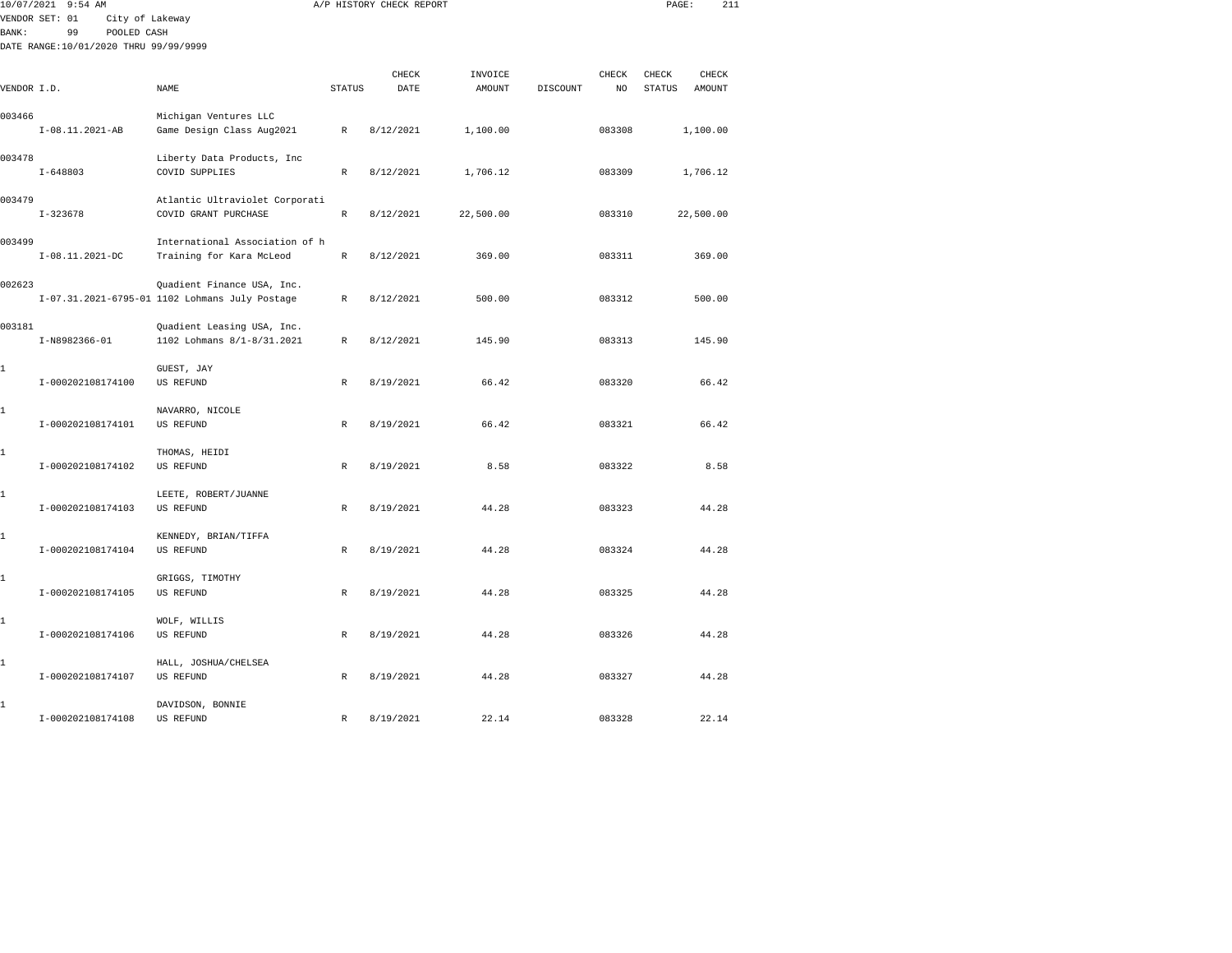|       | 10/07/2021 9:54 AM                                         |                                          |        |                           | A/P HISTORY CHECK REPORT |         |          |        | PAGE:         | 212     |  |
|-------|------------------------------------------------------------|------------------------------------------|--------|---------------------------|--------------------------|---------|----------|--------|---------------|---------|--|
|       | VENDOR SET: 01                                             | City of Lakeway                          |        |                           |                          |         |          |        |               |         |  |
| BANK: | 99<br>POOLED CASH<br>DATE RANGE:10/01/2020 THRU 99/99/9999 |                                          |        |                           |                          |         |          |        |               |         |  |
|       |                                                            |                                          |        |                           |                          |         |          |        |               |         |  |
|       |                                                            |                                          |        |                           | CHECK                    | INVOICE |          | CHECK  | CHECK         | CHECK   |  |
|       | VENDOR I.D.                                                | NAME                                     |        | <b>STATUS</b>             | DATE                     | AMOUNT  | DISCOUNT | NO     | <b>STATUS</b> | AMOUNT  |  |
|       |                                                            |                                          |        |                           |                          |         |          |        |               |         |  |
| 1     |                                                            | RACHLIN, MICHAEL J                       |        |                           |                          |         |          |        |               |         |  |
|       | I-000202108174109                                          | US REFUND                                |        | $\boldsymbol{\mathrm{V}}$ | 8/19/2021                | 22.14   |          | 083329 |               | 22.14   |  |
|       |                                                            |                                          |        |                           |                          |         |          |        |               |         |  |
| 1     |                                                            | RACHLIN, MICHAEL J                       | VOIDED |                           |                          |         |          |        |               |         |  |
|       | $M-CHECK$                                                  | RACHLIN, MICHAEL J                       | VOIDED | V                         | 8/19/2021                |         |          | 083329 |               | 22.14CR |  |
| 1     |                                                            | HALSTEAD, PAUL                           |        |                           |                          |         |          |        |               |         |  |
|       | I-000202108174110                                          | US REFUND                                |        | $\mathbb{R}$              | 8/19/2021                | 44.28   |          | 083330 |               | 44.28   |  |
|       |                                                            |                                          |        |                           |                          |         |          |        |               |         |  |
| 1     |                                                            | NIELSEN, ERIC                            |        |                           |                          |         |          |        |               |         |  |
|       | I-000202108174111                                          | <b>US REFUND</b>                         |        | $\mathbb R$               | 8/19/2021                | 44.28   |          | 083331 |               | 44.28   |  |
|       |                                                            |                                          |        |                           |                          |         |          |        |               |         |  |
| 1     |                                                            | BUSHEY, MARK                             |        |                           |                          |         |          |        |               |         |  |
|       | I-000202108174112                                          | US REFUND                                |        | $\mathbb R$               | 8/19/2021                | 44.28   |          | 083332 |               | 44.28   |  |
| 1     |                                                            | CROSSKNO, FRANCES                        |        |                           |                          |         |          |        |               |         |  |
|       | I-000202108174113                                          | <b>US REFUND</b>                         |        | $\mathbb R$               | 8/19/2021                | 22.14   |          | 083333 |               | 22.14   |  |
|       |                                                            |                                          |        |                           |                          |         |          |        |               |         |  |
| 1     |                                                            | AIMONE, LEAH                             |        |                           |                          |         |          |        |               |         |  |
|       | I-000202108174114                                          | <b>US REFUND</b>                         |        | $\mathbb{R}$              | 8/19/2021                | 44.28   |          | 083334 |               | 44.28   |  |
|       |                                                            |                                          |        |                           |                          |         |          |        |               |         |  |
| 1     |                                                            | COHEN, KELLEY                            |        |                           |                          |         |          |        |               |         |  |
|       | I-000202108174115                                          | <b>US REFUND</b>                         |        | $\mathbb{R}$              | 8/19/2021                | 44.28   |          | 083335 |               | 44.28   |  |
|       |                                                            |                                          |        |                           |                          |         |          |        |               |         |  |
| 1     | I-000202108174116                                          | CLENDENNEN, KEVIN &<br><b>US REFUND</b>  |        | $\mathbb{R}$              | 8/19/2021                | 44.28   |          | 083336 |               | 44.28   |  |
|       |                                                            |                                          |        |                           |                          |         |          |        |               |         |  |
| 1     |                                                            | LOWE, CECELIA/WILLIA                     |        |                           |                          |         |          |        |               |         |  |
|       | I-000202108174117                                          | <b>US REFUND</b>                         |        | $\mathbb R$               | 8/19/2021                | 44.28   |          | 083337 |               | 44.28   |  |
|       |                                                            |                                          |        |                           |                          |         |          |        |               |         |  |
| 1     |                                                            | ROLLINS, NED & VICKY                     |        |                           |                          |         |          |        |               |         |  |
|       | I-000202108174118                                          | <b>US REFUND</b>                         |        | $\mathbb{R}$              | 8/19/2021                | 52.86   |          | 083338 |               | 52.86   |  |
|       |                                                            |                                          |        |                           |                          |         |          |        |               |         |  |
| 1     | I-000202108174119                                          | RAHIMIAN, SAEID & SH<br><b>US REFUND</b> |        | $\mathbb{R}$              | 8/19/2021                | 44.28   |          | 083339 |               | 44.28   |  |
|       |                                                            |                                          |        |                           |                          |         |          |        |               |         |  |
| 1     |                                                            | MCNEESE, CATHERINE                       |        |                           |                          |         |          |        |               |         |  |
|       | I-000202108174120                                          | US REFUND                                |        | $\mathbb R$               | 8/19/2021                | 66.42   |          | 083340 |               | 66.42   |  |
|       |                                                            |                                          |        |                           |                          |         |          |        |               |         |  |
| 1     |                                                            | NEUSE, KEVIN                             |        |                           |                          |         |          |        |               |         |  |
|       | I-000202108174121                                          | US REFUND                                |        | R                         | 8/19/2021                | 58.28   |          | 083341 |               | 58.28   |  |
|       |                                                            |                                          |        |                           |                          |         |          |        |               |         |  |
| 1     |                                                            | ARMINTOR, ALLEN & AN                     |        |                           |                          |         |          |        |               |         |  |
|       | I-000202108174122                                          | US REFUND                                |        | $\mathbb R$               | 8/19/2021                | 44.28   |          | 083342 |               | 44.28   |  |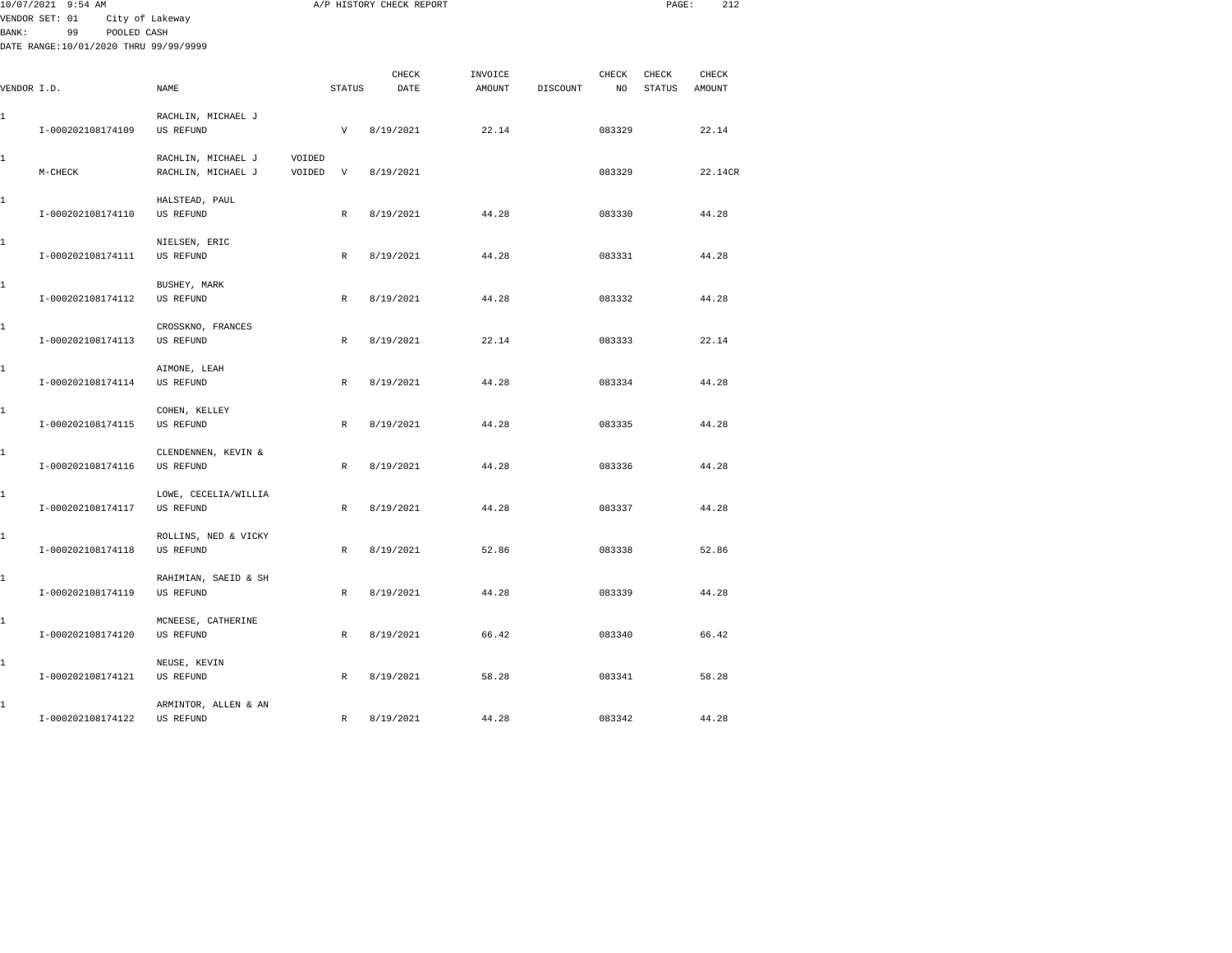| 10/07/2021   | $9:54$ AM                             |                                |                  | A/P HISTORY CHECK REPORT |                |                 |                  | PAGE:         | 213        |  |
|--------------|---------------------------------------|--------------------------------|------------------|--------------------------|----------------|-----------------|------------------|---------------|------------|--|
|              | VENDOR SET: 01                        | City of Lakeway                |                  |                          |                |                 |                  |               |            |  |
| <b>BANK:</b> | 99<br>POOLED CASH                     |                                |                  |                          |                |                 |                  |               |            |  |
|              | DATE RANGE:10/01/2020 THRU 99/99/9999 |                                |                  |                          |                |                 |                  |               |            |  |
|              |                                       |                                |                  |                          |                |                 |                  |               |            |  |
|              |                                       |                                |                  | CHECK                    | INVOICE        |                 | CHECK            | CHECK         | CHECK      |  |
| VENDOR I.D.  |                                       | <b>NAME</b>                    | <b>STATUS</b>    | DATE                     | <b>AMOUNT</b>  | <b>DISCOUNT</b> | NO.              | <b>STATUS</b> | AMOUNT     |  |
|              |                                       |                                |                  |                          |                |                 |                  |               |            |  |
| 1            |                                       | BATTEN, JOYCE                  |                  |                          |                |                 |                  |               |            |  |
|              | I-000202108174123                     | US REFUND                      | R                | 8/19/2021                | 44.28          |                 | 083343           |               | 44.28      |  |
| 1            |                                       | STARKES, SCOTT                 |                  |                          |                |                 |                  |               |            |  |
|              | I-000202108174124                     | US REFUND                      | $\mathbb{R}$     | 8/19/2021                | 8.58           |                 | 083344           |               | 8.58       |  |
|              |                                       |                                |                  |                          |                |                 |                  |               |            |  |
| 000180       |                                       | City of Austin-Austin Energy   |                  |                          |                |                 |                  |               |            |  |
|              | I-113577520310                        | 1941Lohmans-07/09-08/09.2021   | R                | 8/19/2021                | 4,903.20       |                 | 083345           |               |            |  |
|              | I-343706296853                        | 1602 1/2FM 620-07/09-08/09.21  | R                | 8/19/2021                | 31.74          |                 | 083345           |               |            |  |
|              | I-415682474532                        | 2321 1/2 Lohmans-07/09-0/09.21 | R                | 8/19/2021                | 24.89          |                 | 083345           |               |            |  |
|              | I-447254469141                        | 2101 1/2 Lakeway07/09-08/09.21 | R                | 8/19/2021                | 38.85          |                 | 083345           |               |            |  |
|              | I-477665564165                        | 1940 1/2 Lohmans07/09-08/09.21 | $\mathbb R$      | 8/19/2021                | 56.49          |                 | 083345           |               |            |  |
|              | I-584865165679                        | 3309 FM620-07/09-08/09.21      | $\mathbb{R}$     | 8/19/2021                | 24.16          |                 | 083345           |               | 5,079.33   |  |
|              |                                       |                                |                  |                          |                |                 |                  |               |            |  |
| 000241       |                                       | DES Financial Services, Inc.   |                  |                          |                |                 |                  |               |            |  |
|              | $I-225831-00$                         | Nameplates CBC/ZPCO Directors  | R                | 8/19/2021                | 405.00         |                 | 083346           |               | 405.00     |  |
|              |                                       |                                |                  |                          |                |                 |                  |               |            |  |
| 000282       | I-INV0856959                          | GT Distributors, Inc.          | R                | 8/19/2021                | 124.48         |                 | 083347           |               | 124.48     |  |
|              |                                       | Armorskin Vest/Sew Badge-Morse |                  |                          |                |                 |                  |               |            |  |
| 000296       |                                       | Grainger, Inc                  |                  |                          |                |                 |                  |               |            |  |
|              | I-9001636977                          | Replace Eye Wash Bottle32oz    | $\mathbb{R}$     | 8/19/2021                | 27.96          |                 | 083348           |               |            |  |
|              | I-9017340432                          | Ice Cleats @6                  | R                | 8/19/2021                | 307.26         |                 | 083348           |               |            |  |
|              | I-9018376997                          | Pleated Air Filter 20x20x2     | $\mathbb{R}$     | 8/19/2021                | 26.04          |                 | 083348           |               | 361.26     |  |
|              |                                       |                                |                  |                          |                |                 |                  |               |            |  |
| 000341       |                                       | WC of Texas                    |                  |                          |                |                 |                  |               |            |  |
|              | I-11268848                            | Trash 9/2019-06/2021           | R                | 8/19/2021                | 539.63         |                 | 083349           |               |            |  |
|              | I-11306136                            | Rolloff Winter Storm           | R                | 8/19/2021                | 2,828.90       |                 | 083349           |               |            |  |
|              | I-11307140                            | July Trash Service Solid Waste | R                | 8/19/2021                | 135,816.07     |                 | 083349           |               |            |  |
|              | I-11307141                            | July Trash Disposal 2021       | R                | 8/19/2021                | 463.00         |                 | 083349           |               | 139,647.60 |  |
|              |                                       |                                |                  |                          |                |                 |                  |               |            |  |
| 000390       |                                       | Leif Johnson Ford II LTD       |                  |                          |                |                 |                  |               |            |  |
|              | $I - 780114$<br>$I-780162$            | Tube Outlet<br>Jet Kit         | R<br>$\mathbb R$ | 8/19/2021<br>8/19/2021   | 78.50<br>10.52 |                 | 083350<br>083350 |               | 89.02      |  |
|              |                                       |                                |                  |                          |                |                 |                  |               |            |  |
| 000413       |                                       | McCoy Corporation              |                  |                          |                |                 |                  |               |            |  |
|              | $I - 7463577$                         | 3 1/2 Frem Interior Finish Sta | R                | 8/19/2021                | 8.75           |                 | 083351           |               | 8.75       |  |
|              |                                       |                                |                  |                          |                |                 |                  |               |            |  |
| 000438       |                                       | Office Depot, Inc.             |                  |                          |                |                 |                  |               |            |  |
|              | I-185190382001                        | Manila Folder/Paper/Scissors   | R                | 8/19/2021                | 58.33          |                 | 083352           |               |            |  |
|              | I-1855191402001                       | Sandisk 32gig                  | R                | 8/19/2021                | 11.47          |                 | 083352           |               | 69.80      |  |
|              |                                       |                                |                  |                          |                |                 |                  |               |            |  |
| 000530       |                                       | Stokes Sign Company, Inc.      |                  |                          |                |                 |                  |               |            |  |

I-INV-28276 18x24 Double Sided Sign Stakes R 8/19/2021 484.46 083353 484.46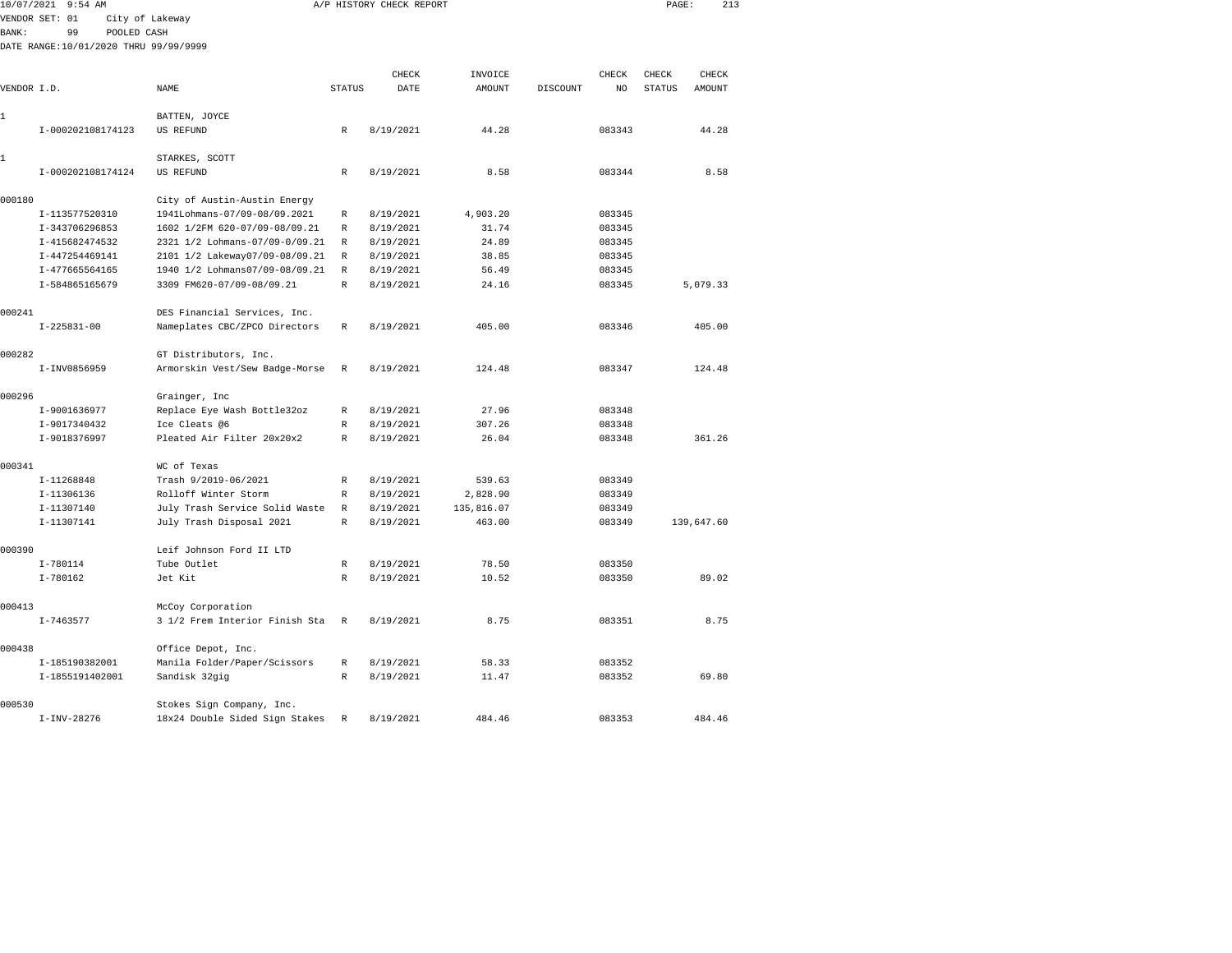|              | 10/07/2021 9:54 AM                       |                                           |               | A/P HISTORY CHECK REPORT |               |          |        | PAGE:         | 214           |  |
|--------------|------------------------------------------|-------------------------------------------|---------------|--------------------------|---------------|----------|--------|---------------|---------------|--|
|              | VENDOR SET: 01<br>City of Lakeway        |                                           |               |                          |               |          |        |               |               |  |
| <b>BANK:</b> | 99<br>POOLED CASH                        |                                           |               |                          |               |          |        |               |               |  |
|              | DATE RANGE:10/01/2020 THRU 99/99/9999    |                                           |               |                          |               |          |        |               |               |  |
|              |                                          |                                           |               | CHECK                    | INVOICE       |          | CHECK  | CHECK         | CHECK         |  |
| VENDOR I.D.  |                                          | NAME                                      | <b>STATUS</b> | DATE                     | <b>AMOUNT</b> | DISCOUNT | NO.    | <b>STATUS</b> | <b>AMOUNT</b> |  |
|              |                                          |                                           |               |                          |               |          |        |               |               |  |
| 000536       |                                          | Swank Motion Pictures, Inc.               |               |                          |               |          |        |               |               |  |
|              | I-DB 3057381                             | Rhym.Reels Event8/6/2021                  | $\mathbb{R}$  | 8/19/2021                | 375.00        |          | 083354 |               | 375.00        |  |
| 000584       |                                          | ThyssenKrupp Elevator Corporat            |               |                          |               |          |        |               |               |  |
|              | I-3006080185                             | PD Elevator 8/1-10/31.2021                | $\mathbb R$   | 8/19/2021                | 1,041.06      |          | 083355 |               | 1,041.06      |  |
| 000584       |                                          | ThyssenKrupp Elevator Corporat            |               |                          |               |          |        |               |               |  |
|              | I-3006080272                             | Court Elevator 8/1-10/31.2021             | $\mathbb{R}$  | 8/19/2021                | 742.41        |          | 083356 |               | 742.41        |  |
| 000585       |                                          | Spectrum Business dba Time War            |               |                          |               |          |        |               |               |  |
|              | I-0013872080821                          | 104 Cross Ck-08/8-09/07.2021              | R             | 8/19/2021                | 189.23        |          | 083357 |               |               |  |
|              | I-0013880080821                          | 105 Cross Ck-08/08-09/07.2021             | R             | 8/19/2021                | 410.07        |          | 083357 |               |               |  |
|              | I-0069304080821                          | 963 Lohmans-08/08-09/07.2021              | $\mathbb R$   | 8/19/2021                | 150.78        |          | 083357 |               |               |  |
|              | I-0273500080621                          | 1102 Lohmans-08/6-9/5.2021                | $\mathbb{R}$  | 8/19/2021                | 1,138.12      |          | 083357 |               | 1,888.20      |  |
| 000688       |                                          | Webberville Propane, Inc                  |               |                          |               |          |        |               |               |  |
|              | I-06.30.2021 Fin Chg June Finance Charge |                                           | R             | 8/19/2021                | 40.72         |          | 083358 |               |               |  |
|              |                                          | I-07.31.2021-Fin Chg July Finance Charges | R             | 8/19/2021                | 41.48         |          | 083358 |               | 82.20         |  |
| 000825       |                                          | Chick-fil-A                               |               |                          |               |          |        |               |               |  |
|              | $I-7523928$                              | Concession Swim                           | R             | 8/19/2021                | 48.00         |          | 083359 |               | 48.00         |  |
| 000880       |                                          | Card Service Center                       |               |                          |               |          |        |               |               |  |
|              | I-08.11.2021-3010                        | Card Service Center                       | $\mathbb R$   | 8/19/2021                | 201.93        |          | 083360 |               | 201.93        |  |
| 000880       |                                          | Card Service Center                       |               |                          |               |          |        |               |               |  |
|              | I-08.11.2021-3226                        | Card Service Center                       | R             | 8/19/2021                | 618.07        |          | 083361 |               | 618.07        |  |
| 000880       |                                          | Card Service Center                       |               |                          |               |          |        |               |               |  |
|              | I-08.11.2021-3275                        | Card Service Center                       | R             | 8/19/2021                | 1,670.34      |          | 083362 |               | 1,670.34      |  |
| 000880       |                                          | Card Service Center                       |               |                          |               |          |        |               |               |  |
|              | I-08.11.2021-3390                        | Card Service Center                       | R             | 8/19/2021                | 3,389.61      |          | 083363 |               | 3,389.61      |  |
| 000880       |                                          | Card Service Center                       |               |                          |               |          |        |               |               |  |
|              | I-08.11.2021-6277                        | Card Service Center                       | $\mathbb R$   | 8/19/2021                | 2,593.96      |          | 083364 |               | 2,593.96      |  |
| 001293       |                                          | Ben E Keith Company Inc                   |               |                          |               |          |        |               |               |  |
|              | $I - 76066335$                           | CONCESSION SUPPLIES                       | R             | 8/19/2021                | 762.99        |          | 083365 |               | 762.99        |  |
| 001400       |                                          | Longhorn Office Products, Inc.            |               |                          |               |          |        |               |               |  |

I-463343-0 Flags-PD R 8/19/2021 8.94 083366 8.94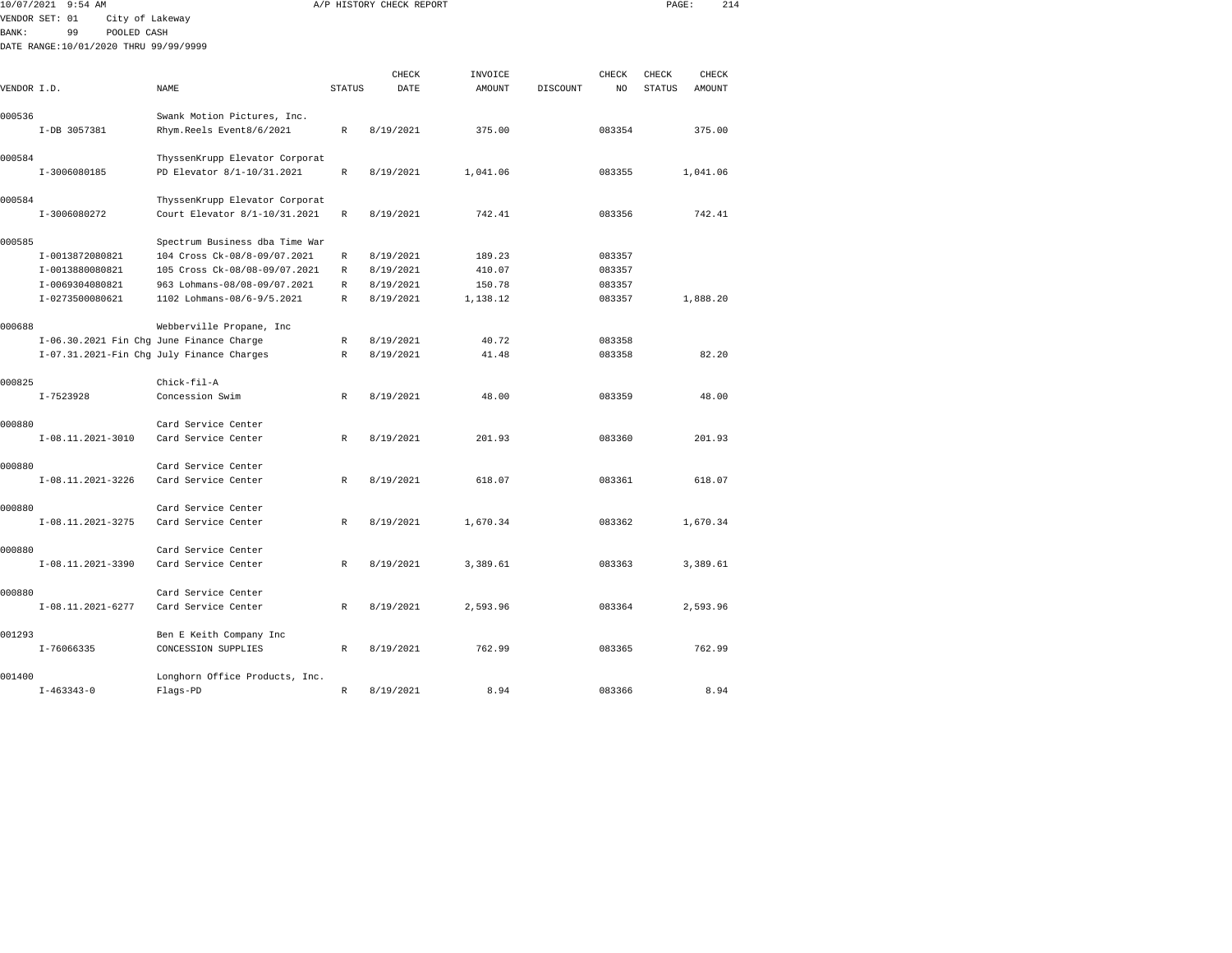| 10/07/2021 9:54 AM |    |                                       |        | A/P HISTORY CHECK REPORT |         |          |       | PAGE:         | 215    |
|--------------------|----|---------------------------------------|--------|--------------------------|---------|----------|-------|---------------|--------|
| VENDOR SET: 01     |    | City of Lakeway                       |        |                          |         |          |       |               |        |
| BANK :             | 99 | POOLED CASH                           |        |                          |         |          |       |               |        |
|                    |    | DATE RANGE:10/01/2020 THRU 99/99/9999 |        |                          |         |          |       |               |        |
|                    |    |                                       |        |                          |         |          |       |               |        |
|                    |    |                                       |        | CHECK                    | INVOICE |          | CHECK | CHECK         | CHECK  |
| VENDOR I.D.        |    | NAME                                  | STATUS | DATE                     | AMOUNT  | DISCOUNT | NO    | <b>STATUS</b> | AMOUNT |
| 001461             |    | Quest Diagnostics                     |        |                          |         |          |       |               |        |

|        | I-9193936446        | Swim Ctr Drug Testing          | R            | 8/19/2021 | 97.58  | 083367 | 97.58    |
|--------|---------------------|--------------------------------|--------------|-----------|--------|--------|----------|
| 001482 |                     | Justice Pest Services          |              |           |        |        |          |
|        | $I-131145$          | Heritage Ctr Pest Serv Jun2021 | R            | 8/19/2021 | 65.00  | 083368 |          |
|        | $I-131166$          | City Hall Pest Serv June 2021  | R            | 8/19/2021 | 115.00 | 083368 |          |
|        | $I-131169$          | Court Pest Fee June 2021       | R            | 8/19/2021 | 115.00 | 083368 |          |
|        | $I-131170$          | Court Rodent Service June 2021 | R            | 8/19/2021 | 42.00  | 083368 |          |
|        | $I-131173$          | LAC Pest Service June 2021     | R            | 8/19/2021 | 125.00 | 083368 |          |
|        | $I-131183$          | PW Pest Service June 2021      | R            | 8/19/2021 | 85.00  | 083368 |          |
|        | $I-135271$          | City Hall Pest Serv Aug 2021   | R            | 8/19/2021 | 115.00 | 083368 |          |
|        | $I-135272$          | Heritage Ctr Pest Serv Aug2021 | $\mathbb{R}$ | 8/19/2021 | 65.00  | 083368 |          |
|        | $I-135273$          | Court Pest Service Aug2021     | R            | 8/19/2021 | 115.00 | 083368 |          |
|        | $I-135274$          | Court Rodent Service Aug 2021  | R            | 8/19/2021 | 42.00  | 083368 |          |
|        | $I-135277$          | LAC Pest Service Aug 2021      | $\mathbb{R}$ | 8/19/2021 | 125.00 | 083368 |          |
|        | $I-135281$          | Swim Pest Service Aug 2021     | R            | 8/19/2021 | 75.00  | 083368 |          |
|        | $I-135285$          | PW Pest Service Aug 2021       | R            | 8/19/2021 | 85.00  | 083368 |          |
|        | $I-135291$          | PD Pest Serv Aug 2021          | R            | 8/19/2021 | 225.00 | 083368 | 1,394.00 |
| 001881 |                     | MTM Recognition Coproration    |              |           |        |        |          |
|        | $I - 6070422$       | 2 Badges PD                    | $\mathbb{R}$ | 8/19/2021 | 167.54 | 083369 | 167.54   |
| 001940 |                     | AT&T - 9533                    |              |           |        |        |          |
|        | $I-08.03.2021-9533$ | Serv 07/11-8/10.2021           | $\mathbb{R}$ | 8/19/2021 | 80.30  | 083370 | 80.30    |
| 001987 |                     | Clifford Power Systems, Inc.   |              |           |        |        |          |
|        | I-PMA-0078709       | Otrly Agmt12/1.2020-9/30.2021  | $\mathbb{R}$ | 8/19/2021 | 171.25 | 083371 | 171.25   |
| 002061 |                     | Craig O's Pizza & Pastaria Inc |              |           |        |        |          |
|        | $I-08.10.2021-RS$   | Clerks Night Meal              | $\mathbb{R}$ | 8/19/2021 | 58.58  | 083372 | 58.58    |
| 002091 |                     | Southern Tire Mart LLC         |              |           |        |        |          |
|        | I-4650084951        | 7 New Tires PD                 | $\mathbb{R}$ | 8/19/2021 | 934.84 | 083373 | 934.84   |
| 002150 |                     | LM-JB Investments, LLC         |              |           |        |        |          |
|        | $I - 71195$         | Adkins Event Linens            | $\mathbb{R}$ | 8/19/2021 | 88.37  | 083374 | 88.37    |
| 002227 |                     | Lakeway Texaco Station, LLC    |              |           |        |        |          |
|        | $I-0034287$         | Washer Fluid Container Broken  | R            | 8/19/2021 | 312.20 | 083375 |          |
|        | $I-0034301$         | Replace Tire-2018 Tahoe        | $\mathbb R$  | 8/19/2021 | 37.60  | 083375 |          |
|        | $I-0034329$         | Emission Test-2011 F150        | $\mathbb{R}$ | 8/19/2021 | 18.50  | 083375 |          |
|        | $I-0034335$         | Emission Insp-2011 Tahoe       | R            | 8/19/2021 | 18.50  | 083375 | 386.80   |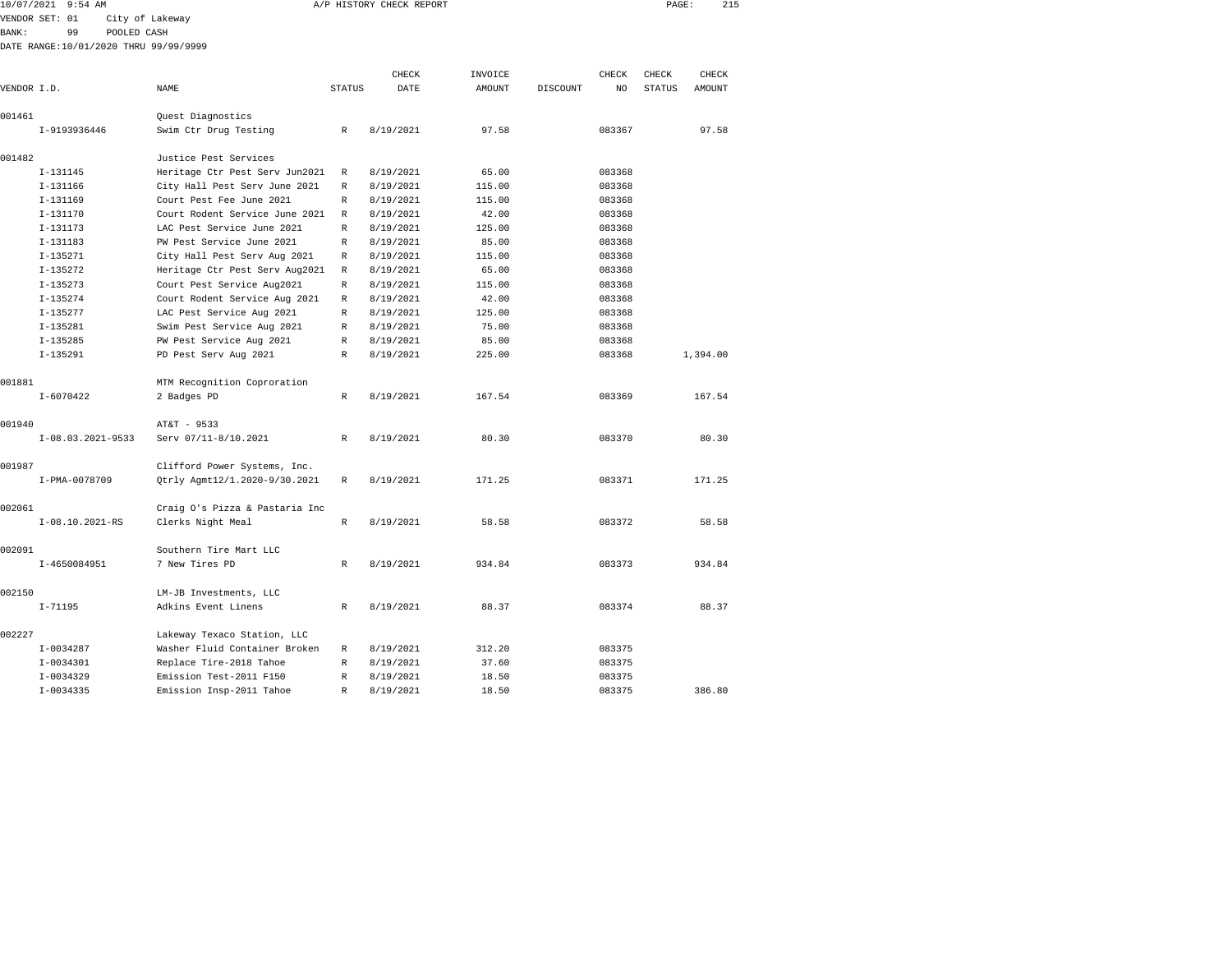| 10/07/2021   | $9:54$ AM                             |                 |                                                     |                           | A/P HISTORY CHECK REPORT |          |          |                | PAGE:         | 216      |  |
|--------------|---------------------------------------|-----------------|-----------------------------------------------------|---------------------------|--------------------------|----------|----------|----------------|---------------|----------|--|
|              | VENDOR SET: 01                        | City of Lakeway |                                                     |                           |                          |          |          |                |               |          |  |
| <b>BANK:</b> | 99                                    | POOLED CASH     |                                                     |                           |                          |          |          |                |               |          |  |
|              | DATE RANGE:10/01/2020 THRU 99/99/9999 |                 |                                                     |                           |                          |          |          |                |               |          |  |
|              |                                       |                 |                                                     |                           |                          |          |          |                |               |          |  |
|              |                                       |                 |                                                     |                           | CHECK                    | INVOICE  |          | CHECK          | CHECK         | CHECK    |  |
| VENDOR I.D.  |                                       |                 | <b>NAME</b>                                         | <b>STATUS</b>             | DATE                     | AMOUNT   | DISCOUNT | N <sub>O</sub> | <b>STATUS</b> | AMOUNT   |  |
| 002278       |                                       |                 | Austin American-Statesman                           |                           |                          |          |          |                |               |          |  |
|              |                                       |                 | I-I006252362-0805202 IT Consultant-RFP 507          | $\mathbb{R}$              | 8/19/2021                | 283.04   |          | 083376         |               |          |  |
|              | I-100651685-07232021 NOPH-JNY LLC     |                 |                                                     | $\mathbb{R}$              | 8/19/2021                | 399.28   |          | 083376         |               |          |  |
|              |                                       |                 | I-I00651687-07232021 NOPH-Donohue 1819 Lakeway Blvd | R                         | 8/19/2021                | 309.12   |          | 083376         |               |          |  |
|              |                                       |                 | I-I00651688-07232021 NOPH-HWY 71 Investments LLC    | R                         | 8/19/2021                | 322.00   |          | 083376         |               |          |  |
|              |                                       |                 | I-I00651845-07262021 NOPH-Nelson @102 Rupen Ct      | $\mathbb{R}$              | 8/19/2021                | 218.02   |          | 083376         |               |          |  |
|              |                                       |                 | I-I00651848-07262021 NOPH-Wolf-613 Peppino Bend     | R                         | 8/19/2021                | 208.11   |          | 083376         |               | 1,739.57 |  |
|              |                                       |                 |                                                     |                           |                          |          |          |                |               |          |  |
| 002507       |                                       |                 | Victor O Schinnerer & Co, Inc                       |                           |                          |          |          |                |               |          |  |
|              | I-SI977550                            |                 | Bond-E. Carr08/01-08/01.2022                        | $\mathbb{R}$              | 8/19/2021                | 50.00    |          | 083377         |               | 50.00    |  |
|              |                                       |                 |                                                     |                           |                          |          |          |                |               |          |  |
| 002596       |                                       |                 | Workers Assistance Program                          |                           |                          |          |          |                |               |          |  |
|              | I-INV00079730                         |                 | Workers Assistance Program                          | R                         | 8/19/2021                | 248.60   |          | 083378         |               | 248.60   |  |
|              |                                       |                 |                                                     |                           |                          |          |          |                |               |          |  |
| 002752       |                                       |                 | PRH VIII, LLC dba CubeSmart Ma                      |                           |                          |          |          |                |               |          |  |
|              | I-08.11.2021-0866                     |                 | Rent 09/1-9/30.2021                                 | $\boldsymbol{\mathrm{V}}$ | 8/19/2021                | 376.00   |          | 083379         |               |          |  |
|              | $I-169346$                            |                 | Rent Storage 9/1-9/31.2021                          | V                         | 8/19/2021                | 376.00   |          | 083379         |               | 752.00   |  |
| 002752       |                                       |                 | PRH VIII, LLC dba CubeSmart Ma                      |                           |                          |          |          |                |               |          |  |
|              | $M-CHECK$                             |                 | PRH VIII, LLC dba CubeSmVOIDED                      | $\mathbf{V}$              | 8/19/2021                |          |          | 083379         |               | 752.00CR |  |
|              |                                       |                 |                                                     |                           |                          |          |          |                |               |          |  |
| 002764       |                                       |                 | Firetrol Protection Systems, I                      |                           |                          |          |          |                |               |          |  |
|              | I-100731038                           |                 | 1173 Lohmans/Greenbelt Serv                         | $\mathbb{R}$              | 8/19/2021                | 360.00   |          | 083380         |               | 360.00   |  |
|              |                                       |                 |                                                     |                           |                          |          |          |                |               |          |  |
| 002779       |                                       |                 | Roadrunner Charters Inc.                            |                           |                          |          |          |                |               |          |  |
|              | $I-09.20.2021-AB$                     |                 | 2021 Heritage Bus Tour #15987                       | $\mathbb{R}$              | 8/19/2021                | 719.50   |          | 083381         |               | 719.50   |  |
|              |                                       |                 |                                                     |                           |                          |          |          |                |               |          |  |
| 002855       |                                       |                 | Dobie Supply LLC                                    |                           |                          |          |          |                |               |          |  |
|              | $I - 34205$                           |                 | 30x30 Printed Sign/18x18 Sign                       | R                         | 8/19/2021                | 103.95   |          | 083382         |               | 103.95   |  |
|              |                                       |                 |                                                     |                           |                          |          |          |                |               |          |  |
| 002856       |                                       |                 | William Wagner                                      |                           |                          |          |          |                |               |          |  |
|              | I-08.17.2021-AB                       |                 | Tae Kwon Do June2021                                | $\mathbb{R}$              | 8/19/2021                | 252.00   |          | 083383         |               | 252.00   |  |
| 002888       |                                       |                 | I.O. Inspections Inc.                               |                           |                          |          |          |                |               |          |  |
|              | $I - 1533$                            |                 | July 2021 Inspections                               | $\mathbb{R}$              | 8/19/2021                | 9,375.00 |          | 083384         |               | 9.375.00 |  |
|              |                                       |                 |                                                     |                           |                          |          |          |                |               |          |  |
| 002969       |                                       |                 | Axon Enterprise, Inc.                               |                           |                          |          |          |                |               |          |  |
|              | I-INUS002006                          |                 | BDS Body Cameras Annual Pymt                        | R                         | 8/19/2021                | 7,176.00 |          | 083385         |               | 7,176.00 |  |
|              |                                       |                 |                                                     |                           |                          |          |          |                |               |          |  |
| 003073       |                                       |                 | Ozark Bottled Water dba Hill C                      |                           |                          |          |          |                |               |          |  |
|              | $I - 226380$                          |                 | 3 5 Gal Drinking Waters                             | R                         | 8/19/2021                | 25.99    |          | 083386         |               | 25.99    |  |
|              |                                       |                 |                                                     |                           |                          |          |          |                |               |          |  |

I-586 664-01 Aug Babysitter Class R 8/19/2021 598.80 083387 598.80

003076 Jana McCurdy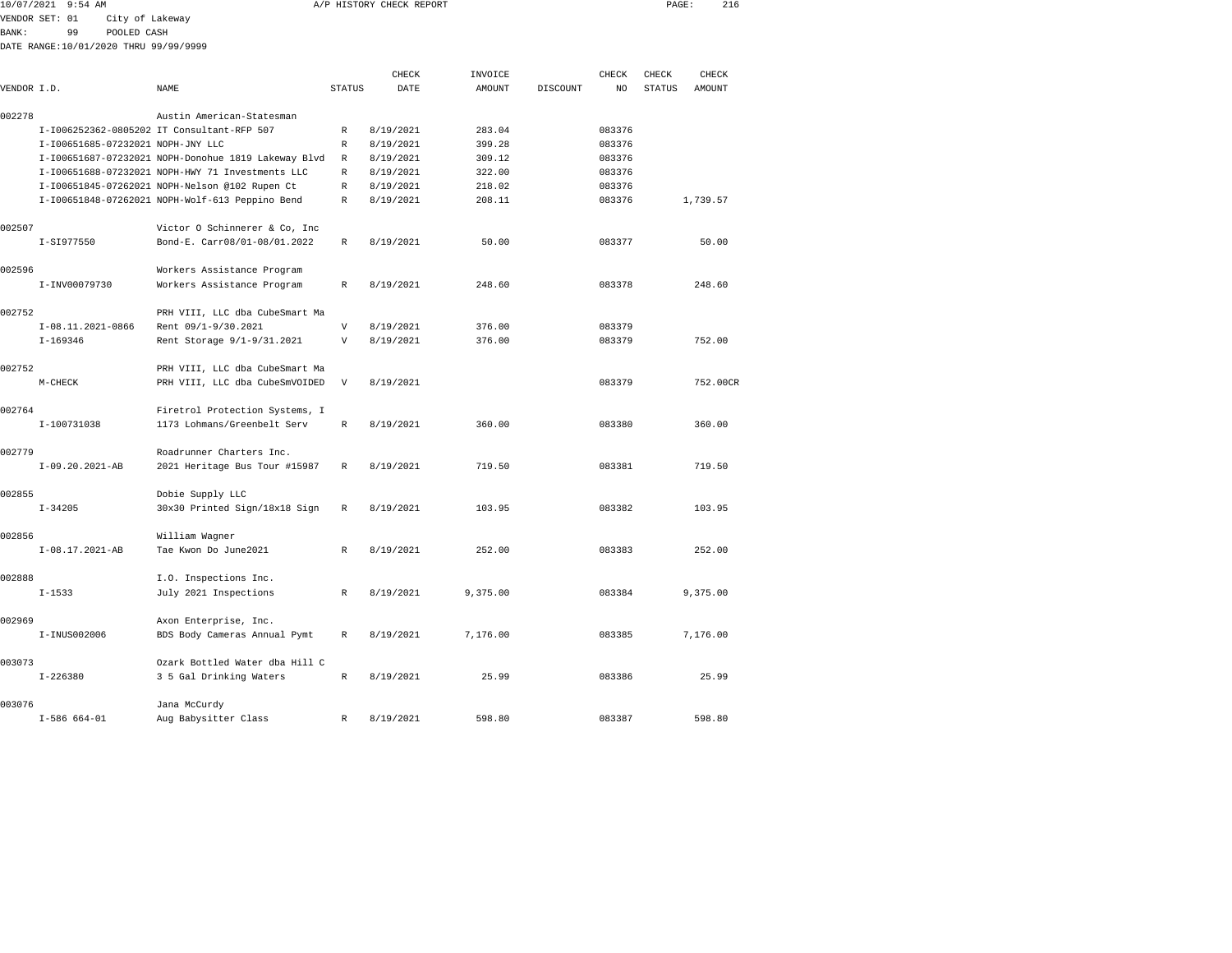| 10/07/2021   | $9:54$ AM                             |                                |               | A/P HISTORY CHECK REPORT |          |          |        | PAGE:         | 217        |  |
|--------------|---------------------------------------|--------------------------------|---------------|--------------------------|----------|----------|--------|---------------|------------|--|
|              | VENDOR SET: 01                        | City of Lakeway                |               |                          |          |          |        |               |            |  |
| <b>BANK:</b> | 99<br>POOLED CASH                     |                                |               |                          |          |          |        |               |            |  |
|              | DATE RANGE:10/01/2020 THRU 99/99/9999 |                                |               |                          |          |          |        |               |            |  |
|              |                                       |                                |               |                          |          |          |        |               |            |  |
|              |                                       |                                |               | CHECK                    | INVOICE  |          | CHECK  | CHECK         | CHECK      |  |
| VENDOR I.D.  |                                       | NAME                           | <b>STATUS</b> | DATE                     | AMOUNT   | DISCOUNT | NO     | <b>STATUS</b> | AMOUNT     |  |
| 003147       |                                       | Williams Scotsman, Inc.        |               |                          |          |          |        |               |            |  |
|              | I-9011145983                          | Rent Mobile Office 7/26-08/25  | V             | 8/19/2021                | 1,521.94 |          | 083388 |               | 1,521.94   |  |
| 003147       |                                       | Williams Scotsman, Inc.        |               |                          |          |          |        |               |            |  |
|              | $M-CHECK$                             | Williams Scotsman, Inc. VOIDED | $\mathbf{V}$  | 8/19/2021                |          |          | 083388 |               | 1,521.94CR |  |
| 003207       |                                       | Amazon Capital Services, Inc.  |               |                          |          |          |        |               |            |  |
|              | C-1WW7-RLFY-GHFN                      | 13x19 Picture Frame in Black   | $\mathbb R$   | 8/19/2021                | 25.64CR  |          | 083389 |               |            |  |
|              | I-141W-WW4G-G9YX                      | Covid Face Masks               | R             | 8/19/2021                | 27.46    |          | 083389 |               |            |  |
|              | I-14F6-YW14-KJF3                      | Trophy Cup-Swim                | R             | 8/19/2021                | 29.98    |          | 083389 |               |            |  |
|              | I-1C4V-WPFF-04PG                      | Gold Plate Display/Iron Easel  | $\mathbb R$   | 8/19/2021                | 20.98    |          | 083389 |               |            |  |
|              |                                       |                                |               |                          | 78.25    |          |        |               |            |  |
|              | I-1CTW-DRFC-KC7G                      | Tigerdoe Shark Fin Fish Hats   | R             | 8/19/2021                |          |          | 083389 |               |            |  |
|              | I-1K7F-CDNJ-1GFC                      | Brita Water System             | R             | 8/19/2021                | 37.57    |          | 083389 |               |            |  |
|              | I-1KDL-VRKT-JPKJ                      | Amazon Capital Services, Inc.  | $\mathbb R$   | 8/19/2021                | 80.00    |          | 083389 |               |            |  |
|              | I-1QYD-NKXR-CMLH                      | Ultra Quiet Shredder           | $\mathbb R$   | 8/19/2021                | 259.97   |          | 083389 |               | 508.57     |  |
| 003400       |                                       | Murphy Connected Ent. Inc.     |               |                          |          |          |        |               |            |  |
|              | $I - 1594$                            | Envelopes/Solid Waste          | R             | 8/19/2021                | 631.84   |          | 083390 |               | 631.84     |  |
| 003429       |                                       | Leaf Landscape Supply, Inc     |               |                          |          |          |        |               |            |  |
|              | $I - 24351/1$                         | 3 Crepe Myrtle Trees           | R             | 8/19/2021                | 560.52   |          | 083391 |               | 560.52     |  |
|              |                                       |                                |               |                          |          |          |        |               |            |  |
| 003486       |                                       | Kyle Honnerlaw                 |               |                          |          |          |        |               |            |  |
|              | I-07.12.2021-EC                       | Milage Reimb-Class out of Town | R             | 8/19/2021                | 208.88   |          | 083392 |               | 208.88     |  |
| 003494       |                                       | RI/RMC Aquisition LTD          |               |                          |          |          |        |               |            |  |
|              | $I - 484171$                          | Transmission Repair2016 Tahoe  | $\mathbb{R}$  | 8/19/2021                | 782.68   |          | 083393 |               | 782.68     |  |
| 003500       |                                       | Association of Law Enforcement |               |                          |          |          |        |               |            |  |
|              | $I - 146$                             | Reg-L. Rodriguez LEIU          | $\mathbb R$   | 8/19/2021                | 600.00   |          | 083394 |               | 600.00     |  |
|              |                                       |                                |               |                          |          |          |        |               |            |  |
| 003502       |                                       | Makarand Jadhav                |               |                          |          |          |        |               |            |  |
|              | I-08.12.2021-DJ                       | Ref Cancelled Party-Jadhav     | $\mathbb R$   | 8/19/2021                | 65.00    |          | 083395 |               | 65.00      |  |
|              |                                       |                                |               |                          |          |          |        |               |            |  |
| 003503       |                                       | Lisa Clark                     |               |                          |          |          |        |               |            |  |
|              | $I-08.12.2021-AB$                     | Prorated Membership Ref-Clark  | R             | 8/19/2021                | 54.81    |          | 083396 |               |            |  |
|              | I-08.12.2021-DJ                       | Overcharged Lisa Clark Members | R             | 8/19/2021                | 235.00   |          | 083396 |               | 289.81     |  |
| 003504       |                                       | Amanda Owens                   |               |                          |          |          |        |               |            |  |
|              | $I-08.12.2021-DJ$                     | Ref Cancelled Rental-Owens     | R             | 8/19/2021                | 400.00   |          | 083397 |               | 400.00     |  |
|              |                                       |                                |               |                          |          |          |        |               |            |  |

I-08.17.2021-AB Art Comm-Cool Art Event R 8/19/2021 350.00 083398 350.00

003505 Glass Elephant Entertainment L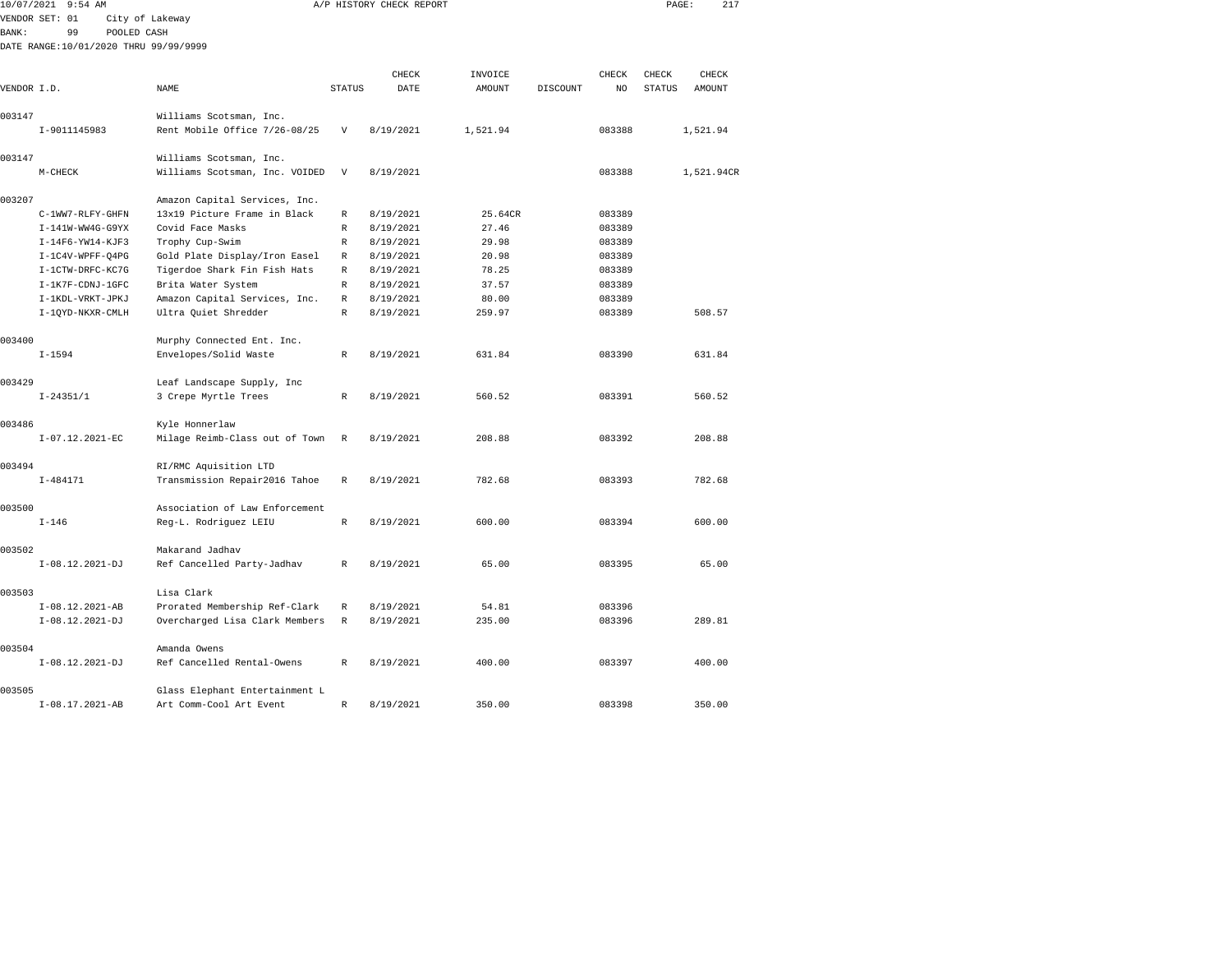|             | 10/07/2021 9:54 AM                                                           |                                                   |               | A/P HISTORY CHECK REPORT |                          |          |             | PAGE:                  | 218                    |
|-------------|------------------------------------------------------------------------------|---------------------------------------------------|---------------|--------------------------|--------------------------|----------|-------------|------------------------|------------------------|
| BANK:       | VENDOR SET: 01<br>99<br>POOLED CASH<br>DATE RANGE:10/01/2020 THRU 99/99/9999 | City of Lakeway                                   |               |                          |                          |          |             |                        |                        |
| VENDOR I.D. |                                                                              | NAME                                              | <b>STATUS</b> | CHECK<br>DATE            | INVOICE<br><b>AMOUNT</b> | DISCOUNT | CHECK<br>NO | CHECK<br><b>STATUS</b> | CHECK<br><b>AMOUNT</b> |
| 1           | I-000202108114097                                                            | JANSKY, ERIN CHRISTINE<br>JANSKY, ERIN CHRISTINE: | $\mathbb{R}$  | 8/19/2021                | 50.00                    |          | 083399      |                        | 50.00                  |
| 1           | I-000202108114098                                                            | BOHLMANN, ERIKA ANN<br>BOHLMANN, ERIKA ANN:       | $\,$ R        | 8/19/2021                | 125.00                   |          | 083400      |                        | 125.00                 |
| 003092      | $I-365115$                                                                   | Grass Works Lawn Care<br>LANDSCAPE INSTALL        | $\mathbb{R}$  | 8/23/2021                | 2,875.00                 |          | 083401      |                        | 2,875.00               |
| 003353      | I-631783966                                                                  | Home Depot USA, Inc.<br>COVID SUPPLIES            | R             | 8/23/2021                | 1,481.04                 |          | 083402      |                        | 1,481.04               |
| 003484      | $I - 100$                                                                    | Stoney Ray Gabel<br>Rhythm/Reels 1 Hr Performance | R             | 8/23/2021 Reissue        |                          |          | 083403      |                        | 500.00                 |
| 1           | I-000202108234126                                                            | MCKENZIE, JAMIE/DAVI<br>US REFUND                 | R             | 8/24/2021                | 75.00                    |          | 083404      |                        | 75.00                  |
| 1           | I-000202108234127                                                            | EVANS, GRACE<br><b>US REFUND</b>                  | $\mathbb R$   | 8/24/2021                | 75.00                    |          | 083405      |                        | 75.00                  |
| 1           | I-000202108234128                                                            | AURICH, SCOTT & WAND<br><b>US REFUND</b>          | $\mathbb{R}$  | 8/24/2021                | 75.00                    |          | 083406      |                        | 75.00                  |
| 1           | I-000202108234129                                                            | CARLSON, MAURICE<br><b>US REFUND</b>              | $\mathbb R$   | 8/24/2021                | 75.00                    |          | 083407      |                        | 75.00                  |
| 1           | I-000202108234130                                                            | BOURQUE, AMANDA<br>US REFUND                      | $\mathbb{R}$  | 8/24/2021                | 75.00                    |          | 083408      |                        | 75.00                  |
| 1           | I-000202108234131                                                            | BEATH, LEIGH<br>US REFUND                         | R             | 8/24/2021                | 75.00                    |          | 083409      |                        | 75.00                  |
| 1           | I-000202108234132                                                            | WATKINS, CHARLES<br>US REFUND                     | R             | 8/24/2021                | 30.72                    |          | 083410      |                        | 30.72                  |
| 1           | I-000202108234133                                                            | MANN, KRISTI<br>US REFUND                         | R             | 8/24/2021                | 22.14                    |          | 083411      |                        | 22.14                  |
| 1           | I-000202108234134                                                            | JAMES, FRANK<br><b>US REFUND</b>                  | $\mathbb R$   | 8/24/2021                | 44.28                    |          | 083412      |                        | 44.28                  |
| 1           | I-000202108234135                                                            | FRANK, DANIEL<br>US REFUND                        | R             | 8/24/2021                | 44.28                    |          | 083413      |                        | 44.28                  |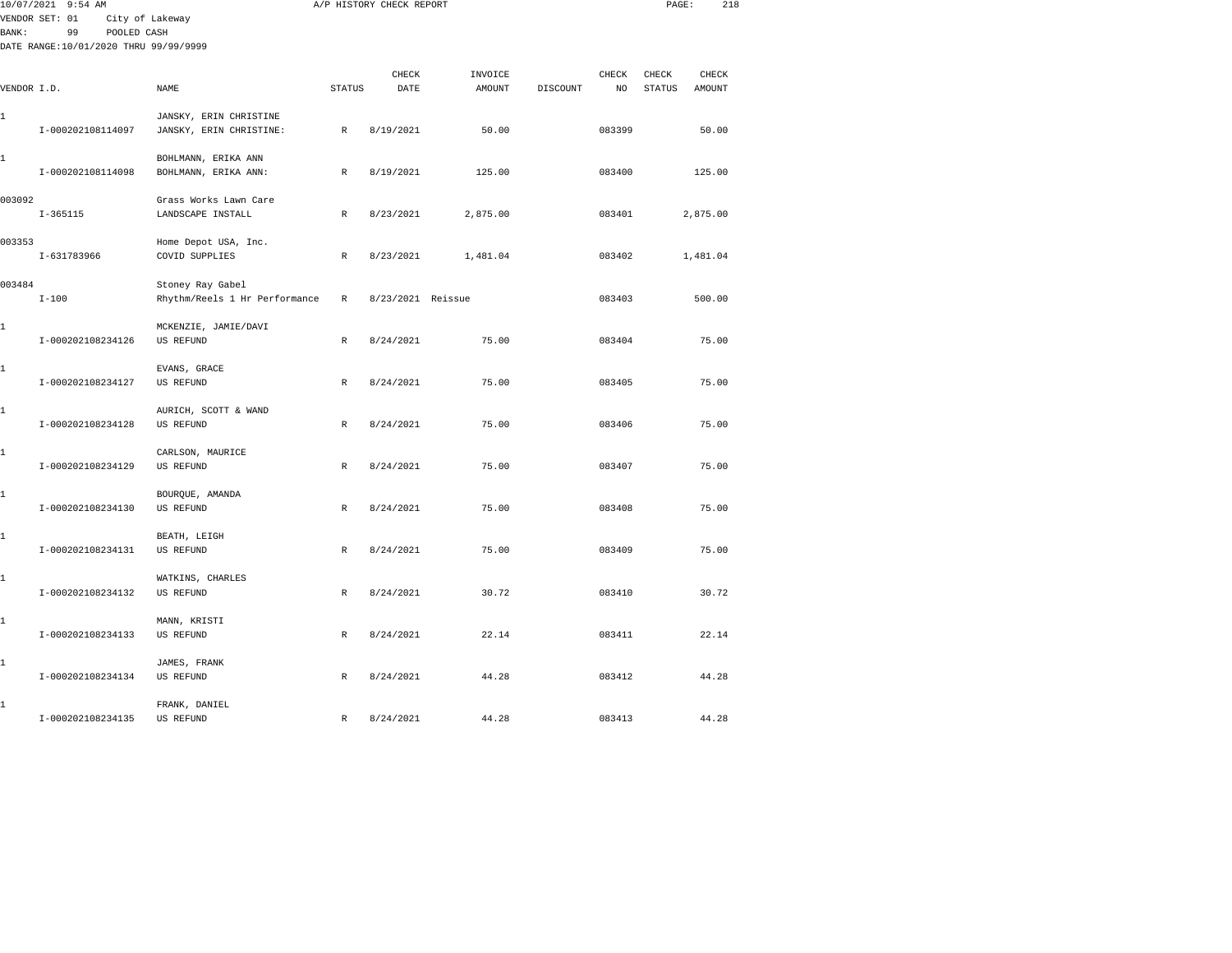|               | 10/07/2021 9:54 AM                    |                                      |               | A/P HISTORY CHECK REPORT |               |          |               | PAGE:         | 219           |  |
|---------------|---------------------------------------|--------------------------------------|---------------|--------------------------|---------------|----------|---------------|---------------|---------------|--|
|               | VENDOR SET: 01                        | City of Lakeway                      |               |                          |               |          |               |               |               |  |
| <b>BANK :</b> | 99<br>POOLED CASH                     |                                      |               |                          |               |          |               |               |               |  |
|               | DATE RANGE:10/01/2020 THRU 99/99/9999 |                                      |               |                          |               |          |               |               |               |  |
|               |                                       |                                      |               | CHECK                    | INVOICE       |          | ${\tt CHECK}$ | CHECK         | CHECK         |  |
| VENDOR I.D.   |                                       | NAME                                 | <b>STATUS</b> | DATE                     | <b>AMOUNT</b> | DISCOUNT | NO.           | <b>STATUS</b> | <b>AMOUNT</b> |  |
|               |                                       |                                      |               |                          |               |          |               |               |               |  |
| $\mathbf{1}$  |                                       | KELLY, LARRY                         |               |                          |               |          |               |               |               |  |
|               | I-000202108234136                     | US REFUND                            | R             | 8/24/2021                | 44.28         |          | 083414        |               | 44.28         |  |
| 1             |                                       | RICHARDSON, DON W.                   |               |                          |               |          |               |               |               |  |
|               | I-000202108234137                     | US REFUND                            | $\mathbb{R}$  | 8/24/2021                | 79.05         |          | 083415        |               | 79.05         |  |
|               |                                       |                                      |               |                          |               |          |               |               |               |  |
| 1             |                                       | BLANKENSHIP, HELEN                   |               |                          |               |          |               |               |               |  |
|               | I-000202108234138                     | US REFUND                            | R             | 8/24/2021                | 58.28         |          | 083416        |               | 58.28         |  |
| 1             |                                       | SEGER, ADELE                         |               |                          |               |          |               |               |               |  |
|               | I-000202108234139                     | <b>US REFUND</b>                     | R             | 8/24/2021                | 66.42         |          | 083417        |               | 66.42         |  |
|               |                                       |                                      |               |                          |               |          |               |               |               |  |
| 1             |                                       | RICH, CHARLES                        |               |                          |               |          |               |               |               |  |
|               | I-000202108234140                     | <b>US REFUND</b>                     | $\mathbb R$   | 8/24/2021                | 66.42         |          | 083418        |               | 66.42         |  |
|               |                                       |                                      |               |                          |               |          |               |               |               |  |
| 1             | I-000202108234141                     | PYLE, CHRISTOPER<br><b>US REFUND</b> | $\mathbb R$   | 8/24/2021                | 44.28         |          | 083419        |               | 44.28         |  |
|               |                                       |                                      |               |                          |               |          |               |               |               |  |
| 1             |                                       | HARPER, STEVEN                       |               |                          |               |          |               |               |               |  |
|               | I-000202108234142                     | US REFUND                            | R             | 8/24/2021                | 52.86         |          | 083420        |               | 52.86         |  |
|               |                                       |                                      |               |                          |               |          |               |               |               |  |
| 1             |                                       | MORRISON, DONALD                     |               |                          |               |          |               |               |               |  |
|               | I-000202108234143                     | <b>US REFUND</b>                     | $\mathbb R$   | 8/24/2021                | 82.84         |          | 083421        |               | 82.84         |  |
| 000164        |                                       | Arnold Oil Company of Austin,        |               |                          |               |          |               |               |               |  |
|               | $I - 8293136$                         | 30in Mudflap                         | $\mathbb R$   | 8/26/2021                | 19.70         |          | 083422        |               | 19.70         |  |
|               |                                       |                                      |               |                          |               |          |               |               |               |  |
| 000180        |                                       | City of Austin-Austin Energy         |               |                          |               |          |               |               |               |  |
|               | I-325296814784                        | 1404 1/2Lakeway 07/14-08/12.21       | $\,$ R        | 8/26/2021                | 26.92         |          | 083423        |               | 26.92         |  |
| 000241        |                                       | DES Financial Services, Inc.         |               |                          |               |          |               |               |               |  |
|               | $I - 225808 - 00$                     | Nameplate-Kilgore                    | R             | 8/26/2021                | 33.00         |          | 083424        |               |               |  |
|               | $I - 225809 - 00$                     | Nameplate-Mastrangelo                | R             | 8/26/2021                | 33.00         |          | 083424        |               | 66.00         |  |
|               |                                       |                                      |               |                          |               |          |               |               |               |  |
| 000260        |                                       | Ewing                                |               |                          |               |          |               |               |               |  |
|               | I-15021570                            | Dripline/Nozzle/Valve                | R             | 8/26/2021                | 235.87        |          | 083425        |               |               |  |
|               | I-15048917                            | 2.5Gal Ranger Pro                    | $\mathbb R$   | 8/26/2021                | 117.93        |          | 083425        |               | 353.80        |  |
| 000296        |                                       | Grainger, Inc                        |               |                          |               |          |               |               |               |  |
|               | I-9011637668                          | Lock Box Wall Mount                  | R             | 8/26/2021                | 40.16         |          | 083426        |               | 40.16         |  |
|               |                                       |                                      |               |                          |               |          |               |               |               |  |
| 000413        |                                       | McCoy Corporation                    |               |                          |               |          |               |               |               |  |
|               | $I - 7464116$                         | Marking White Spray 17oz             | R             | 8/26/2021                | 11.68         |          | 083427        |               | 11.68         |  |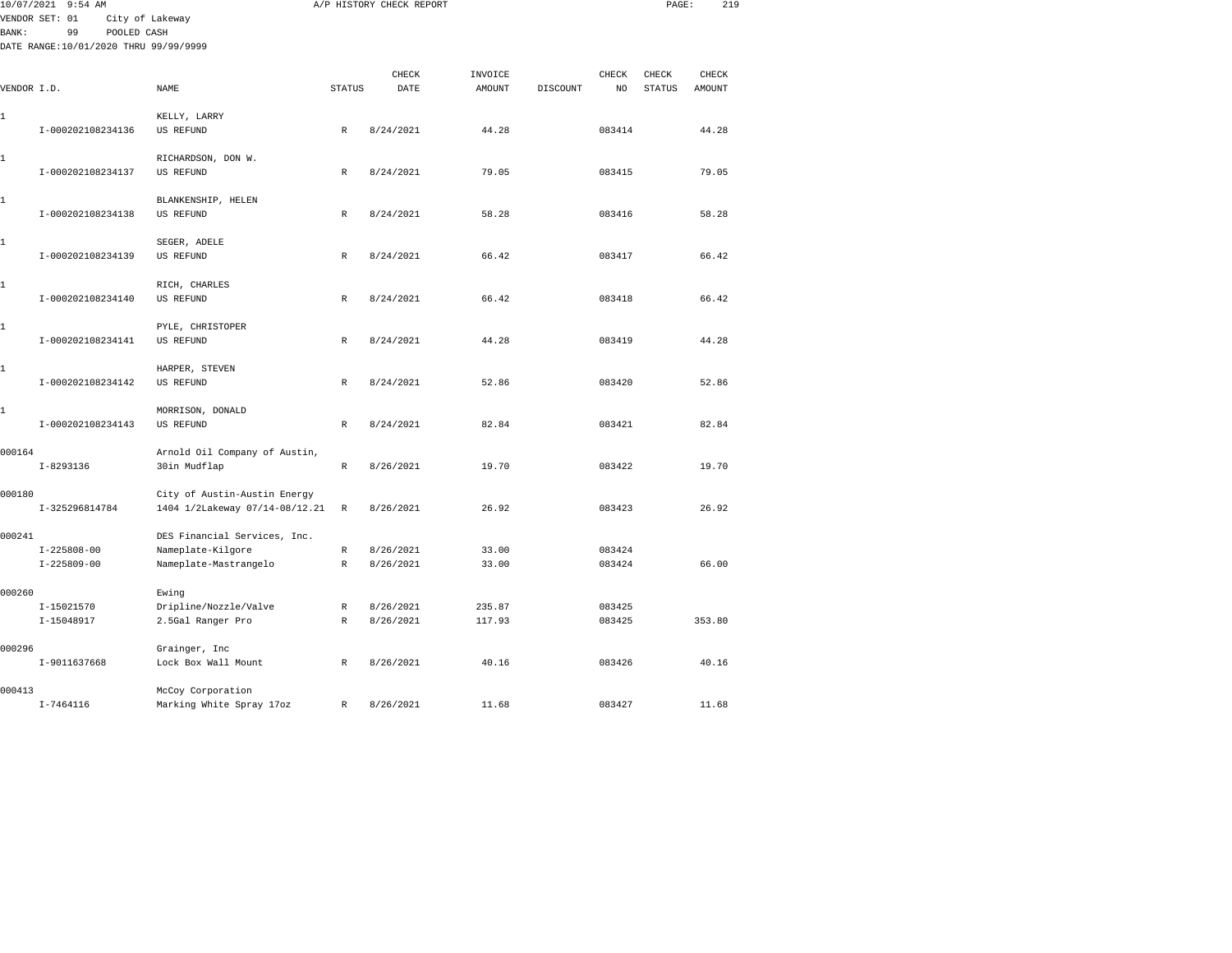| 10/07/2021   | $9:54$ AM                             |                                |              | A/P HISTORY CHECK REPORT |           |          |        | PAGE:  | 220      |
|--------------|---------------------------------------|--------------------------------|--------------|--------------------------|-----------|----------|--------|--------|----------|
|              | VENDOR SET: 01<br>City of Lakeway     |                                |              |                          |           |          |        |        |          |
| <b>BANK:</b> | 99<br>POOLED CASH                     |                                |              |                          |           |          |        |        |          |
|              | DATE RANGE:10/01/2020 THRU 99/99/9999 |                                |              |                          |           |          |        |        |          |
|              |                                       |                                |              | CHECK                    | INVOICE   |          | CHECK  | CHECK  | CHECK    |
| VENDOR I.D.  |                                       | NAME                           | STATUS       | DATE                     | AMOUNT    | DISCOUNT | NO     | STATUS | AMOUNT   |
| 000438       |                                       | Office Depot, Inc.             |              |                          |           |          |        |        |          |
|              | I-187495639001                        | Bleach/Wipes/Toilet Tissue/Lin | R            | 8/26/2021                | 168.21    |          | 083428 |        |          |
|              | I-188498370001                        | Steno/Tape/Postit/Tissue       | $\mathbb{R}$ | 8/26/2021                | 87.91     |          | 083428 |        |          |
|              | I-188973195001                        | Calendars 2022                 | R            | 8/26/2021                | 99.86     |          | 083428 |        | 355.98   |
| 000449       |                                       | Pedernales Electric Co-op      |              |                          |           |          |        |        |          |
|              | I-08.24.2021-2232                     | Pedernales Electric Co-op      | R            | 8/26/2021                | 6,791.55  |          | 083429 |        | 6,791.55 |
| 000561       |                                       | Texas Department of Public Saf |              |                          |           |          |        |        |          |
|              | I-CRS-202107-219525                   | Background Checks @2           | $\mathbb R$  | 8/26/2021                | 2.00      |          | 083431 |        | 2.00     |
| 000585       |                                       | Spectrum Business dba Time War |              |                          |           |          |        |        |          |
|              | I-0067761081521                       | 1102 Lohmans 08/15-09/14.2021  | $\mathbb R$  | 8/26/2021                | 242.94    |          | 083432 |        | 242.94   |
| 000636       |                                       | Woods Fun Center Inc.          |              |                          |           |          |        |        |          |
|              | I-21096497                            | Replace Mule Driving Clutch    | R            | 8/26/2021                | 357.02    |          | 083433 |        |          |
|              | I-21097675                            | Replace Mule Belt              | R            | 8/26/2021                | 69.99     |          | 083433 |        | 427.01   |
| 000702       |                                       | Quill Corporation              |              |                          |           |          |        |        |          |
|              | I-18320032                            | Quill Corporation              | R            | 8/26/2021                | 213.66    |          | 083434 |        |          |
|              | I-18326467                            | File Folders                   | R            | 8/26/2021                | 54.27     |          | 083434 |        |          |
|              | I-18456052                            | Quill Corporation              | $\mathbb{R}$ | 8/26/2021                | 75.86     |          | 083434 |        |          |
|              | $I-18456063$                          | Spiral Notebook                | $\mathbb R$  | 8/26/2021                | 7.22      |          | 083434 |        |          |
|              | I-18480200                            | Chocolate                      | R            | 8/26/2021                | 16.19     |          | 083434 |        |          |
|              | I-18488144                            | 50pk Cups Plastic              | R            | 8/26/2021                | 24.28     |          | 083434 |        |          |
|              | I-18489143                            | Quill Corporation              | R            | 8/26/2021                | 108.12    |          | 083434 |        |          |
|              | I-18489837                            | Quill Corporation              | R            | 8/26/2021                | 30.91     |          | 083434 |        |          |
|              | I-18500970                            | Ibuprofen Tablets              | R            | 8/26/2021                | 11.32     |          | 083434 |        |          |
|              | I-18549775                            | Budget Binder-Julie            | R            | 8/26/2021                | 27.19     |          | 083434 |        |          |
|              | I-18556274                            | View Binder                    | R            | 8/26/2021                | 5.90      |          | 083434 |        | 574.92   |
| 000769       |                                       | Austin Public Health           |              |                          |           |          |        |        |          |
|              | $I - 44006$                           | Permit Renewal Notice-Wading P | R            | 8/26/2021                | 221.00    |          | 083435 |        | 221.00   |
| 000769       |                                       | Austin Public Health           |              |                          |           |          |        |        |          |
|              | $I - 44007$                           | Permit Renewal Notice-Pool     | R            | 8/26/2021                | 221.00    |          | 083436 |        | 221.00   |
| 001073       |                                       | AT&T - 8605                    |              |                          |           |          |        |        |          |
|              | $I-08.09.2021-8605$                   | 07/10-08/09.2021 Phone         | R            | 8/26/2021                | 79.18     |          | 083437 |        | 79.18    |
| 001223       |                                       | TexARTS Association            |              |                          |           |          |        |        |          |
|              | $I-07.09.2021-SG1$                    | Marketing TexArts 2021         | R            | 8/26/2021                | 20,000.00 |          | 083438 |        |          |

I-07.19.2021-SG2 Art Prom Tex Arts 2021 R 8/26/2021 30,000.00 083438 50,000.00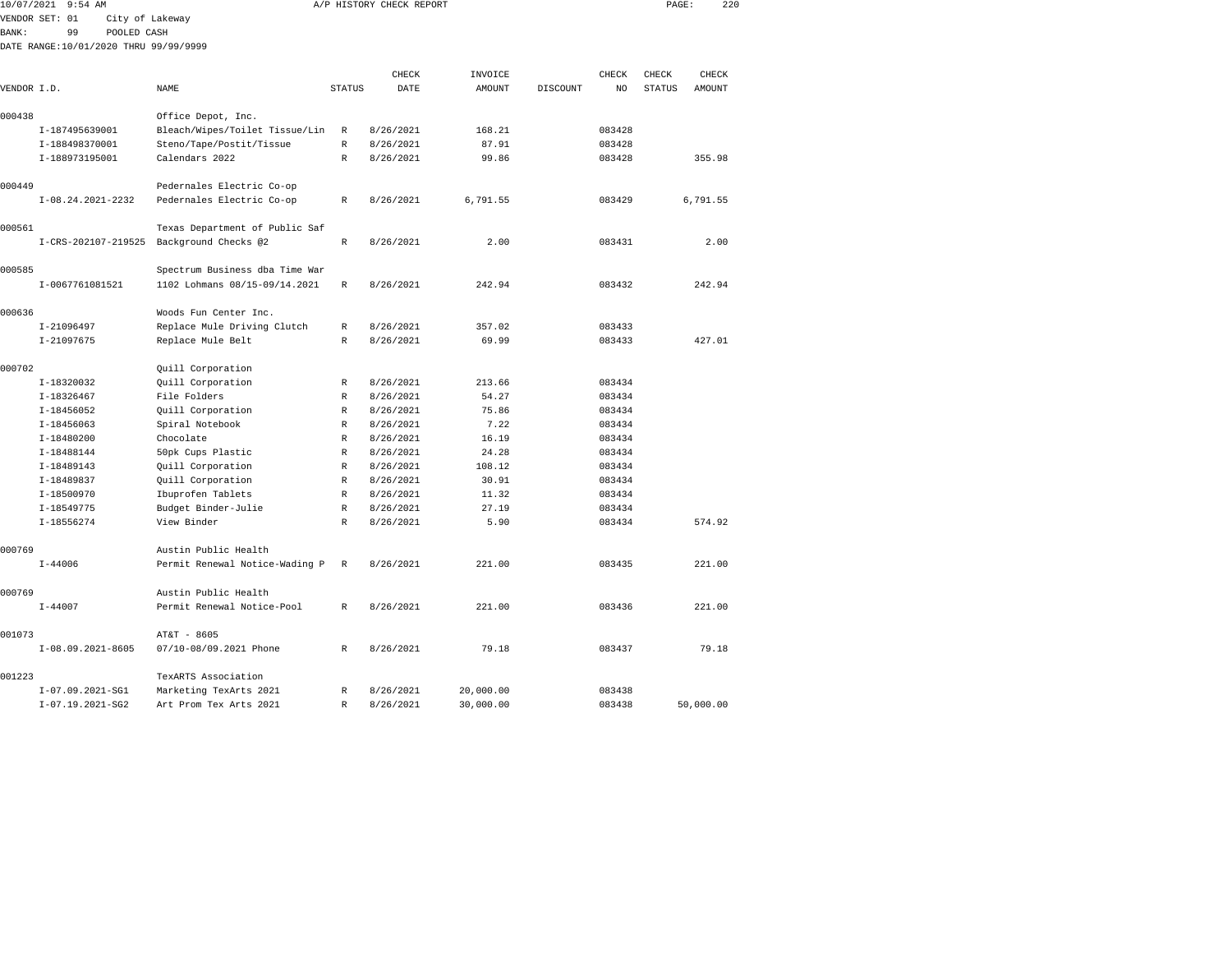| 10/07/2021  | $9:54$ AM                             |                                                          |               | A/P HISTORY CHECK REPORT |                |          |                  | PAGE:         | 221      |  |
|-------------|---------------------------------------|----------------------------------------------------------|---------------|--------------------------|----------------|----------|------------------|---------------|----------|--|
|             | VENDOR SET: 01                        | City of Lakeway                                          |               |                          |                |          |                  |               |          |  |
| BANK:       | 99<br>POOLED CASH                     |                                                          |               |                          |                |          |                  |               |          |  |
|             | DATE RANGE:10/01/2020 THRU 99/99/9999 |                                                          |               |                          |                |          |                  |               |          |  |
|             |                                       |                                                          |               |                          |                |          |                  |               |          |  |
|             |                                       |                                                          |               | CHECK                    | INVOICE        |          | CHECK            | CHECK         | CHECK    |  |
| VENDOR I.D. |                                       | NAME                                                     | <b>STATUS</b> | DATE                     | <b>AMOUNT</b>  | DISCOUNT | NO               | <b>STATUS</b> | AMOUNT   |  |
|             |                                       |                                                          |               |                          |                |          |                  |               |          |  |
| 001256      |                                       | Verizon Wireless - 00001                                 |               |                          |                |          |                  |               |          |  |
|             | $I-08.16.2021-00001$                  | Verizon Wireless - 00001                                 | $\mathbb R$   | 8/26/2021                | 2,982.71       |          | 083439           |               | 2,982.71 |  |
| 001314      |                                       | Staples Business Advantage                               |               |                          |                |          |                  |               |          |  |
|             | $I-06.25. -2021-3609$                 | Staples Business Advantage                               | R             | 8/26/2021                | 746.00         |          | 083440           |               |          |  |
|             | $I-07.25.2021-3609$                   | Staples Business Advantage                               | $\mathbb R$   | 8/26/2021                | 683.45         |          | 083440           |               | 1,429.45 |  |
|             |                                       |                                                          |               |                          |                |          |                  |               |          |  |
| 001400      |                                       | Longhorn Office Products, Inc.                           |               |                          |                |          |                  |               |          |  |
|             | $I-463343-1$                          | Divided Folders 24pk                                     | $\mathbb R$   | 8/26/2021                | 20.66          |          | 083441           |               | 20.66    |  |
| 001589      |                                       | Cintas Corp No.2 dba Cintas Fi                           |               |                          |                |          |                  |               |          |  |
|             | I-5072582742                          | First Aid Refill/Supply Cabine                           | $\mathbb{R}$  | 8/26/2021                | 236.72         |          | 083442           |               | 236.72   |  |
|             |                                       |                                                          |               |                          |                |          |                  |               |          |  |
| 001848      |                                       | Community Coffee Company, LLC                            |               |                          |                |          |                  |               |          |  |
|             | I-10400122925                         | Coffee/Sugar/Rental Supply                               | $\mathbb R$   | 8/26/2021                | 130.75         |          | 083443           |               |          |  |
|             | I-10400123637                         | Coffee & Creamer                                         | $\mathbb R$   | 8/26/2021                | 51.70          |          | 083443           |               | 182.45   |  |
| 001987      |                                       | Clifford Power Systems, Inc.                             |               |                          |                |          |                  |               |          |  |
|             | I-SVC-0120267                         | Fuel topoff 23gal Court                                  | $\mathbb R$   | 8/26/2021                | 285.90         |          | 083444           |               | 285.90   |  |
|             |                                       |                                                          |               |                          |                |          |                  |               |          |  |
| 001991      |                                       | Arrowhead Scientific, Inc dba                            |               |                          |                |          |                  |               |          |  |
|             | $I-139930$                            | Drug Test Kits-PD                                        | $\mathbb{R}$  | 8/26/2021                | 87.93          |          | 083445           |               | 87.93    |  |
| 002175      |                                       | CDW LLC                                                  |               |                          |                |          |                  |               |          |  |
|             | I-J394554                             | 2 Licenses-Calliccino/Future 1                           | $\mathbb R$   | 8/26/2021                | 130.00         |          | 083446           |               |          |  |
|             | I-J394555                             | 1License-Martinez                                        | $\mathbb{R}$  | 8/26/2021                | 65.00          |          | 083446           |               | 195.00   |  |
|             |                                       |                                                          |               |                          |                |          |                  |               |          |  |
| 002206      |                                       | United Rentals (North America)                           |               |                          |                |          |                  |               |          |  |
|             | I-195515432-002                       | Portable Restroom-Court                                  | $\mathbb R$   | 8/26/2021                | 752.00         |          | 083447           |               |          |  |
|             | I-195820663-001                       | Portable Restroom-Court                                  | $\mathbb{R}$  | 8/26/2021                | 166.00         |          | 083447           |               | 918.00   |  |
|             |                                       |                                                          |               |                          |                |          |                  |               |          |  |
| 002227      |                                       | Lakeway Texaco Station, LLC                              |               |                          |                |          |                  |               |          |  |
|             | $I-0034346$                           | Emission Inspec-2012 Impala                              | R<br>R        | 8/26/2021                | 18.55          |          | 083448           |               |          |  |
|             | $I-0034358$<br>$I-0034407$            | Emission Inspec-2012 Impala<br>Rear Flat Tire-2020 Tahoe | $\mathbb R$   | 8/26/2021<br>8/26/2021   | 18.50<br>40.00 |          | 083448<br>083448 |               |          |  |
|             | $I - 0034453$                         | Oil Change -2013 Tahoe                                   | R             | 8/26/2021                | 75.00          |          | 083448           |               |          |  |
|             | $I-00348308$                          | AC Not Working-2016 Tahoe                                | $\mathbb R$   | 8/26/2021                | 999.86         |          | 083448           |               | 1,151.91 |  |
|             |                                       |                                                          |               |                          |                |          |                  |               |          |  |
| 002596      |                                       | Workers Assistance Program                               |               |                          |                |          |                  |               |          |  |
|             | I-INV00079822                         | Workers Assistance Program                               | R             | 8/26/2021                | 248.60         |          | 083449           |               | 248.60   |  |
|             |                                       |                                                          |               |                          |                |          |                  |               |          |  |
| 002629      | $I-3523991$                           | Ewald Kubota, Inc.<br>Side Skid                          | $\mathbb R$   | 8/26/2021                | 96.14          |          | 083450           |               | 96.14    |  |
|             |                                       |                                                          |               |                          |                |          |                  |               |          |  |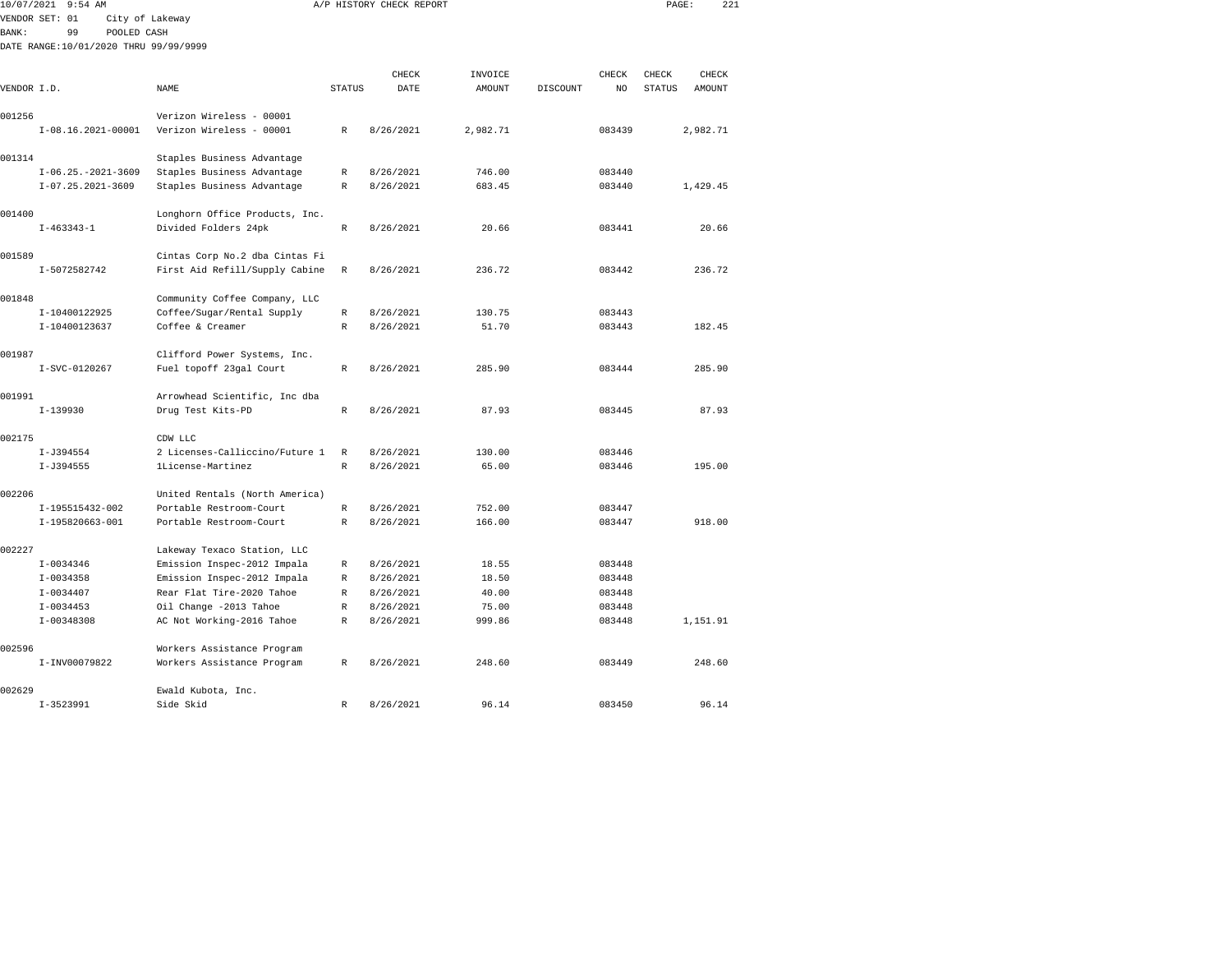| 10/07/2021  | $9:54$ AM                             |                                |              | A/P HISTORY CHECK REPORT |           |          |        | PAGE:  | 222       |  |
|-------------|---------------------------------------|--------------------------------|--------------|--------------------------|-----------|----------|--------|--------|-----------|--|
|             | VENDOR SET: 01                        | City of Lakeway                |              |                          |           |          |        |        |           |  |
| BANK:       | 99<br>POOLED CASH                     |                                |              |                          |           |          |        |        |           |  |
|             | DATE RANGE:10/01/2020 THRU 99/99/9999 |                                |              |                          |           |          |        |        |           |  |
|             |                                       |                                |              |                          |           |          |        |        |           |  |
|             |                                       |                                |              | CHECK                    | INVOICE   |          | CHECK  | CHECK  | CHECK     |  |
| VENDOR I.D. |                                       | NAME                           | STATUS       | DATE                     | AMOUNT    | DISCOUNT | NO     | STATUS | AMOUNT    |  |
|             |                                       |                                |              |                          |           |          |        |        |           |  |
| 002752      |                                       | PRH VIII, LLC dba CubeSmart Ma |              |                          |           |          |        |        |           |  |
|             | I-1002220866-01                       | Rent September 2021            | $\mathbb R$  | 8/26/2021                | 376.00    |          | 083451 |        | 376.00    |  |
| 002830      |                                       | FBM Holdings LLC dba BLR       |              |                          |           |          |        |        |           |  |
|             | I-19100940-R1                         | Fair Labor Stand Handbk Employ | $\mathbb{R}$ | 8/26/2021                | 536.99    |          | 083452 |        | 536.99    |  |
|             |                                       |                                |              |                          |           |          |        |        |           |  |
| 002875      |                                       | ZW USA Inc. dba Dog Waste Depo |              |                          |           |          |        |        |           |  |
|             | $I - 429733$                          | Waste Bags/Depot Can Liners    | $\mathbb{R}$ | 8/26/2021                | 627.59    |          | 083453 |        | 627.59    |  |
| 002890      |                                       | Premier LogiTech, LLC          |              |                          |           |          |        |        |           |  |
|             | I-PPSI000725                          | Fixed Managed IT               | R            | 8/26/2021                | 10,968.66 |          | 083454 |        |           |  |
|             | I-PPSI000749                          | VPN Tunnel Heritage/Swim       | R            | 8/26/2021                | 450.00    |          | 083454 |        |           |  |
|             | I-PPSI000750                          | VPN City Hall                  | R            | 8/26/2021                | 450.00    |          | 083454 |        | 11,868.66 |  |
|             |                                       |                                |              |                          |           |          |        |        |           |  |
| 002969      |                                       | Axon Enterprise, Inc.          |              |                          |           |          |        |        |           |  |
|             | I-INUS008454                          | TASERS-BATTERY-HOLSTERS        | R            | 8/26/2021                | 18,914.62 |          | 083455 |        |           |  |
|             | I-UNUS008577                          | Helmet Mount-PD                | $\mathbb{R}$ | 8/26/2021                | 28.25     |          | 083455 |        | 18,942.87 |  |
| 003007      |                                       | Perdue Brandon Fielder Collins |              |                          |           |          |        |        |           |  |
|             | I-IVC00060702                         | Professional Serv/Collection   | $\mathbb{R}$ | 8/26/2021                | 3,280.79  |          | 083456 |        | 3,280.79  |  |
|             |                                       |                                |              |                          |           |          |        |        |           |  |
| 003035      |                                       | Progressive Commercial Aquatic |              |                          |           |          |        |        |           |  |
|             | $I-IA6176$                            | REPLACE SAND AND LATERALS      | R            | 8/26/2021                | 19,000.00 |          | 083457 |        |           |  |
|             | $I-IA6180$                            | Water Mgment August 2021       | R            | 8/26/2021                | 550.00    |          | 083457 |        |           |  |
|             | $I-IA6237$                            | Fix Acid Feed Labor            | $\mathbb{R}$ | 8/26/2021                | 220.00    |          | 083457 |        | 19,770.00 |  |
| 003073      |                                       | Ozark Bottled Water dba Hill C |              |                          |           |          |        |        |           |  |
|             | $I - 246792$                          | Ozark Bottled Water dba Hill C | $\mathbb R$  | 8/26/2021                | 220.49    |          | 083458 |        | 220.49    |  |
|             |                                       |                                |              |                          |           |          |        |        |           |  |
| 003207      |                                       | Amazon Capital Services, Inc.  |              |                          |           |          |        |        |           |  |
|             | C-1XXV-6RWP-JL4D                      | Tea Refund                     | R            | 8/26/2021                | 20.87CR   |          | 083459 |        |           |  |
|             | $I-1447-WR4R-3D6K$                    | Jumbo Coloring Poster-Comm Art | $\mathbb R$  | 8/26/2021                | 42.38     |          | 083459 |        |           |  |
|             | I-196V-YVTN-YRNP                      | Amazon Capital Services, Inc.  | $\mathbb{R}$ | 8/26/2021                | 40.16     |          | 083459 |        |           |  |
|             | I-1T3H-DXY3-JNLL                      | Gavel/Sound Rock Block Set     | $\mathbb{R}$ | 8/26/2021                | 28.98     |          | 083459 |        | 90.65     |  |
| 003266      |                                       | AT&T - 8538                    |              |                          |           |          |        |        |           |  |
|             | I-08.11.2021-8538                     | PD 7/11-8/10.2021              | R            | 8/26/2021                | 976.15    |          | 083460 |        | 976.15    |  |
|             |                                       |                                |              |                          |           |          |        |        |           |  |
| 003297      |                                       | Department of Information Reso |              |                          |           |          |        |        |           |  |
|             | I-21071552N                           | July 2021 Telecom Billing News | R            | 8/26/2021                | 509.45    |          | 083461 |        | 509.45    |  |
|             |                                       |                                |              |                          |           |          |        |        |           |  |
| 003301      |                                       | Unique Prints LLC              |              |                          |           |          |        |        |           |  |

I-1421 Polo Shirt-Embroidery-Mastrang R 8/26/2021 29.49 083462 29.49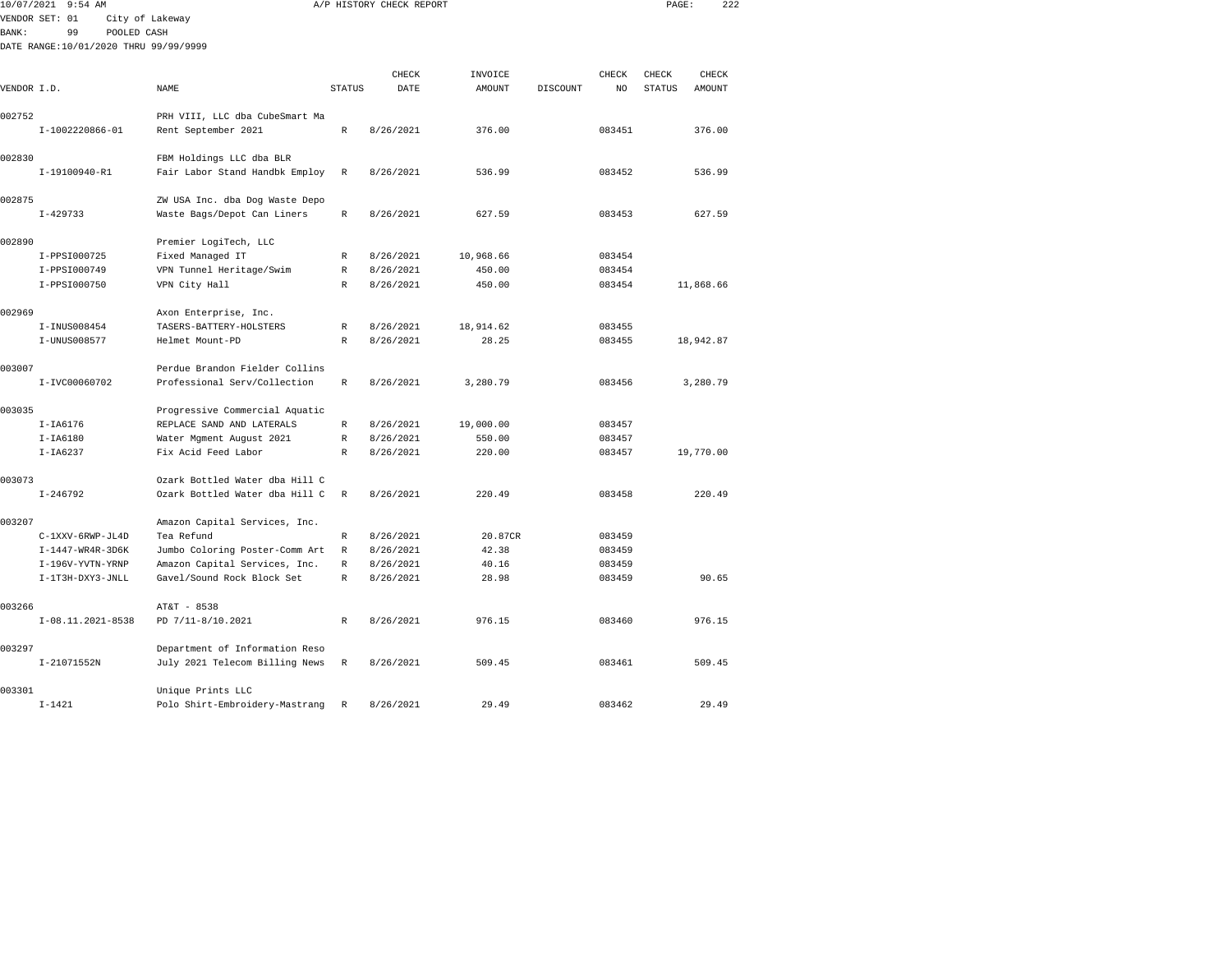| 10/07/2021   | $9:54$ AM                             |                                                 |               | A/P HISTORY CHECK REPORT |               |          |        | PAGE:         | 223      |  |
|--------------|---------------------------------------|-------------------------------------------------|---------------|--------------------------|---------------|----------|--------|---------------|----------|--|
|              | VENDOR SET: 01<br>City of Lakeway     |                                                 |               |                          |               |          |        |               |          |  |
| <b>BANK:</b> | 99<br>POOLED CASH                     |                                                 |               |                          |               |          |        |               |          |  |
|              | DATE RANGE:10/01/2020 THRU 99/99/9999 |                                                 |               |                          |               |          |        |               |          |  |
|              |                                       |                                                 |               | CHECK                    | INVOICE       |          | CHECK  | CHECK         | CHECK    |  |
| VENDOR I.D.  |                                       | <b>NAME</b>                                     | <b>STATUS</b> | DATE                     | <b>AMOUNT</b> | DISCOUNT | NO.    | <b>STATUS</b> | AMOUNT   |  |
|              |                                       |                                                 |               |                          |               |          |        |               |          |  |
| 003392       |                                       | Zero9 Solutions LTD                             |               |                          |               |          |        |               |          |  |
|              | $I - 2821$                            | Radio/Handcuff/Rifle/Flashligh                  | $\mathbb R$   | 8/26/2021                | 166.30        |          | 083463 |               | 166.30   |  |
|              |                                       |                                                 |               |                          |               |          |        |               |          |  |
| 003476       |                                       | DFCUSA Ventures LLC                             |               |                          |               |          |        |               |          |  |
|              | $I-17012$                             | Fence in courtyard                              | R             | 8/26/2021                | 1,275.00      |          | 083464 |               | 1,275.00 |  |
| 003480       |                                       | Infinisource Inc                                |               |                          |               |          |        |               |          |  |
|              | I-I112100271                          | Cobra Letters HR                                | R             | 8/26/2021                | 1,465.57      |          | 083465 |               | 1,465.57 |  |
|              |                                       |                                                 |               |                          |               |          |        |               |          |  |
| 003485       |                                       | Dale Seiber                                     |               |                          |               |          |        |               |          |  |
|              | $I-08.16.2021-DC$                     | Reimb-Training Classes-Seiber                   | R             | 8/26/2021                | 60.00         |          | 083466 |               | 60.00    |  |
|              |                                       |                                                 |               |                          |               |          |        |               |          |  |
| 003498       |                                       | Mary Osborne                                    |               |                          |               |          |        |               |          |  |
|              | I-202108264145                        | Mary Osborne                                    | R             | 8/26/2021                | 550.00        |          | 083467 |               | 550.00   |  |
| 003508       |                                       | EPIC Entertainment LLC                          |               |                          |               |          |        |               |          |  |
|              | I-08.20.2021-AB                       | Witches Ride-Halloween Event                    | $\mathbb{R}$  | 8/26/2021                | 250.00        |          | 083468 |               | 250.00   |  |
|              |                                       |                                                 |               |                          |               |          |        |               |          |  |
| 003510       |                                       | National Charity League                         |               |                          |               |          |        |               |          |  |
|              | $I-08.23.2021-AB$                     | Partial Security Dep Refund                     | R             | 8/26/2021                | 121.00        |          | 083469 |               | 121.00   |  |
|              |                                       |                                                 |               |                          |               |          |        |               |          |  |
| 000241       |                                       | DES Financial Services, Inc.                    |               |                          |               |          |        |               |          |  |
|              | $I - 225832 - 00$                     | Bus Cards K McLeod                              | $\mathbb{R}$  | 9/02/2021                | 39.29         |          | 083477 |               | 39.29    |  |
| 000260       |                                       | Ewing                                           |               |                          |               |          |        |               |          |  |
|              | I-15079905                            | Tape/Duct Tape                                  | R             | 9/02/2021                | 96.53         |          | 083478 |               | 96.53    |  |
|              |                                       |                                                 |               |                          |               |          |        |               |          |  |
| 000282       |                                       | GT Distributors, Inc.                           |               |                          |               |          |        |               |          |  |
|              | I-INV0859046                          | Vest/Badge Embr/Pant Hem                        | R             | 9/02/2021                | 194.97        |          | 083479 |               |          |  |
|              | I-INV0859125                          | Mag Pouch/Flashlight/Belt                       | R             | 9/02/2021                | 731.40        |          | 083479 |               |          |  |
|              | I-INV0859126                          | Flashlight/Belt/Mag Pouch                       | R             | 9/02/2021                | 695.52        |          | 083479 |               |          |  |
|              | I-INV0859577                          | Polo/Trousers/Hem                               | $\mathbb{R}$  | 9/02/2021                | 497.72        |          | 083479 |               |          |  |
|              | I-INV0859578                          | Sew Shirt/Polo/Sew Badge                        | R             | 9/02/2021                | 497.72        |          | 083479 |               | 2,617.33 |  |
| 000296       |                                       |                                                 |               |                          |               |          |        |               |          |  |
|              | I-9033476095                          | Grainger, Inc<br>Flush Valve for RestroomCityPk | R             | 9/02/2021                | 128.84        |          | 083480 |               | 128.84   |  |
|              |                                       |                                                 |               |                          |               |          |        |               |          |  |
| 000342       |                                       | GE Capital Information Technol                  |               |                          |               |          |        |               |          |  |
|              | I-1088843887                          | Equipment Relocation BDS-Justi                  | R             | 9/02/2021                | 381.15        |          | 083481 |               | 381.15   |  |
|              |                                       |                                                 |               |                          |               |          |        |               |          |  |
| 000344       |                                       | Tyler Technologies (Incode) In                  |               |                          |               |          |        |               |          |  |

I-025-345771 Court Maint10/01/21-09/30/22 R 9/02/2021 38,426.63 083482 38,426.63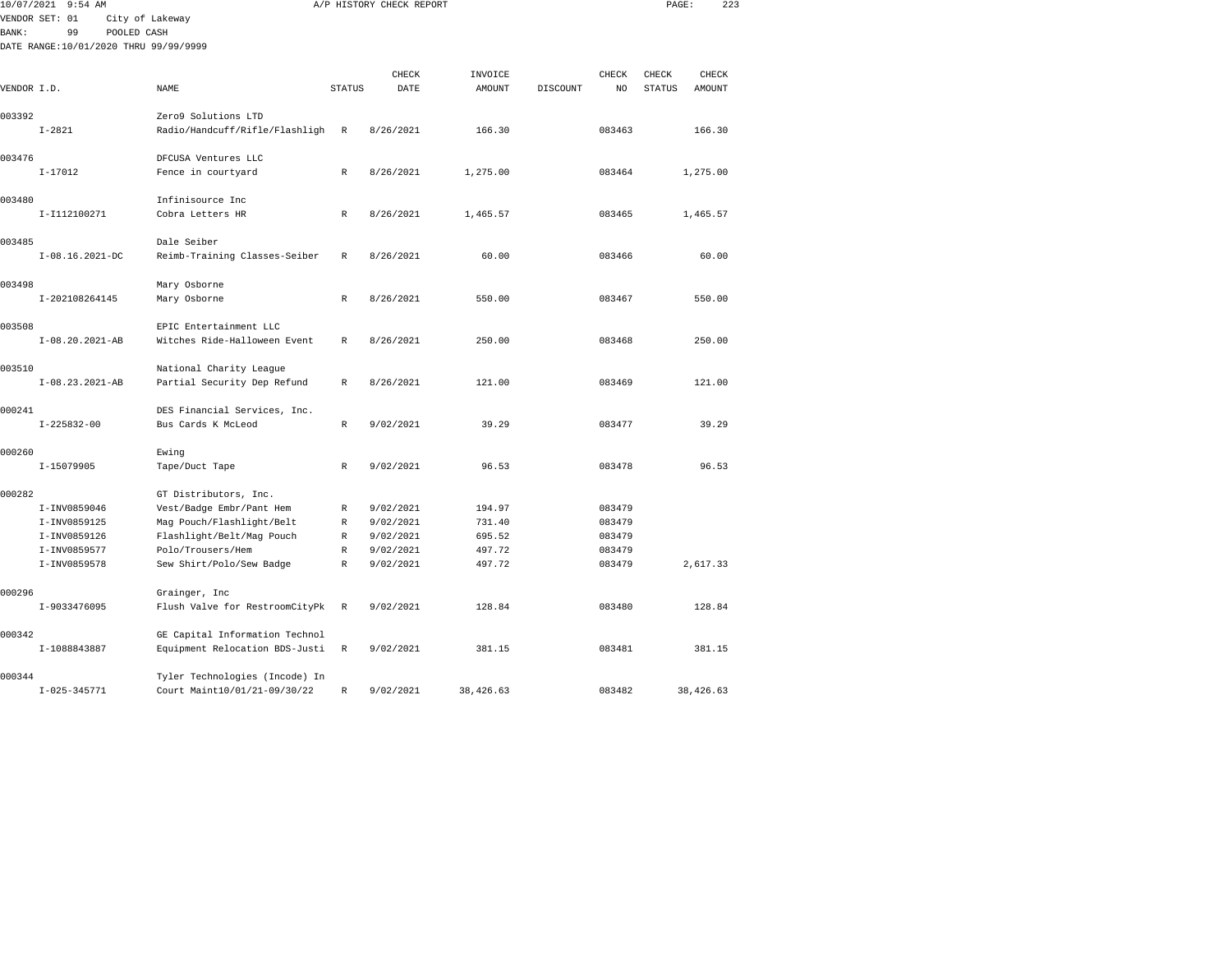| 10/07/2021  | $9:54$ AM                             |                                                                                                       |                   | A/P HISTORY CHECK REPORT |               |          |        | PAGE:         | 224           |
|-------------|---------------------------------------|-------------------------------------------------------------------------------------------------------|-------------------|--------------------------|---------------|----------|--------|---------------|---------------|
|             | VENDOR SET: 01<br>City of Lakeway     |                                                                                                       |                   |                          |               |          |        |               |               |
| BANK:       | 99<br>POOLED CASH                     |                                                                                                       |                   |                          |               |          |        |               |               |
|             | DATE RANGE:10/01/2020 THRU 99/99/9999 |                                                                                                       |                   |                          |               |          |        |               |               |
|             |                                       |                                                                                                       |                   |                          |               |          |        |               |               |
|             |                                       |                                                                                                       |                   | CHECK                    | INVOICE       |          | CHECK  | CHECK         | CHECK         |
| VENDOR I.D. |                                       | NAME                                                                                                  | <b>STATUS</b>     | DATE                     | <b>AMOUNT</b> | DISCOUNT | NO     | <b>STATUS</b> | <b>AMOUNT</b> |
| 000413      |                                       | McCoy Corporation                                                                                     |                   |                          |               |          |        |               |               |
|             | $I - 7465127$                         | Pruning Seal Spectracide                                                                              | $\mathbb R$       | 9/02/2021                | 17.02         |          | 083483 |               | 17.02         |
|             |                                       |                                                                                                       |                   |                          |               |          |        |               |               |
| 000438      |                                       | Office Depot, Inc.                                                                                    |                   |                          |               |          |        |               |               |
|             | I-184875038002                        | Disposable Latex Gloves                                                                               | R                 | 9/02/2021                | 61.14         |          | 083484 |               |               |
|             | I-187373949001                        | Toilet Cleaner/PTowels/Liners                                                                         | R                 | 9/02/2021                | 129.61        |          | 083484 |               |               |
|             | I-187374542001                        | Disposable Latex Glove                                                                                | $\mathbb R$       | 9/02/2021                | 122.28        |          | 083484 |               |               |
|             | I-187632899001                        | Wipes/Tissue Toilet/Tissue                                                                            | R                 | 9/02/2021                | 177.97        |          | 083484 |               |               |
|             | I-187809996001                        | Detergent/Cleaner/Toilet Tissu                                                                        | R                 | 9/02/2021                | 126.68        |          | 083484 |               |               |
|             | I-2512411646                          | USB 16GB & 32GB Units                                                                                 | R                 | 9/02/2021                | 10.98         |          | 083484 |               | 628.66        |
|             |                                       |                                                                                                       |                   |                          |               |          |        |               |               |
| 000530      |                                       | Stokes Sign Company, Inc.                                                                             |                   |                          |               |          |        |               |               |
|             | $I-INV-28587$                         | 8x10 Decals Publicity Signage                                                                         | R                 | 9/02/2021                | 49.70         |          | 083485 |               | 49.70         |
|             |                                       |                                                                                                       |                   |                          |               |          |        |               |               |
| 000585      |                                       | Spectrum Business dba Time War                                                                        |                   |                          |               |          |        |               |               |
|             | I-0260903082521                       | 1941 Lohmans08/25-09/24.2021                                                                          | R                 | 9/02/2021                | 2,426.97      |          | 083486 |               |               |
|             | I-0273351082521                       | 104 Cross Ck-08/25-9/24.2021                                                                          | R                 | 9/02/2021                | 903.72        |          | 083486 |               | 3,330.69      |
|             |                                       |                                                                                                       |                   |                          |               |          |        |               |               |
| 000599      |                                       | Travis County WCID #17                                                                                |                   |                          |               |          |        |               |               |
|             |                                       | I-08.20.2021-216473 502 Hurst Ck-07/10-08/10.2021                                                     | R                 | 9/02/2021                | 164.68        |          | 083487 |               |               |
|             |                                       | I-08.20.2021-219564 502 HurstCkPark-07/10-08/10.21                                                    | R                 | 9/02/2021                | 123.35        |          | 083487 |               |               |
|             | I-08.20.2021-227861                   | 1602 RR 620-07/10-8/10.2021                                                                           | R                 | 9/02/2021                | 21.52         |          | 083487 |               |               |
|             |                                       | I-08.20.2021-247673 Clara Van Dr-07/10-08/09.2021<br>I-08.20.2021-252790 1941 Lohmans 07/10-8/10.2021 | R<br>$\mathbb{R}$ | 9/02/2021                | 254.98        |          | 083487 |               |               |
|             |                                       |                                                                                                       |                   | 9/02/2021                | 480.38        |          | 083487 |               | 1,044.91      |
| 000702      |                                       | Quill Corporation                                                                                     |                   |                          |               |          |        |               |               |
|             | $C-18448237$                          | Command Refill Strips Refund                                                                          | R                 | 9/02/2021                | 27.72CR       |          | 083488 |               |               |
|             | $C-18448237-02$                       | 15x23 Wall Frame                                                                                      | R                 | 9/02/2021                | 19.09CR       |          | 083488 |               |               |
|             | $C-18596874$                          | Storage Bags Gallon/Refund                                                                            | R                 | 9/02/2021                | 20.69CR       |          | 083488 |               |               |
|             | $I-18448237$                          | Quill Corporation                                                                                     | R                 | 9/02/2021                | 95.33         |          | 083488 |               |               |
|             | I-18523223                            | Quill Corporation                                                                                     | R                 | 9/02/2021                | 144.59        |          | 083488 |               |               |
|             | I-18541623                            | Paper Cups                                                                                            | R                 | 9/02/2021                | 58.49         |          | 083488 |               |               |
|             | I-18596874                            | Quill Corporation                                                                                     | R                 | 9/02/2021                | 79.47         |          | 083488 |               |               |
|             | $I-18664618$                          | BDS Supplies/Postit/Stapler/Sc                                                                        | R                 | 9/02/2021                | 92.13         |          | 083488 |               |               |
|             | I-18691931                            | Mask lanyard                                                                                          | R                 | 9/02/2021                | 4.98          |          | 083488 |               |               |
|             | I-18700201                            | Quill Corporation                                                                                     | R                 | 9/02/2021                | 19.76         |          | 083488 |               |               |
|             | $I-18706043$                          | Mask Lanyard                                                                                          | R                 | 9/02/2021                | 4.98          |          | 083488 |               |               |
|             | I-18714916                            | Clorox Wipes                                                                                          | $\mathbb R$       | 9/02/2021                | 10.78         |          | 083488 |               |               |
|             | I-18725359                            | Alex Damguard Chair                                                                                   | R                 | 9/02/2021                | 148.49        |          | 083488 |               |               |
|             | I-18828354                            | Postit/Pins/Toner/Notebook                                                                            | R                 | 9/02/2021                | 294.87        |          | 083488 |               |               |
|             | I-18848360                            | Pencil Cup                                                                                            | R                 | 9/02/2021                | 6.79          |          | 083488 |               |               |
|             | I-18866659                            | Quill Corporation                                                                                     | R                 | 9/02/2021                | 97.16         |          | 083488 |               |               |
|             | I-18866690                            | Acessory Trays                                                                                        | R                 | 9/02/2021                | 9.77          |          | 083488 |               |               |
|             | I-19002536                            | Face Mask                                                                                             | R                 | 9/02/2021                | 77.94         |          | 083488 |               | 1,078.03      |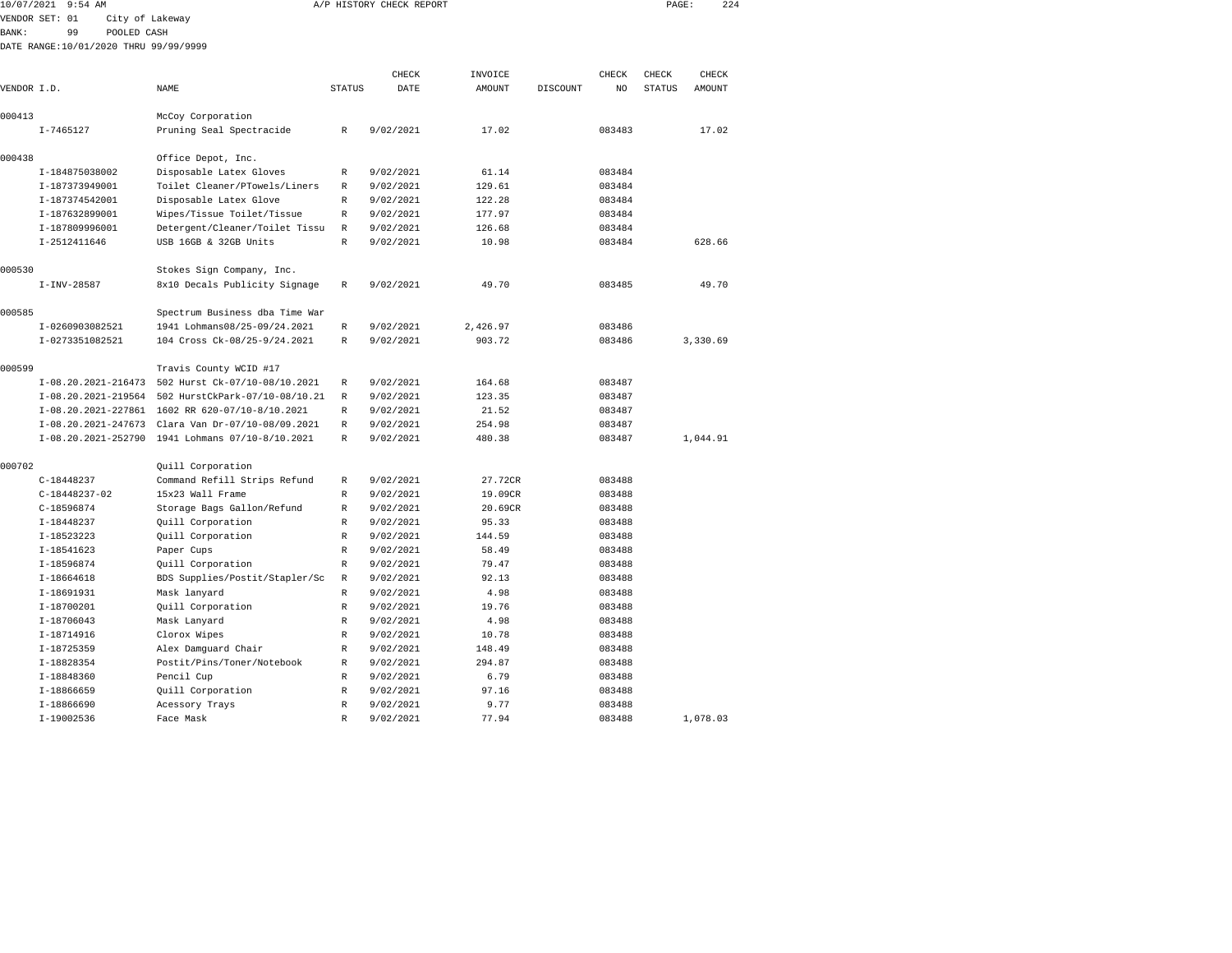| 10/07/2021  | 9:54 AM                               |                                                            |                  | A/P HISTORY CHECK REPORT |          |          |        | PAGE:         | 225      |  |
|-------------|---------------------------------------|------------------------------------------------------------|------------------|--------------------------|----------|----------|--------|---------------|----------|--|
|             | VENDOR SET: 01                        | City of Lakeway                                            |                  |                          |          |          |        |               |          |  |
| BANK:       | 99<br>POOLED CASH                     |                                                            |                  |                          |          |          |        |               |          |  |
|             | DATE RANGE:10/01/2020 THRU 99/99/9999 |                                                            |                  |                          |          |          |        |               |          |  |
|             |                                       |                                                            |                  |                          |          |          |        |               |          |  |
|             |                                       |                                                            |                  | CHECK                    | INVOICE  |          | CHECK  | CHECK         | CHECK    |  |
| VENDOR I.D. |                                       | NAME                                                       | <b>STATUS</b>    | DATE                     | AMOUNT   | DISCOUNT | NO     | <b>STATUS</b> | AMOUNT   |  |
|             |                                       |                                                            |                  |                          |          |          |        |               |          |  |
| 001163      |                                       | B2B Copies LLC                                             |                  |                          |          |          |        |               |          |  |
|             | $I - 73205$                           | <b>BDS</b> Copies                                          | $\mathbb{R}$     | 9/02/2021                | 590.00   |          | 083490 |               | 590.00   |  |
|             |                                       |                                                            |                  |                          |          |          |        |               |          |  |
| 001231      |                                       | AT&T - 0738                                                |                  |                          |          |          |        |               |          |  |
|             | I-08.19.2021-0738                     | AT&T - 0738                                                | R                | 9/02/2021                | 3,778.03 |          | 083491 |               | 3,778.03 |  |
| 001314      |                                       |                                                            |                  |                          |          |          |        |               |          |  |
|             | I-7335724024-0-1                      | Staples Business Advantage<br>Staples Business Advantage   | $\mathbb R$      | 9/02/2021                | 379.59   |          | 083492 |               |          |  |
|             | I-7335724024-0-2                      | Skinny Pop 24ct                                            | R                | 9/02/2021                | 27.99    |          | 083492 |               |          |  |
|             | I-7336727345-0-1                      | Kleenex/Chocolate/Puffs/Dustof                             | $\mathbb R$      | 9/02/2021                | 125.42   |          | 083492 |               |          |  |
|             | $I-7337133507-0-1$                    | HP Ink for Printer4pk                                      | $\mathbb R$      | 9/02/2021                | 207.18   |          | 083492 |               |          |  |
|             | I-7337601156-0-1                      | Water Drinking                                             | $\mathbb R$      | 9/02/2021                | 45.30    |          | 083492 |               |          |  |
|             | I-7337601156-0-2                      | Staples Business Advantage                                 | R                | 9/02/2021                | 442.34   |          | 083492 |               | 1,227.82 |  |
|             |                                       |                                                            |                  |                          |          |          |        |               |          |  |
| 001888      |                                       | Joseph J. Springli                                         |                  |                          |          |          |        |               |          |  |
|             | $I-07.26.2021-AB$                     | Defensive Driving Class-July                               | R                | 9/02/2021 Reissue        |          |          | 083493 |               | 189.00   |  |
|             |                                       |                                                            |                  |                          |          |          |        |               |          |  |
| 001957      |                                       | Lady Liberty Flag & Flagpole                               |                  |                          |          |          |        |               |          |  |
|             | $I - 12590$                           | Custom Flag                                                | R                | 9/02/2021                | 625.40   |          | 083494 |               |          |  |
|             | $I - 12904$                           | Lady Liberty Flag & Flagpole                               | R                | 9/02/2021                | 934.20   |          | 083494 |               | 1,559.60 |  |
|             |                                       |                                                            |                  |                          |          |          |        |               |          |  |
| 001987      |                                       | Clifford Power Systems, Inc.                               |                  |                          |          |          |        |               |          |  |
|             | I-PMA-0078710                         | Qtrly Maint6/1-9/30.2021                                   | R                | 9/02/2021                | 1,136.70 |          | 083495 |               | 1,136.70 |  |
|             |                                       |                                                            |                  |                          |          |          |        |               |          |  |
| 002150      |                                       | LM-JB Investments, LLC                                     |                  |                          |          |          |        |               |          |  |
|             | $I - 71257$                           | Natl Charity League EventLinen                             | R                | 9/02/2021                | 12.50    |          | 083496 |               | 12.50    |  |
| 002227      |                                       |                                                            |                  |                          |          |          |        |               |          |  |
|             | $I-0030480$                           | Lakeway Texaco Station, LLC<br>Emission Inspect 2010 Tahoe |                  |                          | 18.50    |          | 083497 |               |          |  |
|             | $I - 0030935$                         | Oil Change 2009 F150                                       | R<br>$\mathbb R$ | 9/02/2021<br>9/02/2021   | 59.89    |          | 083497 |               |          |  |
|             | I-0031023                             | Oil Change 2011 F150                                       | R                | 9/02/2021                | 83.15    |          | 083497 |               |          |  |
|             | $I-0031144$                           | Emission Inspect 2006 F150                                 | $\mathbb R$      | 9/02/2021                | 43.22    |          | 083497 |               |          |  |
|             | I-0031681                             | Safety Inspect 2014 F250                                   | $\mathbb R$      | 9/02/2021                | 7.00     |          | 083497 |               |          |  |
|             | $I-0032295$                           | Brake Check/Oil Chg 2016 Tahoe                             | $\mathbb R$      | 9/02/2021                | 780.20   |          | 083497 |               |          |  |
|             | $I-0032439$                           | Oil Change 2020 Ranger                                     | $\mathbb{R}$     | 9/02/2021                | 70.22    |          | 083497 |               |          |  |
|             | $I - 0032455$                         | Oil Change 2011 Tahoe                                      | R                | 9/02/2021                | 69.75    |          | 083497 |               |          |  |
|             | $I-0032509$                           | Emission Inspect 2011 Tahoe                                | $\mathbb R$      | 9/02/2021                | 18.50    |          | 083497 |               |          |  |
|             | $I-0032550$                           | Oil Change 2010 Tahoe                                      | $\mathbb R$      | 9/02/2021                | 69.75    |          | 083497 |               |          |  |
|             | I-0033226                             | Headlight 2018 Tahoe                                       | R                | 9/02/2021                | 19.95    |          | 083497 |               |          |  |
|             | $I-0034389$                           | Check Battery 2016 Tahoe                                   | R                | 9/02/2021                | 250.00   |          | 083497 |               |          |  |
|             | $I-0034456$                           | Oil Change 2011 Tahoe                                      | R                | 9/02/2021                | 105.80   |          | 083497 |               |          |  |
|             | $I-0034490$                           | Balance Tires 2011 Tahoe                                   | R                | 9/02/2021                | 615.00   |          | 083497 |               |          |  |
|             | $I - 0034491$                         | Change Oil 2016 Tahoe                                      | $\mathbb R$      | 9/02/2021                | 77.25    |          | 083497 |               |          |  |

I-0034497 Oil Change 2013 Tahoe R 9/02/2021 204.68 083497 2,492.86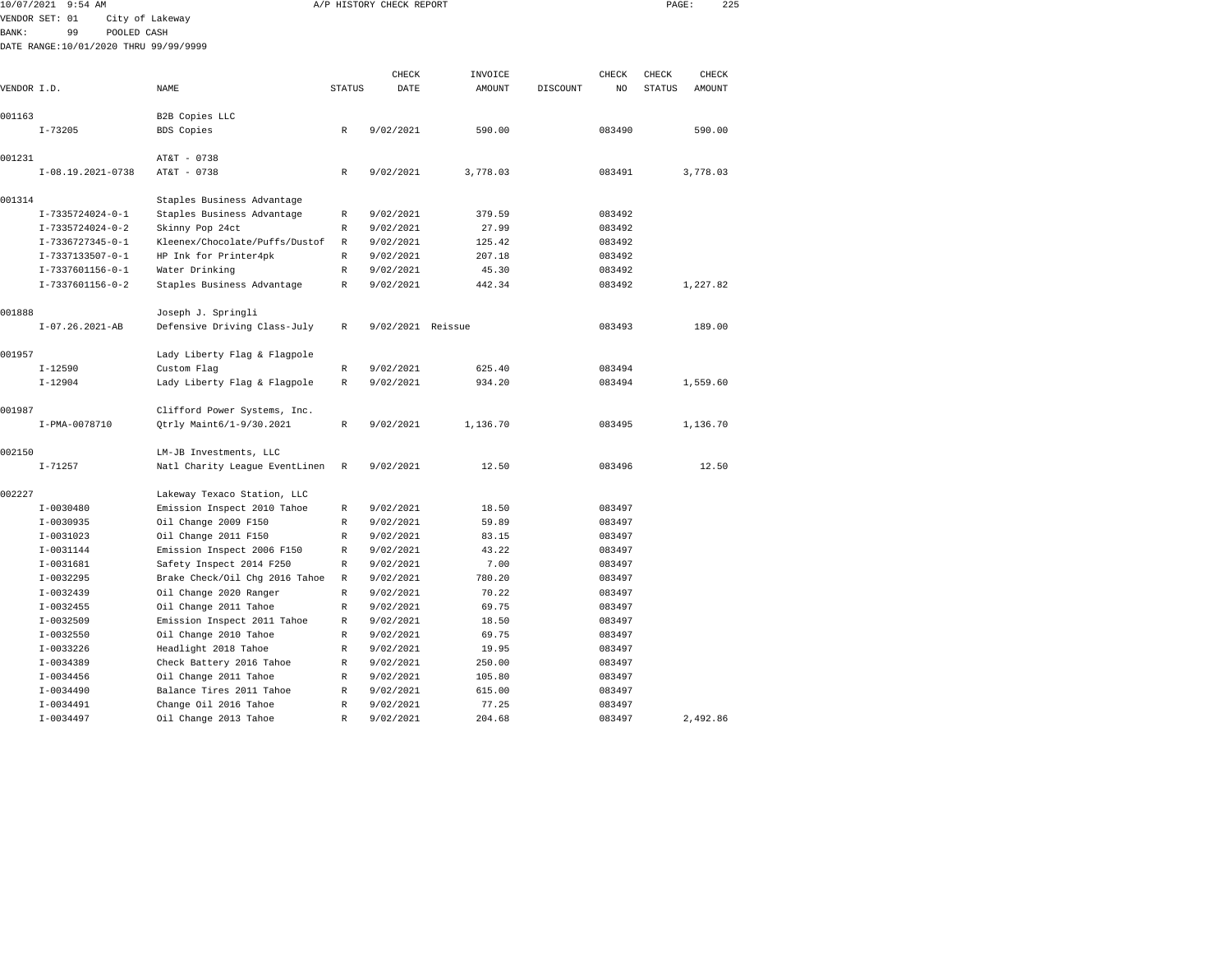| 10/07/2021   | $9:54$ AM                                |                                                  |               | A/P HISTORY CHECK REPORT |          |          |        | PAGE:         | 226      |  |
|--------------|------------------------------------------|--------------------------------------------------|---------------|--------------------------|----------|----------|--------|---------------|----------|--|
|              | VENDOR SET: 01<br>City of Lakeway        |                                                  |               |                          |          |          |        |               |          |  |
| <b>BANK:</b> | 99<br>POOLED CASH                        |                                                  |               |                          |          |          |        |               |          |  |
|              | DATE RANGE:10/01/2020 THRU 99/99/9999    |                                                  |               |                          |          |          |        |               |          |  |
|              |                                          |                                                  |               |                          |          |          |        |               |          |  |
|              |                                          |                                                  |               | CHECK                    | INVOICE  |          | CHECK  | CHECK         | CHECK    |  |
| VENDOR I.D.  |                                          | NAME                                             | <b>STATUS</b> | DATE                     | AMOUNT   | DISCOUNT | NO     | <b>STATUS</b> | AMOUNT   |  |
| 002278       |                                          | Austin American-Statesman                        |               |                          |          |          |        |               |          |  |
|              |                                          | I-I00656048-08232021 NOPH-303 Borgo Allegri Cove | R             | 9/02/2021                | 227.93   |          | 083498 |               |          |  |
|              |                                          | I-I00656052-08232021 NOPH-601 Rolling Green      | R             | 9/02/2021                | 218.02   |          | 083498 |               |          |  |
|              |                                          | I-I00656053-08232021 NOPH-202Slate Rock Terrace  | R             | 9/02/2021                | 227.93   |          | 083498 |               |          |  |
|              |                                          | I-I00656055-08232021 NOPH-210 Grant Cannon Lane  | R             | 9/02/2021                | 237.84   |          | 083498 |               |          |  |
|              | I-I00656056-08232021 NOPH-304 Enano Cove |                                                  | R             | 9/02/2021                | 227.93   |          | 083498 |               | 1,139.65 |  |
|              |                                          |                                                  |               |                          |          |          |        |               |          |  |
| 002282       |                                          | ProStar Services, Inc dba Park                   |               |                          |          |          |        |               |          |  |
|              | I-10644406                               | Coffee Rental Equipment                          | R             | 9/02/2021                | 45.00    |          | 083499 |               | 45.00    |  |
| 002289       |                                          | Amanzi Party Rentals                             |               |                          |          |          |        |               |          |  |
|              | $I - 51132$                              | Witches Ride Entertainmen                        | R             | 9/02/2021                | 1,186.90 |          | 083500 |               |          |  |
|              | $I - 51143$                              | Reindeer Ride                                    | $\mathbb{R}$  | 9/02/2021                | 594.50   |          | 083500 |               | 1,781.40 |  |
|              |                                          |                                                  |               |                          |          |          |        |               |          |  |
| 002629       |                                          | Ewald Kubota, Inc.                               |               |                          |          |          |        |               |          |  |
|              | $I-3523211$                              | Radiator Assembly                                | R             | 9/02/2021                | 427.35   |          | 083501 |               | 427.35   |  |
| 002838       |                                          | FleetCor Technologies, Inc dba                   |               |                          |          |          |        |               |          |  |
|              | I-NP60667746                             | FleetCor Technologies, Inc dba                   | R             | 9/02/2021                | 8,543.00 |          | 083502 |               | 8,543.00 |  |
|              |                                          |                                                  |               |                          |          |          |        |               |          |  |
| 002856       |                                          | William Wagner                                   |               |                          |          |          |        |               |          |  |
|              | $I-08.26.2021-AB$                        | Tae Kwon Do Aug 2021                             | R             | 9/02/2021                | 91.00    |          | 083503 |               |          |  |
|              | I-08.26.2021-AB2                         | Tae Kwon Do Aug 2021                             | R             | 9/02/2021                | 836.33   |          | 083503 |               | 927.33   |  |
| 003007       |                                          | Perdue Brandon Fielder Collins                   |               |                          |          |          |        |               |          |  |
|              | I-IVC00057428                            | Collection January 2021                          | $\mathbb R$   | 9/02/2021                | 1,270.33 |          | 083504 |               | 1,270.33 |  |
|              |                                          |                                                  |               |                          |          |          |        |               |          |  |
| 003035       |                                          | Progressive Commercial Aquatic                   |               |                          |          |          |        |               |          |  |
|              | $I-IA6229$                               | Muriatic Acid BulkGal                            | $\mathbb R$   | 9/02/2021                | 252.50   |          | 083505 |               | 252.50   |  |
| 003073       |                                          | Ozark Bottled Water dba Hill C                   |               |                          |          |          |        |               |          |  |
|              | $I - 249466$                             | 5 5gal Drinking Waters                           | $\mathbb R$   | 9/02/2021                | 25.99    |          | 083506 |               | 25.99    |  |
|              |                                          |                                                  |               |                          |          |          |        |               |          |  |
| 003150       |                                          | Kathryn M. Evans                                 |               |                          |          |          |        |               |          |  |
|              | $I-08.26.2021-AB$                        | Yoga August 2021                                 | R             | 9/02/2021                | 341.60   |          | 083507 |               | 341.60   |  |
| 003207       |                                          | Amazon Capital Services, Inc.                    |               |                          |          |          |        |               |          |  |
|              | $I-1FX3-Q7TX-FG96$                       | Bugles Snack Variety Pk                          | R             | 9/02/2021                | 34.97    |          | 083508 |               |          |  |
|              | I-1FXW-Q1W9-JMKX                         | 6 Foot Port Cable                                | R             | 9/02/2021                | 13.23    |          | 083508 |               |          |  |
|              | I-1JWK-HJ7H-9V4T                         | Cordless Phone                                   | R             | 9/02/2021                | 70.85    |          | 083508 |               |          |  |
|              | I-1NR7-300K-6X1R                         | 6ft Inflatable Witches-Event                     | R             | 9/02/2021                | 979.68   |          | 083508 |               |          |  |

I-1THM-L6MG-Q31J Diet Tea-Mayor R 9/02/2021 37.19 083508 1,135.92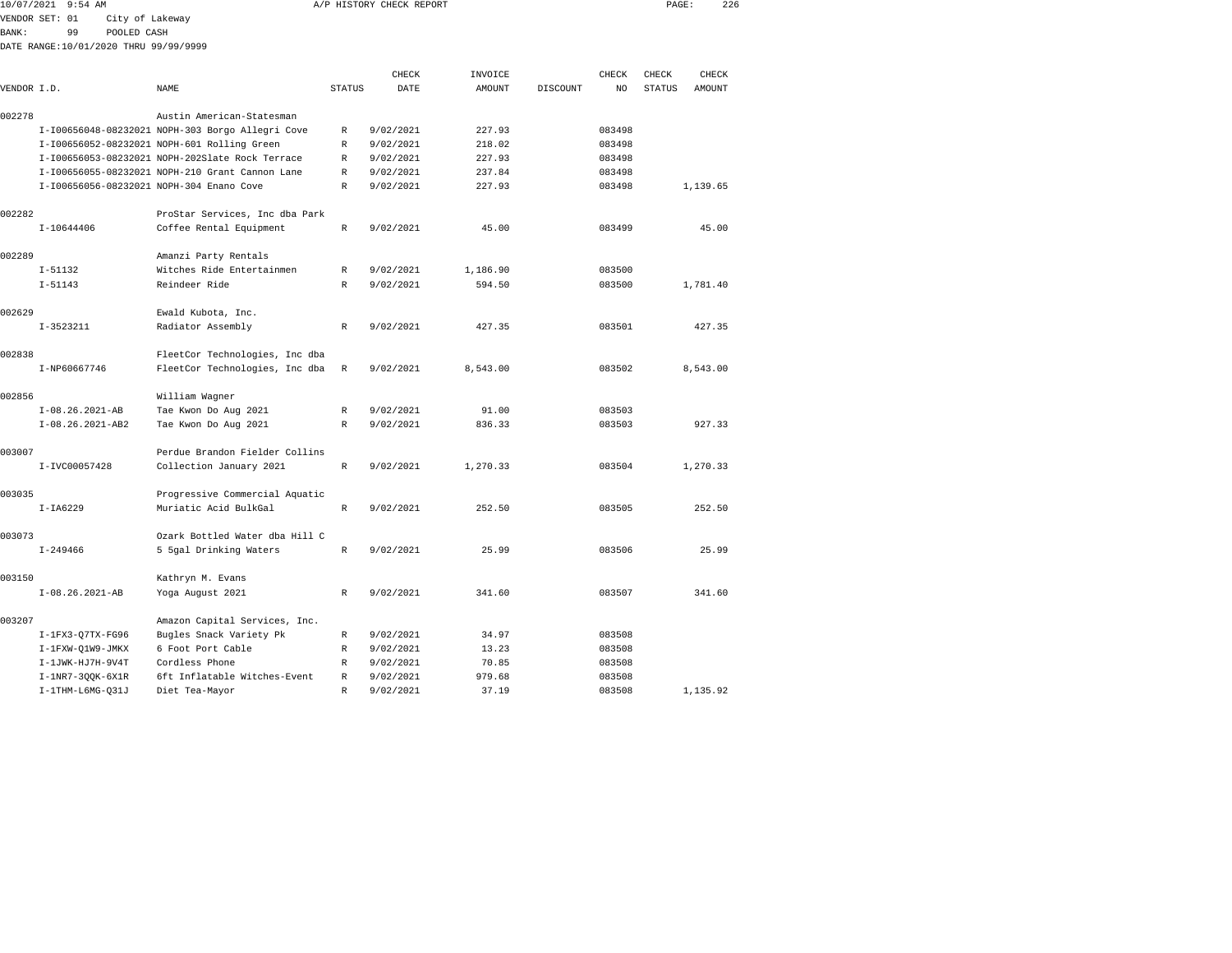|              | 10/07/2021 9:54 AM                    |                               |              | A/P HISTORY CHECK REPORT |          |          |        | PAGE:         | 227      |  |
|--------------|---------------------------------------|-------------------------------|--------------|--------------------------|----------|----------|--------|---------------|----------|--|
|              | VENDOR SET: 01                        | City of Lakeway               |              |                          |          |          |        |               |          |  |
| <b>BANK:</b> | 99<br>POOLED CASH                     |                               |              |                          |          |          |        |               |          |  |
|              | DATE RANGE:10/01/2020 THRU 99/99/9999 |                               |              |                          |          |          |        |               |          |  |
|              |                                       |                               |              | CHECK                    | INVOICE  |          | CHECK  | CHECK         | CHECK    |  |
| VENDOR I.D.  |                                       | NAME                          | STATUS       | DATE                     | AMOUNT   | DISCOUNT | NO     | <b>STATUS</b> | AMOUNT   |  |
|              |                                       |                               |              |                          |          |          |        |               |          |  |
| 003301       |                                       | Unique Prints LLC             |              |                          |          |          |        |               |          |  |
|              | $I - 1418$                            | BDS City Logo Wear            | R            | 9/02/2021                | 947.99   |          | 083509 |               | 947.99   |  |
| 003354       |                                       | Jeffrey A. Arbeit             |              |                          |          |          |        |               |          |  |
|              | $I-08.26.2021-AB$                     | TaiChi Aug 2021               | V            | 9/02/2021                | 784.00   |          | 083510 |               | 784.00   |  |
| 003354       |                                       | Jeffrey A. Arbeit             |              |                          |          |          |        |               |          |  |
|              | $M-CHECK$                             | Jeffrey A. Arbeit<br>VOIDED   | $\mathbf{V}$ | 9/02/2021                |          |          | 083510 |               | 784.00CR |  |
| 003431       |                                       | Elizabeth Lucero              |              |                          |          |          |        |               |          |  |
|              | $I-08.26.2021-AB$                     | Pickleball July-Aug 2021      | R            | 9/02/2021                | 973.88   |          | 083511 |               | 973.88   |  |
| 003444       |                                       | Jack Henry & Associates Inc   |              |                          |          |          |        |               |          |  |
|              | $I-3690785$                           | 2021-2022 Annl Check Scanners | R            | 9/02/2021                | 3,573.00 |          | 083512 |               | 3,573.00 |  |
| 1            |                                       | GUNHOUSE, RYAN ANTHONY        |              |                          |          |          |        |               |          |  |
|              | I-000202108264146                     | GUNHOUSE, RYAN ANTHONY:       | R            | 9/02/2021                | 100.00   |          | 083513 |               | 100.00   |  |
| 1            |                                       | ANNABLE, ODETTE JULIETTE      |              |                          |          |          |        |               |          |  |
|              | I-000202108314148                     | ANNABLE, ODETTE JULIETTE:     | R            | 9/02/2021                | 50.00    |          | 083514 |               | 50.00    |  |
| 1            |                                       | GESLANI, MICHELLE MONIQUE     |              |                          |          |          |        |               |          |  |
|              | I-000202108314149                     | GESLANI, MICHELLE MONIQUE:    | R            | 9/02/2021                | 100.00   |          | 083515 |               | 100.00   |  |
| 1            |                                       | DELAROSA, GUILLERMO           |              |                          |          |          |        |               |          |  |
|              | I-000202108314150                     | DELAROSA, GUILLERMO:          | R            | 9/02/2021                | 125.00   |          | 083516 |               | 125.00   |  |
| 000106       |                                       | B & C Trophies, LLC           |              |                          |          |          |        |               |          |  |
|              | $I - 21975$                           | P&R Committee Name Tags       | $\mathbb{R}$ | 9/09/2021                | 71.50    |          | 083517 |               | 71.50    |  |
| 000180       |                                       | City of Austin-Austin Energy  |              |                          |          |          |        |               |          |  |
|              | I-024085506992                        | 3207 Neidhardt-7/28-8/26.21   | R            | 9/09/2021                | 62.64    |          | 083518 |               |          |  |
|              | I-461002693345                        | 200 1/2 FM620-7/28-8/26.21    | R            | 9/09/2021                | 28.56    |          | 083518 |               |          |  |
|              | I-949905607746                        | 916 FM620 Street Lighting     | R            | 9/09/2021                | 33.40    |          | 083518 |               | 124.60   |  |
| 000282       |                                       | GT Distributors, Inc.         |              |                          |          |          |        |               |          |  |
|              | I-INV0860017                          | Shirt/Sew Badge/Nametape      | R            | 9/09/2021                | 56.90    |          | 083519 |               |          |  |
|              | I-INV0860202                          | Magpul Sight Rear Blk         | R            | 9/09/2021                | 55.05    |          | 083519 |               |          |  |
|              | I-INV0860558                          | Shirt/Sew Badge/Embroidery    | R            | 9/09/2021                | 92.89    |          | 083519 |               | 204.84   |  |
| 000334       |                                       | Home Depot Credit Services    |              |                          |          |          |        |               |          |  |
|              | I-08.27.2021-4109                     | Home Depot Credit Services    | R            | 9/09/2021                | 1,078.53 |          | 083520 |               | 1,078.53 |  |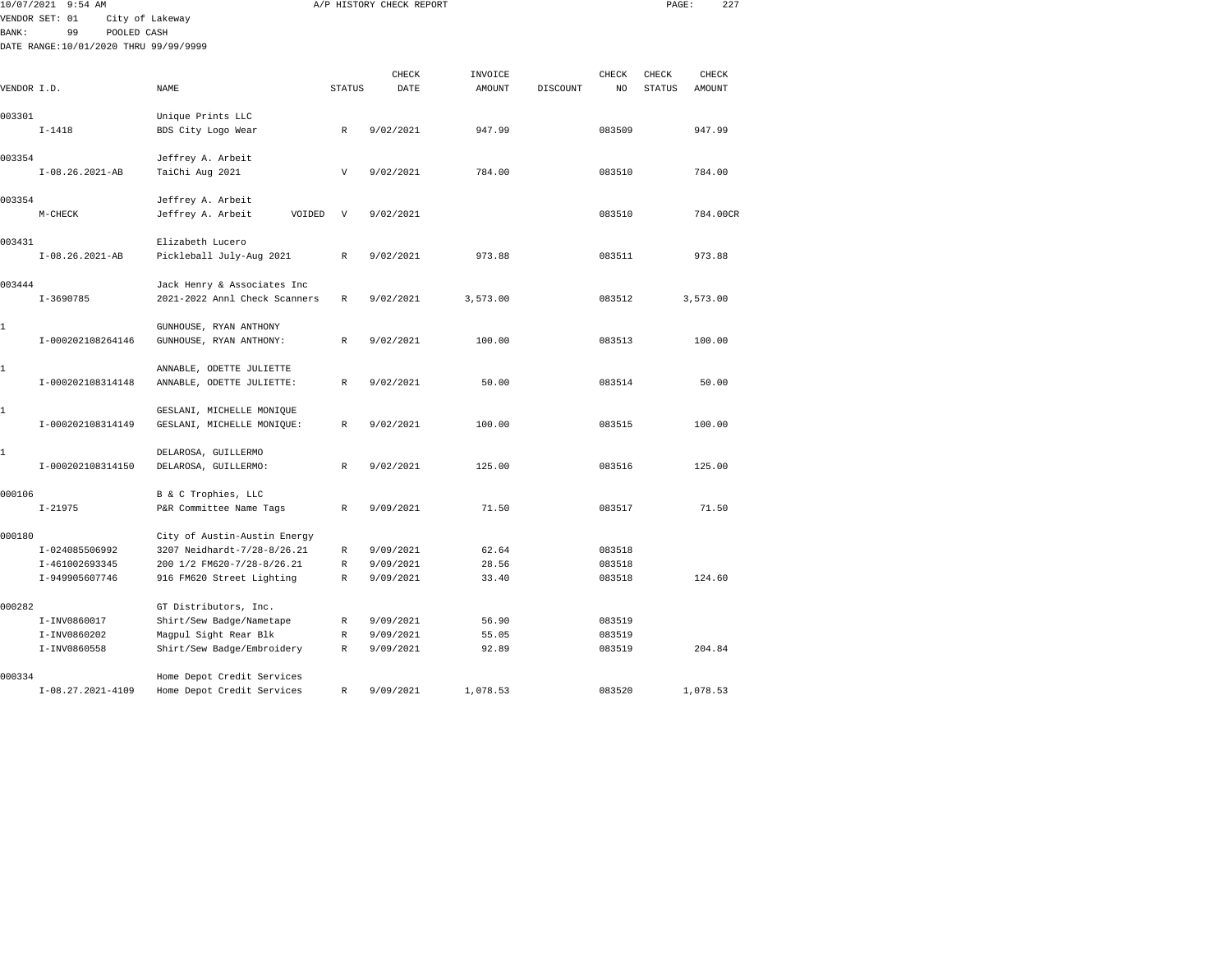| 10/07/2021  | $9:54$ AM                             |                                                     |               | A/P HISTORY CHECK REPORT |          |          |        | PAGE:         |          | 228 |
|-------------|---------------------------------------|-----------------------------------------------------|---------------|--------------------------|----------|----------|--------|---------------|----------|-----|
|             | VENDOR SET: 01<br>City of Lakeway     |                                                     |               |                          |          |          |        |               |          |     |
| BANK:       | 99<br>POOLED CASH                     |                                                     |               |                          |          |          |        |               |          |     |
|             | DATE RANGE:10/01/2020 THRU 99/99/9999 |                                                     |               |                          |          |          |        |               |          |     |
|             |                                       |                                                     |               |                          |          |          |        |               |          |     |
|             |                                       |                                                     |               | CHECK                    | INVOICE  |          | CHECK  | CHECK         | CHECK    |     |
| VENDOR I.D. |                                       | NAME                                                | <b>STATUS</b> | DATE                     | AMOUNT   | DISCOUNT | NO     | <b>STATUS</b> | AMOUNT   |     |
|             |                                       |                                                     |               |                          |          |          |        |               |          |     |
| 000341      |                                       | WC of Texas                                         |               |                          |          |          |        |               |          |     |
|             | I-11354921                            | Trash Contract518 Aug2021                           | R             | 9/09/2021                | 1,485.50 |          | 083521 |               | 1,485.50 |     |
|             |                                       |                                                     |               |                          |          |          |        |               |          |     |
| 000344      |                                       | Tyler Technologies (Incode) In                      |               |                          |          |          |        |               |          |     |
|             | $I - 025 - 346421$                    | Monthly Web Hosting-Sept 2021                       | R             | 9/09/2021                | 185.00   |          | 083522 |               | 185.00   |     |
|             |                                       |                                                     |               |                          |          |          |        |               |          |     |
| 000371      |                                       | Koetter Fire Protection of Aus                      |               |                          |          |          |        |               |          |     |
|             | $I-282562$                            | 1941 Lohmans-Extinguisher Exch                      | R             | 9/09/2021                | 345.00   |          | 083523 |               | 345.00   |     |
|             |                                       |                                                     |               |                          |          |          |        |               |          |     |
| 000702      |                                       | Quill Corporation                                   |               |                          |          |          |        |               |          |     |
|             | I-19032279                            | Quill Corporation                                   | R             | 9/09/2021                | 96.07    |          | 083524 |               |          |     |
|             | I-19074140                            | Quill Corporation                                   | R             | 9/09/2021                | 166.53   |          | 083524 |               | 262.60   |     |
|             |                                       |                                                     |               |                          |          |          |        |               |          |     |
| 001008      |                                       | Southwest Communications Techn                      |               |                          |          |          |        |               |          |     |
|             | $I - 16345$                           | Remote Support-Mcleod PD                            | $\mathbb R$   | 9/09/2021                | 47.00    |          | 083525 |               | 47.00    |     |
|             |                                       |                                                     |               |                          |          |          |        |               |          |     |
| 001461      |                                       | Quest Diagnostics                                   |               |                          |          |          |        |               |          |     |
|             | I-9194400964                          | Drug Tests                                          | R             | 9/09/2021                | 146.37   |          | 083526 |               | 146.37   |     |
|             |                                       |                                                     |               |                          |          |          |        |               |          |     |
| 001619      |                                       | Mueller Supply Company, Inc.                        |               |                          |          |          |        |               |          |     |
|             | $I-6362829$                           | Square Tubing Primed @7                             | $\mathbb{R}$  | 9/09/2021                | 320.60   |          | 083527 |               | 320.60   |     |
|             |                                       |                                                     |               |                          |          |          |        |               |          |     |
| 001736      |                                       | Thomson Reuters - West                              |               |                          |          |          |        |               |          |     |
|             | $I-844957618$                         | Subscription August 2021 Datab                      | $\mathbb R$   | 9/09/2021                | 438.18   |          | 083528 |               | 438.18   |     |
|             |                                       |                                                     |               |                          |          |          |        |               |          |     |
| 001803      |                                       | Logix Fiber Networks                                |               |                          |          |          |        |               |          |     |
|             | $I - 430770$                          | Logix Fiber Networks                                | R             | 9/09/2021                | 912.89   |          | 083529 |               | 912.89   |     |
|             |                                       |                                                     |               |                          |          |          |        |               |          |     |
| 002061      |                                       | Craig O's Pizza & Pastaria Inc                      |               |                          |          |          |        |               |          |     |
|             | $I-210902-05-1$                       | Court Meeting                                       | $\mathbb R$   | 9/09/2021                | 57.95    |          | 083530 |               | 57.95    |     |
|             |                                       |                                                     |               |                          |          |          |        |               |          |     |
| 002150      |                                       | LM-JB Investments, LLC                              |               |                          |          |          |        |               |          |     |
|             | $I - 1285$                            | Bag of Laundry Linens                               | R             | 9/09/2021                | 23.50    |          | 083531 |               | 23.50    |     |
|             |                                       |                                                     |               |                          |          |          |        |               |          |     |
| 002278      |                                       | Austin American-Statesman                           |               |                          |          |          |        |               |          |     |
|             |                                       | I-I006454887-0826202 ITB508 Asphalt Pavement Overla | R             | 9/09/2021                | 642.20   |          | 083532 |               |          |     |
|             |                                       | I-I00656698-08272021 Notice - Tax/Budge Notice      | R             | 9/09/2021                | 4,286.24 |          | 083532 |               |          |     |
|             |                                       | I-I00656700-0827021 Notice - Tax/Budge Notice       | R             | 9/09/2021                | 4,286.24 |          | 083532 |               |          |     |
|             |                                       | I-I00656960-08262021 RFP507 IT Consultant           | R             | 9/09/2021                | 218.02   |          | 083532 |               | 9,432.70 |     |
|             |                                       |                                                     |               |                          |          |          |        |               |          |     |
| 002396      |                                       | Webster Bank, NA                                    |               |                          |          |          |        |               |          |     |

I-w333223 Webster Bank, NA R 9/09/2021 122.50 083533 122.50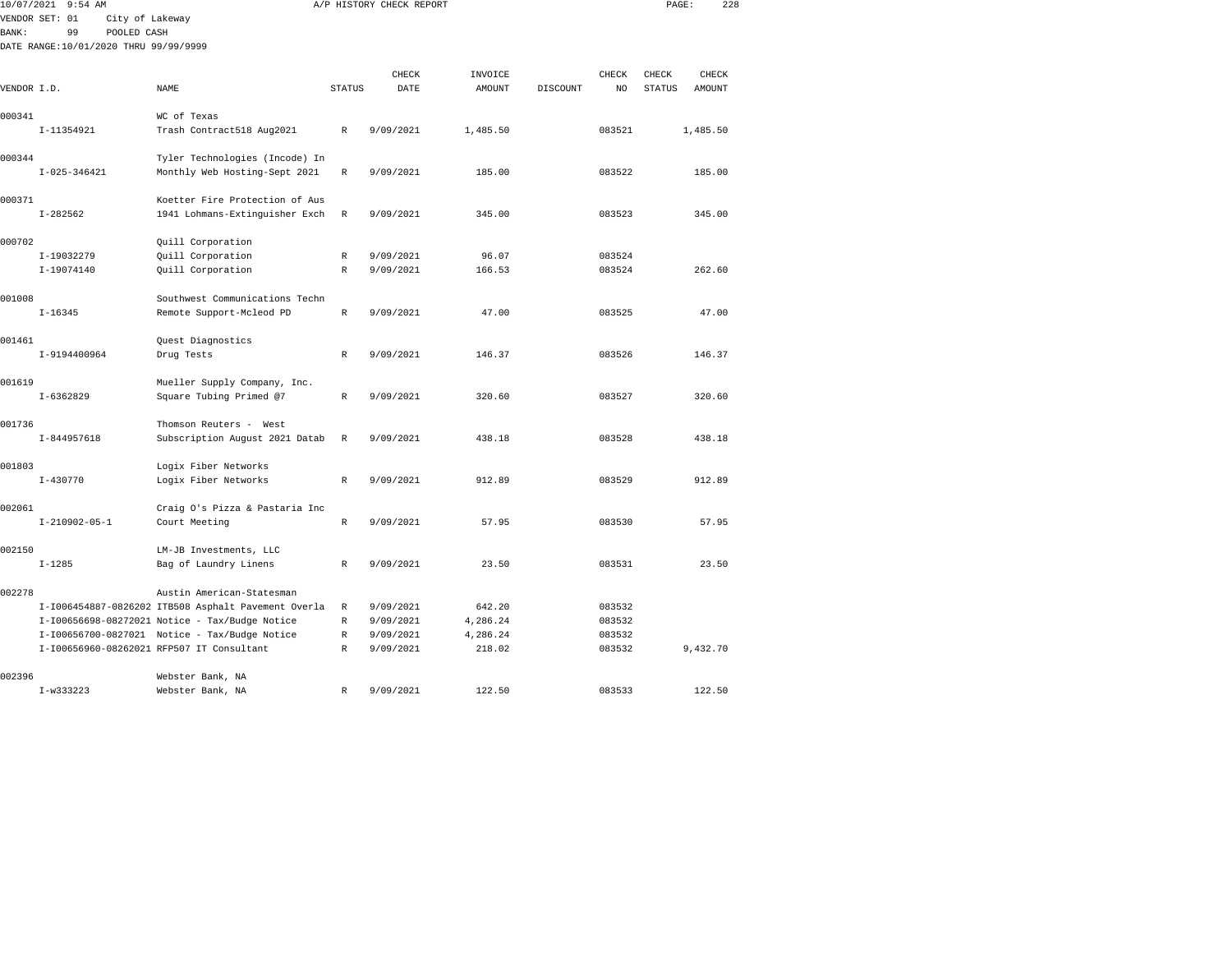|             | 10/07/2021 9:54 AM                    |                                                             |               | A/P HISTORY CHECK REPORT |               |          |        | PAGE:         |               | 229 |
|-------------|---------------------------------------|-------------------------------------------------------------|---------------|--------------------------|---------------|----------|--------|---------------|---------------|-----|
|             | VENDOR SET: 01<br>City of Lakeway     |                                                             |               |                          |               |          |        |               |               |     |
| BANK:       | 99<br>POOLED CASH                     |                                                             |               |                          |               |          |        |               |               |     |
|             | DATE RANGE:10/01/2020 THRU 99/99/9999 |                                                             |               |                          |               |          |        |               |               |     |
|             |                                       |                                                             |               |                          |               |          |        |               |               |     |
|             |                                       |                                                             |               | CHECK                    | INVOICE       |          | CHECK  | CHECK         | <b>CHECK</b>  |     |
| VENDOR I.D. |                                       | NAME                                                        | <b>STATUS</b> | DATE                     | <b>AMOUNT</b> | DISCOUNT | NO     | <b>STATUS</b> | <b>AMOUNT</b> |     |
|             |                                       |                                                             |               |                          |               |          |        |               |               |     |
| 002623      |                                       | Quadient Finance USA, Inc.                                  |               |                          |               |          |        |               |               |     |
|             | $I-08.30.2021-6795$                   | Quadient Finance USA, Inc.                                  | $\mathbb{R}$  | 9/09/2021                | 1,000.00      |          | 083534 |               | 1,000.00      |     |
|             |                                       |                                                             |               |                          |               |          |        |               |               |     |
| 002737      |                                       | HEB Grocery Company                                         |               |                          |               |          |        |               |               |     |
|             | $I-08.30.2021-6000$                   | HEB Grocery Company                                         | R             | 9/09/2021                | 280.72        |          | 083535 |               | 280.72        |     |
|             |                                       |                                                             |               |                          |               |          |        |               |               |     |
| 002890      |                                       | Premier LogiTech, LLC                                       |               |                          |               |          |        |               |               |     |
|             | I-PPSI001047                          | IT Services                                                 | R             | 9/09/2021                | 10,979.66     |          | 083536 |               | 10,979.66     |     |
|             |                                       |                                                             |               |                          |               |          |        |               |               |     |
| 003107      |                                       | Balcones Community Orchestra                                |               |                          |               |          |        |               |               |     |
|             | $I-05.21.2021-J0$                     | Arts Comm. sunday AfternoonCon                              | $\mathbb R$   | 9/09/2021                | 500.00        |          | 083537 |               | 500.00        |     |
|             |                                       |                                                             |               |                          |               |          |        |               |               |     |
| 003162      | $I - 1108$                            | CW Two Austin LLC dba GoWash<br>August Carwash Billing 2021 | $\mathbb R$   | 9/09/2021                | 115.00        |          | 083538 |               | 115.00        |     |
|             |                                       |                                                             |               |                          |               |          |        |               |               |     |
| 003207      |                                       | Amazon Capital Services, Inc.                               |               |                          |               |          |        |               |               |     |
|             | I-17QJ-F13Q-JYKL                      | Earloop Face Mask Covid                                     | R             | 9/09/2021                | 66.96         |          | 083539 |               |               |     |
|             | I-1LDQ-7QCW-CK9F                      | Headphones Adjustable Reusable                              | R             | 9/09/2021                | 28.99         |          | 083539 |               |               |     |
|             | I-1W46-VDD9-137P                      | Popcorn Kit 8oz-Rhythm&Reels                                | $\mathbb R$   | 9/09/2021                | 38.99         |          | 083539 |               | 134.94        |     |
|             |                                       |                                                             |               |                          |               |          |        |               |               |     |
| 003242      |                                       | AT&T Mobility National Account                              |               |                          |               |          |        |               |               |     |
|             |                                       | I-287295526295X08272 AT&T Mobility National Account         | $\mathbb R$   | 9/09/2021                | 2,437.15      |          | 083540 |               | 2,437.15      |     |
|             |                                       |                                                             |               |                          |               |          |        |               |               |     |
| 003274      |                                       | Centerline Supply, Inc                                      |               |                          |               |          |        |               |               |     |
|             | I-ORD0043480                          | Detour/Road Closed Sign                                     | R             | 9/09/2021                | 573.00        |          | 083541 |               | 573.00        |     |
|             |                                       |                                                             |               |                          |               |          |        |               |               |     |
| 003354      |                                       | Jeffrey A. Arbeit                                           |               |                          |               |          |        |               |               |     |
|             | I-09.07.2021-AB                       | TaiChi Aug 2021                                             | R             | 9/09/2021                | 770.00        |          | 083542 |               | 770.00        |     |
|             |                                       |                                                             |               |                          |               |          |        |               |               |     |
| 003413      |                                       | Antique Timberworks                                         |               |                          |               |          |        |               |               |     |
|             | $I - 23692$                           | PRESERVATION WK @ LIEBELT                                   | $\mathbb R$   | 9/09/2021                | 1,331.96      |          | 083543 |               |               |     |
|             | $I-23692-01$                          | PRESERVATION @ LIEBELT                                      | $\mathbb{R}$  | 9/09/2021                | 2,874.56      |          | 083543 |               | 4,206.52      |     |
|             |                                       |                                                             |               |                          |               |          |        |               |               |     |
| 003419      |                                       | Talia Bryce                                                 |               |                          |               |          |        |               |               |     |
|             | $I-46390-000303$                      | LIVE MUSIC - LIGHTS ON                                      | R             | 9/09/2021                | 1,000.00      |          | 083544 |               | 1,000.00      |     |
| 003461      |                                       | Bronze-Depot.Com, Inc                                       |               |                          |               |          |        |               |               |     |
|             | $I-1927/TX$                           | MEMORIAL BENCH                                              | R             | 9/09/2021                | 3,500.00      |          | 083545 |               | 3,500.00      |     |
|             |                                       |                                                             |               |                          |               |          |        |               |               |     |
| 003507      |                                       | LeadingEdge Personnel LTD                                   |               |                          |               |          |        |               |               |     |
|             | $I-486131$                            | Temp Staff-M Hester                                         | R             | 9/09/2021                | 848.63        |          | 083546 |               |               |     |
|             | $I - 486259$                          | Mikaela Hester, TEP Frt Desk                                | R             | 9/09/2021                | 876.00        |          | 083546 |               | 1,724.63      |     |
|             |                                       |                                                             |               |                          |               |          |        |               |               |     |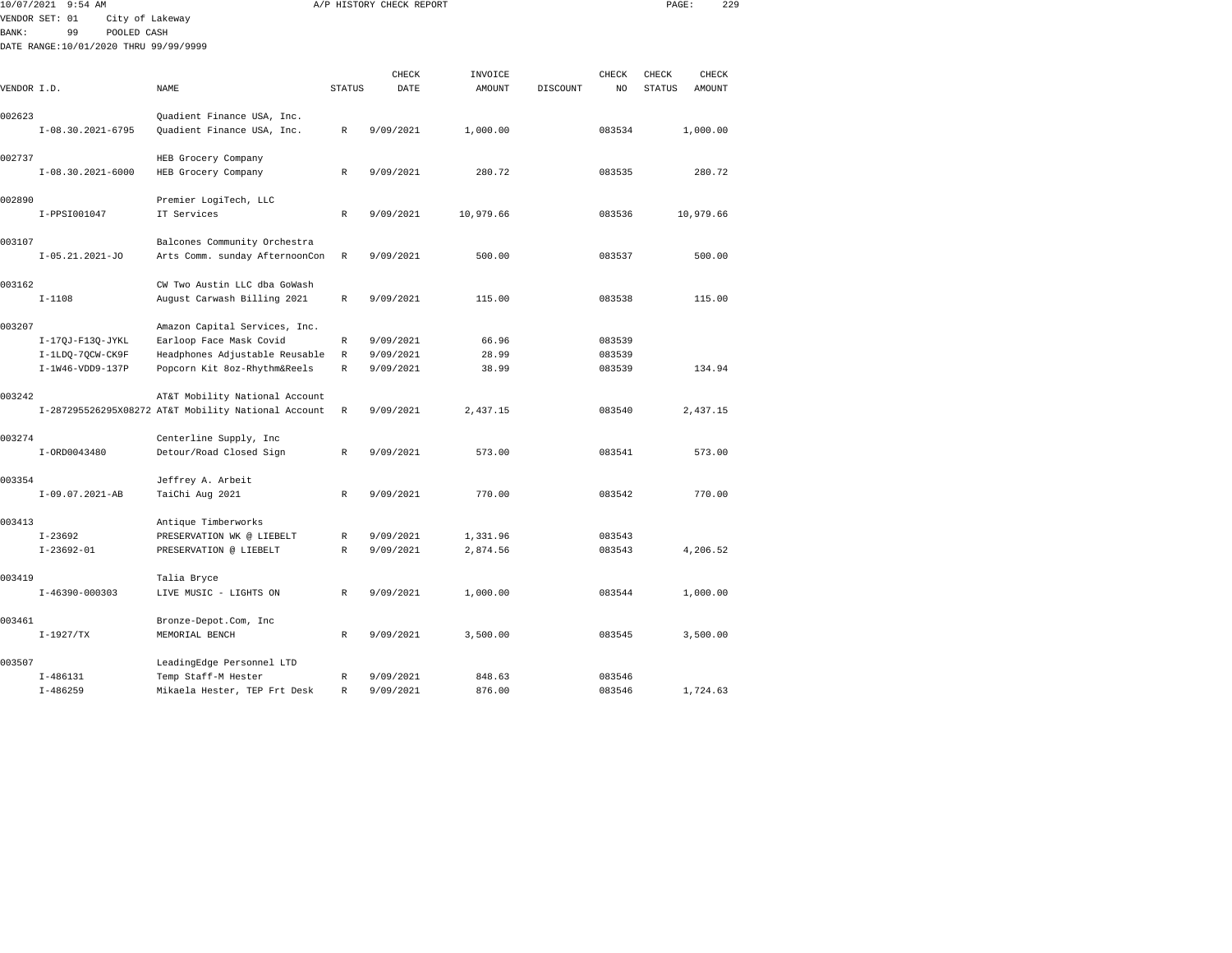|              | 10/07/2021 9:54 AM                    |                                         |               | A/P HISTORY CHECK REPORT |               |          |        | PAGE:         | 230           |  |
|--------------|---------------------------------------|-----------------------------------------|---------------|--------------------------|---------------|----------|--------|---------------|---------------|--|
| <b>BANK:</b> | VENDOR SET: 01<br>99<br>POOLED CASH   | City of Lakeway                         |               |                          |               |          |        |               |               |  |
|              | DATE RANGE:10/01/2020 THRU 99/99/9999 |                                         |               |                          |               |          |        |               |               |  |
|              |                                       |                                         |               | CHECK                    | INVOICE       |          | CHECK  | CHECK         | CHECK         |  |
| VENDOR I.D.  |                                       | NAME                                    | <b>STATUS</b> | DATE                     | <b>AMOUNT</b> | DISCOUNT | NO     | <b>STATUS</b> | <b>AMOUNT</b> |  |
| 003512       |                                       | Matthew Carleton Palmer                 |               |                          |               |          |        |               |               |  |
|              | I-10.30.2021-AB                       | WITCHES RIDE - BAND                     | $\mathbb{R}$  | 9/09/2021                | 875.00        |          | 083547 |               | 875.00        |  |
| 003514       |                                       | Charter Communications Holding          |               |                          |               |          |        |               |               |  |
|              | $I - 21 - 158170$                     | Cable/Internet IP Address-PD            | $\,$ R        | 9/09/2021                | 50.00         |          | 083548 |               | 50.00         |  |
| 003515       |                                       | Capitol Bearing Service of Aus          |               |                          |               |          |        |               |               |  |
|              | $I-04005582$                          | Forklift Tilt Cyl                       | $\mathbb{R}$  | 9/09/2021                | 250.64        |          | 083549 |               | 250.64        |  |
| 1            |                                       | ZANDOVAL, PAUL                          |               |                          |               |          |        |               |               |  |
|              | I-000201802092450                     | US REFUND                               | R             | 9/09/2021 Reissue        |               |          | 083550 |               | 12.00         |  |
| 1            |                                       | JOHNSTON, MARIAN GABRIELA               |               |                          |               |          |        |               |               |  |
|              | I-000202109084153                     | JOHNSTON, MARIAN GABRIELA:              | R             | 9/09/2021                | 120.00        |          | 083551 |               | 120.00        |  |
|              |                                       |                                         |               |                          |               |          |        |               |               |  |
| 1            | I-000202109084154                     | GERARDI, DANIEL R<br>GERARDI, DANIEL R: | R             | 9/09/2021                | 50.00         |          | 083552 |               | 50.00         |  |
|              |                                       |                                         |               |                          |               |          |        |               |               |  |
| 1            | $I-06.03.2016-LS$                     | 'Hartman', 'Paula&Karl                  | $\mathbb R$   | 9/09/2021                | 39.42         |          | 083553 |               | 39.42         |  |
|              |                                       |                                         |               |                          |               |          |        |               |               |  |
| 1            | $I-8/10/15$ Fox                       | Fox Service<br>BDS refund               | $\mathbb{R}$  | 9/09/2021 Reissue        |               |          | 083554 |               | 82.00         |  |
|              |                                       |                                         |               |                          |               |          |        |               |               |  |
| 1            | $I-8/26/15$ DA                        | Avena, Donald<br>LAC refund             | $\mathbb R$   | 9/09/2021 Reissue        |               |          | 083555 |               | 25.00         |  |
|              |                                       |                                         |               |                          |               |          |        |               |               |  |
| 1            | $I-8/9/16-MG$                         | Gunnoe, Marie                           | $\mathbb{R}$  | 9/09/2021 Reissue        |               |          | 083556 |               | 20.00         |  |
|              |                                       | rain day refund                         |               |                          |               |          |        |               |               |  |
| 002509       |                                       | Rock Chip Solutions, LLC                |               |                          |               |          |        |               |               |  |
|              | $I - 10143$                           | Unit 136 2013 Tahoe Rock Chip           | $\mathbb R$   | 9/09/2021 Reissue        |               |          | 083557 |               | 35.00         |  |
| 003316       |                                       | Comptroller of Public Accounts          |               |                          |               |          |        |               |               |  |
|              | $I-09.09.2021-SG$                     | Texas Unclaimed Property Pymt           | R             | 9/09/2021                | 2,459.00      |          | 083558 |               | 2,459.00      |  |
| 1            |                                       | BASIC, HEATHER/MICHA                    |               |                          |               |          |        |               |               |  |
|              | I-000202109104155                     | US REFUND                               | R             | 9/10/2021                | 97.14         |          | 083559 |               | 97.14         |  |
| 1            |                                       | ROSEN, DAVID                            |               |                          |               |          |        |               |               |  |
|              | I-000202109104170                     | <b>US REFUND</b>                        | $\mathbb R$   | 9/10/2021                | 75.00         |          | 083560 |               | 75.00         |  |
| 1            |                                       | BOYD, BRUCE                             |               |                          |               |          |        |               |               |  |
|              | I-000202109104171                     | <b>US REFUND</b>                        | R             | 9/10/2021                | 22.14         |          | 083561 |               | 22.14         |  |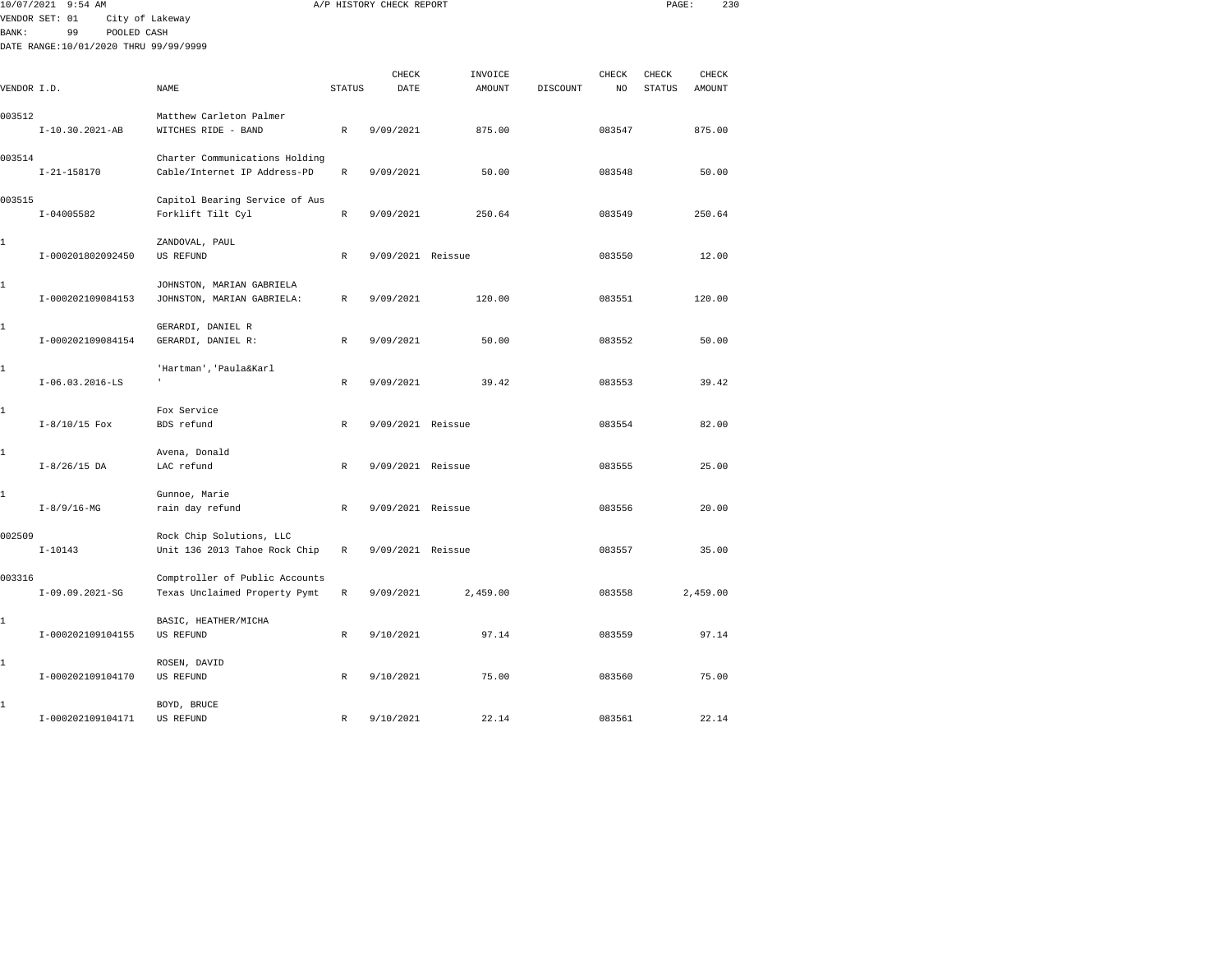|       | 10/07/2021 9:54 AM                    |                                          |              | A/P HISTORY CHECK REPORT |         |                 |        | PAGE:         | 231    |  |
|-------|---------------------------------------|------------------------------------------|--------------|--------------------------|---------|-----------------|--------|---------------|--------|--|
| BANK: | VENDOR SET: 01<br>99<br>POOLED CASH   | City of Lakeway                          |              |                          |         |                 |        |               |        |  |
|       | DATE RANGE:10/01/2020 THRU 99/99/9999 |                                          |              |                          |         |                 |        |               |        |  |
|       |                                       |                                          |              |                          |         |                 |        |               |        |  |
|       |                                       |                                          |              | CHECK                    | INVOICE |                 | CHECK  | CHECK         | CHECK  |  |
|       | VENDOR I.D.                           | NAME                                     | STATUS       | DATE                     | AMOUNT  | <b>DISCOUNT</b> | NO     | <b>STATUS</b> | AMOUNT |  |
|       |                                       |                                          |              |                          |         |                 |        |               |        |  |
| 1     | I-000202109104172                     | MOLER, LACEY & TYSON<br><b>US REFUND</b> | $\,$ R       | 9/10/2021                | 44.28   |                 | 083562 |               | 44.28  |  |
|       |                                       |                                          |              |                          |         |                 |        |               |        |  |
| 1     |                                       | GRAY, REBECCA                            |              |                          |         |                 |        |               |        |  |
|       | I-000202109104173                     | US REFUND                                | $\mathbb{R}$ | 9/10/2021                | 44.28   |                 | 083563 |               | 44.28  |  |
|       |                                       |                                          |              |                          |         |                 |        |               |        |  |
| 1     | I-000202109104174                     | MORELAND, RAY<br>US REFUND               | $\mathbb{R}$ | 9/10/2021                | 22.14   |                 | 083564 |               | 22.14  |  |
|       |                                       |                                          |              |                          |         |                 |        |               |        |  |
| 1     |                                       | SABADOSA, DOUG                           |              |                          |         |                 |        |               |        |  |
|       | I-000202109104175                     | US REFUND                                | $\mathbb R$  | 9/10/2021                | 44.28   |                 | 083565 |               | 44.28  |  |
|       |                                       |                                          |              |                          |         |                 |        |               |        |  |
| 1     |                                       | RUELAS, ROBERT J                         |              |                          |         |                 |        |               |        |  |
|       | I-000202109104176                     | US REFUND                                | R            | 9/10/2021                | 44.28   |                 | 083566 |               | 44.28  |  |
| 1     |                                       | BELVILLE, LUANNE                         |              |                          |         |                 |        |               |        |  |
|       | I-000202109104177                     | <b>US REFUND</b>                         | $\mathbb{R}$ | 9/10/2021                | 44.28   |                 | 083567 |               | 44.28  |  |
|       |                                       |                                          |              |                          |         |                 |        |               |        |  |
| 1     |                                       | JORDANA, JAMES                           |              |                          |         |                 |        |               |        |  |
|       | I-000202109104178                     | <b>US REFUND</b>                         | $\,$ R       | 9/10/2021                | 22.14   |                 | 083568 |               | 22.14  |  |
| 1     |                                       | BUSHELL, TRICIA                          |              |                          |         |                 |        |               |        |  |
|       | I-000202109104179                     | US REFUND                                | R            | 9/10/2021                | 75.00   |                 | 083569 |               | 75.00  |  |
|       |                                       |                                          |              |                          |         |                 |        |               |        |  |
| 1     |                                       | FRALEY, SCOTT                            |              |                          |         |                 |        |               |        |  |
|       | I-000202109104180                     | <b>US REFUND</b>                         | $\mathbb{R}$ | 9/10/2021                | 22.14   |                 | 083570 |               | 22.14  |  |
| 1     |                                       | HELM, JAMES & PAULA                      |              |                          |         |                 |        |               |        |  |
|       | I-000202109104181                     | US REFUND                                | $\mathbb R$  | 9/10/2021                | 22.14   |                 | 083571 |               | 22.14  |  |
|       |                                       |                                          |              |                          |         |                 |        |               |        |  |
| 1     |                                       | MC KERN, PATRICK & L                     |              |                          |         |                 |        |               |        |  |
|       | I-000202109104182                     | US REFUND                                | $\mathbb{R}$ | 9/10/2021                | 22.14   |                 | 083572 |               | 22.14  |  |
| 1     |                                       | HENGELI, GREG & LIND                     |              |                          |         |                 |        |               |        |  |
|       | I-000202109104183                     | US REFUND                                | R            | 9/10/2021                | 52.86   |                 | 083573 |               | 52.86  |  |
|       |                                       |                                          |              |                          |         |                 |        |               |        |  |
| 1     |                                       | ROBINSON, BRUCE                          |              |                          |         |                 |        |               |        |  |
|       | I-000202109104184                     | <b>US REFUND</b>                         | $\mathbb R$  | 9/10/2021                | 52.86   |                 | 083574 |               | 52.86  |  |
| 1     |                                       | THOMAS, WILLIAM R.                       |              |                          |         |                 |        |               |        |  |
|       | I-000202109104156                     | US REFUND                                | $\mathbb{R}$ | 9/10/2021                | 33.58   |                 | 083575 |               | 33.58  |  |
|       |                                       |                                          |              |                          |         |                 |        |               |        |  |
| 1     |                                       | GILLER, DONALD/BENIT                     |              |                          |         |                 |        |               |        |  |

I-000202109104157 US REFUND R 9/10/2021 22.14 083576 22.14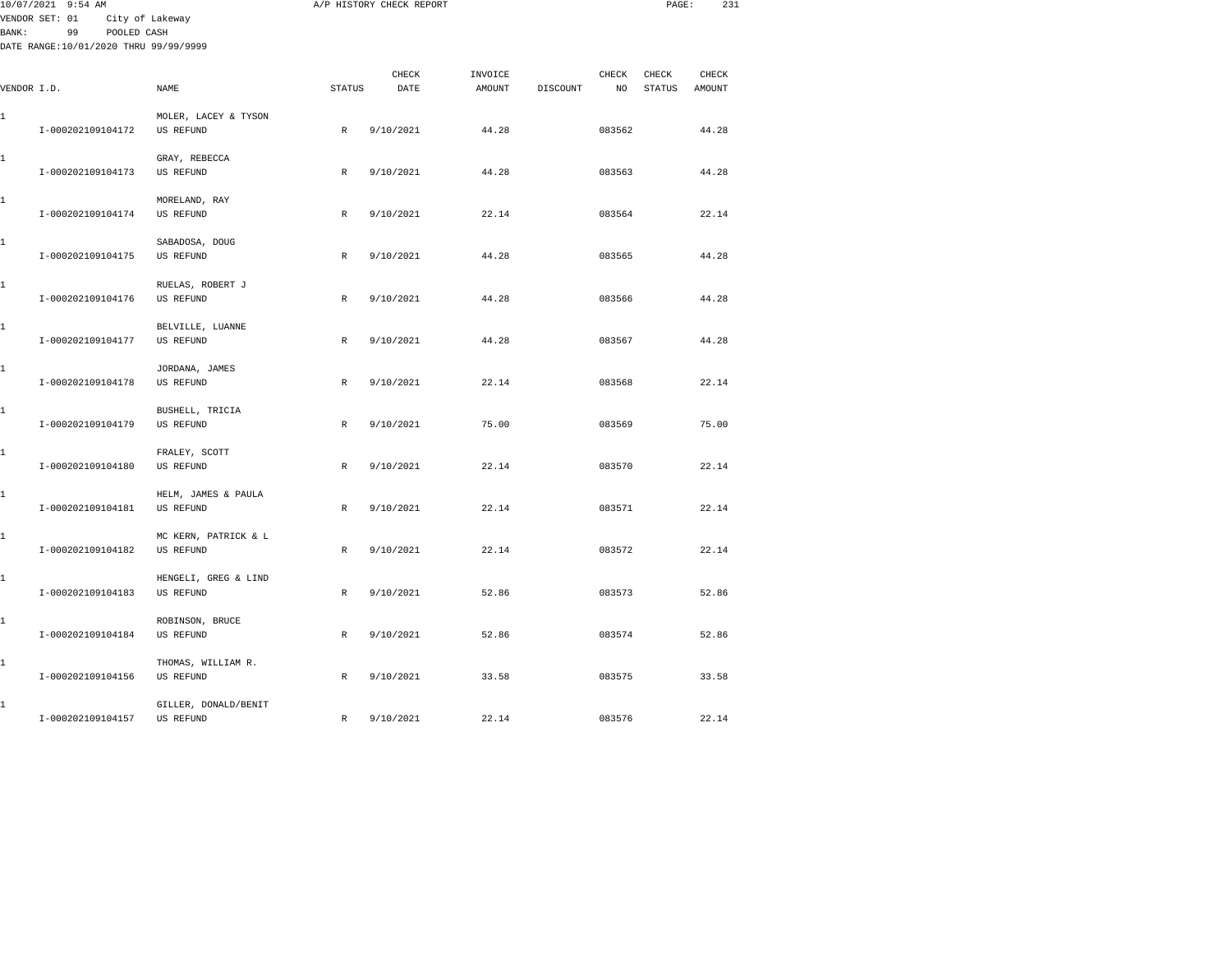|              | 10/07/2021 9:54 AM                     |                                                |               | A/P HISTORY CHECK REPORT |          |          |                  | PAGE:         | 232      |  |
|--------------|----------------------------------------|------------------------------------------------|---------------|--------------------------|----------|----------|------------------|---------------|----------|--|
|              | VENDOR SET: 01                         | City of Lakeway                                |               |                          |          |          |                  |               |          |  |
| BANK:        | 99<br>POOLED CASH                      |                                                |               |                          |          |          |                  |               |          |  |
|              | DATE RANGE: 10/01/2020 THRU 99/99/9999 |                                                |               |                          |          |          |                  |               |          |  |
|              |                                        |                                                |               |                          |          |          |                  |               |          |  |
|              |                                        |                                                |               | CHECK                    | INVOICE  |          | CHECK            | CHECK         | CHECK    |  |
| VENDOR I.D.  |                                        | NAME                                           | <b>STATUS</b> | DATE                     | AMOUNT   | DISCOUNT | NO.              | <b>STATUS</b> | AMOUNT   |  |
|              |                                        |                                                |               |                          |          |          |                  |               |          |  |
| 1            |                                        | SHARMA, AKASH & ANNA                           |               |                          |          |          |                  |               |          |  |
|              | I-000202109104158                      | US REFUND                                      | $\mathbb{R}$  | 9/10/2021                | 22.14    |          | 083577           |               | 22.14    |  |
|              |                                        |                                                |               |                          |          |          |                  |               |          |  |
| 1            |                                        | VITELA, KATHERINE/TO                           |               |                          |          |          |                  |               |          |  |
|              | I-000202109104159                      | US REFUND                                      | $\mathbb{R}$  | 9/10/2021                | 75.00    |          | 083578           |               | 75.00    |  |
| 1            |                                        | GILLAN, LACEY & CRAI                           |               |                          |          |          |                  |               |          |  |
|              | I-000202109104160                      | US REFUND                                      | $\mathbb{R}$  | 9/10/2021                | 22.14    |          | 083579           |               | 22.14    |  |
|              |                                        |                                                |               |                          |          |          |                  |               |          |  |
| 1            |                                        | FUNG, MICHAEL/DEBORA                           |               |                          |          |          |                  |               |          |  |
|              | I-000202109104161                      | <b>US REFUND</b>                               | $\mathbb R$   | 9/10/2021                | 22.14    |          | 083580           |               | 22.14    |  |
|              |                                        |                                                |               |                          |          |          |                  |               |          |  |
| 1            |                                        | MITCHELL, SHANE                                |               |                          |          |          |                  |               |          |  |
|              | I-000202109104162                      | <b>US REFUND</b>                               | $\,$ R        | 9/10/2021                | 30.72    |          | 083581           |               | 30.72    |  |
| 1            |                                        |                                                |               |                          |          |          |                  |               |          |  |
|              | I-000202109104163                      | DISHER, CINDY<br><b>US REFUND</b>              | $\mathbb{R}$  | 9/10/2021                | 8.58     |          | 083582           |               | 8.58     |  |
|              |                                        |                                                |               |                          |          |          |                  |               |          |  |
| 1            |                                        | VOGAN, HEATHER                                 |               |                          |          |          |                  |               |          |  |
|              | I-000202109104164                      | US REFUND                                      | $\mathbb{R}$  | 9/10/2021                | 52.86    |          | 083583           |               | 52.86    |  |
|              |                                        |                                                |               |                          |          |          |                  |               |          |  |
| 1            |                                        | ORTIZ, ALEJANDRA                               |               |                          |          |          |                  |               |          |  |
|              | I-000202109104165                      | US REFUND                                      | $\,$ R        | 9/10/2021                | 52.86    |          | 083584           |               | 52.86    |  |
|              |                                        |                                                |               |                          |          |          |                  |               |          |  |
| 1            |                                        | LYONS, PHYLLIS                                 |               |                          |          |          |                  |               |          |  |
|              | I-000202109104166                      | US REFUND                                      | $\,$ R        | 9/10/2021                | 52.86    |          | 083585           |               | 52.86    |  |
|              |                                        |                                                |               |                          |          |          |                  |               |          |  |
| 1            |                                        | HALE, DANIELLE<br><b>US REFUND</b>             |               |                          |          |          | 083586           |               |          |  |
|              | I-000202109104167                      |                                                | $\mathbb{R}$  | 9/10/2021                | 8.58     |          |                  |               | 8.58     |  |
| 1            |                                        | SWANNER, LAUREN                                |               |                          |          |          |                  |               |          |  |
|              | I-000202109104168                      | US REFUND                                      | $\mathbb{R}$  | 9/10/2021                | 97.14    |          | 083587           |               | 97.14    |  |
|              |                                        |                                                |               |                          |          |          |                  |               |          |  |
| $\mathbf{1}$ |                                        | NEIL, AMYLYN                                   |               |                          |          |          |                  |               |          |  |
|              | I-000202109104169                      | US REFUND                                      | $\mathbb{R}$  | 9/10/2021                | 119.28   |          | 083588           |               | 119.28   |  |
|              |                                        |                                                |               |                          |          |          |                  |               |          |  |
| 000344       |                                        | Tyler Technologies (Incode) In                 |               |                          |          |          |                  |               |          |  |
|              | $I-025-348932$                         | SOFTWARE & MAINTENANCE                         | $\mathbb{R}$  | 9/14/2021                | 3,125.00 |          | 083589           |               | 3,125.00 |  |
|              |                                        |                                                |               |                          |          |          |                  |               |          |  |
| 000380       | I-PAD202108034092                      | Lakeway Police Officers Associ                 | $\,$ R        | 9/14/2021                | 270.00   |          |                  |               |          |  |
|              | I-PAD202108184125                      | 10.00/MO from Payroll<br>10.00/MO from Payroll | $\mathbb{R}$  | 9/14/2021                | 270.00   |          | 083590<br>083590 |               | 540.00   |  |
|              |                                        |                                                |               |                          |          |          |                  |               |          |  |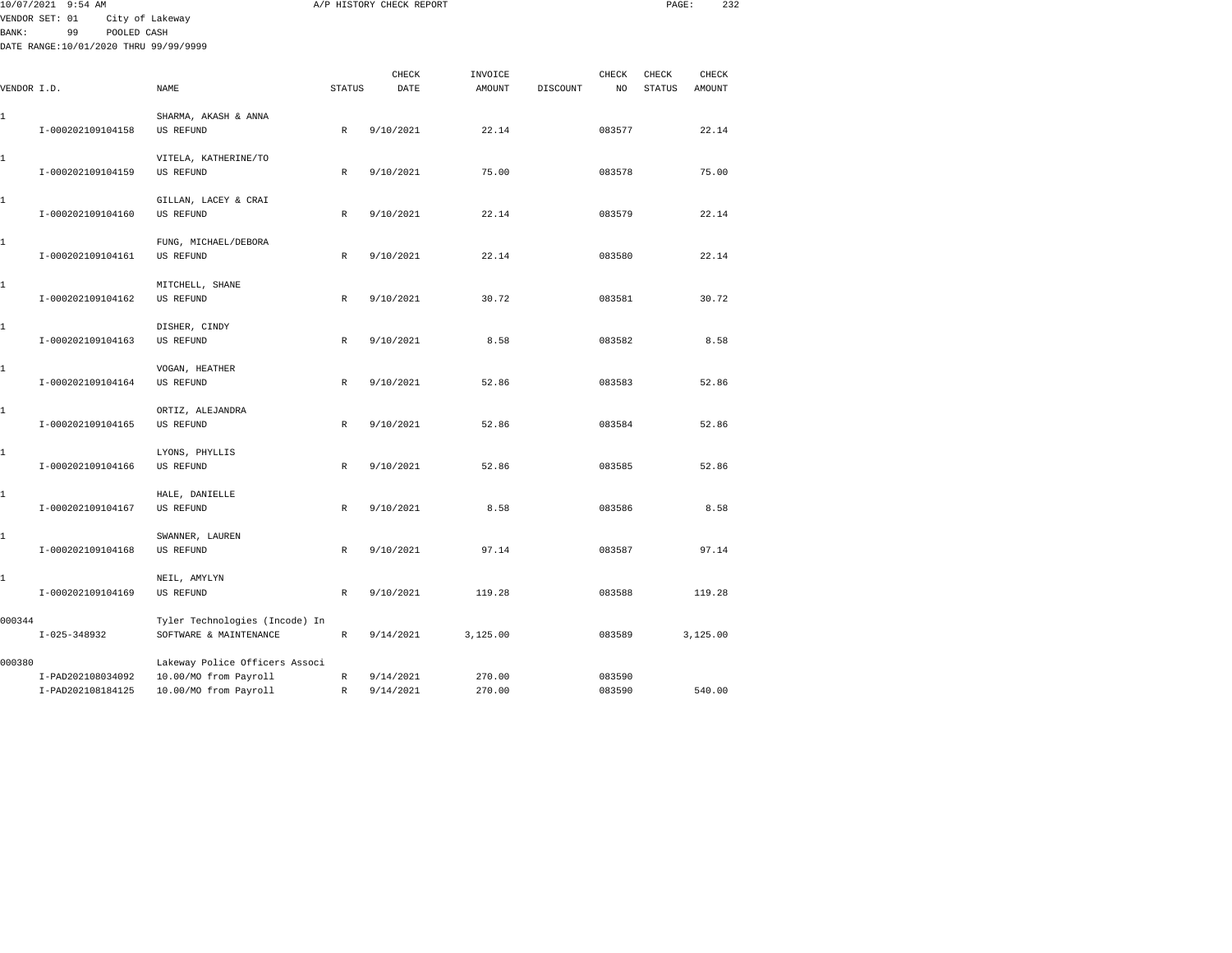|              | 10/07/2021 9:54 AM                     |                                                                  |                  | A/P HISTORY CHECK REPORT |                      |          |                  | PAGE:         | 233       |  |
|--------------|----------------------------------------|------------------------------------------------------------------|------------------|--------------------------|----------------------|----------|------------------|---------------|-----------|--|
|              | VENDOR SET: 01                         | City of Lakeway                                                  |                  |                          |                      |          |                  |               |           |  |
| <b>BANK:</b> | 99<br>POOLED CASH                      |                                                                  |                  |                          |                      |          |                  |               |           |  |
|              | DATE RANGE:10/01/2020 THRU 99/99/9999  |                                                                  |                  |                          |                      |          |                  |               |           |  |
|              |                                        |                                                                  |                  |                          |                      |          |                  |               |           |  |
|              |                                        |                                                                  |                  | CHECK                    | INVOICE              |          | CHECK            | CHECK         | CHECK     |  |
| VENDOR I.D.  |                                        | NAME                                                             | <b>STATUS</b>    | DATE                     | <b>AMOUNT</b>        | DISCOUNT | NO               | <b>STATUS</b> | AMOUNT    |  |
|              |                                        |                                                                  |                  |                          |                      |          |                  |               |           |  |
| 000736       |                                        | LegalShield                                                      |                  |                          |                      |          |                  |               |           |  |
|              | C-SEPT 2021 ADJ                        | LegalShield                                                      | $\mathbb R$      | 9/14/2021                | 0.02CR               |          | 083591           |               |           |  |
|              | I-PPL202108034092                      | Pre Paid Legal                                                   | R                | 9/14/2021                | 29.41                |          | 083591           |               |           |  |
|              | I-PPL202108184125                      | Pre Paid Legal                                                   | $\mathbb R$      | 9/14/2021                | 29.41                |          | 083591           |               | 58.80     |  |
|              |                                        |                                                                  |                  |                          |                      |          |                  |               |           |  |
| 001875       |                                        | Sunlife - Administrative Servi                                   |                  |                          |                      |          |                  |               |           |  |
|              | C-SEPT 2021 ADJ                        | Sunlife - Administrative Servi                                   | $\mathbb R$      | 9/14/2021                | 0.14CR               |          | 083592           |               |           |  |
|              | I-PTA202108034092                      | Payroll Deduction-Employee                                       | $\mathbb R$      | 9/14/2021                | 351.64               |          | 083592           |               |           |  |
|              | I-PTA202108184125                      | Payroll Deduction-Employee                                       | R                | 9/14/2021                | 351.64               |          | 083592           |               |           |  |
|              | I-TXI202108034092                      | Payroll Deduction-Employee                                       | $\mathbb{R}$     | 9/14/2021                | 317.50               |          | 083592           |               |           |  |
|              | I-TXI202108184125                      | Payroll Deduction-Employee                                       | $\mathbb R$      | 9/14/2021                | 317.50               |          | 083592           |               | 1,338.14  |  |
|              |                                        |                                                                  |                  |                          |                      |          |                  |               |           |  |
| 002855       |                                        | Dobie Supply LLC                                                 |                  |                          |                      |          |                  |               |           |  |
|              | $I - 34926$                            | Dobie Supply LLC                                                 | $\mathbb{R}$     | 9/14/2021                | 1,657.60             |          | 083593           |               | 1,657.60  |  |
|              |                                        |                                                                  |                  |                          |                      |          |                  |               |           |  |
| 002988       |                                        | Lincoln Financial Group                                          |                  |                          |                      |          |                  |               |           |  |
|              | C-SEPT 2021 ADJ                        | Lincoln Financial Group                                          | $\mathbb R$      | 9/14/2021                | 451.15CR             |          | 083594           |               |           |  |
|              | I-ADD202108034092                      | PREMIUM FROM PY SYSTEM                                           | R                | 9/14/2021                | 1,099.95             |          | 083594           |               |           |  |
|              | I-ADD202108184125                      | PREMIUM FROM PY SYSTEM                                           | R                | 9/14/2021                | 1,067.32             |          | 083594           |               |           |  |
|              | I-DEN202108034092                      | DENTAL PREMIUM FROM PY SYS                                       | $\mathbb R$      | 9/14/2021                | 3,294.05             |          | 083594           |               |           |  |
|              | I-DEN202108184125                      | DENTAL PREMIUM FROM PY SYS                                       | $\mathbb R$      | 9/14/2021                | 3,312.99             |          | 083594           |               |           |  |
|              | I-LTD202108034092                      | PREMIUM FROM PY SYSTEM                                           | $\mathbb R$      | 9/14/2021                | 382.73               |          | 083594           |               |           |  |
|              | I-LTD202108184125                      | PREMIUM FROM PY SYSTEM                                           | $\mathbb{R}$     | 9/14/2021                | 383.50               |          | 083594           |               |           |  |
|              | I-VIS202108034092                      | Payroll Deduction - Employee                                     | R                | 9/14/2021                | 430.41               |          | 083594           |               |           |  |
|              | I-VIS202108184125                      | Payroll Deduction - Employee                                     | R                | 9/14/2021                | 430.42               |          | 083594           |               |           |  |
|              | I-WI 202108034092                      | Payroll Deduction - Employee                                     | $\mathbb R$      | 9/14/2021                | 429.73               |          | 083594           |               |           |  |
|              | I-WI 202108184125                      | Payroll Deduction - Employee                                     | $\mathbb R$      | 9/14/2021                | 357.73               |          | 083594           |               | 10,737.68 |  |
|              |                                        |                                                                  |                  |                          |                      |          |                  |               |           |  |
| 003139       |                                        | SHI-Government Solutions, Inc.                                   |                  |                          |                      |          |                  |               |           |  |
|              | I-GB00425721                           | ZAPCO IPADS                                                      | $\mathbb R$      | 9/14/2021                | 4,042.78             |          | 083595           |               | 4,042.78  |  |
| 003234       |                                        |                                                                  |                  |                          |                      |          |                  |               |           |  |
|              | C-SEPT 2021 ADJ                        | TML MultiState Intergovernment<br>TML MultiState Intergovernment |                  | 9/14/2021                | 1,412.94CR           |          | 083596           |               |           |  |
|              | I-HSA202108034092                      | HSA-HEALTH INS FROM PY                                           | R<br>$\mathbb R$ | 9/14/2021                | 11,757.72            |          |                  |               |           |  |
|              | I-HSA202108184125                      | HSA-HEALTH INS FROM PY                                           | $\mathbb R$      | 9/14/2021                | 11,757.72            |          | 083596           |               |           |  |
|              |                                        |                                                                  | $\mathbb R$      |                          |                      |          | 083596           |               |           |  |
|              | I-HSC202108034092<br>I-HSC202108184125 | HSAC-HEALTH INS FROM PY<br>HSAC-HEALTH INS FROM PY               | R                | 9/14/2021<br>9/14/2021   | 4,123.20<br>4,123.20 |          | 083596<br>083596 |               |           |  |
|              | I-HSF202108034092                      | HSAF-HEALTH INS FROM PY                                          | $\mathbb R$      | 9/14/2021                | 1,700.70             |          | 083596           |               |           |  |
|              | I-HSF202108184125                      | HSAF-HEALTH INS FROM PY                                          | $\mathbb R$      | 9/14/2021                | 1,700.70             |          | 083596           |               |           |  |
|              | I-HSS202108034092                      | HSAS-HEALTH INS FROM PY                                          | $\mathbb R$      | 9/14/2021                | 4,788.16             |          | 083596           |               |           |  |
|              | I-HSS202108184125                      | HSAS-HEALTH INS FROM PY                                          | $\mathbb{R}$     | 9/14/2021                | 4,731.28             |          | 083596           |               |           |  |
|              | I-PPC202108034092                      | PPOC-HEALTH UBS FROM PY                                          | R                | 9/14/2021                | 6,528.33             |          | 083596           |               |           |  |
|              | I-PPC202108184125                      | PPOC-HEALTH UBS FROM PY                                          | R                | 9/14/2021                | 6,528.33             |          | 083596           |               |           |  |
|              | I-PPF202108034092                      | PPOF-HEALTH INS FROM PY                                          | $\mathbb R$      | 9/14/2021                | 1,202.27             |          | 083596           |               |           |  |
|              | I-PPF202108184125                      | PPOF-HEALTH INS FROM PY                                          | $\mathbb R$      | 9/14/2021                | 1,202.27             |          | 083596           |               |           |  |
|              | I-PP0202108024085                      | PPO-HEALTH INS FROM PY                                           | $\mathbb{R}$     | 9/14/2021                | 420.78               |          | 083596           |               |           |  |
|              |                                        |                                                                  |                  |                          |                      |          |                  |               |           |  |

 I-PPO202108034092 PPO-HEALTH INS FROM PY R 9/14/2021 17,672.76 083596 I-PPO202108164099 PPO-HEALTH INS FROM PY R 9/14/2021 420.78 083596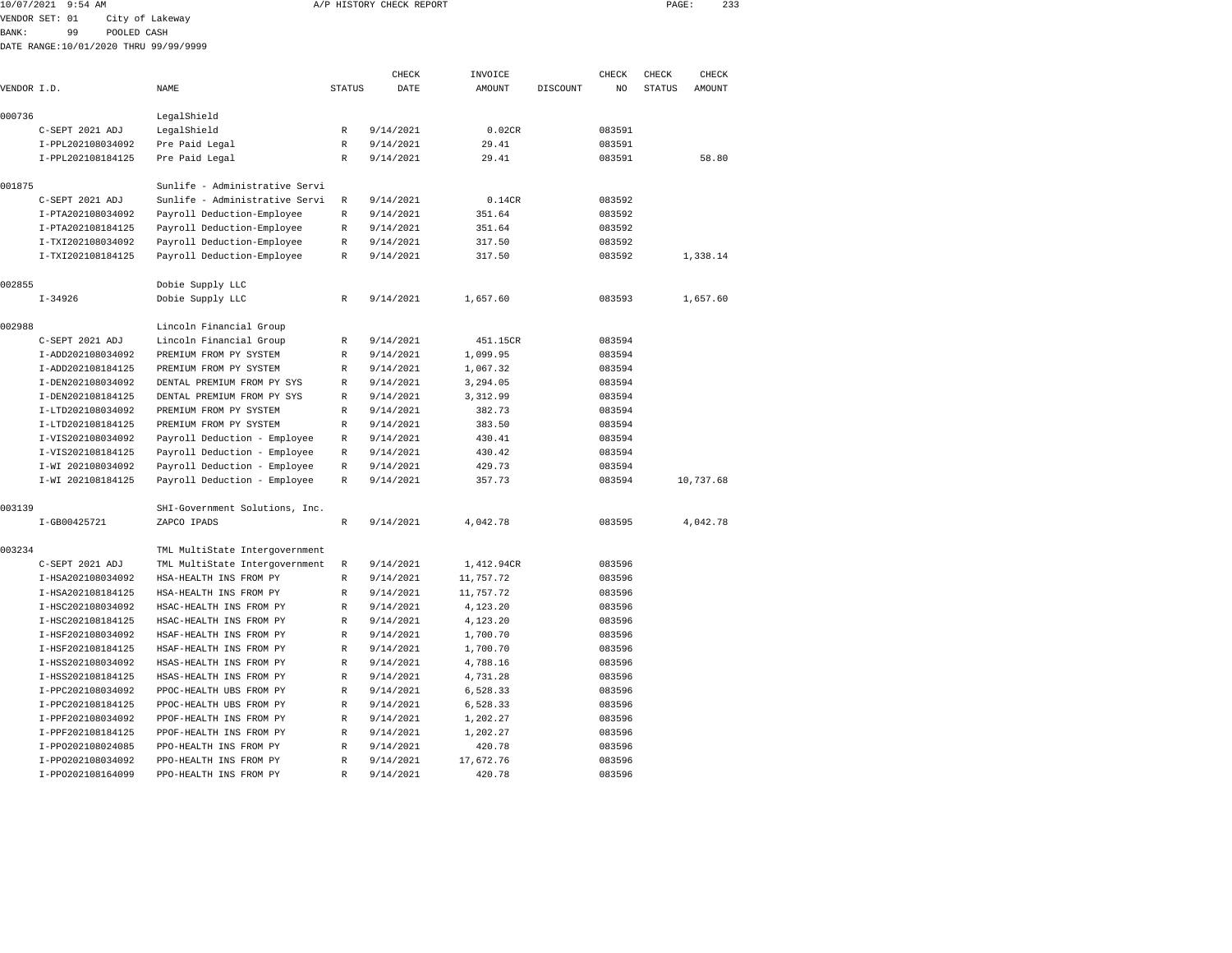| 10/07/2021 9:54 AM |    |                                       | A/P HISTORY CHECK REPORT |               |          |       | PAGE:        | 234   |
|--------------------|----|---------------------------------------|--------------------------|---------------|----------|-------|--------------|-------|
| VENDOR SET: 01     |    | City of Lakeway                       |                          |               |          |       |              |       |
| BANK :             | 99 | POOLED CASH                           |                          |               |          |       |              |       |
|                    |    | DATE RANGE:10/01/2020 THRU 99/99/9999 |                          |               |          |       |              |       |
|                    |    |                                       |                          |               |          |       |              |       |
|                    |    |                                       |                          | <b>THE CK</b> | TNVOTCE. | CHECK | <b>CHECK</b> | CHECK |

| VENDOR I.D. |                   | NAME                           | <b>STATUS</b> | DATE      | AMOUNT    | DISCOUNT | NO     | <b>STATUS</b> | <b>AMOUNT</b> |
|-------------|-------------------|--------------------------------|---------------|-----------|-----------|----------|--------|---------------|---------------|
|             | I-PP0202108184125 | PPO-HEALTH INS FROM PY         | R             | 9/14/2021 | 18,093.54 |          | 083596 |               |               |
|             | I-PPS202108034092 | PPOS-HEALTH INS FROM PY        | $\mathbb R$   | 9/14/2021 | 833.56    |          | 083596 |               |               |
|             | I-PPS202108184125 | PPOS-HEALTH INS FROM PY        | $\mathbb R$   | 9/14/2021 | 833.56    |          | 083596 |               | 97,005.92     |
|             |                   |                                |               |           |           |          |        |               |               |
| 003353      |                   | Home Depot USA, Inc.           |               |           |           |          |        |               |               |
|             | $C-3493260$       | Rep Issued CM for CancelledOrd | $\mathbb{R}$  | 9/14/2021 | 849.60CR  |          | 083602 |               |               |
|             | $C - 635307978$   | Refund Remote Control/LED Glow | R             | 9/14/2021 | 69.91CR   |          | 083602 |               |               |
|             | I-632335386       | 40 1Gal Disinfect Sol RepOrder | R             | 9/14/2021 | 849.60    |          | 083602 |               |               |
|             | I-632402624       | Lg Totes for Linens/Storage    | R             | 9/14/2021 | 35.94     |          | 083602 |               |               |
|             | $I-632911053$     | Air Filter for Justice Center  | R             | 9/14/2021 | 25.81     |          | 083602 |               |               |
|             | I-634954358       | Glow Ball/Misc Supplies        | R             | 9/14/2021 | 86.89     |          | 083602 |               |               |
|             | I-635308760       | Bug Control Spray/Rose Spray   | R             | 9/14/2021 | 39.36     |          | 083602 |               |               |
|             | I-636701799       | Insect Killer Spray/Flex Seal  | R             | 9/14/2021 | 31.32     |          | 083602 |               | 149.41        |
| 000129      |                   | Bickerstaff Heath Delgado Acos |               |           |           |          |        |               |               |
|             | $I - 115420$      | Prof Serv 7/16-08/15.2021      | $\mathbb{R}$  | 9/16/2021 | 18,106.66 |          | 083607 |               | 18,106.66     |
| 000199      |                   | Collier Materials, Inc.        |               |           |           |          |        |               |               |
|             | $I - 5104246$     | 1/2 Minus BT/Haul Charge       | R             | 9/16/2021 | 706.95    |          | 083608 |               | 706.95        |
|             |                   |                                |               |           |           |          |        |               |               |
| 000241      |                   | DES Financial Services, Inc.   |               |           |           |          |        |               |               |
|             | $I - 225833 - 00$ | Nameplate Parks/Rec Committee  | R             | 9/16/2021 | 405.00    |          | 083609 |               | 405.00        |
| 000260      |                   | Ewing                          |               |           |           |          |        |               |               |
|             | I-15151434        | Batteries                      | $\mathbb{R}$  | 9/16/2021 | 318.55    |          | 083610 |               | 318.55        |
| 000342      |                   | GE Capital Information Technol |               |           |           |          |        |               |               |
|             | I-105339402       | GE Capital Information Technol | R             | 9/16/2021 | 5,370.51  |          | 083611 |               | 5,370.51      |
| 000344      |                   | Tyler Technologies (Incode) In |               |           |           |          |        |               |               |
|             | $C-25-319079$     | Refund Remitplus7/1-08/30.2021 | R             | 9/16/2021 | 890.93CR  |          | 083613 |               |               |
|             | I-130-122612      | Brazos 10/1-09/30.2022         | R             | 9/16/2021 | 4,389.88  |          | 083613 |               |               |
|             |                   | PD Maint10/01-09/30.2022       |               |           |           |          |        |               |               |
|             | I-130-122778      |                                | R             | 9/16/2021 | 42,061.83 |          | 083613 |               | 45,560.78     |
| 000371      |                   | Koetter Fire Protection of Aus |               |           |           |          |        |               |               |
|             | $I - 282700$      | 9/10/11 Qtrly Service 2021     | R             | 9/16/2021 | 99.00     |          | 083614 |               | 99.00         |
| 000422      |                   | Terri Mitchell                 |               |           |           |          |        |               |               |
|             | I-09.14.2021-AB   | Water Aerobics Aug2021         | R             | 9/16/2021 | 1,905.40  |          | 083615 |               | 1,905.40      |
| 000438      |                   | Office Depot, Inc.             |               |           |           |          |        |               |               |
|             | I-191037786001    | Paper/Battery/Postit           | R             | 9/16/2021 | 157.98    |          | 083616 |               |               |
|             | I-191037786002    | Paper Astrobright              | R             | 9/16/2021 | 8.41      |          | 083616 |               |               |
|             | I-191045607001    | Mechanical Pencils             | R             | 9/16/2021 | 7.41      |          | 083616 |               |               |
|             | I-191045608001    | Mechanical Pencil              | R             | 9/16/2021 | 2.99      |          | 083616 |               |               |
|             | I-191045609001    | Postit                         | R             | 9/16/2021 | 8.58      |          | 083616 |               |               |
|             | I-191478191001    | Paper/Gel Pen                  | $\mathbb{R}$  | 9/16/2021 | 53.25     |          | 083616 |               | 238.62        |
|             |                   |                                |               |           |           |          |        |               |               |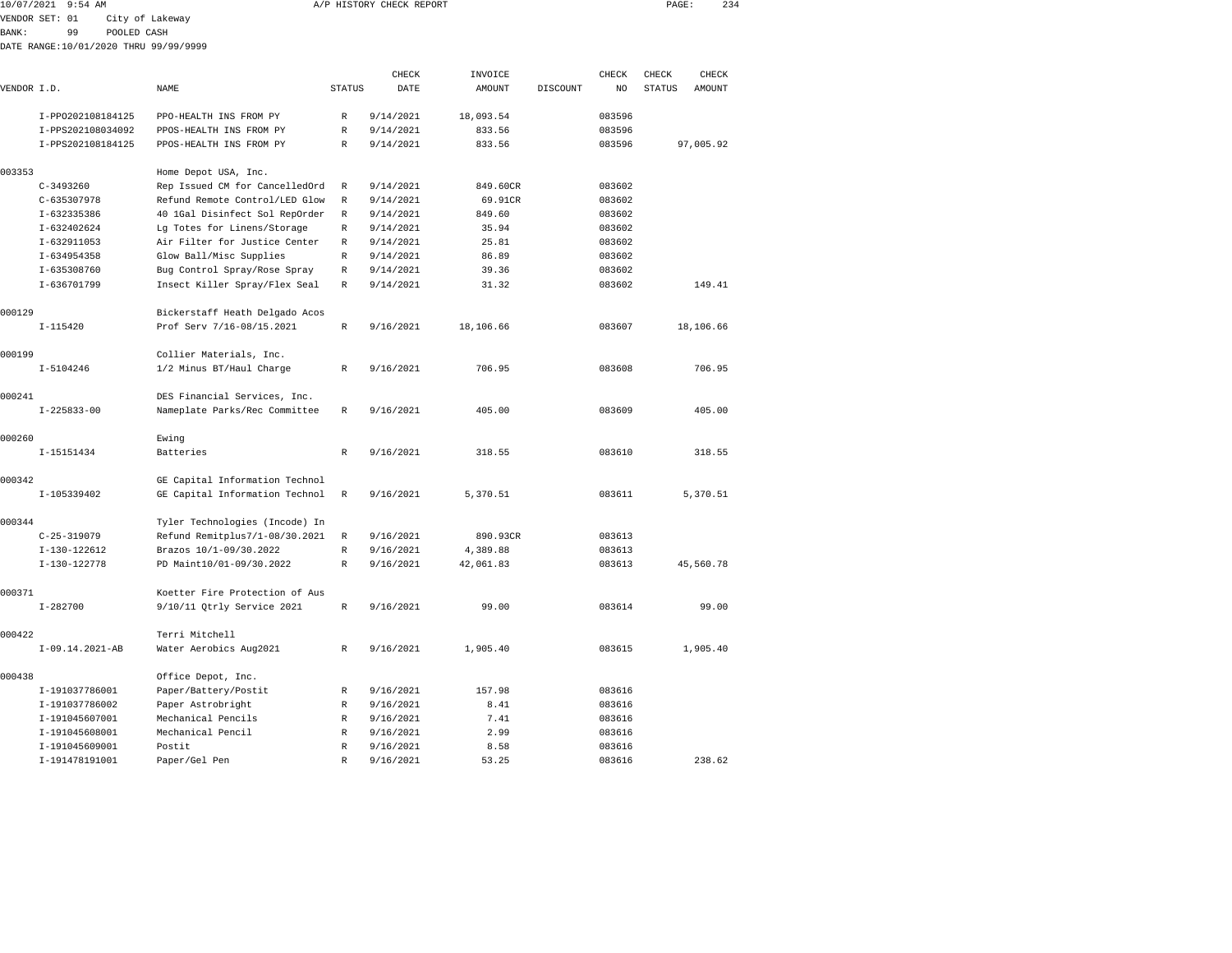| 10/07/2021   | $9:54$ AM                             |                                |               | A/P HISTORY CHECK REPORT |          |          |                | PAGE:         |               | 235 |
|--------------|---------------------------------------|--------------------------------|---------------|--------------------------|----------|----------|----------------|---------------|---------------|-----|
|              | VENDOR SET: 01<br>City of Lakeway     |                                |               |                          |          |          |                |               |               |     |
| <b>BANK:</b> | POOLED CASH<br>99                     |                                |               |                          |          |          |                |               |               |     |
|              | DATE RANGE:10/01/2020 THRU 99/99/9999 |                                |               |                          |          |          |                |               |               |     |
|              |                                       |                                |               |                          |          |          |                |               |               |     |
|              |                                       |                                |               | CHECK                    | INVOICE  |          | CHECK          | CHECK         | CHECK         |     |
| VENDOR I.D.  |                                       | NAME                           | <b>STATUS</b> | DATE                     | AMOUNT   | DISCOUNT | N <sub>O</sub> | <b>STATUS</b> | <b>AMOUNT</b> |     |
| 000503       |                                       | Synchrony                      |               |                          |          |          |                |               |               |     |
|              | $I-09.08.2021-6447$                   | Synchrony                      | R             | 9/16/2021                | 68.70    |          | 083617         |               | 68.70         |     |
|              |                                       |                                |               |                          |          |          |                |               |               |     |
| 000561       |                                       | Texas Department of Public Saf |               |                          |          |          |                |               |               |     |
|              | I-CRS-202108-221565                   | Background Checks HR           | $\mathbb{R}$  | 9/16/2021                | 5.00     |          | 083618         |               | 5.00          |     |
| 000585       |                                       | Spectrum Business dba Time War |               |                          |          |          |                |               |               |     |
|              | I-0013872090821                       | 104 Cross Ck09/08-10/07.2021   | R             | 9/16/2021                | 189.23   |          | 083619         |               |               |     |
|              | I-0013880090821                       | 105 Cross Ck09/08-10/07.2021   | R             | 9/16/2021                | 410.07   |          | 083619         |               |               |     |
|              | I-0038451090421                       | 3303 Serene-09/4-10/03.2021    | R             | 9/16/2021                | 337.15   |          | 083619         |               |               |     |
|              | I-0069304090821                       | 963 Lohmans09/08-10/07.2021    | R             | 9/16/2021                | 150.78   |          | 083619         |               |               |     |
|              | I-0273500090621                       | 1102 Lohmans09/06-10/05.21     | R             | 9/16/2021                | 1,138.12 |          | 083619         |               |               |     |
|              | I-0275653083121                       | 1102 Lohmans 8/31-9/30.2021    | R             | 9/16/2021                | 903.72   |          | 083619         |               | 3,129.07      |     |
| 000702       |                                       | Quill Corporation              |               |                          |          |          |                |               |               |     |
|              | C-19033220                            | Laminator                      | R             | 9/16/2021                | 89.99CR  |          | 083620         |               |               |     |
|              | I-19033220                            | Quill Corporation              | R             | 9/16/2021                | 199.82   |          | 083620         |               |               |     |
|              | I-19057910                            | Desk Tray Teal                 | R             | 9/16/2021                | 5.09     |          | 083620         |               |               |     |
|              | I-19131917                            | Toner-Harvey/Printing Calc SW  | R             | 9/16/2021                | 488.44   |          | 083620         |               | 603.36        |     |
| 000761       |                                       | Capital Area Council of Govern |               |                          |          |          |                |               |               |     |
|              | $I-2022M$ 133                         | 2022 Annual Membership Dues    | $\mathbb R$   | 9/16/2021                | 1,598.90 |          | 083621         |               | 1,598.90      |     |
| 000880       |                                       | Card Service Center            |               |                          |          |          |                |               |               |     |
|              | $I-09.10.2021-6277$                   | Card Service Center            | $\mathbb R$   | 9/16/2021                | 25.00    |          | 083622         |               | 25.00         |     |
|              |                                       |                                |               |                          |          |          |                |               |               |     |
| 001559       |                                       | Austin Traffic Signal Const. C |               |                          |          |          |                |               |               |     |
|              | I-121100821                           | Annual Traffic Signal Service  | $\mathbb R$   | 9/16/2021                | 640.00   |          | 083623         |               | 640.00        |     |
| 001671       |                                       | Gay L Bonorden                 |               |                          |          |          |                |               |               |     |
|              | $I-10998$                             | Landscape Maintenance/Plants   | $\mathbb R$   | 9/16/2021                | 780.00   |          | 083624         |               | 780.00        |     |
| 001940       |                                       | AT&T - 9533                    |               |                          |          |          |                |               |               |     |
|              | $I-09.03.2021-9533$                   | 07/17-08/16.2021 Service       | R             | 9/16/2021                | 80.30    |          | 083625         |               | 80.30         |     |
| 002005       |                                       | American Southwest Mercantile  |               |                          |          |          |                |               |               |     |
|              | $I - 422869$                          | Tork Towel/55Gal 38x58 Liner   | R             | 9/16/2021                | 192.45   |          | 083626         |               | 192.45        |     |
| 002017       |                                       | Gary L Murray                  |               |                          |          |          |                |               |               |     |
|              | I-09.15.2021-AB                       | Fencing Class Aug-Sept 2021    | R             | 9/16/2021                | 1,543.50 |          | 083627         |               | 1,543.50      |     |
| 002227       |                                       | Lakeway Texaco Station, LLC    |               |                          |          |          |                |               |               |     |
|              | $I-0034607$                           | Test Battery 2020 Tahoe        | R             | 9/16/2021                | 500.00   |          | 083628         |               |               |     |
|              | $I-0034621$                           | Oil Change 2013 Escape         | R             | 9/16/2021                | 605.53   |          | 083628         |               |               |     |
|              | $I - 0034640$                         | Emission Inspection 2014 Van   | R             | 9/16/2021                | 18.50    |          | 083628         |               |               |     |

I-0034659 Emission Inspection 2011 F250 R 9/16/2021 43.20 083628 1,167.23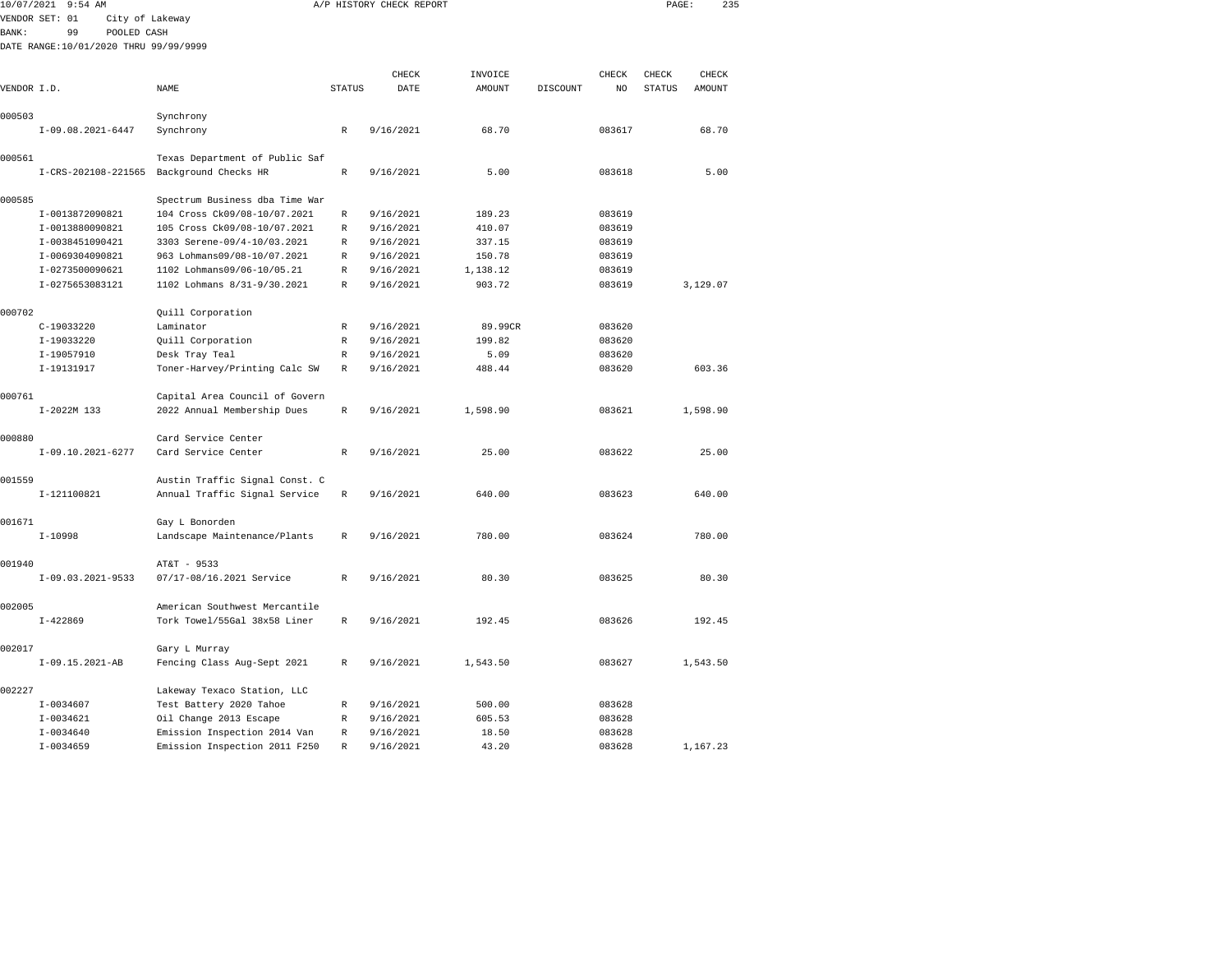|             | 10/07/2021 9:54 AM                    |                 |                                                |               | A/P HISTORY CHECK REPORT |               |          |                | PAGE:         | 236      |  |
|-------------|---------------------------------------|-----------------|------------------------------------------------|---------------|--------------------------|---------------|----------|----------------|---------------|----------|--|
|             | VENDOR SET: 01                        | City of Lakeway |                                                |               |                          |               |          |                |               |          |  |
| BANK:       | 99                                    | POOLED CASH     |                                                |               |                          |               |          |                |               |          |  |
|             | DATE RANGE:10/01/2020 THRU 99/99/9999 |                 |                                                |               |                          |               |          |                |               |          |  |
|             |                                       |                 |                                                |               |                          |               |          |                |               |          |  |
|             |                                       |                 |                                                |               | CHECK                    | INVOICE       |          | CHECK          | CHECK         | CHECK    |  |
| VENDOR I.D. |                                       |                 | NAME                                           | <b>STATUS</b> | DATE                     | <b>AMOUNT</b> | DISCOUNT | N <sub>O</sub> | <b>STATUS</b> | AMOUNT   |  |
| 002278      |                                       |                 | Austin American-Statesman                      |               |                          |               |          |                |               |          |  |
|             |                                       |                 | I-I00656962-09022021 RFP507 IT Consultant      | R             | 9/16/2021                | 107.36        |          | 083629         |               |          |  |
|             |                                       |                 | I-I00657054-08272021 NOPH-17301 Flintrock Rd   | R             | 9/16/2021                | 334.88        |          | 083629         |               |          |  |
|             |                                       |                 | I-I00657055-08272021 NOPH:1310 Ranch Rd 620    | R             | 9/16/2021                | 309.12        |          | 083629         |               |          |  |
|             |                                       |                 | I-I00657056-08272021 NOPH:1913 Ranch Rd 620    | R             | 9/16/2021                | 309.12        |          | 083629         |               |          |  |
|             |                                       |                 | I-I00657058-08272021 NOPH:19531 Lakehurst Loop | R             | 9/16/2021                | 334.88        |          | 083629         |               |          |  |
|             |                                       |                 | I-I00657061-08272021 NOPH:15617 Flintrock Road | R             | 9/16/2021                | 347.76        |          | 083629         |               |          |  |
|             |                                       |                 | I-I00657062-08272021 NOPH:71&Serene Hills Dr   | R             | 9/16/2021                | 334.88        |          | 083629         |               | 2.078.00 |  |
| 002398      |                                       |                 | Janet L Risser                                 |               |                          |               |          |                |               |          |  |
|             | $I-09.14.2021-AB$                     |                 | Swim Team Aug 2021                             | R             | 9/16/2021                | 688.80        |          | 083630         |               | 688.80   |  |
| 002752      |                                       |                 | PRH VIII, LLC dba CubeSmart Ma                 |               |                          |               |          |                |               |          |  |
|             | $I-173950$                            |                 | Rent Storage October 2021                      | $\mathbb R$   | 9/16/2021                | 376.00        |          | 083631         |               | 376.00   |  |
| 002825      |                                       |                 | HCOP, LLC dba Hill Country Out                 |               |                          |               |          |                |               |          |  |
|             | I-8910571                             |                 | Cover Pulley/Screw/Nut                         | R             | 9/16/2021                | 26.57         |          | 083632         |               | 26.57    |  |
| 002888      |                                       |                 | I.O. Inspections Inc.                          |               |                          |               |          |                |               |          |  |
|             | $I - 1546$                            |                 | August 2021 Inspections                        | R             | 9/16/2021                | 8,775.00      |          | 083633         |               | 8,775.00 |  |
| 003073      |                                       |                 | Ozark Bottled Water dba Hill C                 |               |                          |               |          |                |               |          |  |
|             | $I - 268636$                          |                 | 5 Bottles Drinking Water @5                    | $\mathbb R$   | 9/16/2021                | 145.49        |          | 083634         |               | 145.49   |  |
| 003147      |                                       |                 | Williams Scotsman, Inc.                        |               |                          |               |          |                |               |          |  |
|             | C-9011305647                          |                 | Refund/Crd Send back of Buildi                 | R             | 9/16/2021                | 613.12CR      |          | 083635         |               |          |  |
|             | C-9011305648                          |                 | Refund/Crd Send back of Buildi                 | $\mathbb{R}$  | 9/16/2021                | 614.25CR      |          | 083635         |               |          |  |
|             | I-9011145983-02                       |                 | Rent July26-Aug25.2021                         | R             | 9/16/2021                | 1,521.94      |          | 083635         |               | 294.57   |  |
| 003197      |                                       |                 | Airco Mechanical, LTD                          |               |                          |               |          |                |               |          |  |
|             | $I-0086630-IN$                        |                 | Room not Cooling PD                            | R             | 9/16/2021                | 432.50        |          | 083636         |               | 432.50   |  |
| 003207      |                                       |                 | Amazon Capital Services, Inc.                  |               |                          |               |          |                |               |          |  |
|             | C-1WRR-MMXJ-TKQ6                      |                 | Refund Cordless Phone                          | R             | 9/16/2021                | 59.69CR       |          | 083637         |               |          |  |
|             | I-16V7-T3HH-KMYK                      |                 | Book for J. Molis                              | R             | 9/16/2021                | 25.00         |          | 083637         |               |          |  |
|             | I-177R-7Y39-XVHN                      |                 | Amazon Capital Services                        | R             | 9/16/2021                | 458.89        |          | 083637         |               |          |  |
|             | I-1GF6-DCMW-CWNC                      |                 | Holiday Sticker Assort-Santa                   | R             | 9/16/2021                | 228.73        |          | 083637         |               |          |  |
|             | I-1LR1-JDGY-F7DM                      |                 | Pen Holder/Stationery Organize                 | R             | 9/16/2021                | 13.98         |          | 083637         |               |          |  |
|             | I-1MWM-ND74-OTHY                      |                 | Amazon Capital Services, Inc.                  | $\mathbb{R}$  | 9/16/2021                | 235.83        |          | 083637         |               | 902.74   |  |
|             |                                       |                 |                                                |               |                          |               |          |                |               |          |  |

| I-1LR1-JDGY-F7DM | Pen Holder/Stationery Organize R |   | 9/16/2021 | 13.98  | 083637 |        |
|------------------|----------------------------------|---|-----------|--------|--------|--------|
| I-1MWM-ND74-OTHY | Amazon Capital Services, Inc.    | R | 9/16/2021 | 235.83 | 083637 | 902.74 |
| 003302           | Starquard Elite LLC              |   |           |        |        |        |
| $I - 2530$       | Lifequard CertificationSalina    |   | 9/16/2021 | 50.00  | 083638 | 50.00  |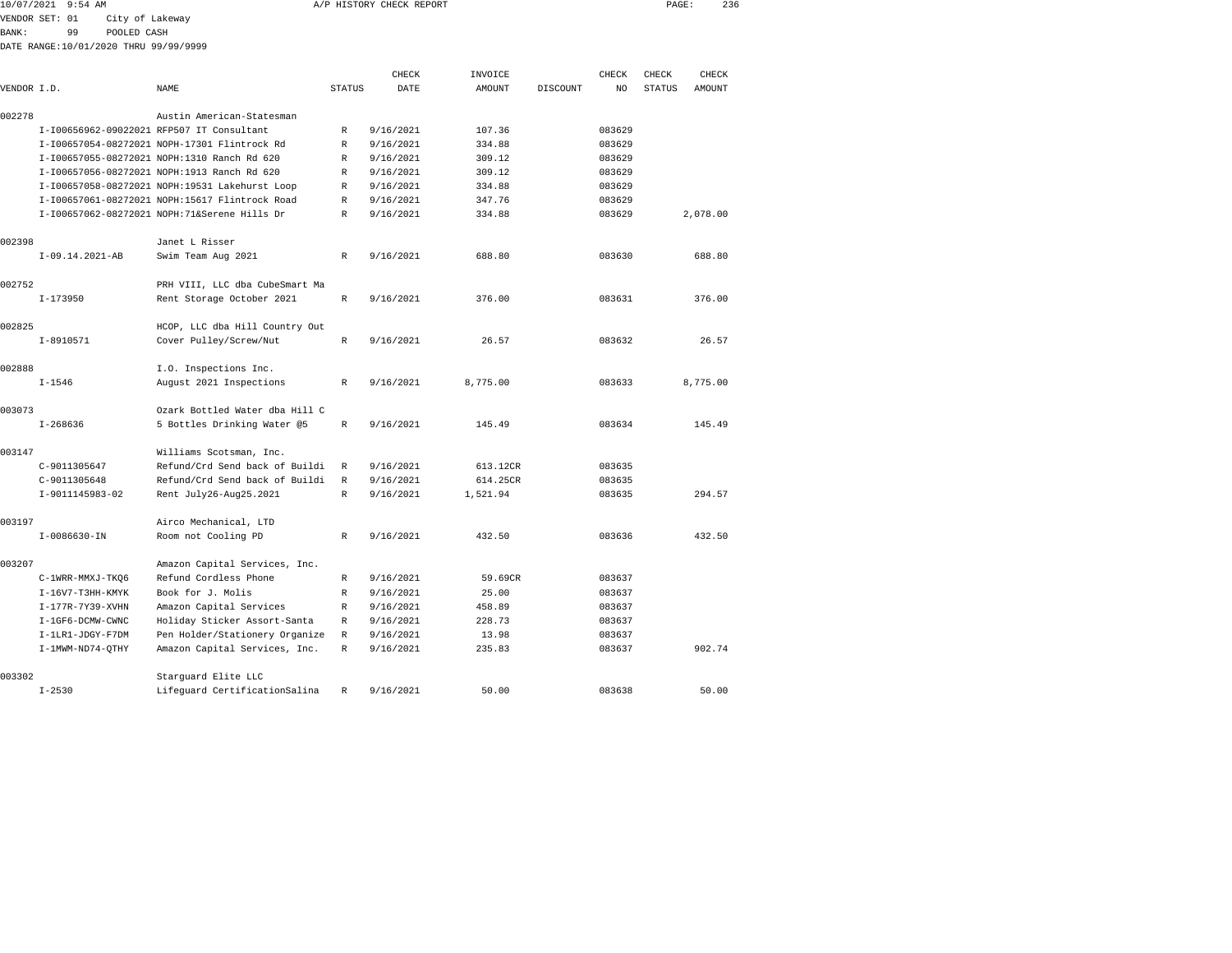|               | 10/07/2021 9:54 AM                    |                                                                                                                                                                                                                                                                                                                                                                                                                                                                                                                                                                                                                                                                                                                                                                  |                   | A/P HISTORY CHECK REPORT |                |                  | PAGE:         | 237      |  |
|---------------|---------------------------------------|------------------------------------------------------------------------------------------------------------------------------------------------------------------------------------------------------------------------------------------------------------------------------------------------------------------------------------------------------------------------------------------------------------------------------------------------------------------------------------------------------------------------------------------------------------------------------------------------------------------------------------------------------------------------------------------------------------------------------------------------------------------|-------------------|--------------------------|----------------|------------------|---------------|----------|--|
|               | VENDOR SET: 01                        | City of Lakeway                                                                                                                                                                                                                                                                                                                                                                                                                                                                                                                                                                                                                                                                                                                                                  |                   |                          |                |                  |               |          |  |
| <b>BANK :</b> | 99<br>POOLED CASH                     |                                                                                                                                                                                                                                                                                                                                                                                                                                                                                                                                                                                                                                                                                                                                                                  |                   |                          |                |                  |               |          |  |
|               | DATE RANGE:10/01/2020 THRU 99/99/9999 |                                                                                                                                                                                                                                                                                                                                                                                                                                                                                                                                                                                                                                                                                                                                                                  |                   |                          |                |                  |               |          |  |
|               |                                       |                                                                                                                                                                                                                                                                                                                                                                                                                                                                                                                                                                                                                                                                                                                                                                  |                   |                          |                |                  |               |          |  |
|               |                                       |                                                                                                                                                                                                                                                                                                                                                                                                                                                                                                                                                                                                                                                                                                                                                                  |                   | CHECK                    | INVOICE        | CHECK            | CHECK         | CHECK    |  |
| VENDOR I.D.   |                                       |                                                                                                                                                                                                                                                                                                                                                                                                                                                                                                                                                                                                                                                                                                                                                                  |                   |                          |                |                  | <b>STATUS</b> | AMOUNT   |  |
|               |                                       |                                                                                                                                                                                                                                                                                                                                                                                                                                                                                                                                                                                                                                                                                                                                                                  |                   |                          |                |                  |               |          |  |
| 003480        | I-I113098981                          |                                                                                                                                                                                                                                                                                                                                                                                                                                                                                                                                                                                                                                                                                                                                                                  |                   |                          |                |                  |               | 16.83    |  |
|               |                                       |                                                                                                                                                                                                                                                                                                                                                                                                                                                                                                                                                                                                                                                                                                                                                                  |                   |                          |                |                  |               |          |  |
| 003507        |                                       |                                                                                                                                                                                                                                                                                                                                                                                                                                                                                                                                                                                                                                                                                                                                                                  |                   |                          |                |                  |               |          |  |
|               | $I - 486377$                          | Temp Mikaela Hester                                                                                                                                                                                                                                                                                                                                                                                                                                                                                                                                                                                                                                                                                                                                              | R                 | 9/16/2021                | 536.55         | 083640           |               | 536.55   |  |
|               |                                       |                                                                                                                                                                                                                                                                                                                                                                                                                                                                                                                                                                                                                                                                                                                                                                  |                   |                          |                |                  |               |          |  |
| 003511        |                                       | Omars Contractors                                                                                                                                                                                                                                                                                                                                                                                                                                                                                                                                                                                                                                                                                                                                                |                   |                          |                |                  |               |          |  |
|               | $I - 1048$                            | CONCRETE TRAIL                                                                                                                                                                                                                                                                                                                                                                                                                                                                                                                                                                                                                                                                                                                                                   | R                 | 9/16/2021                | 6,000.00       | 083641           |               | 6,000.00 |  |
|               |                                       |                                                                                                                                                                                                                                                                                                                                                                                                                                                                                                                                                                                                                                                                                                                                                                  |                   |                          |                |                  |               |          |  |
| 003519        |                                       |                                                                                                                                                                                                                                                                                                                                                                                                                                                                                                                                                                                                                                                                                                                                                                  |                   |                          |                |                  |               |          |  |
|               | $I-09.14.2021-AB$                     |                                                                                                                                                                                                                                                                                                                                                                                                                                                                                                                                                                                                                                                                                                                                                                  |                   |                          |                |                  |               | 300.00   |  |
| 003521        |                                       |                                                                                                                                                                                                                                                                                                                                                                                                                                                                                                                                                                                                                                                                                                                                                                  |                   |                          |                |                  |               |          |  |
|               | $I - 1006$                            |                                                                                                                                                                                                                                                                                                                                                                                                                                                                                                                                                                                                                                                                                                                                                                  |                   |                          |                |                  |               | 120.00   |  |
|               |                                       |                                                                                                                                                                                                                                                                                                                                                                                                                                                                                                                                                                                                                                                                                                                                                                  |                   |                          |                |                  |               |          |  |
| 1             |                                       | NAME<br><b>STATUS</b><br>DATE<br><b>AMOUNT</b><br>DISCOUNT<br>NO<br>Infinisource Inc<br>Cobra Correspondence HR<br>$\mathbb R$<br>9/16/2021<br>16.83<br>083639<br>LeadingEdge Personnel LTD<br>Deborah J. Scott Hammons<br>9/16/2021<br>300.00<br>083642<br>Cultural Arts Sun Concert<br>R<br>Austin Spanish Academy LLC<br>Spanish Test W. Lopez<br>9/16/2021<br>120.00<br>083643<br>R<br>'Gorman, Dallas'<br>'Concrete'<br>9/16/2021<br>116.00<br>083644<br>R<br>'Martinez, Mary'<br>'Reimb,'<br>R<br>9/16/2021<br>50.77<br>083645<br>TIMMONS, MELISSA & M<br><b>US REFUND</b><br>9/27/2021<br>22.14<br>083646<br>R<br>HAI, HASSAN<br><b>US REFUND</b><br>9/27/2021<br>22.14<br>083647<br>R<br>BROOKS, DALIA<br>US REFUND<br>9/27/2021<br>22.14<br>083648<br>R |                   |                          |                |                  |               |          |  |
|               | $I-09.03.2021-AB$                     |                                                                                                                                                                                                                                                                                                                                                                                                                                                                                                                                                                                                                                                                                                                                                                  |                   |                          |                |                  |               | 116.00   |  |
|               |                                       |                                                                                                                                                                                                                                                                                                                                                                                                                                                                                                                                                                                                                                                                                                                                                                  |                   |                          |                |                  |               |          |  |
| 1             |                                       |                                                                                                                                                                                                                                                                                                                                                                                                                                                                                                                                                                                                                                                                                                                                                                  |                   |                          |                |                  |               |          |  |
|               | $I-09.11.2021-J0$                     |                                                                                                                                                                                                                                                                                                                                                                                                                                                                                                                                                                                                                                                                                                                                                                  |                   |                          |                |                  |               | 50.77    |  |
|               |                                       |                                                                                                                                                                                                                                                                                                                                                                                                                                                                                                                                                                                                                                                                                                                                                                  |                   |                          |                |                  |               |          |  |
| 1             |                                       |                                                                                                                                                                                                                                                                                                                                                                                                                                                                                                                                                                                                                                                                                                                                                                  |                   |                          |                |                  |               |          |  |
|               | I-000202109244193                     |                                                                                                                                                                                                                                                                                                                                                                                                                                                                                                                                                                                                                                                                                                                                                                  |                   |                          |                |                  |               | 22.14    |  |
| 1             |                                       |                                                                                                                                                                                                                                                                                                                                                                                                                                                                                                                                                                                                                                                                                                                                                                  |                   |                          |                |                  |               |          |  |
|               | I-000202109244194                     |                                                                                                                                                                                                                                                                                                                                                                                                                                                                                                                                                                                                                                                                                                                                                                  |                   |                          |                |                  |               | 22.14    |  |
|               |                                       |                                                                                                                                                                                                                                                                                                                                                                                                                                                                                                                                                                                                                                                                                                                                                                  |                   |                          |                |                  |               |          |  |
| 1             |                                       |                                                                                                                                                                                                                                                                                                                                                                                                                                                                                                                                                                                                                                                                                                                                                                  |                   |                          |                |                  |               |          |  |
|               | I-000202109244195                     |                                                                                                                                                                                                                                                                                                                                                                                                                                                                                                                                                                                                                                                                                                                                                                  |                   |                          |                |                  |               | 22.14    |  |
|               |                                       |                                                                                                                                                                                                                                                                                                                                                                                                                                                                                                                                                                                                                                                                                                                                                                  |                   |                          |                |                  |               |          |  |
| 1             |                                       | ARNOLD, NANCY                                                                                                                                                                                                                                                                                                                                                                                                                                                                                                                                                                                                                                                                                                                                                    |                   |                          |                |                  |               |          |  |
|               | I-000202109244196                     | <b>US REFUND</b>                                                                                                                                                                                                                                                                                                                                                                                                                                                                                                                                                                                                                                                                                                                                                 | R                 | 9/27/2021                | 52.86          | 083649           |               | 52.86    |  |
| 1             |                                       | KOTHARI, FARAH                                                                                                                                                                                                                                                                                                                                                                                                                                                                                                                                                                                                                                                                                                                                                   |                   |                          |                |                  |               |          |  |
|               | I-000202109244197                     | <b>US REFUND</b>                                                                                                                                                                                                                                                                                                                                                                                                                                                                                                                                                                                                                                                                                                                                                 | R                 | 9/27/2021                | 75.00          | 083650           |               | 75.00    |  |
|               |                                       |                                                                                                                                                                                                                                                                                                                                                                                                                                                                                                                                                                                                                                                                                                                                                                  |                   |                          |                |                  |               |          |  |
| 000164        |                                       | Arnold Oil Company of Austin,                                                                                                                                                                                                                                                                                                                                                                                                                                                                                                                                                                                                                                                                                                                                    |                   |                          |                |                  |               |          |  |
|               | $I - 8356080$                         | ALine                                                                                                                                                                                                                                                                                                                                                                                                                                                                                                                                                                                                                                                                                                                                                            | $\mathbb R$       | 9/27/2021                | 74.18          | 083651           |               |          |  |
|               | $I - 8358317$                         | Battery/Brake Cleaner                                                                                                                                                                                                                                                                                                                                                                                                                                                                                                                                                                                                                                                                                                                                            | $\mathbb R$       | 9/27/2021                | 240.08         | 083651           |               | 314.26   |  |
|               |                                       |                                                                                                                                                                                                                                                                                                                                                                                                                                                                                                                                                                                                                                                                                                                                                                  |                   |                          |                |                  |               |          |  |
| 000180        |                                       | City of Austin-Austin Energy                                                                                                                                                                                                                                                                                                                                                                                                                                                                                                                                                                                                                                                                                                                                     |                   |                          |                |                  |               |          |  |
|               | I-113305725159                        | 1941 Lohmans 8/9-9/9.2021                                                                                                                                                                                                                                                                                                                                                                                                                                                                                                                                                                                                                                                                                                                                        | R                 | 9/27/2021                | 5,247.80       | 083652           |               |          |  |
|               | I-325511843509                        | 1404 1/2Lakeway 8/12-9/14.2021                                                                                                                                                                                                                                                                                                                                                                                                                                                                                                                                                                                                                                                                                                                                   | R                 | 9/27/2021                | 32.51          | 083652           |               |          |  |
|               | I-34372924048                         | 16021/2 FM620 8/9-9/9.2021<br>2321 1/2Lohmans8/9-9/9.2021                                                                                                                                                                                                                                                                                                                                                                                                                                                                                                                                                                                                                                                                                                        | $\mathbb{R}$<br>R | 9/27/2021                | 29.11<br>23.92 | 083652<br>083652 |               |          |  |
|               | I-415163682013<br>I-447858332337      | 2101 1/2Lakeway 8/9-9/9.2021                                                                                                                                                                                                                                                                                                                                                                                                                                                                                                                                                                                                                                                                                                                                     | R                 | 9/27/2021<br>9/27/2021   | 38.94          | 083652           |               |          |  |
|               | I-477021653151                        | 1940 1/2Lohmans 8/9-9/9.2022                                                                                                                                                                                                                                                                                                                                                                                                                                                                                                                                                                                                                                                                                                                                     | $\mathbb R$       | 9/27/2021                | 57.86          | 083652           |               |          |  |
|               | I-584705268057                        | 3309 FM620 8/9-9/9.2021                                                                                                                                                                                                                                                                                                                                                                                                                                                                                                                                                                                                                                                                                                                                          | R                 | 9/27/2021                | 24.62          | 083652           |               | 5.454.76 |  |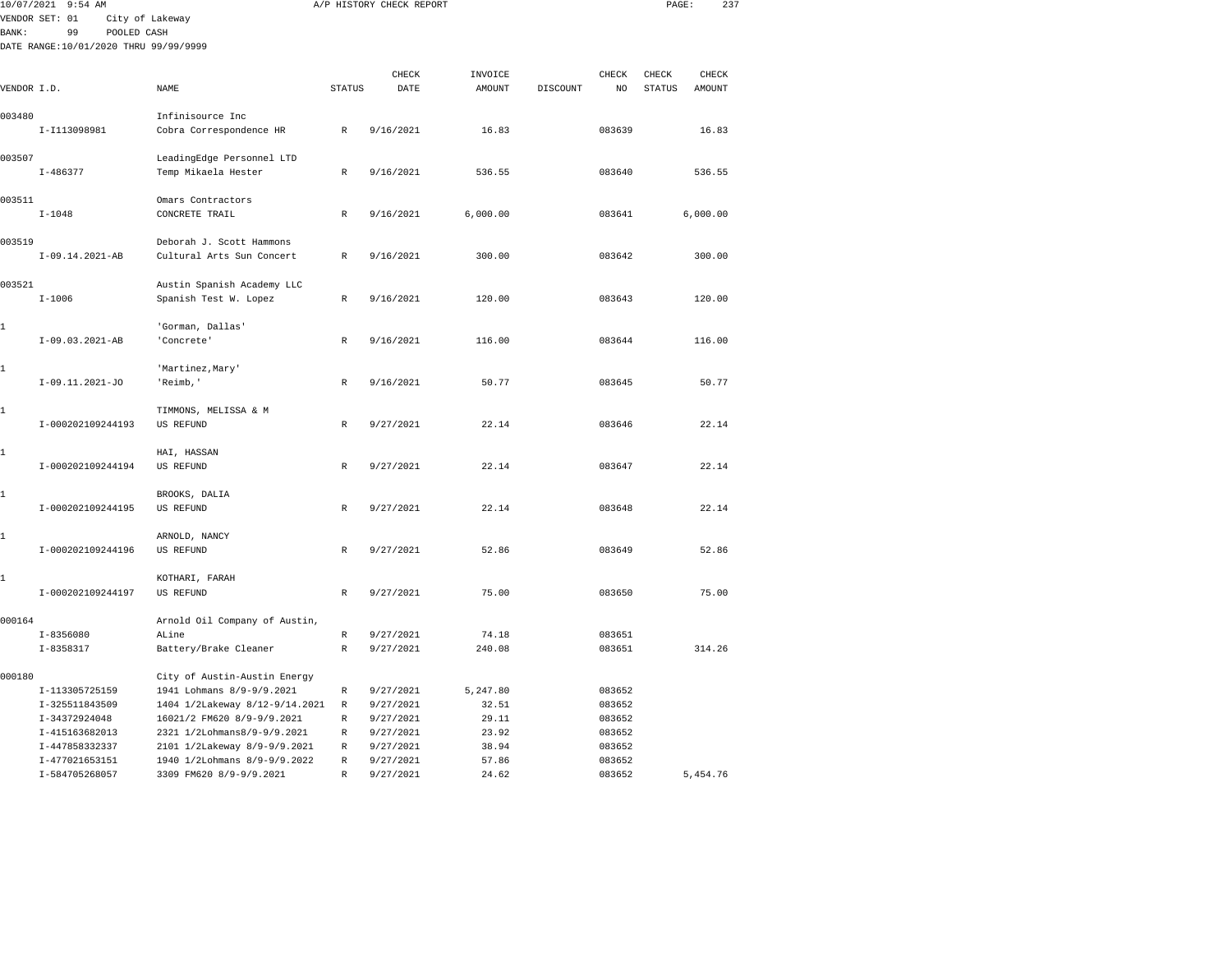| 10/07/2021  | $9:54$ AM                             |                 |                                              |               | A/P HISTORY CHECK REPORT |                          |          |                         | PAGE:                  | 238             |  |
|-------------|---------------------------------------|-----------------|----------------------------------------------|---------------|--------------------------|--------------------------|----------|-------------------------|------------------------|-----------------|--|
|             | VENDOR SET: 01                        | City of Lakeway |                                              |               |                          |                          |          |                         |                        |                 |  |
| BANK:       | 99                                    | POOLED CASH     |                                              |               |                          |                          |          |                         |                        |                 |  |
|             | DATE RANGE:10/01/2020 THRU 99/99/9999 |                 |                                              |               |                          |                          |          |                         |                        |                 |  |
|             |                                       |                 |                                              |               |                          |                          |          |                         |                        |                 |  |
| VENDOR I.D. |                                       |                 | <b>NAME</b>                                  | <b>STATUS</b> | CHECK<br>DATE            | INVOICE<br><b>AMOUNT</b> | DISCOUNT | CHECK<br>N <sub>O</sub> | CHECK<br><b>STATUS</b> | CHECK<br>AMOUNT |  |
|             |                                       |                 |                                              |               |                          |                          |          |                         |                        |                 |  |
| 000241      |                                       |                 | DES Financial Services, Inc.                 |               |                          |                          |          |                         |                        |                 |  |
|             | $I - 225834 - 00$                     |                 | Name Plate - Charlie Sullivan                | $\mathbb R$   | 9/27/2021                | 32.00                    |          | 083653                  |                        | 32.00           |  |
|             |                                       |                 |                                              |               |                          |                          |          |                         |                        |                 |  |
| 000260      |                                       |                 | Ewing                                        |               |                          |                          |          |                         |                        |                 |  |
|             | I-15222564                            |                 | Reducer and Rooder                           | $\mathbb{R}$  | 9/27/2021                | 125.82                   |          | 083654                  |                        | 125.82          |  |
| 000282      |                                       |                 |                                              |               |                          |                          |          |                         |                        |                 |  |
|             | I-INV0804884                          |                 | GT Distributors, Inc.<br>Uniform alterations | R             | 9/27/2021                | 6.00                     |          | 083655                  |                        |                 |  |
|             | I-INV0816327                          |                 | Morse - Name Bar                             | R             | 9/27/2021                | 10.99                    |          | 083655                  |                        |                 |  |
|             | I-INV0862202                          |                 | Whitaker - Ballistic panel, ca               | $\mathbb R$   | 9/27/2021                | 740.00                   |          | 083655                  |                        |                 |  |
|             | I-INV0864012                          |                 | Blauer supershell jacket                     | R             | 9/27/2021                | 469.98                   |          | 083655                  |                        | 1,226.97        |  |
|             |                                       |                 |                                              |               |                          |                          |          |                         |                        |                 |  |
| 000339      |                                       |                 | Hurst Creek MUD                              |               |                          |                          |          |                         |                        |                 |  |
|             | $I-09.01.2021-00-00$                  |                 | 3103 Lakeway8/1-9/1.2021                     | R             | 9/27/2021                | 316.22                   |          | 083656                  |                        | 316.22          |  |
|             |                                       |                 |                                              |               |                          |                          |          |                         |                        |                 |  |
| 000341      |                                       |                 | WC of Texas                                  |               |                          |                          |          |                         |                        | 463.00          |  |
|             | I-11355940                            |                 | Disposal Contract518Aug2021                  | R             | 9/27/2021                | 463.00                   |          | 083657                  |                        |                 |  |
| 000413      |                                       |                 | McCoy Corporation                            |               |                          |                          |          |                         |                        |                 |  |
|             | $I - 7466391$                         |                 | Pruning Seal                                 | $\mathbb R$   | 9/27/2021                | 40.79                    |          | 083658                  |                        | 40.79           |  |
|             |                                       |                 |                                              |               |                          |                          |          |                         |                        |                 |  |
| 000438      |                                       |                 | Office Depot, Inc.                           |               |                          |                          |          |                         |                        |                 |  |
|             | I-191216770001                        |                 | 6Ft Modular Black                            | $\mathbb R$   | 9/27/2021                | 6.05                     |          | 083659                  |                        |                 |  |
|             | I-192441610001                        |                 | Toilet Tissue/Wipes/Deodorizer               | R             | 9/27/2021                | 268.29                   |          | 083659                  |                        | 274.34          |  |
|             |                                       |                 |                                              |               |                          |                          |          |                         |                        |                 |  |
| 000521      |                                       |                 | Sirchie Acquisition Company LL               | $\mathbb R$   | 9/27/2021                | 53.90                    |          | 083660                  |                        | 53.90           |  |
|             | $I - 0513369 - IN$                    |                 | Psilocybin/Psilocin Reagent                  |               |                          |                          |          |                         |                        |                 |  |
| 000530      |                                       |                 | Stokes Sign Company, Inc.                    |               |                          |                          |          |                         |                        |                 |  |
|             | $I-INV-29823$                         |                 | Deer season banner                           | R             | 9/27/2021                | 333.47                   |          | 083661                  |                        | 333.47          |  |
|             |                                       |                 |                                              |               |                          |                          |          |                         |                        |                 |  |
| 000585      |                                       |                 | Spectrum Business dba Time War               |               |                          |                          |          |                         |                        |                 |  |
|             | I-0067761091521                       |                 | 1102 Lohmans 9/15-10/14                      | $\mathbb{R}$  | 9/27/2021                | 246.81                   |          | 083662                  |                        | 246.81          |  |
|             |                                       |                 |                                              |               |                          |                          |          |                         |                        |                 |  |
| 000702      |                                       |                 | Quill Corporation                            |               |                          |                          |          |                         |                        |                 |  |
|             | I-18488984                            |                 | Paper                                        | $\mathbb R$   | 9/27/2021                | 7.22                     |          | 083663                  |                        | 7.22            |  |
| 000880      |                                       |                 | Card Service Center                          |               |                          |                          |          |                         |                        |                 |  |
|             | I-08.10.2021-3275                     |                 | Card Service Center                          | R             | 9/27/2021                | 2,694.85                 |          | 083664                  |                        | 2,694.85        |  |
|             |                                       |                 |                                              |               |                          |                          |          |                         |                        |                 |  |
|             |                                       |                 |                                              |               |                          |                          |          |                         |                        |                 |  |

I-09.10.2021-3226 Card Service Center R 9/27/2021 134.39 083665 134.39

000880 Card Service Center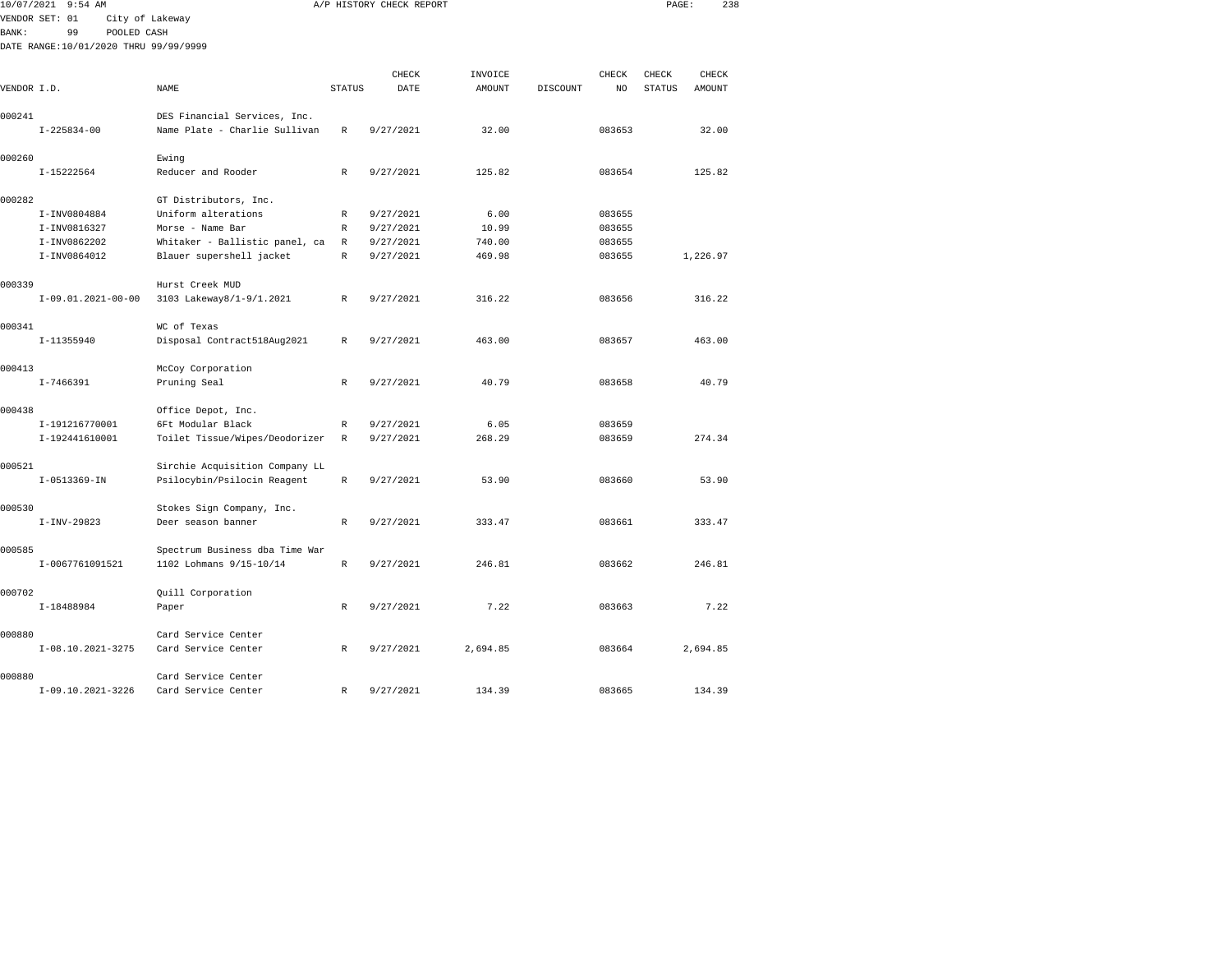|               | 10/07/2021 9:54 AM                    |                                                                  |               | A/P HISTORY CHECK REPORT |           |          |        | PAGE:            | 239 |
|---------------|---------------------------------------|------------------------------------------------------------------|---------------|--------------------------|-----------|----------|--------|------------------|-----|
| <b>BANK :</b> | VENDOR SET: 01<br>99<br>POOLED CASH   | City of Lakeway                                                  |               |                          |           |          |        |                  |     |
|               | DATE RANGE:10/01/2020 THRU 99/99/9999 |                                                                  |               |                          |           |          |        |                  |     |
|               |                                       |                                                                  |               | CHECK                    | INVOICE   |          | CHECK  | CHECK<br>CHECK   |     |
| VENDOR I.D.   |                                       | NAME                                                             | <b>STATUS</b> | DATE                     | AMOUNT    | DISCOUNT | NO     | STATUS<br>AMOUNT |     |
| 000880        |                                       | Card Service Center                                              |               |                          |           |          |        |                  |     |
|               | I-09.10.2021-3390                     | Card Service Center                                              | $\mathbb R$   | 9/27/2021                | 4,196.74  |          | 083666 | 4,196.74         |     |
| 000982        | I-94108032                            | Environmental Systems Research<br>ARCGIS DESKTOP BASIC SING      | $\mathbb{R}$  | 9/27/2021                | 1,500.00  |          | 083667 | 1,500.00         |     |
|               |                                       |                                                                  |               |                          |           |          |        |                  |     |
| 001163        | $I - 73393$                           | B2B Copies LLC<br>Business Cards                                 | R             | 9/27/2021                | 69.00     |          | 083668 | 69.00            |     |
| 001214        |                                       | FS Holdings, Inc                                                 |               |                          |           |          |        |                  |     |
|               | I-32395313                            | Off road diesel                                                  | R             | 9/27/2021                | 785.31    |          | 083669 | 785.31           |     |
| 001256        | $I-09.16.2021-00001$                  | Verizon Wireless - 00001<br>Verizon Wireless - 00001             | R             | 9/27/2021                | 3,084.86  |          | 083670 | 3,084.86         |     |
|               |                                       |                                                                  |               |                          |           |          |        |                  |     |
| 001589        | I-5076729316                          | Cintas Corp No.2 dba Cintas Fi<br>Medical supplies - Aleve, Ibup | $\mathbb R$   | 9/27/2021                | 245.17    |          | 083671 | 245.17           |     |
| 001736        |                                       | Thomson Reuters - West                                           |               |                          |           |          |        |                  |     |
|               | I-844963085                           | TR - Online software subscrip                                    | R             | 9/27/2021                | 616.12    |          | 083672 | 616.12           |     |
| 001848        |                                       | Community Coffee Company, LLC                                    |               |                          |           |          |        |                  |     |
|               | I-10400125794                         | Coffee Supply Misc                                               | $\mathbb R$   | 9/27/2021                | 247.90    |          | 083673 | 247.90           |     |
| 001957        |                                       | Lady Liberty Flag & Flagpole                                     |               |                          |           |          |        |                  |     |
|               | $I-12911$                             | Lady Liberty Flag & Flagpole                                     | R             | 9/27/2021                | 13,283.95 |          | 083674 | 13,283.95        |     |
| 002061        |                                       | Craig O's Pizza & Pastaria Inc                                   |               |                          |           |          |        |                  |     |
|               | I-210910-07-3001                      | Craig O's Pizza - Night Court                                    | R             | 9/27/2021                | 49.94     |          | 083675 |                  |     |
|               | $I-210921-05-07$                      | Craig O's Pizza - Night Court                                    | R             | 9/27/2021                | 71.44     |          | 083675 | 121.38           |     |
| 002109        |                                       | Fun Express, LLC                                                 |               |                          |           |          |        |                  |     |
|               | I-711501181-01                        | Witches Ride Candy                                               | R             | 9/27/2021                | 939.91    |          | 083676 | 939.91           |     |
| 002119        |                                       | Heather Billetter                                                |               |                          |           |          |        |                  |     |
|               | $I-09.20.2021-AB$                     | Line Dance Sept 2021                                             | R             | 9/27/2021                | 2,380.00  |          | 083677 | 2,380.00         |     |
| 002150        |                                       | LM-JB Investments, LLC                                           |               |                          |           |          |        |                  |     |
|               | $I - 1410$                            | Linens Mack Event                                                | R             | 9/27/2021                | 78.69     |          | 083678 | 78.69            |     |
| 002227        |                                       | Lakeway Texaco Station, LLC                                      |               |                          |           |          |        |                  |     |
|               | $I - 0034563$                         | UNIT M100 - REPAIR                                               | R             | 9/27/2021                | 1,543.99  |          | 083679 |                  |     |
|               | I-0034660                             | Brake Pump 2015 Tahoe                                            | R             | 9/27/2021                | 662.30    |          | 083679 |                  |     |
|               | $I-0034689$                           | Emission Inspection 2010 Tahoe                                   | R             | 9/27/2021                | 18.50     |          | 083679 |                  |     |
|               | $I-0034702$                           | Oil Change 2013 Tahoe                                            | R             | 9/27/2021                | 243.24    |          | 083679 |                  |     |
|               | $I - 0034705$                         | Emission Inspection 2009 Silve                                   | $\mathbb R$   | 9/27/2021                | 18.50     |          | 083679 |                  |     |
|               | $I - 0034709$                         | Emission Inspection 2013 Impal                                   | $\mathbb{R}$  | 9/27/2021                | 42.50     |          | 083679 |                  |     |

I-0034719 Rear Shocks 2011 F250 PUP R 9/27/2021 375.80 083679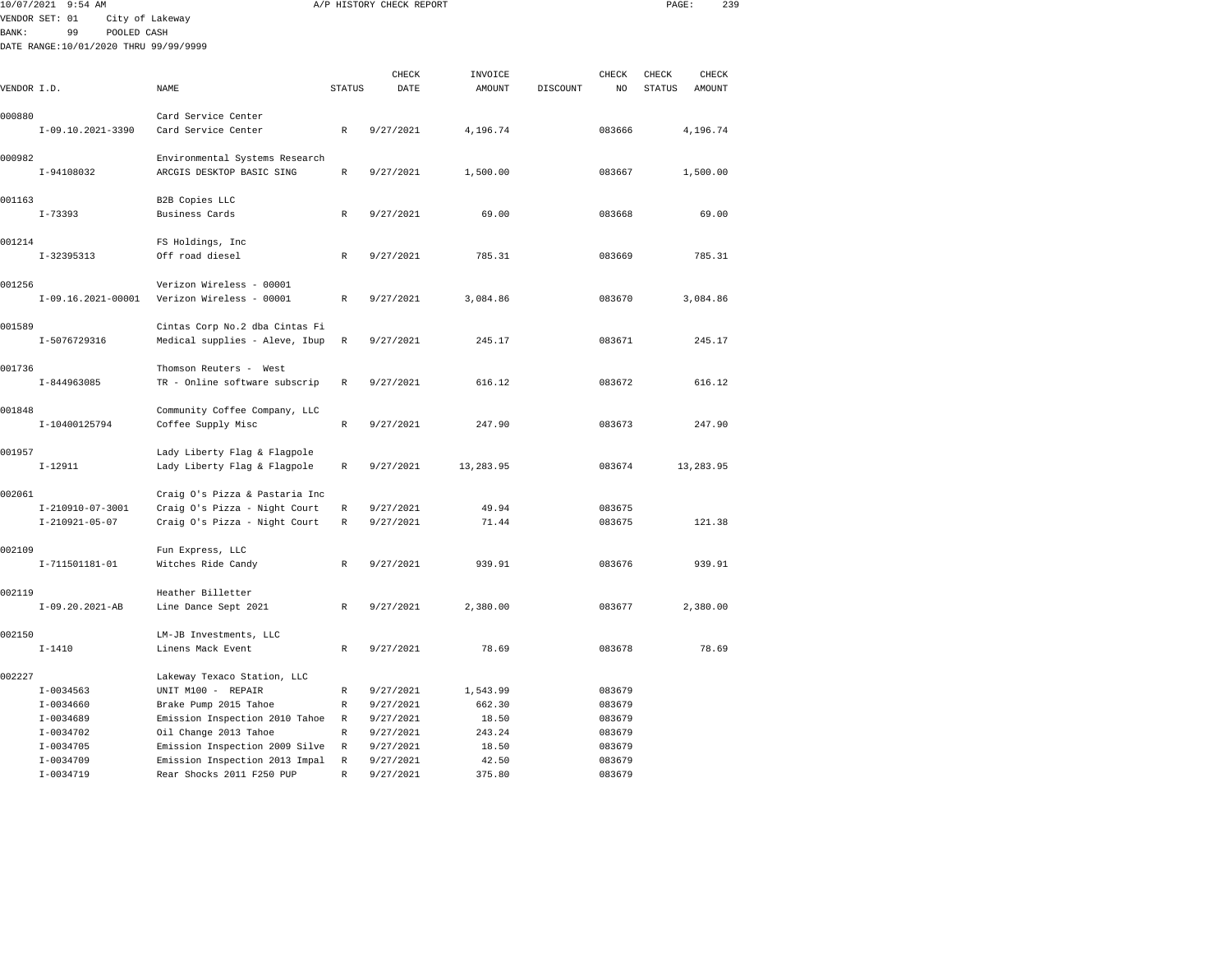| 10/07/2021  | 9:54 AM        |                                       |        | A/P HISTORY CHECK REPORT |         |          |        | PAGE:  | 240    |  |
|-------------|----------------|---------------------------------------|--------|--------------------------|---------|----------|--------|--------|--------|--|
|             | VENDOR SET: 01 | City of Lakeway                       |        |                          |         |          |        |        |        |  |
| BANK:       | 99             | POOLED CASH                           |        |                          |         |          |        |        |        |  |
|             |                | DATE RANGE:10/01/2020 THRU 99/99/9999 |        |                          |         |          |        |        |        |  |
|             |                |                                       |        | CHECK                    | INVOICE |          | CHECK  | CHECK  | CHECK  |  |
| VENDOR I.D. |                | NAME                                  | STATUS | DATE                     | AMOUNT  | DISCOUNT | NO.    | STATUS | AMOUNT |  |
|             | $I - 0034734$  | Oil Change 2016 Tahoe                 | R      | 9/27/2021                | 93.50   |          | 083679 |        |        |  |
|             | $T - 0024720$  | Emission Inspection 2011 Taboe        | Þ      | 0/27/2021                | 19 50   |          | 083679 |        |        |  |

|        | I-0034739          | Emission Inspection 2011 Tahoe                | R            | 9/27/2021 | 18.50    | 083679 |          |
|--------|--------------------|-----------------------------------------------|--------------|-----------|----------|--------|----------|
|        | $I - 0034743$      | Oil Change 2017 K1500 PUP                     | R            | 9/27/2021 | 93.50    | 083679 |          |
|        | $I - 0034746$      | State Inspection - 2002 F350                  | R            | 9/27/2021 | 18.50    | 083679 |          |
|        | $I - 0034748$      | Emission Inspection 2011 Tahoe                | R            | 9/27/2021 | 18.50    | 083679 |          |
|        | $I-0034838$        | State Inspection - 2016 F150                  | R            | 9/27/2021 | 18.50    | 083679 | 3,165.83 |
| 002449 |                    | Dwayne Riske dba Precision Ele                |              |           |          |        |          |
|        | $I - 4862$         | BDS Annex Demo                                | R            | 9/27/2021 | 2,486.00 | 083680 | 2,486.00 |
| 002529 |                    | Legacy Arbor Care                             |              |           |          |        |          |
|        | $I-11339$          | TREE MAINTENANCE/STORM                        | $\mathbb{R}$ | 9/27/2021 | 8,275.00 | 083681 | 8,275.00 |
| 002570 |                    | Pest Management, Inc DBA GermL                |              |           |          |        |          |
|        | $I - 485716$       | RR/Locker room anti microbial                 | R            | 9/27/2021 | 300.00   | 083682 |          |
|        | $I-498191$         | Cruisers antimicrobial treatme                | R            | 9/27/2021 | 200.00   | 083682 | 500.00   |
| 002583 |                    | Verizon Connect NWF INC.                      |              |           |          |        |          |
|        | I-0SV000002544461  | PD Service Aug 2021                           | R            | 9/27/2021 | 339.61   | 083683 | 339.61   |
| 002875 |                    | ZW USA Inc. dba Dog Waste Depo                |              |           |          |        |          |
|        | $I - 435589$       | Dog waste station sign and bag                | $\mathbb{R}$ | 9/27/2021 | 272.24   | 083684 | 272.24   |
| 003035 |                    | Progressive Commercial Aquatic                |              |           |          |        |          |
|        | $I-IA6298$         | Muratic Acid/Sodium Bicarbonat                | $\mathbb{R}$ | 9/27/2021 | 3,681.00 | 083685 | 3,681.00 |
| 003048 |                    | Travis County                                 |              |           |          |        |          |
|        |                    | I-0721 - August 2021 August 2021 Warrant Fees | R            | 9/27/2021 | 150.00   | 083686 |          |
|        | I-0721 - July 2021 | July 2021 Warrant Fee                         | R            | 9/27/2021 | 300.00   | 083686 | 450.00   |
| 003073 |                    | Ozark Bottled Water dba Hill C                |              |           |          |        |          |
|        | $I - 268643$       | 5 Gal Drinking Waters @5                      | R            | 9/27/2021 | 25.99    | 083687 | 25.99    |
| 003099 |                    | Hoops, Inc.                                   |              |           |          |        |          |
|        | $I-100524$         | Rim System Basketball                         | R            | 9/27/2021 | 209.00   | 083688 | 209.00   |
| 003197 |                    | Airco Mechanical, LTD                         |              |           |          |        |          |
|        | I-1008728-IN       | Semi-annual inspection - Airco                | R            | 9/27/2021 | 5,416.00 | 083689 | 5,416.00 |
| 003207 |                    | Amazon Capital Services, Inc.                 |              |           |          |        |          |
|        | $I-1LL7-44YP-03HY$ | Amazon Capital Services, Inc.                 | R            | 9/27/2021 | 63.90    | 083690 |          |
|        | $I-1T3N-47F6-9LRW$ | Hepa Filter/Air Purifier SW                   | R            | 9/27/2021 | 84.99    | 083690 | 148.89   |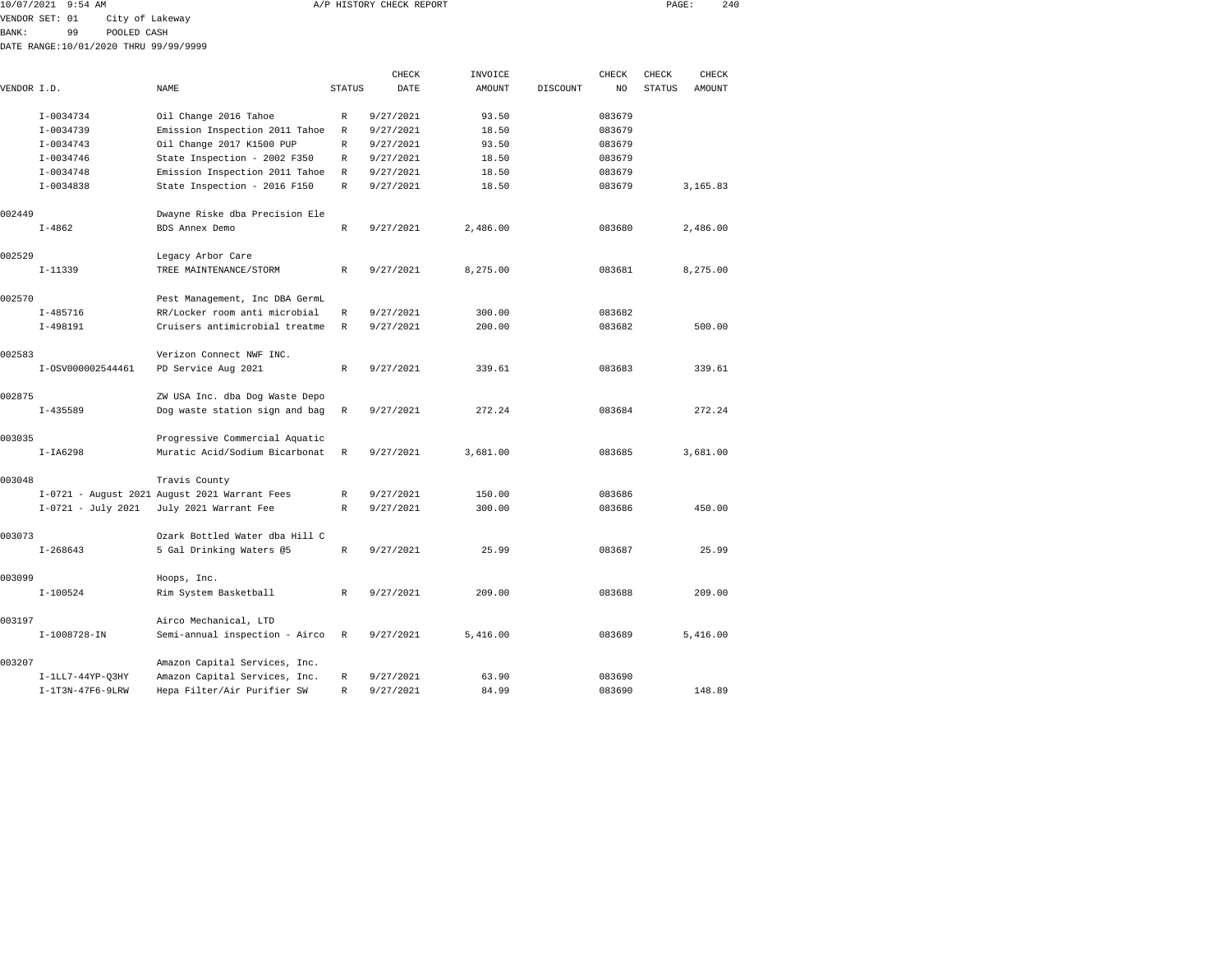|              | 10/07/2021 9:54 AM                    |                                |               | A/P HISTORY CHECK REPORT |           |          |        | PAGE:  |           | 241 |
|--------------|---------------------------------------|--------------------------------|---------------|--------------------------|-----------|----------|--------|--------|-----------|-----|
|              | VENDOR SET: 01                        | City of Lakeway                |               |                          |           |          |        |        |           |     |
| <b>BANK:</b> | 99<br>POOLED CASH                     |                                |               |                          |           |          |        |        |           |     |
|              | DATE RANGE:10/01/2020 THRU 99/99/9999 |                                |               |                          |           |          |        |        |           |     |
|              |                                       |                                |               | CHECK                    | INVOICE   |          | CHECK  | CHECK  | CHECK     |     |
| VENDOR I.D.  |                                       | NAME                           | <b>STATUS</b> | DATE                     | AMOUNT    | DISCOUNT | NO     | STATUS | AMOUNT    |     |
|              |                                       |                                |               |                          |           |          |        |        |           |     |
| 003297       |                                       | Department of Information Reso |               |                          |           |          |        |        |           |     |
|              | I-21081552N                           | August 2021 DIR                | $\mathbb R$   | 9/27/2021                | 509.45    |          | 083691 |        | 509.45    |     |
| 003413       |                                       | Antique Timberworks            |               |                          |           |          |        |        |           |     |
|              | $I - 23703$                           | PRESERVATION WK @ LIEBELT      | $\mathbb R$   | 9/27/2021                | 10,002.32 |          | 083692 |        | 10,002.32 |     |
| 003465       |                                       | Absolute Commercial and Enviro |               |                          |           |          |        |        |           |     |
|              | $I - 8152$                            | Stormwater Insp - ponds        | $\mathbb{R}$  | 9/27/2021                | 3,850.00  |          | 083693 |        | 3,850.00  |     |
| 003485       |                                       | Dale Seiber                    |               |                          |           |          |        |        |           |     |
|              | $I-09.20.2021-RG$                     | Reimb Reg Officer Licence-Sieb | $\mathbb R$   | 9/27/2021                | 50.00     |          | 083694 |        | 50.00     |     |
| 003492       |                                       | Van Reese                      |               |                          |           |          |        |        |           |     |
|              | $I-08.02.2021-AB$                     | Reimb for Civilian/Auto Repair | $\,$ R        | 9/27/2021 Reissue        |           |          | 083695 |        | 375.00    |     |
| 003507       |                                       | LeadingEdge Personnel LTD      |               |                          |           |          |        |        |           |     |
|              | $I-486498$                            | LeadingEdge Personnel LTD      | R             | 9/27/2021                | 657.00    |          | 083696 |        | 657.00    |     |
| 003509       |                                       | Wonderful Things Inc           |               |                          |           |          |        |        |           |     |
|              | $I-162750A$                           | FLAGS                          | R             | 9/27/2021                | 6,652.90  |          | 083697 |        | 6,652.90  |     |
| 003515       |                                       | Capitol Bearing Service of Aus |               |                          |           |          |        |        |           |     |
|              | $I - 04005754$                        | Cylinder repair                | $\mathbb R$   | 9/27/2021                | 745.46    |          | 083698 |        | 745.46    |     |
| 1            |                                       | 'Martinez', Mary'              |               |                          |           |          |        |        |           |     |
|              | I-09.15.2021-JO                       | 'Reimb'                        | $\mathbb R$   | 9/27/2021                | 24.80     |          | 083699 |        | 24.80     |     |
| 1            |                                       | 'Lopez, Daniel'                |               |                          |           |          |        |        |           |     |
|              | I-09.21.2021-SG                       | Reimb Clothes"                 | R             | 9/27/2021                | 37.87     |          | 083700 |        | 37.87     |     |
| 1            |                                       | ANTHONY & SYLVAN POO           |               |                          |           |          |        |        |           |     |
|              | I-000202109284202                     | BP REFUND                      | R             | 9/29/2021                | 1,050.00  |          | 083702 |        | 1,050.00  |     |
| 1            |                                       | OUTBACK CONSTRUCTION           |               |                          |           |          |        |        |           |     |
|              | I-000202109284203                     | BP REFUND                      | R             | 9/29/2021                | 250.00    |          | 083703 |        | 250.00    |     |
| 000237       |                                       | Dell Marketing LP              |               |                          |           |          |        |        |           |     |
|              | I-10510145138                         | FY2021 COMPUTERS               | $\mathbb R$   | 9/29/2021                | 15,069.77 |          | 083704 |        | 15,069.77 |     |
| 000282       |                                       | GT Distributors, Inc.          |               |                          |           |          |        |        |           |     |
|              | I-INV0788658                          | Uniform Adjustments/Hem/Badge  | R             | 9/29/2021                | 374.40    |          | 083705 |        |           |     |
|              | I-INV0864735                          | Name Bar on Uniform Lopez      | R             | 9/29/2021                | 10.99     |          | 083705 |        |           |     |
|              | I-INV0864902                          | 2 - VEST - NEW OFFICERS        | R             | 9/29/2021                | 1,480.00  |          | 083705 |        |           |     |
|              | I-INV0865078                          | Badge/Clutch Bag/Blanchette    | R             | 9/29/2021                | 10.99     |          | 083705 |        |           |     |

I-INV0865217 Boots/Belt Uniform R 9/29/2021 72.98 083705 1,982.86

083705

I-INV0865189 AMMO AMMO R 9/29/2021 33.50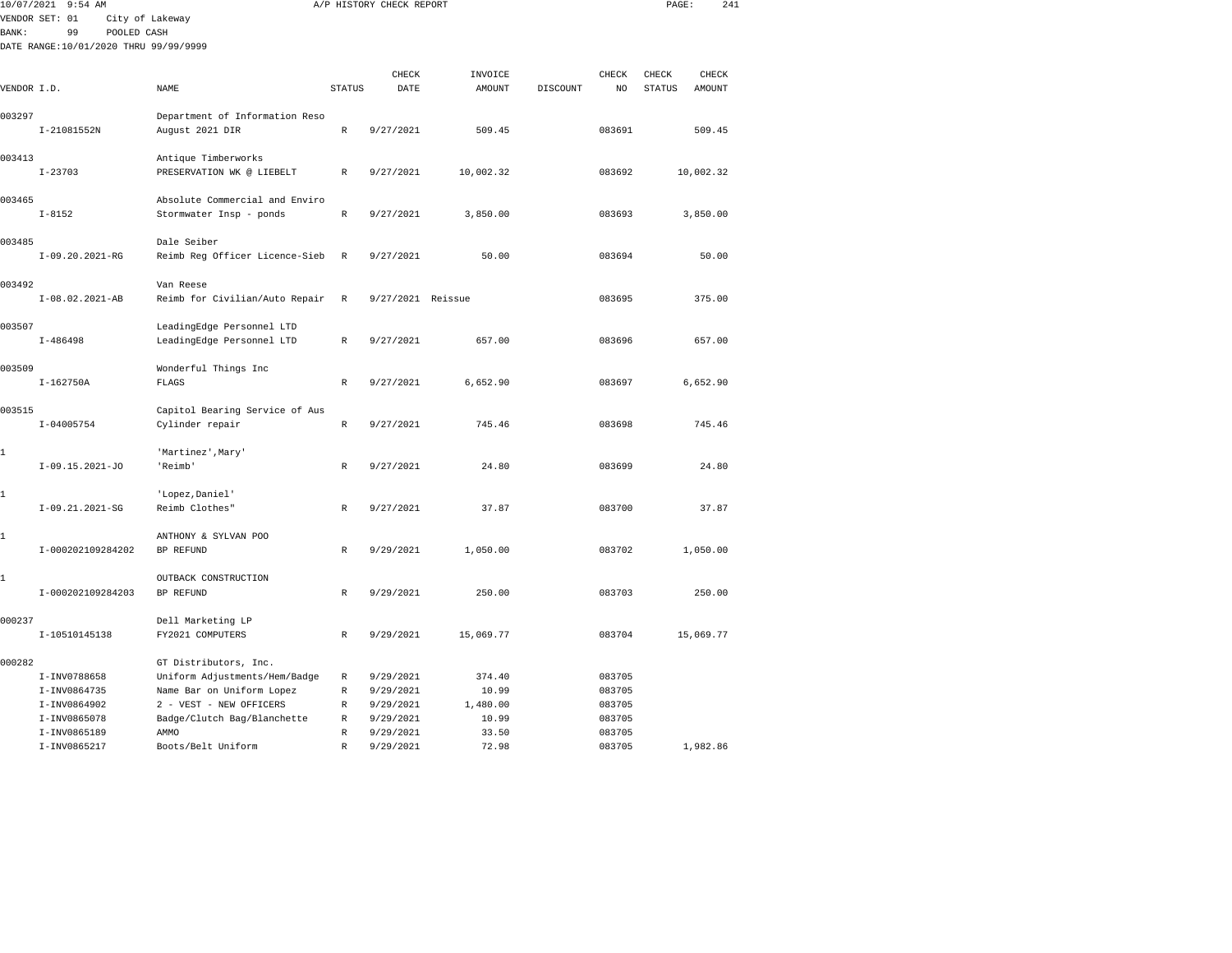| 10/07/2021    | $9:54$ AM                             |                                                       |                  | A/P HISTORY CHECK REPORT |                  |          |                  | PAGE:         | 242           |
|---------------|---------------------------------------|-------------------------------------------------------|------------------|--------------------------|------------------|----------|------------------|---------------|---------------|
|               | VENDOR SET: 01<br>City of Lakeway     |                                                       |                  |                          |                  |          |                  |               |               |
| <b>BANK :</b> | 99<br>POOLED CASH                     |                                                       |                  |                          |                  |          |                  |               |               |
|               | DATE RANGE:10/01/2020 THRU 99/99/9999 |                                                       |                  |                          |                  |          |                  |               |               |
|               |                                       |                                                       |                  | CHECK                    | INVOICE          |          | CHECK            | CHECK         | CHECK         |
| VENDOR I.D.   |                                       | NAME                                                  | <b>STATUS</b>    | DATE                     | AMOUNT           | DISCOUNT | NO               | <b>STATUS</b> | <b>AMOUNT</b> |
|               |                                       |                                                       |                  |                          |                  |          |                  |               |               |
| 000369        |                                       | Adolph Kiefer & Assocaites, LL                        |                  |                          |                  |          |                  |               |               |
|               | I-INV001116799                        | Program Supplies Wtr Aerobics                         | R                | 9/29/2021                | 191.07           |          | 083706           |               |               |
|               | I-INV001117612                        | Floating Thermometer                                  | R                | 9/29/2021                | 25.75            |          | 083706           |               | 216.82        |
|               |                                       |                                                       |                  |                          |                  |          |                  |               |               |
| 000413        |                                       | McCoy Corporation                                     |                  |                          |                  |          |                  |               |               |
|               | $I - 7467087$                         | Amazing Goop 10oz                                     | R                | 9/29/2021                | 3.37             |          | 083707           |               | 3.37          |
| 000438        |                                       | Office Depot, Inc.                                    |                  |                          |                  |          |                  |               |               |
|               | I-194618354001                        | Freshener/Toilet Tissue/Soap                          | R                | 9/29/2021                | 140.45           |          | 083708           |               |               |
|               | I-194701427001                        | Ink for Printers                                      | R                | 9/29/2021                | 246.30           |          | 083708           |               | 386.75        |
|               |                                       |                                                       |                  |                          |                  |          |                  |               |               |
| 000449        |                                       | Pedernales Electric Co-op                             |                  |                          |                  |          |                  |               |               |
|               | I-09.22.2021-2232                     | Pedernales Electric Co-op                             | R                | 9/29/2021                | 6,019.47         |          | 083709           |               | 6,019.47      |
|               |                                       |                                                       |                  |                          |                  |          |                  |               |               |
| 000530        |                                       | Stokes Sign Company, Inc.                             |                  |                          |                  |          |                  |               |               |
|               | I-INV-29751<br>$I-INV-29795$          | National Night Out Banners<br>3x8 Witches Ride Banner | R<br>$\mathbb R$ | 9/29/2021<br>9/29/2021   | 212.56<br>353.51 |          | 083711<br>083711 |               | 566.07        |
|               |                                       |                                                       |                  |                          |                  |          |                  |               |               |
| 000599        |                                       | Travis County WCID #17                                |                  |                          |                  |          |                  |               |               |
|               | I-09.21.2021-252790                   | 8/11-9/10 1941 Lohmans                                | R                | 9/29/2021                | 476.96           |          | 083712           |               | 476.96        |
|               |                                       |                                                       |                  |                          |                  |          |                  |               |               |
| 000702        |                                       | Quill Corporation                                     |                  |                          |                  |          |                  |               |               |
|               | I-19378880                            | Letters to Santa Supplies                             | R                | 9/29/2021                | 105.84           |          | 083713           |               |               |
|               | I-19400003                            | Letters to Santa Supplies                             | R                | 9/29/2021                | 57.45            |          | 083713           |               |               |
|               | I-19401549                            | Letters to Santa Supplies                             | R                | 9/29/2021                | 109.20           |          | 083713           |               | 272.49        |
| 000841        |                                       | Granite Security Systems                              |                  |                          |                  |          |                  |               |               |
|               | $I - 32346$                           | Security Alarm/replaced switch                        | R                | 9/29/2021                | 95.00            |          | 083714           |               | 95.00         |
|               |                                       |                                                       |                  |                          |                  |          |                  |               |               |
| 001008        |                                       | Southwest Communications Techn                        |                  |                          |                  |          |                  |               |               |
|               | $I - 16356$                           | PHONE LINES                                           | $\mathbb R$      | 9/29/2021                | 727.50           |          | 083715           |               | 727.50        |
|               |                                       |                                                       |                  |                          |                  |          |                  |               |               |
| 001619        |                                       | Mueller Supply Company, Inc.                          |                  |                          |                  |          |                  |               |               |
|               | $I-6381237$                           | Metal for Banner Locations                            | R                | 9/29/2021                | 564.92           |          | 083716           |               |               |
|               | $I-6381247$                           | Metal for Banner Locations                            | R                | 9/29/2021                | 141.23           |          | 083716           |               | 706.15        |
| 001655        |                                       | TruGreen Limited Partnership                          |                  |                          |                  |          |                  |               |               |
|               | I-147265807                           | Weed Control: 704 Dragon                              | $\mathbb{R}$     | 9/29/2021                | 589.31           |          | 083717           |               |               |
|               | I-147277644                           | Lawn Serv: 704 Dragon                                 | $\mathbb R$      | 9/29/2021                | 400.01           |          | 083717           |               |               |
|               | I-147294676                           | Weed Control Serv-608 Hurst Ck                        | $\mathbb R$      | 9/29/2021                | 589.31           |          | 083717           |               |               |
|               | I-147306183                           | Lawn Service 608 Hurst Ck                             | $\mathbb R$      | 9/29/2021                | 401.01           |          | 083717           |               | 1,979.64      |
|               |                                       |                                                       |                  |                          |                  |          |                  |               |               |
| 001987        |                                       | Clifford Power Systems, Inc.                          |                  |                          |                  |          |                  |               |               |

I-PMA-0080240 Qtrly 12/1/20-09/30/21 Serv Ag R 9/29/2021 801.25 083718 801.25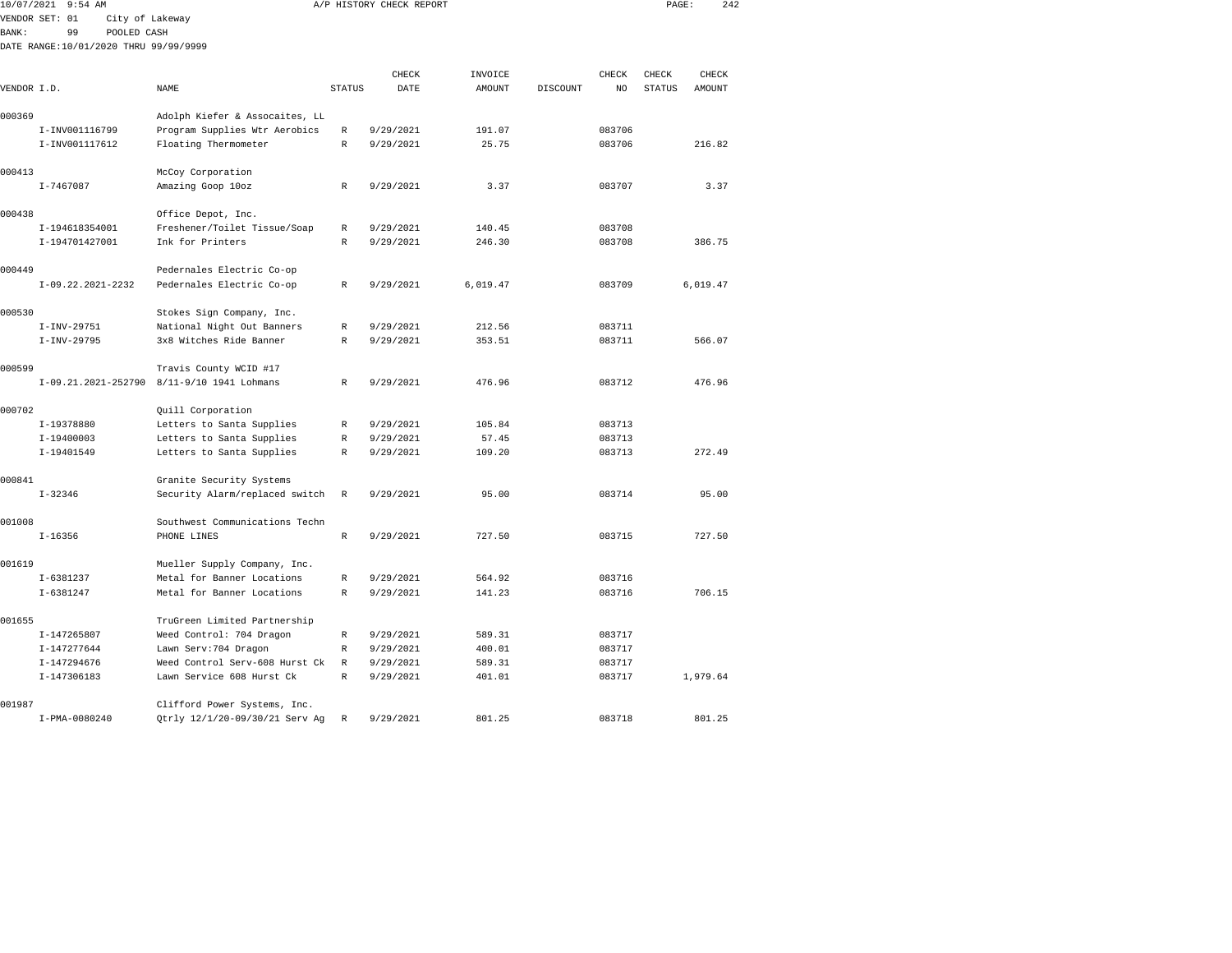|             | 10/07/2021 9:54 AM                    |                                                   |               | A/P HISTORY CHECK REPORT |          |          |        | PAGE:         | 243      |  |
|-------------|---------------------------------------|---------------------------------------------------|---------------|--------------------------|----------|----------|--------|---------------|----------|--|
|             | VENDOR SET: 01                        | City of Lakeway                                   |               |                          |          |          |        |               |          |  |
| BANK:       | 99<br>POOLED CASH                     |                                                   |               |                          |          |          |        |               |          |  |
|             | DATE RANGE:10/01/2020 THRU 99/99/9999 |                                                   |               |                          |          |          |        |               |          |  |
|             |                                       |                                                   |               |                          |          |          |        |               |          |  |
|             |                                       |                                                   |               | CHECK                    | INVOICE  |          | CHECK  | CHECK         | CHECK    |  |
| VENDOR I.D. |                                       | NAME                                              | <b>STATUS</b> | DATE                     | AMOUNT   | DISCOUNT | NO     | <b>STATUS</b> | AMOUNT   |  |
| 002109      |                                       |                                                   |               |                          |          |          |        |               |          |  |
|             |                                       | Fun Express, LLC<br>Halloween Bags-Event Supplies | R             |                          | 93.85    |          | 083719 |               | 93.85    |  |
|             | I-711692185-01                        |                                                   |               | 9/29/2021                |          |          |        |               |          |  |
| 002119      |                                       | Heather Billetter                                 |               |                          |          |          |        |               |          |  |
|             | $I-09.22.2021-AB$                     | Dance Lessons Sept2021                            | R             | 9/29/2021                | 84.00    |          | 083720 |               | 84.00    |  |
|             |                                       |                                                   |               |                          |          |          |        |               |          |  |
| 002220      |                                       | S Randall Electric, Inc. dba R                    |               |                          |          |          |        |               |          |  |
|             | $I - 29407$                           | Electical Repair/aerator motor                    | R             | 9/29/2021                | 220.48   |          | 083721 |               | 220.48   |  |
|             |                                       |                                                   |               |                          |          |          |        |               |          |  |
| 002227      |                                       | Lakeway Texaco Station, LLC                       |               |                          |          |          |        |               |          |  |
|             | $I-0034399$                           | Leak Left Tire/2019 Tahoe                         | R             | 9/29/2021                | 35.00    |          | 083722 |               |          |  |
|             | $I-0034741$                           | REPAIRS FOR UNIT 163                              | R             | 9/29/2021                | 1,773.47 |          | 083722 |               |          |  |
|             | $I-0034813$                           | Emission inspect 2014 Escape                      | R             | 9/29/2021                | 18.50    |          | 083722 |               |          |  |
|             | $I-0034818$                           | Oil Change 2012 Impala                            | R             | 9/29/2021                | 552.20   |          | 083722 |               |          |  |
|             | $I-0034837$                           | Oil Change 2013 Tahoe                             | R             | 9/29/2021                | 68.00    |          | 083722 |               |          |  |
|             | $I-0034862$                           | Oil Change 2013 Impala                            | R             | 9/29/2021                | 351.02   |          | 083722 |               | 2,798.19 |  |
|             |                                       |                                                   |               |                          |          |          |        |               |          |  |
| 002282      |                                       | ProStar Services, Inc dba Park                    |               |                          |          |          |        |               |          |  |
|             | I-10400127180                         | Coffee Service Variety                            | $\mathbb R$   | 9/29/2021                | 177.60   |          | 083723 |               |          |  |
|             | $I-10663417$                          | Rental for Coffee Service                         | $\mathbb{R}$  | 9/29/2021                | 45.00    |          | 083723 |               | 222.60   |  |
| 002349      |                                       | Janet I Wright                                    |               |                          |          |          |        |               |          |  |
|             | I-202109284204                        | BRINZE SCULPTURE MAINTENA                         | R             | 9/29/2021                | 1,187.50 |          | 083724 |               |          |  |
|             | $I-210927$                            | BRINZE SCULPTURE MAINTENA                         | $\mathbb{R}$  | 9/29/2021                | 1,187.50 |          | 083724 |               | 2,375.00 |  |
|             |                                       |                                                   |               |                          |          |          |        |               |          |  |
| 002355      |                                       | Alpha Paving Industries, LLC                      |               |                          |          |          |        |               |          |  |
|             | $I-21477B-1$                          | Alpha Paving Industries, LLC                      | R             | 9/29/2021                | 6,994.75 |          | 083725 |               | 6,994.75 |  |
|             |                                       |                                                   |               |                          |          |          |        |               |          |  |
| 002768      |                                       | Tramco Corp DBA Neighborhood P                    |               |                          |          |          |        |               |          |  |
|             | $I-16498$                             | Hydrojet Manhole -Plumbing Rep                    | $\mathbb R$   | 9/29/2021                | 749.00   |          | 083726 |               | 749.00   |  |
|             |                                       |                                                   |               |                          |          |          |        |               |          |  |
| 002856      |                                       | William Wagner                                    |               |                          |          |          |        |               |          |  |
|             | $I-09.23.2021--AB$                    | Tae Kwon Do Aug/Sept2021                          | R             | 9/29/2021                | 603.75   |          | 083727 |               |          |  |
|             | $I-09.23.2021-AB$                     | Tae Kwon Do Aug2021                               | R             | 9/29/2021                | 126.00   |          | 083727 |               | 729.75   |  |
|             |                                       |                                                   |               |                          |          |          |        |               |          |  |
| 003109      |                                       | Huitt-Zollars, Inc.                               |               |                          |          |          |        |               |          |  |
|             | I-3085820601                          | Profess Service Aug 28.2021                       | R             | 9/29/2021                | 1,000.00 |          | 083728 |               | 1,000.00 |  |
|             |                                       |                                                   |               |                          |          |          |        |               |          |  |
| 003139      |                                       | SHI-Government Solutions, Inc.                    |               |                          |          |          |        |               |          |  |
|             | I-GB00428451                          | USB Charge Cable J. Molis                         | R             | 9/29/2021                | 33.89    |          | 083729 |               | 33.89    |  |
|             |                                       |                                                   |               |                          |          |          |        |               |          |  |

I-09.22.2021-AB Chair Yoga Summer 2021 R 9/29/2021 403.20 083730 403.20

003149 Monika Orr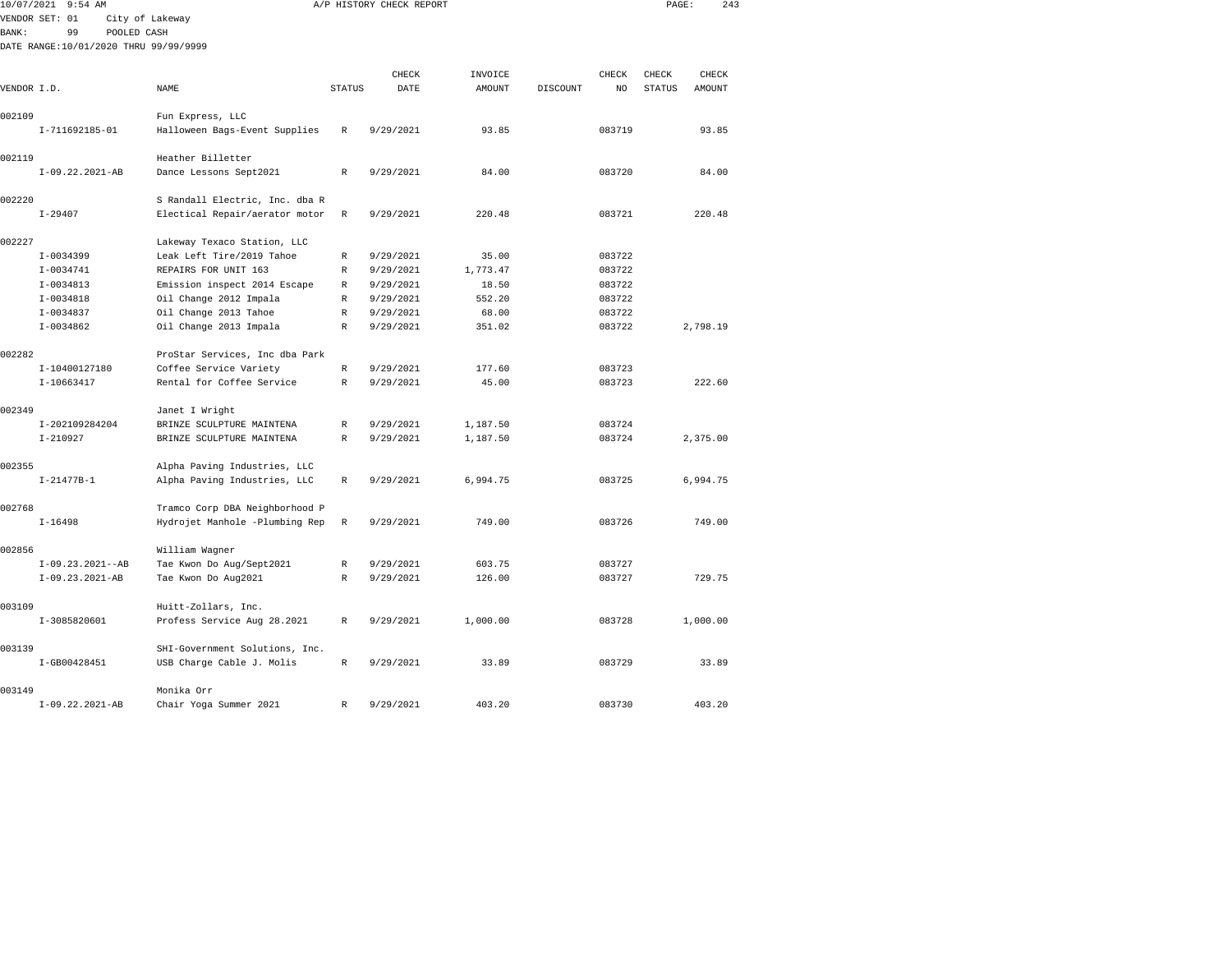|              | 10/07/2021 9:54 AM                    |                                |               | A/P HISTORY CHECK REPORT |          |          |        | PAGE:         | 244      |  |
|--------------|---------------------------------------|--------------------------------|---------------|--------------------------|----------|----------|--------|---------------|----------|--|
|              | VENDOR SET: 01                        | City of Lakeway                |               |                          |          |          |        |               |          |  |
| <b>BANK:</b> | 99<br>POOLED CASH                     |                                |               |                          |          |          |        |               |          |  |
|              | DATE RANGE:10/01/2020 THRU 99/99/9999 |                                |               |                          |          |          |        |               |          |  |
|              |                                       |                                |               |                          |          |          |        |               |          |  |
|              |                                       |                                |               | CHECK                    | INVOICE  |          | CHECK  | CHECK         | CHECK    |  |
| VENDOR I.D.  |                                       | NAME                           | <b>STATUS</b> | DATE                     | AMOUNT   | DISCOUNT | NO     | <b>STATUS</b> | AMOUNT   |  |
| 003150       |                                       | Kathryn M. Evans               |               |                          |          |          |        |               |          |  |
|              | $I-09.23.2021-AB$                     | Yoga for Well Being Sept2021   | R             | 9/29/2021                | 561.40   |          | 083731 |               | 561.40   |  |
| 003163       |                                       | Glasdon, Inc.                  |               |                          |          |          |        |               |          |  |
|              | I-SI1009514                           | TRASH CANS                     | R             | 9/29/2021                | 1,946.00 |          | 083732 |               | 1,946.00 |  |
| 003175       |                                       | West Austin Air Conditioning L |               |                          |          |          |        |               |          |  |
|              | $I - 3226$                            | Clean/Treat Drain Lines PTrap  | $\,$ R        | 9/29/2021                | 426.42   |          | 083733 |               | 426.42   |  |
| 003207       |                                       | Amazon Capital Services, Inc.  |               |                          |          |          |        |               |          |  |
|              | I-13MD-MRVC-MDPP                      | Handheld Mini Flashlight       | R             | 9/29/2021                | 41.16    |          | 083734 |               |          |  |
|              | $I-14XQ-P4GX-3NLG$                    | Trick/Treat Boothe             | R             | 9/29/2021                | 31.94    |          | 083734 |               |          |  |
|              | $I-16DK-4RX4-636G$                    | Bubble Machine                 | R             | 9/29/2021                | 69.95    |          | 083734 |               |          |  |
|              | I-16PQ-7YJT-M1TY                      | Bike Trainer                   | R             | 9/29/2021                | 38.54    |          | 083734 |               |          |  |
|              | $I-17TF-QMHK-4TQ4$                    | Photo Booth Supplies           | R             | 9/29/2021                | 141.51   |          | 083734 |               |          |  |
|              | I-1GHJ-D9H3-YMWF                      | Halloween Decor                | R             | 9/29/2021                | 325.92   |          | 083734 |               |          |  |
|              | I-1K3K-GDW4-JRL9                      | Webcam for P. Harvey           | R             | 9/29/2021                | 16.80    |          | 083734 |               |          |  |
|              | I-1NHW-TMPY-7NK6                      | Megaphone for Event            | R             | 9/29/2021                | 73.68    |          | 083734 |               | 739.50   |  |
| 003266       |                                       | AT&T - 8538                    |               |                          |          |          |        |               |          |  |
|              | I-8728005609                          | 8/11-9/10 1941 Lohmans         | R             | 9/29/2021                | 981.27   |          | 083735 |               | 981.27   |  |
| 003353       |                                       | Home Depot USA, Inc.           |               |                          |          |          |        |               |          |  |
|              | I-632335378                           | CESF Grant:Disinfectant 80oz   | R             | 9/29/2021                | 361.62   |          | 083736 |               |          |  |
|              | I-640517041                           | CESF GRANT:Disinfectant 80oz   | R             | 9/29/2021                | 206.64   |          | 083736 |               | 568.26   |  |
|              |                                       |                                |               |                          |          |          |        |               |          |  |
| 003354       |                                       | Jeffrey A. Arbeit              |               |                          |          |          |        |               |          |  |
|              | I-09.23.2021-AB                       | TaiChi Aug/Sept2021            | $\mathbb{R}$  | 9/29/2021                | 770.00   |          | 083737 |               | 770.00   |  |
| 003426       |                                       | Whirlix Design Inc             |               |                          |          |          |        |               |          |  |
|              | $I - 1299$                            | Swing for Dragon Park          | R             | 9/29/2021                | 7,346.00 |          | 083738 |               | 7,346.00 |  |
| 003429       |                                       | Leaf Landscape Supply, Inc     |               |                          |          |          |        |               |          |  |
|              | I-202109284205                        | LANDSCAPING FOR ENTRIES        | R             | 9/29/2021                | 2,473.00 |          | 083739 |               | 2,473.00 |  |
| 003431       |                                       | Elizabeth Lucero               |               |                          |          |          |        |               |          |  |
|              | $I-09.22.2021--AB$                    | Pickleball Sept 2021           | R             | 9/29/2021                | 1,890.00 |          | 083740 |               |          |  |
|              | I-09.22.2021-AB                       | Sports w/Chaise Combo Aug/Sept | R             | 9/29/2021                | 791.00   |          | 083740 |               | 2,681.00 |  |
| 1            |                                       | MYRE, RYAN TRENT               |               |                          |          |          |        |               |          |  |
|              | I-000202109204187                     | MYRE, RYAN TRENT:              | $\mathbb R$   | 9/29/2021                | 50.00    |          | 083741 |               | 50.00    |  |
| 1            |                                       | LEMON, HEATHER ELIZABETH       |               |                          |          |          |        |               |          |  |
|              | I-000202109204188                     | LEMON, HEATHER ELIZABETH:      | R             | 9/29/2021                | 75.00    |          | 083742 |               | 75.00    |  |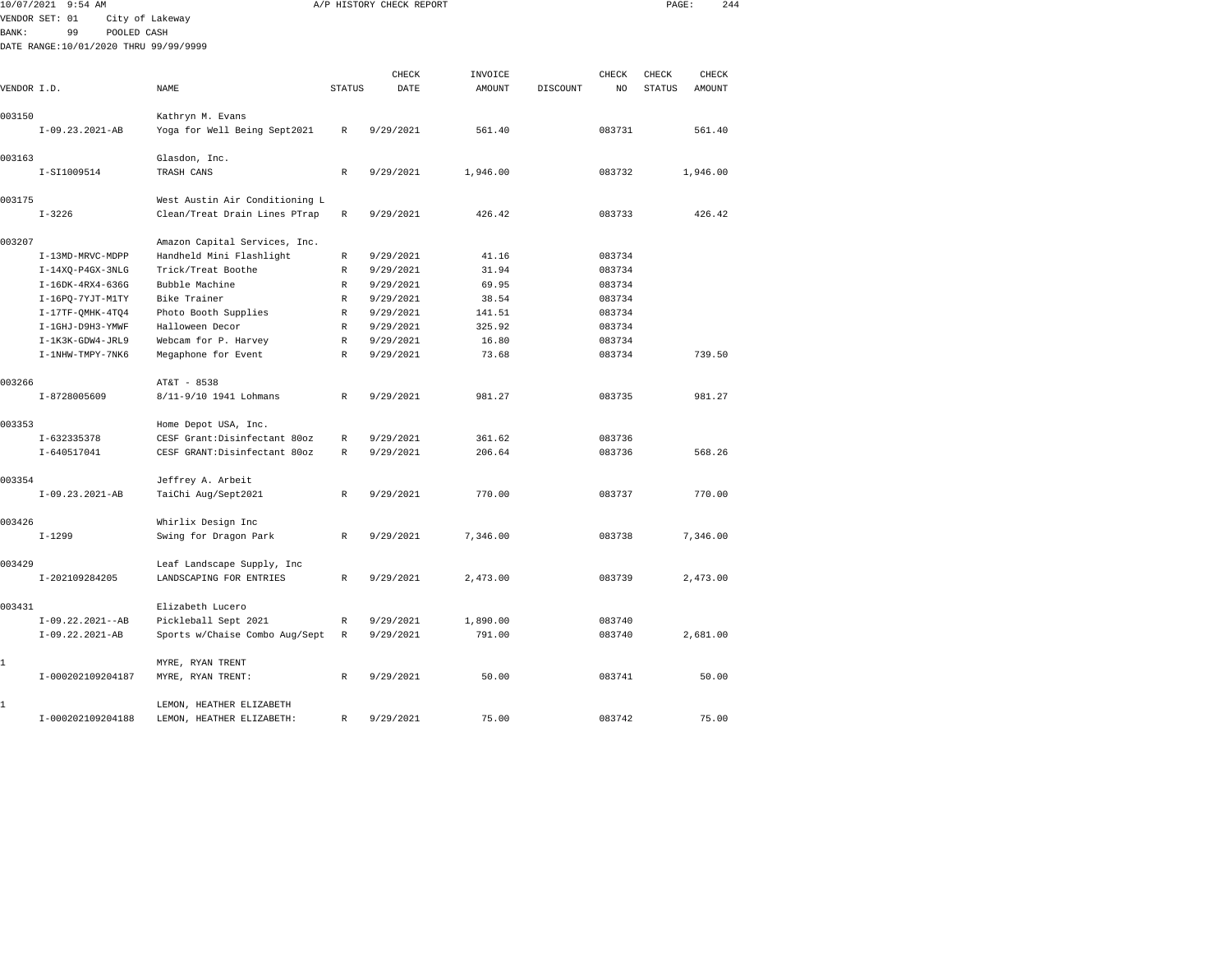|             | 10/07/2021 9:54 AM                                     |                                                                 |               | A/P HISTORY CHECK REPORT |           |          |        | PAGE:         | 245       |  |
|-------------|--------------------------------------------------------|-----------------------------------------------------------------|---------------|--------------------------|-----------|----------|--------|---------------|-----------|--|
| BANK :      | VENDOR SET: 01<br>City of Lakeway<br>99<br>POOLED CASH |                                                                 |               |                          |           |          |        |               |           |  |
|             | DATE RANGE:10/01/2020 THRU 99/99/9999                  |                                                                 |               |                          |           |          |        |               |           |  |
|             |                                                        |                                                                 |               | CHECK                    | INVOICE   |          | CHECK  | CHECK         | CHECK     |  |
| VENDOR I.D. |                                                        | <b>NAME</b>                                                     | <b>STATUS</b> | DATE                     | AMOUNT    | DISCOUNT | NO     | <b>STATUS</b> | AMOUNT    |  |
| 1           | I-000202109204189                                      | ALFORD, JEFFREY ANDREW<br>ALFORD, JEFFREY ANDREW:               | $\mathbb{R}$  | 9/29/2021                | 50.00     |          | 083743 |               | 50.00     |  |
| 1           | I-000202109214190                                      | GABEL, MICHAEL SHANNON<br>GABEL, MICHAEL SHANNON:               | $\mathbb{R}$  | 9/29/2021                | 100.00    |          | 083744 |               | 100.00    |  |
| 1           | I-000202109274198                                      | RODRIGUEZ, MICHAEL CHRISTOPHE<br>RODRIGUEZ, MICHAEL CHRISTOPHE: | R             | 9/29/2021                | 100.00    |          | 083745 |               | 100.00    |  |
| 1           | I-000202109274199                                      | HAUGEN, JAMES LAYNE JR<br>HAUGEN, JAMES LAYNE JR:               | $\mathbb{R}$  | 9/29/2021                | 75.00     |          | 083746 |               | 75.00     |  |
| 1           | I-000202109274200                                      | CAREY, RYAN MICHAEL<br>CAREY, RYAN MICHAEL:                     | $\mathbb{R}$  | 9/29/2021                | 190.00    |          | 083747 |               | 190.00    |  |
| 003400      | $I - 1767$                                             | Murphy Connected Ent. Inc.<br>Envelopes for the whole yearSW    | $\mathbb R$   | 10/04/2021               | 5,355.28  |          | 083748 |               | 5,355.28  |  |
| 1           | I-000202109304208                                      | KAMPEN, JEREMY WILLIAM<br>KAMPEN, JEREMY WILLIAM:               | $\mathbb{R}$  | 10/04/2021               | 100.00    |          | 083749 |               | 100.00    |  |
| 000577      | I-Otr 3 2021                                           | Texas Workforce Commission<br>Texas Workforce Commission        | $\mathbb{R}$  | 10/04/2021               | 3.472.56  |          | 083750 |               | 3,472.56  |  |
| 1           | I-000202109304209                                      | BAZALDUA, CUAUHTEMOC<br><b>BP REFUND</b>                        | $\mathbb{R}$  | 10/06/2021               | 300.00    |          | 083751 |               | 300.00    |  |
| 000378      |                                                        | Lakeway MUD                                                     |               |                          |           |          |        |               |           |  |
|             | $I-09.27.2021-20-00$                                   | Lakeway MUD                                                     | R             | 10/07/2021               | 8.872.16  |          | 083821 |               | 8.872.16  |  |
| 000577      |                                                        | Texas Workforce Commission                                      |               |                          |           |          |        |               |           |  |
|             |                                                        | I-07.09.2021-QTR2-02 Texas Workforce Commission                 | Η             | 7/27/2021                | 3,841.80  |          | 982990 |               |           |  |
|             |                                                        | I-07.09.2021-Qtr1-02 Texas Workforce Commission                 | H             | 7/27/2021                | 12,695.47 |          | 982990 |               | 16,537.27 |  |

| $*$ * TOTALS * * | NO.   | INVOICE AMOUNT | DISCOUNTS | CHECK AMOUNT |
|------------------|-------|----------------|-----------|--------------|
| REGULAR CHECKS:  | 2,447 | 7,966,983.23   | 0.00      | 7,681,297.39 |
| HAND CHECKS:     |       | 16,537.27      | 0.00      | 16,537.27    |
| DRAFTS:          | 117   | 2,301,892.18   | 0.00      | 2,301,847.08 |
| EFT:             | 76    | 1,892,751.39   | 0.00      | 1,892,332.71 |
| NON CHECKS:      |       | 0.00           | 0.00      | 0.00         |

 IF MULTIPLE PARTIAL PAYMENTS WERE MADE, THE INVOICE AMOUNT WILL APPEAR ONLY FOR THE FIRST PAYMENT. ADDITIONAL PAYMENTS WILL SHOW "PARTIAL PAYMENT" IN THE INVOICE AMOUNT COLUMN.

| VOID CHECKS: | 76 VOID DEBITS | 29,883.86    |                |      |
|--------------|----------------|--------------|----------------|------|
|              | VOID CREDITS   | 344,236,36CR | 314, 352, 50CR | 0.00 |

TOTAL ERRORS: 0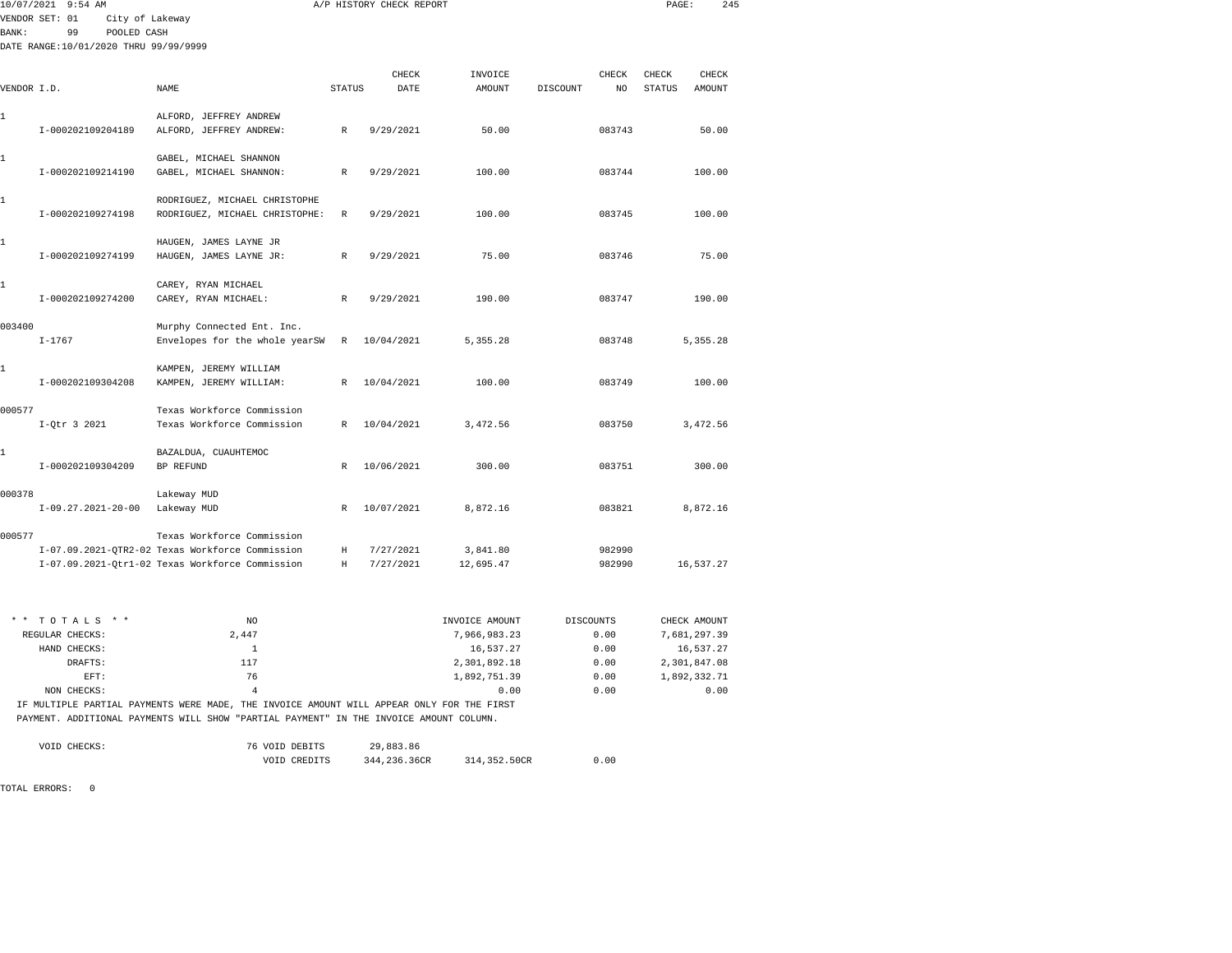| 10/07/2021 9:54 AM                    |    |                 |             |         |       |        | A/P HISTORY CHECK REPORT |                |           |       | PAGE:  | 246           |
|---------------------------------------|----|-----------------|-------------|---------|-------|--------|--------------------------|----------------|-----------|-------|--------|---------------|
| VENDOR SET: 01                        |    | City of Lakeway |             |         |       |        |                          |                |           |       |        |               |
| BANK :                                | 99 | POOLED CASH     |             |         |       |        |                          |                |           |       |        |               |
| DATE RANGE:10/01/2020 THRU 99/99/9999 |    |                 |             |         |       |        |                          |                |           |       |        |               |
|                                       |    |                 |             |         |       |        | CHECK                    | INVOICE        |           | CHECK | CHECK  | CHECK         |
| VENDOR I.D.                           |    |                 | <b>NAME</b> |         |       | STATUS | DATE                     | AMOUNT         | DISCOUNT  | NO.   | STATUS | AMOUNT        |
|                                       |    |                 |             |         |       |        |                          |                |           |       |        |               |
|                                       |    |                 |             |         | NO.   |        |                          | INVOICE AMOUNT | DISCOUNTS |       |        | CHECK AMOUNT  |
| VENDOR SET: 01                        |    | BANK: 99        |             | TOTALS: | 2,721 |        |                          | 11,892,010.83  |           | 0.00  |        | 11,892,014.45 |
| BANK: 99                              |    | TOTALS:         |             |         | 2,721 |        |                          | 11,892,010.83  |           | 0.00  |        | 11,892,014.45 |
| REPORT TOTALS:                        |    |                 |             |         | 2,721 |        |                          | 11,892,010.83  |           | 0.00  |        | 11,892,014.45 |